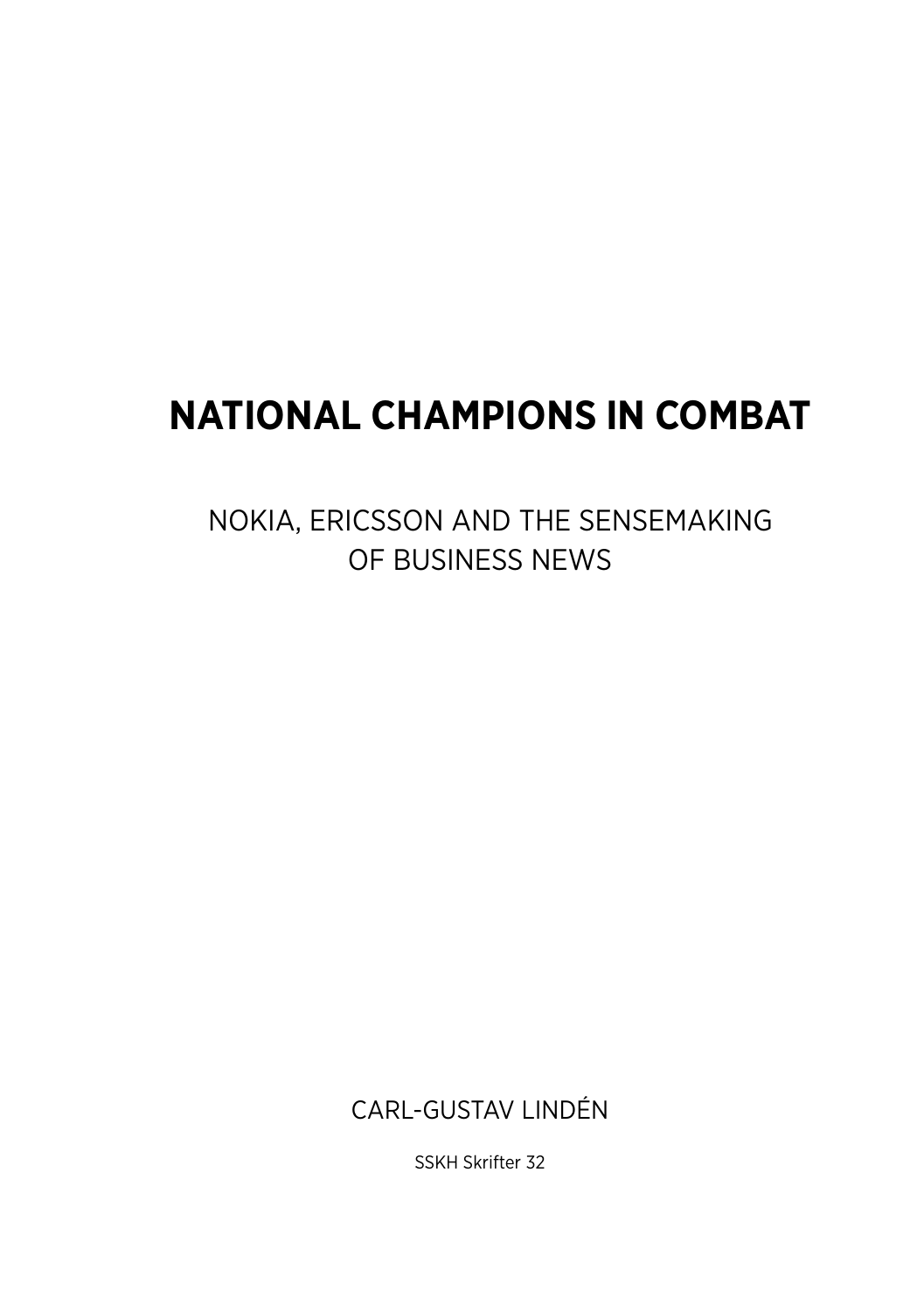#### ACADEMIC DISSERTATION

To be presented, with the permission of the Faculty of Social Sciences of the University of Helsinki, for public examination on 12 May 2012.

Publisher: Research Institute Swedish School of Social Science University of Helsinki

P.O. Box 16, FIN-00014 University of Helsinki, Finland Telephone: +358 9 1911 Telefax: +358 9 1912 8430

Cover and layout: ADD – graphical agency

ISBN 978-952-10-5228-6 ISBN 978-952-10-5229-3 (PDF) ISSN-L 1235-0966 ISSN 1235-0966 (Print)

Helsinki 2012 Helsinki University Press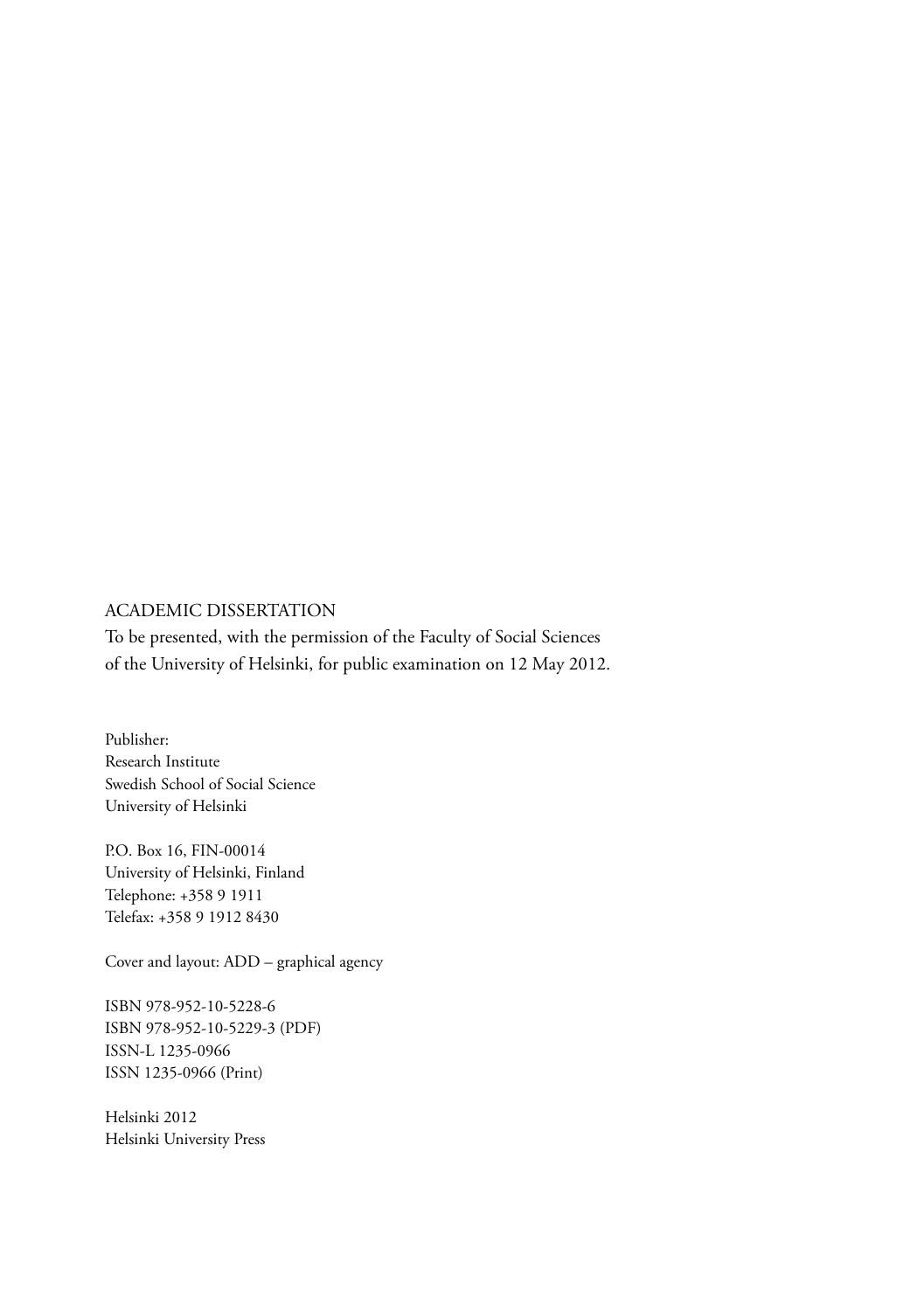#### Acknowledgments

No man is an island or, in my case, sits down in perfect solitude to write a doctoral thesis. There are many people I wish to thank for the fact that this project ever came to fruition. First of all there are professors Tom Moring, my endlessly enthusiastic supervisor, and Ullamaija Kivikuru at the Swedish School of Social Science. They, as far as I can tell, never stopped believing in me. Professor Esa Väliverronen has sat through a number of doctoral seminars where my academic thinking ripened in a painfully slow way, patiently giving helpful comments and valuable advice.

I am also immensely grateful to my pre-examiners, professor Sigurd Allern and senior researcher Esa Reunanen who spent so much of their own precious time carefully reading the original manuscript and with their broad knowledge produced sharp comments that pointed directly at crucial weaknesses. Without their effort and input I would hardly dare to present my research to a wider audience.

Special thanks goes to Sigfrid Leijonhufvud, formerly director at Stiftelsen Institutet för Mediestudier in Stockholm with whom, whilst watching two Ice Hockey World Championship Games, I developed the idea of looking more closely at how the business media in Finland and Sweden compares Nokia and Ericsson.

Over the years I have also enjoyed valuable advice given by professors Hannu Nieminen, Pauli Kettunen, Kari Lilja, Peter Kraus, Matti Similä and Antti Ainamo, amongst others. There have been numerous memorable discussions with doctoral students and friends in the Swedish School of Social Science, the University of Helsinki, Stockholm University, the Innovation Journalism program at Stanford University as well as in the Nordic Journalism Research Network, a marvellous environment for developing critical academic thinking.

Michael McIntosh read the manuscript and showed me how to make it readable to a native-speaking English audience.

I am also most grateful to professor Elianne Riska for providing me with space for writing.

In my professional life as a business journalist I have been blessed with understanding bosses. They have all, without hesitation, accepted that I needed to realize this plan and required time off work.

I would also like to thank all the people interviewed for this research who agreed to take a break from their tight schedules to answer my questions. I can only hope that they now think that their time was well spent.

There are also sponsors that have made this research come true. Graphic Industri Research Foundation, Helsingin Sanomat Foundation, C.V. Åkerlundin Säätiö, Swedish Cultural Foundation in Finland, Liikesivistysrahasto (Foundation for Economic Education), Finnish Association of Business Journalists, Oskar Öflunds stiftelse, The Edu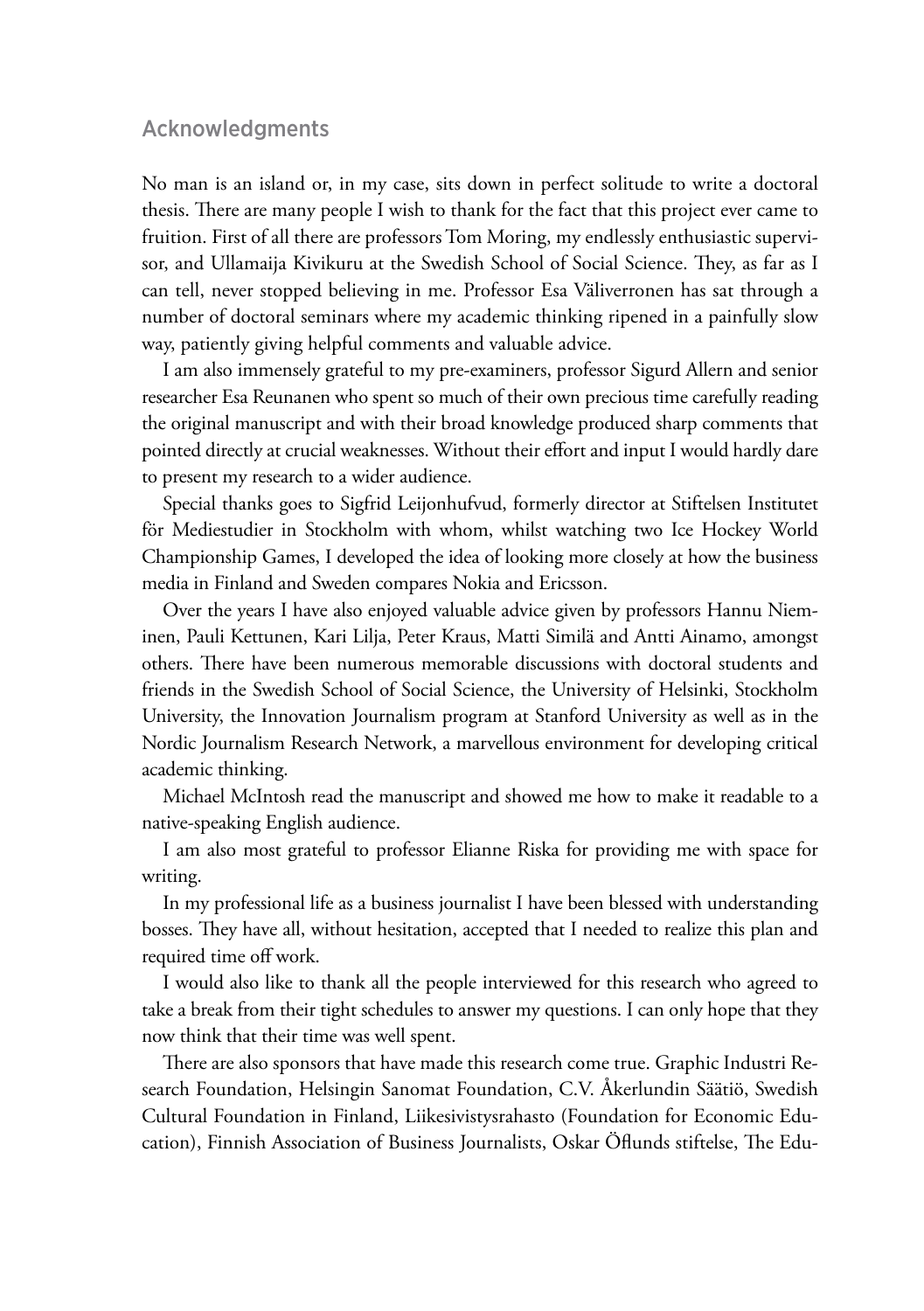cation Fund, Jokes (The Fund for the Advancement of Journalistic Culture), University of Helsinki, Kulturfonden för Sverige och Finland and Kulturfonden för Danmark och Finland have all contributed with financial resources.

Finally, my family – Otto, Max, Jakob and Kati – has helped me find the right balance between work and more important activities. Their support has made writing this thesis a very enjoyable project as they helped me lift myself from moments where there was a risk of falling down into too self-centric thinking. Love you all.

*Carl-Gustav Lindén* In Helsinki on 1st of April 2012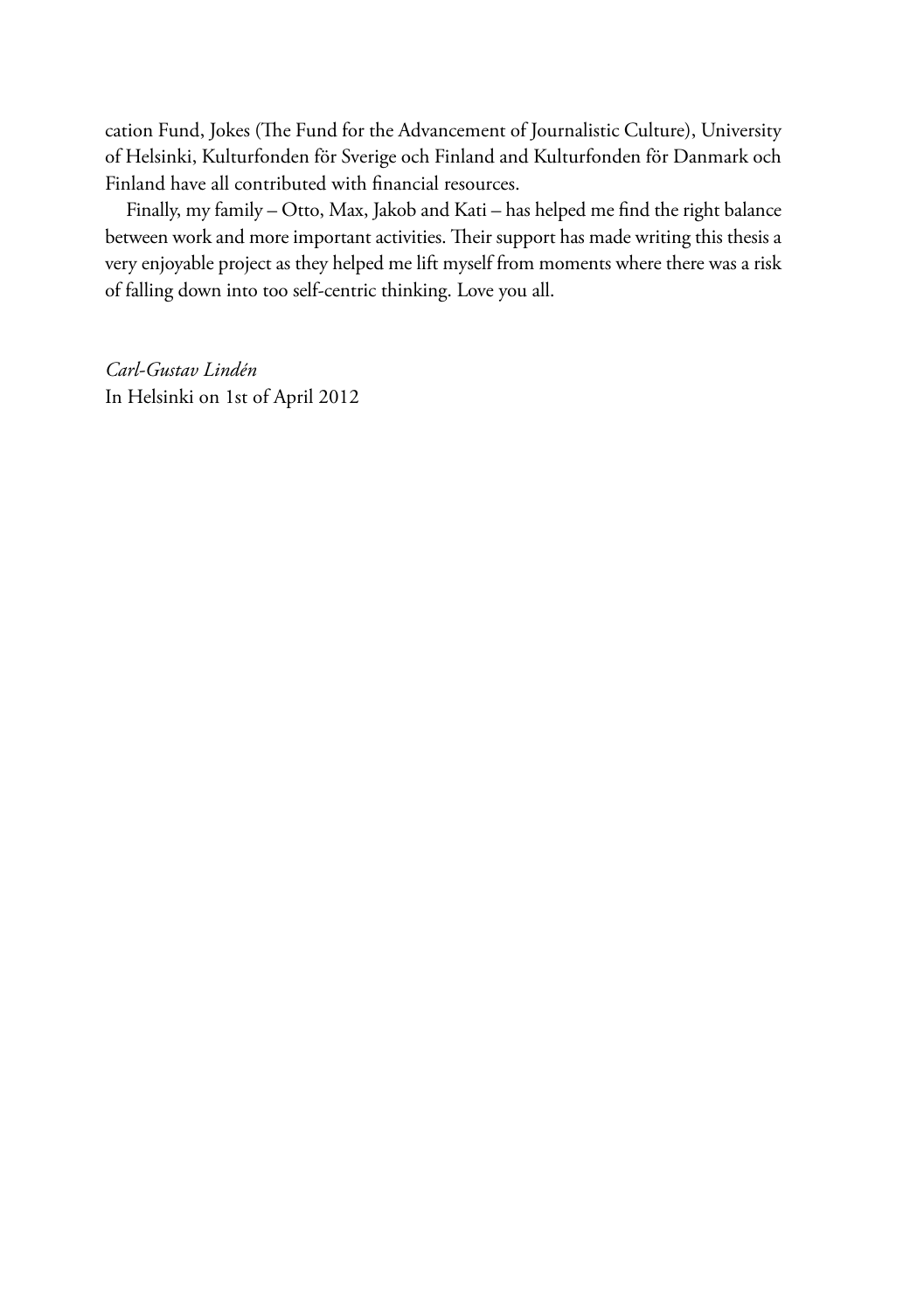## **CONTENTS**

#### [PART I](#page-10-0)

| $\mathbf{1}$ . |  |       |                                                              |  |
|----------------|--|-------|--------------------------------------------------------------|--|
|                |  |       |                                                              |  |
|                |  | 1.1.1 | Research approach: the social construction of news 21        |  |
|                |  |       |                                                              |  |
|                |  | 1.2.1 |                                                              |  |
|                |  | 1.2.2 |                                                              |  |
|                |  | 1.2.3 | Key concepts: business news and national champions30         |  |
|                |  |       |                                                              |  |
|                |  | 1.3.1 |                                                              |  |
|                |  |       |                                                              |  |
| 2.             |  |       |                                                              |  |
|                |  | 2.1.1 |                                                              |  |
|                |  | 2.1.2 |                                                              |  |
|                |  | 2.1.3 |                                                              |  |
|                |  | 2.1.4 |                                                              |  |
|                |  | 2.1.5 |                                                              |  |
|                |  | 2.1.6 |                                                              |  |
| 3.             |  |       |                                                              |  |
|                |  |       |                                                              |  |
|                |  | 3.1.1 |                                                              |  |
|                |  |       |                                                              |  |
|                |  | 3.2.1 |                                                              |  |
|                |  |       | 3.3 Three myths: rationality, globalisation, universality 67 |  |
|                |  | 3.3.1 |                                                              |  |
|                |  | 3.3.2 |                                                              |  |
|                |  | 3.3.3 |                                                              |  |
|                |  | 3.3.4 |                                                              |  |
|                |  | 3.3.5 |                                                              |  |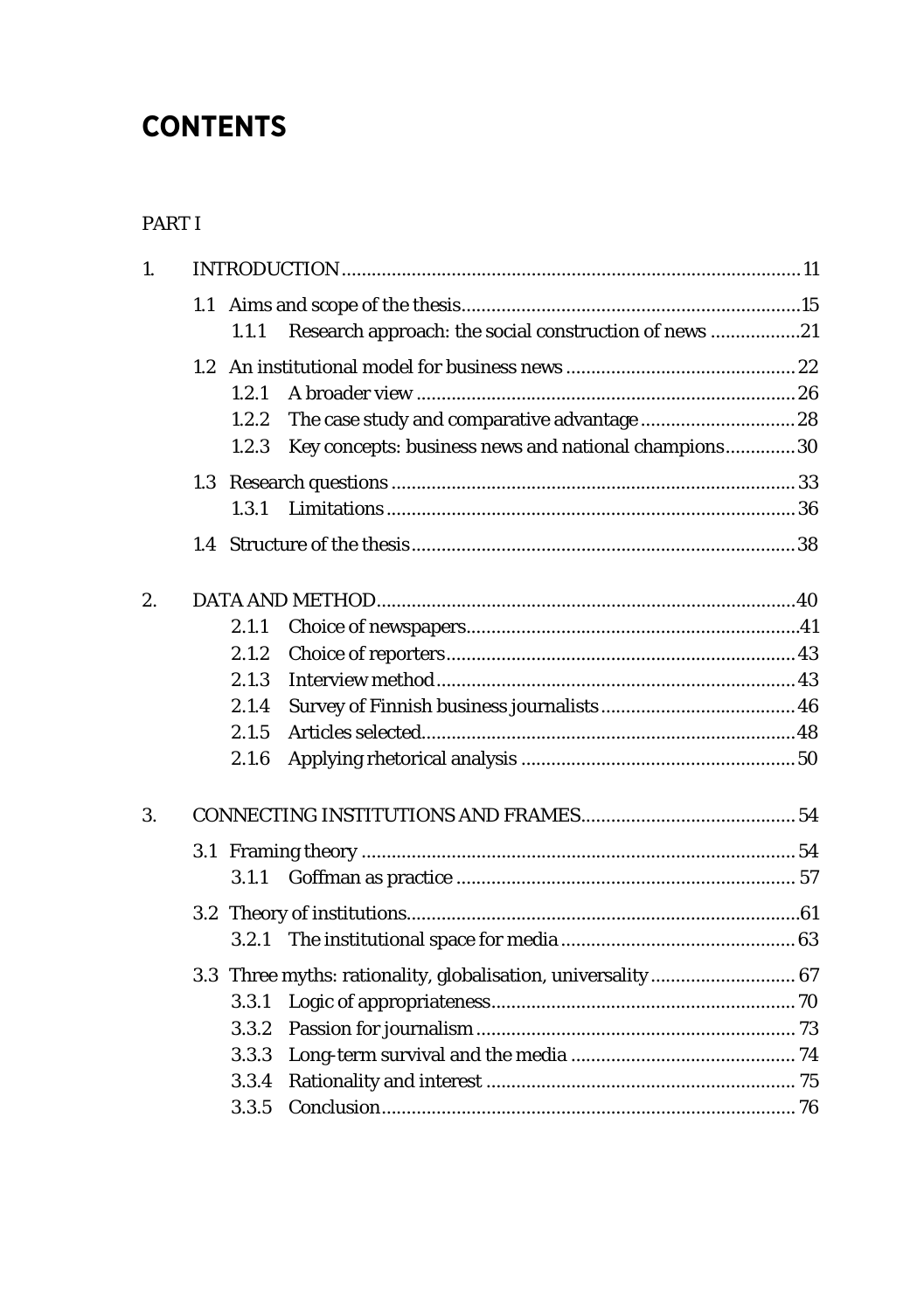#### PART II

| $\overline{4}$ . |       |                                                               |  |
|------------------|-------|---------------------------------------------------------------|--|
|                  |       |                                                               |  |
|                  | 4.1.1 |                                                               |  |
|                  |       |                                                               |  |
|                  | 4.1.3 |                                                               |  |
|                  |       |                                                               |  |
|                  |       |                                                               |  |
|                  |       |                                                               |  |
|                  |       | 4.3.2 Corporate narratives and control of history 128         |  |
|                  |       |                                                               |  |
|                  |       |                                                               |  |
|                  |       | 4.3.5 From brand state and competition state to Nokialand 134 |  |
|                  |       |                                                               |  |

### PART III

|  | 5. BUSINESS NEWS AS INSTITUTIONS IN FINLAND AND SWEDEN  139 |  |
|--|-------------------------------------------------------------|--|
|  |                                                             |  |
|  |                                                             |  |
|  |                                                             |  |
|  |                                                             |  |
|  |                                                             |  |
|  |                                                             |  |
|  |                                                             |  |
|  |                                                             |  |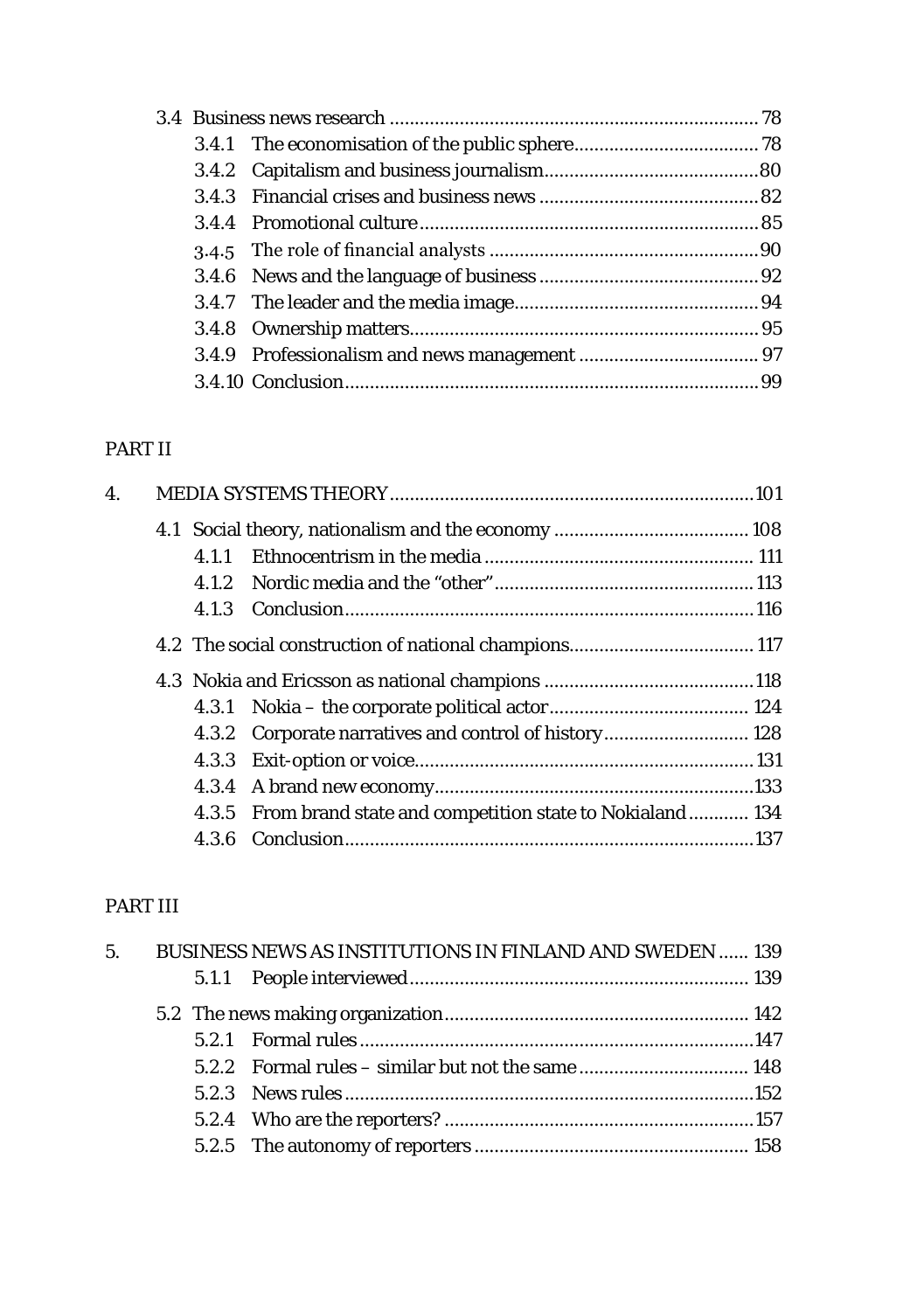|    | 5.3.1 |                                                             |  |
|----|-------|-------------------------------------------------------------|--|
|    | 5.3.2 | Forms of interaction with company sources 165               |  |
|    | 5.3.3 |                                                             |  |
|    | 5.3.4 |                                                             |  |
|    | 5.3.5 |                                                             |  |
|    | 5.3.6 | Relations between Ericsson and the press 175                |  |
|    | 5.3.7 |                                                             |  |
|    |       | 5.4 Communication strategies at Nokia and Ericsson  180     |  |
|    | 5.4.1 | The merits and liabilities of media charm187                |  |
|    |       | 5.4.2 Future of corporate communications and the press  191 |  |
|    |       |                                                             |  |
|    | 5.5.1 |                                                             |  |
|    |       |                                                             |  |
|    |       |                                                             |  |
|    | 5.6.1 |                                                             |  |
|    | 5.6.2 |                                                             |  |
|    | 5.6.3 |                                                             |  |
|    |       | 5.7 Uneasy agents of modernity: What is wrong with business |  |
|    |       |                                                             |  |
|    | 5.7.1 | Group portrait of Finnish business journalists 209          |  |
|    | 5.7.2 |                                                             |  |
|    |       |                                                             |  |
|    |       |                                                             |  |
|    |       |                                                             |  |
|    | 5.9.1 |                                                             |  |
|    |       |                                                             |  |
|    |       |                                                             |  |
| 6. |       |                                                             |  |
|    |       |                                                             |  |
|    | 6.1.1 |                                                             |  |
|    | 6.1.2 |                                                             |  |
|    | 6.1.3 |                                                             |  |
|    | 6.1.4 |                                                             |  |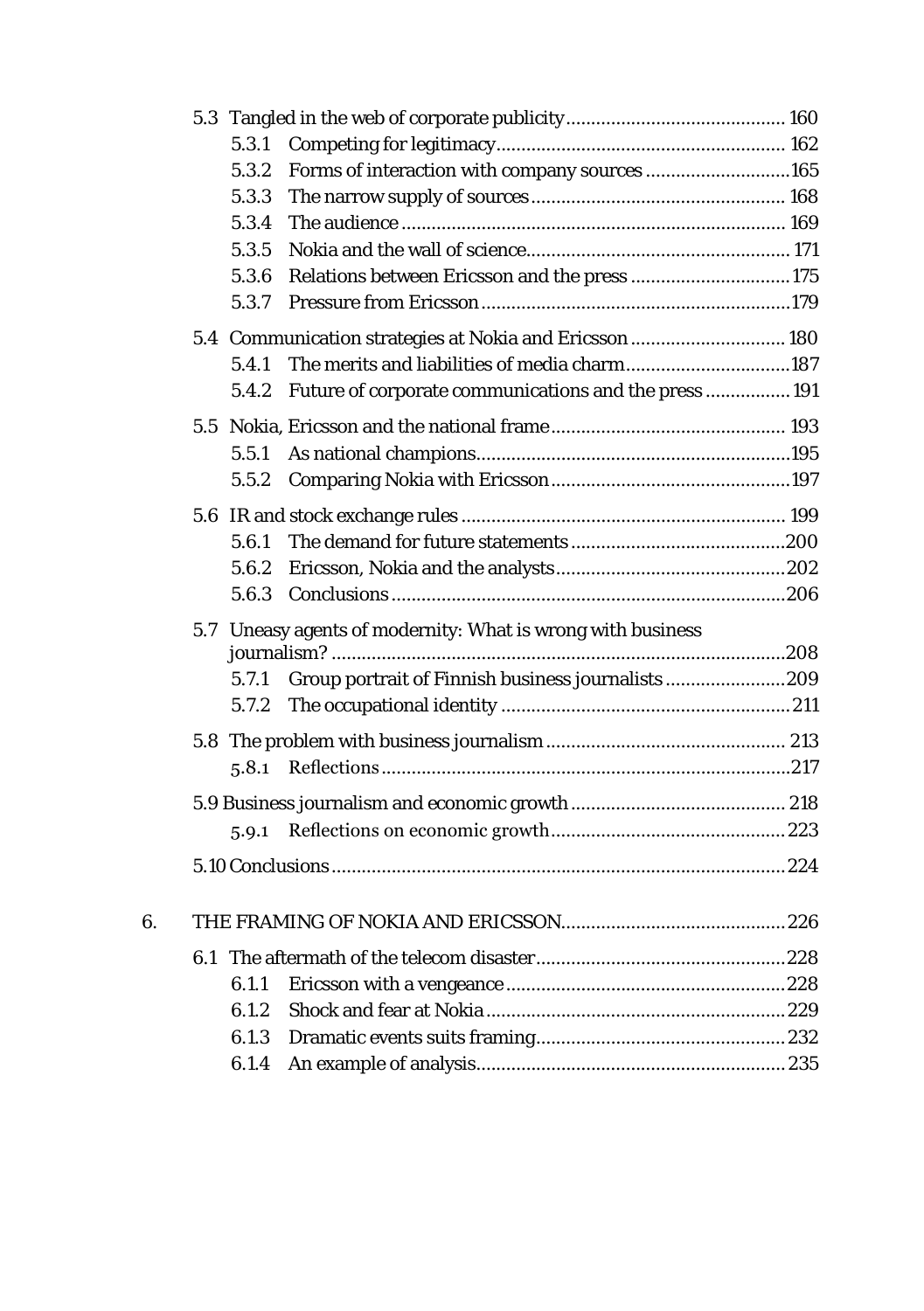|    | The international match between Nokia and Ericsson 241<br>6.2.1  |  |
|----|------------------------------------------------------------------|--|
|    | 6.2.2                                                            |  |
|    | 6.2.3                                                            |  |
|    | 6.2.4                                                            |  |
|    | 6.2.5                                                            |  |
|    | 6.2.6                                                            |  |
|    | 6.2.7                                                            |  |
|    |                                                                  |  |
|    |                                                                  |  |
|    |                                                                  |  |
|    |                                                                  |  |
| 7. |                                                                  |  |
|    |                                                                  |  |
|    |                                                                  |  |
|    |                                                                  |  |
|    | Where does this lead us? The consequences of framing280<br>7.3.1 |  |
|    | 7.3.2                                                            |  |
|    | 7.3.3                                                            |  |
|    |                                                                  |  |
|    |                                                                  |  |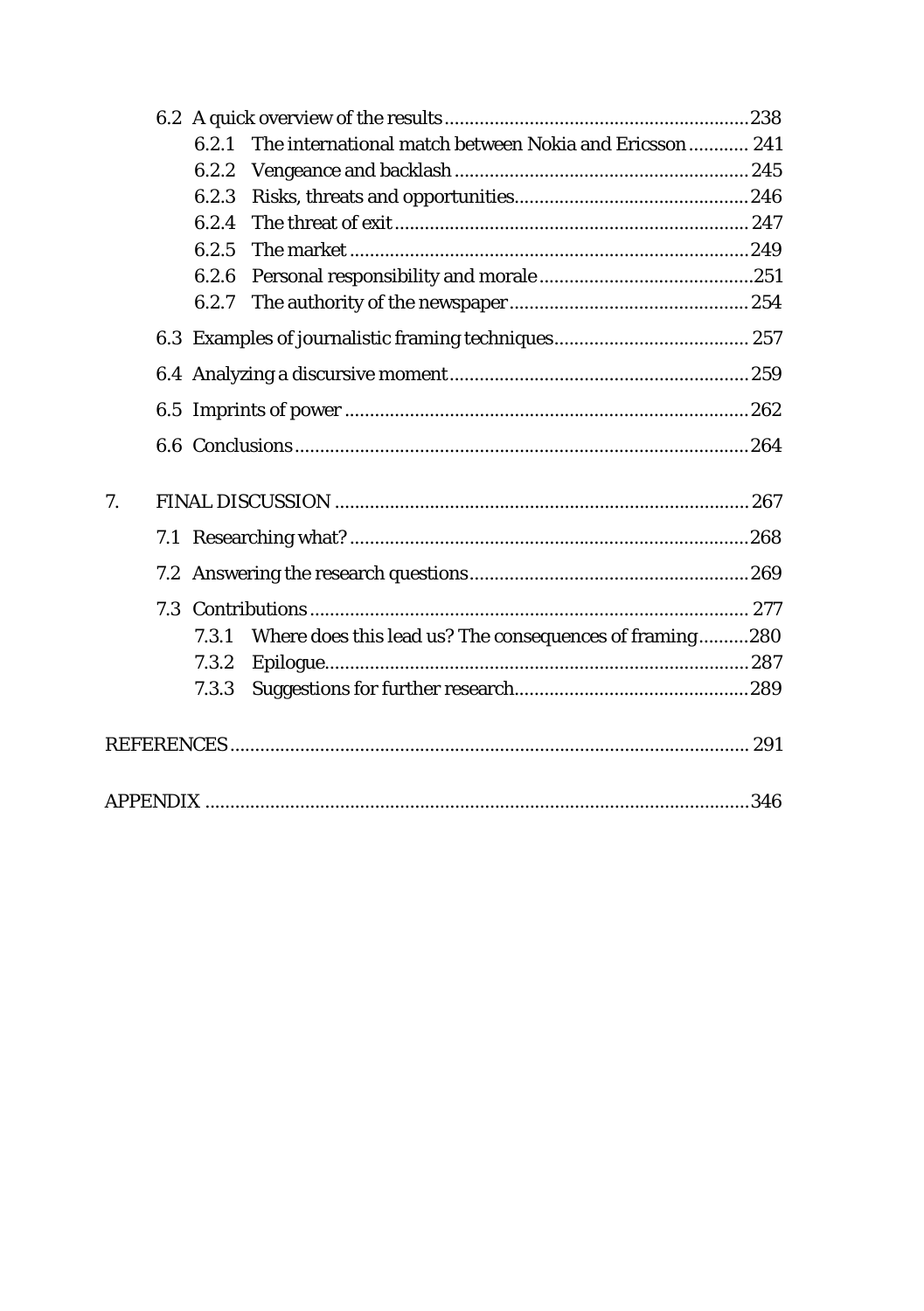## **TABLES AND GRAPHS**

| Table 5.4: Distribution of education among Finnish business journalists  209    |
|---------------------------------------------------------------------------------|
| Table 5.5: Distribution of income among Finnish business journalists 211        |
|                                                                                 |
|                                                                                 |
|                                                                                 |
|                                                                                 |
| Table 6.10: News frames deducted from the comparison of Nokia and Ericsson  240 |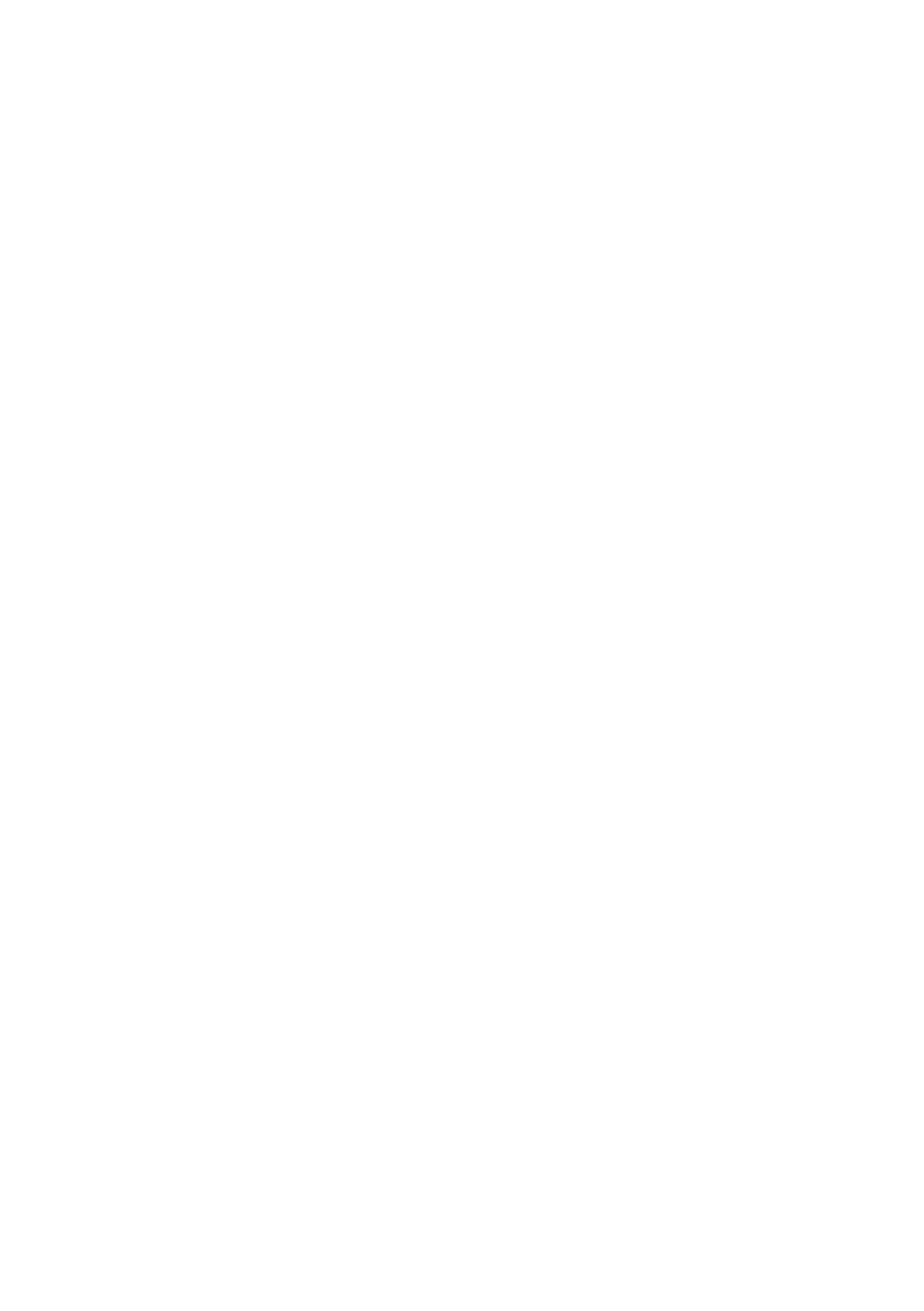### <span id="page-10-0"></span>**PART I**

### **1. Introduction**

On the first of July, 1994 the Finnish corporation Nokia was listed on the New York Stock Exchange. Jorma Ollila, CEO of that little known company, wasn't invited to ring the bell, but it was still an important event for many reasons. The restrictions for foreign share ownership of Finnish corporations were eased the year before, in 1993, by advice from the International Monetary Fund and in preparation for the coming membership of the European Union. As a business journalist, I tried to understand what this meant. One perplexing incident was the press conference for the yearly result in early 1995 where the CEO persisted in speaking English, instead of Finnish and Swedish as the journalists were accustomed to. Suddenly it also became awkward to get interviews with the decision makers at Nokia as they instead started appearing in the Financial Times, the Wall Street Journal and Business Week. News reports on Finnish international companies had until then been based on the export industry view – factories and employees in Finland, sales abroad – but this was something new: the emergence of the first truly global Finnish company. Finnish business journalists had been welcomed to a new world, the world of global capitalism.

Things changed. Ten years later Chief Financial Officer Rick Simonson rang the bell at NYSE while Nokia was in the midst of opening a corporate office in the New York metro area. By relocating the CFO's office to New York, Nokia wanted to strengthen the relationships with US-based financial stakeholders. In terms of ownership it had already been an American company for fifteen years.

It took people in Finland years to realize the real effects of the stock listing<sup>1</sup> in New York, a manoeuvre Jorma Ollila, the former CEO of Nokia in a lecture (March 3, 2000) called "a far more important step than we ever thought". Financial markets in Finland had for almost a century been cartelized by a few banks of which the two biggest also controlled the shares in Nokia. This was an ownership structure that had disastrous consequences. Access to fresh capital without obscure ties and bindings was the main reason behind the decision to cross the Atlantic in search for global share owners, but credibility and name recognition added by the presence on the biggest stock market in the world turned out to be far more crucial. It worked well, on the first day stories of praise for Nokia appeared in the Wall Street Journal, the Financial Times and the European (Mäkinen 1995, p. 427).

<sup>1</sup> Nokia stock was listed in the form of American Depositary Receipt (ADR). American investors had already been able to buy shares in Nokia since 1987 through the American Depository Share (ADS) system.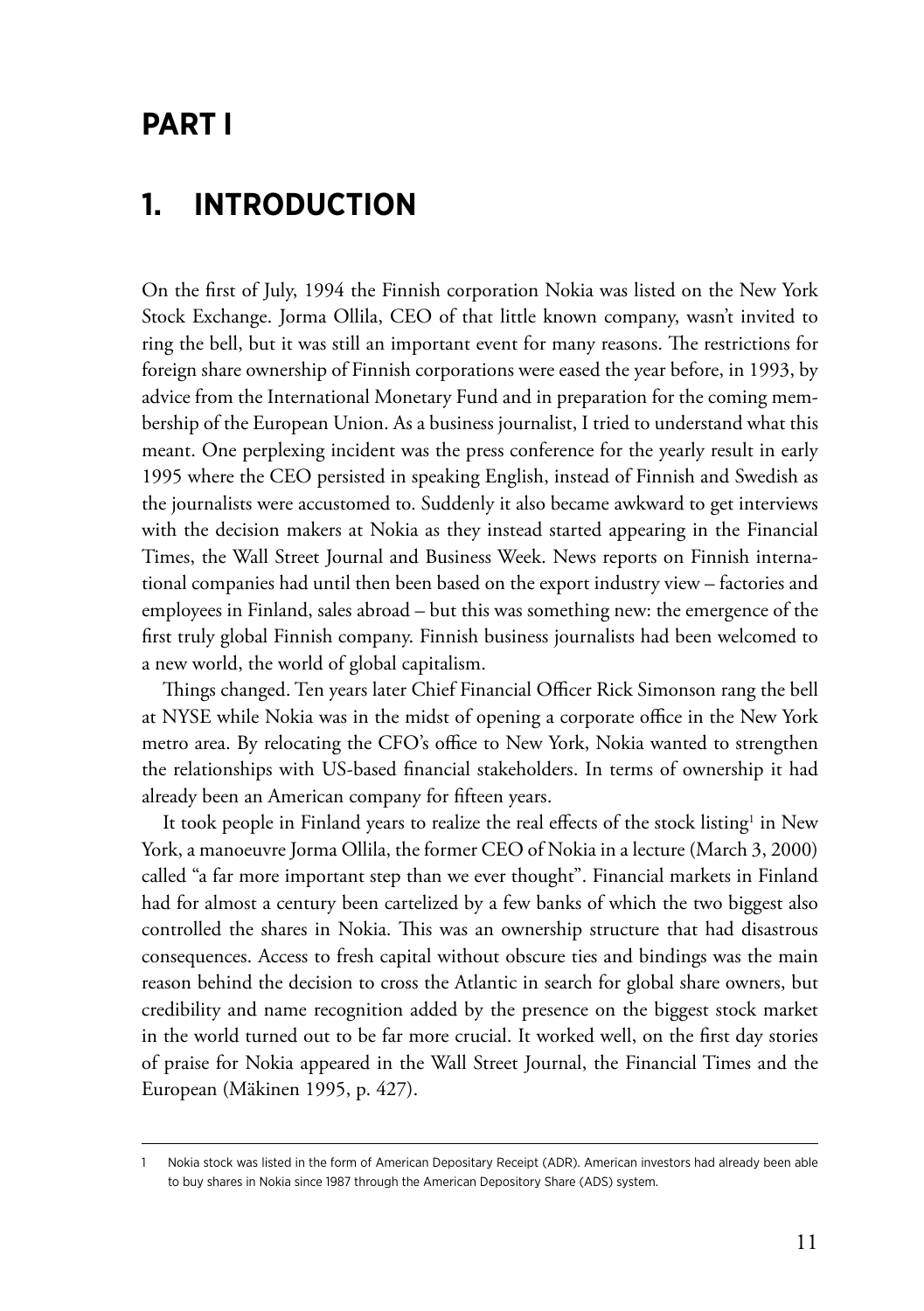For Finnish business journalists this was one important point on a long and gradually steeper learning curve that, at least in my case, started in early 1980s with trying to understand how the deregulation of the financial markets affected companies and households. The transformation of Finland from a closed economy with highly corporative features to an open market economy did not come without pain. From these first humble lessons followed the confusion of the yuppie-age and the boom in stocks and property during the second half of the 1980s, the takeover movement in industry, and a crisis that led to a severe economic recession that did not lose its grip on Finland until years later. By that time the closest neighbor, the Soviet Union, had ceased to exist. The country was already a member of the European Union, another lesson just as the entrance to the economic and monetary union was to be in 1999.

Nokia became the symbol for the rebirth of Finland as the company rose from near bankruptcy in 1990–91 to the leader of the global mobile industry in 1998 just before the new Millennium. This was part of a radical transition in the Finnish business system – path dependency $^2$  broken and new paths created. Finland was now seen as a modern and forward-looking neo-liberal nation instead of a producer of paper and pulp or rubber boots where the state had a strong role. It also changed the way people looked at money: besides nice paychecks, corporate managers at Nokia could rake in hundreds of millions in stock options and other forms of equity compensation.

At the same time the language of management and the parameters of business changed in just a few years. Nokia had been a diversified conglomerate making anything from toilet paper to rubber tires – celebrated by management consultants and business reporters alike. With the arrival of the new business theory of core competence Nokia, like so many other firms, decided to focus on a single industry, in this case mobile phone technology and networks. This is just one example of how shifting paradigms, "common sense", on the international business scene were mirrored at a national level.

A learning curve might be the wrong way of picturing the change of business journalism. It was rather a case of forced adaption to circumstances that altered the structure of daily news work without much time for reflection, something a historian might call a "formative period". Knowledge was shallow and limited to what economic experts – who themselves had an inadequate understanding – were saying.

One memory from the early 1990s was that financial analysts, with a little smile on their faces, suddenly started appearing on television. Until then they had been grey characters confined to the back offices of their financial institutions, busy writing reports for core clients. I believe that very few business reporters realized that their new best friends actually were salesmen whose paychecks were tied to the amount of media

<sup>2</sup> Richard (2005) writes that a path dependency is a "distinct pattern of institutionally rooted constraints and incentives that create typical strategies, routine approaches to problems, and shared decision rules that produce predictable patterns of behavior" (p. 29).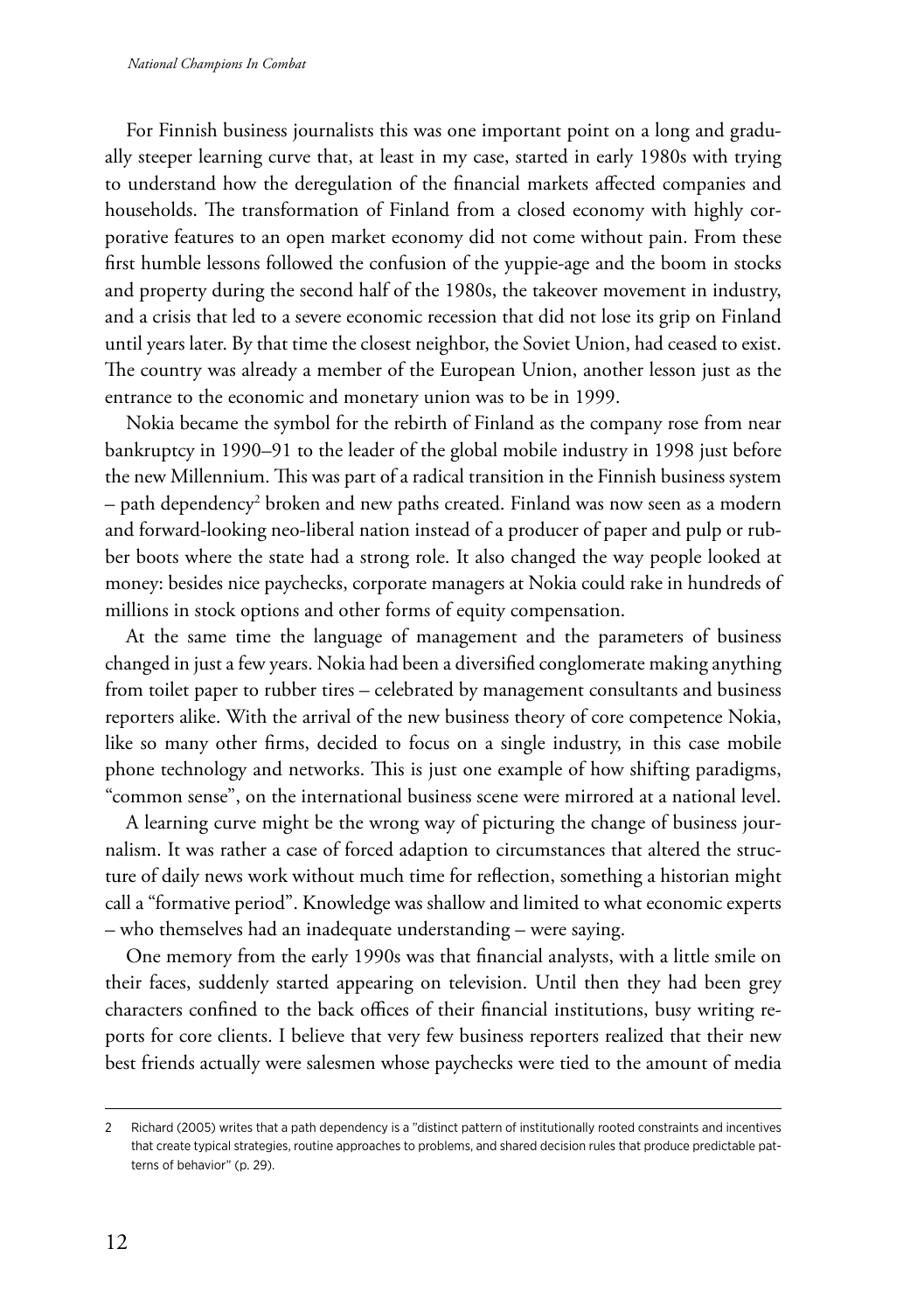coverage they managed to attract. And it did not take long before the "ticker", a never ending nonsense loop of share prices, appeared on the television screen during evening news. It was copied straight off the newly started American business news channel CN-BC.<sup>3</sup> The ticker – a telegraphic printing apparatus – was an invention of the mid  $19^{\rm th}$ century where stock prices on Wall Street were printed out on narrow stripes of paper.<sup>4</sup> That peculiar daily symbol of the market economy and modernity still continues to roll on the television screen even though it is otherwise rather pointless.

Some want to be part of brilliant instances in history and Nokia provided Finnish business journalists with opportunities for collective and private pride; to be in the vicinity of such a great company was rewarding in many senses. I am prepared to extend this collective enthusiasm to the community of business researchers as well. The excitement resulted in writing that would allocate almost mythical powers to the management team. I am saying this without any sarcasm, only a slight tad of sentimentality since Nokia really put Finland on the world map. Still, the understanding of what the new world really meant was inadequate. A "new era" perspective always contains the potential for unfulfilled hope and glory as we realize now with the swift decline of Nokia.

I believe that the situation for business journalists was somewhat similar in Sweden, but the Millennium effect was even stronger there. In Swedish media Stockholm was labeled the coolest capital in the world, Swedish internet entrepreneurs were supposed to take over the world and the "new economy" was changing the parameters of how business is done (Pettersson, Leigard 2002). Ericsson as a representative of the new communication technology would be one of the main players in this process but management instability, the problems at the mobile telephone division and the breakdown of communication between Ericsson and the Swedish government was seen as problematic. The incredible success of Nokia added confusion to the Swedish discussion.

This thesis covers ten crucial years from the telecom crisis in early 2000s to the remake of the whole mobile industry in the later part of the decade. In 1999 there were 340 million mobile connections in the world; ten years later the number was approaching five billion. Looking back at the first decade of the  $21<sup>st</sup>$  century it is amazing to see how a whole Finnish industry of large subcontractors with names as Eimo, Perlos, Elcoteq, and Aspocomp disappeared. Cities such as Salo – nicknamed "Salocon Valley" in the 1990s – are almost closing down due to outsourcing in the Finnish mobile industry. Here lays a troubling paradox. When the global sales of mobile phones exploded between 2000 and 2008 local manufacturers in Finland could not adjust themselves to the increasing demand and their contracts were grabbed by Chinese and Taiwanese supplier networks instead. Antti Piippo, the former chairman of Elcoteq, in a newspaper

<sup>3</sup> CNBC launched in April 1989 as the Consumer News and Business Channel and epitomized the US stock boom in the 1990s.

<sup>4</sup> New York Times: "How Wall Street Gets its News", January 19, 1902 (query.nytimes.com/mem/archive-free/pdf?\_r=1& res=9C05E5D8173BE733A2575AC1A9679C946397D6CF, August 20, 2010)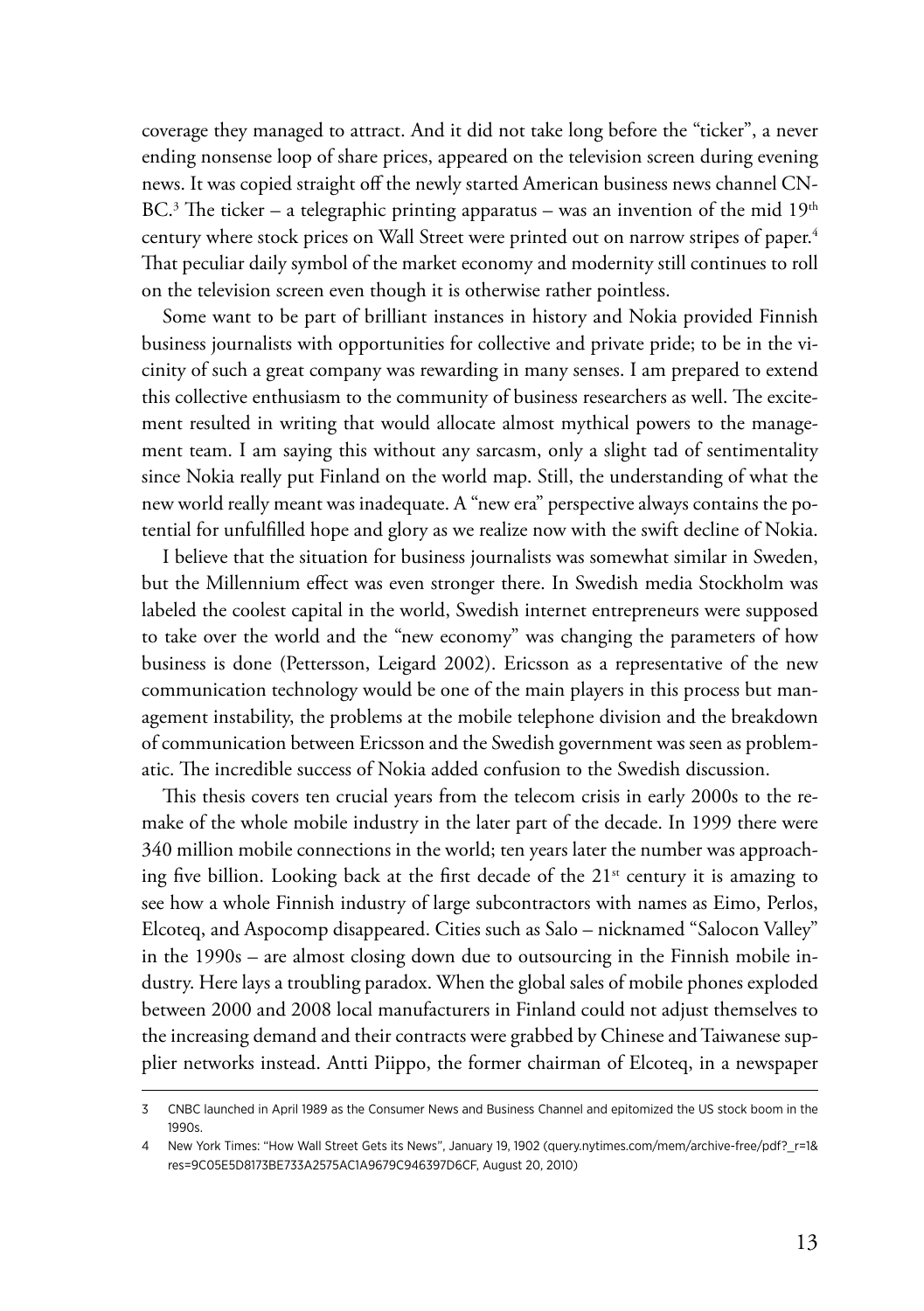interview looked back with amazement on the last decade when the electronics industry went from success to near extinguishing.

*What was the mowing-machine that made all this disappear? Did it read Nokia on the side? It went by so quickly that at least I couldn't read what it said. Where is the dream now?* (interviewed by Sajari 2010)

In this sense, the new era contained great success but also devastating failures. Since more research on how Nokia has transformed both itself and the structure of life in Finland is coming out it will also be possible to comprehend what happened during those formative years, even if the final accounts will still take their time. This is all part of the public knowledge of the economy that is crucial for decision makers and citizens alike in a democratic country.

One effect of the "new era" perspective was that Finland through Nokia and EUmembership managed to wrest itself out of the Nordic economic and political context that for decades had determined the fate of this country. The close but sometimes uneasy relationship with Sweden that is used to frame so much of Finnishness could be re-established on a more equal basis.

For me this thesis has been a personal struggle in what Karl Weick (2001) calls retrospective sensemaking where "the perceived world is actually a past world in the sense that things are visualized and seen before they are conceptualized"(p. 462). The struggle is also about unlearning some things about what business news is. My own insight that "journalism as usual" is not good enough to cope with change probably appeared in 1999 just before the Dotcom-bubble burst. The stock boom and the Internet revolution was a strong feature in Nordic business life and I had decided to travel to California to find the roots of that new thing. Nokia, for instance, had established a headquarters for Internet operations right in the middle of Silicon Valley. One morning in April, 2000, stock prices started to dive and I went to the office of Charles Schwab, the online broker, at Montgomery Street in San Francisco. Here, at "the Wall Street of the West", me and my photographer interviewed an old man who had entered a career as private investor at the end of the 1950s when he sold his fruit stall at the market. "This looks really bad, it is going to be a bear market", he said and invoked memories of the 1970s when he almost quit investing in despair.

What he and I could not see was that cheap money and financial innovations kept the bubble from bursting for another seven years. Of course, trying to look forward, we were in what financial experts would call an ex-ante situation. Looking back now, expost, the failure of the business media to establish a connection between the Dot-com bubble, the explosion of American excess capital and the financial crisis of 2008 should have been a wake-up call. The journalism alarm clock was set in "snooze" mode. It is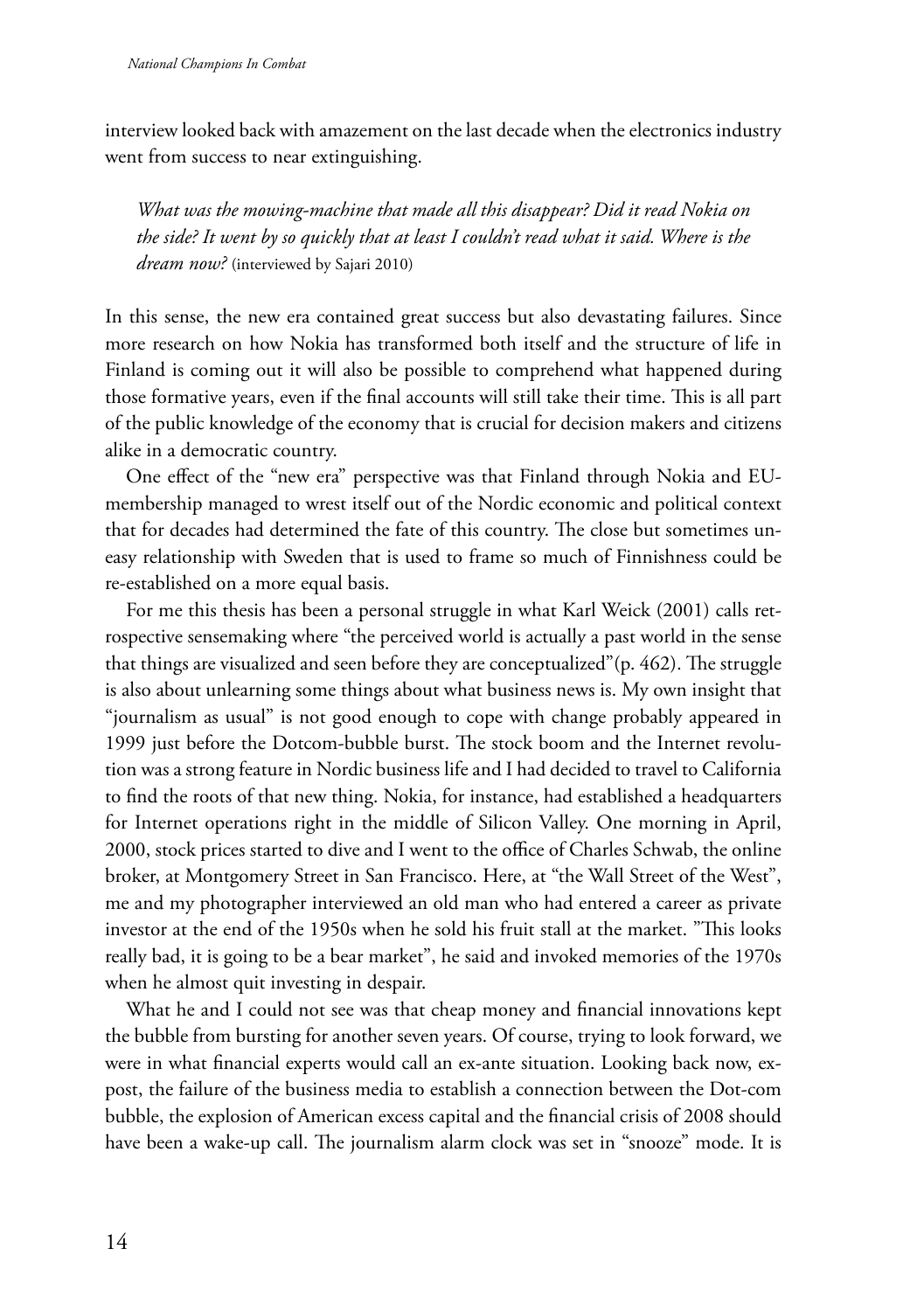<span id="page-14-0"></span>cause for more reflection upon the capacity of journalism to deal with events that take their time before rising to awareness; the roots of the financial crises went back to the boom years of 1997–1998 or even earlier when the U.S. started managing the world financial system to suit its own domestic economic needs for refinancing the consumer boom.

Discussing the case of Nokia with fellow colleagues in business journalism has been illuminating. One reaction has been that the ethnocentric media view of Nokia is more or less self-evident. Claiming that something is common sense is one of the surest ways to attract the interest of researchers: anything passing as perfectly normal and part of daily routines is deeply embedded in social systems and cultural discourse, the sphere of consensus. It therefore probably needs to be looked at in a serious way.

The neighbouring countries of Finland and Sweden share more than 600 years of history and have a political and economic structure that in many respects is so similar that it takes some effort to see what make them different.5 Being a Swedish-speaking Finnish citizen with one spoon in another cultural bowl of soup can create some benefits but also produce a bias. Cross-border comparisons make it possible to relate to Swedish observations and test ideas that appear plausible at first but are obscured by the national perspective. Personally I have been working both in Swedish and Finnish newsrooms, besides participating in news work as a correspondent. That probably gives me some personal insights in the differences between Finnish and Swedish work processes and societal context. My work experience includes a short period in an online newsroom in the U.S. Still, this monograph is mainly about Finland and the way news making in business media is organized and functioning. For a parallel perspective Swedish business journalists and their relationship to another national telecom company, Ericsson, is analysed. This "matched pairs" analysis is still somewhat lopsided with an emphasis on the Finnish experience.

#### 1.1 Aims and scope of the thesis

The aim of this thesis is to make sense of what socio-economic and cultural processes are at work when two multinational companies Nokia (Finland) and Ericsson (Sweden) are compared in Finnish and Swedish business news media. The concept of sensemaking provides a way of shifting the focus away from decision making to the creation and materialization of meaning. According to Karl Weick (1993) the basic idea of sense-

<sup>5</sup> Sweden and Finland have had a common history for more than 900 years. By the end of the Viking era Sweden had at times control over parts of what is now Finland, but Swedish settlement on a mass scale began around 1250. The country was an integrated part of Sweden from the 12th century until 1809, when it became part of the Russian empire as an autonomous Grand Duchy. Despite this transition the administrative and political system continuously was under the influence of the Swedish development. After independence in 1917 the Nordic cooperation developed including close trade and business relations.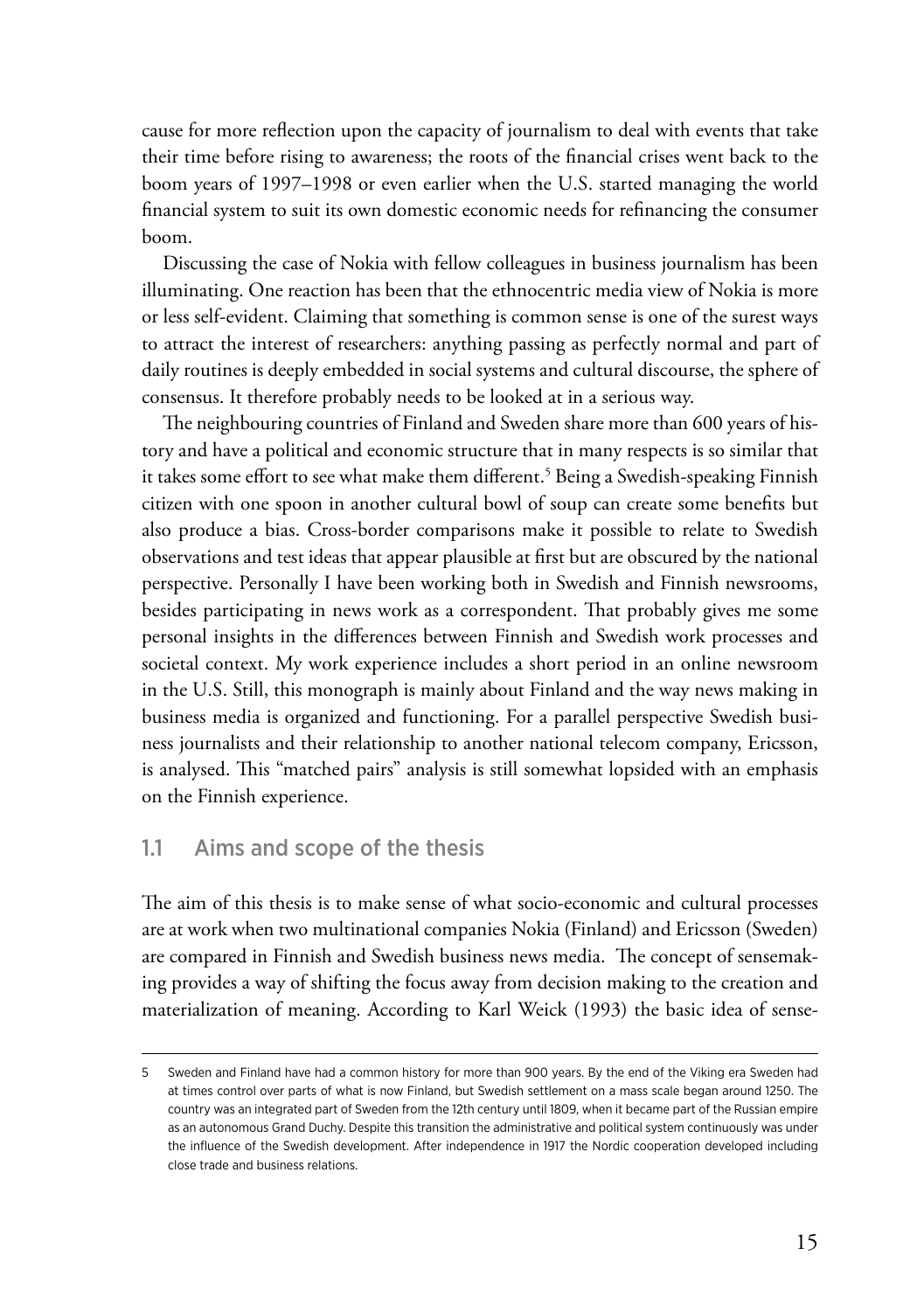making is that "reality is an ongoing accomplishment that emerges from efforts to create order and make retrospective sense of what occurs" (Weick 1993, p. 635). The research task therefore includes both conceptualizing newspaper texts as social constructions of meaning as well as an examination of people, organizations, rules and practices that together make up the institutional environment for news making. $^6$  This takes place inside a theoretical framework of institutions and framing theory. Business news is treated as a social institution in itself "interacting with other institutions within the wider social system" (Hansen, Cottle & Negrine 1998, p. 19) and existing in a symbiotic arrangement. Framing theory is employed both as a theoretical abstraction and a practical method for content analysis. Here frames are presented as institutional elements that are central to sensemaking as they are the product of negotiated meaning.

It is useful to look at one of the first definitions of news as an institution, given by Gaye Tuchman (1978).

*First, news is an institutional method of making information available to consumers. (…) Second, news is an ally of legitimated institutions. (…) Third, news is located, gathered, and disseminated by professionals working in organizations. Thus it is inevitably a product of news workers drawing upon institutional processes and conforming to institutional practices. Those practices necessarily include association*  with institutions whose news is routinely reported. Accordingly, news is the product *of a social institution, and it is embedded in relationships with other institutions*  (pp. 4–5)

Tuchman sees news as both an institutional "method" that constructs reality – and a "product" – a construction of reality embedded in social context. That dual function is a fruitful categorization since the limitation of news to a product – a construct of meaning – conceals the fact that (business) news also is a method of distributing and interpreting meaning in the social system of capitalism. Jan Ekecrantz (1997) moves in the same direction when he notes that news texts are components of social acts and an iron cage of institutionalized truths; journalistic genres he sees as institutionalized practices.

<sup>6</sup> "News making" here is seen as the outcome of work accomplished in a social environment, the newsroom, and should not be confused with "making up" news which refers to fabrication and falsehood (Berkowitz 1997). Regina Lawrence (2006) defines news making as a "social process of negotiation among reporters, editors, and various social groups vying for news access and control" (p. 225).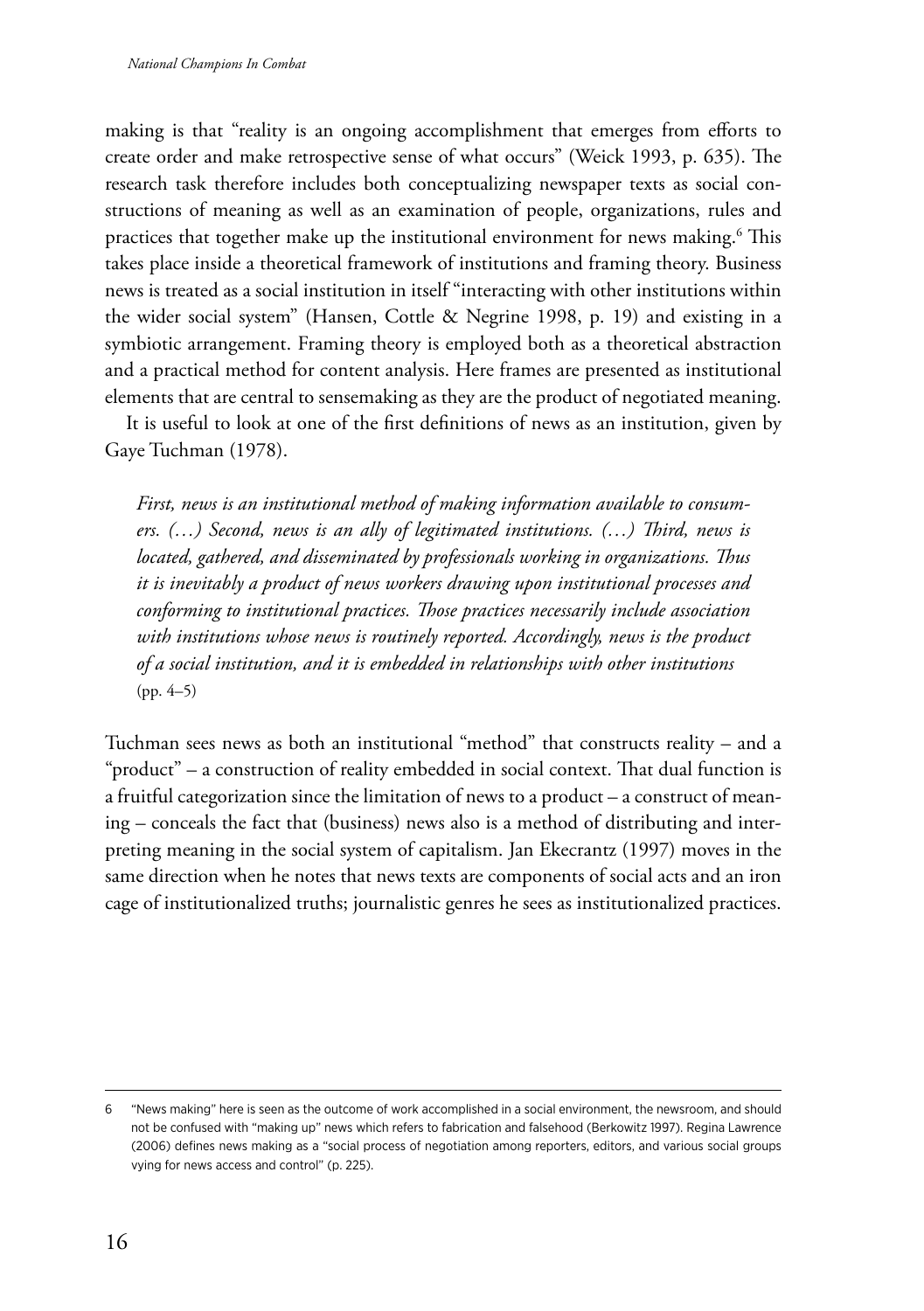With this in mind the business news institution can be defined as institutionalized practices of gathering, selecting and presenting information on various aspects of economic life.7

Different conceptual understandings of institutions exist in the academic field of media and journalism studies. Here, following Michael Schudson (2003), news is treated as the social institution that comprises news workers<sup>8</sup>, sources and others that have an influence on news content as well as historical, organizational and material structures of the media. Some scholars name "newspapers", "media" or "journalism" the institution but I argue for a wider definition that underlines the impact of institutional elements external to the organization (a similar approach was chosen by Lund 2002). This definition points in the direction of an environment, a collective normative order that transcends organizational borders. 9 This perspective also limits the individual agency of journalists or the organizations where they are employed to periods when "shocks to the system" and severe "disorder in discourse" may make institutional change possible.<sup>10</sup>

The "main members" of the social group that upholds and reproduces the institution of business news are business journalists and news editors as well as their routinized sources, mainly financial analysts and corporate communicators. This relatively "small exclusive circle" (Davis 2000, p. 285, see also Davis 2003, p. 676) represent the social interface where negotiation about what becomes news takes place. As long as the distribution of power is narrow<sup>11</sup> and decision processes in society are closed, Lance Bennett (1988) argues, "journalists will never be free of their dependence on the small group of public relations experts, official spokespersons, and powerful leaders of whose selfserving pronouncements have become firmly established as the bulk of the daily news"

<sup>7</sup> The institutional perspective is well grounded in Nordic research, as pointed out by Mark Ørsten (2005) in his review on new institutionalism and political communication. Sigurd Allern (1997), in his doctoral thesis on the interaction of sources and media, used news institutions as the framework. In his report on Danish power structure and the media Anker Brink Lund (2002) departs from Habermas theory on the public sphere when he defines the institutionalized newsmaking as a "public room without physical borders that both edits and becomes edited by actors with different interests, competences and possibilities to exercise political influence" (2002, p. 21). Josef Pallas (2007) studied how the media shape relations between organizations and their environment from an institutional perspective in his PhD thesis. Recently Paul Bjerke (2009) has utilized institutionalism as the theoretical framework for his PhD-thesis on the professional morale of journalists. Anu Kantola (2001) has also analyzed the political discussion on the Finnish economic crisis in the early 1990s from an institutional perspective. In a Nordic business research project dedicated to business news the framework is media as institutions (Kjær, Slaatta 2007). Eva-Karin Olsson (2008) also makes use of institutional theory for her PhD thesis on newsroom management of crisis news.

<sup>8</sup> I use the concept news workers to cover all individuals involved in the actual process of making news; reporters, photographers, news editors, editor-in-chiefs, copy-editors and so on.

<sup>9</sup> Zucker (1987) explains the difference between a focus on organizations and environment as institution as such: "Environment as institution assumes that the basic process is reproduction or copying of system-wide of (or sector-wide) social facts on the organizational level, while organization as institution assumes that the central process is generation (meaning creation of new cultural elements) at the organizational level" (p. 444).

<sup>10</sup> Karl Weick (1993) names these instances of disruption "cosmology episodes" to describe how people "suddenly and deeply feel that the universe is no longer a rational, orderly system" (p. 633).

<sup>11</sup> Power is here defined as the relationship between actors in conflict and their struggles to gain influence over decision making processes (this definition is proposed by Lund 2002). Power is not in somebodys possession.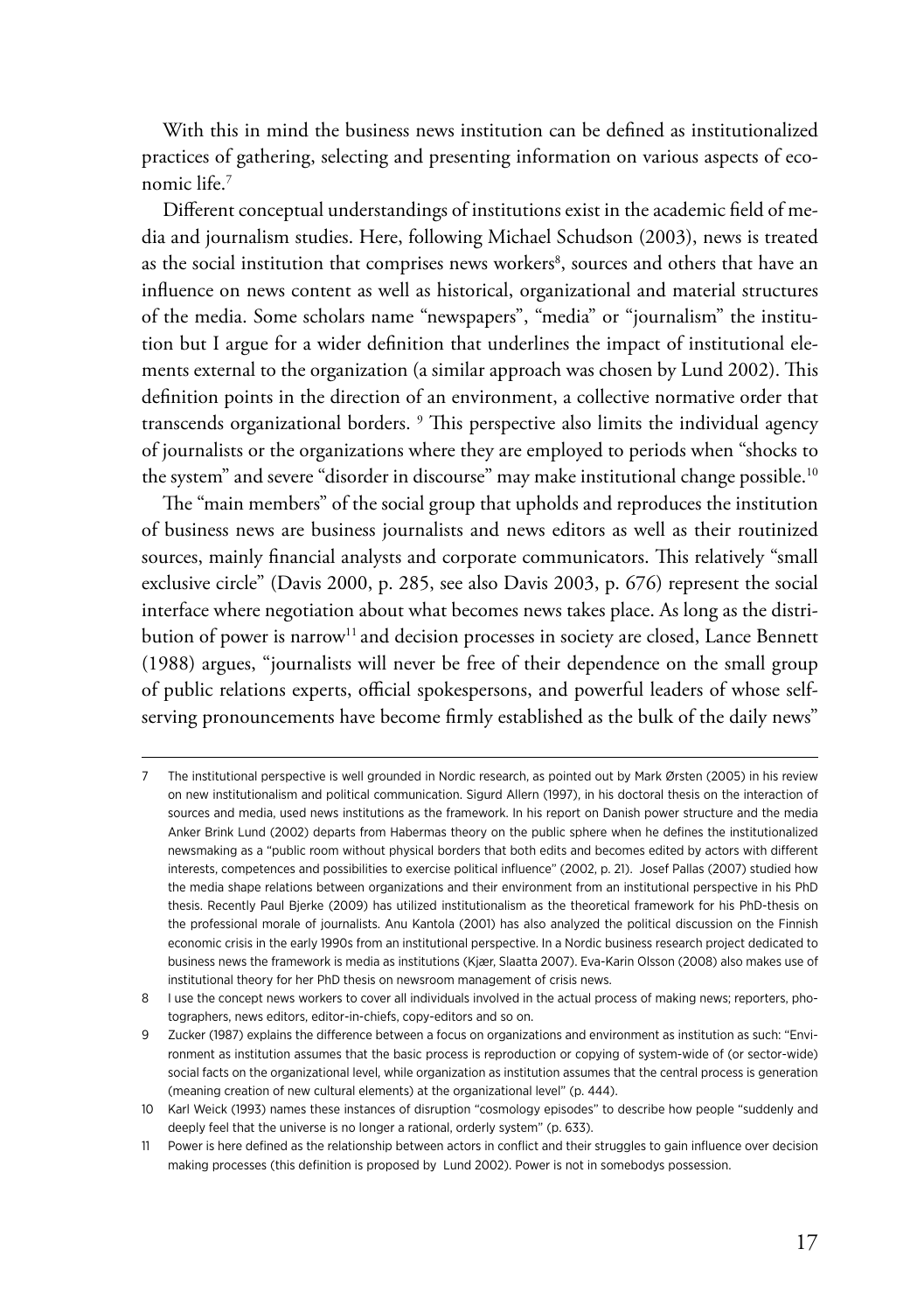(p. xii). The gains journalists get from cooperation are unevenly distributed and reflect different actors bargaining power rather than the perceived attractiveness of a solution to a collective action problem (Rittberger 2003).

I assume that most people in the general audience are placed outside of the social institution of business news, only affected through how it is used.12 Just as priests need a parish to preach to, generals need their soldiers before they can give any orders and class rooms without pupils is unthinkable for teachers, the media work is meaningless without an audience (Freidson 2001). But this analogy with professions can also go too far. Doctors or lawyers, for instance, have patients and clients while journalists have a clientele "only by stretching the point to define society as the client" (Katz 1989, p. 239).

The audience have no say in how business news has been institutionalized through economic history or how it is reproduced, and take little or no part in the discussion and writing that form the system of meanings in the economy and business life. The audience is only present through an arrangement of institutionalized dependency, as consumers of news and a target group for advertisement and political ideas.<sup>13</sup> When someone outside the institution is invited to make a statement and act as "the man on the street" it is mainly for illustration and colour.

There is a limit to the degree to which members of an institution share meanings and processes of sensemaking. Actors have asymmetrical access to information and resources to establish new symbols depending on their level in the hierarchy of power: the everyday life of institutions is characterized by conflicts, by "disorders in discourse", by contradictions which are mystified through myths and other symbols of the institution (Wodak 1996, p. 8). Institutional processes therefore work to add stability and legitimacy through different forms of normative rules and informal habits that help members deal with disagreements. In this dimension institutions are rules that "structure social interaction in ways that allow social actors to gain the benefits of joint activity" (Knight 2001, p. 33).

Legitimacy is defined as the generalized perception or assumption that "the actions of an entity are desirable, proper, or appropriate within some socially constructed system of norms, values, beliefs and definitions" (Suchman 1995, p. 547).

These institutional constraints lead to the proposition of a weak force theory for establishing effects of media impact. Further, the powers of the mass media are "often diluted, deflected, or even destroyed" by more powerful influences that are intervening

<sup>12</sup> Research shows that journalists know very little about their audiences and have little interest. Among Swedish journalists, for instance, less than a third think that the opinion of the readers is important in selection of what becomes news and only 12% think that news should be adjusted to suit the taste of readers. At the same time three out of four journalists believe that readers should be given "what they did not know they needed" (Andersson 2005, p. 47).

<sup>13</sup> To this should be added that the development of new media technologies presents a serious challenge to this arrangement since a growing amount of citizens believe that they don't "need" traditional media any longer. There is also more interaction between journalists and readers through blogs and other social media. This was still not a big issue among news makers during the time studied.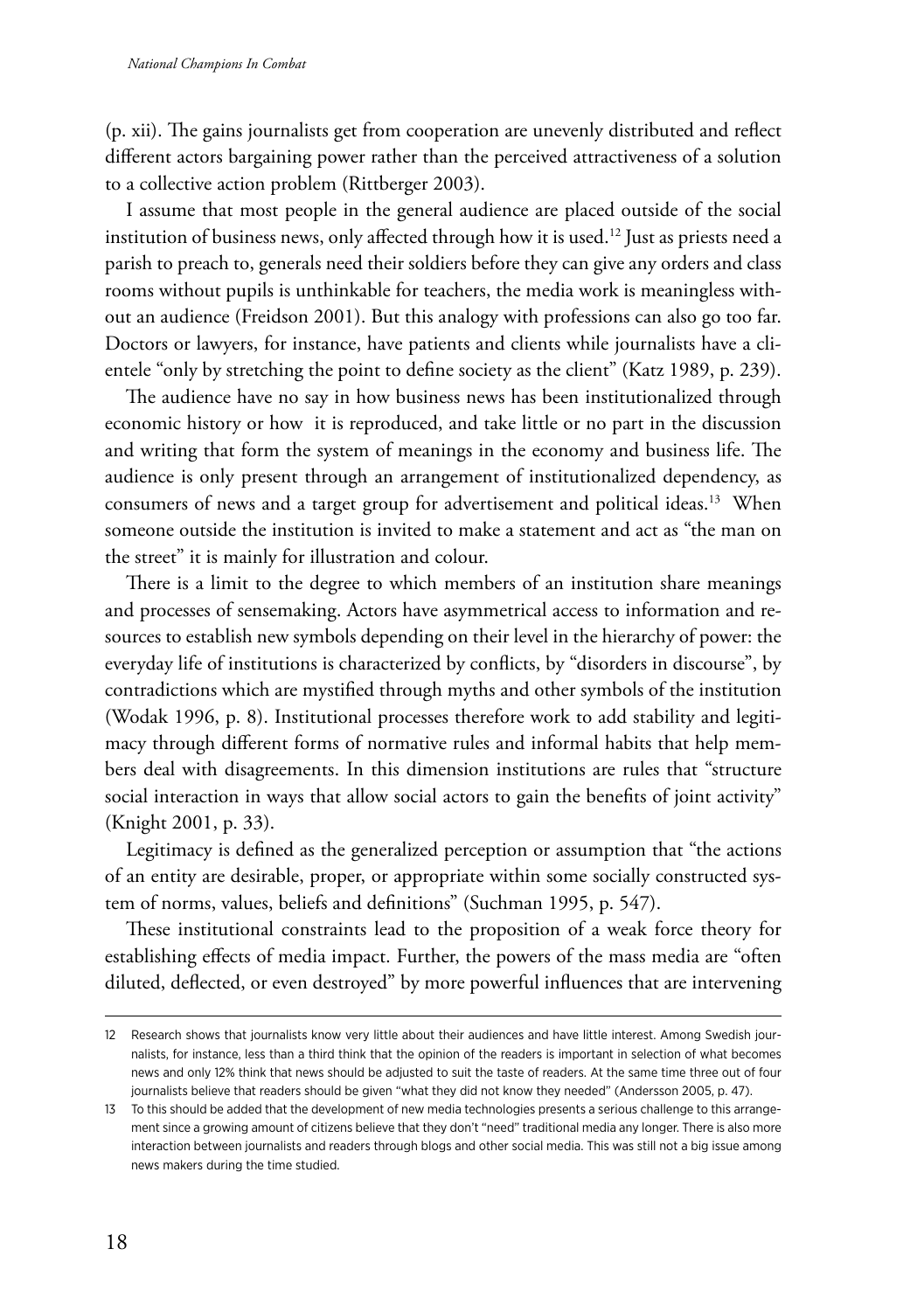between the media and effects on society (Newton 2006, p. 225). Media impact can in fact be the result of an interaction between the media and mediating forces such as "social class, religion, age, education, gender, social networks and discussions, trust in the media, personal values, and personal knowledge and experience" (p. 225).<sup>14</sup>

This assignment also calls for studying aspects of how news making practices at the micro-level are subject to the influence of macro-level issues, cultural ideas such as broad notions of national identity, modernization, welfare and the fate of the nation. The purpose of this analysis is to make sense of how, when and why multinational companies are seen as projections of the nation with methods that emphasize contextualization and interpretation. For this sake a "master frame of national champions" is proposed as a research object and its institutional elements are analysed from a media perspective.

The definition of a frame used here is "a central organizing principle that holds together and gives coherence to a diverse array of symbols or idea elements" (Gamson 2001, p. x) and as such a very crucial institutional element. The master frame should be regarded as a "frame package", or a cluster of logical organized devices that function as an identity kit for a frame (Van Gorp 2007, p. 64). The frame package suggests a definition, an explanation, a problematization, and an evaluation of an event.

Clues to the organizing principles for that package of frames may be found "in the media discourse, within individuals, and within social and cultural processes" (Reese 2001, p. 14). It is understood that frames are part of a much larger set of institutional elements, or societal ideology, that find manifestation in the news text (Gitlin 1980):

*Frames are principles of selection, emphasis and presentation composed of little tacit theories about what exists, what happens and what matters* (p. 6).

The application of frames is subject to negotiation and therefore the essence of framing is in social action (Van Gorp 2007, Snow, D. Benford 1988).

The notion of a master frame has been drawn from early readings of the empirical material but its existence departs from a vague assumption or a hunch rather than an

<sup>14</sup> Kenneth Newton (2006, pp. 225–226) suggests that media impacts are constrained by three paradoxes: (1) those who are least interested, involved and knowledgeable about politics are the most susceptible to media influence, but the least likely to expose themselves to their influence; (2) the more people know about and have firsthand experience of something, the more likely they are take an interest in media coverage of it, but the more likely they are to trust their own judgements rather than media's; and (3) the more partisan the mass media and the more they try to persuade people of a political position, the less likely they are to be seen as impartial and neutral, and the less likely they are to be influential. The most partisan press is the least trusted and least influential.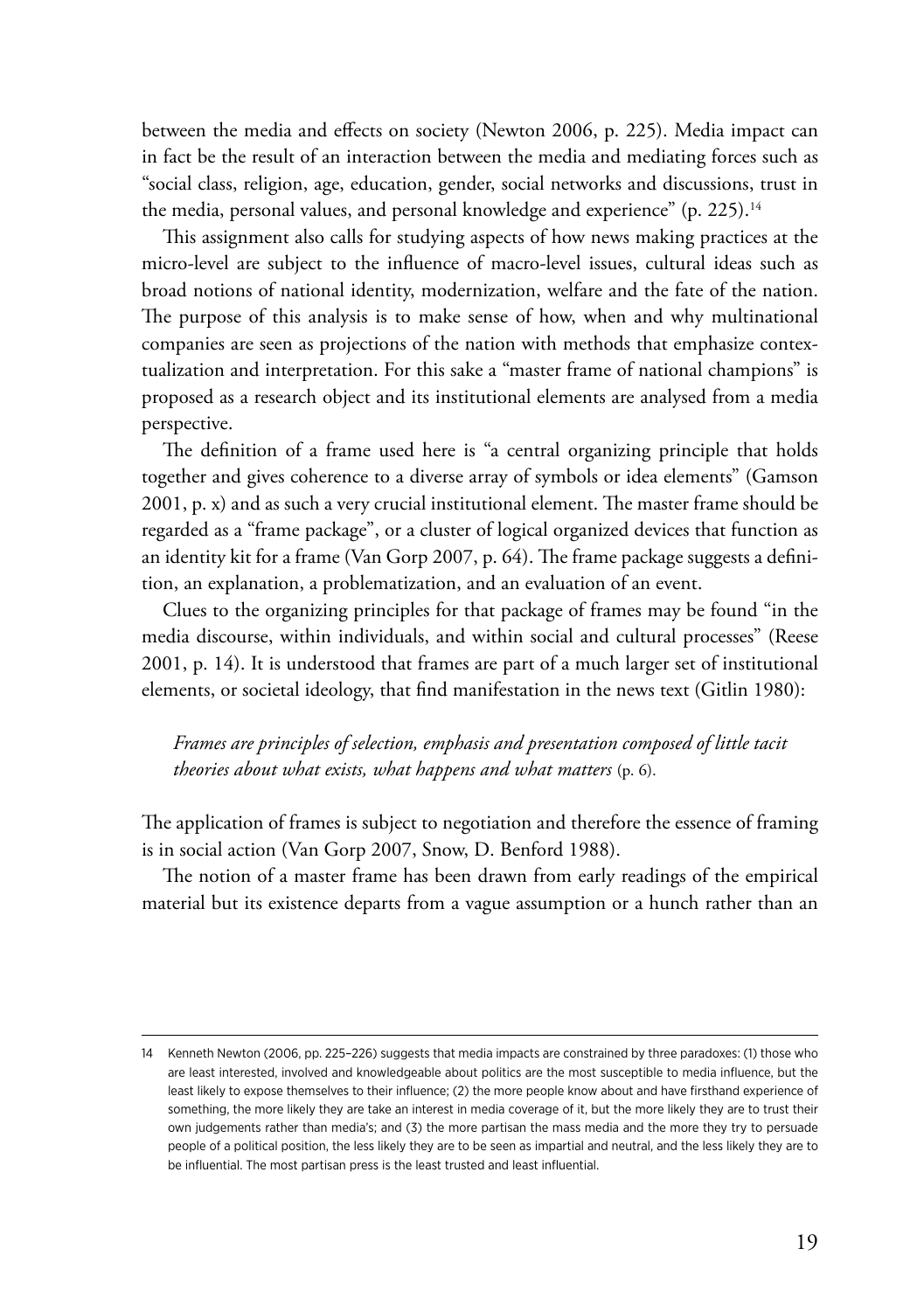articulated hypothesis that can be tested.15 Based on my experiences in professional life as a business journalist I would also argue that at least in Finland, central parts of society has at times been captive "to the power of a deeply embedded organizing principle" (Reese 2010, p. 38) which says "what is good for Nokia is good for the country".16 Using friends and colleagues as a test group for the idea that Nokia and Ericsson are connected to the fate of their home countries has also shown similar results.

Reading online comments to Finnish and Swedish articles where Nokia and Ericsson are compared have also opened my eyes to the possibility that these two companies are seen as involved in some kind of "combat".17

The challenge is to study a frame that is so deeply embedded in "common sense" and pre-existing beliefs that the organizing principles disappear out of sight. Further, by naming this frame package "national champions" and implore that they are engaged in a "combat" the researcher himself is involved in the subjective framing of frames by presenting the central structuring idea in the analysis (see van Gorp 2010, pp. 96–97). The challenge is therefore not to reject intuitive judgements, but rather to make them "debiased and improved" (Kahneman, Tversky 1977, p. 27). One important part of this task is not just to consider the opposite but to simulate multiple alternatives (Hirt, Markman 1995). The purpose is to according to this guideline analyse the combination of frames, the package that is the synthesis of a master frame, and discuss these findings in a socio-economic and cultural context informed by institutional theory.

<sup>15</sup> There are many risks connected to using intuition for decisions and the warning by Kahneman and Tversky (1977) is that "...we must let our beliefs and actions be guided by a critical and reflective assessment of reality, rather than our immediate impressions" (Kahneman, Tversky 1977p. ii). Most predictions and forecasts contain an "irreducible intuitive component" but still contain much useful information. These intuitive judgements are often biased in a predictable manner (p. 27).

<sup>16</sup> This, of course, is paraphrasing a famous quote by Charles Wilson of General Motors in 1953, "What's good for General Motors is good for the country," even though Wilson actually said it this way in his hearings in front of the senate, when he was appointed Secretary of Defense: "…for years I thought what was good for the country was good for General Motors and vice versa." [www.wikipedia.org, search for Charles Erwin Wilson, accessed May 10, 2007.]

<sup>17</sup> Part of the inspiration for this thesis actually came from following the online debate at the Swedish business daily Dagens Industri in the early 2000s. There, readers reacted with strong nationalistic pathos to any article where the telecom companies Ericsson and Nokia were compared. It was obvious that the full symbolic meaning of news about these flagships was not very visible. One active participant in these debates called himself "Pekka 666", one of the most common Finnish names in combination with the number of the beast. In Sweden the name Pekka is usually connected to the stereotype of a hard working immigrant from Finland who drinks too much Koskenkorva at the weekends and turns violent, using his knife. In Sweden it is quite common to tell Pekka-jokes (Suominen, Björnsson 199913). I tried to track "Pekka 666" down but he refused to be found and remains unknown; perhaps was he a Swede who just wanted to have some fun on behalf of his undoubting fellow countrymen.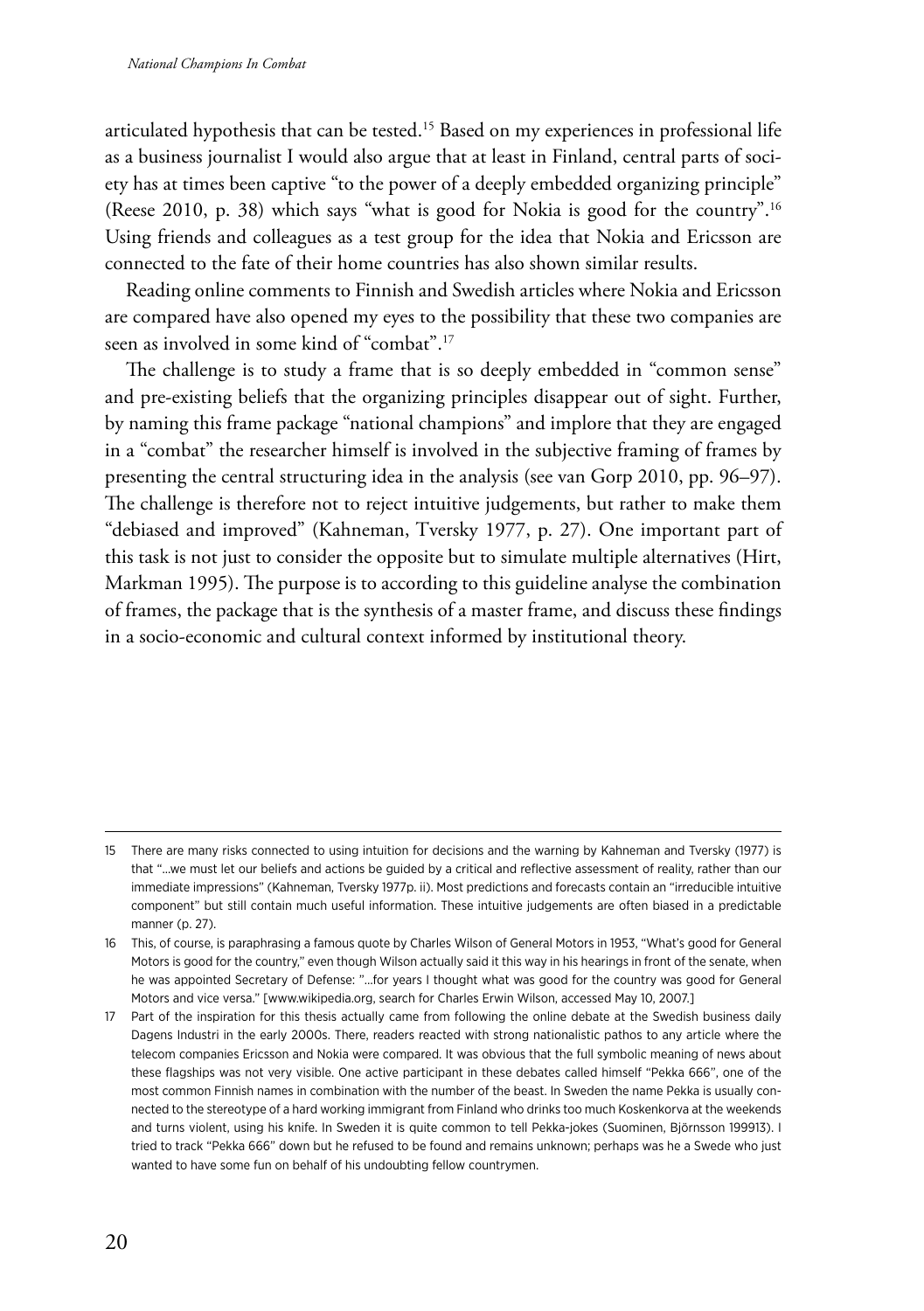#### <span id="page-20-0"></span>1.1.1 Research approach: the social construction of news

This thesis is interested in how the symbolism connected to multinationals is mediated. These companies are treated as social constructions that are built out of "specific national institutional contexts" and can't exist separately from these (Morgan 2001, p. 1). News is one public arena where the social construction of meaning around multinationals can be studied. Constructionism as an empirical perspective has its origin in the modern realization that reality is the knowledge that we have of it (Strydom 2000). The constructionist research object is thus "different definitions of reality", the action of interest groups and the mobilization of movements in society when "put in action" (Väliverronen 1996, p. 11). Social constructionist inquiry should be concerned with the social processes themselves, not just only the "consequences of the social" (Foster, Bochner 2008, p. 86) but also how reality is created and institutionalized in social interaction and assigned meaning (Van Gorp 2007, Gubrium, Holstein 2008).

Newspapers prefer to present their version of reality as objective and empirically obtained knowledge, an allegedly undistorted and true picture of the way things are. Still, media researchers agree that news reports are characterized by an institutional bias composed of surrounding circumstances such as power structures and marketplace strategies. News is a "selective" representation of the world where the principles of selection is built into structures and routines of news gathering and is subject to "socially organized distortions" (Schudson 2003, p. 33). News is the result of journalistic processes under various influences (Shoemaker, Reese 1996) in different organizational, cultural, national, and technological settings (Schudson 2003, Berkowitz 1997). Observations are most likely to be made if they can be packaged into stories that attract large audiences (Davis 1994). The justification of journalist claims to knowledge is "social" in the way that the necessary conditions depend upon the context in which media operate (Ettema, Glasser 1987). The social embeddedness of news as journalistic knowledge implies that there is no essence of knowledge that is context-independent. Social worlds become internalized and taken for granted not only within the family of origin (primary socialization) but also through interaction between social groups and institutions, a process called "secondary socialization" (Foster, Bochner 2008, p. 88).

The social relations – circumstances – inside the institution called business news are one central issue here. What characterizes the interaction and dependencies between different actors involved in the production of business news? What formal and informal rules, norms, habits, preferences and attitudes are regulating those relationships? In essence, there is a need to show "how the products of our cognitive pursuits are affected by changing the social relations in which the knowledge producers stand to one another" (Fuller 2002, p. 3).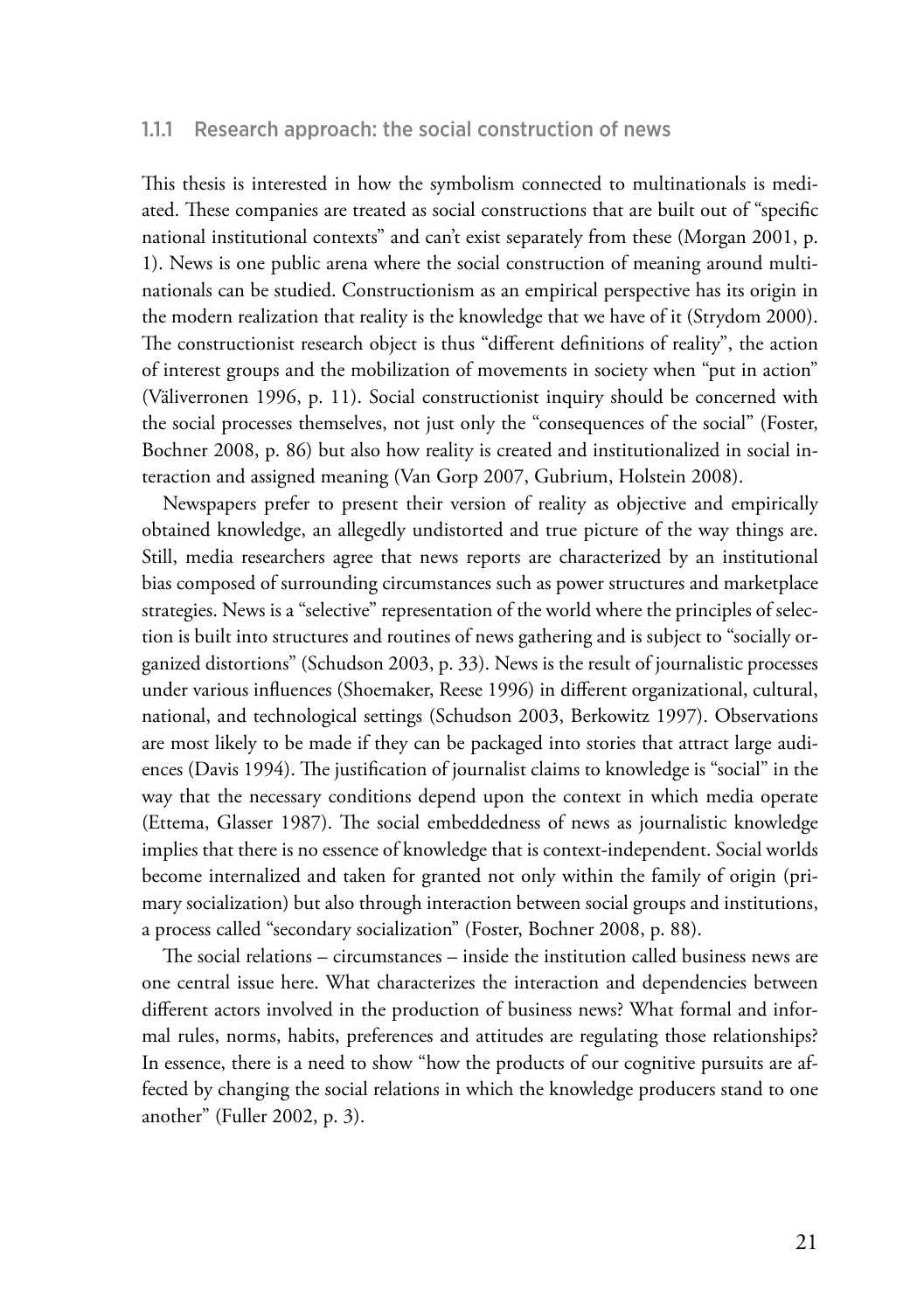<span id="page-21-0"></span>There are also structural factors that are influencing media content since the production of news is not an exclusively cognitive process (Van Gorp 2007, Shoemaker, Reese 1996). Klaus Bruhn Jensen (2002) notes that the media exists as structural properties – its economic, legal, technological and cultural-conventional permanence – as well as the "myriad activities" of journalists, advertisers, regulators, and audiences who both maintain and contest these properties. Here Bruhn Jensen compares "the media and the press" with other social institutions, "not reinterpreted, but re-enacted on a daily basis" (p. 2).

#### 1.2 An institutional model for business news

So far we have decided that multinationals can be studied as being socially constructed. We are also determined to think that news does not mirror reality as an objectively observable world but is an arena where social construction can be studied in action. It is believed that the members of the business news institution are constructing social reality in a way that is influenced by strong macro images of modernization, the nation, and the future. The organizing principles or the central institutional elements for sensemaking are reflected in frames.

Michael Schudson (2002) finds three perspectives of social scientists who examine the news-making processes. The common feature is that they all, to some degree, recognize that "news is a form of culture" (p. 251): (1) a view of political economy or macro-sociology where the outcome of news processes relates to the structure of the state and the economy and the economic foundation of the news organization; (2) an understanding of how journalists' efforts are constrained by organizational and occupational demands; and (3) a cultural approach that emphasizes the constraining force of broad cultural traditions and symbolic systems.

These different, sometimes overlapping, institutional perspectives of news-making processes or media-society theories are agreed upon by several scholars (Berkowitz 1997, Schudson 2002, McQuail 2005).

Gaye Tuchman (2002) believes that these three types of research actually have been more complementary than was suggested. That view has been embraced in this thesis where these three approaches have been combined for a more comprehensive exploration of the issue.

A theoretical layered model for the institution of business news has been developed to present the research approach in an easily digested visual form. The outline of this model – a hierarchy of social, economic, and political institutions – was originally put together by John Groenewegen and Marianne van der Steen (2006, p. 281) and has been altered to suit the purpose of this thesis. Business news is embedded in social and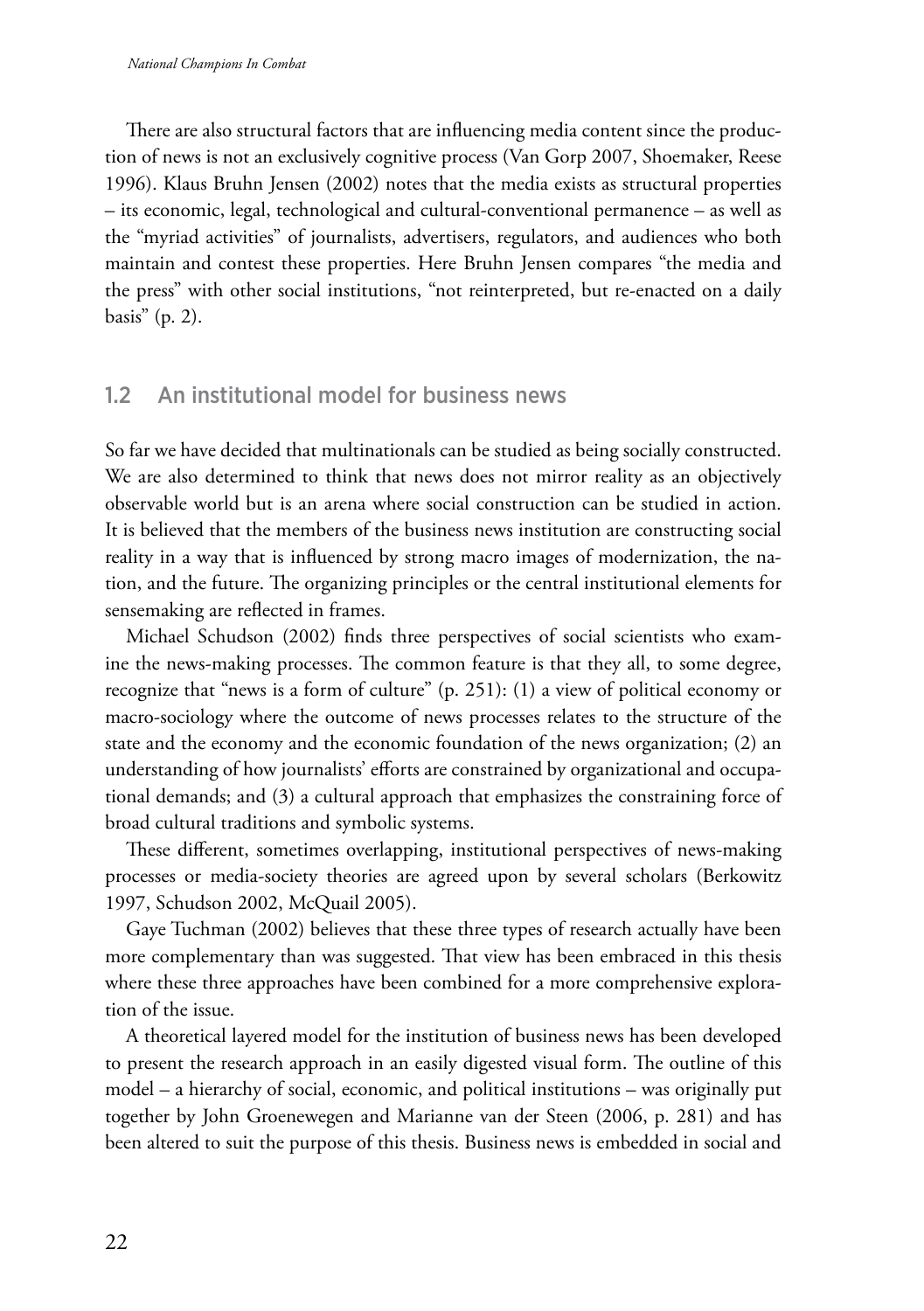material systems that are analysed through five interconnected layers from macro level down to the level of individual journalists. The design departs from the idea that the complexity of business news cannot be reduced to simpler parts of sub-systems. The three first layers compose the institutional environment, which can be divided into layer 1, the informal institutions (dominant ideas of the epoch, culture and national identity, values, and norms); layer 2, with the political, economic and media system, and layer 3, the formal rules of the game (laws, regulation, policies, education). The institutional arrangements (business and publishers models, organizations, news rules) are located at layer 4, whereas the capacity of individual actors is analysed at layer 5.

The hierarchical layers are interconnected and, as Groenewegen and van der Steen note, higher layers not only constrain the lower ones but lower layers within a certain range can influence higher ones. The impact of technology has to be considered at all levels since new technical innovations can change not just the work of individual journalists or media organizations but alter the whole media landscape as we have seen during many periods in media history. The most recent development is the dramatic impact of the change from analogue to digital processing of information.

I agree with Groenewegen and van der Steen that the layered model has some benefits compared with more static institutional models since it shows how changes at one layer fit with the other layers in a national context.

*Changes at different layers can reinforce each other but also be conflicting. These interdependencies are not universal but specific to national and sectoral systems (Groenewegen, van der Steen 2006, p. 284).*

The thesis will deal with all of these layers. The socio-economic and cultural context is mainly situated on layers 1–3 where it establishes the connection between macro and micro while the empirical part of the thesis focuses on layers 4 and 5. In layer 1 we note that the reality as presented in news is part of a macro framework that reproduces the dominant ideas of an epoch while the lowest level let individual actors act inside a space of institutional "appropriateness" that will be explained later on. In short "appropriateness" can, for instance, mean that reporters and editors have a limited choice of socially acceptable options when they produce a news piece.

Another benefit this hierarchical model gives is that it underlines the understanding that the media and journalists are part of the "fabric of society" but to some limited extent also can establish the news as an independent institution that "stands between other cultural and social institutions and coordinates their mutual interaction" (Hjarvard 2008, p. 106).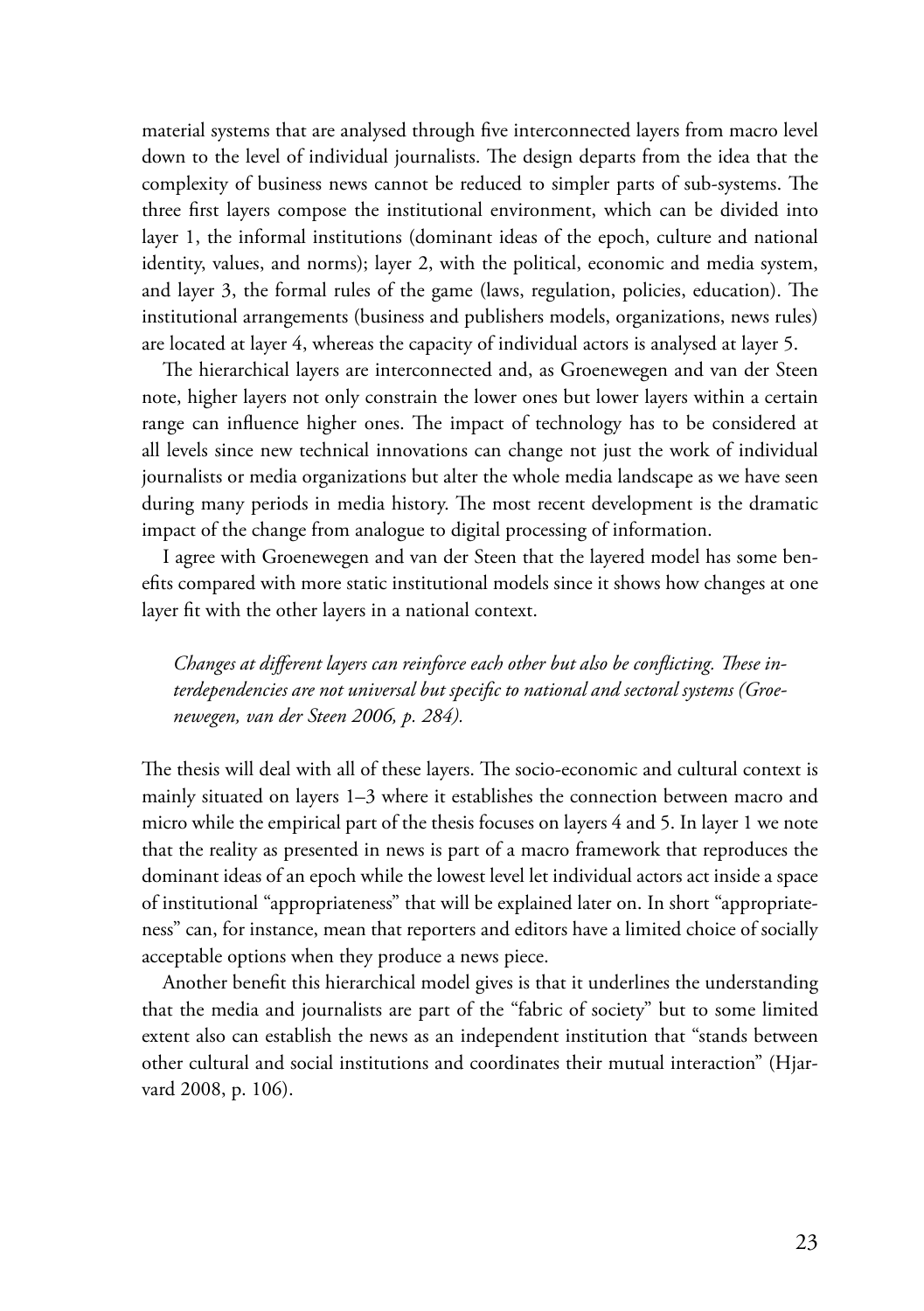#### <span id="page-23-0"></span>Table 1.1: Layered Institutional Model for Business News

| <b>ANTR</b>        | Informal institutions on the macro level of systems<br>- dominant ideas of the epoch<br>- culture and national identity<br>- values<br>- norms                                                                                                                                                                                                                                                                                                                                                                             |                                                                                                                                        |
|--------------------|----------------------------------------------------------------------------------------------------------------------------------------------------------------------------------------------------------------------------------------------------------------------------------------------------------------------------------------------------------------------------------------------------------------------------------------------------------------------------------------------------------------------------|----------------------------------------------------------------------------------------------------------------------------------------|
| LAYER 2            | Formal institutions on the macro level of systems<br>- political and economic system: the Nordic welfare state<br>- media system: limited state intervention<br>- relationship with bureaucracy, politics, and business                                                                                                                                                                                                                                                                                                    |                                                                                                                                        |
| LAYER <sub>3</sub> | Formal institutions on the media system level<br>- media laws and regulation: insider rules for business reporters<br>- policies (competition, technology, economic, financial)<br>- journalism education                                                                                                                                                                                                                                                                                                                  | Media technology<br>- evolution of<br>technical design<br>- impact on<br>organizations<br>and work<br>- transformation<br>and adaption |
| LAYER 4            | Institutional milieu-specific arrangements<br>on the journalism micro level<br>- news business models, editorial policies and organization of news work<br>- news rules, journalism ethics, internal training<br>- organizations: owners, media companies, advertisers, institutional<br>sources such as lobbyists for industry associations, environmental<br>and consumer movements, professional associations<br>- audiences and systems for feedback<br>- hybrids like networks and informal or ad-hoc interest groups |                                                                                                                                        |
| LAYER 5            | <b>Individual actors</b><br>- attitudes, primary frameworks and mental models<br>- habits, routines in news making<br>- journalistic creativity, passion, learning and capacity for change<br>- individual agency, power base, interventionism, idealism<br>- source pressure, peer competition                                                                                                                                                                                                                            |                                                                                                                                        |

*(Adopted from Groenewegen, van der Steen 2006)*

24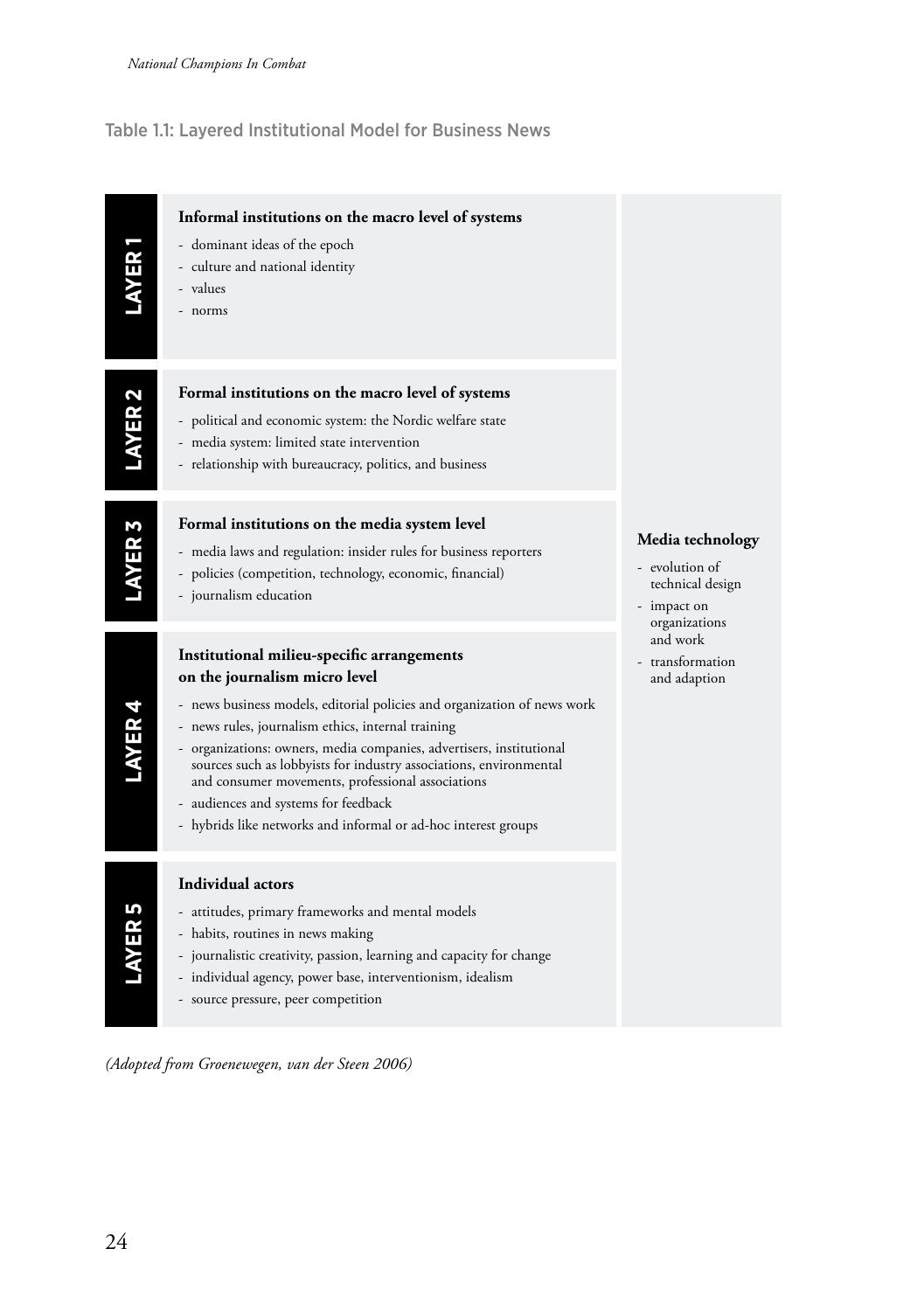This thesis joins the academic path moving towards a constructionist perspective of media sociology. In that sense it bears resemblance with earlier research within the frame of sociology of journalism, or as Barbie Zelizer (2004) puts it:

*Cueing journalists as agents of modernity, sociology found its way into journalism research in accordance with an emphasis on people, with an eye both to the patterns by which they grouped themselves into organizational and institutional settings and to the surrounding structures, functions and effects through which they work (p. 46).*

Media sociology is the paradigm of journalism research where the focus is put on people, patterned interactions, organizations, institutions, and structures. As such, this research approach converges with definitions of sociology that include the ambition of a "systematic study of people in society" (Townley 1981, p. 12). In the expansion of modernist culture journalists and media have through news taken on many functions that earlier was attended to by other social institutions, such as the church, the school or political parties. To some extent they served as a catalyst for the rise of modernity, developing a symbiotic relationship with other modernist social institutions, especially the nation state, capitalist institutions and social welfare bureaucracies (p. 2). As Meyer and Jepperson (2000), note, the modern actorhood of individuals, organizations and nation states is an elaborate system of social agency where authority has moved from "god to society, on to individuals and organizations". In this cultural system the modern actor is constructed as an "authorized agent" for various interests.

*This agentic construction, we will argue, accounts for much of the uniqueness of modern actorhood. Notably, participants in modern society enacts in their identities substantial agency for broad collective purposes … they are constructed as having the capacity and responsibility to act as an "other" (Meyer, Jepperson 2000, p. 101).*

In this thesis journalists and news organizations are treated as "agents of modernity"<sup>18</sup> that have been authorized to act on behalf of the public for collective purposes that are connected to control and transparency – but also authorized to produce and diffuse public knowledge on the economy. The mass media, according to William Gamson (1992), is a system in which active agents with specific purposes are constantly engaged in a process of supplying meaning. Therefore Gamson sees the media as a "the site of a complex symbolic contest over which interpretation will prevail" (p. xi) or, with Gurevitch and Levy (1985, p. 19) "a site on which various social groups, institutions, and ideologies struggle over the definition and construction of social reality."

<sup>18</sup> John Hartley (1996) also notes that news is "the sensemaking practice of modernity" and, as such, "the most important textual system in the world" (Hartley 1996, p. 32).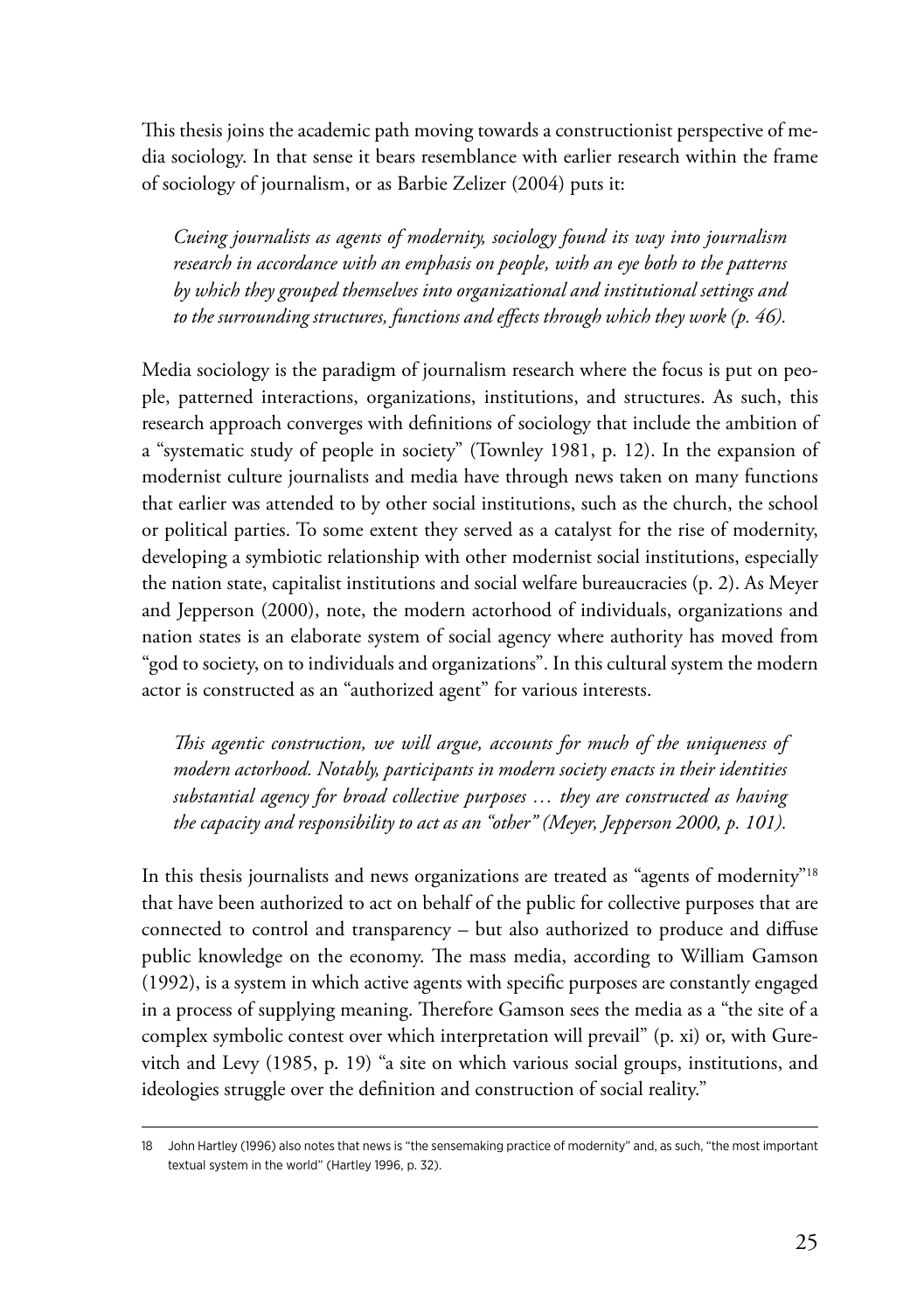<span id="page-25-0"></span>The rules under which journalists operate are, as in the case of other modern actors, very general and related to imagined natural and moral law. In ceremonial documents journalists refer to transcendental rights – seek the truth and report it<sup>19</sup> – in acting as "agents of principle" (Meyer, Jepperson 2000, p. 108). As Meyer and Jepperson also remarks, extraordinary prestige is attached to agency of principle and the social authority of professions and professionals involved. In a sense, journalists can alternate as consultants who help those agents of principle – honoured scientists, politicians or patriotic business leaders – to maintain their actorhood.

But this only covers part of what journalists do. The other part is connected to the business models of publishers; journalists are supposed to attract readers that can be formed into an audience and sold to advertisers.

In short: The theoretical approach here is the application of the social constructionist perspective to the study of people, organizations, social institutions and cultural contexts involved in production, distribution, exchange, and consumption of business news. Business news is institutionalized practices which through language, expresses the cognitive frames or discourses that a particular social group, "the inside members of the institution", mostly can understand. Discourse, broadly speaking, refers to meanings, metaphors, representations, images, stories, and statements that produce a particular version of events (Burr 1995). In this thesis discourses are researched by using framing theory both as a concept for the ongoing construction and reproduction of meaning and as a method for examining news frames. These are simple narrative structures that allow facts to be presented in a way that mass audiences find appealing and can understand (Davis 1994).

#### 1.2.1 A broader view

The sociology presented here puts the emphasis on the actions, practices, and interactions of individual news workers and their news organizations which links it to "the default setting of journalism inquiry" (Zelizer 2004, p. 78). But it also incorporates ideas from organizational studies and business system theory.

Journalism research sometimes suffers from a too narrow and media-centric focus on important non-media issues in the communication process that need to be inspired and revitalized by a multi-disciplinary perspective that includes the economic and political environments. There is an "increasing fragmentation" of communication research (Foster, Bochner 2008, p. 87).

<sup>19</sup> Code of Ethics, Society of Professional Journalists: The duty of the journalist is to "seek truth and report it", to "minimize harm", "act independently", and "be accountable" (Society of Professional Journalists 1996).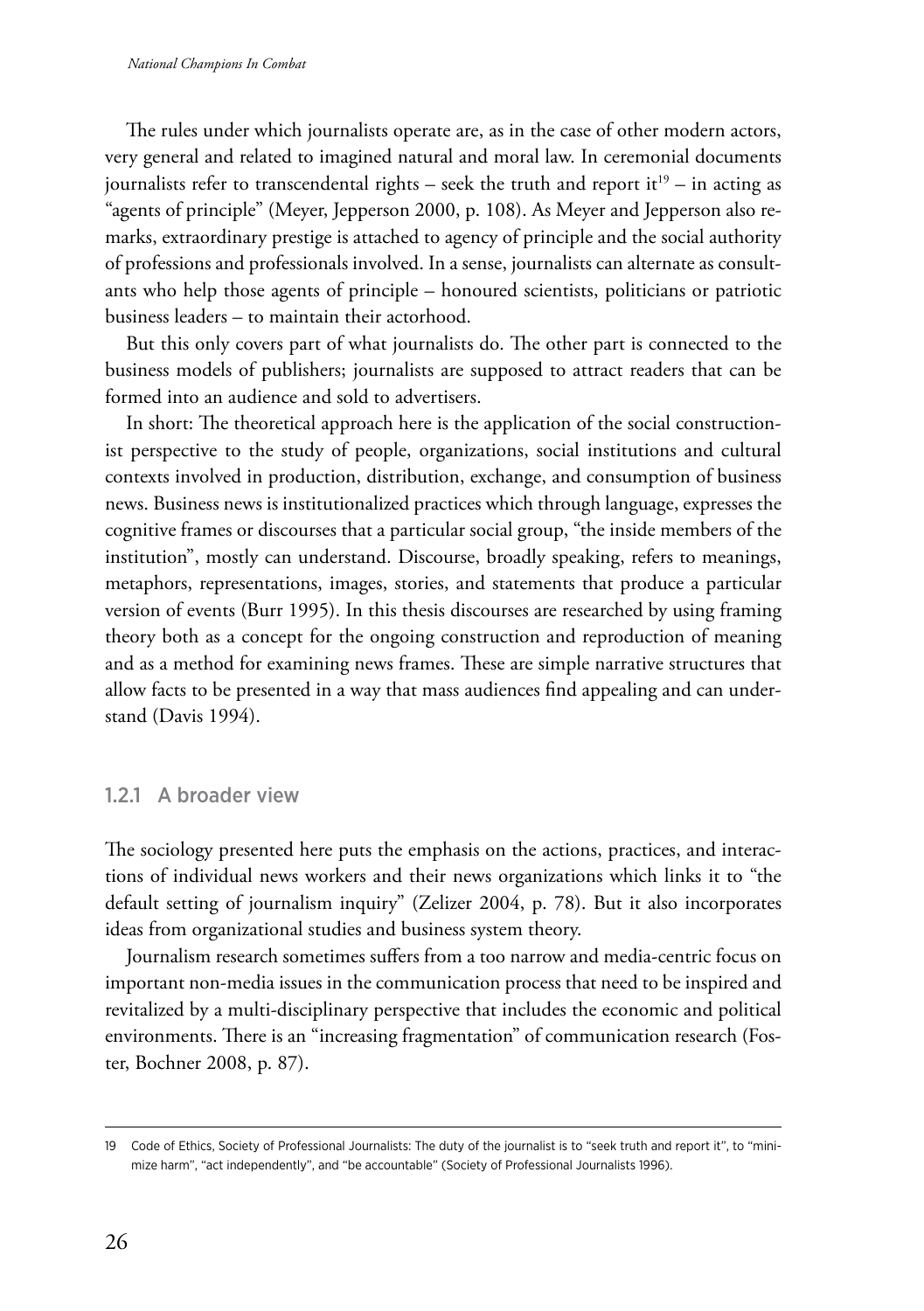As Nicholas Garnham (1990, see also Livingstone 2009) has noted, the study of media *per se* tends to the trivial and "the media is only worth studying in so far as they focus key problems within the general projects of social sciences" (p. 2). The missing link to economics and business life is such an issue that strengthens my argument. There is a relatively small amount of studies of business news inside the media research field compared with the much more focused interest from researchers in organizational studies or financial research.

I also turn to Daniel Hallin (2005), who, referring to Jürgen Habermas concept of a public sphere notes that the media was absorbed into the market and the arena of political power. This notion of the media's vulnerability to "colonization" by social systems that concentrate economic and political resources and power "seems correct", he concludes (p. 237).

Ove Pedersen (1991) observes that some institutionalists - he mentions Bob Jessop (1990) together with James March and Johan Olsen (1989) - are going beyond the existing paradigm in political science with a reinterpretation of political science, sociology, communication theory, economics, history and anthropology. Pedersen points towards four neglected features in mainstream political science; (1) that institutions and not the state are the prime object of analysis; (2) that institutional history more than patterns of conduct are to be explained; (3) that meaning and action and not behaviour is the phenomenon to be understood; and (4) that learning and adaptation, and not blind response to direct stimuli, are the driving forces behind change (Pedersen 1991, p. 128).

Following this advice the prime object of analysis here is the business news institution. The news making processes where meaning ("national champions") is constructed, and driving forces behind change (such as "shocks to the system"), is the phenomenon to study.

This thesis should be treated as a study within mass communication and media research, which here is considered as an academic "field of interest" or a "disciplinary lens" rather than a "discipline" in itself.20 As a field it is illuminated from several disciplinary positions due to the nature and complexity of questions asked.

It is not hard to find support for a broader view in media research. For instance Jeremy Tunstall (1970) suggested early on that there is a need to "more frequently adopt a cross-media approach, to pay more attention to media organizations, and look at the overall communications flow" (p. 36). Already at that time, the fragmentation of media research was becoming a concern.

An inclusive approach, with the advice of sociologist John Rex (1978), carefully attends to the need for systematic and accurate observations, a respect for evidence, rigorous examination and description, caution and the consideration of alternatives.

<sup>20</sup> For an overview of the discipline/field issue discussion see Nordenstreng (2007)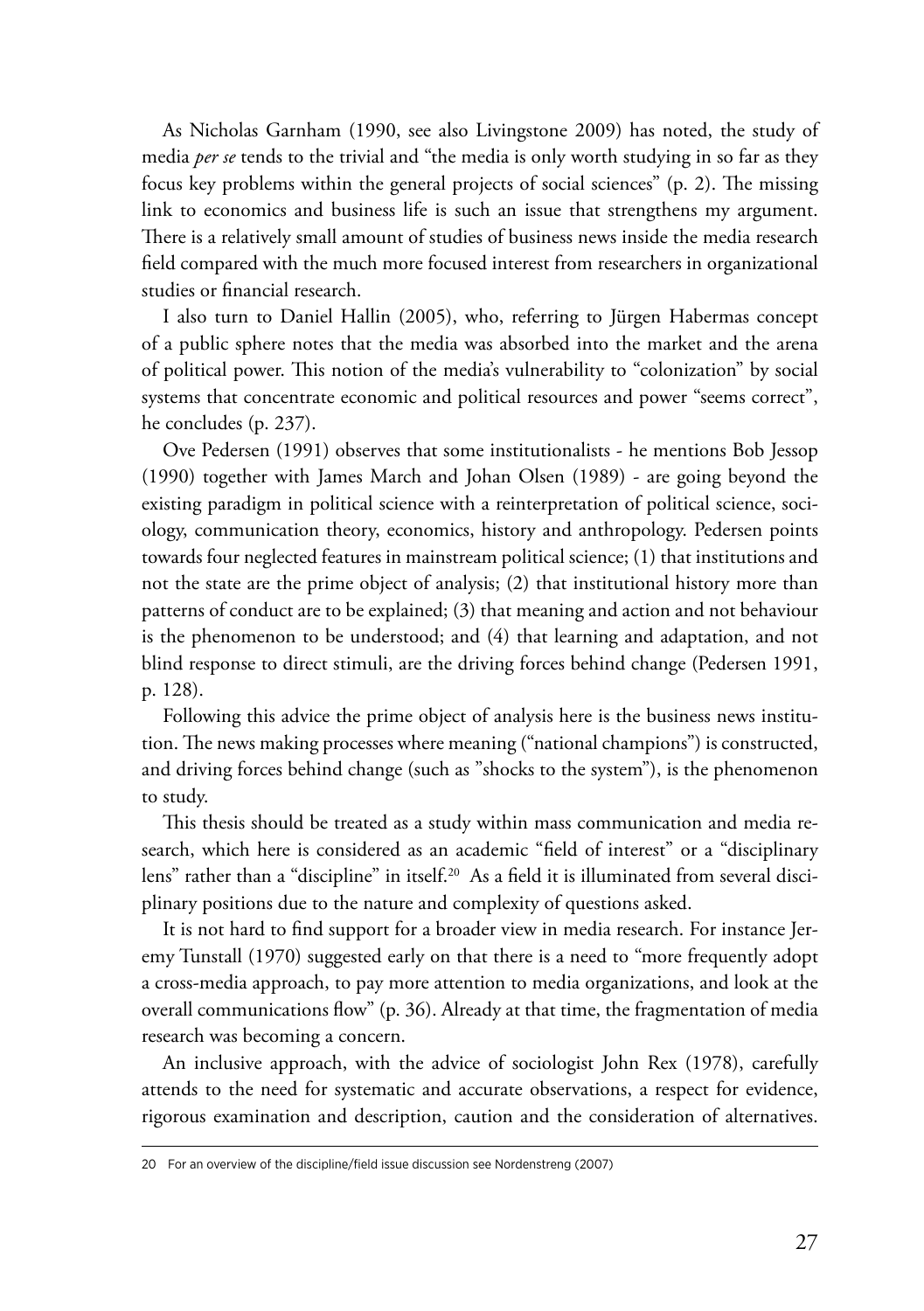<span id="page-27-0"></span>Tore Slaatta (2008) dwells on some of these issues in his thoughts on how the nationally coordinated and multidisciplinary Nordic power and democracy research programmes<sup>21</sup> have influenced media research. A conclusion is that media research in the Nordic countries has not only achieved more autonomy, size and numbers as it has become stronger and more independent, but has also become more spread and diversified. Therefore, according to Slaatta the temptation to participate in external research is not as inviting as it used to be since the structures of interdisciplinary research are now found inside the media research field itself (Slaatta 2008, p. 58)*.*

The lack of multidisciplinary taste is also grounded in theoretical and methodological conflicts. The response to multidisciplinary challenges inside media research has to be to work from a consistent set of theoretical considerations, concepts and methodologies that, in the Norwegian research (1998–2003) on power and democracy structures, were used internally but not mediated in the programmes final reporting (Slaatta 1999).

Research with a multidisciplinary approach enters a delicate area where defining the boundaries of the field becomes intricate. A narrow definition of the field risks excluding issues that needs to be included while a broad definition risks absorbing research problems that are beside the point and irrelevant (Fligstein 2001, p. 10). The study of business news is diffuse and there are multiple communities of scholars with differing concerns. Instead of being theoretically promiscuous I want to propose a communitarian application to this challenge and bring different aspects together.<sup>22</sup>

#### 1.2.2 The case study and comparative advantage

The empirical part of this thesis is based on three case-studies, a qualitative research strategy that it is employed here to get an in-depth look at a chain of events during the 2000s that affected Nokia and Ericsson. These events represent major changes in Finnish and Swedish society as well as business media and the business community. In a sense it is a longitudinal study since it stops to collect data in three different periods in the 2000s and combines that method with repeated sets of interviews. A web survey among Finnish business journalists adds quantitative aspects to the thesis.

Some scepticism has been expressed towards case studies as they are seen by many only as a first step of generating ideas that can be used in quantitative studies consisting of larger data sets. I will turn to Bent Flyvbjerg (2006), who has examined these charges and found five common misunderstandings about case-study research. Flyvbjerg notes

<sup>21</sup> These are government funded and nationally coordinated, interdisciplinary programmes that have become something of a specialty within the Nordic social science research community (Slaatta 2008).

<sup>22</sup> Neil Fligstein's advice when dealing with a field of many theoretical perspectives is to develop a common set of concerns that unite scholars and make them view themselves as a part of a community that is "trying to make progress on the same set of theoretical questions" (Fligstein 2001, p. 10).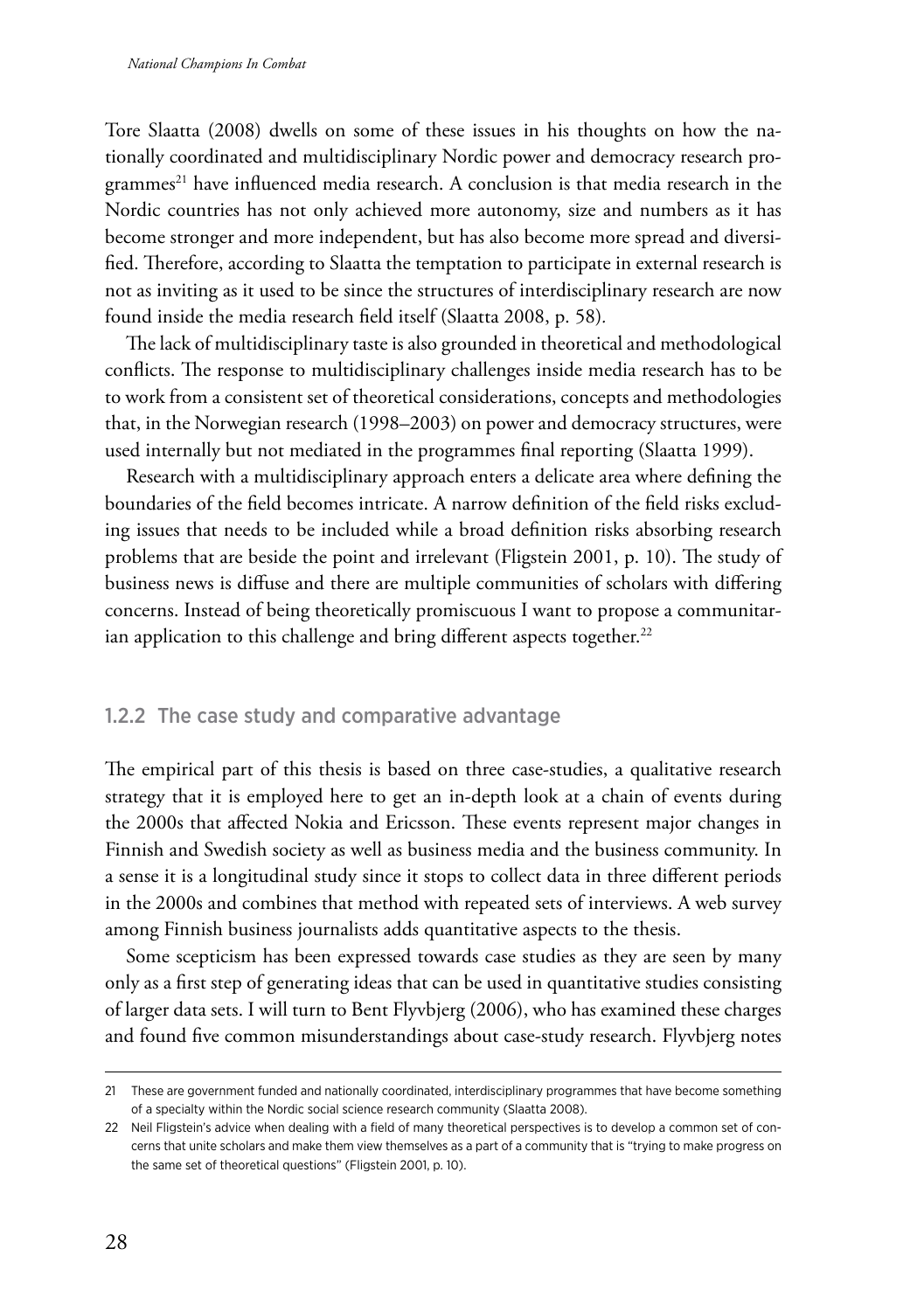that the claims are that (1) theoretical knowledge is more valuable than practical knowledge; (2) one cannot generalize from a single case, therefore, the single-case study cannot contribute to scientific development; (3) the case study is most useful for generating hypotheses, whereas other methods are more suitable for hypotheses testing and theory building; (4) the case study contains a bias toward verification; and (5) it is often difficult to summarize specific case studies (Flyvbjerg 2006, p. 220).

His conclusion is that there should be no separation between quantitative and qualitative research since they have different functions in obtaining new scientific knowledge.

Flyvbjerg underlines that "good social science is problem driven and not methodology driven" (p. 242).

Comparative studies, on the other hand, are welcomed by all. Media and journalism studies based on cross-national comparison are becoming more common and there is a general agreement that the comparative advantage is much needed in a field that is dominated by U.S. scholarship. The Anglo-American bias makes researchers blind to specific national features. Other important dimensions of the comparative advantage can be identified. Jesper Strömbäck, Mark Ørsten and Toril Aalberg (2008), leaning on the literature, lists five; (1) an observation is insignificant without comparison; (2) comparative research contributes to an expansion of the empirical database; (3) comparative research is an antidote to naïve universalism; (4) comparative research helps us understand both other systems and our own systems; and (5) renders the invisible visible, that is bringing to attention features that were taken for granted (Strömbäck, Ørsten & Aalberg 2008, pp. 15–16).

Sonia Livingstone (2003) notes that despite exciting opportunities for creative collaborative research projects the comparative task is both difficult and problematic. The first question therefore has to be "why". There is a diversity of aims; understanding of one's own country, improving understanding of other countries, testing a theory across diverse settings, examining transnational processes across different contexts, examining the local reception of imported cultural forms, building abstract universally applicable theory, challenging claims to universality, evaluating scope and value of certain phenomena, identifying marginalized cultural forms, improving international understanding, and learning from the policy initiatives of others (p. 479).

Media and communication studies in themselves are problematic in terms of defining the field. Ekström and Larsson (2000, p. 11) underline that research can be distinguished as a multidisciplinary character with influences from social sciences and behavioural disciplines including political sciences, sociology, psychology, history, film theory, arts and linguistics. That multiplicity of theories and methods makes it hard to get a grip of the field. And comparing media across borders does nothing to reduce that challenge. As Sonia Livingstone puts it: "All the eternal and unsolved problems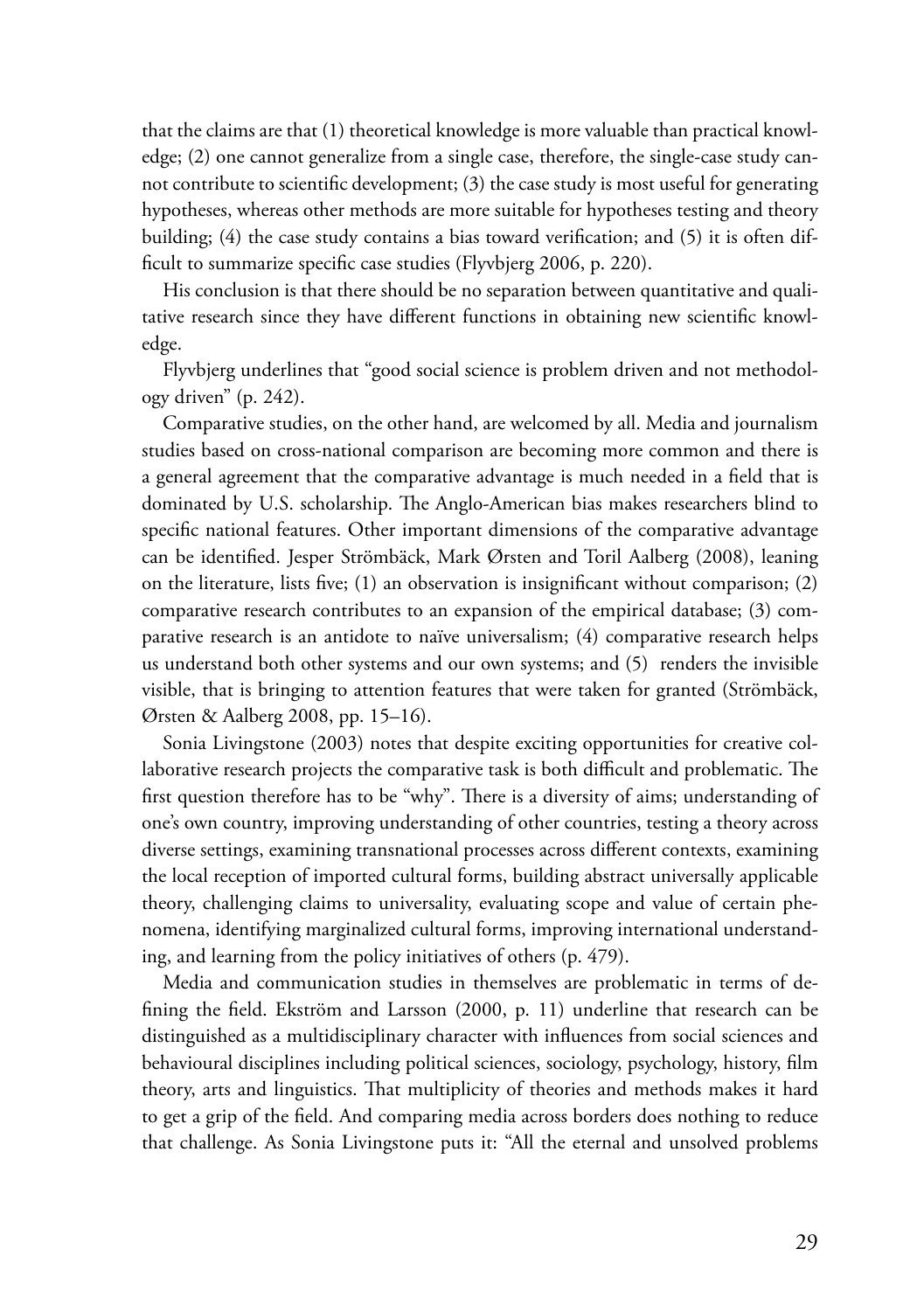<span id="page-29-0"></span>inherent in sociological research are unfolded when engaging in cross-national studies" (Livingstone 2003, p. 481).

Most of the research literature on media is highly ethnocentric in itself and based on the experience of one single country, as Daniel Hallin and Paolo Mancini (2004) concludes, but despite this presents the results as being of general value. The comparative study of media therefore has many advantages of which one of the biggest benefits is that it "protects us from false generalizations" and helps bringing up results from the level of particular explanations to more general ones (Hallin, Mancini 2004, p. 3). Still, there is also a risk that comparative studies create new traps if they do not acknowledge the potential ethnocentrism embedded in researchers.

#### 1.2.3 Key concepts: business news and national champions

The focus in this thesis is on the journalistic sub-genre of business news as an institutional process and a construct of meaning – the business news institution – and its connection to a master frame called "national champions". Here the two key concepts of business news and national champions need to be defined. The central idea of modern genre theory is that text types are "primarily identified by their social purposes or actions" (Forman, Rymer 1999, p. 106). Thus, it is not the form but the functional purpose of a genre that is in focus. The definition of business news is a journalistic subculture or genre<sup>23</sup>, reporting on a broad variety of economic aspects aimed at a general audience and adhering to certain organizational rules and norms. This function can be compared with the narrower concept of financial journalism that mainly supplies price sensitive information and market news to a small group of traders and specialists. Business journalism provides a wide range of issues, from consumer reporting to specialist financial media. Reporters are employed mainly to report on these matters. Their stories referred to in this text have published in print business media, either on business pages in general newspapers or in special newspapers and magazines dedicated to business issues. Electronic media is outside the scope of this study. Chris Roush (2006) defines business journalism as "all reporting and writing that is written not only about businesses but also about the economy" (p. 8). This includes other genres such as labour,

<sup>23</sup> Denis McQuail (2005) defines genre as a category of content with certain characteristics: (1) Its collective identity is recognized more or less equally by its producers (the media) and its consumers (the media audience). (2) This identity (or definition) relates to purposes (such as information, entertainment or sub-variants), form (length, pace, structure, language etc) and meaning (reality reference). (3) The identity has been established over time and observes familiar conventions; cultural forms are preserved, although these can also change and develop within the framework of the original genre. (4) A particular genre will follow an expected structure of narrative or sequence of action, draw on a predictable stock of images and have a repertoire of variations of basic themes. Genres in American newsrooms are called beats and the "beat system" is an organizing tool and a resource for routinizing the unexpected (Ettema, Glasser 1987).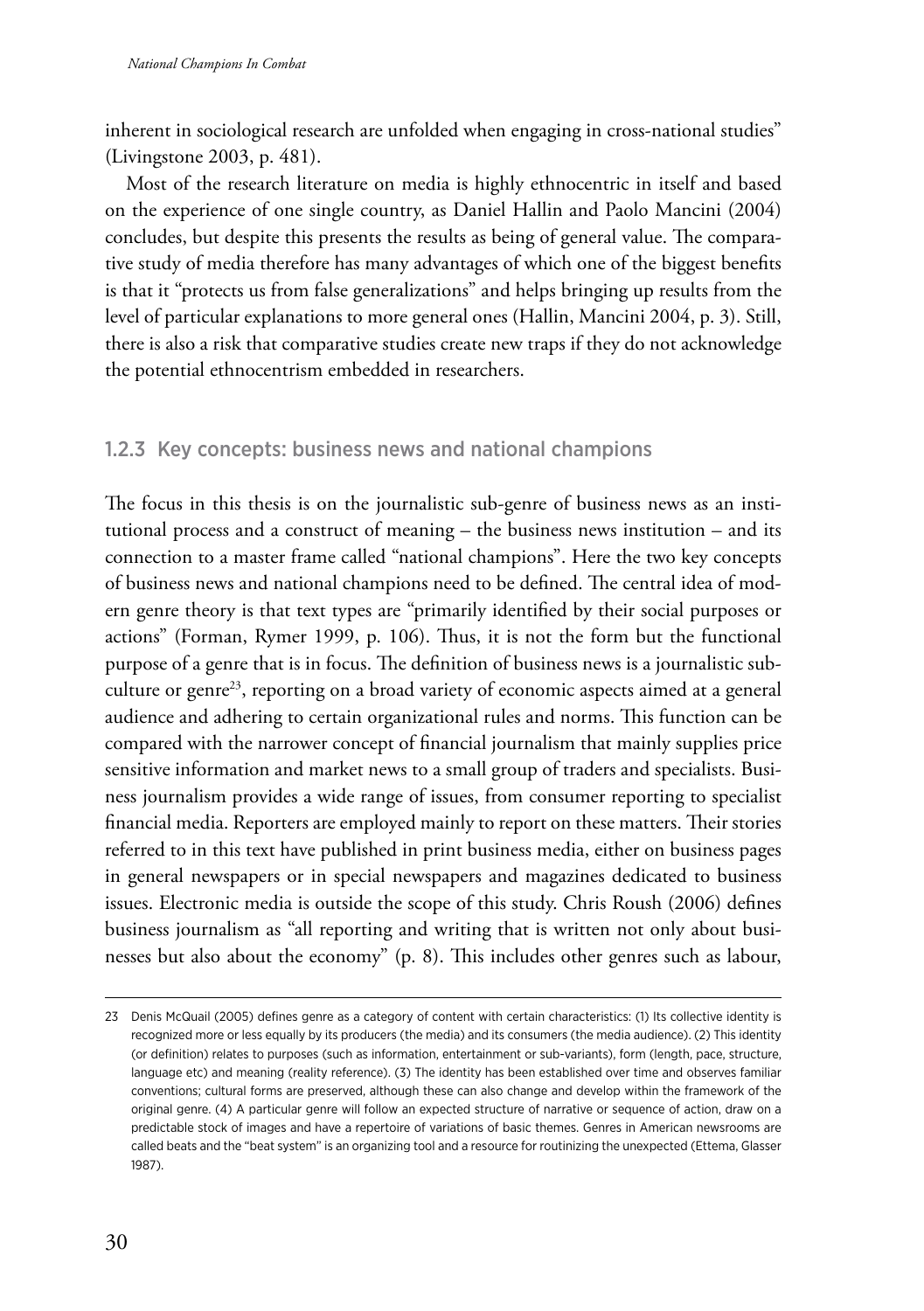workplace, technology, personal finance, investment and consumer reporting (p. 8). Business journalism is also the common definition used in the broadest Nordic research project on the subject so far (Kjær, Slaatta 2007).

"Business journalism" and "financial journalism" are the most used labels on this type of genre in the research literature, but "economic journalism" is also applied.<sup>24</sup> In the compilation of texts by Neil T. Gavin (1998), economic news and economic journalism is consequently used. Wayne Parsons (1989), in contrast, uses financial and economic journalism as well as business reporting in tandem.

The second key concept is the master frame of "national champions" which is embedded in the narrative of the nation as presented in literature, in the media and in everyday culture. "National champions" is rather a "frame package", a cluster or a network of concepts and underlying narratives of the economic nation, a cultural "structure of meaning" (Reese 2010, p. 37). National narratives create a connection between stories, landscapes, scenarios, historical events, national symbols and national rituals which represent shared experience and concerns, triumphs and destructive defeats. This narration lends meaning and security to monotonous existence and ties everyday life to a "national destiny" (Hall 1996, p. 615, see also Wodak et al. 1999, p. 24).

The symbolism of Nokia and Ericsson in a national narrative will be explored, not just as multinational companies that are important contributors to the economy of their home countries as "corporate citizens"<sup>25</sup> (Matten, Crane 2005), but also as "the industrial projections of national identity" (Hayward 1995, p. 2) that are supposedly anchored in people's minds through their dominant position in the national economy. They are supposed to respond to the needs of filling the national narrative of modernity,<sup>26</sup> the social relations associated with the rise of capitalism, with visions of success and advancement in the global economy.

<sup>24</sup> The Finnish language term is "talousjournalismi", and in Swedish "ekonomijournalistik", both meaning "economic journalism". In Sweden other terms are also used such as "finansjournalistik" (financial journalism), "börsjournalistik" (stock exchange journalism) and "affärsjournalistik" (corporate journalism). In the US, business reporters are united in The Society of American Business Editors and Writers [www.sabew.org](http://www.sabew.org), founded in 1964. The French association for business journalism uses the name Association des Journalistes Economiques et Financiers (http://www.ajef.net/).

<sup>25</sup> According to the definition by Matten and Crane (2005, p. 170) "corporate citizenship describes the role of the corporation in administering citizenship rights for individuals. Such a definition reframes corporate citizenship away from the notion that the corporation is a citizen in itself (as individuals are), and towards the acknowledgement that the corporation administers certain aspects of citizenship for those individuals.

<sup>26</sup> Anthony Giddens (1998, p. 94) describes modernity as "...a shorthand term for modern society, or industrial civilization. Portrayed in more detail, it is associated with (1) a certain set of attitudes towards the world, the idea of the world as open to transformation, by human intervention; (2) a complex of economic institutions, especially industrial production and a market economy; (3) a certain range of political institutions, including the nation-state and mass democracy. Largely as a result of these characteristics, modernity is vastly more dynamic than any previous type of social order. It is a society—more technically, a complex of institutions—which, unlike any preceding culture, lives in the future, rather than the past".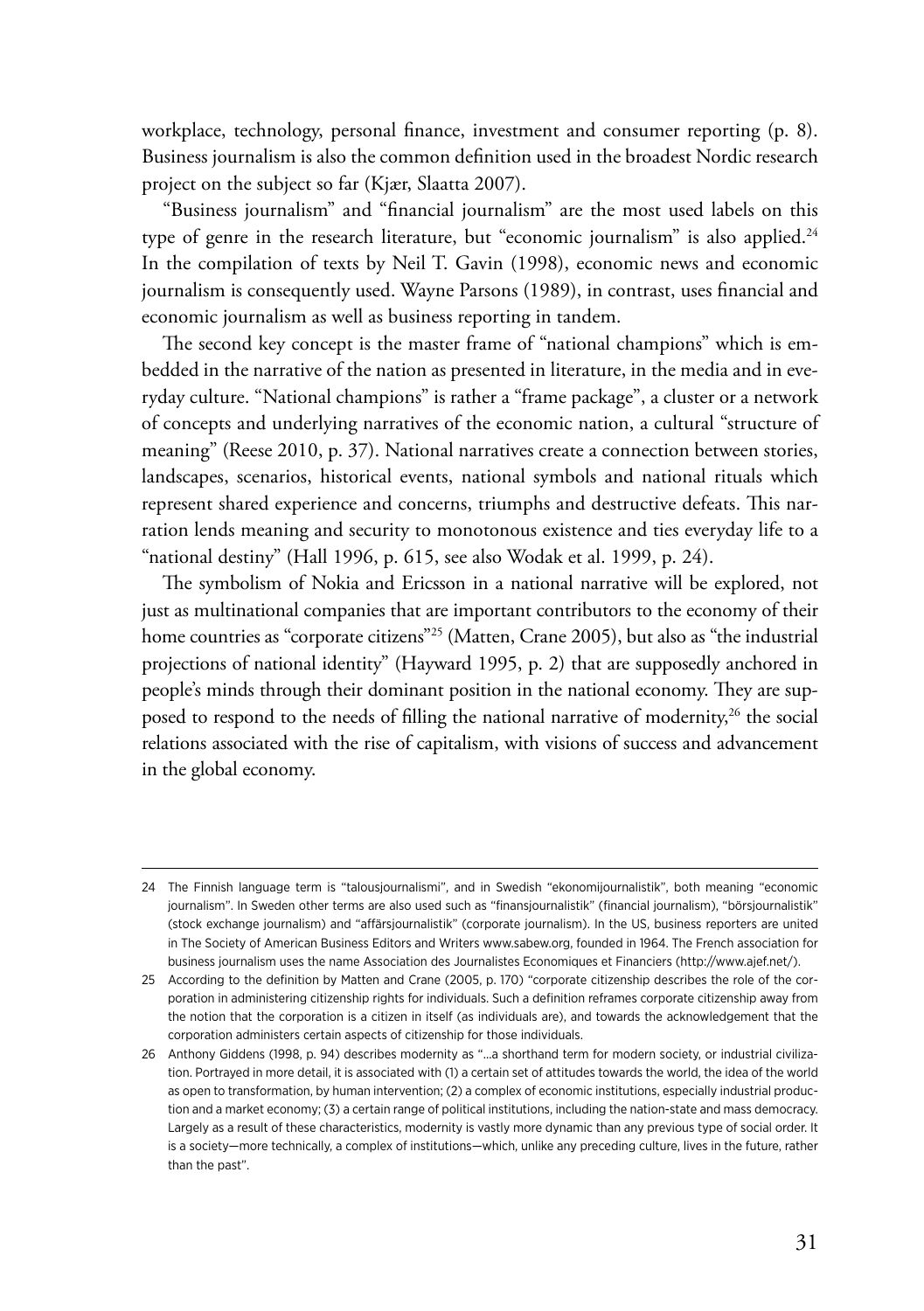National champions are flagship companies that symbolize nations on the world economic arena and lately there have been a renewed interest in their position, not just because the recent financial and economic crisis (see for instance Hayward 1995, the discussion in OECD 2009, or Falck, Gollier & Woessmann 2011). The French diary Danone is an often used example, earlier General Motors was seen as the symbol of the US. Korean Hyundai, German Siemens, British ICI, Russian Gazprom, and Brazilian Embraer are companies that have had a connection to the national narrative. Here Nokia and Ericsson are considered as potential national champions. They have been created both by the market as well as through industrial policy. The partnership with their home countries Finland and Sweden is analysed from the perspective of legitimization and claimsmaking as corporate strategy – a contribution to the "common good" (Malmelin 2011, p. 55) – as well as media interpretations and national symbolism. For this purpose rhetorical framing analysis (Kuypers 2010) is applied for the deconstruction of mental models that "resonate with cultural narration, that is stories, myths, and folk tales that are part and parcel of one's cultural heritage" (Snow, D. Benford 1988, p. 210). The master frame is embedded in the cognitive order of modern society (Strydom 2000) and my purpose is to show what this means when discussing national champions in general and Nokia and Ericsson in particular.

Three master frames frequently appear in the literature of political science. These are liberal individualism, ethno-nationalism, and harmony with nature. Ethno-nationalism according to Liah Greenfeld (2004) is "the cultural framework of modernity" and the main mechanism for the construction of modernity, "the prism through which modern society sees this reality" (p. 39).

In studies of social action particular frames have displayed political and cultural saliency within structurally distinct movements. These frames have been generally applicable to movements that are fighting for distinctly different issues. Such frames, those that have successfully crossed movement borders while maintaining their effectiveness, are also referred to as master frames (Benford, Snow 2000, Snow, Benford 1992). Master frames in this academic field have been identified as being "sufficiently broad in interpretive scope, inclusivity, flexibility, and cultural resonance" (Benford, Snow 2000, p. 619). These master frames include rights frames, environmental justice frames, injustice frames, culturally pluralist frames, sexual terrorism frames, oppositional frames, hegemonic frames, and conservative-traditionalist frames (Benford, Snow 2000). Perhaps the most utilized of master frames is the rights frame, which has been applied from the civil rights movement to ethnic minority rights movements, the gay rights movement, the women's liberation movement, and the animal rights movement.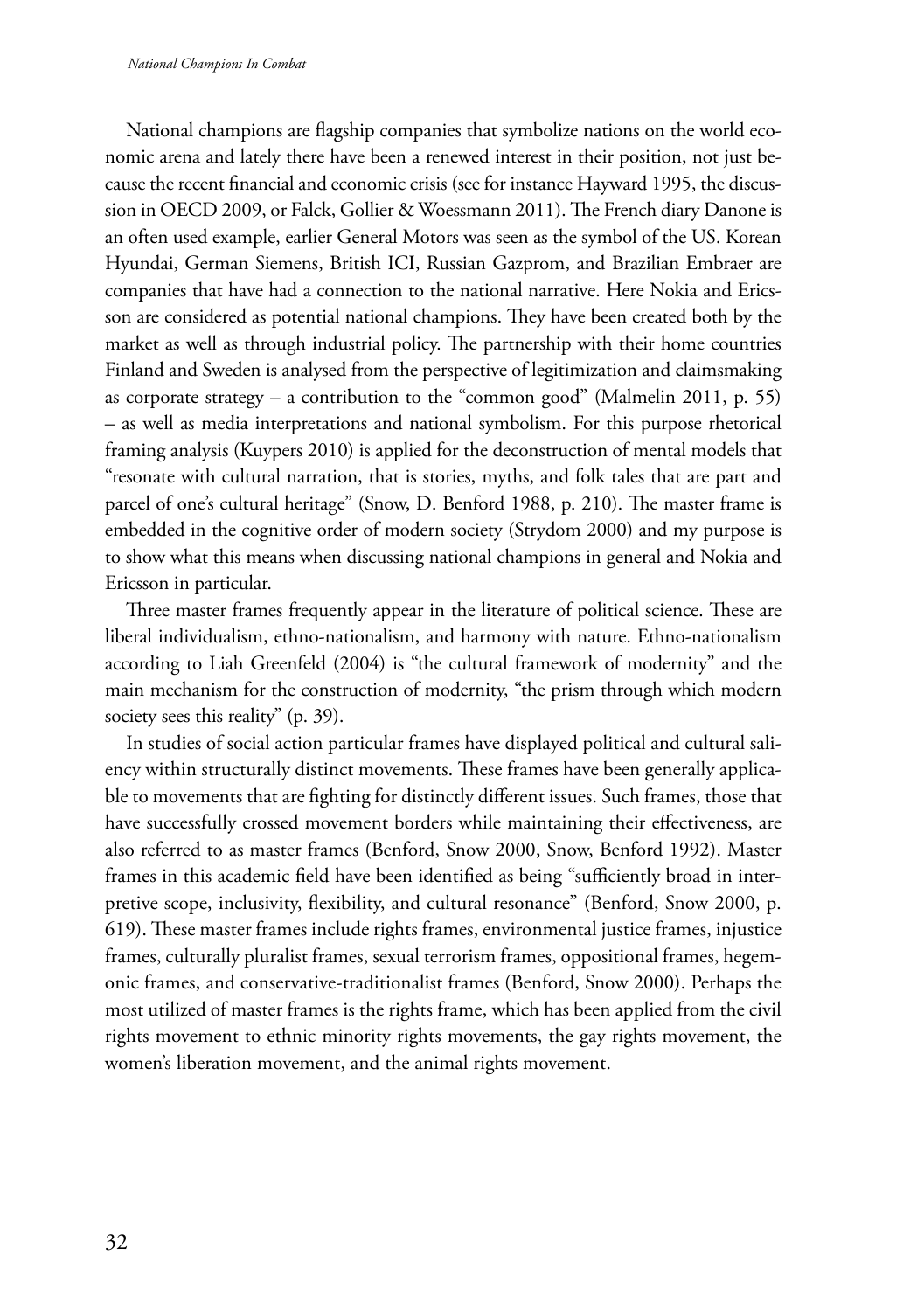<span id="page-32-0"></span>Objective situational structures have many names as Piet Strydom (2000) notes.<sup>27</sup> In the field of journalism studies Jay Rosen (2003) in a blog post prefers to use the literary term "master-narrative" to describe replicating patterns in news coverage. He believes this is "a part of the press that too easily eludes attention: the big story, sometimes the back story, often a fragment of a narrative that generates all the other stories, which are smaller pieces". This master narrative is itself "the story" that journalists mention when they talk about their work; the story is journalism's way of "getting" the world, of naming, packaging, and punctuating events. On the most enduring master narratives in political journalism, for instance, is the focus on who is "winning" the political race.

In a similar way, William Gamson (1992) note that journalists are looking for "pegs" – that is, topical events that provide an opportunity for broader, more long-term coverage and commentary. These pegs provides researchers with an opportunity of identifying those time periods in which efforts at framing issues are especially likely to appear (p. 26)*.*

Whether we are talking of "master frames", "master narratives", "the story" or "pegs" they all provide reporters and news editors with seemingly legitimate reasons for news making. It is relatively easy for journalists to establish the relevancy for stories that can be linked to a broader theme of national champions. On the other hand, they also grant stake-holders legitimate claims to voice in the media.

#### 1.3 Research questions

The following research questions will accompany readers through the rest of the thesis and the socio-economic world of business news, multinationals and national identity. Framing theory, notes Carolyn Merchant (1989), guides us through questions such as: how do people "conceptualize" the world? How do they "behave" in relation to the world? How do they "give meaning" to the world? (p. xvi). Erving Goffman (1974) helps us navigate through these issues by asking two crucial questions that open the doors to framing theory as a method for analyzing social reality. The first question is: "Under what circumstances do we think things are real?" works to identify the conditions under which feelings of reality are established (p. 2)**.** The second question; "What is it that is going on here?" identify the proper response to the current situation and help people proceed with their work "in the direction of unitary exposition and simplicity" (p. 8).

<sup>27</sup> Besides master frames, researchers use similar concepts describing the structuring force which is reproduced in social situations through communication. We find "cultural models" (Touraine 1988, Touraine 1981),"classificatory schemes" (Bourdieu, Nice 1986) "social representations" (Moscovici 1982), "symbolic codes" (Giesen 1991) or "cultural codes" (Eder, Schmidtke 1998).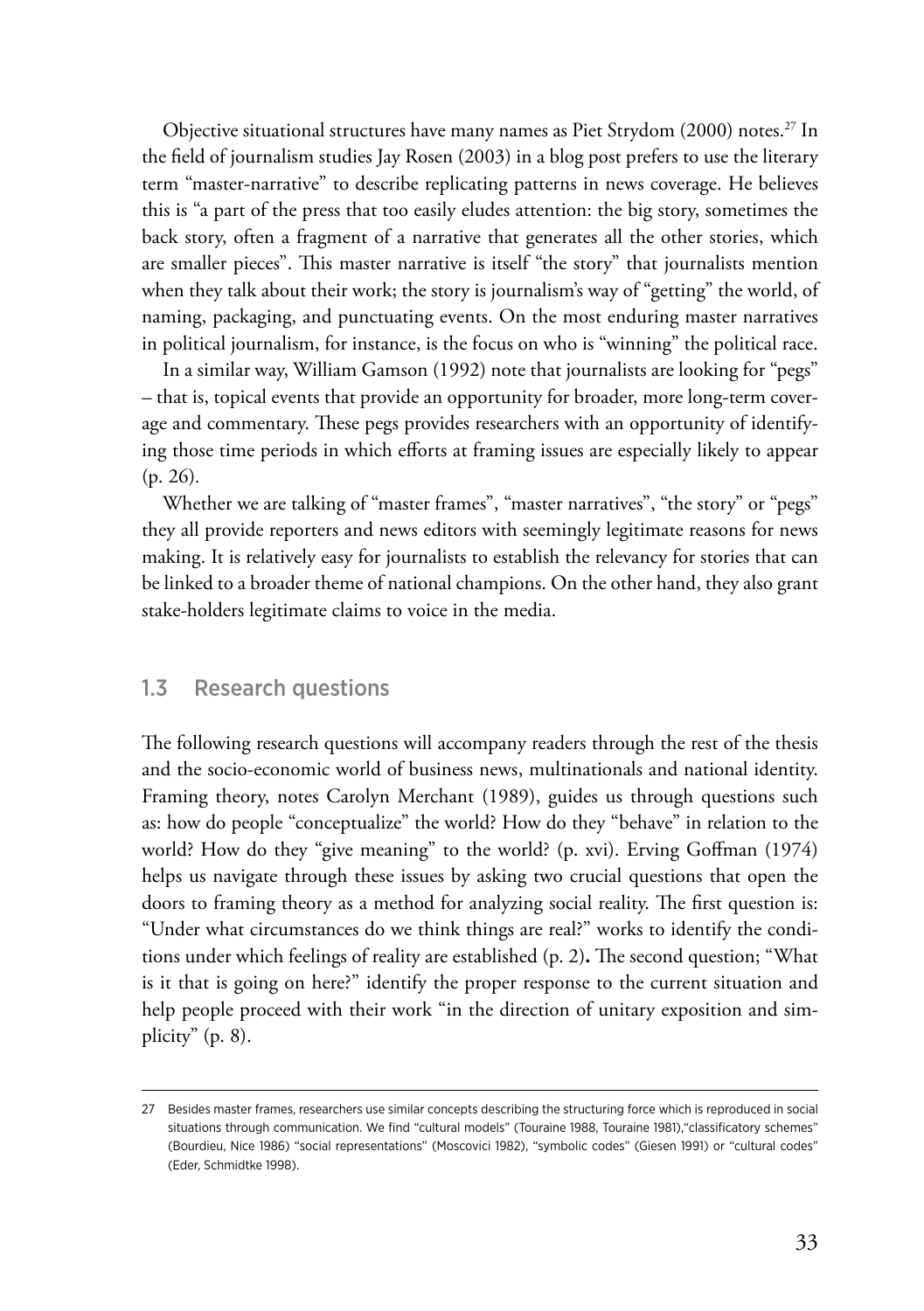The answers provide a guide to how people experience the foundation and conditions for something to become real and true.

In this thesis Goffman's questions have been transformed into five questions that help us understand and analyse how the master frame of national champions have been institutionalized. The two first questions are put to gain information that is needed for the contextualization of the empirical analysis. In that sense they have a more general background character.

*RQ1: Under what circumstances are Nokia and Ericsson seen as crucial for the national economic success of Finland and Sweden?*

The intention is to investigate what material and objective linkages there is between the development of the two countries and the achievements of the multinationals. This exploration is based on research literature and media texts.

*RQ2: Under what circumstances are Nokia and Ericsson seen as representing the national identities of Finns and Swedes?*

The aim here is to investigate under what cultural and social conditions we are to believe that there is a link between these multinationals and the way nations perceive themselves in the world.

The circumstances analysed are the cultural, political and economic systems in Finland and Sweden. Since frames are not just confined to the news media it is necessary to collect sources of "frame sponsors" who uses frames for strategic purposes that includes the companies themselves. The purpose is to establish the socio-economic and cultural context in which the newspaper articles comparing Nokia and Ericsson have been published. That is the macro-level of institutional research (layer 1, 2 and 3 in the Layered Institutional Model for Business News) into influences on journalists and media.

These findings first and foremost serve as a guide to the power of frames in media texts but also give some indications of how the receivers might interpret media content as cultural resonances.

Then this thesis moves on the individual and organizational level (layer 4 and 5) by asking news workers and corporate communicators about the circumstances where news that compares Nokia and Ericsson is produced. First, interviews with news workers and communicators map the formal rules, norms, habits and preferences that guide interaction. Second, a survey of Finnish business journalists brings some light on how news workers regard their roles and functions. This part is placed in the Layered Institutional Model where news workers are analysed as "agents of modernity". Erving Goffman noted that to find out what is going on in the world, individuals respond to events by asking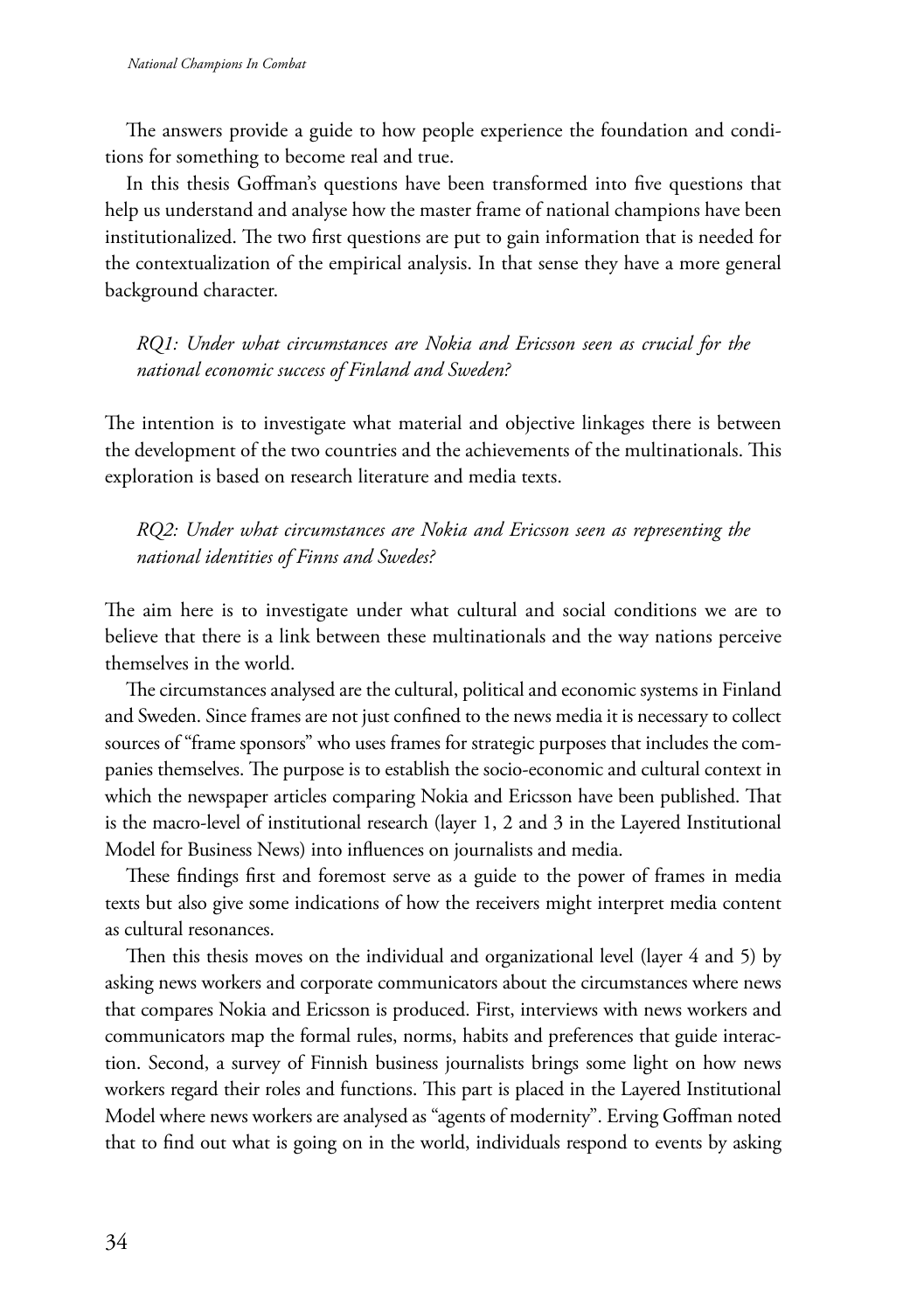"What is it that's going on here?" Here, this question is remodeled into the third research question.

 *RQ3: What do business journalists and business editors ask themselves about what is going on when they observe events at Nokia and Ericsson?*

Put in a more explicit way, this question is asking how reporters and editors see their own roles and the media in interaction with communicators and other representatives of the companies.

In the fourth research question the rules of appropriateness (March, Olsen 2004) are introduced that represent social mechanisms that limits the scope of available choices for action. Actors – in this case journalists – are, as Goffman teaches us, equipped with multiple primary frameworks. They can chose between varieties of alternative rules, but only some rules, rather than others, are applied at the particular situation where identities and situations are interpreted (March, Olsen 1989).

*RQ4: What do business journalists and business editors believe is appropriate action when they report on events at Nokia and Ericsson?*

In other words, how are events selected through news rules or editorial policies and what other matters guides the attention of news workers when they produce texts?

The last empirical part of the thesis analyses how journalistic knowledge about the world of competition between Nokia and Ericsson is constructed and transformed into newspapers texts: the "primary frameworks" or "schemata of interpretation" that news workers activate when they measure the relevance and salience of events are here defined as news frames. Thus this chapter answers the fifth research question.

*RQ5: How is the response of business journalists and business editors to events at Nokia and Ericsson – "what is real" and "what is going on" – framed in newspaper texts?*

That means examining what happened at Nokia and Ericsson and compare it with what the press say happened at the companies, a contest over meaning.

That last chapter provides an examination of the construction of meaning in the social reality where national champions are situated. News texts are analysed as components of social acts and an iron cage of institutionalized truths (Tuchmann 1978, Ekecrantz 1997). It is understood that news framing is an interactive process of creating meaning for public consumption that leaves an imprint of power structures in the relationship between different actors. That imprint can be defined and studied (Entman 1993).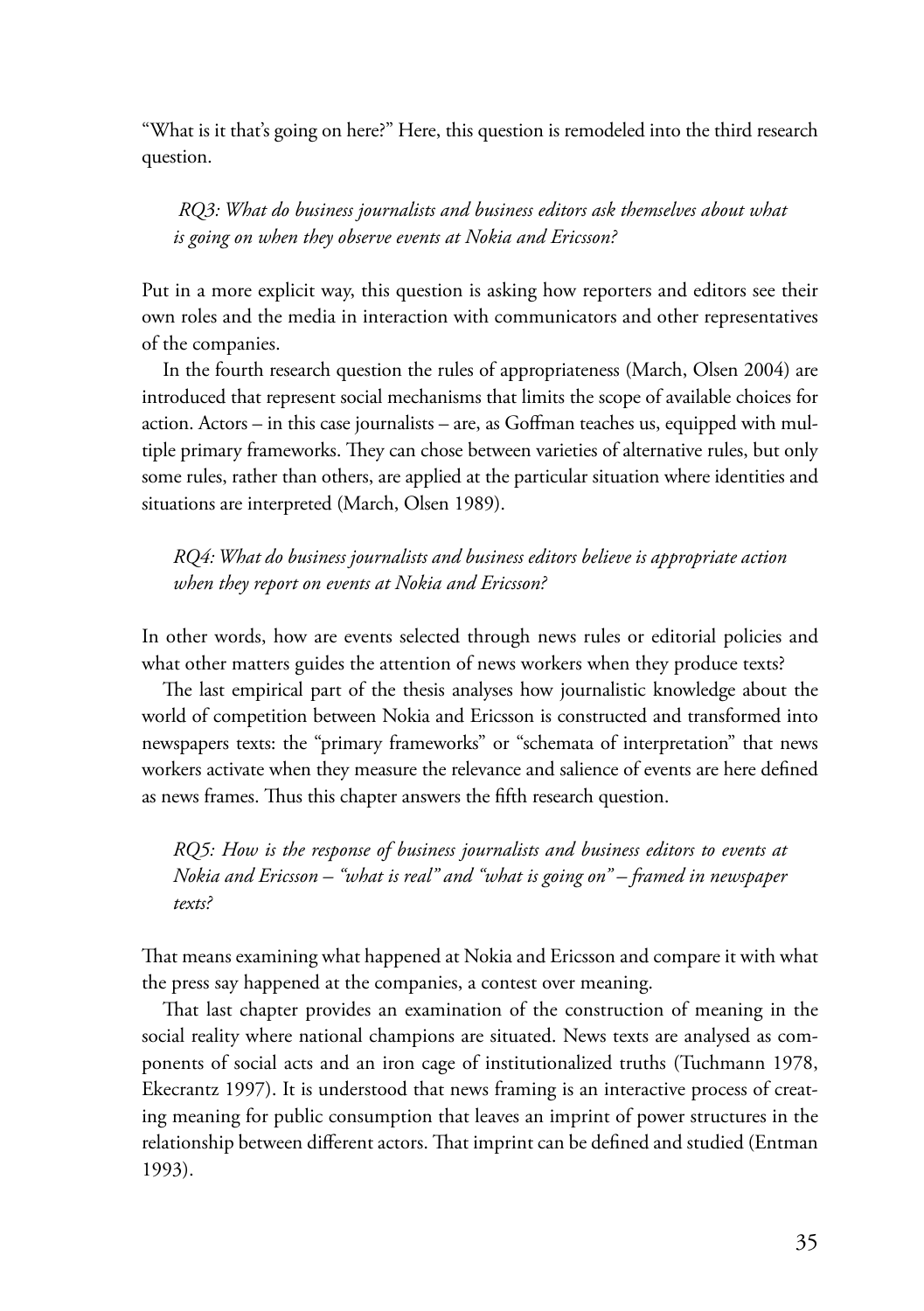<span id="page-35-0"></span>The last chapter can also be read as an examination of the truth-obtaining qualities of business journalism and knowledge produced by the business media in relation to a "reality" that can be obtained with the help of extra-media data.

In the concluding chapter it is also asked if the power of generating collective action can be attributed to this master frame (Snow, D. Benford 1988). That would be the power of mobilizing different interests in society around the consensus that Nokia and Ericsson are important and that their interests in some circumstances can be equated with the interest of the nation.

Can this master frame be broad enough in scope to function as a kind of master algorithm (Benford, Snow 2000, p. 618) that resonates with public opinion, and, if that is the case, under what conditions and circumstances?

#### 1.3.1 Limitations

This is first and foremost a study of how Finnish and Swedish business reporters compare Nokia and Ericsson. Thus the analysis has limited range in terms of generality. This is not a comparison of all business reporting in Finland and Sweden on these two companies, not even all reporting on them done by the actual media outlets. This limits the variations of media expressions to comparison and there might be other subjects where there is more openness to the diversity of reporting in a national context.

A few additional words on the limitations of this study; one obvious concern is that my career as a business reporter and editor has developed a pre-defined understanding of what this study should be. It is of course hard to forget all these experiences and of being involved in examples similar to what I am researching. Reporters make a living out of examining conspiracy theories and I have not been the exception. Harvey Sacks (1984) has issued the warning that "when we start out with a piece of data, the question of what we are going to end up with, what kind of findings it will give, should not be a consideration" (p. 27). An open mind is essential since bringing the problem to the data can limit the potential for finding something that was not there in the first instance. Ekström and Larsson (2000) also issue a subjectivity warning: individual experiences, and perceptions cannot direct the findings of researchers. By using a set of rules and criteria it is possible to determine the scientific value of interpretations (Ekström, Larsson 2000, p. 15).

- 1) There is a need for coherence and consistency in the interpretations. They should be held together.
- 2) The range of interpretations should be wide enough to involve all relevant issues and not just include a limited perspective where the researcher chooses specific issues.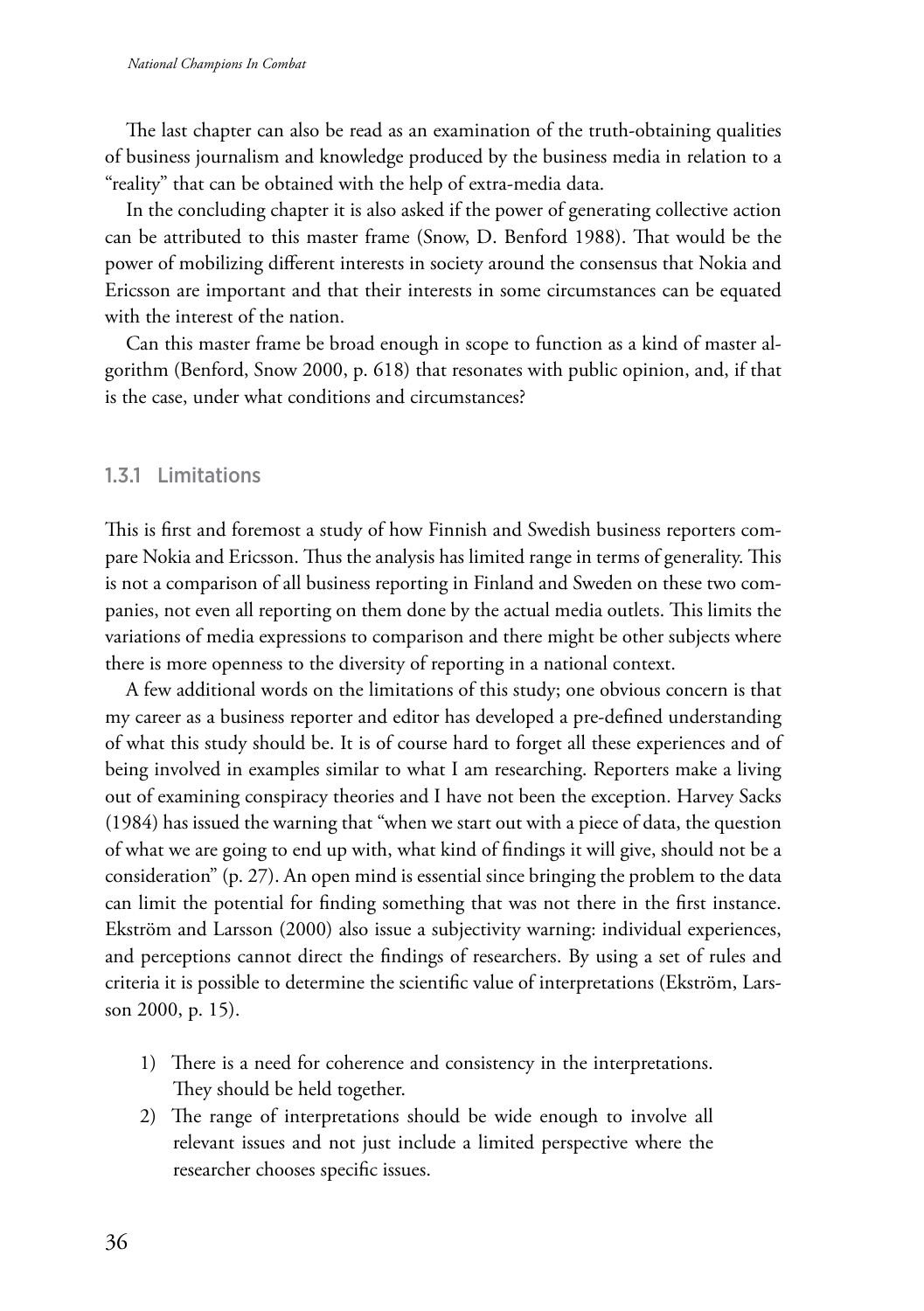- 3) A strive for intersubjectivity is necessary, which means that other researchers looking at similar phenomena will agree on a given set of meanings or a definition of the situation.
- 4) There should be openness for alternative explanations in the interpretations of results. Researchers should always be sceptical of their own findings and remain critical to their own prejudices.
- 5) Interpretations should go behind the mere obvious and identify deeper meanings.
- 6) There should be contextual interpretations of what is expressed that consider the connection to where it is taking place.

My own justification is that discussing the data in seminars and private meetings have strengthened my mental discipline and opened up a range of new interpretations and combinations that I did not see at first. And during months of writing the validity of my initial ideas have been roughly treated. Perceiving written words as mere raw material is important in the way Pertti Alasuutari (1995) sees it:

*Writing is first and foremost analyzing, revising and polishing the text. The idea that one can produce ready-made text right away is just about as senseless as the cyclist who has never had to restore his or her balance*  (Alasuutari 1995, p. 178).

Sociologists, economists and linguistics might feel offended by the intrusion from someone who has been practicing journalism his whole professional life and suddenly decides that this is enough to turn him into an academic. There is a great risk that I provoke an image of an "esoterically academic" kind of person, as Talcott Parsons (1977) once defined his own position between sociology, biology and economic theory. In the same way I might be a "schizophrenic dual professional personality" that devotes his time both to journalism and abstract scientific theorizing (p. 67). One main problem is probably the issue of continuity and the balance between what's fresh and interesting – today's news – and the need for systematic thinking – media sociology. A business journalist is pre-occupied with what is going on today and tomorrow – the action of this moment, sharing a common feeling with his or her colleagues: it often feels unfair to be judged by academics in media studies or other disciplines as they often have an unrealistic view on what the work conditions of journalism are. Judging the value of news stories by comparing them with history books is fruitless. A journalist uses all the resources at hand in a certain moment and limitations to news work consist of different constraints: a lack of time in combination with mere laziness being the most important. Assumptions about how news is received are by journalists mainly perceived as the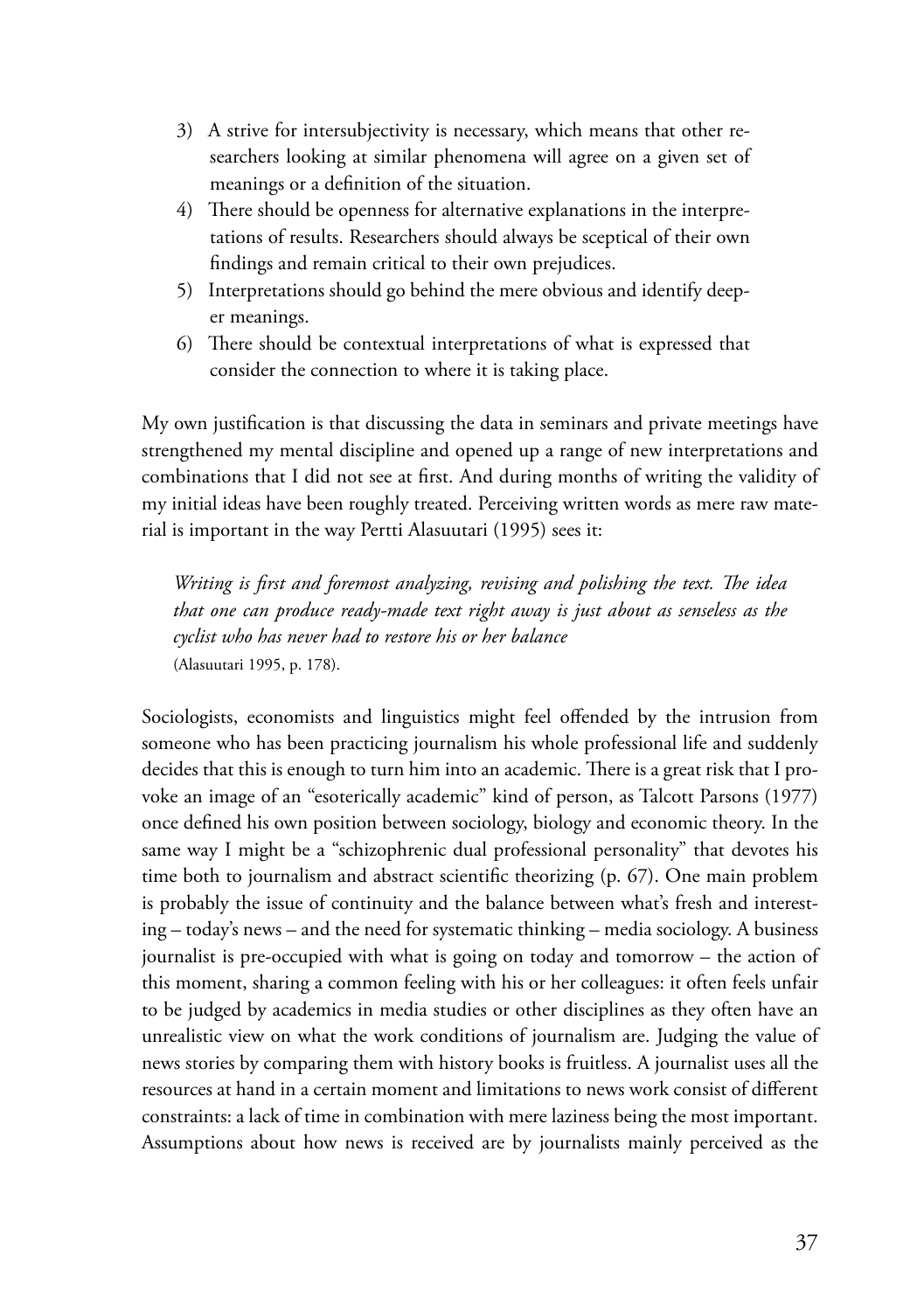degree of "the comprehensibility of news" (Golding 1981, p. 66) and the knowledge and intelligence of the audience: do people understand what they read and see? How can media literacy be improved with layout, graphics or the style of the text? Peter Golding defined the difference between journalists and sociologists as such:

*Journalists are concerned with the short-term and deliberate manipulation of news, and with its immediate and direct effect on viewers. The sociologist has a different perspective, being concerned rather more with the long-term, routine and non-deliberate manufacture of news, and by corollary, with the long-term and cumulative influence on viewers* (Golding 1981, p. 66)*.*

Timothy Cook (1998) sees this as part of a broader divide between the practice and the academia. The critics in academia underestimate the constraints and the pressure that journalists are put under to do their job. At the same time the available resources for journalism are overestimated. A realistic estimate of how the normative goals of journalism can be accomplished in a real life situation where news is produced by the minute should be the issue.

*The problem of the news is much larger than what individual journalists do. Indeed, the problem is bigger than journalism…* (Cook 1998, p. 173)

The previous research that this thesis builds on has mainly been published in Swedish, Finnish, English, or have been translated from other languages. As for the literature on business journalism and economic sociology that have been published in German, French or other world languages the challenge has been to find translations of relevant research. Fortunately (for me) or unfortunately (for those who cherish national languages) most key academic texts are either produced directly for an English speaking audience or translated even if it may take time.

# 1.4 Structure of the thesis

The thesis is divided into three parts and is designed to follow a path that leads from theoretical concerns regarding the business news institution via the socio-economic and cultural context for national champions to the presentation and analysis of the empirical material.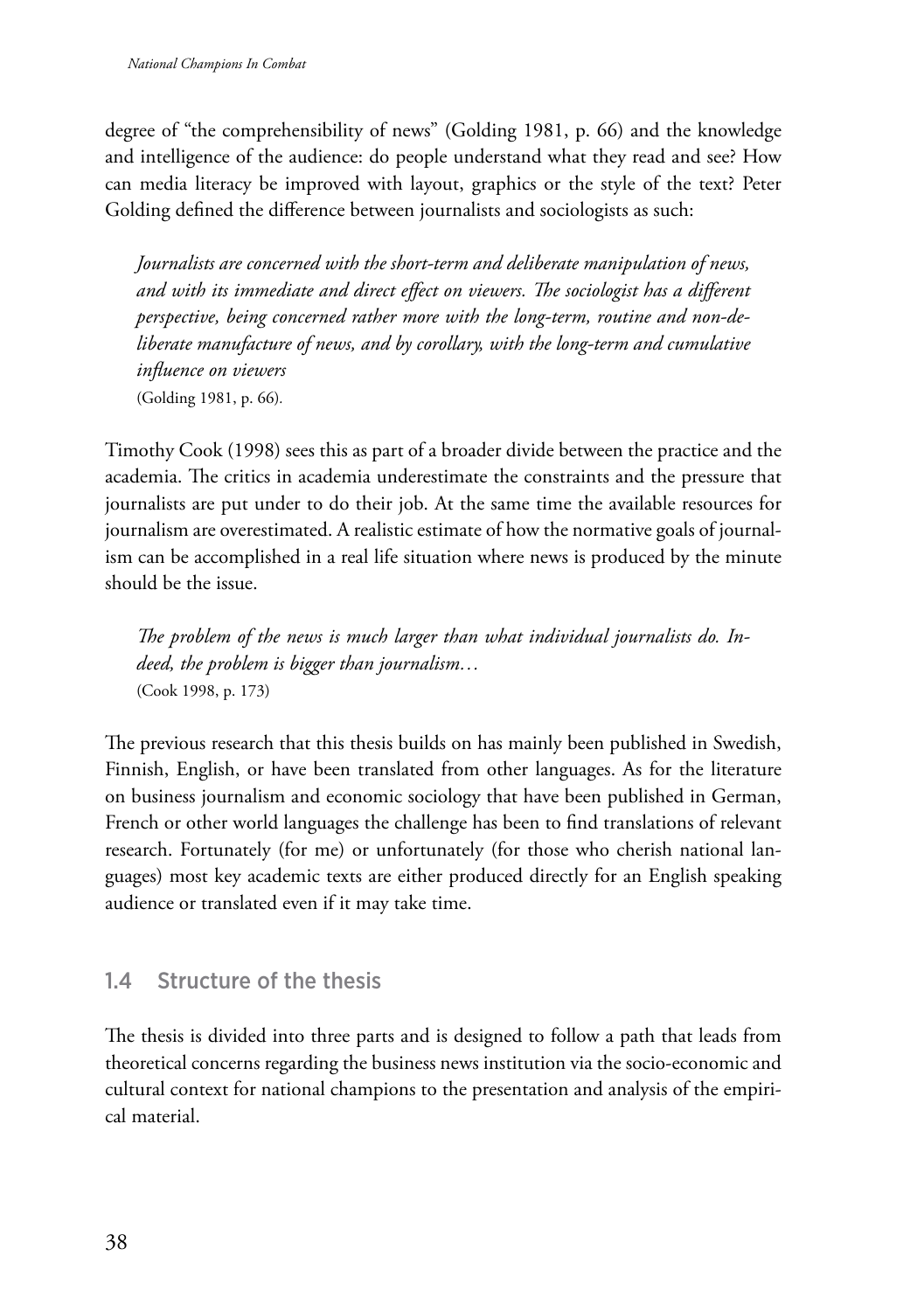The Layered Institutional Model is used as the analytical framework.

After the introduction and presentation of the purpose with this study the discussion continues with an overview of data and methods used. Then come a detailed discussion in chapter 3 on the theoretical foundation for institutions and framing analysis. It is discussed what institutional forces are affecting media and journalism on (1) the systems level (Layer 1–3), (2) the organizational level (Layer 4), and (3) the individual level (Layer 5).

In this first part follows a review of the research literature on business journalism where issues of relevance to the thesis are discussed, such as the economisation of the public sphere, the role of business news in the social system of capitalism and financial crises, the strength of promotional culture, the supply of sources, the organizational logic, as well as the role of business media in shaping leadership images and spreading business language.

Then come the second part. In chapter 4, media systems and economic nationalism in the Nordic welfare state is discussed based on relevant literature and striking examples from mass media and surveys. This leads to two general questions that aim at establishing conceptual maps to the socio-economic and cultural context in which Nokia and Ericsson are considered national champions and the master frame is institutionalized.

The empirical parts of the thesis are placed in the third part, chapters 5, 6 and 7. The focus here is on news making as social interaction, the link between institutional elements and their consequences, and the construction of social reality.

The first empirical section in chapter 5 deals with constructionist aspects of the business news institution and consists of two sub-sections; (1) a comparative case study of formal and informal rules that guide action and social interaction, which is based on structured interviews with news makers, corporate communicators, and analysts in Finland and Sweden, and (2) a web survey that maps the roles and attitudes of Finnish business journalists. The aim is to produce an understanding on social forces and structural issues behind the news on Nokia and Ericsson while also looking at the broader perspective of business news making.

The second empirical section in chapter 6 comprises another comparative case study, a qualitative text analysis of Finnish and Swedish business articles where Nokia and Ericsson are compared. Here framing theory from a rhetorical perspective has been applied as the method to obtain knowledge of how the contest over interpretation and truth will prevail in business news. To research the global meaning of the texts they are reflected against the socio-economic context of Nokia and Ericsson as presented in chapter 4.

The chapters are all necessary to understand how complex the social construction of national champions in news is. The final chapter 7 draws the conclusions together.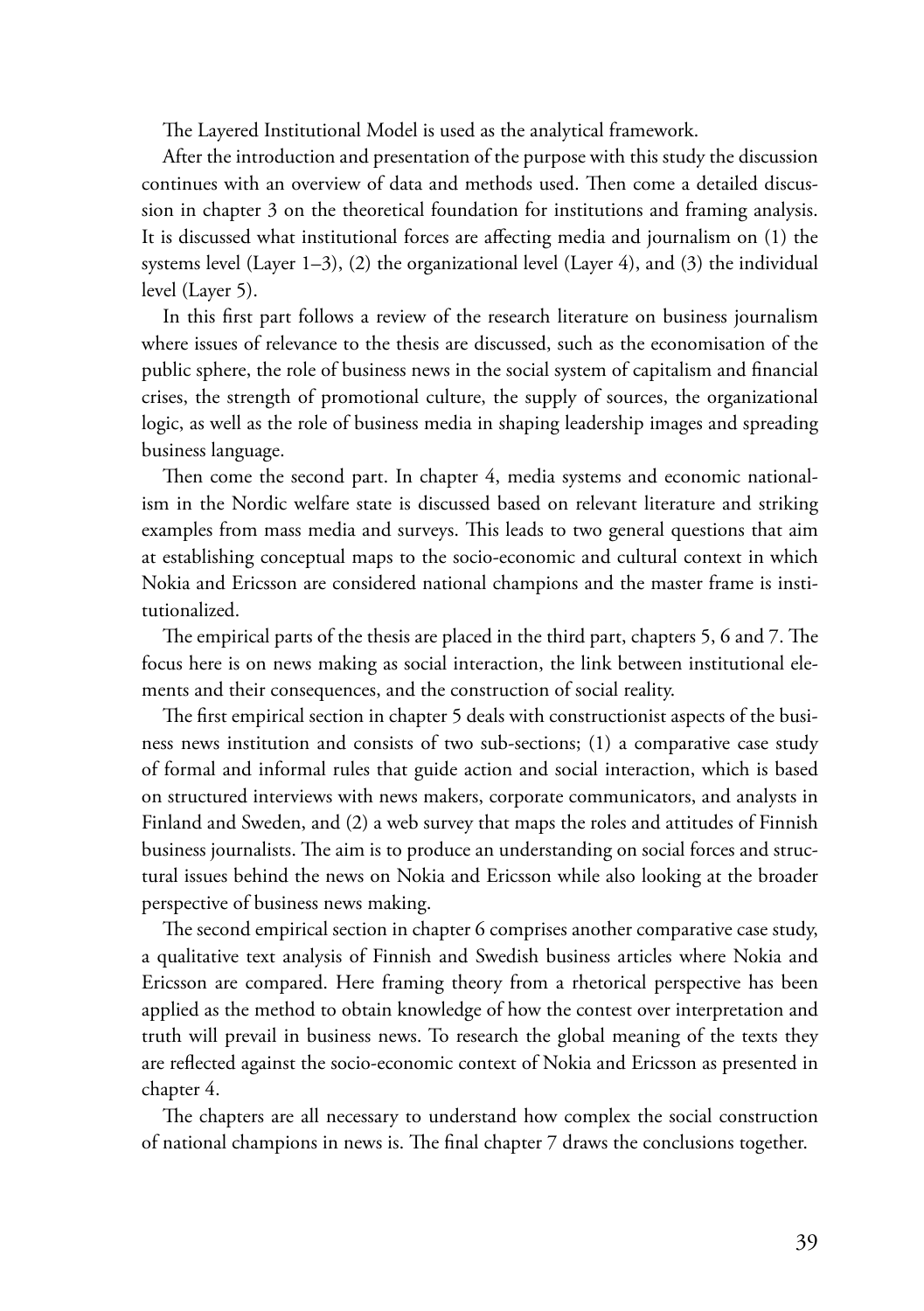# **2. Data and method**

The following chapter serves as an account of the data used and methods applied. The strategy in the selection of data is to deepen the relevance of the empirical results by comparing explanations by key actors on formal rules and social mechanisms with outcomes of news production. Multiple means of getting data can be asking for trouble because of the time and resources needed to gather and to analyse multiple datasets using methods that give a coherent result.

In this case the motive behind the choice of data and methods is a need for triangulation; they all produce different perspectives of one single instrumental case study – the comparison of Nokia with Ericsson in business news. In that sense I try to follow the research maxim by David Silverman (2010), "make a lot out of a little" (p. 137). The case is narrowly defined, the periods in focus are chosen with care and the sample of people interviewed small.

This table gives a quick overview of the different research approaches:

| Part                                                                      | Focus                                                                                                       | Data                                                                                                                         | Method                                                                                                                       |
|---------------------------------------------------------------------------|-------------------------------------------------------------------------------------------------------------|------------------------------------------------------------------------------------------------------------------------------|------------------------------------------------------------------------------------------------------------------------------|
| Nokia and Ericsson as<br>national champions                               | Nokia and Ericsson as<br>the source of economic<br>growth as well as national<br>strategies and narratives. | Research literature<br>and news reports.                                                                                     | Identification and<br>contextualization of socio-<br>economic and cultural<br>background factors<br>relevant for this study. |
| Business news as<br>institutions in Finland<br>and Sweden                 | How members of the<br>business news institution<br>interact and what<br>rules they follow.                  | Interviews with<br>journalists and corporate<br>communication specialists<br>in Finland and Sweden.                          | Qualitative analysis.                                                                                                        |
| Uneasy agents of<br>modernity: What is wrong<br>with business journalism? | Attitudes of Finnish<br>business journalists<br>regarding occupation<br>and societal orientation.           | Answers collected in<br>a web-based survey<br>directed at members of<br>the Finnish Association<br>for Business Journalists. | Quantitative and<br>qualitative analysis.                                                                                    |
| The framing of Nokia<br>and Ericsson                                      | Comparison of Nokia<br>and Ericsson in printed<br>business news.                                            | Newspaper texts<br>comparing Nokia<br>and Ericsson.                                                                          | Qualitative analysis<br>guided by framing theory.                                                                            |

### Table 2.2: Data and method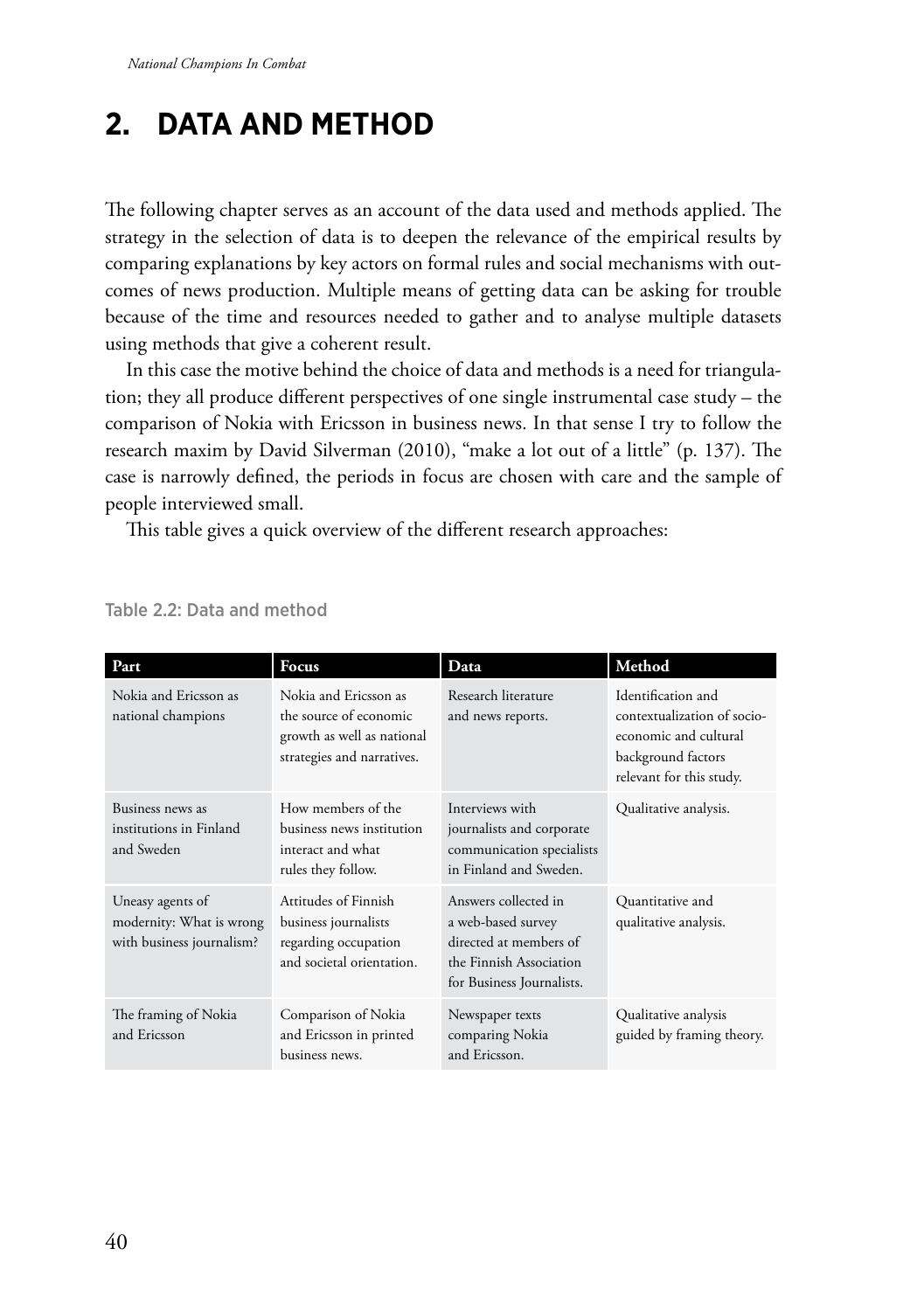### 2.1.1 Choice of newspapers

The newspapers selected for this thesis are all highly influential in the national public debate and their texts are especially salient in the examination of how important issues are framed. Two mainstream newspapers and two business papers were selected. The two "omnibus" media (a press for "all") are the two countries' biggest morning newspapers, Dagens Nyheter (Stockholm) and Helsingin Sanomat (Helsinki), while Dagens Industri (Sweden) and Kauppalehti (Finland) represent specialist newspapers, the only business dailies with a national reach.

Helsingin Sanomat (Finnish: "Helsinki News") is the largest daily newspaper in the Nordic region with a circulation of almost 400 000 copies in 2009. The paper (founded 1889) is the flagship product of the Sanoma Group which also publishes the biggest afternoon tabloid Ilta-Sanomat, Finland's second biggest newspaper. The paper is highly influential. Helsingin Sanomat is considered dominant in the national media discourse (Ainamo 2003). It has a central agenda-setting role as the media where subjects and tone of public discussion is defined. Its influence is much wider than the area of circulation. Few issues will become part of public consciousness unless they are reported in "Hesari" which is the nickname of the newspaper. Few political decisions will divert from how the newspaper is framing issues. Their meaning and impact have already been negotiated and defined in elite discourse. This is a view shared among many Finnish researchers of political communication or socio-cultural studies who use articles from Helsingin Sanomat as their data base (Rahkonen 2007, Mörä 1999, Poutiainen 2007, Luostarinen, Uskali 2006, Lounasmeri 2010, to name just a few).

Helsingin Sanomat declared independence from party connections in the early 1930s,<sup>28</sup> but the influence of Finland's biggest newspaper is subject of much discussion though its position is seldom questioned and analysed.29

Dagens Nyheter (Swedish: "Daily News") was founded in 1864 and is the second largest newspaper in Sweden with a circulation of 316 200 copies in 2009 (TS-Tidningen, 1/2010). It is the only national paper even though its main market is the Stockholm area. The opinion page, DN Debatt, has a strong agenda setting function in the Swedish democratic public debate and is the arena where government representatives frequently appear (Andersson 2010). Dagens Nyheter has generally followed a liberal policy politically. It was declared "independent" in 1973 and "independently liberal" in 1998 (Nationalencyklopedin 2012). DN has been labeled the only nonpartisan news-

<sup>28</sup> HS was supporting Kansallinen Edistyspuolue (the national progressive party) almost until Second World War.

<sup>29</sup> One remarkable attempt to analyze the status and influence of Helsingin Sanomat was done more than thirty years ago. In 1981 Pertti Klemola (1981) named the newspaper the "monopoly of free speech" in his book.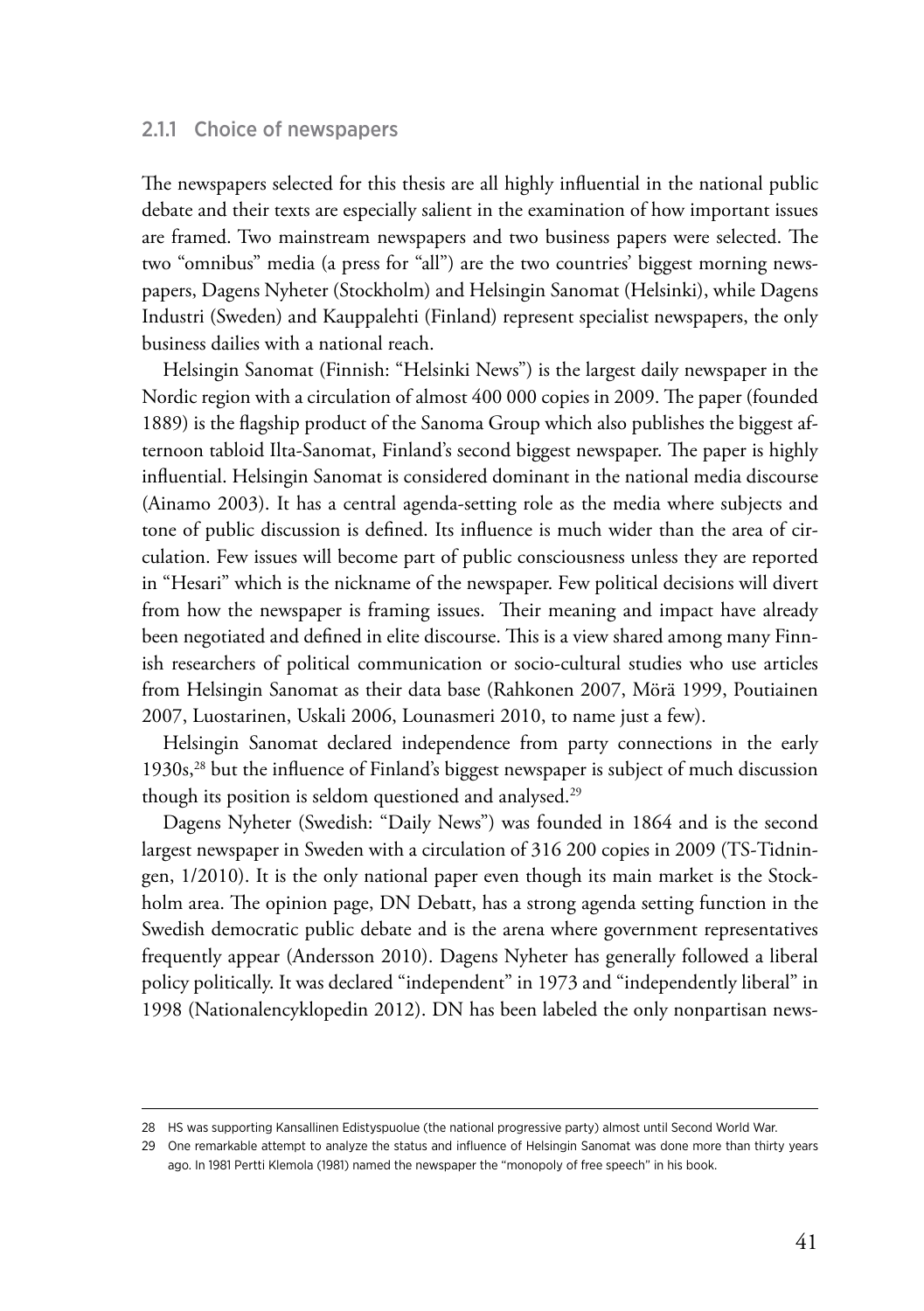paper in Sweden (Wadbring 2007). The newspaper is owned by Bonnier AB<sup>30</sup>, one of the leading media groups in the Nordic area together with Sanoma and Norwegian Schibsted. Dagens Nyheter has been analysed in several books (Hadenius 2002, Borin 2002).

Dagens Industri (Swedish: "Daily Industry") was launched by Bonnier AB in February 1976. It is printed on pink paper just like its British role model the Financial Times (Bringert, Torekull 1995). After the first years of struggle the business daily was turned into a huge success inspired by tabloid media strategies, and a change of focus from technology to companies and the stock exchange (Dagens Industri 2011). Kauppalehti was used as a model in the beginning. The circulation was 102 200 in 2009 (TS-Tidningen 1/2010). In February 2002 its only competitor Finanstidningen folded.

Kauppalehti (Finnish: "Trade Newspaper") is the only business newspaper in Finland selling almost 80 000 copies (2009) and the only one in print since its competitor Taloussanomat, published by Sanoma, became web only in 2008. Kauppalehti (founded by businessmen in 1898) is published by Alma Media, a listed company involved in a broad range of publishing. Among the company products is the second biggest afternoon tabloid Iltalehti.

The competition between business news outlets seems to be much fiercer in Stockholm compared with Helsinki even though the emergence of Taloussanomat for a while added pressure upon Kauppalehti (Ylinen 1998b, Ylinen 1998a). The dominance in the public sphere of Helsingin Sanomat for general news on the one hand and Kauppalehti for business news on the other is strong. At the same time editorial resources for business news in the Metropolitan region have been downsized (Huovinen 2008) and the production of business news concentrated (Huovila 2003).

In Stockholm both Dagens Nyheter and Svenska Dagbladet has expanded their business coverage to compete for readers and advertisement money with Dagens Industri (Rågsjö Thorell 2011). This has to be taken into consideration since an important "ecological aspect" (Benson 2004) of the journalistic field is the type and intensity of competition among news organizations. The expectation is that "more centralized, direct competition among media outlets will tend to produce more sensationalistic or dramatized news coverage" (p. 284).

<sup>30</sup> The strong position of Bonnier AB has been the subject of several government enquiries, the most recent, "Mediekoncentrationsutredningen", was published in 1999. Frequently there have been discussions on the need to limit its influence through a "Lex Bonnier".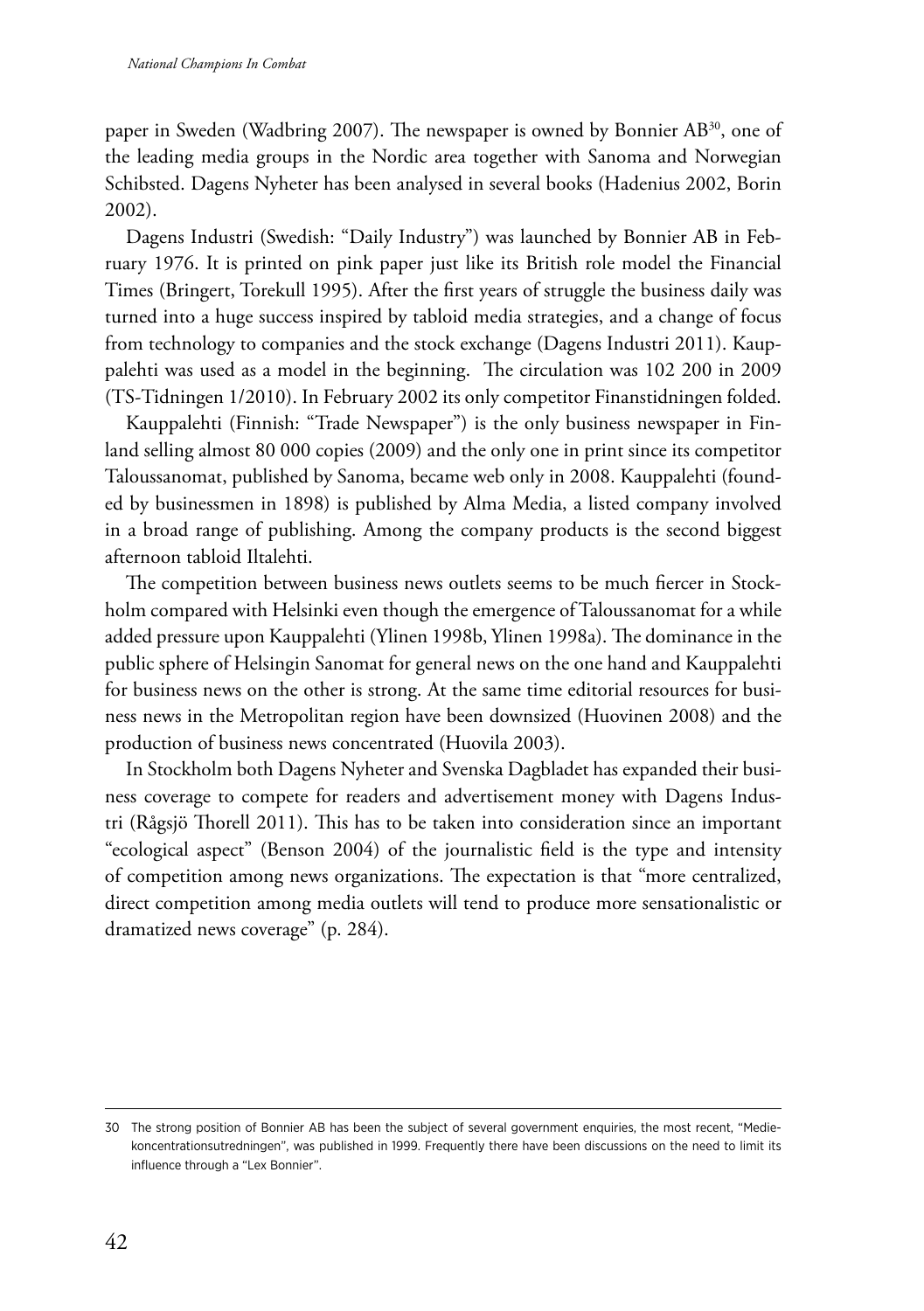### 2.1.2 Choice of reporters

The selection of newspapers also guided the choice of informants. The first empirical part is a view on how social interaction and relationships on the organizational and individual level forms the institution of business news. This is the "anatomy" or media practice of business journalism, organizational specifics: how tradition, newsroom policies, routines, processes, purposes and formal rules together with the action of sources make up this type of news work or genre. These aspects are examined with a focus on experiences and motivations collected through qualitative interviews with a small sample of business reporters and editors working for the newspapers chosen. Their names appeared on bylines showing that they all frequently write about Nokia and Ericsson. In addition to this, their news editors or editor-in-chiefs were also interviewed.

These interviews are balanced with company spokespersons – corporate communicators. The head of communication at the companies explained how they work with reporters to protect and strengthen corporate reputation. In addition to this analysts that seek out and help shape the news were interviewed. Behind the decision to include outside business actors lays an interest in analyzing the practice of business news from different perspectives and to integrate the results in an understanding of its role in business communication as social relations in action.

## 2.1.3 Interview method

The work of mapping forms of interaction in making of business news started with a pilot interview where themes and questions where tested and the results discussed in a seminar with other doctoral students. Thirteen interviews were conducted at an early stage of this research, from March to May 2005, for a book that has already been published (Lindén 2006). They have been completed with additional interviews done between 2007 and 2010 to cover later developments and provide an opportunity for reflection on the earlier published research.

The interviews were semi-structured which means that they all followed the same set of questions, included in the appendix, with room for expansion of topics that seemed engrossing.

All the respondents agreed to be identified by name, and this in my opinion, gives a certain quality to the answers that anonymous interviews don't achieve. Education, background, career shifts and other variables that influence views can be examined.

And besides that, it seems that these people were sincerely keen on providing names and faces to their opinions, even though it is plausible that some more "sensational" insights would have been expressed with the protection of anonymity.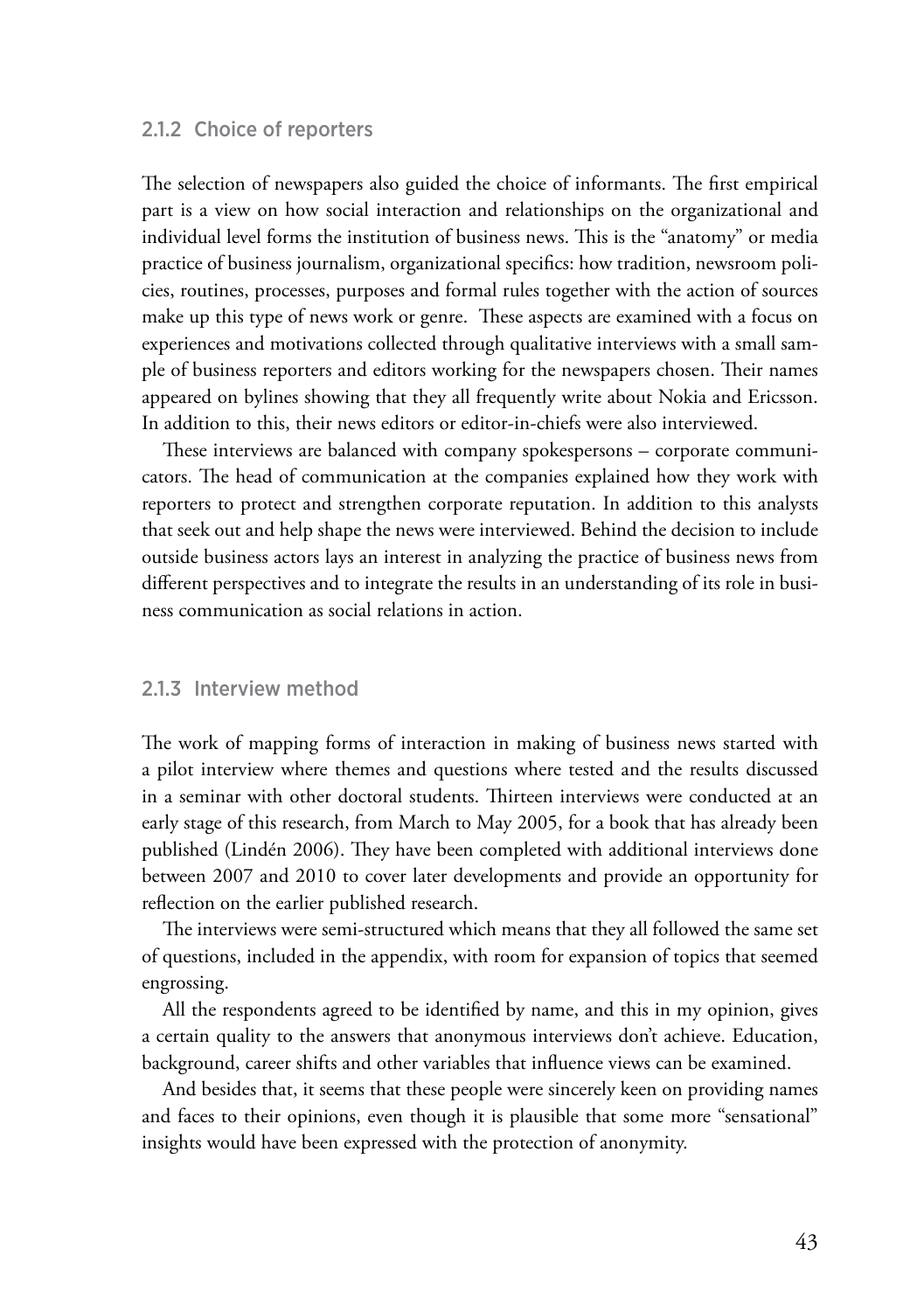On the other hand there is a risk that people, when identified, try to express views that are in accordance with what could be considered appropriate in the minds of colleagues and sources, or the interviewer. The question to which degree respondents answered strategically is not easy to deal with and this is a common methodological problem attached to interview and survey studies: one cannot know to what extent people would respond in accordance with a personal strategy (Roppen 1998).

Business reporters are also criticized sometimes for being an extend arm of corporate power and might therefore speak out of a defensive position where there is tension in several directions.

The relationship between corporate communicators and journalists is largely invisible to the public even though they have become inextricably linked to each other by mutual dependency and closed to outsiders. Aaron Davis (2000) describes financially oriented business journalism as an insider's game. Peter Kjaer also notes in a longitudinal study of Danish business news that "the market" has replaced "society" as a national community in the business media (Kjær 2007, p. 177). There is a certain risk that the "true nature" of the relationship in the context of Nokia and Ericsson is not accessible since both groups fear that exposure might risk their reputation, integrity and foundation for future cooperation.

It would therefore be fair to say that the respondents need to balance the urge to "speak the truth" with protection of personal reputation, which is the strongest asset in journalism, and the interests of the employer. My experience is, for instance, that asking reporters or news editors about the nature of direct influence of their owners will not render any new insight; the fact that they already have been recruited or promoted to their position is proof of submission. Tuomo Mörä (1999) has also come to this conclusion. In other areas of interest I felt that the journalists were genuinely interested in providing their best and most honest judgment. This goes for communicators as well, even though they also have the reputation of the company to consider.

A warning should be issued here; to what extent people are aware of how they have arrived at their positions and what keeps them there? In other words, do people have a realistic and balanced picture of themselves as placed in a social system and the range of choices they have?

The interpretation of meaning in qualitative interviews was the focus of analysis. This required a process of breaking down and examining transcribed answers so that the data could be compared, conceptualized and categorized. The categories were developed in advance as part of preparation for the interviews and were regarded as institutional components of the news making processes such as editorial policy and market orientation, forms and frequency of contacts with sources at Nokia and Ericsson, news rules, autonomy of reporters, reader feedback and so on.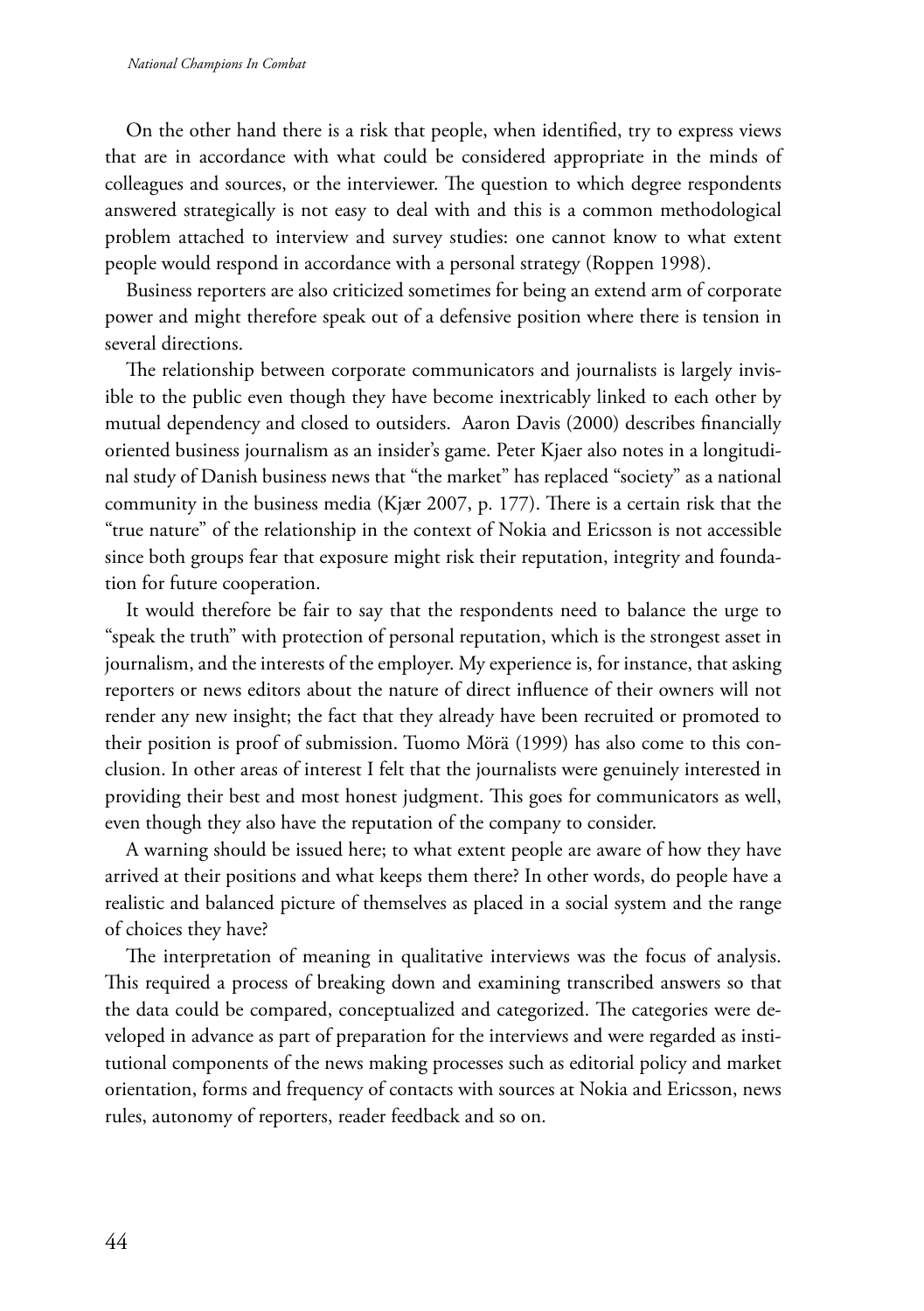The key issue here is that the occupational life of business journalists is a social reality where meanings and workplace culture is a matter of ongoing processes of socialization and interaction.

Long statements were compressed and rephrased into fewer words and shorter formulations: longer quotes will be used as illustrations.

Apart from condensation of meaning the analysis involved an extension of what seemed like apparent and obvious statements. The meaning of the interview texts goes beyond a structuring or description of the manifest meanings of what is said: the analyses obtain more critical interpretations of the text and its context – the global meaning of the text. Interpretation contextualizes the statements within broader frames of reference instead of just providing a categorization (Kvale 2007)*.*

The interpretation of the meaning of the text is central in the hermeneutical tradition of humanities where the multiplicity of meanings is emphasized and the interpreter's foreknowledge of a text's subject matter (Kvale 2007). There are no step-by-step formulas for interpreting texts in a hermeneutical tradition, even though explicit general principles have been found useful. The hermeneutical circle involves re-reading and interpreting texts against the global meaning, which for every reading might alter the meaning of single passages. As Steinar Kvale (Kvale 2007, p. 109) notes, in principle such a hermeneutic text interpretation is an infinite process, whereas in practice it ends when a sensible coherent meaning has been reached.

In this thesis the interviews that were repeated provided opportunities for clarification and a deeper involvement in the issues discussed. The interpreter had some personal foreknowledge and the interviews often turned into a form of conversation influenced by personal experiences of covering Nokia and Ericsson as a reporter. The interaction of the partners to some degree probably affected the constructive nature of knowledge created and turned into some kind of a philosophical discourse. This, as Steinar Kvale (1996) notes, is a situation where "partners are on an equal level and there is a reciprocal questioning of the logic of the participants' questions and answers, as well as of the true nature of the knowledge being debated" (p. 20). That reflects an interest among actors to obtain a possible consensus of understanding "within the frame of reference of self-understanding as mediated within the culture" (p. 51). When this attempt fail, cases of "hermeneutics of suspicion" occur that can be expressions of distrust of what is behind the words uttered.

It is often said that the qualitative research interview lacks objectivity, but as Steinar Kvale shows, at least a dozen meanings of objectivity can be found: the lack of consensus demonstrate that the notion of objectivity itself is subjective. A few minimum requirements are still needed, of which the most important is the freedom from personal bias and prejudice, the demand that knowledge can be intersubjectively testable and reproducible, and a requirement for letting "the object speak", that is, confirming that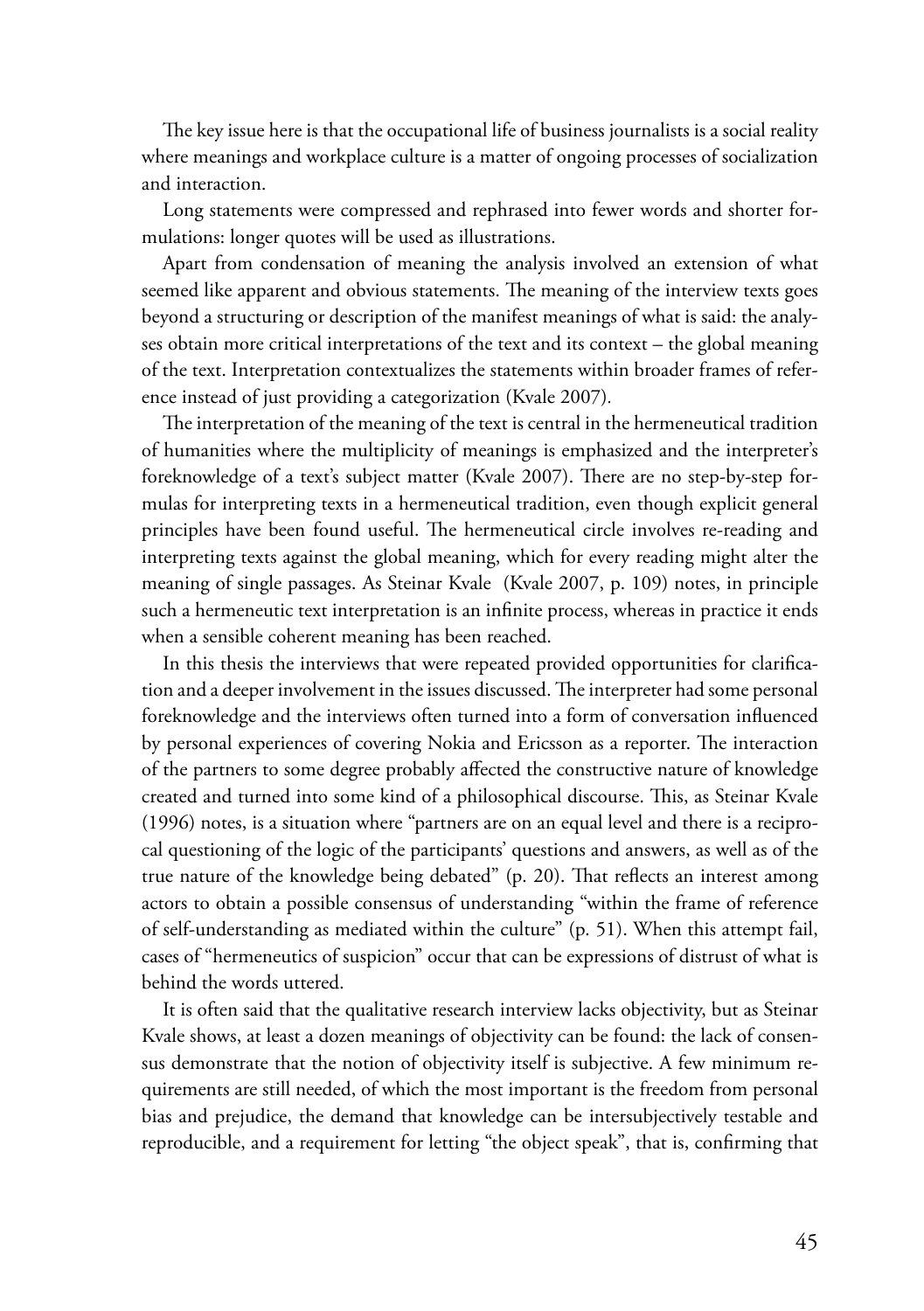objectivity is an expression of the real nature of the object studied (Kvale 1996, p. 65). Since the issue studied is how business news is embedded in a linguistically constituted and negotiated social world the qualitative research interview provides a way to open up for intersubjective interaction that is neither subjective nor objective. To this I would add that openness regarding methods and research strategies – transparency – often can compensate for failure to produce a perfectly balanced picture – objectivity – in sciences (as well as journalism).

A few words on the role of the researcher: As a business journalist myself I might have a preset understanding of issues that guides both the questions and the interpretation of the answers. Therefore the questions were deliberately put in an open fashion using openings such as "what", "why", and "how" that urged the respondent to think and reflect upon the issues. This strategy was applied to get not just the facts of newsroom reality and journalist/communicator relationships but also the opinions and feelings of actors.

## 2.1.4 Survey of Finnish business journalists

The first section was complemented with a web survey of another institutional cognitive component: value orientation or attitudes and beliefs among business journalists in Finland. To what degree can the critique of an irresponsible business media be traced in the minds of journalists and how do they experience responsibility and accountability? Mapping attitudes is a way to test if answers given in the interview situation were consistent with the attitude of others in the same occupation. The survey was directed at business journalists in Finland only and the design prepared on the basis of findings in the earlier interviews and a similar survey among Swedish business journalists (Löfgren-Nilsson, Öhlin 2006). This part of the thesis is not cross-national for resource reasons. The justification for choosing to make this study in Finland rather than Sweden was practical, the availability of a predefined total population of business journalists that in Finland could be collected through the Finnish Association of Business Journalists. In Sweden a similar association was dissolved in the early 1990s.

The link to the online questionnaire was sent by email on the  $28<sup>th</sup>$  of February, 2008 to all the members of The Finnish Association of Business Journalists, (Taloustoimittajat) a non-union organization that band together the vast majority of those Finnish journalists who report on businesses and the economy.<sup>31</sup> The first part of the survey

<sup>31</sup> The association is a professional forum for debate and learning on issues concerning business journalism and business life. Membership is approved to journalists that "mainly" report on business issues. It was founded by business people and journalists at the end of May, 1948. Generous stipends make membership highly attractive. The association is not an interest group in the same sense as the famous Japanese Kisha clubs that formalize relations between reporters and officials. The Kisha clubs grant access to ministers and other high-level officials (Schudson 2003, p. 138).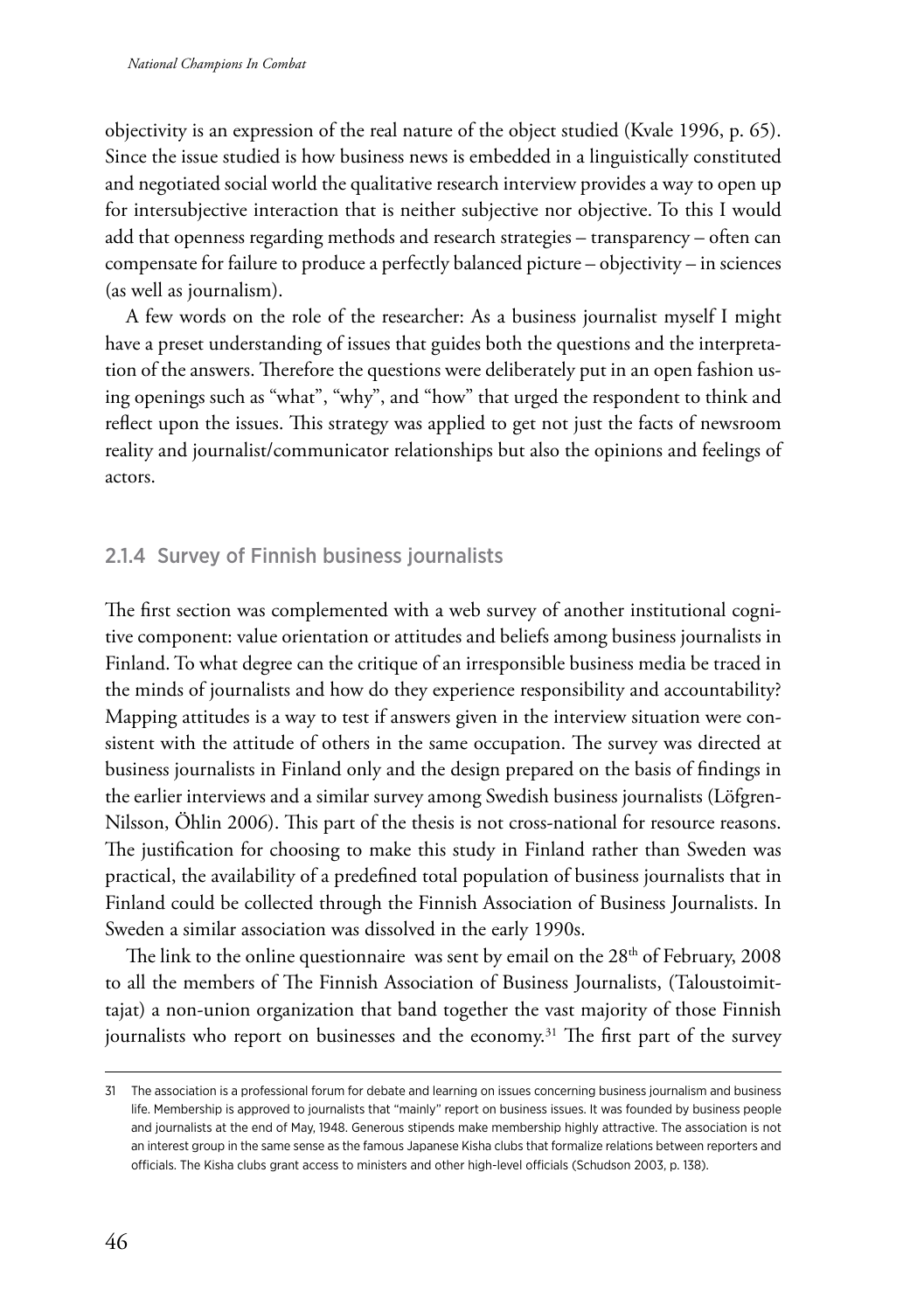concerned the functions of the association. They are not covered here. The second part was composed of questions regarding the practical problems journalists face in their work and the third part dealt with issues concerning economic growth, society and the role of business journalists. Altogether 66 closed-ended questions were asked, of which 27 were intended for this thesis. Two additional open-ended questions were also posed.

Closed-ended questions give a set of alternative answers while open-ended offers the respondent an opportunity to answer in his or her own words. In attitude measurement research, closed-end questions dominate. The main reason for this is the complexity involved in coding answers to open-ended questions (Albarracín, Johnson & Zanna 2005).

There is an abundance of surveys directed at business journalists, which have driven their response rate down due to sheer weariness. This is also known as "survey fatigue". David Weaver (2008, p. 106) also argues that there are differences between surveying journalists and other people; journalists are in the habit of asking questions, not answering them, many of them are under severe time pressure, and many are quite critical of surveys in general.

The rate of return in this survey was low. Despite a reminder on the  $19<sup>th</sup>$  of June 2008 only 93 members out of 391 – slightly less than one quarter – answered the questions. Still, the answers received seem to represent the membership and even if there was a large difference in background variables it is no obvious reason to believe that others would respond differently.

A cross-check between the survey and the member register showed a slight over-representation for males, 65% of respondents compared with 60% of all members, and a slightly higher response rate for people living in the Helsinki area.<sup>32</sup> Notable is also that Taloustoimittajat at that moment had 30 members that were retired, but only two of these participated in the survey. Thus it could be argued that the effective response rate was 26%, which is slightly above the average in online surveys directed at professionals (Shih, Xitao Fan 2008, p. 259).<sup>33</sup> Members working for television and radio were also overrepresented by 9 percentage points while there was a slight lesser overrepresentation of metro newspaper journalists (5 %-points) and members working at magazines (3 %-points). At the same time members working for local or regional newspapers participated less frequently (5 %-points).

The low return was still a disappointing aspect that may well give a distorted view of the target population and raises questions about how representative the study actually is. This potential non-response bias has to be kept in mind when reading this chapter. It can be argued that results are at the best indicative.

<sup>32</sup> The share of women among the members of the Finnish Association of Business Journalists has increased during the last twenty years. In a study from 1986 by Poikolainen male journalists constituted 77% of the membership.

<sup>33</sup> It seems that professional groups like doctors or schoolteachers share "considerable preferences" for mail surveys over web surveys (Shih, Xitao Fan 2008, p. 260).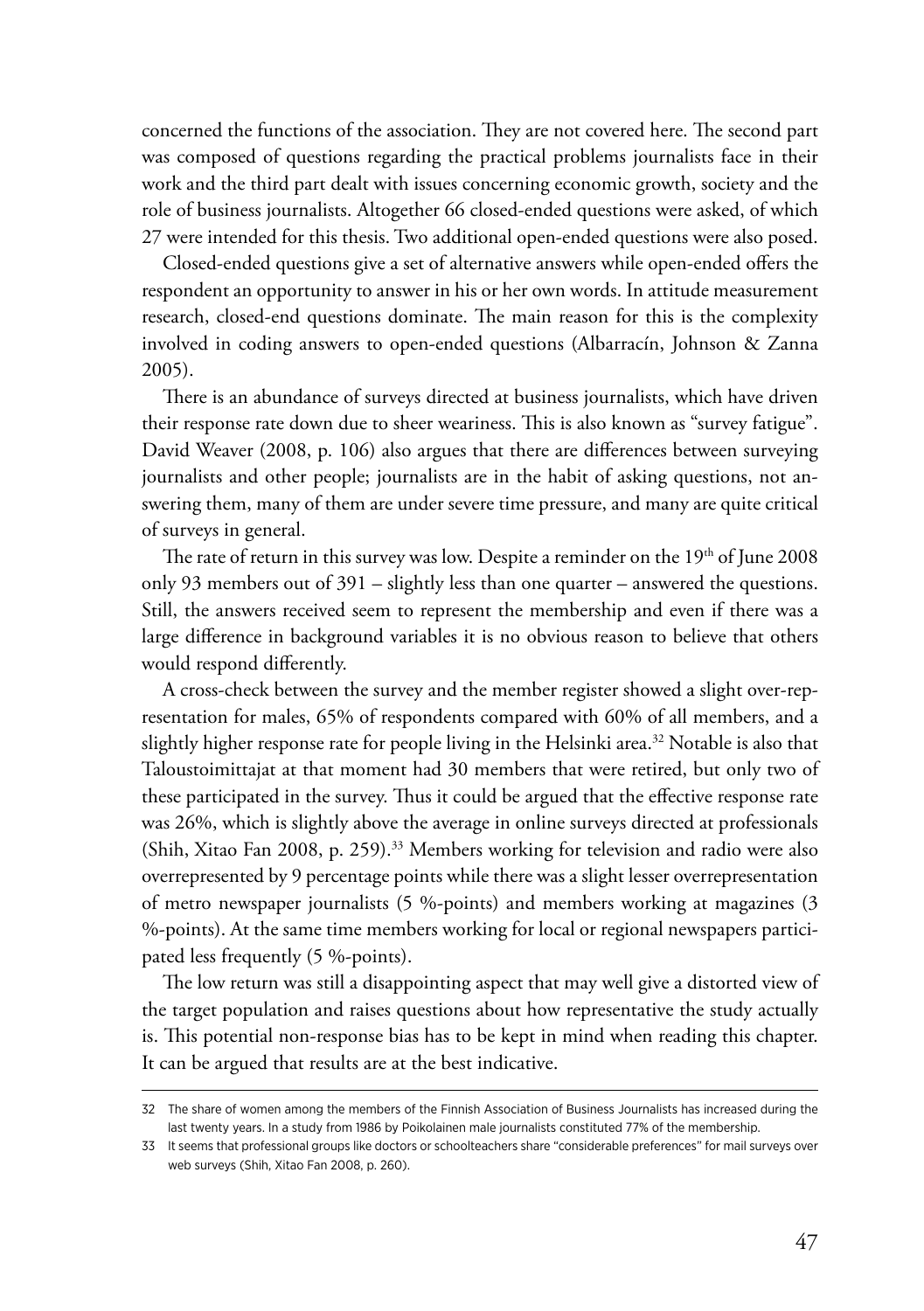The survey, according to David Weaver (2008), can be considered a research tool for the self-reflection of journalists while "observations and content analyses are better (more valid) methods of studying what journalists actually do than are surveys that ask journalists what they do" (p. 107). In other words, there is not much room for discussion outside the dimension of what journalists say they think of themselves, and that, in turn, is influenced by normative ideas on what journalism should be. On the other hand the advantage of a survey is its "representativeness or generalizability" which makes it possible to determine the characteristics or attitudes of a large group.

The significance of the moment has an impact on the way people think. Attitudes can be both stable memory-based and more temporarily constructed in an online fashion; judgements at the time when the evaluation becomes relevant (Albarracín, Johnson & Zanna 2005, p. 6). In a web survey with a simple design as this it´s hard to differentiate between stable end temporary attitudes, but one aspect that needs to be considered is the salience of the moment when the answers to the survey were collected. The financial weakness of the U.S. economy began to be an important public topic in the news in 2007. The American economy fell into recession in December the same year. The hypothesis here is that business journalists in Finland by March 2008 should have been aware of the potential vulnerability of the Finnish economy, even if this suspicion did not surface in the reporting until September 2008 (Simola 2010).

Another concern is that individual attitudes to a large extent are a product of the attitudes of "others" (Asp 2007, p. 16). Journalists, despite the competition for news, usually move around in friendly groups and engage in exchange, for instance, with the "pooling" of information (Tunstall 1975, pp. 218–249). This is one reason why different media cover events in ways so similar that it makes all news look the same. The small collective of Finnish business journalists seem to be quite tight and homogeneous. Most have been working with this genre for a very long time. They know each other and – even though they compete for news – they have surely discussed different workrelated aspects in informal settings. In addition to this the respondents are all members of the same association. Any differences in attitudes between the members originating in education – journalism school supposedly producing a stronger occupational identity – would be leveled out over time due to socialization processes.

## 2.1.5 Articles selected

Articles were selected to cover three periods characterized by news events that were particularly salient at those moments. These periods were chosen with a simple formula. The second half of the 1990s was a period of strong growth for Nokia and Ericsson, but the end of the Dotcom-boom also resulted in a crash on the market for telecom equip-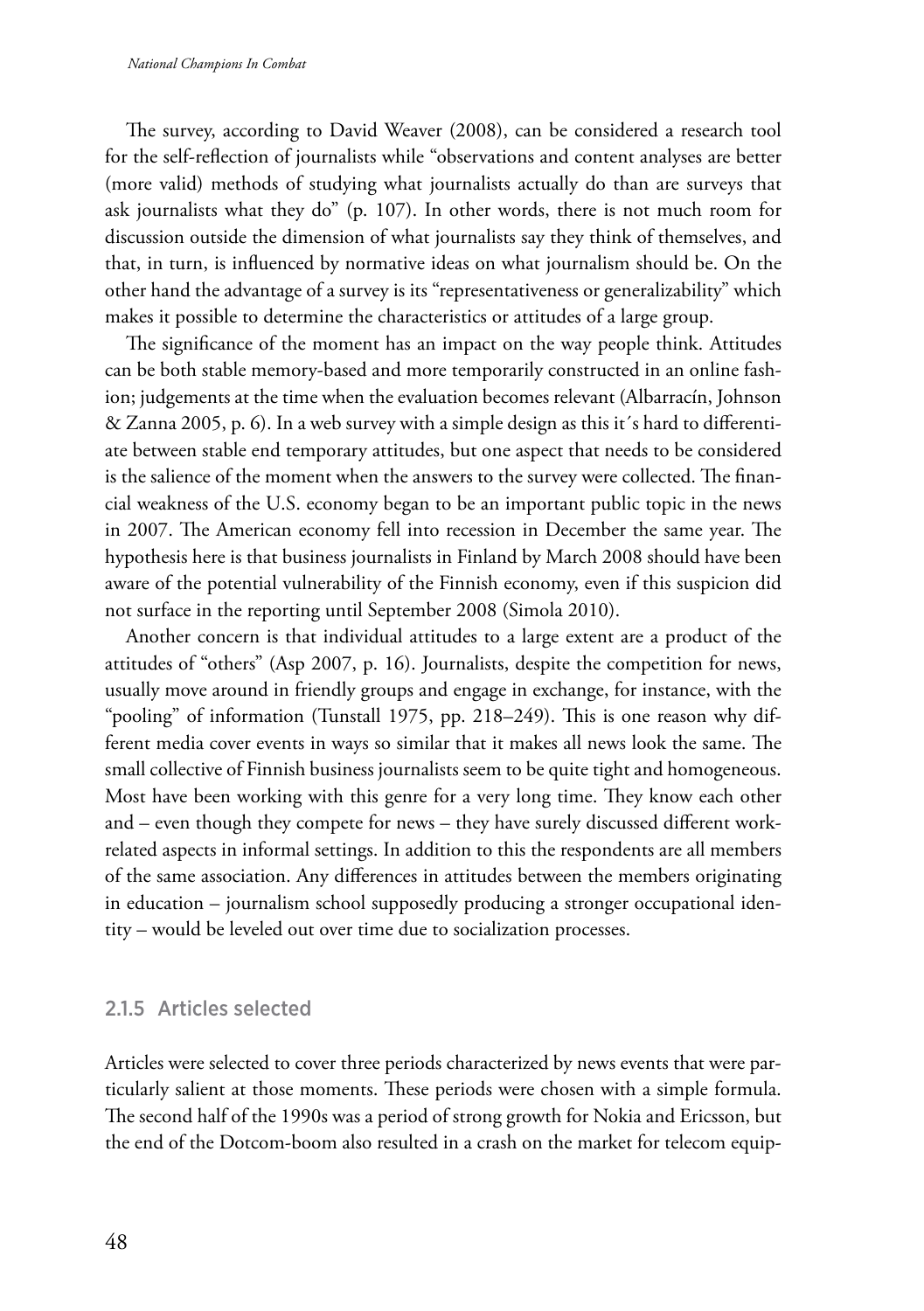ment. In the spring of 2001 Ericsson had great problems with its profitability due to the steep downturn in demand for of telecom networks: the customers, the telcos, revised their grand investment plans for new mobile and data traffic capacity. Nokia, with its focus on mobile phones, didn't experience the same problems and could continue without any great need for restructuring. The management of Ericsson was put under immense pressure, something which was echoed in the press.

By spring 2004 Ericsson was managed by a new team under the new CEO Carl-Henric Svanberg and could show dramatically improved numbers, whereas Nokia had misjudged the trends of mobile phone design and experienced a drop in market share. This was considered a big personal setback for the management team of Nokia, which for more than ten years had been extremely successful.

This material is completed with texts from the spring of 2007, during a time when the new management of Ericsson was facing difficulties, and Nokia's powerful CEO, Jorma Ollila, had left his job.

The texts were published on the business pages or in the business newspapers and written by business journalists.

Only newspaper texts comparing Nokia and Ericsson were chosen. The articles have been published in Finland and Sweden during three different periods of three months, March to May 2001, 2004, and 2007. The texts have been retrieved from electronic archives and their print versions have been published in the daily Helsingin Sanomat (HS) and business newspaper Kauppalehti (KL) in Finland together with their equivalents in Sweden; Dagens Nyheter (DN) and Dagens Industri (DI).<sup>34</sup> Out of a larger material 150 longer articles were chosen based on the criteria that they should be long enough for analysis (at least 400 words) and explicitly include some substantial comparison between Nokia and Ericsson.<sup>35</sup> I navigated archives using the search string Ericsson AND Nokia.<sup>36</sup> Newspapers showed most interest in comparing these two companies

<sup>34</sup> The easy entry into electronic databases is of course seductive since they promise lot of data with little input of the researchers. There are still a number of quality problems related to the retrieval of newspaper texts from electronic databases. Stryker et al (2006) notes that the performance of a search is evaluated by measures named recall and precision: "Recall is an estimate of the conditional probability that a particular text will be retrieved, given that it is relevant, calculated by dividing the number of relevant items returned by a search phrase by the total relevant records in the database. Precision is an estimate of the conditional probability that a particular text is relevant, given that it is retrieved, calculated by dividing the number of relevant items by the total number of items returned in a specific search" (p. 414).

<sup>35</sup> Of the articles included 77 were published in 2001, 46 in 2004 and only 27 articles in 2007, a drop of 65% between 2001 and 2007. The total material was 640 articles, 374 from 2001, 177 from 2004, and 89 from 2007 which is a drop by 76%. Around one fifth of the articles are included in the analysis. Articles were rejected because (a) they were too short, (b) only carried references to the stock price, usually markets comments published on the stock price pages and (c) did not contain any substantial comparison between Nokia and Ericsson.

<sup>36</sup> Using the search string "Nokia OR Ericsson" the quantitative numbers shows that the total amount of articles dealing with Nokia or Ericsson went down from 1514 in 2001 to 1002 in 2004 and further down to 963 in 2007, a drop by 36%. This means that 24% of all articles dealing with Nokia or Ericsson in 2001 also referred to the competitor while the share was down to 17% in 2004 and as low as 9% in spring 2007.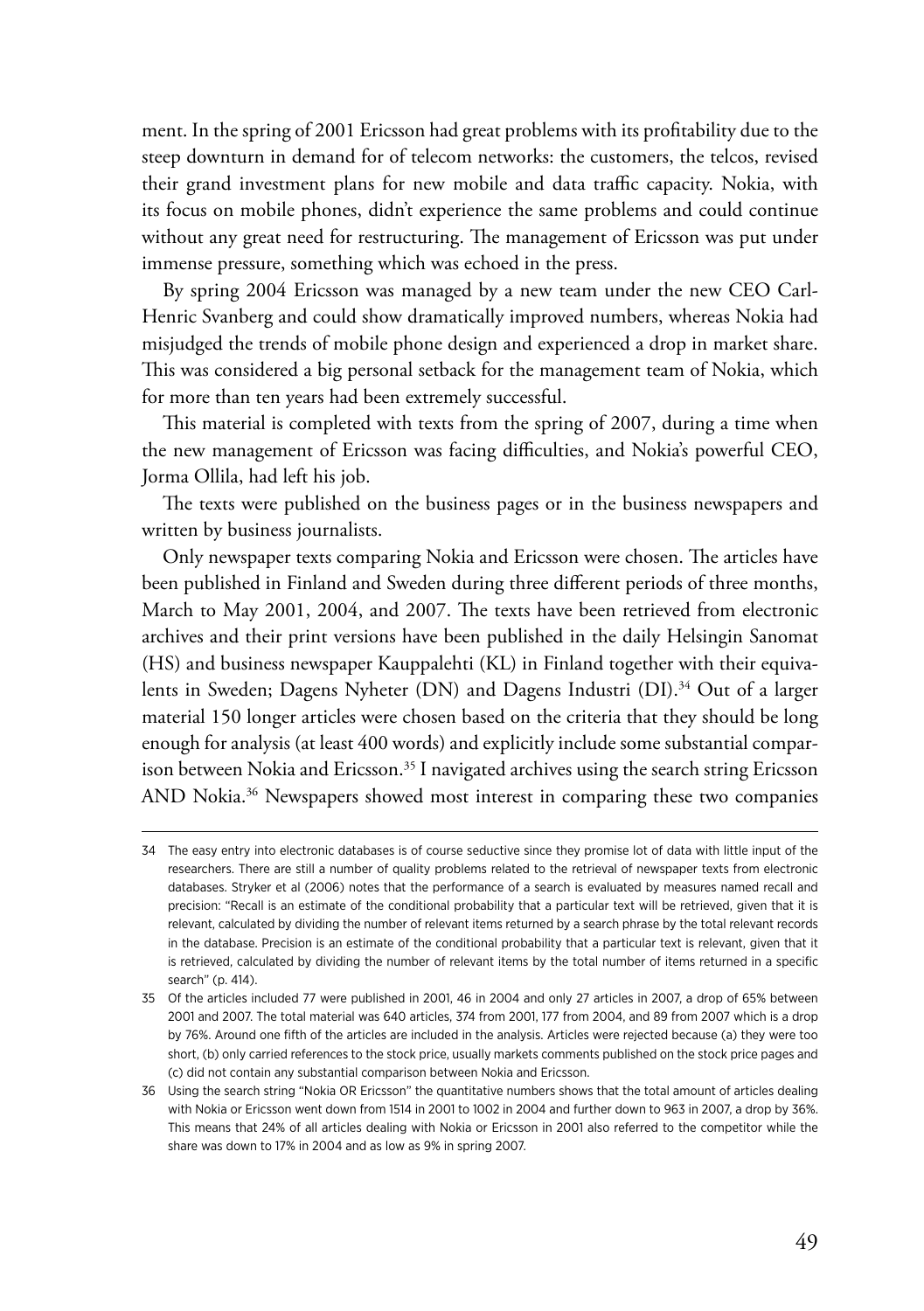right after the telecom bubble burst in 2001. About half of the texts were published during the first period while less than a third was published 2004 and less than one fifth in 2007. Every other article was published by Dagens Industri with Helsingin Sanomat coming second (22% of all articles).

No visual elements were included in the analysis since they would have expanded the scope of the thesis beyond what is manageable. Still, visual imagery is an important aspect of framing that conveys various modes that are not open in the text (Gamson 1992, p. 25).

## 2.1.6 Applying rhetorical analysis

The reason for analyzing the newspaper texts where Nokia and Ericsson are compared is to generate knowledge of how media images of national champions are constructed; what are the texts about, who speaks in the texts and how do journalists use framing devices to achieve persuasive strength to get the attraction of readers?

To analyse these elements a tool is needed and for this study framing analysis with a rhetorical approach has been chosen and applied (Kuypers 2010, for guides to media rhetoric see also Nerman 1973, and Hultén 2000). This analysis is qualitative and interpretive and departs from the understanding that news frames express culturally shared notions with symbolic significance, such as stereotypes, values, archetypes, myths, and narratives (van Gorp 2010, p. 85). The ambition is to present textual material that is rich enough to enable readers to form their own independent judgements on the validity of the argument (Gamson, Modigliani 1989, p. 11). Even though one might disagree with the assessment enough evidence is provided to understand how the argument has been developed during a close textual analysis. The articles have not been cherry-picked in an arbitrary way to present a certain reality but represent all available texts where Nokia and Ericsson were compared.

But, as Van Gorp (2010) warns, some level of subjectivity is unavoidable since the linkage between the explicit elements of the news texts and the central framing idea requires some interpretation by the analyst. Gamson (2001) argues in similar terms: "Even within an agreed level of analysis ... two independent investigators will inevitably slice up the discourse in different ways" (p. x).

The approach proposed by Gamson and applied here is to define a frame as "a central organizing principle that holds together and gives coherence to a diverse array of symbols or idea elements"  $(p, x)$ . As this does not imply that frames are mere social constructions in the mind of the researcher, the analysis can then be expected to respond to more strict requirements of intersubjectivity: frames are a "property of the texts and the analyst is attempting to identify a coherence and infrastructure that is contained in texts"  $(p, x)$ .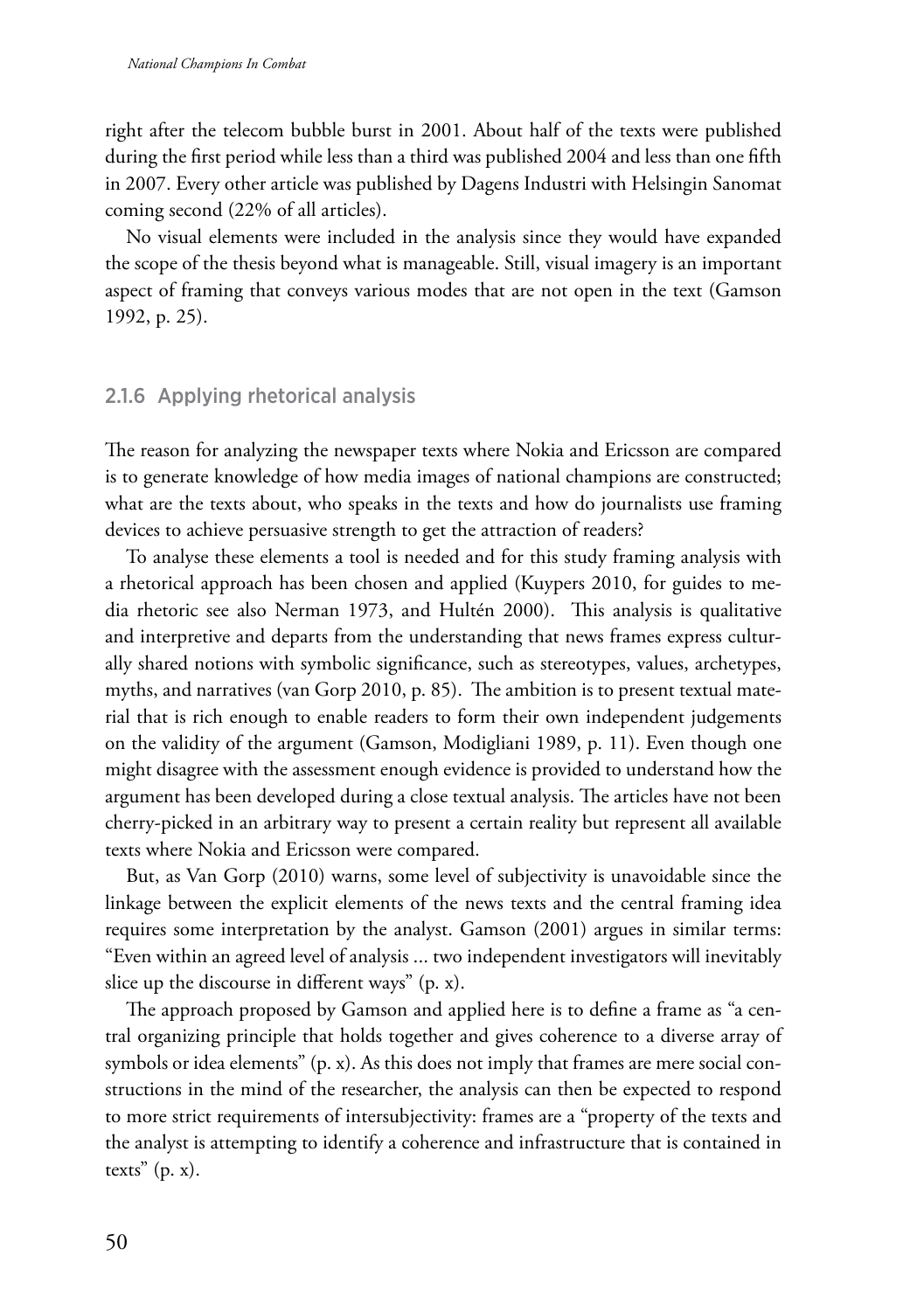The case of intersubjectivity, however, remains important since reading the articles in any case involves a certain amount of subjective decisions regarding how to interpret findings. In my case this proposes special challenges since I as a business journalist somewhat belong to the same occupational culture in which the news is produced. Therefore important interpretations of latent structures can remain unknown. On the other hand, a level of familiarity with the subject can also be useful. In this case the methodological transparency of the interpretation process in combination with the documentation provided in the research diary is a shield that can protect the researcher from accusations of false interpretations.

The warnings of Ekström and Larsson (2000) of the risks connected with individual experiences guiding research have not been taken lightly here. The interpretations of results have been open for alternative explanations and scepticism that only re-reading has managed to reduce.

Jim Kuypers (2010) has promoted the use of rhetorical framing analysis as a qualitative tool for examining the global meaning of texts. He has also found out that social scientists are not easily accepting this orientation. He notes that the question should not be what method is preferred but what type of knowledge we are after. Kuypers explain the distinction between scientific work driven by quantitative assumptions and the qualitative perspective as such (p. 286):

- Qualitative often focuses on the interpretation of something; quantitative often count something, then statistically explains what was counted.
- Qualitative work often begins with vague questions, or even a hunch, guiding the inquiry; quantitative work usually begins with clearly articulated hypotheses subjected to testing.
- Qualitative work emphasizes the researcher or critic as the research tool; quantitative research work places the researcher in the background, and uses equipment or surveys/questionnaires to collect data.
- Qualitative work incorporates the subjectivity of the researcher into the final product; quantitative work seeks to minimize this subjectivity.

Kuypers (2006) presents a convincing case for applying qualitative tools in a discussion on a study he authored, *Bush's War: Media Bias and Justification for War in a Terrorist Age*. His analysis shows that gradually after 9/11 the media changed its approach towards what Bush said and some meaning in his speeches was lost due to oppositional news framing of the themes. Quantitative research on pre-determined binary opposites such as good/evil or security/peril has failed to show these nuances where else rhetorical framing analysis is much more sensitive to the occurrence of different frames within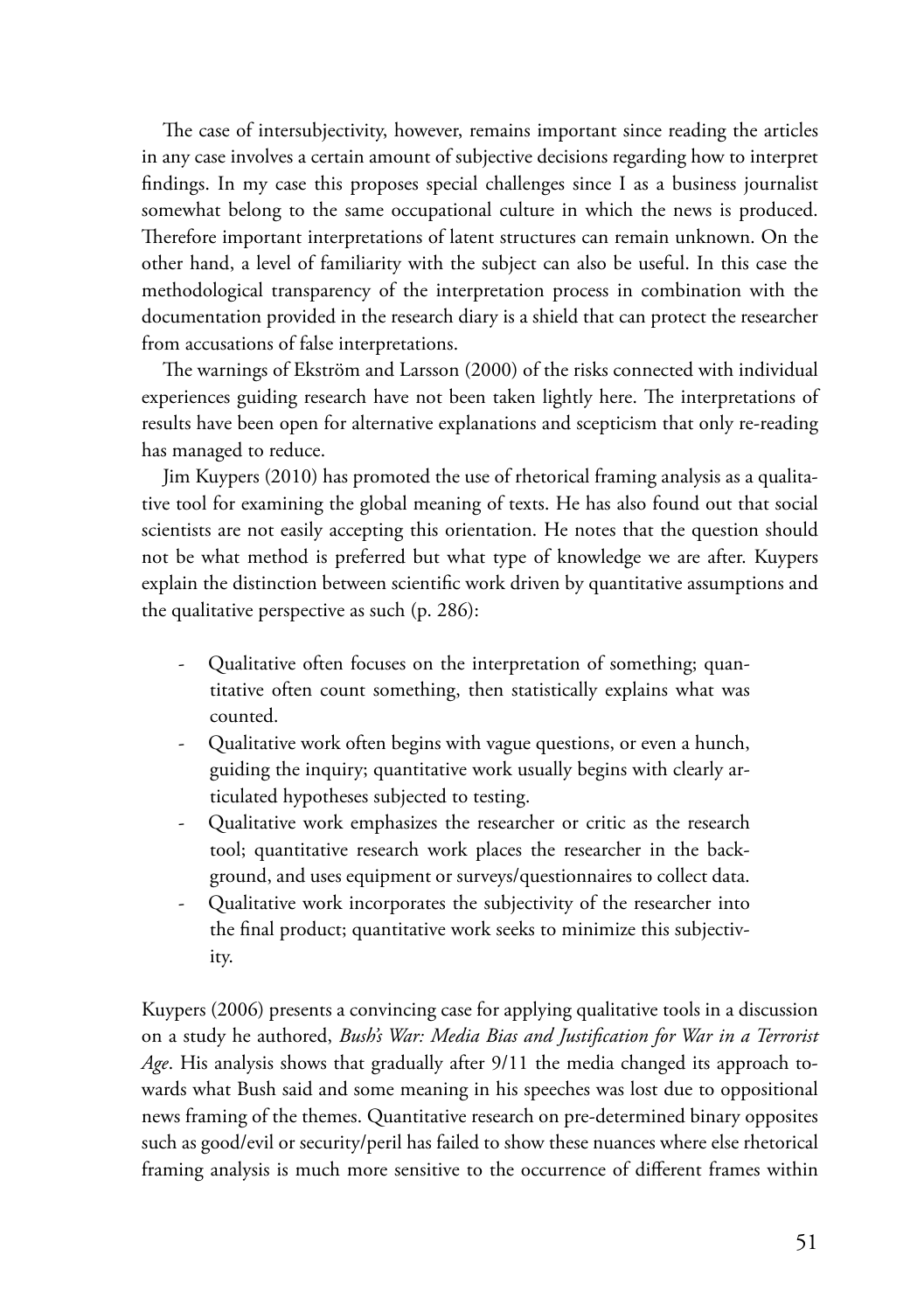certain themes. Content is not the same as context and binaries are not enough to guide interpretive judgements; the presence or "echo" of a theme is not evidence of a particular frame, Kuypers note.

*The rhetorical study, focusing on individual texts for the generation of themes and frames, was able to detect how some themes were used by both President and press, and then how the press stopped using particular themes* (p. 305).

In other words, where there is a contest of the construction of meaning the press can apply frames that are challenging explanations given by for instance the companies. The contextualization of this framing analysis helps the researcher move beyond what was said or what frame exists to "how something was said or how something was framed" (p, 308).

I started, as said in the beginning, with a vague notion of a "master frame of national champions" which rose from the texts in early readings and correlated with what I had witnessed or felt working as a business journalist. Thus, the master frame has been taken in inductively and is here applied as a frame package that allows for the inspection of sub-frames and framing devices, which are specific linguistic structures such as metaphors, visual icons, historical examples from which lessons are drawn, depictions, and catchphrases that communicate frames (Gamson, Modigliani 1989). Other devices are themes and subthemes, types of actors, actions and settings, lines of reasoning and casual connections, contrasts, sources, appeals (emotional, logical, and ethical) that "all contribute to the narrative and rhetorical structure of a text" (van Gorp 2010, p. 91).

In this case, were the analysis is moving at the larger level, a master frame is connected to the surrounding culture. The larger the frame the more difficult it becomes to isolate it and measure the social influence process, or with the word of Stephen Reese, "macrocultural frame analysis may not lend itself to precise measurement and codification, but it is an important part of the overall project" (Reese 2010, p. 21).

In my thesis I also rely on the list of framing devices proposed by Fairhurst and Sarr (1996) and building on research by Gamson and Modigliani (1989).

They proposed framing devices or specific textual elements, five memorable tools also frequently used by journalists as a practical technique for convincing the audience that this message is important: (1) Metaphors describe your subject´s likeness to something else; (2) jargon and catchphrases frame subject in familiar terms; (3) contrast illuminate subjects in terms of its opposite;  $(4)$  spin cast subjects in a positive or negative light; and (5) stories make subjects more real by the way of example.

Here are two examples of the identification of frames that seem related to each other but are not overlapping in all detail, leading to an inconsistency in different approaches. Holly Semetko and Patti Valkenburg (2000, p. 93) have, through quantitative content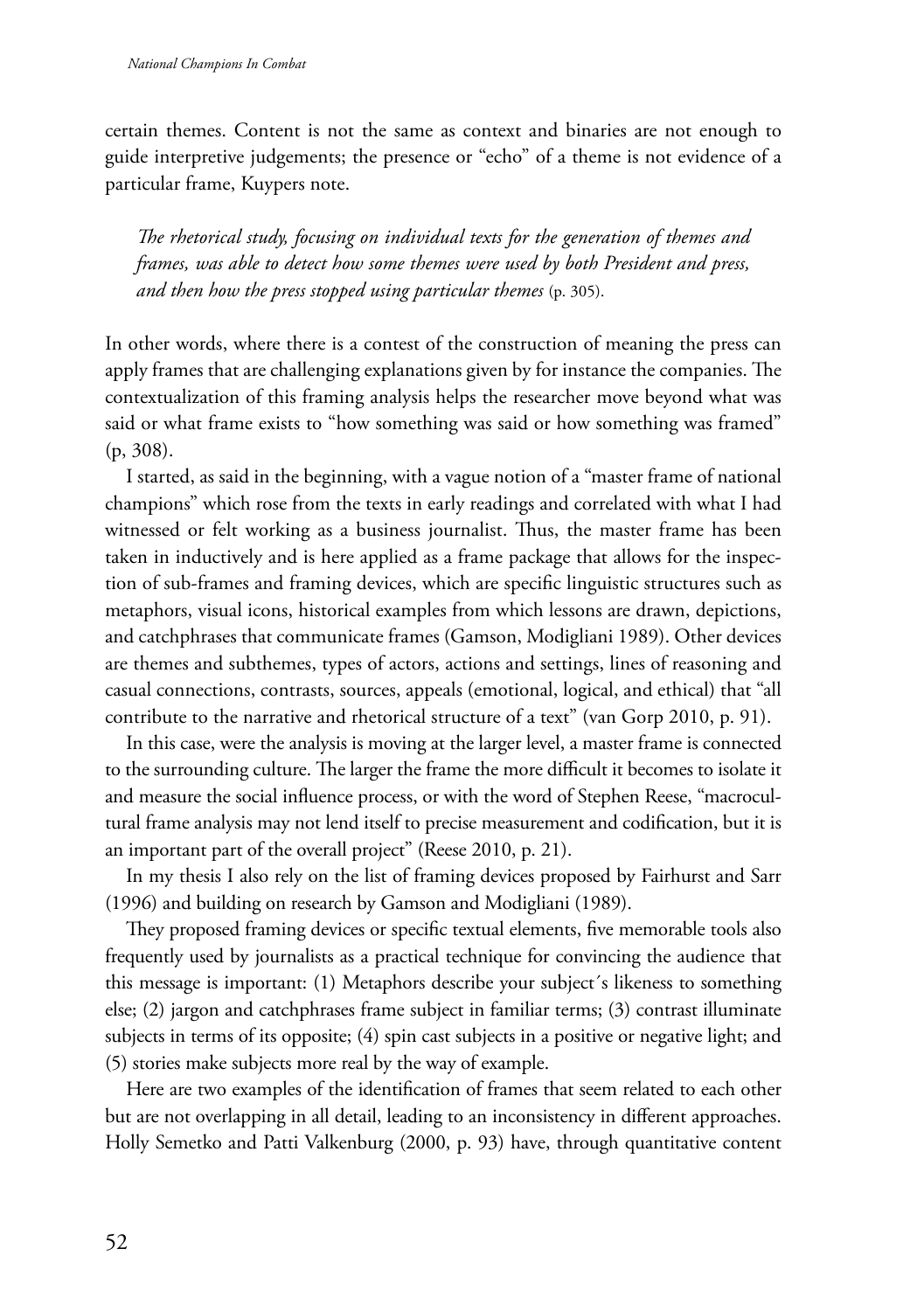analysis, identified the five most common frames used in news media. They deal with allocation of responsibility, conflict, human interest, economic consequences and moral issues. Jesper Strömbäck (2001, p. 402), on the other hand, uses four inductive frames in his analysis of representations of politicians in Swedish media; issue frames, game frames, scandal frames, and trivia frames.

Looking at news frames Claes de Vreese et al (2001) distinguish between two different types: issue-specific news frames and generic news frames:

*Issue-specific frames pertain to specific topics or news events, whereas generic frames are broadly applicable to a range of different news topics, some even over time and, potentially, in different cultural contexts (p. 108).*

In this thesis the occurrence of issue-specific news frames have been examined as part of an inductive strategy, an unprejudiced content analysis of potential frames beginning with "loose preconceptions" of these frames (Semetko, Valkenburg 2000, p. 94). It is, of course, not possible to be totally free from the influence from the findings of earlier framing research and the frames identified have been compared with frames already identified by researchers, adding a deductive dimension to the work.

The analysis of the text where Nokia and Ericsson were compared could be divided into three different stages. After collecting the material an open coding of the documents was applied without any predefined coding instrument. The texts were compared and the themes together with subthemes were identified. The tone of the reporting was crudely categorized on a three point scale, negative, neutral, and positive. The main emphasis on Nokia or Ericsson in the text was also identified.

After that texts were coded in the search of "frame sponsors", company sources, references to press releases, the occurrence of named or anonymous sources and references to third-party sources such as financial analysts, competitors or subcontractors.

In the next stage the texts were analysed for references to nation or people. Framing devices were identified and categorized by placing them into a framing matrix. Texts were also analysed for framing devices that according to the socio-economic context would be plausible.

In the third and last stage frames that emerged as dominant were defined. Seven frames that are part (but maybe not the whole) of the frame package - the master frame of national champions - then evolved and they are presented in graphical format.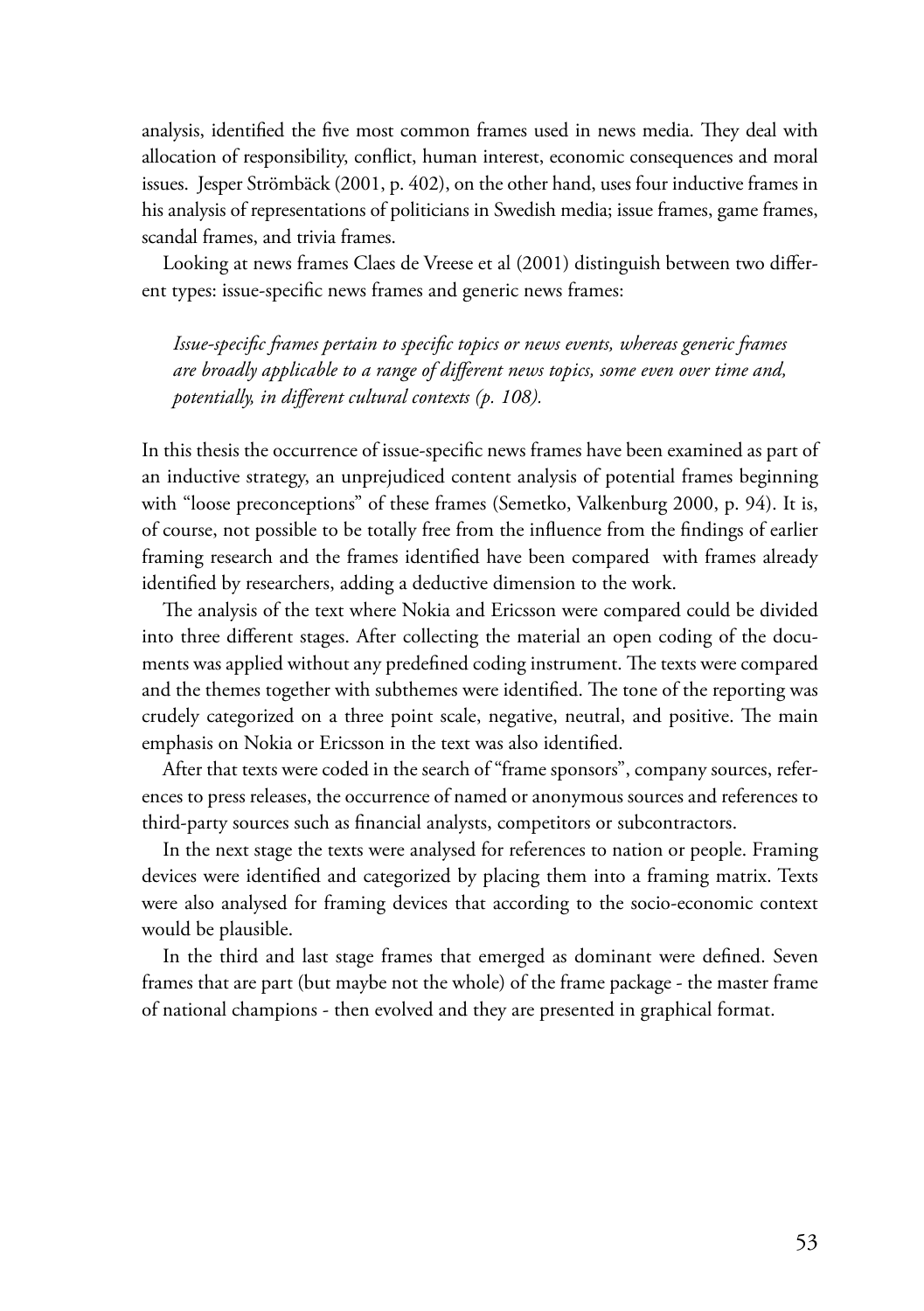# **3. Connecting institutions and frames**

The next section is an effort to connect theories on social experience and social interaction that are of relevance to studies of media and journalism. In this thesis the social psychology of Erving Goffman (1974) and the concept of frames are linked to institutional theory. The motivation behind this decision is an ambition to understand how the actions of journalists, news organizations and sources can be interpreted as institutional processes and to use the conclusions in the examination of the outcome, business news, with the help of framing analysis. Frames are part of culture and should be studied within wider political and social contexts. Here they are regarded as institutional elements that are a central part of sensemaking. News frames are a reflection of this institutional environment and the potency of frames to influence the public "lies in the fact that they are closely linked with familiar cultural frames" (Van Gorp 2007, p. 73).

The thoughts of Erving Goffman have received a life of their own and been developed into a "framing theory". The implications will first be discussed here in some detail. Framing theory is both a theoretical abstraction and a practical method for content analysis with well-defined steps for creating an understanding of the social and cultural forces that are shaping media products. In chapter 6 it is discussed in detail how framing analysis has been applied to media content analysis in this thesis, the work were organizing principles of frames are identified within their cultural environment (see Reese 2010).

# 3.1 Framing theory

*Framing is concerned with the way interests, communicators, sources, and culture combine to yield coherent ways of understanding the world, which are developed using all of the available verbal and visual symbolic resources* (Reese 2001, p. 11).

Here the concept of frame for the social constructionist approach is primarily derived from the work of Erving Goffman (1974, 1981), William Gamson (1992, 1989, Gamson et al. 1992) and Baldwin Van Gorp (2007, 2010). To Goffman frames are "schemata of interpretation" or "primary frameworks" that help individuals to understand events or occurrences as meaningful and help them organize experience. In the research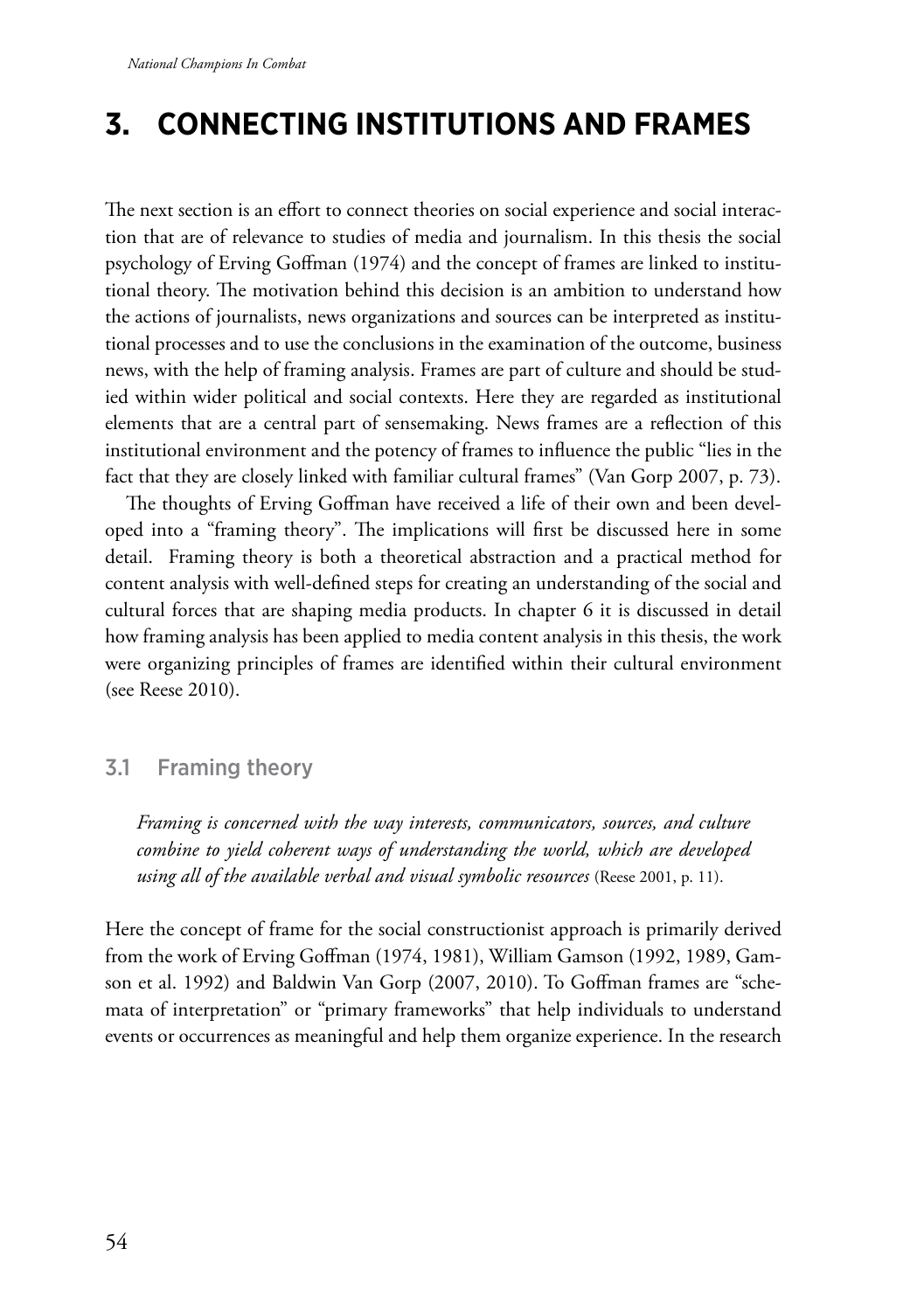questions I will apply a modified version of Goffman's approach to the social construction of reality that he presented in his book Frame Analysis: An essay on the organization of experience (1974).

Goffman has been a major source of inspiration for framing theory building.<sup>37</sup> David Snow and Robert Benford (1992), for instance, describes a frame as "an interpretative schemata that signifies and condenses 'the world out there' by selectively punctuating and encoding objects, situations, events, experiences, and sequences of action in one's present or past environment" (Snow, Benford 1992, p. 137). But where Goffman did attribute only limited agency to individual actors and instead emphasized their connection with culture (Goffman 1981, p. 63), the concept of framing has later expanded towards a more activist approach. According to Goffman frames are usually not consciously manufactured but exist as a mindset – even if he does make an exception for benign and exploitive fabrications (Goffman 1974, p. 83).

This is far away from the starting point for most media scholars today, who assume that frames are a result of selection and exclusion, a conscious activity for achieving certain goals. Thus, framing has become the process of "deliberative and focused persuasive communication essential for the mobilization of consensus" (Steinberg 1998, p. 846).

There is a cultural stock of frames which leads to the idea that there are more frames than those that are currently applied (Van Gorp 2007, p. 62). For instance, Shoemaker and Reese (1996) show how news workers apply and magnify cultural phenomena in media content and present them to their audiences (p. 60). The understanding of framing as a form of strategy or intention also guides this thesis, less as the work of individual actors and more from the point of collective action under the influence of culture.

<sup>37</sup> Van Corp (2007) notes that the origins of the framing concept lie in the field of cognitive psychology (Bartlett 1972) and anthropology (Bateson 1972) but has been adopted by other disciplines, "often with a shift in meaning" (p. 60).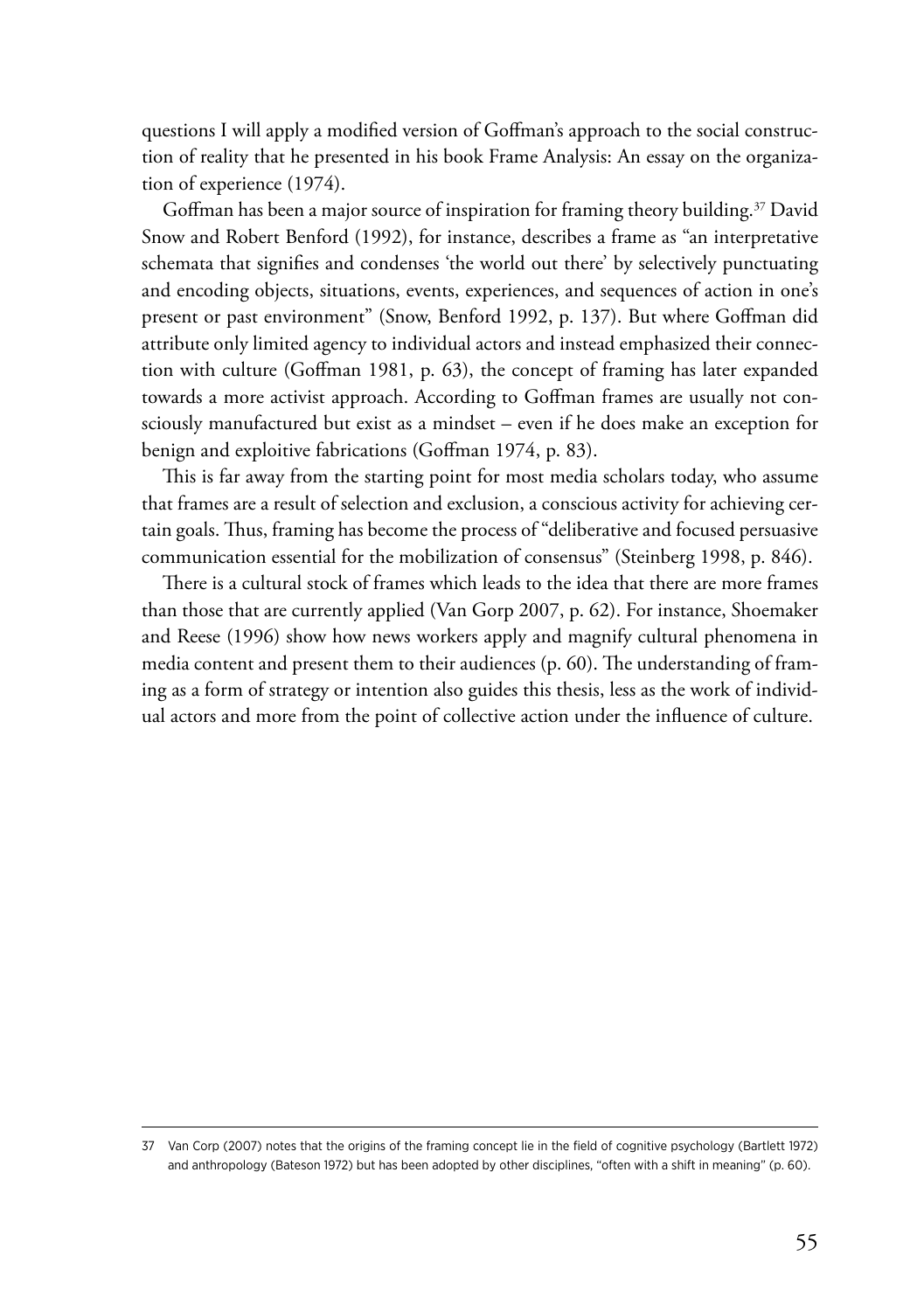When an issue frame becomes anchored in thought and practice, it is very difficult to change it and the variety of available options becomes limited. "The War on Terror", the Bush security policy frame, has often been used as one example of institutionalized framing that has this persistence or stickiness (Reese 2007, Reese, Lewis 2009).

*It has proven extremely difficult for any political actors to advance a compelling counter-frame to the "war on terror" (Reese 2007, p. 152).*

The guiding power of the frame or news peg is sometimes even so strong it has been referred to as "tyranny" (Nisbet 2010, p. 75).

News frames are central to any discussion on news and its impact, and move the analysis of news away from the idea of intentional bias in the media (Schudson 2003). The reporting of events passes through selection and a process of editing. This is a series of actions leading to results that are more often unintentional or unconscious than intentional. Framing analysis presents us with the opportunity to discuss instances where there seem to be choices.

Researchers make a difference between *individual frames* that help people make sense of their world in the everyday life and *media frames* or *news frames* that organize the order and image of events in the world in a way that they can be processed in news making. These two are bridging "larger social and cultural realms and everyday understandings of social interaction" (Friedland, Mengbai 1996, p. 13). "Media frames," as Todd Gitlin writes, are "largely unspoken and unacknowledged, organize the world both for journalists who report it and, in some important degree, for us who rely on their reports" (Gitlin 1980, p. 7). This central organizing principle or story "provides meaning to an unfolding strip of events, weaving a connection among them. The frame suggests what the controversy is about, the essence of the issue" (Gamson, Modigliani 1994, p. 376).

Gaye Tuchman attributes a similar function to frames in news media: "The news frame organizes everyday reality and the news frame is part and parcel of everyday reality… (it) is an essential feature of news" (Tuchmann 1978, p. 193).

There is not just one news frame for every issue, but several competing and overlapping frames. A frame implies what the problem is and what should be done about the issue, but sometimes more than one concrete position is consistent with a single frame. Hence, it is more useful to think of frames and positions as a "package" since frames characteristically are the "least accessible part of the package, typically implied rather than articulated directly" (Gamson, Modigliani 1994, p. 376).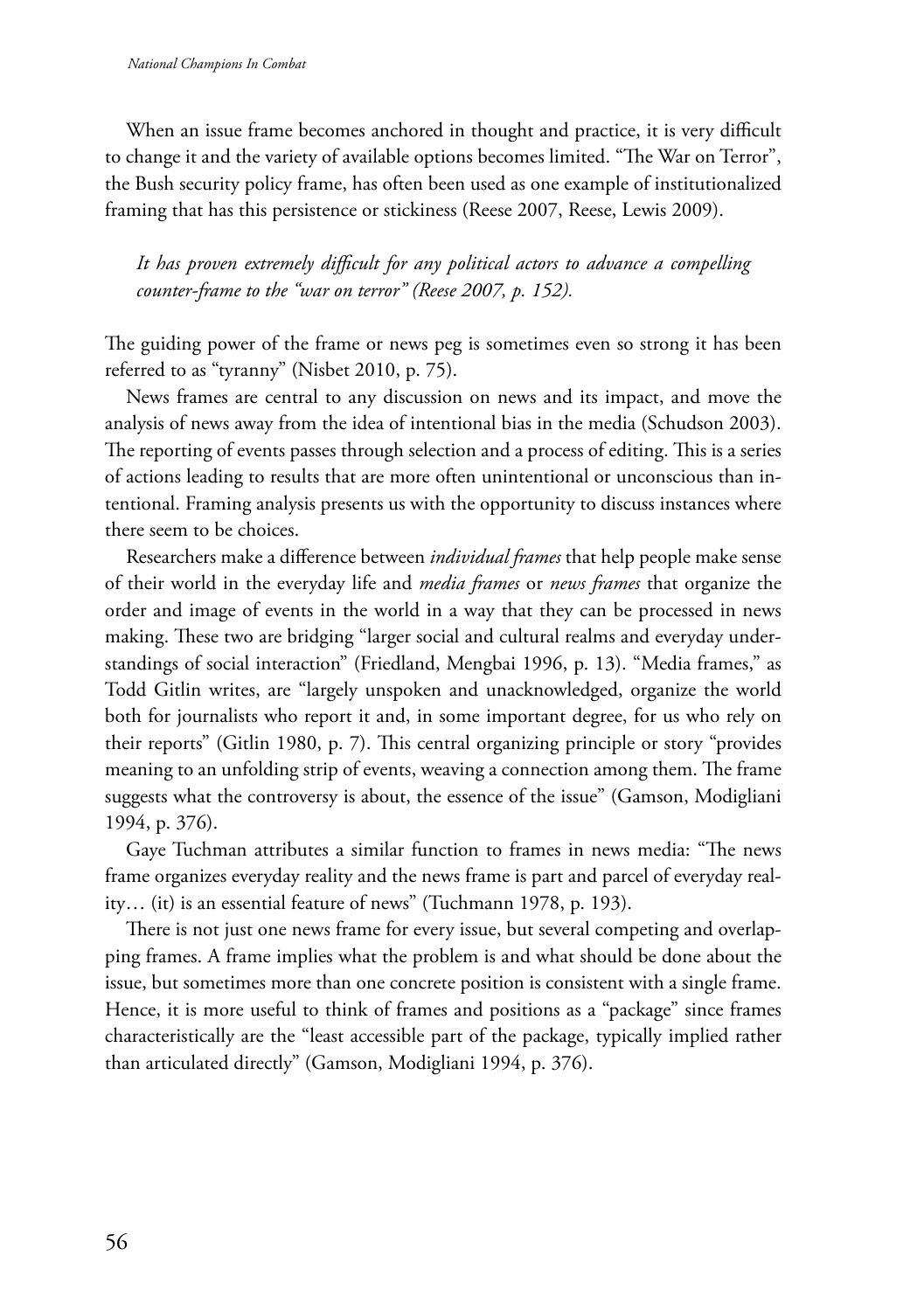Gamson observes that frames in the national media covers "only one part of the public discussion on any given topic even though they give a good reflection of the reality in which people negotiate meaning about public issues" (Gamson 1992, p. 27). The nature of the process during which the issue frame has been anchored is important, something called a "critical discourse moment" (Chilton 1987, p.  $12$ )<sup>38</sup>. This process can be understood as the history of conflict surrounding an issue where the consensus becomes the product: "If consensus emerges through public debate, the issue frame will be more resilient to redefinition than if it is attained through 'insider' elite bargaining" (Gabrielson 2005, p. 86).39

Finally, news frames are of interest in at least two ways. First, news frames are used as a mean to make sense of events in a format that it is easy to reproduce in news and a container of distributed meaning that is easy to deconstruct by the readers: the data is compressed for the sake of efficiency. Second, frames as meaning construction in institutionalized processes also offer the possibility to be analysed as the product of aggregated interests and a way of mobilizing mental and material resources around a project. Gamson notes that collective action frames are "the outcome of negotiated shared meaning" (Gamson 1992, p. 111) and the essence of framing is in social action.

### 3.1.1 Goffman as practice

The title of the book "Frame Analysis" (1974) , p. 12 has proven very powerful, but the content provide little guidance on actual research strategies. Even though Goffman had spent a decade working on the text he was not really satisfied with it and his lack of confidence is put into words in the first part. "There are lot of good grounds for doubting the kind of analysis about to be presented", he notes and carries on questioning his own empiric material, calling it "a caricature of systematic samplings" (p. 15).

Here, I readily admit that the "Goffman-esque" approach has considerable defects, just as any grand theory where abstract ideas are presented but not tested.<sup>40</sup> Others have experienced the same:

*Anyone who has waded through the discursive, rambling writings of Bateson or Goffman will acknowledge a similar weakness in these early formulations of framing theory* (Maher 2001, p. 90).

<sup>38</sup> Chilton defines critical discourse moments as "those acts in discourse that contradict the rights or beliefs or values of either the speaker or hearer or both" (p. 12).

<sup>39</sup> Researchers looking at the future prospects of Finland have noted that "the communicative mode of consensus" is too high and inhibits innovation (Ståhle 2007).

<sup>40</sup> Goffman himself did obviously only once try out research based on framing analysis. The outcome, a study in genderissues in advertising provides intriguing if somewhat confusing results (Goffman 1979).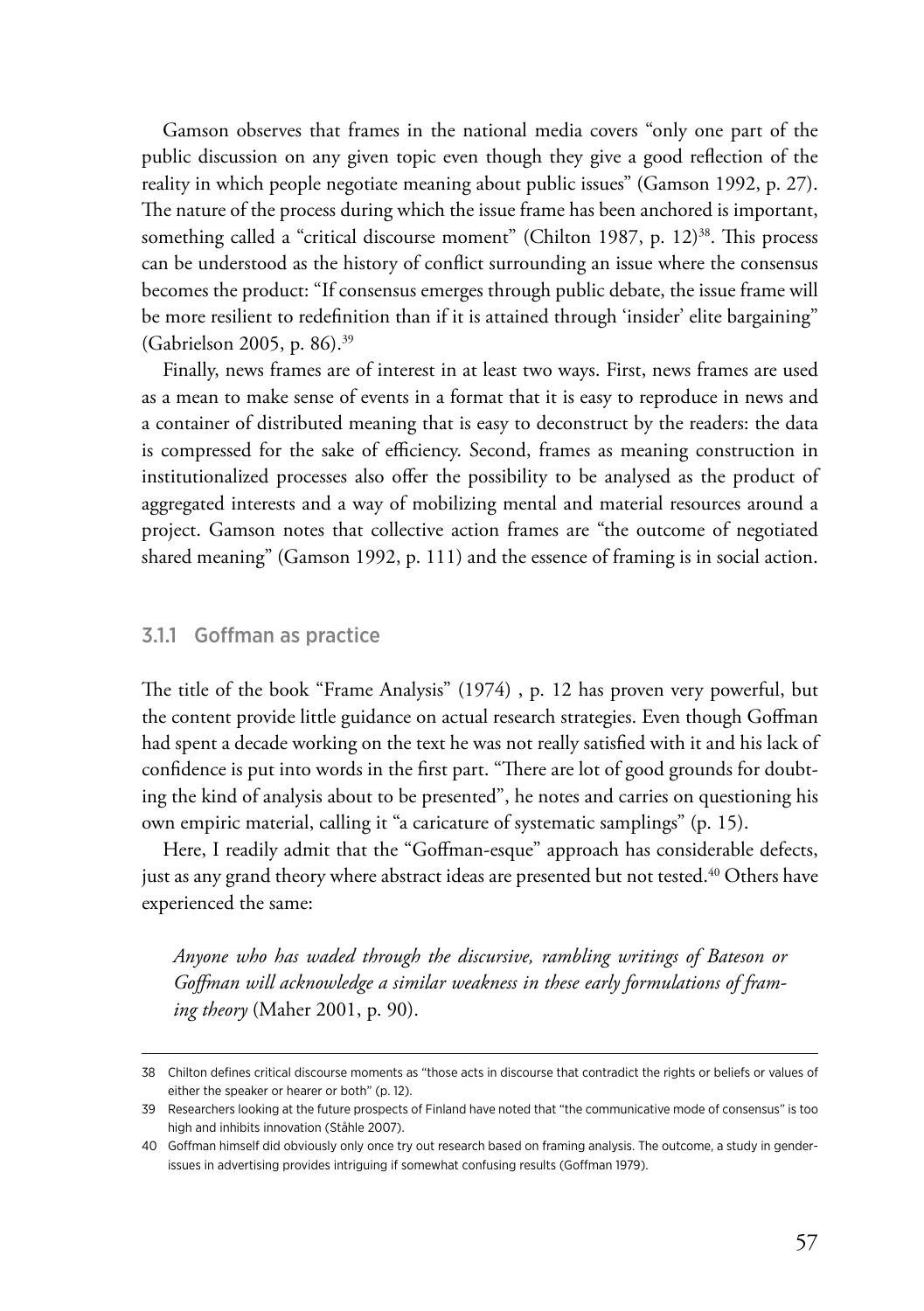Media scholars have only vaguely and loosely connected to Goffman's original work. Others refer to Daniel Kahneman and Amos Tversky (1984, 1986), who in their experiments with behavioural effects of risk framing and research focused on management and the way people make choices. The support among EU citizens for the enlargement of the union is, for instance, much stronger among people exposed to frames that highlight the opportunities compared with people exposed to risk frames (Schuck, de Vreese 2006).

On the other hand, returning to Goffman or the classic *The Social Construction of Reality* by Berger and Luckmann (1967) gives us an opportunity to view framing as the basic process or "an inevitable way for human actors to make sense of our experiences and engage in social interaction" (Pan, Kosicki 2001, p. 59).

Frame Analysis deals with the organizing of human experience on a personal level, through a myriad of examples, mostly newspaper texts, and claims no ambition to embrace the society as a whole. It has a reflexive approach; how the way we think about what we do affects the way we act and can be linked to theories of sensemaking. One of Goffman´s starting points is how William James (1842–1910), the American psychologist and philosopher, saw social reality (in an article named *The Perception of Reality*, published in Mind, 1869). James' question was: "Under what circumstances do we think things are real?"

The sense of realness is dependent on factors such as selective attention, intimate involvement, and non-contradiction by what is otherwise known.<sup>41</sup> In other words, to have empirical credibility a frame should fit the real world events, mainly as mediated experiences since no one can grasp the whole picture without the help of mass media.

James also underlined the existence of different "worlds", where the "world of the senses" has a special status. To find out what they are facing, individuals respond to any situation by applying the question: "What is it that´s going on here?"

These two thoughts on what is "real" and the "going-ons" are the main entrance to Frame Analysis and have been used as inspiration for the research questions in this thesis.

Goffman believes that human response to events implies one or more frameworks or schemata of interpretation, called primary. A primary framework is one that makes an otherwise "meaningless aspect of the scene into something that is meaningful" (Goffman 1974, p. 21).

Primary frameworks vary in degree of organization. They can be neat systems of entities and rules, or frameworks that basically are just lore of understanding, an approach, and a perspective. But the primary frameworks of a particular social group constitute

<sup>41</sup> Other researchers note that not all frames are equally powerful and a few conditions have been identified where the framing process has more effect. One such mechanism is "the narrative fidelity" (Gamson, Modigliani 1989) which means that the frame is congruent with the life experiences of its addressees.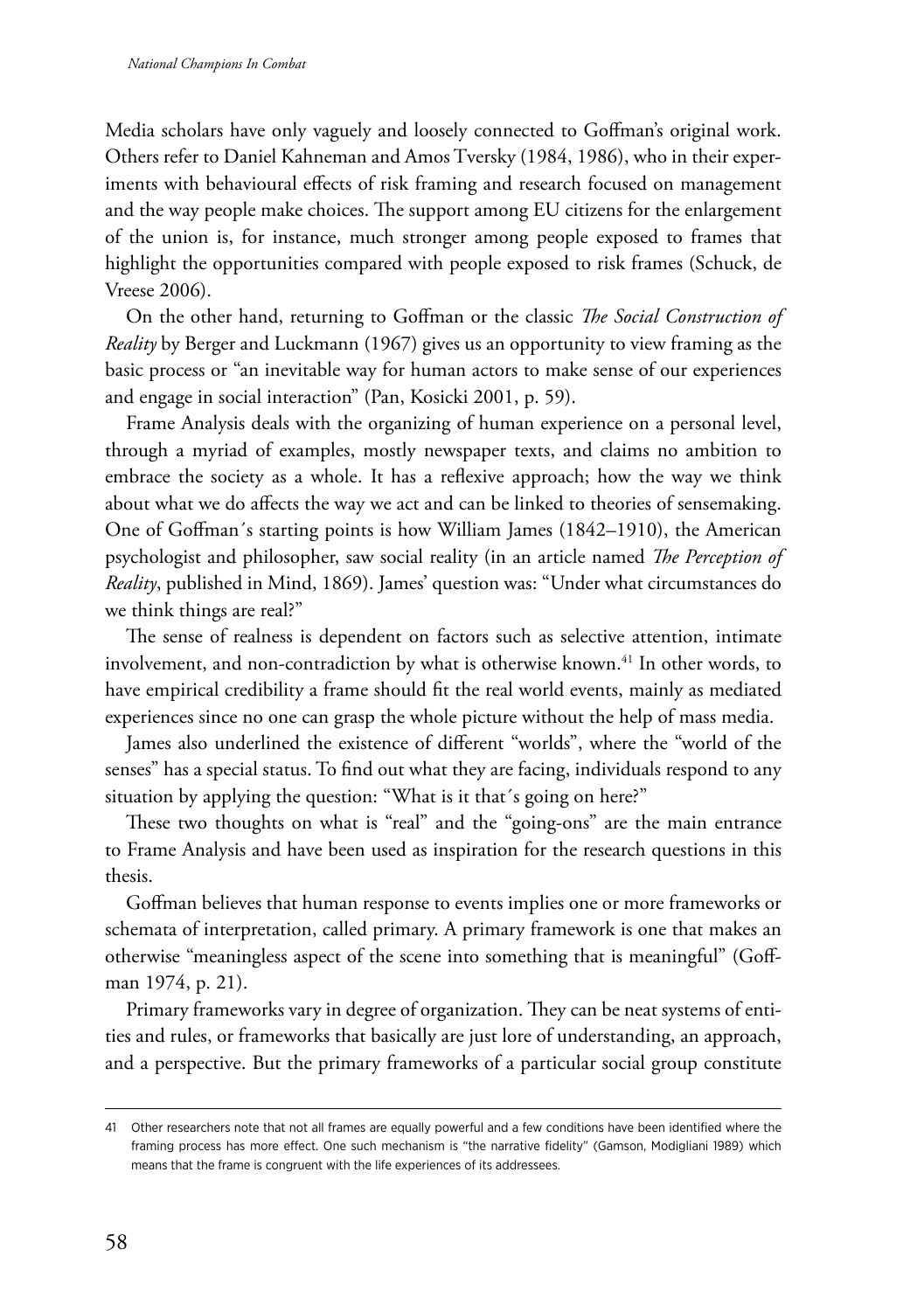a central element of its culture, its belief system and sensemaking system. Goffman divides primary networks into "natural" – determined by the physical world, like "the state of the weather as given in a report" – and "social", mental frameworks, "the newscast reporting of the weather" (p. 23). In that sense primary frameworks are both integrated and form a "framework of frameworks". Basically there are different worlds of experience and interpretations of "what is going on" and what is "real".

For the basic "frame" concept Goffman offers bits and pieces on how frames organize involvement as well as meaning. The term is borrowed from the behaviouralist Gregory Bateson (1972), a psychologist who actually based much of his research on studies of monkeys at the San Francisco zoo. Goffman states:

*I assume that definitions of a situation are built up in accordance with principles of organization which govern events – at least social ones – and our subjective involvement in them; frame is the word I use to refer to such of the basic elements as I am able to identify. That is my definition of frame*  (Goffman 1974, pp. 10–11).

In that sense the "frame" resembles the "mental sets" that psychology deal with, how the behaviour of an individual is guided by the interpretation of a situation, the answer to the question "what is going on here?"

One central concept in framing analysis, according to Goffman, is "key", which also could be translated as "code". "Keying" is a transformation of the understanding of an activity, for instance what seems to be a fight among the monkeys in the San Francisco zoo can also be seen as play because it never develops into real aggression, none are seriously bitten (p. 46)*.*

Erving Goffman notes that a key only can be meaningful in terms of a primary framework, and through re-keyings, new definitions, there will be a layer of meanings laid upon the primary framework. Keying as a form of transformation of an activity is vulnerable because of the re-keying. Another transformational vulnerability is fabrication where only the fabricators can see that the rim of the frame is a construction.

*I refer to the intentional effort of one or more individuals to manage activity so that a party of one or more others will be induced to have false belief about what it is that is going on (p. 83).*

Goffman differs between benign or relatively harmless fabrications for those who are contained by them, and exploitive fabrications where the purpose is to further private interests. This offers an opening into the world of corporate communications and coercive market strategies.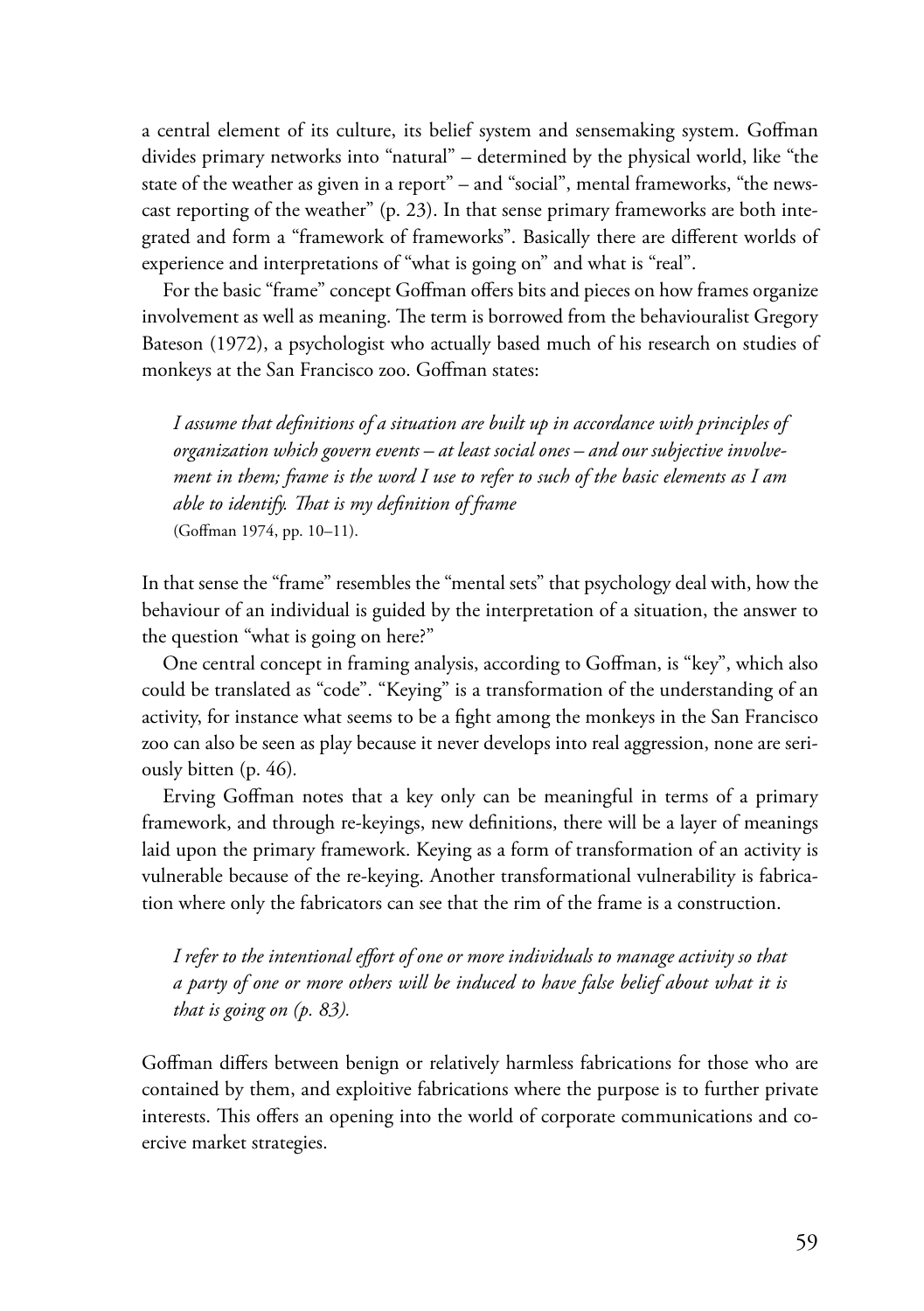The difference between benign and exploitive fabrications, between games and jokes and action with more severe implications, is still not entirely clear. Erving Goffman returns to William James' own solution to the question "Under what circumstances do we think things are real?" The answer according to James is to apply a set of principles of convincingness, which Goffman believes is enough in some circumstances. But here is the dilemma: "Whatever it is that generates sureness is precisely what will be employed by those who want to mislead us" (Goffman 1974, p. 251).

Goffman's answer is therefore: we cannot know for certain. Even though the strips of activity seem to be "anchored" in what went on before, now and what comes next, the consistency is not enough to guarantee their "reality".

In a world of ambiguity people, in this case business journalists, are dependent on institutions that function to reduce that uncertainty. Regarding frames as a central part of culture that is institutionalized in various ways provides the link needed here between framing theory and institutional theory. The space for individual agency is limited, as he notes: "…the individuals I know don´t invent the world of chess when they sit down to play, or the stock market when they buy some shares, or the pedestrian traffic system when they maneuver through the streets" (1981, p. 63).

I believe that is also an important contribution to the study of journalism and the media. The impact of surrounding society, its power structure and dominant ideas certainly limits the space for news as an independent and autonomous institution: journalists don't invent the press every time they sit down to write a story. This also means that they don't have an unlimited supply of frames to choose from since they are embedded in an institutional framework that will be described in the next chapter.

Erving Goffman left the field open for others to define what framing is about and develop methods. Therefore the toolbox for applying framing theory contains a disparate set of ideas and in this thesis we will concentrate on the use of framing in social constructionism.

The absence of clear common theoretical ground is recognized by many scholars. Robert Entman (1993) uses the expressions "fractured paradigm" and "scattered conceptualization" (p. 53). Dietram Scheufele (1999) concludes that framing theory is neither a fully-fledged theoretical paradigm, nor a coherent methodological approach. Paul D´Angelo (2002) prefers to define framing as a research programme rather than a theory or a paradigm.

An even wider approach is suggested by Stephen Reese who believes framing alerts researchers to the possibilities available from other perspectives, quantitative and qualitative, empirical and interpretive, psychological and sociological, and academic and professional. Framing, according to Reese, is "a provocative model that bridges parts of the field that needs to be in touch which each other" (Reese 2007, p. 148). Inspired by this proposal framing theory is here coupled with institutional theory to establish a connection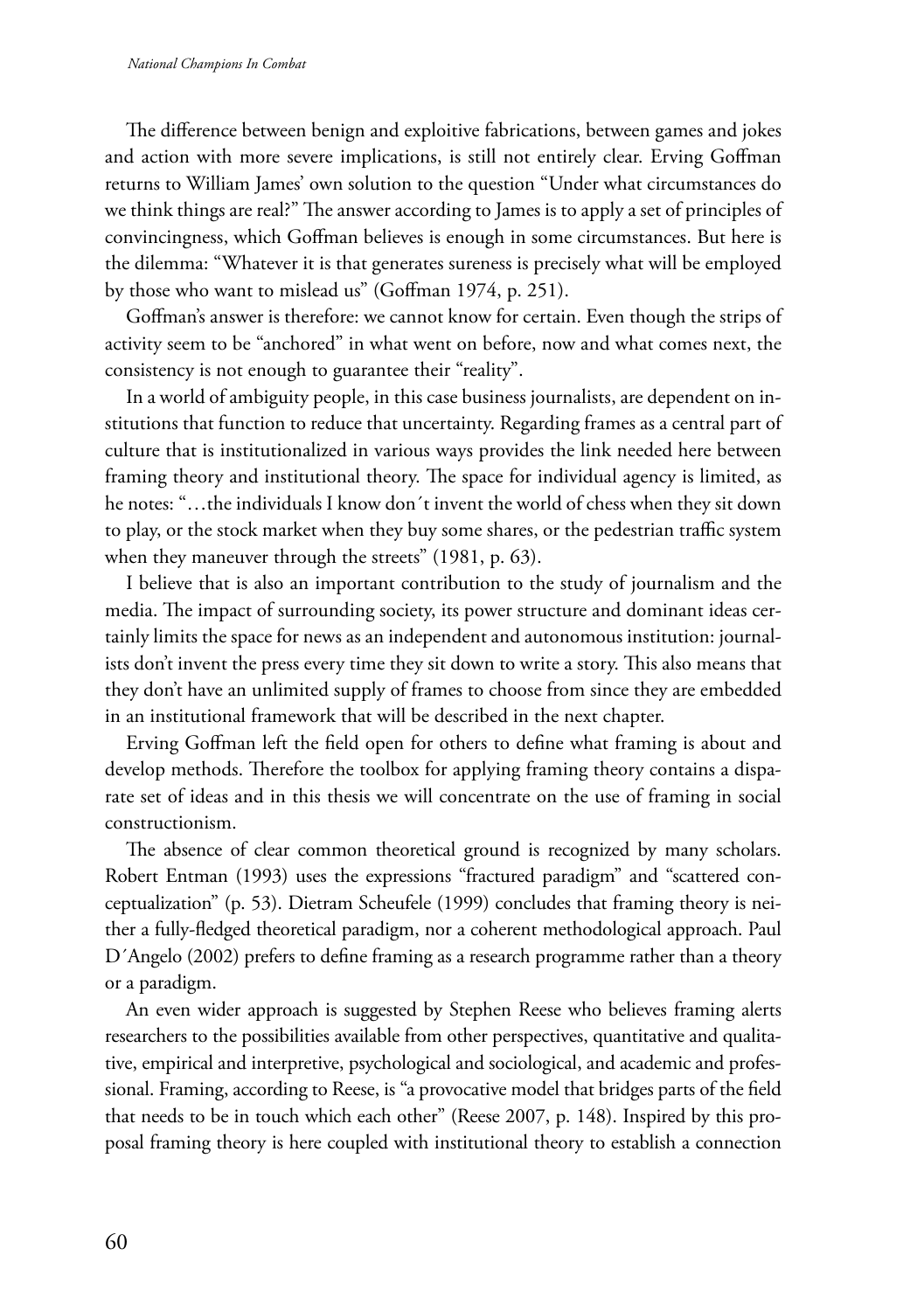between the constructions of meaning and underlying institutional structures in business news. The institutional element of sensemaking – master frame as a frame package – is explored by looking at its "organizing principles" while the institutional structure is analysed as the impact from surrounding social reality.

## 3.2 Theory of institutions

Institutions are cultural (ideas) and social (action) systems – formal rules, implicit norms, beliefs, habits, and routines, where organizations are one of the institutional components. As a concept "institutions" share the same fate with other abstractions in social sciences; a clear definition is difficult to come by. Political scientists and economists, for instance, tend to define institutions as primarily formal organizations (Ryfe 2006a). Material systems of artifacts are intertwined with ideas and action in a way that make it hard to disentangle the ideational, actional and material aspects from each other (Rosengren 1994). Systems refer to the idea of dynamics; relationships and interaction between sequences of discovering, producing and delivering a product or project. It is an organizational field, even the universe, of not one but many roles and organizations (Hirsch 2000). Douglass North (2005) defines institutions as "the rules of the game in society" but also "the humanly devised constraints that shape human interaction" (North 2005, p. 3). This definition signals an affiliation with game theory, underlining enforcement mechanisms that ensure individual compliance to the rules. Institutionalization involves normative obligations and how these together with social processes and actualities "come to take a rulelike status in social thought and action" (Meyer, Rowan 1977, p. 341).

The most important feature of an institution is that it brings a structural element – formal or informal – to the society. An institution involves groups of individuals "in some sort of patterned interactions that are predictable, based upon specific relationships among the actors" (Peters 2005, p. 18). This also implies than an institution must affect individual behaviour as well as action on the organizational level, otherwise it would not be meaningful. And in comparison to the others there should be "some sense of shared values and meaning among the members of the institution" (Peters 2005, p. 19). Bengt–Åke Lundvall (2010) notes that institutions contribute to make life more predictable and society stable. The more complex and restless a society is, the more we depend upon such arrangements. Regularities in some dimensions of life make it easier to engage in and cope with change in other dimensions.

This also implies that change and formation of new knowledge lead to the evolving of new formal rules, routines, beliefs, habits. Institutions are not frozen norms even though they inhibit a "stickiness" that creates stability but also makes them rigid and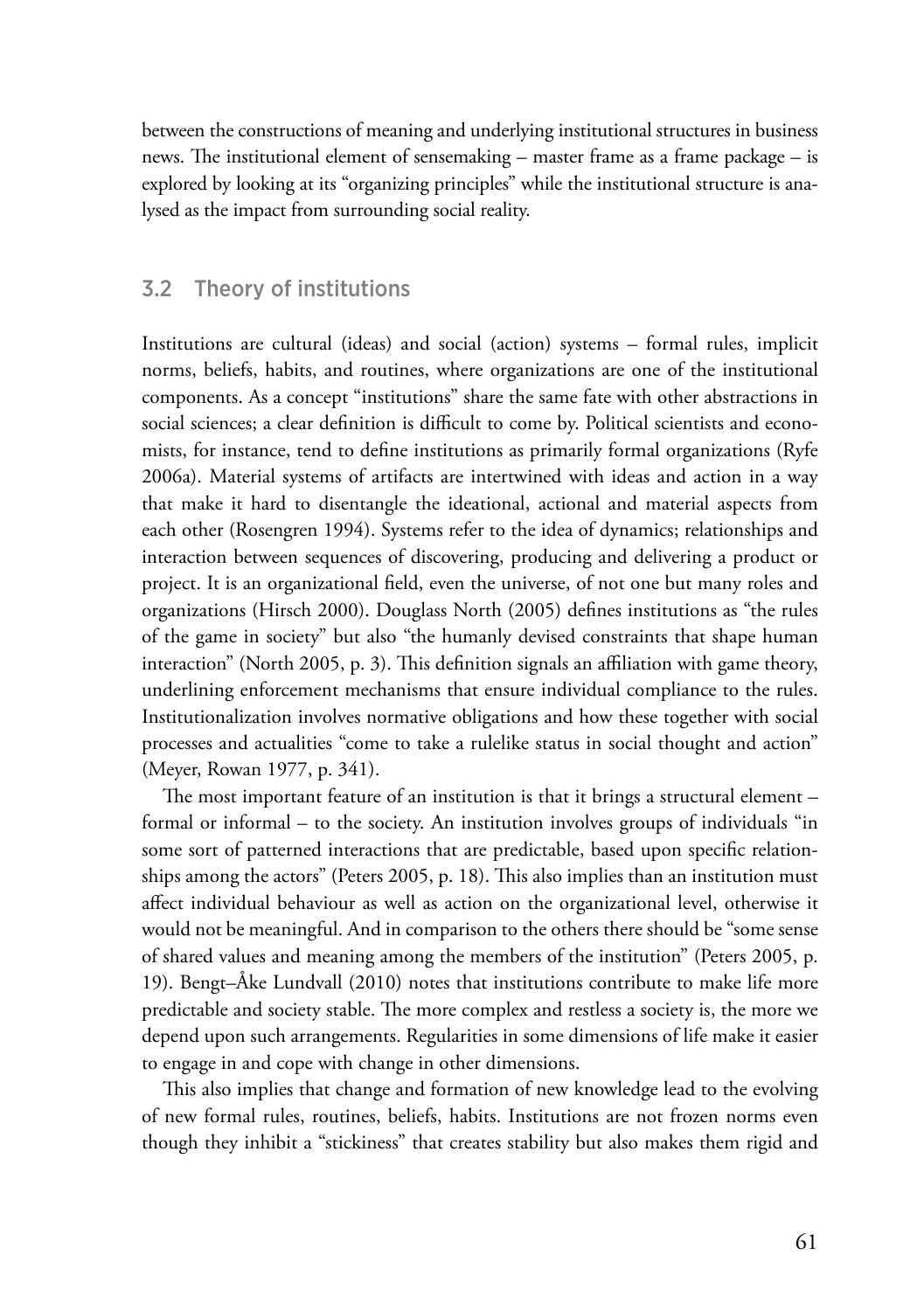non-responsive to the pressure of change. Aspects of learning and knowledge formation are important for the comprehension of change: "Change and learning are two sides of the same coin" (Lundvall, Lorenz 2009, p. 4).

What does institution mean in practice, what roles and functions are in play? A small example is one of the most familiar institutions, the handshake, which in the beginning was a way of signaling that one does not carry weapons and has friendly intentions. This fashion of greeting others has turned into a manly confirmation with many variations, for instance the Freemason's version that establishes who is a member of the same tribe, or the high-five greeting among sportsmen. When ice-hockey players shake hands after a game it confirms that players are prepared to forget the violent treatment they were given by the other team. Corporations and organizations issued rules against shaking hands during the height of the HN1-epidemic which caused confusion in work places; how do you greet your colleagues? A "good firm" handshake can have economic value as non-verbal communication. A study of 98 American job-seekers showed that recruiters actually make up their mind about whom to hire on the basis of the very first impression, the quality of the handshake (Stewart et al. 2008). Yoram Ben-Porath (1980) researched how Jewish diamond merchants seal valuable deals by a handshake. Still, the handshake is highly culture bound; a respectful bow is the way to greet another in Asia while a kiss on one or both sides of the cheek tells that the persons are maybe French.

Another useful example for understanding the processes is the No Smoking sign which is an institution with legal status and implications as well as an attempt to regulate smoking behaviour.

But understanding institutions does not need to be this obvious and apparent in daily life as the use of handshakes and No Smoking signs. Interpreting functions of institutions requires uncovering and treating them as "distinct patterns of social interaction affecting the diffusion of cultural traits in a population in ways often unrecognized by any of the participants" (Bowles 1998, p. 81). This is important to remember as journalists themselves might not always the right persons to evaluate media performance. Put into the context of this thesis one may ask business journalists, as Damian Tambini (2010) has done, if they are aware of the "professional and institutional framework within which they operate" (p. 172).

It does not imply that journalists, or any other occupational group for that matter, are especially subject to self-deception or that they are hiding the truth of their real involvement in media life from themselves. The understanding is rather that the selfsealing, in the words of Jerome Bruner (1995), may tempt the teller into a portrayal of life that "suits the circumstances so comfortably that it even conceals the possibilities of choice" (p. 162). Perceiving and remembering encounters with the real world are constructions and reconstructions that become a "frozen narrative" about the persons own life in an imagined reality. Life construal is a form of interpretation that is subject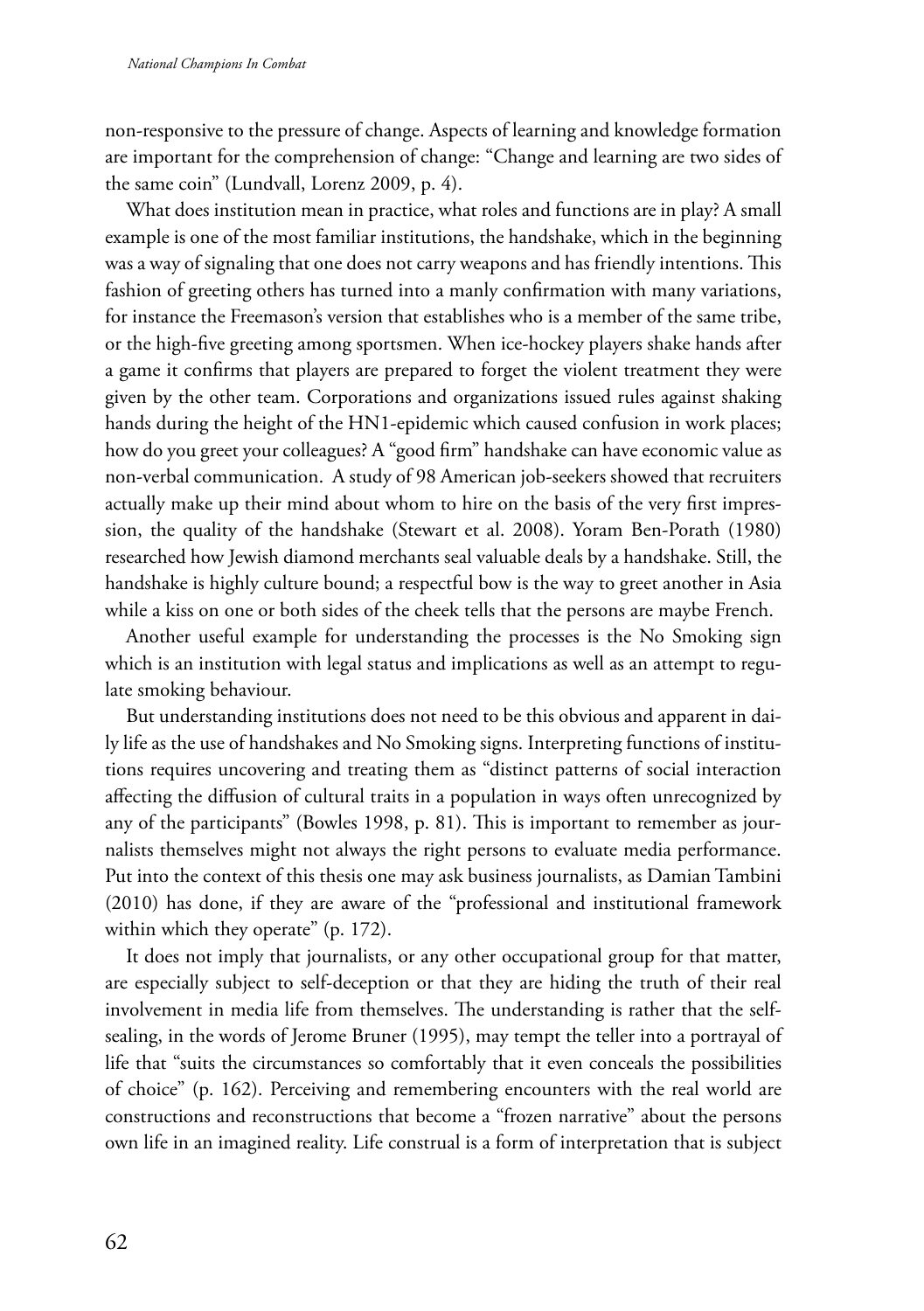to our intentions, "to the interpretative conventions available to us and the meanings imposed upon us by usage of our culture and language" (p. 161).

The question is to what extent journalists should be seen as carriers of institutional processes (DiMaggio 1988) and if these processes are operated by journalists who are capable of choosing between different options. In this sense institutional theory deals with the most discussed problem in modern sociology, the relation between human agency and social relations; the capacity of subjects to exercise power and choice within existing societal and social structures (Rosengren 1994).

The formation of routines and processes is a way of dealing with a changing environment.

Jeremy Tunstall's (1975) pioneering sociological studies of British reporters and their work still stands out as models for enquiries into social aspects of journalism such as the uncertainty of the occupational role. His study of political journalists in Westminster set a research agenda that is still highly relevant. Tunstall defined three themes in his examination, the first theme being how reporters are responding to uncertainty in their occupational behaviour and the most important form of uncertainty being "news values". The speed of journalism and the scarcity of time and space was the second theme. The third important theme concerned how journalists maintain and increase their autonomy. Tunstall notes that reporters try to balance pressures exerted on them in their work role, but the amount of autonomy they enjoys "is itself uncertain" (Tunstall 1975, p. 6)*.*

Here the conclusion is that journalists, when pressed, tend to sound confused about their roles and authority; they respond to questions with answers that are automatically derived from normative theory and avoid issues that point to the uncertainties surrounding the occupation (for a discussion, see Sparrow 1999).

## 3.2.1 The institutional space for media

What is the institutional space for media in society? Can news be an autonomous institution in itself (as argued by Cook 1998) or it is always a product of the embeddedness of media in political, economic and social life? Do media offer alternative visions of or simply reinforce otherwise dominant lines of power and influence?(McQuail 2005, p. 86, Lawrence 2006, p. 226). Do journalists provide both constructive support for and criticism of modern social institutions and are they involved in efforts to develop public culture? (Davis 1994)

The answer to the questions needs to include the twin concepts of the media and journalists as both actor and arena (Slaatta 2008, Eide, Hernes 1987). Media, according to Schudson (2003), serves a variety of roles in liberal societies: cheerleading the established order; alarming the citizenry about flaws in that order; providing a civic fo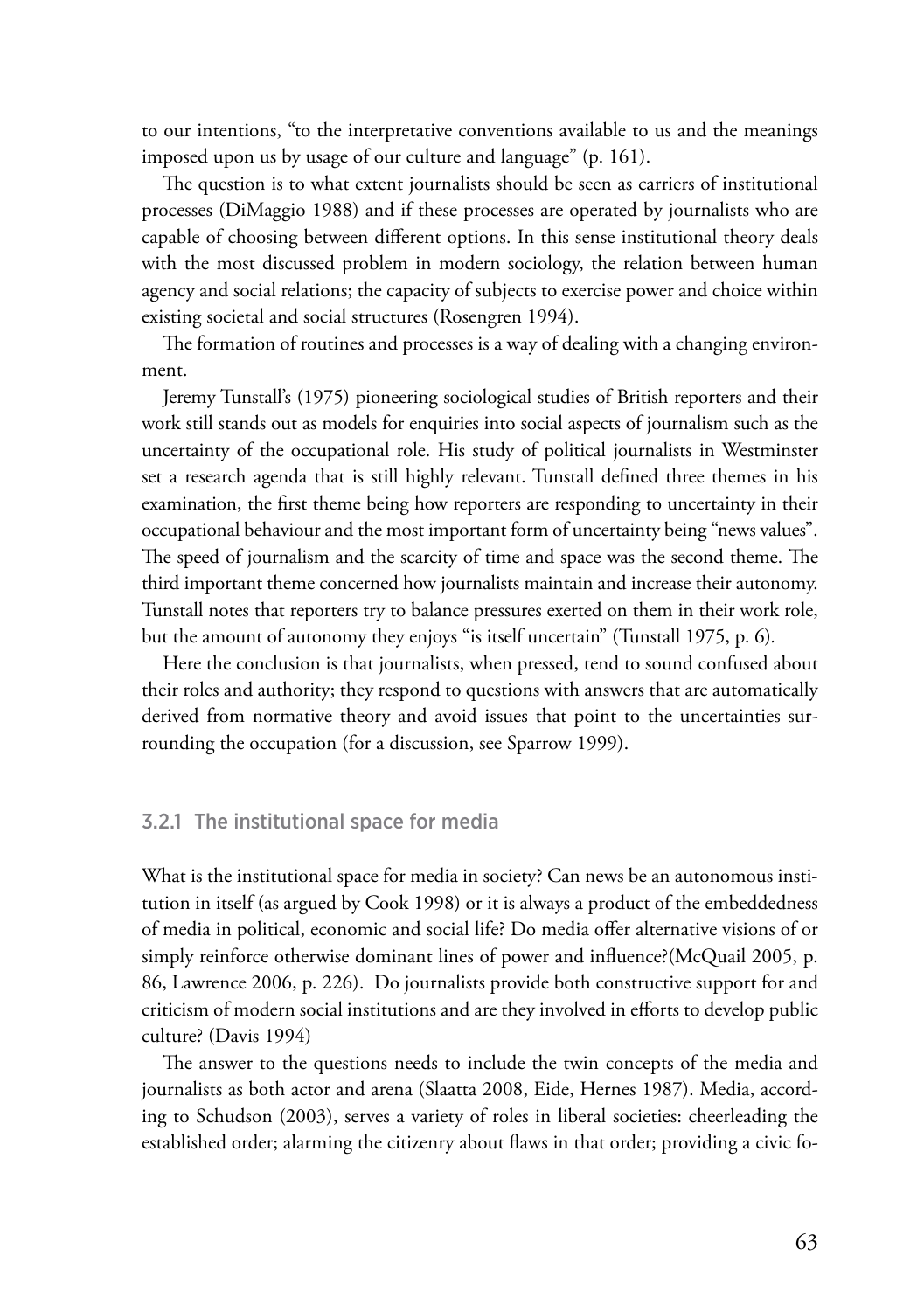rum for political debate, and acting as a battleground among contesting elites (p. 161). Hallin and Mancini (2004) points out that the commercialization of the media involves significant de-differentiation of the media system in the relation to the market. Journalists are losing autonomy since the media undergoes a process of subordination to business and political interest of business. As the commercial value of communication processes are elevated, the value of news as basic social and human resources recedes.

Institutional autonomy can also be justified to legitimize questionable news production practices, such as the right to engage in surveillance of other social institutions.<sup>42</sup>

Risto Heiskala and Timo Hämäläinen (2007) have in their research on social innovations – that is new knowledge and social change that is needed to cope with socioeconomic transformation – looked in detail at the communication. The media in the broadest view<sup>43</sup> has an important role as it "selects new information and knowledge that becomes widely shared, sets the public agenda, and forms the basis of collective learning processes"(p. 106). The capacity of the media to facilitate institutional and structural change is its ability to be "progressive"; to raise new themes, opportunities, problems for public debate. The media should challenge generally accepted mental frames and behavioural patterns and "critique outdated institutions and structures".

For Anthony Giddens (1984) institutions are both the medium and outcome of practices that constitute social systems: "Institutions by definition are the more enduring features of social life" (p. 24). Reflexivity, according to Giddens, together with separation of time and space and disembedding mechanisms influences the dynamism of modern institutions.

Does the media function as an instrument for reflexivity that provides experiences uncoupled from the restraints of time and space? The answer from Giddens is no and he links his answer to a general decline of modernity. He has come to question the role of institutions that continue to repeat functions that are no longer relevant in the social transformation. In this category Giddens puts the nation, the family, work, tradition, and media that tend to destroy the very public sphere they open up "through a relentless trivializing, and personalizing, of political issues" (Giddens 2002, p. 78).

<sup>42</sup> Dennis Davis (1994) sees a dangerous pattern here: "These demands for autonomy and the right to engage in surveillance are defended as essential in order to fulfill their (journalists) social responsibility" and the press "can't be hindered by constraints imposed by other institutions" even if its actions "on the behalf of the public prove to be intrusive and disruptive" (p. 10).

<sup>43</sup> The authors refer not just to newspapers and magazines but also to email-lists, intranet solutions, Internet portals.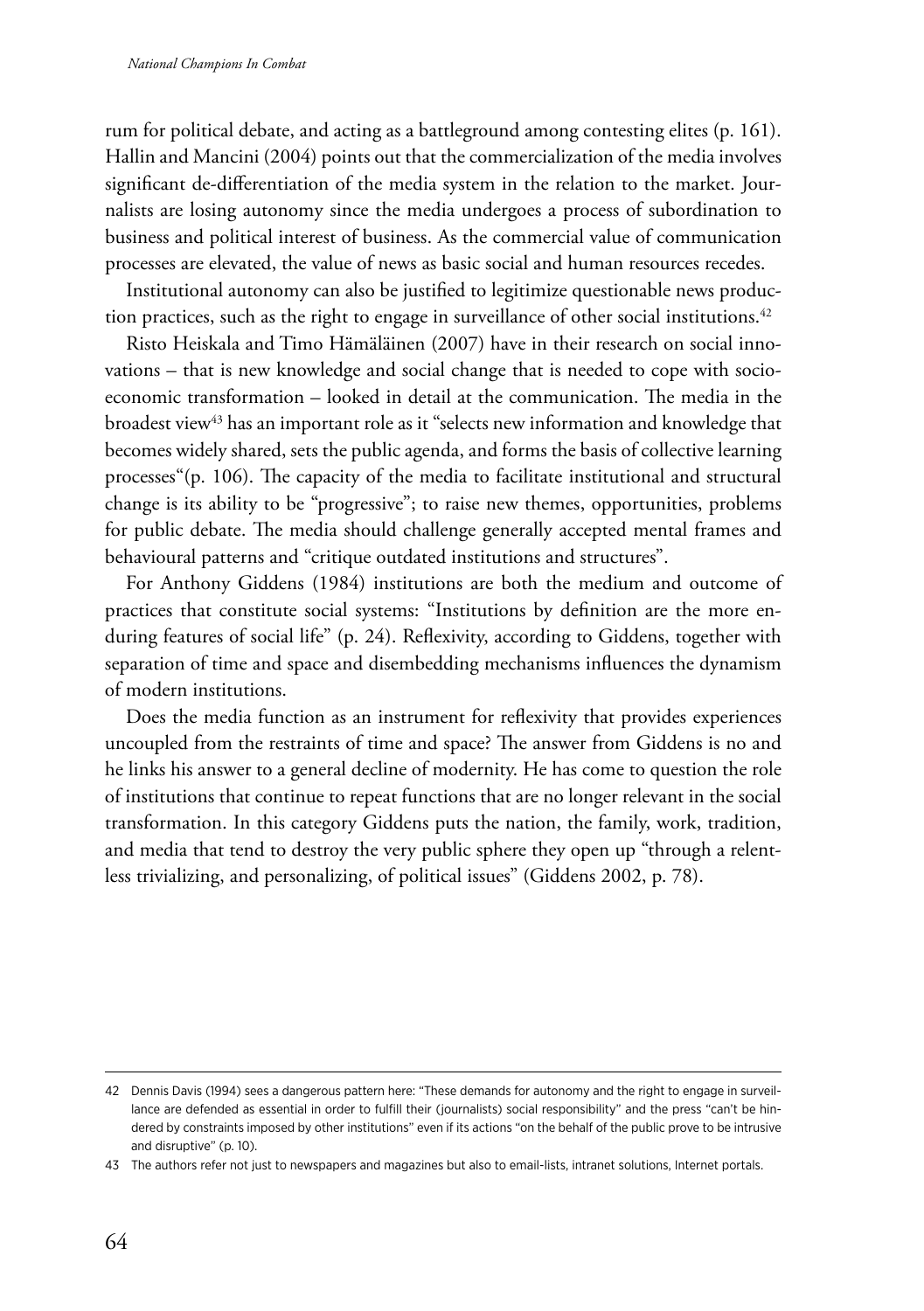*They are what I call "shell institutions". They are institutions that have become inadequate to the tasks they are called to perform*  (pp. 18–19, see also Deuze 2006)*. 44*

Further, Denis McQuail (2005) argues that new forms of publishing imply that there soon are no media institutions, just many different loosely connected elements. He notes that the Internet is not only concerned with the production and distribution of messages, but more with processing, exchange and storage. The communication involved is as much private as public and regulated (or not) accordingly. The organizational patterns of new media are no longer governed by professional or bureaucratic constraints. The occupational divide between publisher, producer, distributor and consumer is blurred or non-existent and there is a lack of shared practices and norms. Instead McQuail sees the emergence of more specialized institutional complexes of media activity based either on technologies or on certain uses and content (e.g. relating to news journalism, entertainment films, business, sports, pornography, tourism, education, professions, etc), with no shared institutional identity. "In that sense, the mass media will have withered away" (McQuail 2005, p. 139).

Yochai Benkler (2006) also notes that the move to a digital environment has changed the characteristics of information and knowledge which creates a necessity for postmodern forms of journalism. The decline in the cost of the material means of producing and exchanging information, knowledge, and culture has increased the possibilities for nonmarket alternatives to traditional media. This is an unfamiliar social and economic condition where sources of knowledge and cultural edification have shifted from "heavy reliance on commercial, concentrated media, to being produced on a much more widely distributed model, by many actors who are not driven by the imperatives of advertising or the sale of entertainment goods" (Benkler 2006, p. 56).

<sup>44</sup> The Swedish power and democracy report actually referred to "shell institutions" much earlier when it dealt with institutions that are lagging behind: "Old institutions are turned into empty shells. Many of these institutions can continue to live for a long time". The explanation given for the death of institutions was that citizens abandon them by voting with their feet and seeking new alternatives (Petersson 1990, p. 404). Ulrich Beck (1997) proposed similar ideas of "zombie-institutions" where times of radical social changes leads to "institutional death" such as the discontinuation of the Eastern Bloc, class parties without classes or armies without enemies (Beck 1997, p. 140). Inspired by Beck Mark Deuce claim that "professional and high modern journalism can be considered to have been clinically dead for a long time - but it is unable to die. In this perspective, journalism makes a product without consumers, delivers news without effect, and claims social responsibility without a constituency that would legitimate such representation" (Deuze 2006).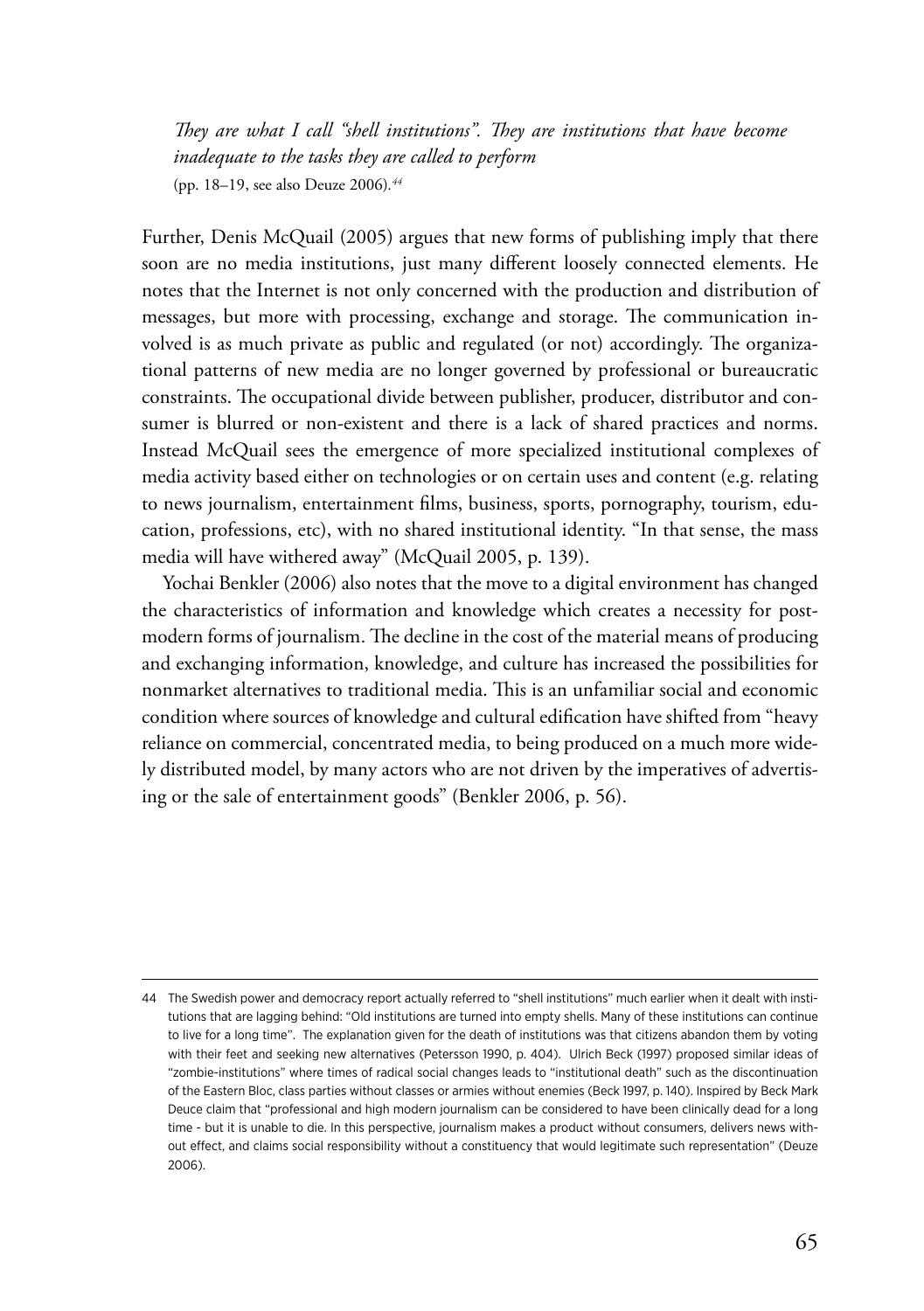These attempts to show how media is deinstitutionalized and is losing its social role are much debated and are still to be validated by action in real life. The Nordic "old" media, despite the economic slump and the effects of globalisation, still is a very powerful social force. Certainly printed newspapers are read by an increasingly older group of people but their online news output is delivered to wider circles while television and radio have a firm grip on the young.

There is reason to believe that the news institution actually has been strengthened when other social institutions are collapsing. It is often said that the media has overtaken functions of consciousness that earlier were minded by social institutions such as the church and its priests (Curran 1982). Social functions in the process of social change are separated; politics, for example, is differentiated from religion and from economics, according to Talcott Parsons (1971). The decline of social institutions such as mass parties and religious and class-based communities leads to a situation where there is need for other forms of socialization and communication. In that process from primitive to a modern differentiated society, media is relied on to connect actors and institutions no longer linked by more direct ties.

Olof Petersson (2005) understands that statements of an increasingly autonomous media power should be interpreted as a result the weakening of old institutions such as the decline in membership of political parties. All facts point to the conclusion that members of many old established institutions have difficulties in self-critically scrutinizing their own action and renewing themselves. The relevant question will not be if the media and journalism has too much power but how other institutions function. Hannu Nieminen (2006) believes that there might be a need to "interfere in the fundamental structures" of the institutions that shape and uphold the public sphere – news, literature, the school system, cultural institutions, and associations (p. 16).

Is the media itself becoming part of the political and economic institutions – an actor instead of a public arena – as the mainly American debate on the negative impact of media power – "mediatization"45 – in society suggests? According to Mazzoleni and Schulz (1999), claims that the increasing intrusion of the media in public affairs is the reason for the crisis in politics are exaggerated, and "is not necessarily synonymous with a media 'takeover' of political institutions (governments, parties, leaders, movements)" (Mazzoleni, Schulz 1999, p. 248). Moreover, they don't see any "irresistible power of the mass media" in a democratic system driven by commercial media and advocate a more nuanced view on the impact. Stig Hjarvard (2008) also opposes the coupling

<sup>45</sup> According to Mazzoleni and Schulz (1999) "mediatization" should be distinguished from mediation that is a neutral act of "intervening, conveying, or reconciling between different actors, collectives, or institutions". Mass media is an intermediary or mediating system with a potential for bridging the distance between actors "in both a physical sense, and a social psychological sense" (p. 250). In a Scandinavian context "medialization" has been used more frequently, but both concepts are used to describe the same general tendencies in society and within media development in parallel with the concept of "Americanization" (Moring 2006, p. 81).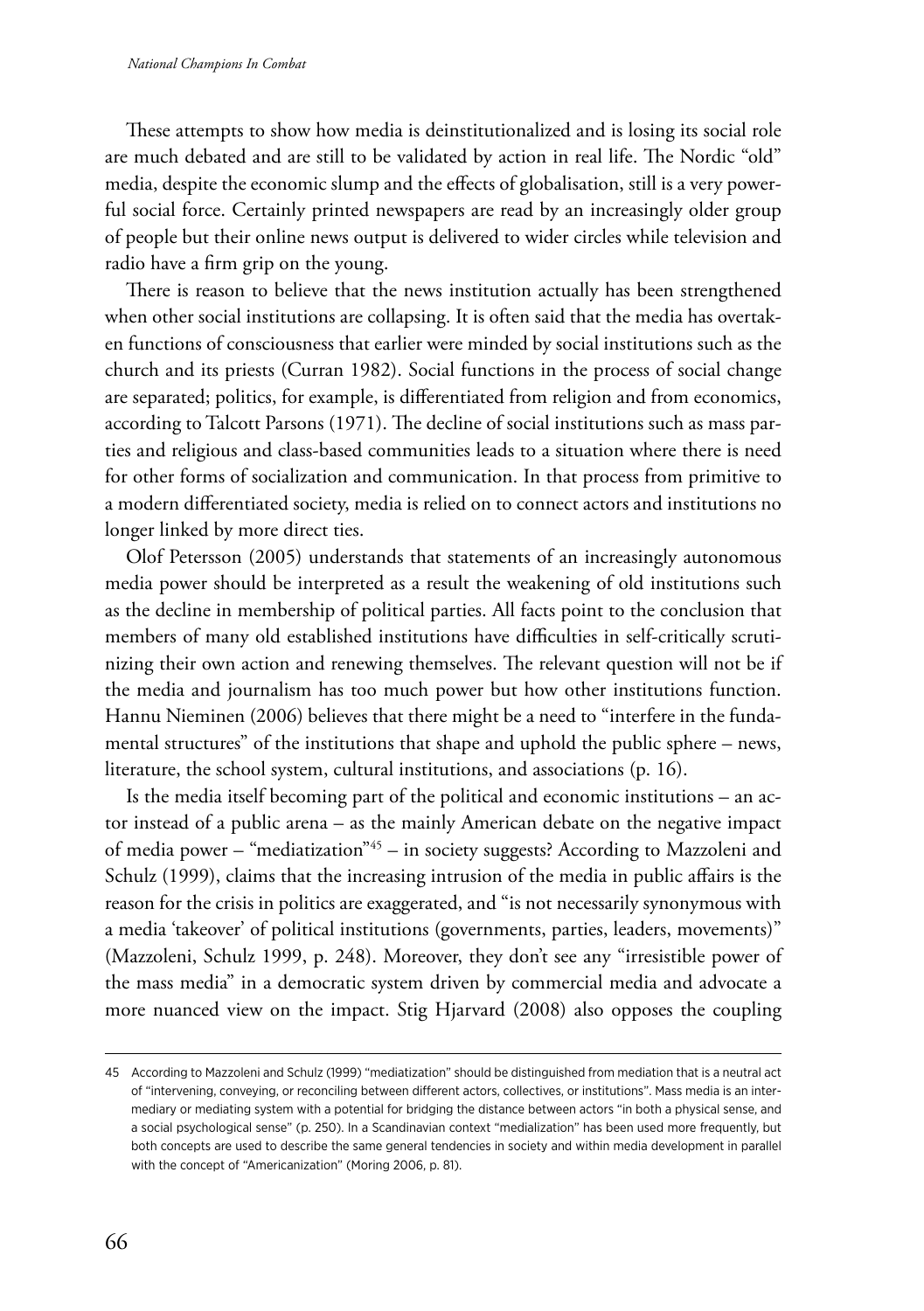of mediatization with "a general narrative of decline" in the political public sphere (p. 114). Tom Moring (2006, see also Strömbäck et al. 2011) goes as far as to argue that the whole concept should be questioned in a Finnish context. Pippa Norris (see also Newton 2006, Norris 2000) finally overturns the claim that negative news erodes specific support for particular leaders, governments, and policies or the whole political system. Instead she claims access to empirically proved research showing that attention to the news media is not associated with public ignorance, political cynicism and electoral apathy but rather strengthening positive engagement in public life, a "virtuous circle" in which the news media serve to activate those who are already most active.

## 3.3 Three myths: rationality, globalisation, universality

I turn to organizational theory for inspiration and guidance on different approaches to research on business news. Staffan Furusten and Andrew Werr (2005) describe three rationalized global myths which are central to the claims that we are living in a "modern" era. These are three sets of ideas that to a large extent are taken for granted – the rationality myth, the globalisation myth and the universality myth (Furusten, Werr 2005, p. 6, see also Meyer 1994). They are shortly explained here and will be following the reader through the thesis and are central to the text at least in the following ways:

**The rationality myth:** Media research is to a large extent focused on the rationality of journalism. Media organizations, just as any organization, are supposed to be created and maintained in a spirit of rationality and efficiency with means-ends relationships and standardized systems of control over activities and actors (Scott, Meyer 1994). Specialization and the forming of formal expertise in journalistic genres is thus an expression of the trend towards an increasingly dominant norm of rationality.

But looking for rational explanations to media performance might limit the scope for our understanding. Meyer and Rowan (1977) note that formal structures and institutional rules function as myths which "organizations incorporate, gaining legitimacy, resources, stability, and enhanced survival prospects" (p. 340). To be able to work efficiently organizations develop practices that in many instances are incompatible with these myths. A stable solution is to maintain the organization in a loosely coupled state, keeping a gap between the formal structures and actual work activities. In this sense real action and its relation to written rules or policy statements should be the object of research, the relation between myth and ceremony.

Further, path-dependent processes and inefficiencies due to rigidities and power must also be considered. In addition to this a new uncertainty has arisen about what the core competence and knowledge base of journalism is in a world where information has become digital and can be evaluated, packaged and distributed by almost anyone.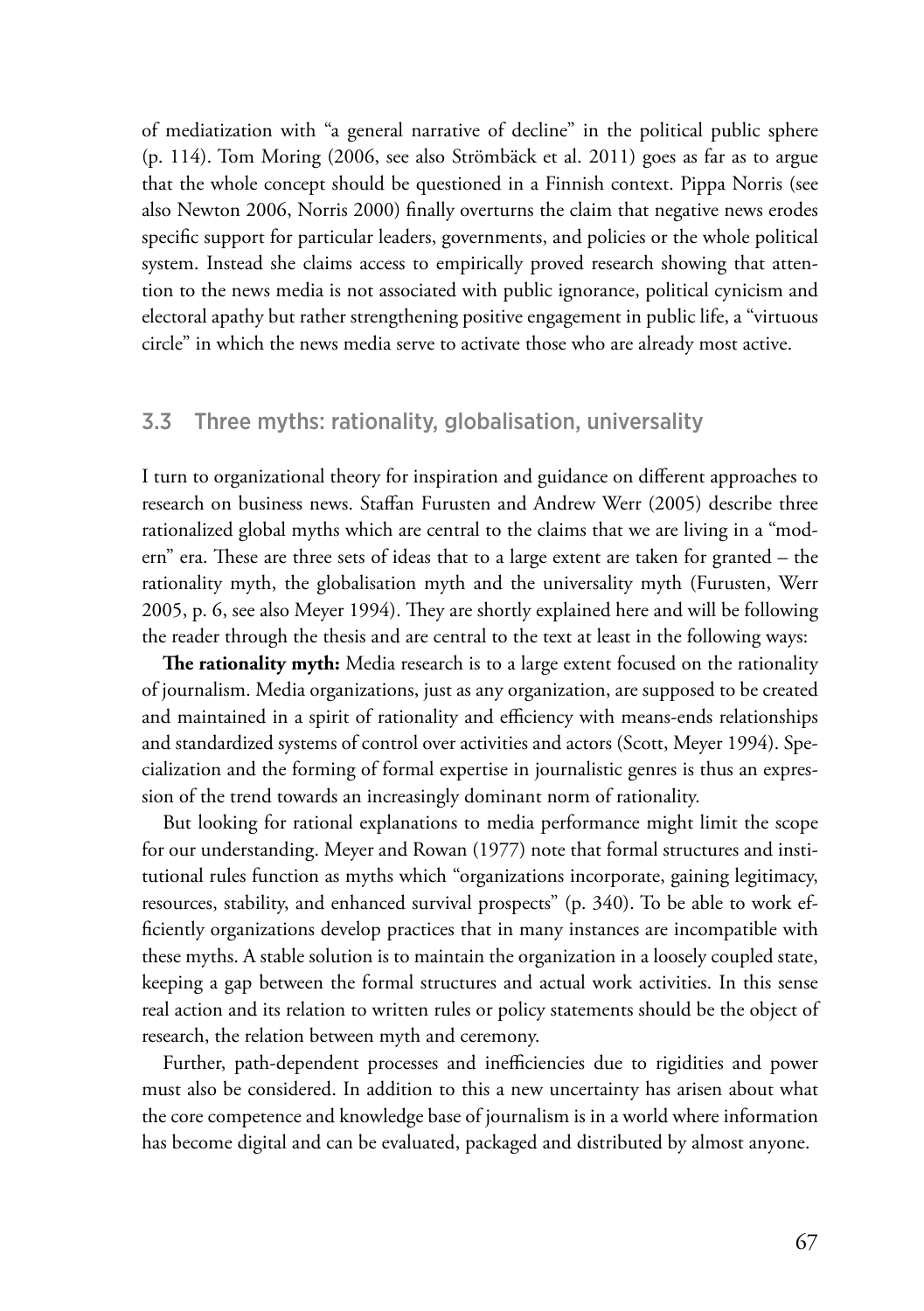Robert Picard (2009) thinks that journalists need to seriously consider how they add value to the society since contemporary communication trends and changes are significantly de-skilling and de-professionalizing journalism. "In doing so they are destroying economic value created by current journalistic practice and replacement value can only be created by developing new journalistic practices", he has said in a lecture at the Reuters Institute.

**The globalisation myth** (Strang, Meyer 1994) includes the understanding that media organizations are converging towards a universal approach to journalism and media, forced into it by an increased pressure for efficiency and rationality. In reality media companies and journalists also respond to the increasing global features of social life by concentrating on long-term survival and success within the safer boundaries of a national sphere.

How should media researchers relate to different conflicting theories on globalisation?

Colin Sparks (2007) has concluded that there is no evidence to support globalisation theories; they "are not an accurate guide to the investigation of the world" (p. 133). He has also noted that "theories of globalisation, as currently advanced by such writers as Giddens, Beck and Appadurai, are so far from providing an accurate picture of the contemporary world that they are virtually useless" (p. 152). What observers miss, according to Sparks, is that instead of globalisation – increased global interconnectedness – the main features of contemporary society are the same as during the last 200 years; people migrating from the countryside to cities, and, to a lesser extent, to other countries in search of work.

In other words there is little evidence that globalisation represents a new epoch in human history or that global mass media is undermining the importance of the nationstate as a definer of cultural production.

Sparks reflects the findings of other theorists critical of the globalisation paradigm. Kai Hafez (2007) proposes that we start looking at globalisation "as a myth that fuses both truth and falsehood" that is "typified by a downright anecdotal empiricism" (p. 2). The media allows us to know what "the other" is like at any time and that has become part of the problem since an expanded world vision is not combined with deeper understanding. People refrain from engaging in the global communication that new technology makes possible. The "global public sphere" is counteracted by the fact that communication – the media – remains dominated by the nation and the state. Hafez also notes that media production and use are "proving conservative cultural forces in many parts of the world" (p. 2)*.*

Media and communication studies is a relatively small scholarly field comparatively, that according to Hafez, has been "infected" by the euphoria of globalisation while the concept of the media has been "expropriated" by political science and sociology.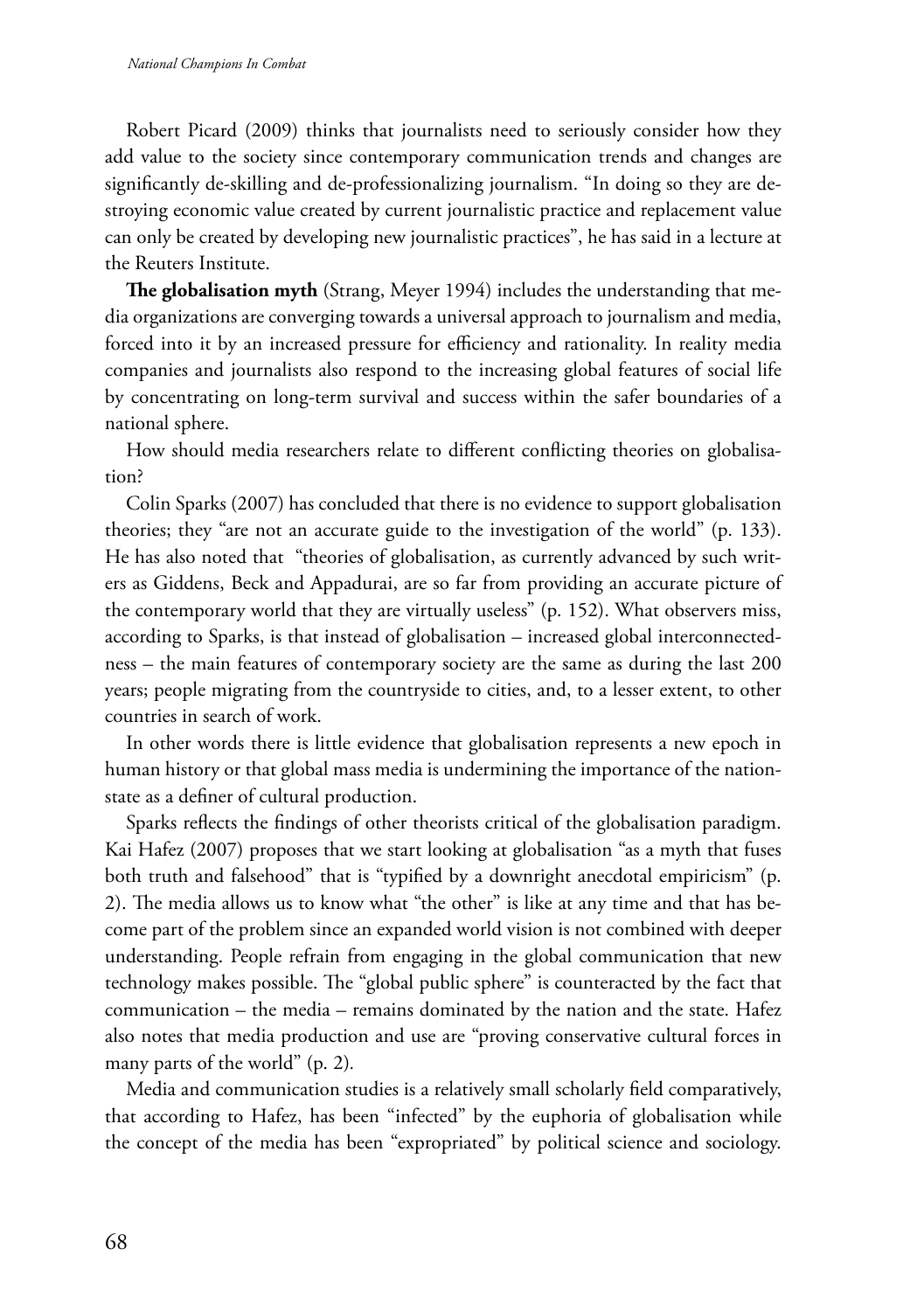Others are sceptical too. Joseph Stieglitz, former chief economist at the Word Bank, believes that the underlying ideology of globalisation – the neo-liberalistic belief in the efficiency of markets in all aspects of life – has come to an end. And as an economist he excuses himself since ne-liberal "market fundamentalism" in his view was always a political doctrine "serving certain interests". He concludes in a web posting: "It was never supported by economic theory" (Stiglitz 2008)*.*

Martin Albrow (1996) has earlier raised similar concerns that national globalisation strategies based on free trade are produced by the winners – real or imagined. Combining these two perspectives we can say that the underlying assumptions for common theories of globalisation are faulty. It is not fruitful to explain world development and predict the fate of nations by leaning on globalisation theories. Instead of being a phenomenon that explains social trends in a mechanical respect, they need to be treated as a part of changing social reality and the political machinery of decision making (Alasuutari, Ruuska 1999).

We end up with a situation where the only real globalists are the elite – consuming global brands, watching CNN and shuttling between the big cities of the world. They are the small frequent-flyers class of businessmen and experts "easily entering and exiting polities and social relations around the world, armed with visa-friendly passports and credit cards. For such frequent travelers cosmopolitanism has considerable rhetorical advantage" (Calhoun 2002, p. 872).

Does this mean that media researchers are forced to abandon globalisation theories, try to form new ones or maybe go back to other paradigms used in the past? Colin Sparks propose that scholars better review global phenomena as aspects of capitalist developments, "and in particular the imperialist phase of capitalist development" (Sparks 2007, p. 152). That is a statement deriving from a position in political economy.

Following Stig Hjarvard (2008) we need to think of contemporary media trends as a development in several directions where the centrifugal force of globalisation has to be matched with centripetal forces that lead to a more introvert media environment. In some social contexts, such as symbolic products of Anglo-American origin, it means increasing globalisation, but in other context a "greater degree of individualization and segmentation" (p. 130).

The third set of ideas is **the universality myth**, that successful models of management can be implemented at (media) organizations despite cultural and national specifics (Meyer 1994). Studies of newsroom practices seem to enforce this view that the homogeneity of news is a result of universal organizational and professional practices. This homogeneity is accepted as a theory while institutionalism's contribution is an ability to avoid single-minded focus on uniformity. Timothy Cook (2006) warns that "we should be cautious about pushing a homogeneity hypothesis too far. Similar is not identical", he says (p. 163) and is supported by David Ryfe (2006).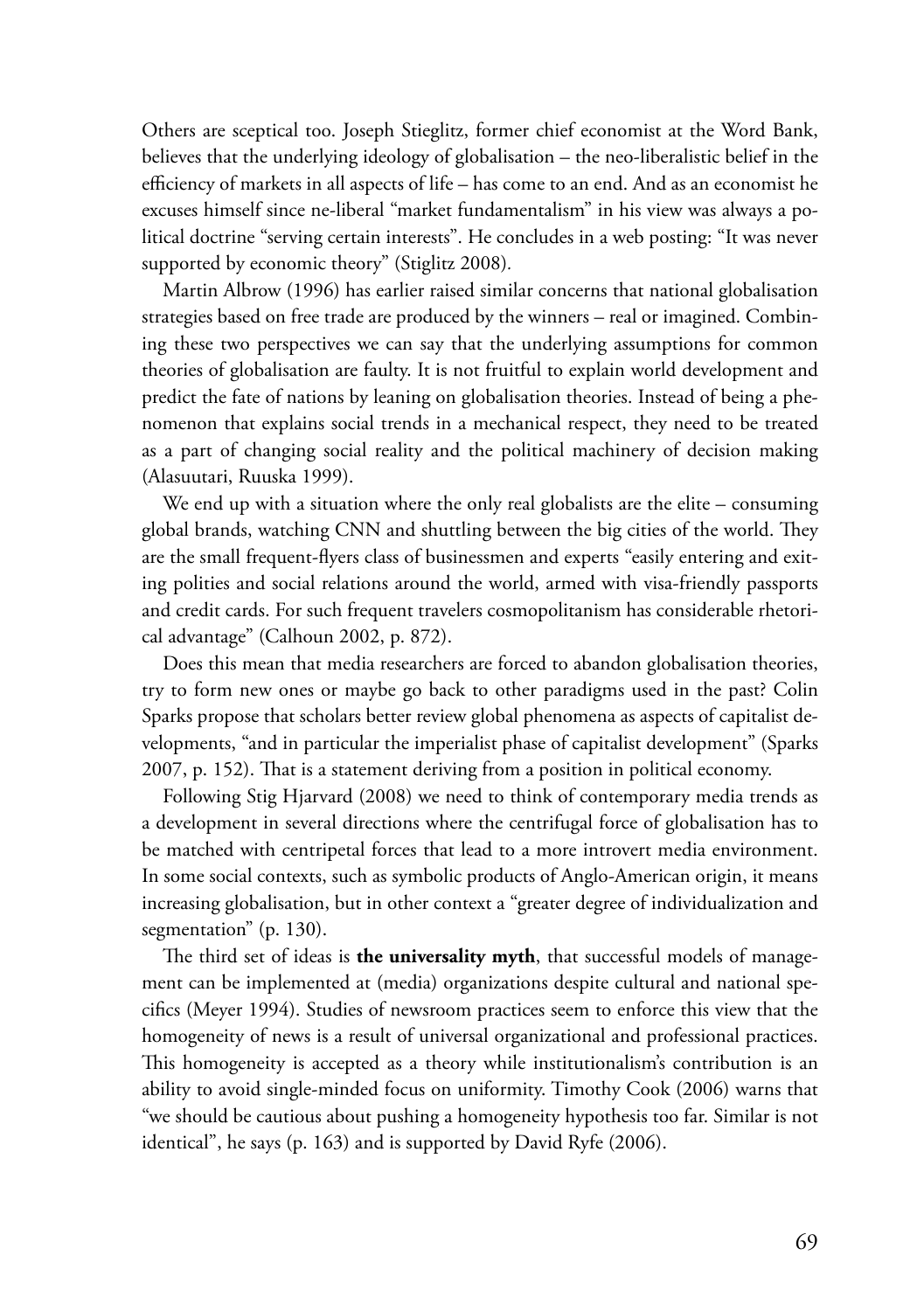*This idea is so irresistible it is easy to forget that it is a theory, not a fact…the idea of homogeneity…ought to be the beginning, not the end of discussion*  (p. 135).

This brings us to the Anglo-American news paradigm that defines news making as industrial practice with five components; the event, news value factors, the news interview, journalistic objective and the inverted pyramid (Pöttker 2005). These practices can be analysed from at least three perspectives – technological, cultural, and politicaleconomic. The diffusion of these industrial features of news making is not automatic but involves adjustment to suit local conditions for the sake of social acceptance. This also implies that findings from research applied on British or American newsrooms cannot be taken for granted in other countries without considerations on how the Anglo-American news paradigm has been formed by national characteristics.<sup>46</sup>

The processes of diffusion are much more complicated than a single linear explanation could offer. Again, Stig Hjarvard (2008) has presented compelling evidence for the argument that contemporary media trends cannot be described as a development in any single direction. He distinguishes between two sets of opposites: first, homogenization versus differentiation, and, second, centrifugal versus centripetal forces. The centrifugal force, the globalisation of media, is challenged by a counterforce that draws the media towards the national, local, or communitarian. These effects are in some cases making media more homogenous, in other instances lead to greater differences. The tendency towards globalisation, individualization, nationalization, and localization depends on the specific context, i.e., "on the institution or social activity in question" (Hjarvard 2008, p. 131).

# 3.3.1 Logic of appropriateness

The following part provides a framework for understanding the "rationality myth" and the "universality myth". "New institutionalists" in organization theory and sociolo $gy<sup>47</sup>$  tend to reject models where the action of actors is considered rational; individual choices and preferences cannot be understood outside the cultural and historical frameworks in which actors and organizations are embedded (Granovetter 1985). Actions are structured and order made possible by a shared system of rules (Powell, DiMaggio 1991). Goffman's two thoughts on what is "real" and what is "going on" are relevant for researching action in situations where agents have a choice between different concep-

<sup>46</sup> Katja Koikkalainen (2009a, 2009b), for instance, has shown how international influences have been adopted by the Russian business press in a combination where national features are retained.

<sup>47</sup> Walter Powell and Paul DiMaggio (1991) have observed that there are as many "new institutionalisms" as there are disciplines of social sciences.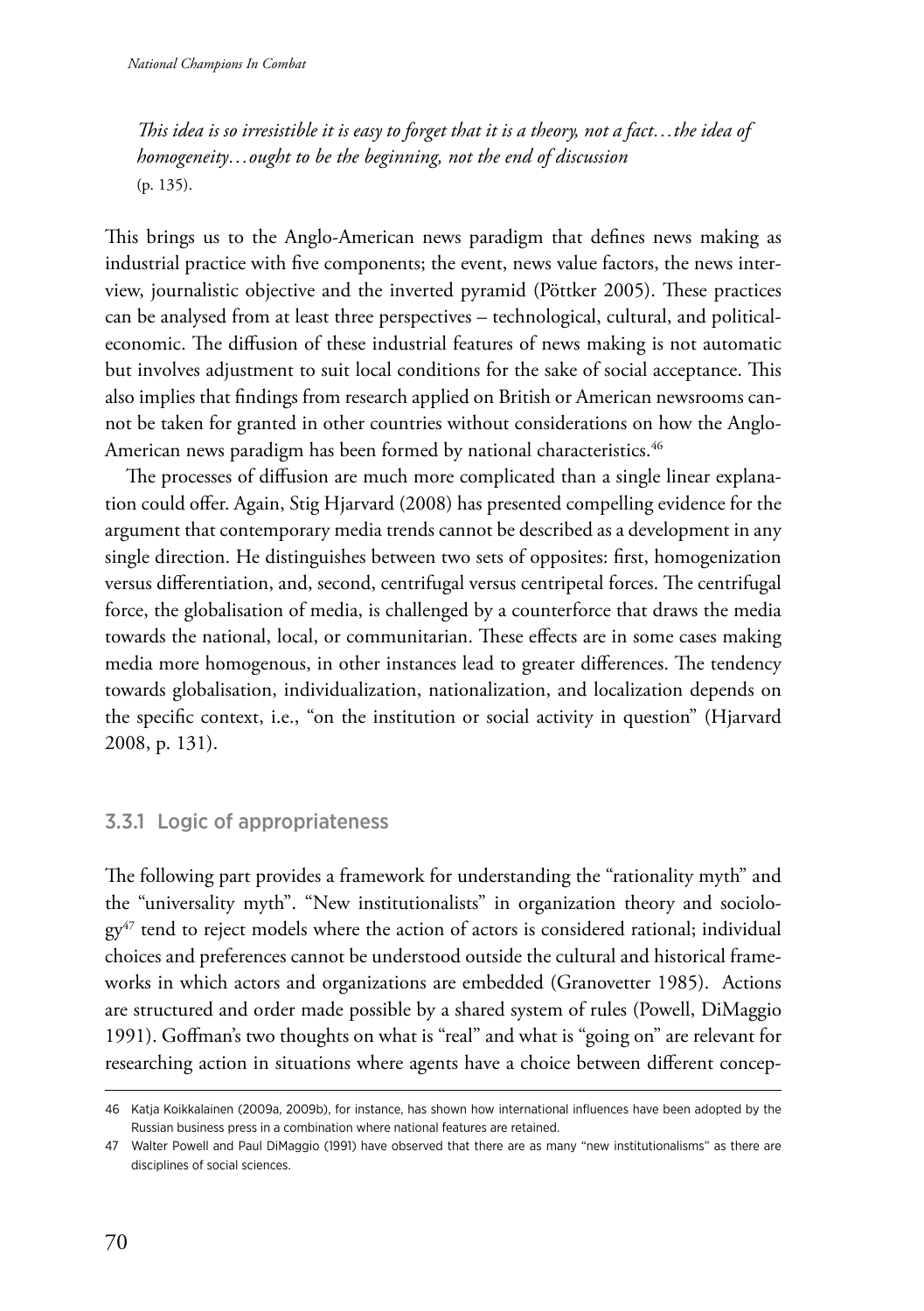tions on what is real and what is going on. These are situations when structuralists agree that action must be matching the demands of a position; instead of contemplating alternatives, values and consequences, the choice is limited to the duties and obligations that come with the role and the social context. Actors associate specific action with specific situations by rules of appropriateness that define the obligations and limit choices (March, Olsen 1989). The terminology of rule based behaviour concentrates on duties and obligations rather than anticipatory, consequential decision making. James March and Johan Olsen have presented the difference between the logic of appropriateness (obligatory action) and anticipatory choice in conventional litanies for action.

| <b>Anticipatory action</b>                                        | <b>Obligatory action</b>                                              |  |
|-------------------------------------------------------------------|-----------------------------------------------------------------------|--|
| 1. What are my alternatives?                                      | 1. What kind of situation is this?                                    |  |
| 2. What are my values?                                            | 2. Who am I?                                                          |  |
| 3. What are the consequences of my<br>alternatives for my values? | 3. How appropriate are different actions<br>for me in this situation? |  |
| 4. Choose the alternative that has the best consequences.         | 4. Do what is most appropriate.                                       |  |

*<sup>(</sup>March, Olsen 1989, p. 23)*

This is a development of Goffman's discussion on "What is it that is going on here?" Instead of reflecting upon alternative choices in search for optimization of consequences individuals ask what they are supposed to do and apply rules of appropriateness on their choices. These thoughts can be transferred to the world of journalism where standard operating procedures such as deciding what is news, who should be interviewed, and how the findings should be presented, reflects what news workers are supposed to do and not analyzing the potential range of alternatives. The rules that define what appropriate action is are based on routines, conventions, roles, strategies, organizational forms and technologies; they provide the basis for confronting uncertainty<sup>48</sup> and the unexpected with a routine-based approach.

Take for instance news rules. The stream of daily events that are suitable for newsmaking is endless but it might be that special skills are needed to identify those specific arrangements that are more salient than others. As there is a limited supply of unexpected news I would argue that journalists are much more involved in "dramatizing the expected" and producing memorable reporting out of dull material rather than "routinizing the unexpected" as Gaye Tuchman (1973) teaches us.

<sup>48</sup> There are limitations to the successful application of rules. Kahneman and Tversky (1977) sums up the research findings on how people react under conditions of uncertainty: First, errors of judgement are often systematic rather than random, manifesting bias rather than confusion. Second, many errors of judgement are shared by experts and laymen alike. Third, erroneous intuitions resemble visual illusions in an important aspect: the error remains compelling even when one is fully aware of its nature (pp. 1–2).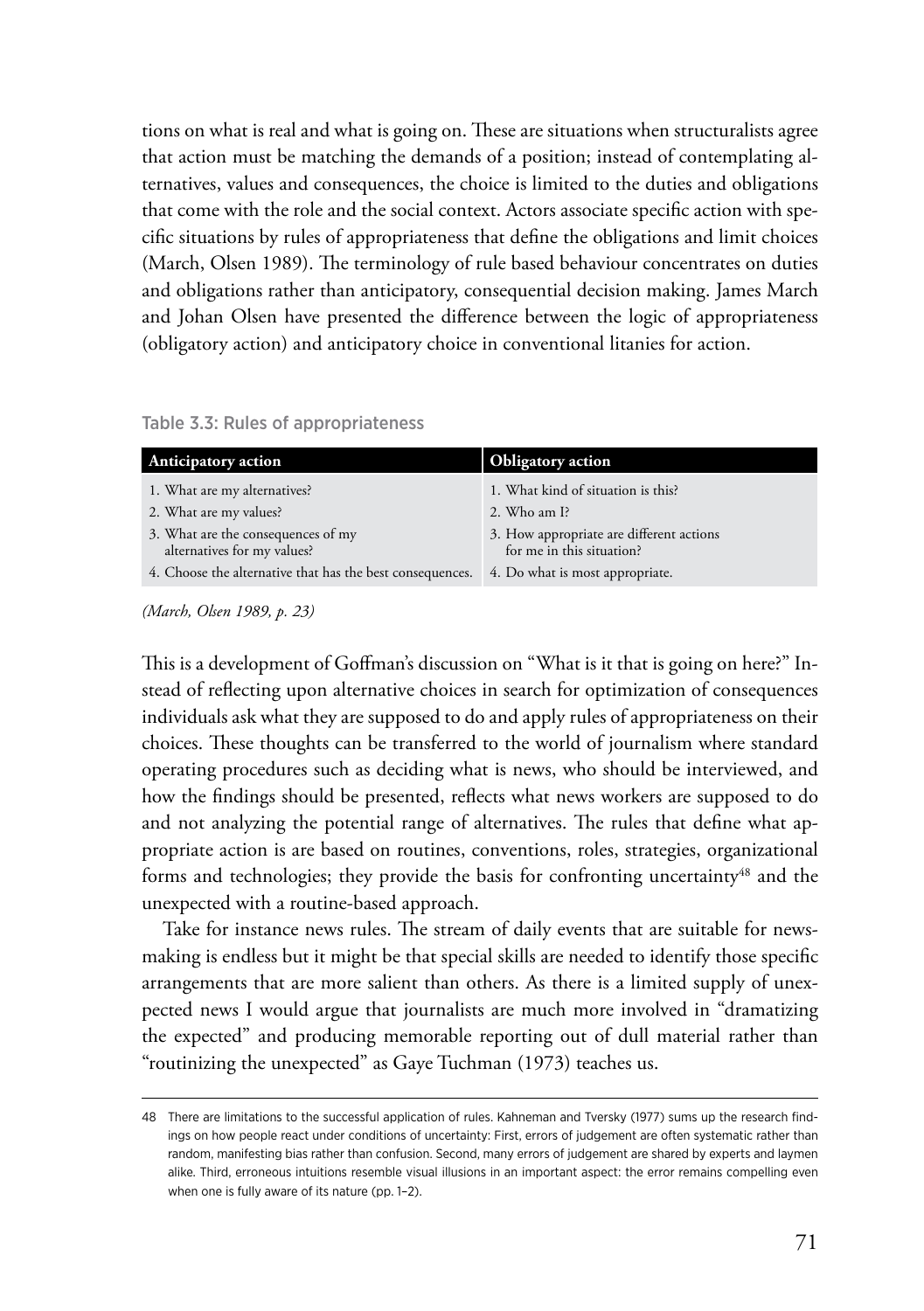The most decisive rules in journalism are related to defining what is news; the newsworthiness rules. Rules can be seen as routines, procedures, conventions, roles, strategies, organizational forms, and technologies around which a certain activity is constructed (March, Olsen 1989). Around these roles and routines there is a web of "beliefs, paradigms, codes, cultures, and knowledge" that both support and contradict them. Cultural dicta and social norms restrict the action (of business journalists) which is often "based more on identifying the normatively appropriate behaviour than calculating the return expected from alternative choices" (March, Olsen 1989, p. 22). Thus these procedural rules in the newsroom stipulate what kind of events become a story, what facts are relevant, the appropriate setting in time for that report, who has the authority to be interviewed for a story, and how that story shall be presented. These rules are changing with conditions and are often inconsistent, thus they are not automatic.

*Simple stimuli trigger complex, standardized patterns of action without extensive analysis, problem solving, or use of discretionary power. Institutions have a repertoire of procedures, and they use rules to select among them (March, Olsen 1989, p. 22).*

At the same time, rule based behaviour is flexible in the sense that the application of rules to different situations is ambiguous. Determining what is appropriate in a specific situation is a "nontrivial exercise" (March, Olsen 1989, p. 25)*.* Individuals are, as Goffman also told us, equipped with multiple identities and primary frameworks for interpretation.

The discrepancy between what the news criteria are supposed to be and the way news turns out in practice is something of a mystery to journalism researchers. It is not satisfactory to think that some people possess a supernatural gift to bring out striking headlines and memorable pieces of texts from a daily flow of seemingly banal material. News should be accurate, fresh, timely, and unexpected, both interesting and important, but as Timothy Cook (1998) has learnt, beyond that nobody knows: "Reporters, asked what newsworthiness is, usually cannot answer the questions" (p. 72). One reason is that daily news work does not offer much space for paralyzing self reflection. An alternative answer could be that journalism actually offers space for improvisation, despite its reliance on routines and rules.

In my thesis I try to place myself in between two extremes. The "under-socialized concept of human action" (Granovetter 1985, p. 483) is one extreme where the individual and the rationality of his or hers action is separated from the rest of society and social actions (Yilmaz 2007). The other extreme is an "over-socialized concept of action" when everything can be explained with matters related to society; "actors acquire customs, habits, or norms that are followed mechanically and automatically, irrespective of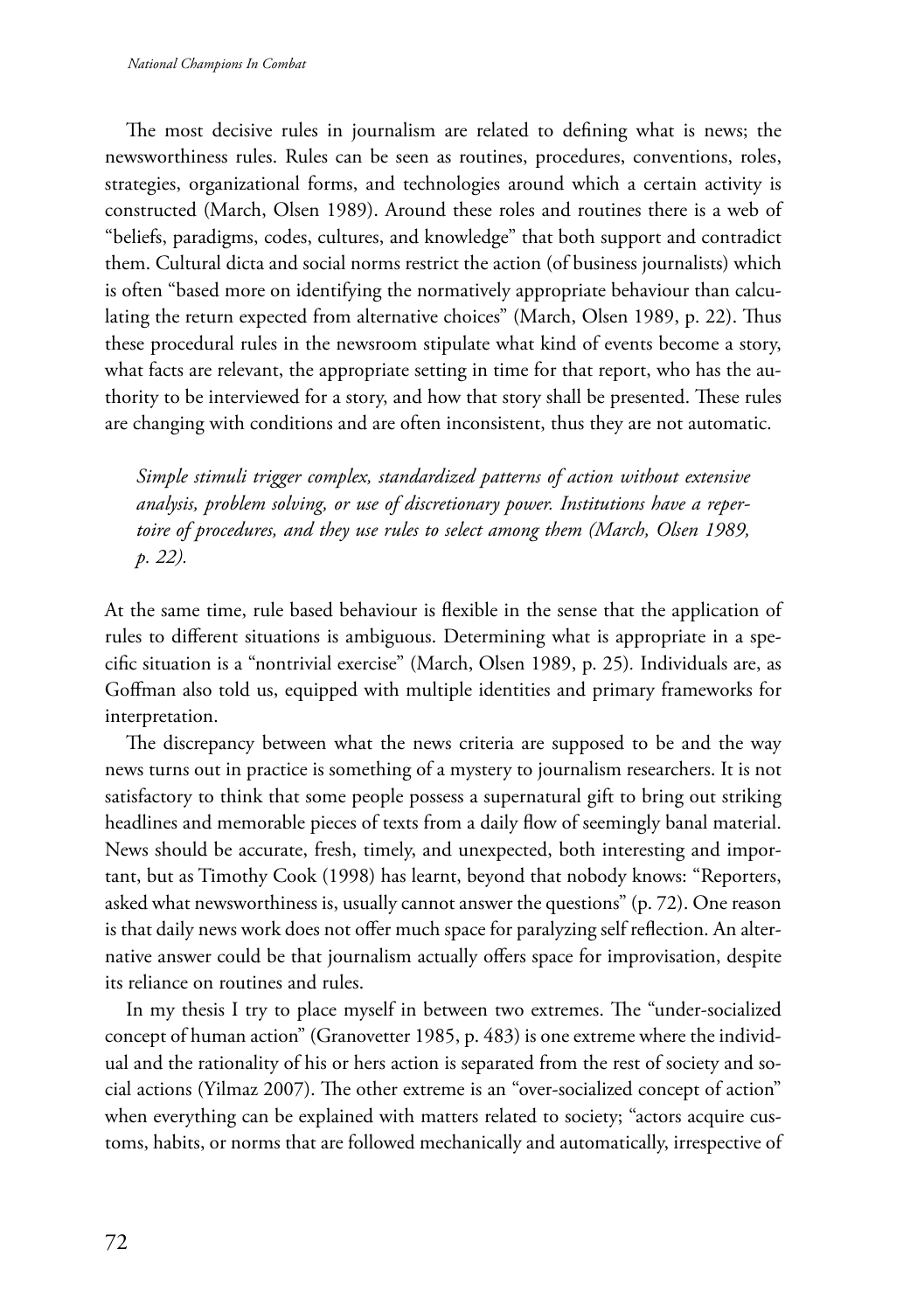their bearing on rational choice" (Granovetter 1985, p. 485). It is obvious that actors – in this case journalists – have "some strategic agency" and that they are "somewhat embedded" in institutions. The question is "one of degree" (Boxenbaum 2008, p. 242).

#### 3.3.2 Passion for journalism

Anyone who has worked in a newsroom recognizes how motivations and choices are ruled by emotions such as satisfaction, recognition, need, pleasure, and even affection to borrow the works of Talcott Parsons (1954) who argued that self-interest is a much complicated social phenomenon. In his classic study on embeddedness in economic action and social structure Mark Granovetter (1985) concludes that situational constraints such as sociability, approval, status, and power must be fully appreciated. What looks like non-rational conduct may be quite sensible if the embeddedness of actors is considered; then "their behaviour looks less like the automatic application of 'culture' rules and more like a reasonable response to their present situation" (p. 506).

On the individual level of the single news maker I would add another even more non-rational component: journalistic passion. The focus on rational behaviour in journalism research and the adherence to such occupational values as objectivity and neutrality has obscured the view of researchers where emotions such as passion, when they are mentioned, are treated as exceptionalism and a deviation from the norms of journalism (Harries, Wahl-Jorgensen 2007)*.*

Michael Schudson (2005) agrees that "unanticipated events from assassinations to accidents lie at the center of journalistic passion" (p. 219) but that would be to confine the subject to the larger context of what interest humans. Passion for writing and telling a story, for being where the action is and for meeting people that "make history", or the excitement of the deadline are all at the center of journalism.

I would argue that the issue of private passion in journalism is undertheorized and neglected in research, except in personal records of journalists where it is always present – for example in this interview in the Middle East with the famous war reporter Robert Fisk: "You see I'm 59 now and I came out here when I was 29 years old and full of my passion for journalism and love of life and so on" (Eisenhuth, McDonald 2007).<sup>49</sup> Dennis Wilkins (1997) also underlines that as an educator he teaches that passion is the most important ingredient in journalism. Journalists must "love the story" and "love being in a newsroom" to sustain a life course "in a difficult, demanding profession" (p. 78).

<sup>49</sup> Passionate journalism definitely carries a positive denotation in obituaries as this American reporter who according to the writer John Nichols (2004) "had many passions – from boxing to baseball to civil rights and civil liberties. But the thing I loved best about Jack Newfield was that he loved politics".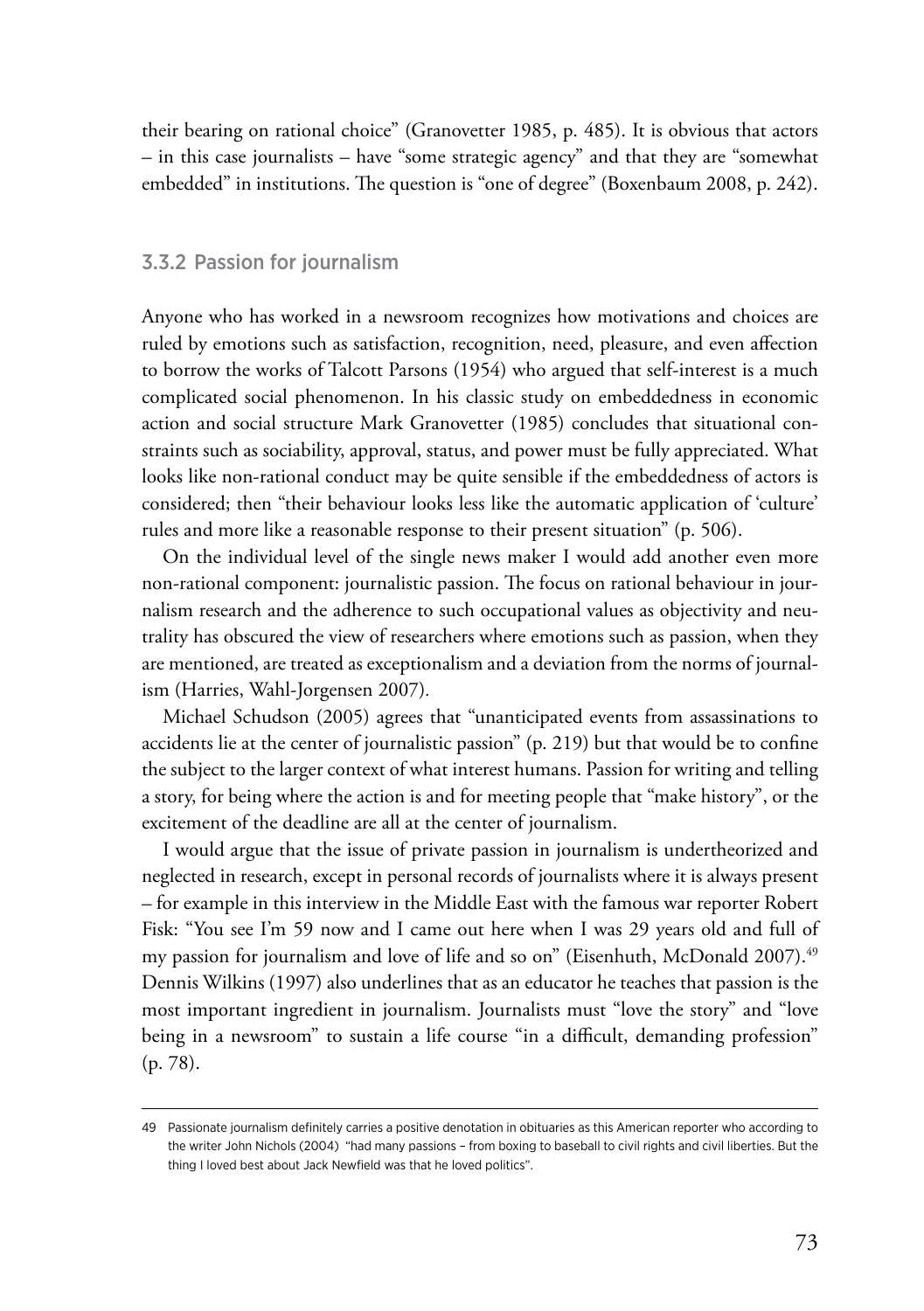Normative theory is badly equipped for dealing with private passions in journalism and other "non-rational" expressions in news. Another concern is the role of emotions in collective action, or as Paul DiMaggio (2002) labels it, "interdependent action", and the understanding that collective emotion is even more unpredictable than individual emotion (Berezin 2005)*.* Admittedly, institutional theory does not offer any viable solution to this social dilemma either since it explains that passion is a deviation from norms and that interest puts discipline on passion, stupidity and ignorance.

## 3.3.3 Long-term survival and the media

The myths of rationality and universality can be explored in other ways. In the 2004 anniversary edition of his seminal newsroom study from 1979, Deciding What's News, Herbert Gans (1979) concluded that he saw very little reason that the results would change in a follow up study. Source power, audience power, and efficiency remain the major explanations why the news comes out as it does. Gans is right in the sense that these are still the main parameters for our [perception](http://thesaurus.com/browse/perception) of news even though the format of publication has changed. Still, the efficiency aspect of news making should be seen in a larger context. Neil Fligstein (2002) has noted that an understanding of routines and processes grounded in demands for economic efficiency mainly point towards shortterm gains. That view neglects dynamics that are related to the survival of the institution in a longer perspective. He is referring to how sociologists think about the social structuring of markets, but the argument is just as true with news. Reporters with news editors and owners alike are prepared to do almost anything they can to survive and safeguarding long-term survival sometimes mean side-stepping short-term goals. Their joint survival is dependent on stable relations in the status hierarchy that reproduce the positions, "long-term legitimacy, resources, or other bases for social stability" (Guillén et al. 2002, p. 12).

The case of legitimacy as a long-term goal is especially intriguing in Finland and Sweden where readers have long relationships with the newspapers that are based on subscription and home delivery. It is not rare that the newspaper has been part of the daily ritual for generations and this is something journalists and publishers alike seem to understand: the reader should be given no reason for ending this relationship because it is very hard to bring them back. Trust is a scarce good and once a customer finds a trusted supplier they tend to stay with that "rather than pay the cost in time and effort to evaluate the substitute" (Meyer 2004, p. 74). In that sense newspapers can achieve a "natural monopoly" of trust just as life-long friends. Still, subscription and home delivery don't explain every move that consolidate legitimacy and stability of newspapers.

The emphasis on stability and long-term survival as explanations for action is one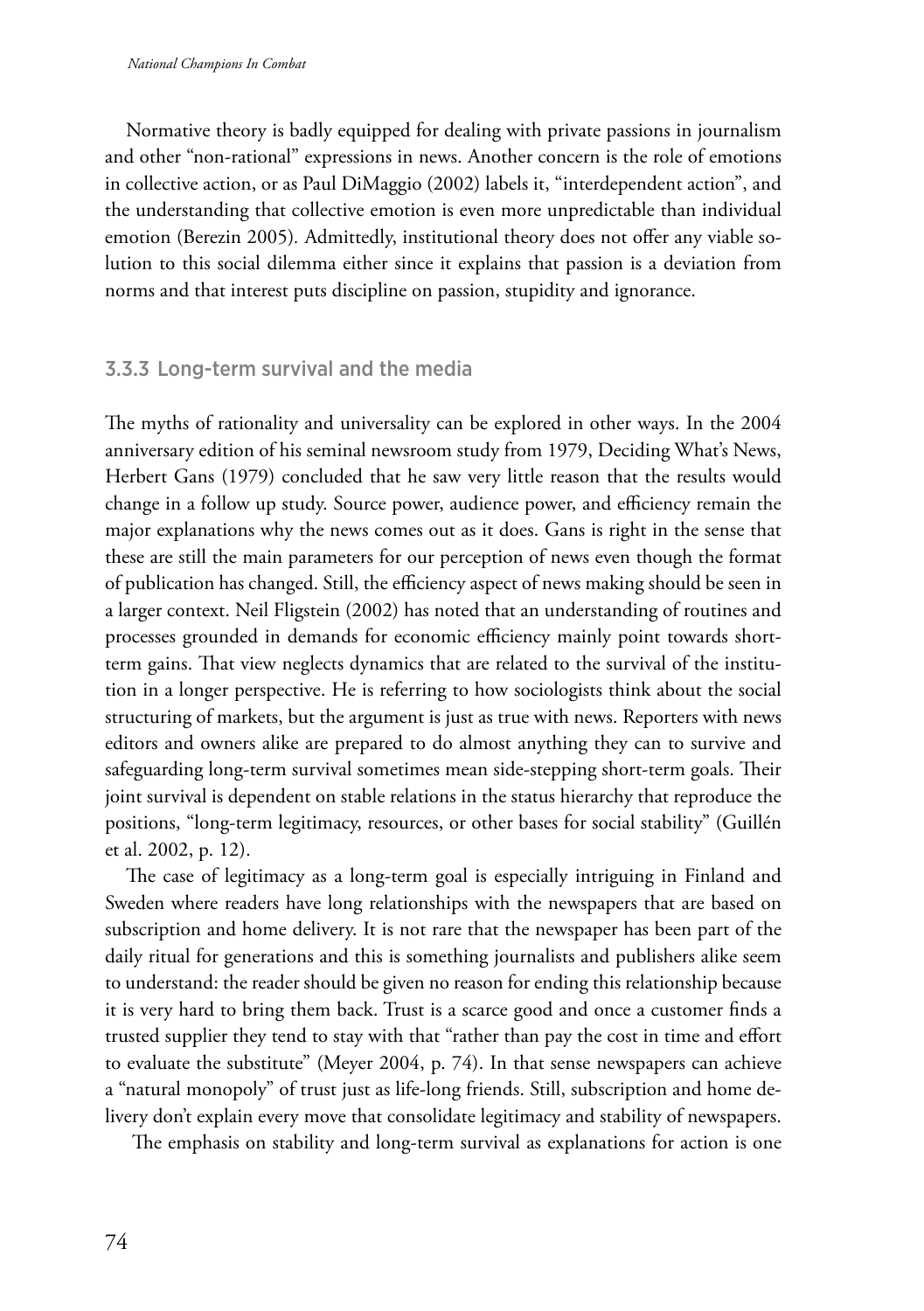of the core features of the institutional perspective that makes it different from theories that evolve around decision making by the individual or the organization as a focus. Rationality cannot be explained as if efficiency was the key objective since social institutions are mainly about defining the distribution of power, stabilizing expectations of actors, and organizing social interactions (Boyer 1996). In that sense a trend towards convergence of practices – the myth of universality – is not possible either since all action has to be negotiated in accordance with the surrounding social context.

## 3.3.4 Rationality and interest

The concept of "interest"<sup>50</sup> has been surfacing now and then in the text but only in secondary terms. Interest is the seemingly self-evident reason why people act as they do. Institutions, according to Victor Nee are not just institutional elements such as beliefs, norms, organizations, and communities, but "involve actors – whether individuals or organizations, who pursue real interests in concrete institutional structures" (Nee 2005, p. 55). Richard Swedberg (2003) state that institutions can be understood as "distinct configurations of interests and social relations", and goes to great length to explain why interest is such a useful concept (p. xii). According to Swedberg, interests play a secondary role in institutionalism and are undertheorized, ignored by the academy. These interests and other motives have to be identified and analysed in search of behavioural explanations of institutions.<sup>51</sup> In the case of professional groups such as doctors, lawyers or priests the professional ideology involved with the provided services usually implies that their purpose is not just self interest but a devotion to some kind of transcendent value, be it Health, Justice or Salvation (Freidson 2001). In the ideology of journalism the purpose of media is to serve the interest of the public as it operates inside "the public sphere". Some basic normative collective ideas – "seek the truth and report it" – apply to most forms of journalism, including business news work.

The media is supposed to produce news as a form of public goods; something of value for society as a whole. Public interest is what James Carey (1987) in several essays would call the "God term of journalism"; the authorization of actorhood and the reason why reporters around the world can knock on any door and ask any question knowing that people, in principle, will understand the transcendental nature of their mission: "The public is totem and talisman, an object of ritual homage…" (p. 5).

<sup>50</sup> Interests are not the same as preferences – learned and internalized influences on behaviour, acquired tastes, motivations - intentional or unintended, or values.

<sup>51</sup> One of the classic definitions of interest in economic terms comes from Adam Smith (1961): You can either buy something from someone (´purchase´); or you can exchange something (´barter´); or you can come to an agreement (´treaty´). (p. 15)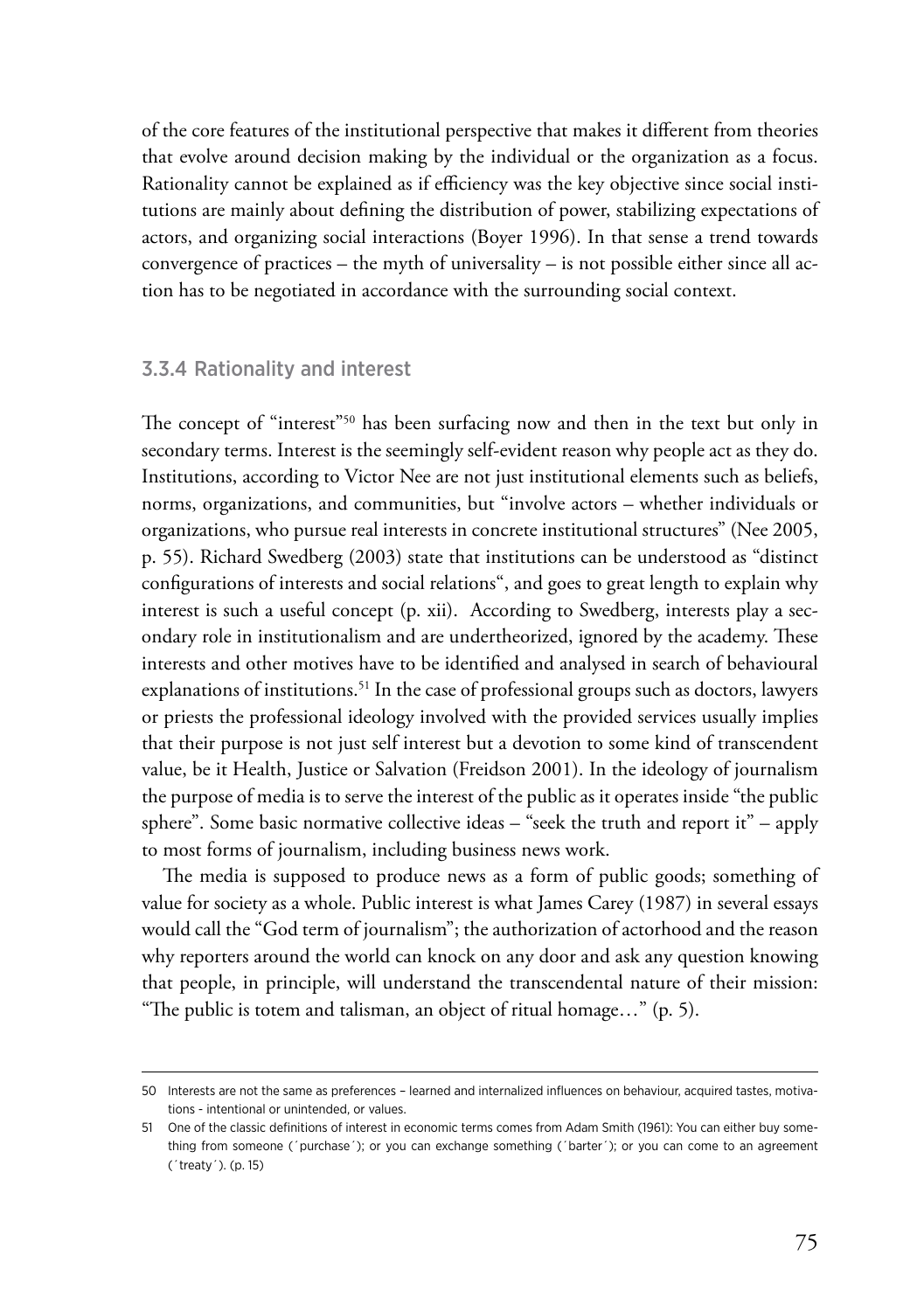A focus on news as public goods creates and re-produces legitimacy and credibility for reporters and the media and by getting access to news making processes, other actors, such as companies, will be able to enjoy the same.

The rationale behind motives and interests of journalists and news organizations do not need to be entirely transparent since organizations usually try to appear much more deliberate than they actually are. They might not recognize their own interests and even when there are circumstances where they are recognized there may be factors that make them unable to act on their own interests (DiMaggio 1988). One example of how private and public interest are mixed in journalism concerns the myth of scoops. Reporters sometimes claim that power holders should answer questions or reveal concealed information because it is in the interest of the public. Following this logic the argument should be that the same information has to be made available to all journalists simultaneously as it ensures that a maximum amount of people become aware of these facts. This is not in the reporter's interest as unique access to the information ensures a scoop, which increases personal reputation and value in the newsroom and the job market.

That is why scoops should be regarded as proprietary information, produced for enhancing the market value of the media company and its employees. If news was public goods necessary for the functioning of society it would be distributed over all possible platforms without delay or copyright concerns. It would not matter who presented it first.

#### 3.3.5 Conclusion

The ambition with this chapter has been to examine how business news as an institution may be coupled with framing theory inside a framework of media sociology that is inspired by a social constructionist approach. The function of this theoretical discussion is to explore the social forces behind the newspaper reports comparing Nokia and Ericsson. For this purpose a Layered Institutional Model for Business News was proposed.

Institutions are cultural (ideas) and social (action) systems of formal rules, implicit norms, beliefs, habits, and routines where organizations are one of the components. Social systems include behavioural patterns that involve interaction, interdependence, integration and the influence of power over the others. Social systems also refer to the idea of dynamics; relationships and interaction between sequences of discovering, producing and delivering a product or project. The dimensional structure of potential influences on business news includes political, economic and organizational factors. According to game theory institutions should be treated as "the rules of the games" that regulates social interaction. Institutions bring a structural element to society that works towards predictable patterns of interaction between actors and stability.

Adding a normative structure to social reality leads to a position where business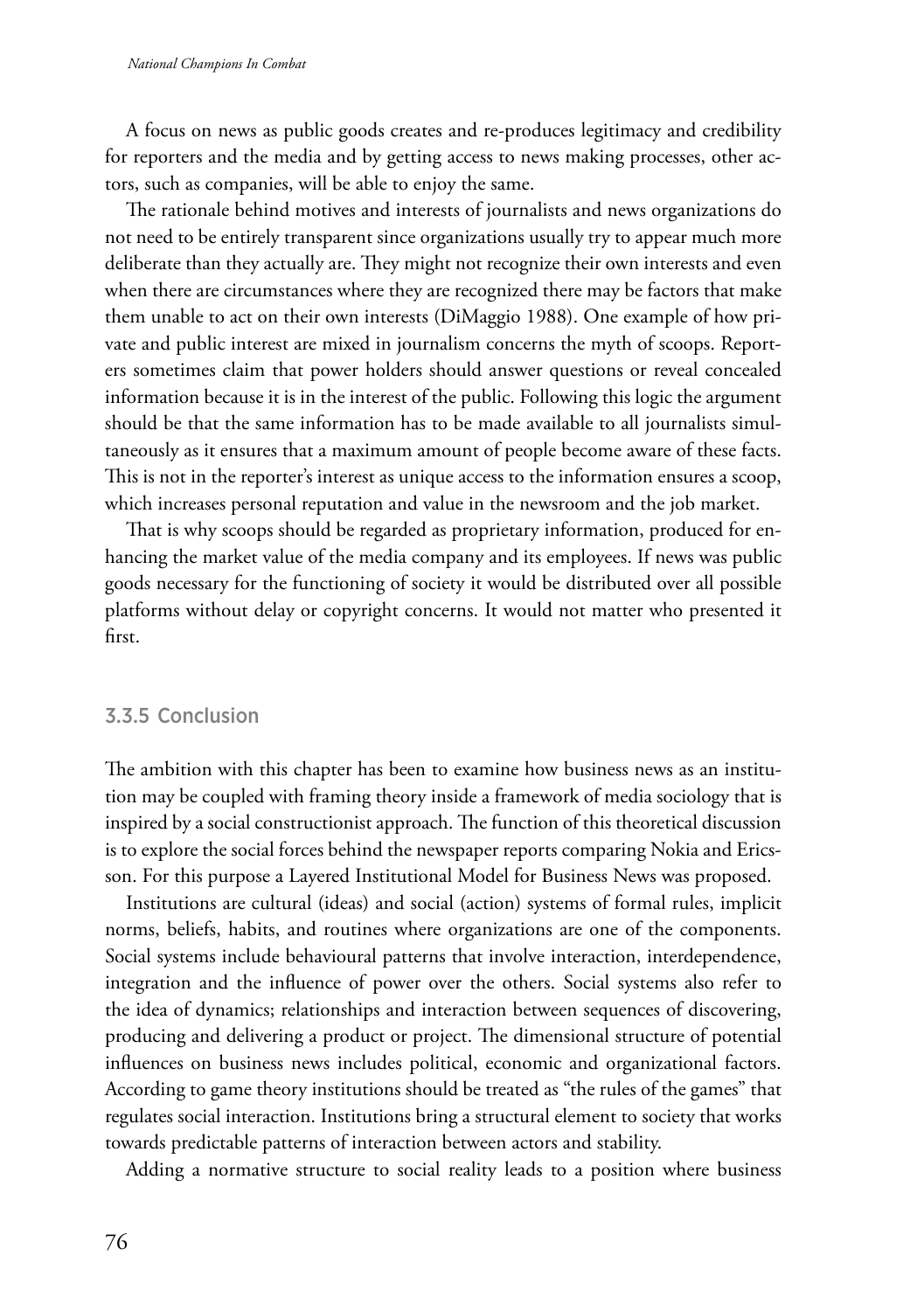news is supposed to fulfill certain functions of mediation; producing knowledge on the economy for the public and performing corporate control which is related to public interest, a watchdog function.

This normative doctrine is challenged by the constraints related to human interaction; what is seen as appropriate and rational in a social context may not be identical with a theoretical and norm-based standpoint. This conflict, as earlier stated, adds to the uncertainty and confusion that surrounds journalism. There are features - such as passion for journalism - that are incompatible with both normative theory and the rationality discourse.

News as a social institution is both a "method" for constructing social reality and a "product" of a social institution. Gaye Tuchman (1978) observes that news as a social institution is embedded in relationship with other institutions. Here it is argued that the news institution is a method for constructing social reality and a product – the construction and distribution of meaning – in the social system of capitalism where media organizations and journalists are embedded together with representatives of businesses and other economic actors. Therefore business news in itself is defined as an institution that stretches over organizational borders. This wide perspective recognizes institution as a form of environment.

Further, the institutional perspective informs us that news making processes are not governed by a focus on efficiency and normative notions of rationality but on what is appropriate and therefore rational according to the formal rules, implicit norms, beliefs, habits, and routines that are characteristic of the institution and its social context.

A strict focus on explicit editorial policies might create a limited understanding of news making processes. According to Meyer and Rowan (1977) formal structures and institutional rules function as myths and organizations develop practices that in many instances are incompatible with these myths. Thus a gap is growing between formal structures and how work actually is conducted.

In this chapter the "master frame" of national champions has also been proposed and examined.

The master frame is situated in the socio-economic and cultural context of the nation state and with the inspiration of theorists sceptical towards the globalisation paradigm this social reality is explored.

A bridge is also provided that connects framing theory – the organizing of experience and ideas – with an institutional theory of news –the embeddedness of journalists and media in the socio-economic and cultural context. Together they help us combine the organizing principles for the creation of meaning as an institutional element with institutionalized practices of news making. Stephen Reese (2001, 2007) has actually suggested that framing theory should be thought of as a "bridging model" in media studies while Pan & Kosicki (2001) sees framing theory as a theoretical paradigm that can bring together institutional, socio-cultural, and discourse analysis (p. 59).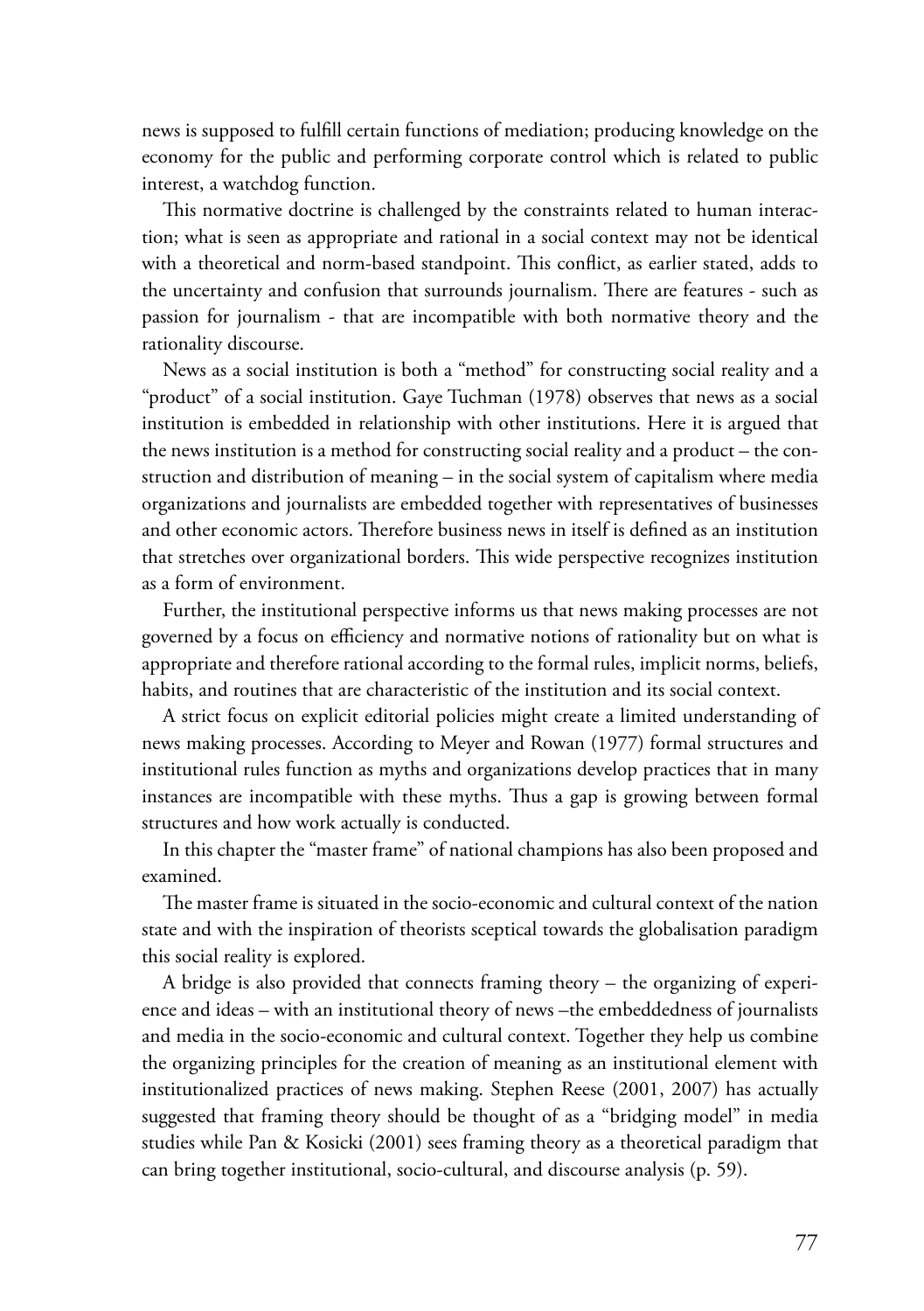## 3.4 Business news research

The following part is an overview of earlier research on business journalism and media constructions of the economy from which this thesis has been seeking inspiration and guidance. The chapter begins with a general overview of the academic field and discusses the reasons for the increased interest in the economy among scholars from different disciplines. Then follows a run-through of institutional elements that are of special concern to this thesis on different institutional layers: the social system of capitalism, the effect on business news by corporate communications, the influence of business talk on news language, the CEO-cult in business media, the problems with financial journalists as sources, the influence of media owners and their means of control as well as a discussion on financial crises and news effects.

## 3.4.1 The economisation of the public sphere

"The economy" has invaded journalism, not just the business pages but also all reporting from politics to sports and culture. In a broader sense the market economy and global capitalism is prominent everywhere in the news due to overall changes in society. Deregulation and privatization have affected most parts of public life – "the economisation of the public sphere" (Schuster 2006, p. 4) – where social and cultural functions more often are defined and evaluated in economic terms (Mårtensson 2006). At the same time the flow of news reflecting upon pure business matters has grown and the scope for this specific journalistic genre has expanded, moving away from reporting on labour issues towards business coverage (Samuelson 2002, Park, Wright 2007, Lindqvist 2001). In the 1990s the financial markets received status in Swedish news on economy as a new agent that had taken over the role of the government (Viscovi 2006). Journalists needed to adapt to a new configuration of business where the national framework gave place to a global perspective where share holders emerged as the most important stake holders (Kantola 2006b). This change is also mirrored in a growing body of academic research on business journalism, but efforts have been spread over several disciplines where most contributions tend to emphasize one side of the "business-media-discourse triangle" (Kjær, Slaatta 2007, p. 16).

Somewhat surprisingly business news has not been very visible in journalism studies or the communication studies frame of reference. Most of the academic interest in recent years can instead be found inside business studies on organizations and communication issues related to corporate promotion and reputation, or in studies of how media coverage affects behaviour and perceptions in financial markets. This is a broader perspective where the news media is discussed as one of several components in the process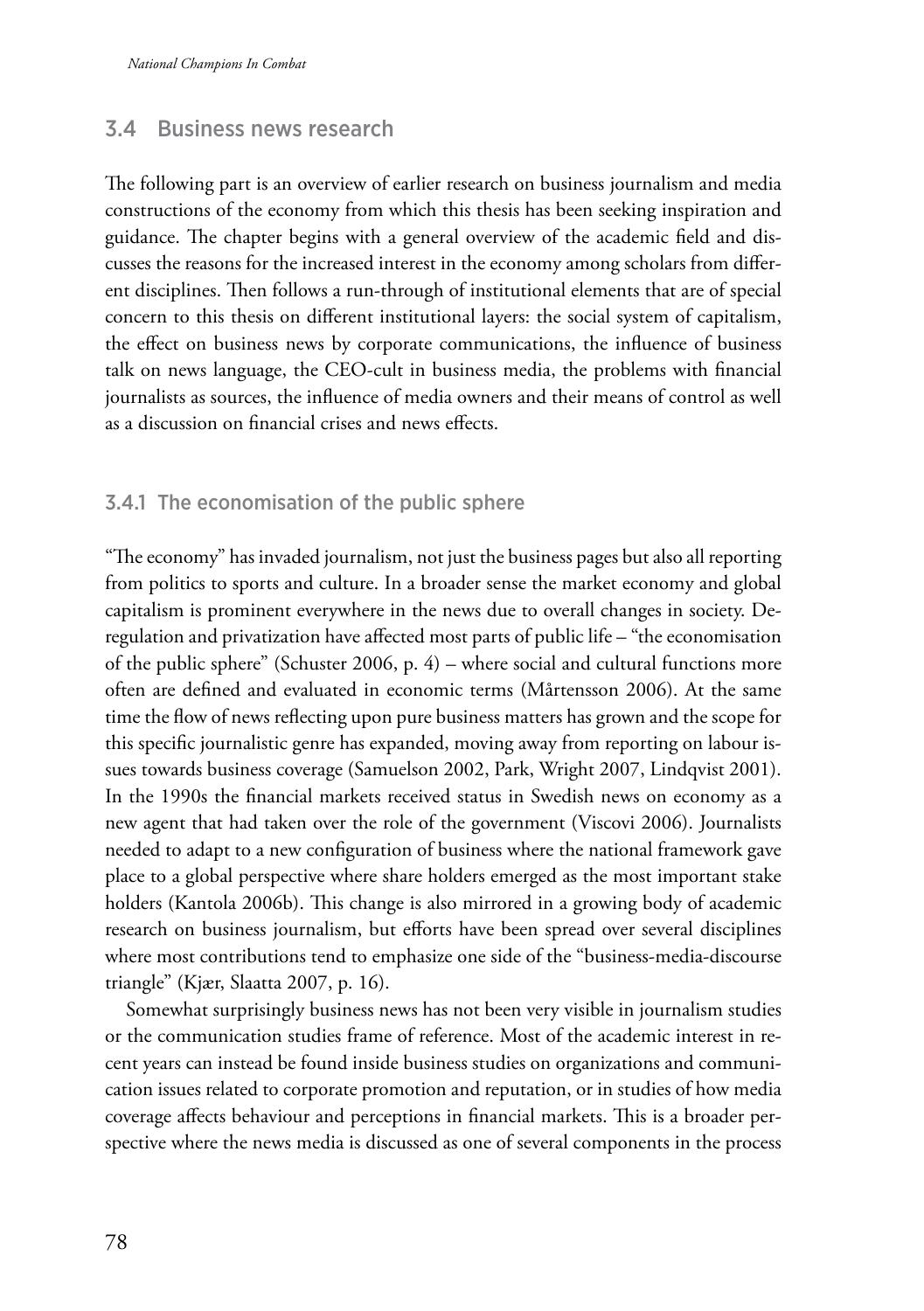of corporate communication and reputation management. The variety of these studies is large and the perspective more often than not, coloured by the business paradigm where news is treated as integrated in corporate communication processes and thereby becomes part of the institutions of business knowledge such as corporate communication, management consulting, and business schools. Due to this presumption of integration these studies may add limited value to media research since source-journalist problems are seen as social friction rather than decisive issues of legitimacy or power struggles in society.<sup>52</sup>

From the position of journalism and media research there is a much shorter supply of literature. The business sector has been virtually ignored in media studies (Hollifield 1997, Davis 2002). The reason for the absence of academic attraction is startling considering the importance of economic issues for society, something which Neil Gavin (1998) points out in a ground breaking compilation of texts on the relationship between news, the economy and the public knowledge. One reason for the lack of intellectual appetite can be an aversion among media scholars and sociologists to deal with economic issues overall. The research field can be characterized by a humanist approach and a tendency towards cultural studies. The overall view on the market economy is critical and, with the words of Albert Hirschman (1982) it might seem to undermine moral values and promote a social order that has been inherited from preceding socioeconomic societies, for instance feudal order. The beneficial side effects of commerce are played down and the dolce vita scenario of instant gratification is emphasized. Albert Hirschman calls this the self-destruction thesis where capitalism as a wild, unbridled force sweeps away everything in its path and finally attacks and destroys itself.

*The idea that capitalism as a socio-economic order somehow carriers within itself "the seed of its own destruction" is of course a cornerstone of Marxian thought*  (Hirschman 1982, p. 1467).

Anyhow, media studies on business news have mainly been concerted efforts by groups of like-minded media scholars. One of the first ambitious attempts to study news journalism and the economy was handled by the Glasgow Media Group, a project that started in 1974 by looking at how television news frames industrial relations. This constructionist view of news work was used in a sociolinguistic approach.

<sup>52</sup> For instance Pernilla Petrelius-Karlberg (2007) assumes that most business journalists are trained economists and flit between jobs as financial analysts and in journalism. "Business journalists therefore tend to have a similar projection in their analysis of companies, that is dominated by the financial perspective and the evaluation of economic capital as symbolic capital" (p. 49). In their survey of Swedish business journalists Löfgren Nilsson and Öhlin (2006) found that only one out of four had a formal education in economics while another 25% had studied economics as part of their journalism education In the U.S., the Reynolds Center at the American Press Institute surveyed younger business reporters in 2004 and found that only one-third had taken an undergraduate course in economics (Roush 2006, p. 202). In section 5.7 the educational background of Finnish business journalists is examined.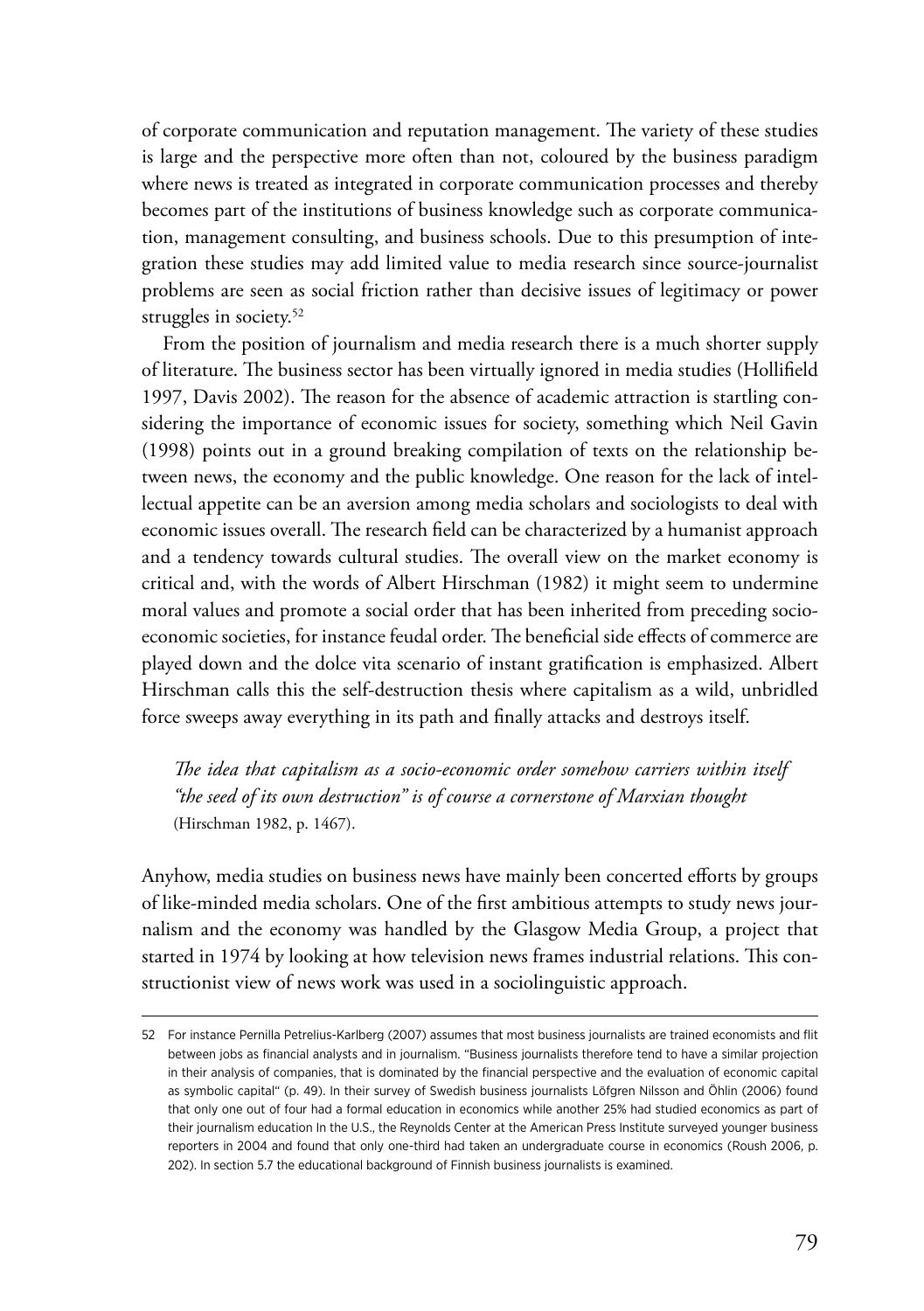Politicians on both left and right had been criticizing BBC for biased reporting. Researchers focused on the structure and language of news reporting as well as the news agenda. Their efforts resulted in three ground-breaking books, Bad News (1976), More Bad News (1980) and Really Bad News (1982). It was later collected in two volumes (Philo 1995, Eldridge 1995). As the titles suggest, the Glasgow Media Group dealt with political and ideological implications of what they saw as distorted and partial portrayal of the economy (Goddard et al. 1998).

One of the main findings of the content analysis was an organizational bias; media help to maintain capitalistic societies as the mass media, including news media, "are the cultural arms of the industrial order from which they spring" (Hoggart 1981, p. 15). Social actors were cast as villains and heroes who either disrupt the consumer society – worker unions on strike - or fight to maintain social order. The media concern is for the consumer of goods and services and the way strikes makes life miserable for people since they pose "a growing difficulty for the consumer wishing to dispose of his unconsumed leftovers"(Hoggart 1981, p. 203).

The research on business news has mainly been focused on the Anglo-American or the British experience, but during recent years there have been attempts to distinguish between this and characteristics of the Nordic tradition (Kjær, Slaatta 2007, Slaatta 2003).

### 3.4.2 Capitalism and business journalism

The inside members of the business news institution are supposedly sharing beliefs about social reality and their relationship has been researched from that point of view in several projects. Business media and the legitimization of the social order – the social system of capitalism – is a process connected to the production of a value system "which is able to accommodate the existence of inequalities, either by masking their extent or by justifying the social processes which generate them" (Golding 1981, p. 81). Business media has been treated as a part of a capitalist hegemony (Tumber 1993). Anu Kantola (2007, 2006a) has connected the financial journalism of the Financial Times to global and national imaginaries connected to British non-territorial imperialism. Peter Golding (1981) notes that the roots of connecting the media to ruling ideology is a process that is more than accidental, "and is rooted in the development as news as a service to elite groups. Thus most of the basic goals and values which surround journalism refer to the needs and interests of these groups" (p. 79). A one week study of business texts from Kauppalehti and Helsingin Sanomat from 1979, 1989, 1999, and 2002 confirms that managers and investors have been put in the media spotlight whereas employees have disappeared from coverage: they are only represented when firms lay off workers.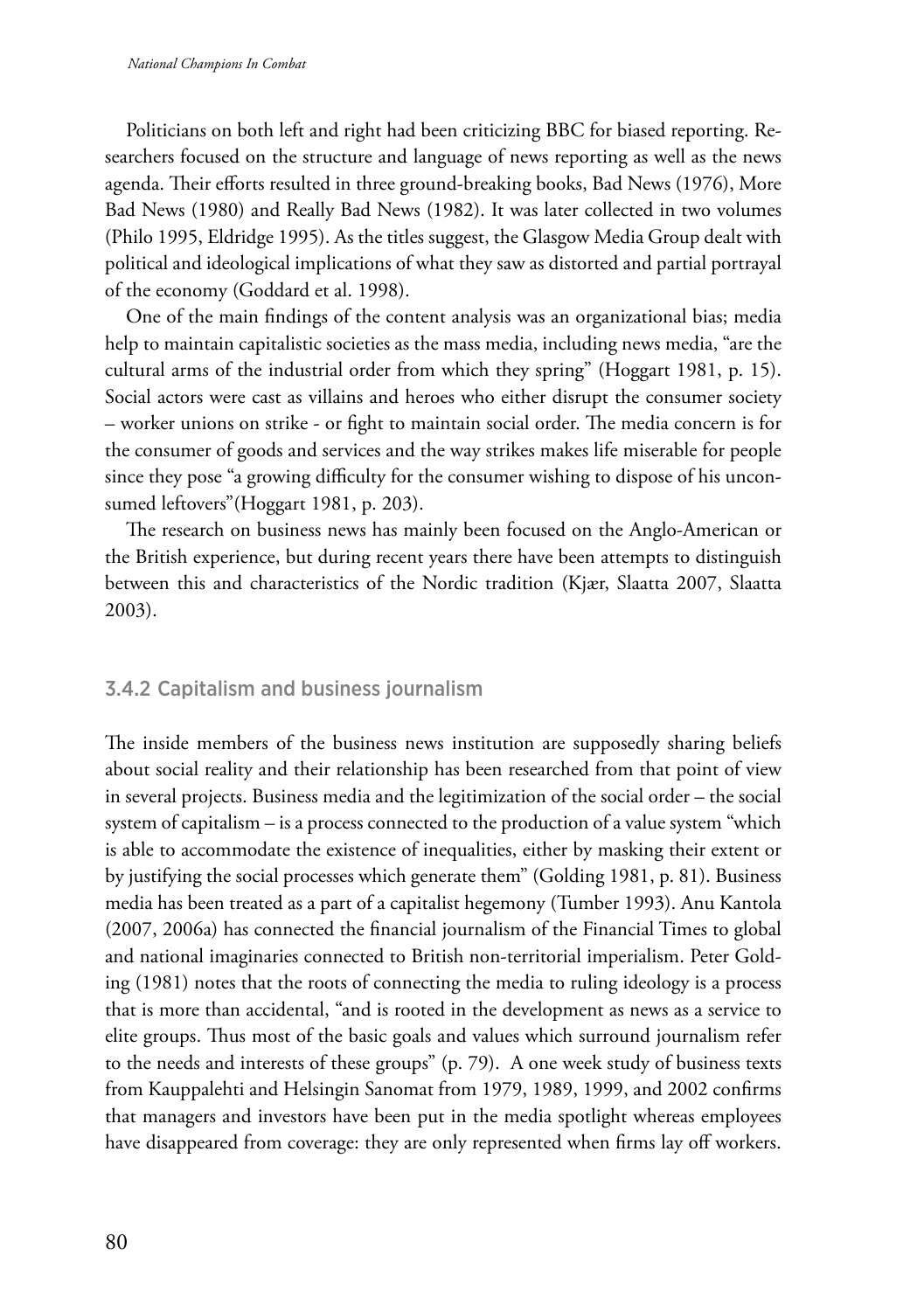During the 1990s corporate financials and stock prices started receiving the lion's share of the space assigned for business news (Lehto et al. 2003). This exclusion of important stake holders reduces the diversity of business news and adds to a compartmentalizing of what it beneficial or malevolent for the economic progress, reducing the scope of sources that are authorized to speak.

Wayne Parsons (1989) notes in his book on the development of British economic journalism that newspapers are deeply embedded in the structures of capitalism and power and constitute an important vehicle for legitimizing economic ideas and opinions. They "purvey and reinforce the values and ideas, language and culture, which underpin the existence of the market economy" (p. 2). Nordic researchers have drawn the conclusion that business journalists seem to believe that everything they need to know about the state of a company is expressed by the stock price (Kjær et al. 2007). Bo Mårtenson (1998) observes that the most significant single aspect of Swedish economic journalism in the 1990s was "the market": it was established as the representation of an anonymous, but influential, financial actor on the national scene (p. 127). The media focused on three market indicators that graded the economy; changes in the stock market index, the value of the national currency, and the market interest rates.

Business journalists have been accused of being too tightly connected with the market economy ideology with a strong bias towards the stock market and big companies (Pettersson, Leigard 2002, Davis 2000, Lindqvist 2001, Shiller 2005, Shiller 2002, Kurtz 2001, Kurtz 2008). There have even been cases where business journalists have become market players themselves and have used insider information for their own purposes (Elmbrandt 2005). One of the most serious accusations is that the relationship between business journalists and the business elites is getting too close and submissive from the journalist side, with a deficiency in journalistic integrity as a result (Manning 2001, Rognerud 2007).53

Inside the newsroom these views are not largely shared. To pioneering Swedish business journalists the self-reflection was not that of an "avant garde of profound social change, not even pawns in a larger game of paradigm change and financial market breakthrough" (Lindgren 2006, p. 21). Nor did they see themselves as advocates for business groups. As one Swedish journalist, Ragnar Boman, noted: "We were probably driven by curiosity and, putting it rather formally, perhaps a bit of public enlightenment idealism" (p. 21) .

Löfgren Nilsson and Öhlin (2006) also recognized that Swedish business journalists don't want to be different from other journalists. They want to be able to explain complicated events pedagogically, to objectively transmit news and information, and they "want to be a part of a critical and independent collective" (p. 78).

Even accusations that business journalists are the enemies of free enterprise society

<sup>53</sup> For an interesting theory on the relationship between business journalists and sources, see Dyck & Zyngales (2002a).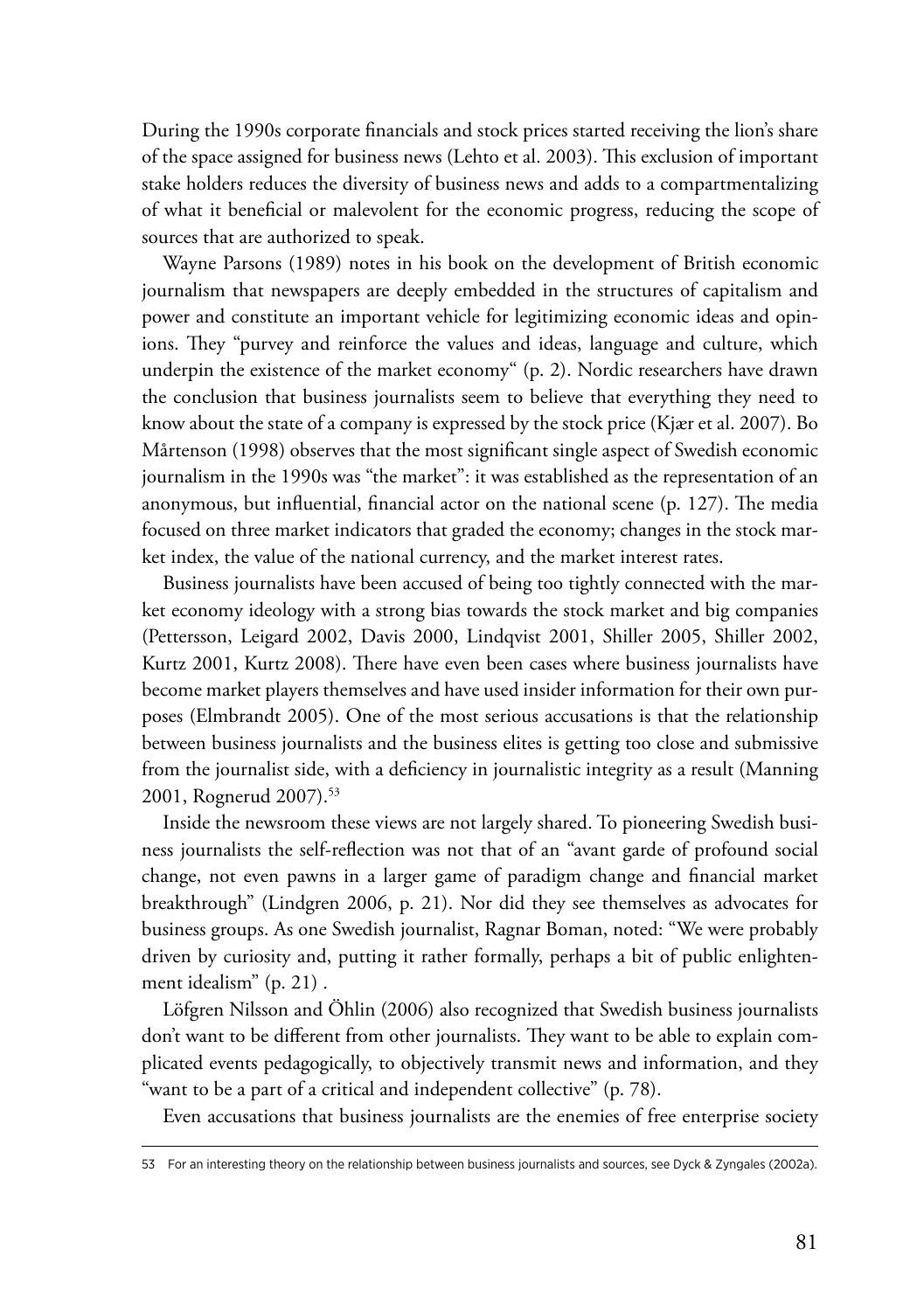can be found (Rothman, Black 2001). Dagens Industri, for instance, has been accused of ruining the prospects for capitalism (Rydergren 2007). Joe et al also refers to a 2002 survey finding that US board members "rank negative press as the greatest threat to corporate reputation, ahead of corporate unethical behaviour and litigation'' (Joe, Louis & Robinson 2007, p. 2)

Despite the claim of some critics that business news is too negative research shows no support for this view. One special feature of business news in general is that it mainly deals with positive developments, and that reports on the economy, just as cheerleader sports journalism, have a supportive bias (Bjur 2006).

In Finland the community of business journalists legitimated the deregulation of economic transactions and the lowering of border walls for companies and the introduction of New Public Management (Ainamo, Tienari & Vaara 2007). The expansion of business news was simultaneous with the introduction of neo-liberalism in the early 1980s. Public opinion turned more business friendly. Deregulation of financial markets was followed by leverage of share ownership and, with that, media focused on the stock price movements. Both in Finland and in Sweden, the think-tanks set up by right-wing businessmen in the 1970s targeted journalists for their attempts to create a better climate for private businesses. This campaign work was seen as successful in converting journalists into proponents for a Western market economy model (Ainamo, Tienari & Vaara 2007). The role of business journalists also became more active than earlier. Not even the deep recession in the early 1990s changed the business journalists' view on the market economy very much, as Ainamo, Tienari and Vaara observed that business journalism is "a profession that had coevolved with the news about the market economy they have covered" (Ainamo, Tienari & Vaara 2007, p. 94).

## 3.4.3 Financial crises and business news

Much of the critique against business journalism seems to be connected to a disapproving view on capitalism and especially the financial mess that led to the latest recession. One recent example of sharp commentary was published in a web column by David Edwards (2010): "An essential role of corporate journalism is to shore up public confidence in an unjust, crisis-driven financial and economic system".

Economic crises as "shocks to the system" or "discursive moments" usually generate a renewed scholarly interest in the making of business news. This was the case after the Wall Street Crash of '29 and the subsequent Great Depression. The role of the business media in creating speculation bubbles – the state of market euphoria in which investors lose their normal scepticism – has also been analysed in depth (Shiller 2002, Kindle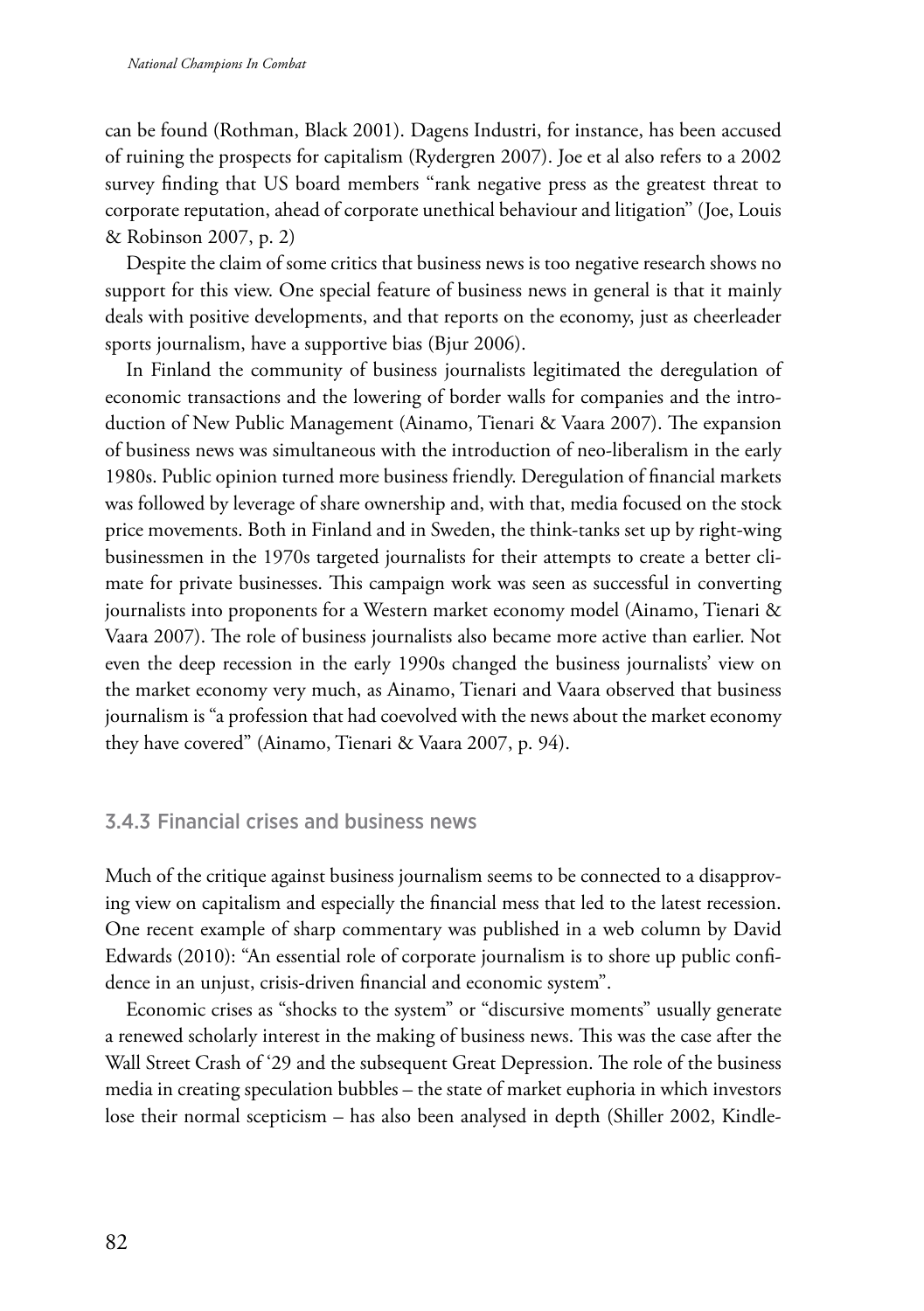berger, Laffargue 2008). The deregulation of the Nordic financial systems in the 1980s and the consecutive economic depression in Sweden and Finland led to some efforts to understand the role of media and journalists (Kivikuru 2002, Kantola 2001, Kantola 2002). One conclusion was that there was a lack of independent journalistic scrutiny: reporters were tightly knit to the economic system and its actors. The Swedish media was promoting credit deregulation in the few instances when is showed some interest in the issue (Hadenius, Söderhjelm 1994). Reporters had no real knowledge of how liberalized financial markets function. The same mental hangover could be felt among Finnish business reporters who had celebrated the yuppie-age and with fascination followed by the arrival of corporate raiders.<sup>54</sup>

The role of the media in the Dotcom-bubble during the late 1990s has received some attention by media researchers, for instance the role of financial analysts in the media coverage (Kurtz 2001, Cole 2001) or how journalists rushed to jump on the band-wagon of success stories (Pettersson, Leigard 2002, Shiller 2002). Enron has been the subject of a few studies, most notably The Bubble and the Media (Dyck, Zingales 2002a).

Economic crises are often considered a golden age for business journalists as they underline the need and demand for economic information in general and especially quality reporting on economic matters. Or as the former editor in chief of the Swedish business daily Dagens Industri, Hasse Olsson, said: "A turbulent economy is always favorable for business journalism. The biggest threat to a business newspaper is stability. Anxiety is good." (quoted in Lindén 2003, p. 49)

Crises and risks in the economy tend to provide a steady stream of raw material for exciting news. When cracks start to appear in the financial structure of companies it usually means that different conflicts are approaching the public sphere. It is of course tempting to believe that the media routinely search for risks and potential crisis scenarios as these are needed for adding drama to news reporting. At the same time the most effective way to steer decision making is through the selective presentation of the risks involved, as shown in experiments by Tversky and Kahneman (1986). The question then must be, why are risks framed in a certain manner, who profits from that selection and who is afflicted? The social and economic importance of knowledge grows and, as Ulrich Beck (1992) wants us to believe, with it the power of the media to structure knowledge and disseminate it.

<sup>54</sup> A fresh example of a financial crash is the breakdown of Iceland's economy after the event of "Viking Capitalism" where Icelandic bankers, applauded by politicians and journalists, applied Wall Street-style capitalism and went on a frantic take-over tour with borrowed money that ended in disaster. It is also a good lesson in how media support and can sustain financial bubbles.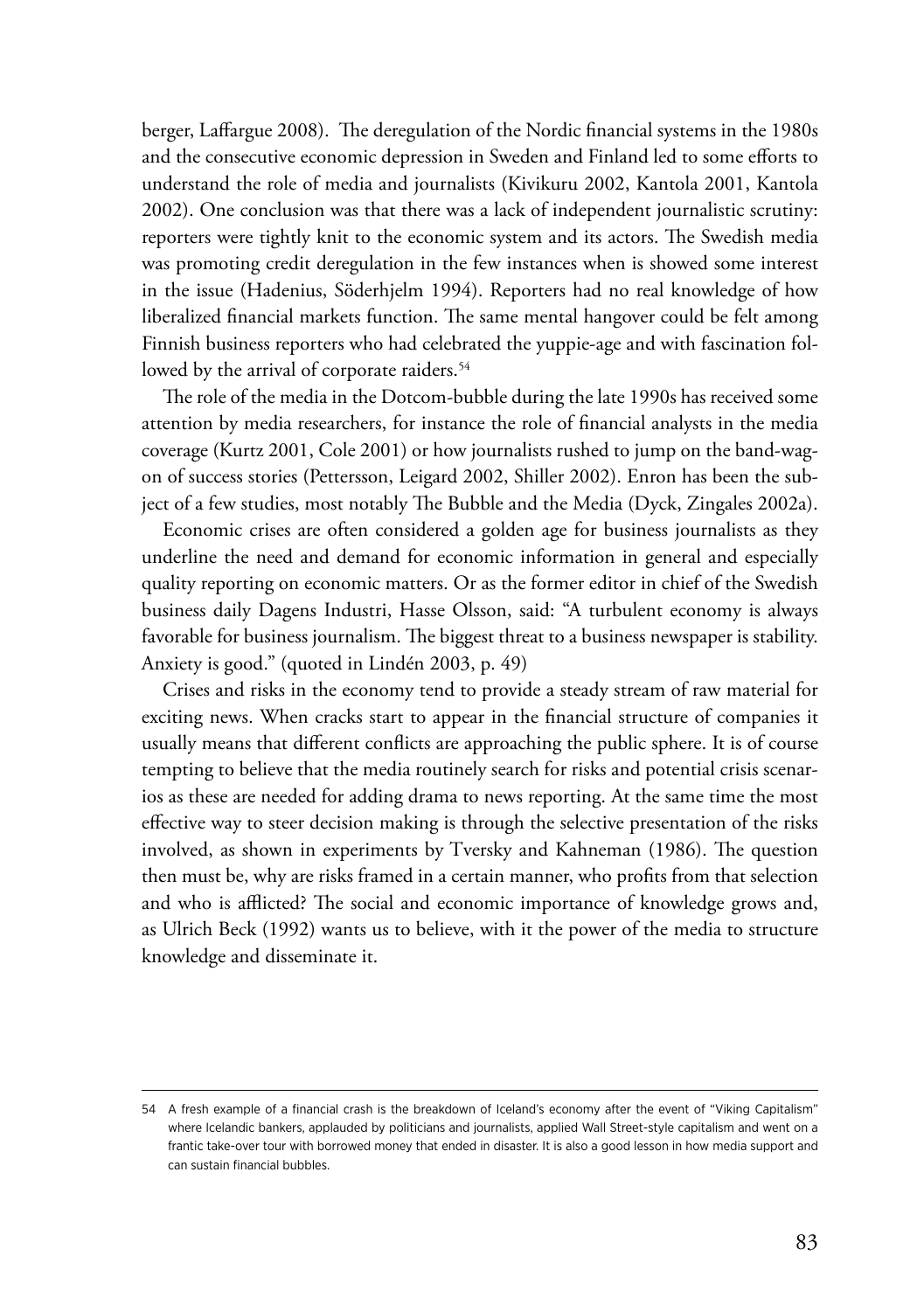*The risk society in this sense is also the science, media and information society. Thus new antagonisms grow up between those who produce risk definitions and those who consume them (Beck 1992, p. 46).*

Further, in connection with the risk- and crisis-theme, business journalists face criticism for not doing their job of informing the public properly.55 They should have been reporting in more detail on debt problems and less on the daily stock market: warning and preparing their readers, listeners and viewers for the coming economic problems. Instead journalists themselves – together with the economic and political elites – were caught in an unassuming mode. True, there have also been voices both inside and outside the community of business journalists claiming that the warnings were out there, but too few wanted to hear them (Roush 2008). The hypothesis of "rational ignorance" – the logic behind the reasons why people don´t care – has mainly been analysed in the context of voters and elections, but can quite easily be transferred to the economic sphere.<sup>56</sup> The arguments for this view that people did not react with caution are maybe a little more robust than the explanations business journalists offered after the Dotcombubble that burst in early 2000. Still, most agree that the media performance has not been up to par (Tambini 2010, Kurtz 2008, Krassén, Sundberg 2009, Lashmar 2008, Starkman 2009, Tambini 2008, Simola, Reunanen 2010).

These accusations of neglect have been at the centre of the debate in the United States, the UK, and Sweden (Tambini 2010, Starkman 2009, Fraser 2009). Recently a similar discussion on the responsibility of the media started in Finland in a report where Anna Simola and Esa Reunanen (2010) compare how the Finnish press covered the financial crisis in comparison with the Financial Times. The discussion never took off and reasons for this can be multiple and contradictory: have Finnish business journalists been more competent at explaining these things or is it just asking too much that they should have understood these issues better than their colleagues in countries where the financial crisis actually started? The economic depression in the early 1990s was a traumatic experience for Finnish business journalists where the credit bubble had been overinflated without the press really understanding how. On the other hand, financial experts did not understand the process either (Kuutti 1995).

<sup>55</sup> Matthew Fraser (2009) lists five traits: (1) Scoops are driving business journalism, not analysis, (2) journalists lack professional training in business, (3) business journalists have short memories, (4) tend to be cheerleaders for speculative frenzy, and, (5) do not rock the boat in case their careers may suffer (pp. 79–81).

<sup>56</sup> Anthony Downs (1957) noted that people need information to perform four functions: consumption, production, entertainment, and voting. But it takes so much effort to perform the fourth function of political awareness in relation to what it takes to be informed so according to Downs conclude that "it is irrational to be politically well-informed because the low returns from data simply do not justify the cost in time and other scarce resources" (Downs 1957, p. 259). This called the "rational ignorance hypothesis" both in political science and economics.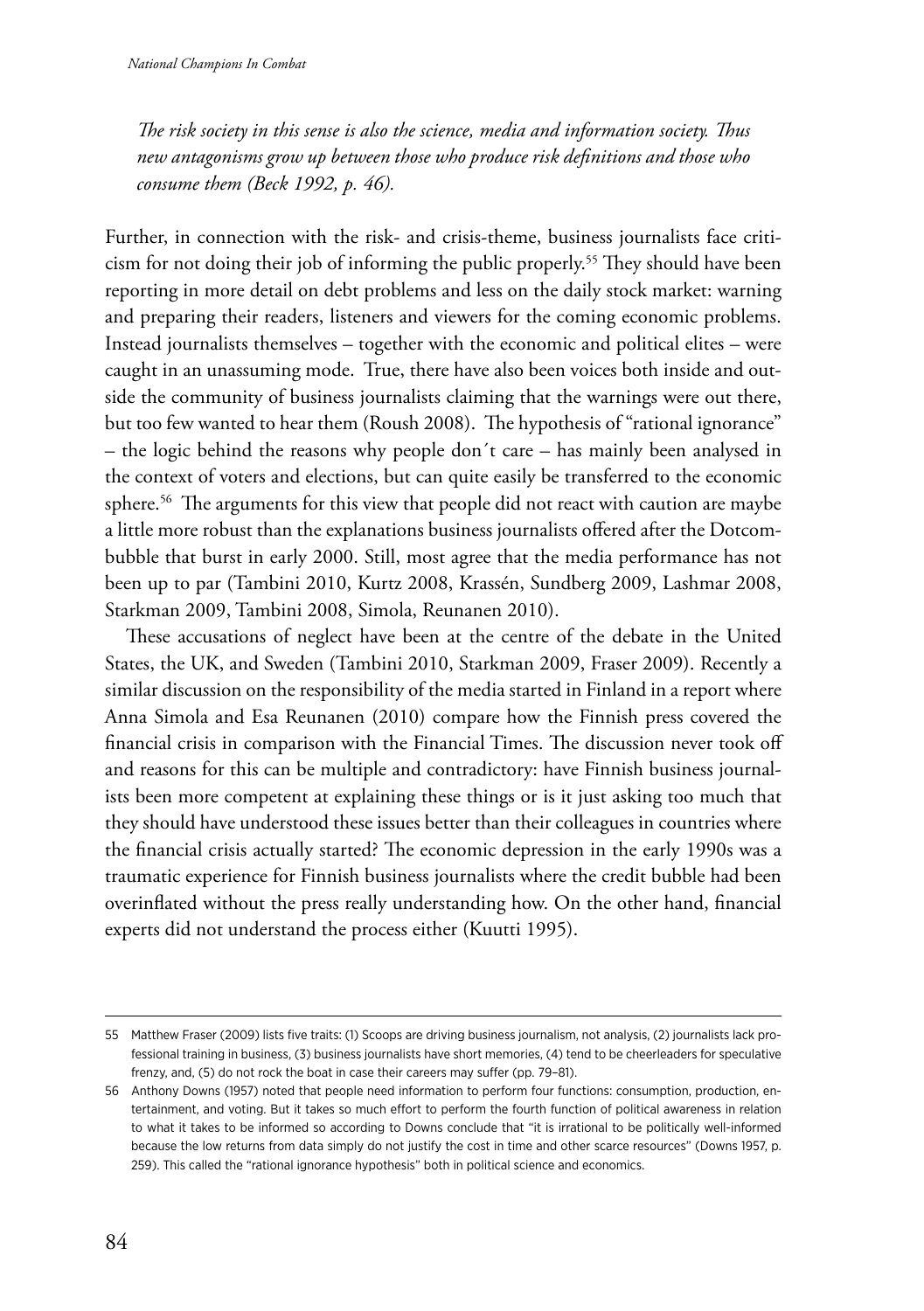### 3.4.4 Promotional culture

In some sense the challenges for business journalists lay both in the development of power structures in modern society as such as well as professional shortcomings. Businesses are getting more and more interested in guarding company secrets and developing their image through PR, or as Kjaer and Slaatta (2007) states, "organizations are becoming increasingly engaged in attempts to manage legitimacy, reputation or identity" (p. 19). The promotional culture (Wernick 1991) $57$  "highlights the rhetorical part of communication" (Eide, Knight 1999, p. 533). Most of the readily available business information is distorted by corporate "spin" or what Erving Goffman (1974) would categorize as "exploitive fabrications". It can be argued that it is getting harder for journalists to get their hands on exclusive information and one obvious tactic then is to develop a closer relationship with sources. But going too close means compromising the personal reputation, which is the most important asset in journalism.

The birth of the Finnish public relations and corporate communications industry has been traced to the general strike in 1956. American PR-practices had slowly been adopted, but this incident and its bitter experiences provided a social opportunity to strengthen the relationships between companies, employees, unions and society (Michelsen 1991).<sup>58</sup>

Sara Dalfelt and Jesper Falkheimer (2001) points to the obstacles linked to researching corporate communications. It is difficult to obtain data since communicators prefer to act where they are not visible. There is also little research focused on the PR industry from the perspective of media and communications. At the same time, as Miia Jaatinen (1999, p. 1) notes, the Nordic "negotiated economy" implies that interest groups and organizations have been given informal permanent representation in many committees dealing with issues where they have an interest.

The professionalization of sources has been one of the main features in the modernization of business communication during the last two decades (Allern 1997). One of the first to analyse and question the trend in a Nordic perspective was Jan Ekecrantz (1974). He noted that the "need of the company to spread its information, inside and outside the company, do not coincide with the needs of the employees or the information needs of other parts of society" (p. 5). These interests are in opposition to each

<sup>57</sup> Wernick (1991) has been named the father of the expression "promotional culture". For a review of the debate on promotional, see Davis (2006).

<sup>58</sup> ProCom - the Finnish Association of Communications Professionals - is the oldest communications association in Europe with roots going back to 1947. Its predecessors were Tiedotusmiehet (1947) and the Association of Finnish Employee Magazines (1955). They merged under the name of the Association of Finnish Communicators in 1978. The current name was adopted in 2004 according to the webpage (Finnish Association of Communications Professionals 2012).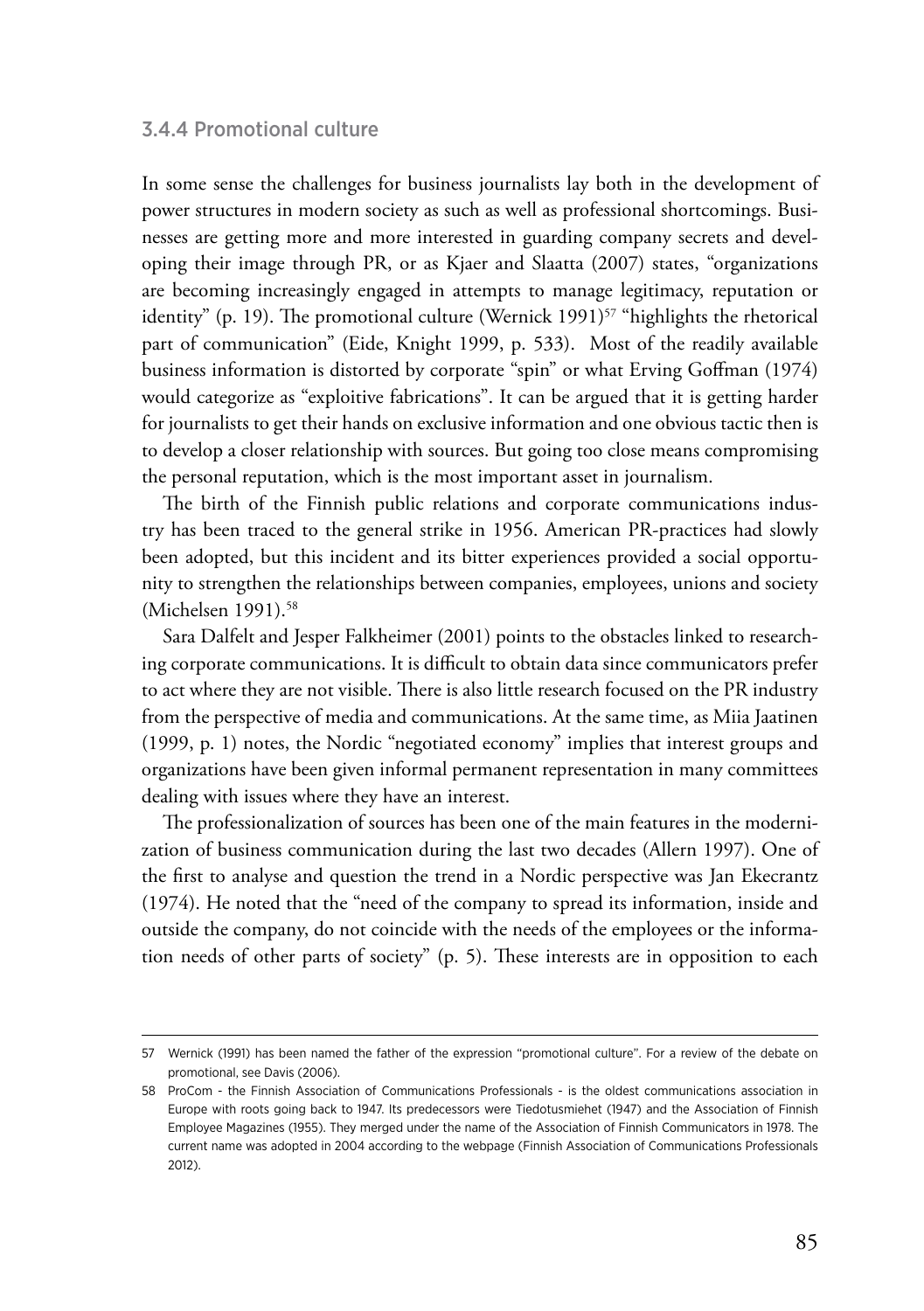other and their balance reflects the structure of power in society. Public relations (PR)<sup>59</sup> or the concept used in this thesis, corporate communications, is a practice that can be used to tilt that balance in favour of certain actors and since a successful strategy requires resources this might create an imbalance in "the marketplace of ideas". Power in this sense means "power over"; how the actions of an organization affect possible actions for another actor and vice versa (Coombs, Holladay 2007).

The distribution of power is central for the analysis of social relations. Leitch and Neilson (2001) note that this is a blind spot in the study on corporate communications: "power is a key element in the analysis of social relationships in nearly all other disciplines (e.g. political science, psychology, media studies) and in social theory in general" (p. 129). Some argue that business news is the reproduction of corporate elite power directed at other corporate elites rather than radical interpretations of corporate influence over public opinion, "mind control" over "the masses". Aeron Davis (2000) concludes that PR is used to gain corporate advantage and advancement and stresses several points: (1) corporate PR is used to influence business elite decision making and is a tool of elite corporate conflicts, (2) business news has been "captured" by corporate elites, (3) non-elite and rival elites are excludes from corporate "elite discourse networks", and (4) financial activity, corporate regulation and economic policy benefits corporate elite while ignoring others – "out of the sight the public" (p. 299).

Developing this "elite discourse theory" Davis has emphasized the closed nature of elite communication networks that involves "heads of industry, their communications staff, large institutional shareholders, analysts and financial journalists" (Davis 2003, p. 676). This definition of corporate communications is moved from attempts to shape general public awareness to cover a narrow concept of lobbyism instead, which is a small but influential part of corporate communications operations.

Business news can indeed strengthen the impression that lobbyists want to give, and business news does follow corporate agendas in the same way that other news genres are shaped by the interests of the relevant environment for journalism. Howard Tumber (1993), for instance, finds that the majority of business coverage is supportive, complimentary and consonant with the media's role in reproducing "dominant ideology" (p. 358). But this claim has its limitations. A one dimensional definition of dominant ideology needs to be very broad and flexible to include competing and contradicting elements of business life. Tumber also notes that the appearance of alternative sources,

<sup>59</sup> One classic definition of Public Relations by Frank Jefkins (1989) is: "PR consists of all forms of planned communication, outwards and inwards, between an organization and its public for the purpose of achieving specific objectives concerning mutual understanding" (p. 217). Others suggest that corporate communication should be used instead of PR, applying other definitions: "Corporate communication is a management function that offers a framework and vocabulary for the effective coordination of all means of communications with the overall purpose of establishing and maintaining favorable reputation with stakeholder groups upon which the organization is dependent" (Cornelissen 2004, p. 23).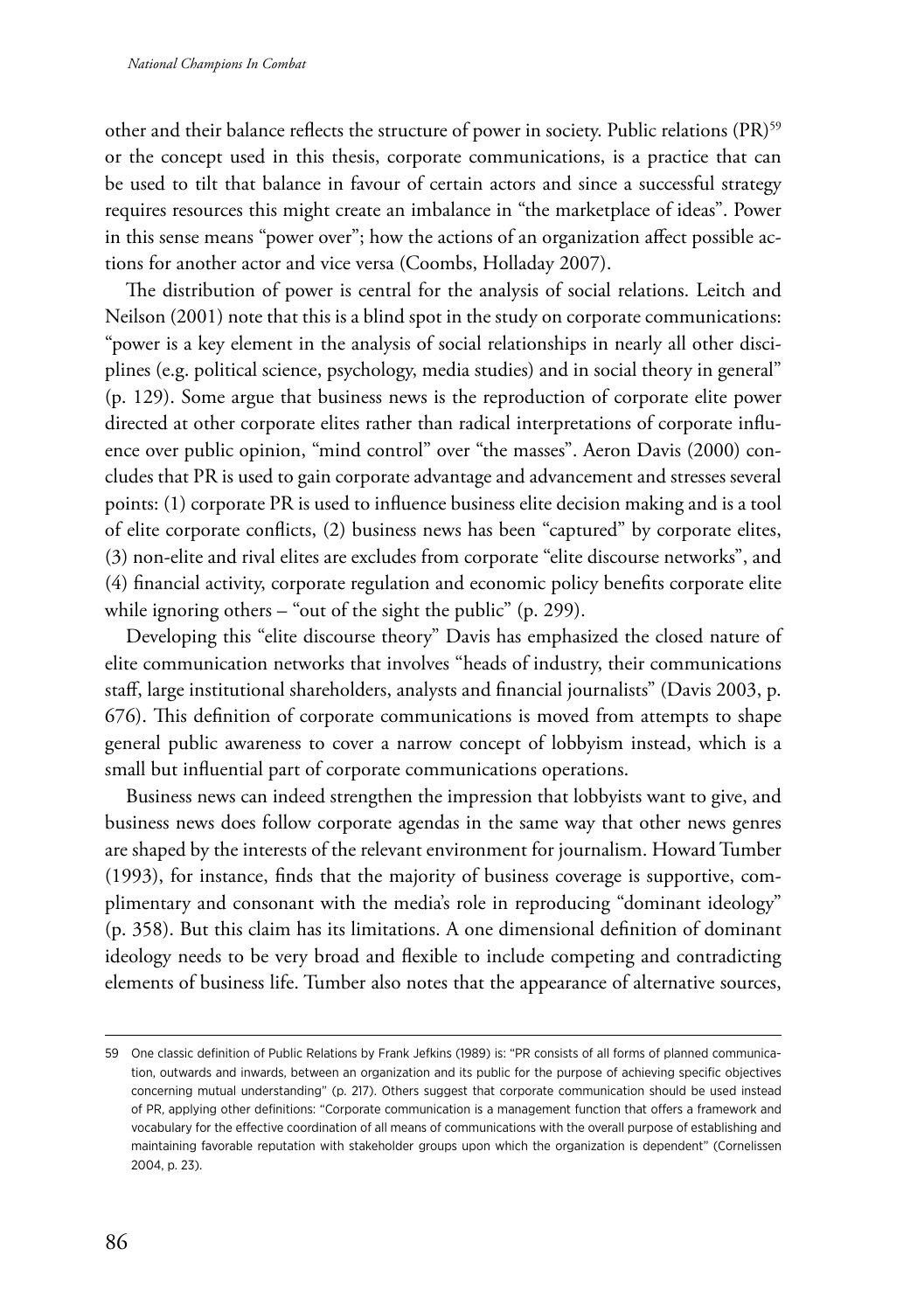"consumer and environmental groups" mean that critical views and other news frames are contesting dominant ideology.

Theories on corporate communications usually make a distinction between internal and external communication emphasizing activities that are created and maintained within organizations (Kreps 1990). Still, internal and external communication is interrelated and external channels are employed to influence the public's behaviour in the "relevant environment". These external activities are directed at corporate publicity, shareholder relations, financial relations, environmental and consumer affairs, labour relations, broadcasting, community affairs, government relations, issue advertising, corporate identification, corporate graphics, and issue response management (Velmans 1984, p. 3). $60$ 

The relationship between business journalists and their news sources has been the object of some research (Davis 2000, Kurtz 2001, Cole 2001, Dyck, Zingales 2002b). Press relations is just a part of what multinational companies do in terms of communications, but in the research on corporate communications it often receives great interest.

During the last decade the debate on corporate influence over the public opinion has been heated. Coombs and Holladay (2007) break down the critique of communication practices into several parts. (1) Public relations has kept the public ignorant about what "really goes on'', (2) Public relations cannot escape its wicked roots, (3) PR is to blame for the inordinate amount of power that corporations (and other groups, governments, lobbying groups, etc.) can exercise, (4) Public relations services are available to (or work for) those with "deep pockets" and this undermines the democratic process, (5) Public relations' power can be curtailed (and democracy restored) if the public is educated in how to resist public relations, and (6) Public relations is only publicity (pp. 14–16).

There is an element of social friction that should be considered. Reporters try to work in a climate dominated by constant distrust and antagonism from all sides (Roush 2006) while businesses and corporations often are suspicious of the news media and inclined to believe that their conduct is misrepresented by journalists (Manning 2001). Not all companies are focused on getting covered in the news, on the contrary. Corporate communications is not just about getting favorable press coverage but just as much keeping negative publicity out since "for every story fed to the media, there is one being carefully kept out" (Davis 2002, p. 27). More than half of the work of communica-

<sup>60</sup> Velmans (1984) identifies three primary functions of corporate communication activities; (1) to create and maintain organizational identity and reputation by disseminating organizational information to the public; (2) to help ensure organizational survival by identifying potential threats to the organization, identifying strategies for resisting these threats, and enlisting cooperation from agents external to the organization; and (3) to increase the organizations effectiveness and enhance their abilities to operate profitably and productively within the limits of the local, national, and international economy by identifying and creating markets for organizational products and services.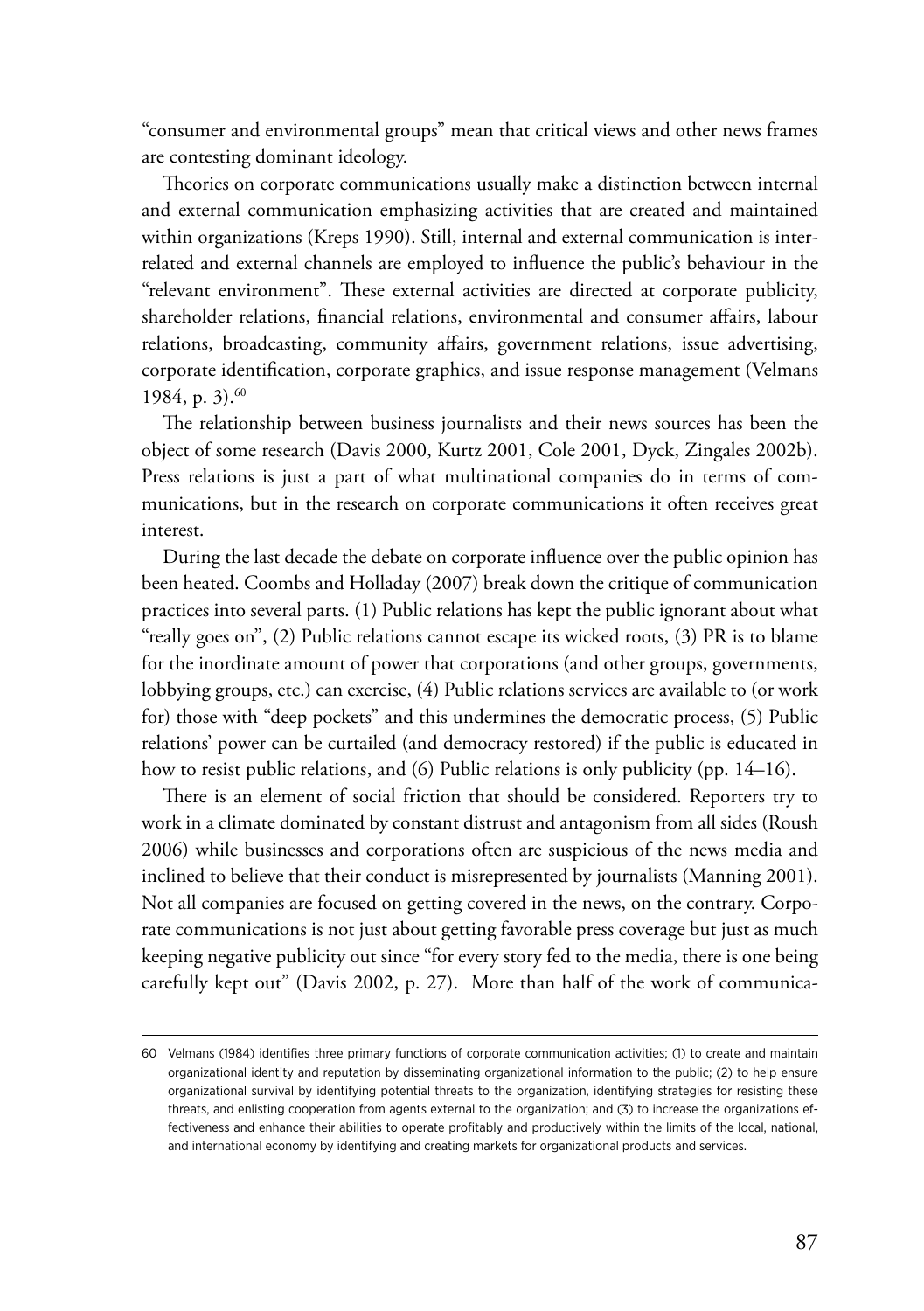tors involves restricting reporter access and information or attempts to quash negative stories. Josef Pallas (2007) has in field research observed diversity in contacts between communicators and journalists that can be divided into different categories: inclusiveness, selectivity, exclusivity, and avoidance (p. 103). Contacts can also be described as formal, strictly private or informal (p. 127).

Organizational demands and expectations on news are highly focused. Only the most desperate publicity seekers are willing to unconditionally appear in a public dress designed by the media. Most companies prefer to carefully choose when and how to interact with the media and use advertisement as their main channel of persuasion. News is used for specific purposes, such as carrying the message to employees or shareholders through a news media that adds legitimacy in the process. In that sense forms of interaction are highly controlled. Secrecy, confidence, censorship, and publicity are integral to the control of organizational life, as Richard Ericson et al (1989) writes: "News is used to control other units or levels within the same organization, as well as to control other organizations in the institutional environment" (Ericson, Baranek & Chan 1989, p. 386).

In media research this interaction with sources is often described as the process of bargaining and negotiation (Cook 1998, Ericson, Baranek & Chan 1989, Grafström, Pallas 2007). Businesses wants to make their way into the news for many reasons but only seldom is the target the general public. When this is the case it is often a need of the organization to establish itself as an authority or to promote and protect its image as accountable in society. Legitimization work is also required "to respond to and sustain the myths of one's institutional environment" (Ericson, Baranek & Chan 1989, p. 23). And, just as in political communication, these efforts should be "placed in a context of everything else they seek to do and seek to communicate" (Cook 2006, p. 169).

Business actors to a large extent organize their collaboration with the media and journalists through corporate bureaucratic structures. These are mainly corporate communications offices that deliver a supply of raw material for news production in a routinely and scheduled manner; press releases on new products, personal appointments and deals, earnings reports, press conferences, industry conference material. In that sense business news can be interpreted as a product of "co-production" and interdependence by the media and their sources. Promotional biases in that process need to be analysed.

The corporate agenda visible in business news can also be analysed as a matter of media subsidies; companies help media lower the cost of information gathering and production by providing "story suggestions, news releases, remarks by spokespersons, pseudo-events, satellite feeds, technical reports, and company websites" (Carroll, Mc-Combs 2003, p. 42). Blyskal and Blyskal (1985) observe how the PR industry in the US and UK are providing "prefabricated pieces" for the "great bulk of stories that are the product of assembly-line factory journalism" (p. 35). Both parties gain from this sort of convergence; the integration of news processes with corporate agendas. Firms can indirectly seek influence in a way that gives more credibility to their messages since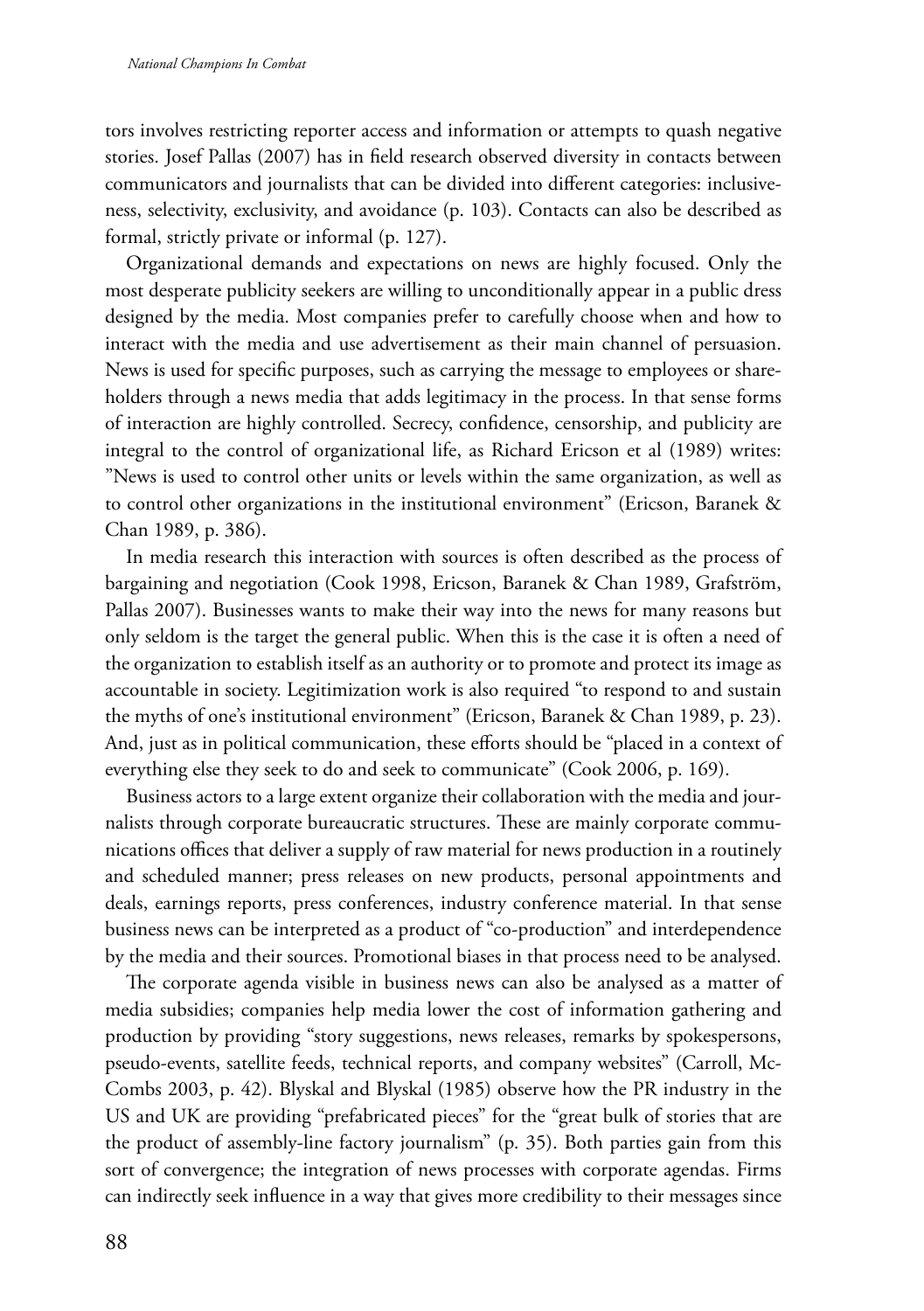news reports are more trusted than corporate communication.<sup>61</sup> The media is given the opportunity to outsource expensive parts of news making.

In this sense, both the corporation and the media choose suppliers for particular parts and services in an exchange relationship. The corporation picks the media organization that best fits its interests in terms of impact and audience, while the media interacts with the corporation in search of access to sources and exclusive material that enhances its reputation and legitimacy, such as scoops. The exchange can be analysed as a transaction-based relationship which gives both parties considerable advantages, but which can also be fragile due to the potential conflict it involves: for instance obligations towards sources might risk the reputation of the media company.

Out of this Sigurd Allern (2002b) has constructed a set of "commercial news criteria" (p. 66) that is ruled by aspects related to internal media efficiency rather than what is of interest to the public.

- (a) The more material resources such as working time, personnel and money editorial organizations need to cover an event, do a follow up or expose wrongdoings the less is the chance that the event becomes a news story.
- (b) The more able a source, the sender is in formatting an item journalistically (when the cost is paid by the source) the bigger the chance is that it becomes news.
- (c) The more exclusive such a news offer is, for instance that the reporter get a chance to apply his personal byline to a news story, the easier it becomes news.
- (d) The more the editorial strategy is based on sensationalism to catch the attention of the audience the bigger the chance is that the element of entertainment will be more prominent than criteria such as relevance, impartiality and gratification.

The interaction with corporate sources and their interdependency does to some extent differ from other journalistic subcultures, even though most reporters tend to deal with sources whose place has already been determined by their organizations and institutions (Ericson, Baranek & Chan 1989). A comparison with political journalists

<sup>61</sup> When corporate communicators are teaching corporate managers about journalism and concepts such as newsworthiness they sometimes use the metaphor of capital or currency: "Credibility is the only currency of a free press. The press can only increase the absolute worth of this currency through diligently applying journalistic principles and practices: weighing the news value of stories in an informed and responsible way, maintaining an editorially independent voice, pursuing fair and accurate reporting, and providing timely delivery and distribution. Credible gathering and dissemination of news all boils down to timeliness, fairness and accuracy, openness, and news value" (Kounalakis, Banks & Daus 1999).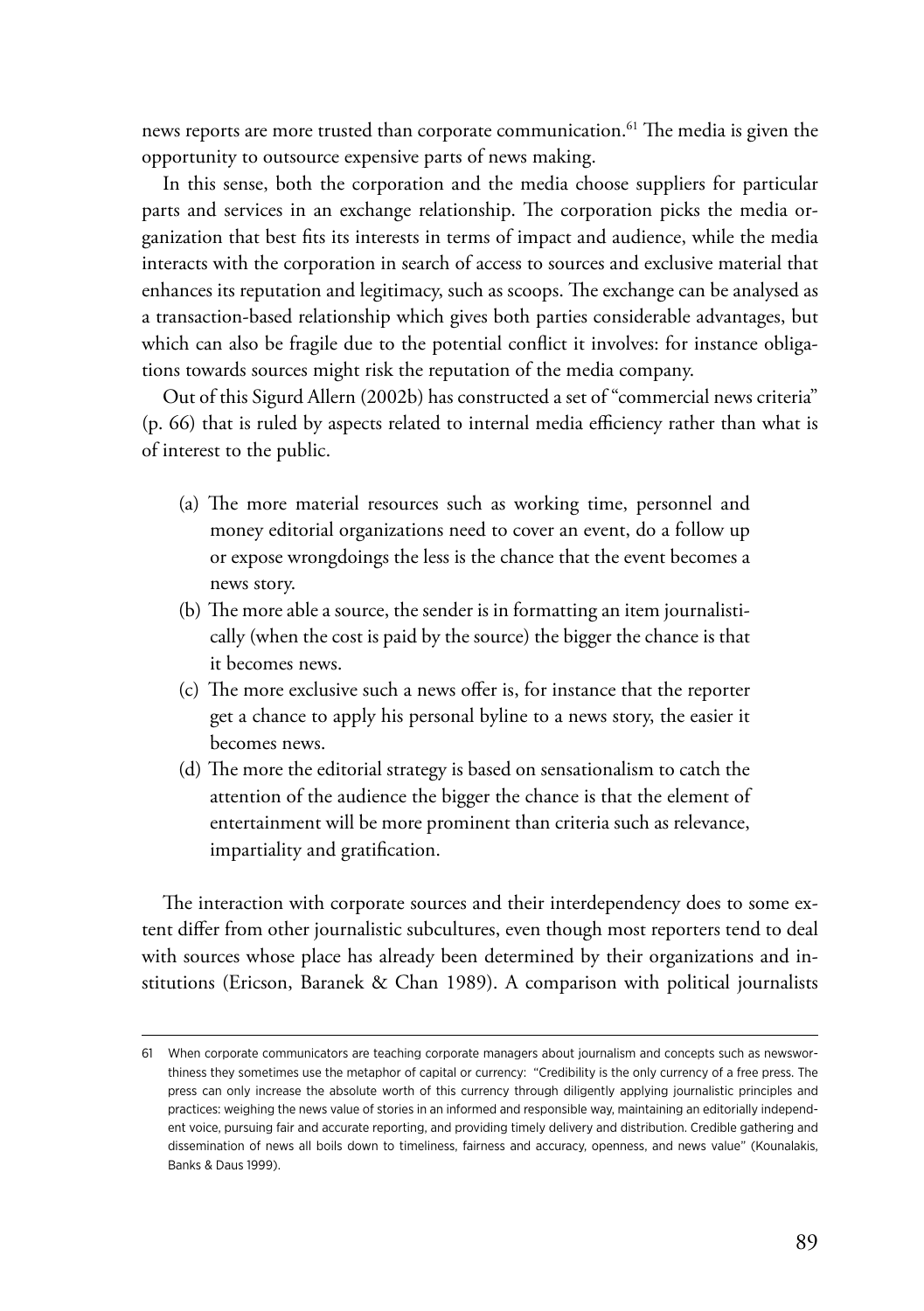show that they have access to readily available additional sources such as the political opposition, bureaucrats and experts in political communication and a wealth of public information. Business journalists are constrained by different corporate secrecy arrangements in the form of non-disclosure agreements (NDA) and rules on reporting financials. Politicians are more dependent on the media for success than corporations and democratic processes seem almost transparent in comparison with business decisions and transactions. Companies are closing the doors to where the substance of their operations is, and just showing their front to the media (Lindén 2006). Business journalists have very limited access to the corporate backstage and may therefore have to try to establish a quid pro quo - a favour exchanged for a favour - relationship with their sources (Dyck, Zingales 2002a).

## 3.4.5 The role of financial analysts

The entry of the analyst on the media scene was dependent on the merging of stock brokerages and investment banks in the early 1990s.<sup>62</sup> Together they started bringing new companies to stock exchanges. During their earlier professional life analysts were sitting in the back offices doing analysis, but now they suddenly appeared as sales persons on the front stage, trained to be appearing in the media and producing sound bites. They are part of a constellation of analysts hype, market fever, ubiquitous financial news, online trading and advertisement: "Where once independence was their hallmark, analysts today are effectively part of the investment banking and marketing departments of brokerages" (Cole 2001, p. xiii).

The problem with analysts that are interviewed in the media is that they almost exclusively represent the "sell side" of financial markets, that is brokerages and investment banks that make their living out of rising stock prices and growing trade volumes. That is why recommendations are overwhelmingly positive and it is not the quality of their work that determines what they earn, "but if there will be a deal or not" (Pettersson, Leigard 2002).

Representatives at the "sell side" stay quiet. Fund managers in charge of capital investments rarely say publicly what they think of the market situation or their expectations on specific shares. A third category of analysts are the industry experts that are not directly connected to actors in the financial markets and seldom recommend shares. They make overviews of how the whole industry develops. Still, they have an interest in maintaining good relations with the companies they are covering since there is an opportunity to produce customer specific research reports. During the Dotcom-boom

<sup>62</sup> A Finnish study shows, for instance, that not a single analyst was quoted by Helsingin Sanomat in September 1992, but in September ten years later 22 times (Pajari 2003, p. 183).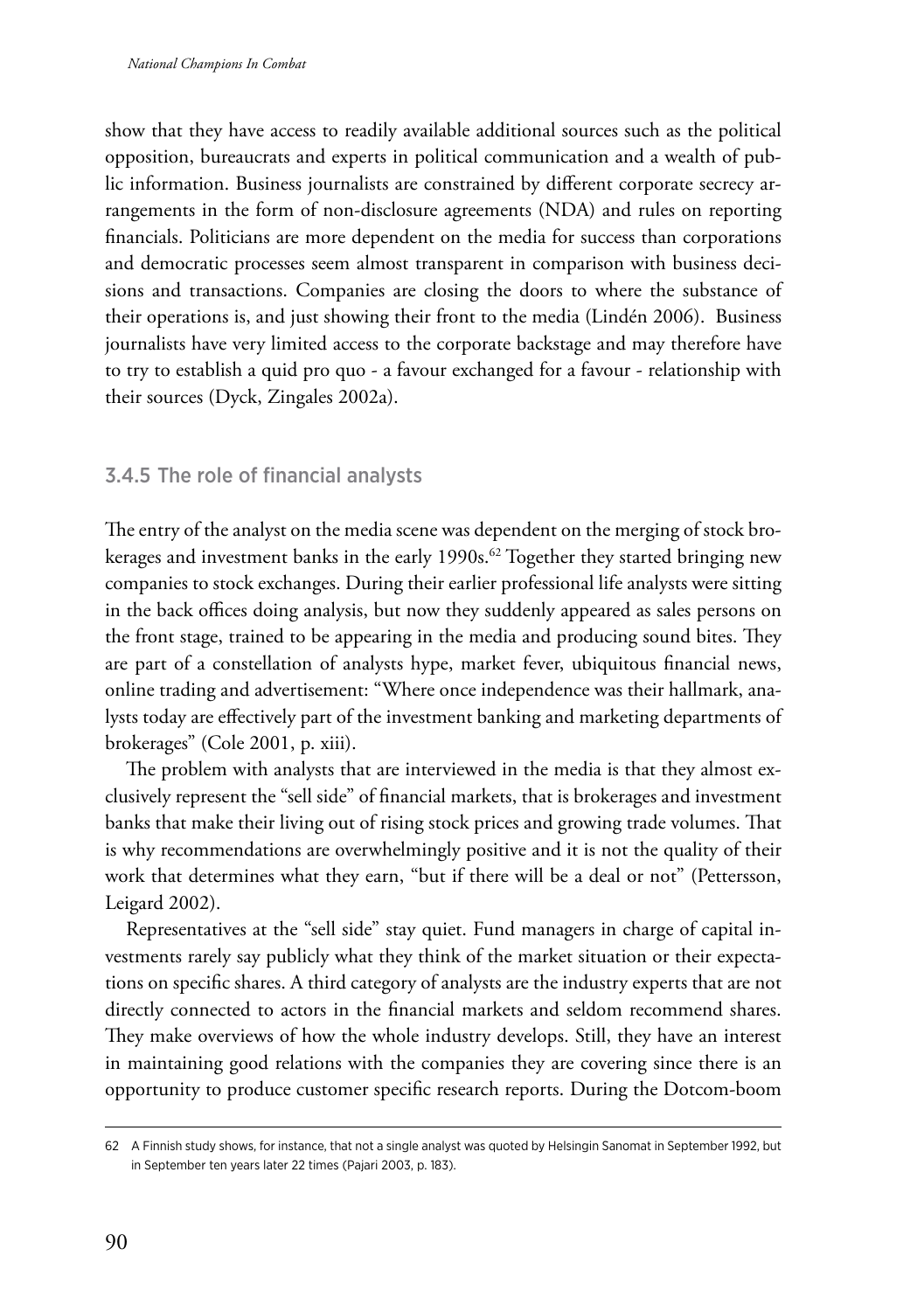certain analysts were elevated to stardom by the business press and they were ascribed almost prophetic capacities to predict market developments.<sup>63</sup> Howard Kurtz's (2010) exposition of those market mechanisms was devastating:" …if the analyst's assessment turns out to be utterly, spectacularly wrong – well, by then it is old news. Zero accountability" (p. 304).

As part of a "performance measurement industry" (Quack, Morgan 2000, p. 8) financial analysts have a one-sided approach to success: expectations on the stock price tell it all. This is also a reflection of the conflicting socially constructed "truths" between the shareholder model (neo-liberal) and the stakeholder model (institutionalist) that applies the measurement of performance to a greater context: "Whereas institutionalist approaches tend to argue that this national context still remains dominant, it is characteristic of neoliberal accounts that they assume a convergence of performance standards towards that enacted by Anglo-American capital markets and driven by the growth of global financial markets" (Quack, Morgan 2000, p. 4).

From an institutionalist perspective financial analysts have arrived on the corporate scene together with new types of investors as "new social actors" whose presence will make the reproduction of old routines within firms problematic. They have "distinctive expectations about issues such as performance and transparency" (Morgan, Kristensen & Whitley 2001, p. 2). Financial professionals – analysts and portfolio managers – also play a significant mediating role between foreign owners and local managers. They provide foreign owners information about companies and their future prospects as investment targets. At the same time they inform management about shareholder's interests and preferences (Tainio, Huolman & Pulkkinen 2001).

Financial analysts and portfolio managers meet corporate leaders at different arenas for "relational investing" (p. 160). These arenas can vary from conference calls to "Road Shows". Due to the restriction on financial information private conversations are less frequent even if informal meetings do take place such as "one-on-one meetings, informal group gatherings, company visits, capital market days in companies and conference calls" (Tainio, Huolman & Pulkkinen 2001, p. 160).

The personal responsibility of the CEO is to present business prospects in way  $-$  a clear, sensible and attractive "good story" (Tainio, Huolman & Pulkkinen 2001) – which makes a good impression on analysts and portfolio managers while listening to their opinions.

<sup>63</sup> Analysts are under pressure that creates conflicts of interest which affect the integrity and the quality of analysis and recommendations. Four potential areas were identified after the Dotcom-bubble: (1) Attracting and Retaining Clients: The analyst's firm may have underwritten an offering for a company or seek to underwrite a future offering. The analyst may have been a part of the investment banking team that took the company public. (2) Firm Profits: Positive reports by brokerage firm analysts can also trigger higher trading volumes, resulting in greater commissions for the firms. (3) Compensation: An analyst's salary and bonus may be linked to the profitability of the firm's investment banking business. (4) Equity Stakes: The analyst, other employees, and the firm itself may own significant positions in the companies the analyst covers (Unger July 31, 2001).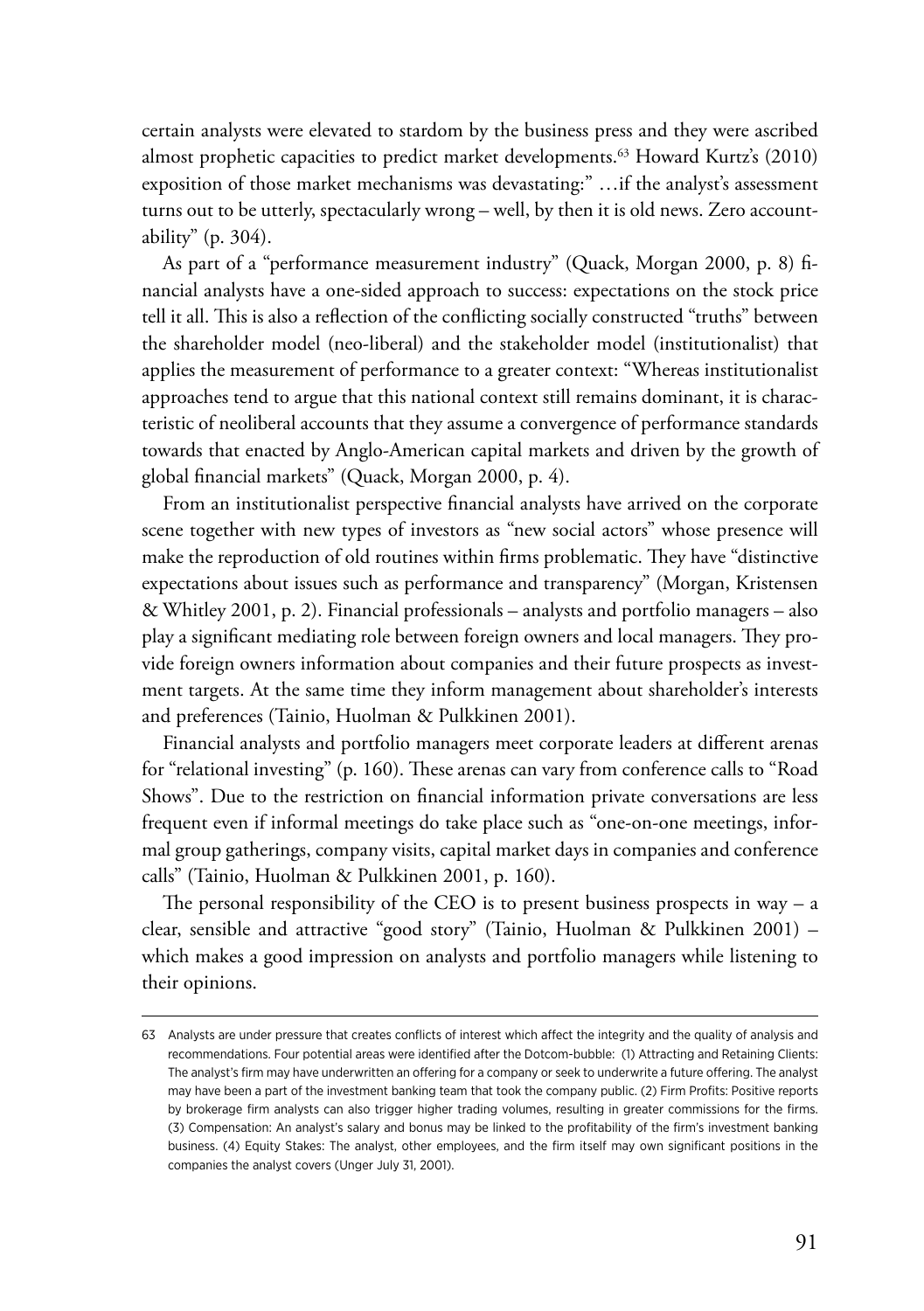Several reasons why analysts seek media exposure have been identified. Kuperman, Athavale and Eisner (2003) suggest these motives: (1) by making their views more widely known, analysts can move out of the herd and become opinion leaders, thereby improving their relative performance and their compensation; (2) by increasing their name recognition and by supporting a stock publicly, analysts can help their firm attract new investors and more investment banking business; (3) by supporting a stock publicly, analysts are better able to promote stocks that they recommend to clients (p. 74).

Companies and their managers also have a bias that includes rising stock prices. It is not only more comfortable and less stressful to manage a firm with a positive stock trend but stock options are used to reward managers, and their value rises with the stocks. These programmes usually also covers large parts of the personnel. The change from purely wage based compensation to rewards that are linked to stock performance as part of the big management transformations during the 1990s and it made a small selection of Nokia people extremely rich. There is reason to believe that management has a financial interest in downplaying negative news about the company since they hold stock options, but other informed parties have a vested interest in high stock valuation as well: the job security of employees is dependent on how well the company is doing while the fortunes of analysts often are linked to the success of the stock they analyse: "If all the sources have an interest in a positive spin, the news coming from them will be clearly biased" (Dyck, Zingales 2002a, p. 14).

## 3.4.6 News and the language of business

The framing analysis applied on the texts in chapter eight does not go deep into the language structure but contains some elements where articles are taken apart. Business news from a linguistic perspective has been researched by Pirjo Karvonen (1996) who finds that the people behind the economic development are missing from the picture. Even though texts describe economic behaviour events such as growth in investments occur without the involvement of any actors. Instead events seem to take off like irrevocable natural laws and advance without anyone interfering. Abstractions such as competitiveness and economic depression become independent actors in themselves producing unpredictable results. In a way they remind her of divine beings from folklore; creatures from Finnish mythology demanding sacrifice and compensation. Economic texts are one of many systems of meaning that different communities in the world are structuring. They form its own reality and define its own creatures through reification by linguistic means.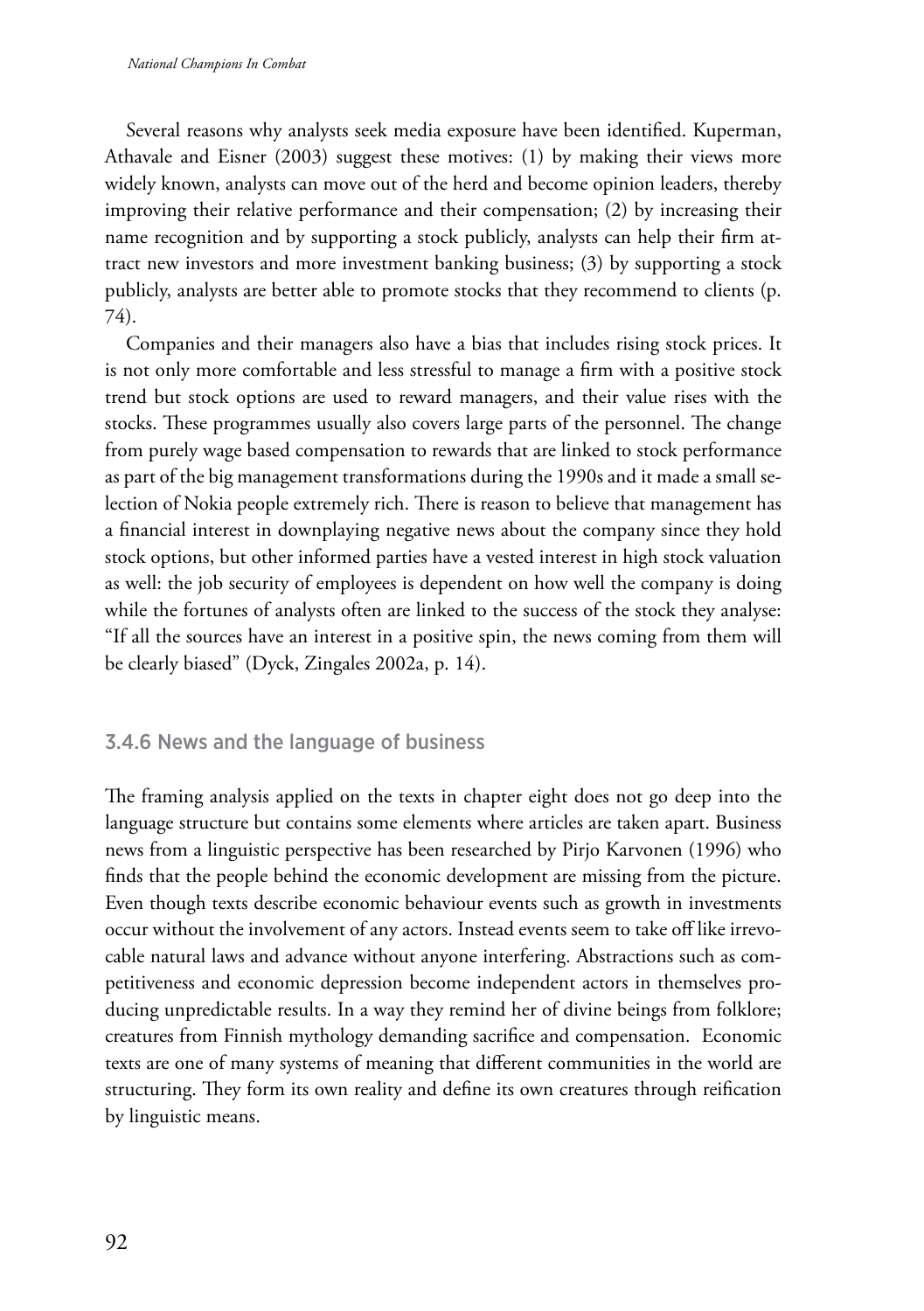*These creatures (market forces, economic depression, interest rate margins) are tools constructed through talking and writing by which the world is organized (Karvonen 1996, p. 163).* 

Kay Richardson (1998) observes that in the language of economics, the preferred mode of reasoning is abstract, formal and mathematical. One strong feature of the mediated economic discourse is change and chronic volatility, constantly monitored and presented as contemporary reality. The Swedish linguist Lars Melin (2006) has in a highly entertaining way analysed how business language of his country is being influenced by Anglo-Saxon corporate jargon and neo-liberal ideology. He focused his research on the "local dialect" spoken around the Norrmalmstorg square where fund managers and corporate finance people are working. There, the business reporters at "the local media" is providing a window into new management buzz words and paradigms that are either translated from English or used as such. No-one in Sweden is able to escape the new linguistic trends since "no Swede is allowed to go to sleep before all broadcasters have showed what happened to the interest rates, the euro, the dollar, the "krona" or the Stockholm stock exchange during the day, and of course on what side Nasdaq and NYSE has woken up" (Melin 2006, p. 10). Melin has studied how management buzzwords are spread at training courses, seminars and by consultants. Concepts from behavioural science, ecology, and natural science are gaining new meaning in the financial context, as well as sports and games. The dominant source of metaphors is war: in the white-collar war the office constitutes a safe battlefield, a substitute for the real trenches. As he notes: "It is psychologically understandable that individuals in a quite cosy office environment want to see themselves moved to a world of action: the sea, the game arena, the casino and – above all – the battlefield" (Melin 2005, p. 78).

There is some research on how financial language has been translated into news with the purpose of making the audience feel street-smart. "Financial porn" was an expression used by columnist Jane Bryant Quinn (1998) to describe articles that encourage readers to make investment decisions that may not be wise, but will sell magazines and newspapers. Bill Cloud and Chris Roush (2010) list concepts as the "skirt length theory," which few take seriously. The theory predicts that "if skirts are becoming shorter, then the market is supposed to rise, and vice versa" (Cloud, Roush 2010, p. 103). A "widow and orphan stock" is a safe, low-risk stock that pays dividends. Financial slang like this is making its way into the business pages and function as linguistic markers that are contributing to an insider atmosphere in the business news institution.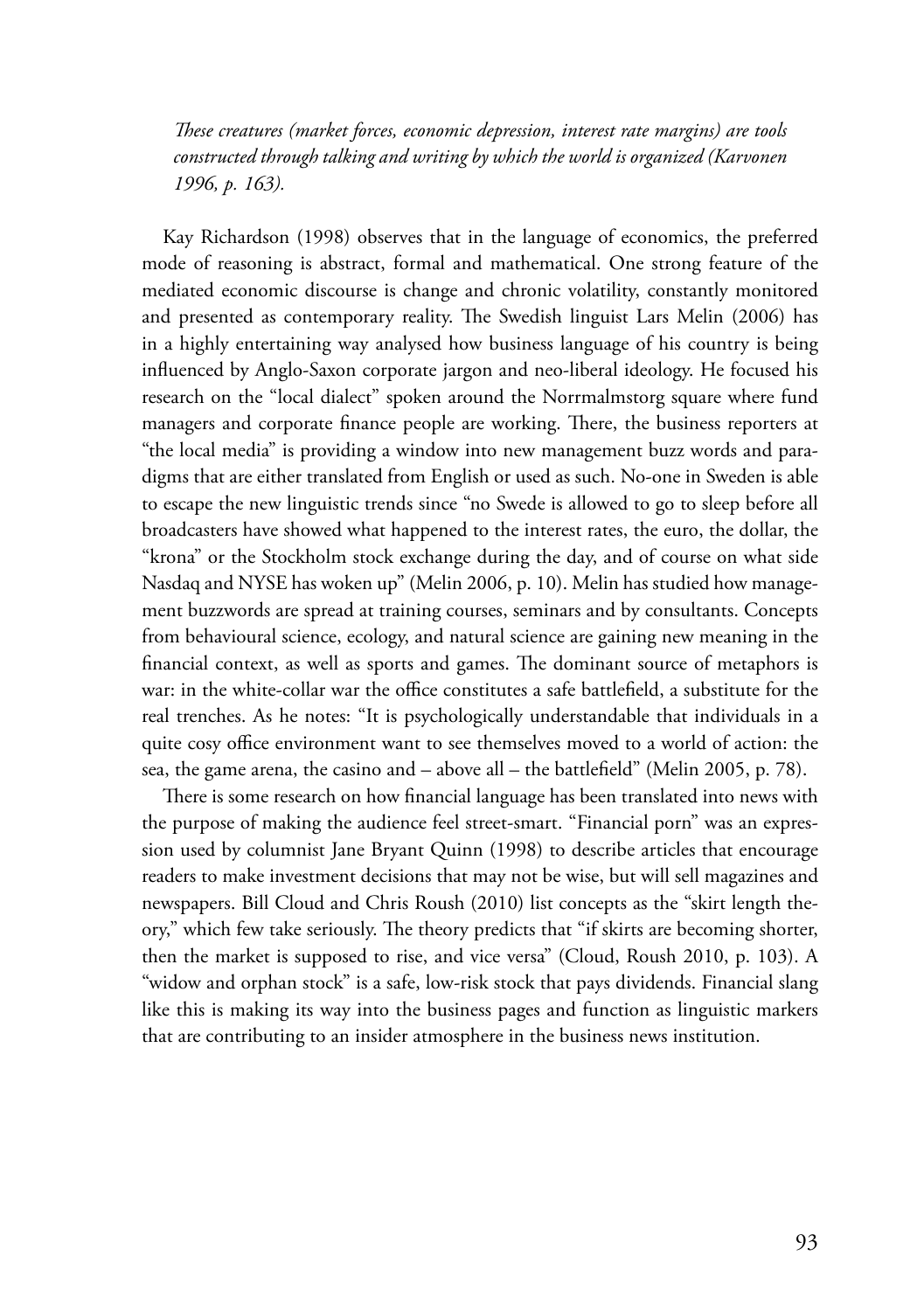## 3.4.7 The leader and the media image

A strong arm of research concentrates on business media and the construction of leadership images. In one of the first major studies on image-making and the media, Chao Chen and James Meindi (1991) argued that the business press is particularly prone to interpret organizational outcomes in terms of leadership. The researchers studied the rise and fall of Donald Burr and the airline People Express and argued that news based on soft constructions instead of hard facts threatens the credibility of the business media. It could be argued that the cult of the individual has become stronger also in the Nordic countries with the arrival of American style capitalism, but on the other hand business media have been legitimizing the action of business leaders long before Reaganomics landed in Finland. Content analysis of Swedish media images of corporate CEOs shows that there are different Swedish leadership models for business managers and politicians (Holmberg, Åkerblom 2001). Antti Aittapelto and Kari Koljonen (2006) demonstrates how business news about the electronics company Elcoteq was framed by the behaviour of its largest owner and chairman of the board, Antti Piippo and the profiles of three different CEO's. In Sweden, Pernilla Petrelius-Karlberg (2007, see also Petrelius, Kallifatides 2004) has analysed in great detail how the media image of Marianne Nievert, CEO at the Swedish telecom company Telia was constructed. By using Bourdieu's field theory she concluded that the rationality of the media field also has become the frame of reality which the business world needs to adapt. In that process the CEO becomes something of a stereotype, a non-personal personality. Business media has also been studied as carriers of management knowledge where business people, particularly CEOs, increasingly tend to use the media to create an impression of their companies (Sahlin-Andersson, Engwall 2002).

Paul Manning notes that corporations with high profile chief executives are likely to generate more coverage. Here he sees a "circular logic" since each additional phase of news coverage of a corporate personality further confirms the newsworthy status of that individual (Manning 2001).

One of the dimensions of business news is personification or the simplification of "dramatis personae", the main personalities in any situation or event. "News is about the action of individuals", as Peter Golding (1981) notes. When power holders are replaced, such changes take pride of place in the circumspection of news as big events. The significance of these changes in news reports masks the "continuing and consistent power of the position" and instead focuses on individual authority: "Journalism, and especially television news is the last refuge of the great man theory of history" (Golding 1981, p. 77).

The media might choose their own darlings based on personal charisma even if there is no scientific proof that great personal charm and business performance are linked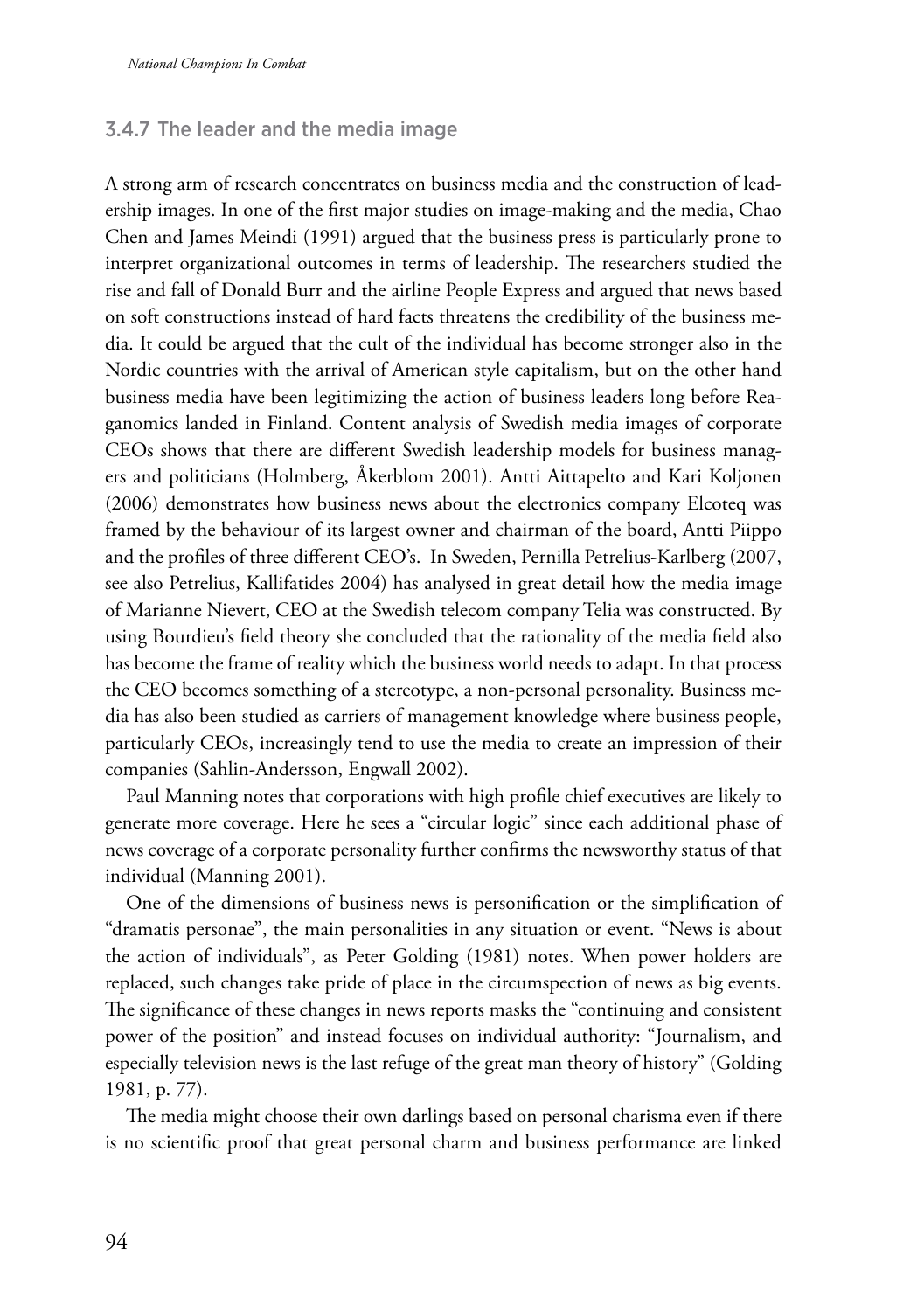to each other. The correlation is actually negative: charisma easily becomes a liability, concludes the business academic Jim Collins (2001) who has done the most extensive research on the subject.

The best business leaders analysed in Collins' research were actually people that few in the United States had ever heard of: they never reached the headlines. The adjectives used to describe them by colleagues were quiet, humble, modest, reserved, shy, gracious, mild-mannered, self-effacing, understated, and so forth (Collins 2001). This, again, is a reminder that the world of financial analysts and the media is "social" in the sense that interaction excludes the presence of knowledge as belief justified by science. Ubiquitous narratives have a strong hold over facts.

One can also ask, as Ingalill Holmberg and Staffan Åkerblom (2001) do, if the media is creating a reality for corporations through "its production of a public leadership discourse" (Holmberg, Åkerblom 2001, p. 69). That reality is a relationship between national culture, the implicit models of leadership and behaviour which "seems to be more complex than is often assumed" (Holmberg, Åkerblom 2001, p. 83).

#### 3.4.8 Ownership matters

Media is a business in itself, a fact that often is neglected in communication and journalism research (Hallin, Mancini 2004). Media ownership has also been concentrated in fewer hands both in Sweden and in Finland (Ruostetsaari 2003). What are the business models that the media employ and how do they affect the practice of business journalism? Publisher policies are based upon business models that reflect the competition and affect newsroom practices in a very concrete and direct way. It is understood that by selecting editors and senior editorial staff the media owner makes the choice of whom to trust to manage the business model.

The main dividing line is between "the market model" that is the main commercial business model for media companies and "the public sphere model" 64 where the ambition of the publisher is to contribute to an open discussion (Croteau, Hoynes 2001). In practice, the market model and the public sphere model are combined and the risk of commercial "contamination" of news content is reduced by a Chinese wall raised between the advertising department and the newsroom.

In some ways the public sphere model is reminiscent of the so called "trustee model", in which professional journalists provide news they believe citizens should have to be informed participants in a society (Schudson 1999). This means that journalism can be understood as a battle between the "bad" people who represent the market model

<sup>64</sup> The principal idea of the public sphere model is that the mass media can contribute to democratic processes by helping to cultivate social spaces for public dialogue (Croteau, Hoynes 2001).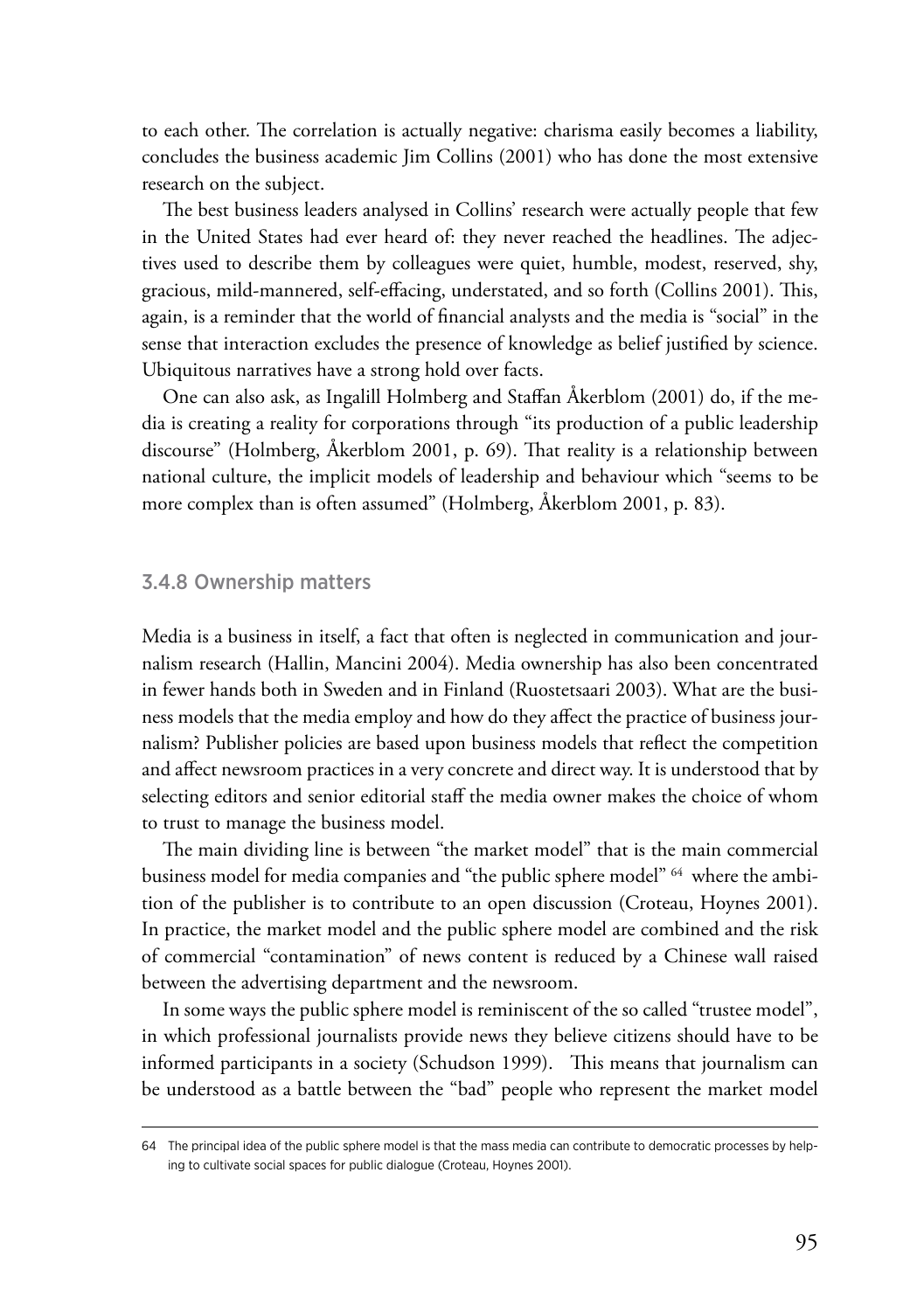and the "good" professional journalists who represent the search for truth and need for scrutiny of the powers that be.

The owners of business media might have strong connections to other parts of business life motivated by profits. This is one of the main ideas behind the critique of corporate media, not just from the most politically minded opponents but also from an economist point of view, for instance Joseph Stiglitz (2002) looking at asymmetrical information: "Media that are excessively tied, for example, to financial interests, will not provide an adequate check against abuse by special interest" (p. 41).

Some say it more bluntly: The main business of the media is to produce content that turn its audience into a buying mood and "chilling criticism of big business" (Rotzoll 1995, p. 110). Herbert Schiller (1984) claims that the bombardment with "happy media" take people's minds away from more depressing issues such as unemployment or stressful workplaces (p. xiii).This is a somewhat distorted version of the publicity model, where the role of media is "simply to catch and hold visual or aural attention" (McQuail 2000, p. 55), and to sell audience attention to advertisers.

Portraying the media as profit maximizing corporations and reporters as mere servants to the owners of the media is creating conceptual problems, even though recent profitability problems are increasing the pressure to attract a larger audience that is tailed by advertisers. The goals of media organizations and individual reporters can be divided into three mixed parts, according to pioneering work by Jeremy Tunstall (1970a). News organizations stress a unique combination of (a) circulation revenue, (b) advertising revenue, and (c) other activities that are aimed at creating not revenue but value of a cultural, educational or political influence kind (p. 11). Any research therefore has to take into consideration the mixed goal or "coalition-goal" character of news organizations.

In this study it is assumed that business journalism is more connected to the goal of advertising revenue since the audience for business news tends to be limited despite attempts to widen the reach.

The overall publisher guidance for reporters to the specific nature of a media outlet is laid out in the editorial policy. These are public documents that often include rules that reporters are expected to obey and provide some guidance on, for instances, factual error correction practices.

In addition to this, editors produce "style books" that give reporters practical advice on how the material shall be presented and which rules are enforced. The international news organizations have very detailed editorial guidelines, not the least in Great Britain and the U.S. where there is a real risk of getting involved in costly defamation trials and other liability issues. But at local newspaper level some form of formal policies can usually be found. In Sweden, half of the business newsrooms have in 2005 detailed publisher policies where goals and guidelines are laid out. The rest have shorter documents where the business idea is presented (Hedman 2006).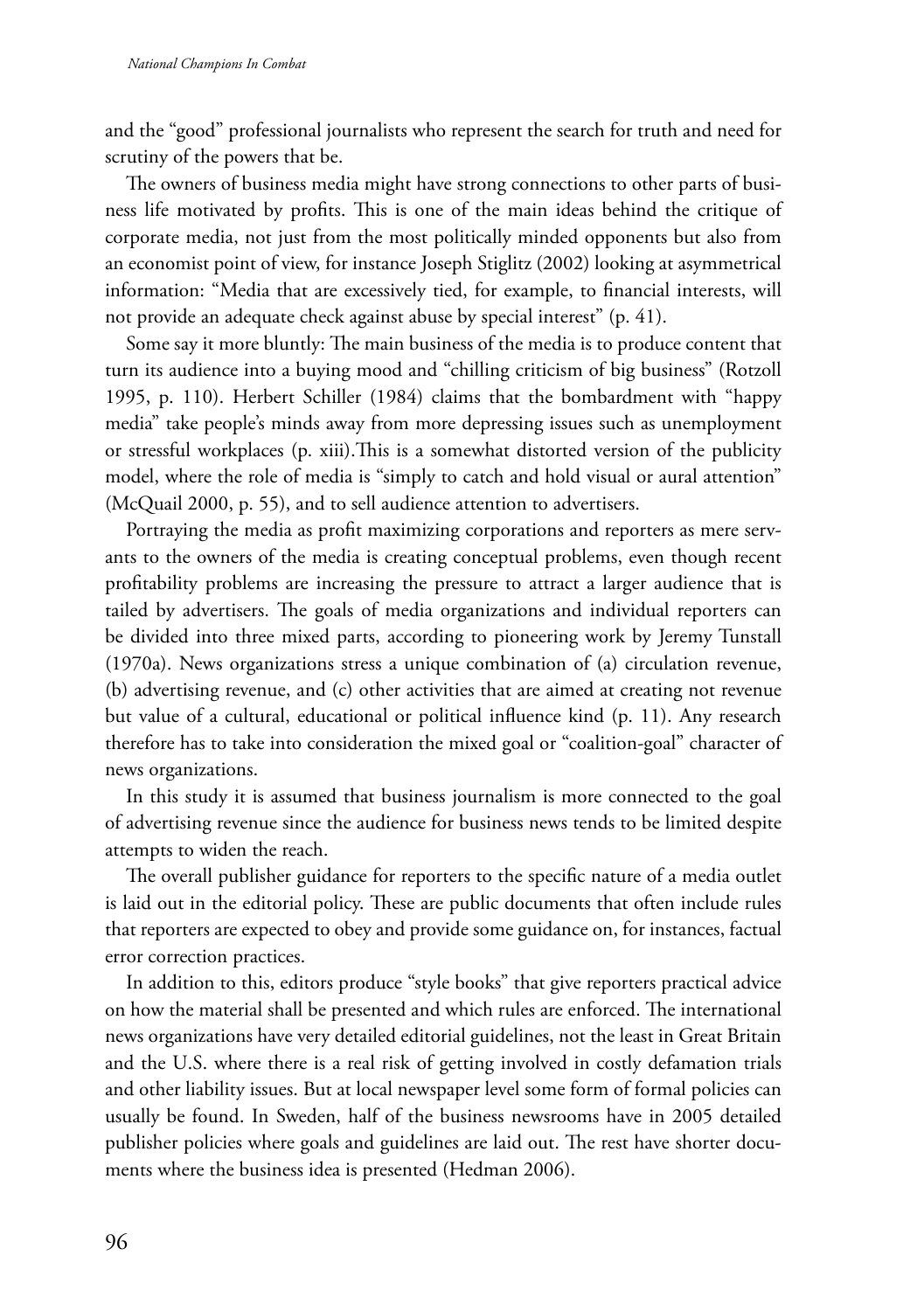Policy declarations also reveal how owners of private media look at public interest, as highly influenced by commercial self-interest. It might not be in line with the values of an individual journalist and the economic imperative might also be in conflict with generally accepted views in the society on what functions the press should perform and what public interest is.

Some voices claim that the form of ownership, private or public, matters much less than could be assumed (Schudson 2002). Ownership does not matter as much as the way the media company is managed. A private owner might have personal interests in the media business that go beyond the mere financial, like the Russian oligarchs buying British newspapers in hope of becoming accepted members of the establishment. The division into private and public are also deemed too rough and different forms of private and public ownership need to be considered. The difference between how a publicly quoted media company and a family owned media company conduct their business can affect news, even though editors seldom reveal in what ways ownership is visible in newsroom policies. Alternatively, there is also a great variety in how publicly owned companies are connected to political elites varying from absolute control to just getting public financing without strong governance ties. Michael Schudson (2003) point out that something of a paradox is connected to profit-making. The "desire for profit" makes a news operation vulnerable to influence by advertisers, but the more profitable a news outlet is the more is it able to withstand such pressure.

## 3.4.9 Professionalism and news management

Regularities in the arrangement of work processes are necessary to ensure a steady output of news. The structure of the news organization must be able to deal with a constantly changing news environment which requires that reporters and editors have considerable autonomy in the selection and processing of the news (Soloski 1989).

In theory, by establishing formal rules, news management would be able to control its journalists and editors. Still, a focus on formal rules and rationality is of limited value in the analysis of news work. John Soloski finds this form of administration inefficient because (1) the rules must cover all possible situations that journalists might encounter, also in conditions when rules cannot be applied; (2) elaborate rules are prescriptive and are limiting the journalist's ability to deal with the unexpected, which is the essence of news; and (3) the news organization's management would have to spend time and money teaching its journalists the rules and regulations (p. 209).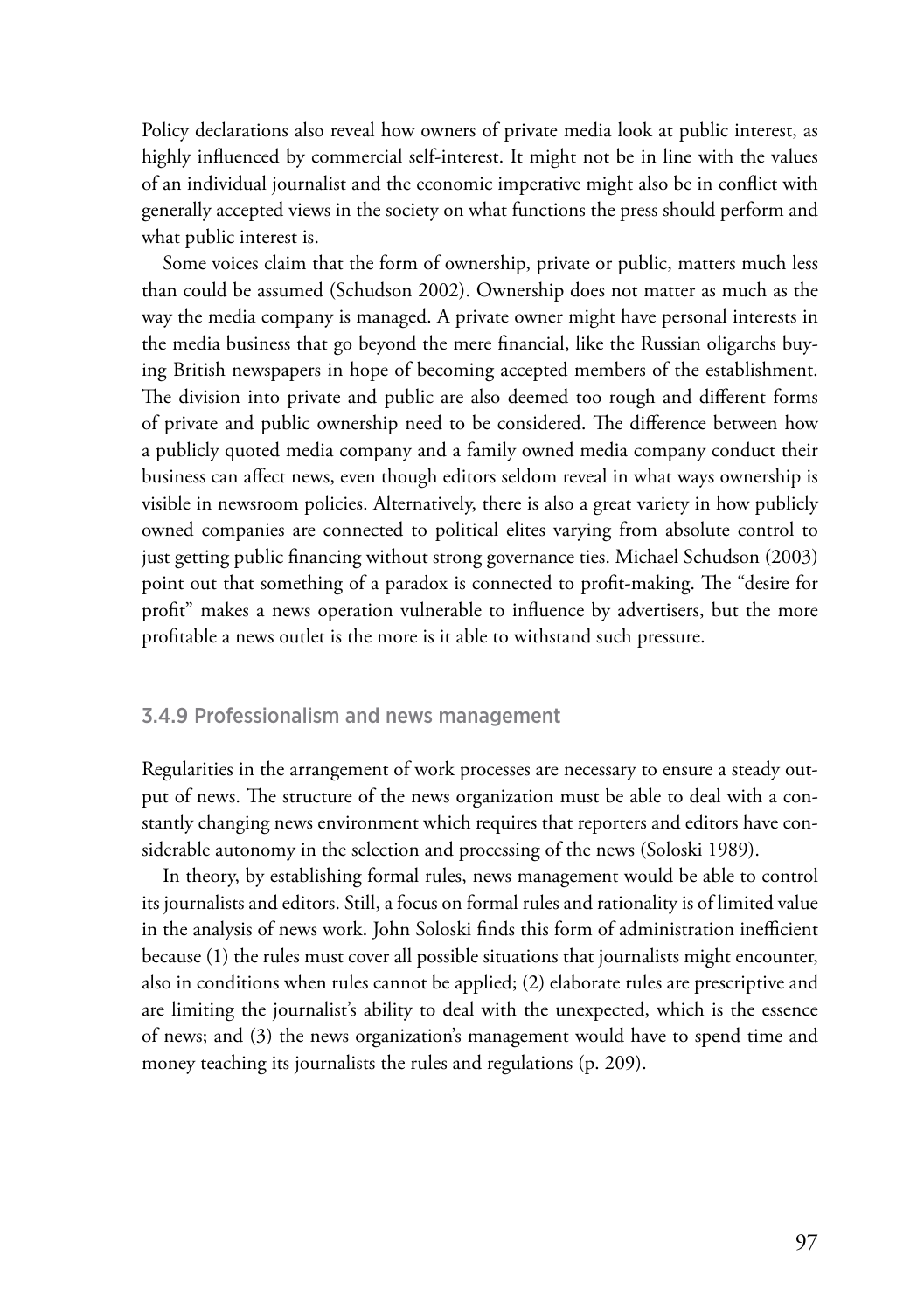From the manager's point of view the answer to this dilemma is news professionalism that controls the behaviour of journalists in two ways: (1) it sets standards and norms of behaviour and (2) it determine the professional reward system (p. 212).

But, shared professional norms do not completely eliminate the problem of organizational control for two reasons, say Soloski; (1) professionalism provides journalists with an independent power base that can be used to thwart heavy-handed interference by management, and (2) professionalism provides too much freedom for journalists, and thus news organizations must adopt procedures that further limit the professional behaviour of their journalists (p. 213).

Here, we see that "professionalism"<sup>65</sup> contain contradictory elements that lead to confusion. According to Elliot Freidson (2001) the word refers to institutional circumstances in which the members of occupations rather than consumers or managers control work. In this sense the organized occupation creates the circumstances under which its members are free from control by those who employ them. Few, if any occupations can claim to fully control their own work. The most rational way of dealing with the problem would therefore be to avoid the word "profession" altogether, or adopt Eliot Freidson's rule: "Still, wherever I can, I try to use 'occupation' instead of 'profession' in order to avoid the pretentious, sometimes sanctimonious overtones associated with the latter" (p. 13).

As members of dependent professions that operate within profit-making business organizations journalists have much in common with for instance engineers and accountants. Despite attempts to describe the altruistic and anti-profit nature of professionalism as a service to society, in the case of journalism servicing "public interest", its ideology is closely linked to the ideology of capitalism.

There is a mix of formal rules, norms and habits that unite most journalists. The news management needs only to concentrate on "teaching journalists its own news policies, and needs only to develop techniques for ensuring that its journalists adhere to the policies" (Soloski 1989, p. 218). These techniques are for instance editorial meetings, guidance in story assignments and reprimands for wrong behaviour. In addition to this, every news sub-culture also has its own specific characteristics regarding routines and processes affected by the availability of information, the position of journalists in relation to their sources and the subjects they cover. This is why, despite some uniformity of journalism practices, there is a great variety in responses to events, an important point that for instance Anna-Karin Olsson has examined in her work on news organiza-

<sup>65</sup> In the research literature on professionalism seven dimensions are recognized. These are (1) Knowledge: specialist knowledge, unique expertise, experience; ((2) Education and training: higher education, qualification, practical experience; (3) Skills: competence and efficacy, task complexity, communication, judgment; (4) Autonomy: entry requirement, self-regulation and standards, voice in public policy, discretionary judgment; (5) Values: ideology, altruism, dedication, service to clients; (6) Ethics: codes of conduct, moral integrity, confidentiality, trustworthiness, responsibility; and (7) Reward: influence, social status, power, vocation (Brock 2006, p. 4)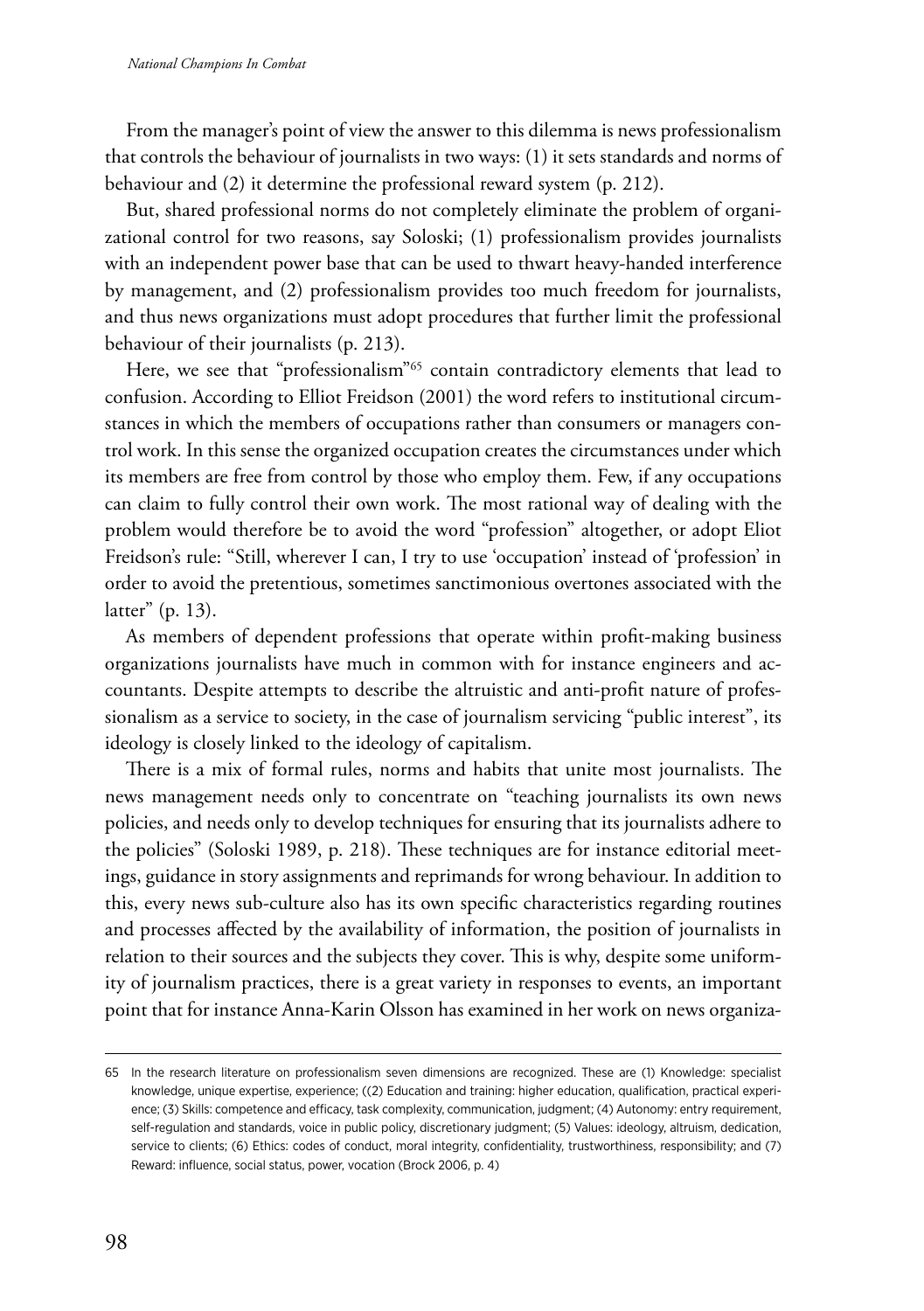tions and different ways of reacting to disasters and crises (Olsson 2009).

One journalist strategy for coping with the problem of split interests is to focus on the technical aspects of the profession, speed and accuracy when delivering stories. Professionalism has for some journalists been the way out of this dilemma, "justifying the separation of producer from product" (Aldridge, Evetts 2003, p. 559).

This is just one aspect since professionalism also can be mobilized by employers as a form of self-discipline (p. 547). People in the newsroom are supposed to follow the official editorial policies even though they might not be in line with what people would express in private discussions. Ulrika Hedman (2006) finds it striking that few newsrooms have any procedures for following how well journalists adhere to policy documents and there is little discussion on the subject. The publisher needs a written policy that can be showed to outsiders but it has no practical influence on daily news work.

Further, research shows that journalists on average are ignorant of how publishers position their media and feel that managers and reporters speak different languages; managers talk about customers and focus groups while reporters talks about readers (Andersson 2005, Ruusunoksa 2006).

In his classic study *Social Control in the Newsroom* (Breed 1955) of how journalists conform to publishers wishes, Warren Breed noted that the most important reasons were obligations and esteem for superiors. Publisher policies are usually followed because of this loyalty. The dynamics of the newsroom – the pragmatic level – will explain the trend towards conformity. As Breed noted, the journalists' source of rewards is located "not among the readers, who are manifestly his clients, but among his colleagues and superiors" (Breed 1955, p. 335)*.*

## 3.4.10 Conclusion

This chapter has provided an insight into earlier research on business news that is of relevance to the discussion in this thesis. The professional and institutional framework within business journalists perform their work is not static but dependent on factors related to the power structures of the society as well as practices in the social system of capitalism. One should be careful not to mix explanations related to resource dependency with factors explaining institutional dependency, but I would argue here that resource flows related to business news are combined with more or less subtle corporate pressure that motivates an institutional perspective. Here a picture is drawn where business journalists are deeply embedded in these structures and where their agency is limited.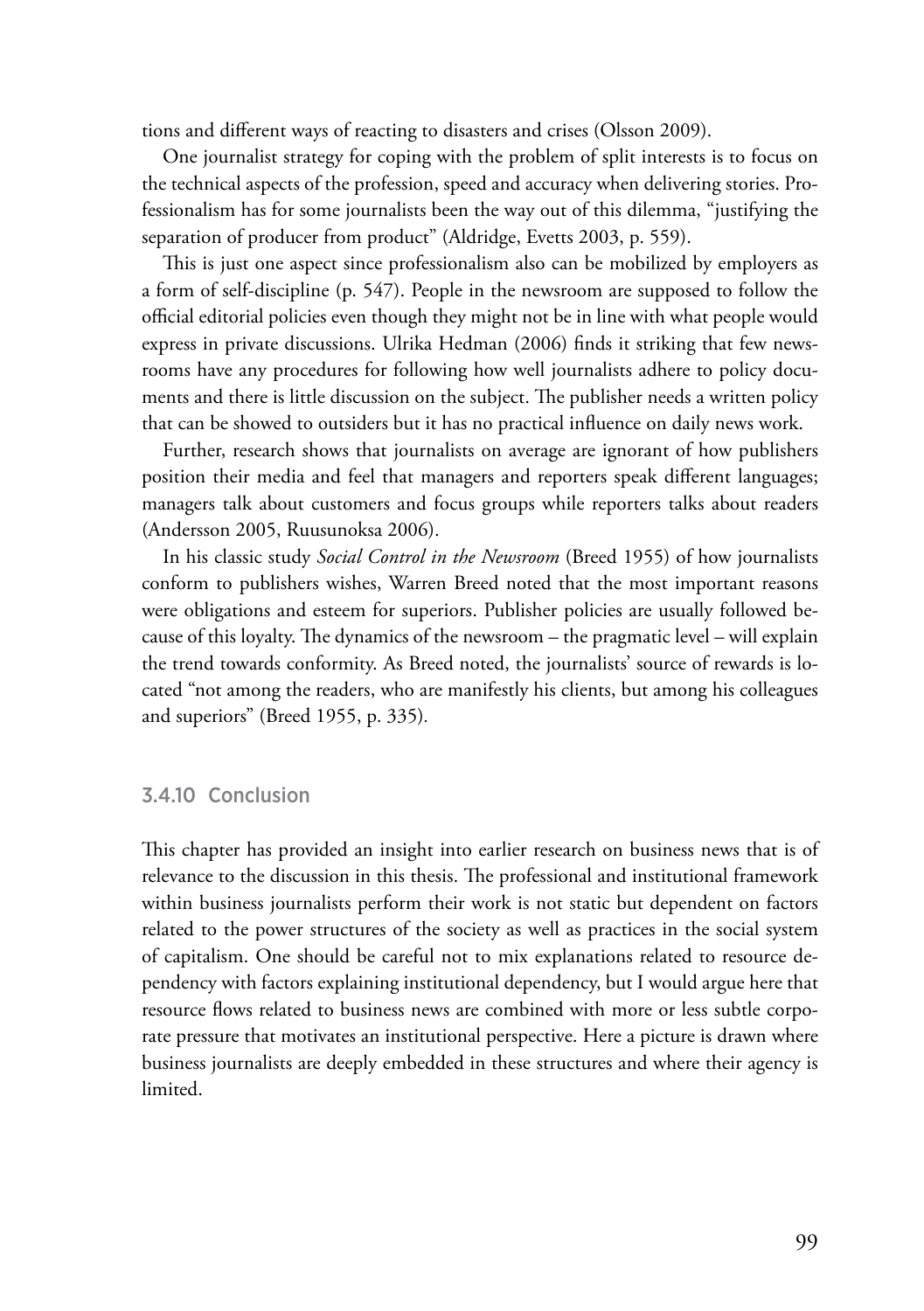Of special interest is the professional roles and here earlier findings present as a fact that business journalists are willingly promoting the virtues of the system while reporters themselves don't agree. The strategies by news managers to control reporters that might not embrace all the business objectives raised by the owner and realized in editorial policy have also been discussed in detail.

The critique against business news convincingly presents a journalistic sub-culture that is focused on the deeds of celebrity CEOs, uses biased financial analysts, absorbs the business language, and hopelessly fails to alert the public to oncoming financial crises was also touched upon.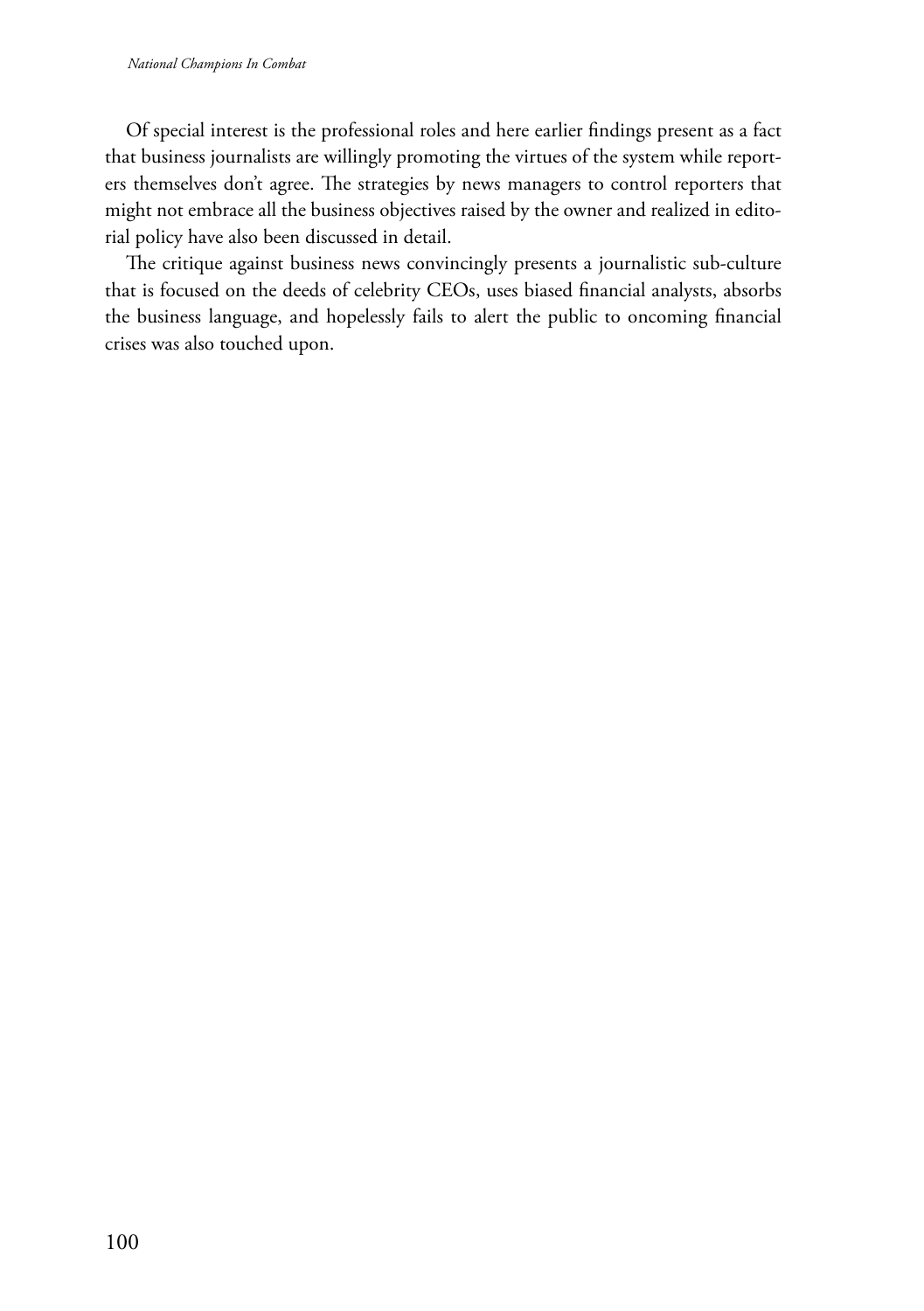# **Part II**

# **4. Media systems theory**

In the Layered Institutional Model presented in the beginning of this thesis layer 2 included political, economic and media systems. The cross-national comparison of news making processes in Finland and Sweden calls for a framework on the macro-level that guides our understanding of influences from the socio-economic and cultural context. Media systems theory departs from the agreement that the relationship between media and society is close and that it is specific for each and every country. The ambition in macro-level comparative studies is therefore to identify the systemic nature in terms of politics, economics, legal structure, culture and social relations.

In one of the seminal attempts to define a general theory of media systems, Four Theories of the Press, the dominant thesis was that "the press always takes on the form and coloration of the social and political structures within which it operates" (Siebert, Peterson & Schramm 1963, p. 1). Therefore, any systematic understanding of the press involves insights into the system of political and social control where the relationships between individuals and organizations are negotiated. But this "sacred text of journalism" (Mancini 1993, p. 137) was also a product of political views influenced by the Cold War and American bipartisan politics with a strong majoritarian flavor and a clear boundary line between the majority and the opposition. Therefore, the application of the theories in the book on countries where the political system is distinguished by political coalitions does not work. From that point of departure there has been a long academic journey into cross-national comparative inquiries which include newsroom practices, role perceptions and value systems of journalists or content analysis of reporting (Köcher 1987).

Decades passed before a creditable upgrade of the theories regarding media systems was presented, and that upgrade was Daniel Hallin's and Paolo Mancini's book *Comparing Media Systems* (2004). The authors made use of extensive data to develop three different empirically based models of media and politics, The Polarized Pluralist Model (Greece, Spain, Portugal, Italy, and France), the Liberal Model (United States, Canada, Ireland and United Kingdom) and the Democratic Corporatist Model (with the Nordic countries together with German, Austria, the Netherlands and Switzerland). Hallin and Mancini, inspired by Blumler and Gurevitch (1995), divided their framework for analysis into four dimensions: (1) the development of media markets, with particular emphasis on the strong or weak development of a mass circulation press; (2) political parallelism; that is, the degree and nature of the links between the media and political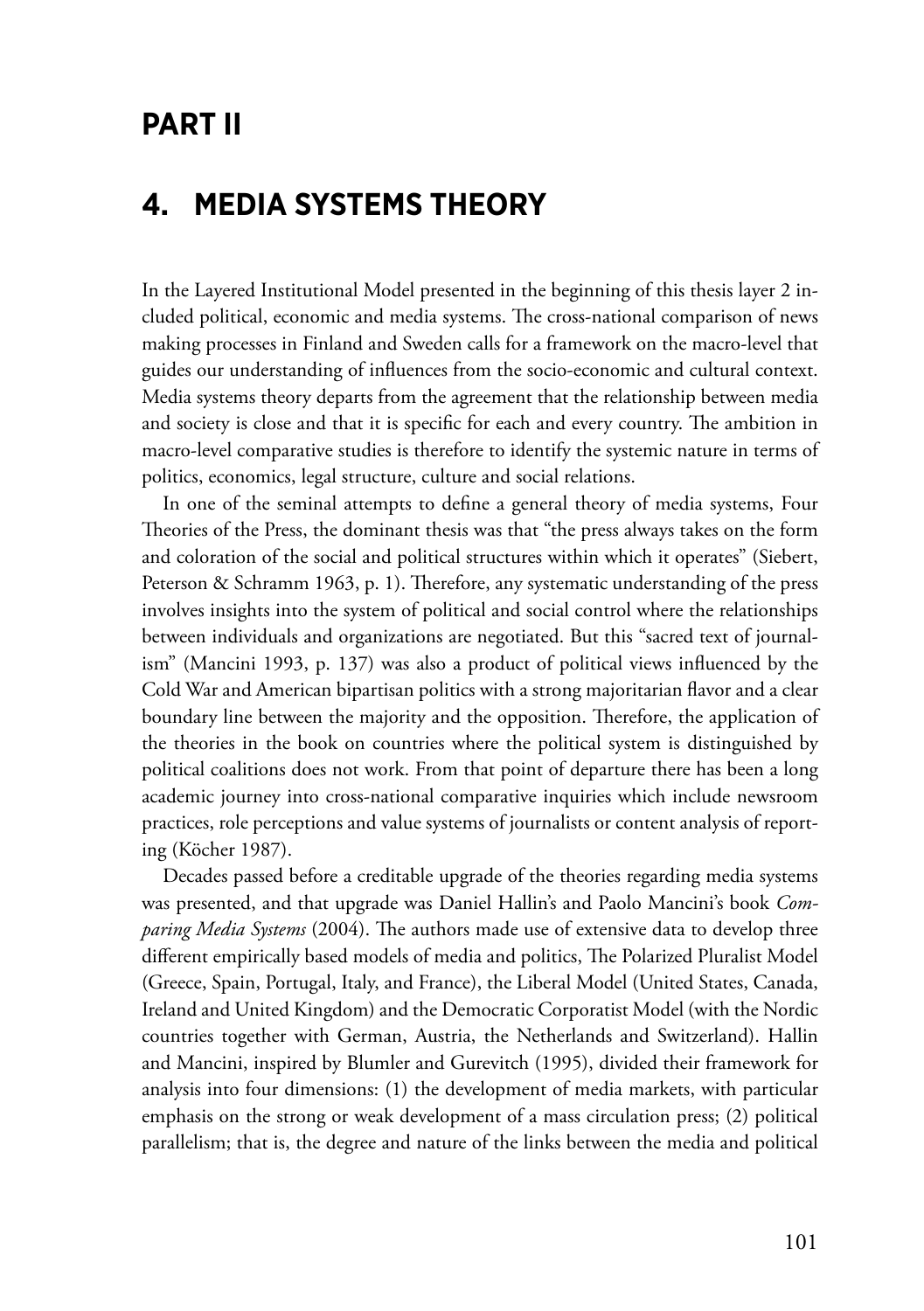parties or, more broadly, the extent to which the media system reflects the major political division in society; (3) the development of journalistic professionalism; and (4) the degree and nature of state intervention in the media system (Hallin, Mancini 2004, p. 21).

Countries outside this group pose, as Adrian Hadland (2007) has noted, a challenge to the "Three Models Paradigm". Neither did the allocated clusters always offer a comfortable fit of major countries such as Germany and France. Hallin and Mancini conceded to themselves that media systems are not static but evolve over time which means that the media systems included in their models have changed "very substantially in recent years" (p. 12) and that "a global media culture is emerging, one that closely resembles the Liberal Model" (p. 294). This is just as true in this cross-national comparison of Finland and Sweden.66 Hannu Nieminen (2009) concludes that democratic corporatism, "if it ever existed, is giving way to market-based model of media and communications policy" (p. 245).<sup>67</sup>

Adrian Hadland (2007) also observes that the Three Models Paradigm is not fit to cope with media systems change and proposes a notion of "triggers" of change that are linked to the political economy. Hadland identifies these triggers as the ongoing and profound influence of the state, the shifting priorities and structural change associated with globalisation, the force of the economic system, the market-defining importance of business strategy, the consequences of commercialism and the fundamental impact of technology change (p. 222). These triggers fit very well within my own approach to the sensemaking of business news.

On a Nordic level Hallin and Mancini provided inspiration for a regional project where news media is linked to the system of political communication in five countries (Sweden, Denmark, Norway, Finland and Iceland) (Strömbäck, Ørsten & Aalberg 2008). One of the questions involved was if the Nordic countries really fit into the Democratic Corporatist Model as well as Hallin and Mancini supposed. The authors noted that "from an everyday Swedish, Finnish or Danish perspective, the differences between the own country and the other Nordic countries might often be as prominent as the similarities" (p. 14). Tom Moring (2008) observes that despite resemblances there are substantial differences in the political systems of Sweden and Finland such as the absence of bloc-politics in Finland and earlier the strong role of a Finnish president.

<sup>66</sup> To this should be added that the book of Peter Katzenstein (1985), Small States in World Market that form the foundation for the Democratic Corporatist Model cover the political development only until the early 1980s. In the analysis of the Scandinavian countries, Finland is excluded "for reasons both practical and historical" (p. 21).

<sup>67</sup> Hannu Nieminen (2009) summarizes the evidence: In Finnish media and communication policy there is a clear movement (1) from a consensual model to an antagonistic type of relationship between institutions and actors, (2) from parliamentary supervision of institutions to enforced executive control, (3) from political negotiations to legal disputes played out in public, (4) from public interest based arguments to arguments based on market logics and values, (5) from public service to commercial competition, and (6) from national settlement of conflicts of interest towards legal mediation through EU institutions (p. 245).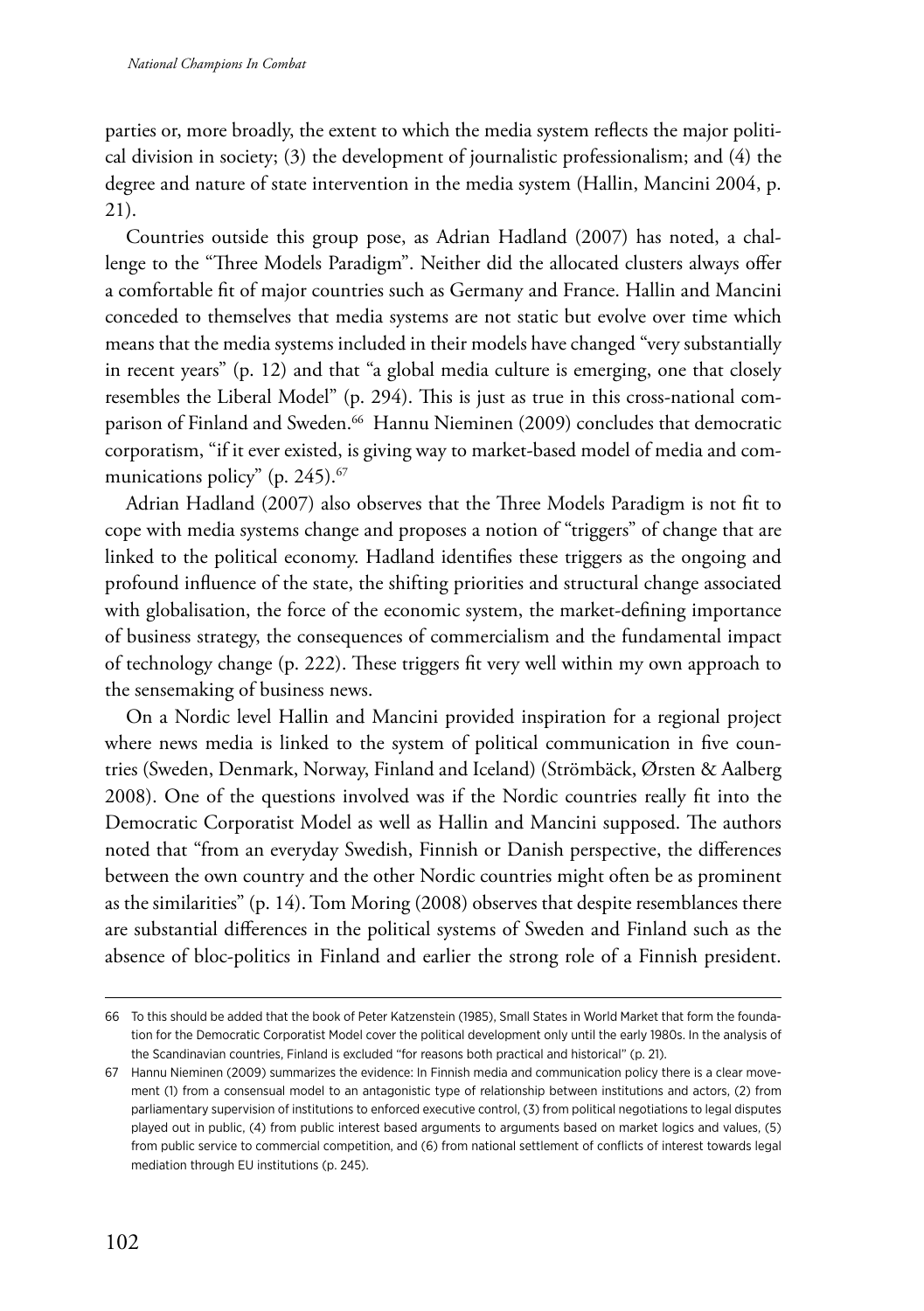While the constitution of Sweden was reformed in an emerging liberal tradition the party system in Finland has been marked by language protection and the resistance towards Russian rule. Further, as Moring notes, the Finnish media system does not totally fit the model either. For instance, public television developed in cooperation with commercial interests.

In essence, Moring (2006) finds four contextual features particular to Finland: (1) the rapid socio-demographic changes ince the Second World War; (2) the level of the personalization of the voting systems; (3) the consensual tradition of the multi-party system; and (4) the deregulation of the media system since the 1990s (p. 83).

The main feature of the Democratic Corporatist Model is the historical coexistence of commercial media and media tied to organized social and political groups, and a relatively active but legally limited role of the state (Hallin, Mancini 2004, p. 11). The emergence of the press was closely related to the modernization of political systems in the Nordic countries during the 19th century and connected to social and political transformations. Early on the newspaper industry developed a mass-circulation press that still is strong in the media systems. People read newspapers more than anywhere else in the world<sup>68</sup> while public service broadcasting provides an alternative to commercial media. Press freedom is protected.

The early modernization of the political structure in the Nordic countries has been used to explain the success of the media, which had emerged as a political party press but which disappeared or lost its influence with the arrival of neo-liberalism in the 1970s and 1980s.69 This strong trend limits the explanatory power of political systems. At the same time, the ownership of newspapers in Finland has been concentrated in fewer hands, a process that was speeded up by the challenge from electronic media in combination with lower incomes from advertising. This strengthens the argument to make use of economic and commercial variables when explaining change in media systems and varieties of journalism.

In this thesis the political system is supplemented with a view on the economic system and varieties in the social systems of capitalism where there are different levels of coordination and negotiation between political parties, interest groups and corporations. Business news as an institution is part of that social context where different sorts of markets and firms emerge "as a result of distinctive historical trajectories that societies have taken" (Morgan, Kristensen & Whitley 2001, p. 9). Understanding firms

<sup>68</sup> According to the World Association of Newspapers there are 483 copies published for every 1000 inhabitants in Finland and 436 for every inhabitant in Sweden. Japan is the leading newspaper nation with 612 copies and Norway comes second (571 copies) before Finland and Sweden. (Source: World Press Trends 2009). The total circulation of all newspapers in Finland has gone down by almost 7% during the last decade, 1999–2008, according to the industry association Sanomalehtien liitto in Finland.

<sup>69</sup> In Finland, after the Second World War, only one third of the press was politically independent but by the end of the 1980s the share was already two thirds. By the end of the 1990s the party press was almost extinct (Ruostetsaari 2003, Nordenstreng, Wiio 1986).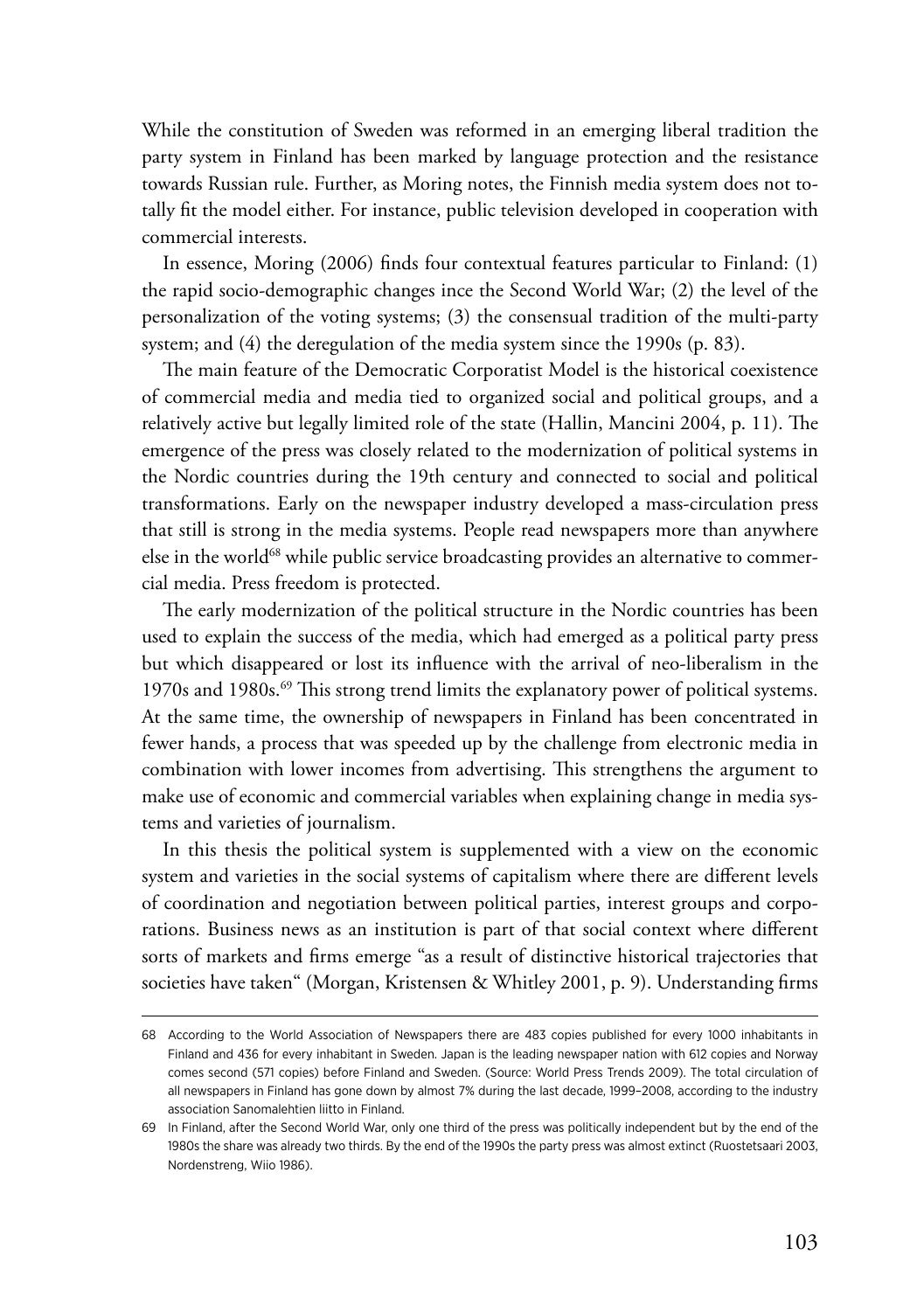and markets means to distinguish how social institutions and practices have affected their evolution in history and place and how these contexts – the dynamics of national market systems and of their interactions – produce national variations and differences.<sup>70</sup>

The national institutional structure shapes business news in three ways; first as a result of the distinct political and industrial structure manifest in national culture; second, through the interaction with sources and third, as a result of nation-specific business practices in the media industry.

Finland and Sweden are considerably integrated in the world economy and adjustments to international challenges are an everyday element of processes to stay competitive in the world markets for products, capital and competence. It makes sense to bring an economic element to the theory of media systems other than Peter Katzenstein's theories of coordinated market economy. On offer, for instance, are theories on national business systems, NBS (Whitley 1992)<sup>71</sup>, and other similar concepts in economic sociology such as "negotiated economy" (Nielsen, Pedersen 1991). They all share a research approach that attribute national characteristics to specific economic systems.

Ove K Pedersen (2006) defines negotiated economy as the structure of a society where an essential part of resources are allocated through organized negotiations between "independent decision-making centres in the public sector, private interest organizations, and financial institutions" (p. 246). The negotiated economy consists of "broader discursive and institutional preconditions for policy formation and political organization across a wide spectrum of policy areas" (Andersen, Kjaer & Pedersen 1996, p. 169). In contrast to pure market economies or mixed economies there is no clear division of labour between the sovereign state and an autonomous market.<sup>72</sup>

The negotiated economy is a powerful conceptual tool for looking at the media system. Still, Risto Pennanen and Martti Ristimäki (2003) note that the "corporative Finland" has a very strong presence in the media: almost all experts interviewed represent some kind of an interest group or political organization (p. 177). Their appearance is connected to a "national interest", traditionally the pulp and paper industry and nowadays the interest of Nokia. Business journalists and opinion writers follow the

<sup>70</sup> Abraham Newman and John Zysman (2006, pp. 5–6) concludes that; (1) the economy consists of an institutional structure that is a function of that country's distinct political and industrial development; (2) this structure creates a distinct pattern of constraints and incentives which frames the interests of actors and shape their behaviour; and (3) the national market shapes the particular character of strategy, product development, and product processes. Summarized, each national system can be defined by the institutional structure. Global dynamics and trade dynamics is the interaction of these national market logics that forces national economies to adjust.

<sup>71</sup> For an overview of the national business systems approach see European Business Systems (Whitley 1992) or The Multinational Firm (Morgan, Kristensen & Whitley 2001).

<sup>72</sup> Finland, according to Samuli Skurnik (2005), can be labeled "an economic model with global competition and national cooperation as the two nodes" (p. 38). On the one hand there are export-oriented industries such as the wood processing companies and Nokia, while on the other hand businesses with a home market orientation that reduces the exposure to global risks.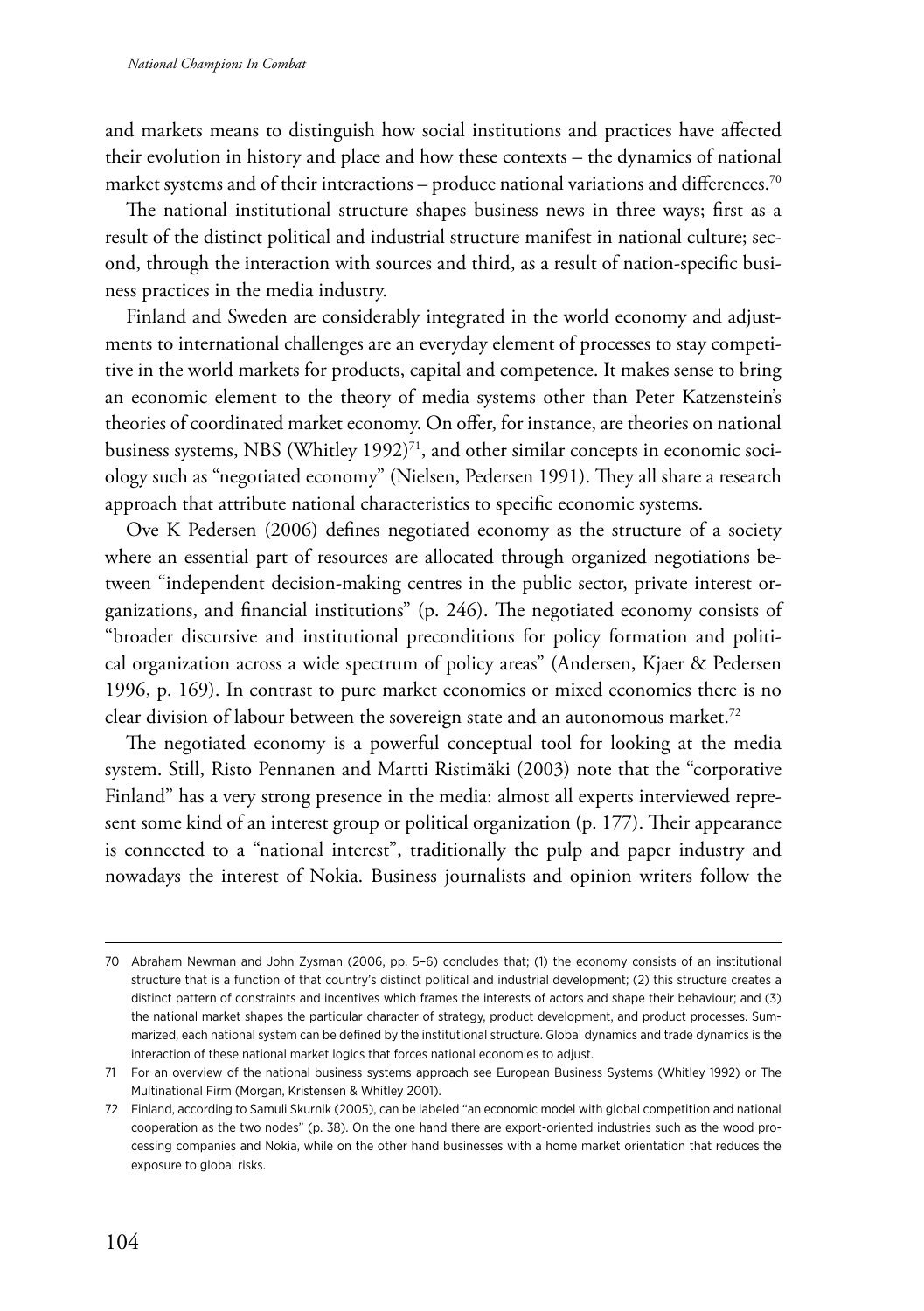"strict financial policy" of the Ministry of Finance  $(p. 179)$ .<sup>73</sup> Business journalists in Finland have been part of "business groups" in both a formal way – through economic education arranged by organizations such as Sitra or  $TaT<sup>74</sup> - but also in informal ways$ through, for instance, military refresher courses in the army that have been one of the strongest socialization forms among the Finnish business community.<sup>75</sup>

These institutional biases can take a very concrete shape as in the case of the national debate before EU-membership in 1995. The only literature on the matter journalists were reading was opinion polls published by the policy and pro-market think-tank EVA (Mörä 1999). The central node for the PR- and education campaigns of the yes-side was that TaT had an immense influence on mediated public opinion (Hakkarainen 1996). During the autumn of 1994 over 70% of the politicians featured in the most influential daily newspaper, Helsingin Sanomat, were for membership and overall the journalistic reality was very similar to the yes-side.

*The basic problem with journalism that covers politics and economics seems to be that the system of media routines, that is built to help journalists define, select, and collect news almost inevitable leaves the citizens as bystanders (Mörä 1999, p. 241).*

Martti Mörttinen (2000) shows that the media did not challenge the basic elite goal of EU membership. Instead all the big newspapers printed whole page advertisement in favour of membership. Ullamaija Kivikuru and Leif Åberg (1996) note the absence of real democratic debate and the role of citizens was to legitimate the decision making by the rulers. People saw that "the media had joined forces with decision makers in defending EU-membership" (p. 298). The real effects of joining the EU were hidden from the population and the big eternal issues that worried people, such as independence, security, sexual equality and the future were not touched upon by the media, of fear that it would be labeled too sentimental.

Juho Rahkonen (2006) saw similar tendencies in the NATO debate of 2003 and 2004 where the media presented membership of the military alliance as a probable future scenario, despite the negative public opinion. The largest newspapers, including Helsingin Sanomat, promoted Finland's membership. Juho Rahkonen attributes the neglect of public opinion to the Hegelian tradition in state governance as there has

<sup>73</sup> This seems to be a universal phenomenon. Ingrid Bachmann (2007), for instance, has found a similar trend among business journalists in Chile. They do not question what sources at the Department of Finance are saying and offer little additional information (p. 19).

<sup>74</sup> TAT, in English Economic Information Office, was founded in 1947. According to its web site it "strives to promote the future needs of Finnish industries and the service sector. The Economic Information Office influences and informs the key groups on issues important to Finnish industries" (Economic Information Office 2012).

<sup>75</sup> The editor-in-chiefs of the daily newspapers Helsingin Sanomat, Heikki Tikkanen, and Hufvudstadsbladet, Jan-Magnus Jansson both participated in the first economics management course initiated by Sitra in 1978. They have had many followers among Finnish journalists (Särkikoski 2007).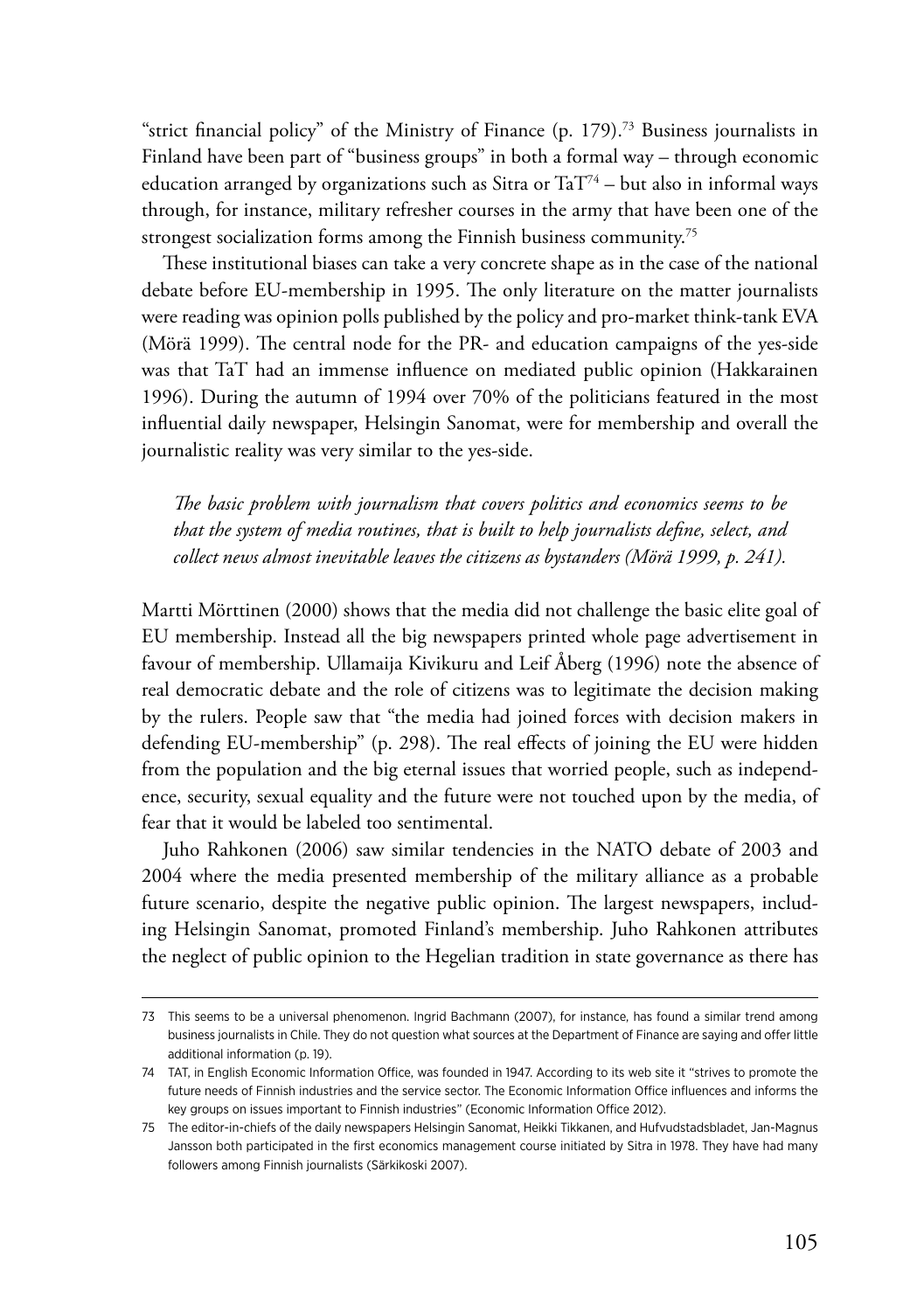never been much room in Finnish political thought for the liberalist idea of separate, privately thinking individuals. Public opinion has a lesser role than in other democratic states and this is reflected in the media.

*Among the Finnish media elite there is strong support for a top-down model of democracy, and little sympathy for the bottom-up model (Rahkonen 2007, p. 84).*

The discussion on the specific nature of Finnish democracy is relevant here since the model of governance is reflected in the media system, thereby in the daily work of journalists and media. The media in Finland has traditionally been used by the state for building a national consensus which has resulted in a situation where citizens are sceptical towards the role of the media as a mediator (Nieminen 2004). The media has not done very much to challenge the national consensus regarding foreign policy or the position of the president (Moring 2008). Further, the importance of media in Finnish economic discourses should not be exaggerated. Ilkka Ruostetsaari (2003), in his work on the Finnish elites, notes that the business elite is the group least inclined to mention the importance of media as a preferred form of interaction. Instead business elite believe more in the power of informal meetings, phone calls and, somewhat surprisingly, personal letters: "The central role of unofficial personal contacts in influences on the elite level can to a high degree be explained by the consensual nature of Finnish society" (Ruostetsaari 2003, p. 246).

Sweden is a mixed case in terms of consensus and majoritarian rule where Finland is decidedly consensus oriented. Lijphart (1999) underlines that the difference in political culture is substantial since the "typical interest group system of majoritarian democracy is a competitive and uncoordinated pluralism of independent groups". This shall be contrasted with "the coordinated and compromise-oriented system of corporatism that is typical of the consensus model" (p. 71).

The origin of the division between elite power and public opinion can be traced to the civil war in 1918. The division produces a Janus face of Finnish society, characterized by "the combination of strong consensus and deep controversy" (Luhtakallio 2010, p. 211). In this light, the culture of consensus, notes Eeva Luhtakallio, is more a "fakecalm surface" under which the society in many ways is "under construction".

Juhani Vartiainen, an economist living in Helsinki and working in Stockholm, concludes he has witnessed far reaching differences in political culture. Finland is much more corporatist. The influence of interest groups is strong and they are directly involved in policy preparation. High level bureaucrats are politically elected and are personally powerful despite their positions as civil servants. They are trusted to introduce important policy matters to the public: "Interest groups and bureaucrats have taken a share of that power that otherwise would belong to the government and the parliament" (Vartiainen 2009, p. 17).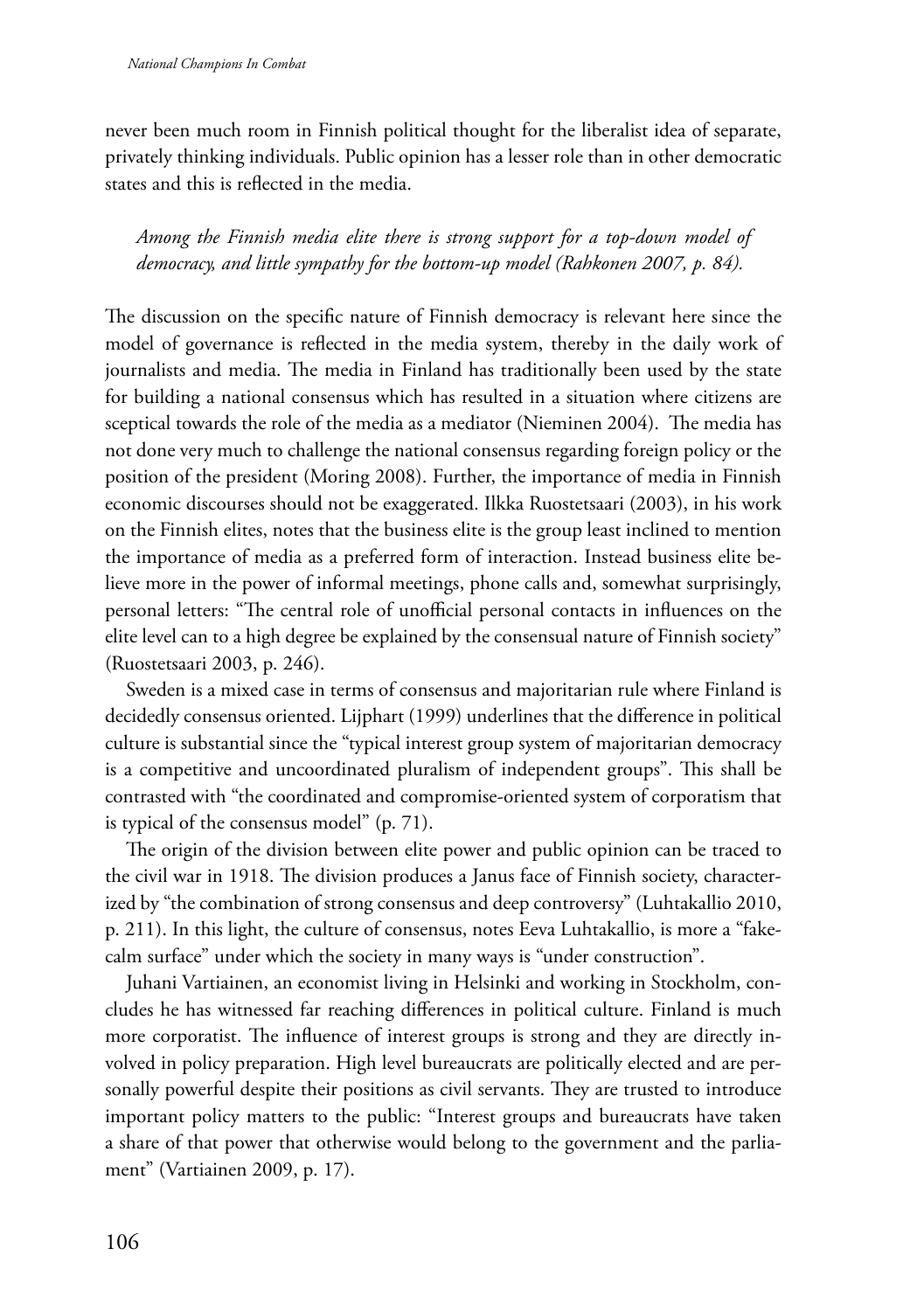Sweden is more ruled by parliamentary government where the government conducts economic policy and leads the debate. Interest groups such as labour unions have no direct say even though their voices are heard. Instead, when committees are preparing policy decisions, they are inhabited by academics from universities, not representatives of interest groups. The highest politically elected bureaucrats leave their jobs when government is reshuffled while civil servants at a lower level are anonymous and publicly unknown.

This division of labour is also mirrored in the media: "A Swedish newspaper could never come to think of asking a civil servant about economic policy" (p. 18).

According to Vartiainen this produces a more democratic system than in Finland since voters know that economic policy will change with the results of elections and new governments. In Sweden the distribution of work between political power, experts and civil servants is much clearer and stricter.

It could be argued that the stronger bipolar nature of the Swedish political system translates into more partisan politics, where the alternatives are more obvious to the voters than in Finland where it is difficult to see how a vote on a specific candidate contributes to a political change since coalition is the most common form of government. Decisive differences exist. When the economic and monetary union, EMU, came up an expert committee was set up in Sweden. The report by the group did not recommend membership either from the view of economic theory or in a democratic sense. In Finland the decision to join EMU was de facto already made and the expert committee that reviewed the issue was told to analyse the implications of membership for the Finnish economy. Both in Sweden and Finland opinion polls showed that the majority opposed membership and Sweden has still not joined. Raija Julkunen (2001) notes that Finnish membership in both EU and EMU became something of national identity project. Pekkarinen and Vartiainen (1993) observe that there was a "democratic deficit" long before the entry in the European Union: "The corporativistic elites have not trusted the preferences of the people or the way the political systems interprets these preferences" (p. 350).

James Robinson (2010) underlines that once established, economic and political institutions persist for long periods of time. The key to understanding this persistence is the "nature of elites: how elites form round sets of institutions and how elites reproduce and change over time" (p. 18).

Ilkka Ruostetsaari (1993) has compared power elites in Finland and Sweden and makes a clear distinction. In Finland there is one power elite dominated by the private business sector. Political actors are tightly linked to business life, both through personal ties or through practical arrangements. In Sweden there are two power rival elites, i.e. economic power and political power, which are organized around private business and the labour movement.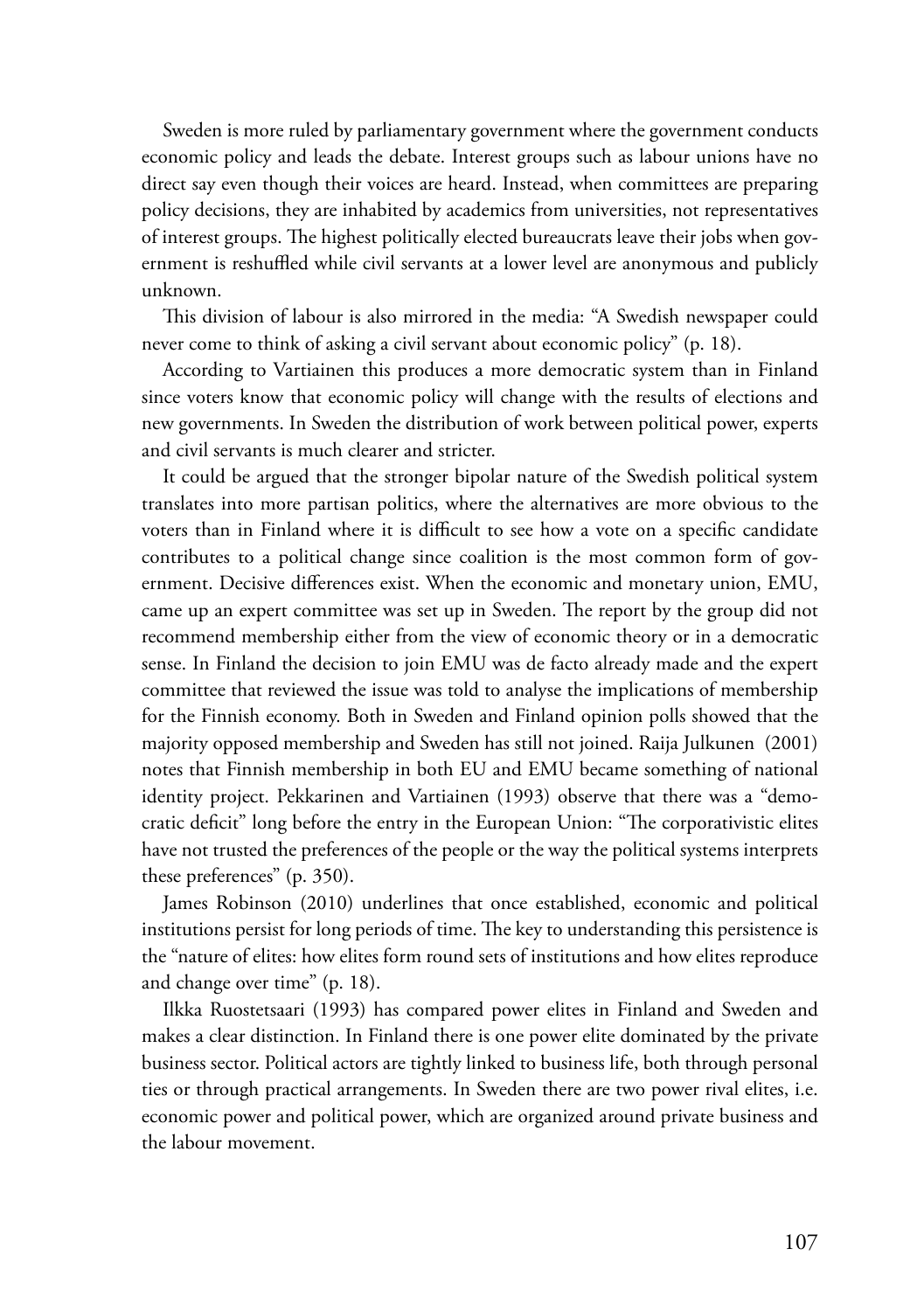*The tendency towards social consensus helps to explain the absence of any single dominant political party in Finland, in contrast to the situation in Sweden where the Social Democrats have dominated the political scene for almost half a century. The same applies to the economic sphere, which in Finland has not been exclusively dominated by the bourgeoisie (Ruostetsaari 1993, p. 334).*

Does Sweden then have more "deliberative democracy"76 than Finland? The deliberate part includes, as Jon Elster (1998) notes, decision making based argumentation "offered by and to participants who are committed to the values of rationality and impartiality" (p. 8). It really appears so if we look at political attitudes among citizens, which are derived from World Values Survey 2005 (2009). Ten per cent of the Finns think having a democratic system is bad or fairly bad, but almost no Swedes feel the same. Two out of three respondents from Finland say they are not interested in politics and an ever higher proportion, 72%, doesn't find politics important. On the contrary, only 40 % of the Swedes find politics uninteresting and an ever smaller part believes that politics is not important. In the light of the World Values Survey the Finns seem very disillusioned; two out of three feel that the first aim of the country would be to give people more voice, compared with one of every four person in their neighbor country. In Sweden people are most concerned (67.7%) with the country aiming at a high economic growth, which in Finland is a concern for every fifth person asked. Still, among Finns two out of three find a lot of confidence in the government, while a majority of the Swedes don't trust their government.

In conclusion, Swedes are more interested in politics and critical of leaders compared with Finns who seem disappointed with democracy - but still are prepared to trust their political leaders even though they don't have any say in governance issues.

## 4.1 Social theory, nationalism and the economy

As I referred to "the myth of globalisation" I have already declared my own suspicion that the evidence for this type of statement is weak. Here, globalisation theory will be complemented with the remark that nationalism has not disappeared anywhere. This is also forms the base for a larger understanding of the socio-economic context in which Nokia and Ericsson are compared by business journalists.

The theory of society is evolving from the idea that communication functions as a basic social process. This can be labeled the functionalist approach to social theories of

<sup>76</sup> A variety of definitions of deliberative democracy can be found, but most agree that the notion includes collective decision making with the participation of all who will be affected by the decision or their representatives.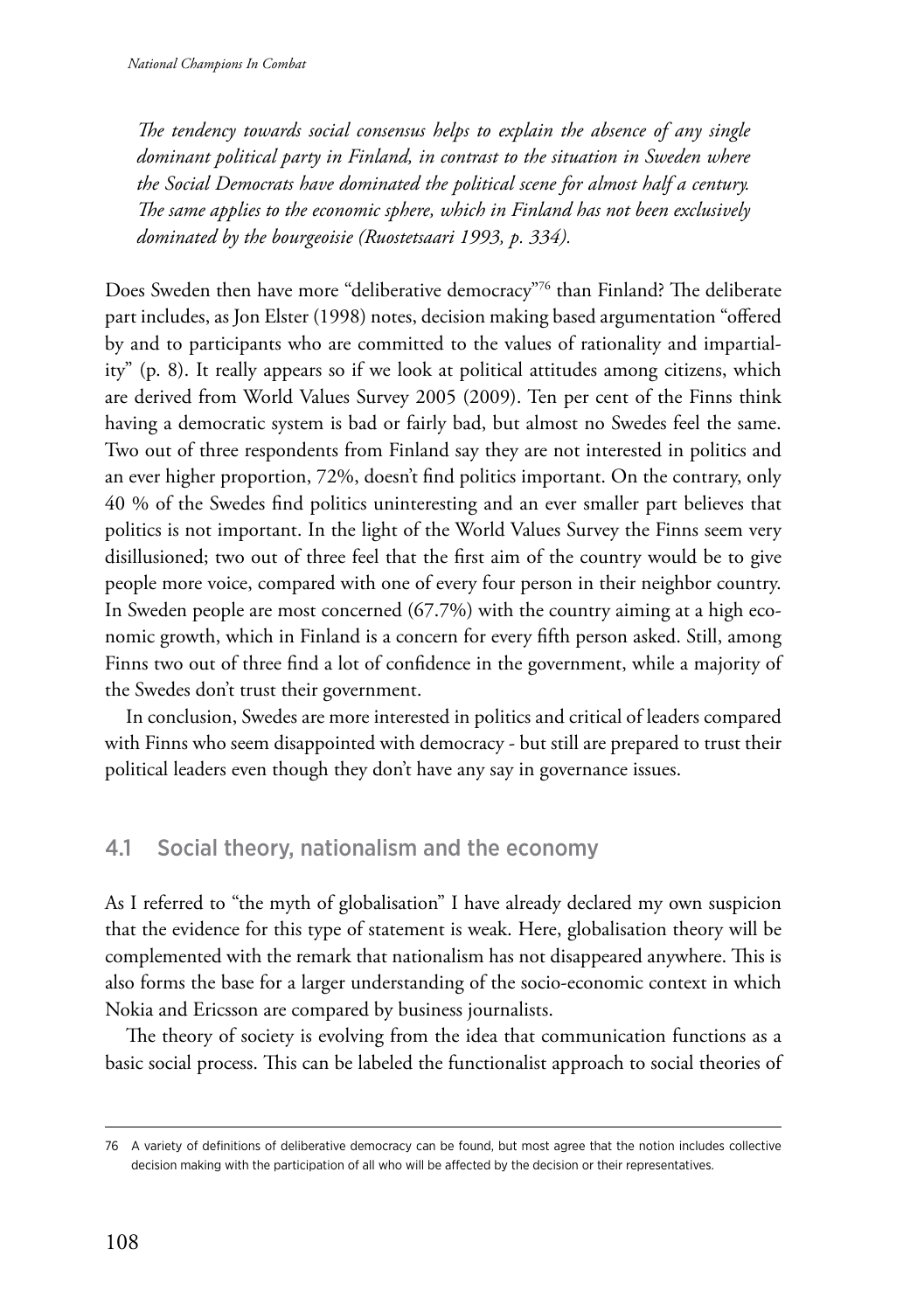the press, namely that communication<sup>77</sup> is a determinant that "contributes to the support and maintenance of the social system" (Hardt 2001, p. 9) or constitutes "the social coordination of individuals and groups" (Schudson 2003, p. 11).

When the group of people that is the society interacts and share experiences they form institutions that produce stability and predictability, build a common identity and a sense of belonging that becomes a community. The original form of such community building is the discursive institution we can call storytelling where the history of this community is reproduced. On a larger scale a particular type of society evolved quite recently, the nation, which is at the centre of the world as we know it.

In this thesis the need to keep the society together – despite tensions and conflicts arising from the fact that not everyone enjoys the same material level of well-being or opportunities to improve their position – is called nationalism. This is an integrative consciousness, a sense of belonging to a place and a tribe, sharing a social reality with a group of people in the knowledge that there is a benefit in this, tangible or intangible, actual or potential, real or imagined. Through the mass media this idea of a common social reality can be shared with people that we never will meet, but whom we are convinced can be trusted upon to somehow possess a similar set of experiences and memories.

Nationalism as such is the normal feature of a society since a community needs to be held together by bonds more universal and far reaching than those of family and friends, but still specific enough to mark the boundaries of the nation. The most common way of defining the nation is the ethnic division into "us" and "them". Nationalism is thus a social contract of belonging; an understanding that such a thing as a national identity must exist and how it is defined and recognized. This social contract is needed to manage tensions, thus nationalism is a form of conflict management. A nation is no objectively defined entity but an "imagined" place (Anderson 1983). Zygmunt Bauman (2000) describes the nation-state and the principle of ethnic unity overriding all other loyalties as the only "success story" of community in modern times (p. 173).

The mental building blocks for nations where mostly collected in the 18th and 19th centuries and were in essence shared by all the new nations that were collecting memories, folkloristic habits and artifacts of earlier much smaller societies for the invention of national identity with a common history. In the nation building project modernity defined the new nations; the great history constructed was the path from a past on our way to future success. Still, the possibility that this promised greatness is under threat, is far away or never will be achieved is also mirrored in national identity, feeding a culture of despair, defeats, struggle and perceived risks. When Ernest Renan, 1882,

<sup>77</sup> The word communication entered the English language around the fourteenth century, derived from the Latin com ("together") and munia ("duties") which in essence bring a meaning related to "the sharing of burdens" (Simpson 1994, p. 18).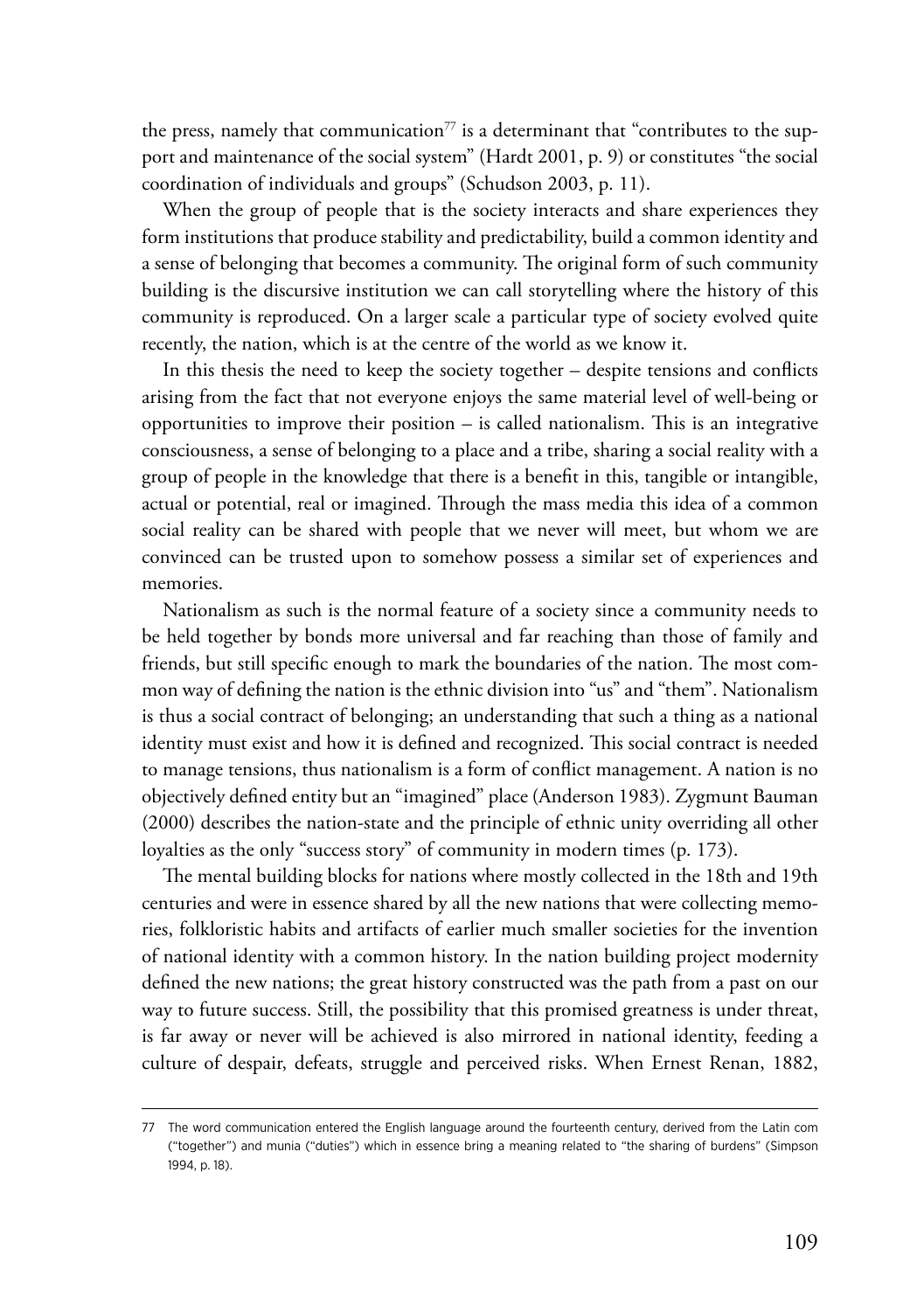in his famous lecture78 "Qu´est-ce qu´une nation?" (quoted by Bhabha 1990, p. 19) underlined what builds national solidarity, he above all highlighted a historical accord of common experiences.

*Suffering in common unifies more than joy does. Where national memories are concerned, grief is of more value than triumphs, for they impose duties, and require a common effort.*

In that sense a common definition of nationalism as "the conviction that the culture and the interests of your nation are superior to those of any other nation"79 is not altogether exact. I prefer the term more loosely defined by Ernest Gellner (1983) when he concluded that nationalism "is mainly a principle which holds that the political and national unit should be congruent" (p. 1).<sup>80</sup>

The economic historian Alexander Gerschenkron (1962) describes these spiritual forces of superiority and inferiority when connects them with a national culture of "catching-up".<sup>81</sup>

These processes of configuration never end; the nation as social reality is reinterpreted and contested every day according to the needs of different social, economic, and political groups. Thereby national identification can change in the course of short periods since our world is not ready, it is still under construction. I will come back to economic forms of nationalism in the next chapter and in detail examine how they are expressed in a Finnish and Swedish socio-economic context.

<sup>78</sup> Ernest Renan spoke about the nation to the students of Sorbonne on the 11th of March, 1882.

<sup>79</sup> <http://www.websters-online-dictionary.com/definition/nationalism>, May 27, 2010

<sup>80</sup> This definition is widely accepted by other scholars. John Breuilly (1995) notes that "nationalism is, above and beyond all else, about politics and that politics is about power" while Eric Hobsbawm (1992) adds that this principle of political duty "overrides all other public obligations, and in extreme cases (such as war) all other obligations of whatever kind" (Hobsbawm 1992, p. 9, Breuilly 1995, p. 1).

<sup>81</sup> "To break through the barriers of stagnation in a backward country, to ignite imaginations of men, and to place their energies in the service of economic development, a stronger medicine is needed than the promise of better allocation of resources or even of the lower price of bread. Under such conditions even the businessmen, even the classical daring and innovating entrepreneur, needs a more powerful stimulus than the prospect of high profits. What is needed is to remove the mountains of routine and prejudice is faith – faith, in the words of Saint-Simon, that the golden age lays not behind but ahead of mankind" (Gerschenkron 1962, p. 24).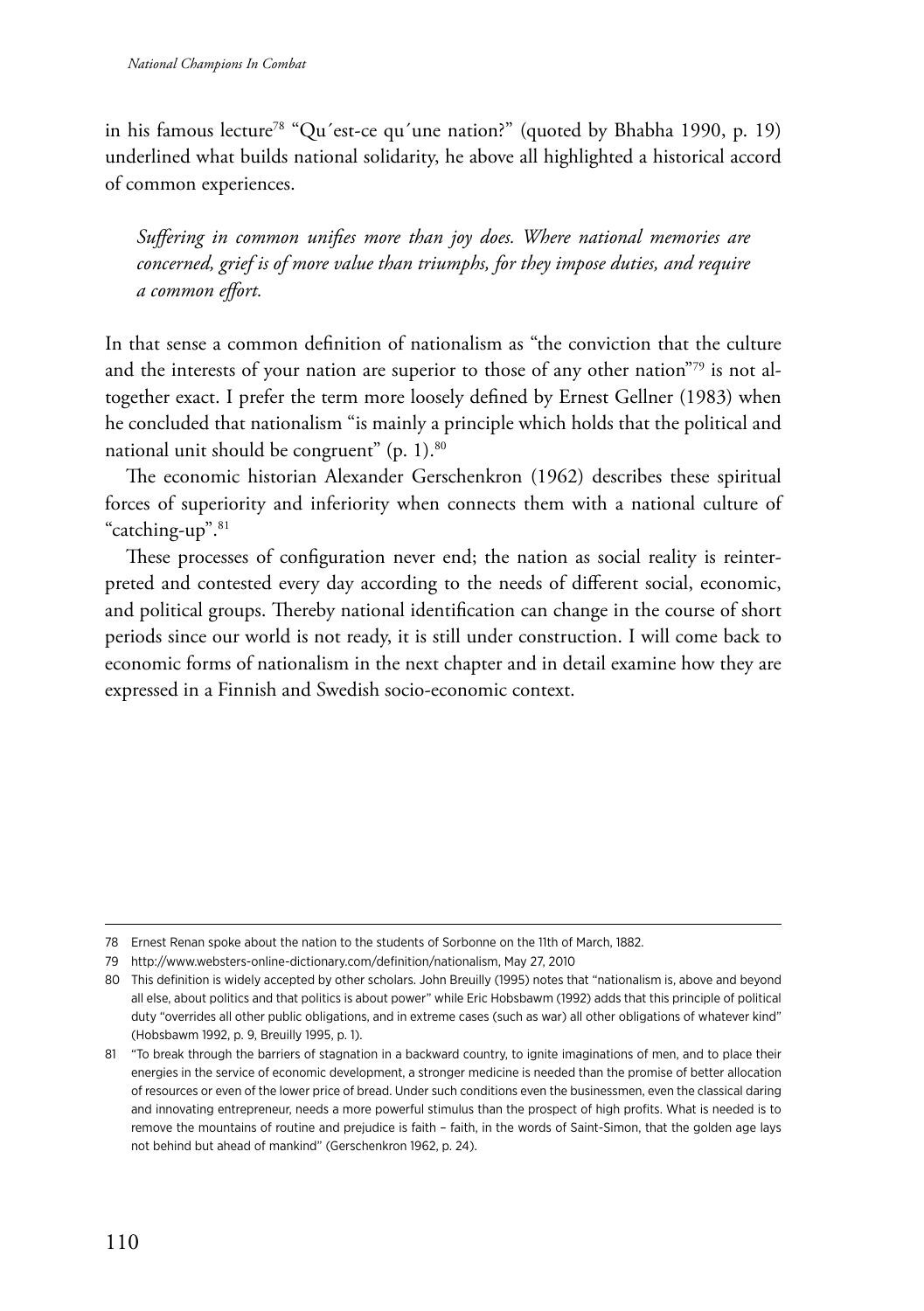## 4.1.1 Ethnocentrism in the media

The resilience of the nation in the debate on media and news is impressive despite the strong impact from globalisation theories (Roosvall, Salovaara-Moring 2010) that tries to turn the attention away in accordance with the myth of globalisation. The Nordic area also offers unique possibilities for cross-national research on such an exciting but challenging topic as the universality of ethno-centrism $82$  and collective narcissism in the media. In what way do the media in slightly different conditions underline and reproduce nation and national character? The first point is that a citizen's identity and self-understanding as a member of society, as well as views of the world, is to a large extent mediated. The role of the media is to structure and limit the communicative network of that social fellowship as a political, economic and social space of the nation (Slaatta 1999). The media defines the boundaries of a nation. For Karl Deutsch (1953) the essential aspect of the unity of the people in a nation was social communication among individuals. The coherence of societies, cultures and even the personalities of individuals are based on processes of communication.

Besides the political and cultural aspect there are also commercial concerns which are connected to the media as corporations. Media audiences are largely anonymous which means that media that needs to grow their reach needs to draw on "the most held common social values and assumptions, in other words, the prevailing consensus, in establishing common ground for communication with its audiences" (Golding 1981, p. 79). What can be broader than the feeling of belonging to a nation? In that context it is self-evident that the limit of national newspapers is always the nation even when "articles do not themselves make explicit reference to national identity" (Brookes 1999, p. 256).

From a political perspective the role of the national media is conceived as crucial. Public service broadcasting has a special position in bringing the nation together. When the Swedish Social Democrat ex-minister Bengt K Å Johansson presented a policy report on public service, he expressed his worries that people use an increasingly broad variety of media sources and the public becomes too fractured: "This is a problem since we need a common foundation to be a nation" (quoted in Ekström 2007).

An easy way to find a common definition of public interest and the media is to check the statements of the public service media companies. One common feature in the mission of the public service broadcasting in Finland and Sweden is the focus on a nationwide audience and the strengthening of national culture, without any actual explanation of what it means. Sveriges Television AB shall according to a written state-

<sup>82</sup> The concept of ethnocentrism was identified and defined by the American professor of sociology and politics William Graham Sumner (1906) who, in his book Folkways, wrote that it is "the technical name for this view of things in which one's own group is the center of everything, and all others are scaled and rated with reference to it" (Sumner 1906, p. 13).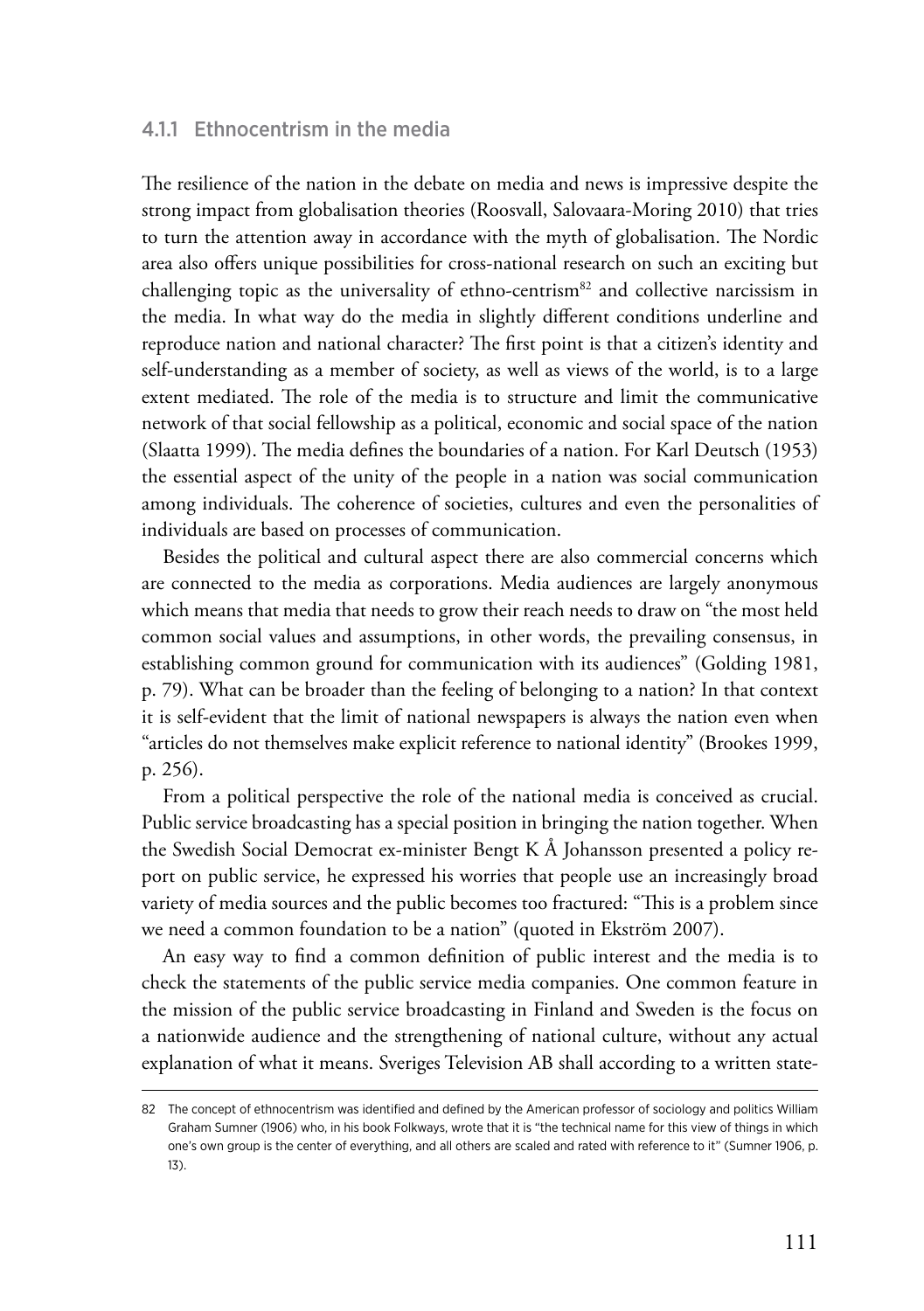ment for instance take "particular responsibility for the Swedish language and Swedish culture" (Sveriges Television AB 2005) while the Finnish Yleisradio among other things shall "produce, create and develop Finnish culture," (Ministry of Transport and Communications of Finland 2002, p. 4).

Interviews with Finnish and Swedish managers by Mika Helander (2004) also show that business people mainly follow their national media even if they work in a transnational context. "The managers have access to global media, especially during their travels, but these are never mentioned when news reporting and other mass media consumption is discussed. First, they name national TV-news and newspapers" (Helander 2004, p. 229).

For the media, playing the nationalist card has an economic rationale. It is more pleasant to be able to work in a cultural and linguistic environment that excludes foreign competition of cultural products. This is something pointed out by Harry Johnson as early as 1965, in one of the key texts on nationalism: "Thus cultural nationalism complements economic nationalism, both involving tangible benefits in the form of protection of the market for the services of individuals" (Johnson 1967 (1968), p. 9).

There is a broad variety in research on how mass media has a crucial role in the construction, articulation and maintenance of national identity, up to a point where it becomes an "article of faith" (see also Gans 1979, Schlesinger 1991, p. 303). Benedict Anderson (1983) has underlined the importance of printing technology and newspapers for upholding and renewing national identity. It is the ritualistic reading of newspapers in itself rather than the content that affects the formation of identity. The British sociologist Michael Billig (1996) shows that the expression of nationhood in the newspapers – symbols and the use of language – is often subtle and non-reflexive, naming it "banal nationalism" (p. 6). Billig criticizes orthodox theories that link nationalism to "those who struggle to create new states or with extreme right-wing politics" (p. 5). According to his approach on the reproduction of nationalism it is embedded in the centre of our lives; nationalism is not an exotic force of dangerous and powerful passions. "Nationalism, far from being an intermittent mood in established nations, is the endemic tradition", Billig writes.

*Banal practices, rather than conscious choice or collective acts of imagination, are required. Just as language will die rather for want of regular users, so a nation must be put to daily use (Billig 1995, p. 95).*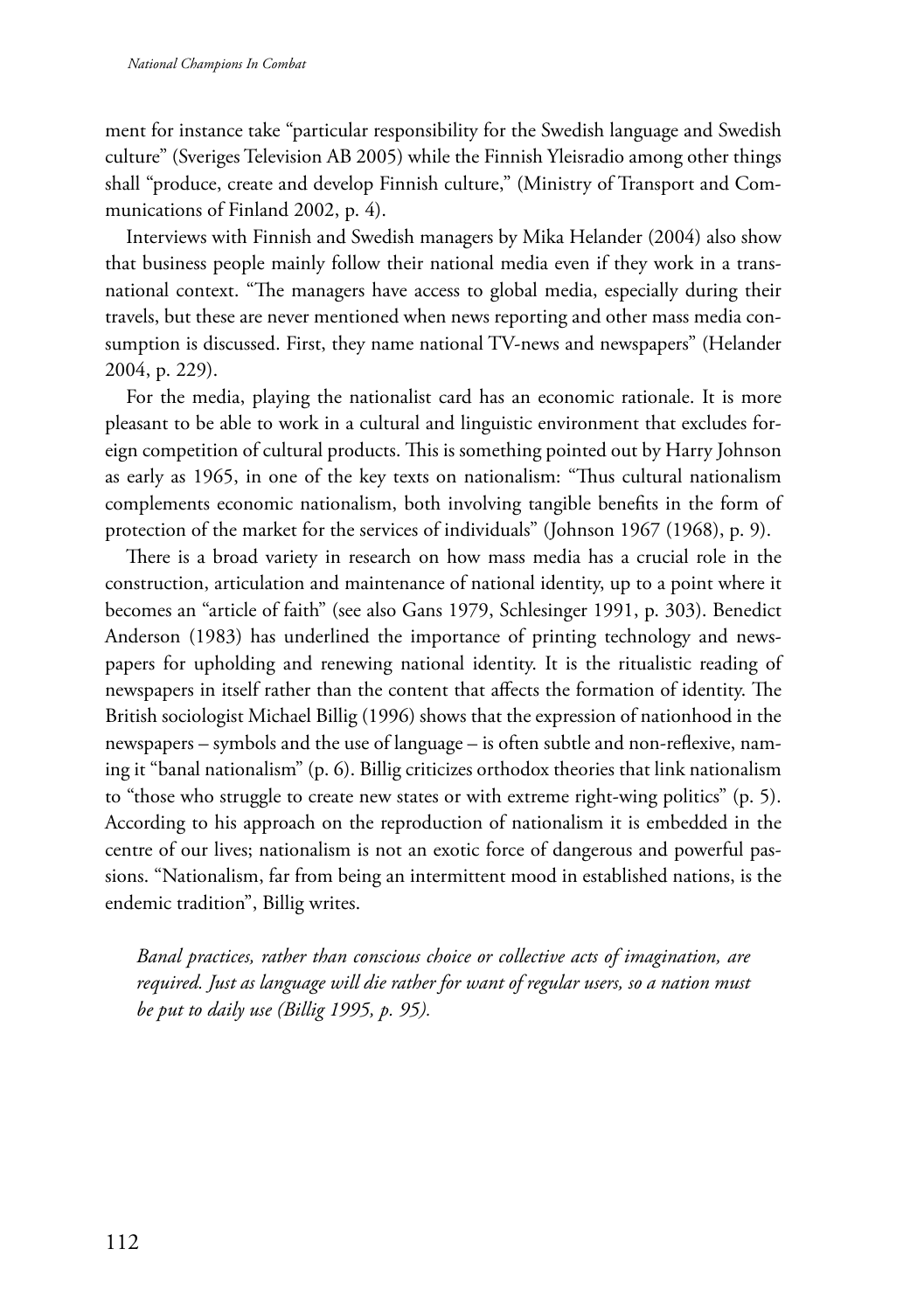Waving the flag<sup>83</sup> is the most natural thing to do and nationalism in the media is not just confined to the sports pages but is present in all genres of journalism. Still, he warns, banality should not be interpreted as a synonym of harmlessness, especially in countries with vast military resources.

Michael Billig refers to the continual "flagging", waving of the national flag, a word which contains the symbolic for construction of nationhood, the way the citizens of Western countries are "reminded of their national place in a world of nations" (p. 8).<sup>84</sup> The media (by Billig given the collective nickname The Homeland Daily) have an important role in reinforcing nationalism, not only in the most obvious place, the sports section of the newspapers: "We feel at home in a paper which gives more attention to news located within the homeland´s borders" (Billig 1995, p. 126).

Philip Schlesinger (1991) is critical of any a priori assumptions of a linkage between media and collective identities and his caution should be taken seriously; nationalism is a set of collective feelings and social passions that changes with different conditions. National identities are "constituted in action" and prone to both internal dynamics and external influence; they have a "temporal dimension" where history, traditions are reconstituted and collective memories activated in a complex manner (Schlesinger 1991, p. 300, see also Schlesinger 1993).

## 4.1.2 Nordic media and the "other"

Is the Nordic media less inclined to put the news into a nationalistic frame than the British or American counterpart? Nationalistic in this context is defined as devotion to the interests or culture of one's nation rather than the belief that one state is naturally superior to all other states. How does one measure and compare something that makes the "everyday experience of the ordinary world" so self-evident and unproblematic for citizens (Ginneken 1998, p. 1). A fine example of the eruptive characteristics of media ethnocentrism was the proposed merger of the Swedish and Norwegian telecom carriers Telia and Telenor in 1999. The business project fell through partly because of the inability to deal with nationalistic feelings related to the location of the headquarters

<sup>83</sup> Someone told me, and I have not been able to confirm it, that Swedes are flagging more than anyone in the world. At least they are champion flaggers compared with Finland where flagging is highly ritualistic and confined to six annual official flag-raising days and eleven others when raising the flag is a custom; celebrating war veterans, Finnish culture or work, fathers and mothers and famous Finns (Kajanti 1997). A personal reflection is that Finns don't flag much on other days and it can be argued, as the semiologist Eero Tarasti (1990) did, that the Finnish universe of signs is "poor". These signs can only be interpreted using the same, inflexible and overlapping codes which do not support cultural competence, "the challenges of how to read the signs in the environment, how to analyze them, being able to read different cultures, as well as to build creative organizational cultures" (Ståhle 2007, p. 4).

<sup>84</sup> Michael Billig notes that social scientists have probed the most intimate parts of modern life, but a census of flags have not been undertaken. "No one asks how many stars and stripes the average American is likely to encounter in the course of the day. Nor what is the effect of all this flagging" (Billig 1995, p. 59).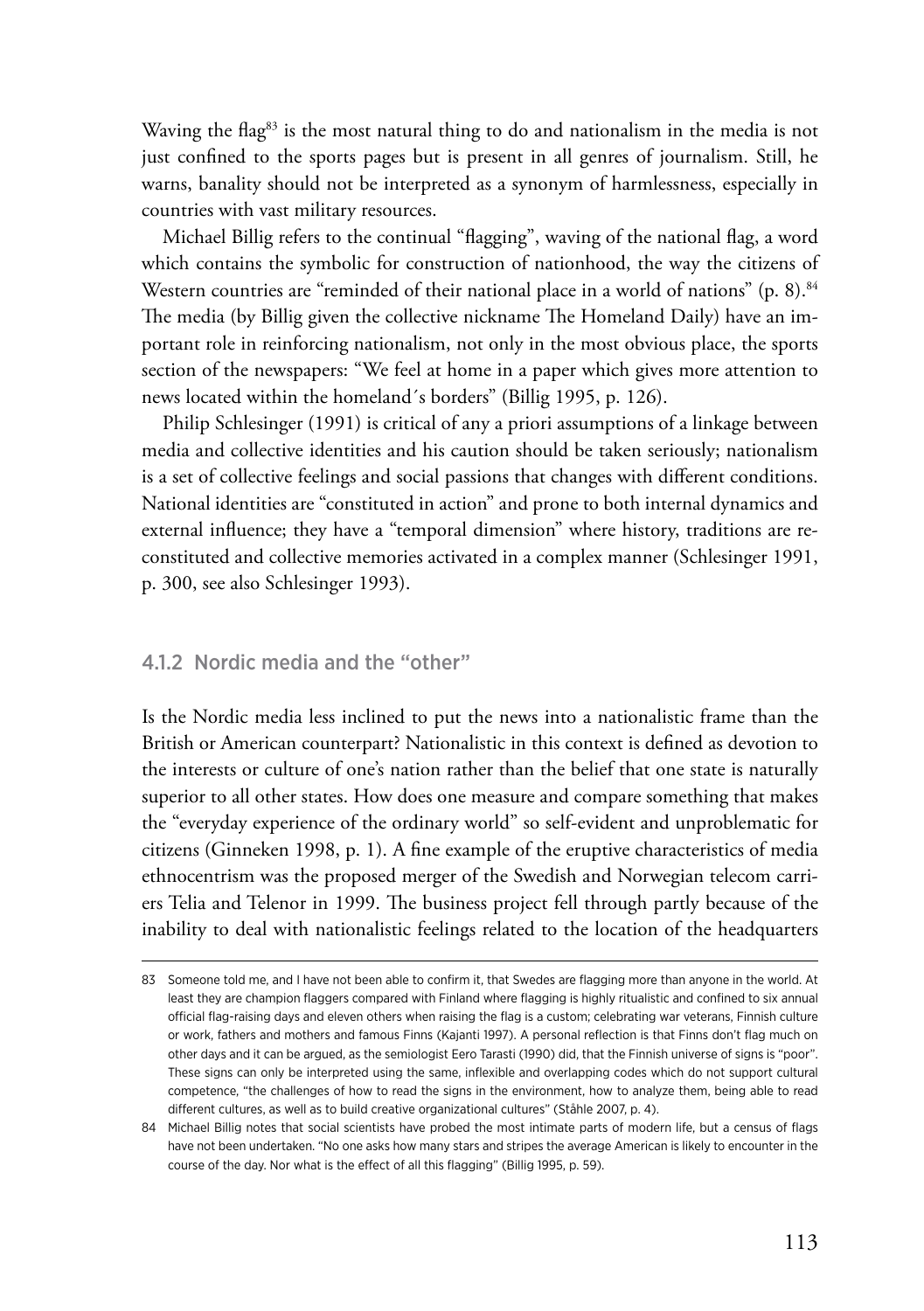for mobile telephony in Stockholm. One memorable incident was the headline in the evening newspaper Expressen on the day this was proposed: Ha, ha, ha Norway!

*"Swedish journalists were frighteningly chauvinistic. As a Swede I felt embarrassment in front of Norwegian colleagues", one of the reporters, Claes JB Löfgren, said afterwards (interviewed by Lindqvist 2000).* 

The proposed merger was a provocative example of nationalism roaming freely in the media. Expressen combined its headline story of Stockholm with a picture where the Swedish flag covered the Norwegian. On the other side of the border the equivalent Verdens Gang urged fellow countrymen to war: "To arms against Sweden". Aftonbladet contributed to the fight with "Save Telia from Tormod and Norway". Tormod was the head of Telenor, Tormod Hermodsen depicted as a demon who wanted "to move Sweden's future to Norway". An editorial in the business paper Dagens Næringsliv was headlined: "The Swedes have deceived us" (Karlsson, Lugn 2009, p. 195, Garnert 2002). The ethnologist Jan Garnert (2002) commented: "In the grammar of massmedia clichés, you could discern the schematic characterizations of fairy tale" (p. 259).

Håkan Lindqvist notes that newspapers in Sweden and Norway were no strangers to using war-terminology in the comparison of the Telia-Telenor-merger. "War", "dirty war", "battle", "international match", "power struggle" were all expressions used. The CEO of Telenor was portrayed as Stalin with his moustache, while the CEO of Telia looked like a Nordic blond Viking, "a sensible Swede that stood up against the nationalistic Norwegians". Åke Daun, a Swedish professor in folklore, reminds us in an interview that the Swedish-Norwegian union is not so distant in history and that Swedes express a non-reflective benevolent approach: "They don't realize that the national self-image of a modern, morally, socially and technically superior nation is contested" (Lindqvist 2000).

These journalistic contraventions and expressions of chauvinism occurred in a situation when there was no threat against the nation. If journalists are not able to keep their heads cool in a situation like this – what would it be like as in the Balkans when there was a war going on? (Lindqvist 2000)

Afterwards, individuals involved noted that, had the merger been allowed to continue, it would have influenced the political relationship between the two countries negatively (Fang, Fridh & Schultzberg 2004). In the Sweden-Norway historical and cultural context Swedes represent the "big brother", a memory of the union that many Norwegians still keep alive to this date, just as Finns "remember" being part of an oppressive Sweden.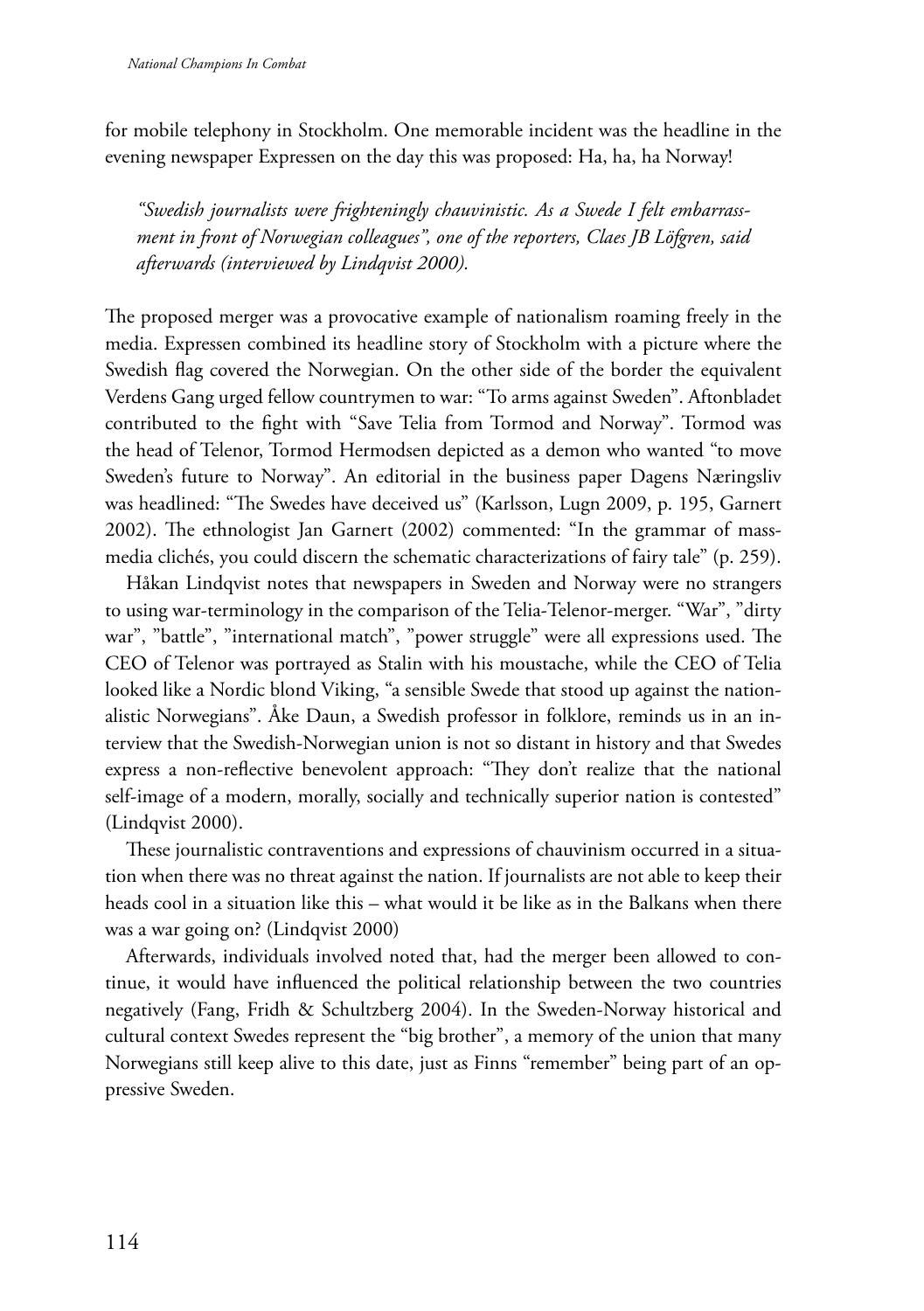The end result was that the Telia-Telenor merger became one of the largest unsuccessful projects in modern Nordic history (Fang, Fridh & Schultzberg 2004) where managers overstated perceived similarity in national identity and underestimated actual cultural and sub-cultural differences. Purely cross-cultural dimensions cannot account for the failure; rather it is the impact of history together with nationalistic sentiments and emotions that led to the break-up.

A group of same-minded Nordic scholars in organization research have turned their interest to business journalism in a string of papers dealing with cross-national management issues. For instance, Eero Vaara and Janne Tienari (2002) have researched how corporate mergers and acquisitions have been constructed as discourses in the media, and together with Juha Laurila (2006) they have investigated media discourses on the restructuring of the pulp and paper industry, with Marja-Liisa Kuronen (2005) they have looked into media rhetoric related to the Nordic banking group Nordea, and with Annette Risberg (2000, 2003) how cross-national mergers are treated in the press. One of their conclusions is that media reactions can be placed on a cultural continuum where the end points are superiority and inferiority, or a more rational Big Brother (Sweden) against the emotional Little Brother (Finland). Their model for explanation is based on how national stereotypes are formed inside a Finnish and Swedish cultural frame. Myths and stereotypes emerge and are set in relation to the home of the modern man (Sweden) or sports and war (Finland). The claim that the superior Big Brother speaks in a more "rationalistic" tone than the inferior Little Brother does but also alarm the reader to the limits of this thinking: "To simply claim that 'superiority´ always hides behind 'rationalistic' discourse while 'inferiority' produces more open emotionally-laden texts is probably too much" (Risberg, Tienari & Vaara 2000, p. 34).

Nationalism is one of the favorite subjects in media and journalism studies. When it comes to the main subject of this research, economic nationalism and business journalism, the field narrows to a small patch. The economy is almost absent. This is striking since the economic globalisation makes the national discourse in business coverage problematic. One exception is Elfriede Fürsich's (2002) study on the U.S. newspapers coverage of the merger of the automobile manufacturers Daimler-Benz (Germany) and Chrysler (the U.S.). She argues that a discourse of national distinctions was created in a public relations effort that provided the newspapers with a narrative and interpretive framework of the merger in the form of myths; a "marriage" and a "birth". The merger was reduced to "two companies, two nations, and finally two people – co-chairmen Robert J. Eaton and Jürgen Schrempp" (Fürsich 2002, p. 362).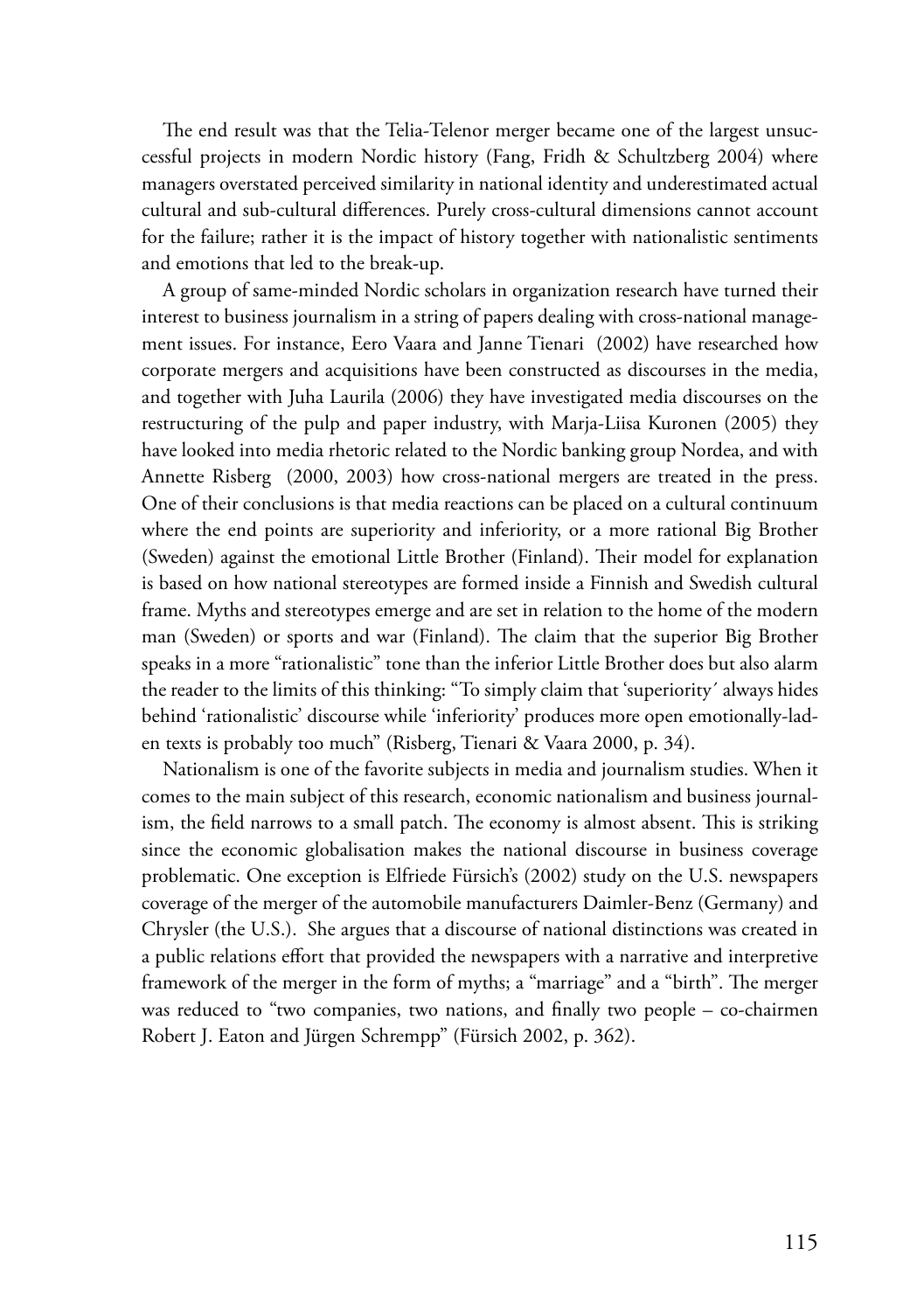Looking at the history of the Finnish press, journalists had been involved in nationbuilding even before independence ever since the first newspapers were founded. The official 100 year historical account of the Union of Journalists in Finland is titled "Finnish minded, democratic". 85 A history of the newspaper Aamulehti is named "Hundred years on the behalf of Finland" (Seppälä 1981). Heikki Karkkolainen, a veteran business reporter, also notes that the development of journalism has been linked to large Finnish national projects such as the stabilization of foreign policy towards the Soviet Union, the safeguarding of the forestry industry and the international integration of the economy (quoted in Hujanen 1990). This link has also limited the room for maneuver in journalism since a critical approach was excluded. The mission of journalism was to educate the people.

## 4.1.3 Conclusion

This chapter discusses media factors related to differences in the political and economic systems of Finland and Sweden. Even though the two countries are closely related there are varieties that need to be understood for a deeper understanding of the business news institution.

Despite all the debates on the effects of globalisation the dominant frame for the media – and the main structure of economic and social life – is still the nation-state. This correlates with the fact that media companies, even if they are global corporations, look at markets with a national perspective.<sup>86</sup>

Ethnocentrism – cultural, political, and economic – determines the way journalists and publishers see the world. One would assume that the impact of economic globalisation makes the national discourse in business media problematic, that there would be a strong effort to understand and explain what is happening outside the national borders. Surprisingly, the business media respond to the challenge by withdrawing behind the border. Swedish research shows that business journalists more and more tend to look at the world from a home perspective. Maria Grafström (2001) has found that the proportion of articles, in Swedish business press, dealing with the international economy actually has decreased during the 1990s. She got support for her findings during interviews with business journalists. And we have some fresh examples that this is a general trend, both the Swedish national radio and the business daily Dagens Industri for instance called their correspondents in Helsinki back home in the autumn of 2005.

<sup>85</sup> The author, Jyrki Vesikansa (2005, p. 128), writes: The union needs a new spirit – and the spirit the union. To the Finnish minded democracy we need a new content that responds to our times. It could be the Finnish culture and providing for the Finnish language in a globalizing world that slides towards the Anglo-Saxon.

<sup>86</sup> Even the Financial Times, the world's premier global business newspaper had, in the mid 2000s, extended its international reach too far and had to reconsider the balance between an international audience and its home base, financial circles in United Kingdom, the City (Tryhorn 2005, Brook 2005).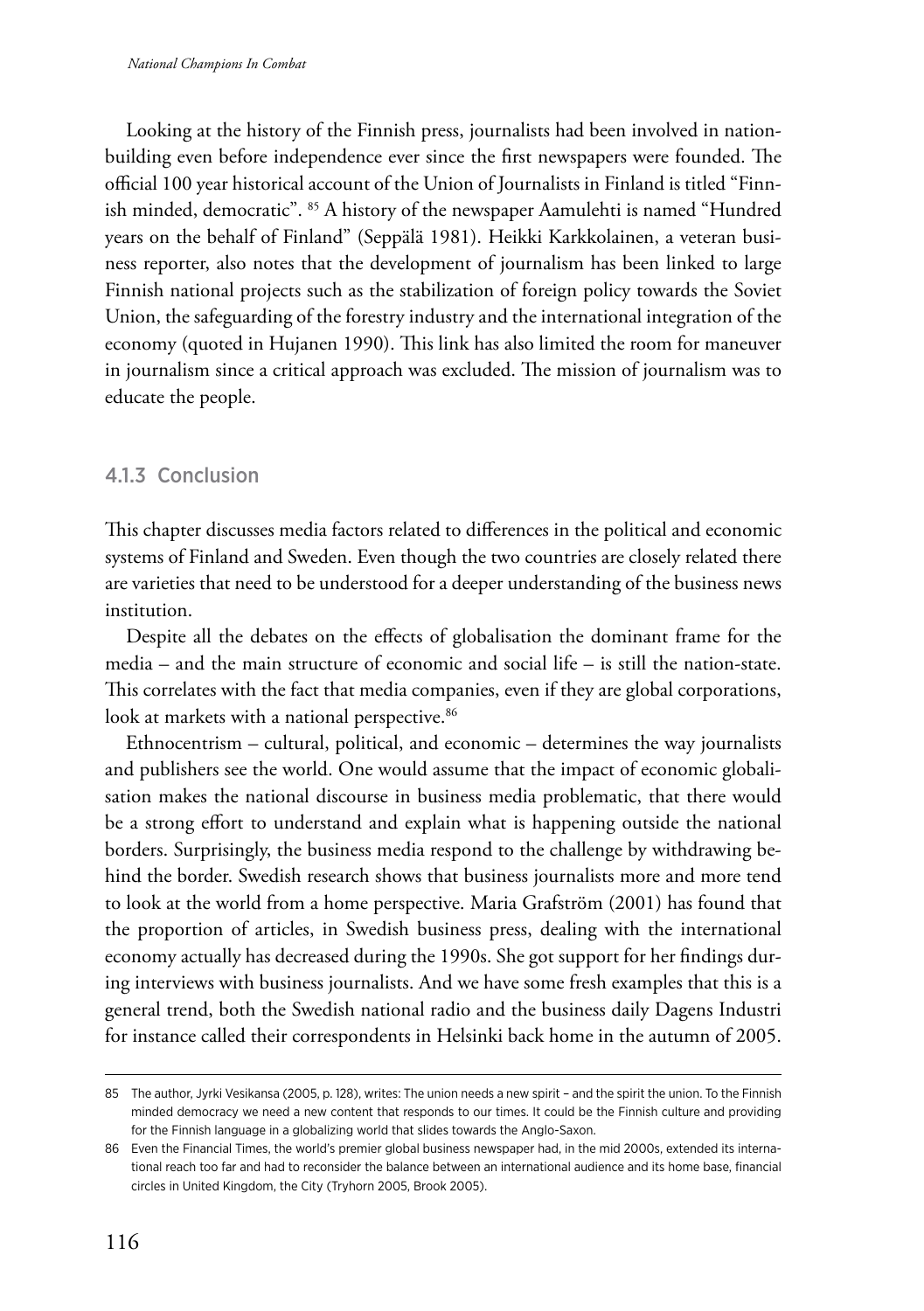Now Swedish media use only a few stringers in Finland. Finnish media still keeps correspondents in Stockholm, despite harsher economic conditions.

In Finland, the reporting of news from overseas was for a very long time concentrated in the countries which were the biggest partners in the foreign trade. This is shown in an analysis of newspaper texts conducted in 1995 (Kivikuru, Pietiläinen 1998). The changes in foreign trade could explain as much as 80 percent of the variations in the business news focus. Even more surprising was the fact that foreign news of a more general kind was chosen according to whom Finland did trade with. Multi-country studies do not reproduce the same results on a universal level, even though trading interest is an important factor in the selection of foreign news. Comparisons of Finland with individual countries show similar patterns at least in Argentina, Kenya and Turkey (Pietilainen 2006).

## 4.2 The social construction of national champions

So far this thesis has formed the theoretical framework for a comparative study of the business news institution and reflected how this analysis relates to earlier research on business news. The following chapter deals with a constructionist approach to economic nationalism and connections between national identity, modernization, economic symbols and corporate power. This is a sociology that draws attention to the institutions representing the social structure unique to industrialist capitalist society, progress and "modernity" linked to a narrative of the economic nation. In that sense, backlashes such as the 1990s economic depression in Finland and Sweden, as well as the decline of manufacturing are formative periods of national identity when the need for reflexive thinking appears to be crucial. Problematic themes were mixed with imagined triumphs such as the "new economy" at the end of the 1990s that seemed to provide a new economic opportunity for both Finland and Sweden.

This thesis is the study of nationalism through its narrative address or master frame of national champions in the media. There the nation is coming into being in a cultural system by re-telling the interpretations of Nokia and Ericsson as containers and symbols of meaning. Coming into being is a system of cultural signification where history and culture constantly intrude on the present (Bhabha 1990). But what are the characteristics of that system, the socio-economic context?

Here, the two general questions will be discussed with the purpose of providing a conceptual map for the empirical part. This chapter builds upon earlier research on the business systems of Finland and Sweden and the public discussion on the roles of Nokia and Ericsson.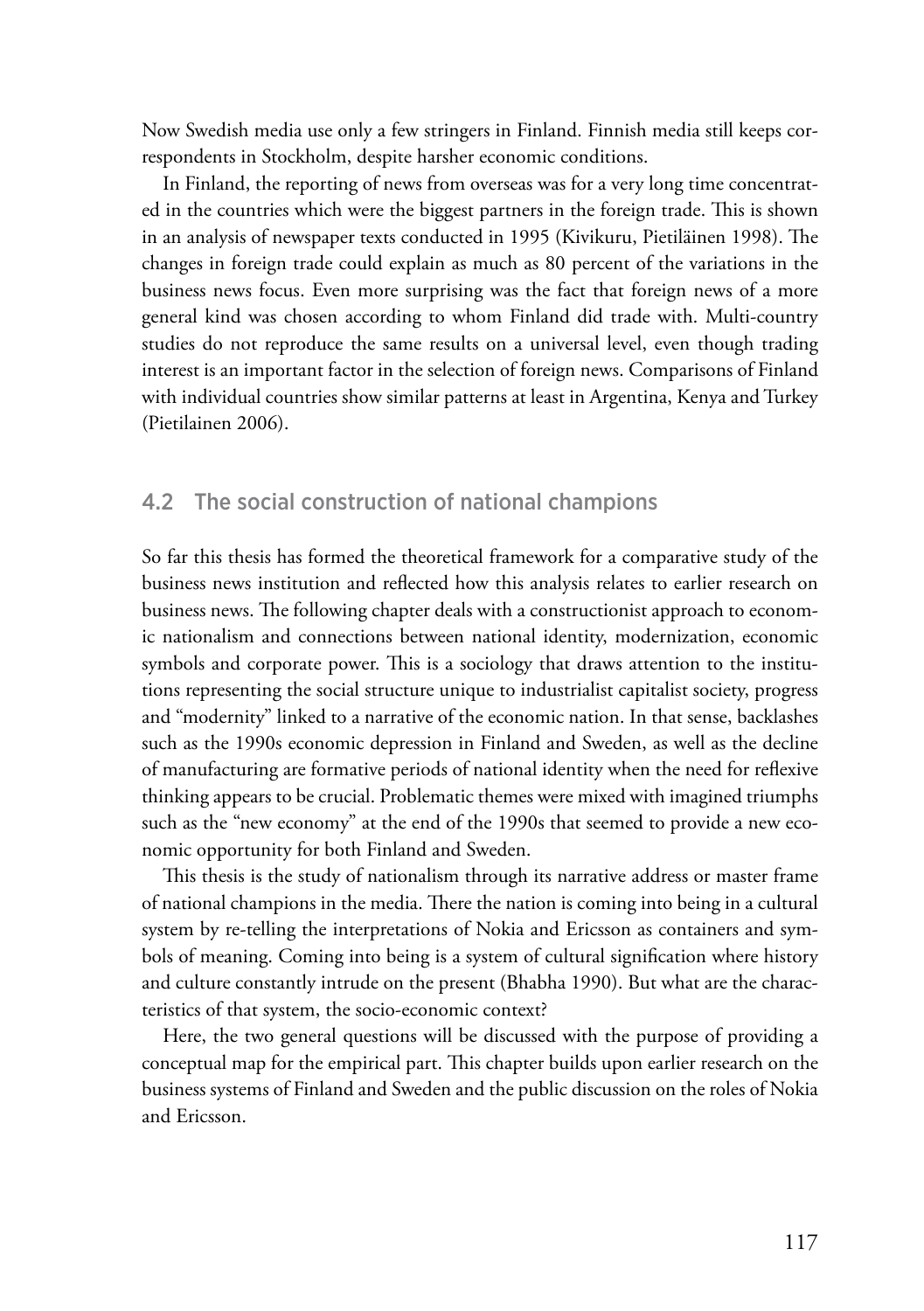RQ1: Under what circumstances are Nokia and Ericsson seen as crucial for the national success of Finland and Sweden? This is the material part where conclusions are drawn upon the research literature of economic development and multinational companies as well as media texts.

RQ2: Under what circumstances are Nokia and Ericsson seen as representing the national identities of Finns and Swedes?

The development and the competitive success of a nation's institutional capacities, including media, cannot be understood fully outside a framework of national identities, how they are formed, why they persist (Campbell 2006, p. 4). Culture and formal institutional arrangements – political and economical – are the focus for academics inhabiting the varieties-of-capitalism field. But it is also well-recognized in economic sociology and political economy. National identity influences the range of policy-making options available to decision makers and can therefore enhance state power and the capacity of nation states to perform well in the long run (Campbell 2006, p. 43).

This part is leading into a final analysis of how Nokia and Ericsson as national champions use corporate narratives to control history and thereby strengthening brand recognition and influence the public agenda. The chapter ends with a few words on the connection between national champions and the brand state, a new and powerful narrative of the economic nation.

# 4.3 Nokia and Ericsson as national champions

*When a Finn, after a sauna, speaks on his mobile phone on the porch of his summer house, the act combines age-old and ultra-modern national phenomena: there are more saunas and mobile phones per capita in Finland than anywhere else in the world* (Pesonen, Riihinen 2002, p. 63).

The mobile phones made by Nokia and Ericsson have quite recently had a strong effect on both Finnish and Swedish national identity as a symbol of modernity<sup>87</sup>, connectedness to a global world and technical development. It is, however, worth noting, as Saila Poutiainen (2007, p. 5) does, that there is a vast literature of socio-cultural research on mobile phone communication that points to similar "national stories" in adapting and using mobile phones in many countries. Such stories are provided, for example, about Bulgaria, China, France, India, Israel, Italy, The Netherlands, Norway, Philippines, Turkey, United Kingdom, and the United States.

<sup>87</sup> The explanation for this can be found in the connection between identity and modernization. Through education and self-improvement people could make a break with the past: ambition and restlessness was a virtue, tradition and belonging a burden. "Swedishness became what was expected in a modern state; an on the road concept" (Frykman 2001, p. 140).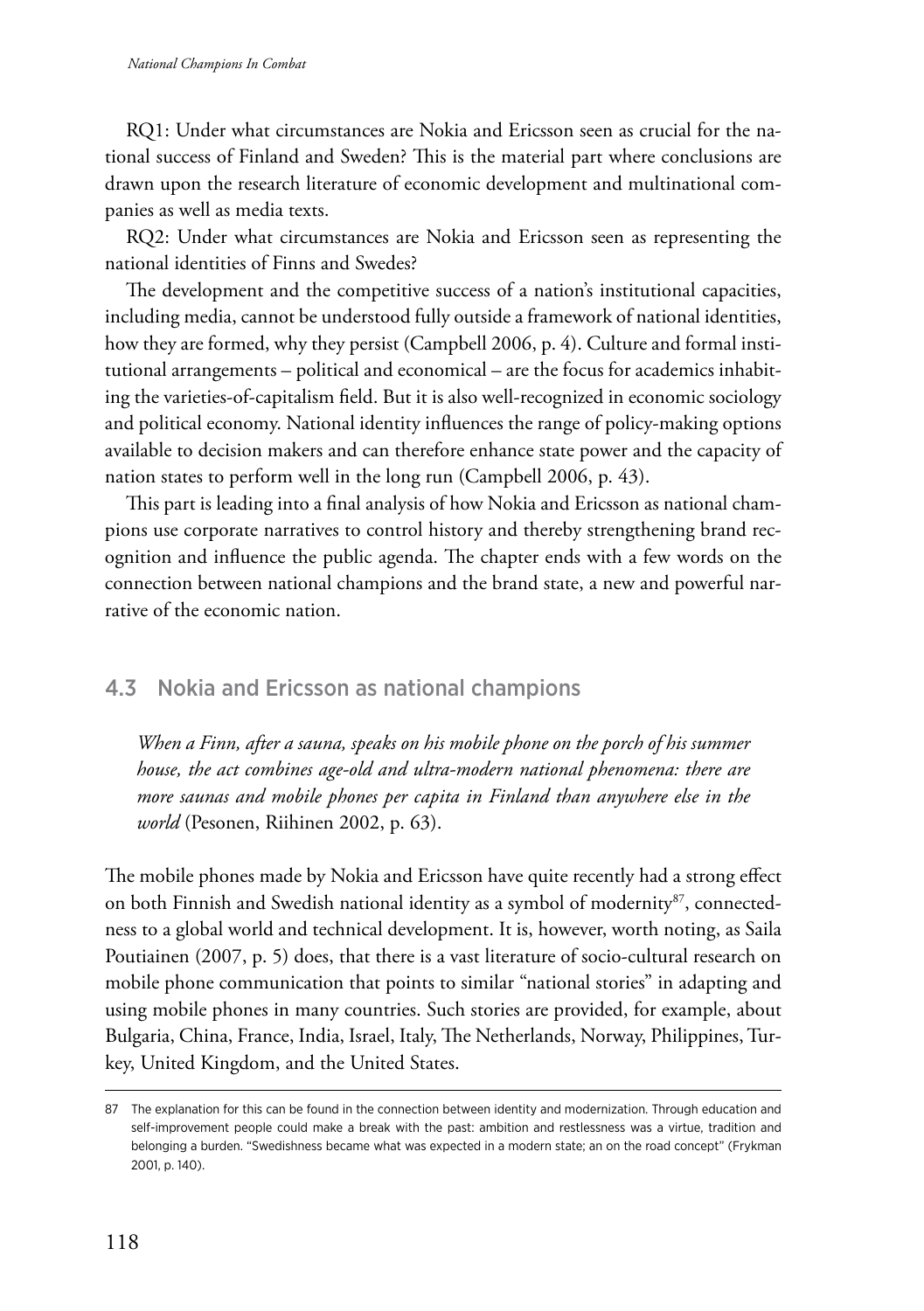Saila Poutiainen dwells on the specific national identity of this Finnish "känny-kansa", The Mobile Phone People. The earlier quote by Pertti Pesonen and Olavi Riihinen points in the direction of ancient Finnish habits that are incorporating ultra-modern features while keeping its original nature.

Here, I return to the two research question presented in the beginning of this chapter and remind the reader that we are analyzing the circumstances in which Nokia and Ericsson becomes institutionalized as national champions. The concept of national champions invokes memories of French industrial policy in the 1960s where all efforts were put into making companies of government choice the carriers of the national flag in the international competitive arena. The economies in Finland and Sweden have also been structured by a combination of public interference in the form of coordination and support somewhat similar to the French form of capitalism labeled "dirigisme". The traditional definition of "national champions" as companies that are deliberately used to realize the industrial ambitions of politicians is expanded here. The main idea is that, thanks to globalisation and the increased permeability of national borders the importance of the national flag in the economy is not going down, but has increased. Companies such as Nokia and Ericsson can be seen as "the industrial projections of national identity" (Hayward 1995, p. 2). Even though these firms may be highly globalized, simultaneously they remain as prized national possessions. "Most countries have firms – like Nokia in Finland – that become part of a national identity", Magnus Gulbrandsen and Helge Godoe (2008) observe and note that the success of Nokia "articulates hopes and aspirations of the citizens" who feel they "own" these "national treasures" (p. 391). It should be noticed that Nokia and Ericsson are not the end-result of state planning: they have become national champions on their own, champions "created by the market" (Hirvonen 2004, p. 2).

On the other hand it should be said that links between national identity and national champions may not be as linear. Here is an ingredient in the concept of the modern nation – nation branding – that have more to do with marketing directed at global investors, foreign professionals, and tourists than nationalism and building national unity (for a well needed discussion, see Bolin, Ståhlberg 2010).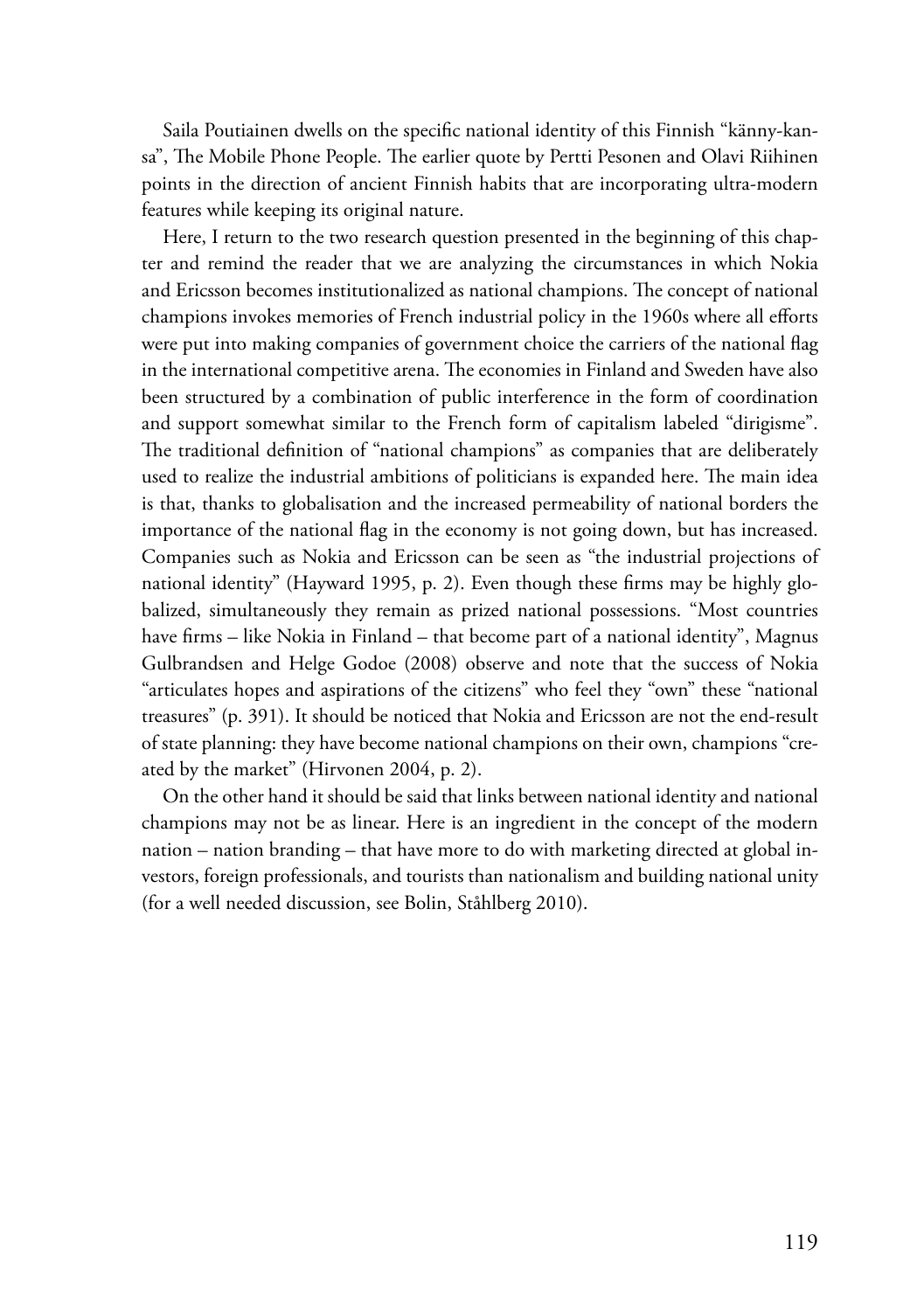In this thesis "national champions" is treated as "The Story" from which a range of news stories are generated on topics such as national competitive edge, the competence of the work force, regional development, education, industrial and industrial policy, the knowledge society and so on.<sup>88</sup>

I argue that the relationship between the national champions and their countries of origin have the character of a partnership that goes far beyond the general business facilities that governments provide for. The government supply concrete resources, political support and a legal framework that make it possible for the companies to thrive. In return they pay taxes, employ people, attribute to the scientific environment and education by providing career opportunities for highly skilled people, create opportunities for other companies and entrepreneurs, and signal to the rest of the world that the country is modern and attractive, among other things.

Nokia and Ericsson are true multinational firms with operations all over the world, while at the same time deeply rooted in a Finnish or Swedish economic, social, and political structure.<sup>89</sup>

It is much easier to analyse the Finnish case since Sweden has an abundance of com panies with a long history of global operations in industries that represent modernity –

<sup>88</sup> Jason Whalley (2004) uses the expression "flagship firms" instead in his research on the telecommunications market in the European Union. These are multinational enterprises that co-ordinate the investment and operational activities of other companies within their business network. The business network that surrounds the flagship firms is comprised of four elements: suppliers, customers, non-business infrastructure and selected competitors. The theoretical model has been developed by Alan Rugman and Joseph D'Cruz (2000) in their study of networked organizations such as the Japanese vertical keiretsu as well as overseas Chinese family firms and the Korean chaebol. Their success is explained by the adoption of mutually reinforcing strategies by the business system and a collective long-term outlook. The flagship firm possesses "vision and resources to lead the network in a successful global strategy. It defines the products and markets in which its network partners operate, selects the course of action they will use to develop necessary competencies, and largely determines their capital investment programmes" (Rugman, D'Cruz 2000, p. 8). Some of the strategic alliances with sub-contractors, suppliers, distributors and rivals that Nokia and Ericsson have formed have "budding flagship linkages" (Rugman, D'Cruz 2000, p. 116). Here national champions and flagship firms, for the sake of simplicity, are used as tandem concepts.

<sup>89</sup> The different corporate constructions can, according to Glenn Morgan (2001), be compared using a typology developed by Bartlett and Ghoshal (1989): (1) multinational firms are decentralized firms, highly sensitive to local condition but with subsidiaries weakly linked together across nations and divisions; (2) global companies are firms insensitive to local conditions and dependent on centrally determined plans and processes to produce global products that can be produced and sold with minor variations in any country; (3) international companies possess core competencies which are generated and renewed centrally but are transferred/adapted to local contexts; (4) transnational companies are "dispersed, interdependent and specialized with differentiated contributions by national units to integrated worldwide operations" and "knowledge developed jointly and shared worldwide" (Bartlett, Ghoshal 1989, p. 65).

Nohria and Ghoshal (1997) have developed the concept of transnational companies and renamed it a "differentiated network". This is a network composed of distributed resources linked through different types of relations: (1) the local linkages within each national subsidiary, (2) the linkages between headquarters and the subsidiaries, and (3) the linkages between the subsidiaries themselves (Nohria, Ghoshal 1997, p. 4).

For the purpose of clarity "multinational companies" is used as the concept covering all these varieties. Still, the differentiated network is probably the model that best explains how Nokia and Ericsson function even they show somewhat different characteristics: Nokia is serving a global mass consumer market where hundreds of millions individuals compare mobile phones to find the most suitable. Ericsson, on the other hand, is serving a few dozen customers, the mobile operators. In that sense Ericsson is more "global" and Nokia more "transnational".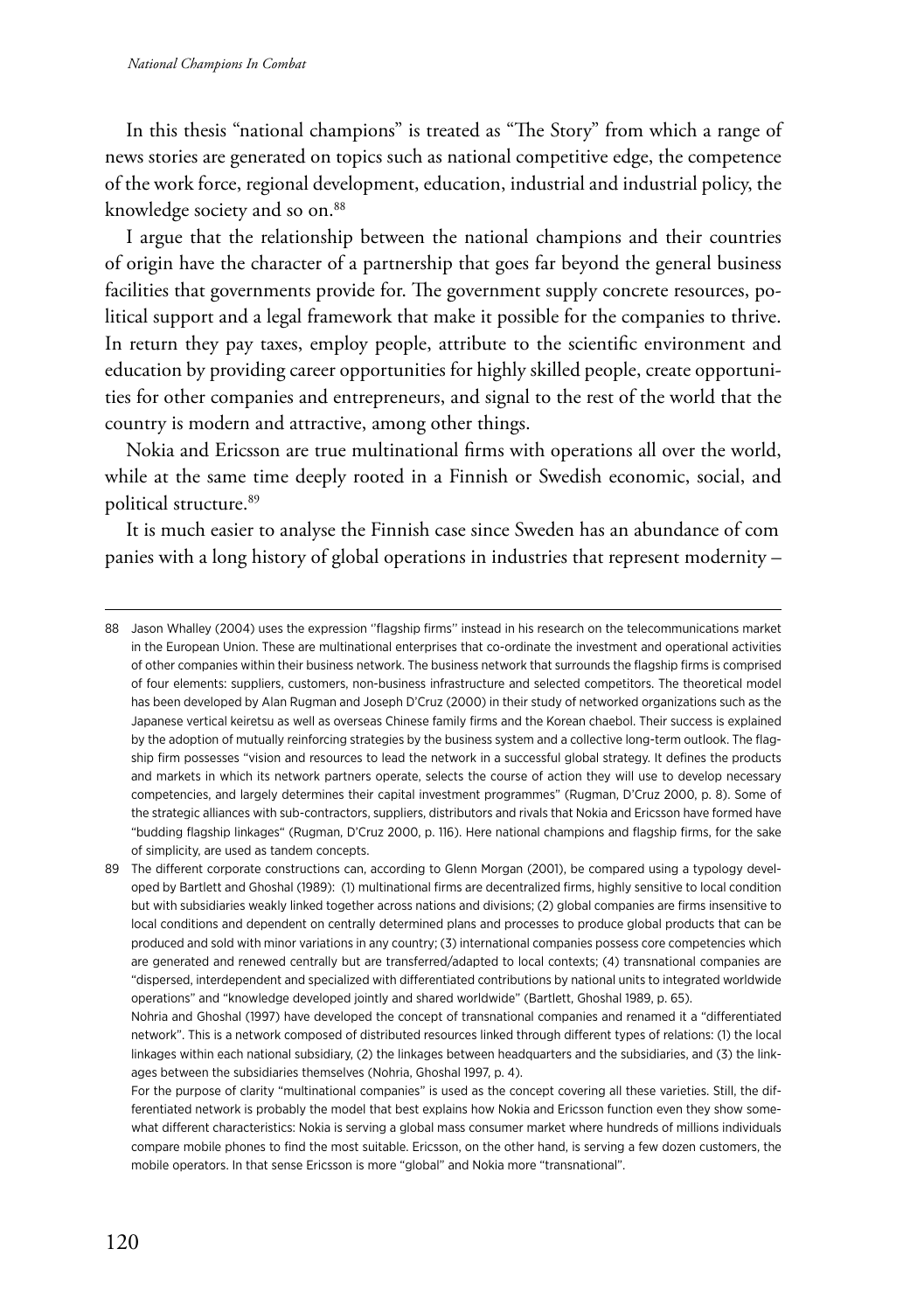from cars and medicine to airplanes; Volvo, Astra, Ikea, Saab, ABB are just a few names. There is a multiple set of competing sector specific business recipes in Sweden with competing interests that produces dynamic forces in the business system. The Swedish Model put an emphasis on big companies built on natural resources as they provided the basis for the nation's well-being.

Ericsson is seen as a historic continuation of national identity as it is very much a "genius company" (snilleindustri in the Swedish language), based on a history of inventions that all Swedes remember. Ericsson was the company that Lars Magnus Ericsson founded in 1876, a company that placed Sweden on the world map in the early 1900s by providing telephone networks to countries such as Russia, China and Mexico. To the same group of genius industries belongs Nobel (nitroglycerine), Dahlén (light houses), Ericsson (war ships). Much later achievements such as Skype (IP telephony) or Spotify (streaming music) supposedly serve as proof of that genius nature of Swedes.

At least by the 1980s Nokia had received the status of a national champion that was added to other elements that make up national identity, passing sportsmen such as Paavo Nurmi, the winter war against the Soviet Union, and the composer Jean Sibelius (Saari 2000). Finns buying shares in Nokia were by 1988 becoming "owners of Europe" as the so far biggest ever sales of shares in Finland was marketed (Mäkinen 1995). In Sweden, Nokia bought companies and was portrayed by the employer's association as the "threat from the East" after Nokia's outdoor campaign, the biggest ever in the country. Earlier, the CEO Kari Kairamo had publicly declared that Nokia "is hunting Swedish companies", a threat that was followed up with the big acquisition of Ericsson Information Systems (Saari 2000, p. 181). Those were the "Casino Years" in Finland; a time of frantic optimism, restlessness and continuous change when the country was still a backyard of Europe. Nokia was a "central element" of the wave of institutional change in Finland in the 1980s (Lovio 1996).

A few years later the company almost went bankrupt. The narrative value of this disaster is considerable if we remember what Ernest Renan told us how suffering and grief unites people of the nation. The owners of Nokia for instance offered Ericsson to buy the company but the Swedes refused the deal. In this discourse of humiliation and suffering the two banks controlling the Nokia shares has been portrayed as traitors in a reoccurring media theme. The listing of Nokia on the New York Stock exchange in 1994 can be interpreted as both a symbolic act as well as a step into corporate freedom.

But this narrative of suffering does not necessarily unite all Finns, even if the story is commonly known. In one compilation of interviews where people were asked to describe national identity an old lady says: "I notice during this discussion that my understanding of Finnishness is connected to the past, it remains in the nature and in the war. It's a bit silly that nothing comes to my mind about Finland and Finnishness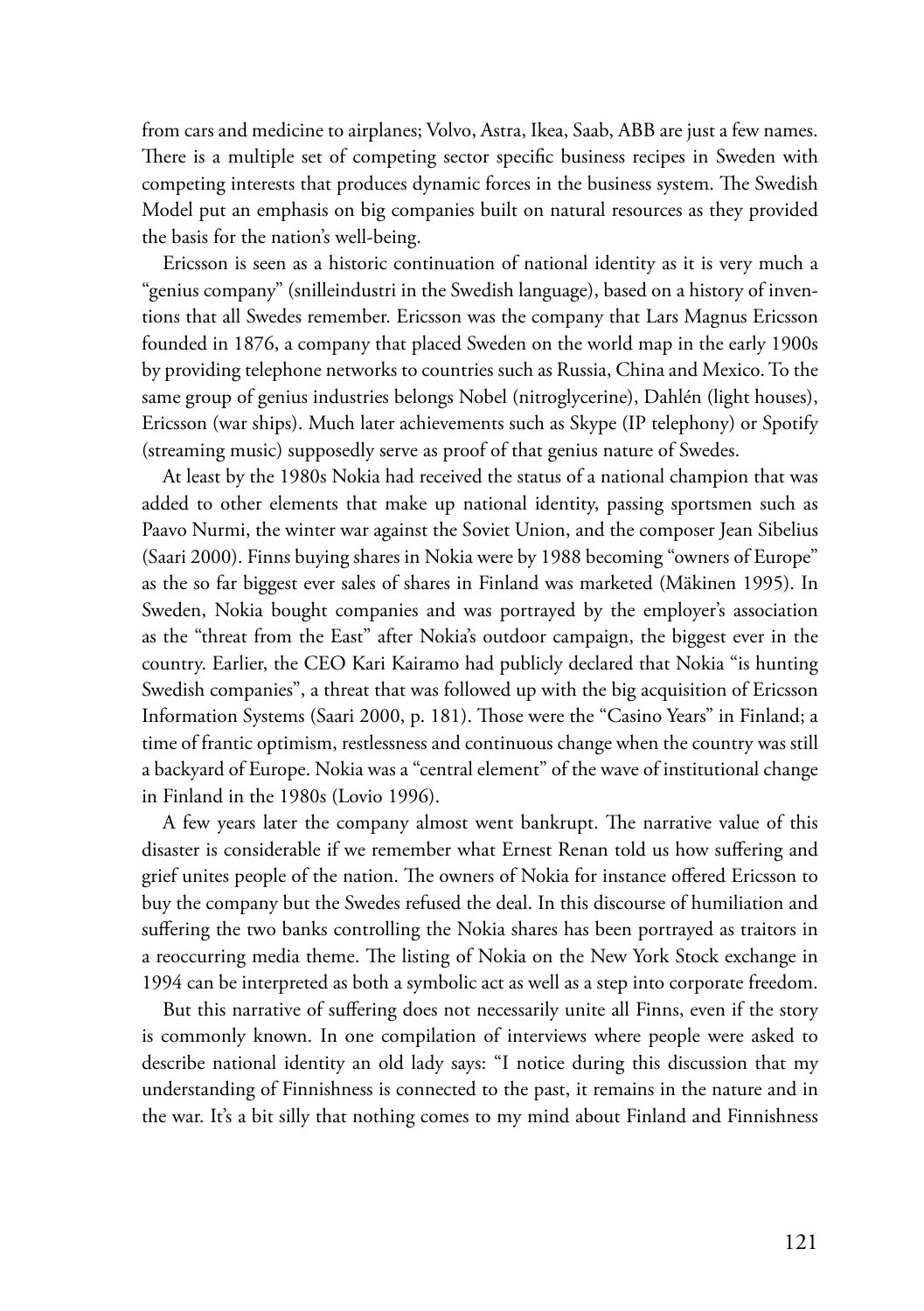that is connected to the future" (Hannula 1997, p. 31).<sup>90</sup> No one in the book mentions Nokia. This might be an example on how elite discourse and popular understandings of national identity are not overlapping. At the same time Nokia was very well established again in national and international media as the symbol of a new and modern Finland. "The world championship in ice-hockey and the success of Nokia are the cornerstones of national self-respect in today's Finland", the business magazine Talouselämä wrote in the spring of 1996.<sup>91</sup> A news story in Helsingin Sanomat asked "What will happen to Finland if Nokia doesn't succeed?"<sup>92</sup> Elite discourse is not the same as public discourse and public opinion is not the same as dominant news frames, something that needs to be emphasized in all media related research on nationalism. As Hobsbawm has noted, historians have learnt not to confuse "editorials in selected newspapers with public opinion" (Hobsbawm 1992). His warnings are worth noting:

- First, official ideologies of states and movements are not guides to what is in the minds of even the most loyal citizens or supporters.

- Second, we cannot assume that most people experience a national identification that is superior to other sets of identification that constitute the social being.

- Thirdly, national identification changes and shifts in time, even in the course of quite short periods. This is the area of national studies where Hobsbawm feels that "thinking and research are not urgently needed today" (Hobsbawm 1992, p. 11).

Marja Vehviläinen (2002) has looked at the history of technology in Finland from a gender perspective. She finds that several army officers – brothers in arms during Second World War – continued their relationship as computer pioneers in life as civilians. In memoirs and protocols from meetings rises a picture of a strong national project, building the Finnish society. The information society and the role of Nokia, in her view, is a continuity of that heroic process. Here again we hear the voice of Ernest Renan underlining the cognitive strength of common suffering. Nokia has become the national hero that compensates for the disgrace that both the economic depression in the early 1990s and the defeats in the war have brought to the nation. The public of the Finnish society, once again, needed their "unknown soldiers and especially their leaders" (p. 212).

In the domestic scene Nokia is certainly a national champion with a share in the mobile

<sup>90</sup> The data from the 2005 World Values Survey shows some notable differences in the factors that define nationalism. Ten percent of Swedes say they are not proud of their country while almost everyone in Finland feels proud. This might be a little misleading: "proud" can be a trigger word. Asking if it's "cool" to be a Swede probably gets more support. Orvar Löfgren (Löfgren 1993) suggests that Swedes find it would be more appropriate to say "we're living in a quite good country" than saying they are "proud" of their country. The Swedish version of the American bumper sticker Proud to be American says How delightful to be a Swede!

<sup>91</sup> Virta, Ismo: Ongelmat siirtyvät ydinbisnekseen, [Problems are moving to the core business], Talouselämä 10/96.

<sup>92</sup> Helsingin Sanomat, July 15, 1996: Mitä Suomelle tapahtuu jos Nokia ei menesty? [What will happen to Finland if Nokia does not succeed?]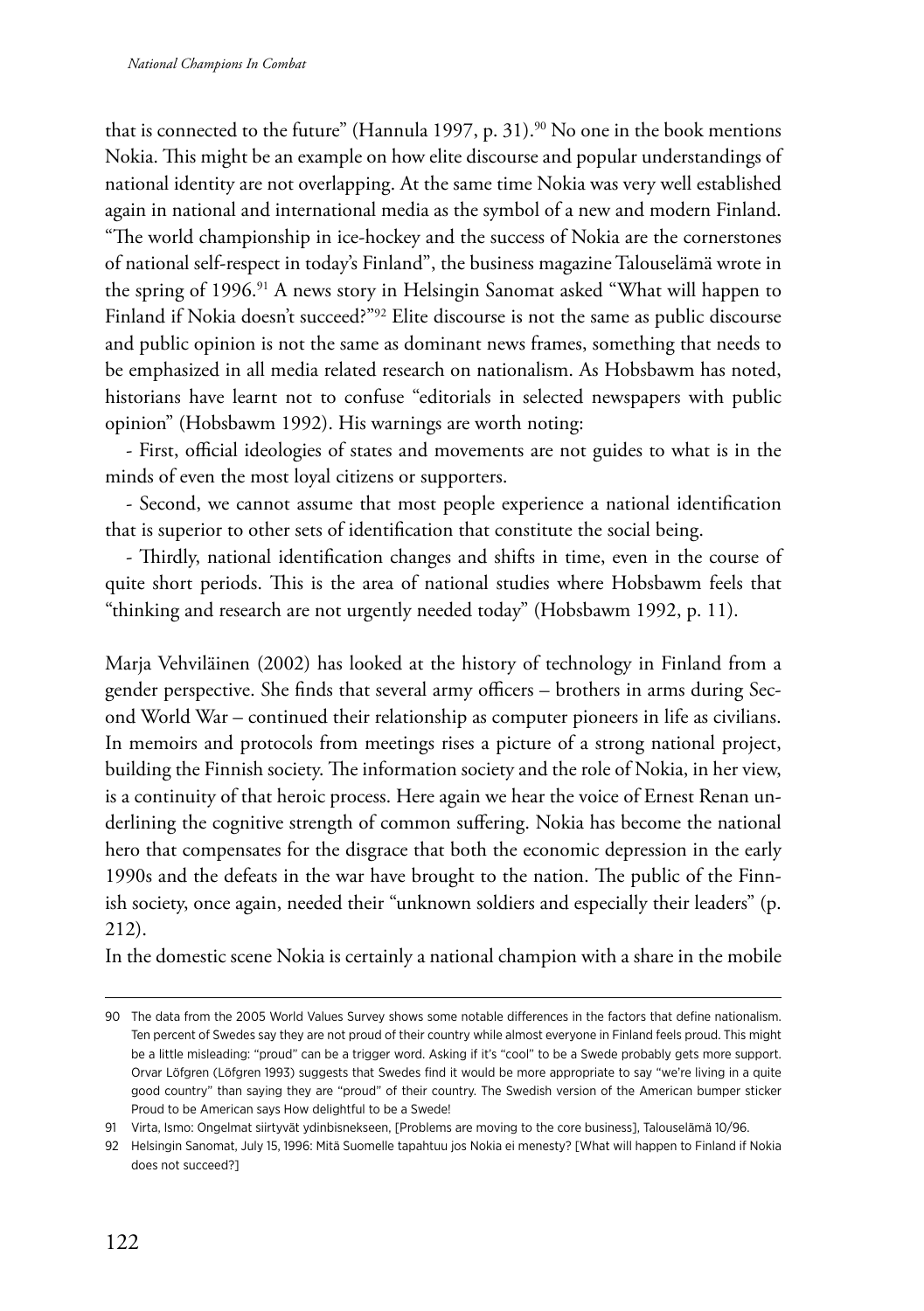phone market of something in the range of 80–90% at its height. Nokia's share of the GDP of Finland has been declining during the 2000s to around 1.6% in 2009, down from 2.6% the year before. In the early years of the decade it was almost 5% with the cluster of companies around included (Ali-Yrkkö 2001). In 2008 Nokia employed around twenty thousand people in Finland which makes its share of total employment account for 0.9%. There is one area where Nokia is very important, that is in research and development. Nokia's share of all business sector R&D expenditure is almost half and has stayed that way during the 2000s (Ali-Yrkkö, Hermans 2002, Ali-Yrkkö 2010). Nokia also is the biggest receiver of state funds for R&D, which is a sure sign of a "national champion" position according to the OECD who finds that it is "not uncommon for blatant support of national champions to be disguised as aid for research and development" (OECD 2007a, p. 121).

Nokia is still very dominant in the future oriented business activities such as patenting where in 2000–2006 it had a share of almost half of all Finnish patent applications from the European Patent Office, EPO. Compared with other small European countries this number is high. In the Netherlands, Philips had a share of 36% of all patenting in 2006 while Ericsson accounted for 27% in Sweden and Nokia for 43% in Finland the same year. A comparison shows that Philips is dominant in a national context but represents a broad set of technologies. Ericsson also has a broader scope than Nokia, which is specialized in a limited number of technologies. For policy makers in Finland the numbers are alarming and according to Jyrki Ali-Yrkkö (2010) there is a need to broaden Finland's technological landscape.

The vulnerability of the Finnish telecom cluster became apparent with the telecom crisis in the early 2000s.The subcontractor industry survived for a few years in Finland, but could not adjust itself to rapidly growing sales and was dumped by Nokia in favour of Taiwanese and Chinese companies (Ali-Yrkkö 2010).

The case of ownership also makes for a fruitful comparison between Nokia, which is owned by American institutional investors, and Ericsson with a strong ownership rooted in Swedish family tradition. Nokia in 1997 abolished the system with different voting rights for shares while Ericsson is controlled by the Wallenberg family through an A/B share system. In the company history the long-term approach to the Swedish ownership is highlighted as a success factor (Karlsson, Lugn 2009, p. 284).

Still, the managers of Nokia have been able to balance the potential conflict between a Finnish national and corporate identity with American ownership interests. This makes the company an enthralling transnational corporation where in one sense it is dependent upon American shareholders and board members and in other ways deeply rooted in the Finnish culture. Is Nokia American or Finnish?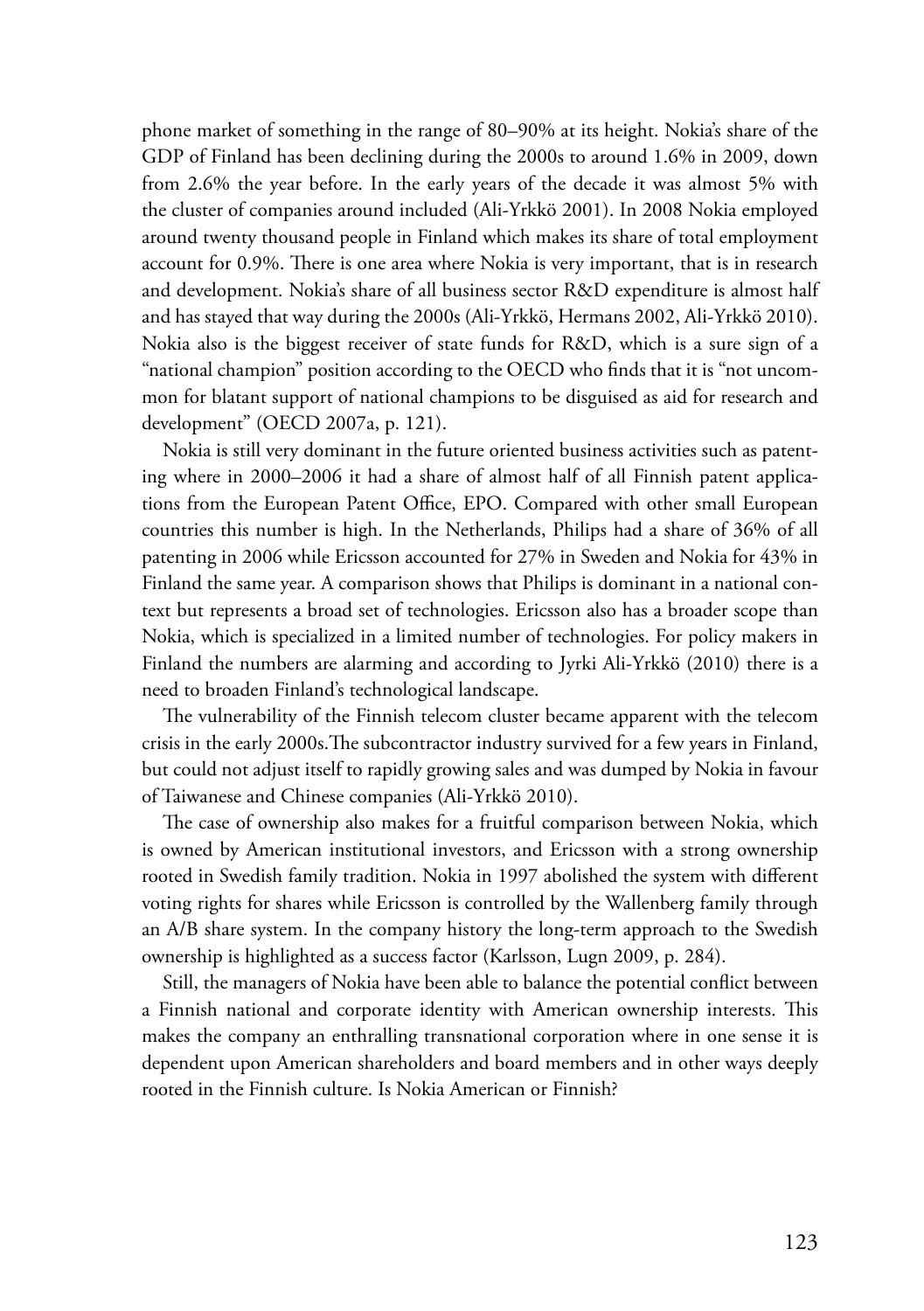In Sweden insiders wave the blue and yellow flag of Ericsson. "One of the vital factors of Ericsson is that it is a Swedish company", Peter Wallenberg, the elder statesman for the Wallenberg sphere, says (quoted in Karlsson, Lugn 2009, p. 209). His father had recovered Ericsson from the hands of American ITT in the 1950s, "he saved the company from the claws of foreigners". The Swedishness is often emphasized, for instance when the board in 2002 was recruiting a new CEO after Kurt Hellström. The chairman Michael Treschow was searching for a Swede to replace Hellström since, he said, Ericsson is a Swedish company with a Swedish management and a Swedish culture (Karlsson, Lugn 2009).

In balancing the power over companies between management-driven and ownerdriven perspectives it seems that Nokia can be characterized by a "counter-force" situation with both high owner and high management power. The priorities of shareholders are carefully followed by the management even though it has more power and discretion over foreign owners than in the other studied Finnish companies (Tainio, Huolman & Pulkkinen 2001).

At Ericsson, with one strong owner, the management would at least in theory have less room for independent maneuver.

Tainio et al (2001) note that a straightforward application if the American model to Finnish companies have raised substantial debates and controversies. The outcome of this struggle will depend on the relative power of various interest groups and the strength of the Finnish institutional structures (p. 170).

## 4.3.1 Nokia – the corporate political actor

*The success of Nokia is partly based on exploiting its contemporary national status (Lovio 1996, p. 78).*

There is a lack of understanding both in political science and in business studies on how corporate actors use their influence to affect important policies such as environmental regulation (see also Malmelin 2011, p. 55, Kautto 2008). The ability of certain companies or corporate clusters to shape the parameters of business surroundings in a way that supports their own goals is an intriguing issue. This also includes the risk that the selfinterest of one player cancels out the interest of the other groups. Dan Steinbock (2001) notes that a "truly great company" shapes the industry structure itself in ways that allow it to attain competitive advantage (p. 114). In reports on corporate social responsibility Nokia has frequently demanded a commitment to change and competitive markets on the government's side (Malmelin 2011, p. 152). Petrus Kautto (2008) observes that Nokia in this sense is "exceptional" also in a European perspective. It has established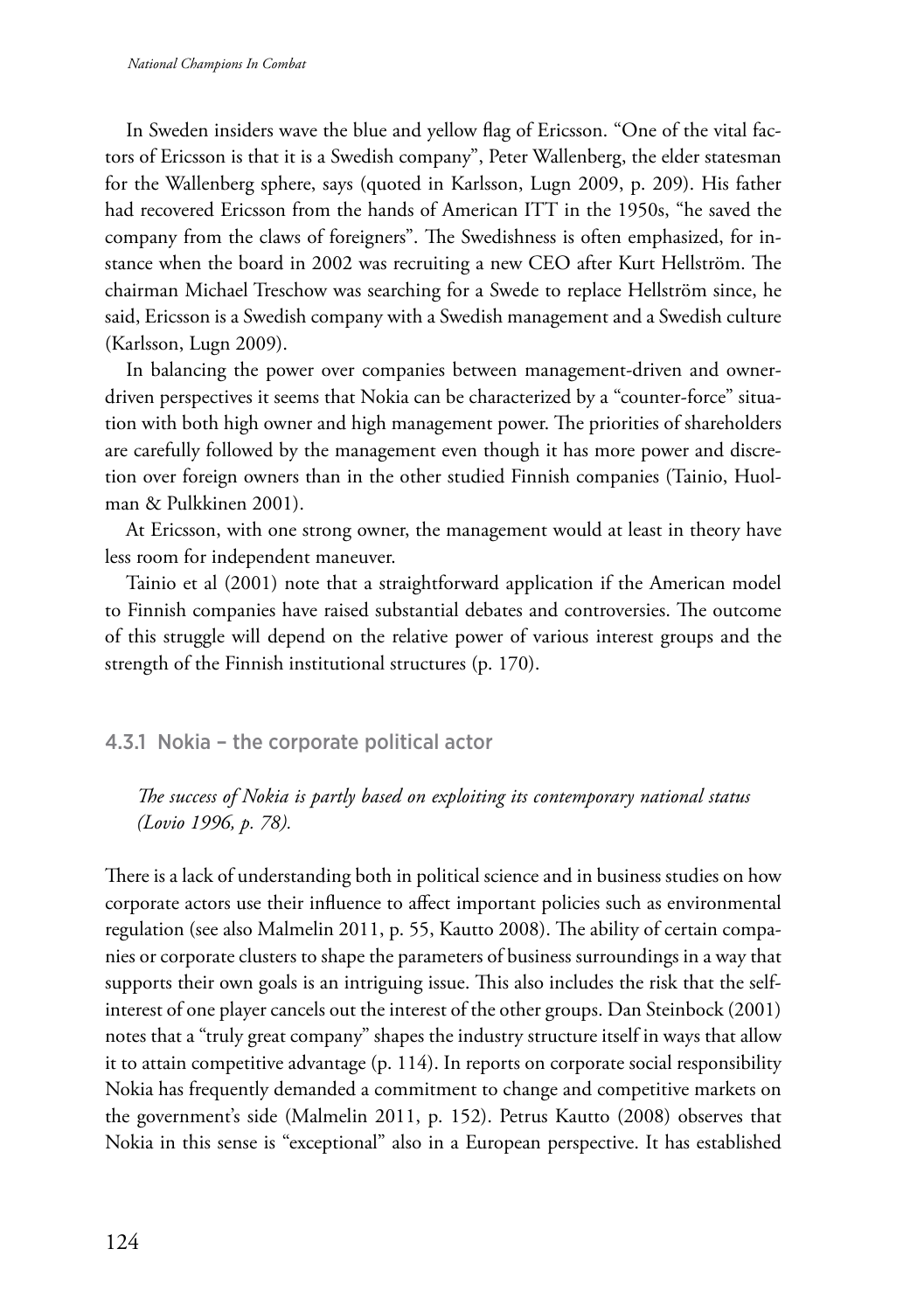itself as an influential company in the EU-context as an individual "progressive" company that the Commission prefer to deal with rather than industry associations driven by the search for "lowest-common-denominator solutions" (p. 46).

Nokia has a long tradition of shaping the society using multiple strategies for legitimizing actions by referring to a common good.<sup>93</sup> One example is how Nokia managed to become the winner of four competing projects to conquer the electronics industry of Finland in the 1970s, in competition with both foreign and politically backed domestic companies. Then it continued to collect companies all over Europe, much in line with theories on national champions. National champions manage to internationalize by developing exports, establishing subsidiaries and buying other, weaker, national champions of other countries (Lovio 1996).<sup>94</sup>

The case of corporate political activity and the role of interest groups have been touched upon in the section on the co-operative capitalism of Finland. Of special interest here is to look in more detail at how an individual player like Nokia, from the point of actor centered institutionalism, has been initiating or facilitating institutional change in a great variety of ways that supports its own business activities ranging from R&D policies and state R&D support, technological standards, through labour and wage policies to energy issues, the opening up of the national telecommunications sector, competition law, the removal of trade barriers, privacy laws, foreign share ownership, board reform and corporate governance, EU to fiscal matters. Since many in the senior leadership of the company have moved on to other high positions in Finnish businesses it also means that managerial practices are spread (Lappalainen 2010). These changes have been supported by outside forces – financial analysts and portfolio managers formed by American style capitalism that arrived when restrictions on foreign ownership were lifted on the 1th of January 1993.

Through these institutional transitions Nokia has also forced business journalists to change the way they function, by adapting to practices in the field of international corporate communications such as a spokesman strategy that restricts access to other actors inside and outside the company.

It is striking how important developments in a variety of fields can be traced to what today is the high-tech company: Nokia have been the major player, or at least very influential, on many occasions. It is equally illuminating to examine the role of

<sup>93</sup> Malmelin (2011) notes that the legitimacy of a corporation is connected to an ability to participate in the public debate on corporate responsibilities and rights. It needs to be measured as an actor that affects the development of society (p. 55).

<sup>94</sup> In 1967 three companies merged to become today's Nokia – Suomen Kaapelitehdas (Finland Cable Works), Suomen Gummitehdas (Finland Rubber Factory) and the woodworks of Nokia. They were important as single entities for modern Finland just as the single company is today.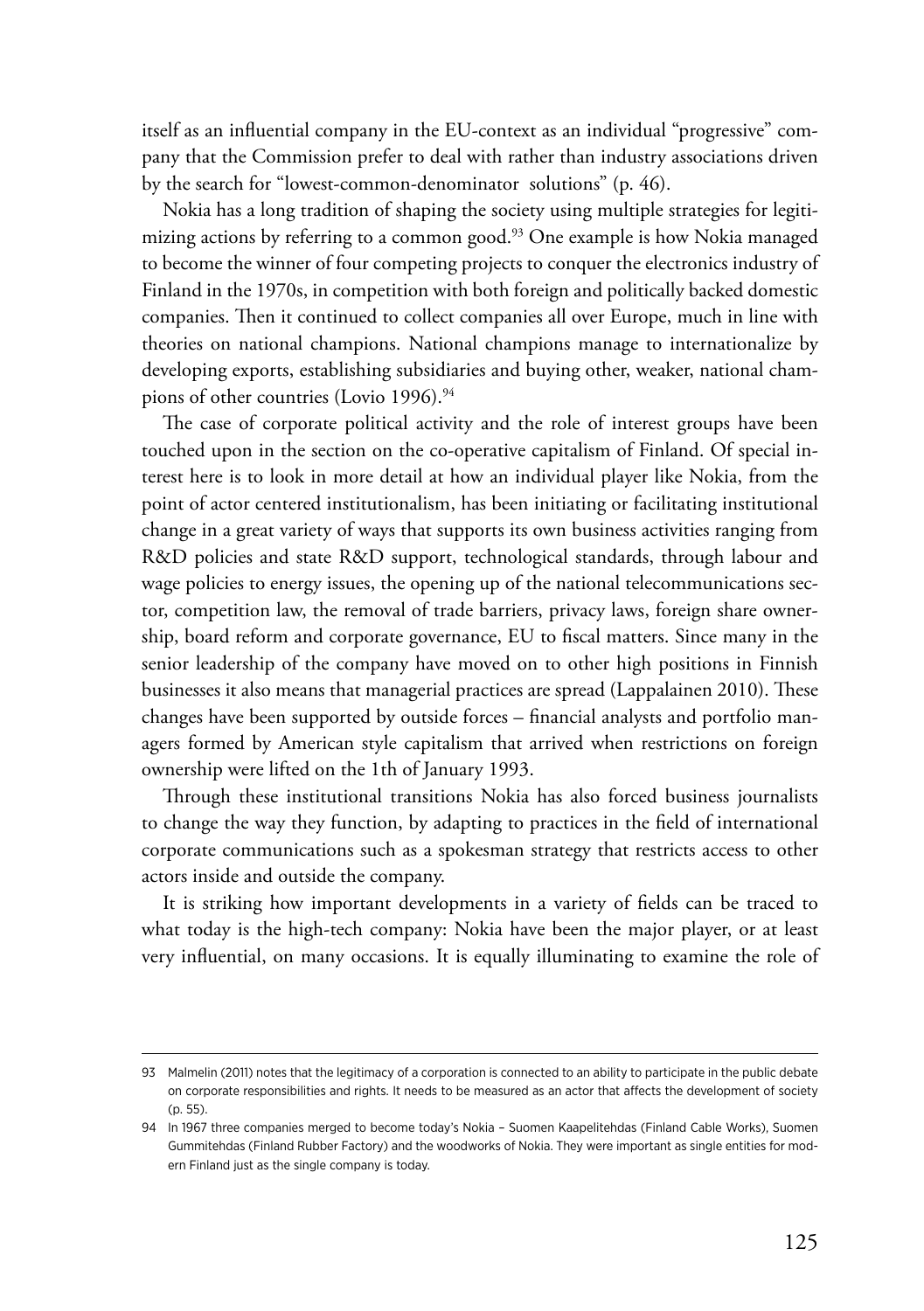"patriotic managers".<sup>95</sup> When today evaluating the international success of the Finnish educational system it is worth looking at the public input of Nokia over several decades. In the 1980s the CEO Kari Kairamo was said to be obsessed with pursuing the internationalization of education and sharing information (Mäkinen 1995, Lovio 1996). Nokia needed a steady flow of well-educated engineers that would manage in foreign circles: it also craved for an active industrial policy as well as an open and international culture. Kairamo presented a radical programme for raising the level of education for Nokia, Finland, and the whole of Europe (Lovio 1996).<sup>96</sup> Antti Ainamo (1997) believes that the reorientation of Nokia in establishing a new successful electronics industry early on was a key explanation to the company's influence on today's industrial structure of Finland's economy "to fit Nokia's strategy" (p. 433).

The partnership is not without tensions. Jorma Ollila has on several occasions publicly threatened to leave Finland because of high taxation, for instance in the television programme "Finland is too big for Finland"97 on November 25, 2001 where he sat at the fire side and delivered words of warning.

*It only depends on Finland how long things are like this. Finland is still important to us and hopefully the Finnish society takes care of keeping things in a way that makes a company this big thrive. Today's high taxes do not fulfill this condition. High taxes are unsustainable in the long run.*

Asked what the long run means in a global and fast growing business Ollila answered: "Five years". The role of Nokia as a tax payer and therefore a benefactor in society has frequently been underlined by the CEO and in reports on corporate social responsibility (Malmelin 2011).

The charismatic person Jorma Ollila, who joined Nokia in 1985 and became CEO in 1992, is still (in 2011) chairman of the board. He has been described as the most influential person in the Finnish debate, sometimes it seems, with even more authority than the president. Recently Ollila has put the search light on obesity among young recruits, on the lack of risk taking among the population. He's the chairman of a group that is rebuilding the national brand of Finland, he is promoting alternative sources for

<sup>95</sup> When Finland got its independence from Russia in 1917 a new phase of modernization and development started in what had become a nation-state. Michelsen and Kuisma (1992) note that nationalism shaped the structure and management of large state owned enterprises. Nationalism also affected legislation that selectively allowed multinational enterprises to enter the country. Finally, they write, nationalism shaped the institution of "patriotic managers" that introduced values and goals of Finland's public policy to every strata of management and workers (p. 352).

<sup>96</sup> Kari Kairamo was a member of the European Roundtable of Industrialists where he prepared a European educational policy in 1988 (Lovio 1996).

<sup>97</sup> Ykkösdokumentti, Finnish Broadcasting Company, November 25, 2001.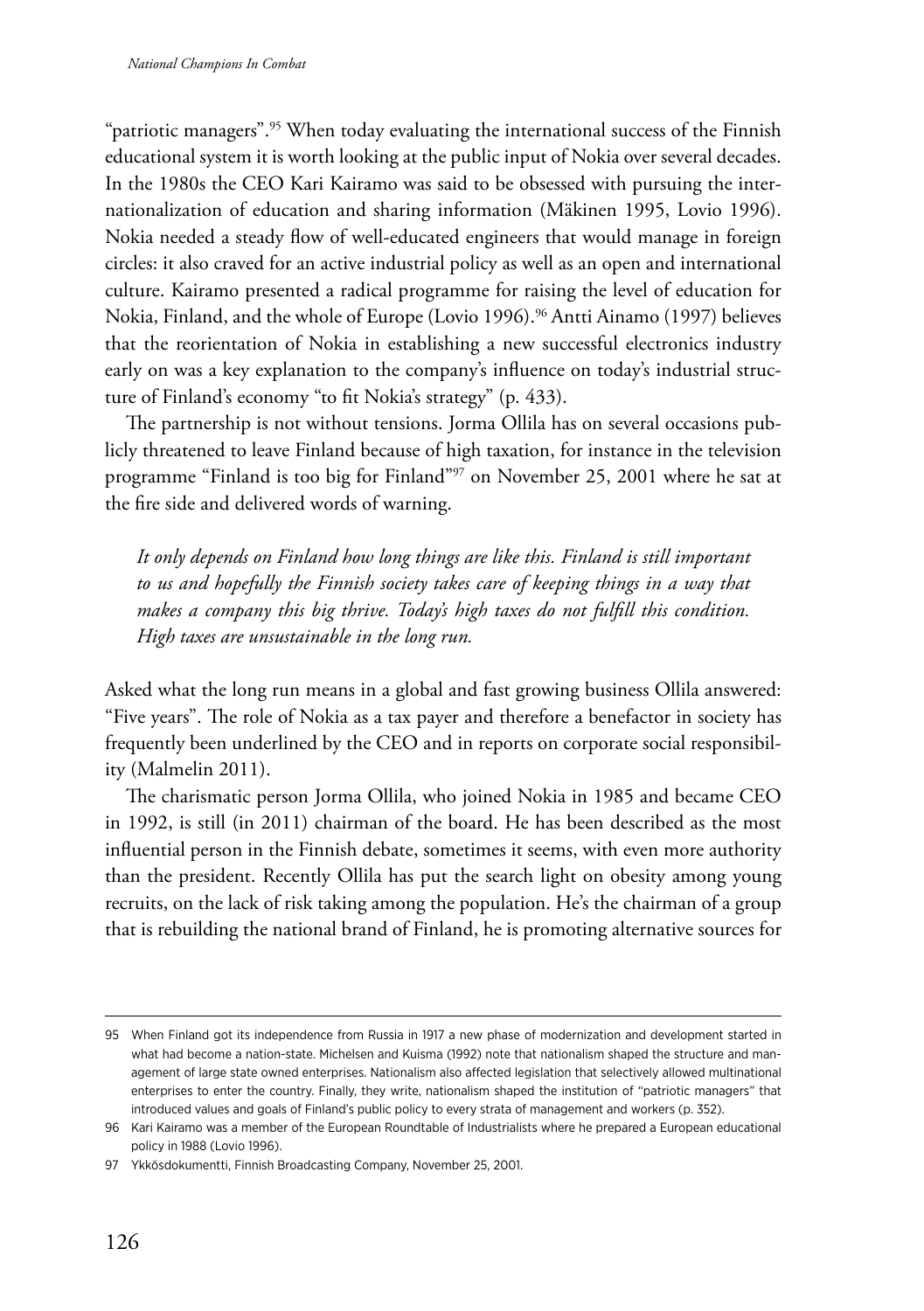energy and so on.<sup>98</sup>

Jorma Ollila has on several occasions taken up the issue of corporate identity in a patriotic fashion. "Companies need to have an identity, roots, and values. They often come from a place of home", he said in a magazine interview (Lilius 2006, p. 26). On the issue of Nokia leaving Finland he has also said that this has never been discussed by the board. "We want to continue being a Finnish company and provide employment to Finns, pay our taxes and take care of corporate responsibility here".<sup>99</sup>

Ilkka Ruotsetsaari, who has studied the rhetorical qualities of Jorma Ollila, says that he is very conscious of his own position of power and the need never to raise his voice. He never begs or aggravates, but is satisfied with compromises which induce trust in others. Typical is that concerns important to Nokia are presented as self-evident to everyone: Ollila uses certain premises and places them outside the context of disagreement. In this way the speaker gives the impression that the things he desires are natural, according to Ruotsetsaari (quoted by Venäläinen 1999). Three issues are raised above everything else. These are the globalisation of the economy, further integration with the European Union, and the abolition of all kinds of regulation towards the goal of free competition. The rhetoric of Jorma Ollila is strengthened by allusions to larger social groups that see the world in the same way, be it the employers association, The European Round Table of industrialists or the telecommunications industry. The government is presented as a friend who should be listening since they share the same interests. Jorma Ollila did not restrict himself to being the head of Nokia, but appeared as the factory owner in a small village. He bears responsibility for the welfare of the whole community and in this sense very much appears as a "patriotic manager".

Nokia chief lobbyists have been chosen among the élite of Finnish decision makers. The former chief lobbyist was the chief negotiator when Finland joined the EU and the present director, Esko Aho, was chairman of the centrist party and prime minister in his political life. He arrived from a job as President of Sitra, <sup>100</sup> an influential position that after him was taken by a Nokia person, Mikko Kosonen.

A former insider, Ari Hakkarainen who used to work for the company, notes that Nokia doesn't have to make much noise to get its requests met; a rumour that management is contemplating to move the headquarters is enough.

<sup>98</sup> The personal cult around him does not seem to fade even though the change of CEO in September 2010 made experts raise questions about his position inside the company.

<sup>99</sup> Interview in A-plus on January 27, 2005, a television programme produced by The Finnish Broadcasting Company, Yle.

<sup>100</sup> Sitra, the Finnish Innovation Fund is an independent public fund which under the supervision of the Finnish Parliament promotes the welfare of Finnish society. Sitra's duty is to promote stable and balanced development in Finland, the qualitative and quantitative growth of the economy and international competitiveness and co-operation. The yearly budget is 40 million euro (Sitra 2011).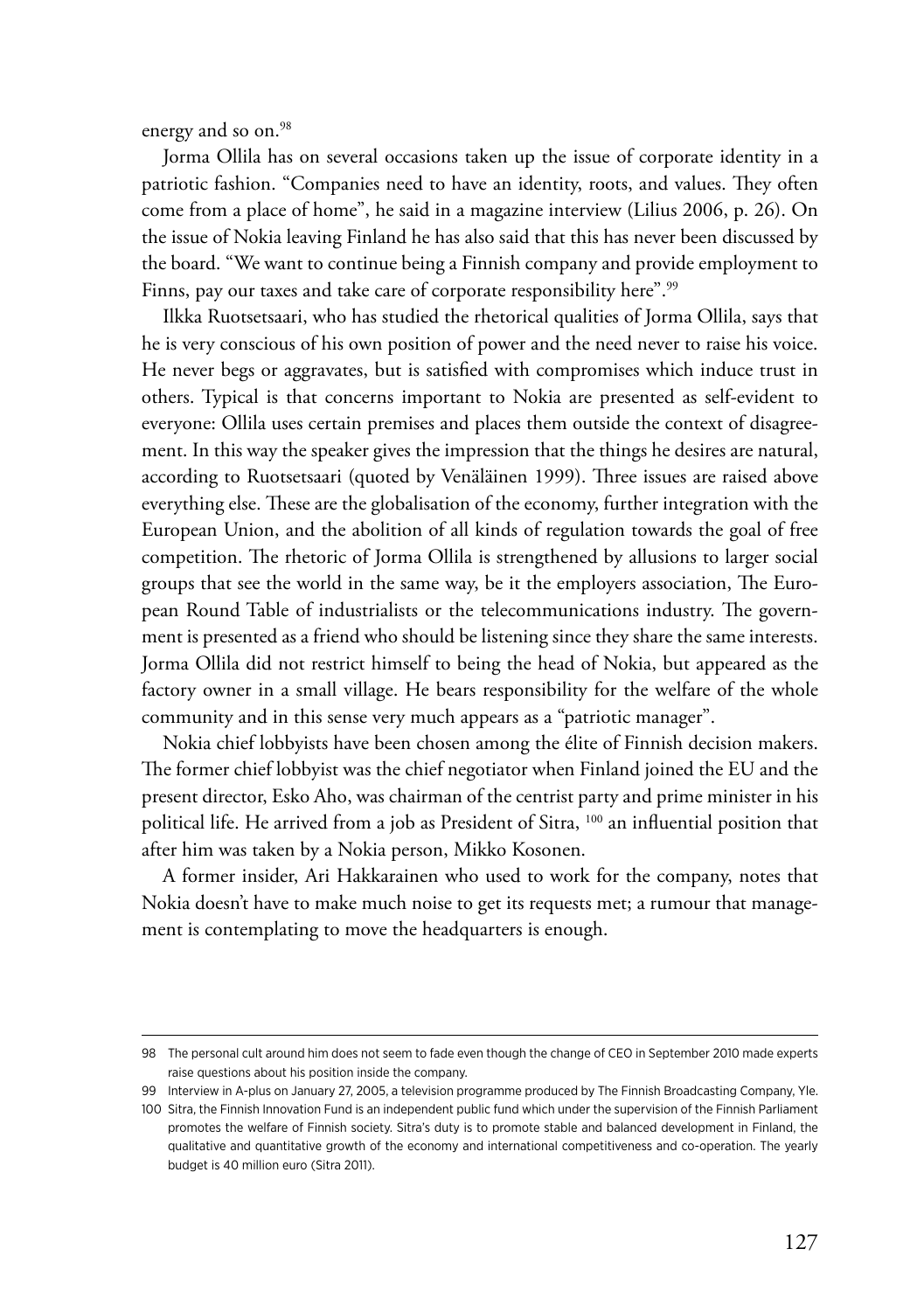*Thanks to the economic influence of the company it stays in the mind of decisionmakers without the company having to advertize their demands very visibly (Hakkarainen 2009, p. 13).*

The permanent and dominant presence of Nokia representatives in preparation committees for political decisions has also rendered some critical thoughts (Patomäki 2007). For a long time there was been very little discussion in the public domain about the dominance of Nokia in Finnish society. The actions of the "corporate citizen" Nokia are unpredictable and, as Karoliina Malmelin (2011) notes, it is almost impossible to decide when they are motivated by a political commitment to the common good and when they are an expression of market logic (p. 184).

Grievances and doubts were kept private. It would probably be fair to say that a company as big as Nokia in a small country makes an impact that not everyone finds pleasant even though it is a question of legitimate lobbying for business conditions. It is obvious that Ericsson in Sweden doesn't get the same institutional reception. A more humble and careful corporate approach by Nokia could maybe not render the same benefits, but this is not the issue in this thesis where the chapter on economic nationalism serves as a theoretical and descriptive context for the analysis of media coverage.

# 4.3.2 Corporate narratives and control of history

*Who controls the past … controls the future: who controls the present controls the past (George Orwell, 1984)*

The sense of identity has become an important management tool not just for corporations but also for churches, non-profit organizations and sports teams (Carroll 2002). Modern companies have taken stories out of the hands of folklorists and many businesses rely on story-telling and history-telling to strengthen brand recognition, to unite the work force and to anchor its position in society. Stories do not present information or facts about events, but they enrich, enhance and infuse facts with meaning and reference point thus often compromising accuracy. There are multiple ways corporations benefit from narratives but they always have a certain purpose as management tools for creating and maintaining a corporate reality and a sense of common purpose (Aaltonen, Heikkilä 2003, Aula, Mantere 2005).

*Stories are highly efficient methods of control – they indoctrinate without the subject being aware of being indoctrinated (Gabriel 2000, p. 113).*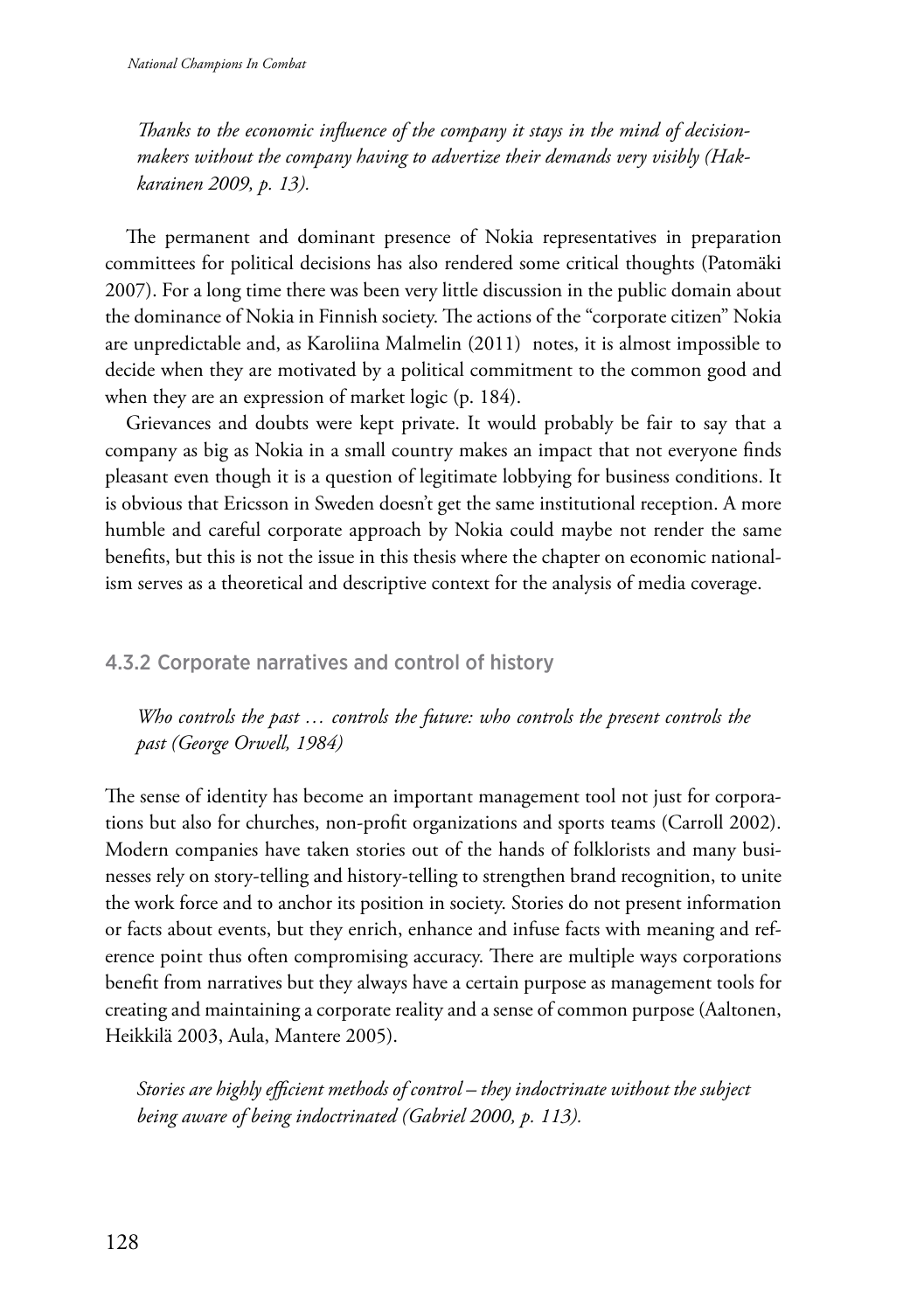History is used for branding purposes where managing the past becomes an important function of corporate communications. The need for control rise especially when problematic episodes arise and events or issues do not unfold as planned. Organizations may be stigmatized by their life histories and unable to explore or identify alternatives as choices "because their life trajectory propels them in a particular direction" (Carroll 2002, p. 559).

But companies can also use history-telling to reverse that process and use images of the future to help reshape the images of the past, "to recast the past in more appreciative terms, to reframe the past to highlight images or interpretations that can be just as real, authoritative, and inspirational as the ones we inadvertently use to guide our lives" (Carroll 2002, p. 559).

Organizational nostalgia combines idealization of the past with a symbolic enrichment – mythologization (Gabriel 2000). One of the pioneers was the shoe maker Nike which started a story telling programme in the 1970s. Nowadays storytellers at "Nike University" concentrate on innovation and heritage, telling how Coach Bowerman needed better shoes for his team and started experimenting (Ransdell 2000). Brands are built around stories and the story of belonging somewhere is the strongest of them all, says Bill Dauphinois of Price Waterhouse Coopers.

*Stories of identity – who we are, where we've come from – are the most effective stories of all. This is a powerful way to bring them to life (quoted by Pink 1999).*

Nokia and Ericsson are late comers in the field of narratives, but have been catching up quickly. Story-telling and history-telling are often based on the expression coined by Eric Hobsbawm (1983), the invention of tradition, "practices, normally governed by overtly or tacitly accepted rules and of a ritual or symbolic nature, which seek to inculcate certain values and norms of behaviour by repetition, which automatically implies continuity with the past" (p. 1). Through Nokia, Finland in the late 1990s was invented as A Mobile Phone Nation of the future where everyone is communicating with short text messages (SMS). At the Museum of Technology in Helsinki SMS is presented as a Finnish innovation, the unique work of Matti Makkonen, later a manager at Nokia. He has personally rejects the honour of being "the father of text messaging" (Karlsson, Lugn 2009, p. 163).101 Instead, Makkonen says, the SMS function "is the result of extensive and open international cooperation" based on a Franco-German proposal. But it lives on as an invented tradition and Poutiainen (2007) notes that that only in Finland are text messaging and the reasons for using it attached to national identity, to Finnishness.

<sup>101</sup> The Economist gave Matti Makkonen an Innovation Award in 2008 for this achievement (The Economist November 30 1999).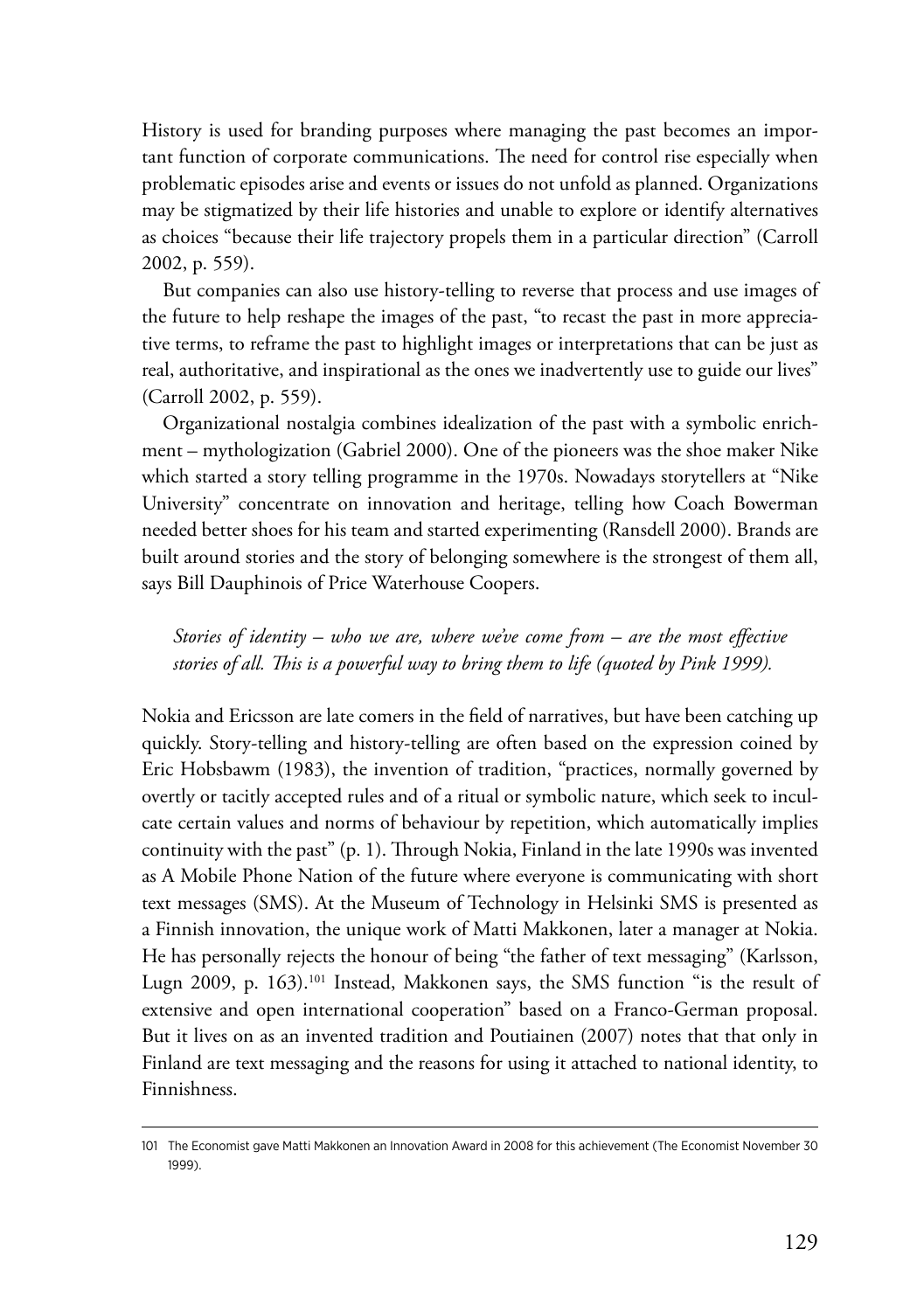Anita Ekwall and Svenolof Karlsson (1999) find different approaches in the way Nokia and Ericsson relate to their home countries. They refer to an opinion article written by Jorma Ollila in October 1999 where he demanded more investments into the education of engineers and technicians. Anita Ekwall and Svenolof Karlsson noted that the discussion afterwards showed that Nokia perceives its operation as "patriotic in a way that would be unthinkable for a company in Sweden" (Ekwall, Karlsson 1999, p. 78).

According to the same authors Swedish companies lack a national identity. Therefore Ericsson could so easily transfer parts of its headquarters to London in the autumn of 1998. Afterwards this decision by the CEO Lars Ramqvist has been interpreted as a protest against the Swedish government and its hesitant politics for attracting expatriates. Ramqvist told the Swedes through an interview in the business magazine Veckans Affärer in May 1997:

*Ericsson will survive without Sweden. The question is if Sweden can survive without Ericsson. We are anyhow not dependent on a single country and Sweden provides only 3% of our telecom sales (referred to in Karlsson, Lugn 2009).*

He gave the interview moments after Social Democrat party secretary Ingela Thalén more or less urged a boycott of Ericsson products. She criticized the company for sacking workers in the Norrköping factory. Ramqvist had also been one of 102 Swedish executives who had written to Dagens Nyheter complaining about the business climate. In the spring of the following year Ramqvist reluctantly appeared in the parliament, the Riksdag, for a hearing where he told Swedish politicians: "Soon our sales will amount to a billion every day so I really do not have the time to be here" (Karlsson, Lugn 2009, p. 188).

Svenolof Karlsson and Anders Lugn (2009) note that the lack of political correctness was seen as provocative and the media took the bait: if business executives had been threatened nicely before it ended now. There was no longer a mutual agreement between Ericsson and Swedish politicians. The deregulation of the 1980s and 1990s together with an corporate emphasis on market values lead to a situation where the company and the government "no longer found themselves in the same boat" (p. 188).

Social democrats and the unions had been hoping to engage business leaders in a social treaty for economic growth that would stabilize relations between state, employees and big companies. The treaty would be institutionalized by a set of rules for wages and economic policy (Benner 2001). Ideological differences prevented the treaty from being formalized and Sweden seemed to be going downhill as an industrial nation. Norrköping and Ericsson became a symbol for this decline and these events explain the furious media critique that Ramqvist received later, when the telecom crisis hit the company.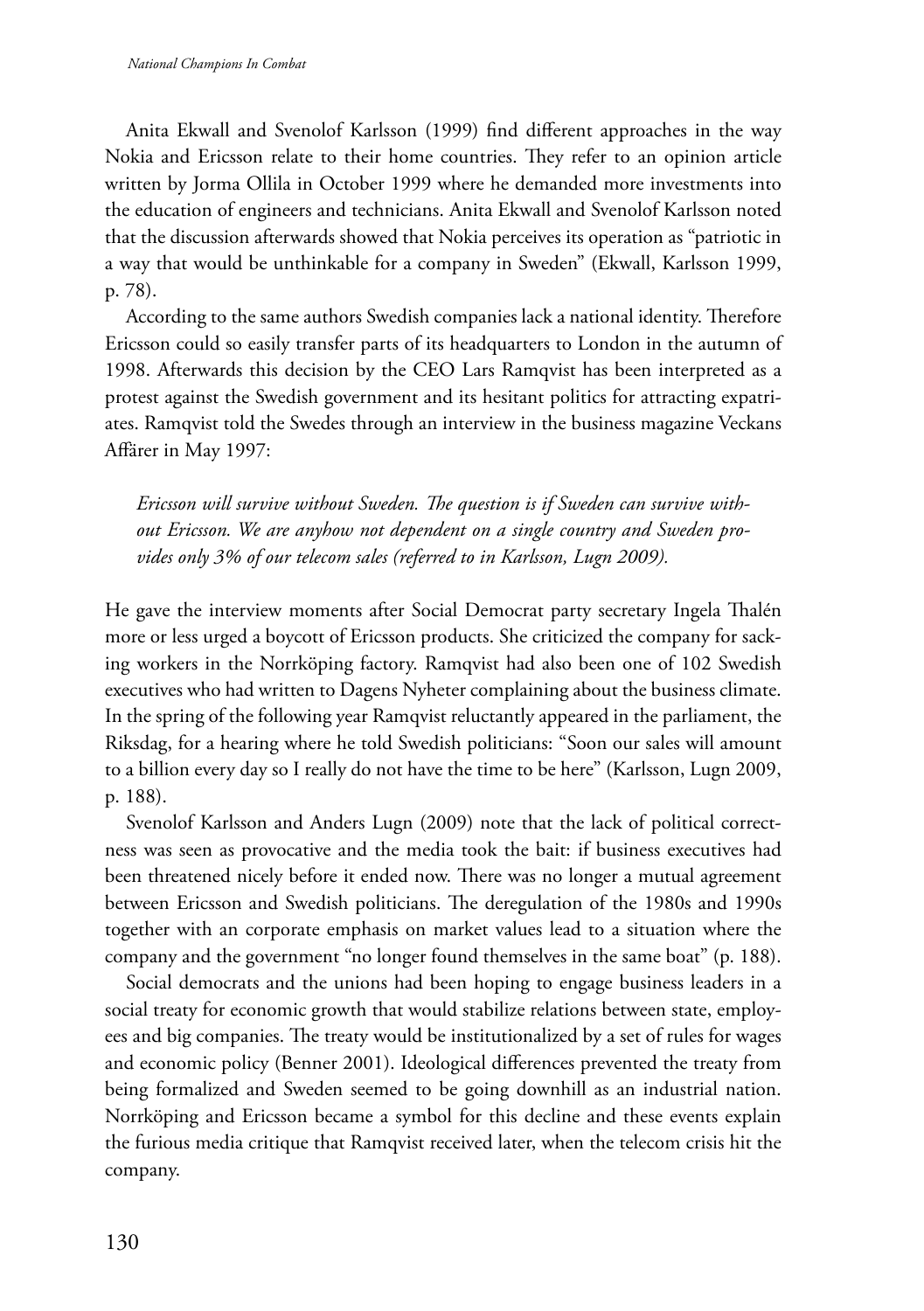#### 4.3.3 Exit-option or voice

This is a phenomenon which is described in communication research where multinational companies that mobilize symbolic resources like "the importance of Ericsson in Sweden" face reputational challenges. A large "responsible employer" creating "wealth for the nation" can become a "remote and unaccountable transnational" if it decides to close a factory or move out of town (Manning 2001, p. 166). This happened to Ericsson, despite having access to material resources for corporate communication and the political and economic significance of the company.

This also brings us closer to the theories of Albert Hirschman (1970) who states that economic actors such as businesses, but also consumers, employees and organizations, are facing two alternatives when confronted with deterioration in a business relationship; either they quit the relationship (the exit option), or they enter an argument (voice option) for the sake of improving the relationship. As business leaders of international companies the management at Nokia and Ericsson, at least in theory, has every opportunity to exchange Helsinki or Stockholm for London or New York. This exit option is weighed against the chances of getting demands fulfilled at home. To Hirschman this is a perfectly normal procedure: to raise the voice is a basic part and function of all political systems (p. 30).

The strength of the exit-alternative is mitigated by loyalty towards the home country. When countries become more similar in the level of development and modernity the level of loyalty – the strength of the national identity – becomes decisive. The more organizations – in this thesis the units are countries – become similar the more irrational and at the same time functional is the loyalty of the supporters. Hirschman calls this a "paradox" (Hirschman 1970, p. 81). Pauli Kettunen (2005) notes that the exit-option is a "quiet way of using a strong voice in national and local decision making" (p. 445).

Nationalism – loyalty towards your own country and a sense of belonging – and globalisation can therefore develop side by side, which seems to be true if we look at the strategies at Nokia and Ericsson. Even though both operate on a wholly global scale, Nokia as well as Ericsson have gone to great lengths to create a national identity with narratives that connect corporate history with the fate of the nation. Nokia, for instance commissioned an easy-to-read and doctored book of the recent corporate history by an advertising consultant, the Nokia Saga that was distributed among employees (Mäkinen 2009). Mika Helander (2004) points out that the book is written particularly for Finns. National identity is selected as the factor that explains corporate success: "It would be hard to think that Nokia employees in a Hungarian factory would feel the same amount of pride when they read the book compared with a Finnish employee at Nokia" (p. 200).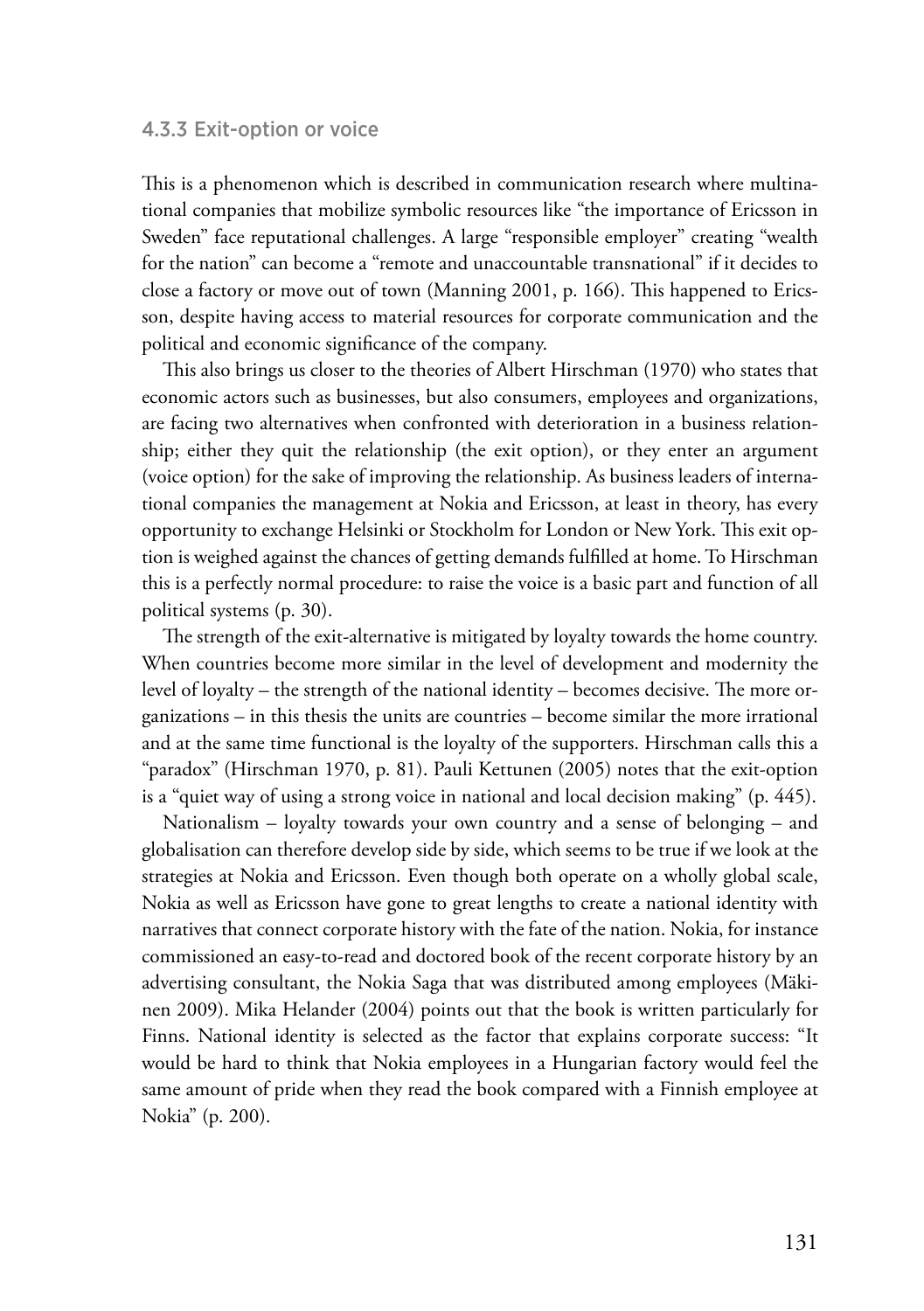In the same way the work on the history of Nokia by the historian Martti Häikiö (2001) is a way of maintaining national identity in a globalized world. The three books were written under the supervision of a Nokia committee.

On the other hand, the former Nokia manager Anna-Liisa Palmu-Joronen (2009) has questioned the image of Nokia as a Finnish company. She thinks that "the blueand-white or the Finnishness" disappears the same moment shares are sold to foreign investors. The competence, patents and immaterial rights lay in American hands even if headquarters are located to Helsinki.

The construction of history is going on at Ericsson as well, where the former CEO Carl-Henric Svanberg often celebrated tradition. In the autumn of 2003, before Sweden voted on joining the Economic and monetary union, EMU, he sent an opinion article written together with foreign minister Anna Lindh to Dagens Nyheter. Brita Lundström (2004), who researches how corporations use history, has noted: "Here Svanberg is using history as an argument; Ericsson wants to continue its long tradition as a global company with roots in Sweden. At the same time the importance of Ericsson to Sweden is underlined by the fact that Anna Lindh is co-writer. There will be a break in the historic and important cooperation between Ericsson and the Swedish nation if Swedes say no to the EMU" (p. 112). Lundström sees that the narrative of home country has changed within Ericsson. Other authors have brought it down on the level of personality and the different attitudes of former CEOs Lars Ramqvist and Kurt Hellström: "A business leader like Kurt Hellström doesn't seem motivated to engage in any debate about the business climate in Sweden. 'Lars is blue and yellow, on the part of Kurt his image of Sweden is limited to the summer house', one of the colleagues in the top layer of Ericsson noted" (Åsgård 2000, p. 177).

Lundström (2004) observes that Ericsson as late as January 2004 put out information on its history on the corporate web site, which was much later than at Nokia or other global companies. History has become a part of strategic communication with the outside world and corporate identity used internally among the employees and externally in relation to other stake holders; customers, consumers, journalists, decision makers and other. Ericsson put a lot of resources into the writing of its semi-official history, Changing the World: The Story of Lars Magnus Ericsson and his successors, where Svenolof Karlsson and Anders Lugn admit to creating "a story of victors" (Karlsson, Lugn 2009, p. 7).

The authors also stress the importance of the Nordic "mindset", a culture based on values such as trust and openness and the effective use of resources together with attitudes turned to cooperation and long-term thinking (Karlsson, Lugn 2009).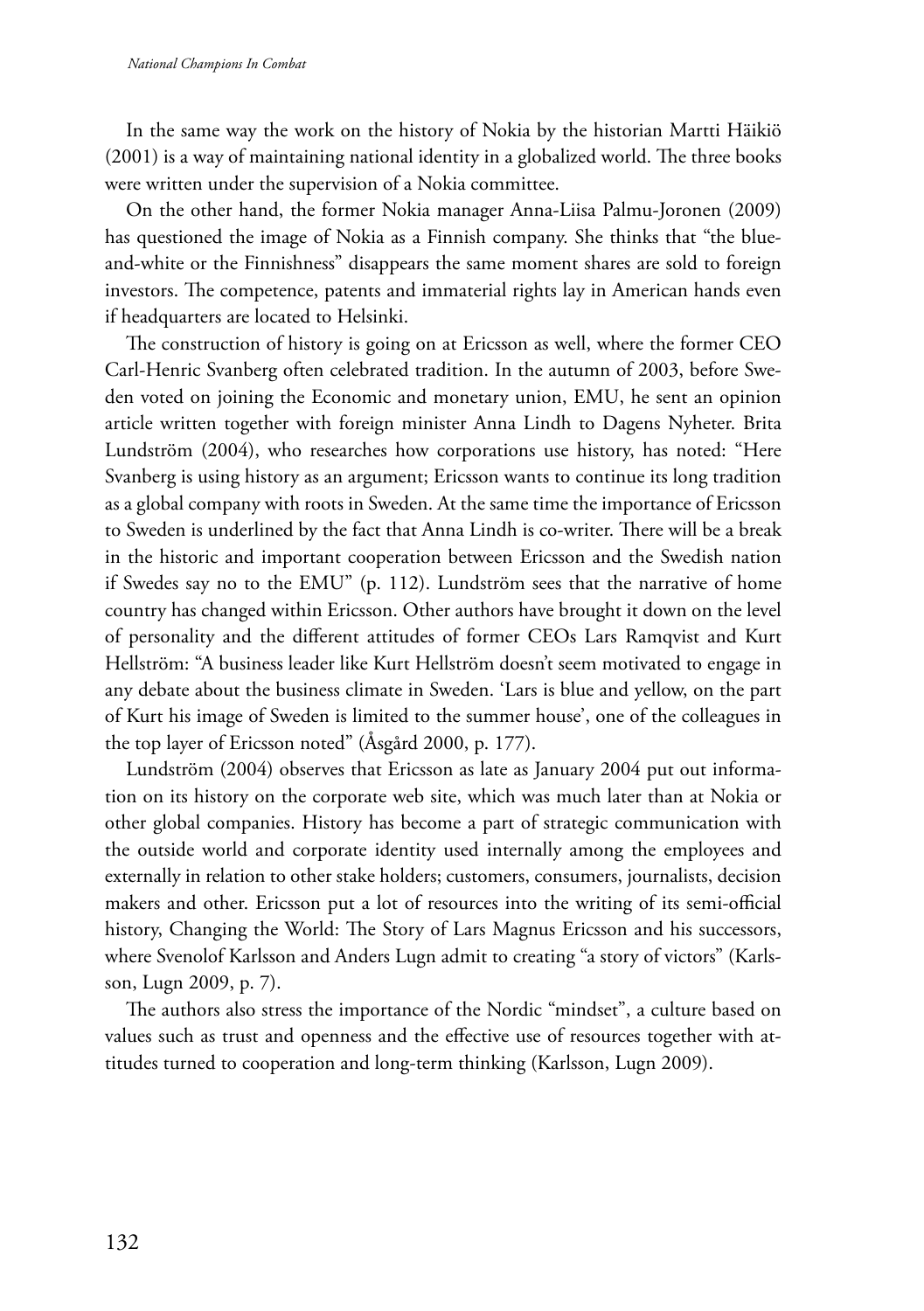#### 4.3.4 A brand new economy

The importance of Nokia and Ericsson cannot be understood without an important component, the Dotcom-boom and neo-liberal capitalism. Among collective narratives the new economic genealogy of the 1990s, "the new economy", was a fascinating case. At the end of the decade something reminiscent of mass hypnosis in the economic field occurred and the media played a decisive role. The idea of the new economy was that strong non-inflationary growth arises out of the increasing influence of information and communications technology (Thrift 2001). All economic activity was supposed to be restructured in the name of this paradigm that includes rhetorical claims such as "the death of the business cycle" and "unlimited growth". The personal computer in every home became reality and the social and commercial potential of the Internet was suddenly on everybody's lips in media, management gurus, the business community and finally, just before it all collapsed on spring 2000, the serious academic economists.

Craig Carroll (2002) notes that people naturally become more self-reflective at the turn of the century (the fin the siècle effect) and the turn of a millennium is seen as even more momentous. "And indeed, many organizations did appropriate the millennium as a moment to engage in self-reflection, commemoration, strategic planning and organizational change" (p. 556). In this case an optimistic bias of the fin the siècle effect led to a financial disaster.

Nigel Thrift (2005) believes that none of this could have taken place without the help of the media. News magazines such as Fast Company, Business 2.0 and Red Herring showed the way. Even the Financial Times declared itself "the newspaper of the new economy". The media was involved in the institution he calls "the cultural circuit of capital", a machine for producing and disseminating knowledge to business élites. The three chief producers of this knowledge are business schools, management consultants and management gurus and their appetite for new knowledge that can be translated into sales figures are unlimited. Barbara Czarniawska-Joerges (1988) names the consultants the "merchants of meanings". They could not exist without the media which both publicize and distribute new business ideas.<sup>102</sup>

This development was not just confined to the Anglo-American business world. In Sweden and Finland new business media outlets were established and lived for a hectic

<sup>102</sup> Nigel Thrift (2005) notes: "Weaving in and out of this set of actions and ideas are the media – key means of transport, amplifiers, and generators of business knowledge in their own right. Through the vast range of different general and special media outlets which now exist, and through the vast range of general and special media intermediaries which vie to get their ideas circulated in these outlets, the media act to force the production of ideas. Newspapers such as the Financial Times also shape institutional conduct at a wide variety of levels via their regular surveys and ranking exercises. In addition, business knowledge is also circulated via the continual production of conferences, seminars, workshops, and the like as the meeting has increasingly been turned into a means of dissemination, which is itself sold as a product" (pp. 96–97).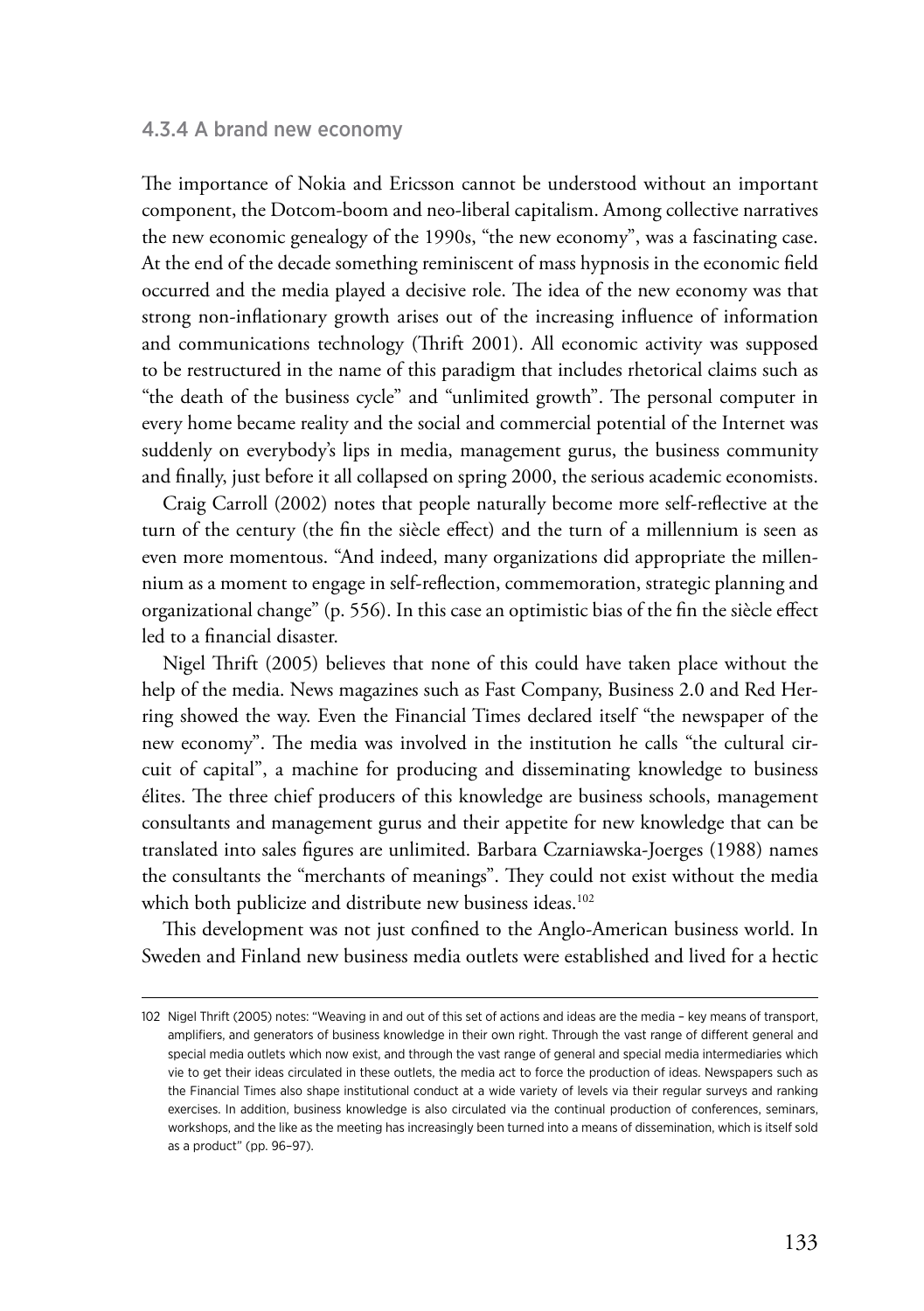time during the boom and then disappeared without much notice. The created own national heroes in "the new economy", were Jonas Birgersson<sup>103</sup> of Framtidsbutiken (the Future-factory) and Jonas von Staehl-Holstein of Icon Medialab in Sweden, the Rytsölä brothers in Finland and the management team at Sonera (formerly known as the state post and telephone company). Nokia's managers were projected as a world-class team. In the offices of stock brokers and analysts in Stockholm and Helsinki, television screens showed non-stop financial reporting from CNBC, CNN and Bloomberg.

Ericsson bought into the Dotcom-bubble at the end of the decade with several enormously expensive failures.

Manufacturers of telecom equipment provided the communication network for the new economy. By early 2000s the new economy had fallen apart and the quick downturn in the business cycle came as an unpleasant surprise that was reflected in the media. The shortcomings of Lars Ramqvist, for instance, were suddenly exposed where he had been spared by the strong performance of Ericsson on the stock exchanges earlier.

## 4.3.5 From brand state and competition state to Nokialand

*The quarterly report from Nokia has turned into a meter for the success of Finland (Luukka, Rantanen 2004).* 

The Finnish company has shown a remarkably strong performance in the field of reputation management, also on a global scale. With the words of a Dutch expert on international relations, Finland through Nokia has received the status of a "Brand state" 104 with great name recognition: "…in many ways, Microsoft and McDonald's are among the most visible U.S. diplomats, just as Nokia is Finland's envoy to the world" (Van Ham 2001, p. 1).

Today the nation is often branded for global attraction of investors, produced for the market and not for the people (Bolin, Ståhlberg 2010, p. 97). The logic of branding and nationalism is mixed to draw international attention to the prospect of utopia: "The future is for nation branding what history is for nationalism" (p. 95).

One of the pioneers of The Brand State concept is the British marketing consultant Simon Anholt.<sup>105</sup> His Nations Brand Index is the most used benchmarking instrument.

<sup>103</sup> The Swedish business magazine Veckans Affärer put Birgersson on the cover under the heading "Unto us a savior is born" (Karlsson, Lugn 2009).

<sup>104</sup> State branding assumes that countries "behave in many ways, just like brands. They are perceived – rightly or wrongly - in certain ways by large groups of people both at home and abroad; they are associated with certain qualities and characteristics" (Anholt 2003).

<sup>105</sup> In 2009 Simon Anholt won the tenth annual Nobels Colloquia Prize for Leadership in Economics and Management "... for his pioneering work on understanding and managing the identity and image of nations, cities and regions; and the impact of reputation on their prosperity and competitiveness" (GfK Custom Research North America 2012).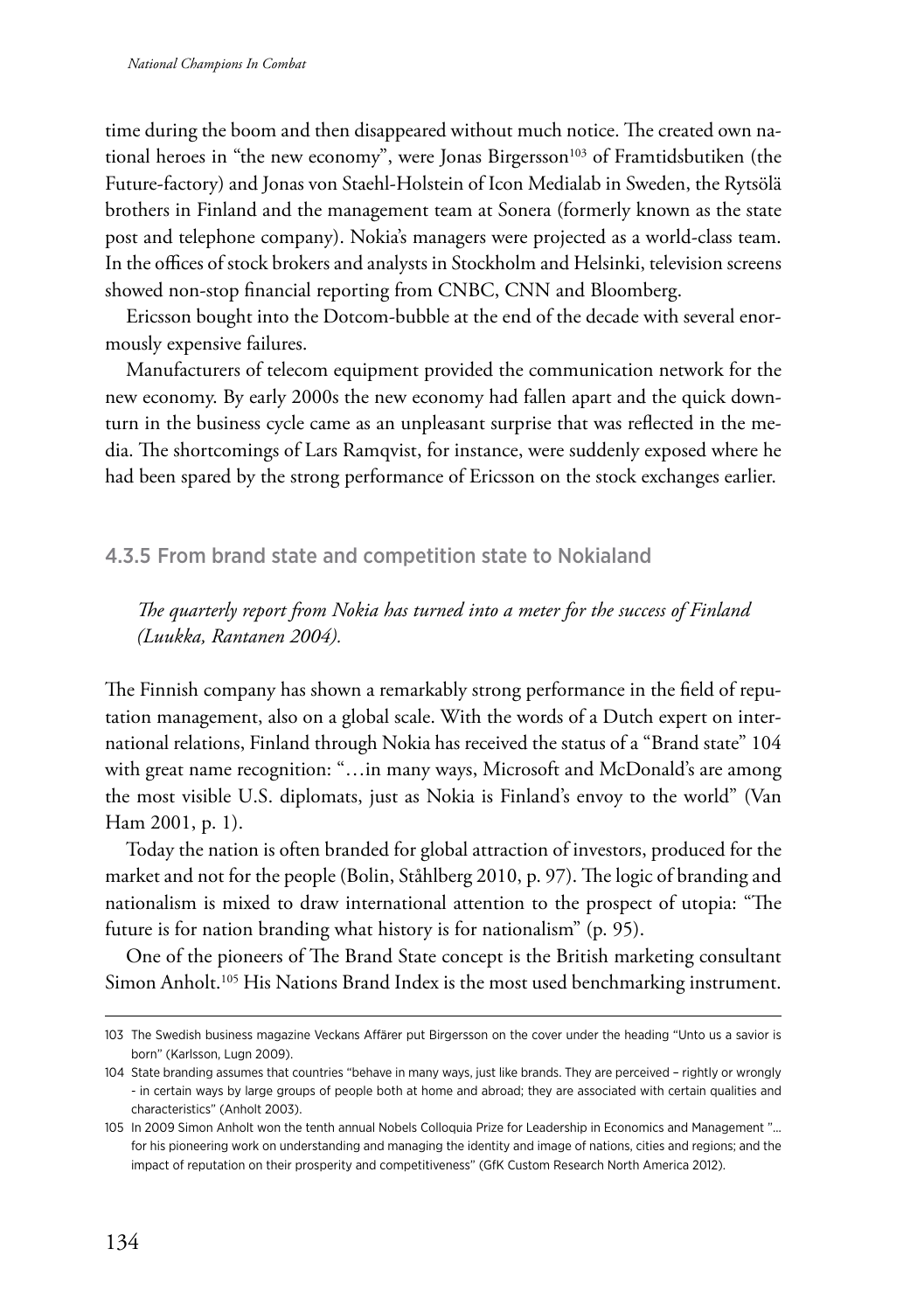There, Finland's brand image reached number 18 in 2008, compared with the 7th place for Sweden.

According to Anholt (2005), most people including politicians believe that a "brand" is some sort of marketing and branding; a modern buzz-word for some kind of promotional activity. The real meaning, as he sees it, is; the "spirit" of the organization; the "common purpose" which unites the organization, a place or company; the reputation that results from behaviour, from products or from experiences that people relate to services or products. The definition of a brand is that it is the context in which a message is received. It is not the message .

My own addition would be that it is true to some extent that Nokia to some extent brings an element of international identification, but it is probably not a very valid observation. Finland as a country has almost no international name recognition and therefore Nokia – as a global household name – stands on its own feet in his sense. Evidence in support of this statement can be found for instance in research on brand recognition among college students in the United States. Only 4.4% knew that Nokia was a Finnish company, while more than half were under the impression that it is a Japanese brand.106 The concept of "the Brand State" is in my opinion constructed on the wrong premises, and serves as a vague marketing tool. Still, there is a possibility that the perception of the product name Nokia will "rub-off" on Finland as well as its "triumph of design, innovation, and technology" (Ryan 2008, p. 17).

The presumed country-of-origin effect is frequently used in brand management, also in Finland where the wider "Nordic connection" is often emphasized. Jason Ryan notes that Finland has a strong design tradition and is investing heavily in research and development. This is combined with images of a clean environment, a deliberative democracy and an emphasis on welfare where associations cover a more widely notion of a "Nordic" lifestyle (Ryan 2008).

The Brand State indicates a relation between national identity and business activities. In addition to this, Peter van Ham's statement was given at a time when the world of high-tech and innovation was looking at Finland. American new business publications such Red Herring was closely following the development of the mobile industry in this exotic arctic environment. Even the mainstream magazine Newsweek was bold enough in 1999 to state that "The Future is Finnish" (Klee, Bensko 1999). In Wired magazine Jorma Ollila was quoted saying: "You might say that there are no borders now, and that we would disappear as a country, but I think this has given us more identity" (Silberman 1999).

Those were the days of hubris. Finland was named by Wired as the place where "the 21st century is in beta", on its way from the bottom place (1993) on a list where inter-

<sup>106</sup> Anderson Analytics LLC. (2007) 'Brand & countries: It's from where? College students clueless on where favorite products come from'. Report mentioned by Jason Ryan (2008).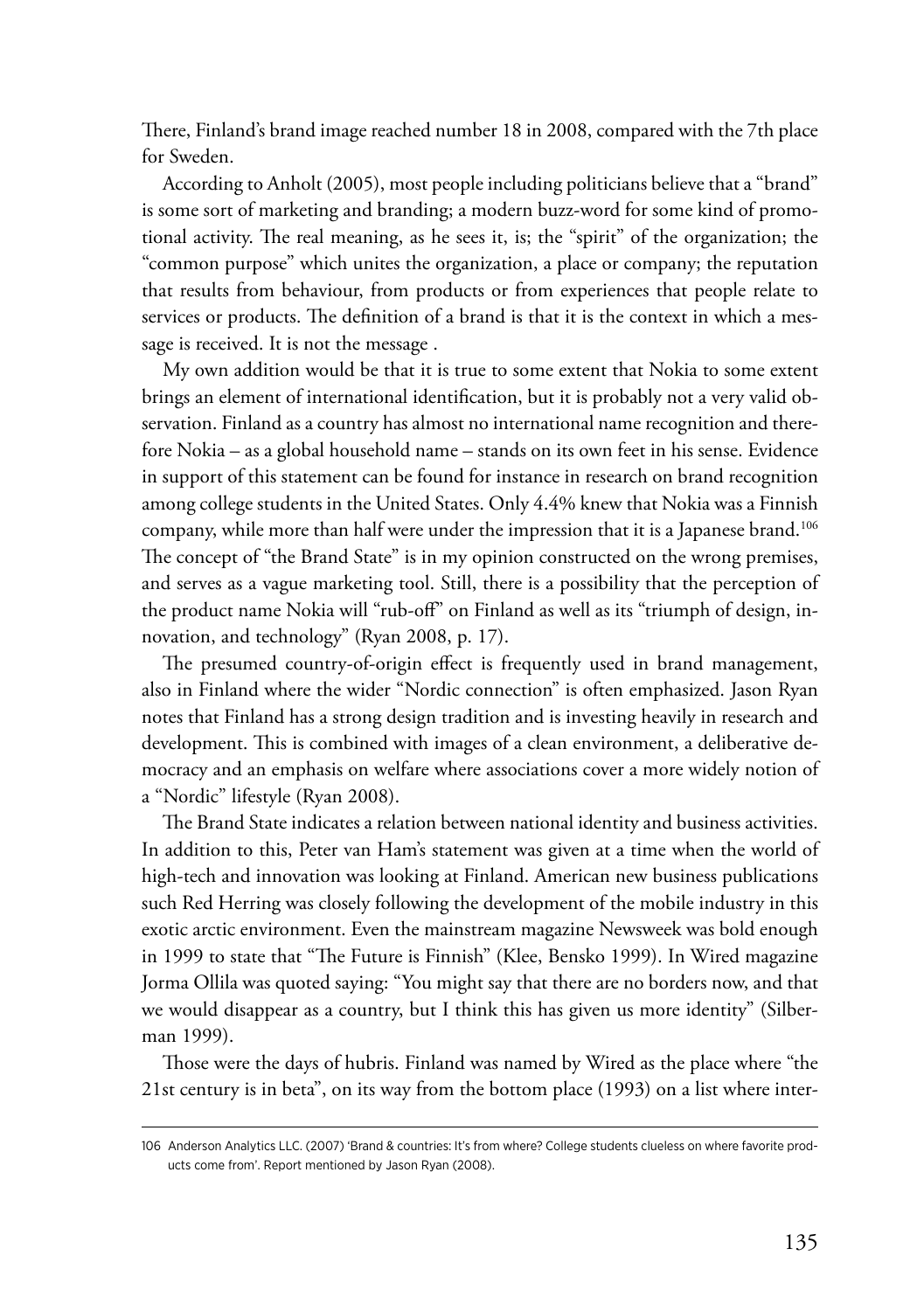nationalization among developed countries was compared to the top group of the most competitive nations (2007). 107 A few years later Financial Times published a somewhat depressing country survey titled "All is not as it appears in frozen land"108 where the deteriorating social cohesion was one main theme (Ibison 2007). This country profile supplement was commented in an editorial at Helsingin Sanomat – named "chilling journalism" – where the anonymous reporter pointed to one factual error in the FTarticle; this supposedly showed that a journalist who did not know Finland very well arrived in the country "and for one reason or the other only met people that examined things from one perspective".

*But even if the Financial Times journalists have put together a supplement based on one-sided information this picture of Finland has now spread to millions of readers (Helsingin Sanomat 2007).*

The mobile industry has certainly developed in an amazing way but the world centre of action is no longer imagined as Helsinki, Espoo or Oulu. True, Finland still is one of the world's top innovative and competitive countries if we are to believe international benchmarking agencies such as the World Economic Forum. On the global arena for benchmarking Finland compete very well. When the Economist<sup>109</sup> in June 2010 ranked the digital economies of the world, Finland was in fourth place behind Sweden, Denmark and the United States (The Economist 2010). The school system is receiving attention due to the stellar performance in the international Pisa comparison $110$ . Imagine the rejoicing and amazement mixed with disbelief when the American magazine Newsweek named Finland the best country in the world in August 2010 (Newsweek August 15, 2010). The Magazine wrote: "Despite the long winter, Finland is a pretty great place to be – the best actually. It ranked the highest overall and also comes in as the best small country, the best high-income country, and the best country for education. Its students scored first in science and second in both reading and math in the 2006 (the most recent data available) Programme for International Student Assessment, a test of 15-year-olds' education skills by the OECD. Finland's school kids enjoy a laid-back and

<sup>107</sup> IMD. (1993) ´World Competitiveness Yearbook 1993`, IMD, Lausanne, compared with IMD. (2007) 'World Competitiveness Yearbook 2007', IMD, Lausanne.

<sup>108</sup> This is not what the brand builders of official Finland wanted to hear: "Here is a successful, welfare-based, competitive economy desperate to show itself as a modern European nation that is home to hip, young Nokia-clutching technological innovators, but which must also accept the reality that lies behind the stories in Frozen Land: mid-life unemployment breeding hopelessness, addiction, despair and deterioration. These issues are certainly not unique for Europe, but Finland is a harsh country where such contrasts come starker than most. So it should come as no surprise that the economy – and by extension the country's future – should also be exhibiting these dualistic tendencies" (Ibison 2007). Finland objected to this picture through a piece published on the reader's pages of FT.

<sup>109</sup> Since 2000, the Economist Intelligence Unit has assessed the world's largest economies on their ability to "absorb information and communications technology (ICT) and use it for economic and social benefit.

<sup>110</sup> OECD: Finland takes number one spot in OECD's latest PISA Survey, Advance Figures Show (OECD 2007b).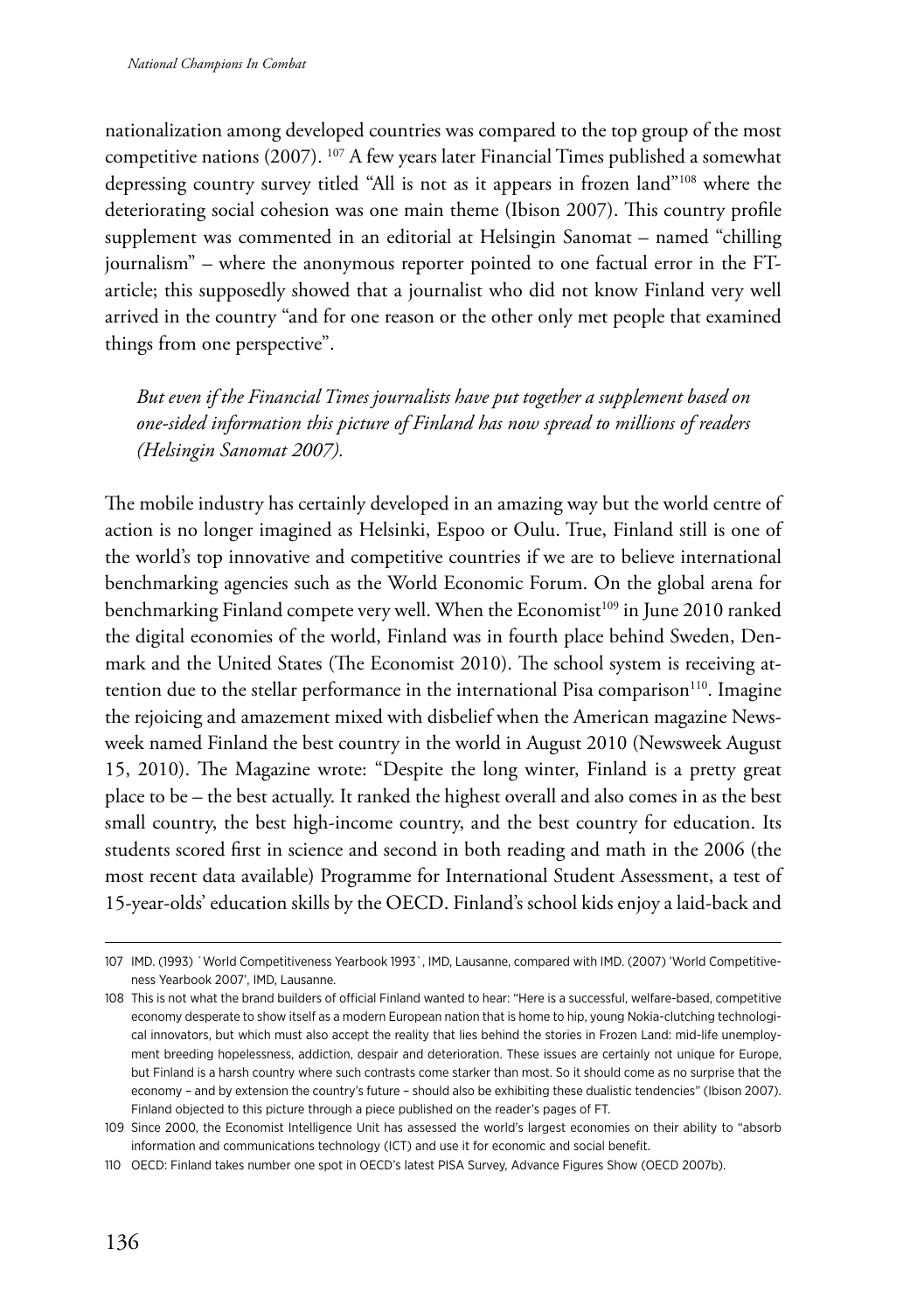inclusive learning environment where shoes are optional, all teachers have master's degrees, and extra help is the norm: every year about one in three students get individual time with a tutor"(Lewis 2010).

#### 4.3.6 Conclusion

This chapter has provided insights into socio-economic and cultural processes which have led to the institutionalization of Nokia and Ericsson as national champions in Finland and Sweden. They both have a special position in the national business systems due to their massive success on the global market for ICT-related products. It is certainly true that there are substantial material reasons to believe that Nokia and Ericsson are crucial for the national success of Finland and Sweden. This also points to the context for RQ1: Under what circumstances are Nokia and Ericsson seen as crucial for the national economic success of Finland and Sweden?

The position of Nokia and Ericsson is strengthened by a special relationship with the state, even though that relationship shows distinctly different features in the two countries. Nokia has certainly been celebrated as "the industrial projections of national identity" (Hayward 1995, p. 2) and the imagined evolution of the "känny-kansa" (The Mobile Phone People) shows that this representation has been grounded in the minds of many Finns. Ericsson used to have a similar position in Sweden but that was being questioned already in the 1990s when relationships between management and politicians were turning sour and, further on, when financial problems arose. Recent developments in Finland suggest that something similar is happening now.

At the same time they have both created strong narratives of belonging to their home countries, which in the case of Nokia is paradoxical since the ownership for more fifteen years is firmly rooted in the U.S. It seems that the image of a Finnish Nokia, partly created through the use of corporate historical narratives, is so strong that it until recently has been able to stand the test of becoming just another multinational company.

With the new management under a Canadian it is possible that this illusion will be broken and the circumstances under which Finns are prepared to think that Nokia represents national identity have changed from earlier times. The existence of an exitoption, which has been a more or less unmentionable matter, is suddenly discussed.

The management at Ericsson made things difficult for itself by moving some of the head office functions to London in the end of the 1990s, a move that was disputed inside the company and created a public image of betrayal. How this affected the attitude of the media will be analysed in the coming chapters. But the ownership of Ericsson has been solidly rooted in Swedish hands and despite huge mood swings in the public attitude towards the company it seems that the disappearance of other large industries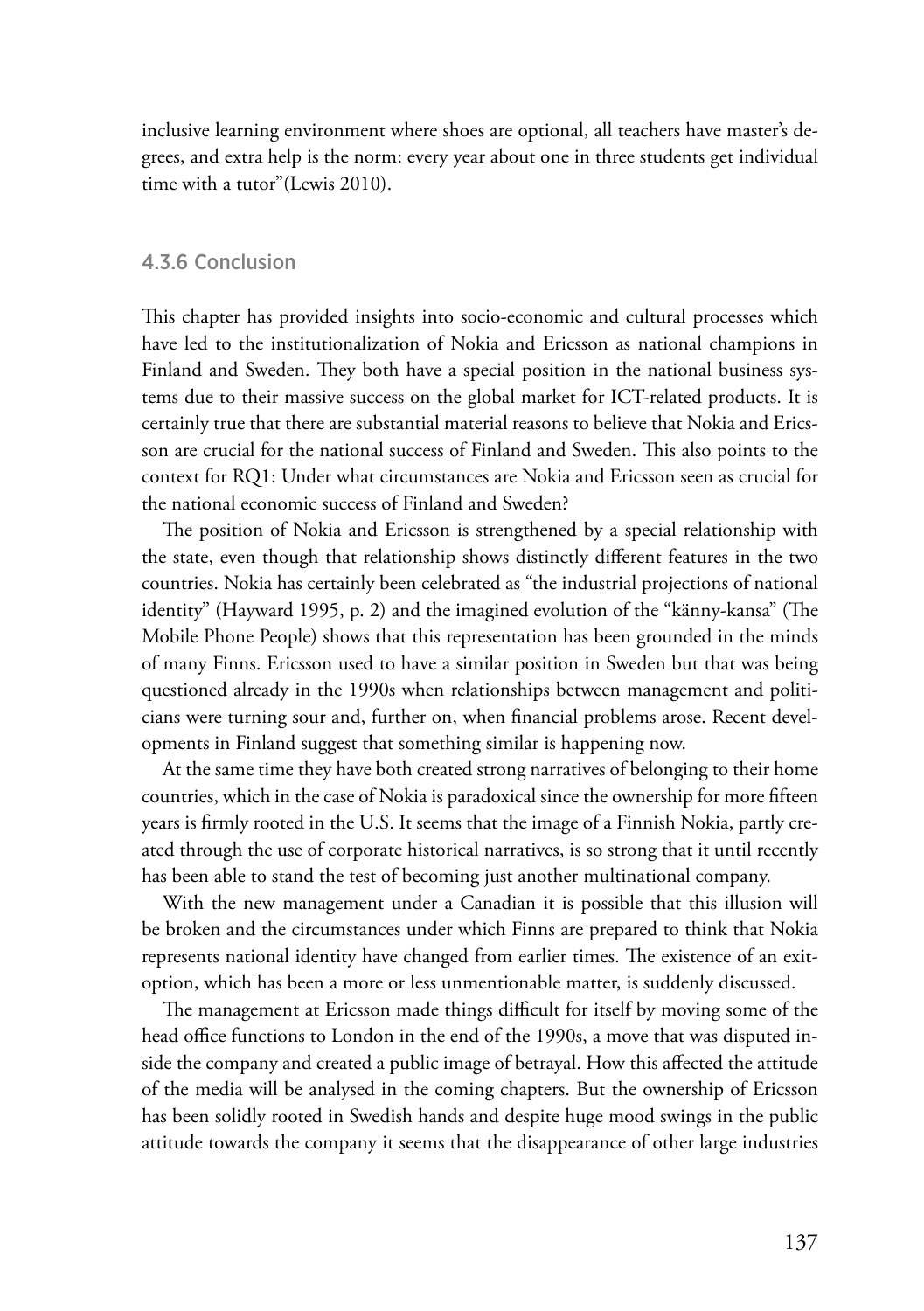has strengthened its position as a national champion.

This point to the context for RQ2: Under what circumstances are Nokia and Ericsson seen as representing the national identities of Finns and Swedes? If we believe Renan, the problems that both companies have experienced during the last decade can be treated as a national memory of "grief" and "suffering". They unite and empower people more than the "triumphs" that according to the same thoughts lead to a less competitive national mind-set. This – the risks of institutional lethargy and inertia – is a warning that the management of Nokia has also issued on several occasions via the media. Still, the statement of Renan seems more connected to the persistent collective Finnish memory of defeat and catching-up rather than the equally stubborn Swedish conviction of superiority and modernistic optimism.

Any statement saying that the master frame of national champions reflects a dimension of national identity as experienced by all citizens should anyhow be treated with suspicion. This mental model leans towards elite discourse and is not necessarily shared by all the members of the nation-state. Thus it is essential to ask if the equation between the nation-state and society should be broken apart. National and cultural identities are both problematic concepts. Despite their centrality in the debate on the challenges of globalisation it is far from clear what these terms actually mean, or more importantly, as Philip Schlesinger (1987) comments, the lack of a coherent view of how collective forms of identity are constructed. Despite the lack of a coherent theory collective identity is treated as a finished product "off-the-shelf" in the same way as culture and nation is understood as a stable, unproblematic and given.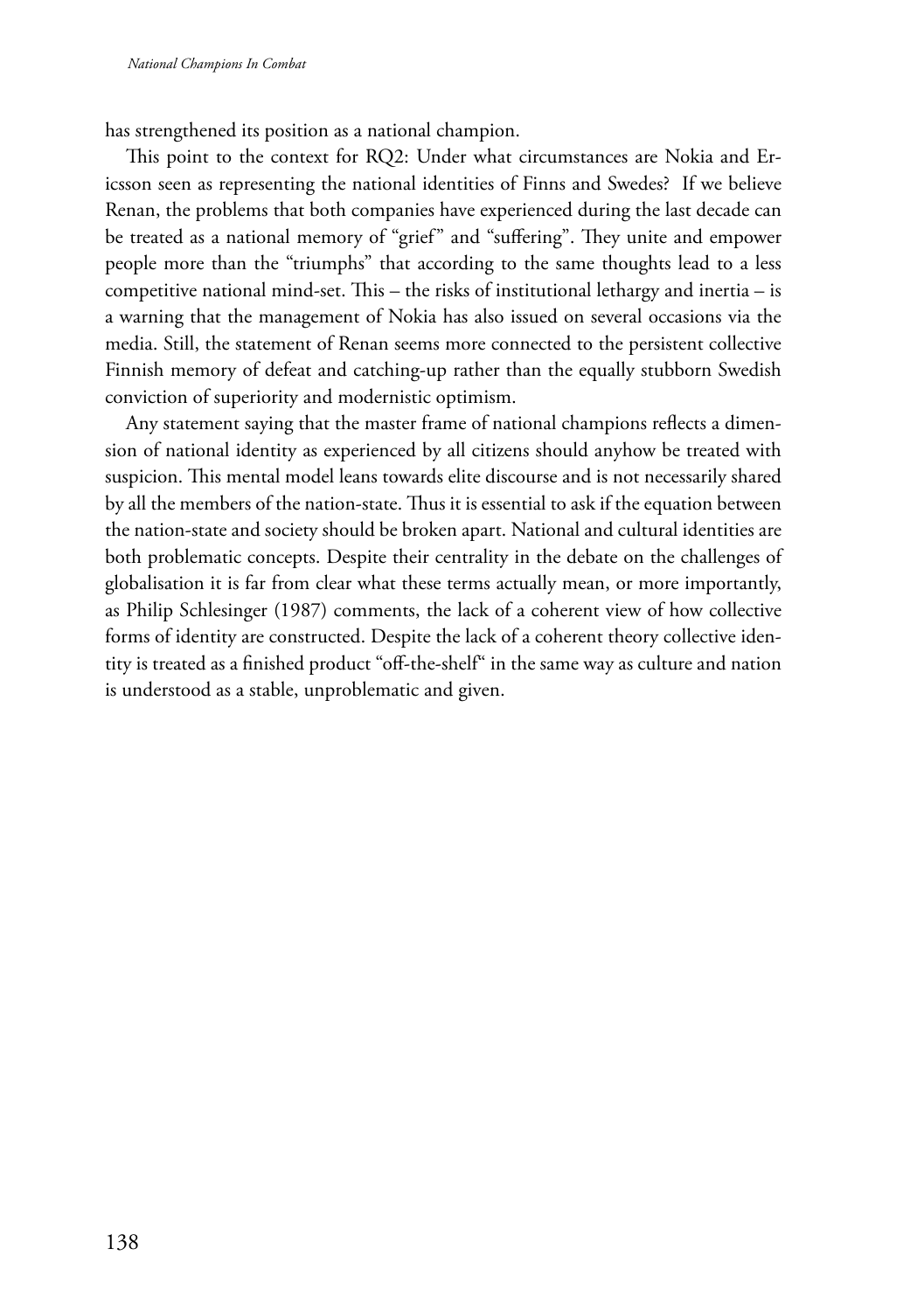# **Part III**

# **5. Business news as institutions in Finland and Sweden**

Earlier chapters presented the social system of capitalism as a narrative of the economic nation. This chapter and the next is an attempt to "inhabit" institutional theory with people. Empirically it is based on interviews with the main members of the business news institution – news workers and communicators – and an anonymous web survey with business journalists in Finland.

Chapter 5 answers the third and fourth research question. Firstly, interviews with news workers and communicators in Finland and Sweden map the formal rules, norms, habits and preferences that guide interaction in the social institution called business news. Second, a survey of Finnish business journalists shows how news workers regard their institutional roles and functions. Answers are put into a theoretical model where news workers are analysed as "agents of modernity". Erving Goffman noted that to find out what is going on in the world individuals respond to events by asking "What is it that's going on here?" Here this question is remodeled into the third research question.

 RQ3: What do business journalists and business editors ask themselves about what is going on when they observe events at Nokia and Ericsson?

In the fourth research question the constraints of human action are catered for by introducing rules of appropriateness (March, Olsen 2004). They represent social mechanisms that limit the scope of available choices for action. Actors – in this case journalists – are, as Goffman taught us, equipped with multiple roles. They can chose between a variety of alternative rules, but only some rules, rather than others, are applied at the particular situation where identities and situations are interpreted (March, Olsen 1989).

RQ4: What do business journalists and business editors believe is appropriate action when they report on events at Nokia and Ericsson?

### 5.1.1 People interviewed

Here is the list of the people interviewed for this research. In 2010 Henry Sténson, head of communications at Ericsson, was added to the list of persons since Pia Gideon had left the company.

Kurt Hellström was included as he could provide an insider view on the pressure he felt from the media and as an opponent to reporters. As analysts, Per Lindberg and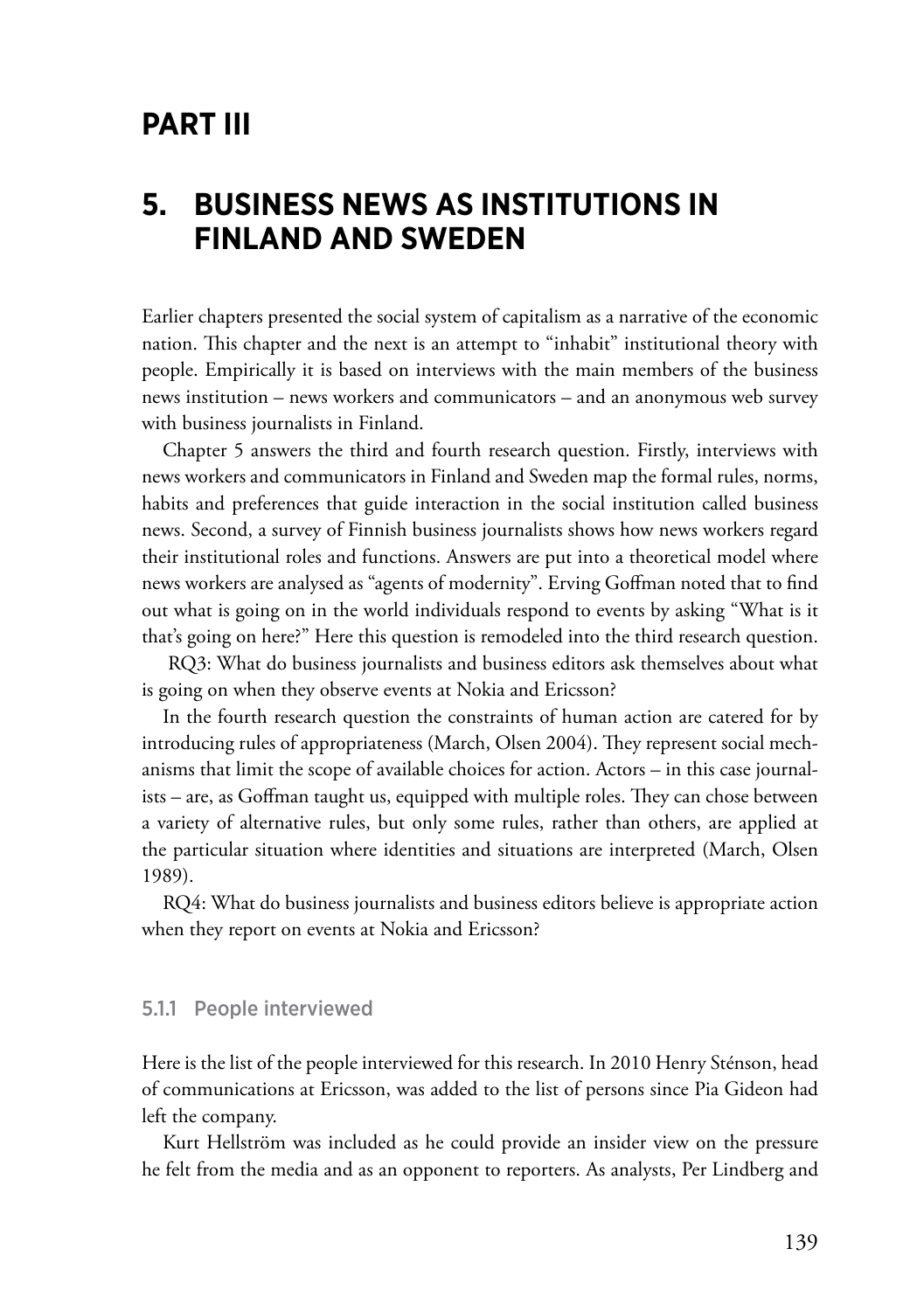Keith Woolcock provided an insight into the social reality where corporate leaders, the media, analysts and spokespersons interact.

We met in the offices of the respondents, except for Per Lindberg who was interviewed at a hotel in Helsinki, and Keith Woolcock, interviewed by phone. The conversation with Kurt Hellström took a different path. We sat down in the business lounge at Arlanda airport one afternoon in May with the aim of discussing the media's action from his personal experience.

The people interviewed, following in alphabetical order, were:

- 1. Jyrki Alkio. Business reporter at Helsingin Sanomat who was assigned to report on Nokia between 2001 and 2005. He is now working as a business reporter at the weekly business magazine Talouselämä. He was interviewed once, in April 2005, but a second interview was declined since he does not cover Nokia any more. Alkio started his academic studies in 1982 to become an engineer but changed to social sciences because he wanted to get into journalism. Began his career at HS in 1990, first as a culture reporter and from 1997 on as a business reporter, covering agriculture and the food industry at first and from spring 2001, telecommunications. Specialist reporter following Nokia and Ericsson up to 2004.
- 2. Bengt Carlsson. Business reporter at Dagens Nyheter, later on at Dagens Industri and now communication manager at Handelsbanken. Interviewed twice, in April 2005 and November 2007. Carlsson has an education in economics and was drawn into business journalism in 1986, first as a reporter at the magazine Affärsvärlden, since 1996 at DN from where he moved to Dagens Industri and onward to become a communications manager at Handelsbanken in 2008. Carlsson has written several business books.
- 3. Peter Fellman. News editor at Dagens Industri, now editor-in-chief. Education in teaching. He had worked as a reporter, sports writer and business reporter for television, radio, the national news agency and a newspaper in Finland before moving to Reuters in Stockholm in 1996 where he became news editor in 1998. Since 1999 at Dagens Industri. Interviewed twice, in March 2005 and in November 2007.
- 4. Pia Gideon. Communications manager at Ericsson, later working in marketing in the U.S. She has now left the company and is working as an independent consultant in communications. Interviewed once in April 2005. Pia Gideon has a degree in economics. She worked as a business reporter at Dagens Industri and the weekly business magazine Veckans Affärer before becoming a financial analyst at Spar-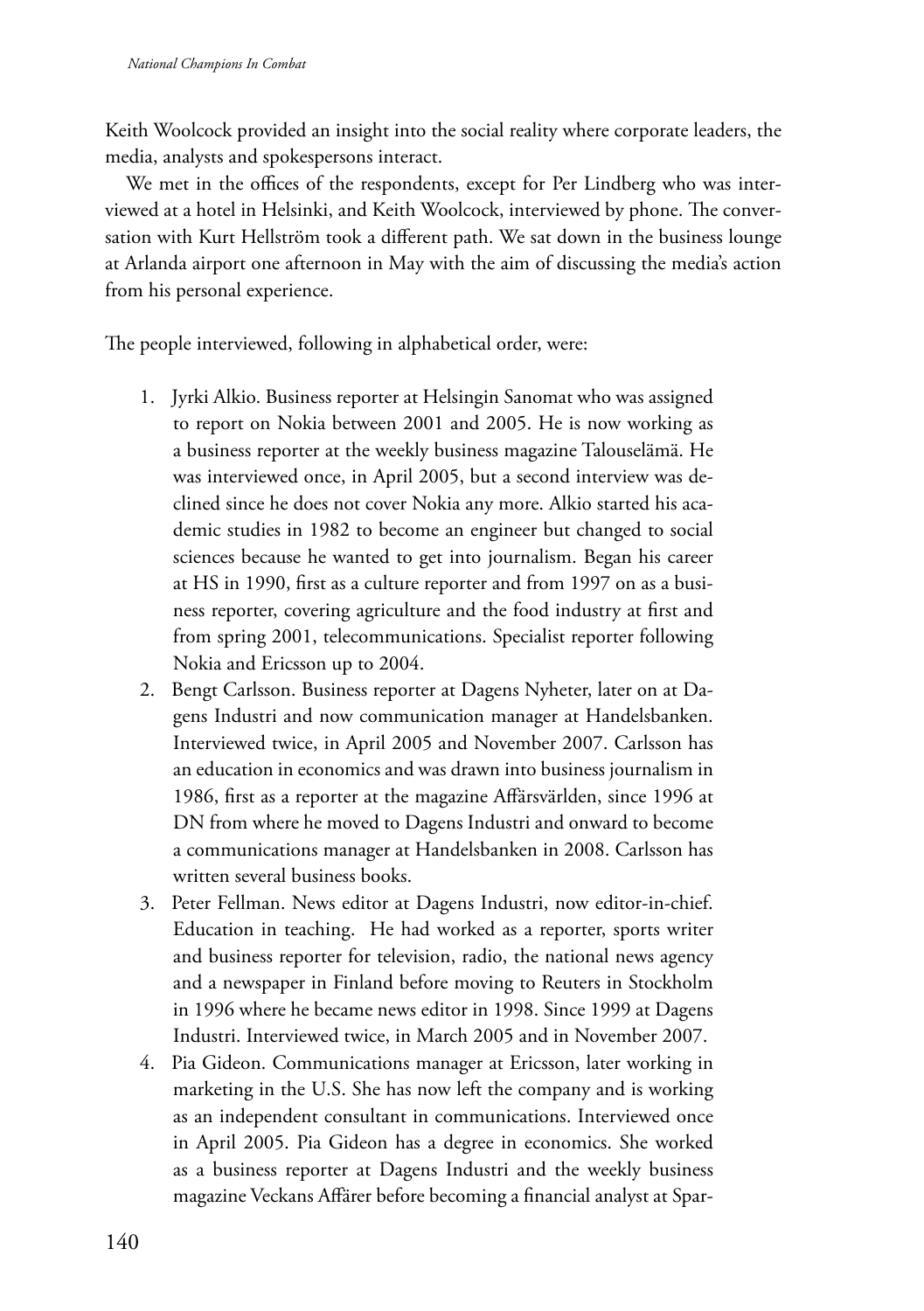banken Sverige and communications consultant at JKL. In 1998 she moved to Ericsson where she became head of communications in charge of external relations. After working as vice president in charge of marketing in the U.S. she quit Ericsson in 2007.

- 5. Kurt Hellström. Former CEO of Ericsson. Interviewed once in May 2005.
- 6. Hannu Leinonen. Editor-in-chief at Kauppalehti since 2003. Journalism education from Tampere University. Came to Kauppalehti from a position at Helsingin Sanomat. Worked 19 years for HS as business reporter, business editor and news manager, interviewed in April 2005 and in April 2010.
- 7. Per Lindberg. Financial analyst at Dresdner Kleinwort Wasserstein, later working for MF Global in London. Unemployed since February 2010 and now writing a book on the lack of morale in people working for the financial industry. Interviewed once, in April 2005.
- 8. Pekka Nykänen. Business reporter at Kauppalehti, now news editor. Interviewed twice, in April 2005 and August 2008. Nykänen is an engineer in physics and started working as a journalist at Insinööriuutiset after graduating in 1987. He did customer magazines at Lehdentekijät for a little more than two years before becoming a reporter at the Finnish television station MTV3 in 1997 from where he moved to Kauppalehti in 2001. Nykänen has reported on Nokia and Ericsson since 1997.
- 9. Torbjörn Spängs. Business editor at Dagens Nyheter. Was later to become news editor. Has been a journalist since 1978, amongst other places he has worked at the national news agency. Working for Dagens Nyheter since 1990 with a one year break to work on television. Interviewed once in April 2005, declined a second interview because of a tight time schedule.
- 10. Henry Sténson. Vice president in charge of communications and investor relations at Ericsson. Interviewed once in February 2010. University education in political science and sociology.
- 11. Teija Sutinen. Business editor at Helsingin Sanomat between 2001 and 2009, later feature writer for the Sunday pages and political reporter. Received a Masters in journalism studies from Tampere University. She began her first steady job at the newspaper in 1987 and except for a few years at the Talouselämä business magazine has stuck to Helsingin Sanomat. For a couple of years she was the specialist reporter covering Nokia and its competitors. Interviewed twice, in April 2005 and August 2008.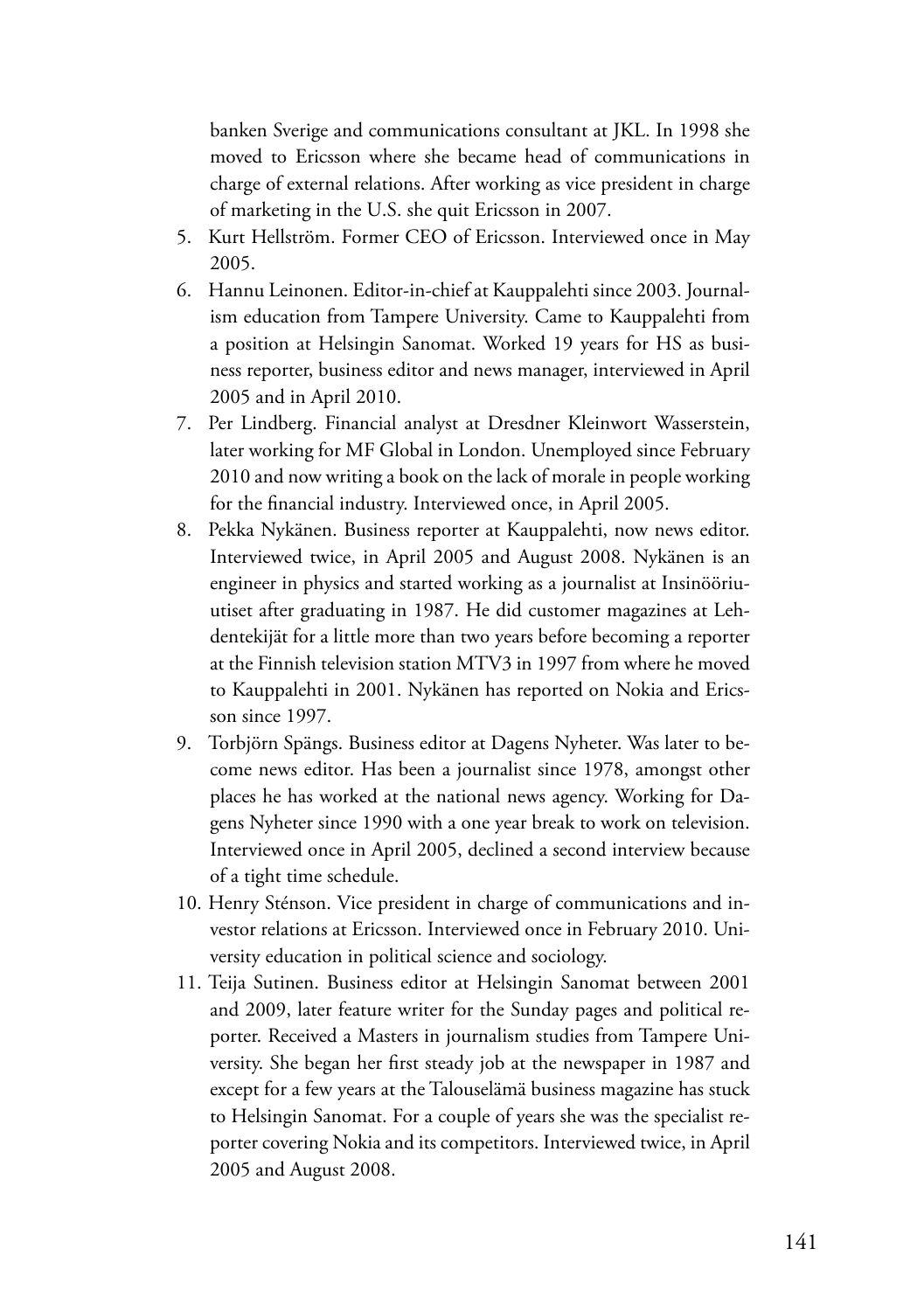- 12. Arja Suominen. Communications manager at Nokia. Interviewed twice, in April 2005 and February 2010. Suominen has a Master's degree in philosophy and was a language teacher before she joined Nokia in 1986 to do the company magazine. Suominen advanced quickly and became head of communications at Nokia Networks where she stayed between 1995 and 2002. After two years working with corporate development she took charge of the whole Nokia communications department. She left Nokia in 2011.
- 13. Michael Törnwall. Business reporter at Dagens Industri, later U.S. correspondent for the newspaper. Interviewed once in April 2005. Törnwall, who has a degree in practical and theoretical philosophy, has worked as a journalist since 1983, first on local newspapers and since 1989 at the industry magazine Computer Sweden. He was recruited to the now defunct Finanstidningen in 2000 and to Dagens Industri in 2002. In 2006 he was put in charge of DI television. Reported on Ericsson and Nokia from 1997 until he moved to New York in 2007 and feels he has been "too long away from Sweden to be able to answer questions about Ericsson" a second time.<sup>111</sup>
- 14. Keith Woolcock. Researcher and blogger at Cyke Global. Formerly Nokia analyst at Nomura and director at Whitehall Capital. He was interviewed once (by telephone) in April 2005.

# 5.2 The news making organization

The Finnish newspapers covered by this research are both owned by quoted companies. Helsingin Sanomat belongs to Sanoma<sup>112</sup> where a private person, Aatos Erkko, is the single largest owner. Kauppalehti belongs to the Alma Media where another newspaper company has the largest share followed by institutional investors. Dagens Nyheter and Dagens Industri, on the other hand, are owned by the biggest Nordic media house, wholly family owned Bonnier.<sup>113</sup>

<sup>111</sup> Reply by email, August 19, 2010.

<sup>112</sup> The mission of Sanoma "is to be the market leader in satisfying people's need for information and education and for an easier and happier life" according to the web site (Sanoma 2012). The mission of Alma Media is "for individual freedom and well-being. Alma Media's newspapers act to promote democracy, freedom of speech and reliable communications as well as to support the well-being of their reference groups. Alma Media's online marketplaces form neutral and efficient meeting points for the buyers and sellers of various goods and services" (Alma Media 2011).

<sup>113</sup> According to the web page Bonnier "represents more than 200 years of sustainable media entrepreneurship through eight generations of the Bonnier family—always combining a true fascination for media products with a keen business mindset. From the beginning, the family has promoted high-quality media products while collaborating closely with authors, journalists and publishers" (Bonnier 2012).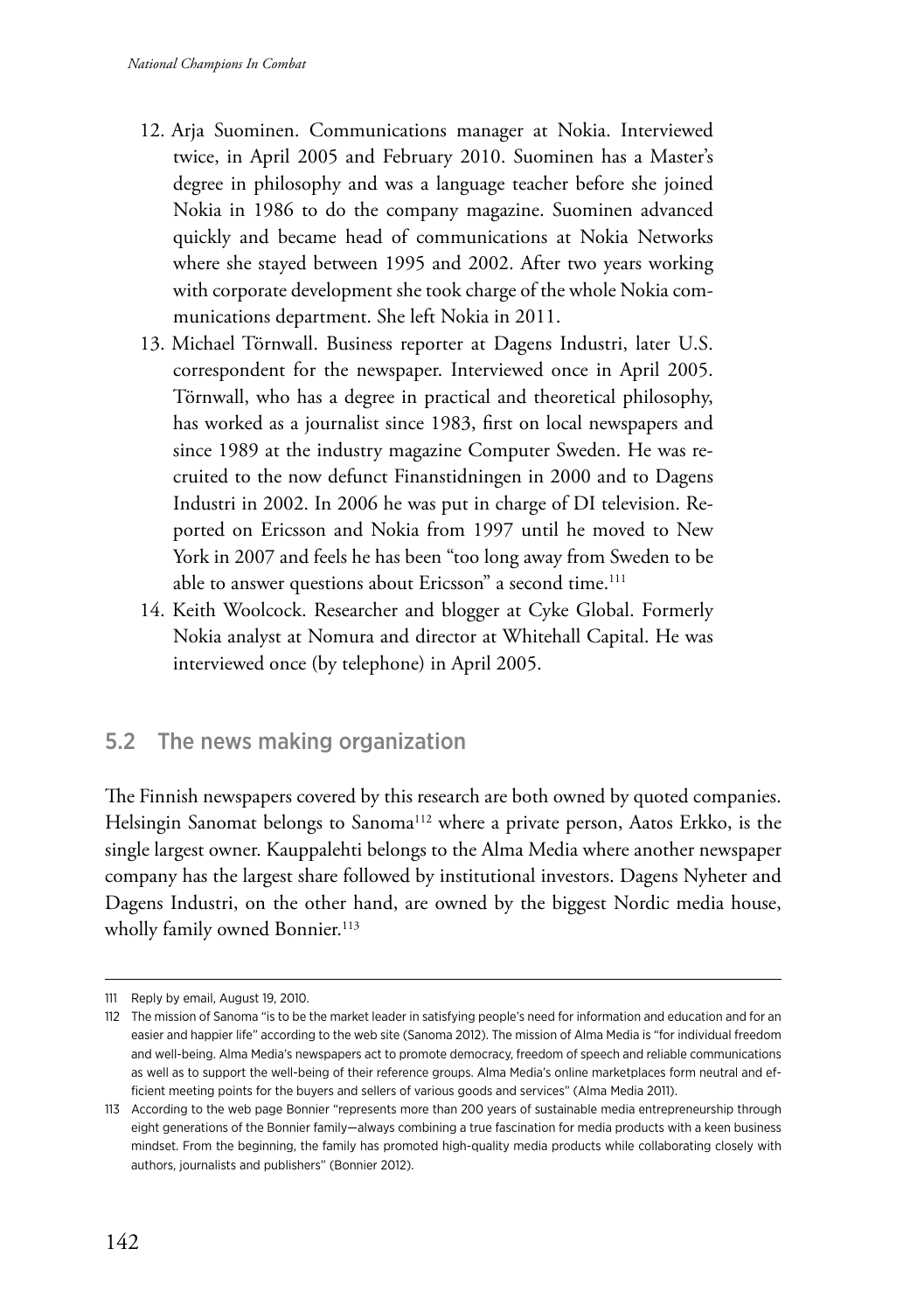The newspapers analysed in this thesis follow the liberal ideal of mass media.

Helsingin Sanomat, for instance, defines itself as "sovereign and independent from political or economic decision makers or other groups of pressure. This policy of independence the newspaper also follows in the daily news distribution" (Helsingin Sanomat 2010). As a newspaper its aim is to provide news that is necessary for citizens to find "uncompelled solutions" and fulfill "the freedom of opinion". The short policy statement of less than one hundred words was last rewritten in 1974.

Dagens Nyheter stands for a classic liberal ideal, the newspaper should be "independent, free from political parties, organizations and spheres of economic power" according to the editorial policy published March 21, 2002 (Dagens Nyheter 2002). The newspaper "provides the citizen with the most valuable knowledge organization to orientate in and discuss significant contexts" and "participate in and understand common concerns". The liberal marketplace for ideas is inscribed in the ambition to be "the most important social and democratic market place in Sweden" but also the "obvious marketplace for advertisers". Nowhere else in the study is the dual-model, a combination of the public sphere model and the market model for publishing so well established.

Here editorial practices are examined in the four newspapers observed, Dagens Industri and Dagens Industri in Stockholm, Helsingin Sanomat and Kauppalehti. What does the editorial policy look like? What are the news selection criteria that steer the coverage of Nokia and Ericsson and what perspectives are supposed to dominate the news reports? What is the range and availability of sources? Who is writing and what is the autonomy of reporters in relation to news editors and sources? How do reporters interact with sources? In what way does the national perspective affect reporting? In short, this chapter is an examination of how social mechanisms affect the "master frame" of national champions.

In addition to this Dagens Nyheter shall also be "profitable enough to bear the longterm goal of independence and ability to keep up with the mission". These are indications that point to the unique Swedish democratic political culture.

## *Dagens Nyheter acts in the tradition of enlightenment and contributes to that the Swedes stay a reading and thinking people.*

Neither Helsingin Sanomat nor Dagens Nyheter has any statements pointing in the direction of support for the liberal market system, even though Dagens Nyheter mentions being a part of it. It is also worth noting that Bonnier, the publisher, is one important economic actor in Sweden and Finland just as the Sanoma Corporation is in Finland.

International business media often define its mission as to promote a liberal market system where entrepreneurship and free competition rules – even though most of their readers probably would like a situation where their businesses would be protected by a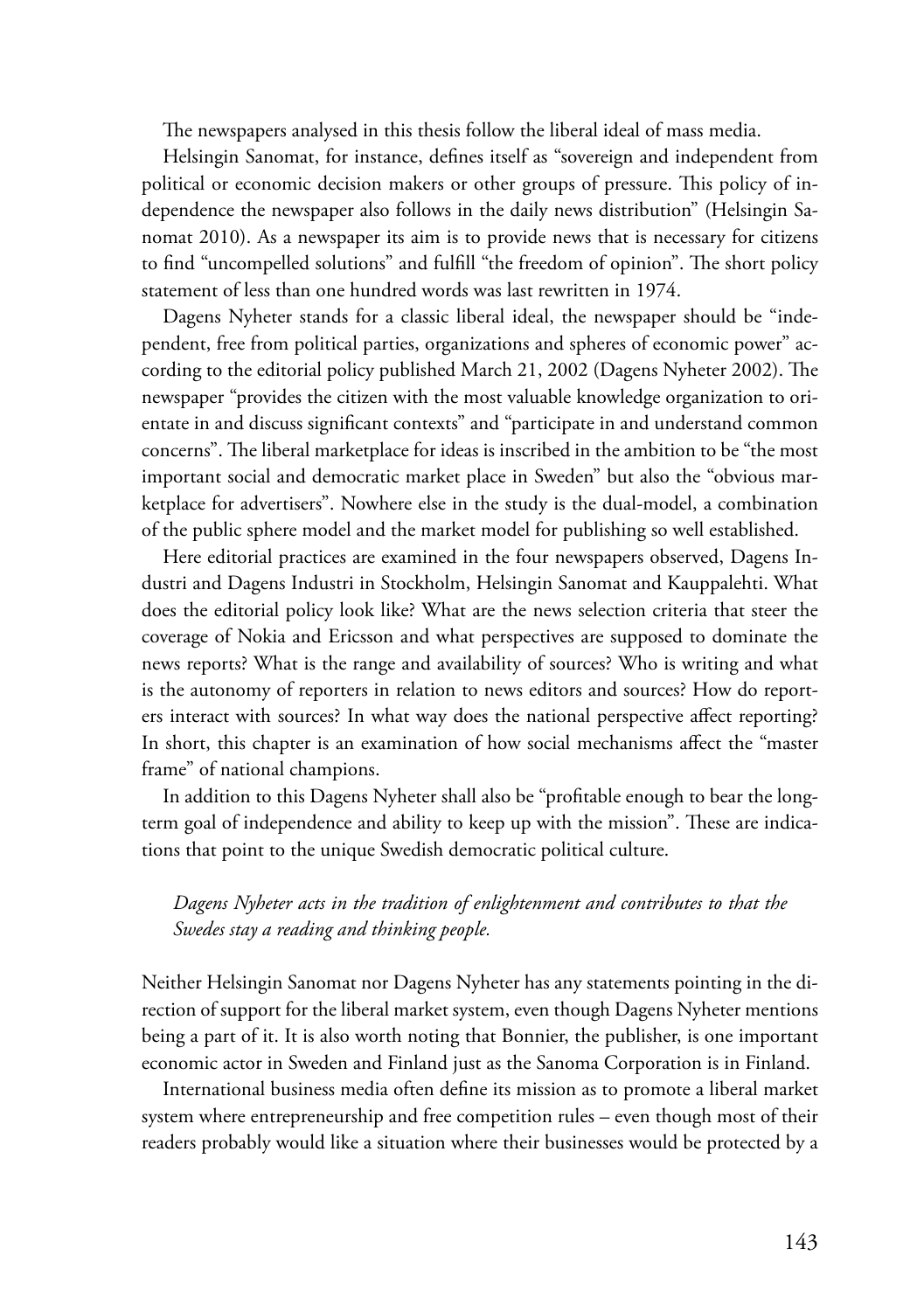monopoly. The media themselves – or more precisely, the publishers of media –emphasize this point when trying to establish why they are relevant. Consider the following statement of the core values of Dow Jones & Company: "Commit to the Virtuous Circle – excellent journalism, business and people are mutually reinforcing drivers of success" (Dow Jones 2012).

In the policy declaration (published 2007) of Kauppalehti we hear some echoes since the business daily promises to support "the free market economy, freedom of speech, entrepreneurship and autonomy. The newspaper bases its opinions on values that are generally appreciated in the Finnish national society: independence to democracy and the freedom of individuals and people" (Kauppalehti 2012). In addition to this, the opinion of the newspaper is independent of "political, economic and other pressure groups".

*It is evident that we rather prefer to improve the working conditions in the economy than go against. In that sense we are pro business and pro economic growth or any benevolent things. In the autumn we produce a massive list of successful Finnish companies. That is one of our main products. This spring we started a news series with growth companies; these are campaigns for entrepreneurship and success. And if someone would do a content analysis of our opinion articles it should be clear that we stand on the side of entrepreneurship and businesses, says Hannu Leinonen.114*

Kauppalehti also promises an open mind regarding new global phenomenon –"without forgetting the national interest". When competition hardened due to pressure from Taloussanomat, the challenger, Kauppalehti moved in a more general editorial direction, looking for a broader readership. Politics and more coverage of foreign affairs was added in the style of Financial Times but by the time Taloussanomat became an online publication, Kauppalehti in 2007 moved back to its core business, servicing the business community. With these change Kauppalehti moved more in the direction of Dagens Industri, concentrating on entrepreneurs and the corporate environment; success stories and articles on how to achieve corporate growth became more important. The focus groups chosen were entrepreneurs, upper managers and experts, and investors. The result was a growth in circulation, reaching 230 000 readers in the first part of 2009 (Alma Media 2009).

*You could say that we are a useful media on the micro level. Readers feel that they get a tangible benefit, says Pekka Nykänen.115*

<sup>114</sup> Interview, April 2010.

<sup>115</sup> Interview, August 2008.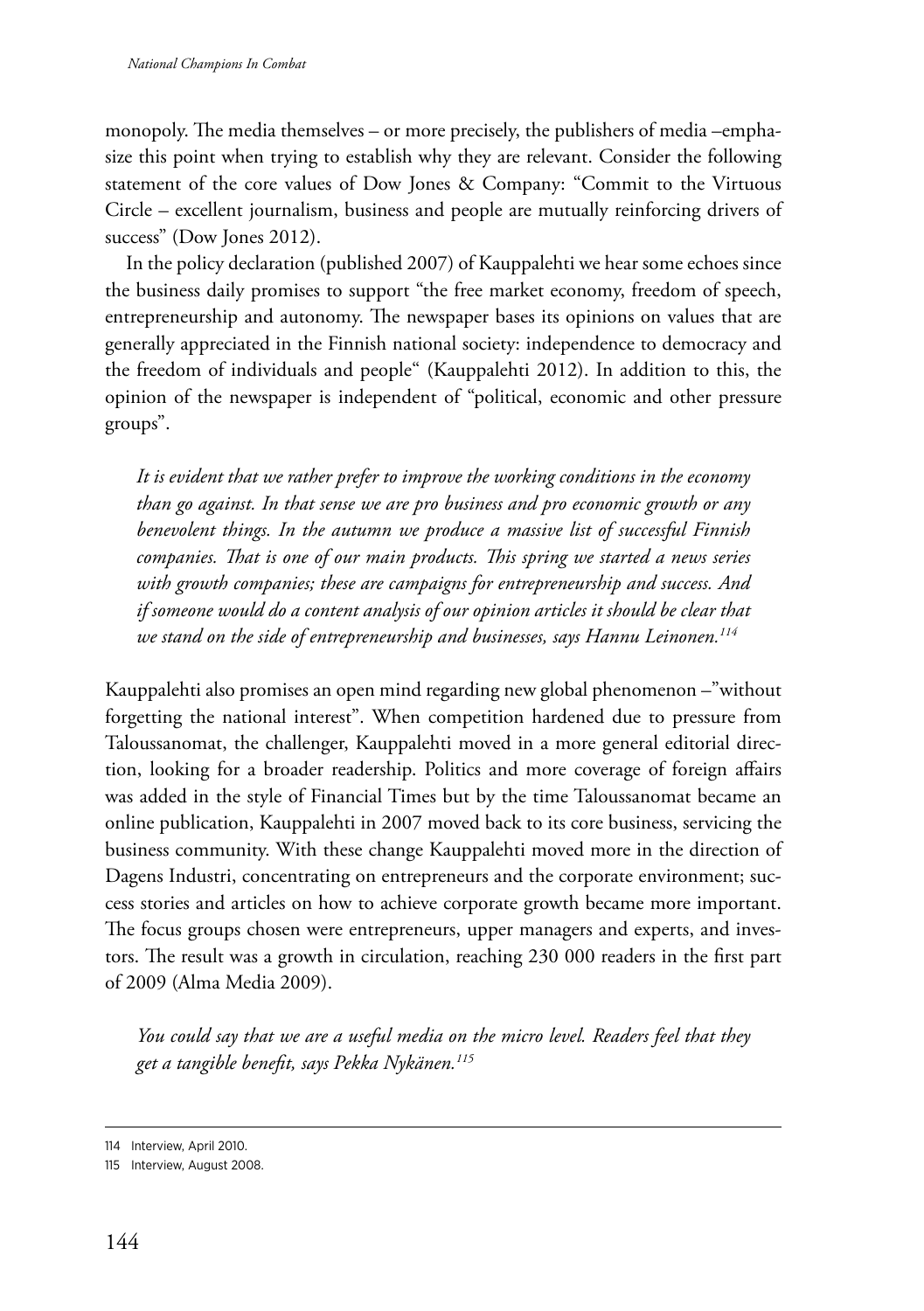Hannu Leinonen counted in April 2010 that around 6000 or 7000 of the Taloussanomat readers had switched to Kauppalehti. The whole audience for business news grew by only around 10 000 despite the huge investment in the new business paper since 1997. Kauppalehti, that for years has given away free subscriptions to business students, stopped the practice in 2009 after a study showed that many "hardly glanced at the paper" (Alma Media 2009).

Most Finnish newspapers have some kind of policy declarations, but their promises are vaguer than the one of Kauppalehti. When they are specific – as in the case of policy papers in Finnish newspapers which Keijo Lehto has studied – they hardly mention any role as partners in economic development. Instead regional and local media proclaim themselves as promoting and supporting spiritual and material development in the area where they are published (Lehto 2006). One exemption is the Ilkka newspaper, where the policy is to "in a comprehensive way bring producers and buyers of products and services in contact with the consumers in its own market are" (Lehto 2006, p. 378)

Dagens Industri, marketed as "the business newspaper for the whole trade and industry of Sweden" and an "indispensable tool for its readers", is another case altogether. Here the support for entrepreneurship and the free market is solid and executed in practice. One example is the competition for fast growing companies, Gasellerna (The Gazelles) which has been copied by Kauppalehti.

The former editor-in-chief of Dagens Industri, Gunilla Herlitz, explains the editorial policy of the newspaper in a handout for customers.

*We stand on the side of the business world, while at the same time watching and hitting at the degenerate offshoots. We treat business issues from a broader societal perspective and fill an empty space in the Swedish debate (Dagens Industri 2005).*

It is one thing to write down a policy, but if employees do not comprehend or accept the rules then these statements becomes dead paragraphs.

Naturally editors maintain the idea that editorial policy and newsroom practices are consistent. Peter Fellman says the pro-business approach is deeply embedded in the newsroom culture of Dagens Industri.

*Profitability, growth – that marks everything. That includes the political stuff, what we are doing to improve growth.116*

Dagens Industri expanded its coverage of Swedish regions in 2007 with new freelance journalists writing about small and medium sized business all over the country, "to create energy and faith". Even though this bid hopefully will increase circulation the main

<sup>116</sup> Interview, November 2007.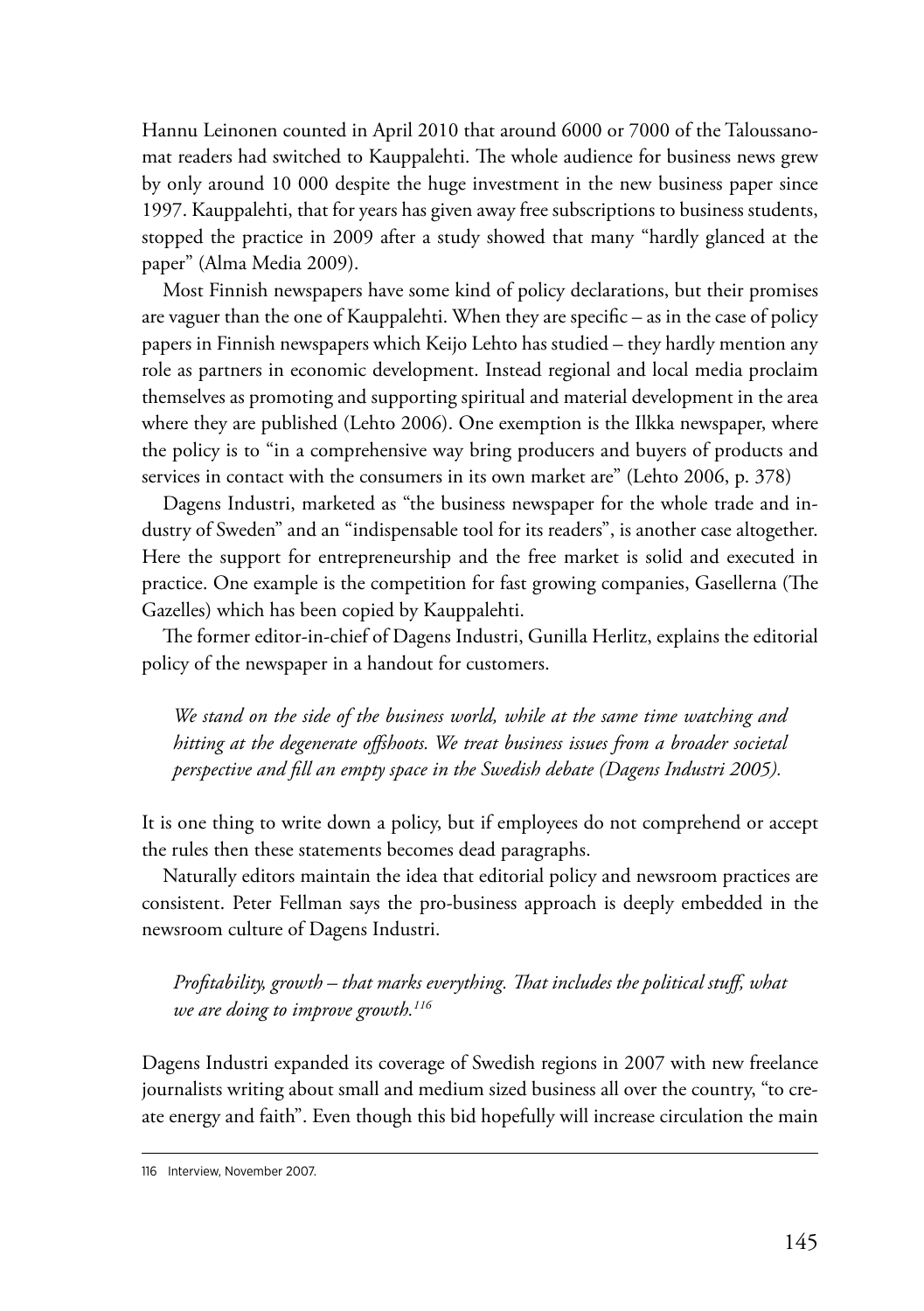idea is to pay attention to companies no one else writes about. Peter Fellman says it is a journalistic investment that is not motivated by economic concerns.

Bengt Carlsson, as reporter at Dagens Industri, agrees. The newspaper is enormously business friendly and especially caring for small and growth companies.

*It is something that does not make me altogether comfortable but I have my own niches and it doesn't concern me. I don't know how much it is ideology and how much is market thinking.*

By writing about successful companies and entrepreneurs the newspaper provides positive role models. Venture capitalists might find new investment objects through these articles and writing about new ideas can set off new business concepts. The balance is difficult since journalists are also advised not to inflate expectations. The excesses from the Dotcom-bubble are still fresh in the memory. The former editor-in-chief, the legendary business journalist Hasse Olsson, says he was ridiculed by staff when in autumn 1999 he issued an internal memo warning reporters not to inflate the bubble by writing about startup companies (Lindén 2003). Björn Elmbrandt (2005) notes that the decree came two years too late and did not change the style of reporting. A look at Dagens Industri at that time did not show any restraint, in fact corporate communicators says it became even easier to promote startup stories. Carl Hamilton (2003) backs up this contrasting view; any claims to editorial brakes came as a surprise to many, "certainly to the readers of the newspaper" (p. 29).

Peter Fellman, now editor-in-chief says that the newspaper has changed its behaviour.

*We try to be restrictive when we cover expectation-companies; they have to prove themselves on the markets before we write about them.117*

Fellman underlines that the newspaper does not hesitate when it comes to investigating the negative side of business life – scandals and improper behaviour. Asked if the newspaper can be seen as a cleaning function of the market economy Bengt Carlsson says yes, "but we haven't been very good at it lately".

The market value of critical journalism – translated into more readers which are drawing larger revenue streams from advertisement – is a double-edged issue. Hannu Leinonen says that the business media must criticize wrong-doings in business life and Kauppalehti has a history of revealing abuse, for instance cases where cartelization has worked against the idea of free competition. This is part of the public trust capital that

<sup>117</sup> Interview, November 2007.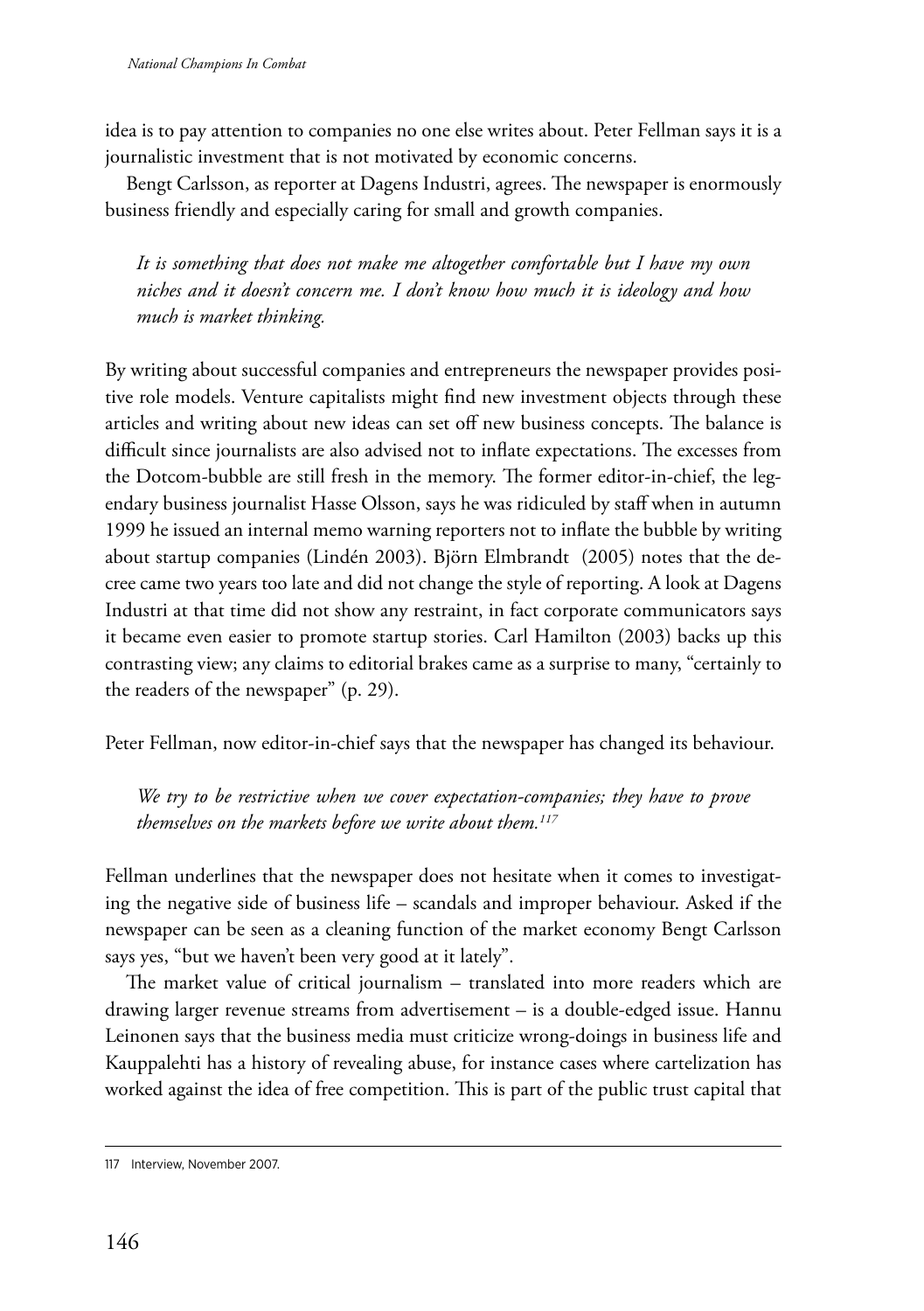the media lives on, but there should be a balance between scrutiny and credibility in the eyes of the readership says Hannu Leinonen:

- *A: But it is interesting that as soon as we write an article that is a little peppy then we get the response that we are ruining everything; people are expecting that we should be more compliant.*
- *Q: Does critical journalism have more market value?*
- *A: I believe so, absolutely, in these times we are living in people expect reliable information, we see it in the circulation of newspapers and the influx of*  readers to the electronic publications. During critical times people want *all the information they can get. During good times it seems like they get along with less information.118*

## 5.2.1 Formal rules

What formal rules make the institutional space for business news? The diffusion of information from publicly traded companies to market actors and the media is regulated by formal market rules that forbid the spreading of insider information with potential to move stock prices. This affects business life well beyond the actors that are formally restrained by these rules as suppliers, contractors or consultants – even authorities and universities follow them. Bankers, lawyers and auditors have their own rules of secrecy. Business interaction is, to some extent, characterized by written non-disclosure agreements or informal "handshake-agreements" among business partners on what can be said. This determines, sets formal boundaries for what parts of business affairs that are to be publicized. The importance of these formal rules is sometimes exaggerated by companies and brings us back to what Meyer and Rowan said; in real life company employees are engaged in formal or informal interaction with a variety of actors outside their own organization. Some individual journalists are the first to strike scoops on a regular basis, which implies that formal rules are side-lined and replaced with informal and pragmatic arrangements – whispers and leaks as a form of news management from the part of insiders. These occur in situations where journalists and economic actors can recognize a common interest, thereby coming to a pro-quid-pro-agreement – something for both sides (Dyck, Zingales 2002a).119 The ability to produce scoops is also an outcome of the social and reputational "capital base" of a journalist; the status-induced proximity to well-informed sources and the mutual trust attached to these relation-

<sup>118</sup> Interview, April 2010.

<sup>119</sup> Howard Kurtz (2001) has provided a fascinating insight in interplay between the world of Wall Street and the business media.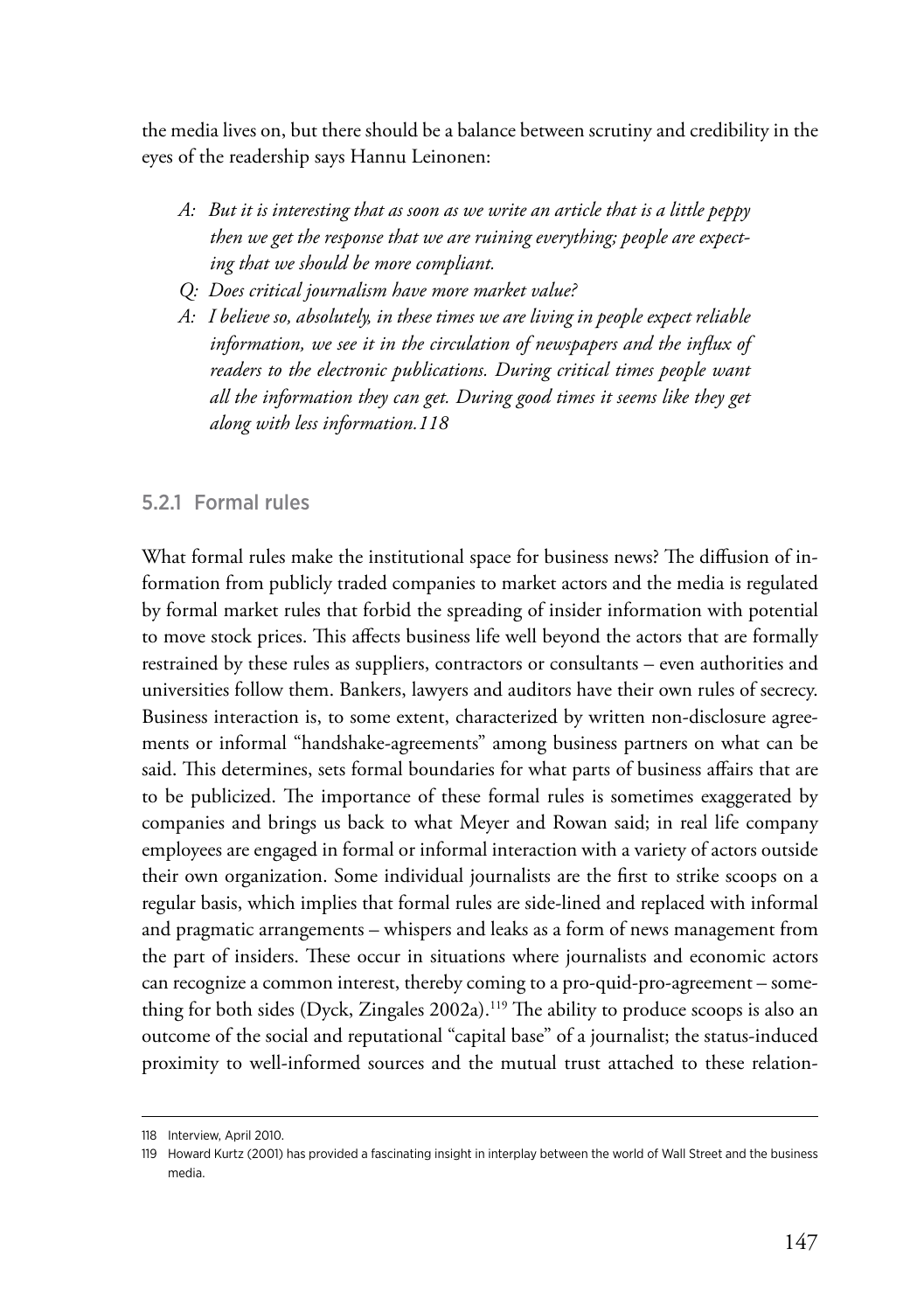ships.120 The status is probably more linked to the position of the media outlet and the job title rather than the individual reporter.

Still, media reports on business life are often more constricted to publicly available information compared with, as earlier in this chapter, political journalism where the opposition often guarantees a steady flow of counterpart stories. There rules and laws guarantee access to public information. Contrary sources of information from environmental groups such as Greenpeace, consumer organizations or shareholder activists have only recently been added to business reporting.

## 5.2.2 Formal rules – similar but not the same

Apart from ethical guidelines and self-regulation that concern all journalists there are a few issues that affect business journalists specifically. One such act is the directive from the EU on market abuse (2003) that covers reporters who "deliberately or negligently pass on false information and then profit financially or otherwise from having done so".121 Regarding share ownership by reporters the commission left the issue to be solved by self-regulation and editorial policies, even though they should take "reasonable care" to ensure that information is fairly presented and their own interests or conflicts of interest disclosed. In other words, if a reporter owns stock in the company he or she is writing a story about, that should be told to the public. The act certainly has had an effect on editorial guidelines since it forced editors to formally regulate financial interests.

In Finland the Association of Business Journalists for several years recommended its members register their share ownership with the insider holding register at Euroclear Finland. Since this was mandatory, and less than one fifth of the members decided

<sup>120</sup> It would be tempting to at this point start using the term "social capital" for describing trust in social relationships. I firmly refuse the invitation and use the critical arguments by Ben Fine and Francis Green for this, both the looseness of the empirical operationalization of the concept, "an umbrella term with an unprecise meaning", and the impossible combination of individualist centered economics and social sciences in the sense that acquiring social capital would be a matter of free and rational choice. (Fine, Green 200092)

<sup>121</sup> According to article 1:2c (page 21) "market manipulation shall mean dissemination of information through the media, including the Internet, or by any other means, which gives, or is likely to give, false or misleading signals as to financial instruments, including the dissemination of rumours and false or misleading news, where the person who made the dissemination knew, or ought to have known, that the information was false or misleading. In respect of journalists when they act in their professional capacity such dissemination of information is to be assessed, without prejudice to Article 11, taking into account the rules governing their profession, unless those persons derive, directly or indirectly, an advantage or profits from the dissemination of the information in question". In addition to this the directive stipulates that persons who "produce or disseminate research concerning financial instruments or issuers of financial instruments and persons who produce or disseminate other information recommending or suggesting investment strategy, intended for distribution channels or for the public, take reasonable care to ensure that such information is fairly presented and disclose their interests or indicate conflicts of interest concerning the financial instruments to which that information relates". Such arrangements "shall take into account the rules, including self-regulation, governing the profession of journalist" (European Union 2003).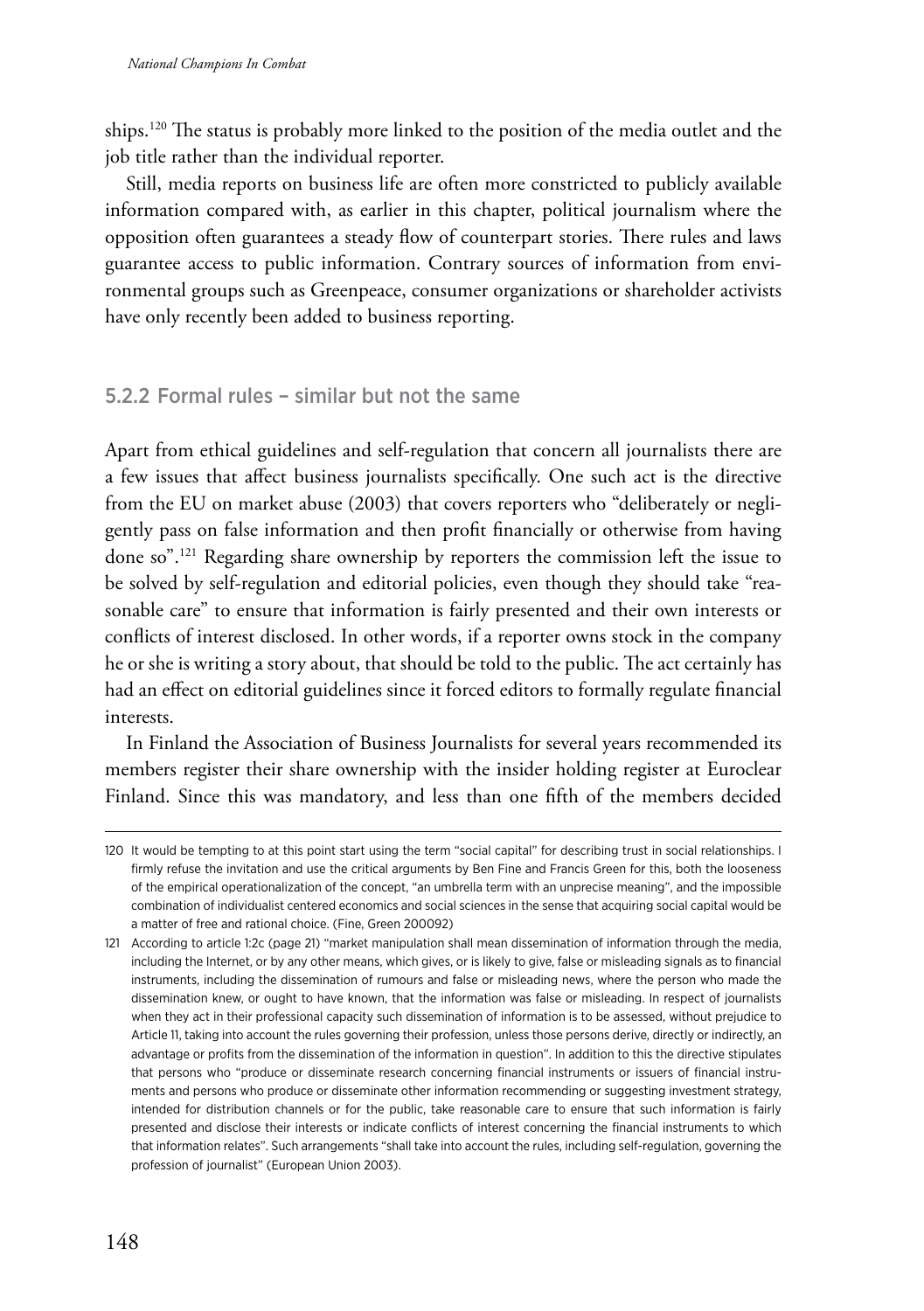to participate, the practice was abandoned in spring 2010 after an internal dispute (Lahdenmäki 2010). The association still urges its members to be open and transparent about share ownership and trading, even more so than the requirements related to insider regulation stipulate. The association, for instance, recommend that members should refrain from trades in shares of companies they are about to cover from the day the decision to do the story is done or reporters contact sources. This relates to stories that might have an impact on the share price.

The association also recommends that newsrooms should make and publish their own rules concerning share ownership and conflicts of interests (Taloustoimittajat 2003).

At least in 2005, different internal rules regarding business reporters could be found in Swedish and Finnish newsrooms. Share ownership is an area where practices differ. In Finland reporters did not declare their holdings. Both the Finnish reporters interviewed in 2005 owned shares in Nokia, Pekka Nykänen personally and Jyrki Alkio through shares handed down to his children.

*Not once have I refrained from writing about Nokia because I own Nokia shares, but neither have I sold any shares during the time I've been here, says Nykänen.*

Since 2005 Kauppalehti has introduced internal rules based on the EU market abuse directive. The main principle is that the editor-in-chief shall be informed about substantial share ownership and that the reporter shall refrain from reporting on that company.

*We don't want to prohibit people from earning shares. We want them to own shares so they can understand the psychology better, says Leinonen.122*

At the same time Helsingin Sanomat was also writing its own rules based on the recommendations from the association. These rules did not prevent reporters from owning shares but advised against ownership in companies covered.

*I don't see any reason why someone owning Nokia-shares shouldn't be able to write, but that person should not be involved in short trades. I don't know if reporters own shares, says Teija Sutinen.123*

In Swedish newsrooms, reporters should inform their editors with written notifications about share ownership and changes. Dagens Nyheter, for instance, does not allow reporters writing market news to own Swedish shares (Dagens Nyheter 2007). The

<sup>122</sup> Interview, April 2005.

<sup>123</sup> Interview, April 2005.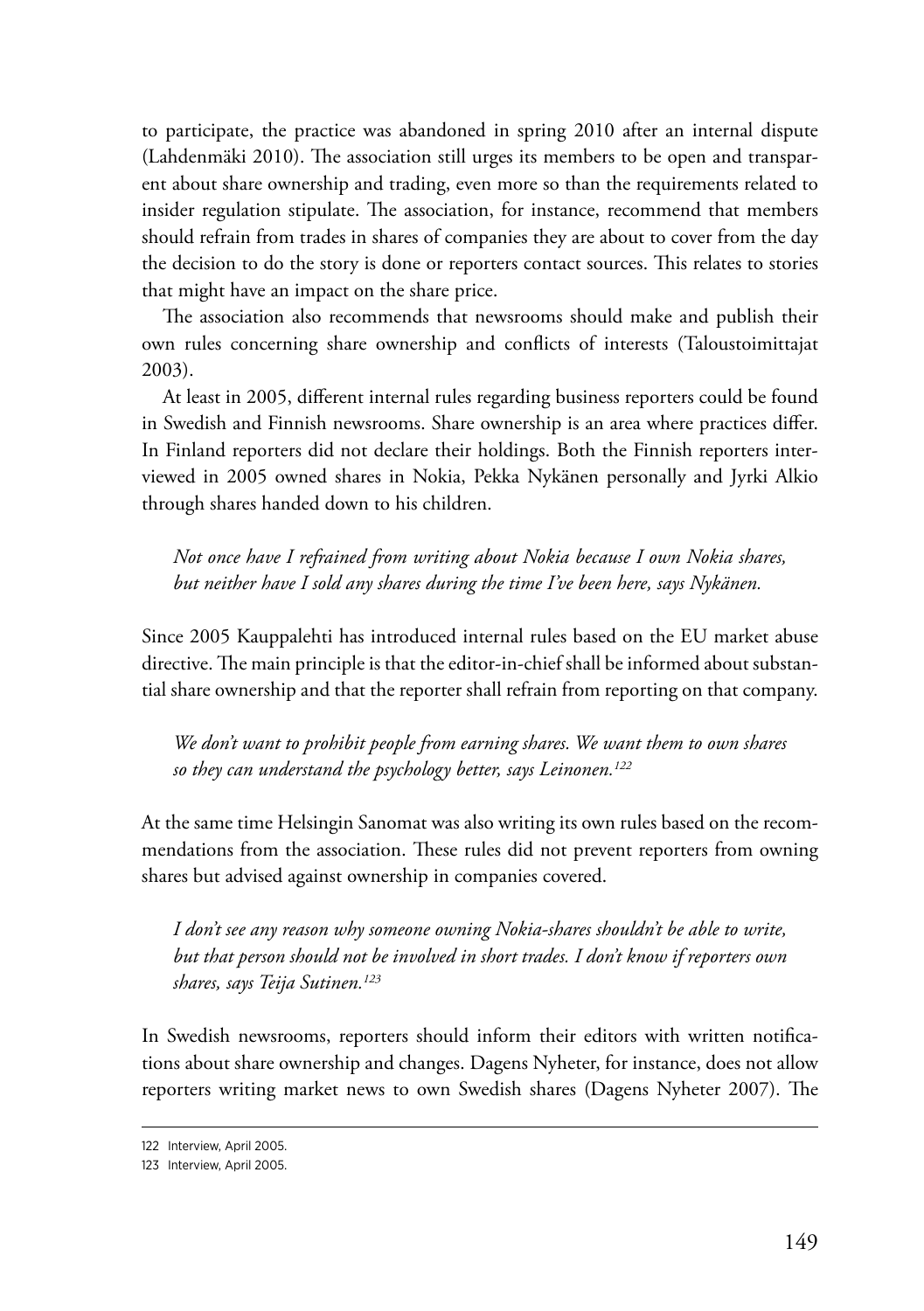reporters at Dagens Industri are not permitted to own shares in companies they cover actively and short trades are prohibited altogether.

*On principle there is an insider problem if I write something that my affect the share price. If I possess some knowledge or have decided to bring out a news item where there are details that might not be found in the press release, then that is insider information, says Mikael Törnwall.*

Neither Bengt Carlsson at Dagens Nyheter nor Mikael Törnwall at Dagens Industri owned shares in Ericsson or Nokia in 2005 or later.<sup>124</sup> Törnwall says readers often ask him; do you write in this way because you yourself own shares? That suspicion can be brushed aside.

*You should not own shares in companies you write a lot about. These are the companies I cover the most, he says.*

There are also differences in attitudes towards free trips which are reflected in the Rules of professional conduct for journalists adopted by the journalists unions. The Swedish rules expressly stipulates that journalists should not accept "commissions, invitations, gifts, free trips or other benefits – and do not enter into any agreements or other undertakings – that may cast suspicion upon your position as a free and independent journalist" (Journalistförbundet 2009). There have even been trials in Stockholm when benefits such as invitations to parties have been tested for corruption charges, so far without any sentences given (Kennedy November 17, 2005).

The Finnish rules say little on this matter. There is only a loose wording that a journalist "should not accept benefits that might endanger autonomy or professional ethics" (The Union of Journalists in Finland 2012). In the internal rules of Helsingin Sanomat reporters are advised not to accept services, hospitality or business gifts that can't stand up to internal or public examination.

There are also different practices regarding expenses paid trips. According to the interviews Finnish reporters participate when companies are arranging journalist excursions, for instance, to industry exhibitions and conferences. Helsingin Sanomat reimburses the costs at least for the airplane ticket, often also hotel nights and other "easily reimbursable travel expenses". In the internal rules for the business section there is a

<sup>124</sup> Business journalists in Finland and Sweden does not seem to own shares to any large extent. Neither does it seem that business journalists in Great Britain are large share holders. For instance at the Guardian, published in London, only three out of fifteen reporters owned shares. The newspapers ombudsman writes that "indeed, one of those registered has just one share in the football club he supports" (Elliott 2010).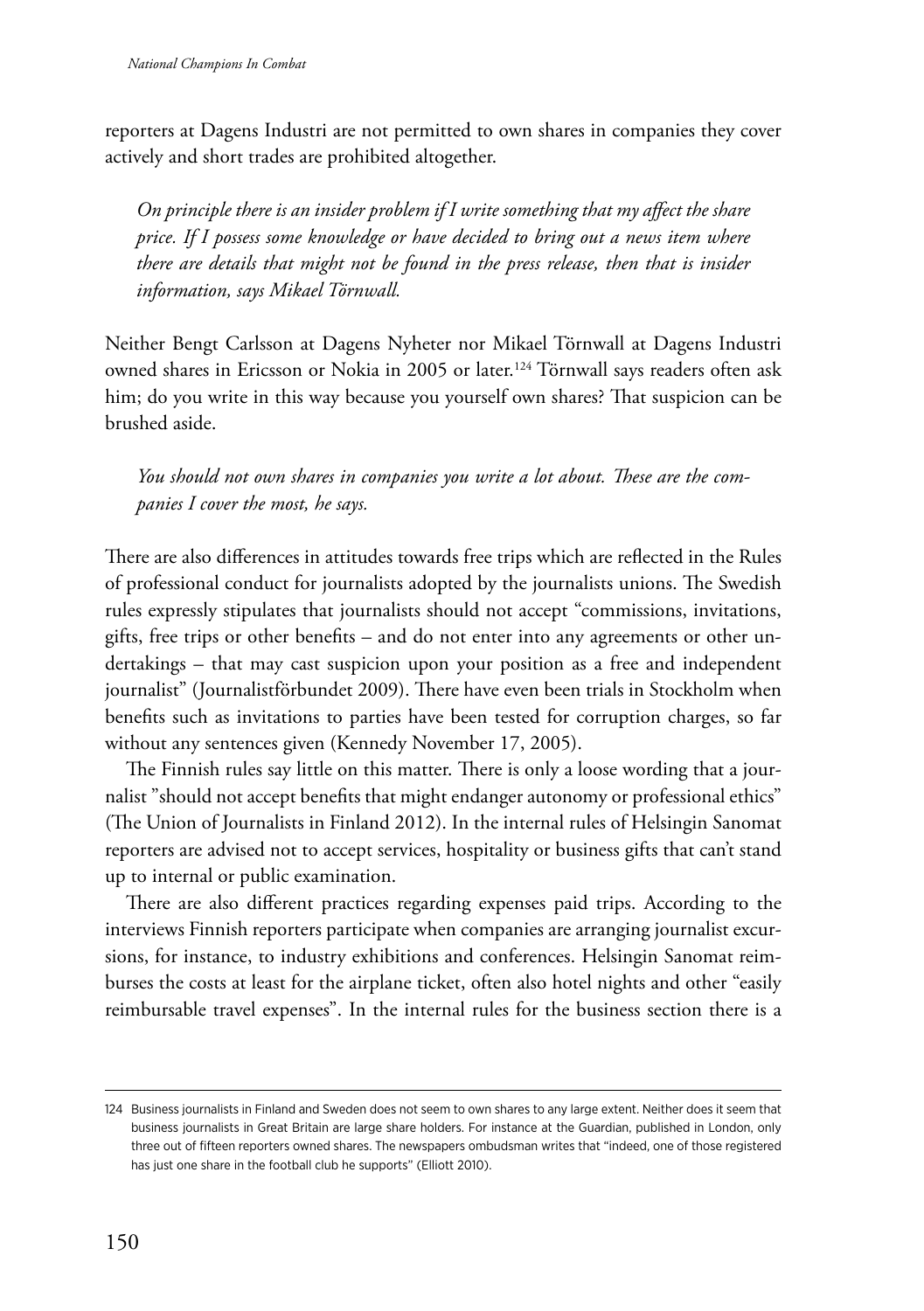reference to "Ruska-125 and jazz-trips, in other words "semi-entertainment trips" which indicates that reporters participate in highly popular trips of a more social kind.

Kauppalehti accept travel offers without paying anything. Pekka Nykänen says he's been on several trips sponsored by Nokia and his supervisor explains why.

*They have their press conferences around Europe. If they want to take reporters there we go along since everyone else also goes. We also go on trips with competitors; there is nothing special about that. If they want to drag us to an airport hotel then we let them do it, says Hannu Leinonen.126*

Here, two things are said: (1) since everyone can invite the reporters to a trip there is no risk of bias, and (2) since reporters are staying at airport hotels there is nothing luxurious about the arrangement that would point in the direction of, for instance, bribery. Dagens Nyheter and Dagens Industri might take part in conferences arranged by Ericsson or Nokia, but all expenses are paid by themselves. "We can accept a lunch", says Peter Fellman.<sup>127</sup>

It seems like at least Dagens Industri is following its own rules. A reporter that received an offer by a PR consultant to travel 'gratis' to Florida wrote a story about the incident, resulting in a trial where the consultant was found not guilty (Anonymous June 18, 2008). And an independent columnist was exposed for trading with shares through a family company while giving the readers of Dagens Industri seemingly independent trading advice without telling the supervisors at the newspaper he started trading and thereby violating the editorial policy(TT-DN October 24, 2005). The highly popular veteran columnist had to quit, at least for a while. This incident led to a wave of selfexamination in the Swedish business media where editors reviewed their routines for reporting share ownership and trading among business reporters (Willebrand October 26, 2005). In these two cases it is difficult to see formal rules as mere myths since they show a normative strength. Except for rules concerning share ownership and free trips there are no other normative frameworks for business reporters than the voluntary selfcontrolling mechanisms of journalism and peer-pressures.

<sup>125</sup> "Ruska" is the time in early autumn when Lapland turns into a colourful landscape, popular for tourists and all kinds of business related social intercourse. Many Finnish companies and organizations have their own facilities for taking care of guests in Lapland.

<sup>126</sup> Interview, April 2005.

<sup>127</sup> Interview, March 2005.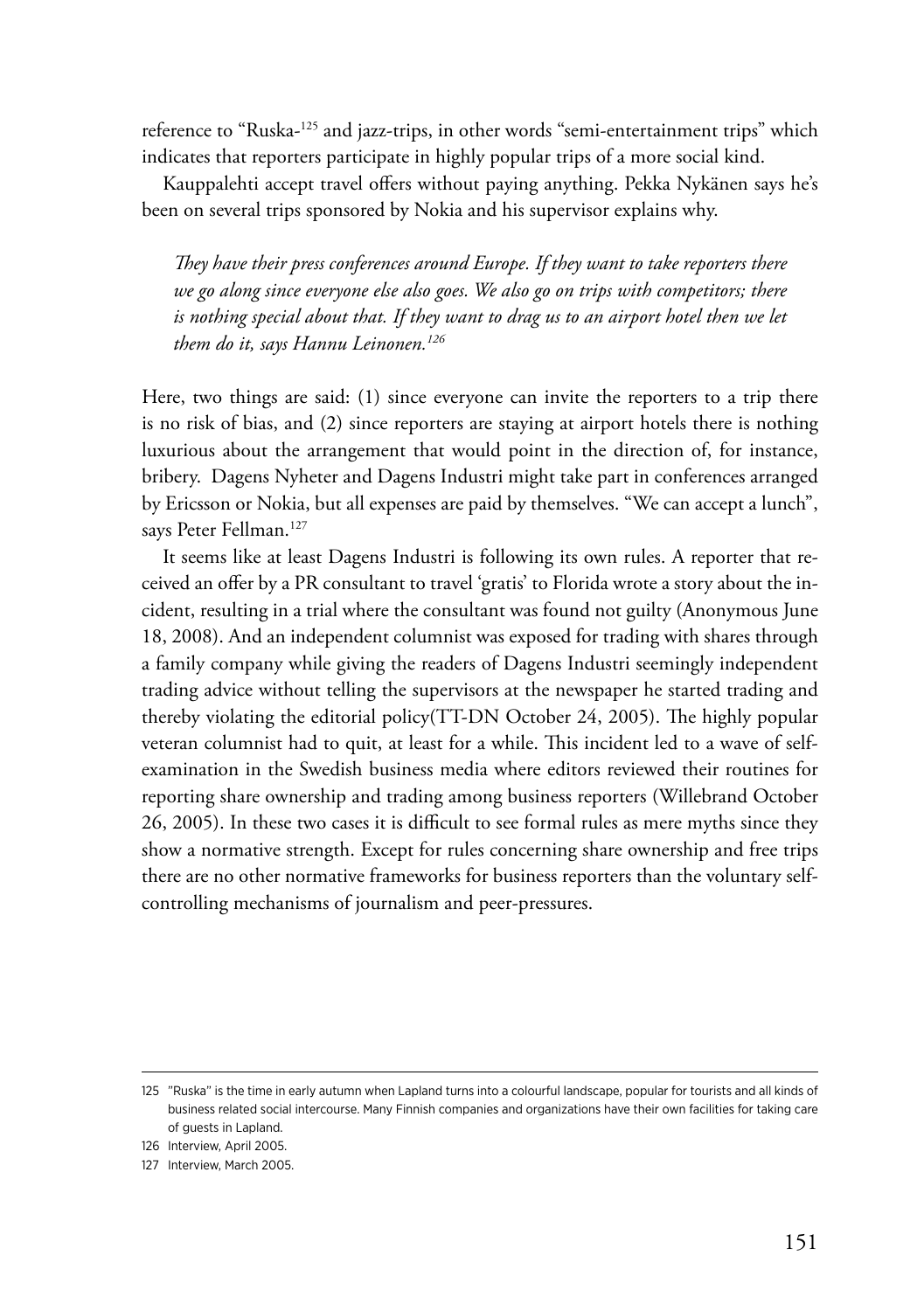## 5.2.3 News rules

There is a vast amount of research literature on the cognitive processes that are behind the selection of what becomes news that has been developed since the 1960s (Galtung, Ruge 1965, Harcup, O'Neill 2001, Ryfe 2006b). But as Sigurd Allern (2002a) notes, journalistic news rules formulated in catchwords such as timeliness, relevance, identification etc. are abstract and tell little about actual priorities and choices. The formal criteria of selection alone do not explain the direction of news making (Schultz 2005) and even though journalists are conscious of news rules they don't affect decisions on what is news but are used as a way to rationalize news decisions (Golding, Elliott 1999). News rules is an important force that shape the news, but just one among many others since "the list of possible variables is almost endless" (de Beer 2004, p. 189). In practice the most distinctive dimension of news rules is that they should be effective; help to select something that is simple and clear, of great news value, and can be realized as news products quickly and economically. Complicated factual circumstances with many actors and a complexity of interests are not appreciated and must be reduced (Nohrstedt, Ekström 1994).

News rules are primary frameworks for journalists, and, more specifically, principles of selection of stories that already make sense in terms of their knowledge and experience. These primary frameworks affect both selection and presentation of news. The institutional perspective in this thesis informs us that the production of business news cannot be separated from the institutional context, formal rules, norms, habits, preferences inside the social system of capitalism and its world view.

What do news rules say specifically about the selection of events and information for news concerning Nokia and Ericsson; what are the culture-bound and contextual factors?

At each of the four newspapers reporters are supposed to come up with ideas on how the two companies should be covered, but news editors feel that exclusive news are hard to come by. The reporting routines usually proceed as a reaction to a planned communication activity at the companies; press releases, yearly results, quarterly reports, press conferences, meetings at trade fairs, shareholder meetings. Only at Dagens Industri do the news editor and the reporter disagree with this version. Instead share price movement, tip-offs, independent thinking and analysis is the foundation for news.

*A press release as such will never render more than a short paragraph if we don't take it further. All the time our goal is that we shall write about things that no one else is reporting or grasping; to take issues further, says Peter Fellman.128*

<sup>128</sup> Interview, March 2005.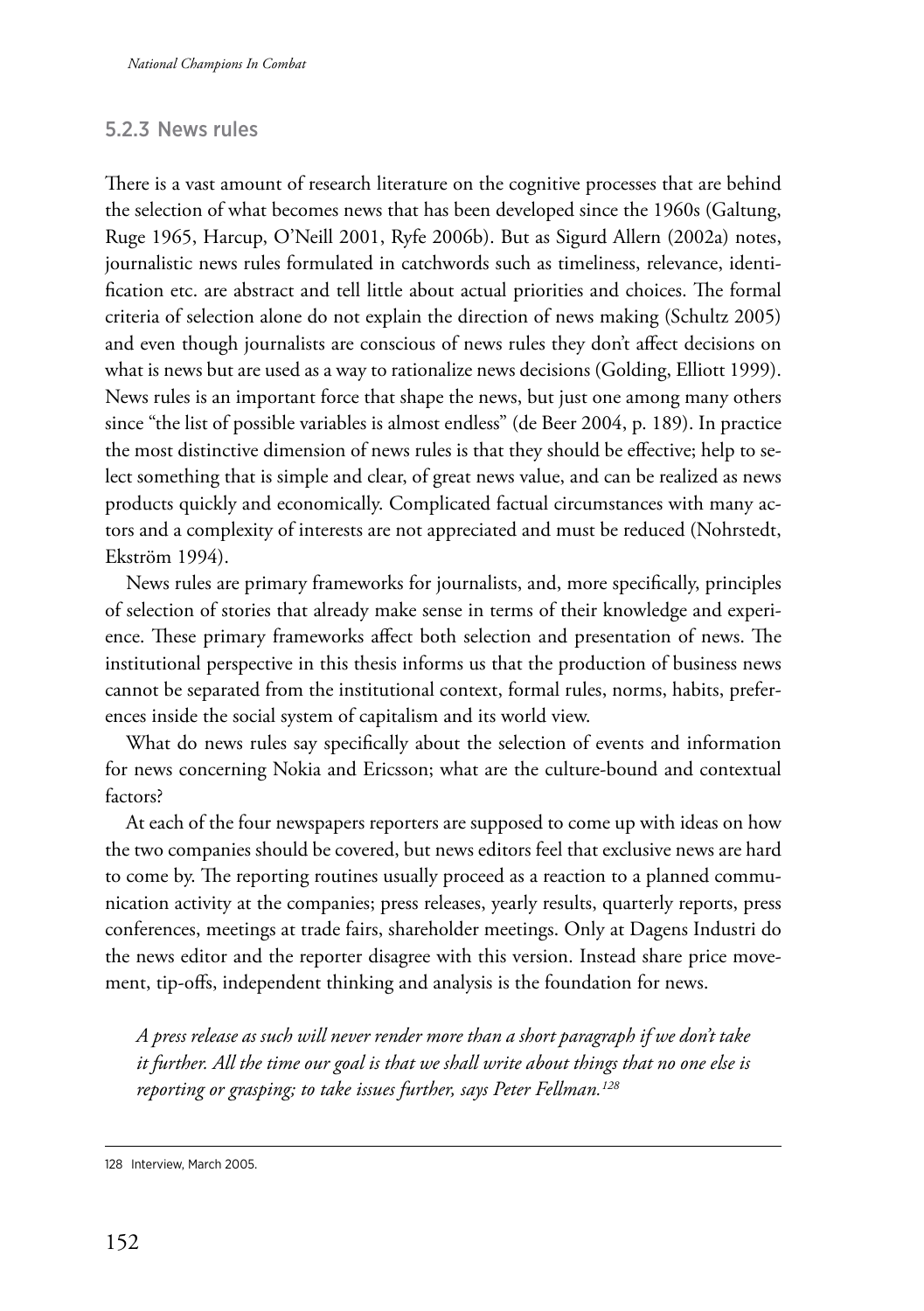The visitor at Dagens Industri is first greeted by as wall of memorable front pages, maybe to remind reporters that they are first and foremost in the business of striking scoops, that is, getting attention. The news desk has a strong grip on editorial processes, even though news editors are much dependent on individual reporters to come up with ideas. According to Mikael Törnwall the first news criterion is that an article shall have an impact on stock prices. There must be a shareholder perspective. Technical details are meaningful only if the reporter can explain why they are important from that perspective. This evaluation goes in line with the earlier discussion on "the market". Interest is defined by the community of financial insiders, defined and enacted through their social relations where business journalists give a voice to "the market" and search out those who speak on its behalf, like financial analysts (Kjær 2007). The institutional role of the business journalist is to be attentive to the logic of the market and "what the public wants to know". Törnwall says that news about big business contracts are appealing, but only if they concern billions and not hundreds of millions of Swedish krona. New trends are important, especially if the newspaper can identify some weak signals "one or two years before the phenomena becomes hot". The focus on personalities is a trade mark of Dagens Industri; what is Svanberg or Ollila doing? The employees in Sweden are also essential since Ericsson is such a big company. The same goes for subcontractors; both consultants and product suppliers that deliver to Ericsson. Still, the dominance of Ericsson in trading on the Stockholm stock exchange is most important.

*If you look at the totality – employees, revenues, manufacturing in Sweden – there are other companies that are more important. But you know that whatever you write on Ericsson it will reach the top-ten list at di.se (the web site), says Törnwall.*

At Dagens Nyheter news stories are mainly triggered by planned communication; financial reporting, the yearly telecom trade meeting in Cannes, the annual share holder meeting. Bengt Carlsson says that something related to profits, especially future earnings, is of special interest. Ericsson (in 2005) is Sweden's biggest company in revenue, while Volvo has more employees.

*There aren't that many more in the class. Furthermore the industry is interesting, a future industry. In addition to this there is competition nearby. It is not the same thing to race Volvo against Scania.129*

This obsession resulted in too much focus on Ericsson and Nokia where problems of the industry became the problems of only Ericsson since Nokia, still doing well, was the point of reference; "We looked too much at Nokia", Carlson says.

<sup>129</sup> Interview, April 2005.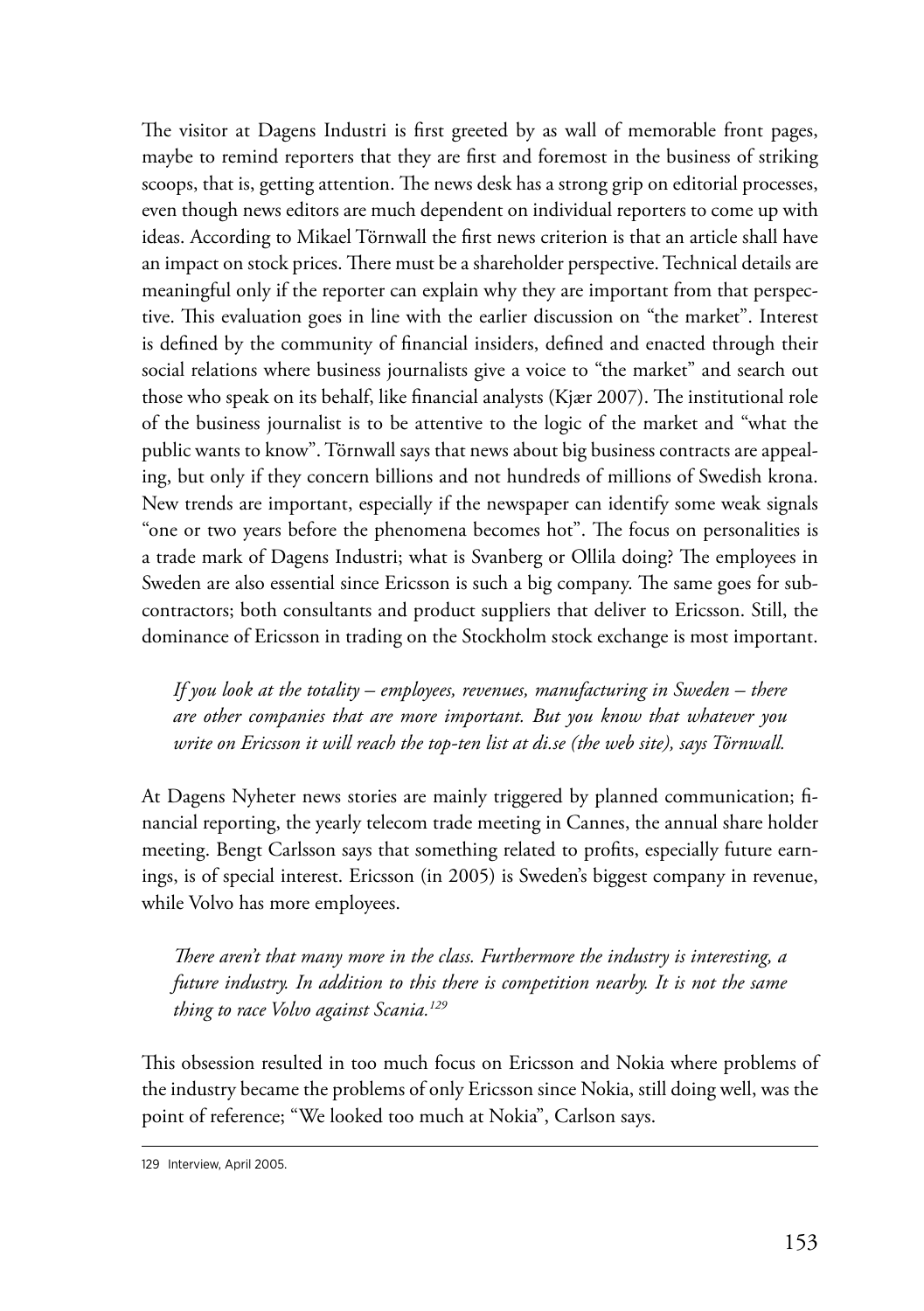At Dagens Nyheter the focus on Nokia and Ericsson had already shifted elsewhere by 2005. If the whole news department anticipated financial results from Ericsson and Nokia a few years earlier that interest had diminished by now. This could be a reflection of the unsettled relationship omnibus media has with business news. Torbjörn Spängs, business editor says:

*I have even forgotten that the annual shareholder meeting is tomorrow. We used to wait for it for days and plan coverage ahead; how are we going to report on this? Days ahead we waited for Ericsson results – that is just three four years ago. Now it is a routine item on the news diary.130*

News about Nokia still received, at least in 2005 immense media coverage in Finland and the financial results were anticipated as a national event. Since electronic media already has reported on the basics newspapers needed to develop their own approach and provide more analytical pieces. At Helsingin Sanomat self generated ideas are appreciated. News about Nokia and Ericsson are usually related to the company's own timetable for financial reporting and success in competition. News on technology, according to Alkio in 2005, is secondary and only worth noticing if advancements explain success. Nokia is covered more carefully than other companies and Ericsson is attached to that frame. Examples of newsworthy events would be, according to Teija Sutinen, the quarterly reports, management reshuffles at Nokia, a public appearance by Jorma Ollila or the mobile phone trade fair in Cannes. The most prominent news is linked to the notion of Finland as the corporate homeland for Nokia now and in the future.

The readers are served a picture that Nokia is important and an appeal that they should comprehend how the most important company in Finland is performing. Thus the news perspective is societal rather than shareholder driven or workplace related. This point to a much lower degree of market orientation compared with, for instance, Dagens Industri. Helsingin Sanomat provides a public service, sees the audience as citizens and decides on its behalf "what the public needs to know".

*We try to read the signals. We look at how Nokia affects society, suppliers. The goal is to have substance in news were we cover the societal importance of Nokia, not pure business news.131*

At Kauppalehti, a business newspaper, it is the shareholder perspective which is demarcated to the strictly financial pages with stock comments. Pekka Nykänen says the

<sup>130</sup> Interview, April 2005. A diary is a key document in any newsroom where coming events are recorded. In a sense it is "news production in advance" (Golding, Elliott 1999, Golding, Elliott 1976).

<sup>131</sup> Interview, April 2005.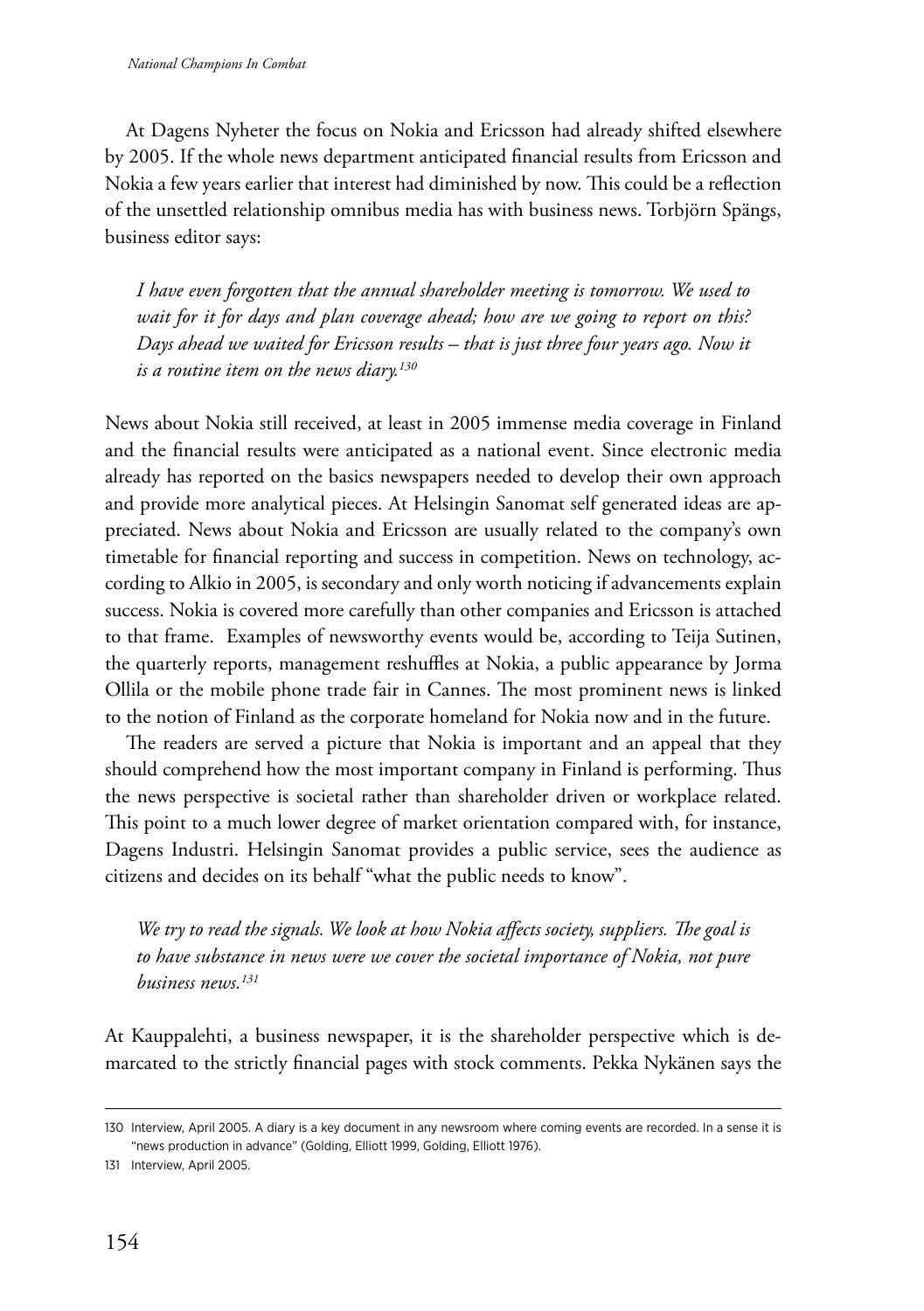financial situation and market development is important, including market shares and product sales. He personally is not especially interested in financial reports. Ideas for news are, in about half of the cases, borne out of planned communication activity by the companies.

*The other half comes from A, how I experience a mobile device, and B what foreign newspapers are writing. I actually follow quite a lot of what others are writing about Nokia and Ericsson, also analyst's morning reports and Internet based services, says Nykänen.132*

This is a concrete illustration of the process where certain news biases tend to be amplified by multiple media channels. Reporters are following other reporters and pick ideas from a shared stream of news.

Since a majority of the Finnish population owns Nokia mobile phones there is also a fetishist side to the coverage and Kauppalehti tries to provide added value to a device that people are emotionally attached to. "People like to read about their idols and since the mobile phone is a personal object it means that news about a single model also is important", says Nykänen.

Nokia carries more news value than other Finnish companies, especially in the case of negative or positive profit warnings. The position of Nokia in the Finnish economic societal system is an important subject. On the other hand, there is less coverage of work places or jobs than in other media since this is supposed to be the newspaper of trade and industry. Hannu Leinonen, editor-in-chief reinforces this view. The economic success of Nokia and Ericsson is the most important news frame, how profits develop and what market prognoses say. Comparing how the two companies fare in competition is legitimate reporting as well as technical development in different areas, software, PC.

Leinonen, interviewed in 2005, also notes that the media coverage has a domestic lopsidedness and global development is forgotten. There are other Finnish companies with global competition, such as the match between UPM and Stora Enso, but in those cases comparison has not been tempting.

## *The difference is that Nokia moves in a global market for consumer goods, while the others sell industrial products.*

It was obvious in 2005 that Finnish reporters did not have a very distinct picture of Ericsson since no one had first hand experiences of dealing with the company headquarters, only a few contacts with the subsidiary in Finland. Other dealings were left to correspondents in Stockholm, who in turn relied on Swedish media for guidance.

<sup>132</sup> Interview, April 2005.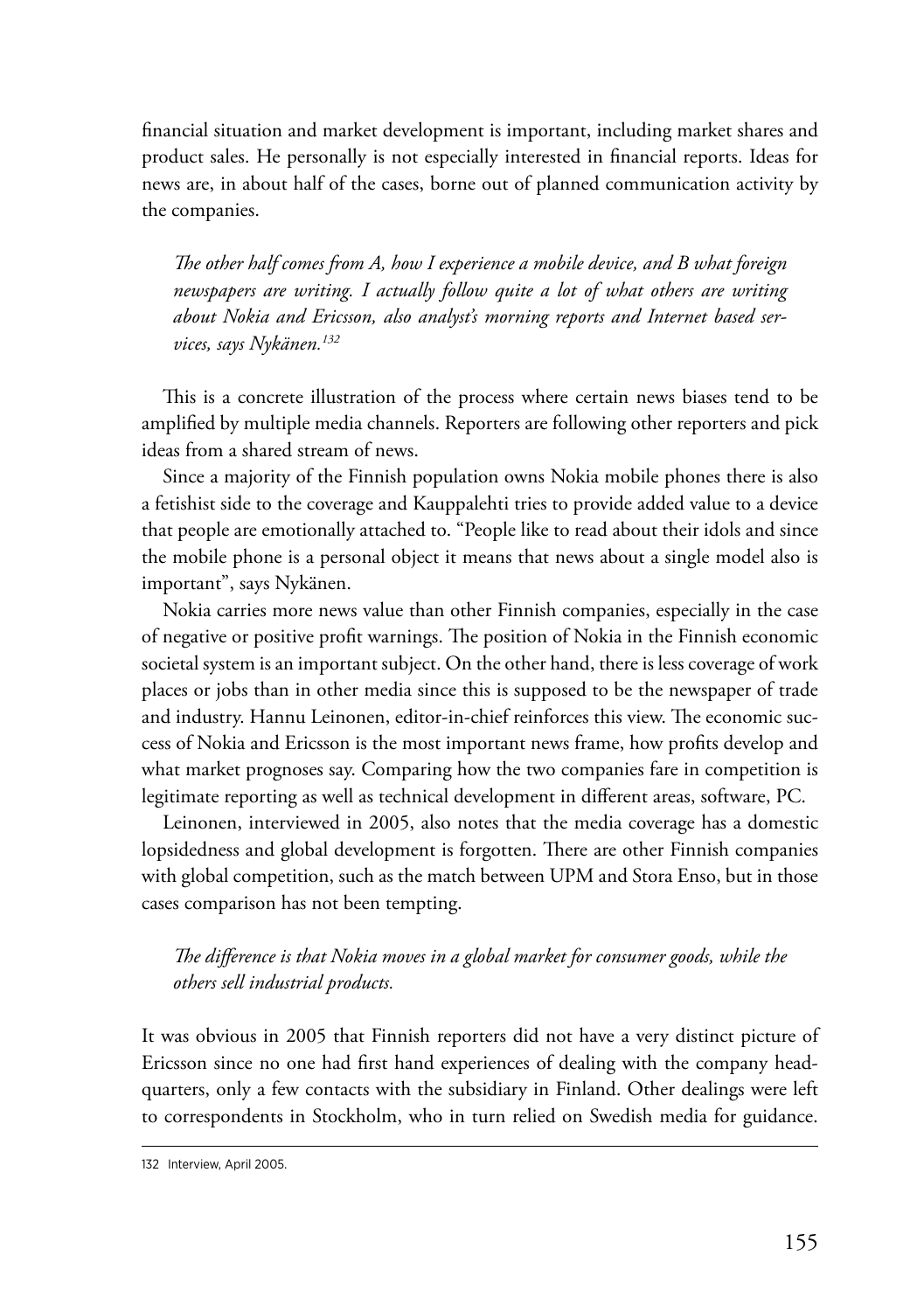Ericsson was vaguely seen as a competitor to Nokia in an indistinct sense. By the end of the decade Nokia had passed Ericsson both in terms of revenues and personnel and for Finnish journalists it seemed like the Swedish multinational had disappeared from the radar screen. Comparison in news had almost stopped. Hannu Leinonen notes that Finnish media has halted altogether writing about Ericsson and "Sony Ericsson have not become a success story so far, anyway".

## *From a journalistic point of view Ericsson has disappeared, it just happened.133*

Teija Sutinen at Helsingin Sanomat also feels that the media in Finland (in 2008) reports less on Nokia and Ericsson as competitors. Partly that is related to the editorial changes at the newspaper, partly because there is less concern for the future of Nokia; there is no need to continuously question its future.

*Nokia has become more conventional. It is such a superior company that there is no need for juxtaposition as there was a while ago, such as how Nokia is doing and will a foreign company arrive and beat Nokia to the ground.134*

The news criteria for stories about Nokia had also changed, cores issues in coverage moved away from Nokia as a business operation or technology towards interviews with people working there, the mobile services perspective, mobile operators and their services and ways of using mobile phones, "but the phones as such are not interesting".

We are moderate when writing about profits while we before had these big commotions with whole page stories about Nokia's results. It is more condensed since we believe that people don't want to hear all the details.

These comments illustrate the idea that news values and media coverage is not a constant but changes in cycles, in breaks with the past, or, if there are major shifts in global meaning, abandon earlier paths altogether to pursue more viable directions. The continuous comparison of Nokia and Ericsson became unnecessary, even though it took time for reporters and news editors to abandon the old mental model of two companies involved in a steady challenge over market domination. One reason is probably that this could easily be dramatized in news. It is worth noting that Finnish journalists, when they at some stage lost the interest in comparison, decided to dismiss Ericsson altogether. Nokia Siemens Networks (NSN) has also become vaguely outlined and a detached company, as Nykänen notes in 2010.

It (NSN) does not touch upon Finns anymore because it moved to Germany and Nokia Siemens is a tricky lump anyway; it is difficult to get a grip on it.

<sup>133</sup> Interview, April 2010.

<sup>134</sup> Interview, August 2008.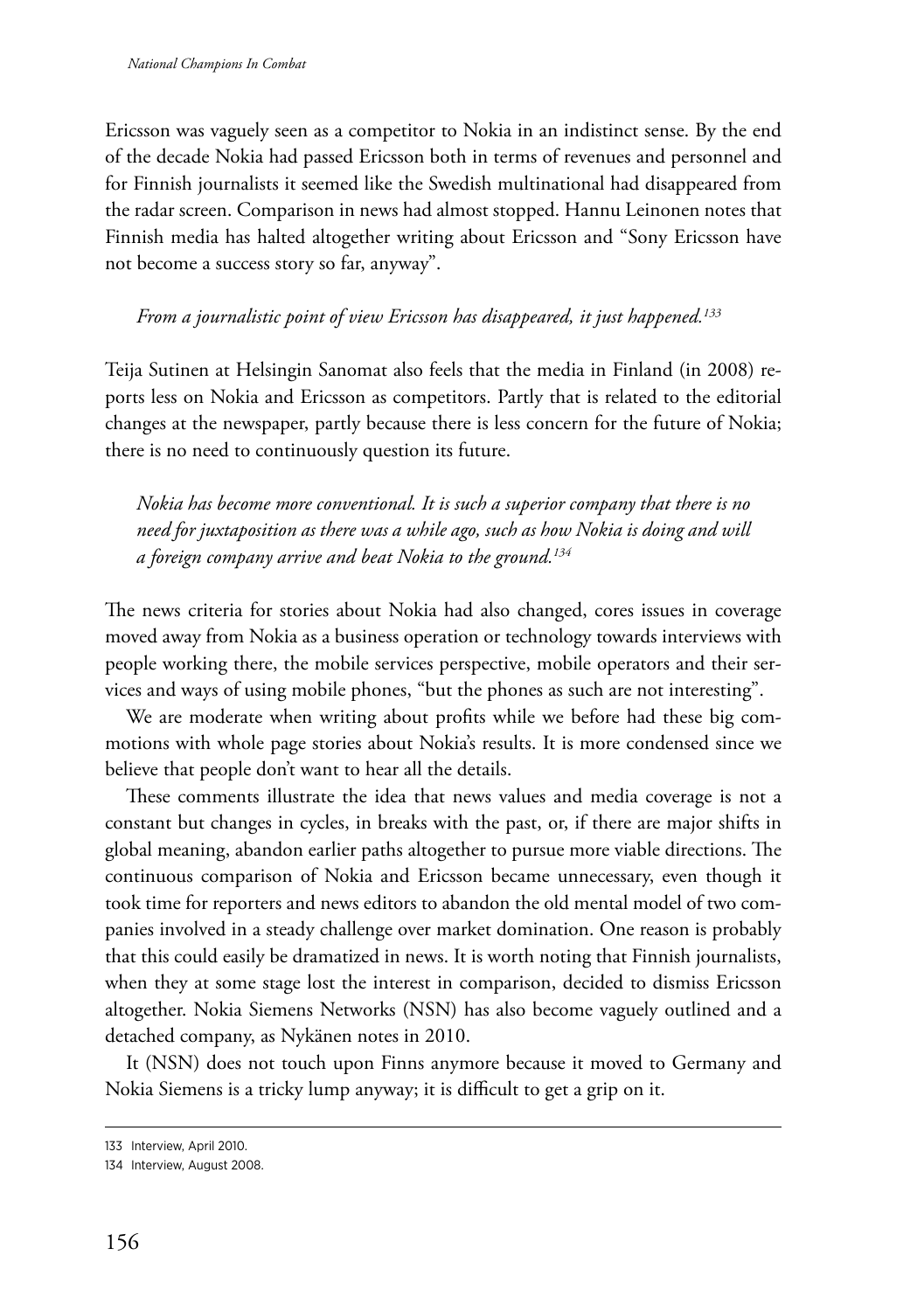Considering that NSN employ more than 60,000 people in over 150 countries and is one of the largest telecommunications hardware, software and services companies in the world, this neglect is surprising. On the other hand NSN has laid off thousands of workers in both Finland and Germany, thereby establishing a reputation as a ruthless multinational. The accusations in 2009 that NSN provided the Iranian regime with software and technology that can be used to monitor mobile telephone calls and text messages of the political opposition did nothing to change that perception.

#### 5.2.4 Who are the reporters?

Based on the names of reporters that were linked to the articles collected for the content analysis it is possible to say something on who is producing stories where Nokia and Ericsson are compared. One observation is that Dagens Industri depends on specialist reporters in the newsroom to do the whole job whereas Dagens Nyheter and the Finnish newspapers trust both different reporters and foreign correspondents with the assignment. Still, all the four newspapers declare that they have specially assigned reporters to cover the two telecom companies, a sure sign of news professionalism and division of labour. The idea is that these reporters, through specialization shall gain a deeper insight into the business logics of the companies, including a historical perspective and what the companies' field of competition looks like. This was true at least until 2005. Helsingin Sanomat nominated a special Nokia reporter that was subject to rotation every four years. At this time Dagens Industri didn't have any system of rotation and the beat assignment usually covers a longer period.

*If you have created a very good network and knowledge of the industry then it is stupid to throw it away, says Peter Fellman at Dagens Industri.*

Business editor Torbjörn Spängs at Dagens Nyheter aired a bit of disappointment with specialist reporters and felt that they are too dependent on corporate communications for stories. Otherwise the reporter system is working well because irrelevant issues are filtered and key questions are put into focus against a backdrop of earlier development. Reporters don't need to begin their assignment by reading up on "what happened four years ago". On the negative side is that veteran reporters seem to think that everything is already said; "they don't seem to understand that they have to write anyway".135

Hannu Leinonen, the editor-in-chief at Kauppalehti complained that reporters did not share information with each other, on the contrary; some seemed to keep what they knew from colleagues.

<sup>135</sup> Interview, April 2005.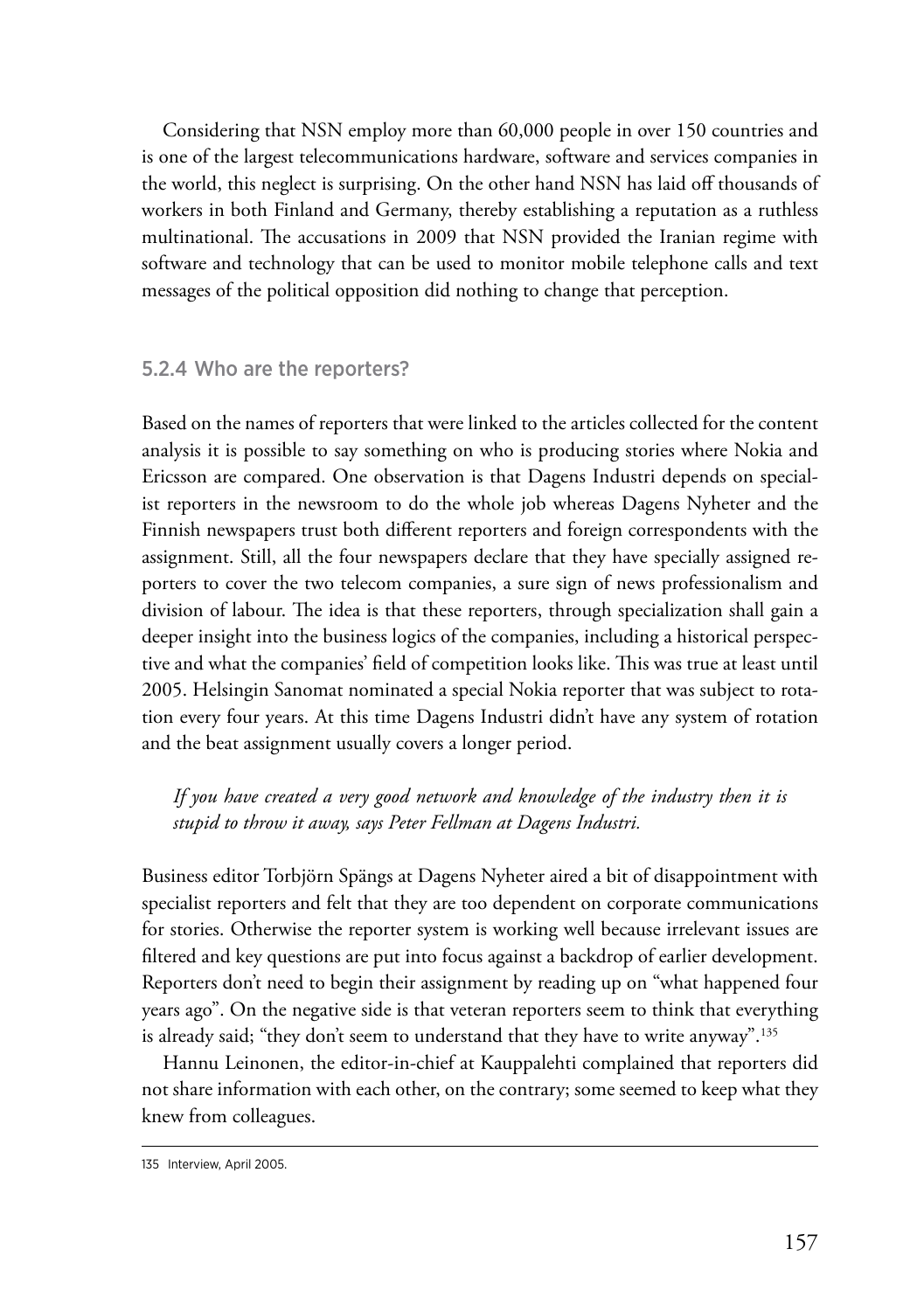#### *In the editorial environments of Kauppalehti information spreads poorly.136*

These statements indicate a conflict where news editors feel that reporters are abusing their professional autonomy. The view of Hannu Leinonen is for instance contradicted by the reporter Pekka Nykänen who has not felt any internal competition at the newspaper. He says that reporters cooperate and even give away scoops to each other.

Another important observation is that there is a broad variety in education among journalists interviewed and contrary to what might seem like common sense only one reporter, Bengt Carlsson, has a degree in economics. Jyrki Alkio, for instance, started his career in journalism writing about culture. Peter Fellman, now editor-in-chief at Dagens Industri, started out as a teacher – and so did, for instance Arja Suominen who heads communications at Nokia. Pia Gideon has a degree in economics, while Henry Sténson has an education in political science and sociology. This fact limits the explanatory power of education. There does not seem to be a straight line from business schools into business journalism or corporate communications which may or may not reduce the impact of what Nigel Thrift calls "the cultural circuit of capital", the linkage between business schools, management consultants and business media. On the other hand, the lack of journalism education among the interviews also means that conformity cannot be explained by a similar educational background. This indicates that the competence of communication both in journalism and in corporate communications is linked to practical skills and learning by doing in combination with personal orientation, much more than formal training.

### 5.2.5 The autonomy of reporters

A separation of reporters from news editors and the rest of the news organization is necessary in the examination of how news routines, habits and beliefs affects news making. To what extent can individual journalists shape the social environment in which they interact, and to what extent is their capacity to choose and act delimited by social structures and institutional practices? (Manning 2001)

The autonomy of individual reporters to make unconstrained decisions in daily work is explained by themselves as considerable. This is in accordance with John Soloski's (1989) theory on how news professionalism is a safeguard against action that goes against publisher interests. Here the example of Dagens Industri is illuminating: news making seems to be more consciously structured along the needs of the whole news organization and the newspaper compared with the other media outlets in this thesis. Bengt Carlsson, when working as a well-respected columnist for Dagens Nyheter, de-

<sup>136</sup> Interview, April 2005.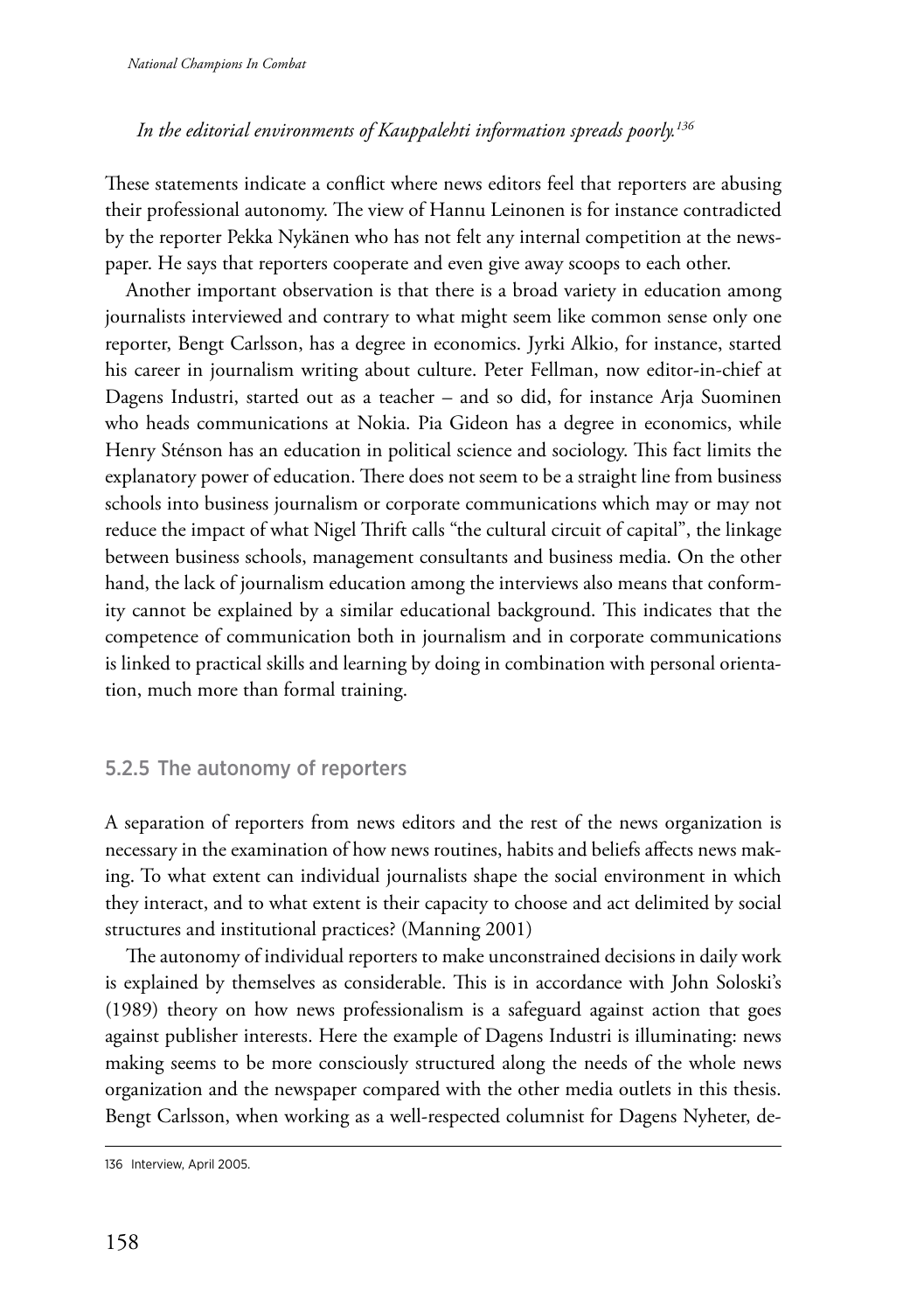scribed his position as "luxurious". A few years later, while at Dagens Industri, he saw much less autonomy in his reporting and texts were highly formatted.

*Our hobby-horse in DI is companies that are bought and who gets the money. That*  is the thing. There is no room for on the one hand and on the other hand. This is *much more ruled by bosses.*

The autonomy of the newsroom is also highly contextual. Torbjörn Spängs, business editor at Dagens Nyheter, admitted in 2005 that there was not very much interest in business news among general news editors. It was a whole different situation during the Dotcom-boom in the late 1990s "when things were really swinging".

*At the time when Ericsson did very well, during the IT-frenzy, they wanted articles every day.*

Specialist reporters are trusted to keep the initiative in daily coverage. Sometimes the news desk decides that it is time to do a more focused news sweep and roundup of recent developments at Ericsson and Nokia.

At Kauppalehti, Pekka Nykänen says that the news desk mainly serves as an editing function. There is for instance no interference in news comments. He feels absolute freedom to decide what to write about and commentary pieces are never altered.

*I have not once heard the management say that we shall have a certain policy. It has been very free as it should be at a newspaper.137*

Even though Jorma Ollila at one time was a member of the board of Alma Media, who publishes Kauppalehti, there were no attempts from the news management's side to censor reporting. Quite the opposite, Nykänen believes, critical news about Nokia were gladly accepted. This also seems in accordance with Soloski's ideas.138

Hannu Leinonen confirms the picture. He is interested in what reporters are publishing but when their name and face are attached to commentary he won't interfere, only in news items.

<sup>137</sup> Interview, April 2005.

<sup>138</sup> Soloski (1989) notes that "news professionalism makes it taboo for the management to continually interfere in the news-making process. Of course, this does have some benefits for management because it is a good argument to put off advertisers, politicians or others who may want management to intervene in news coverage" (p. 218).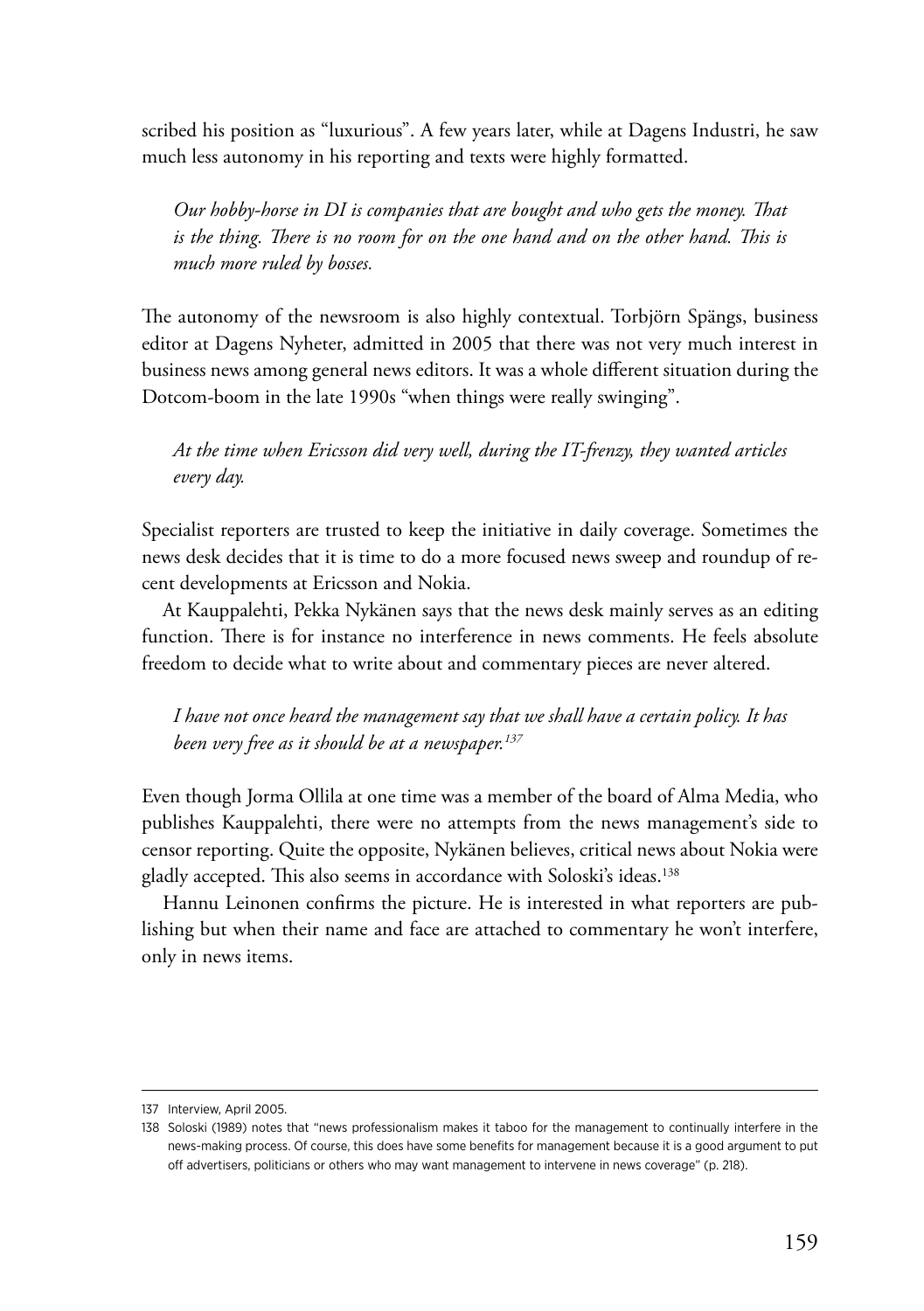At Helsingin Sanomat the news initiative lies with the reporter that is responsible for full-time coverage. These reporters are subject to a very special relationship with Nokia where they have special access. Because of this the newspaper also has a well developed system for editorial response and feedback, according to Jyrki Alkio.

## *On the editor-in-chief level no-one has ever intervened. In my own newsroom I have held discussions with my own supervisor, both before and after publication.*

Teija Sutinen says that publication of news on Nokia (in 2005) was subject to negotiation with communication managers at the company. News editors at the newspaper have their own channels for discussion with the company. Of all the newspapers examined, Helsingin Sanomat seems to be most sensitive to corporate influence since it has a special relationship with Nokia which will be explained later. It deviates from the news professionalism way of controlling content, but since negotiation takes place out of public view and is not publicly known it does not need to hurt the reputation of the newspaper. Both Jyrki Alkio and Teija Sutinen say that the burden on the individual reporter who works with Nokia can be heavy, partly because the company is so important in a national context, partly because it is affected by real-time developments on a global scale. The newspaper has been forced to relieve Nokia reporters of their duties midterm because of problems handling this pressure.

## *When it comes to business reporting this is the most challenging area, says Alkio.*

Teija Sutinen adds that covering only Nokia for a longer time might become a bit dull since it means concentrating on one issue. By 2008 the Nokia specialist also reported on other areas of the economy. This comment informs us that the responsibility of a single reporter can be a heavy load and become a problem with regards to the larger news organization. In this sense journalism is a peculiar occupation since individual reporters that enjoy a great amount of autonomy also carry a personal responsibility despite the fact that the news organization is seen as a collective from the outside.

## 5.3 Tangled in the web of corporate publicity

As globally listed corporations both Nokia and Ericsson need to ensure that financial information does not reach people outside the circle of formal insiders. This is an intricate issue and the Financial Services Authority in Great Britain has recently advised financial firms in "the City" to divert all relations with the press through corporate communications to prevent insider information from leaking out, a move that upset editors (Brooke 2010).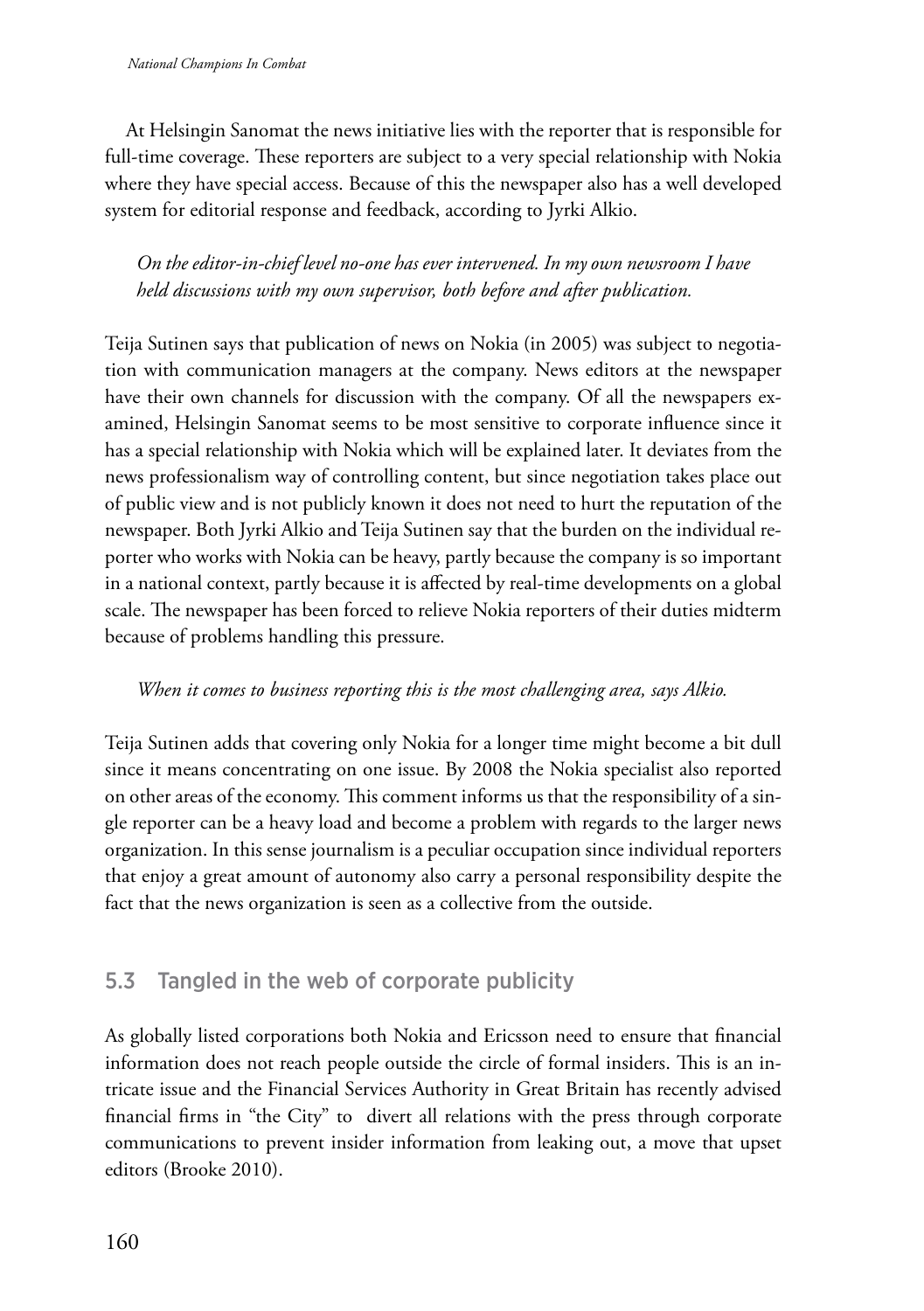In the interviews, both reporters and news editors agree on the difficulties of covering Nokia and Ericsson and finding sources that are not chosen by corporate communicators. Their opinion is almost unanimous: reporting on these two multinational companies involve coping with sophisticated and powerful attempts to control corporate reputation. All publicity is tightly handled, little information slips out through channels other than the PR department and it is difficult to find other insider sources. Information available is filtered to suit corporate needs. Pekka Nykänen says that the telephone operators at Nokia even refuse to tell the title of a person.

Still everyone recognizes the need to work with corporate communicators. The biggest challenge is that the evaluation of what is news comes from inside the company, says Alkio and Nykänen. The former don't even bother to call the PR department since he knows what they will say. This, in his opinion, was the case both in 2005 and in 2008.

*You call the head of information and that person has two or three prepared answers that they repeat in spite of what you ask. Instead of letting you talk with someone who knows the substance they ask to get back to you, says Nykänen during the second interview.*

 To Nykänen it is also obvious that companies or people working closely with Nokia get panicked when a reporter calls. His many attempts to get exclusive interviews with people from the Nokia management have all failed, despite the fact that Kauppalehti is supposed to be the business voice of Finland. Now he has stopped trying altogether. The editor-in-chief at Kauppalehti agrees that background information is hard to obtain, both companies are masters of the publicity game and only release what stock market rules demand. Still he understands well that Nokia and Ericsson need control systems for information but notes that their practices changed quite recently, at the end of the 1980s or the early 1990s.

*At end of the 1980s everyone talked freely and the problem was to sort information out. There were no rules, says Hannu Leinonen.139*

Both Nykänen and Leinonen describe the relationship between corporate communicators and business journalists as a "game".<sup>140</sup>

<sup>139</sup> Interview, April 2005.

<sup>140</sup> Nokia is considered secretive and non-cooperative also by business researchers such as Charles Sabel and AnnaLee Saxenian (2008). Nokia managers did engage in open discussions but the result was not satisfactory and neither could well-informed industry experts be found for guidance: "We simply did not have the ongoing interchange with the company that allows for anything approaching an insider's comprehension of strategic (re-) orientation" (Sabel, Saxenian 2008, p. 82).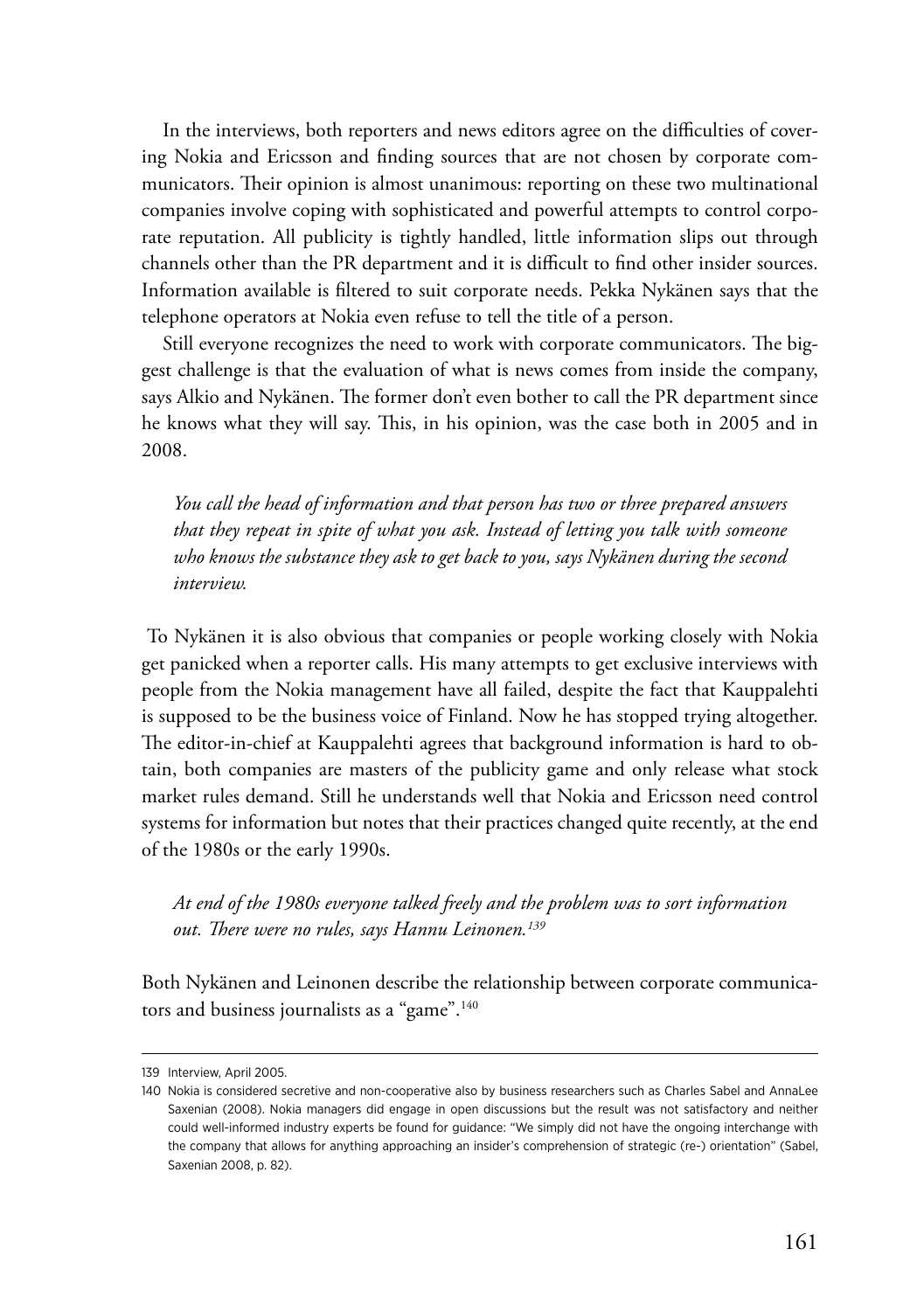## 5.3.1 Competing for legitimacy

News making can often be traced to a neglected aspect of journalism, the occurrence of competing media outlets that produce stories other reporters and news editors have to relate to. Heikki Luostarinen (1994) notes that the media is competing over who has the most newsworthy and authoritative sources while sources compete between who gets the best spot in the media public sphere. Sources and journalists also compete over control of views and social reality. In these interviews a few journalists aired a suspicion that Nokia and Ericsson give the international business media preferential treatment, while communications managers deny that this is the case. This is an area of conflict where it is obvious that the business media in Finland is worried by a perceived loss of legitimacy, somewhat less so in Sweden. Hannu Leinonen believes that the Financial Times or the Wall Street Journal naturally will be the first stop when companies want their message out.

*We are in the margins, except when it comes to Finnish labour and Finnishness – then we are important.141*

Michael Törnwall also experiences that The Financial Times has better access to certain people at Ericsson and says that there is not a single Swedish newspaper on the "key media list". (Pia Gideon disputed this statement.)

The special status of the Financial Times, the Wall Street Journal or Business Week is still somewhat well understood. There is more concern that competing media receives a most-favoured status, something that communication managers naturally deny in the part of this thesis that cover communication strategies at the company level.

Jyrki Alkio declares that Helsingin Sanomat has a special status in relation to Nokia which means that the specialist reporter gets a 15 minute long interviews with the CEO when financial results are published. Every new Nokia-reporter also gets a long personal introduction to the company and its business environment that includes a lengthy meeting with the CEO. The whole business newsroom also meets the Nokia management once a year.

*It is a clear policy, the one who is a Nokia journalist have access everywhere. The others are secondary.*

<sup>141</sup> Interview, April 2010.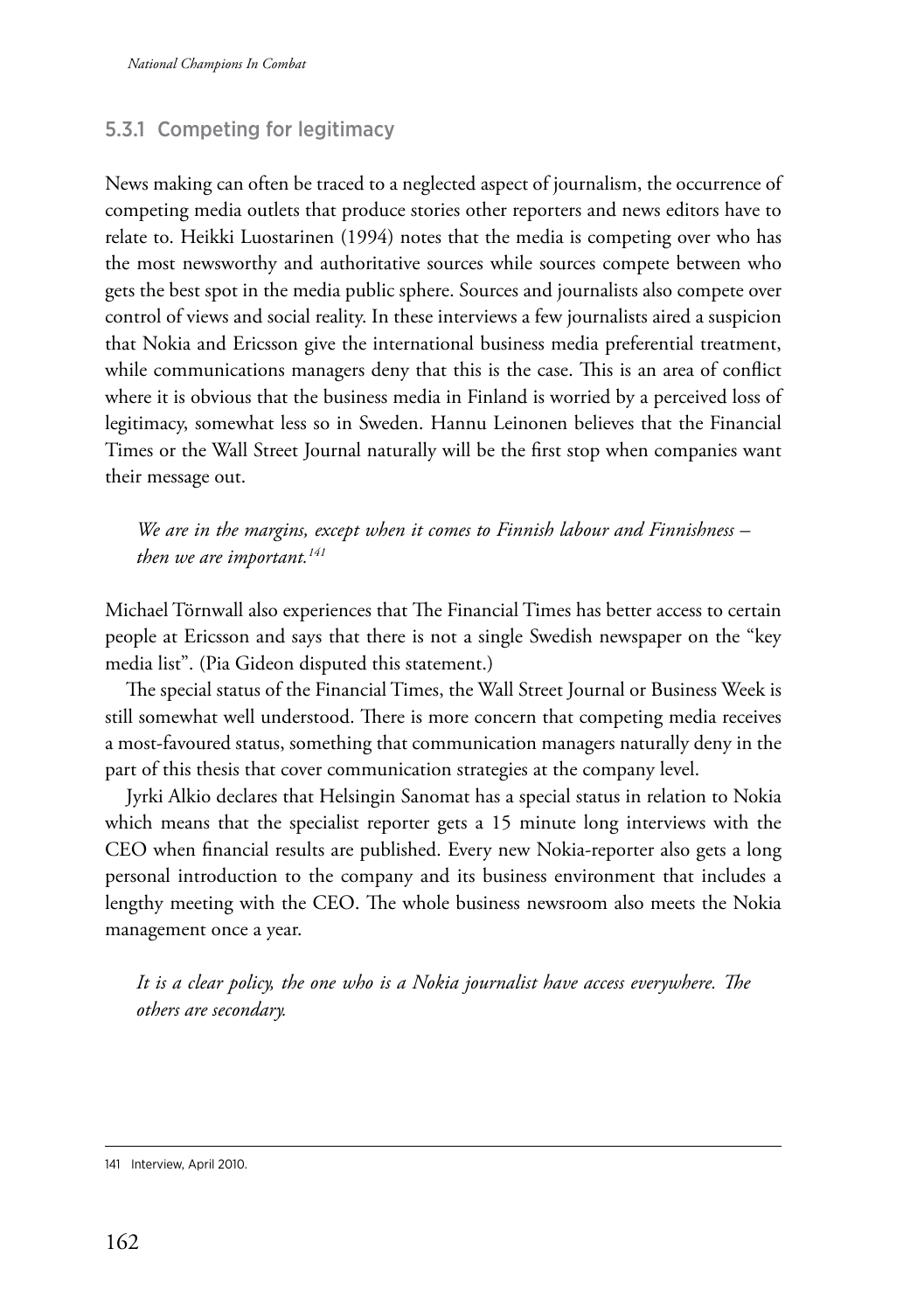At the same time this system creates a dependency and the proximity to the company might breed a loss in autonomy that is difficult to handle.<sup>142</sup> On the one hand the reporter has to get the information from somewhere, while on the other hand the "educational programme" is provided by the same people that might be exposed to a critical future treatment. "You might owe a debt of gratitude to the people who introduced you to the information", says Alkio.

Helsingin Sanomat gives a special editorial treatment to Nokia in the sense that reporters are more careful with facts and the emphasis in reporting. The institutional role of the newspaper and its journalists in terms of power distance is loyal and understanding.

*The company regards publicity critically and we don't want to make mistakes that they can complain about, says Teija Sutinen.143*

Teija Sutinen also concedes that, since Helsingin Sanomat is something of an in-house magazine for Nokia, they have a relationship that needs special treatment. That also includes a flow of background information and briefings on issues that Nokia feel the reporter should know. Issues concerning persons are especially sensitive and there are things that the newspaper will not publish.

*The image that comes through Helsingin Sanomat is important for affecting the public opinion.*

The problematic side to the relationship was highlighted in 2004 when the incoming CEO of Nokia, Olli-Pekka Kallasvuo, was convicted for not paying VAT on antiquities, jewelries and watches brought from Switzerland, for which he already applied for and received a tax refund. Helsingin Sanomat published the news on page B6, after what seemed to be a long delay (Arolainen 2006a). Two days later this news article was quoted by the Financial Times on the front page, complete with a picture of Kallasvuo.

Pekka Nykänen, reporter at Kauppalehti, compared the low news valuation with the blown-up publicizing of less certain white collar criminal cases and referred to the special relationship that Helsingin Sanomat had entered.

*When the symbiosis – or the power of Nokia – is this strong it is no wonder that crime news about the CEO ends up on the bottom of the page (Nykänen 2006).*

<sup>142</sup> This suspicion was aired by the former foreign minister of Finland, the social democrat Erkki Tuomioja, who in a blog post noted that the newspaper seemed to mediate the narratives of insider sources. "It is somewhat sad to follow how Helsingin Sanomat, with a quickening pace, is drowning its proud tradition of independent journalism in service of the special interests of business and politics" (Tuomioja 2010).

<sup>143</sup> Interview, April 2005.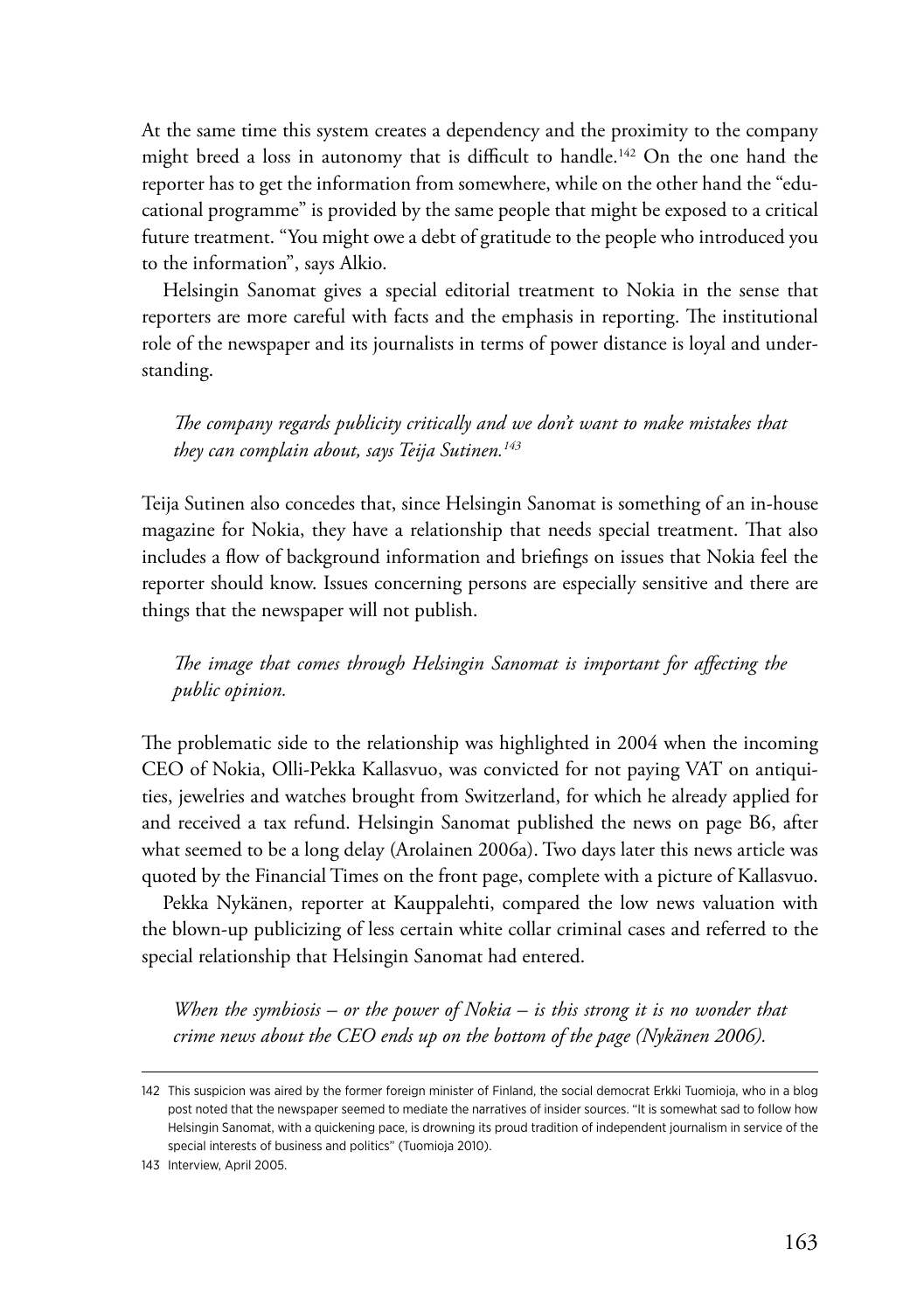This accusation received a reply by the Helsingin Sanomat reporter Teuvo Arolainen in the union newspaper Journalisti-Journalisten. He noted that other media had been treating Kallasvuo with kid gloves after the incident and wondered why the watch dogs were so toothless. Arolainen believed that corporate communications at Nokia was behind this process.

*It is a kind of the revenge of the imperium – a psychological operation on the battle field of the public sphere where they tried to wring back that information supremacy*  that had been wobbling due to the revelation of the concealed crime (Arolainen *2006b).*

The notion that Kallasvuo was only giving interviews to friendly reporters was interpreted by Arolainen as dangerous complaisance.

In 2008 Teija Sutinen says the impression that Helsingin Sanomat treated Nokia too kindly or was on the company's leash had bothered her. The relationship with Nokia should be rational in the sense that critical reporting is possible without cutting off the communication. There are times when the relationship turns sour and Nokia becomes difficult, but at other times Helsingin Sanomat is the one that's troublesome.

*It is not smart to bring these relations to a head, we are trying – it is a negotiation which is creative in the sense that we try to achieve the best possible outcome.*

At the same time, she says it is understandable that other media is annoyed by the special relationship they see between Nokia and the newspaper. On the other hand the newspaper is not the only media that is blessed with access to Nokia managers.

*People should remember that this relationship is not about that they want to provide us with ideas for articles or interviews because we are such good reporters but because of our large circulation.*

Pekka Nykänen finds it frustrating that it is so hard to arrange interviews at Nokia. One suspicion is that the former CEO of the Finnish Broadcasting Company YLE Arne Wessberg, while a member of the Nokia board, managed to steer all interviews with Jorma Ollila to his own company and not to the competing commercial television channel MTV3.

*Here we believe that they are biased, that Ollila turns to YLE and that Wessberg takes care of things.*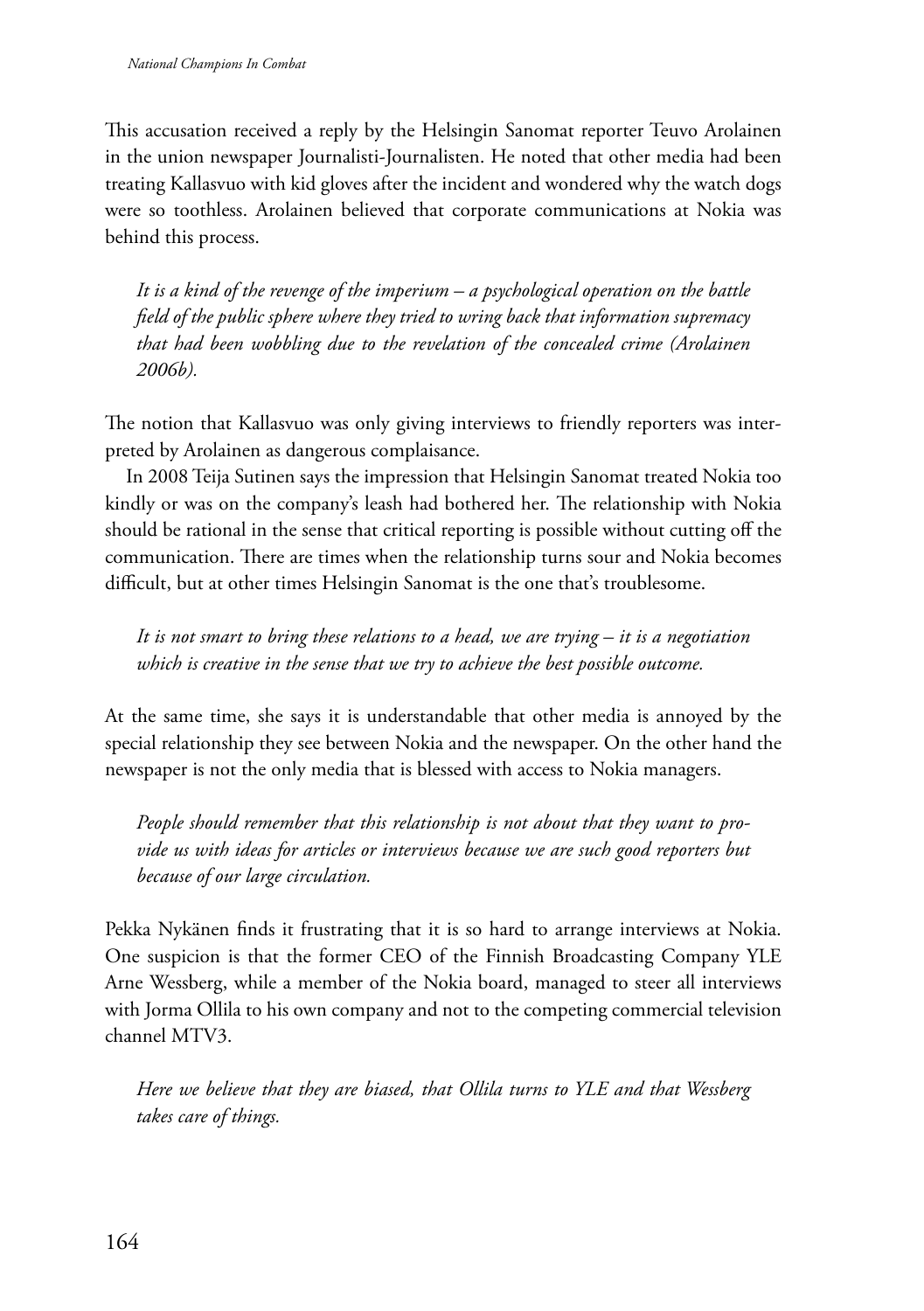Naturally this is denied by corporate communications at Nokia but the discussion shows that news media and reporters compete with access to sources that spread public glory over the news outlet. It certainly has little to do with the quality of reporting and the watchdog role of the media.

In Swedish interviews there seemed to be no concern that other news media received better treatment, which is surprising considering the heavy competition between newspapers in Stockholm and the delicate balance in that competition. It might be a reflection of the fact that Ericsson tries to treat Dagens Industri, Dagens Nyheter and Svenska Dagbladet as equally important.

*I don't suffer from that…I sit and think thousands of other things…we don't suffer from that, says Torbjörn Spängs.*

In theories on corporate communications there is an agreement that the media has the upper hand when it comes to balance of power. This, again, is a conclusion that needs to be tested. In Sweden it seems that the media, at least Dagens Industri, feels it has an advantage over Ericsson but is not stable.

## 5.3.2 Forms of interaction with company sources

One tenet of this thesis, confirmed in the interviews, is that journalists, the media and sources are involved in a news institution where dynamics are characterized by interaction, interdependence, and integration. What are the circumstances where reporters and news editors interact with company representatives? The most common media routines are related to planned communication where reporters contact spokespersons after a press release has been published, or vice versa . No-one seems to have a very tightly scheduled concept for contacts. In Finland, press contacts are formalized and all media relations are diverted to corporate communications. At Dagens Nyheter there is also a general feeling that communication through official channels dominate. The spokesperson system is criticized by Finnish reporters who feel prevented from contacting "people with substance" directly and are forced to accept a prepared selection of news angles that should be the responsibility of journalists.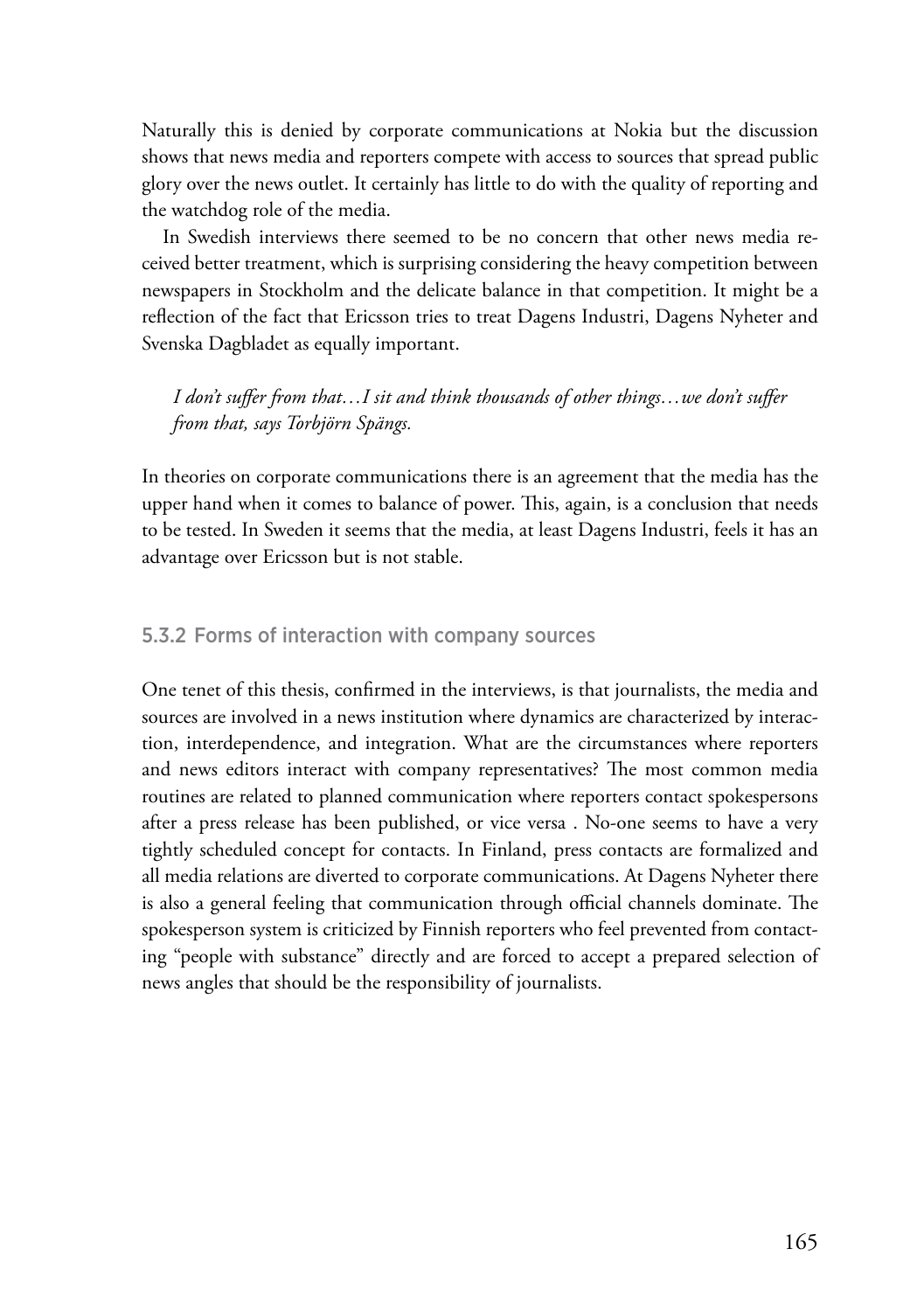*Their spokesperson has access to all available information and wants to protect that. The spokesperson collects and presents you with a content that is already filtered, says Jyrki Alkio.*

Attempts to build confidential relationships to sources inside the Nokia organization are restrained by the fact that Finland is a small country where people tend to move in the same circles. Alkio informs that friends and acquaintances are no assets for journalists.

*Every Finn knows someone who works at Nokia, but you don't want to put your friends in an awkward situation.*

Even though the Nokia reporter at Helsingin Sanomat has special access that privilege does not necessarily guarantee a better selection of inside sources since the management choose not to engage in background discussions. Instead, reporters often have to be content with comments from corporate communications. This obviously produces some problems since the newspaper, according to its own internal rules,<sup>144</sup> can quote a communications manager "only when questions regard his or her own area of responsibility, that is corporate communications or possibly marketing or brand management". The newspaper also asks people from the communications department to leave the room during interviews. The internal rules say:

*At the end of the 1990s a practice became more common among companies to use more so-called spokesmen or communication managers that answer all the questions from reporters. In practice these communication managers became a wall between the reporter and the company management, and reporters could no longer access the manager with the practical responsibility of an issue. The business news desk at that time brought on a guideline that we don't quote a single communications manager on the business pages. If the only one providing a quote is the communications manager we refer to "according to Telia Sonera" or "according to the company". This is not a mark of arrogance at Hesari (nickname for Helsingin Sanomat) but the background is that a communications manager does not give real comments but only supplies the official view of the company. That is why we don't need to quote them by name.*

At the same time reporters are not supposed to refer to anonymous sources except for special cases. Arja Suominen at Nokia says she has "discussed this with Teja (Sutinen)

<sup>144</sup> Taloustoimituksen yhteisiä pelisääntöjä 2010 [Editorial Rules for Business News], Helsingin Sanomat. Given for research purposes by business editor Annukka Oksanen, August 19, 2010.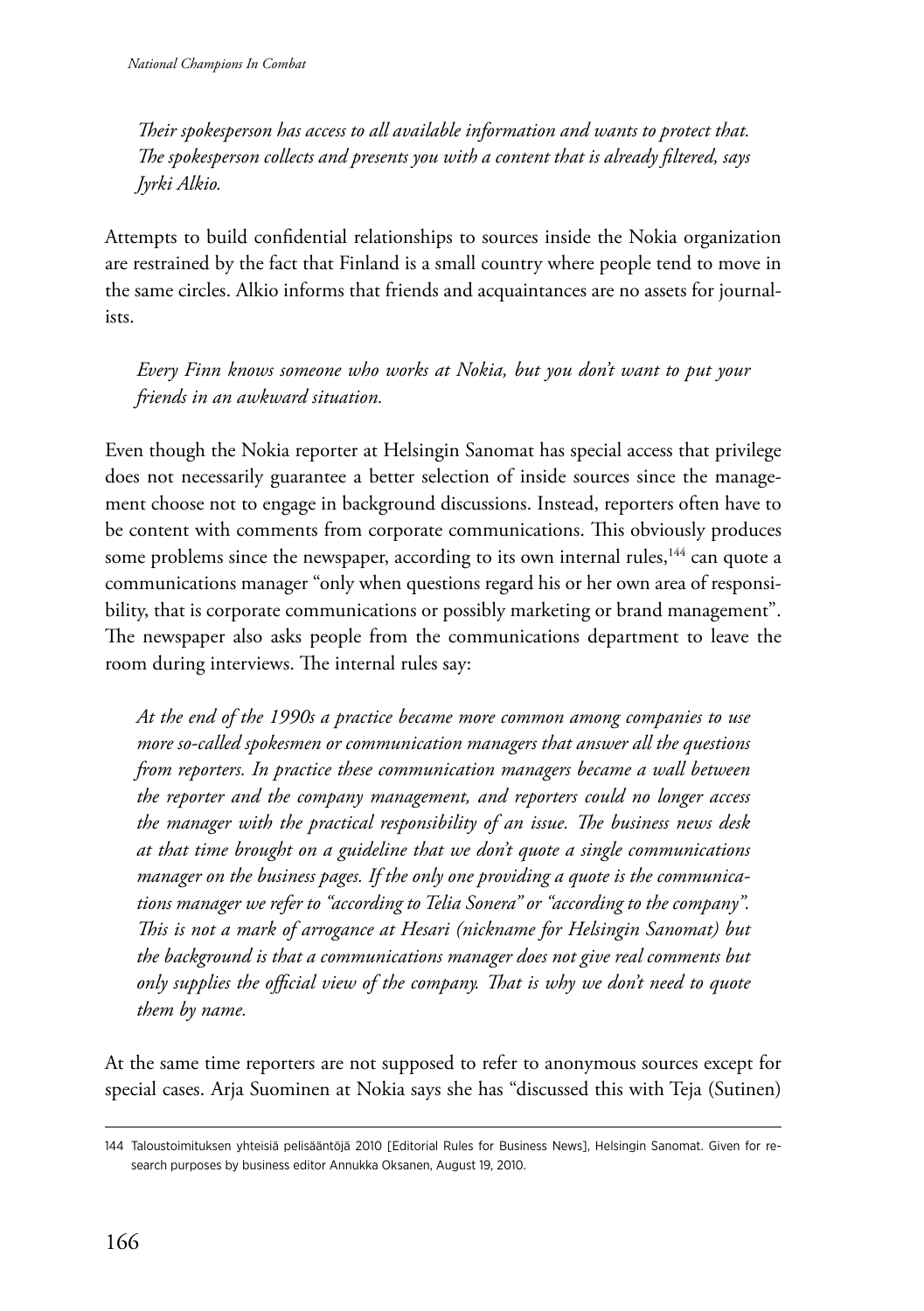that communication people, why, when the Wall Street Journal and Reuters and Dow Jones and AP quote them, why are communications people "taboo".<sup>145</sup> This can be seen as an example of news which has been negotiated, not the content itself but the framework that governs rules of engagement.

Pekka Nykänen thinks – this was in 2005 – Ericsson is easier to deal with than Nokia and he has been involved in discussions with the CEO on the background which would not be possible with the Finnish competitor. News on Nokia sometimes derives from the Nokia office in Sweden where the culture seems to be more open. With Nokia he's on the phone "a couple of times every month". He also recognizes the strange behaviour of friends that Alkio pointed at. There are acquaintances from university working for Nokia that don't want to be contacted; it seems that the company has put the lid on talking with reporters. Even a close relative, working for a company that supplies Nokia, stays quiet on everything related to work. On the other hand engineers in general are suspicious of the press and this could be the explanation.

#### *People are panicked when I contact them.*

For journalists a good relationship with sources is an important asset. Michael Törnwall at Dagens Industri says he is on the phone with the communications people at Ericsson several times per week, every now and then a lunch with the communications manager "to uphold good contacts". He tries to build good relationships with key people or people on the way up in their careers, which means it takes a long time to establish a network of sources that are close to crucial information.

Bengt Carlsson says – this was in 2005 – that he mainly keeps in contact with communicators at Ericsson maybe ten times a year, at Nokia twice per year plus during presentations of quarterly results. Encounters with managers are restricted to presentations of company results or conferences. The interaction is restricted to planned events. He says the question is, if it is worth staying at the press conference long enough to get the chance to present the CEO with two or three questions. In Cannes, where the mobile industry conference is held, he has met Svanberg on many occasions and chatted with him. Carlsson says people at Ericsson seem to be more relaxed with media relations there.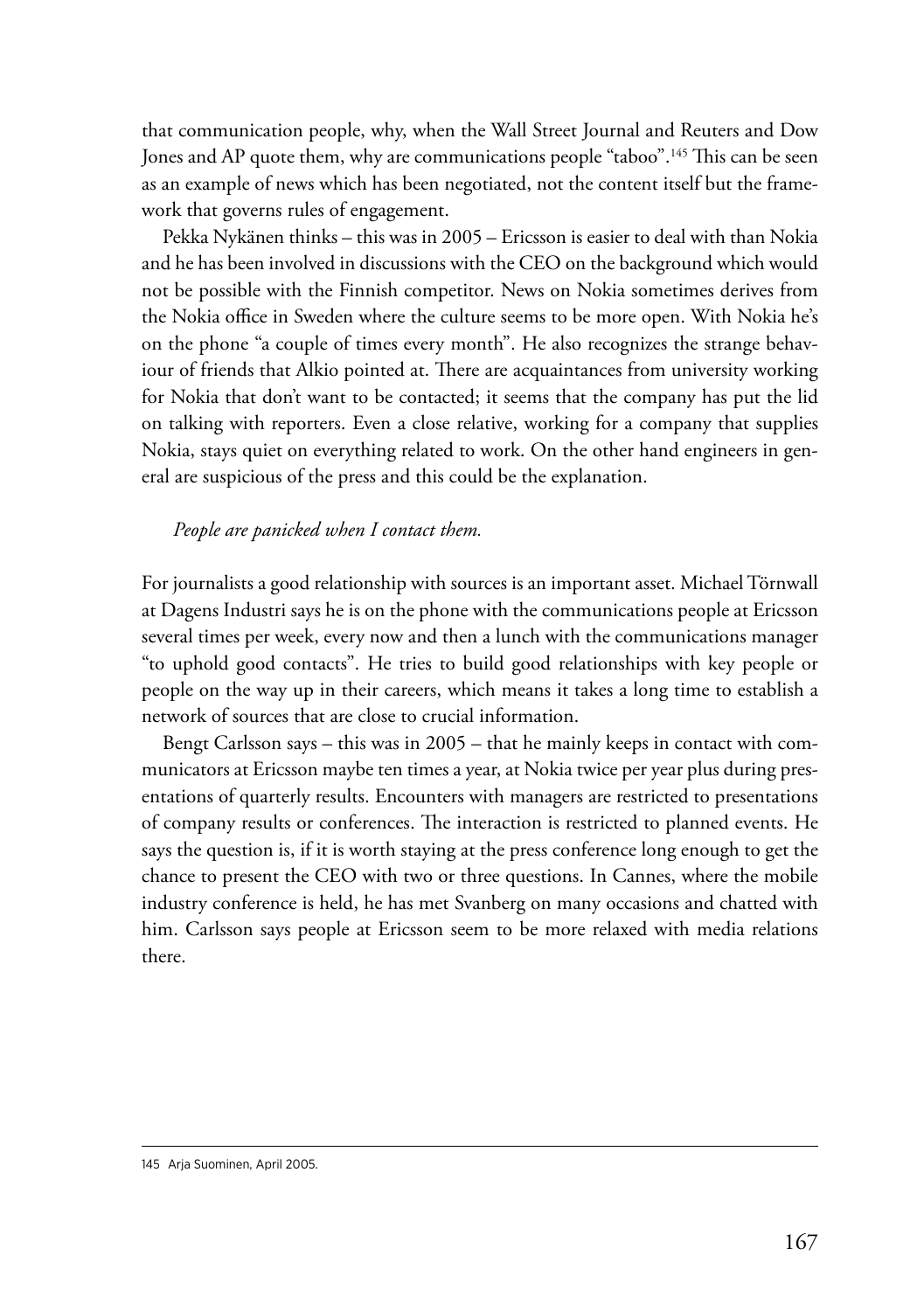*They have…every Christmas there is a reception at Pia's home (Pia Gideon, communications manager at the time), she lives conveniently close and there is some buffet food. Some managers from Ericsson usually attend, even Kurt Hellström. He knew he wasn't loved by the media, the media had never really met him and he certainly not didn't love the media, so I raised my eyebrows when I saw him standing in the room together with fifty journalists, happily chatting away. They have gained from that…well, it did de-dramatize Hellström.*

## 5.3.3 The narrow supply of sources

Outside the entrance of Nokia House or the Ericsson head office there are many actors that have first-hand information about the company, but reporters have trouble locating and extracting information from those sources. Companies, consultants and academic experts that at some stage have worked with the companies are tied by nondisclosure agreements (NDA). This effectively narrows down the supply of alternative sources to company spokespersons and official statements that are in-line with the corporate agenda. On the other hand rumours spread fast in a small country and would supposedly provide a steady flow of raw material for news, especially during hard times. Still, reporters in Finland feel that there are no alternative channels for information, not even former employees.

*Maybe it is because of the NDA that the telephone never rings; "this has happened here, have you heard about it?" With enough time and motivation it probably would be possible to build a network inside Nokia, but is has really been hard, says Jyrki Alkio.*

Teija Sutinen believes that an image of Nokia that is based on external sources will be limited and it is part of journalism to let Nokia comment on articles. Still the selection of sources is too narrow; there is no space for divergent views and this is the reason why the Nokia coverage is in concord in Finland. Helsingin Sanomat is careful with financial analysts and make sure they are presented by name. The newspaper has resorted to using foreign analysts that have a better insight in the mobile phone industry.

*We have tried… it has departed from Nokia itself. They have helped us by telling us who are knowledgeable, says Sutinen.146*

<sup>146</sup> Interview, April 2005.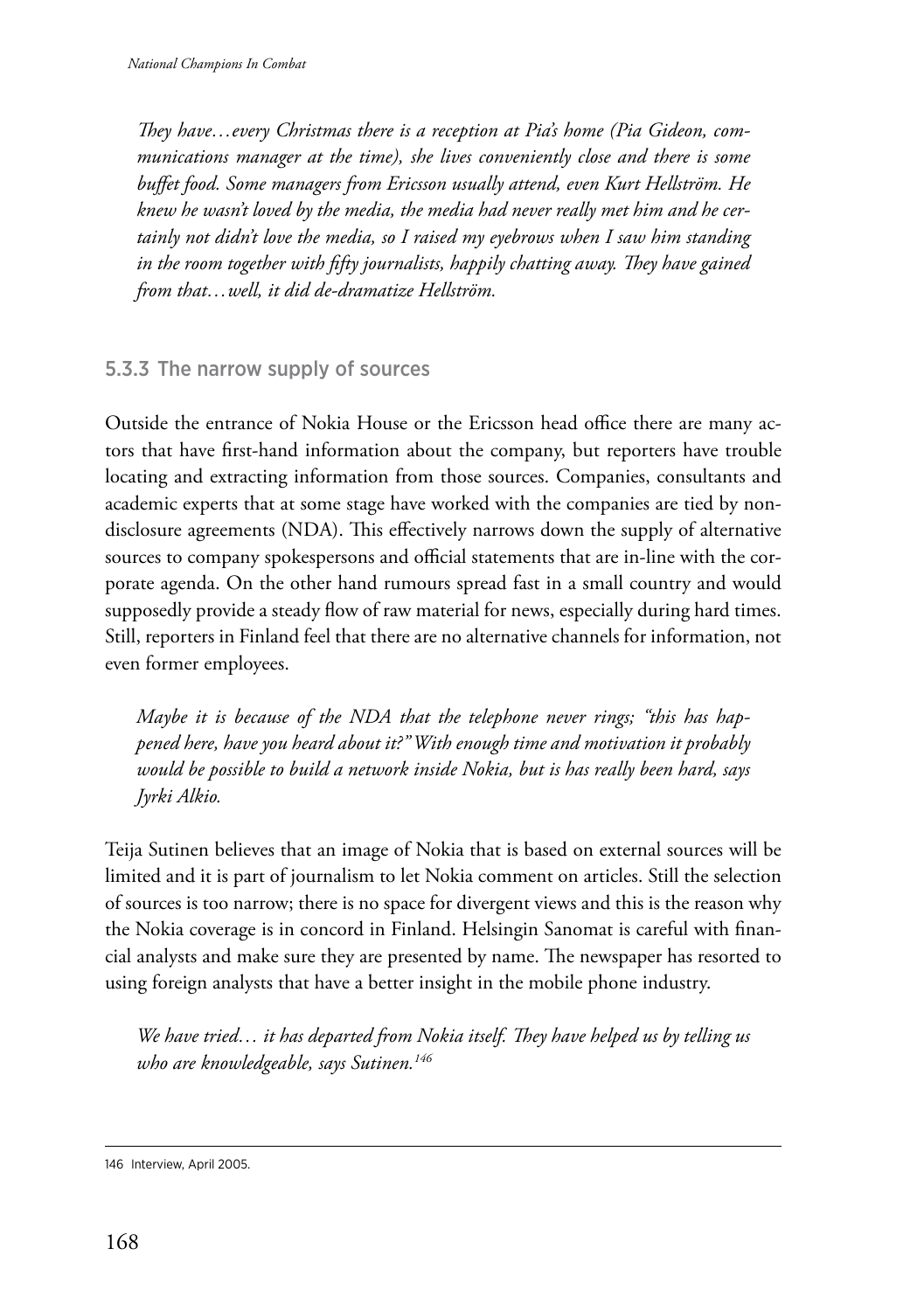Hannu Leinonen, the editor-in-chief at Kauppalehti, says reliable sources are hard to find since it is not altogether clear where they get their information and how they are biased. Still, the newspaper wants to provide space for diverging views and opinions.<sup>147</sup> Pekka Nykänen says brokerages provide useful morning reports, "if you can cope with them".

Bengt Carlsson finds financial analysts and fund managers useful since they have often followed the companies for a long time and are ready at hand when financial results are reported. Reporters, spokespersons, analysts move around on the same circuit: "It is a travelling theatre company".

It could also be noted that this professional environment introduces a cosmopolitan dimension to the otherwise highly national framework for news, which otherwise limits of the globalisation discourse to an empirically weak theory (see the discussion on "the myth of globalisation" in section 3.3).

Talking to representatives of the financial sector adds some security since it minimizes the risks of neglecting crucial perspectives in the article, but on the other hand reflects how hard it is to find a fresh angle to the story. Additional sources are quite easy to find, Carlsson says, even though for instance union representatives are "enormously loyal towards the company".

Michael Törnwall also turns to financial analysts for quotes and background, "those who do something else than put numbers in their Excel spreadsheets. I try to avoid a routine use of analysts." He finds competitors useful sources, while he is more careful with suppliers who can be a bit "deceptive". Törnwall turns to union representatives when companies are making people redundant. From these interviews it seems that sources, both inside the corporations and outside, are more accessible in Sweden compared with Finland. Still, any generalizations need to be supported with more empirical research on this point, for instance a structured comparison of sources contacted and their responses during a sequence of working days.

#### 5.3.4 The audience

Who do these reporters interviewed here write for and what kind of knowledge do they offer their readers? The question aroused a little bit of confusion and it seems that the priorities of an audience are not part of daily news making processes. Instead of being the professional target the readers are sometimes seen as overly emotional subjects with a narrow view that is restricted to their own strictly private interests. For instance, in

<sup>147</sup> Interview, April 2005.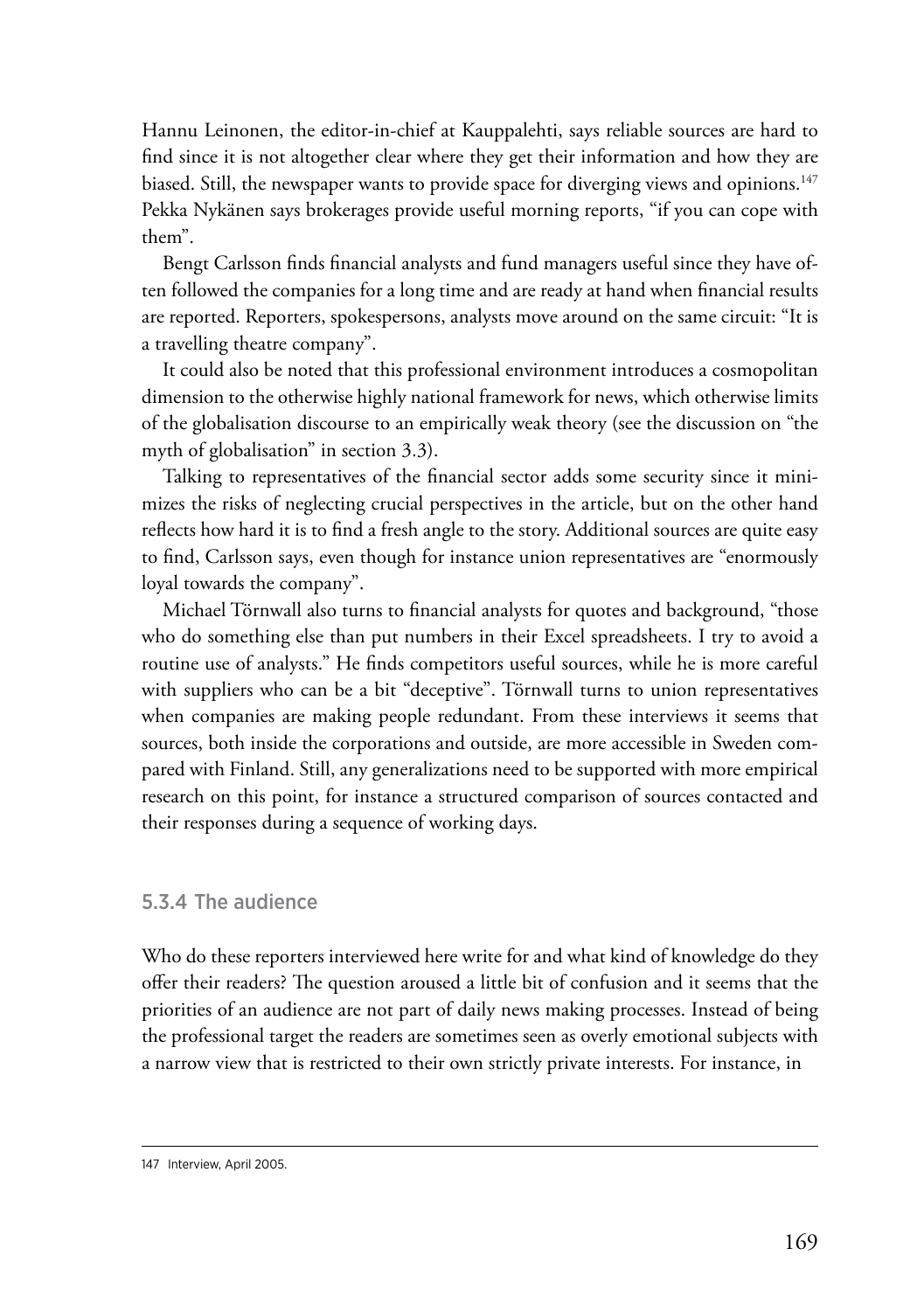2007 Bengt Carlsson mentioned recent problems at Ericsson where commentators on the chat site Di.se were demanding the departure of CEO Carl-Henric Svanberg and Chairman Michael Treschow.

*They are blaming the messenger. Many need someone to blame – analysts and fund managers that have given bad advice. When Calle Thulin (a reporter at the newspaper) writes negative pieces online he gets in the neck. People with shares are afraid, naïve and ignorant.148*

Dagens Industri is mainly reporting for an audience of share owners and entrepreneurs and sees the audience as consumers of business news and a public that knows what it wants. Michael Törnwall says that the employees also are an important focus group as well as suppliers. In this sense the newspaper is targeting an audience of highly interested readers (see Tunstall 1975). Still, what "the public wants to say" is not entirely in line with the market orientation. The response from readers is sometimes overwhelming, especially in the form of negative comments on the chat site where reporters quite often are regarded as fools and idiots, "depending on what you write and sometimes regardless of what you write", says Michael Törnwall.

Sometimes he receives phone calls from people, usually share owners who want to present their view of the matter. While at Dagens Nyheter Bengt Carlsson said he had occasional contacts with readers by mail or telephone; "five emails would be considered a lot". The audience for Ericsson news is large since many people either work for the company or have spouses, relatives or friends there or at suppliers. Widely owned mutual funds are stuffed with Ericsson shares which is one of the most spread in Sweden; "Ericsson comes into your life in many ways".

At Helsingin Sanomat the main perspective in contrast to Dagens Industri is not the shareholder-view but members of "the total audience" that are interested in social affairs. The newspaper is an important information channel for decision makers. Users of mobile phones are a natural target group. Helsingin Sanomat adheres to the classic ideal of enlightenment and public service ideology.

*Our concept is rather to write for enlightened citizens who constitute the nation. I might have a naïve starting point that these people are interested in everything and want to be knowledgeable. What they do with the information is their own issue, says Jyrki Alkio.*

<sup>148</sup> Interview, November 2007.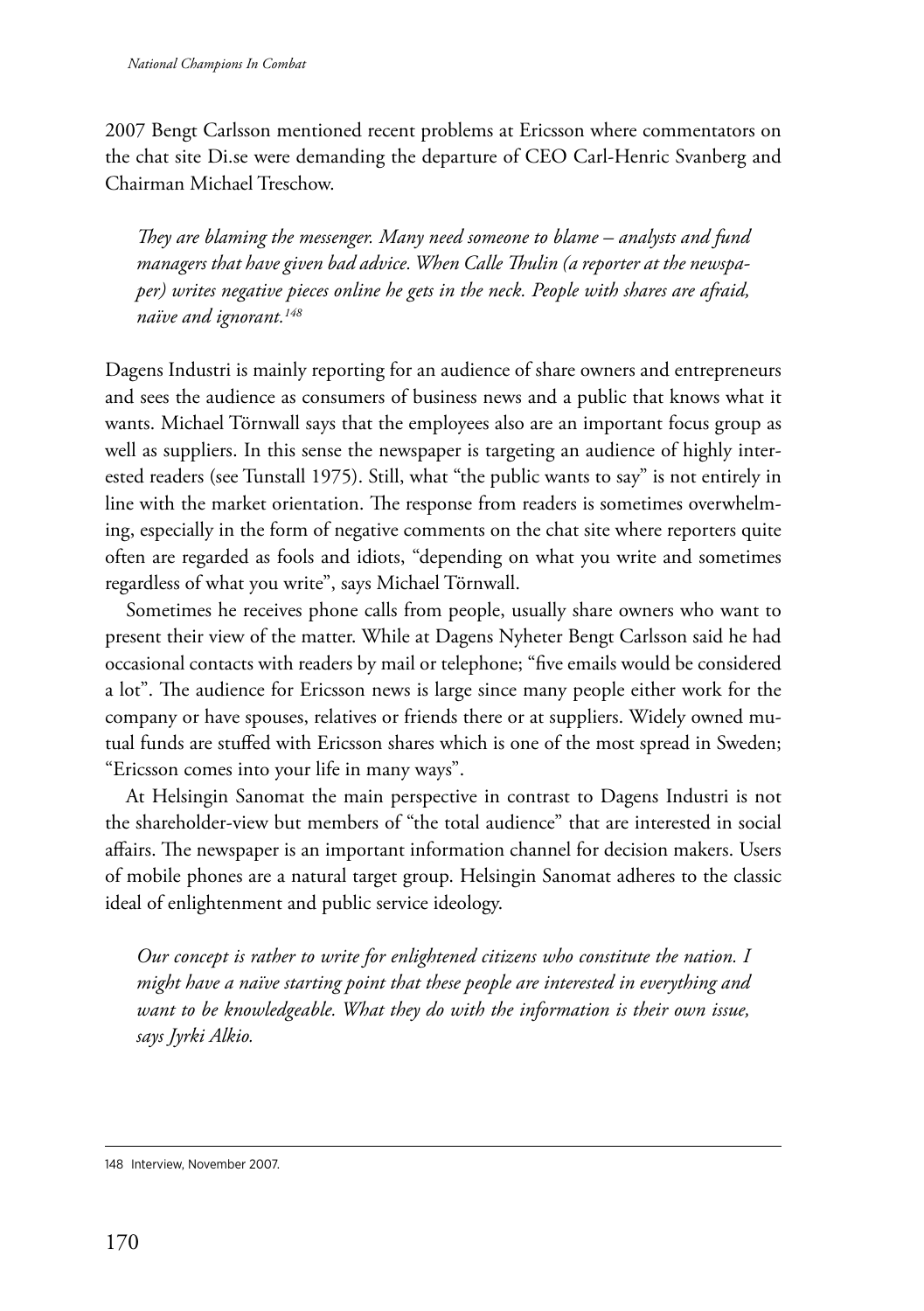He says that there is "incomprehensibly little" response from readers, the articles disappear "into a black hole". The news organization has its own system for feedback but otherwise there are only a few e-mails. Nokia sometimes calls to give feedback or complain if they feel badly treated.

*Teija (Sutinen) today received a phone call from someone living in London. He was very surprised that my articles are hurting the nation...I have never got that response before...my point of view is too negative.*

## 5.3.5 Nokia and the wall of science

There are a few known examples where the relations between Nokia and the press have gone really sour. Basically journalists and corporate communicators seem to have enjoyed a long and mostly peaceful relationship. Nokia spokespersons and managers usually consider leading business journalists as their real friends. This was for instance the case between Nokia CEO Kari Kairamo and the incoming editor-in-chief of Kauppalehti, the legendary business journalist Lauri Helve (Saari 2000). When the highly regarded magazine Suomen Kuvalehti in March 1988 published an "interview" with Kari Kairamo the text was the edited as the result of Kairamo's own notes.

*In the tight handwritten notes he accused the government of Finland of being inexperienced, unskilled and wrecking consensus (Saari 2000, p. 156).*

The logic of media relationships seems to be simple: during good times reporters are prone to behave in a submissive and respectful manner. When things turn sour the gates open to a flood of criticism. One recent incident was the introduction of a law that gives employers access to email logs of the employees, not content, but recipients and senders. This law was introduced after a proposal from Nokia, who suspected employees of feeding competitors with crucial information. The law is popularly named Lex Nokia and it was introduced after massive public pressure from the employers' side. One of the arguments was that Nokia would move the headquarters if the law doesn't go through, a threat that Nokia spokespersons denied had ever been uttered.

In this process Helsingin Sanomat was providing readers with a critical view of Nokia's lobbying.

Nokia has shown several times how "corporate advocacy", the promotion of a corporative vested interests (Kreps 1990), worked in a national socio-political environment long before the arrival of neo-liberalism in Finland in the 1980s. The first steps to establish the nuclear power industry in the 1960s was an important project where Björn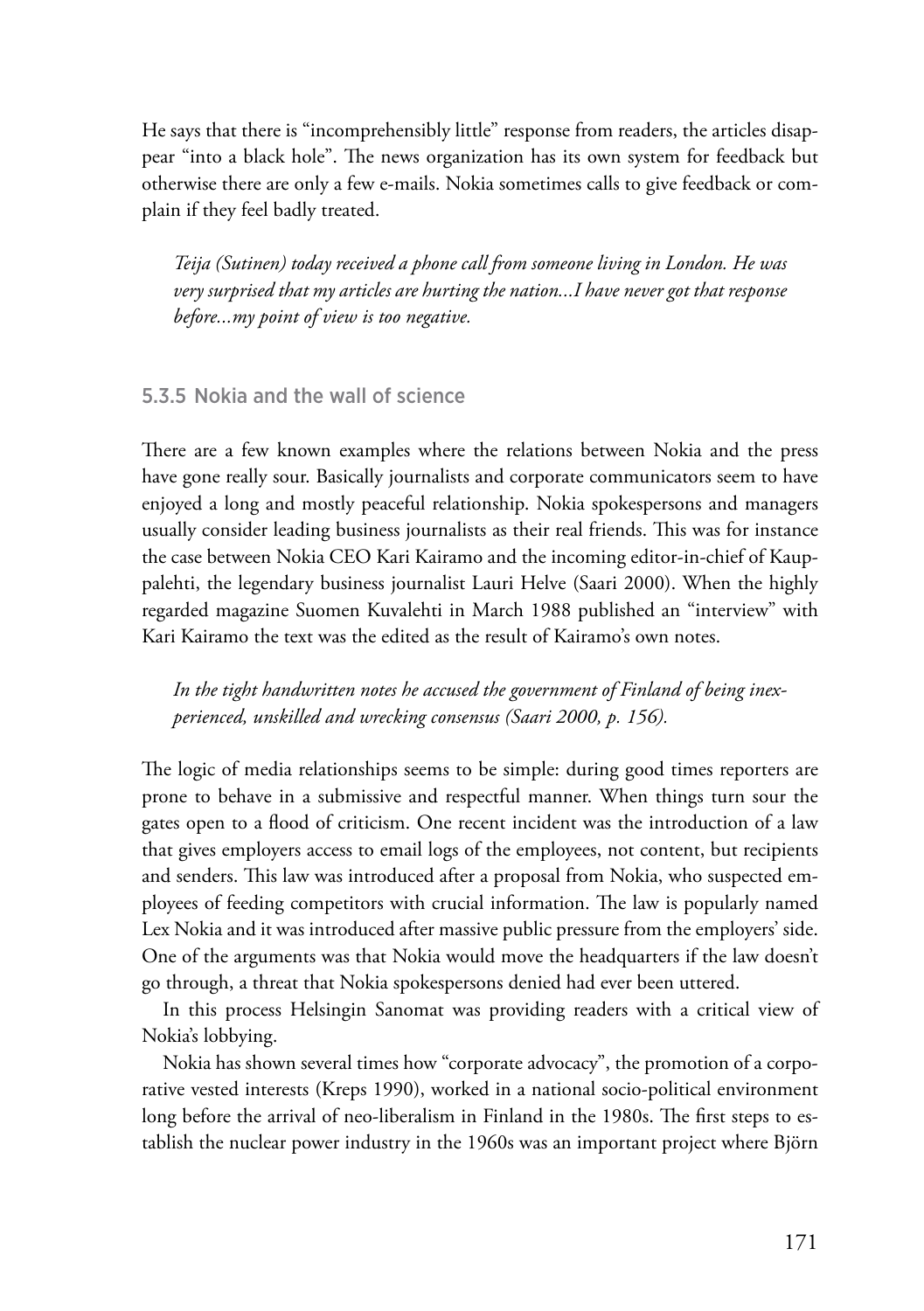Westerlund, as director at Nokia, was the main activist. The chief lobbyist, Harry Mildh was an employee at Nokia where he worked with corporate communications (Häikiö 2001). A company specifically for building nuclear power was founded in 1969, and even though business reporters were informed early on they agreed to keep it secret. It was not until the company bought land for the building site in September 1971 that they were free to report (Häikiö 2001).

This is a strong example of path dependency where Nokia has had a decisive role; Finland is the only Western country building new nuclear power plants. It is also an early documented case of the strong influence corporate communicators of Nokia has had over business reporters.

After the CEO Kari Kairamo committed suicide in 1988 and Nokia fell into deep economic and strategic problems there was a break in the good relationship until the mid 1990s when the company rose to success again. Erja Kronlund (1991) explains that Kairamo personified the success and backlashes of Nokia. The circumstances of the suicide were not communicated by Nokia (Mikkonen 1998). This led to a general suspicion among, for instance, Swedish reporters that the company also was hiding other things. Kronlund divides the public image of Nokia in the late 1980s, graded on the basis of media coverage in Sweden into three parts; neutral reporting (1985), rising appreciation and admiration (1986–1988), outright disgrace (1989–1990). This seems to be a description of standard reporting dramaturgy. In this thesis the "rise and fall" of Carl-Henric Svanberg in the media lacked the first part: reporters went directly from appreciation to disgrace.

A fascinating case from the recent period of insecure media attitude towards Nokia is mentioned by Markku Hurmeranta (2009) in a research report. He interviewed Katrina Harjuhahto-Madetoja, who earlier in her career was in charge of the national information society policy programme and now is managing SEFE, The Finnish Association of Business School Graduates. Once she experienced that a reporter removed her critique against Nokia from the interview she had given.<sup>149</sup>

*Every now and then I have criticized Nokia in interviews. Once, a newspaper asked me to remove my critique against Nokia from the interview. Actually, they did not ask, but just informed me that they had removed that part. Every other negative remark went to print. I am not the only one concerned; others have spoken about this too. I mean, if you say something critical about Nokia it will not be published. That has changed now, Karina Harjuhahto-Madetoja says (p. 68).*

The relationship between reporters and Nokia can be described as "complex". Hurmer-

<sup>149</sup> Karina Harjuhahto-Madetoja is not prepared to give any more details such as the name of the newspaper, she informs in an email-message.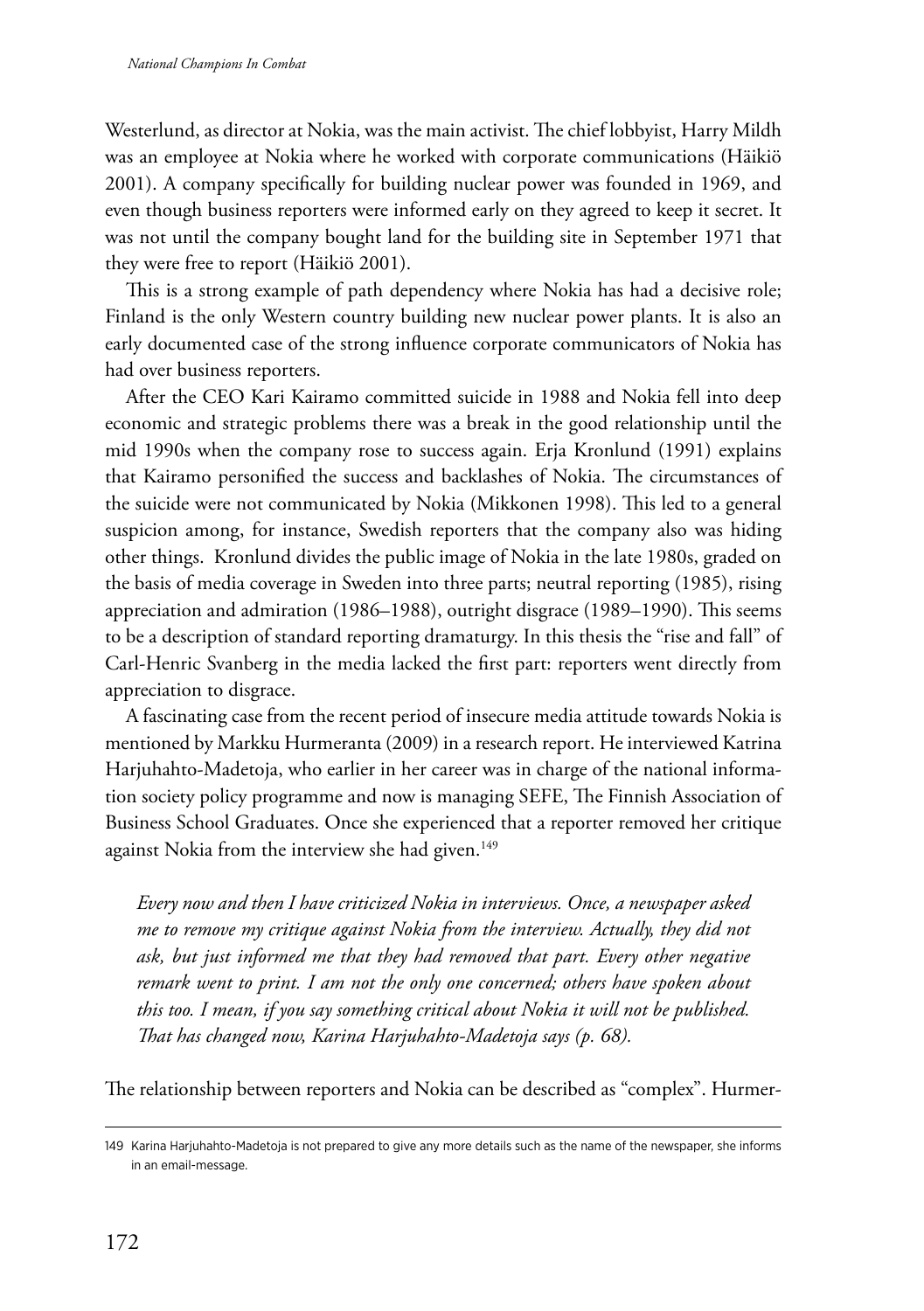anta sees two reasons. One is the challenge of finding editorial resources to analyse a global company like Nokia. Another explanation is that the management at Nokia is sensitive to critique and often give reporters feedback. When Jorma Ollila was the CEO he used to call reporters himself regardless of the day or time or let corporate communications take care of the feedback. These stories are circulated among business reporters as anecdotes and except for one known incident have never reached a larger public.<sup>150</sup> Jyrki Alkio says he has twice received feedback by two phone calls from Ollila, but did not find the situation dramatic.

*He called and said; hadn't I learnt anything during four years (when Alkio was the specialist reporter). We had and constructive discussion. I believe that if you write you should also be prepared for feedback from all readers.*

Lauri Kivinen, the former head of communications who now heads the public broadcasting company Yleisradio, speaks up for Jorma Ollila in a newspaper interview.

*Success is at every moment measured by the stock price. I don't know any leader who takes these things lightly. Errors need to be corrected. No corrective action is interpreted as approval (Waris 2010).*

Today (the autumn of 2011) surprisingly critical opinions are reaching out through the media. One early hunch was an opinion article in the Sunday pages of Helsingin Sanomat where a professor, Matti Wiberg (2006), claimed that there is a "Wall of Silence" around Nokia where no one dares to speak up. Wiberg referred to the decision by his publisher to remove a sentence from the manuscript of his new book. The sentence was attributed to the former chief lobbyist of Nokia, Harry Mildh: "There is no person so insignificant as to not be worth bribing".151 According to Matti Wiberg, connecting corruption to Nokia was met with horror and the censorship was approved by the publisher on the highest level. When a reporter from the tabloid Ilta-Sanomat interviewed Wiberg on the censorship, the article was never published, according to the professor.

The change in media attitude towards Nokia has been striking. In August 2010 the tabloid Iltalehti published two pages on the chairman of Nokia, "Jorma Ollila the short-

<sup>150</sup> This incident was well publicized in 1999 when Jorma Ollila was interviewed for the magazine of University of Helsinki, Yliopisto-lehti. Nokia's PR-department asked the editor to remove a passage where the reporter had written: "From a short distance the shoulders of Jorma Ollila look quite slender". According to the Nokia spokesperson this would not suit the official appearance of the CEO. The editor received an official warning from the chancellor's office for refusing to succumb to the demands. There was also a rumor that Nokia withdrew a donation to the student's organization of the university.

<sup>151</sup> The often-repeated quotation is believed to date back to the 1970s. Nobody seems to remember exactly whether or not Mildh ever really said this, but in any case the quotation reflects the zeitgeist of the 1970s and 1980s, when bribery in all of its forms was commonplace (Lassila 2007).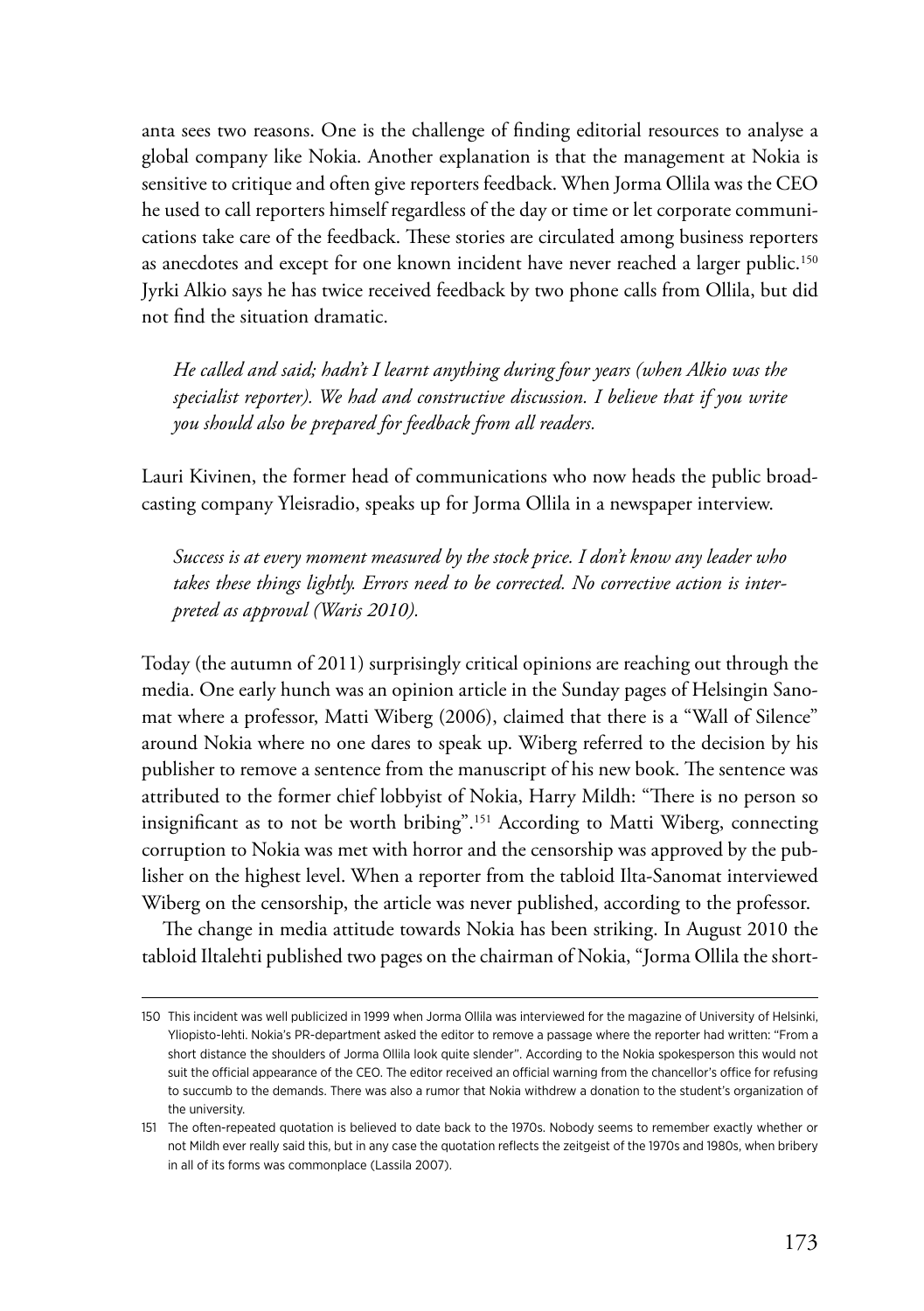tempered control freak" where the critical view was presented by anonymous sources. *The closest circle knows that Ollila is shouting like a siren. He has an incredibly bad self-confidence and weak nerves, is one critical account (Waris 2010).*

Iltalehti, as well as the business newspaper Kauppalehti, is published by Alma Media a media conglomerate created in 1997 when Ollila was chairman of the board. Alma Media has even been labeled "Ollila's secret love" (Kallionpää 2005) and he publicly criticized owners of the company for selling the TV-channel MTV3 to the Swedish company, Bonnier.<sup>152</sup>

It may well be that the spiral of silence (Noelle-Neumann 1984) is suddenly working against Nokia; when enough people feel that it is legitimate to present critical views about the company there is nothing that will stop a damned up wave of negative views. The head of communications at Nokia, Arja Suominen feels that by 2010 people in Finland have started to focus on bad news concerning the company. News items picked up by Finnish media from global news flow have a negative bias. No media noticed when Nokia was placed on the Business Week list of the world's ten most innovative companies or how high Forbes ranked the company among the world's best corporate citizens.

*Bad news arrives in a fraction of a second. There is some sort of filter that makes bad news slip through easier than good. We monitor the publicity in a global perspective and the bulk of news is neutral.153*

Arja Suominen also believes that the emphasis on negative publicity in Finland might be due to the fact that Nokia is important and people at different stages are worried by what might come. This might also be part of the Finnish mentality to expect the worst to happen.

*The American way of thinking is that, "well, how do we realize our goal", while the Finnish way is to think that "this is not going to succeed anyway". We sometimes see this in media reports.*

On the other hand, when Nokia reports something that is not entirely negative the media is quick to interpret new information in a very positive way and criticize itself – or rather competitors – for being overly negative earlier.

*The same newspaper that a week earlier had interviewed Tero Kuittinen (a Nokia* 

<sup>152</sup> Jorma Ollila said in the television programme A-plus on January 27, 2005: I think it is strange – peculiar – that we have managed our industrial and societal policy so that there is no capital in Finland, no interest, no entrepreneur or investor that wants to buy a Finnish television channel, that is now about to be sold to a foreign country".

<sup>153</sup> Interview, February 2010.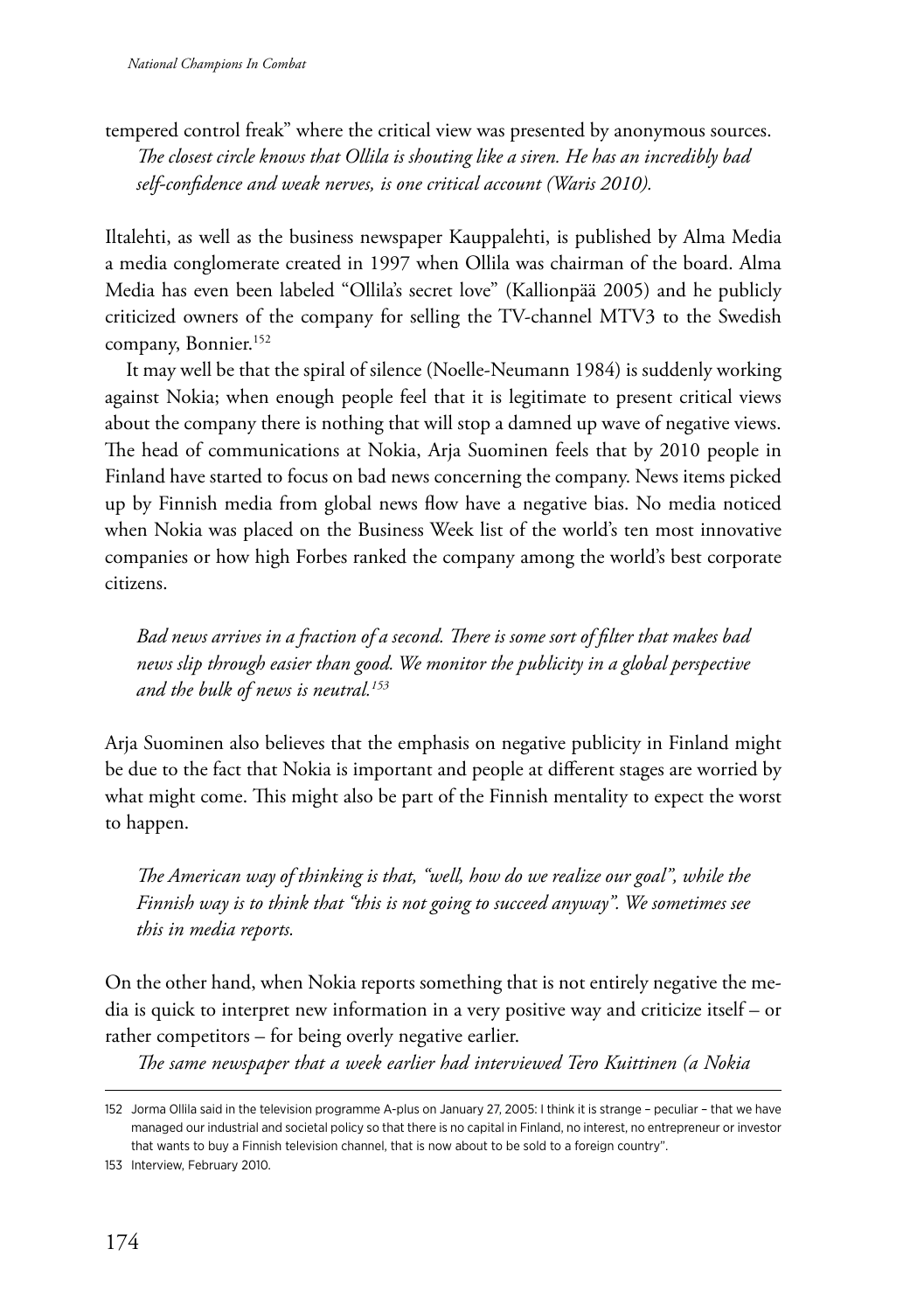*analyst) where he gave a negative opinion the next week asked why he is a Nokia basher. That was some kind of self criticism or critique against the source.*

Both Teija Sutinen and Hannu Leinonen recognize this tendency. Sutinen says that people fall into a "mass ecstasy" and Leinonen that "we are all travelling in the same caravan"; they feel that it is legitimate to air their critical views when things are going wrong at the company. On the other hand there is also a mentality that rejoice is pointless; the higher you get the harder you fall.

*Maybe the Finnish mentality to some extent is that we can't really believe in the success of a Finnish company – we are, all the time, questioning and disbelieving and this is probably visible in reports that Finns don't really believe that this can be such a good firm.154*

By the end of the first decade of the 2000s it seemed that that the wall of silence was breaking down and more critique was reaching the public. It might have been a reaction to the management changes at top level 2006; Olli-Pekka Kallasvuo had a hard time establishing himself as the number one authority despite Nokia's continuing dominance on the global market for mobile phones. Not only lower profit margins and the stronger competition from mobile phone makers such as Samsung and HTC, but also the challenge from Apple's iPhone were contributing to the harsher climate. Identifying the faults of Nokia and disseminating the explanations by Kallasvuo had suddenly become a favourite game for business journalists.<sup>155</sup> The reasons for this were protests from subcontractors that Nokia censored what they were allowed to say, critique from Nokia workers of management practices, a lack of charisma among top leaders and corporate image problems related to the closing of a German factory.

5.3.6 Relations between Ericsson and the press

For many years Ericsson enjoyed a nice relationship with the media, until the turn of the Millennium when everything changed, a dramatic turn described by Torun Nilsson (2002).

<sup>154</sup> Interview, August 2008.

<sup>155</sup> (Rainisto 2009a, Pennanen 2009, Rainisto 2009b)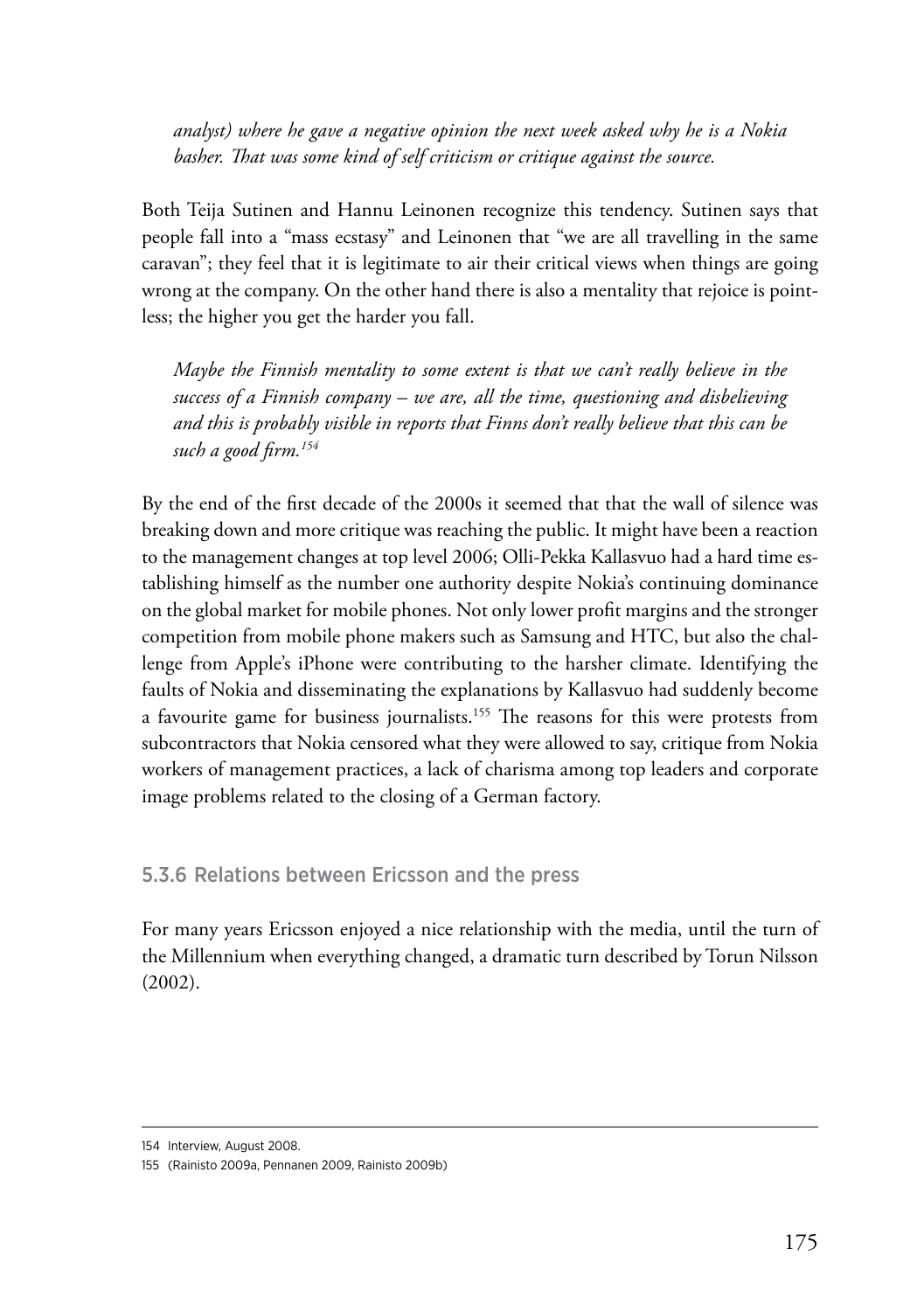*At the beginning of 1998 Lars Ramqvist was the favorite of the institutions (inves*tors) and was voted the dream-CEO. At the beginning of 2002 he was deemed *consumed, at least in Ericsson (p. 142).*

Ericsson has had its fair share of troubles with the press, but the real test came with the telecom disaster. The events were affected by an earlier decision to move parts of the head office to London. Michael Törnwall saw the move as "Ramqvist's personal revenge on Swedish politicians".

The transfer was accompanied by vague and contradictory explanations from management, an internal conflict which is now part of the official Ericsson history (Karlsson, Lugn 2009). Pia Gideon explains that the company experienced great problems in constructing its public image.

*We were not distinct and we wriggled and slipped with the truth. Then you are asking to run the gauntlet. That is a mortal sin not to speak the truth with a Swedish journalist and we, or our spokespersons failed then. We gave very odd and misleading peculiar information about the head office and then you are heading for it. It is predictable. I saw it coming.*

Lasse Åsgård and Christer Ellgren (2000) note that the communication department cannot make up for mistakes and lack of strategy at management level.

Another explanation is that business journalism as a sub-genre had expanded very quickly at the end of the 1990s due to the abundance of advertising money. At the same time technical advancements changed the nature of journalism. Online publishing became more frequent and the fastest news flew through the newly founded web-based news channel Ekonomi24, later a part of Affärsvärlden. Svenska Dagbladet launched a new business news section in tabloid format while the Finanstidningen was struggling in its race with Dagens Industri. The state owned television had two competing business news operations. News on Ericsson gave a career boost to individual reporters.

*They competed with Ericsson news. In the online newsrooms people knew that stories on Ericsson received the most hits. We became a victim in the competition in the media, says Gideon.*

With hindsight Pia Gideon feel that newspapers failed miserably in informing its readers on what really happened with Ericsson. Instead of analyzing the global telecom crisis and the problem with the mobile phone division – caused more by other complications than design – the media simplified. Reporters claimed that Kurt Hellström remained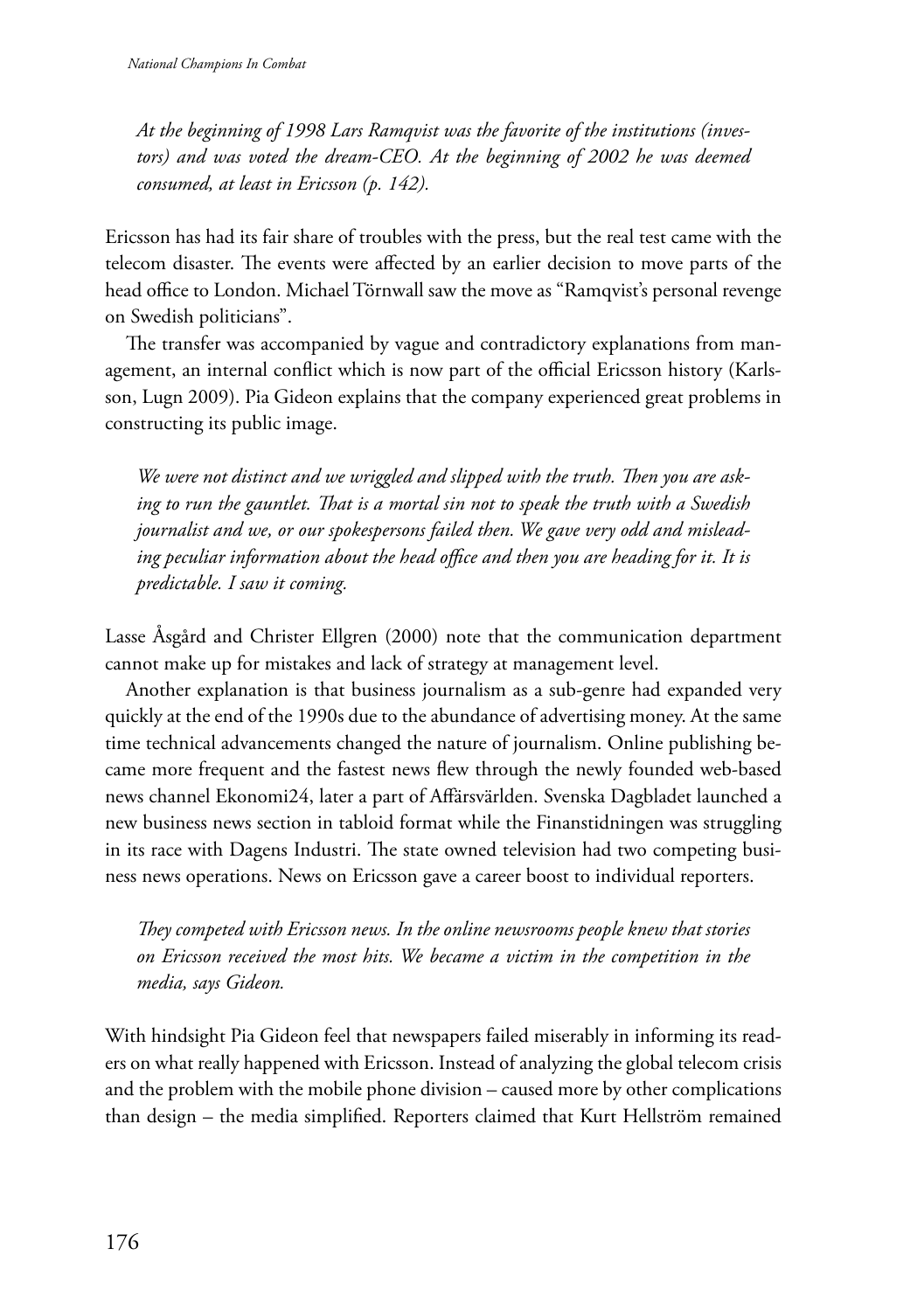absent and that people at corporate communications did not answer any questions. Problems were worsened by a person who leaked internal information to the media.

*It was totally dreary since it was about the global business cycle and not Ericsson making a mess. That was never covered by Swedish media. They did not take the assignment from their readers seriously; Swedish media misled readers.*

One major reason, as she sees it, is that Swedish media is too focused on events in Sweden and on Swedish companies. The national view limits abilities of reporters to put things in a larger context of relevant links.

This examination does not cover the role of internal communication even though it is more important than external channels of communication during times of crisis. Negative publicity has to be balanced with internal action to maintain the morale and workplace motivation among the employees. A strong corporate culture with a spirit of community and solidarity is also the most effective way of preventing leaks and exposure in the media. Public critique can also bring employees closer together, as Pia Gideon experienced in 2001 when people felt their workplace got an unfair treatment.

#### *We had more internal unity during the crisis; it was us against the media.*

Torun Nilsson (2002) support this idea and notes that several people she interviewed for her book about who rules Ericsson were almost full of hatred against the press. The crisis of 2001 was a depressing example of how far things can go when the media has made up its mind about the news agenda. After the profit warning in March Kurt Hellström went on a business trip and did not answer the media's question that day. The tabloid Expressen put up a now famous front page turned into a poster, "WANT-ED: Kurt Roland Hellström/586 000 Ericsson shareholders demand an answer". The text continued: "Information on this man's whereabouts can be given to 586 000 disappointed shareholders and all Swedes with pension funds" (Karlsson, Lugn 2009, p. 199). That front page was designed by Gunilla Herlitz, later to be editor-in-chief at Dagens Industri. This very much set the tone for the subsequent reporting, where some of the articles are analysed in this thesis. By the end of the year Roland Klein, the head of communications, left the company and was replaced with Henry Sténson, a veteran in corporate communications with similar professional experience from the carmakers Volvo and Saab and the airline company SAS.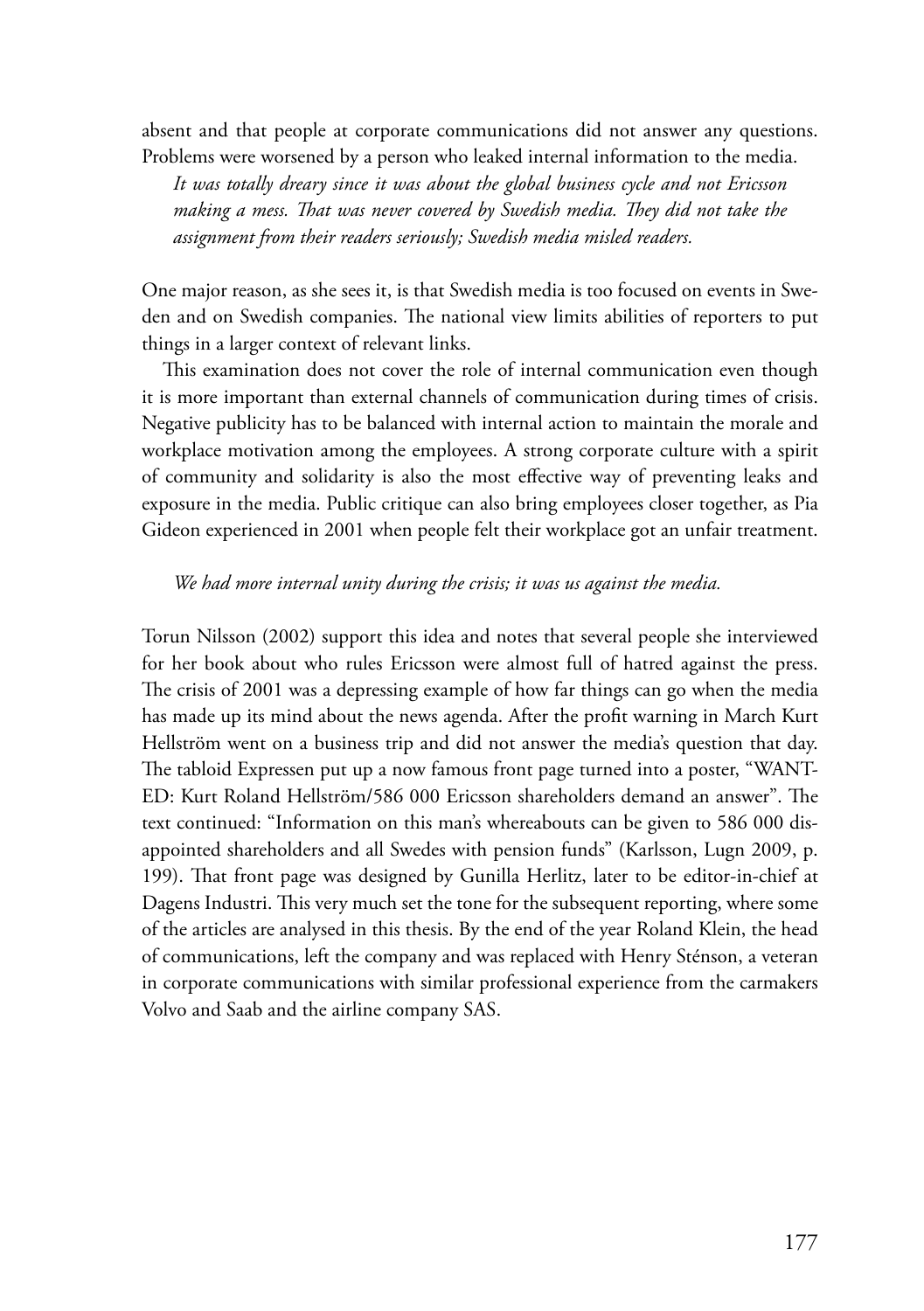The shortcomings of the business press are not a popular subject among business journalists since there is critique coming from many directions. Reporters are labeled as "ignorant", "write about wrong subjects", and submit themselves to "running the errands of those in power" (Djerf-Pierre, Weibull 2001, Haglund, Englund 2001). Still, there is a need to go back and examine the results of news making processes and apply some self-correcting principles. Bengt Carlsson personally believes that business reporters did go wrong during the crisis of Ericsson in 2001. While he was away on vacation Dagens Nyheter published 15–16 articles in four days without explaining how the whole telecom industry had been hit.

*They were hunting down Ramqvist (Lars, the chairman) at the annual shareholder meeting and dramaturgically that was good, but it did not say anything about the industry. They did not dare to think…. people were afraid of being over-optimistic.156*

Malicious managers were not the problem, the downturn was, and reporters should have put that into context by looking at competitors such as Lucent, Motorola and Alcatel instead of staring at Nokia and Ericsson.

But the reputation of Ericsson as evasive and arrogant stayed with the press for years. A few years later the press department was characterized as "moody and easily provoked" or "bad tempered" This was after a television interview had been cancelled in protest of previous reporting.

When pressed they become downright unpleasant. A normal question might be met *with an "are you threatening me?" (Vikström, Amcoff 2005).* 

This did not prevent the media of promoting the CEO Carl-Henric Svanberg as a savior and a formidable business man. Three headlines in 2005 produced by Dagens Industri show the admiration, "Congratulations Svanberg – you are the best", "Two years of success for Carl-Henric Svanberg" and "Svanberg the media king on the stock exchange" (Forsberg 2007). When Ericsson faced profit problems related to a misjudgement of revenues in October 2007 the honeymoon of "the Golden Boy" was finally over and the management was accused of not being up-to-date with its bookkeeping. The eminent departure of Svanberg was predicted and the business news site E24 launched a competition "Who goes first?" where readers could vote for Svanberg, Henry Sténson, head of communications, or Michael Treschow. The fight over legitimacy had started again.

<sup>156</sup> Interview, April 2005.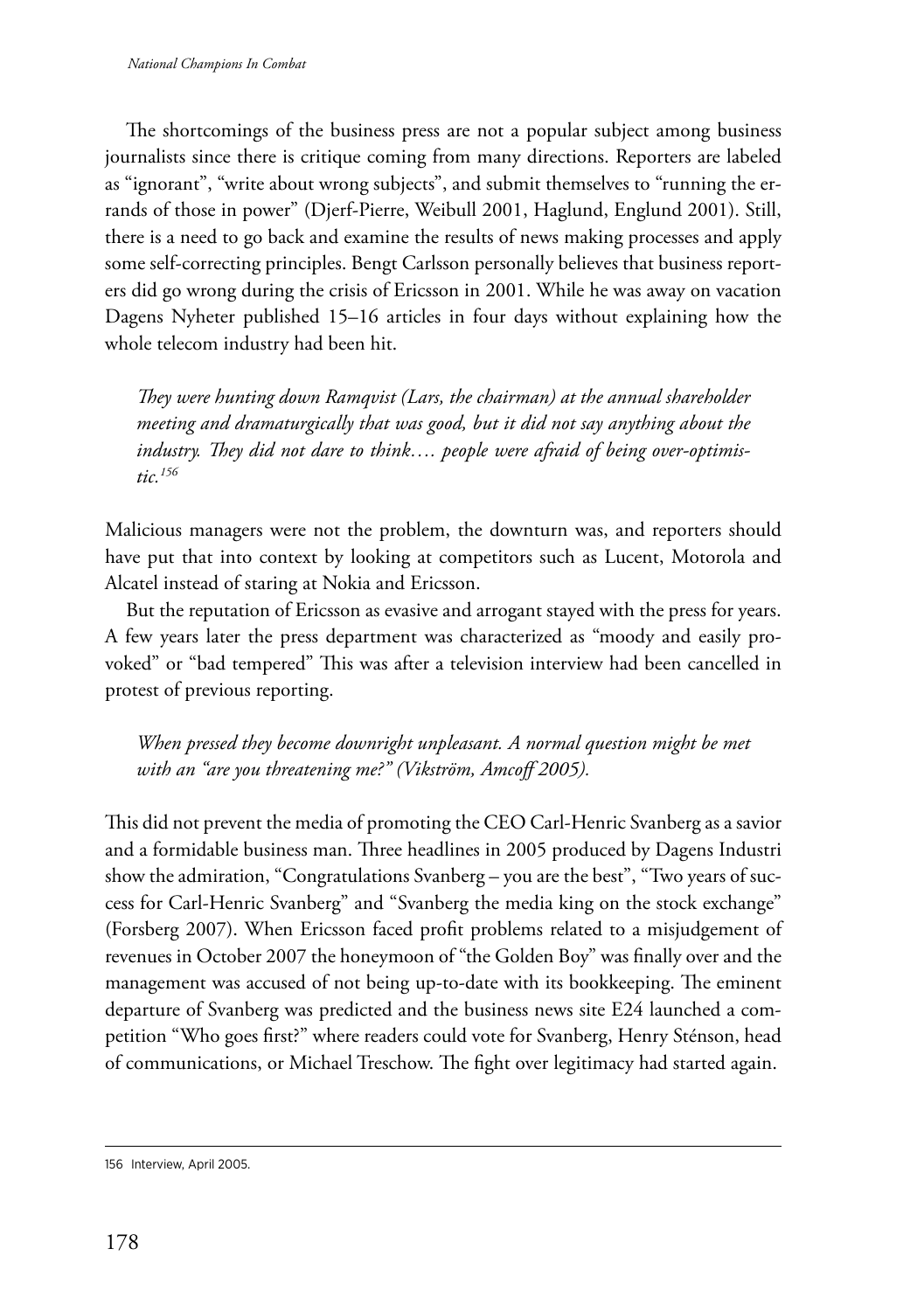*Much was now written about the "Ericsson crisis" and there was just as much exaggeration of Svanberg's failure as there had been previously of his success. Ericsson was said to have lost control of both its internal and external communications. In the light of their self-assumed authority, the business journalists demanded Svanberg's resignation (Karlsson, Lugn 2009, p. 247).*

Instead the CFO Karl-Henrik Sundström, "Kalle", left the company and was replaced by Hans Vestberg who later became the CEO of Ericsson. A few weeks later Ericsson was sued by American investors who felt they had been mislead. The Swedish business press wrote that the Stockholm stock exchange would take disciplinary action and that Svanberg already had been dismissed. The E24 reporter Andreas Cervenka, in an article headlined "Stop sobbing Svanberg" offered to travel to Kista with tissues for the unfortunate executive. The Swedish media consultant Paul Ronge and former tabloid journalist, quoted by Karlsson and Lugn (2009), wrote in his blog that Ericsson won the war over legitimacy.

*A number of well-known journalists got things really wrong but did not want to admit it. Gripenberg (Pia, reporter at Dagens Nyheter) wrote nothing at all to say that the stock exchange had not in fact censored Ericsson. And there has not been one word from Cervenka and (his fellow E24 reporter Torbjörn) Isacson about how they could be so wrong with their cocksure news that Svanberg had been dismissed and was living on borrowed time (Ronge 2009).*

According to Henry Sténson business reporters realized in 2007 that they had been engaged in a power game where Svanberg had been elevated by the media, first as CEO of Assa Abloy, and later at Ericsson. Sténson believes that the crisis of 2007 strengthened management and that for instance Svanberg came out stronger than ever. Without this show of strength he would never had been recruited as chairman of BP.

*This was very instructive and very good to exploit, if I may put it a bit cynically. We were hit in the face a year before the economy burst and had already launched our savings programmes. We were well in advance of others.157*

### 5.3.7 Pressure from Ericsson

The Swedish reporters and news editors interviewed for this thesis all recall situations where corporate communicators or managers have put pressure them. Peter Fellman at

<sup>157</sup> Interview, February 2010.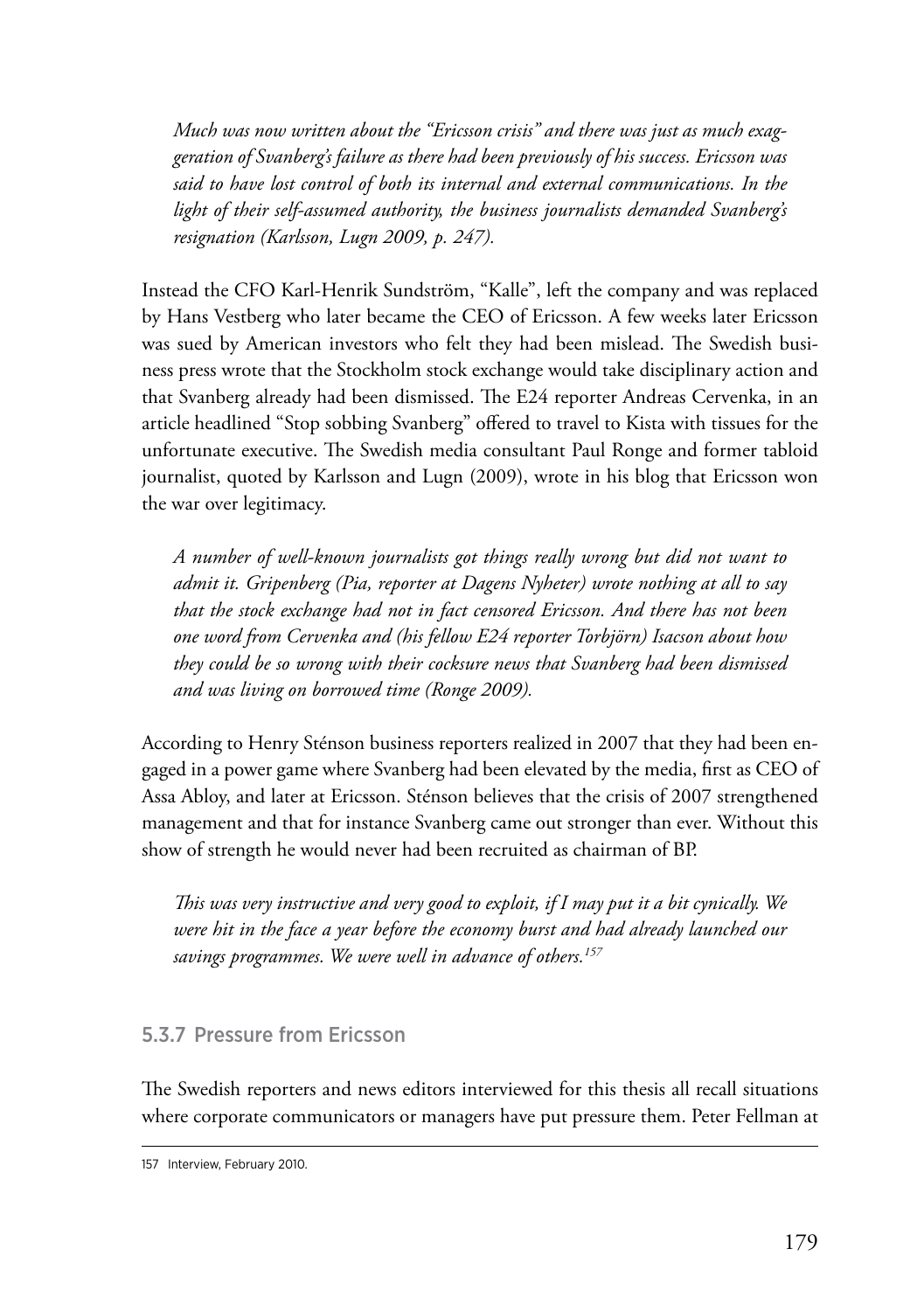Dagens Industri says there is always some kind of attempts, "angry people on different levels calling". Michael Törnwall has faced "immature attempts" to press him not to write "because it is not in the interest of the company" and other "strange comments". He points to fights over the official truth presented by companies and challenged by his own reporting, for instance press releases with flawed facts.

### *There have been some heated discussions with both Nokia and Ericsson.*

Torbjörn Spängs at Dagens Nyheter doesn't recall any real attempts to put corporate pressure on the newspaper while Bengt Carlsson says the companies are "keen that we write something, you notice that":

*"Both companies are enormously professional. They know the rules of the game".158*

Bengt Carlsson recalls the incident when both Kurt Hellström and Sven-Christer Nilsson were subject to investigation of suspected bribery and tax crimes, which was written off. He says that Ericsson "handled it professionally, they did not hung up".

# 5.4 Communication strategies at Nokia and Ericsson

Nokia and Ericsson have specific interests in their respective societies related to a variety of areas from tax regimes, regulation of incentive systems or education of a future work force to the direction and level of subsidies for publicly sponsored research and development. But evidently, since they are multinational players, they need to move up several levels to a global normative level where industry groups are working to influence international regulation. In this context corporate communications attempts to enforce a corporate agenda upon the public through the media, as detected in critical media research, only gives a limited view on the aspects of how corporate power influences public decision making. Here the thesis confines itself to the social relationship between members of the business news institution while acknowledging that important dimensions of corporate communications are not covered.

In addition to a vast literature of academic research on how corporate communication influences news sources there are several library rooms of books mainly by insiders who (usually successfully) try to make their living by claiming that well executed public relations can bring a company fortunes. Paul Manning (2001) notes that textbooks on "how-to-do-it" are flawed for two reasons. The first is that they tend to ignore the social dimension of the relationship between news resources and news media, a relationship

<sup>158</sup> Interview, April 2005.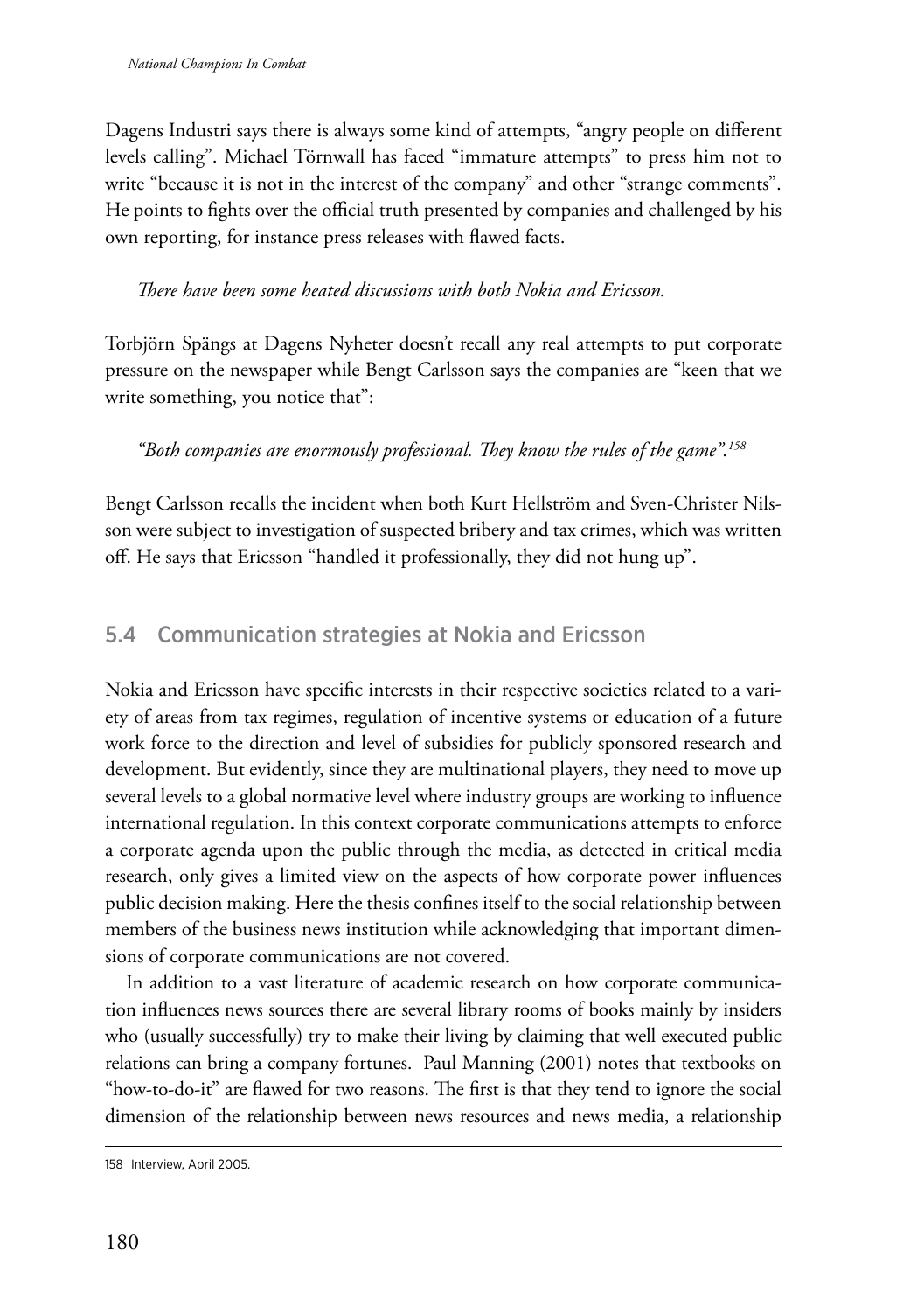based on negotiations within a framework of mutual understanding. The second point is that few corporations have access to resources sufficient to realise the textbook PRstrategies. And there are also psychological barriers to overcome.

What sort of reputation strategies do Nokia and Ericsson deploy as a way of steering the news agenda and how do these multinational companies regard publicity in a national context? The following examination is mainly based on interviews with Arja Suominen at Nokia and Pia Gideon and Henry Sténson at Ericsson.

Even though Nokia have a long record of maintaining corporate communications a decisive change of strategy was deemed necessary when the company stock was listed on the New York Stock Exchange in 1994. The company then separated the handling of investor relations from press contacts. A year later, when Nokia faced a temporary drop in profits and was forced to issue a profit warning, this strategy passed its first real test (Häikiö 2001). The company decided to put more emphasis on investor and press relations. At the same time there was a need to improve the communication with customers and inside the company, among the personnel.

The central content in communication focused on investors was (a) corporate strategy and future direction, (b) credibility and development so far, (c) distinctive features of operations and economics, (d), state of competition, and (e) opportunities and threats (Häikiö 2001, p. 161).

In 1997 the company decided on the basis of its communication strategy that top management should take more responsibility for the vision of the company. The CEO Jorma Ollila would be the first to give comments, with the financial director Olli-Pekka Kallasvuo as second in line (Häikiö 2001). These changes reflected new demands on the managing of corporate information.

*Nokia grew, our international presence grew. We went to the international capital markets. The number of shareholders in the U.S. grew and forced us to consider how our communication can be more international, since we have many target groups. This is important. The other thing of importance in Finland and internationally is the tightening of rules that concern stock information. The boundaries of what can be said are quite distinct, Arja Suominen says.159*

In many ways Nokia is a media company itself that produces content for mobile phones. There are also other media links. The CEO Jorma Ollila has showed a personal interest in the media field and was earlier a member of the board at Alma Media that publishes Kauppalehti, among other newspapers. The CEO of the public broadcasting company Yle, Arne Wessberg, was a member of the Nokia board until his resignation in 2005. Marjorie Scardino, the CEO of Thomson Reuters now sits on the board of Nokia. Sari

<sup>159</sup> Interview, April 2005.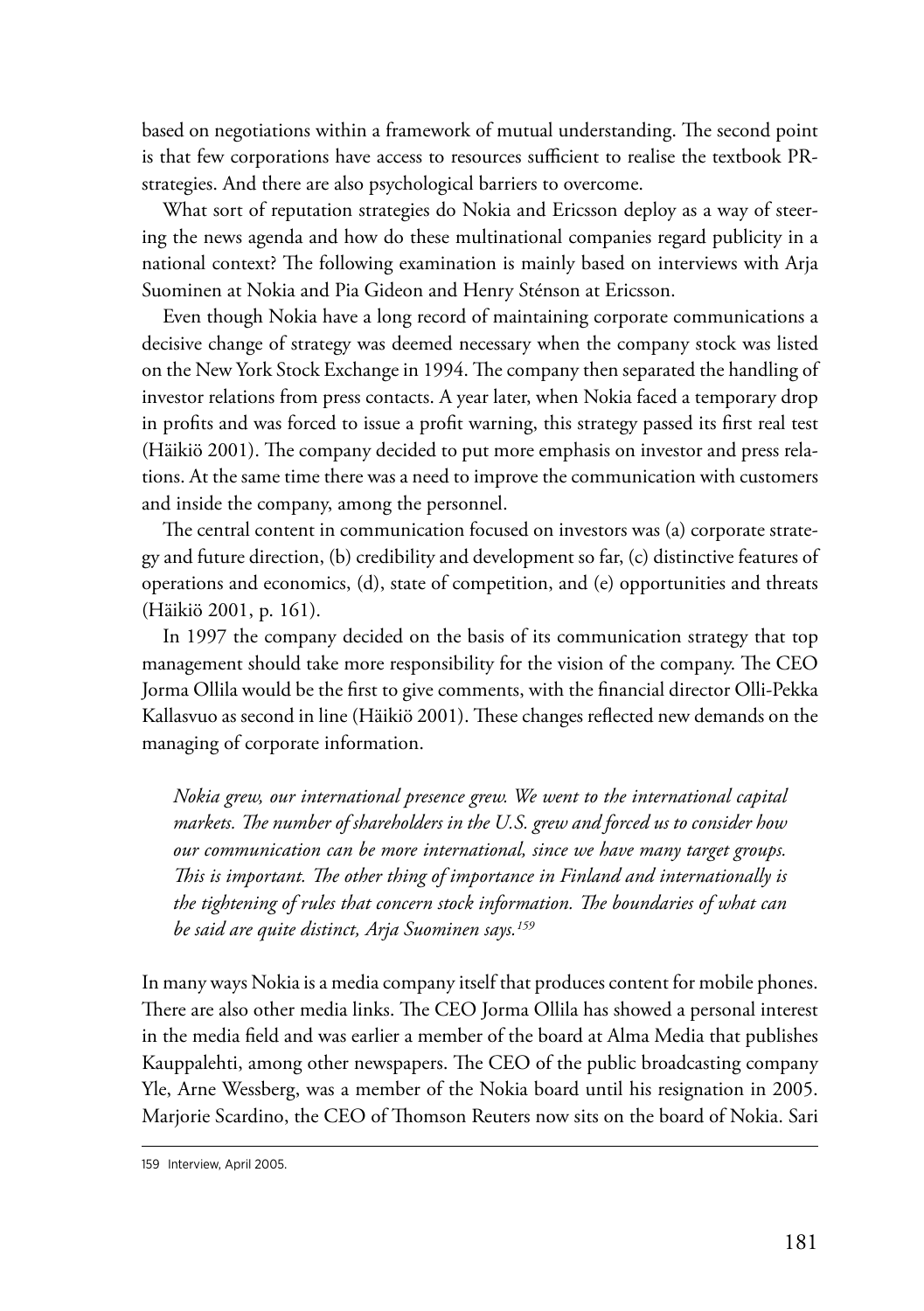Baldauf, formerly a vice president at Nokia, was a member of the board of the media company Sanoma Oyj between 2003 and 2009. Sanoma, formerly Sanoma-WSOY publishes Helsingin Sanomat and the online business news service Taloussanomat.

The latest addition to the list came in spring 2010 when Lauri Kivinen, the former head of communications and lobbyist for Nokia in Brussels became the CEO of YLE the Finnish Broadcasting Company.

A growing amount of press inquiries and investor contacts are handled by an official "spokesperson", someone who is authorized to speak on behalf of the company. Still, there is a pressure on managers to act more in public since they have the knowledge and authority that reporters want, making decisions and having first hand information on business circumstances. Often the managers are seen as "the only acceptable spokesperson to the media" which doesn't want to interview PR people or junior staff (Bartram, Coulson-Thomas 1991, p. 14).

Reporters in Finland frown on the system, most probably since the distance to top-placed sources usually has been very short and Finnish CEOs are readily available for comments. Suominen often faces negative comments and her argument that the spokesperson system is standard practice among multinational companies is not accepted. She says that Finland is a small country where "everybody" knows each other, but reporters should realize that people at Nokia must have a global view. Business managers are travelling most of the time to meet customers. The essential thing is to quickly bring out the right information rather than wait for someone to get off the New York plane to give a media comment.

Arja Suominen says that international media organizations fully understand and accept the spokesperson system. Also included in this system is that the reporter is supposed to explain what issues the coming interview is going to cover and what sort of questions will be asked: a practice that Finnish reporters in turn consider a rude and manipulative praxis. Suominen finds this somewhat surprising.

*At Bloomberg or the Wall Street Journal, when a new reporter covers technology, they call and ask if we can have lunch or otherwise meet. They know that the public relations officer already has so much information that it saves time if they take care of most things. There are so many requests for interviews that someone has to handle and prioritize them.160*

Consistency between external and internal communications as well as between different groups of stakeholders is important. The message to reporters and investors needs to have the same content, as well as the flow of information inside the company, even if the language used might differ. This points to the convergence of corporate identity

<sup>160</sup> Interview, February 2010.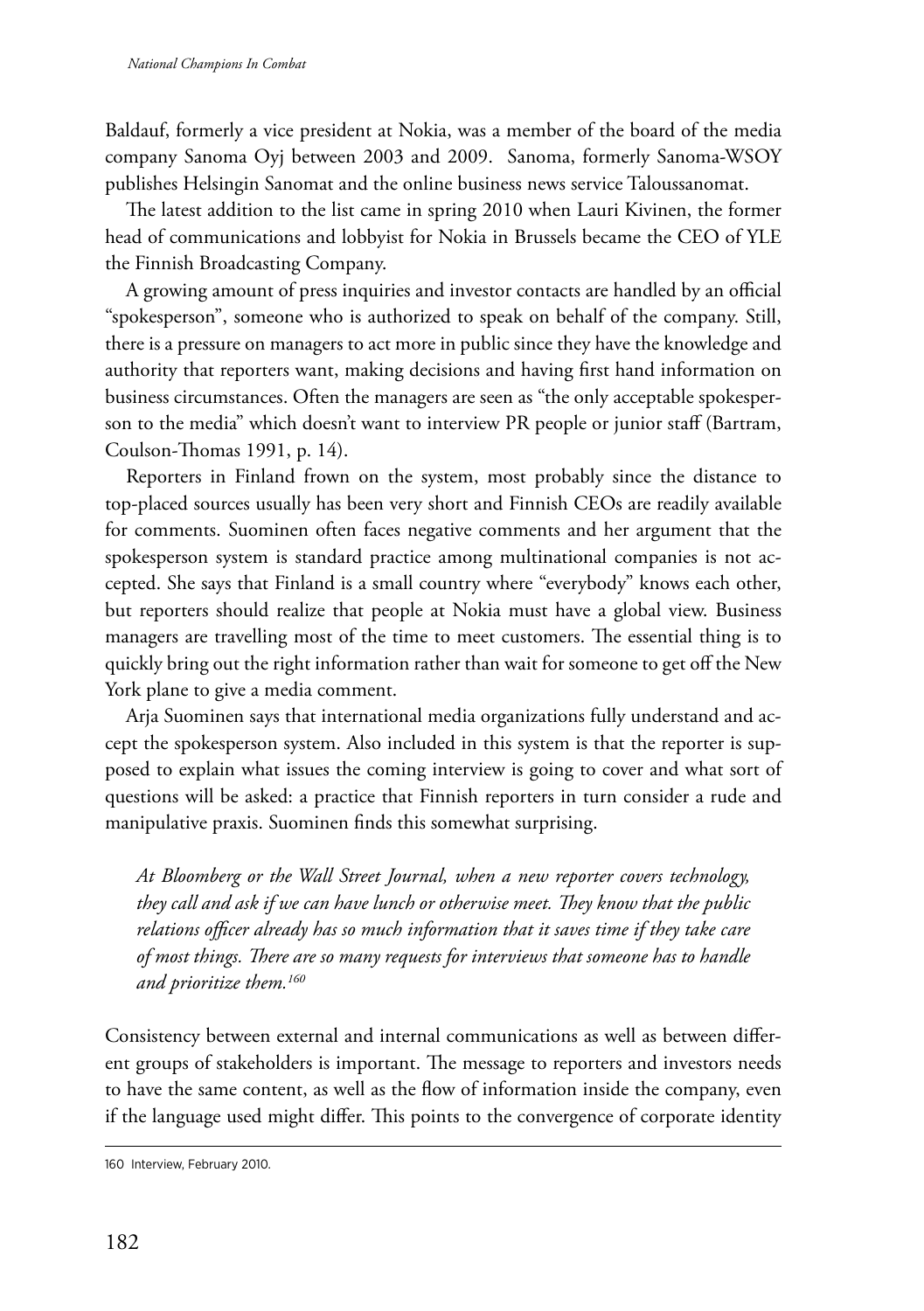and public image as presented in the media (Morsing 1999). According to Suominen the most important thing for a communicator is to understand the business structure of their own company and what happens at competitors and with customers. They have to know the conditions and prerequisites for business. Another challenge is to form the press material so that it becomes attractive for the media.

*The most difficult part is to understand the view of the receiver, what is interesting for readers and journalists. We are, after all, a service organization.161*

The corporate reputation that media in Finland upholds is important since correspondents from Reuters and Bloomberg quite often quote Finnish media reports. All information published will become global in real time. The main problem is to ensure that local publicity is not too embedded in a local cultural context.

Ericsson has integrated corporate communications and investor relations (IR) in an inclusive approach to its corporate communication strategy that is focused on the financials of the company. Relations with the press and investors are the responsibility of the vice president in charge of communications. Both parties are invited to the same conferences and seminars, while Nokia arrange separate meetings for analysts and the media.

*To me it is a question of confidence to let the media attend all meetings, Pia Gideon says.*

There is a potentially difficult issue of a turf war between corporate communications and IR at both Nokia – with two strong separate organizations – and Ericsson – internal struggles for influence and resources. The question has not been dealt with in this thesis, but Hannu Leinonen indicates that this is an issue. Investor relations at Nokia are more professional compared with corporate communication, something he has confirmed "with IR people". Neither is the uncertainty concerning financial information discussed: is it a function of accounting or communication? Otherwise the organization of press relations at Nokia and Ericsson follows an international model. Both have spokespersons and separate media organizations in neighboring countries. Both companies concentrate their communications efforts on what is defined as key media and key reporters, people that cover the companies on a continuous basis. Selected reporters get better access to management and specialist briefings, something that could almost be categorized as training. Nokia concentrates on the main broadcasts at the public service broadcasting company Yleisradio and the commercial television channel MTV3 together with the daily newspaper Helsingin Sanomat.

<sup>161</sup> Interview, April 2005.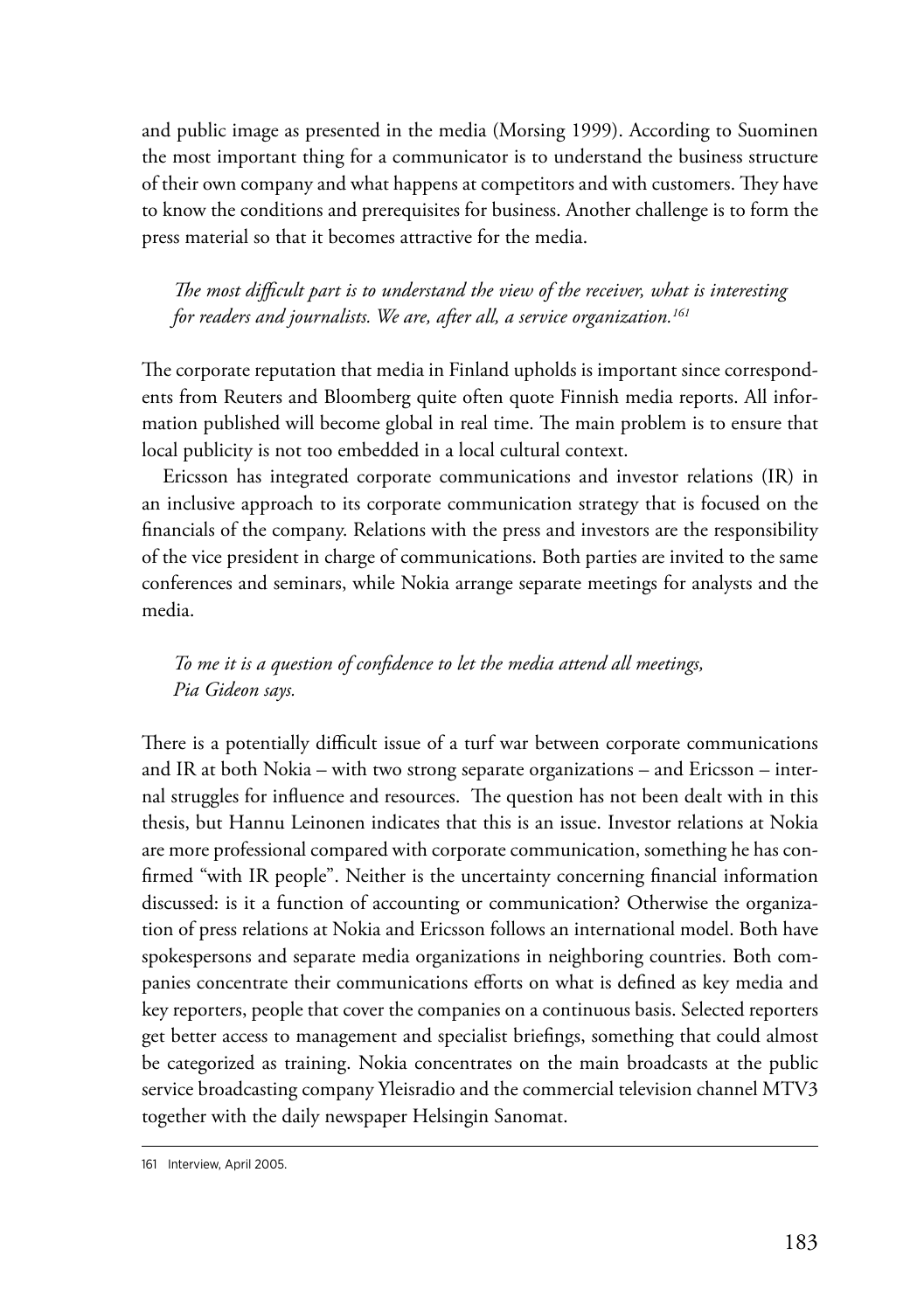*I would not call it a house magazine but it is true that if Nokia is an exceptionally big company then Helsingin Sanomat is an exceptionally big newspaper. It is important that the facts are right in "Hesari" (the nickname of the newspaper). That cannot be denied. It is read by our employees, which is an important target group, but also by other stakeholders, Arja Suominen says.162*

In Sweden the radio newscasts of Dagens Eko are in a similar position, Törnwall calls it "employee radio". Henry Sténson says this in an important part of corporate communications, for instance when the quarterly results have been released.

*Directly, five or ten minutes afterwards our CEO attends real time broadcasts in Dagens Eko and TT (the Swedish national news agency). This is entirely internal communication. All our employees in their cars or in the work places sit by the radio or the computer and can listen directly what our CEO has to say, Sténson says.*

In the same way, local newspapers in places where Ericsson has an operation are viewed as extremely important as they are the most trusted media. In Stockholm, where Ericsson has twelve thousand employees, the local press is defined as Svenska Dagbladet, Dagens Nyheter and Dagens Industri.

*With these we work actively, both during quarterly reporting and in between. This media work has a precise format, to send news both to employees and others. Many times it is the case with news distribution that people don't believe it until it is in the newspaper.* 

According to Sténson it is also extremely important that information spread through internal channels is consistent with external, even if that means being self-critical. That is how credibility is built and context created inside the Ericsson workplace community.

*We have worked very deliberately with external and internal media. The important thing is that people inside the company know enough at all times so they understand what happens and are able to do the right things.*

Nokia rely more on internal communication such as blogs and own news channels. The personnel have the right to know first about everything that is not covered by stock exchange rules. According to Suominen, news is not circulated through the media to reach the employees, even though it is important that messages are consistent.

Compared with Ericsson, Nokia publishes more press releases.

<sup>162</sup> Interview, April 2005.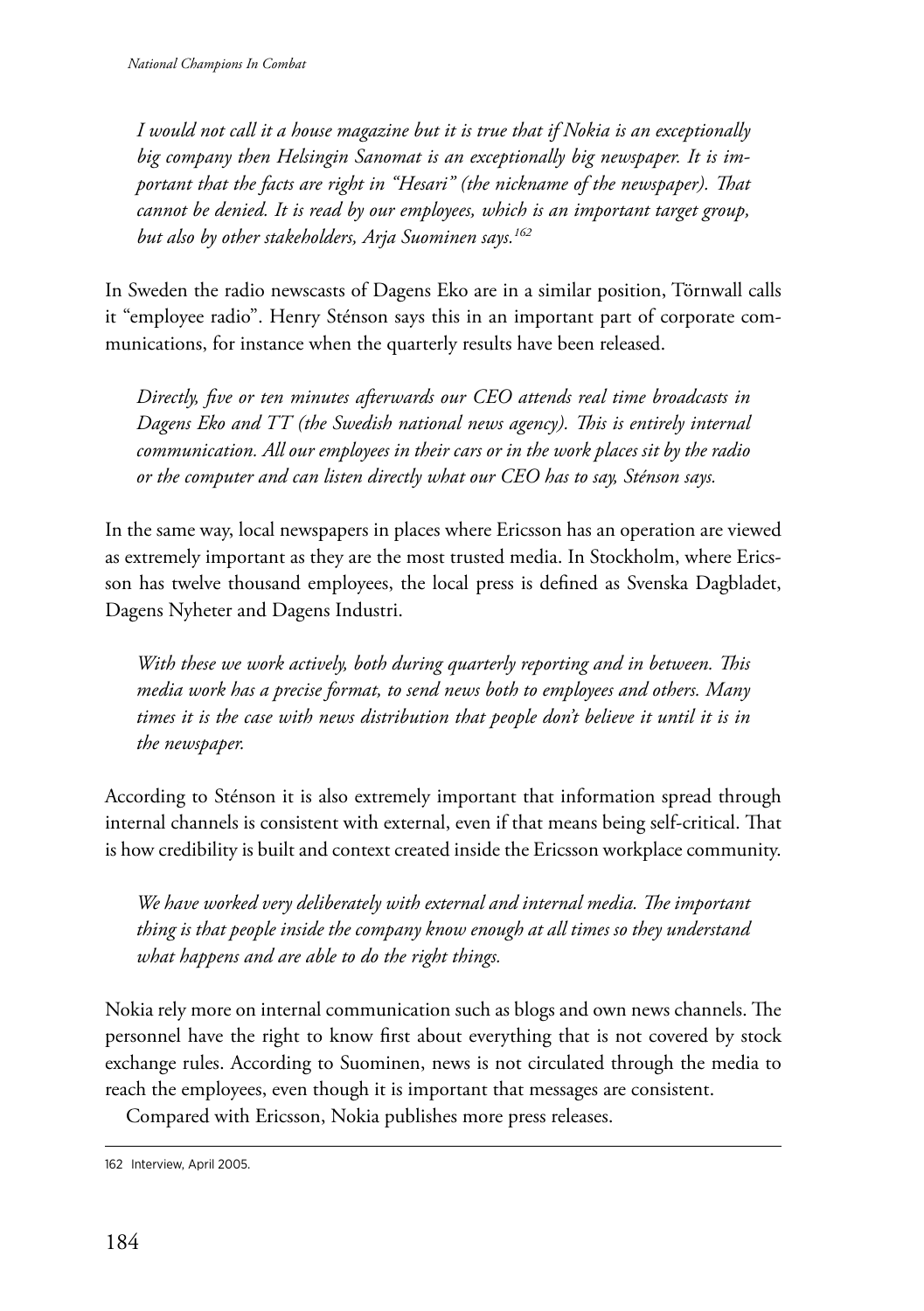*Nokia sends out far too many press releases. They manure the world with them, notes Bengt Carlsson..163*

Another difference is that the key people in the press department of Nokia have held their positions for a longer time. Nokia is also considered to be more closed.164

Arja Suominen says she does not understand claims that Nokia is secluded, secretive and arrogant and believes there must be some kind of a misunderstanding.

*Nokia talks from a global context to Finnish journalists in a local context. We are maybe talking of different issues and that may create a misleading picture.165*

There are certainly things that Nokia can't comment on such as coming product releases or matters connected to economic information that is strictly regulated by stock exchange rules. These are issues that interest reporters but which Nokia can't disclose. On the other hand, the company is not prevented from talking about long-term technology development or other parts of the business. Nokia tries to be both proactive and reactive.

*I believe that the more you know about a company the better it performs. If the company is closed every negative piece of news is overblown since it can't be put into a context; it can't be doubted or put in proportion, Suominen says.166*

Suominen says she is surprised by the negative attitude among reporters towards Nokia's need to protect certain information. At the same time reporters do not trust the competence of a corporate communicator.

*This is certainly a Finnish phenomenon that always astonishes me since I am a friend of the reporter. It is my job to take care of journalists. I work to get the interview arranged. Others work with sales, marketing. They are in charge of investor's relations or other target relations they need to represent.167*

This might not be confined uniquely to the social interaction between Nokia communicators and Finnish journalists. Research shows that reporters generally disrespect

<sup>163</sup> Interview, April 2005.

<sup>164</sup> One piece of anecdotal evidence is that visitors to Nokia House in Espoo as a routine are asked to sign a Non-disclosure Agreement that prevents them from telling what they have heard at Nokia. Ericsson don't seem to be using these instruments of secrecy.

<sup>165</sup> Interview, April 2005.

<sup>166</sup> Interview, February 2010.

<sup>167</sup> Interview, February 2010.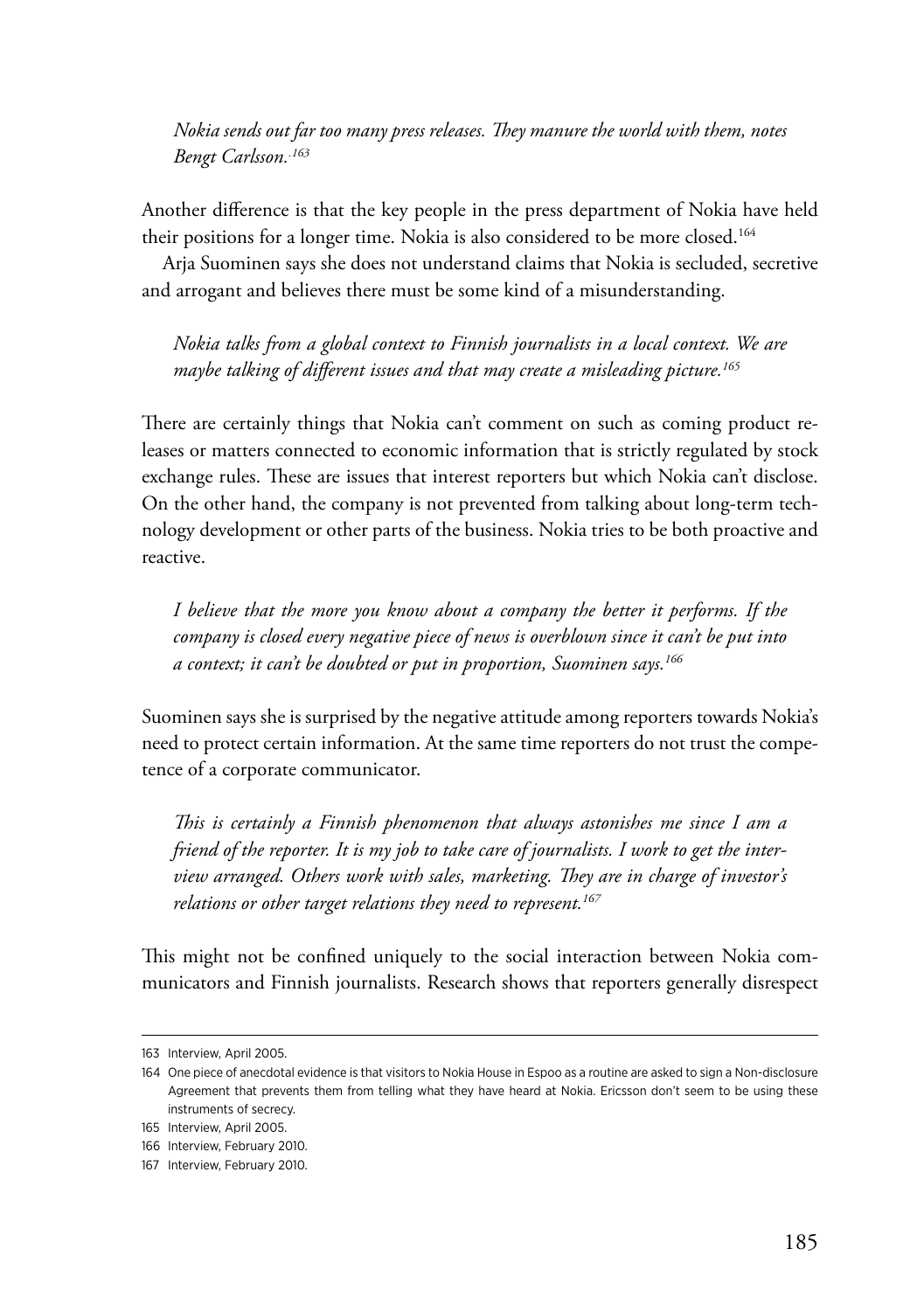corporate communicators and feel that they are in the way while communicators are wary of giving out information than might be misrepresented in the media (Shin, Cameron 2003, Fairbanks, Plowman & Rawlins 2007). In media studies the interview as a journalistic practice is often analysed as a matter of negotiation (Cook 1998, Ericson, Baranek & Chan 1989, Grafström, Pallas 2007) and this was also emphasized by Teija Sutinen at Helsingin Sanomat. Arja Suominen says the interview itself is not negotiation, but there needs to be an agreement of the framework, what can and can't be discussed in the interview.

*The journalist has his agenda and the company its own. If they have enough in common an interview will be born, but nothing is born if they have nothing in common. It is important for the company to know and understand the agenda of the newspaper, which primarily is to sell copies.168*

Nokia does not go into off-the-record situations or pre-briefings. This is otherwise a common practice among communicators dealing with international journalists – "red light" for off-the-record, "green light" for comments that can be quoted.<sup>169</sup>

The issue of sources subsidizing news making is intriguing. Arja Suominen says that the economic recession brought a change. There are fewer reporters employed and they are tied up in the newsroom with following web-casts from press briefings and announcements. There are fewer resources to send people abroad.

*We see this in the way that there are fewer people coming to our gatherings, even though they are more interested than before. They want us to come to them, have a meeting in the newsroom café rather than arranging press conferences.170*

During the years Nokia has consciously tried to "educate" key reporters to understand how the company works and what the business environment looks like. It is obvious that Nokia, just as Ericsson, prefer long and stable personal relations with the press.

<sup>168</sup> Interview, February 2010.

<sup>169</sup> The military alliance NATO, for instance, has set something of a standard concerning rules for public affairs. Its guidelines say that "on the record serves several purposes; it provides an identifiable source for the information and thus adds to the organizational credibility of the information, it identifies when official NATO military spokespersons have addressed an issue, and it promotes transparency both of the media and the organization". "Not for attribution" or "on background" is defined as supporting information given to media representatives to facilitate greater understanding of an issue. "It will be stated at the time whether that information may be used, and if it is, should appear to come from the journalist's own knowledge, and not directly attributed to the NATO military spokesperson(s)" (NATO 2002, p. 7).

<sup>170</sup> Interview, February 2010.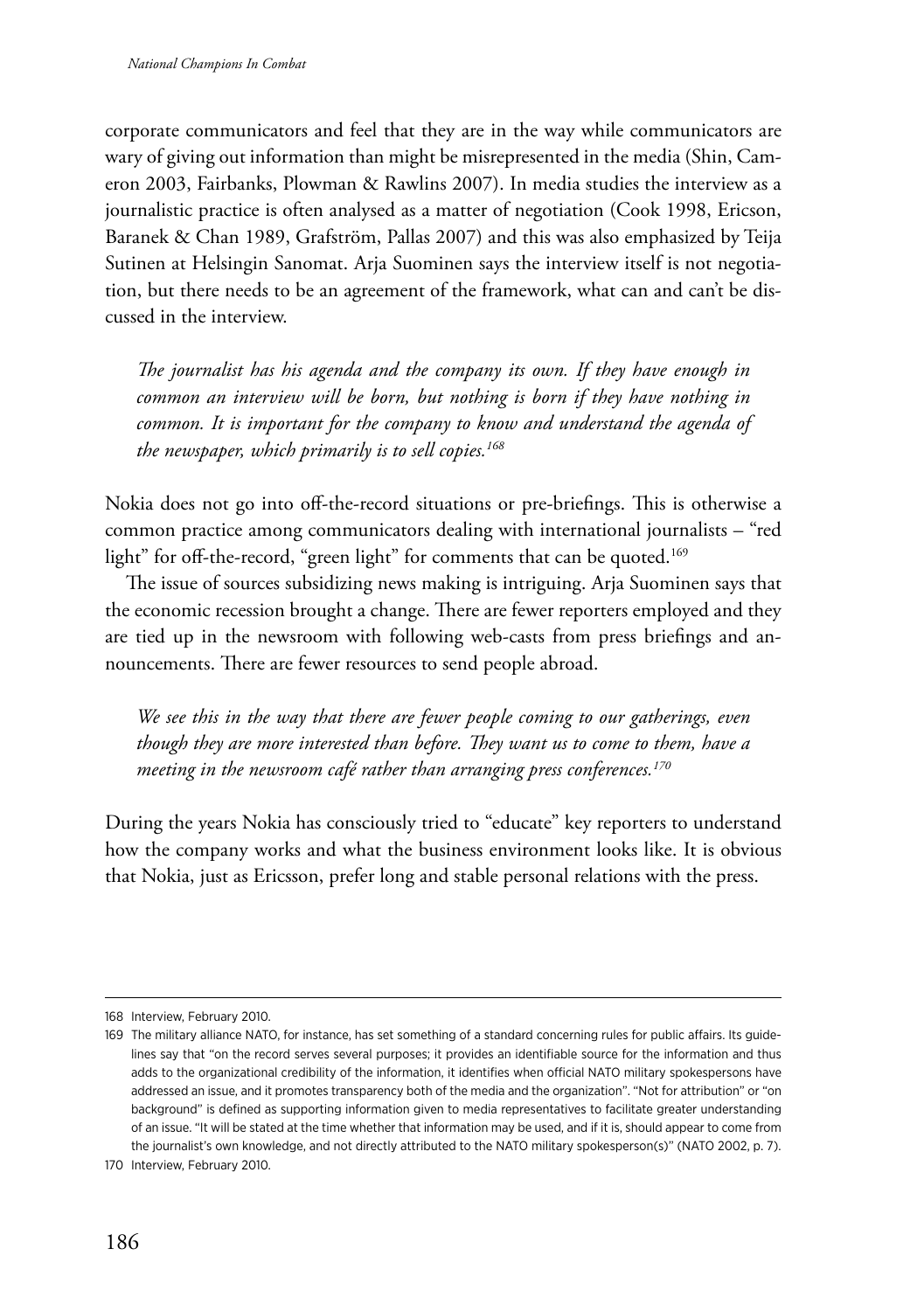*The press has appointed specialist reporters that cover us. These reporters want more in-depth knowledge about Nokia. We arrange all kinds of technical education and business briefings and that sort of thing. We also have more – since technology changes so quickly – general technical briefings where anyone can come.171*

Jyrki Alkio acknowledges that he went through something that could be called a training programme.

*When I started and had not written anything about Nokia I wanted to meet people at all levels; communication people from different units. I told them for fifteen minutes who I am and they told me about themselves for fifteen minutes. Maybe you can call that a training programme. Then I met Ollila (Jorma, the CEO). That is a tradition when the Nokia watcher is exchanged, it lasts 1.5 hours. Interesting – I did not know that I have been in the Nokia training programme.172*

This statement may very well exemplify the lack of awareness among business journalists regarding the professional and institutional structures where they are embedded. It also seems appropriate to state that these arrangements limit the space for individual agency of the reporter during times when social interaction is not subject to distress.

## 5.4.1 The merits and liabilities of media charm

The second meeting with Arja Suominen took place in February 2010 just a few weeks after the yearly results for 2009 had been released. The press conference at Nokia House was attended by a handful of reporters: none of them had flown in from abroad. The presence of live broadcasting has been part of the Nokia corporate culture for more than a decade.

*It felt like the press conference in the auditorium was a bit over dimensioned. We were thinking that ten people sitting around a conference table would be a more proper setting. There would be seats for all, Suominen says.173*

By the end of the press conference a small additional group arrived that had been stuck in a traffic jam. Suominen said that reporters who normally would have reported on site excused themselves with referral to time constraints. Nokia has considered abolishing

<sup>171</sup> Interview, April 2005.

<sup>172</sup> Interview, April 2005.

<sup>173</sup> Interview, February 2010.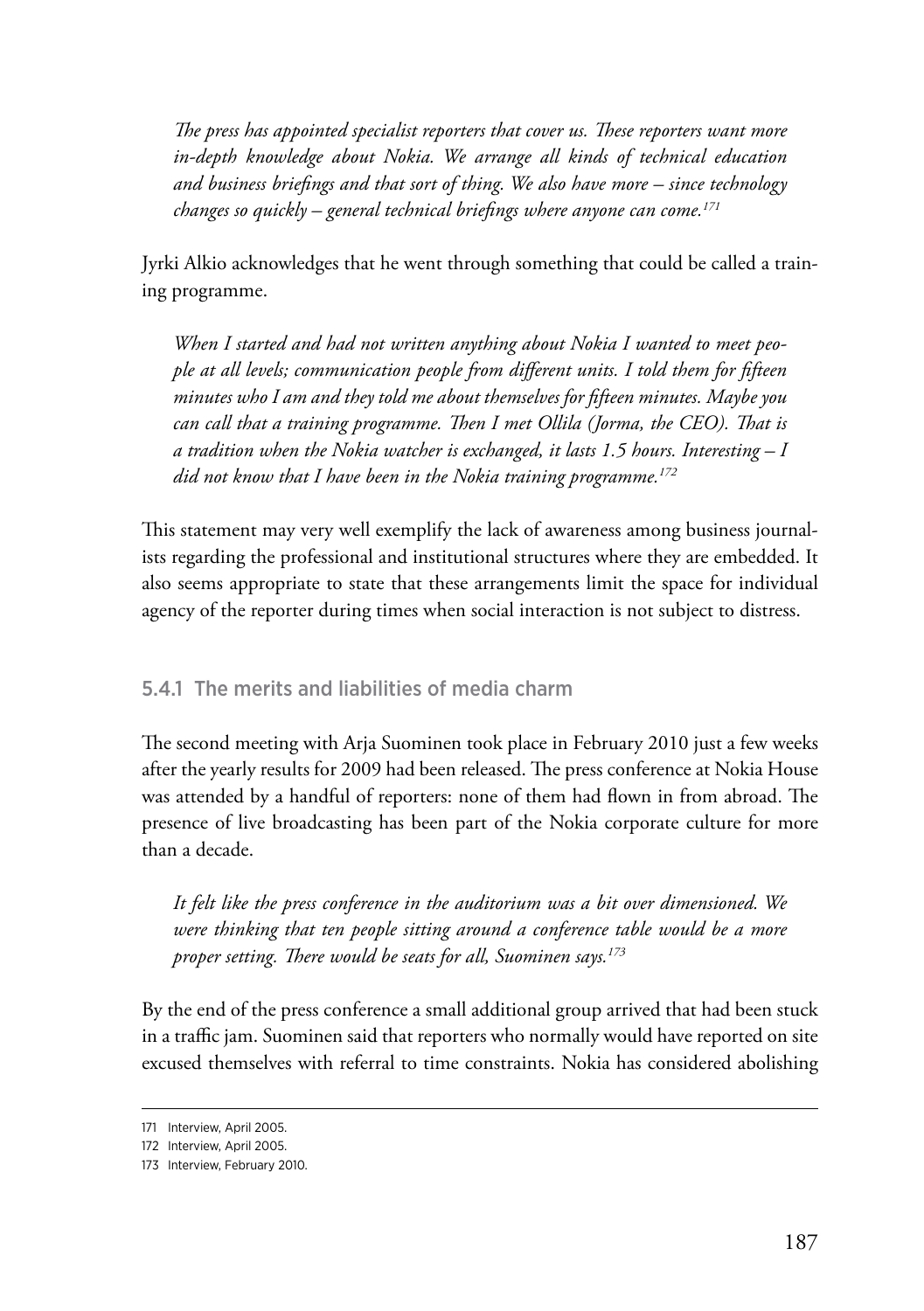the yearly press conference but retracted after receiving criticism from reporters. Still, it seems that conference calls and phone interviews done by newsroom desks are replacing on stage reporting. Arja Suominen believes there are several different trends. One is that the resources for news making have dried up as newsrooms are being cut down. The other is that young reporters are more familiar with news making methods based on facts retrieved from the computer screen. There is more pressure to do multimedia reporting and simultaneously produce text and video. This, she sees as a drawback since fewer reporters can obtain the knowledge to put reports on Nokia into context even though young reporters might have a wider view than veterans on issues such as corporate responsibility and the environment.

Ericsson has not felt the interest from business reporters diminish: on the contrary. When the 2009 results were released around ten television channels broadcasted live – among them Bloomberg, CNN, and BBC - from the press conference. Somewhere between fifty and one hundred reporters attended. Part of the interest was generated by the delight of meeting the new CEO Hans Vestberg.

*We don't see any changes in the interest from news media, even though I believe one should be careful and not make any assessments until after two or three quarterly reports. Svanberg, through his charisma had an ability to attract the media, even though Vestberg is not a bad person either, Sténson says.*

This brings us to a fascinating subject, the personality cult. It is possible that reporters following Nokia were not attracted by the star quality of Olli-Pekka Kallasvuo in the same way. He has a reputation for being dull and low profile compared with Jorma Ollila. This is something analysts have picked up as a liability, reported Reuters in a news story.

*Kallasvuo is a bad communicator in a world where his competitors are Steve Jobs, Eric Schmidt and Steve Ballmer, said John Strand, founder and chief executive of telecoms consultancy Strand Consult according to the news agency. He is good at selling phones, but bad at selling the Nokia story, Strand said (Virki 2010).*

On the one hand media and analysts demand corporate figures that can give credible performances while on the other, CEOs can't be experts on everything that concerns their companies.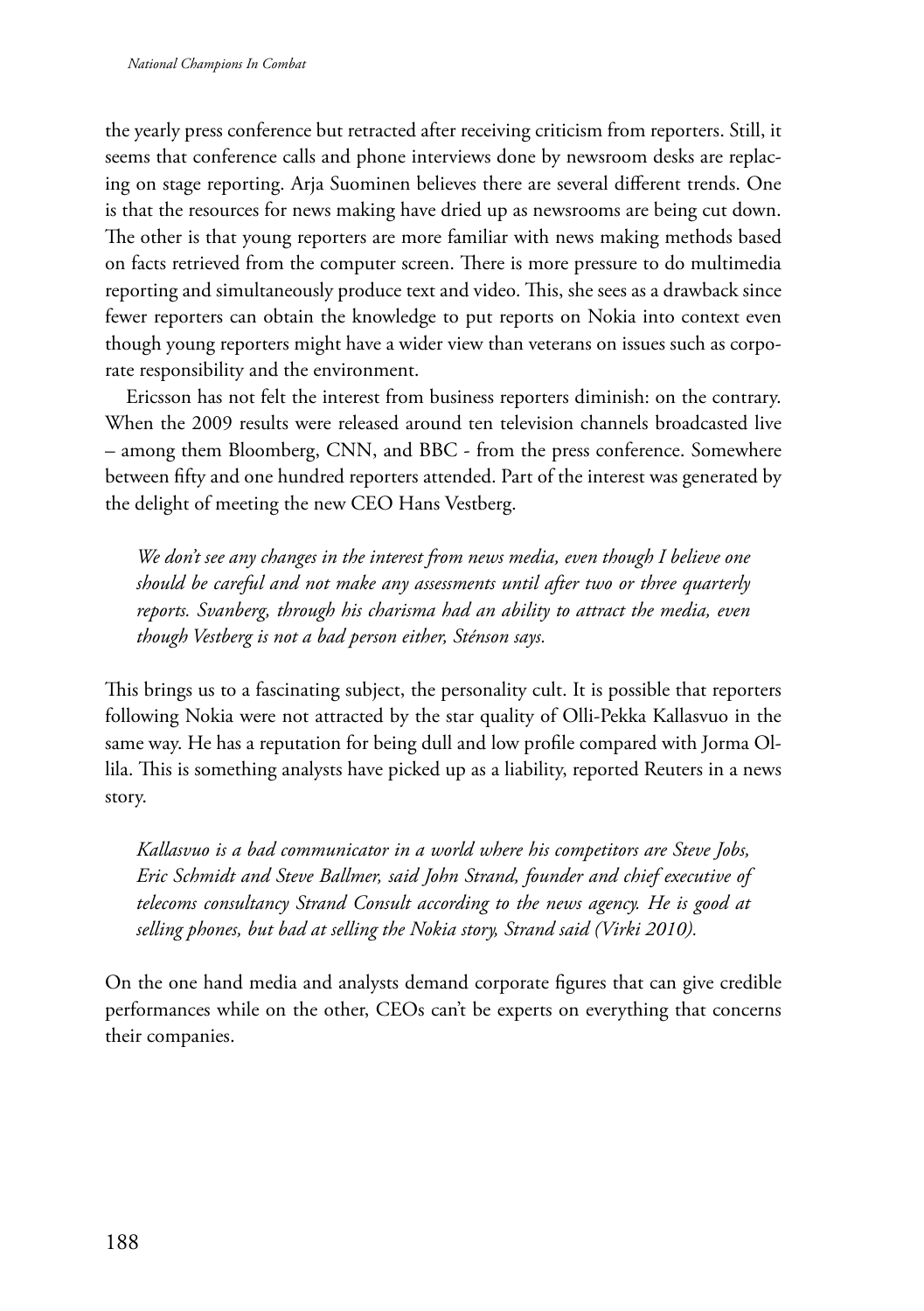*In Finland we believe that no one else than the CEO has the knowledge but in a company such as ours with 120 000 employees there are people that are better positioned to talk about technology, for instance, Arja Suominen says174.*

This phenomenon is well known in the research on leadership images. Pernilla Petrelius, for instance, has conducted extensive research on media images of corporate leaders and the former CEO at Ericsson, Kurt Hellström, was one object she studied together with Markus Kallifatides.

*The reports on Ericsson is about the reporters demanding answers to their question*  what the corporate leader will do to turn negative developments around. There is *no reportage where colleagues at R&D centers or market heads in Latin America or others get the same question. It is about the CEO and the chairman (Petrelius, Kallifatides 2004, p. 81).*

The CEO is compared to a craftsman that uses the company as a tool.

*If the hammer misses the nail we blame the carpenter. If the company makes a loss, we blame the CEO. (p. 81)*

Kurt Hellström reportedly had serious problems facing the media and admits to doing exactly the opposite to what the press department proposed. He refused to adapt himself to the media logic and instead appeared, in his own words, as "high-handed, ill-tempered, stubborn and arrogant".

*When someone put a dumb question to me I could not smile in a friendly way and say, that was a very good question. I looked at them and they felt that what I really thought was that they were stupid. Of course they did not like it. I annoyed them.*

The media training he received was of no use. When a young female reporter asked what Hellström "could do for Ericsson or bring to the company" he felt humiliated that someone could be so ignorant of his career that included building the mobile phone division. He did nothing to hide his feelings. A photographer for a business magazine was ridiculed and took revenge by publishing quite unflattering pictures. Hellström says that he felt journalists were a largely anonymous group that on the whole repeated what their colleagues had said and written.

<sup>174</sup> Interview, February 2010.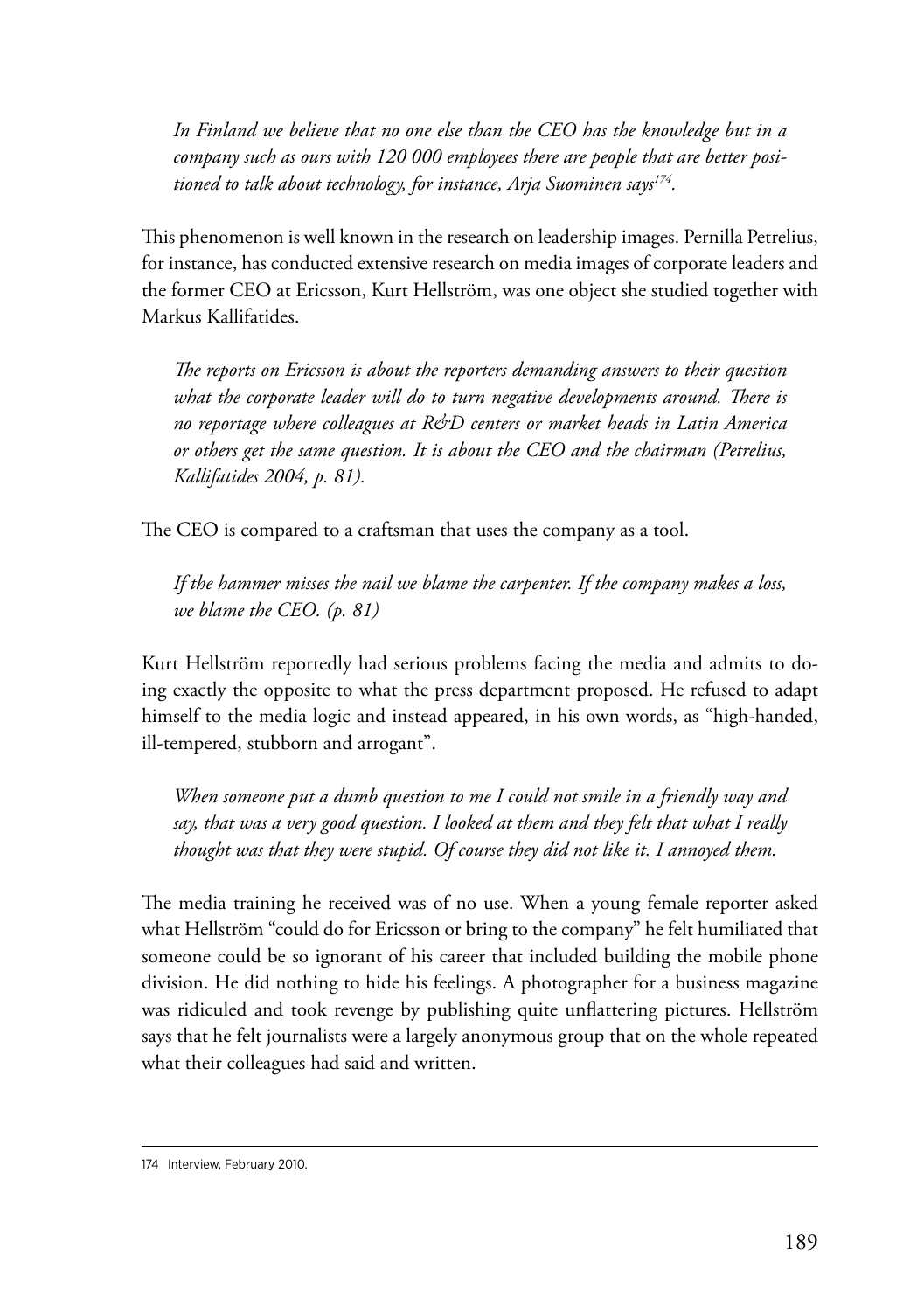*And then I saw these myths spreading. I was shy of the media because I did not want to sit on those TV sofas. If there is anything I despise then it is TV sofas, both the people sitting on them and those who handle the sofa. I think they are worthless.*

With the "Wanted" poster Hellström was established as an evasive character who did not carry his responsibility. The approximately sixty interviews he gave in the following weeks did not change that reputation. He felt victimized and bullied by the media.

*You try to do your job and are heckled by an environment that doesn't understand bloody much and even if they understood they did not deviate from the main line. It seems like if one stands up and starts to scream everyone else will do it as well, even those that have a different opinion.*

The chairman of Ericsson supports this view and in the official history chronicle of Ericsson adds that Hellström was exposed to serious and unpleasant threats.

*It is one thing to be criticized when things go badly – you have to take that. But when the media turns you into a caricature, then things have gone too far, says Michael Treschow (Karlsson, Lugn 2009, p. 214).*

The appointment of Svanberg was received so overwhelmingly positively in the press and the confidence building by Ericsson was so effective that something of a personality cult was created. Sténson says that they were careful not to expose Carl-Henric Svanberg too much, even though those attempts were not altogether successful. He mentions that for most of his tenure he was the CEO that was the person mentioned and discussed most in Swedish media, outperforming even the prime minister. For customer relations, this media exposure has no value, but the value for share holder relations it is important, Henry Sténson says. That is why Hans Vestberg was pushed to appear extensively in the media during the last quarter of 2009 just as Svanberg was at the beginning of his term. The extreme focus on personification and the CEO cult in the media has been exploited for specific reasons.

*The main share of our stock holders is here and I believe it is extremely important for companies such as Volvo, Ericsson or Electrolux that people outside the companies can not only identify themselves and understand the companies but also feel that they have a fair chance of seeing these leaders exposed and relate to that.*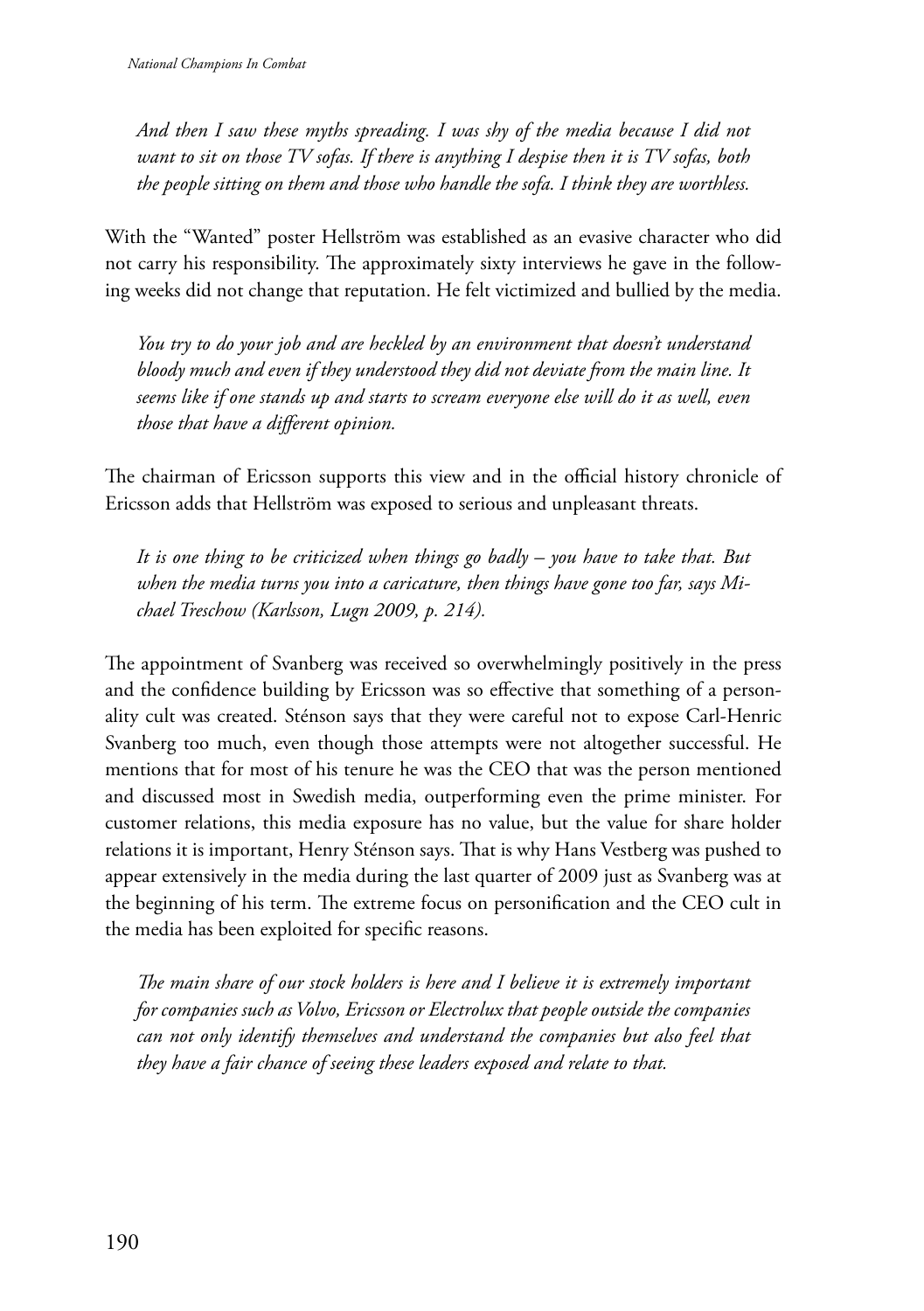Still, the company is walking a tightrope since the CEO media exposure has to be balanced with appearances of other company specialists. It is not easy since all reporters want to talk to the CEO. The status and shine of the highest leader rubs off on the reporter and the media outlet.

*Internally in the newsrooms they want this and it does not concern only us, it covers everyone. If you open the newspaper there are CEOs everywhere. You can have any opinion but it has to be handled. The only thing we know is that it is going to get worse, Sténson says.*

#### 5.4.2 Future of corporate communications and the press

With these thoughts as background the question arrives: what will be the "institutional sphere" of business journalism in the future? The corporate communicators are somewhat ambivalent from the position of what functionalities are attributed to traditional mass media. Arja Suominen, who works at a company that produces media content itself, is pessimistic about the future of journalism even though she strongly believes that media is needed in society.

The empty press conference room in January 2010 was a reminder that the world of media has changed.

*Do we need this anymore at all? Everyone is attending online and following the conference calls. I think it shows that the tools for communication have changed quickly.*

During the last twelve to eighteen months the centre of gravity has moved towards social media, certainly in the Anglo-American media world. The highest valued media use social media for publishing.

*It is just not a case of single bloggers but also the most admired journalists have their own blogs and have left the daily news beat to move into the blogosphere. Take for instance Mossberg175 who worked at the Wall Street Journal. Now he has his own business, arranges conferences, publishes a syndicated column on a site with others that don't deal with news anymore, Suominen says.176*

<sup>175</sup> Walt Mossberg's blog is named All Things Digital (walt.allthingsd.com/). He is the author and creator of the weekly Personal Technology column in The Wall Street Journal, which has appeared every Thursday since 1991.

<sup>176</sup> Interview, February 2010.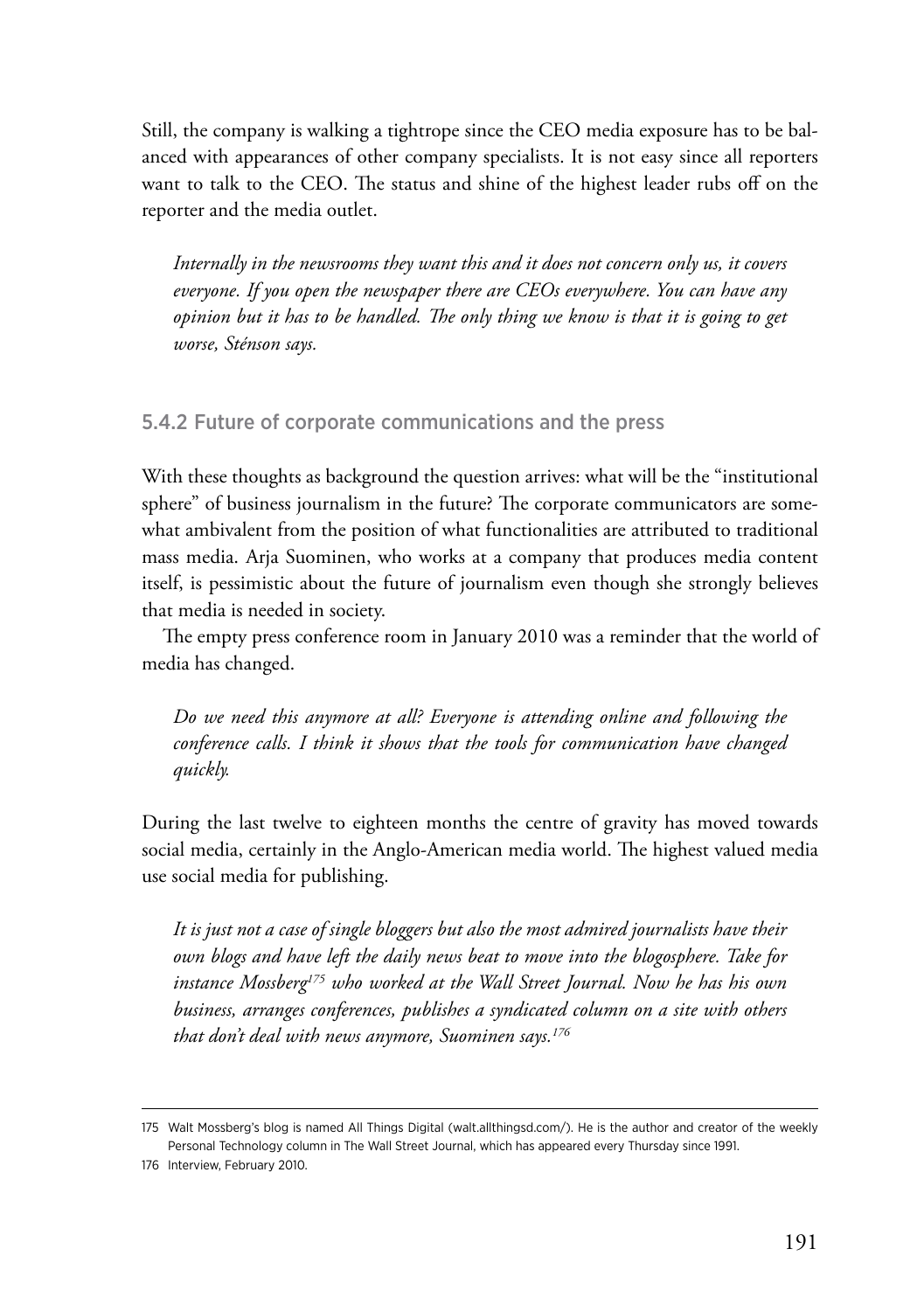She sees a shift towards new media forms that is in charge of the discussion. This also means that publicity is instant and the language barriers are not stopping the news, someone will translate texts into German, Finnish, Spanish, Chinese or whatever in a very short time. Nokia itself is making use of social media through blogs such as Nokia Conversations that in February 2010 attracted half a million visitors every month. These blog posts can receive 150 comments and are re-tweeted *en masse*. The amount of information is overwhelming which means that people will need some kind of neutral "referee" to create meaning and context out of it, to make sense of the world.

*Talking about the future of the media, I don't know what it will be but I do think that there will be intermediaries that will pick relevant information and do some analysis. Printed media believe that they will do these analyses.177* 

Henry Sténson also sees the changes but still doesn't feel a major impact on communications. Ericsson can be found on YouTube, Twitter, and Facebook and so on according to their strategy for social media. The Facebook community is called Technology for Good and videos recorded for internal purposes are posted on YouTube. Sténson believes that the door to a new world has opened for people working inside communications and technology is coming their way. Higher speed and more capacity in the networks will produce new experiments in social media.

*This was not planned by anyone. We opened up the networks, we created capacity and speed, and we got usability. And there are millions of creative people out there that will try new things. It is fantastic: I go to work every day thinking "God, it is such fun to be involved in something that affects the world so much!"*

 The challenge for people in communications and management is to work in an environment of total transparency. They need to be faster and more skilful in understanding and predicting development.

*The only way of pushing the image of a company is to be fast, factual, and helping the journalists to get it right; there is an awful lot to watch and many times you will get lost in this abundance. Then, we on the inside are needed since there are no limits out there anymore.*

He predicts that there will be an ever stronger polarization between short news based on press releases and deep journalism that helps people understand why.

<sup>177</sup> Interview, February 2010.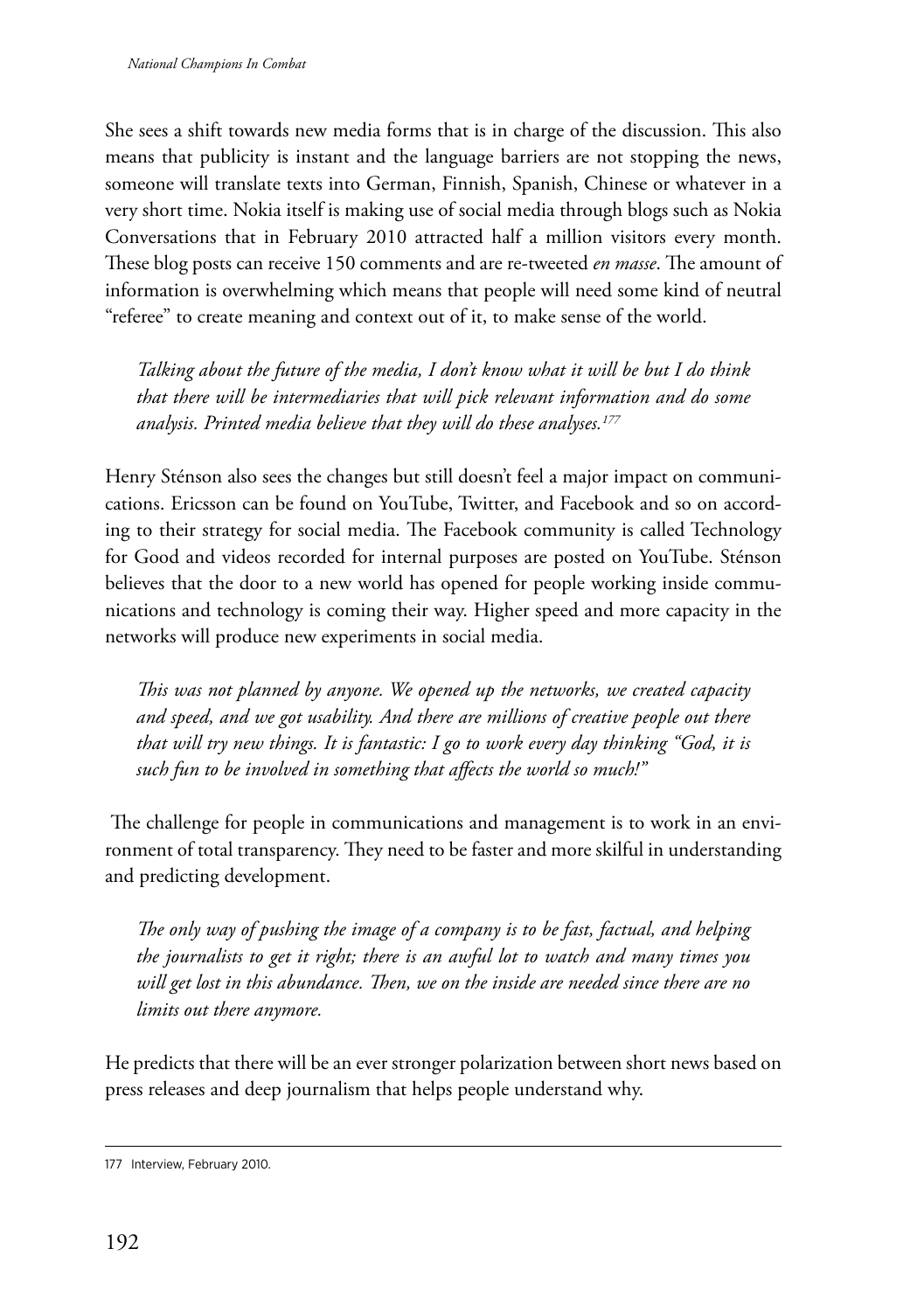# 5.5 Nokia, Ericsson and the national frame

Multinational companies are involved in business operations that apply standardized international management practices to the specific cultural and social conditions of local markets. The need for a multicultural approach to business doesn't necessarily conflict with corporate identity even though problems will occur when people at "home" will regard the company as just another multinational and not their "own". Earlier I have described how Nokia and Ericsson have consciously built on national identity by creating corporate storytelling that is grounded in a master narrative of a home land. Both companies have around twenty percent of their employees in their home countries (end of 2010) while Ericsson is far more important for national share holders than Nokia. Both companies attempt to control the setting in a national frame, with similar methods. It also seems obvious that the structural problems the companies went through in 2001 (Ericsson) and 2004 (Nokia) strengthened their link to the motherland. Peter Fellman believes that the companies understood something important during turbulent times.

*Ericsson used to say: 'look we are not only a Swedish company, only a small part of our market is in Sweden and we are truly a global company'. But when things really got heated up they saw how much the company was Swedish, how much of the stability and the identity was rooted in the fact that they were a Swedish company. Then they also prioritized Swedish media more than they did before. That is a lesson they learned on the way.178*

Arja Suominen says that the roots of Nokia are deep in Finnish soil. Since the company is so big the expectations are high, including misconceptions, and because of this it is important that information is as precise as possible. Less than a fifth of the employees are based in Finland, around twenty thousand people, and they are affected by media coverage of Nokia.

*The feedback is instant if there have been misrepresentations of us in the newspapers, people send us messages. People at Nokia are quite proud of such an attractive company and they want to read about it in the newspaper, she says.179*

There are many expressions of nationalism, she notes. If foreign media reporters negatively on Nokia people react angrily and this might be part of the Finnish character – only Finns are allowed to criticize. According to her, Swedish reporters view Nokia

<sup>178</sup> Interview, March 2005.

<sup>179</sup> Interview, April 2005.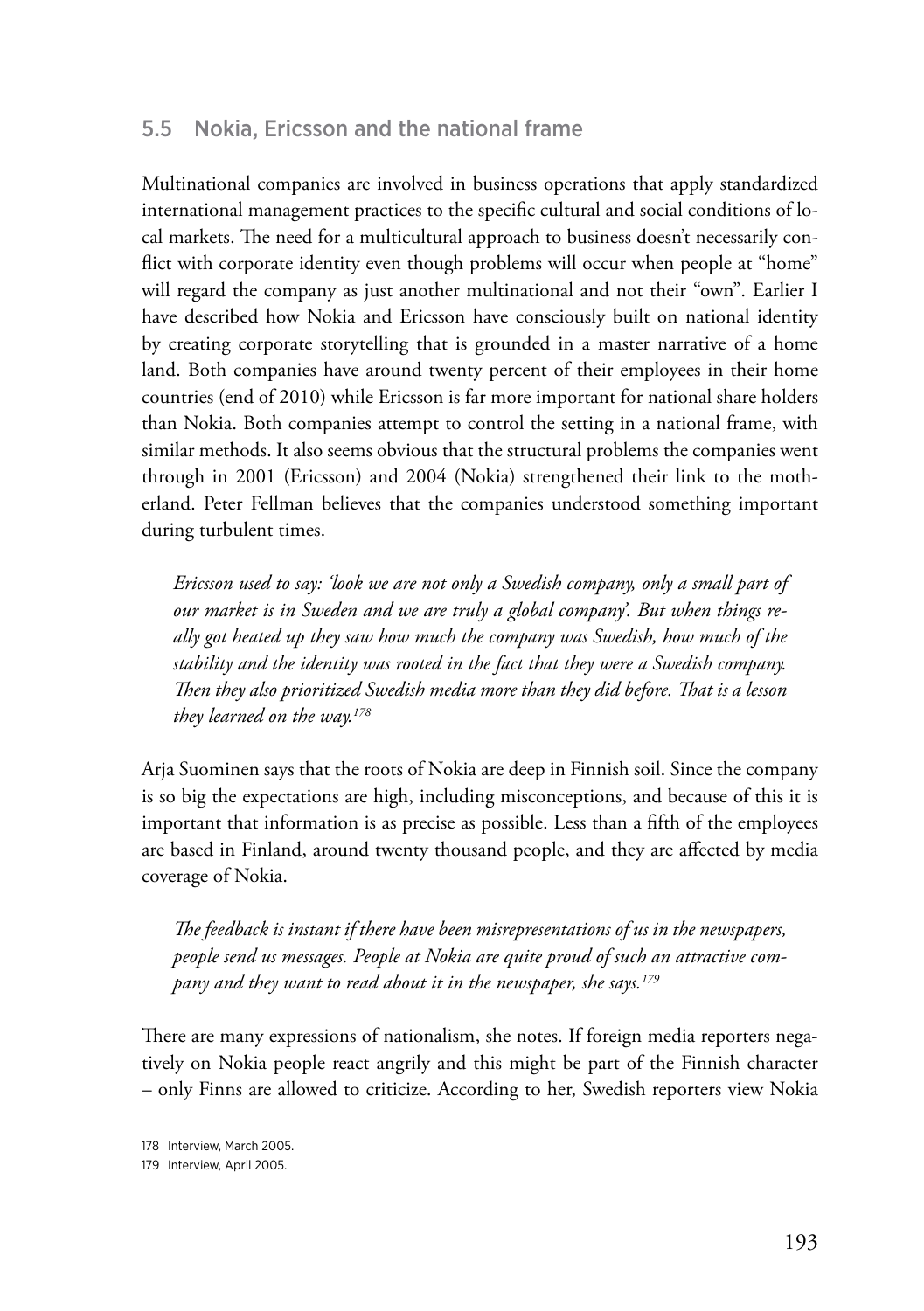from a Swedish perspective. In the minds of journalists and readers, Nokia is a rival of Ericsson, even if that is not always explicit in the texts.

*Sometimes it is troublesome that Swedes view us in an Ericsson-context, even though we are totally different as companies.180*

There is evidence that the framing of Nokia and Ericsson is influenced by a continued notion of "the other". Hannu Leinonen, who in 2010 felt that Ericsson had disappeared from Finnish media, admits that the Swedish media still reports on Ericsson but that is caused by "peculiar Swedish publicity" where Dagens Industri "systematically writes about Swedish companies".

*I think it is different in Finland. Sure, we write about domestic issues, we are more on the side of the national than against the national – but we write more unbiasedly than the Swedes. That is a common view. Dagens Industri has been reporting very negatively on Nokia for years.181*

In Dagens Nyheter there is suspicion that the competitive edge of Nokia somehow is stimulated by its tight relationship with the Finnish state. Torbjörn Spängs says:

*I have been wondering if Nokia…has been doped somehow, doped with the help of the Finnish government, because Nokia is too big for Finland…that is a journalistic suspicion; it can't be that good. Q: How do you mean doped? Yeah, I mean through some business support or because they keep…this is something one only can speculate about, that you dress the statistics – soon there will be a big revelation, WorldCom-like, catastrophe, type. That would have been fun. I think we would have been very alert if we had a story like that…but otherwise I think we have treated them evenly.*

Michael Törnwall feels the national feelings in a very concrete way since he was born on the Åland islands, a Swedish speaking part of western Finland.

*I am just as often accused of writing negatively about Nokia because I am a Finn as much as I am accused of writing Nokia up and Ericsson down because I come from Finland.*

<sup>180</sup> Interview, April 2005.

<sup>181</sup> Interview, April 2010.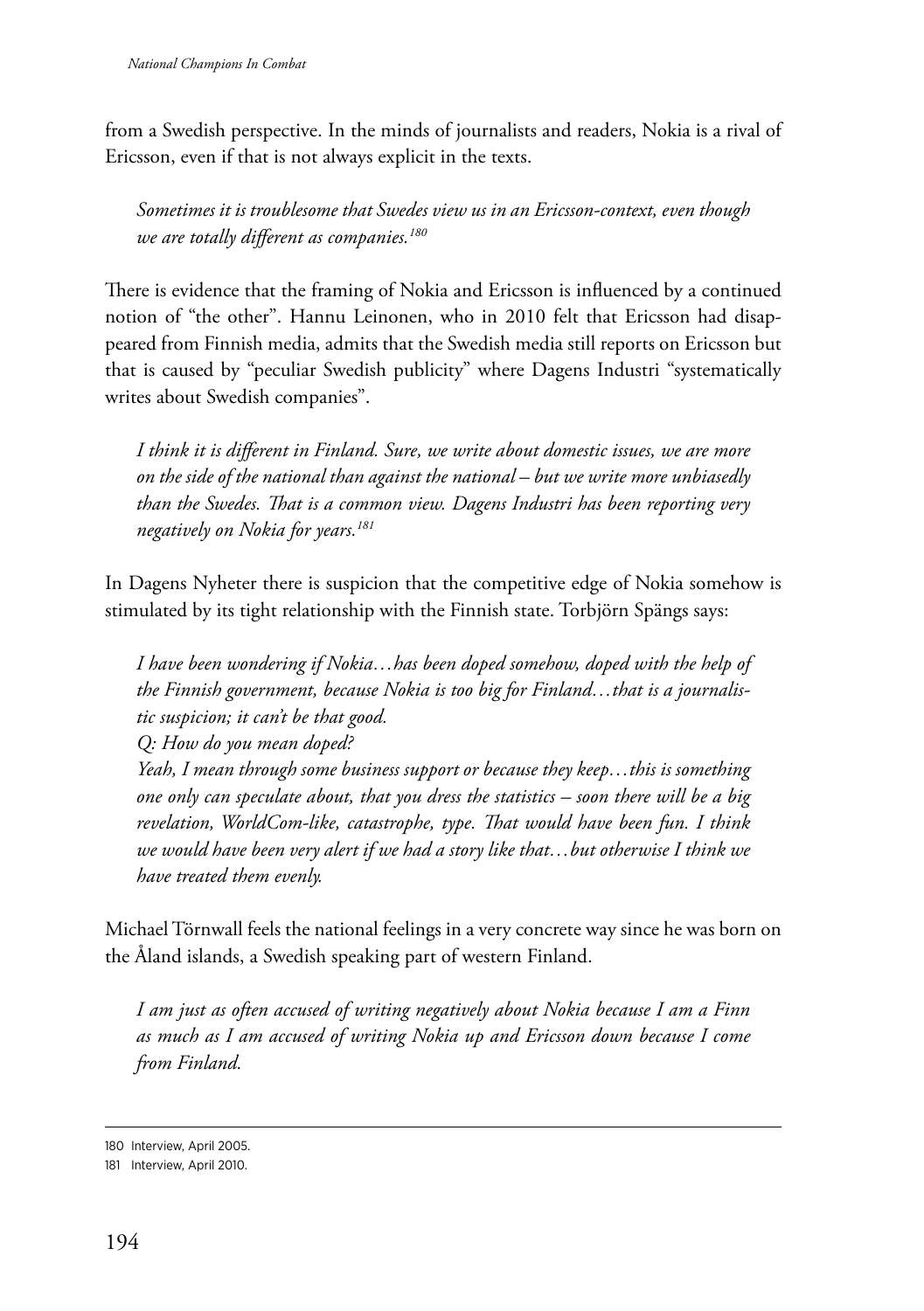Pia Gideon puts Ericsson in a perspective where large parts of traditional Swedish industry have been wiped out. During the restructuring of the industrial crises in the 1970s, 1980s and the 1990s the textile and garments manufacturers disappeared together with the shipyards. The steel industry became a problem child, pharmaceuticals moved out and the car industry could not be kept in Swedish hands.

*What is left? Only one flagship. That is Ericsson. Ericsson is part of the national pride.*

At Helsingin Sanomat the news perspective is "very" national, according to Jyrki Alkio. His business editor Teija Sutinen agrees that the national perspective is overwhelmingly important. News should concern the condition of Nokia, to look at Finland "as a country where Nokia wants to carry on its business, read the signals and look at how Nokia affects society and suppliers".

*The goal is to have a substance in news where we deal with the societal importance of Nokia, not just plain business news, says Teija Sutinen.182*

#### 5.5.1 As national champions

The views of the socio-economic culture of Nokia and Ericsson are influenced by ideas on advancement and modernization. These companies symbolizing the future of a world that is connected by communication systems based on wireless technologies. It would be surprising if these ideas do not affect the world view of business reporters as journalists often are regularly treated by sociologists as "the agents of modernity" (Zelizer 2004). The reality of the competition between Nokia and Ericsson as earlier explained in this thesis is that their relationship can more often be described in terms of cooperation. The single-minded development of common standards such as GSM and 3G was a shared concern of the two companies as well as authorities and operators in their home countries (Karlsson, Lugn 2009). Still, the comparison of the two companies as national challengers was not entirely a media construction, despite what the corporate communicators say.

Interestingly the interviews did only shed a little light on the issue of nationalism and national champions. Reporters agree that the framing of Nokia and Ericsson as competitors is more the result of creating news drama than a conscious process of nationalism in the media. By contrasting the two companies there is also an opportunity for benchmarking and reflexive reporting. Finnish reporters see Ericsson as a point of

<sup>182</sup> Interview, April 2005.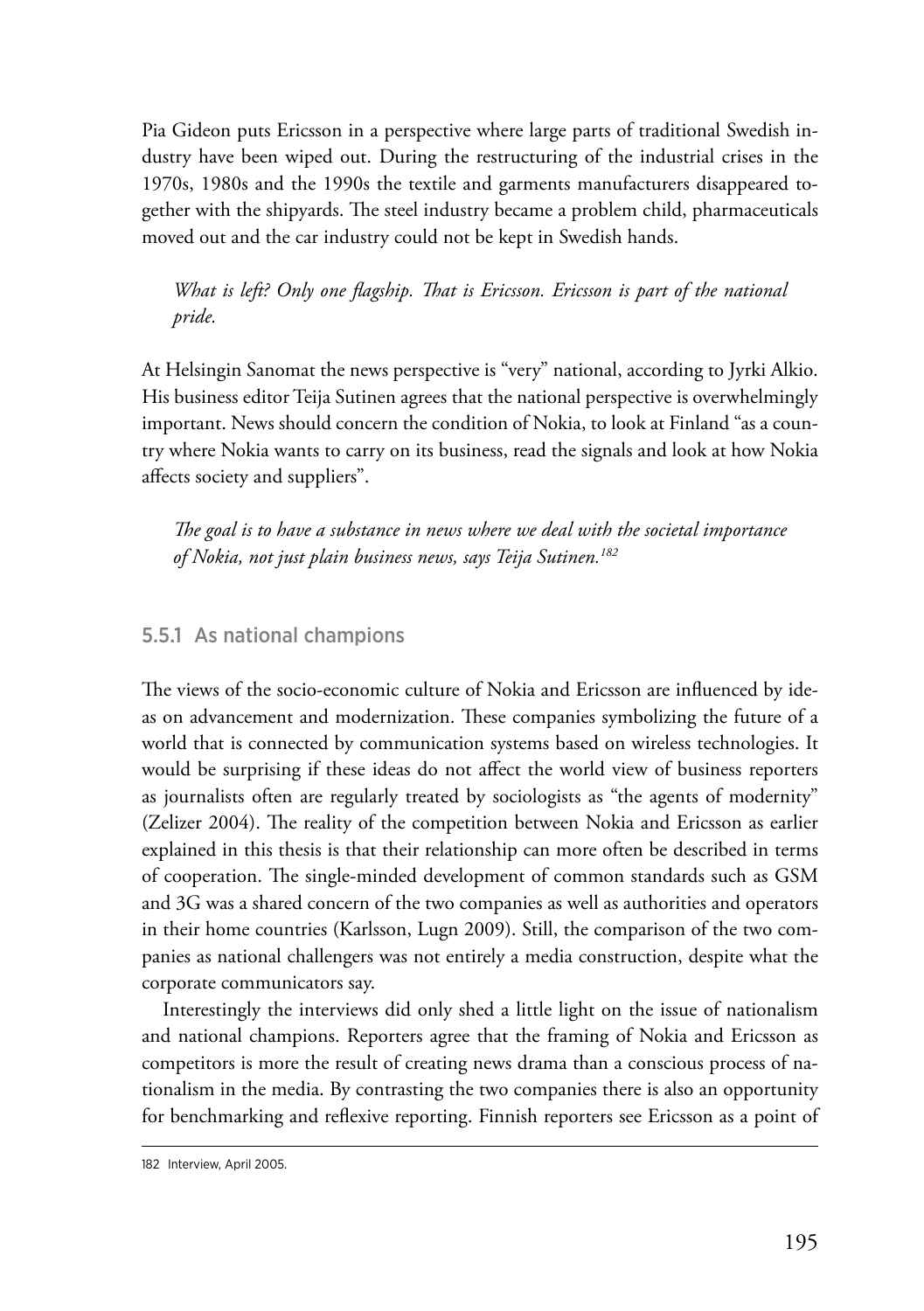reference for media reports on Nokia, and it is related to the business environment. Besides that, news that reflects upon Finland and its relationship with Sweden is always attractive: if Nokia succeeds better than Ericsson it is a big issue. Nationalism in the media is related to Finnishness and Swedishness.

*It is human…the national character of Finns, says Nykänen.183*

Hannu Leinonen is convinced that Swedish reporters are more concerned with the nation and the international match than their Finnish colleagues, something he has reflected upon while reading Dagens Industri. He also believes, however, that the media in Finland is too negative towards Nokia and dwell upon how the company is manipulating public opinion while in reality it is worthy of every recognition. In less than a decade Nokia conquered a consumer market where Finland had no previous experience; "passing both Americans and Swedes".

*Many don't want to give them that recognition. It is hard for journalists to make concessions. We are mongrels and try to dig up irregularities.184*

Mikael Törnwall agrees that the comparison between Ericsson with Nokia is fuelled by a streak of dramatization that in some ways is linked to national identity.

*There is something of revenge in it, turning the tables, and a dramaturgy that in itself has nothing to do with nationalism. But you do think it is amusing when Swedes fare better than the Finns.*

Peter Fellman says that Dagens Industri reports on Swedish companies and "Ericsson is a part of the Swedish people's soul while Nokia is not a part of it, apart from maybe on the stock exchange".

*Ericsson against Nokia, Sweden against Finland – that is an attractive package in making articles.185*

Journalists at Dagens Nyheter also refer to the "fun part" of comparing two companies that are so close to each other compared with "Motorola or something else from far away". It had not been the same feeling with German Siemens either. It was even more fun when "Ericsson was strong and it really was a match". The car makers Volvo and

<sup>183</sup> Interview, April 2005.

<sup>184</sup> Interview, April 2010.

<sup>185</sup> Interview, November 2007.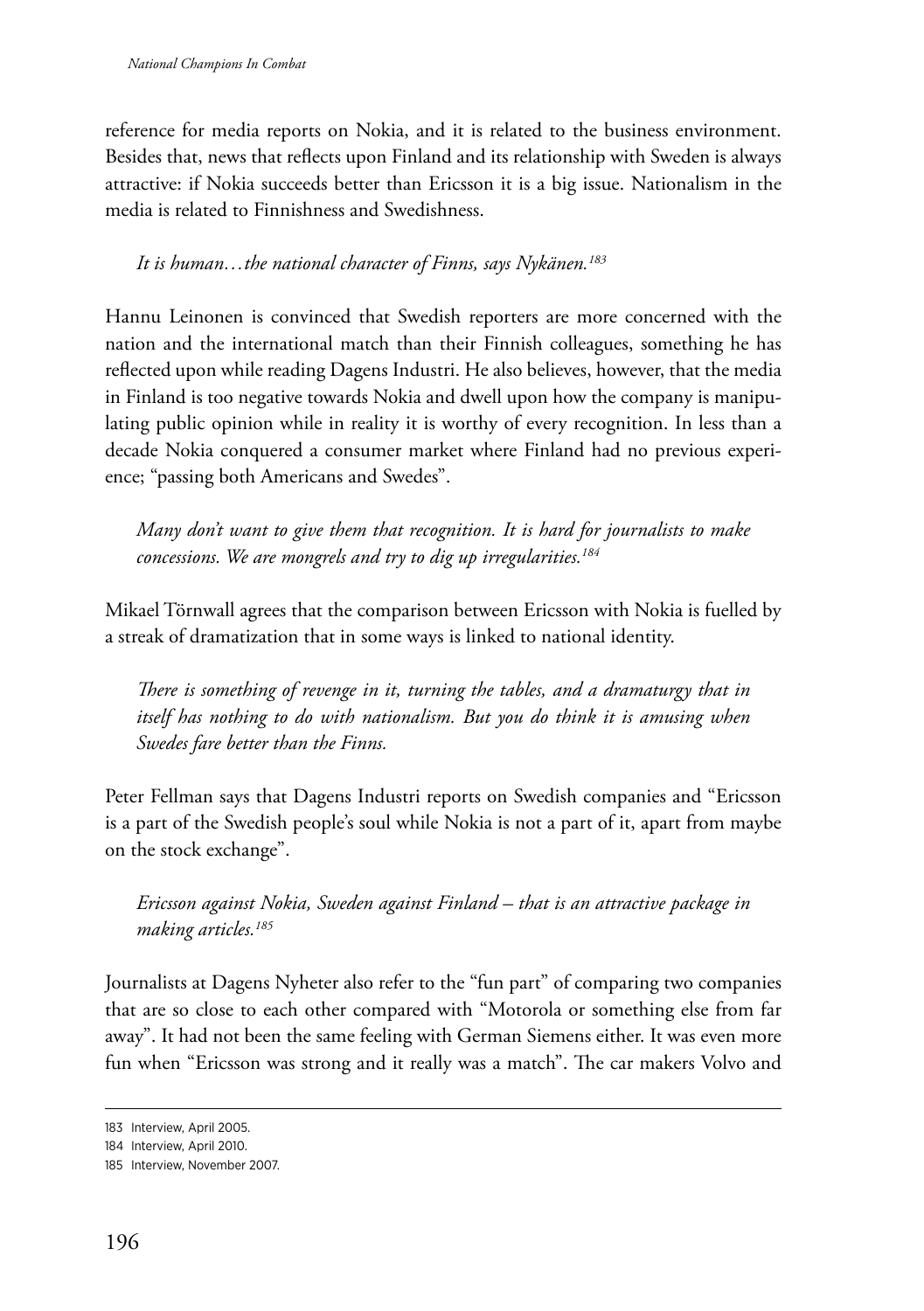Saab could be exploited for similar comparison much earlier when they were more equal in strength, but that does not seem exciting anymore as comparing Nokia and Ericsson.

*In some instances we have edited it as an international match between Sweden and Finland, called "Finnkamp". We have played that theme, says Torbjörn Spängs.*

Bengt Carlsson confirm that "they just could not resist" dramatizing the competition as a match.

- *A: We had a fixation on that Ericsson would pass Nokia, but it did not turn out that way. This engaged readers, but we got a telling-off from Finnish readers. They are sensitive.*
- *Q: You mean Finns living in Sweden?*
- *A: Yes, that felt a little bit strange. It is no news if Nokia is having a better quarter.*<sup>186</sup>

By the next interview in 2007 Bengt Carlsson is convinced that there is too little nationalism in the press regarding Swedish companies despite their importance for national self-esteem: there is no negative side with having corporate head quarters in Sweden. More nationalism in Swedish business life would not be a problem, at least not in the relationship with Finland if that is compared with Denmark.

*That is a difference. There are more acceptances for Finnish nationalism, "Finnkamp" and ice-hockey. Danish nationalism is associated with hostility towards foreigners; the joviality has received a blow.*

This was said at a time when national politics in Denmark were highly influenced by the rise of the populists of The Danish People's Party.

# 5.5.2 Comparing Nokia with Ericsson

Nokia and Ericsson have been close partners in the advancement of mobile phone technology based on the Nordic standard of NMT and later the pan-European GSM

<sup>186</sup> Interview, April 2005.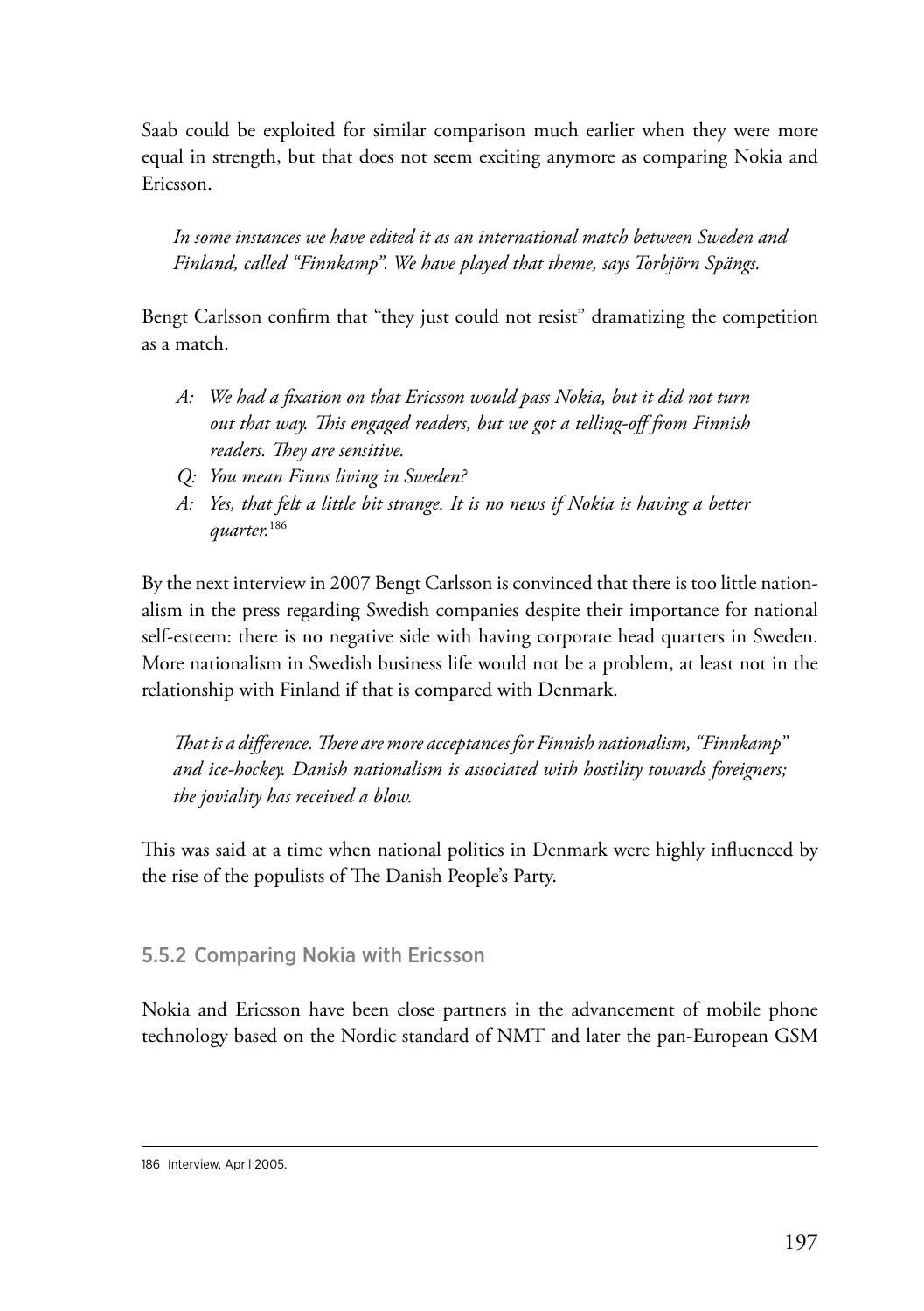that leads the fields of different competing standards.<sup>187</sup> A few years during late 1990s and early 2000s they also were somewhat comparable in terms of business structure. In 1997 Ericsson was the biggest maker of mobile phones in the world but a year later the position was taken by Nokia. When Ericson spun off its mobile phone division into the joint venture with Sony in spring 2001 they started taking separate paths. Nokia created a joint venture for mobile networks together with the German company Siemens in 2006 which made it easier to see the industry differences between the two Nordic companies.

Company representatives tend to claim that the press, independently of what is said, resorts to comparison but it is also true that management is engaged in benchmarking. For instance when Svanberg took up his position in April 2003 the first meeting with members of the management included the preparatory task of ranking seven factors in terms of their perceptions of Ericsson and Nokia. These were compared with a ranking of perceptions that Sténson had asked 10 analysts and 10 journalists to make (Karlsson, Lugn 2009). Everyone ranked the seven factors driving success much higher at Nokia. On a scale from 1 to 10 Nokia was ranked 8.2 by analysts and journalists but only 7.4 by the Ericsson management. The internal ranking of Ericsson was 4.1 while the external perception was the grade 4.3. Nokia had a clear lead on all factors and the biggest difference concerned "high profitability – trustworthiness, mandate to act, control of destiny".

The comparison with Nokia had been problematic for Kurt Hellström since the media failed to notice that the main business division, mobile phones, was not subject to a steep fall in sales while the market for networks almost disappeared overnight for Ericsson. Hellström says he tried to avoid the game analogy but reporters wanted it. His comments were distorted in newspaper articles to fit the frame of conflict.

#### *This was only an attempt to get a reaction from Nokia, but they never took the bait.*

Instead, Nokia and Ericsson were involved in a close relationship. As rivals they still could socialize in a civilized manner, he says. Their common interest was to establish GSM as a world standard based in Europe. German Siemens and French Alcatel with their big home markets wanted country specific technical solutions that would have put a brake on the GSM development. That position became unsustainable when the German and French markets were opened to competition. This is just one example of

<sup>187</sup> The Nordic Mobile Telephone Group was established in June 1969 at the Nordic Telecommunications conference at Kabelvåg, Lofoten. One interesting question is why only Nokia and Ericsson emerged on the hardware market. Actually, Danish radio phone producer Storno A/S was a successful company with a global market share of 25 percent in the mid 1970s. Storno was bought by General Electric in 1976 and ten years later by Motorola. The brand name disappeared after a short while. Neither did Norway manage to develop viable telecom manufacturers. The exemption was Simonsen Radio, a company delivering fishing technology that had some success developing analogue mobile phones in the 1980s.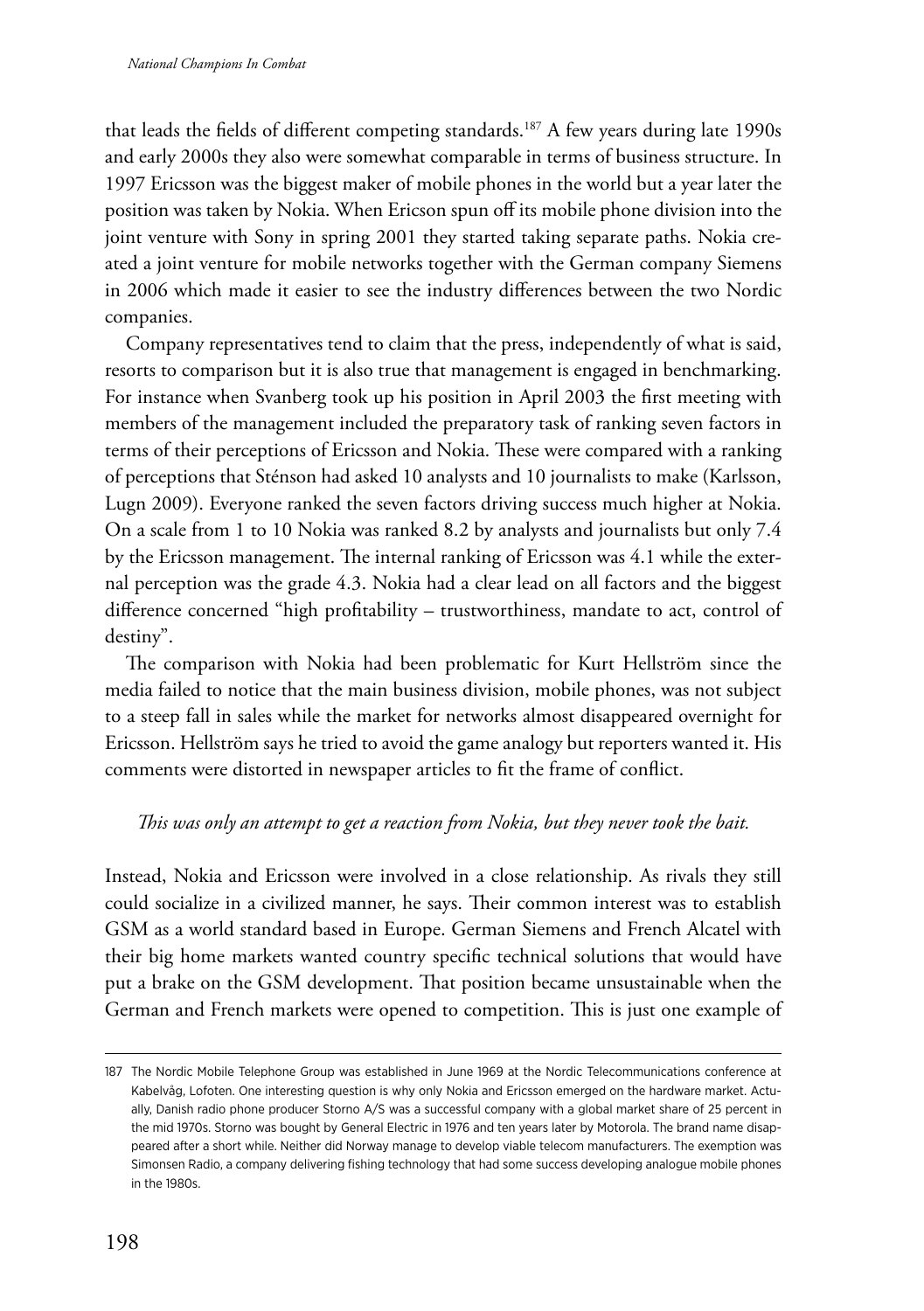several where Nokia and Ericsson have been able to strengthen their strategic positions through cooperation and "flagship linkages".

Henry Stensón also notes that the "hypothesis of a national match seems quite unnecessary" since success has been based on cooperation. Inside the company he never experienced any discussion in "game terms", he says.

#### 5.6 IR and stock exchange rules

Increasing demands for transparency and openness has increased the public insight into companies such as Nokia and Ericsson and – one could argue – the possibility to drag them into the public sphere for scrutiny. Because all investors are supposed to have access to the same amount and quality of information the companies are obliged to follow financial regulation and rules. The basic rule is that information that can affect the stock price shall be released to the stock market immediately. Since everyone has the right to be informed simultaneously companies now use web-based channels for distributing information. Internet publication puts stress on the quality of information.<sup>188</sup>

The most challenging issue is that the publishing pattern of the media has become so fast. Companies sending out press releases need to ensure that the facts are right the first time since the information cannot be recalled. "It is there in the world of the media and even if we will come through with our views later it is too late. It has become almost impossible to correct errors. In the 1980s when we sent stuff by fax that was still possible", Arja Suominen says<sup>189</sup>.

The value of new information is subject to consideration of how it might affect the valuation or change the previous image of the company compared with earlier released reports. Major contracts, management reshuffles, changes in profit expectations, large investments and important cooperation agreements are all included in this category. Company representatives cannot discuss these issues with journalists or analysts without releasing the same information simultaneously to the public.

The obligation to release more corporate information has been beneficial for journalists that decades ago could not expect companies to open up their books. With new technology it has also become easier to access the same information as other groups.

<sup>188</sup> The listing agreement on the OMX Nasdaq stock exchange includes rules for when information shall be released, a so called "general clause". A company shall, as soon as possible, disclose information about decisions or other facts and circumstances that are "price sensitive". For the purpose of these rules, "price sensitive" information means information which is reasonably expected to affect the price of the company's securities, in accordance with applicable national legislation. Still the wording is subject to judgement. "In evaluating whether a price sensitive effect is reasonably expected to occur, the factors to be considered may include: (a) the expected extent or importance of the decision, fact or circumstance compared to the company's activities as whole; (b) the relevance of the information as regards the main determinants of the price of the company's securities; (c) and all other market variables that may affect the price of the securities" (NASDAQ OMX Stockholm 2010)

<sup>189</sup> Interview, April 2005.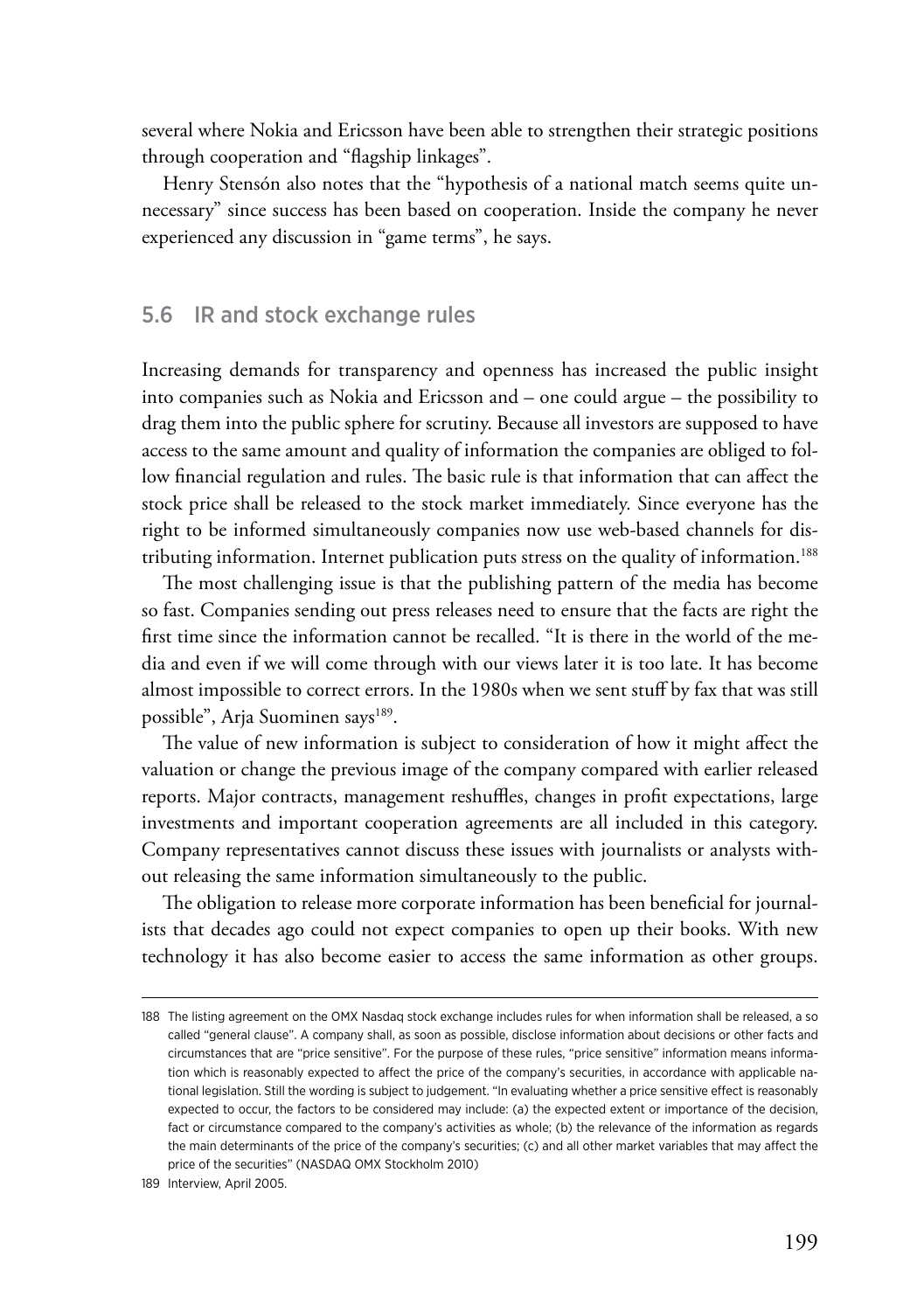The U.S. Securities and Exchange Commission (SEC) decided for instance in 2000 that reporters should also be allowed to participate in so called conference calls, question and answers sessions by telephone or webcast with analysts. Earlier they were exclusively intended for market actors. The financial documents that Nokia and Ericsson leave with SEC<sup>190</sup> are stored online and are a veritable gold mine for reporters.

The negative side of the stock exchange rules is that they put a limit on what can be discussed and this restriction is interpreted by company executives. Arja Suominen says that these rules define the borders of openness, but that they only apply to a certain type of information that affects the stock price.

*Then there are many issues we can talk about – and we want to talk about freely. There are many gripping stories without connection to results reporting that could interest the reader, she says.191*

#### 5.6.1 The demand for future statements

One of the most important tasks for the CEO organization is managing pressure in the form of internal and external expectations. Some expectations are generated through strategies, visions, goals and basic values communicated by management (and supported by owners), but there are also expectations that are created outside that inner circle.192 Different groups all have special interests in future corporate success. Here the capital markets and the influence of the business media are of special interest. During most of the first decade of the 2000s Nokia and Ericsson offered the market "guidance" on future earnings but stopped the practice by the end of it. This caused much discussion in financial circles. The market price of a company share is a combination of the worth of assets, dividends to shareholders and expectations for future profits together with external factors such as competition, outlooks for the economy and specific industry forecasts. This is the rational explanation behind changes in share prices that should be combined with a more behavioural perspective on market "moods". The corporate information to capital markets is intended to ensure that owners and potential investors have the same access as the management, but there is a demand for more uncertain evaluations. Johnsson (1996) notes that owners, analysts and financial journalists want

<sup>190</sup> http://www.sec.gov/edgar/searchedgar/companysearch.html

<sup>191</sup> Interview, April 2005.

<sup>192</sup> Johnsson (1996) segments these corporate interest groups into four; (1) the community with authorities, politicians, opinion builders, the education system, national and local government; (2) employees – including past, present and future – trade unions and students; (3) the market with customers, suppliers, competitors, business and trade organizations; and, finally (4) owners and investors, a constituency that includes banks, financial analysts and rating institutes (p. 9).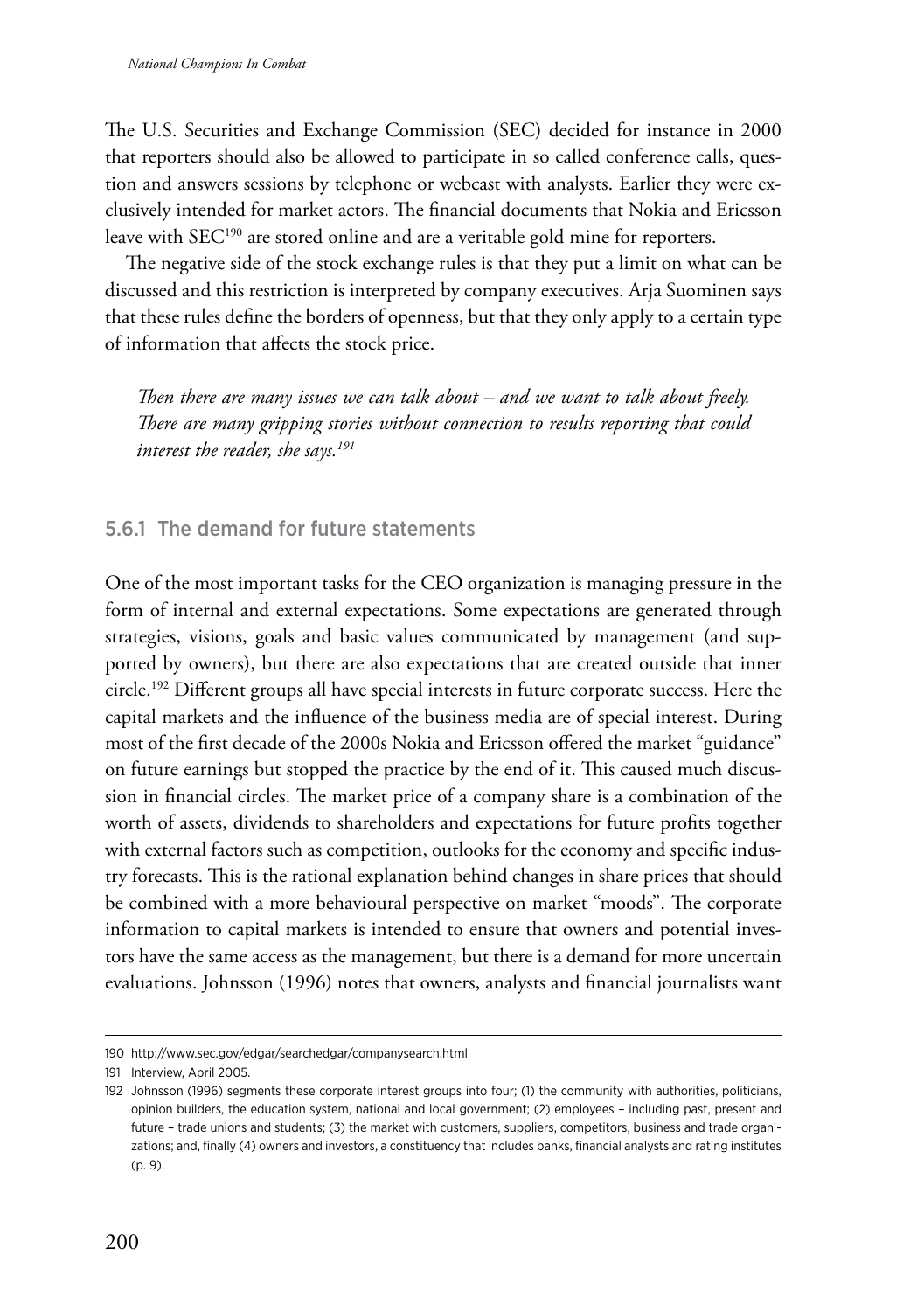future oriented information and "above all, they want to be able to evaluate the company's future earnings capacity" (p. 22)*.*

However, both Nokia and Ericsson have tried to steer away from making predictions since forward-looking statements are surrounded by great uncertainty. When Nokia releases new information it is followed by a warning that might include up to two dozen limitations on the true value of the financial numbers.<sup>193</sup> The management of investor expectations is an intricate matter that can go severely wrong, especially in the United States where disappointed investors are especially prone to suing companies. This has happened to both companies.

This problem became acute in October 2007 when Ericsson was forced to issue a profit warning due to a lower than expected revenue income during the third quarter. That was caused by a drop in software invoicing in September causing a loss in revenue amounting to several billion Swedish krona. This crisis was different than the problems experienced in 2001 since it also shows how Ericsson have transformed from a company that mainly delivers hardware for mobile phone networks to one of the world's biggest software companies. Car companies or airline companies have almost real-time insight in sales while software businesses are extremely volatile due to the cash positions and book keeping processes at their customers. Customers can order a software upgrade with a telephone call, pay and get the key to unlocking the code in just a few moments since the software for added functionality is already embedded in the system.

*You can put an order around New Year for instance. When you are cleaning up your order books you might give an order with just a few days notice, something we know nothing about because they might not want to sit with investment capital until next year since it might freeze. This is called Christmas shopping in the industry. And this can happen during any quarter, depending on book keeping systems and reporting routines, says Sténson.*

Changing customer behaviour and the management of public expectations is a problematic combination. The press has a key role here. Since most new facts about Nokia and Ericsson are already submitted through electronic media and few are interested in yesterday's news, the need for forward-looking reporting is becoming more urgent. Reporters, analysts and other observers such as academics are supposed to see into the future, so there is an increasing demand for gurus. Nokia and Ericsson have left this field of expertise to others and are no longer publishing or commenting on internal financial expectations or forecasts. They limit their openness to what has happened

<sup>193</sup> A typical forward-looking statement includes a list of 25 risks and uncertainties that might affect the quality of the information (www.sec.gov/Archives/edgar/data/924613/000110465910040926/a10-15060\_16k.htm, August 2, 2010).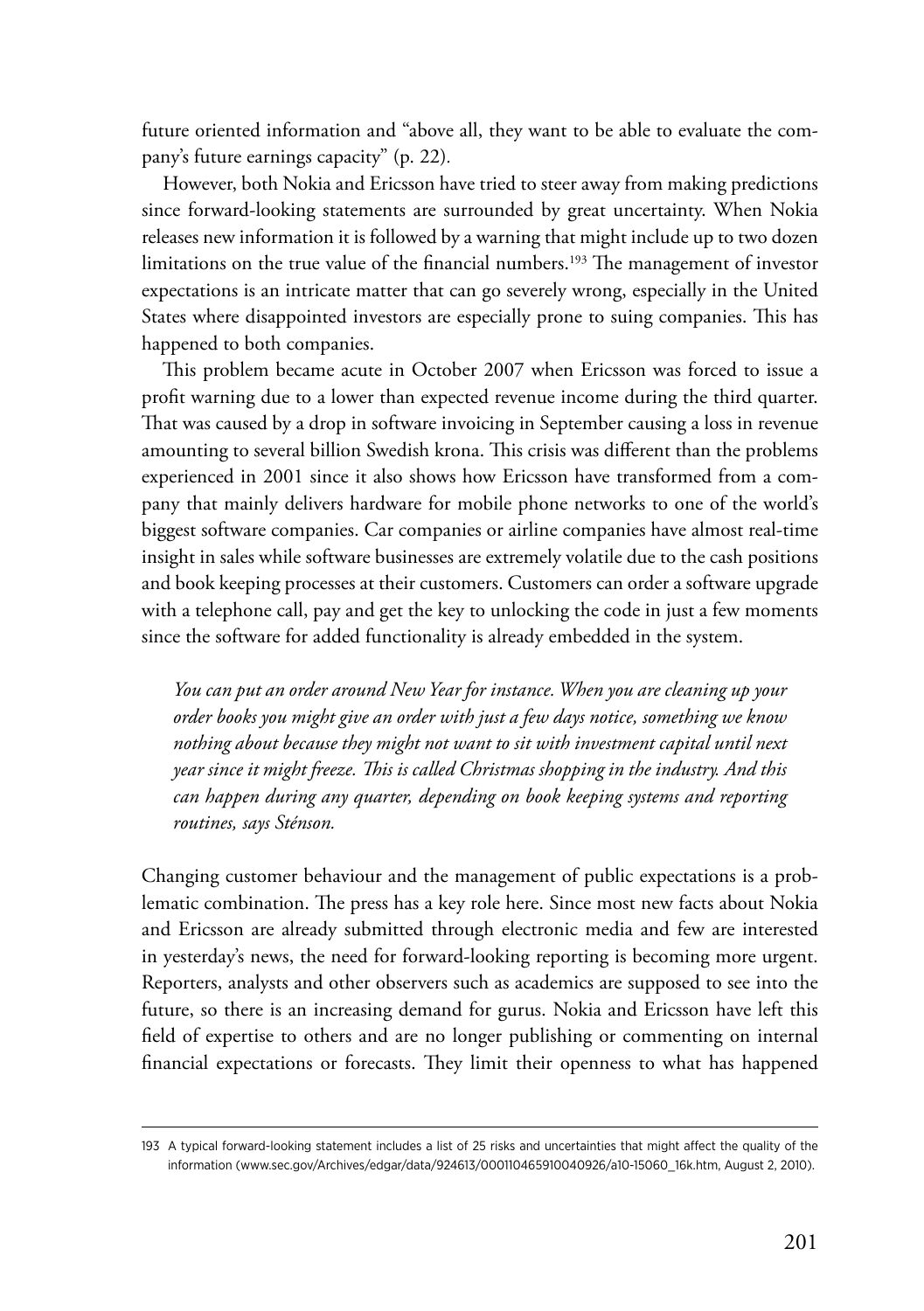and, to the despair of financial analysts that live on speculation, conceal the financial prospects for the future.

*We have chosen a track where we refrain from talking about the future, regarding profits and such. We can disagree on this but we feel that, during the time we used to talk about prognoses they didn't bring us any advantages, says Henry Sténson.*

For reporters the lack of future statements from the company has removed an important source for business news. Pekka Nykänen admits that it might be wise from the company side since it reduces pressure and releases energy for other parts of the business. But for reporters it has made work duller.

*We don't have any point of reference when results are published; did they reach their targets or not. It makes it more difficult to dramatize, for instance did they retract their promises since they made no promises, says Nykänen.194*

#### 5.6.2 Ericsson, Nokia and the analysts

Much has been written about the role of financial analysts and the media in the Dotcom-bubble, much less on their responsibility in the telecom crisis. That discussion is of relevance here regarding the fact that much of the information leaving Nokia and Ericsson is prepared for fund managers and interpreted by the financial analysts.

The companies arrange dozens of analysts meetings all around the year and financial actors worldwide pay attention since they are important global investment objects. American fund managers dominate the ownership of Nokia with 33% of the shares<sup>195</sup>, but no one stands out alone. The strategic owner at Ericsson is the holding company Investor which is the ownership arm of the Wallenberg family. Investors have almost one fifth of the votes.

The media uses financial analysts as sources for news stories and Per Lindberg, who has worked both as Ericsson and as an industry analyst for many years, defines his role in this way:

<sup>194</sup> Interview, August 2008.

<sup>195</sup> Ownership structure in June 2011 according to the Nokia home page [\(www.nokia.com,](http://www.nokia.com) September 29, 2011). Finnish investors had increased their share from 14 to 18 percent of the shares in a little over one year.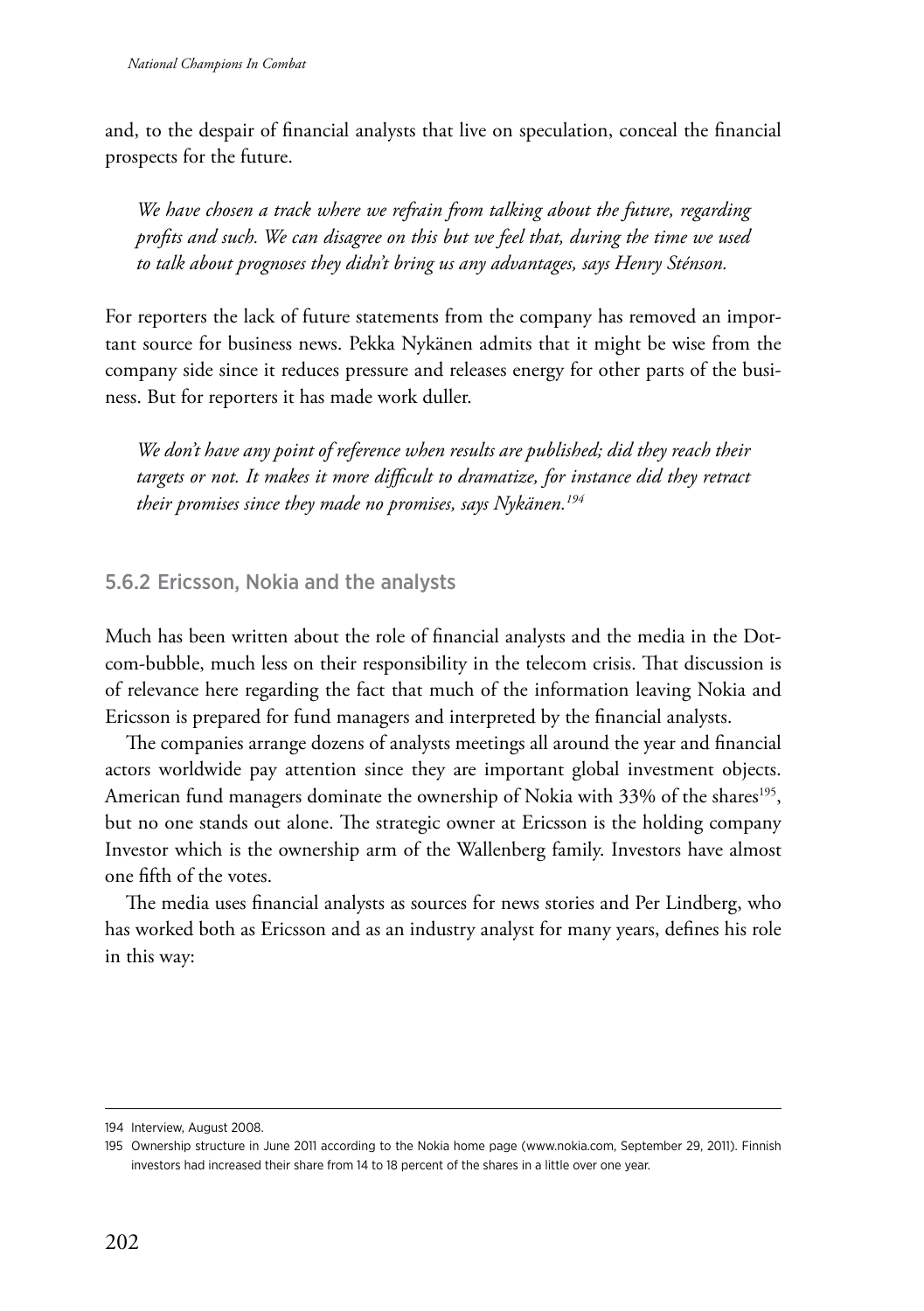*What I do is I try to help fund managers learn to understand the industry. I actually work as an advisor for their investment decisions, says Per Lindberg.*

He answers questions and does specific research if needed. The perspective of funds is usually short-term and based on market psychology: what are the others doing today? Their activity is based on quarterly results and the collection of information that supports speculation. Few fund managers dare to be long-term investors and support companies during a longer period.

*The media cover fund managers. Their performance is reported and debated in the newspapers. This makes fund managers scared that they might fall after the rest, says Lindberg.*

Kurt Hellström had an opportunity to personally experience the logic of the financial markets in the summer of 2002 when Ericsson managed to secure a share emission worth three billion dollars. This feat was achieved despite the fact that the credit worthiness of the company had been degraded to "junk" status.

*That was an extremely cynical game from the part of the capital market that summer. We saw how the money from hedge funds and others was used to influence the stock price. They want it to go up and down, because a market that lays still on a steady course is not good for them. That is a tough game and you also realize that banks that are your friends when everything is well suddenly are not holding your hand.*

This behaviour affects the mood of the media indirectly, if not directly through informal contacts between fund managers and journalists. The former business journalist Olle Rossander (2004) writes in a web comment that the journalism contributes to short-term capitalism. He uses Nokia and Ericsson as support for his theory and notes that these two Nordic giants belong to the most prominent companies on the stock pages, yet readers get no guidance on the long-term perspective: all reporting is focused on the last quarter*.*

There have been revelations of fraud on a massive scale, both during the Dotcomboom and after. Kurt Hellström says that he has seen similar tendencies in the Swedish financial market.

*It is the same way in Sweden: analysts are tied to banks or companies that trade shares they are selling. They are actors that even trade themselves, says Hellström.*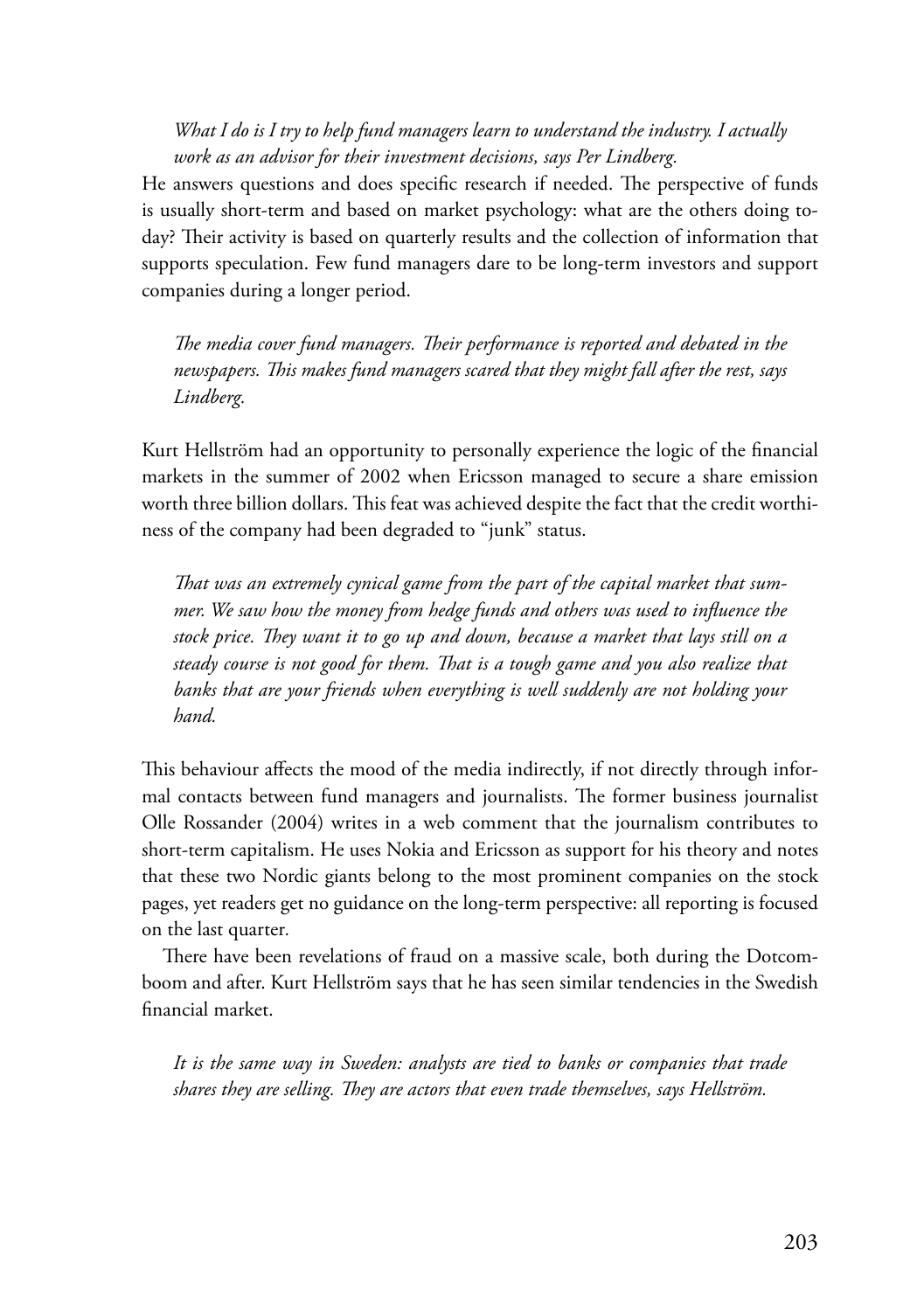The criticism of analysts needs to be balanced with this comment: no one seems to be interested in bad business news except for investors who are betting that company stock is going to come down. Independent analysts with the courage to break the rules of interaction are paying a price. One of those people with integrity was Keith Woolcock, who was the top ranked telecom analyst at the Japanese bank Nomura until March 2003 when he was sacked, in his own word, for giving air to some critical thoughts on Nokia.196 A year earlier he had written a couple of analyses that treated Nokia with scepticism. The first one noted the concern among operators that the position of Nokia as a supplier was too strong, the other pointed to the threat from Microsoft. In May 2002 Woolcock was invited to Nokia headquarters in Espoo for a "think-tank session" together with other experts. He was asked to sign a Non Disclosure Agreement, NDA, which is standard procedure at many multinational companies.

*I checked it with our lawyers afterwards. The paper did prevent me from saying what Nokia told me, but it did not stop me from talking, Woolcock says.*

 One month later a reporter from the Wall Street Journal called, wanting to hear his view on Nokia and Microsoft. Woolcock assumed that Nokia had told the reporter about the meeting in Finland. He told the reporter what he had said, views that already had been published in reports. Among other things he warned "that we all will be the slaves of Bill Gates (the chairman of Microsoft) in a few years".

According to Keith Woolcock the CEO of Nokia, Jorma Ollila, read the article and became furious. In less than an hour Nokia had called the employer Nomura and told them about the NDA paper. The lawyers did not see how he had broken that agreement, but that did not help.

*The guy who was my boss travelled to Finland and made a deal with Nokia that I would never again report on the company, and if someone else at Nomura writes about Nokia the company will receive a notice says Woolcock.*

The analyst wrote a letter to Nokia where he gave his view on the incident and called to express his regrets, but it did not help. Woolcock was forced to leave Nomura and believes that Nokia destroyed his reputation. His sole comfort is that the prediction was right. The share price of Nokia has dropped, the competition from Asia was fierce and Nokia was forced to make an agreement with Microsoft. Afterwards he says: "Here we see a company that is extremely sensitive to criticism when things go wrong".

<sup>196</sup> Woolcock, a former journalist, later worked at Whitehall Capital and at the moment stays at Cyke Global in London.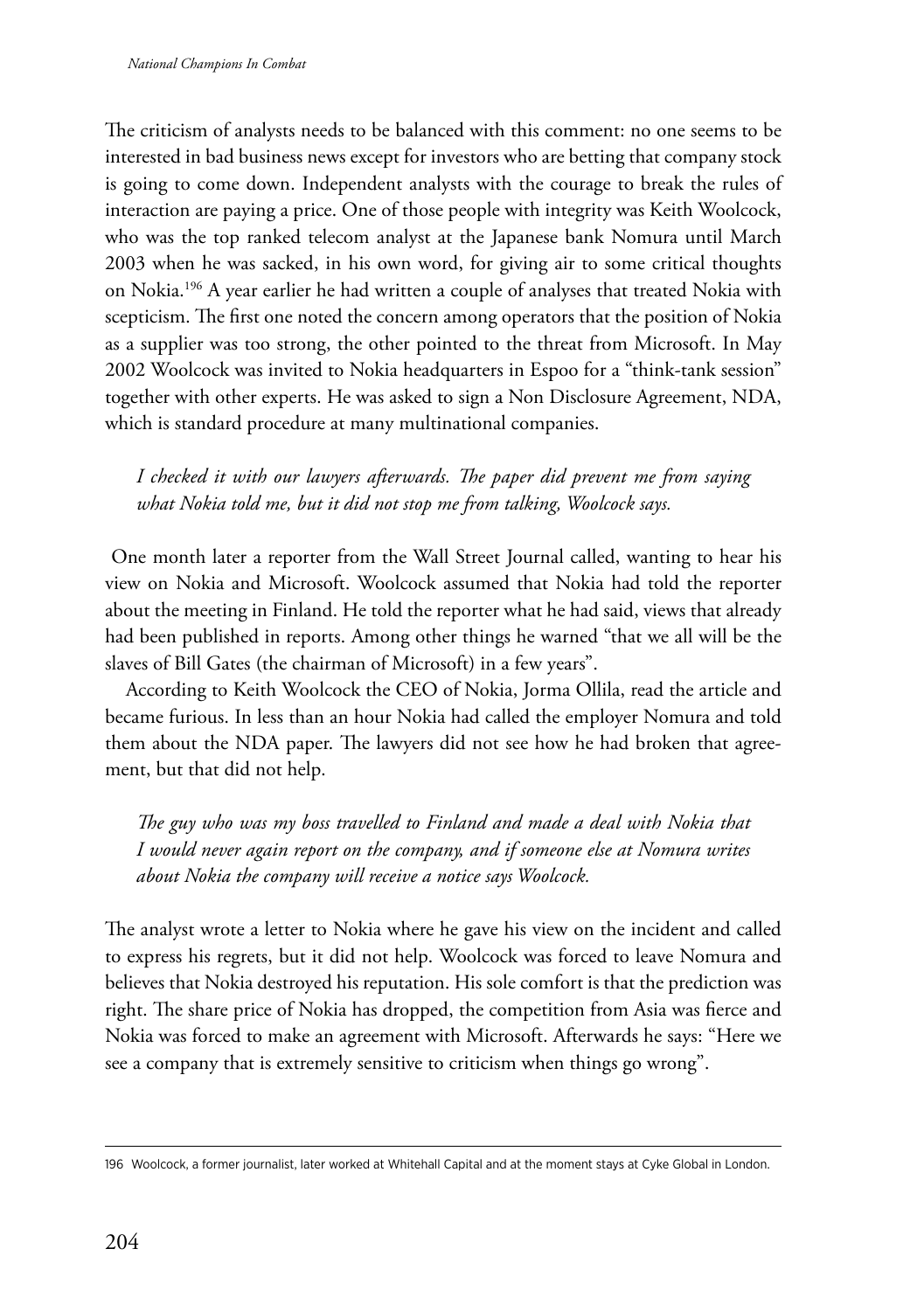Nokia spokesperson Arja Suominen says that the version Keith Woolcock has given sounds "improbable" while the press office at Nomura denies the accusation.

Another analyst that fell into disgrace with Nokia is Helena Nordman-Knutson at Öhman Fondkommission in Stockholm. The company refused to talk to her for a year after she released a sale recommendation for the Nokia share. A third analyst that got into trouble was a Finn who was acquitted in court of paying money to get two Nokia telephone prototypes that was stolen by an employee of a subcontractor.

In the early 2000s Nokia was worried that Finnish media is too dependent on local analysts for views on the company and advised Helsingin Sanomat, among others, to try to find sources abroad instead. Nokia helped the newspaper in this search and Arja Suominen, head of communications, says here lay a practical reason.

*A disproportionate part of what is written about Nokia and Ericsson follows the track of local analysts. They don't necessarily have the same resources and competence to analyse the global market as the big international banks with a large organization behind them, Arja Suominen says.197*

The business editor at the newspaper during that time, Teija Sutinen, confirms that the reporters now mainly interview international analysts. "This came from Nokia. They helped us by telling who the knowledgeable analysts are".<sup>198</sup>

At the company level financial analysts are sometimes seen as helpful as they complement and support the reporting in media. The relationship between analysts and reporters is mutually dependent; sell-side analysts especially use the media to get positive exposure for their employers and their analyses.

*Many reporters just walk right in without any pre-reading and then it is a good thing that we have capable analysts that help educate them if they don't believe us inside the company. I think it is immensely positive. Still, you can turn it around and say that it wouldn't be bad with some buy-side people either, because they are not dumb. But they don't want to be exposed, says Henry Sténson at Ericsson.*

The use of analysts as anonymous sources is no problem for Sténson, who is in charge of communications with both the press and investors. With 90–95% accuracy he believes he can tell who is behind an anonymous comment. Legitimacy over issues that concern the company are negotiated by discussing and when analysts challenge the company view Sténson say that time will tell who is right.

<sup>197</sup> Interview, April 2005.

<sup>198</sup> Interview, April 2005.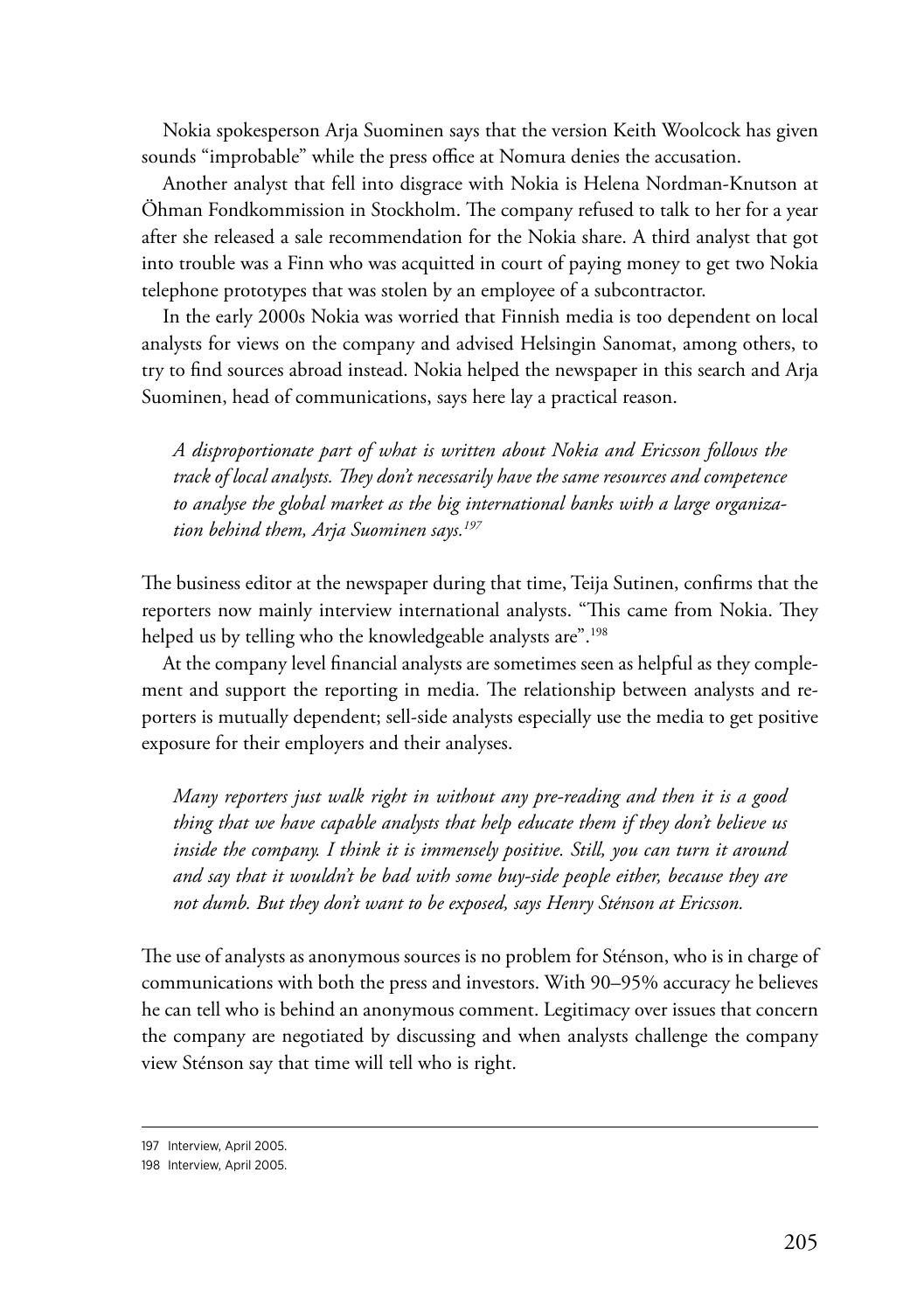*You can like or dislike their conclusions but there is no reason to fall out with analysts. There are many analysts today that I disagree with but I say to myself, we will see what will come. Sometimes they are right, sometimes they are wrong and over time the truth will emerge.*

### 5.6.3 Conclusions

The public image of the two companies, Nokia and Ericsson, are the attributes of a "master frame" that changes with the business cycle through input of new information and the interaction between reporters, news editors and corporate communicators that are designated to represent their companies as spokespersons. Reporters have scant personal access to upper management since the time constraints of CEOs are severe. For instance, even the reporter with the best access to Nokia management, the specialist reporter at Helsingin Sanomat, only spend a few minutes in private with the CEO. The public image of corporate leaders therefore tends to be discursive rather than based on firsthand experiences. This raises some important questions on the quality of news frames as journalistic knowledge; are efforts to test news media coverage against "reality" futile, since news is about balancing one socially constructed version of events against another? <sup>199</sup>

This chapter has provided an extensive journey into the social mechanisms that determine what become news in the case of Nokia and Ericsson. A close reading of what the respondents are saying seem to confirm the assumptions put forward early on in the thesis. The business news institution is inhabited by "inside members" that share a language and an understanding of cognitive frames or discourses. The audience is no part of this arrangement.

What are the general rules of appropriateness for news workers with regards to Nokia and Ericsson as news subjects? This compilation is an effort to condense the discussion in this chapter and to a list "rules of appropriateness" that are applied by news workers on Nokia and Ericsson.

1. It is appropriate to not question management as long as it is doing a good job according to "the market", i.e. measured by the stock price and the consensus among financial analysts.

<sup>199</sup> Again, this goes back to the discussion on knowledge as "real" or "social" at the beginning of this thesis. Paul Manning (2001) protests against this epistemological leap: "It is one thing to suggest that the news is socially constructed (very few media sociologists would disagree with this proposition) but it is quite another to suggest that we should abandon the task of placing news text production in a wider social context" (p. 47).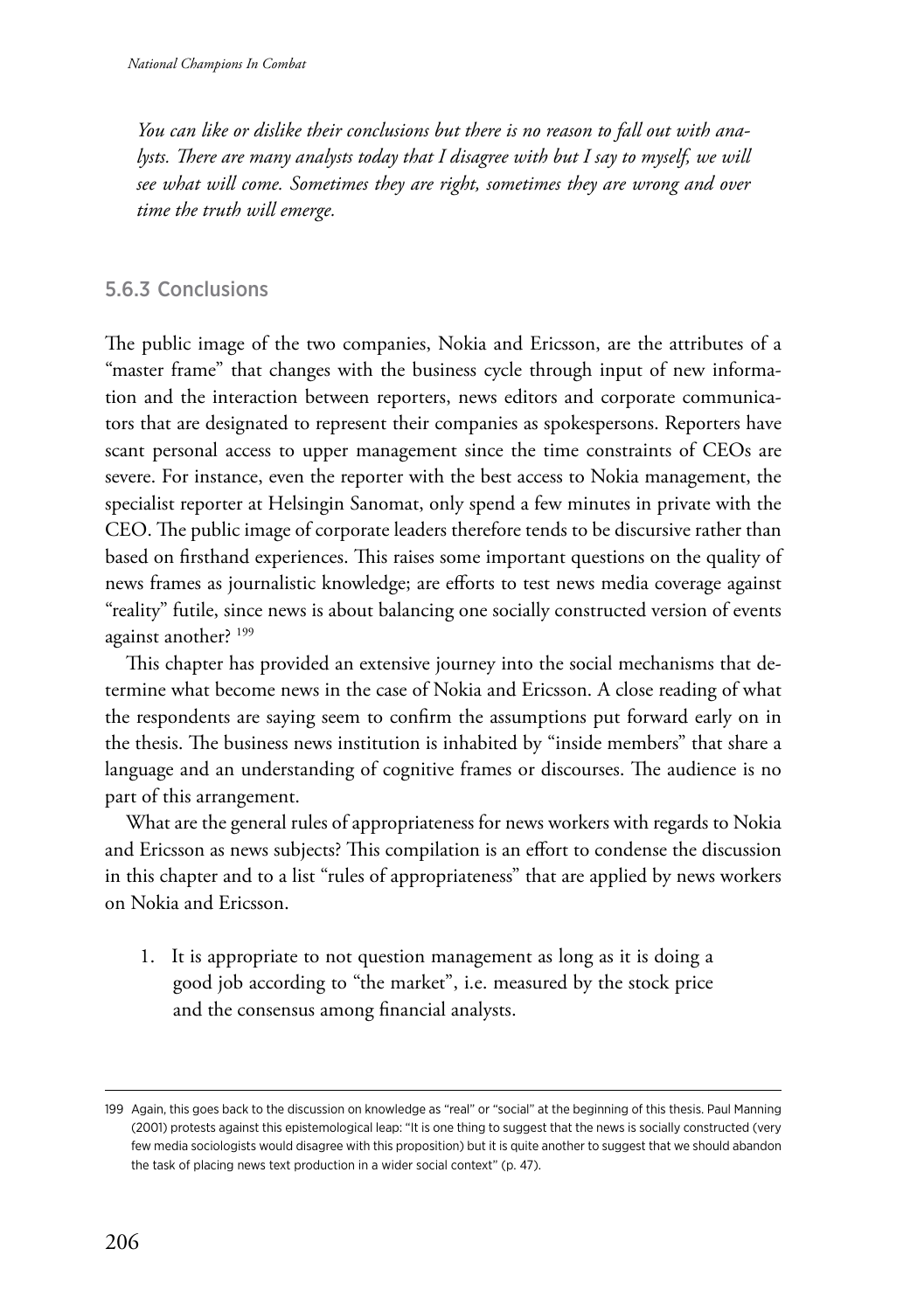- 2. It is appropriate to be critical when management fails, measured by the expectations expressed by "the market", i.e. financial analysts.
- 3. It is appropriate to criticize the management of Ericsson since reporters imagine that peer-companies are doing better.
- 4. It is appropriate to present the fortunes of Nokia and Ericsson as the individual achievements of top management personalities.
- 5. It is appropriate to explain the success of a company as the achievement of one single person, the CEO.
- 6. It is appropriate to link Nokia and Ericsson to national identity when things are going well.
- 7. It is also appropriate to link Nokia to national identity when things are going bad, maybe because it is part of the Finnish mythology of suffering and defeat.
- 8. It is appropriate to think that the success of Finland and Sweden somehow can be measured by the success of Nokia and Ericsson.
- 9. It is appropriate to compare Nokia with Ericsson, even though they are not comparable, since they both somehow capture the "spirit" of what it is being Finnish and Swedish. This rule has lost its power if we compare 2001 with 2007.
- 10. It is appropriate to give Nokia special treatment because it is such an important company for Finland. Therefore it is appropriate that the news published on Nokia is the result of negotiation on several levels in the editorial organization (Helsingin Sanomat).
- 11. It is appropriate to present Nokia and Ericsson as players in the sports field since that setting fulfills the needs of the business media to create drama out of routine events (Dagens Industri and Dagens Nyheter).
- 12. It is appropriate to neglect Nokia because "they" neglect us (Kauppalehti).
- 13. It is appropriate to neglect Ericsson because it is not a "world company" in comparison with Nokia (Kauppalehti, Helsingin Sanomat)
- 14. It is appropriate to measure the performance of the company solely based on first hand contacts with corporate communications.
- 15. It is appropriate to present corporate communications as a threat to quality journalism (Helsingin Sanomat and Kauppalehti).

Finally, the interviews show that a nationalist setting has more to do with the need to produce drama than an insightful analysis on the competition between companies or nations. It was considered fun and refreshing until the whole play field changed. On the other hand there is suspicion that the "other" is using some kind of subsidies to prop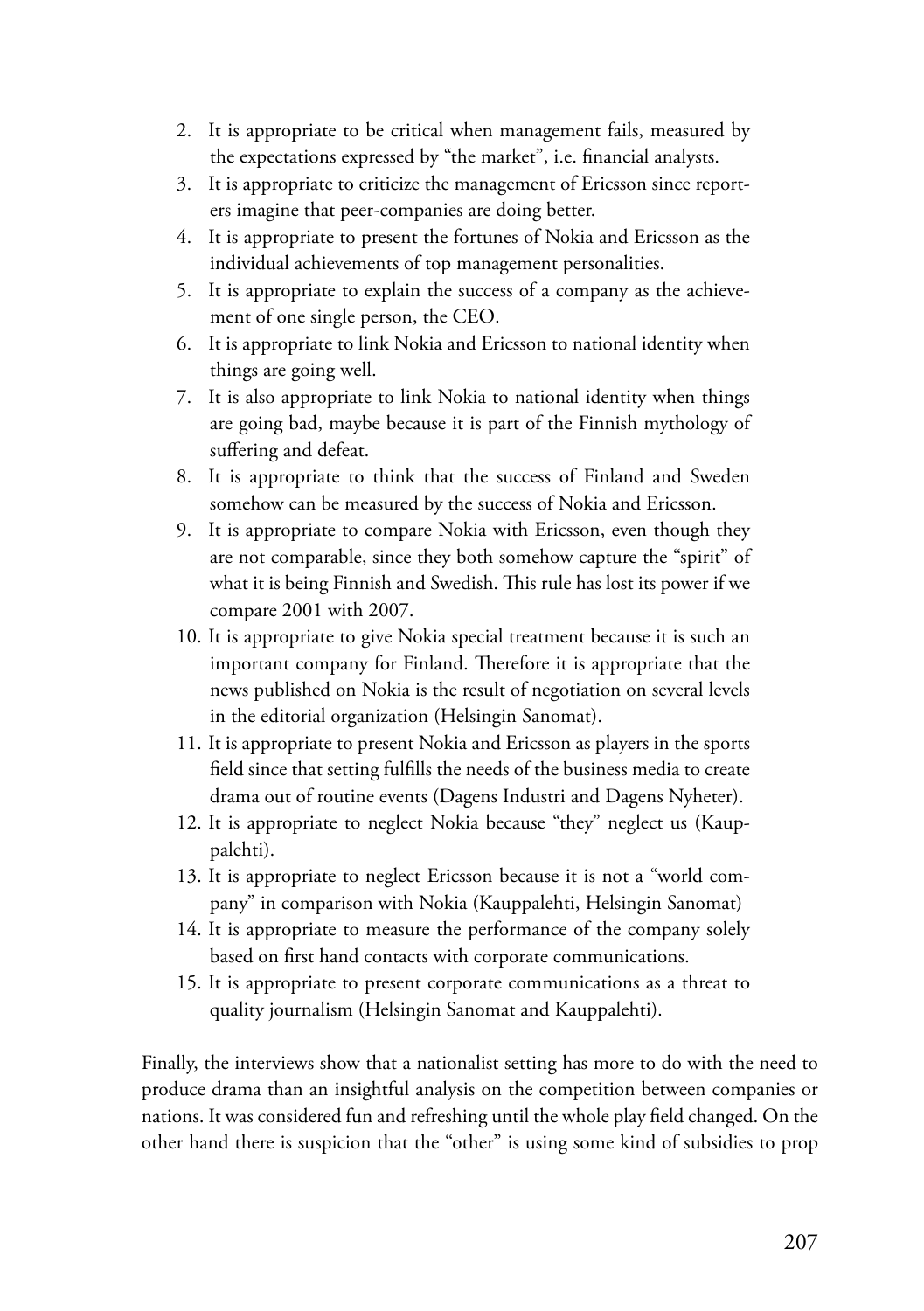up the national champion or that the media is more supportive in the neighbouring country. Helsingin Sanomat was giving special treatment to Nokia for years, an arrangement that might not be as unique as it seems. Powerful companies have the means to establish their own rules for engagement that, in this case, went against the editorial policy. Nokia, for instance, helped the newspaper find international analysts that could counter a too nation-specific view on the performance of the company.

# 5.7 Uneasy agents of modernity: What is wrong with business journalism?

This part in the thesis is focused on layer 5 in the Layered Institutional Model, individual actors, and shall be read as a continuation of the efforts to produce answers for RQ3 and RQ4 by providing background factors and illuminating the mindsets of Finnish business journalists. Swedish business journalists are excluded here due to the difficulty in creating a matching population, a reservation that was provided earlier. The questions are RQ3: What do business journalists and business editors ask themselves about what is going on when they observe events at Nokia and Ericsson? and RQ4: What do business journalists and business editors believe is appropriate action when they report on events at Nokia and Ericsson?

This part is two folded and the approach is rather descriptive. The first section deals briefly with the change in working conditions and the challenges business journalists are facing. In focus are both their occupational role – personal and collective – and media industry routines. The issues covered are formal competence and understanding of economic issues, journalistic autonomy, stress, pressure from advertisers, relation to sources and fixation with stock price moves.

The second section is concerned with perceptions of business news as an institutional element in the national economy. What constitutes the public interest in business journalism? Should, for instance, a business journalist be geared towards promoting economic growth and what do business journalists think about the consequences of publishing stories that can have a negative impact?

This is one of the core issues of journalism; the conflict between responsibility on the one hand and integrity, neutrality and objectivity on the other. It is assumed that the idea of "journalism for economic growth" will not receive empathy from journalists. Most will probably see serious problems connected with this way of thinking as journalists generally emphasize a critical approach in reporting by taking the watch dog role.

The empirical findings are based on a web survey where Finnish business journalists measure occupational problems and fix their positions in relation to the national economy and its companies. Around one hundred members of the Finnish Association of Business Journalists answered the questions.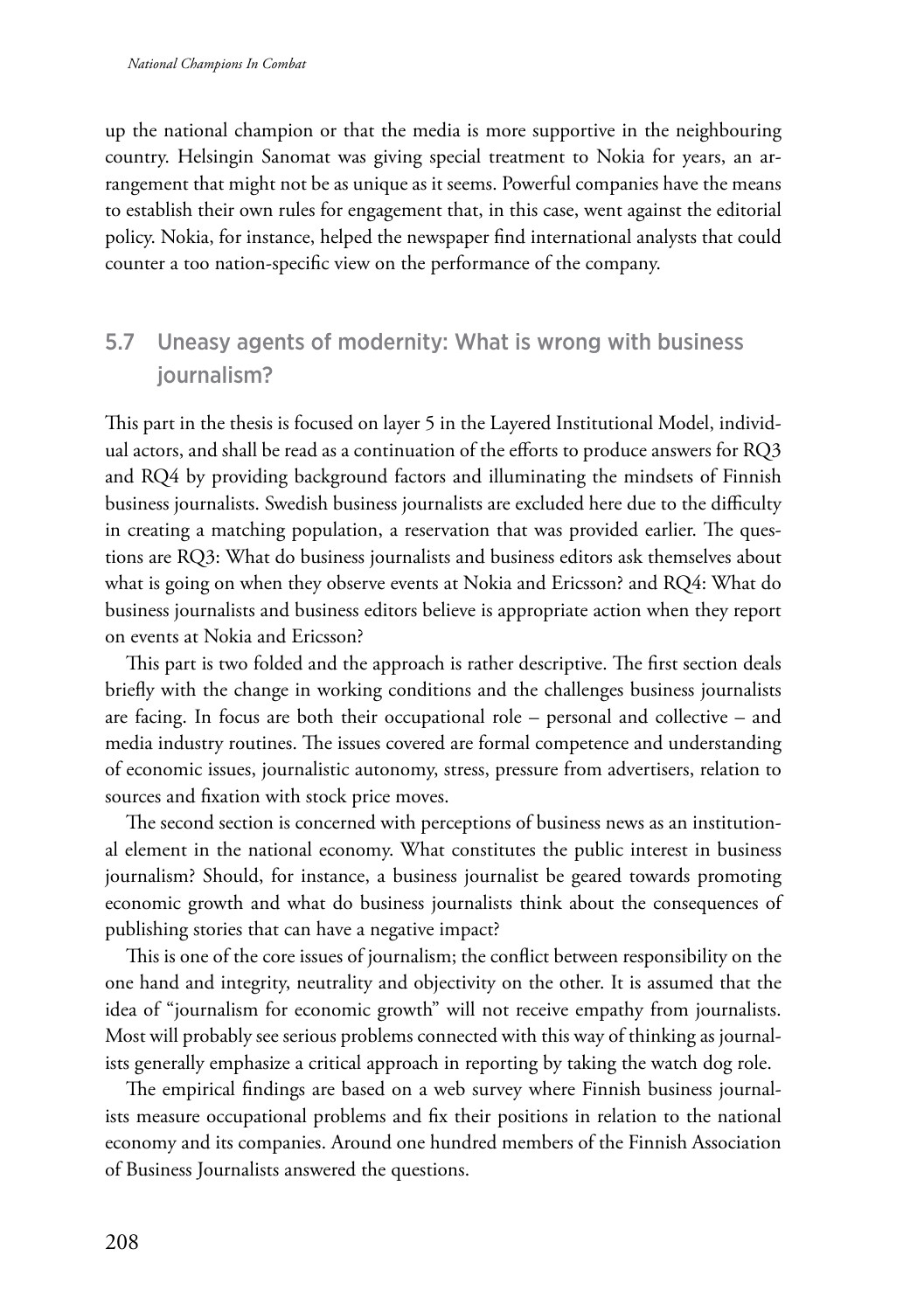#### 5.7.1 Group portrait of Finnish business journalists



Table 5.4: Distribution of education among Finnish business journalists

#### Education

Here are some characteristics of the members according to this study. One fifth of the respondents had an education in journalism at university level and a dozen possessed a degree in economics. Almost half had a university degree in another discipline. Among the men more than half had studied a subject other than economics or journalism at university while one quarter didn´t have any academic degree at all. Almost all of the women had university level education.<sup>200</sup> For comparison, among all Finnish journalists, 25% have a university level degree in journalism (Jyrkiäinen 2008).

Close to half of the respondents were reporters while a little bit more than one third carried the job title 'special reporter'. One fifth was news editors. Almost one third worked for metro newspapers, one fifth for magazines and the rest were somewhat evenly spread between newsrooms in television and local newspapers or working as freelance journalists.

The professional experience among the respondents was solid. The average number of years spent as a journalist was almost 23 and of that, as a business journalist, more

<sup>200</sup> According to Poikolainen (1986), 65.5% of the members had an academic education in 1986, while 23.3% had not completed their education.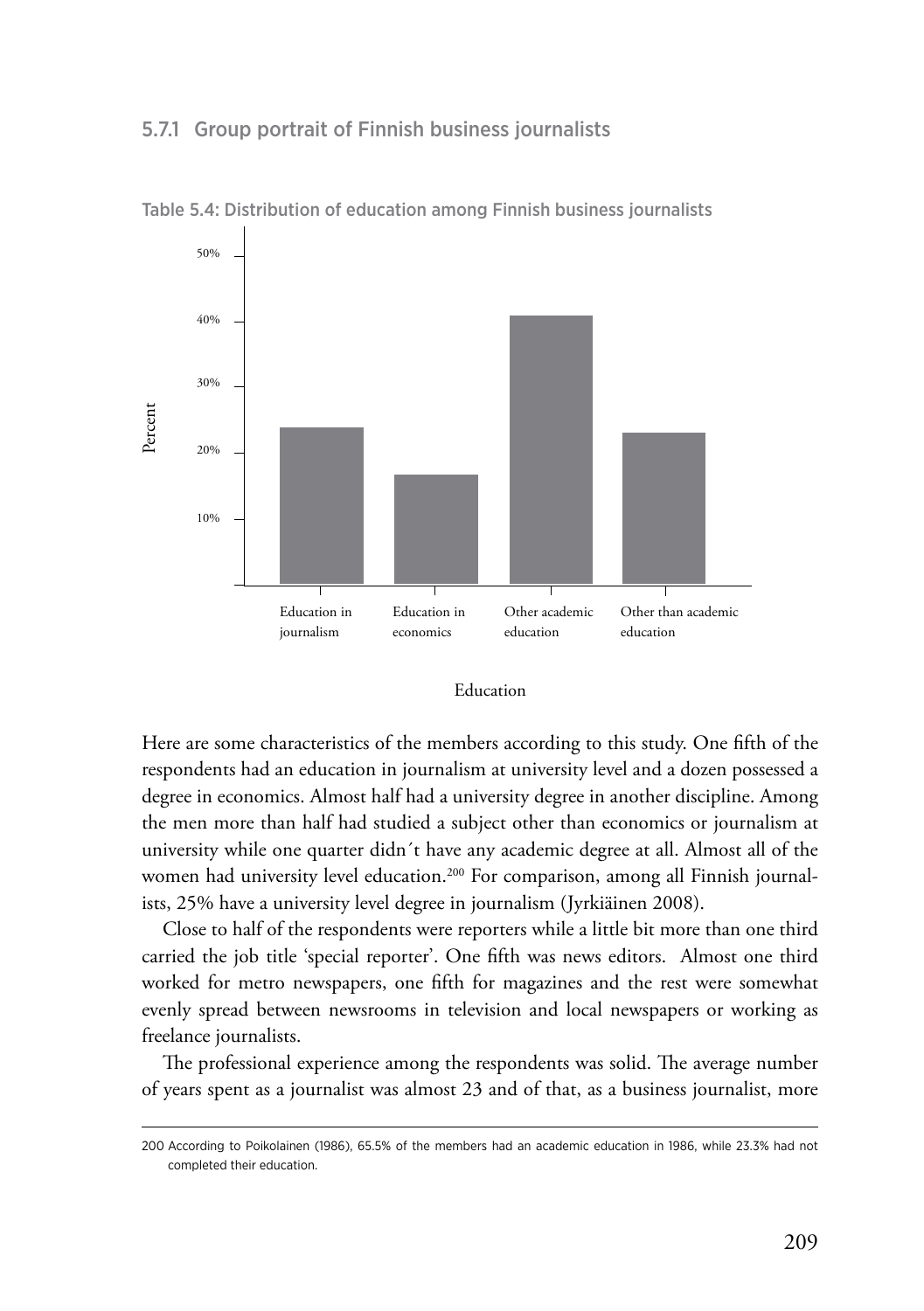than 16 years.<sup>201</sup> This means that, on average, they started their journalism careers in 1985 and specialized in business news in 1992. Business journalists are mature; the youngest respondent was 31 and the oldest 70 with 48 as the mean age. The fact that no one younger than 31 answered the questions is intriguing and since there were no follow-up the answer can only be speculative. One possible explanation is that few journalists start their careers writing about business, while another is that young business journalists don't join the association and therefore could not be part of the survey. Both alternatives are probably true. Still, it is worth noting that the largest new recruitment of business journalists happened around 1997 when the daily business paper Taloussanomat was launched.

Salary was also asked; business journalists were paid 4 400 euro (mean) with 4 000 euro as the median. Wages went from 1 000 euro to 9 000 euro for the highest paid reporter. There was no significant correlation between wage on the one hand and age, education or gender at the other. Media type also made a big difference. The best paid journalists were usually working for metropolitan newspapers or magazines. The numbers correlates with another survey of union member journalists and wages from April 2008 where the mean wage for all respondents was 3 132 euro, while business journalists and political reporters earned on average  $3\,973$  euro.<sup>202</sup> This means that a business reporter receives a wage premium of around 40%. The unequal reward system in newsrooms probably reflects the fact that media has to provide better salaries for business journalists who might have alternative career possibilities in PR and corporate communications.

<sup>201</sup> In 1986 the average working experience was 12.5 years as a journalist and 7.4 years as a business journalist, according to Poikolainen (1986). In a similar American survey respondents had an average of 20 years in journalism and 12.8 years as a business journalist (Donald W. Reynolds National Center for Business Journalism 2010).

<sup>202</sup> SJL:n työmarkkinatutkimus 2008.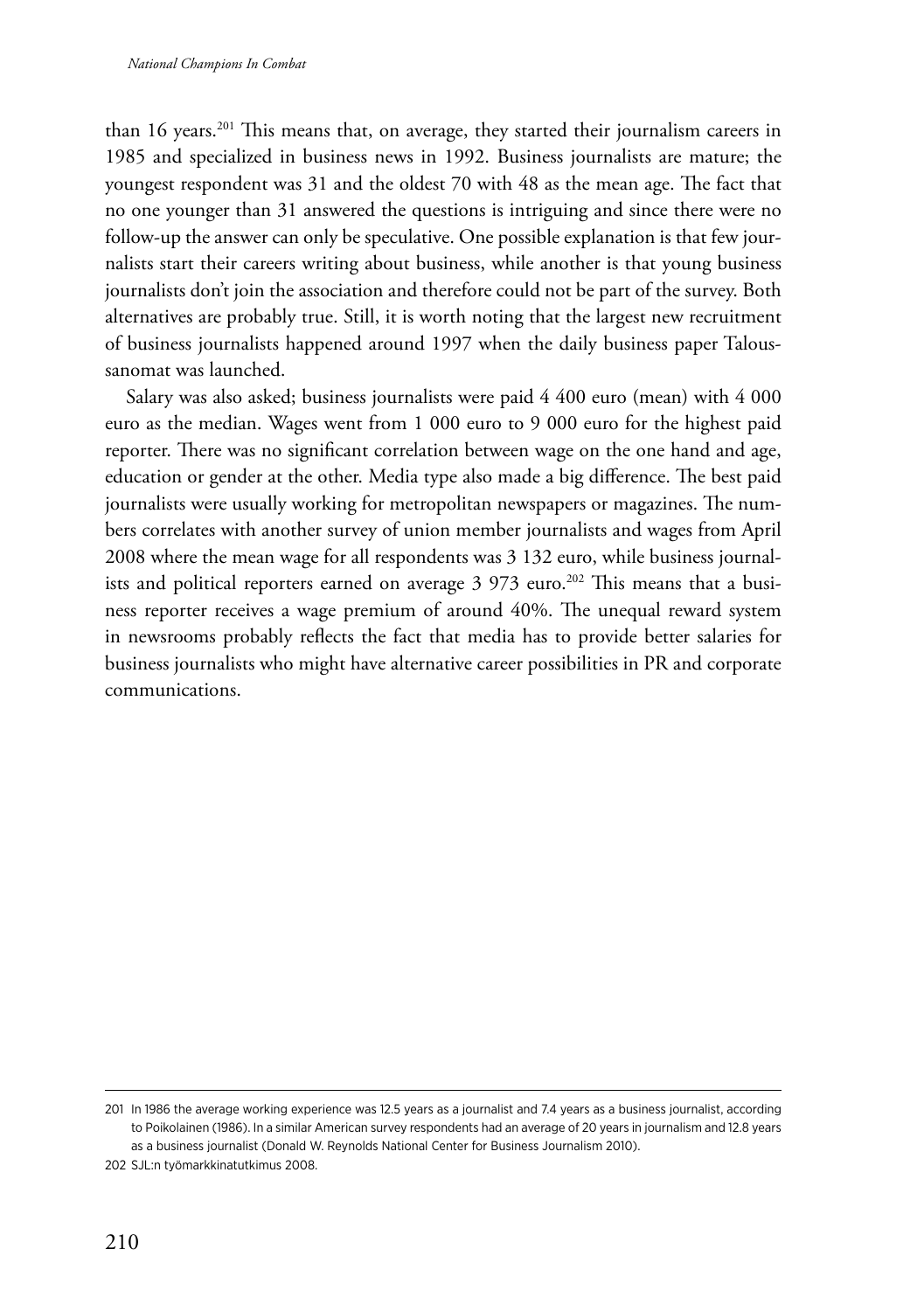

Table 5.5: Distribution of income among Finnish business journalists

Wage (euro/month)

#### 5.7.2 The occupational identity

How journalists in different cultures and media systems understand their work and its social function – their role perception, is a well researched field (Donsbach 2008). A variety of concepts have been developed, either as ideal types (gatekeeper or advocate), as normative standards (signaler, common carrier, watchdog or public representative), or empirical typologies (for instance roles of information dissemination, interpretative/ investigative or adversary).

A holistic perspective on "journalism culture"203 should take into consideration individual factors, organizational factors and systemic factors. A current ambitious effort to define the determinants of the professional worldviews of journalists is the ongoing international research project "Worlds of journalisms".204 Here the institutional roles of journalists are being analysed in three dimensions that to a large extent is an amalgam of earlier research (Hanitzsch et al. 2009). These dimensions are all implicitly included in the layer 5 in the Layered Institutional Model:

<sup>203</sup> Many definitions of culture can be found. Hanitzsch sees culture as a set of ideas (values, attitudes, beliefs), practices (of cultural production), and artifacts (cultural products, texts). Journalism culture becomes manifest in the way journalists think and act (Hanitzsch 2007).

<sup>204</sup> http://www.worldsofjournalisms.org/index.htm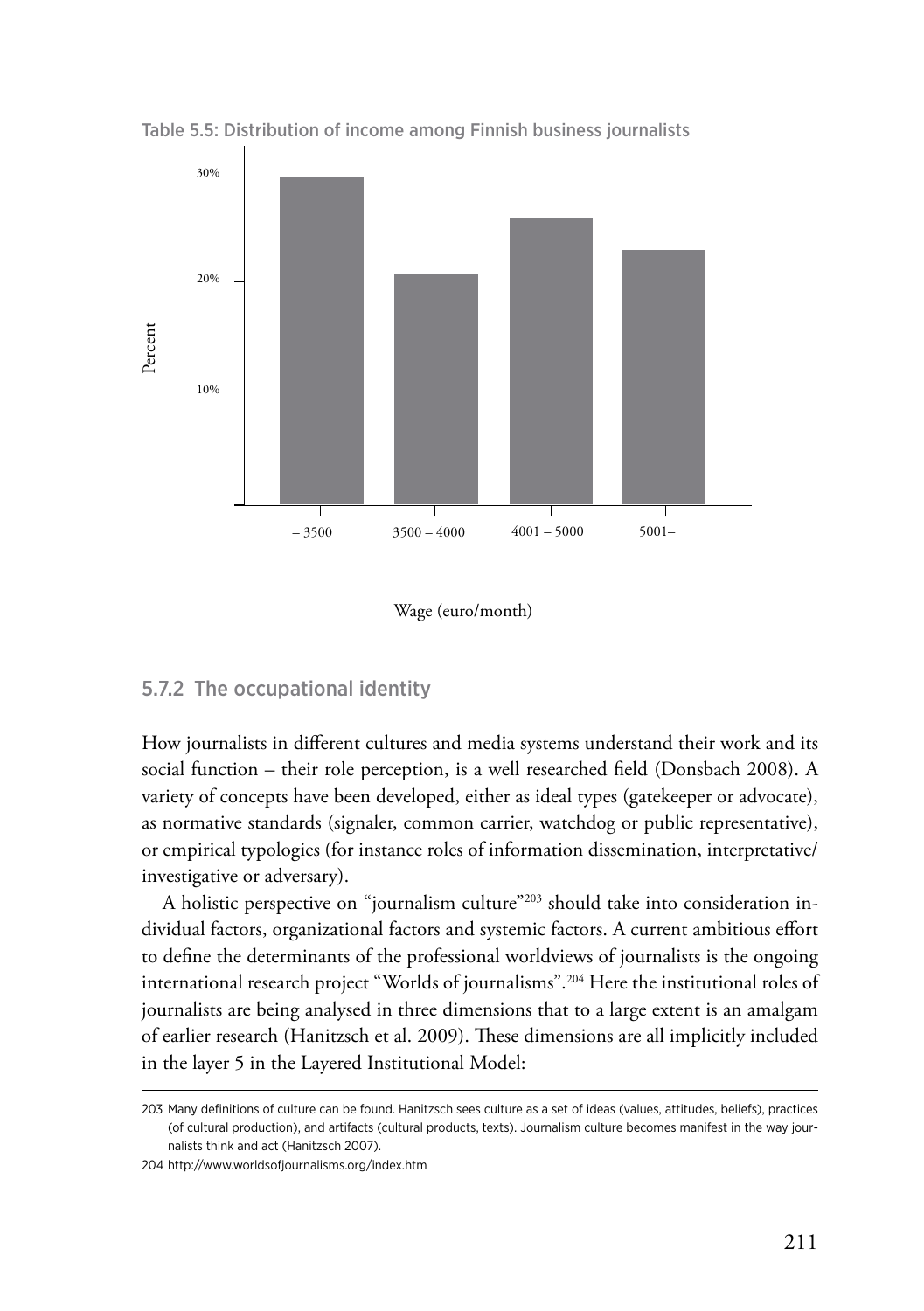The first dimension is the potential for intervention: to what extent are journalists prepared to pursue a particular mission, be it setting the agenda, influencing public opinion or advocating social change? Journalists are valued on a scale going from active and involved to a passive and detached pole.

The next dimension is the distance between the reporter and the loci of power in society. There the attitudes of journalists are determined on an adversary-loyal scale where one extreme is the watchdog role and the other pole is an endeavor "to support official policies to bring about prosperity and development and to convey a positive image of political and business leadership".

Finally, the degree of market orientation determines what role journalists see for themselves. At one extreme end of the scale is the market-driven journalism with no other mission than to maximize the audience by providing information that people – seen as consumers – think they want to have. At the other end of the scale journalists carry the role of informing people and enabling them to participate as citizens. Journalists should provide information that has social and political value in the name of public interest. This dimension is contrasting a market model against the public sphere.

Hanitszch et al has through cross-national surveys of 14 countries identified a dimensional structure of six domains that guides the journalist's perception of influence. These domains are political interference, economic imperatives, reference groups, professional conventions, organizational limits and procedural limits. The factors related to day-to-day work are perceived as more important than more abstract influences related to outside pressure and the authors conclude that news organizations may have a relatively strong grip on their staff.

While their struggle for autonomy alerts and to some extent protects journalists from certain external influences, such as politics and business, it leaves them fairly defenseless against organizational forces (Hanitzsch et al. 2009, p. 16).

The institutional framework, which is developed for international comparison, seems to fit parts of this analysis quite well.<sup>205</sup> Still, it excludes aspects that are of interest here, mainly concerning the forms of organization, routines and social mechanisms. A combination of these two both complementary and overlapping perspectives is used here where the individual journalist is the important issue: how does a Finnish business journalist think about his or her role and how can this role perception be understood in the context of Finnish society and the economy?

<sup>205</sup> Besides institutional factors two other constituents are proposed, each including two different dimensions; epistemologies (objectivism, empiricism) and ethical ideologies (relativism and idealism) (Hanitzsch 2007).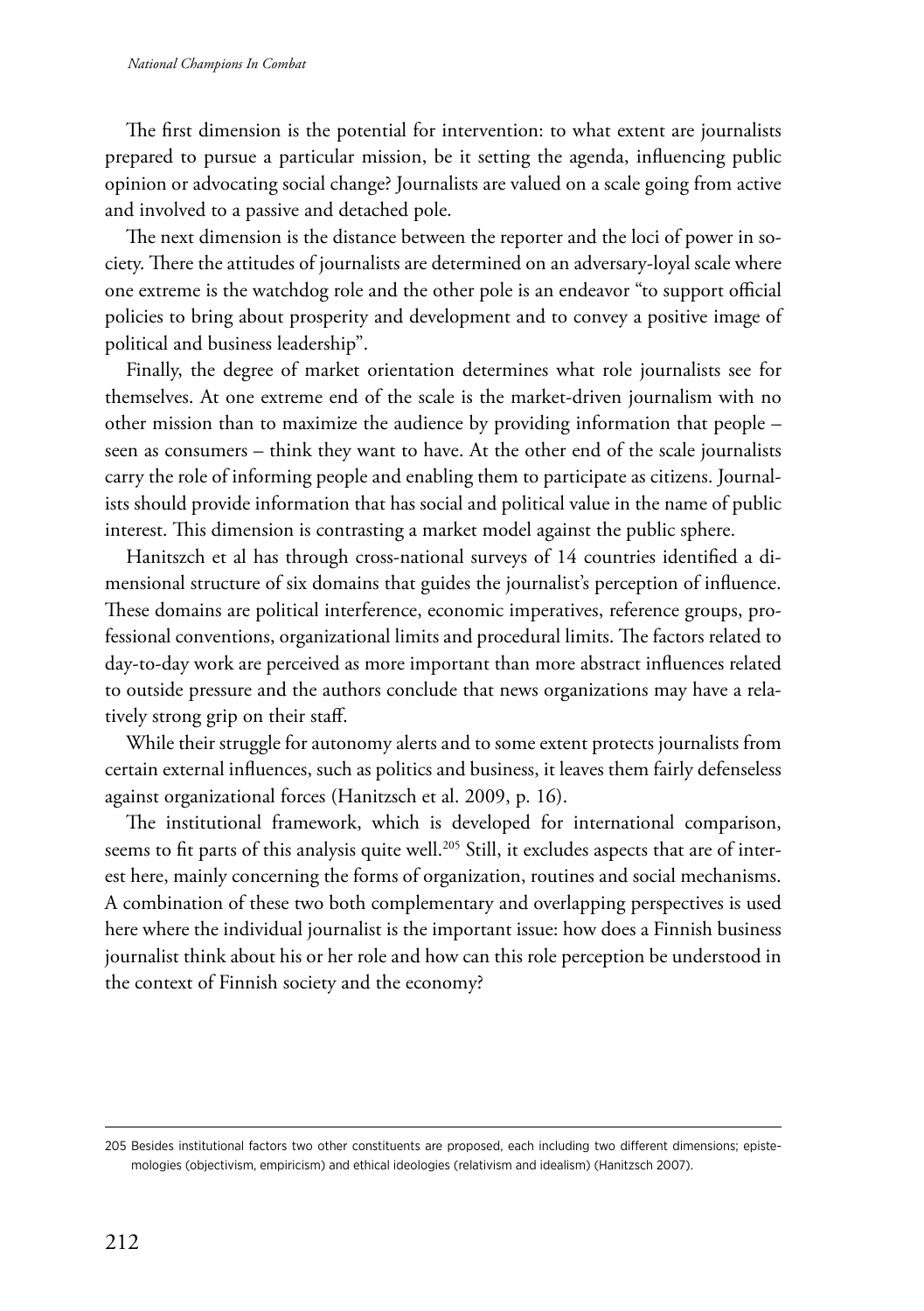The debate on the presence or absence of professionalism in journalism goes on and will not be discussed here. I prefer to use "occupation" (see Freidson 2001) rather than more pretentious "profession" to avoid getting tangled in the discussion on journalism as an ideology.206

#### 5.8 The problem with business journalism

Media reports on business and the economy are influenced by several key factors that are inextricably linked to each other: infrastructure and resources for the news making, journalistic ideology and role perceptions, newsroom policies, and the demand for business news. The increasingly promotional aspect of business life is one important concern. On the macro level business journalism is also shaped by modernization paradigms and ideas such as globalisation. What matters, in essence, is the character and influence of the surrounding society and the socio-economic context.

The work of business journalists is to report facts and views on a wide range of economic issues, from macro-economy and private businesses to private finance. The most extensive definition would be journalism that covers "the economy"; all aspects of exchange of goods and services in market-like conditions. Reporters filter the information, and process it into a presentable shape. Producing business news thus involves processes of planning, gathering, selection and presentation.

The technological development in the news business has brought with it changes in the daily work of journalism, which are affecting business reporting maybe most due to the time-sensitive value of business information. Time pressure is increasing due to publisher demands for a higher output, new on-line publishing formats with the 24 hours news cycle.

The recent financial crisis has had a negative impact on resource allocation, reporters lost their jobs and newsrooms down-sized even before the problems started. In a study of a selection of newsrooms in Helsinki ten percent of the business journalism jobs disappeared between 2006 and 2008 (Huovinen 2008). The highly cyclical features of business journalism can be seen as a reflection of the interdependency between media profits and newsroom policies (Hedman 2006).

International research on the role perceptions of journalists are common but the literature where business journalists are in focus narrows to just a few studies. Still, there is good reason to study a single occupational group that make such a contribution to public knowledge about the economy. In Finland there have been two Masters level efforts to research the value sets and the sense of mission among business journalists (Poikolainen 1986, Eronen 2008).

<sup>206</sup> Mark Deuze (2005) and David Weaver together with Wei Wu (cop. 1998) have more to tell on the subject of journalism as an ideology.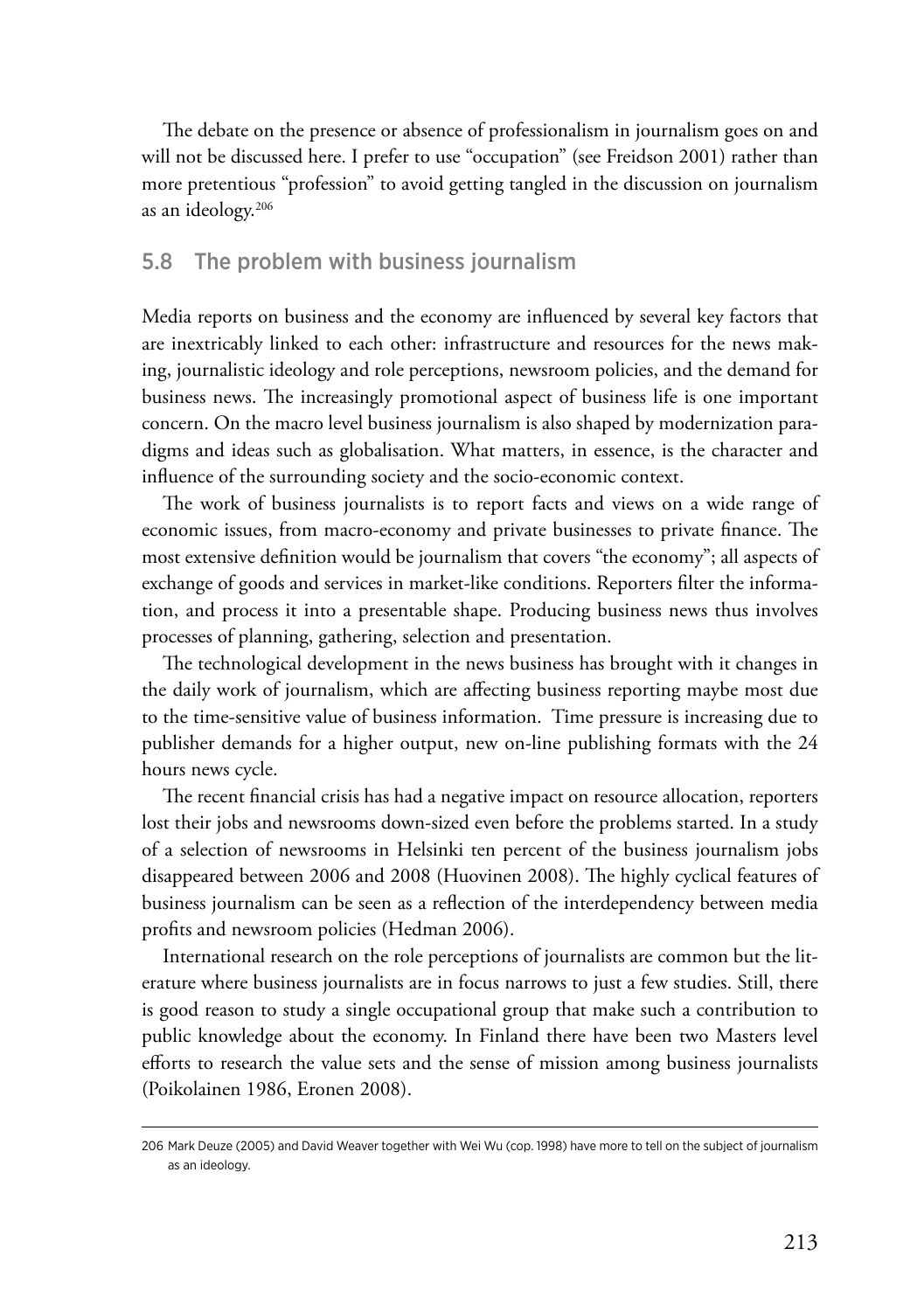In Sweden, the first mapping of background factors and attitudes among business journalists – "The business journalist, who is it?" – was published in 2006. This survey was done on behalf of SNS – Centre for Business and Policy Studies – and based on a selection of 273 Swedish business journalists. The answers were collected during the autumn of 2005. One of the main findings about attitudes is that business journalists mainly share the same mindset with other news journalists. They subscribe to the "journalist professional ideology, an agreement on common values that brings meaning to daily news work" (Löfgren-Nilsson, Öhlin 2006, p. 78).

The respondents also identified the biggest problems they face at work. Answers were divided into three categories, each with about the same amount of comments. One issue was the direction of business journalism and how it is presented; too focused on business and share prices, too difficult to understand, too banal and other problems related to content. Another field of problems was collective deficiencies among business journalists and their organizations; lack of competence, stress and too little resources, and conformity tendencies. The third main issue was related to collecting facts; lack of integrity, problems with getting information and finding independent sources.

Half of the challenges mentioned were thus related to problems within the collective of business journalists itself.

Damian Tambini (2008) found similar challenges in another interview based survey of British business journalists, and draws some conclusions upon these findings.

*Increasing pressures for speed, complexity and productivity adds to the constant challenges for journalists; namely to ensure that they are not used in the service of someone else´s interests, but report in the public interest or at least the interests of their readers (Tambini 2008, p. 21).*

Ellen Grosshans and Harald Rau (2009) interviewed economic correspondents based in German where they identified related concerns; reporters felt that the speed of their work must be adapted to faster and faster market movements. They saw a threat from the Internet, international cooperation of businesses and sharpened competition.

The Swedish survey inspired this survey design; a set of closed-ended questions with the title "What are the main challenges or problems in business journalism today?" The respondent could choose on a 3-point scale from very challenging, challenging to not challenging. Results were compared to see if gender, age, job type, education, media organization or wage made a difference.

The design of this survey excludes other options, but an open-ended question, "Something else?" gave an opportunity for reflection and introduction of aspects that were neglected in the planning.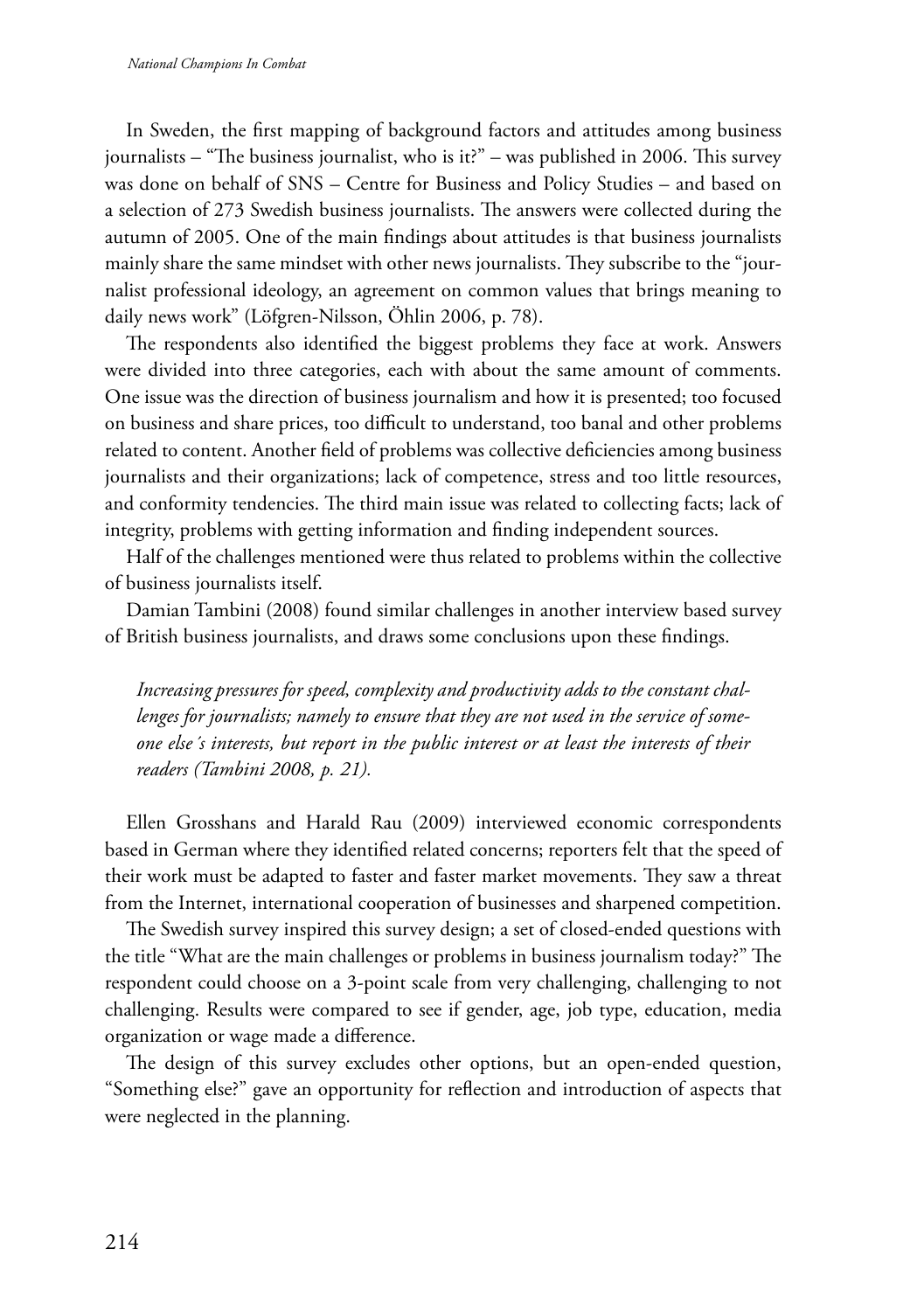A short note on the limitations of this part of the thesis is necessary. Even though the research design was inspired by the Swedish study these two are not comparable, which limits the value of the "comparative advantage" that was discussed in the beginning of this thesis. It is only through true comparative research of values, norms and attitudes we are able to evaluate the results and see national peculiarities or cross-national similarities. Raw percentages tell us something, but as Wolfgang Donsbach and Bettina Klett (1993) in their study on the notion of objectivity have noted, they leave us with "ambiguous interpretations of the kind as to whether the glass is half-full or half-empty" (p. 58).

Another note of caution is issued here: a respondent who answers the survey might have herself in mind or the whole body of business journalists in Finland which would render somewhat different answers. In the end the original survey questionnaire (in Finnish) is included as an appendix.

Table 5.6: Challenges of business journalism



What do the working conditions look like with regard to editorial processes that involves the planning, gathering, selection and presentation of business news? The results show that time pressure is by far the most serious problem; nine out of ten felt that the stress factor was high and even more for women. Time pressure affects all parts of news work.

This correlates with earlier surveys of how Finnish journalists perceive their biggest occupational problems. In Jyrki Jyrkiäinen's research, published 2008, time pressure was the number one challenge and emphasized by 27% of the respondents (Jyrkiäinen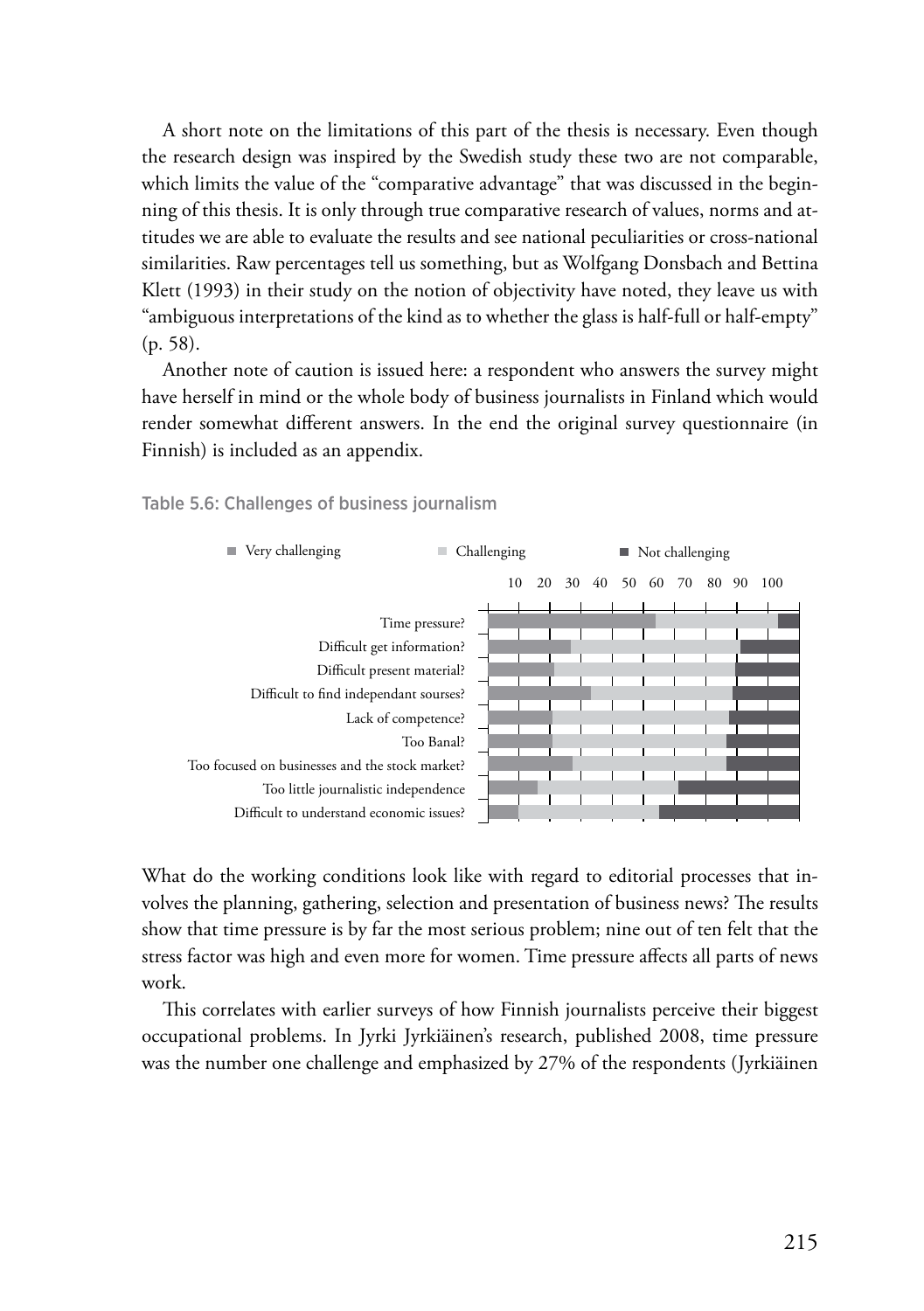2008, p. 36).207 My own study does not cover change over time but according to Kirsi Poikolainen (1986), who surveyed Finnish business journalists for her master's thesis in the mid 1980s, stress was not mentioned as a problem. In a large Swedish survey of journalists there was no evidence that stress has increased in newsrooms. The share of journalists who felt very stressed had actually decreased from 24% to 18% between the years 1989 and 2005. During the same time the share of journalists who felt that it's somewhat true that newsrooms are very stressing had increased from 56% to 61% (Asp 2007, p. 6). Together these two numbers show that the stress level has been constant and researchers found no evidence that time pressure lead to less quality or creativity.

To this should be added that journalists in general find growing satisfaction in their work. According to Jyrkiäinen (2008) 84% of the respondents were quite or very satisfied in 2007 compared with 77% in 1993.

The respondents in this survey also recognized the other proposed challenges that in turn can be related to time pressure.

The increasingly sophisticated promotional culture of business life means that companies make available more press material, which is a tempting choice for a reporter with a tight deadline. On the other hand the control over sensitive corporate information is tighter; the relevance and appeal of promotional material might not be optimal in news making.

In this survey the problem of gathering facts and views was defined as "Difficult to get information from companies and people in power?" and identified by eight out of ten respondents.

"Difficult to find independent sources?" is a challenge related both to planning and to gathering information, and this was also recognized by most respondents.

Business journalists deal with abstract economic issues that make it hard to explain difficult concepts in a pedagogical way.<sup>208</sup> The proposed challenge with presentation, "Difficult to present material in a way that the audience understands?" was recognized by four out of five, but only around as fifth found it "very challenging".

An issue related to all four parts of news making was "Lack of competence?" This was also seen as a big problem, but the word competence was not explained and the ambiguity is open to a wide range of interpretations. People with an education in journalism saw a lack of competence as less of a problem. That might be due to an interpretation of competence as working knowledge; a focus on occupational practical skills and routines common for journalists of all genres.

An indication of how the statement on competence was understood comes with the fact that fewer, a little bit more than half of the respondents, found "Difficult to under-

<sup>207</sup> The survey and diary based examination in spring 2007 was directed at members of the Union of Journalists in Finland and received 614 answers.

<sup>208</sup> Gillian Doyle discusses different the implications of presentation techniques and public knowledge on the economy in her article (Doyle 2006).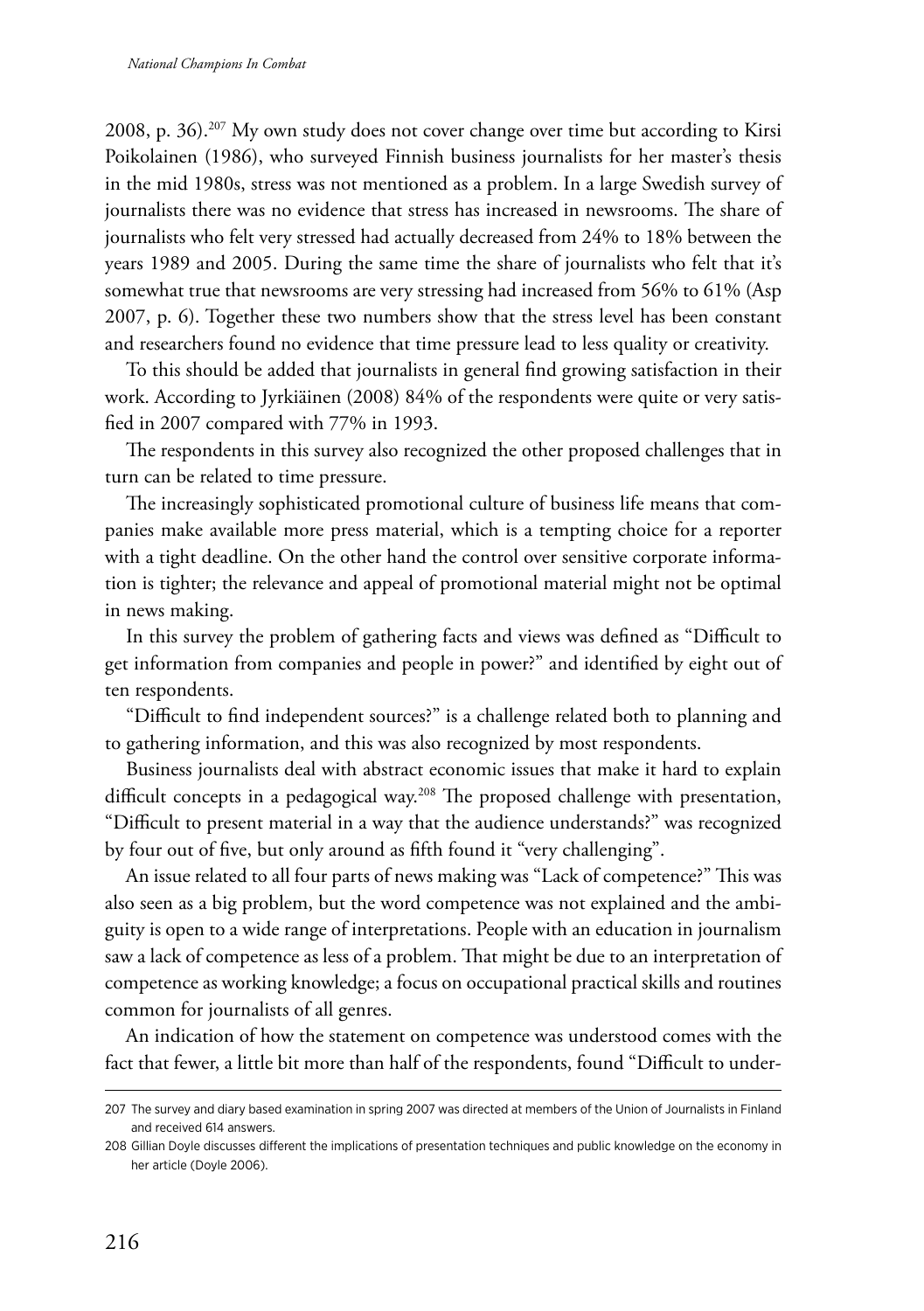stand economic issues?" challenging.

The challenge of presentation reappeared with the statement "Too banal?" This was supposed to mean the risk that business journalism has become focused on entertaining stories and personalities; economic issues are presented in too simplistic terms. This is related to time constraints. A constant deadline benefits news formats and content that is easily reproduced. Three out of four agreed that this is a challenge as well with the statement that business journalists are too focused on businesses and the stock market.

The sphere where journalists can make choices independently of editors or owners in their work seems to be shrinking (Witschge, Nygren 2009). The challenge put forward as "too little independence" was recognized by more than half of the respondents. Looking at background variables there might be some variances. Two out of three respondents with an education in journalism found the lack of independence to be a problem, but many fewer among the others. This can be interpreted as a result of ideology construction in journalism education as it emphasizes autonomy and journalistic freedom.

#### 5.8.1 Reflections

The open-ended question after the section on challenges received thirteen comments, dealing with issues such as the lack of critical journalism. One 57 year old woman, with a long career in business journalism, thought some of her colleagues respect business leaders too much, especially in smaller neighbourhoods, which reduces the credibility of journalists. "The journalists at big media are plagued by the free trip syndrome. We should follow the example of the Swedes who don't fraternize with the big bosses the way we do in Finland. The level of criticality is also on another planet over there."

A male colleague of the same age saw the problem from another angle: how can journalists be critical without spreading prejudice and hatred about business leaders? Another male, 65 years old, warned of conspiracy theories and populism while at the same time showing cynicism: "There is a supposition that decisions (intrigues) are the result of rational reflection in politics and business. One should realize that the world is governed with little reason."

Warnings that business journalism is too influenced by scandal journalism came from several commentators: stories are getting shorter, too simplistic and banal. There is more focus on people. The risk is that the market for "serious" journalism disappears.

Another concern was the lack of competence and the "intrusion" of non-business reporters and freelancers. Journalists with no formal training or experience in economics produce business stories. This causes a shift towards to "meaningless jargon" and confusion around basic concepts (comment from female journalist, 54 years).

Stress in combination with low pay was mentioned by one 39 year old female respondent. "The requirements grow all the time; there is no time to check the facts."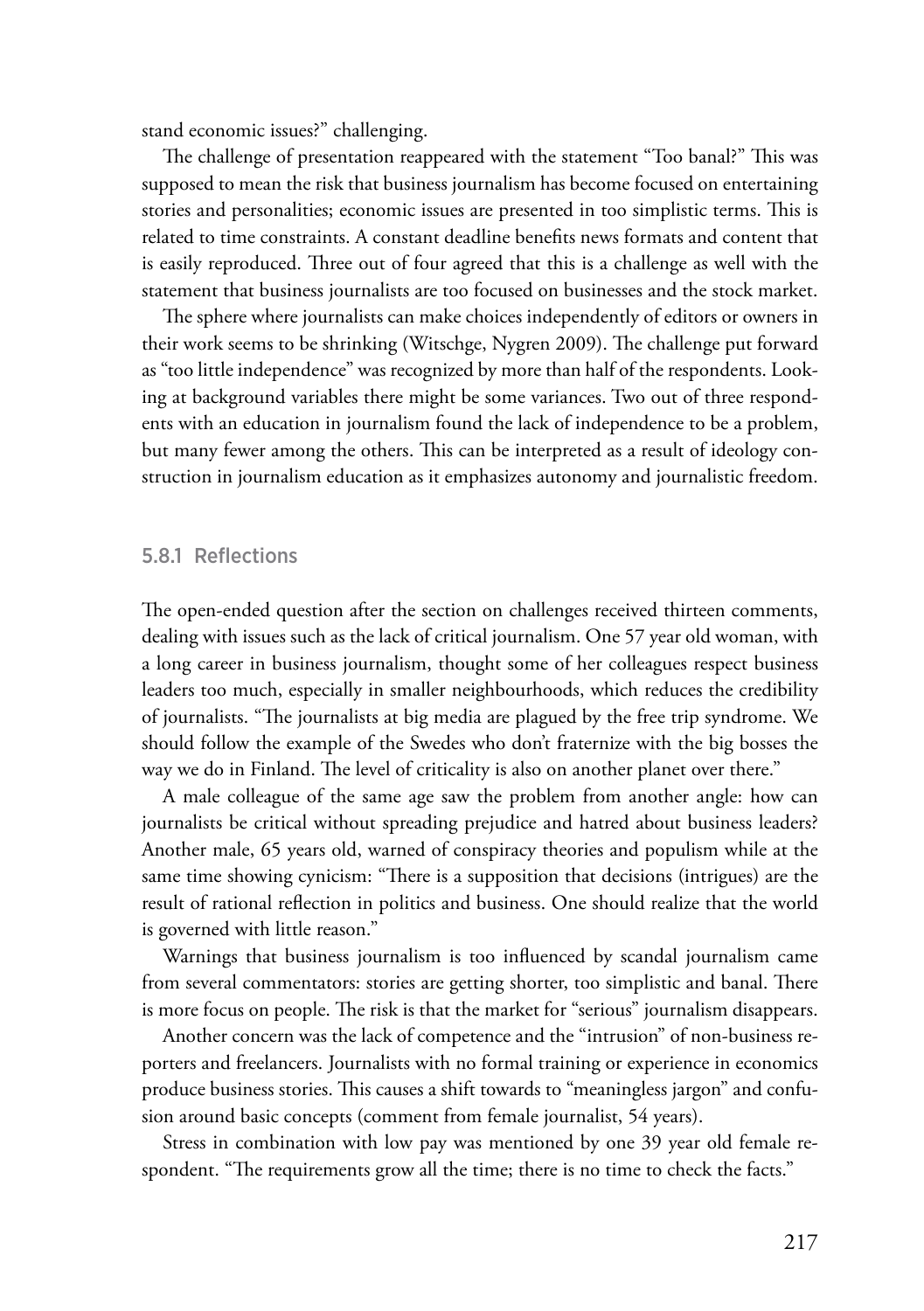Economic pressure was seen as another potential threat to editorial autonomy. "There is a risk, especially in smaller newsrooms, that critical journalism is reduced in hope of more advertisement revenues" (Female journalist, 47 years).

The comments indicate that business journalists are frustrated especially with the lack of competence that could serve as a knowledge base for a more critical journalism. It might also be a reaction against the downsizing of newsrooms and demands for more multi-skilled journalism.

# 5.9 Business journalism and economic growth

The next set of statements concerned the institutional role of business journalists; their view on different aspects of economic growth and position regarding the national business system. The aim of this part of the survey was to try to draw some conclusions upon the set of attitudes and occupational beliefs that influence the daily news work in business media. This was both an effort to expose attitudes and to analyse what motivates business journalists. The intention was to a lesser extent to extrapolate the answers into a hypothesis on how they translate into cognitive patterns that might steer overt action of individuals.



An overwhelming majority of Finnish business journalists subscribed to the critical ideal, more than 90% try to be critical "in all circumstances".

An adversarial frame of mind was not seen as inconsistent with the ideal of a neutral observer; almost two out of three in this survey who said they try to be critical at the same time believed that reporters should be neutral. Still, a majority of the critically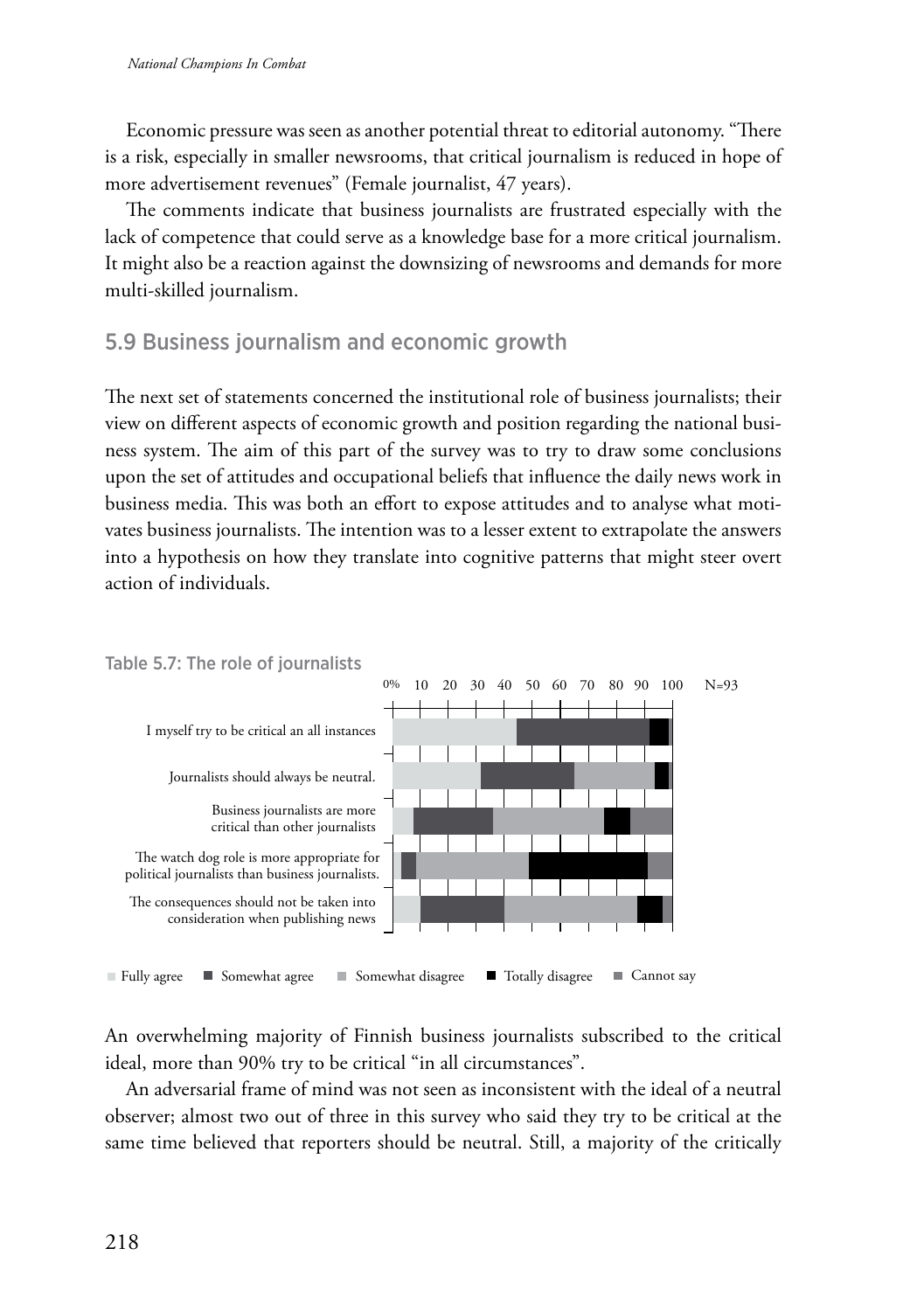minded were willing to consider the consequences of publishing a news story. This shows a flexible and pragmatic approach – or a sense of responsibility – when the critical ideal is confronted with reality. But, here again, there is a possibility for competing interpretations. Words like critical, neutral, objective continue to be objects of much debate in journalism which indicates that there is a lack of consensus on their exact definition.

Are business journalists more critical than their colleagues in other genres? A majority didn´t think so. At the same time the vast majority didn´t see the watchdog role as more appropriate for political journalists.

The importance of this consciousness is not altogether clear as the critical attitude also can be seen as an occupational myth. Research shows that journalists in Finland and Sweden see a role for themselves where they actively examine public officials and explain complicated events to the audience (Asp 2007, Høyer, Lauk 2003, Heinonen 1995). The journalist as a watchdog is a deeply rooted professional identity. In discussions on the freedom of the press and media performance, one of the strongest indicators is the degree of independent "critical journalism". "Critical" could in general terms be seen as the promise of the mass media "to stand up for the interests of citizens, in the face of inevitable pressures" (McQuail 1992, p. 120).

The journalists are seen as standing in between the governed – the public – and the ones who govern – the holders of power. The dimension of "critical journalism" has three criteria, (a) the amount of independent scrutiny, (b) a critical approach, (c) is directed at important actors in the society.

The critical theme is a central part of the professional culture of journalism, important for the journalistic self-image up to a point where it has developed into something of a stereotype in press mythology. Hallin and Mancini (2004, p. 13) calls it a "blind spot" in the journalist's understanding of what they do as it obstructs many functions – for instance celebrating consensus. The journalist appears as a fearless knight and crusader against evil, while "the role of the antagonist is played by, for instance, the civil servant, the bureaucrat or the representative of the health care system" (Eide 2007, p. 23).

Even though the normative ideal of the neutral independent watchdog is a central part of the liberal media system in the United States, it has spread all over the world. Studies on the value sets of journalists in Finland, such as Ari Heinonen (1995), confirm this picture: the journalist shall "criticize wrongdoings in the society and keep a watch on the powerful in the society" (pp. 97–99). Still, Keijo Lehto (2006) shows that it wasn´t until after the year 2000 that the watchdog role was elevated to the policy papers in Finnish newspapers. That means a delay of almost twenty years in comparison with mainstream media in the rest of Western Europe.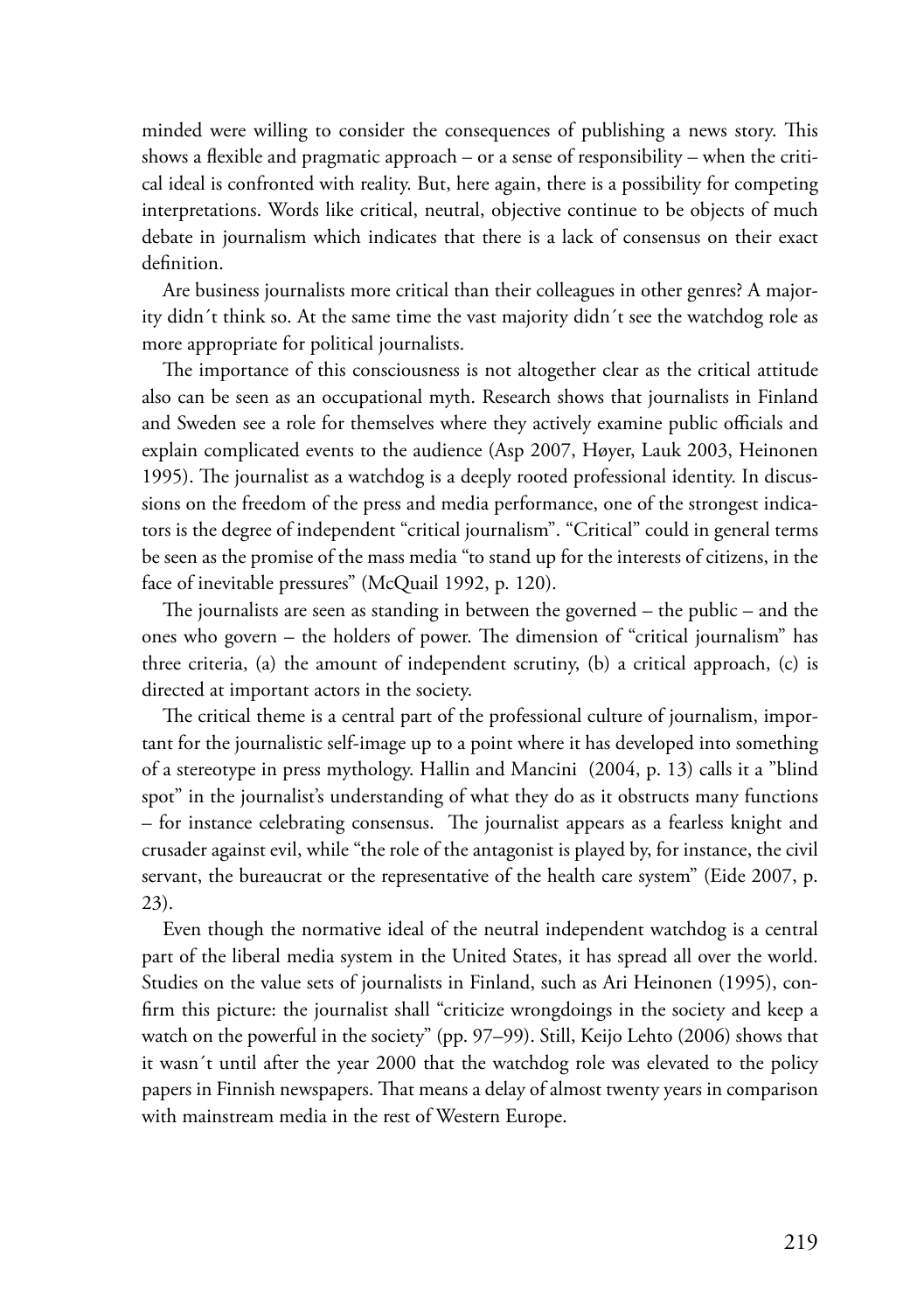A note of caution is necessary here. While Finnish journalists believe in the critical approach as an ideal, they don´t see it used in practice very often (Heinonen 1995, p. 145). The watch-dog role of the press has been "played down" and politics-media relationship in Finland is different from Sweden (Moring 2008, p. 58). This view finds support in Jyrkiäinen's (2008) survey. When journalists were free to name their personal competences and strengths at work, "critical" was mentioned only six times out of 631 while different aspects of writing were mentioned 84 times, with multi-tasking ability and a capacity to produce many ideas coming close to that. This shows that the occupational identity is mostly occupied by a self-image where the ability to efficiently perform production routines is the benchmark, not a critical attitude.



■ Fully agree ■ Somewhat agree ■ Somewhat disagree ■ Totally disagree ■ Cannot say

Concerning the economic environment, a large majority in this survey agreed that growth is the foundation for the Finnish society. But the belief in the market economy model was still weak: almost as many felt that the market economy should be complemented with a strong social security system. A large majority also believed that economic growth is too narrow a way of looking at societal development and supported a broader context. Globalisation, on the other hand, was not generally seen as the evil that should be highlighted at the expense of reporting on economic growth.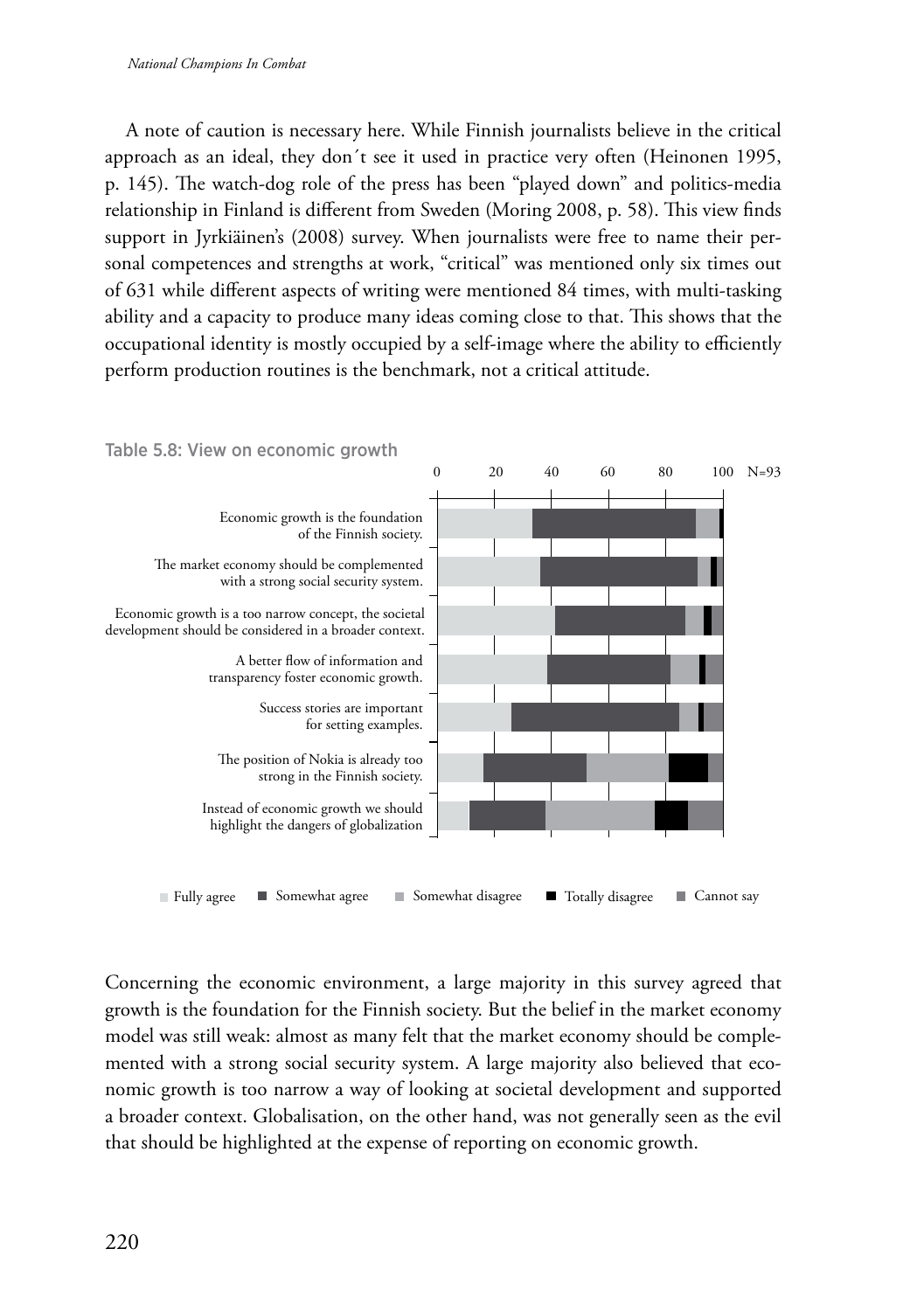These findings show that business journalists in Finland are no blind followers of neo-liberal ideas. This is consistent with the conclusions Jyrkiäinen make on attitudes among all Finnish journalists. Members of the journalist union are far more critical towards the blessings of economic growth than the Finnish population in general.

One dimension of economic growth where business journalists should have something to contribute is in the role of bringing transparency to the market place and leveling the playing field by providing unbiased information to all actors. There was strong support for this thinking as well as another dimension where journalists can participate; that is finding success stories to report on and thereby inspiring others to become entrepreneurs.



A little more than one third of Finnish business journalists actually believed that they somehow can contribute to economic growth. This low mark can be linked to the watchdog role, but the fact that a journalist has a critical attitude does not necessarily mean that he or she thinks it's out of the question to serve the economy. Even though a large majority agrees that they try to be critical in all instances, more than one in five believe it's appropriate to promote economic growth.

The answers give different pictures depending on the question. A large majority think it is suitable to report on local companies in a promotional way, and more than half believe it is fitting to ease the news criteria for Finnish innovations. But asked if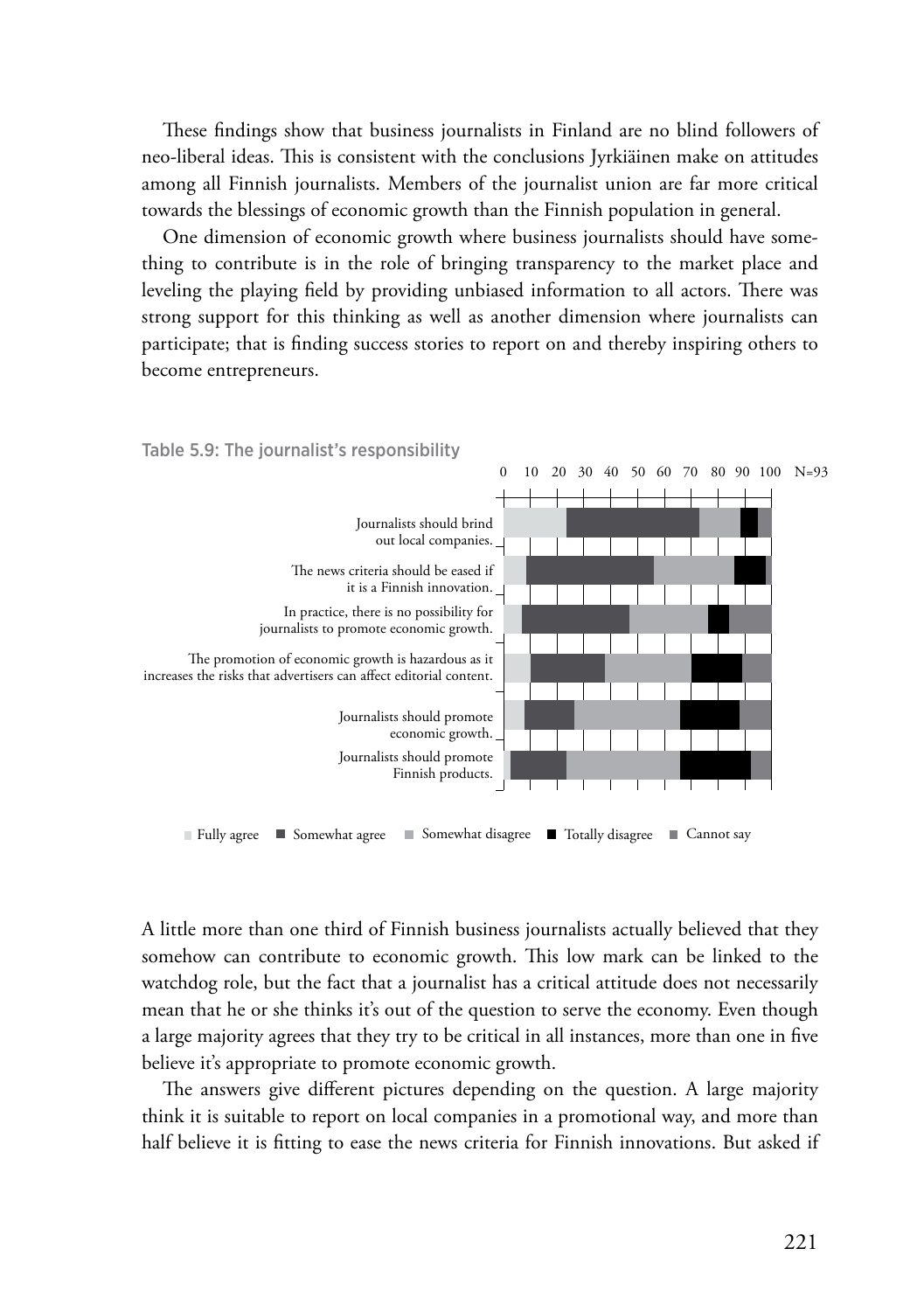journalists should promote Finnish products the answer is a clear no: only around one fifth finds this alternative appropriate. Here the critical attitude is not consistent since just as many with a critical approach finds it suitable to promote products.

No definition of innovation was used, but it is clear that the imaginative word "innovation" despite its commercial importance carry a more positive linguistic meaning than "product". This understanding is underlined by the fact that "innovation policy" has replaced "industrial policy" or "information society policy" in official Finnish government policy documents.

One potential issue related to the promotion of economic growth is that advertisers might get a chance to influence editorial content by demanding a greater understanding of their positive impact. A minority of the respondents believed this is a concern.

These issues are connected to the public service mission that legitimizes the role of media in society and the answers showed a sense of responsibility, but the variety in answers is wide. This finding is in line with other research. On average, Finnish journalists do not voluntarily mention their public service role when asked what matters most in their own work. In Jyrkiäinen's survey the ability to have an influence or serve the public constituted a mere tenth of all remarks concerning why the respondent has become a journalist.

Damian Tambini (2008) found that there is no united view on basic responsibility among British business journalists. Some saw their role as part of the corporate governance system where they investigate market abuse and hold businesses and public authorities to account. Others identified business journalism with journalism in general with the same orientation toward public interest. Some respondents thought they were employed to provide information to investors and thereby helping in investment decisions.

*Some reject the notion of any profession-wide template of responsible behaviour entirely, arguing that each media company, in providing news services, simply serves customers and responds to their demands (Tambini 2008, p. 8).*

Neither did the British financial journalists interviewed by Gillian Doyle (2006) recognize their role as embodying any broad public responsibilities. She noted that financial journalists are "largely unaware of responsibilities they might perform in relation to civic empowerment and democracy" (Doyle 2006, p. 450). In an American study 16% of the business journalists had a professional role conception which states journalists should serve as spokespeople for business and provide entertainment (Bruce 2000, p. 190).

A study of foreign business journalists based in Germany confirms these findings. The interviews show that business journalists see their goals as a journalism of delivering information, "placing value of explaining and arranging complex problems" (Grosshans, Rau 2009, p. 13).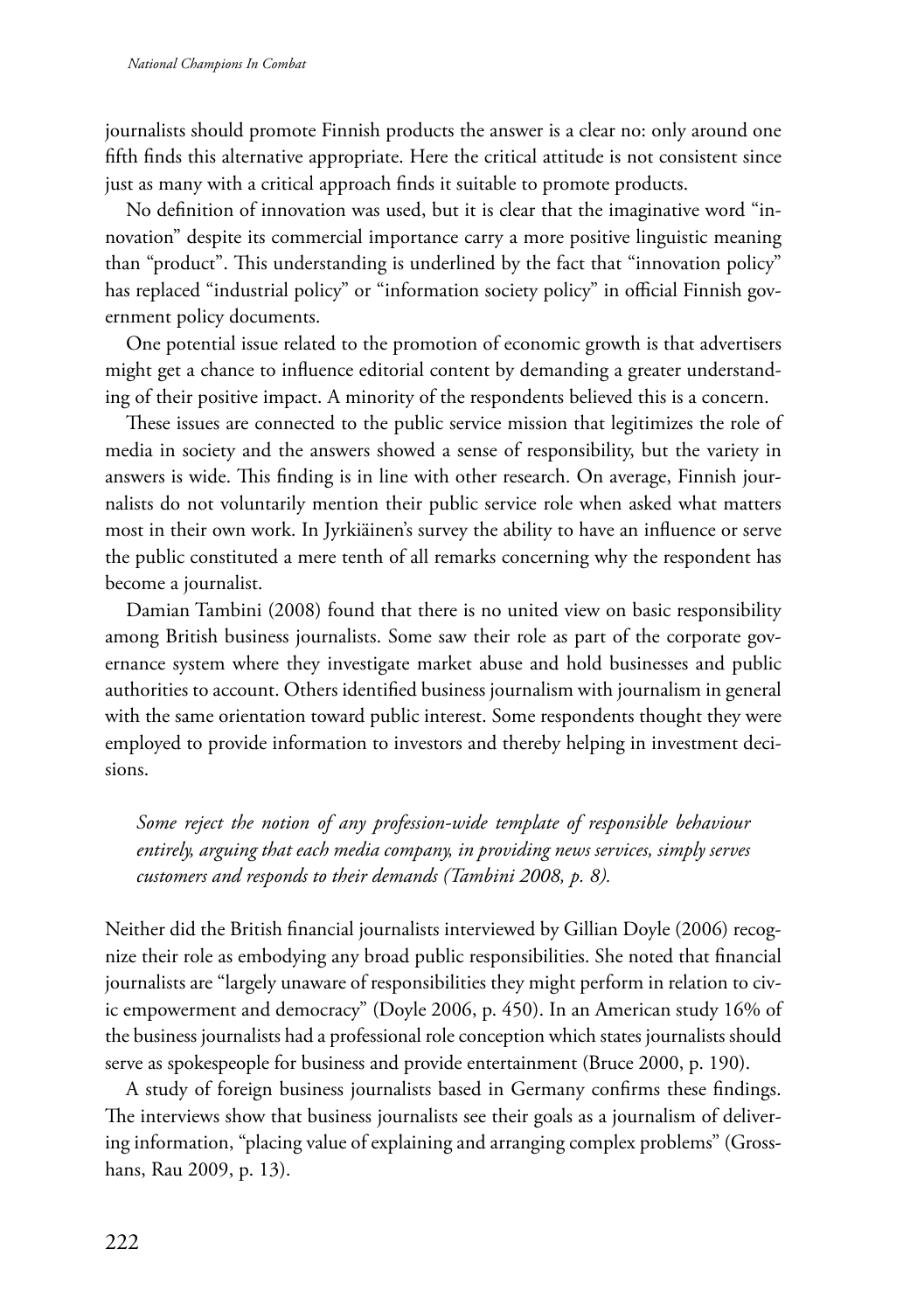Of special interest in my study is the central role of Nokia in Finnish society. The telecom company has been celebrated as the national champion of Finnish industry and a symbol of Finnishness (Lindén 2006). The Aalund PR-barometer, which is a phone survey, conducted every year to map the attitudes of Nordic business journalists, demonstrate that Finnish journalists clearly have a strong positive relationship with companies such as Nokia and business leaders. In comparison with Nordic colleagues Finnish business journalists show the highest level of trust for business leaders and their ability to communicate with the media. Journalists in Finland also find it much easier to get in touch with business leaders, which suggest that social interaction is more accepted. In a Nordic context the Finnish business journalists trust their business leaders on all scores – access to information, openness, credibility and reliability – much more than in Sweden or Norway. Only in Denmark does the corporate trust among business journalists come close to that of Finland.

The authors conclude that in Finland and Denmark the environment of cooperation is much more positive than in Sweden, not to mention Norway (Aalund 2007).

The national context gives another picture. In this survey a slight majority of the respondents share the belief that the telecom company Nokia has a position in society that is too strong.

Among journalists in general there is a strong belief (80%) that big companies have too much power in Finland, while a smaller proportion (62%) of Finns are worried about corporate power (Haavisto, Kiljunen & Nyberg 2007, p. 38).

#### 5.9.1 Reflections on economic growth

The open-ended question, "Something else?" rendered answers that, again, mainly dealt with the critical approach in business journalism. One male journalist, born 1969, called for more "moral courage": "Business journalists should have a sarcastic/cynical/ critical attitude. They should not accept all empty rhetoric and they should do their homework before interviews and press conferences."

A female colleague underlined that it´s hard for journalists without the basic expertise to be critical when writing about business. "Time and expertise is needed. That is the problem, not that the journalists don´t want to be critical", she wrote. Others saw it as a problem that younger journalists don´t know enough facts and the foundation of economics to be critical. A couple of comments concerned the lack of integrity among business journalists. "Everyone (almost) knows each other in a small country. Therefore there is a risk that business journalists are not critical enough towards the business leaders they know – or opinion leaders in business life" (Male, born 1954, education in economics).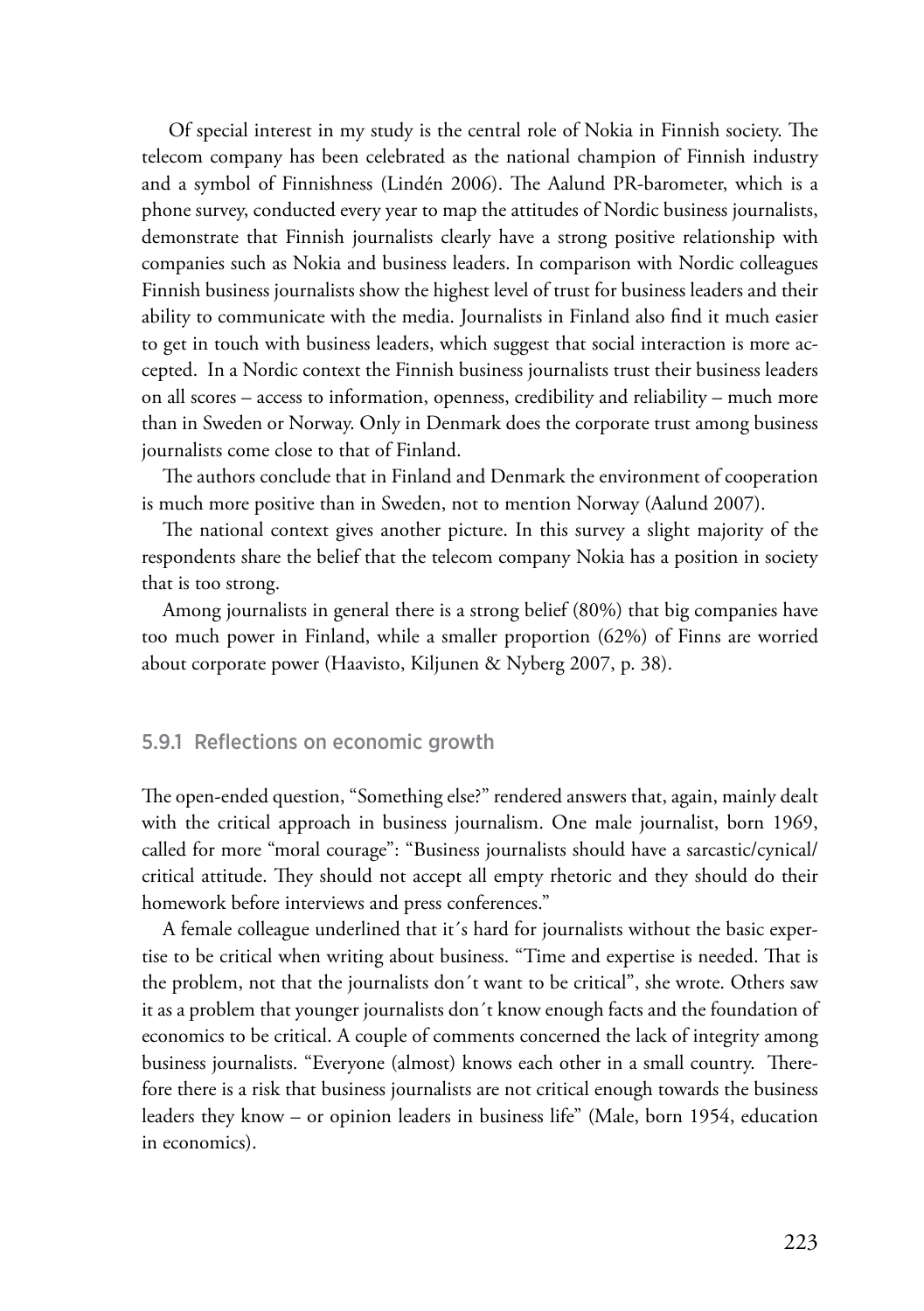Others were accused of being embedded in the business systems. "Business journalists have a hang-around or wanna-be attitude; many identify themselves more with the young lions of business life than the average reader" (Male, born 1966).

One male reporter, born 1951, confessed that he wants to tell success stories, bring forward local companies, and support national products, "since I find it important to tell about new ideas."

*I still wouldn't want to order my colleagues to behave in the same way. Journalists have no responsibility to support economic growth or the market economy, but they could and should consider their own responsibility when the probable result of publishing could be bankruptcy or other serious consequences. What it means – shelve the story or publish – has to be considered case by case.*

A female colleague, born 1964, expressed a strong commitment to public service:

*I´m a journalist for two reasons: I want to promote democracy and the equality of information. A working democracy is the foundation for society, without it the citizens don't live well and neither does journalism. In addition to this people have the right to all central information that decision makers, people in power, researchers, and companies have that affect people's lives. Every other mission of journalism contradicts these two and that´s why I can´t accept them.*

# 5.10 Conclusions

This survey was directed at members of the Finnish Association of Business Journalists. Of 391 members 93 answered the questions which were given in two clusters. The low response rate should be kept in mind when reading the results; the study is not necessarily representative and the value of the information should be judged in accordance with that. In the first cluster, journalists were asked to consider statements regarding work conditions. In the second, questions covered economic growth, society, and the institutional role of business journalists with an emphasis on responsibility.

There seems to be an agreement among business journalists on the biggest challenges they are facing, a professional consensus that might be interpreted as a result of specialization in a journalistic genre.<sup>209</sup> The general conclusion is that the biggest challenge for business journalists is time pressure, something which is acknowledged by almost everyone with some small variations. Time pressure is directly connected to productivity, the quantity and quality of stories produced, but in the comments there seem to

<sup>209</sup> In 1986 Poikolainen was surprised by the lack of self-criticism among the respondents surveyed.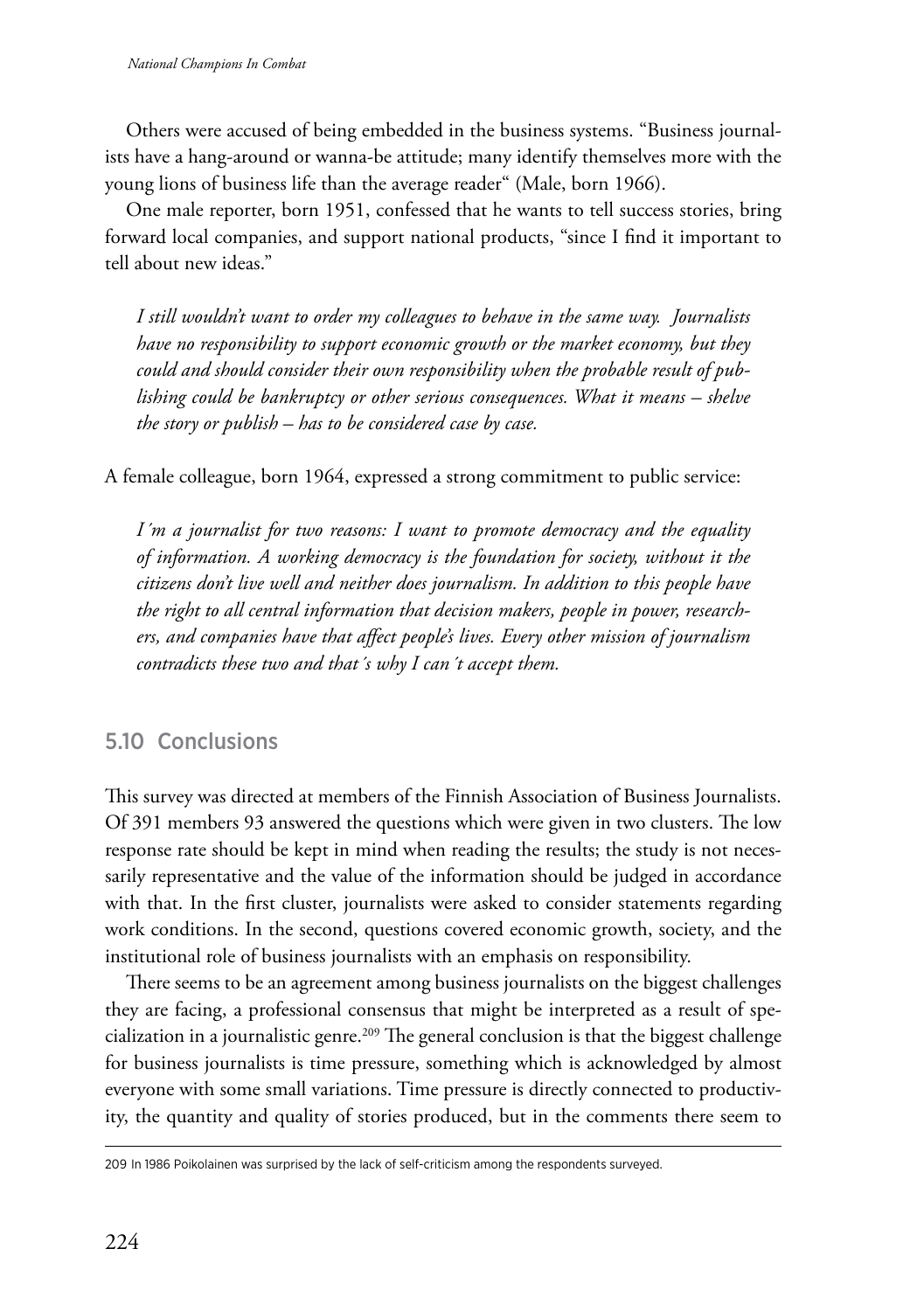be some awareness of the efficiency side of news making; what are the goals of business journalism and how economically are the resources used to reach them? Time pressure in this sense has not just a negative meaning, the positive side effect of stress can be a sort of occupational pride of getting the job done before a deadline.

Other proposed challenges related to formal competence, information gathering, relation to sources or collective shortcomings of business journalists were well recognized. There is also a common concern that the space for specialized journalism is shrinking.

Do business journalists feel more problems in their work than colleagues covering other genres? No comparative research has been found but at least it seems that business journalists share a common experience of the challenges with small variances on the individual level. Comments show a problematic labour division; between "real" business journalists" and reporters that cover business and economics on the side. There are also indications that the respondents are well aware of the critical debate on business journalism; there is an occupational culture of self-reflection and socialization processes. This might not come as a surprise since the demographic factors show that the journalists covered by this survey have a long personal work experience.

One note of caution should be considered when drawing conclusions on how attitudes represent actual behaviour: what journalists say they do is usually something other than what they actually do. And another warning: attitudes are latent constructs and the fundamental question here is whether the obtained responses accurately index these (Albarracín, Johnson & Zanna 2005, p. 28).

Regarding the roles of business journalists there is a dominant self-image where the critical journalistic ideal is supported by almost everyone. Still, this mindset is flexible as two out of three believe that reporters should be neutral and a majority is prepared to consider the consequences of publishing a news story.

The critical journalist is somewhat of a stereotype. Other research shows that the ability to perform production routines is more emphasized than a critical attitude. The lack of an exact definition of words such as critical, neutral or objective when discussing journalism must also be remembered.

What about their view on what society should be like? Business journalists agree that economic growth is the foundation but the belief in the market economy model is very weak. Almost everyone seems to feel that a strong social security system is required and that economic growth as a meter for success is insufficient. This is far from the stereotype of business journalists as neo-liberal loudspeakers, even though some of those can also be identified in this material.

Can promotion of economic growth be seen as a public service mission? Not in this study. A minority of Finnish business journalists accept that they can somehow contribute to economic growth, but that group includes reporters that claim to have a critical attitude towards the blessings of economic growth. In what way can business journalists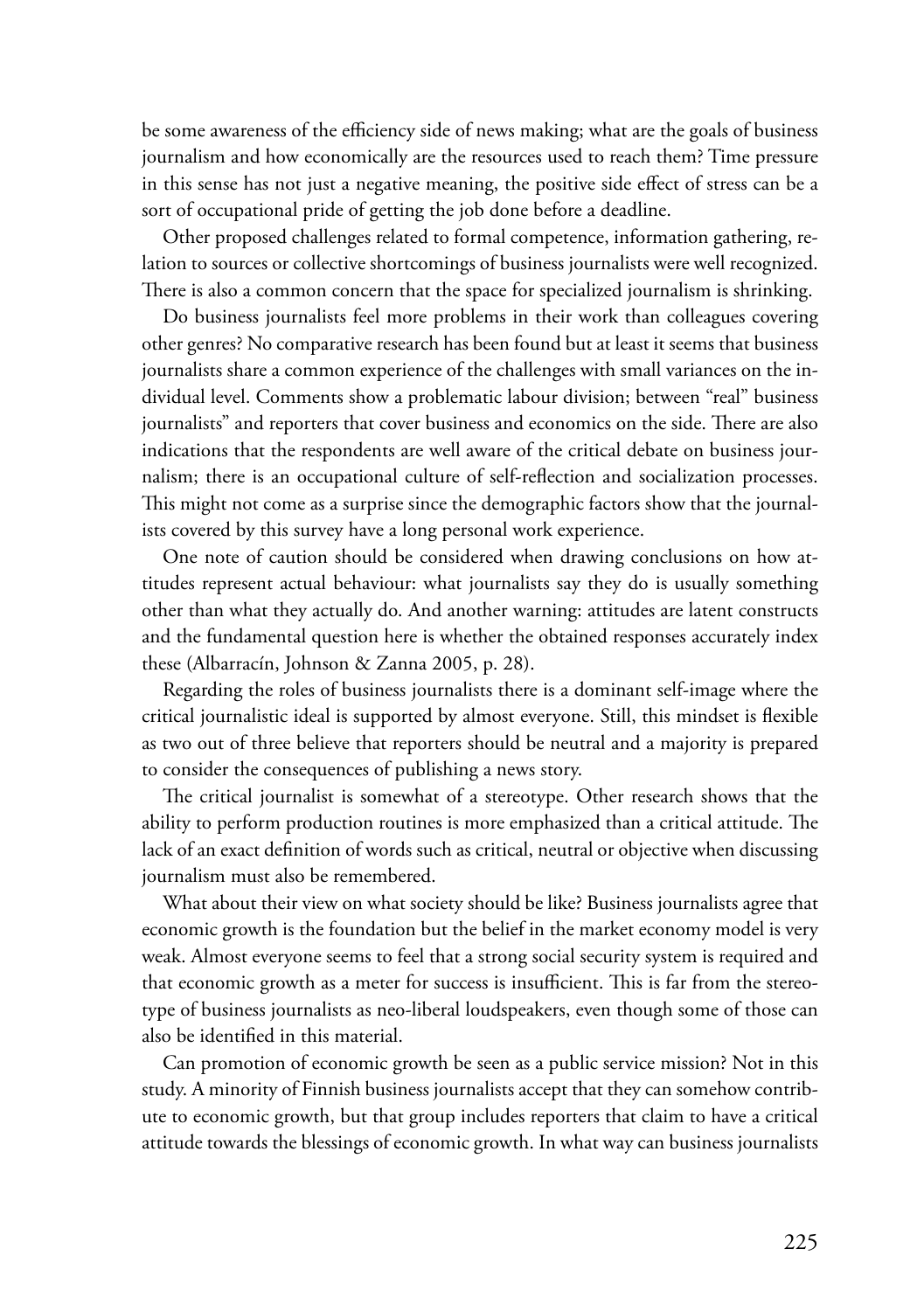contribute to the economy? Bringing transparency to the market place and providing unbiased information was seen as important as well as reporting success stories than can serve as an inspiration for others. Reporting on local companies in a promotional way was seen as suitable by three out of four, and a majority found it fitting to ease the news criteria for innovations from Finland. But only one in every four journalists was prepared to promote Finnish products. The difference can be explained by the fact that there is a positive spin to the word innovation in comparison with product.

Nokia is the flagship of the Finnish economy, but a slight majority among business journalists felt that the company has too strong a position in society.

The results in the last part of the survey show that business journalists are in an ambivalent state of mind with their own position towards the economy. Publishers of business media often underline the fact that their products help consumers and companies to be more successful, but it is clear that all reporters employed by news organizations don´t embrace these marketing strategies. Instead it seems that they resort to the critical ideal and autonomy, or emphasize their skills as reporters, as a way out of this situation. It also indicates that journalists identify themselves more with their occupation than the media where they work.

# **6. The framing of Nokia and Ericsson**

In the thesis so far the attention has been put on the news production process and ways in which sponsors of particular frames engage in activities to produce and reproduce them. The framing analysis need to be completed with an examination of "social contexts, historical origins and discursive structures" that affect the frames used (Setälä, Väliverronen 2010, p. 3).

This, as Gamson (2001) teaches, is the first component of a full-fledged framing analysis.

*A focus on the production process alerts us to issues of power and resources, to the framing process as a struggle over meaning that is ultimately expressed in the text (p. ix).*

The chapter on national champions provided a socio-economic and cultural context for the news production while the interviews gave some answers to the question of what the institutional processes would be with regard to specific newspapers.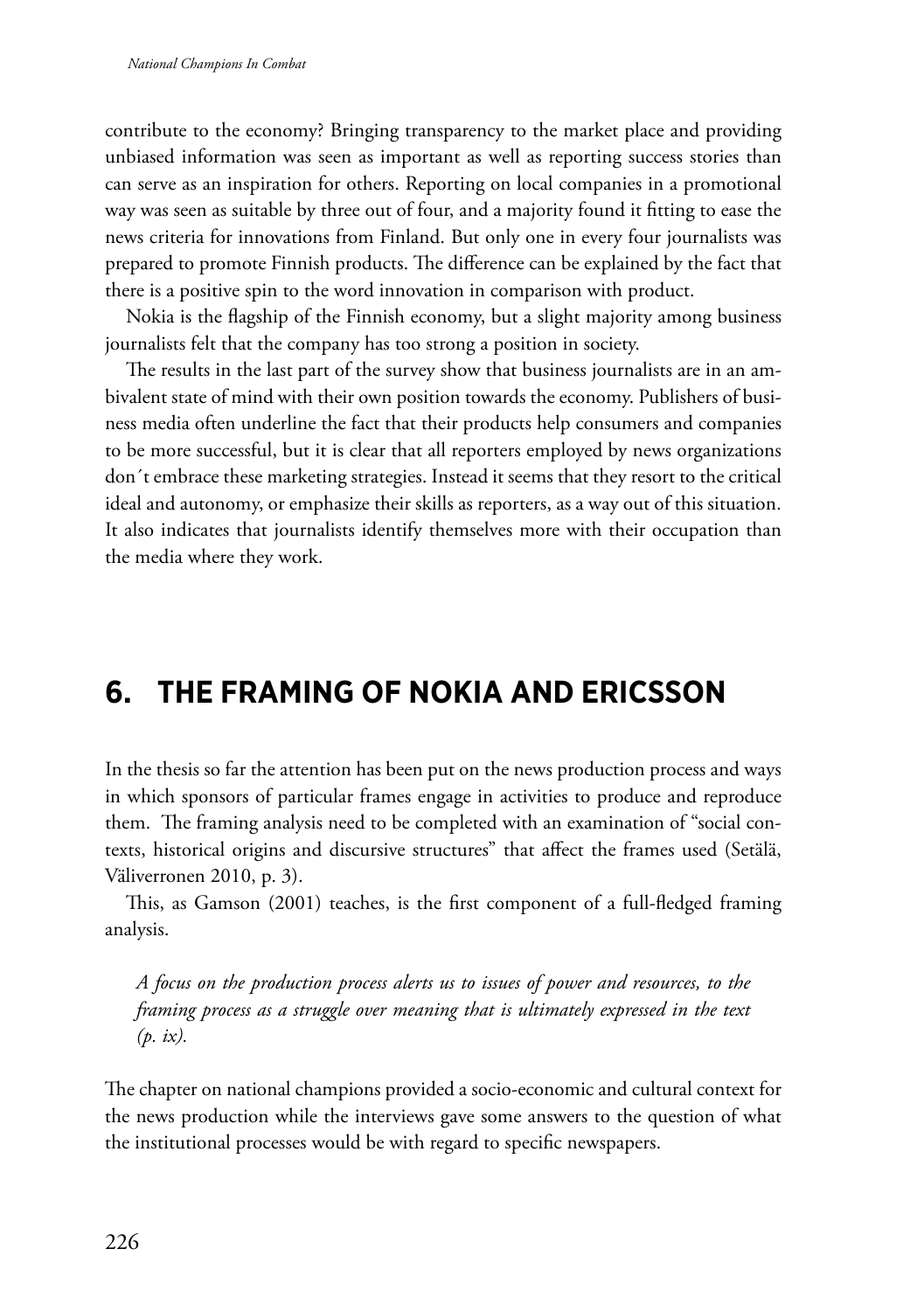The news editors at Dagens Nyheter lost interest in covering Ericsson after 2001. Reporting on the company seemed to be a matter of routine – except when the company was facing trouble in spring 2001. The same happened at Kauppalehti where reporters said they were frustrated and stopped trying to get in contact with managers at Nokia altogether which also resulted in the linked phenomena that Ericsson disappeared from the news radar. These constraints can be one reason for their loss of interest which is shown in the distribution of articles.

At Dagens Industri, on the other hand, comparing Ericsson with Nokia offered an opportunity for dramatizing economic events and producing attractive news stories. Representatives of the news organization at Helsingin Sanomat in turn said they felt a duty towards their readers and society in general to report on Nokia, since the company is so important for Finland.

But the need to compare Nokia with Ericsson had diminished by 2007 at all other newsrooms except for Dagens Industri.

News makers at Helsingin Sanomat and Kauppalehti were leaning towards legitimizing the actions of Nokia and when management was questioned it was seen as a matter of national interest. Dagens Nyheter did not appear to be very interested in what is going on at Ericsson. News makers at Dagens Industri used the attraction of national champions for its own purposes of legitimizing and strengthening the credibility of the newspaper and its journalists as trustworthy expert sources of relevant and interesting news.

This last empirical chapter analyses how the world of competition between Nokia and Ericsson during the period researched was constructed by the members of the business news institution and transformed into newspapers texts. The primary frameworks or schemata of interpretation that news workers activate when they measure the relevance and salience of events is here defined as news frames. Thus this chapter answers the fifth and final research question; RQ5: How is the response of business journalists and business editors to events at Nokia and Ericsson – "what is real" and "what is going on" – framed in newspaper texts? That means examining what happened at Nokia and Ericsson and compare that with what the press says happened at the companies.

The use of framing theory as a method for content analysis has already been discussed. Here, an examination is provided on the construction of meaning in the particular social reality where Nokia and Ericsson are situated. These multinational firms are treated as social constructions that are built out of specific national institutional contexts (Morgan 2001, p. 1). Studying the expressions of surrounding culture and ethno-nationalism is a demanding task. News texts are analysed as components of social acts and an "iron cage" of institutionalized truths – a construction of reality (Tuchmann 1978, Ekecrantz 1997). Texts are treated as guides to the observation of processes where roles, identities, rules and situations are translated into actual behaviour and action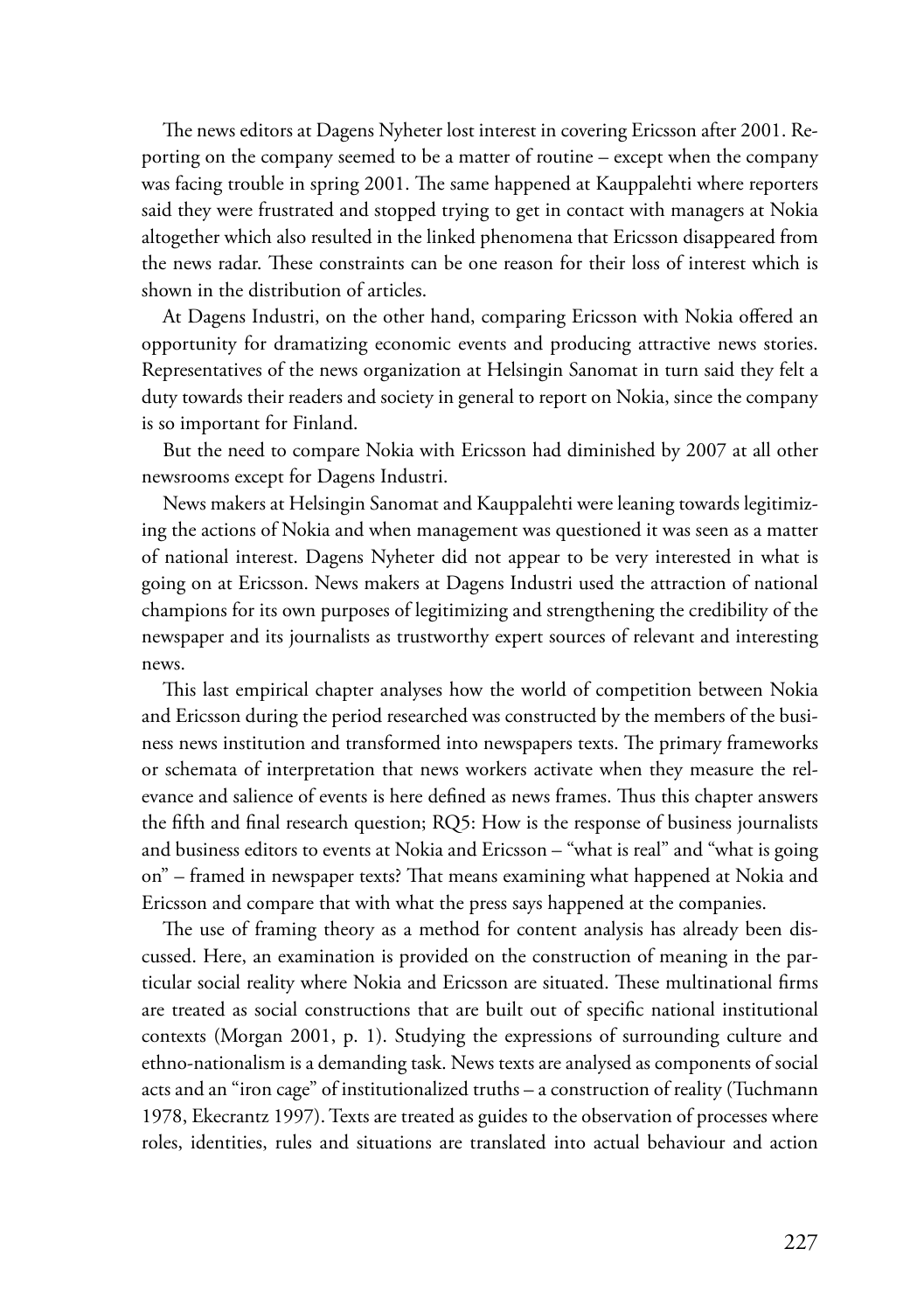through constructive interpretation: texts mediate the impact of rules (March, Olsen 2004, p. 8). It is understood that news framing is an interactive process of creating meaning for public consumption that leaves an imprint of power structures in the relationship between different actors. That imprint can be defined and be studied (Entman 1993).

# 6.1 The aftermath of the telecom disaster

The Dotcom-bubble has been analysed in depth in many disciplines, media research included. A directly related much bigger collective financial disaster; the telecom catastrophe in the early 2000s is still not drawing that same attention. A deeper understanding of the spirit of that time – its "zeitgeist" – is needed to get the context of why journalists were reporting on Nokia and Ericsson the way they did. Here, an analysis is provided of what happened during the early 2000s and how these events had an influence on how the business media reported on Nokia and Ericsson.

### 6.1.1 Ericsson with a vengeance

In early May 2005 I attended Ericsson´s Capital Market Day at the München brewery at Söder Mälarstrand in Stockholm. Around 200 analysts and 50 reporters both from Sweden and abroad had gathered to hear how the telecom company performs. "Taking You Forward" it said on a big screen outside in the sun. It was the new slogan of Ericsson that was dumped a few years later.<sup>210</sup> Coffee, sandwiches and guava juice was served. The sofa where the management of Ericsson was about to sit down on was coloured orange, just as the flowers on both sides are. The vice president of communications, Henry Sténson, welcomed Carl-Henric Svanberg on stage. He was wearing a dark suit, a light blue shirt and a tie of shimmering violet.

*When we met here a year ago I was feeling optimistic, but I am even more optimistic today, Svanberg said.*

<sup>210</sup> "Taking you forward" was introduced in February 2005 according to a press release (Ericsson 2005). It replaced the earlier slogan "Make yourself heard" that was in use since the late 1990s.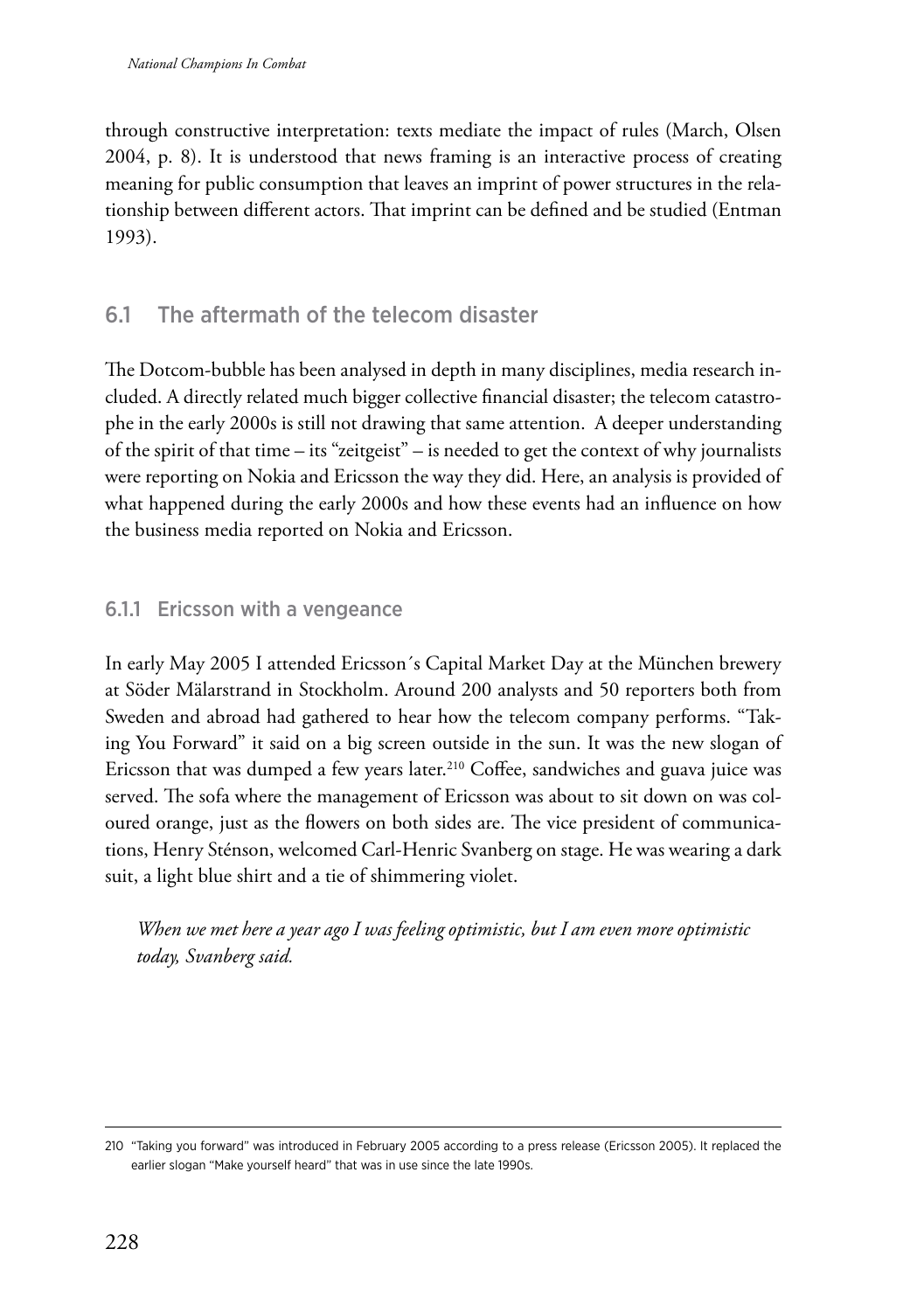Svanberg listed all the good things that have happened and will come in the future. The expression Operational Excellence was repeated several times. The audience was composed of men between 30 and 40 years old. They gave him a polite applause. Then the financial director Karl-Henrik Sandström got up on stage. Everyone in the rooms seemed to call him "Kalle".

*I have a question for you. How much cash flow did Ericsson generate between 1990 and 1995, can anyone answer?*

All the analysts and reporters stayed quiet.

*Three billion krona. The last two years the cash flow was more than 37 billion krona and we have the strongest balance sheet ever in Ericsson.*

Mats Nyström from Enskilda Securities got the first question in. He wanted to hear about profit margins. That was a subject that frequently recurred when the other analysts, named Paul, Jeffrey, Per, Richard and Bengt got their turns.

"It is not easy to modulate our product mix into your Excel sheets", Kalle said and reaped laughter.

No reporters asked questions, just analysts. At lunch – chicken, new potatoes, salad, water or light beer – most of the Swedish journalists were sitting together at their own table. Some took the opportunity to interview Svanberg during the lunch while others asked analysts what they thought about the information from Ericsson.

The communications manager Pia Gideon was keeping control of the arrangements. She seemed happy. This was the first time in years that Ericsson had managed to appear with confidence. But only moments later, when the first visitors already had left the building, the problems began. On the web site of Dagens Industri the headline with a verdict over Svanberg said: "He chatted away five billions". And on the chat room "Börssnack" the debaters were even more critical of a CEO that in familiar terms was called "Svanen". The stock price of Ericsson initially moved like rocket when he took office in spring 2003, but then made no progress and the share owning public was starting to lose its temper.

#### 6.1.2 Shock and fear at Nokia

Still Ericsson was chastened after a miserable start to the new decade. It was worse for the management of Nokia to face the downturn a year earlier. In a company that had gone from success to even more success that sudden break came as a shock (to use a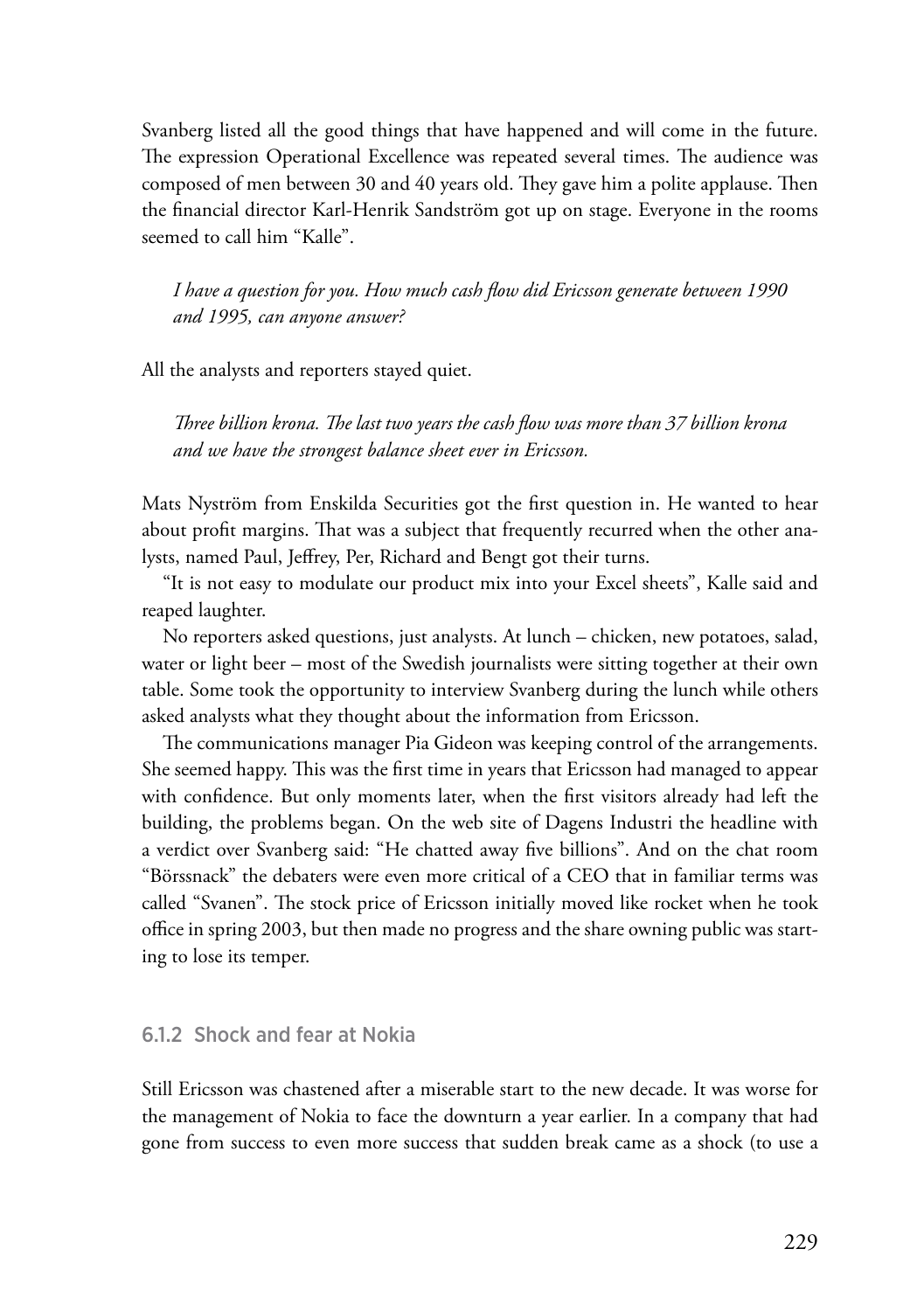well worn media expression). When the company in June 2004 invited journalists for its yearly media days to Helsinki the usually confident management had a hard time convincing the reporters that better times were ahead. Even the dynamic CEO Jorma Ollila seemed tired and spiritless when he met the press.

International reporters did not spare their cynical comments. "They can always go back to making rubber boots again", a British journalist, drinking sponsored punch, said.

It was a depressing year for Nokia with a sliding market share and a share price that went down to eight euro after a high of more than 60 euro at the beginning of the year 2000. By the beginning of the next year Ollila had already told the Nokia board of his plans to step down as a CEO.

Five years earlier, at the end of the 1990s, both Nokia and Ericsson surfed on a wave of speculation. After the success of the Nordic mobile standard NMT and the European standard GSM it was time to take the next step into the future, the third generation of mobile phones that promised enough bandwidth for Internet surfing and mobile video. The mobile Internet was seen as a European innovation project that would reduce the American lead in the technology race. The big player that needed to be challenged was Microsoft. In Japan a local standard, the I-mode, had already developed into a huge success. The scope of the issue can best be summarized with a metaphor from Business Week, the race to the moon.

*This project for a new, high-speed wireless Internet was Europe's audacious bid to lead the world in a crucial 21st century technology. For Europeans, it was a megaproject, the equivalent in size, vision, and expense of America's Apollo space program in the 1960s (Baker June 2002).*

But 3G turned into a huge fiasco. The governments in U.K. and Germany decided in 2000 that they would try to maximize the revenues by trying to get the highest possible price for 3G-licenses in auctions. The ending result was that the operators became so burdened by debt – the licenses cost 125 billion euro (The Economist 2001) – that they had no resources to realize their investment plans<sup>211</sup>. Instead of being an incentive for rolling out services quickly, as economic theory would suggest, the costs paralyzed the whole industry for several years and delayed the arrival of 3G. The telecom bubble was in money terms much more costly than the internet bubble that burst in 2000.

<sup>211</sup> The first country to offer UMTS licenses, Finland took a beauty contest approach in which each license for the 3G system was given away for free with the only cost that of a negligible fee to cover administrative costs. Finland is an interesting example of the beauty contest approach since, unlike a country such as France where the beauty contest was subject to the bias of the French government to protect its French incumbent operators and to generate government revenue Finland was more concerned with high prices affecting the ability of high speed services to be rolled out. Given that Finland's mobile penetration is one of the highest in the world (the number of mobile phones exceeds the number of fixed lines), the government hoped that lower fees would lead to a quicker roll out of the UMTS network than if operators had to pay a higher cost for the licences (Sokol 2001).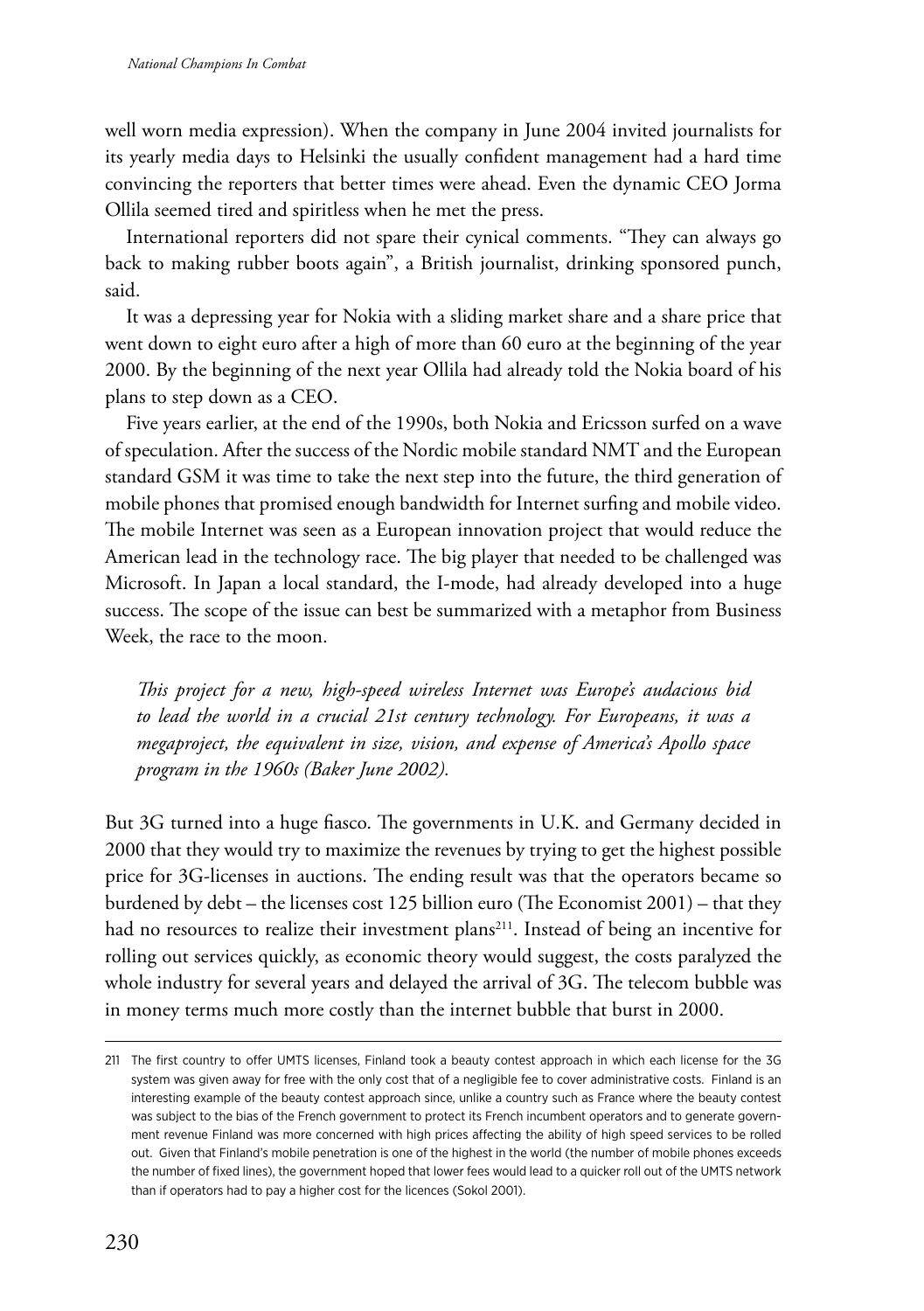Many industry insiders were worried by the enormous sums that the winning bids constituted. Martin Bouygues, who was the CEO of French mobile operator Bouygues, claimed in the Business Week story that mobile auctions presented a choice between "sudden death" and "slow death." since incumbent operators have no other option but to make sure they take home a license. Otherwise they're dooming themselves to go out of business (Delaney 2000). At the telecom equipment makers Nokia and Ericsson the management could smell disaster. Kurt Hellström, who was the CEO of Ericsson, said in his interview for this thesis that he and many others realized the auctions would lead to a bubble, but no one dared to burst it.

*I said in an interview in July 2000 that this does not look good. The stock exchange got a hiccup, there was a lot of commotion and I received letters and phone calls from angry operators and investors. No one wanted to see this bubble burst.*

The issue was extremely important for Ericsson, which at that moment received 80 per cent of its revenues from selling telecom equipment. The market was halved overnight. For Nokia, making its living out of selling mobile phones on a quickly growing world market, this was less of a difficulty. The network division had only a 20 per cent share of revenues.

*The decline of Ericsson in 2001 and 2002 was not the company's fault, it was their customers who suddenly withdrew all their investments, says the analyst Per Lindberg at Dresdner Kleinwort Wasserstein.*

Both Nokia and Ericsson had, through their governments and by direct contacts with EU officials, tried to stop the auctions, but without results. The British cash funds alone amounted to 33 billion dollars (Baker June 2002). Per Lindberg, the financial analyst became so upset that he travelled privately to Brussels to meet bureaucrats at the ITcommissioner Erkki Liikanen's office. Per Lindberg was highly critical of the erratic behaviour of the financial markets that in 1999–2000 encouraged the operators to overinvest with the message that "growth is everything we care about, we don't care about profits, and you must grow quicker than the others". That forced Nokia and Ericsson to employ more people and open new factories over the world. Then financial markets made a total turnaround after a few scandals such as Enron, Marconi, and WorldCom together with the terrorist attacks at World Trade Center.

*The operators stopped investing and forced Nokia, Ericsson and the others to sack people and put brakes on the development, says Lindberg.*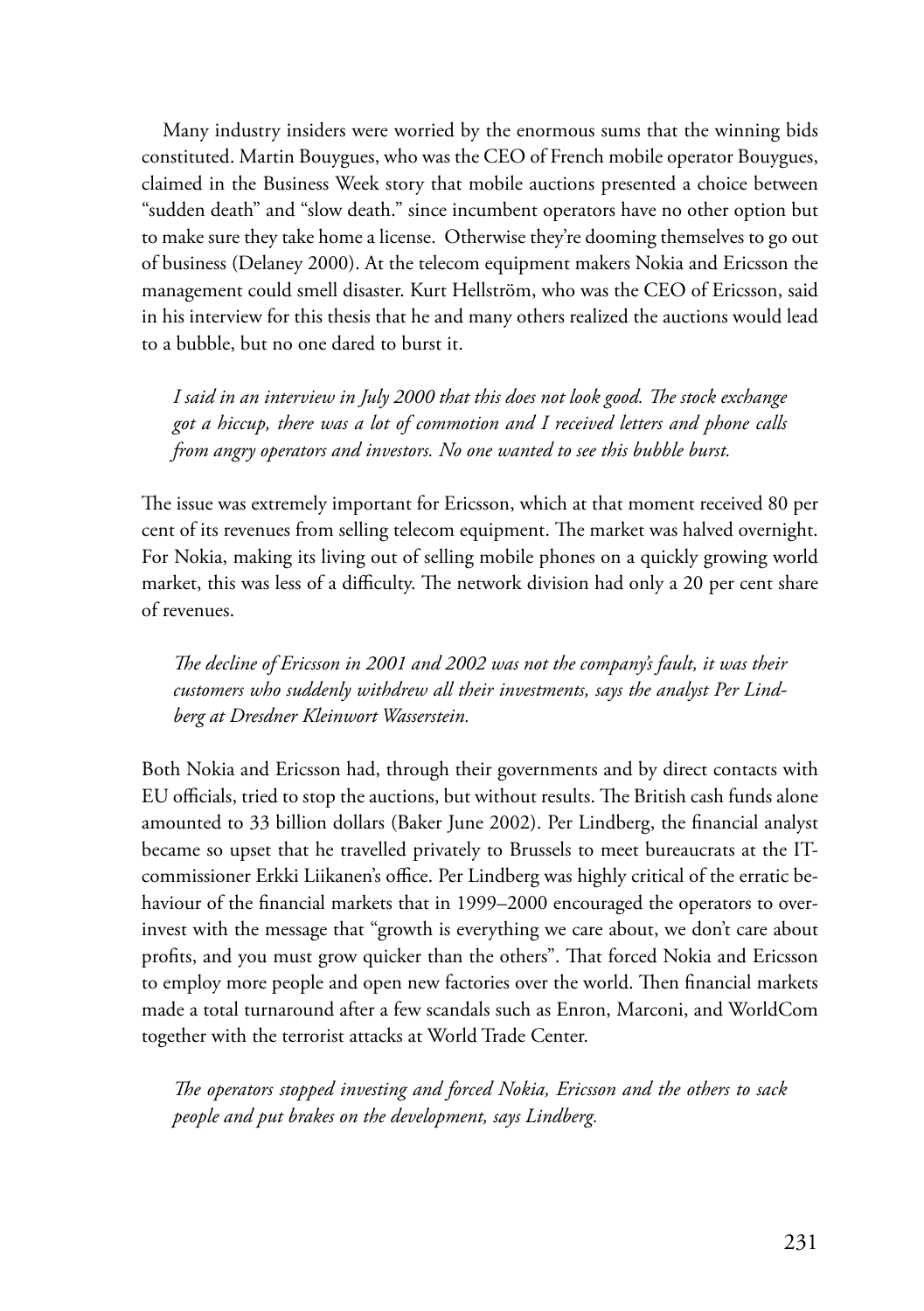By 2005 the new standard 3G had still not become the success it was predicted and both Nokia and Ericsson, that had put billions into development and research, was waiting for rising revenues. Kurt Hellström admits that his company was guilty of trying to blow hot air into the industry by promising a new and bold future of the mobile internet, but they were not alone. The engineers were enthusiastic and that optimism was a driving force and there should be counteractive actors that inject realism.

*The media was not slow to join, they bought the whole thing and exaggerated more than we did, says Hellström.*

His view is supported by Per Lindberg, who frequently talks to reporters that want a view on the future of the telecom industry. When the tide turned the reporters were haunting operators and manufactures with critical questions that scared everyone into paralysis.

*The media added confidence to these events. In the same way the media worsened the situation with all these crisis headlines in the end.*

He believes that the telecom crisis became unnecessarily extreme because business leaders listened too much to financial markets and the media. The analyst fixation on quarterly results was amplified by reporters which in turn affected business decisions and priorities.

*This would never have happened during the economic depression of the 1990s when the companies had state owners who invested during downturns, says Lindberg.*

# 6.1.3 Dramatic events suits framing

The first step in the framing analysis was to group sets of elements, clusters or themes that rendered the attention of the press. The first two periods included episodes that inspired reporters to write more than usual about the two companies and also stimulated commentary. In the words of Paul Chilton these were examples of "critical discourse moments" (Chilton 1987, p. 12), also called "key events" (Van Gorp 2007, p. 68) or "pegs" (Gamson 1992, p. 26) which makes events and issues especially suitable for news framing. Here it must be noted that themes are not the same as frames, even though they are sometimes mixed up. During spring 2001 Ericsson was a company in deep trouble since the market for telecom equipment was in freefall after operators had put their investments on ice. The management team under CEO Kurt Hellström and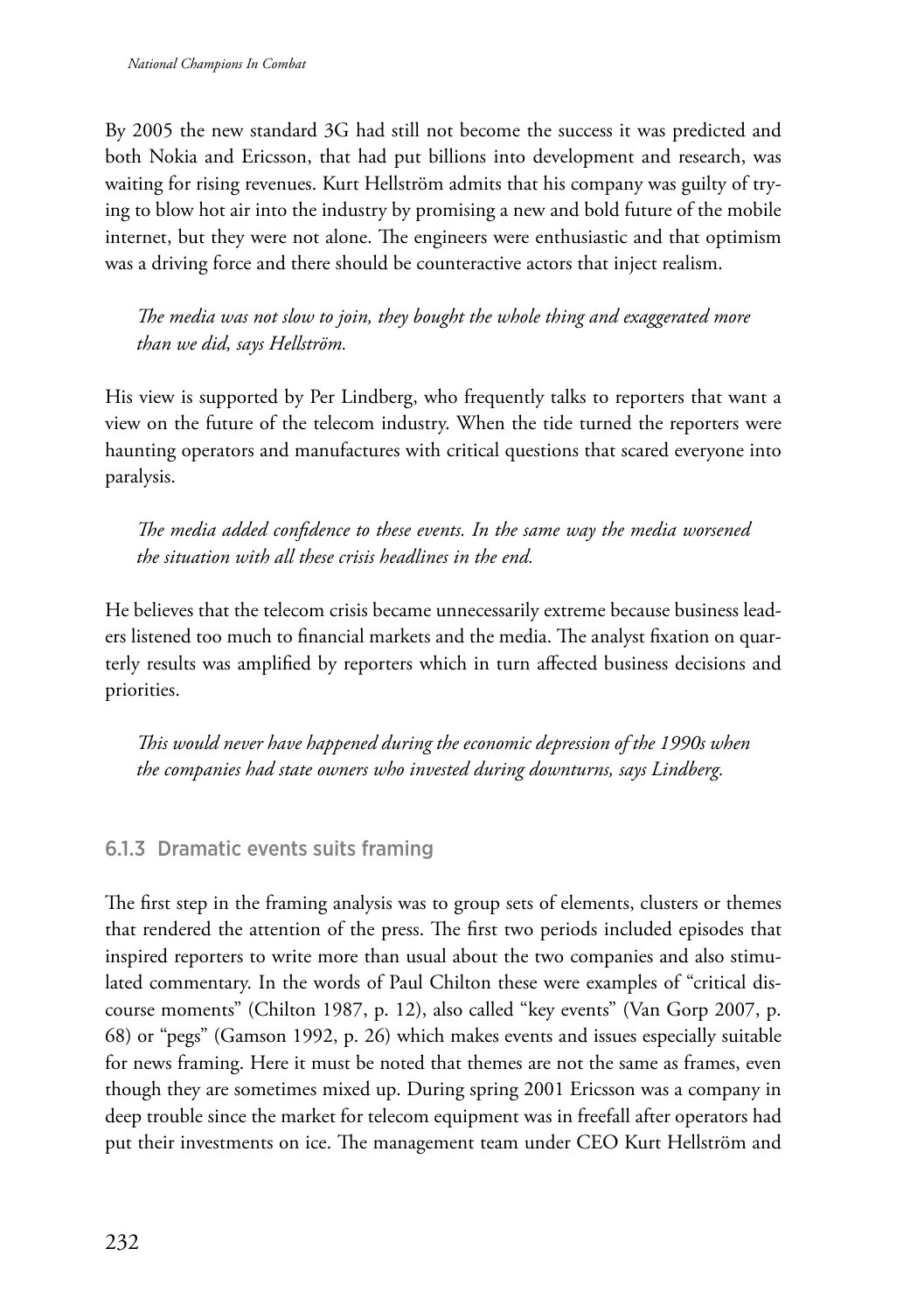veteran chairman Lars Ramqvist faced strong criticism for a failure to see the problems coming. Nokia, who mainly manufactured mobile phones and had a much smaller operation in telecom equipment, did not feel the market disappear. Ericsson was forced to warn investors that the profits were sinking dramatically while Nokia could retain its profitability.

Four themes could be identified in spring 2001 and they can all be characterized as components of "shock to the system" since Ericsson, which had been enjoying immense success for many years, suddenly was emerging as a company in deep crisis. Nokia, on the other hand, seemed to be an unstoppable challenge to Ericsson. These themes are present against the background of the difficult technological switch from 2G to 3G and the ongoing global telecom crisis.

### The profit warning:

Articles during the period of 13–16 of March deal with the profit warning of Ericsson. The message from the company is that profits will be lower than estimated. Initially Nokia is asked if that profit warning can be transferred to the Finnish company, but Nokia took the sting out of the suspicion by releasing a "positive" profit warning, raising the expectations in an economic forecast. The statement from Ericsson was released on the  $12<sup>th</sup>$  of March, Nokia followed with a comforting release on the  $15<sup>th</sup>$  of March. Finnish newspapers were more interested in comparing the two companies than Swedish newspapers.

# The annual shareholder meeting:

The next cluster of articles arrives on the  $28<sup>th</sup>$  to  $30<sup>th</sup>$  of March and is related to the annual meeting of shareholders where the position of Chairman Lars Ramqvist is questioned by Swedish media. Articles from Finnish media are missing which means that Finnish reporters did not see a need to compare Ericsson with Nokia. Ericsson gives more details on its cost-saving programme on the  $27<sup>th</sup>$  of March and releases two statements on the shareholder meeting on the 28<sup>th</sup> of March.

#### Nokia is catching up:

Between the  $3<sup>rd</sup>$  and the  $6<sup>th</sup>$  of April journalists are busy reporting that Nokia is catching up on Ericsson in sales of network equipment, which traditionally has been the stronghold of the Swedish company. Reporting is triggered by two press releases from Nokia on the  $2<sup>nd</sup>$  and  $3<sup>rd</sup>$  of April where the company tells it has won big new contracts. After this, interest is focused on Nokia and the tone is positive.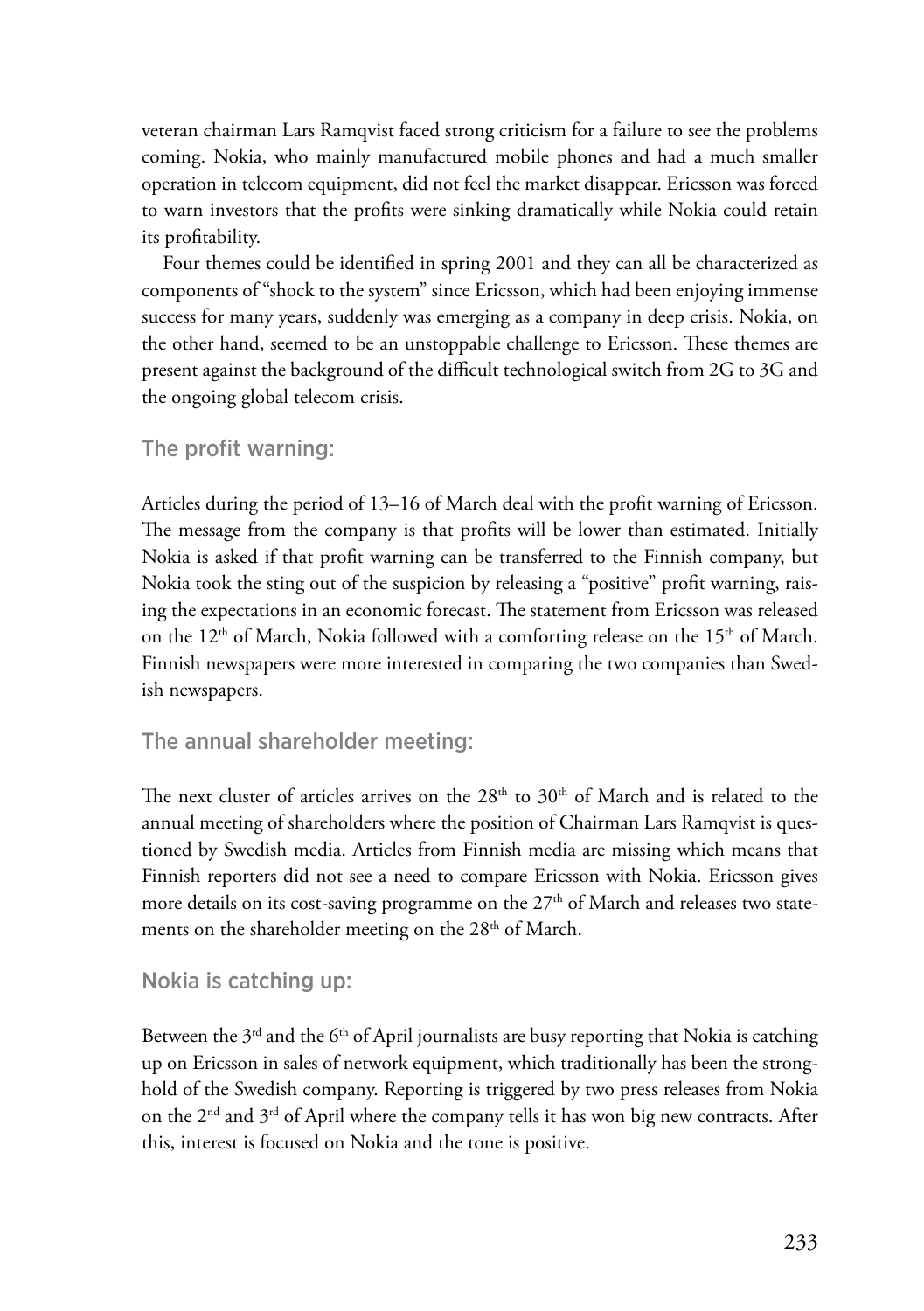# Sony Ericsson and the cost-cutting programme:

After this a huge flow of articles where Nokia and Ericsson are compared reaches the public. Between the 20<sup>th</sup> and the 25<sup>th</sup> of April there are 28 articles (evenly spread between Finnish and Swedish media) that reports on the cooperation between Ericsson and Japanese Sony on mobile phones, as well as the coming cost-cutting programme. Ericsson and Sony are bringing the news on the  $24<sup>th</sup>$  of April, but speculations have been frequent in Swedish media and they are confirmed by Ericsson on the 19<sup>th</sup> of April. The largest share of articles published concerns the reduction of costs and employees at Ericsson. The management of Ericsson presents their dramatic plans on the  $20<sup>th</sup>$ . On the same day Nokia notifies the market that the company has surpassed its own forecast. The media in Sweden and Finland is merciless towards Ericsson and celebratory in the case of Nokia.

### Roles have changed:

In 2004 the business media focuses on the problems of Nokia. This is also a "shock to the system" in the sense that Nokia has been portrayed as almost a superhuman corporate player for several years. The urge to compare Ericsson and Nokia weakened in 2004 and there is actually only one big theme: the downward spiral of Nokia and the new rise of Ericsson.

This spring it is Nokia's turn to experience problems and Ericsson to perform as successful. The sales of Nokia are going down since it seems that consumers all over the world wants foldable mobile phones with a clam shell design that Nokia has been working on for a year but not made available on the market. Competitors have established themselves with new models. The market share of Nokia drops slightly and this is the main topic in the newspaper comparisons of the two.

Ericsson, on the other hand, is experiencing a comeback under its new management team led by Carl-Henric Svanberg, the fourth CEO in six years. The big events are a positive forecast by Ericsson on the 1<sup>st</sup> of April and a negative report from Nokia on the  $6<sup>th</sup>$  that sales are going down. An hour later on that day Svanberg is meeting share holders at the annual meeting, where he delivers a positive speech. The downward spiral of Nokia is reinforced in a press release on the  $16<sup>th</sup>$  of April while Sony Ericsson releases figures that show sales of mobile phones are soaring.

The discussion continues in May, but in Dagens Industri and not in Finnish newspapers. The management at Nokia is treated with scepticism while Ericsson is framed as a company that is performing well.

The third period of 2007 is more "normalized" even though Jorma Ollila has left the job as a CEO and continues as chairman of the board. Ericsson is about to experience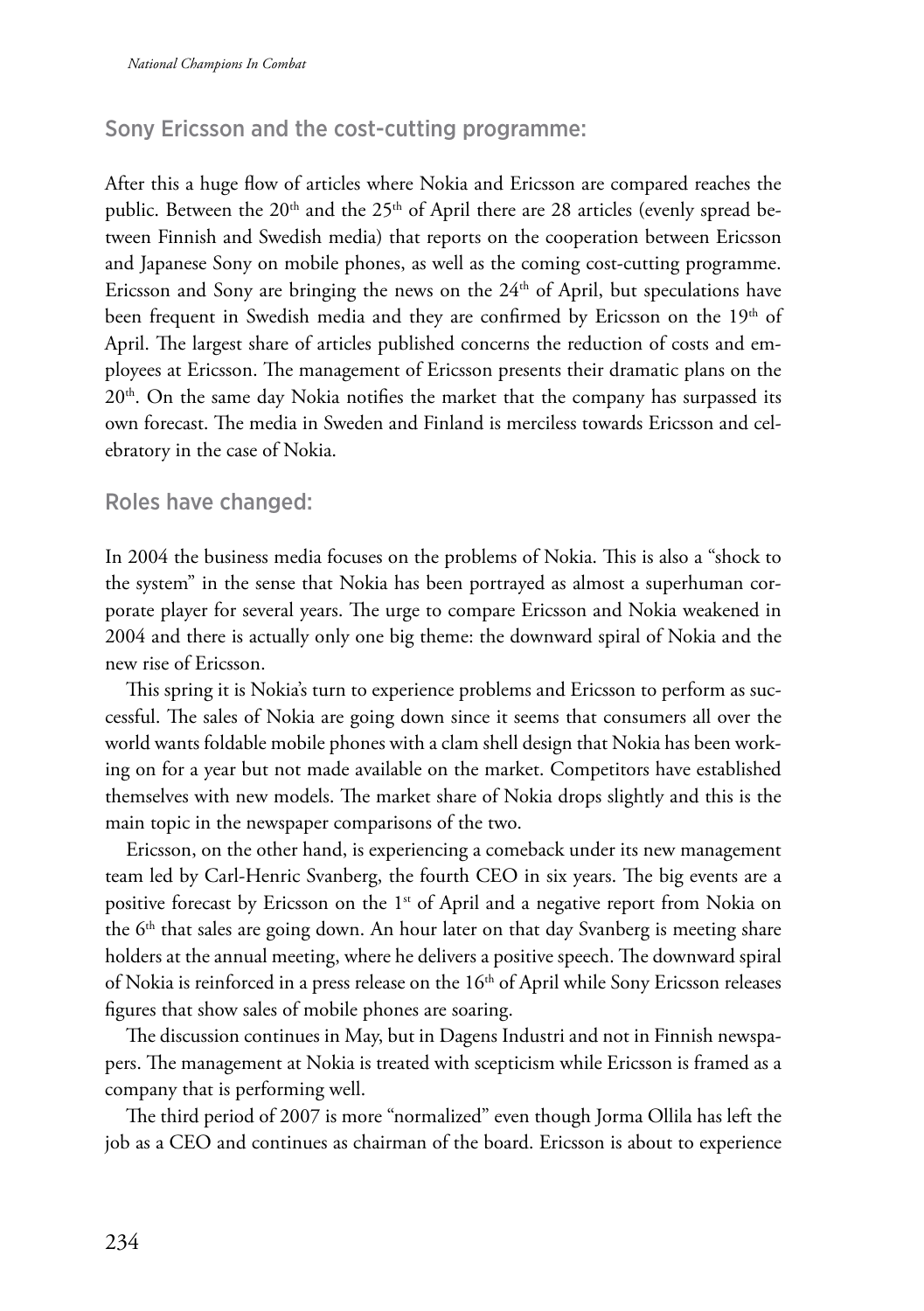new problems in sales. Both Nokia and Ericsson have been divided into more clean-cut units; Ericsson and Nokia Siemens manufactures telecom network equipment while Nokia and Sony Ericsson produces mobile phones. This makes comparison easier since these companies have become similar entities. Troubles are imminent. The subcontractors of Nokia in Finland have closed their factories one after the other to either move their facilities to India or China – or to stop their operations altogether. Jorma Ollila has been replaced by another Nokia veteran, Olli-Pekka Kallasvuo.

When Ericsson and Nokia are compared in 2007 there is more focus on common challenges and a common fate. The realization is perhaps as a result of earlier "shocks to the system" where the vulnerability of national champions to global development becomes obvious; Nokia and Ericsson are no longer seen as "ruling the world" in the field of mobile communications. Current topics of interest are the problems of the American telecom company Motorola, which dumps the prices on mobile phones. This affects the performance of Nokia and Ericsson. The emergence of Chinese suppliers is seen as problematic. Newspapers also focuses on the growing global market share of Nokia, the recovery of both Ericsson and Sony Ericsson and the founding of Nokia Siemens Networks.

#### 6.1.4 An example of analysis

This is an example of how a specific text was treated in the analysis. The text does not contain any quotes, even if it is obvious that financial analysts have given their comments anonymously. It is impossible to decide whose interests they represent, but it seems apparent that their role is to amplify the views that the journalist and the newspaper offer. In what way the analysts work as frame sponsors is impossible to detect. For the sake of readability only an English translation is presented of the Swedish text.

Newspaper: Dagens Industri Published: March 28, 2001 Writer: Benny Svensson Headline: All costs are too high – Nokia beats Ericsson in every part

*The Ericsson group appears more and more as a heavy and obese organization that for too long has "flipped money around", according to one of many critical analysts commenting on the new saving programme of Ericsson. The downturn in the telecom market reveals great weaknesses in Ericsson. But the strong sales during the last five years still show that large parts of the company are sound.*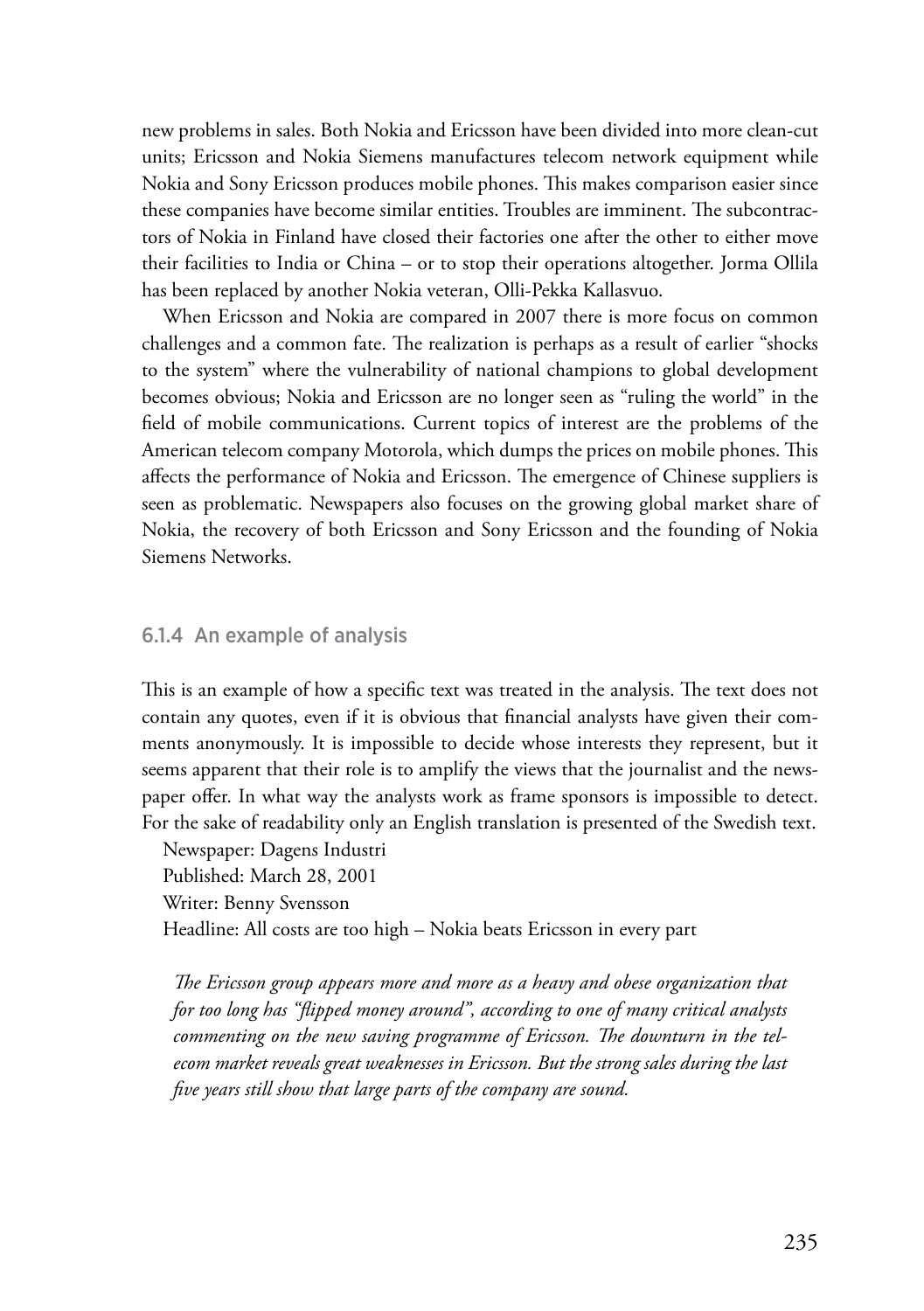Comment: This first part of the article is characterized by a concern with the morality of the company as an organism in itself dressed in manipulative words. Ericsson is portrayed as a "heavy and obese" organization that has "flipped money around". An unpleasant being comes to mind and this corporate individual is anonymously criticized by one of "many" analysts. We don't know if it is one or several persons or who they work for but they are the market making judgements. We cannot evaluate to what extent the claims in the texts have been empirically verified. We can only guess. Still, the frame of personal responsibility and morale is not consistent. The downturn "reveals" weaknesses but the company is to a large extent "sound". That statement opens up for a decoupling of company and management and a critique of managers that are not in control of the situation since they spend too much. It is obvious that the writer keeps the company at a distance and makes efforts to be accepted as an authority.

*Ericsson and its management don't have the confidence of the market at the moment. It took more than an hour before investors showed their appreciation with the new savings programme that, including earlier programmes, shall reduce costs by 35 billion krona starting next year. Finally the stock price started to rise.*

*It came as a surprise to the market when Ericsson revealed that they had paid 1.5–2 billion krona a year to 15 000 consultants in the organization, in addition to what they pay 105 000 permanently employed people. Not a word on this army of consultants in their annual report. Now Ericsson reduces this force by half and the permanently employed by another 3300, the majority of the latter in Sweden.*

Comment: The action of management is continuously framed as a matter of personal responsibility and morale but another organizing principle of the text is also that "the market" is holding the company accountable. It is understood that investors surely can feel no confidence towards management and the explanation is that they display their support only more than an hour after the corporate programme was presented. The support is measured by the stock price as an economic consequence. Investors are presented as one single-minded group. We realize by reading this text that they have all the reasons in the world to be suspicious since Ericsson has been hiding an "army of consultants" in its annual report.

*In the long run Ericsson cannot keep its position in the market if the closest competitor Nokia has both lower costs and faster growth. Ericsson gives the impression of someone who is quite satisfied with its position. Otherwise Ericsson would have attacked its obesity much earlier.*

*Nokia has a cost advantage over all of its rivals and this makes a difference in today's environment when the telecom market is getting into a down period.*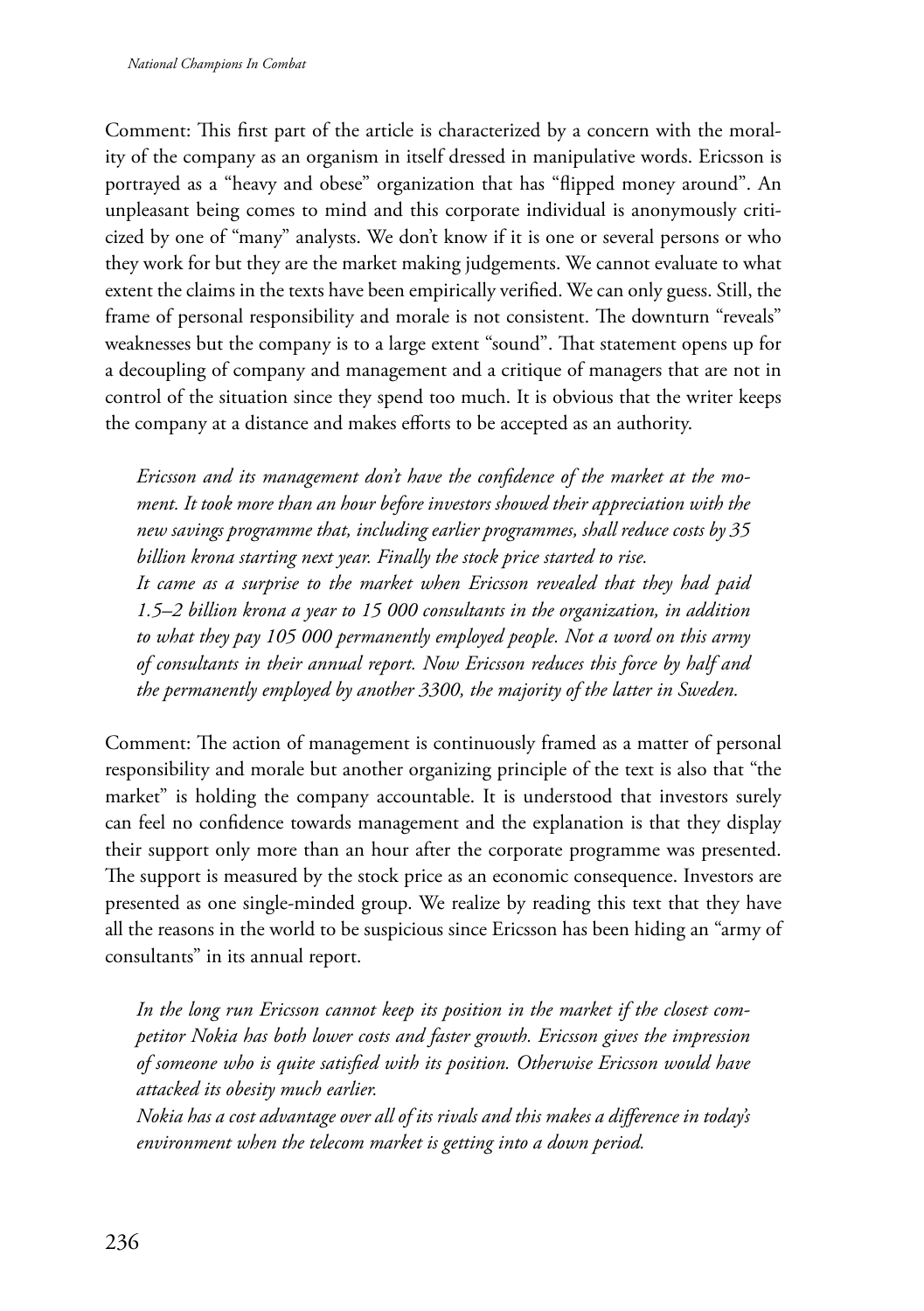*The total costs of Nokia amounted to 80% of its turnover last year, but Ericsson's was 98.9%.*

*Still, last year was exceptional at Ericsson with the fiasco-like result for mobile phones. During a normal year the volume of costs is not as nasty. During the last five years the total costs amounted to 92% of sales. This is still very high when the rival Nokia is so much more forceful and effective.*

*The fact that other old telecom companies such as Motorola and Alcatel also have high costs is really not consoling. Everybody loses out to Nokia which anyhow yesterday used the opportunity to inform on a reduction of the personnel in the systems business. Even the best feels the downturn, which means that some of Ericsson's problems can be explained with the business cycle.*

Comment: Here the framing device of contrast is used to tell the readers of Dagens Industri what Ericsson is not, with the help of Nokia; the Swedish company is not cost effective or productive. Nokia is portrayed as the biggest rival and the reporter uses conflict framing, a sub-frame to the "international match", to make the point that the management at Ericsson has all the reasons not to be content with the performance of the company. There is a hint that the downturn has an impact, but the problems are attributed to managers themselves just as their colleagues at other "old" telecom companies. The fact that Ericsson really should be compared with Motorola and Alcatel as peers, not Nokia does not seem very apparent in the article. There are also references to the business cycle, but Nokia is depicted as having a choice of reducing the workforce or not despite the downturn. It's a matter of managerial competence. The management at Ericsson lacks willpower and should have attacked its "obesity" and its "nasty" volume of costs much earlier. The fact that Nokia, despite its "cost advantage," also reduces the workforce is played down because the starting point here is that Nokia is a good example for comparison.

*Ericsson hope to be able to cut as much as 13% of its costs compared with last year. But Ericsson needs to find 25 billion more in savings to reach the cost-excellence of Nokia.*

*An important difference between the costs of Ericsson and Nokia is the expenses for research and development. R&D at Ericsson cost 42 billion krona last year, about 15% of revenues. In essence Ericsson would be able to improve its profits if the company would reduce development costs. Some development projects will probably be cut in the package of measures but savings are said to be coming from other parts. The explanation from Ericsson is that its systems division needs more development money. Mobile phones, where Nokia is the biggest, does not cost as much to develop. But the question is if Ericsson invests less in mobile phones than Nokia does. Prob-*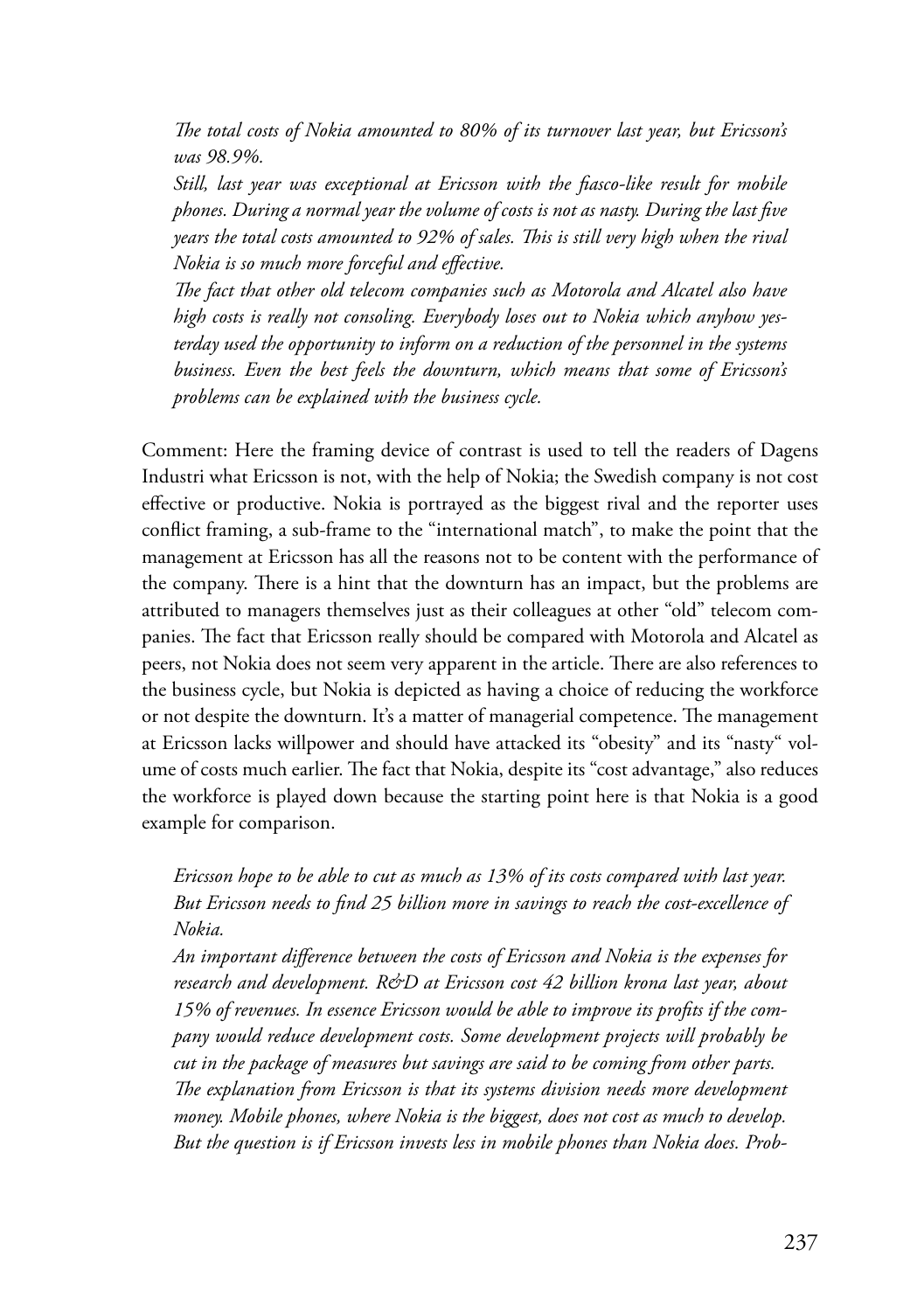*ably not. It seems obvious that Ericsson does not get as much from each researchkrona as Nokia does.*

*Unfortunately Ericsson receives less from its cost-krona whatever area of development you look at. That is the most important explanation to why the operating profit has stood still in Ericsson in 1997, 1998 and 1999, before the real setback arrived last year.*

*Ericsson has all the reasons to be satisfied with the development in revenues that during the last years have grown by 22.6% on average. Ericsson is after all Sweden's biggest company sales wise.*

*Nokia has grown even faster and can show sales per employee of 4.8 million krona compared with 2.6 million at Ericsson. But looking at the core business of Ericsson, mobile phone systems and landline networks, the Swedes are holding their position. Now, we don't know what is happening right now on that market. It might turn very nasty there also.*

Comment: The economic consequences of the big spending at Ericsson – as a matter of personal responsibility and managerial morale - are scrutinized with a focus on research and development. The explanations of Ericsson's management are questioned in a comparison with Nokia and its "cost-excellence". The substantial differences between Ericsson and Nokia, an important fact that could be drawn from the stock of frames, are explained only to a very limited extent and despite the different business profiles and revenue structures of the companies they are still used as peers. It is noted, though, that mobile phones need less R&D input than development work in complicated networks. The newspaper claims that Ericsson does not make as much out of its "research-krona" and "cost-krona" as Nokia does, independently of which area you look at. The article ends in a war metaphor appealing to nationalistic sentiments where the "Swedes are holding their position" in its core business even though things looks bad. It certainly is an international match and the newspaper uses its authority to judge the outcomes of that game on that day.

# 6.2 A quick overview of the results

The following part presents the frames that have been deducted from texts comparing Nokia and Ericsson. Together they make up the frame package that conjures the master frame of national champions. It should be noted that these frames are all somehow related to the overall themes of the global telecom crisis, the technological shift from 2G to 3G and global trade outlook. In spite of this, these themes quite often seem to be treated as exogenous by journalists, as factors from outside the organism or system that only partly have the capacity to explain the performance of Nokia and Ericsson.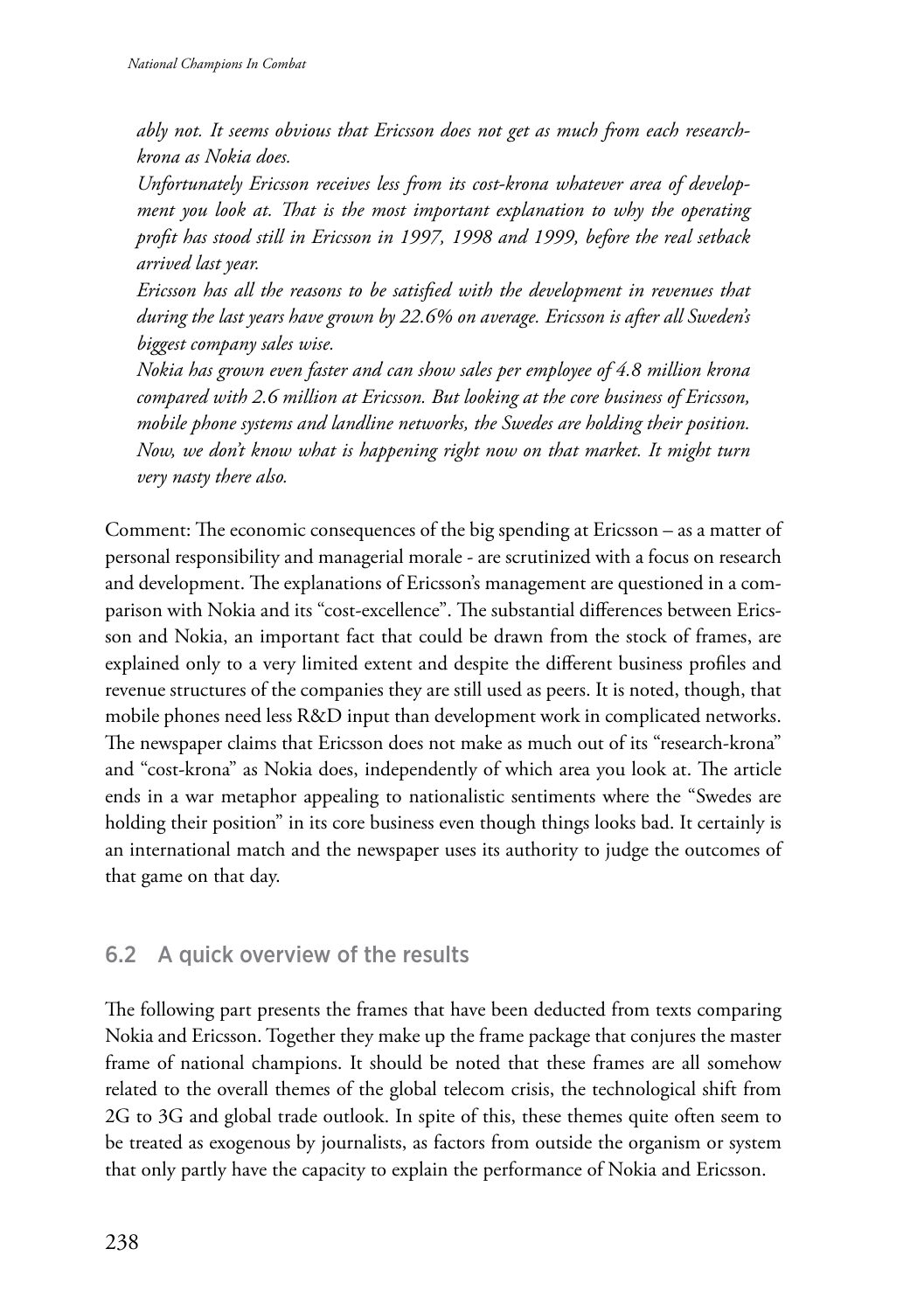In the beginning of the thesis the label "agents of modernity" was put on journalists. The analysis that follows shows that there is some empirical support for the thought that journalists consciously express and supports some form of modernity, which will be discussed. Still, there is not enough support to claim "modernity" in itself is a frame and it is possible that it is up to the readers to connect framing devices with cultural phenomena they already are familiar with (for a discussion, see Van Gorp 2007).

It was also supposed that there would be a strong frame attributing the influence of the companies on the national economy in more specific terms, but no support for this mental model could be found even in the few instances when exit was discussed.

Several possible frames that would be in line with the preconceptions could not be identified, such as a frame of cooperation between Nokia and Ericsson. It was supposed that the organizing principle of such a cooperation frame would be Nokia and Ericsson, not as combatants but as beneficiaries, for instance of Nordic coordinated standardization of mobile phone technology or common European efforts.

Five frames commonly used in news media were identified by Holly Semetko and Patti Valkenburg (2000, p. 93) through quantitative content analysis. These frames deal with allocation of responsibility, conflict, human interest, economic consequences and moral issues and their presence in this material was verified. The frame "economic consequences" was identified, but in this material is marked as a sub-frame to other frames. It may also be noted that the frame "personal responsibility and morale" is presented as a combination of the responsibility frame and the moral issues frame since the texts show that these two can't be separated from each other: attributing accountability always implies that there are moral issues that should be dealt with and these, on the other hand, can't be decoupled from responsibility.

Seven frames that are part (but maybe not the whole) of the frame package - the master frame of national champions - are presented here in graphical format.

I would argue that even if I categorize these as issue-specific news frames they are not unique to just the specific topics or events linked to Nokia and Ericsson but have the power to "transcend thematic limitations" (de Vreese 2005, p. 55). Master frames are connected to comprehensive socio-economic and cultural structures that, in this case, become visible and tangible when Nokia and Ericsson are compared.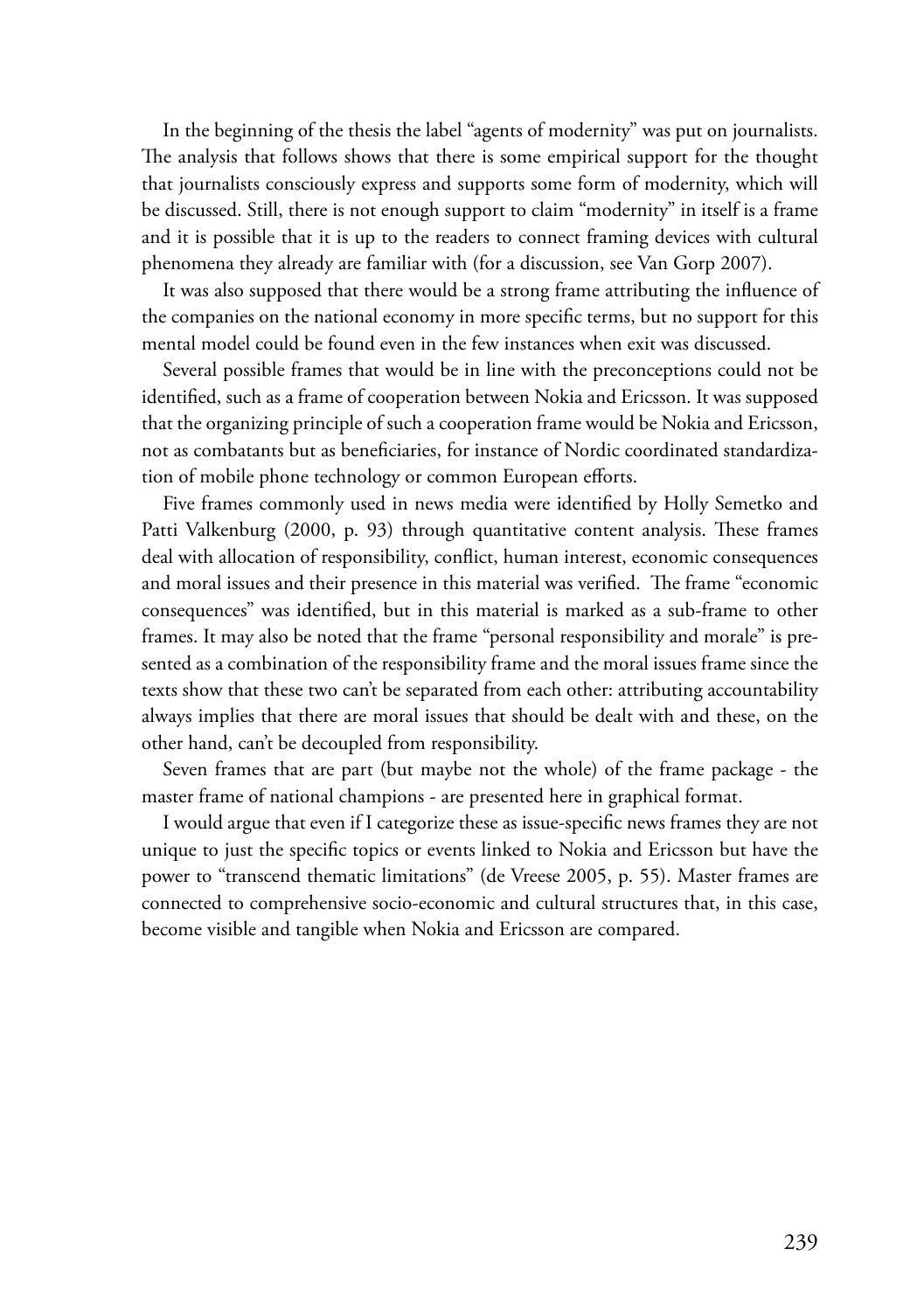| Frame                                                 | How the frame works                                                                                                                          | <b>Framing devices</b>                                                                                                                                                                                                                                                    |
|-------------------------------------------------------|----------------------------------------------------------------------------------------------------------------------------------------------|---------------------------------------------------------------------------------------------------------------------------------------------------------------------------------------------------------------------------------------------------------------------------|
| The international match<br>between Nokia and Ericsson | A conflict or strategy discourse<br>where the two companies are<br>framed with nationalistic devices.                                        | Nokia and Ericsson are the top<br>names in the economic match<br>between Finland and Sweden;<br>the pride of the country's export<br>industry; the Swedish mentality;<br>the Finnish corporate culture;<br>Nokia beats Ericsson in the three<br>most important categories |
| Vengeance and backlash                                | A frame of changing positions and<br>the feelings attached to change.                                                                        | winds have changed; Ericsson is<br>going in another direction than<br>Nokia; a turnaround or what?;<br>is Nokia capable of another<br>wonder?; Nokia's problems<br>good news for Ericsson                                                                                 |
| Risks, threats and opportunities                      | A monitoring frame where the<br>media scan the horizon for warning<br>signals and evaluate them.                                             | the unthinkable has occurred;<br>the canary bird that falls when<br>the gas leaks; clouds in paradise;<br>the crises have shaped Ericsson<br>into a more focused company                                                                                                  |
| The threat of exit                                    | Will they stay or will they go?                                                                                                              | the flight of factories; the<br>responsibility of origin; Nokia<br>will survive, but will Finland?                                                                                                                                                                        |
| The market                                            | An institution for governance<br>and public accountability where<br>public good is the same as private<br>interests such as share ownership. | king of the mobile phone market;<br>compact distrust against Nokia on<br>the stock exchange; the life of the<br>share is hard; dear share activists                                                                                                                       |
| Personal responsibility and morale                    | Where issues become a matter<br>of personalization and success<br>or failure is attributed to the<br>quality of management.                  | admit faults in judgements; don't<br>want to talk about the success of the<br>Finns; where is the plan, Hellström?;<br>a row of mistakes is embarrassing<br>for the CEO Jorma Ollila                                                                                      |
| The authority of the newspaper                        | Where the media challenges<br>statements from the companies and<br>offers an alternative social reality.                                     | it is now Nokia's turn; information<br>war; fooled by Nokia and their<br>forecast; Nokia has to come forward;<br>Ericsson needs to work on its brand                                                                                                                      |

### Table 6.10: News frames deducted from the comparison of Nokia and Ericsson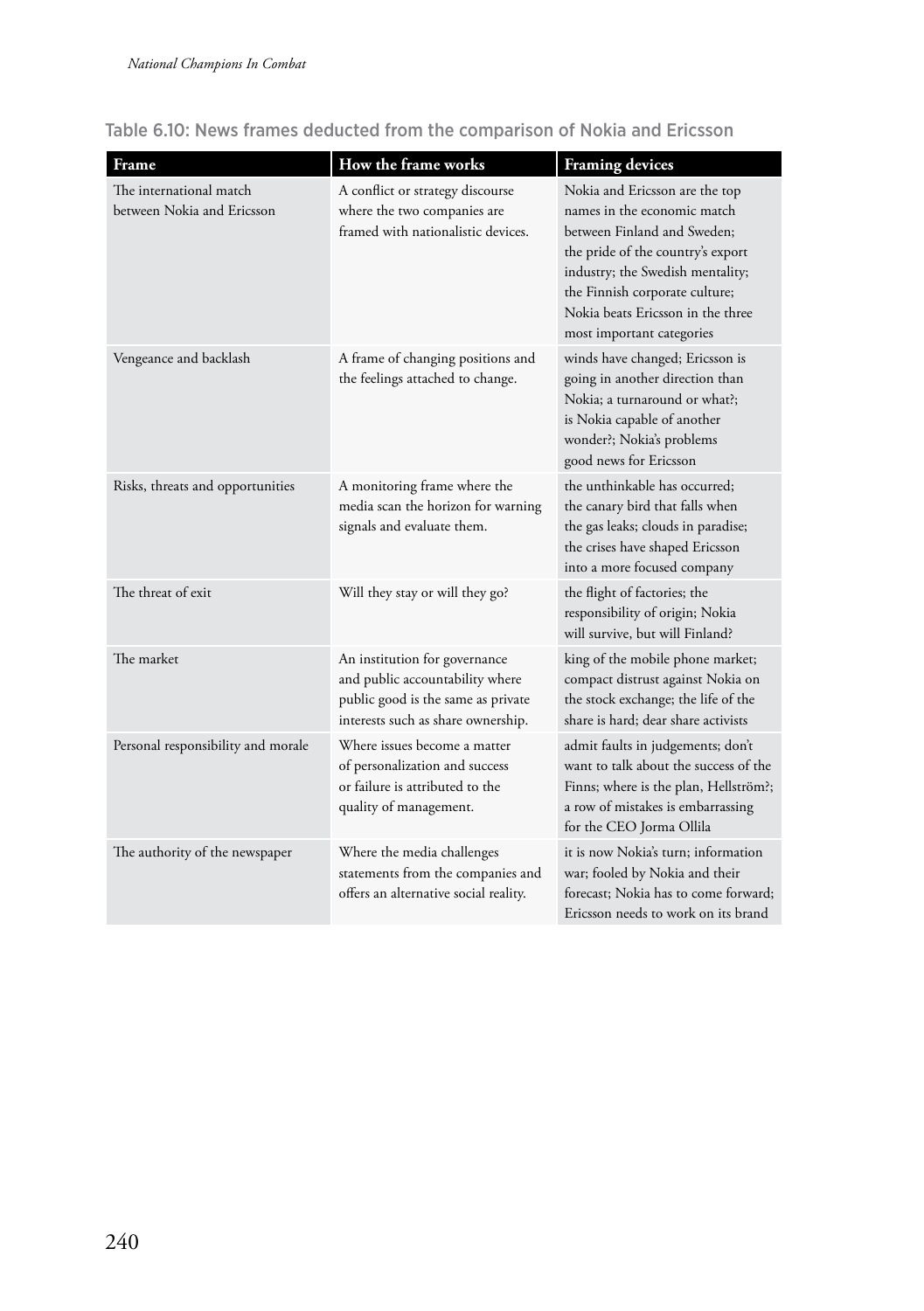#### 6.2.1 The international match between Nokia and Ericsson

The organizing principle in the comparison of Nokia and Ericsson is often that of a corporate match or conflict with nationalistic characteristics. Nokia, for instance, winning a Swedish contract for a network solution is "beating Ericsson in a bidding contest on its home turf" (Helsingin Sanomat, March 3, 2001). Both companies seem to contribute some essential cultural elements to national identity and offer an opening for symbolizing the clash between nations. Finns are, for instance "a nation in love with technology" (Kauppalehti, April 23, 2001).

This match was at least existing in 2001 and 2004 when they were portrayed as facing each other in battle. Only in the last period surveyed, spring 2007, did business media seem to realize that the two companies might be on the same side – with shared interests – confronting outside threats.

The nationalist framing is sometimes very straightforward. This is an example of outspoken patriotic feelings where the anticipation of the quarterly report of Ericsson is connected to the future of "Swedishness" and the "blue and yellow skyline".

*Nokia and Ericsson are the top names in the economic match between Finland and Sweden, which in an mystical way mirror the economic ethos in the two countries – the spirit – even though both companies are everything else but Nordic entities. Nokia is fully a world company while Ericsson is something of that kind (Kauppalehti, April 23, 2001).*

With this statement the journalist declares that Ericsson in contrast to Nokia is not a "world company", which considering its formidable global presence on the global markets for more than a hundred years is a radical understatement. At the same it is noted that even though they "mirror the economic ethos"; both are international companies and not "Nordic entities". To this piece is then added a note that too much of the discussion on the Finnish economy has a Nokia perspective.

*When Nokia is doing well it feels like everything goes well. When Nokia faces a downturn it feels like the whole nation is losing its footing.*

Helsingin Sanomat compares the negative news about Ericsson, "the pride of the country's export industry", against Finland's own flagship.

*As a counterweight to the miserable information from Ericsson, Nokia on Friday displayed very good numbers for the beginning of the year (Helsingin Sanomat, April 21, 2001).*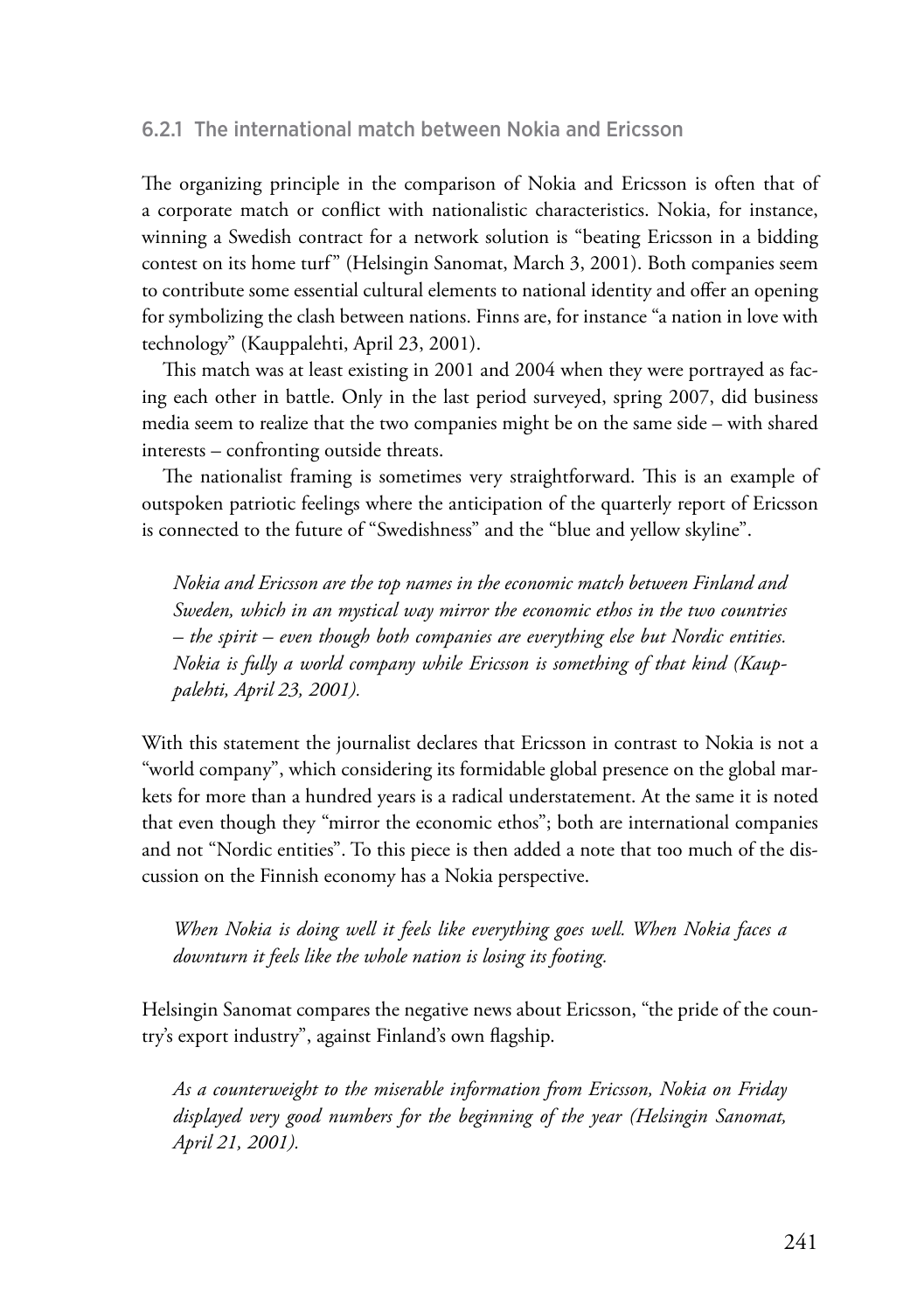Analyses of what went wrong in Ericsson are coloured by chauvinistic statements about Swedes not being up to date and reacting to developments too slowly. This argument would sound strange to Swedes who might feel they are living in the most advanced country in the world, certainly far ahead of Finland in terms of management capability. Consequently, this becomes a clash over the actualization and authorization of modernity: the evolution of a superior nation in comparison with the "other".

*The Swedish mentality is the same as in the Finnish corporate culture at the beginning of the 1990s, before the economic depression. Reductions are coming too late (Helsingin Sanomat, April 24, 2001).*

It seems like the reporter is building on a comment published in Kauppalehti the day before where it is said that Ericsson is forced to outsource its production and thus following Nokia that started using a "broad network of contractors" already in the early 1990s (April 23, 2001)

This spirit of the game is evident on both sides of the Sea of Aaland, the waters in the southern Gulf of Bothnia that divides Finland and Sweden. Dagens Industri, reporting on the first quarter numbers from the companies refers to "Finnkamp", the annual athletics championship between Finland and Sweden. In a transferred sense the companies are competing on a symbolic sports field where results are measured in financial terms.

*Nokia beats Ericsson in the three most important categories: cash flow, the operating margin for telephones and the operating margin for systems (Dagens Industri, April 21, 2001).*

The following incident, let us call it the "the power failure symbol" is used by Kauppalehti as a symbol of Finnish superiority. At the beginning of March 2001 parts of Stockholm were affected by a power failure that also resulted in a blackout in the northern part called Kista, where the headquarters of Ericsson is located. A strong tone of irony can be identified in the article where it is told that Ericsson employees are unnecessarily turning up for work as the office doors remain closed. The information about the blackout was only to be found on the web pages of the company. This is presented as a management failure in comparison with how Nokia handled the problem, managers making a personal call to every employee. The source of this information is not revealed but the performance of Nokia's managers is presented as a triumph and the power failure symbol is used as an exposition of Finnishness: "Everything worked exemplarily" (Kauppalehti, March 13, 2001). This might be interpreted as an amusing example of an ironic narrative - banal nationalism in a harmless sense; no-one would suggest that this incident is reproducing institutions that represent war machines or xenophobia (Billig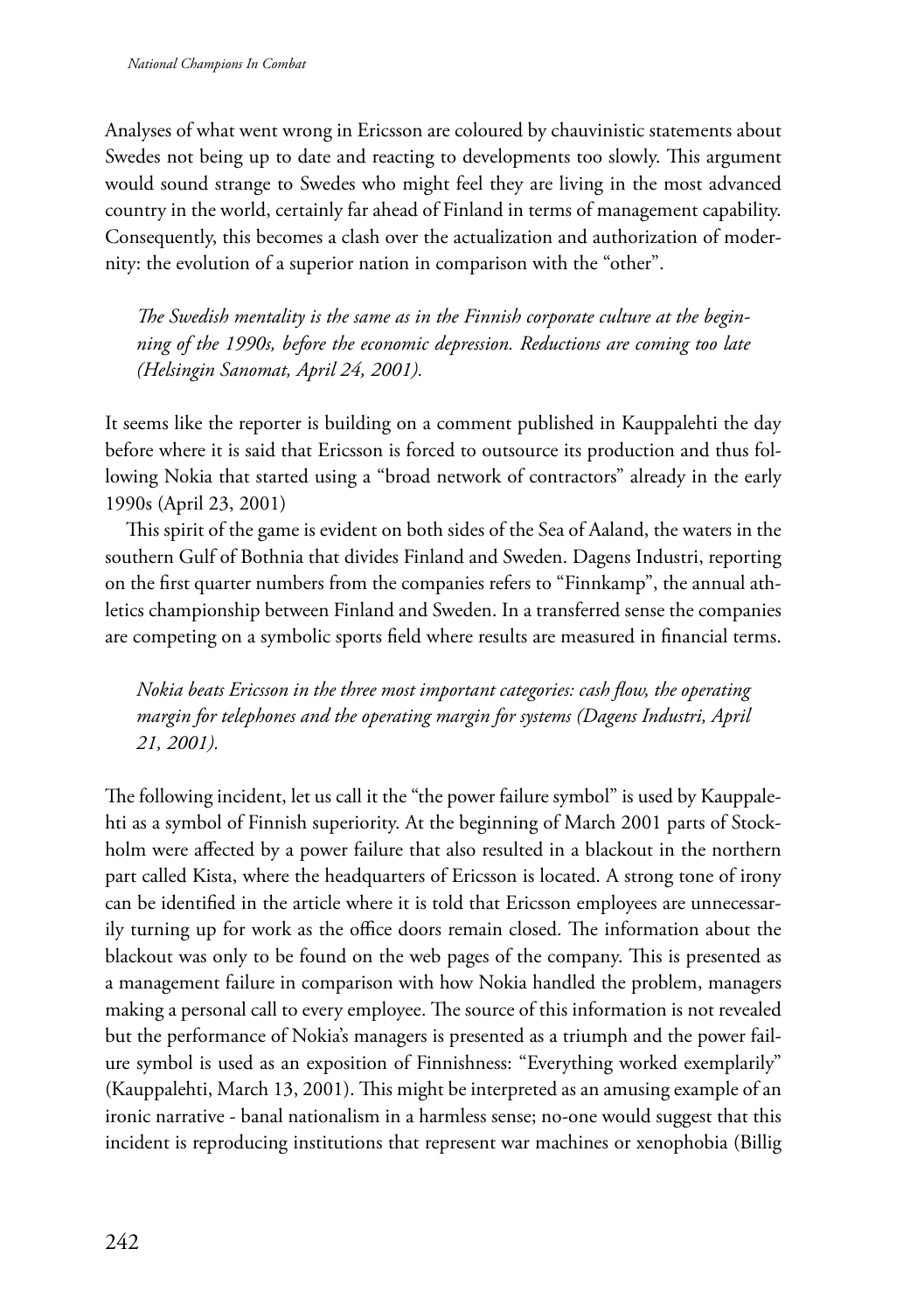1995, p. 7). On the other hand, a human resources manager would probably think that this is not "benign" nationalism since it is a too familiar symbol of the problems occurring in cooperation between Swedish and Finnish organizations.

Swedes are no strangers to national symbolism in a banal sense either. When Nokia is affected by a downturn in 2004 Dagens Industri could declare that the only positive development, "the Swedish hope in Nokia", is to be found in a small Swedish unit with around twenty employees that designs mobile solutions for enterprises. The newspaper declared that this is "one of a few positive points" that Nokia could show (DI, May 10, 2004). This again, is a claim to Swedish supremacy and nationalistic modernity.

The nation is not upheld by some magical force but the existence and continuation is confirmed by institutional practices such as its reproduction in daily news (see Billig 1995, p. 95).

These are examples where the nationalistic framing is open and frank. A marketing director notes in Helsingin Sanomat notes that "Nokia is dominating Finland in the same way as rubber boots, sisu, the marsh and the hoe" (April 30, 2004). This is a direct reference to the Finnish classic trilogy by Väinö Linna, *Under the Northern Star* (1952–1962) that follows the life of a poor Finnish family through Civil War, First World War and Second War. The first book opens with the words: "In the beginning there were the marsh, the hoe - and Jussi". During the 1970s a television advertisement for the lozenge Sisu added a new element to the concept.

At times the manifestations are more subtle. One common problem in research on nationalism is that the indications not only concern inclusion of categories that classify "us" but also an exclusion of the "others" that is taken as given. There might not be a need to openly use words as "nation", "country" or "we Swedes/Finns" to show social and cultural belonging. How do we analyse assumptions of community when words, concepts, and perspectives are presumed? That makes the role and pre-understandings of the researcher critical.212

Measured by the amount of comparative articles the focus on Nokia and Ericsson as a game discourse had decreased by spring 2007. Instead, more articles are portraying the companies as having common interests, risks and opportunities which is more in line with the reality of industries that are even more dependent on uniform technical standards, compatibility and the exchange of patents. They are also believed to be in-

<sup>212</sup> The theory on news as an institution can at least help to understand the mechanisms of that missing information. Institutional structures are treated as forms of information complexity. Uncertainty is the very commodity of communication since information complexity forms institutional structures where the members of the institution can encode a message even when all is not said explicitly. "Predictable symbols" such as references to national identity can be left out of messages and despite this compression of data people will still understand the essence of the content. The challenge for the researcher is therefore to analyze such predictable symbols that are evident to the members of the institution but doesn't surface in the message because of the constraints of data compression: what is new and what is already known. Andrew Shotter (1981) notes that when everything is institutionalized, there is no need for history or other storage of information; "the institution tells it all" (p. 139).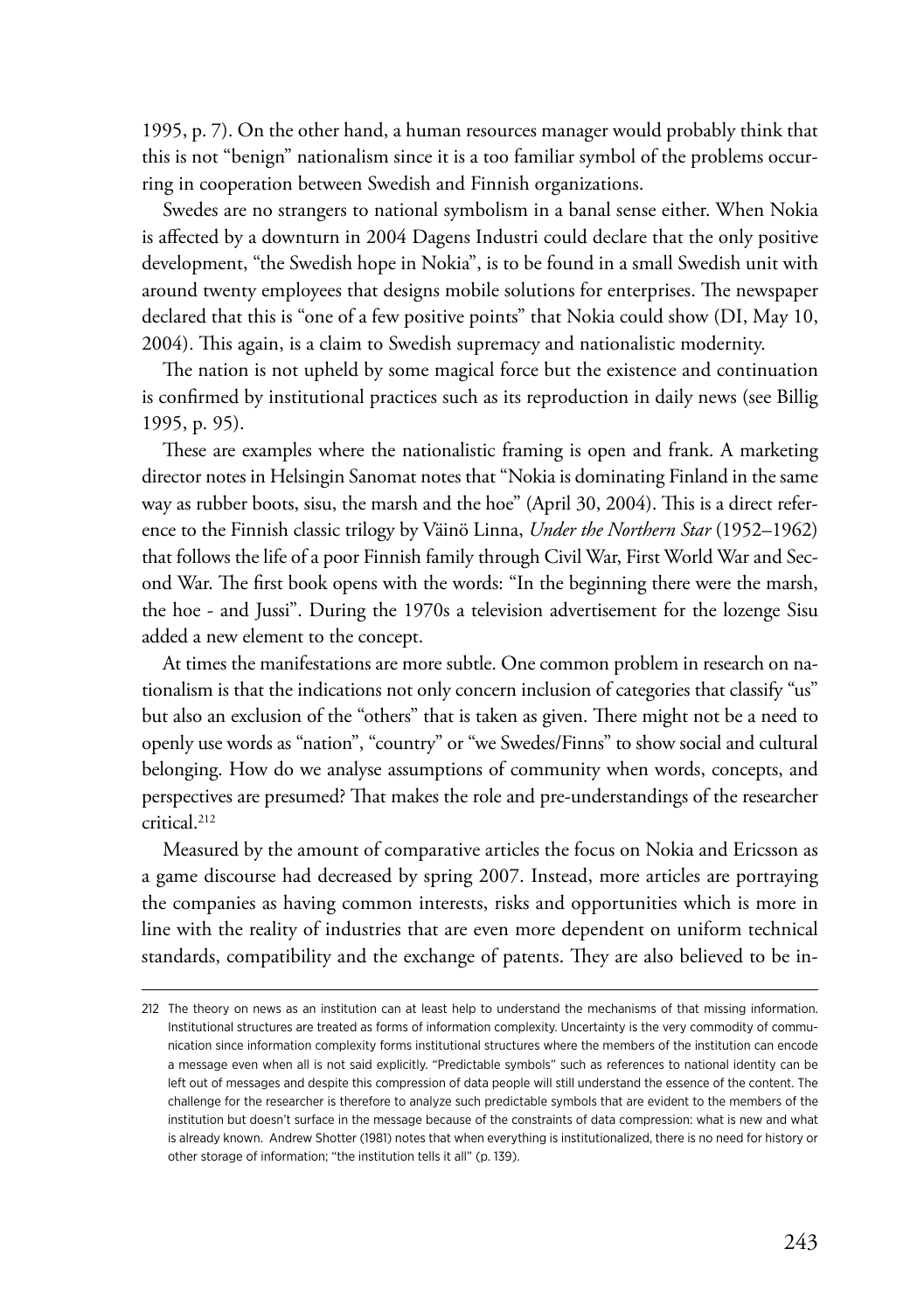volved in a common struggle against the Chinese or Americans. Motorola is in spring 2007 portrayed as the "arch rival" of Nokia and the "worst competitor" (Dagens Industri, April 19, 2007). A new entrant in the mobile phone industry, Apple with the iPhone has, recently arrived on the radar screen and Kai Öistämö at Nokia says he is aware of the threat, which, with hindsight, was not really the case.

*"Apple is a clever company and we look seriously at their entry. Above all, it is pleasant to see that Apple believe in our idea of a gadget that has more than just one function" (Dagens Nyheter, April 27, 2007).*

"Pull yourself together!" is the headline in an article by Dagens Industri (May 19, 2007) where a "highly positioned Chinese telecom chief warns Ericsson and Nokia that they are about to miss the Chinese 3G train". Here it is explained that the two companies don't put enough resources into developing products for the Chinese td-sdcma standard. The interests of Nokia and Ericsson are presented as joint concerns. The risk is imminent that there will be no investments in networks based upon international standards and the need to "have a good attitude" towards the Chinese alternative, according to the secondary source, which was an interview by China Daily.

The American company Qualcomm, which has for years been involved in a fight over patents with Nokia, is by Helsingin Sanomat described as "a highly regarded American star on the stock exchange and an old foe of Nokia" (April 14, 2007). It is mentioned that Qualcomm developed the cdma-technology that was competing with GSM which Nokia and Ericsson uses. In a short comment Carl-Henric Svanberg says that also he believes that the price Nokia pays for using patents is too high. The newspaper reports that Qualcomm fights furiously since there is more at stake in this "game" than just the payments from Nokia. Svanberg confirms that the whole industry is suffering from this row. Here the economic consequences are part of the framing. In these articles there are also traces of an understanding that common standards and patent agreements are the real factors explaining the initial success of Nordic mobile technology, something that otherwise is not manifest in the material.

It is worth noting that the link between mobile technology and progress or modernity is mostly absent, except for this case where the "darlings of the mobile industry" – young Swedes - express their hopes for a "borderless mobile future where everyone can communicate regardless of standards". A young girl contemplates the fact that mobile phones are not usable in different national networks.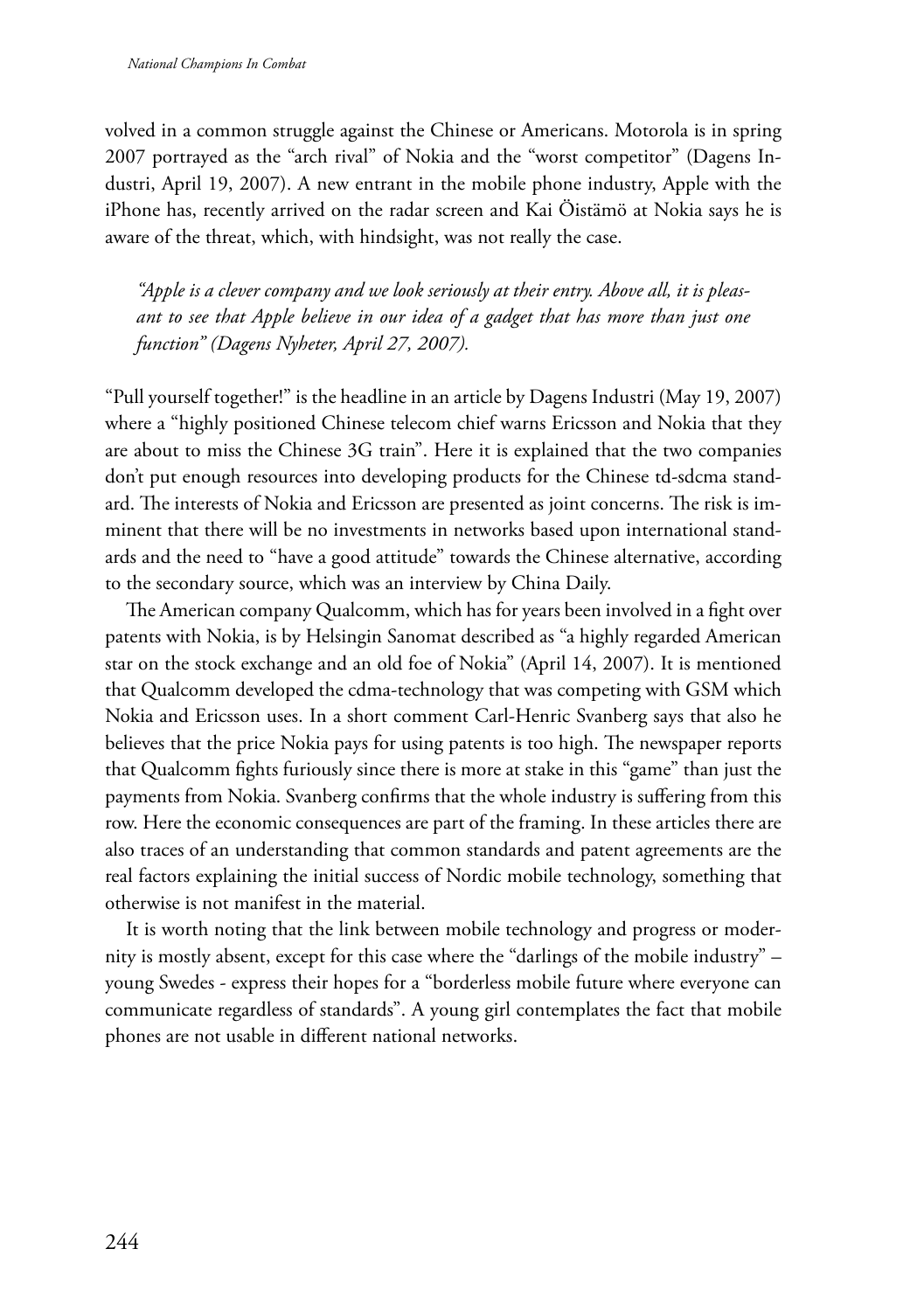*"That has to come. Soon I will probably start travelling and then I would like to send postcards with my mobile, with pictures" (DN, April 20, 2004).*

There is also a picture of Sweden as a forerunner and market moves there will be mirrored elsewhere. Dagens Industri states that "Sweden is a good indicator of what will happen in the rest of Europe" (April 14, 2004).

#### 6.2.2 Vengeance and backlash

Change and the expectation of transformation is a reoccurring theme in the articles. There is speculation around shifts and changing positions that sometimes can be traced to the market logic of incorporating expectations into the stock price. Change can also be interpreted from the perspective of national aspirations and myths. During Ericsson's struggle in spring 2001 a turnaround seems far away even though Dagens Nyheter (April 21, 2001) expresses hope that the depressing development can be changed in another direction "which is good to remember on a day like this". Dagens Industri also notes that "one can become stronger through a crisis" (April 25, 2001). Vengeance is an attribute that can be attached to the nationalism frame present in the Swedish media during spring 2004. Nokia was hit by demand problems while Ericsson seemed to be coming out of the woods. "The winds have changed for Ericsson" declared Dagens Nyheter (April 20, 2004) and puts it in folksy terms, "Is this a turnaround or what?"

The reporters at Dagens Industri can finally relax and enjoy normality.

*This is the first time in three years when Dagens Industri does not comment on the quarterly results of Ericsson in an editorial. The epoch when most parts of Swedish business life were overshadowed by the problems of Ericsson is behind us (Dagens Industri, April 24, 2004).*

In Finland despair and panic seem to be spreading when the companies are compared and Helsingin Sanomat declares that the "Japanese-Swedish Sony Ericsson is going in another direction than Nokia" (April 20, 2004) and that "the change is significant" (Kauppalehti, April 20, 2004). A reporter at the newspaper wonders if "Nokia can produce a new miracle", and answers that the question is buried in deep pessimism. It is not easy to regain lost market shares, "something that Ericsson bitterly has experienced" (April 22, 2004). Ernest Renan speaks to us again about the strong influence of defeats on national identity and in a Finnish cultural context is seems like the message have been taken up.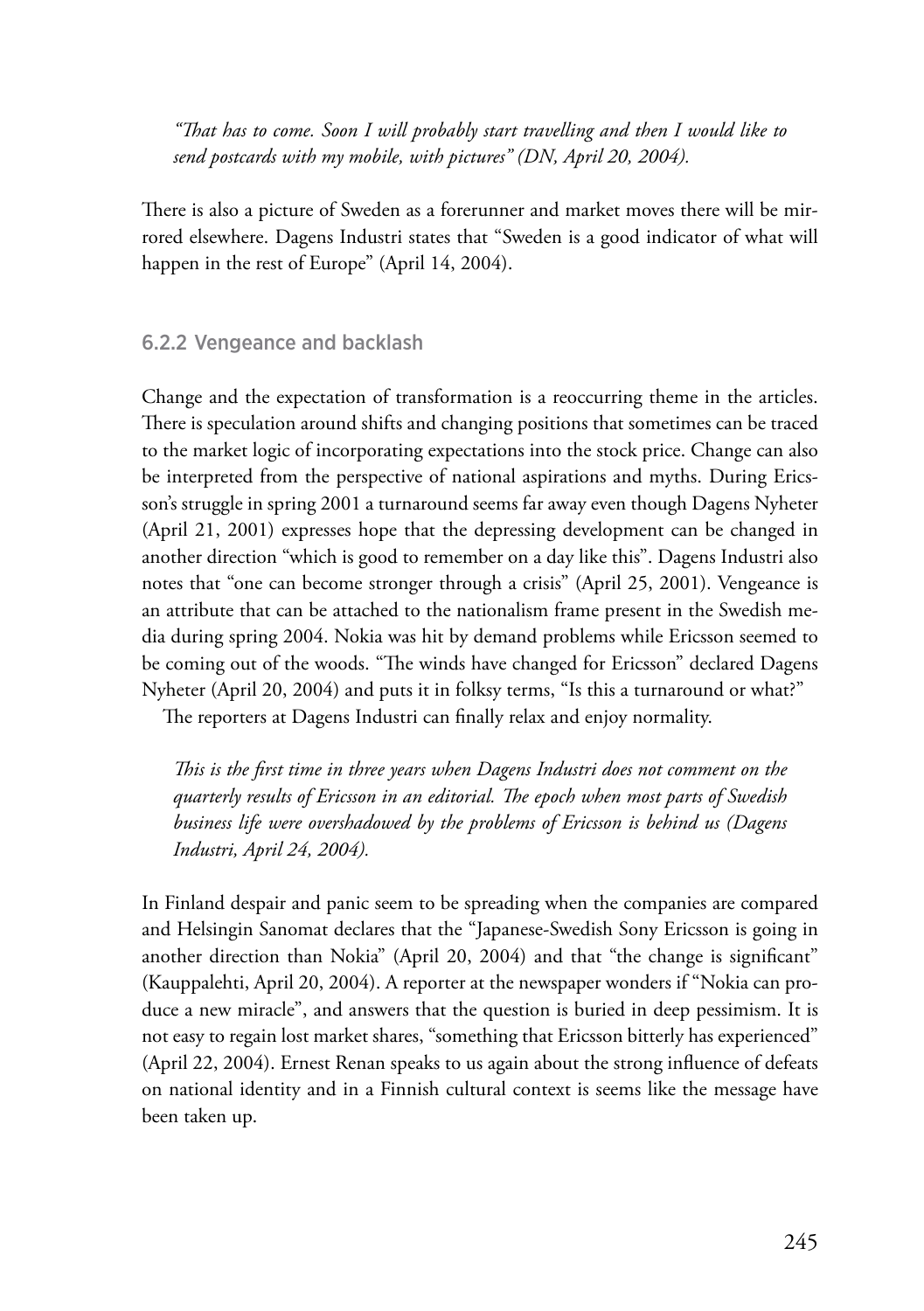#### 6.2.3 Risks, threats and opportunities

Risks and threats is a common attribute. The media forward warnings from analysts to Nokia and Ericsson concerning their future outlooks and reporters produce their own warnings in columns and comments. Dagens Industri claims that the lacking ability of Ericsson to predict its own future is "scary".

*The unthinkable has occurred. Nokia has an opportunity of becoming bigger than Ericsson in mobile systems. Not this year, or the next. But add a couple of years, and the possibility is entirely realistic (Dagens Industri, April 21, 2001)*

One threatening scenario is that the company underestimates its antagonist, as when Dagens Nyheter warns Ericsson for thinking that Nokia has lost the game.

*The problems of Nokia should not be exaggerated since every third mobile phone sold is a Nokia (DN, April 25, 2004).*

During spring 2007 Motorola have problems with sales and profits in its mobile phone unit. An analyst, called a "specialist", says that Motorola will be wrecked by "the same land mine as in 1998–2000" but also warns that the whole industry might be crashing. "Motorola can be the canary bird that falls when the gas leak occur" (Kauppalehti, March 23, 2007). Readers are supposed to know what that land mine was about. These frames of threat are strengthened and weakened in a pulsating news flow. A few weeks later the same newspaper writes that Nokia governs the mobile markets in a stronger way and that the "problems at Motorola make Nokia's prospects even brighter" and "increases the self-confidence at Nokia". But just a few days after that, in the article "Clouds in paradise" (Kauppalehti, May 7, 2007), a gloomy outlook is given for Nokia, even though "the sun shines from a sky clear of clouds, if recent reactions by investors are to be believed". Nokia is forced to "admit" that certain older product models are not competitive. The newspaper releases a list of warnings – fiercer competition from Apple and the Koreans, new scandals at its partner Siemens – but also delivers some good advice – batteries need to be improved, there is a need for partnerships or corporate acquisitions and a drive to use Windows. The final conclusion is that Ericsson has an opportunity to gain from the situation. That is the reoccurring threat of "the other" experiencing a bounce back.

Risks and threats can also be re-framed as opportunities where an active approach can transform them into potential for expansion and success. Ericsson is, for instance, presented as a company where hard historical experiences have been translated into corporate strength.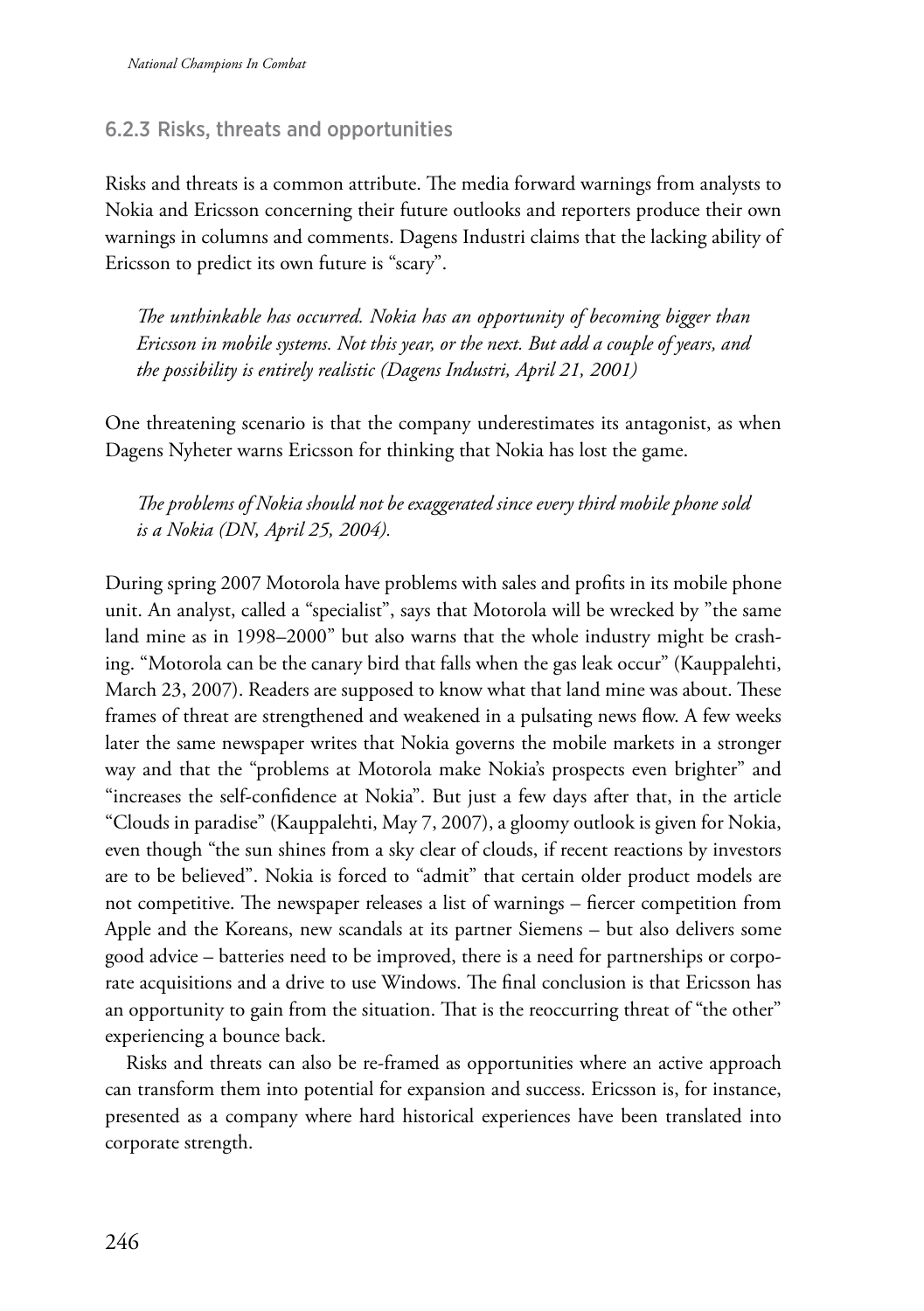*Ericsson has taken a strong grip on the market. The years of crises have shaped Ericsson into a more focused company that becomes an asset when the market turns upward again (Dagens Industri, April 7, 2004).*

Here, the problems and the suffering have ennobled the company to become greater and stronger than earlier. It also shows the cyclical nature of business journalism where it goes from praise to despair and back again in a regular fashion. News making is certainly not geared to deal with stability, predictable trends and periods of steady progress.

#### 6.2.4 The threat of exit

Another national attribute concerns the relation between the company and their home country, the location of the headquarters and the threat to move. It was earlier mentioned that Ericsson lost the strength of its "exit-option" when it moved some functions to London in the late 1990s. During the crisis of 2001, Dagens Nyheter focused on this and stated that the ultimate proof of the miserable state of the company is that "Hellström asks for state aid" to solve its problems. The memory of the media is long as an elephants: the chairman of the boards, Lars Ramqvist, declared in an opinion article in 1996 that Ericsson is prepared to move. This and a statement by Kurt Hellström that Ericsson has no obligations towards society are refreshed and used against them as an ironic narrative that certainly erodes the public confidence in the top leaders. The reporter acts as a guardian of the public interest where Ramqvist and Hellström, if unchecked, would rob citizens.

*Now the management of that same company wants that taxpayers money should be used to aid Ericsson (Dagens Nyheter, April 21, 2001).*

The same day Hellström was interviewed by Helsingin Sanomat where he admitted that the pressure on him was high, "but actually only in Sweden". He found it "the demand that we should carry special responsibility for our home country unreasonable".

As reported in the chapter on economic nationalism the attitude towards the homeland changed in a more patriotic direction with Carl-Henric Svanberg. In 2004 he was asked by a Finnish journalist if he felt "patriotic" and replied that "each and every one carries the responsibility of origin".

*But often I feel that Swedish politicians don't understand the threat that the flight of factories from Sweden means (Kauppalehti, May 17, 2004).*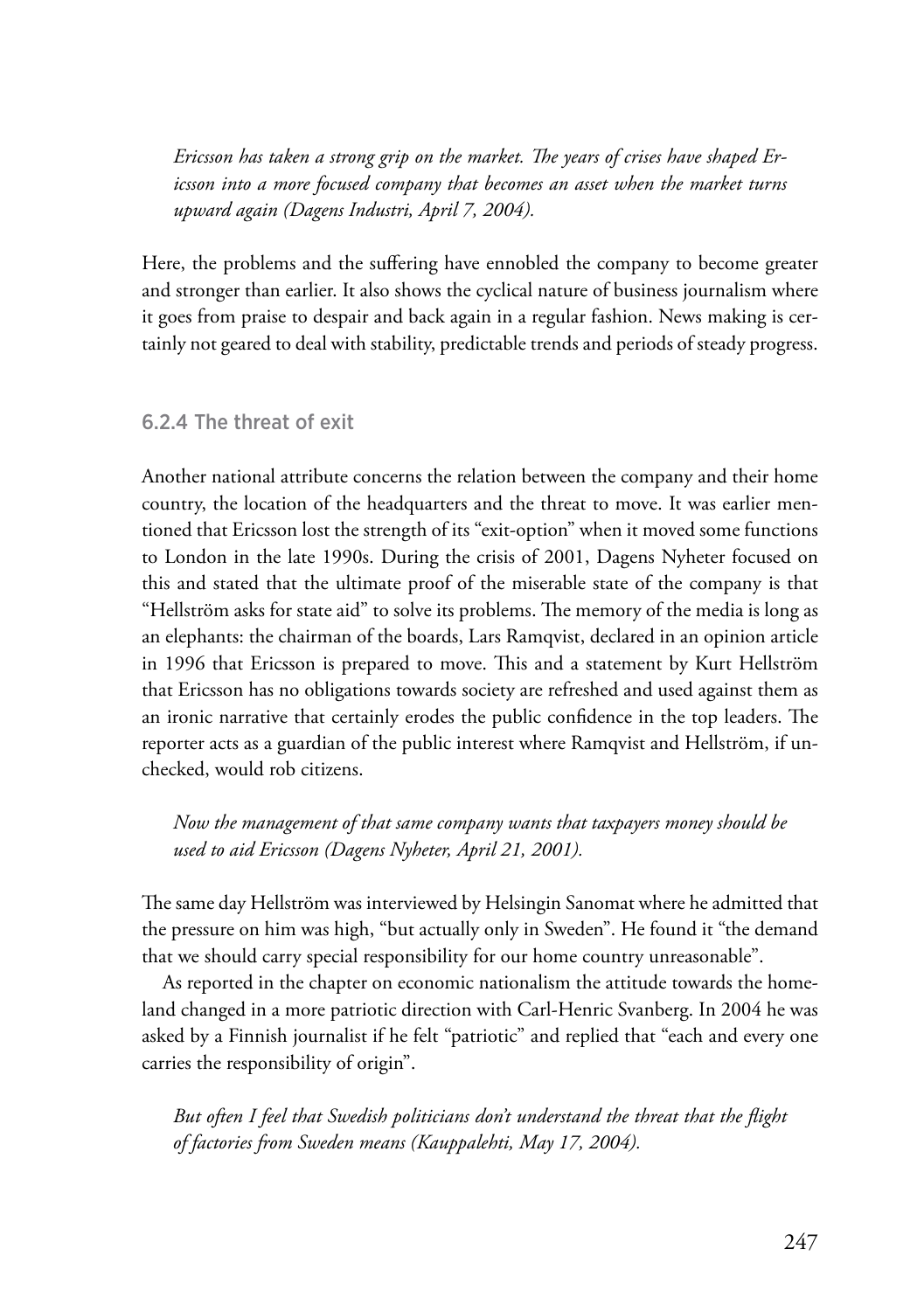In essence there seems to be some hesitation in the conception of national champions and their leaders. For instance, in 2001 Dagens Nyheter researches the use of mobile phones among business executives and notes that the majority – six out of ten – use Nokia phones. Persons interviewed for the article would never buy an Ericsson phone because it is Swedish and one executive says:

*"I rather see Ericsson as a global company that happens to have its roots in Sweden" (April 17, 2001).*

On the other hand the official government policy is to use Ericsson phones and all the ministers and their assistants are "supporting Swedish" (Dagens Nyheter, April 17, 2001). Dagens Industri goes even further and reports that shops refuse to sell Ericsson phones as the company don't rewards sales persons. Buyers looking for an Ericsson model "has to go from shop to shop" and are "humiliated by the wise guys behind the counter" (March 31, 2001).

It seems like Ericsson is conspired against and forced out of Sweden by a hostile sales establishment bribed by Nokia that forces customers to buy Finnish phones.213 The newspaper establishes as a matter of fact that there is a "sales resistance" and that Swedes have to "fight for their right" to buy an Ericsson phone.

There is also speculation that the low market cap of Ericsson makes the company an interesting take-over object for a foreign competitor. Dagens Industri notes that Ramqvist already has sold Volvo to Ford and Renault as well as Astra to British Zeneca (March 29, 2001).

During these times of crisis Kauppalehti accordingly notes that "Ericsson is not the Nokia of Sweden" To ordinary Swedes Ericsson is an investment object, but "not a national flagship that has hit a rock" (March 14, 2001). The business paper also discusses the importance of Ericsson for the Swedish economy and notes that "it is after all much bigger than most Swedes know".

*According to economic historians Sweden is the most important company for Sweden throughout the ages.*

<sup>213</sup> Here it is worth noting that Swedes are proud to define themselves in terms of "non-Swedishness", they are probably more keen on making a distance to the perceived national identity than anywhere else in the world according to the Swedish ethnographer emeritus Åke Daun (interviewed by Henriksson 2006). The debate on why Swedes "do not love their country" is almost a hundred years old and started with the desertion of Swedish recruits, escaping harsh military conditions, to America in the early 20th century.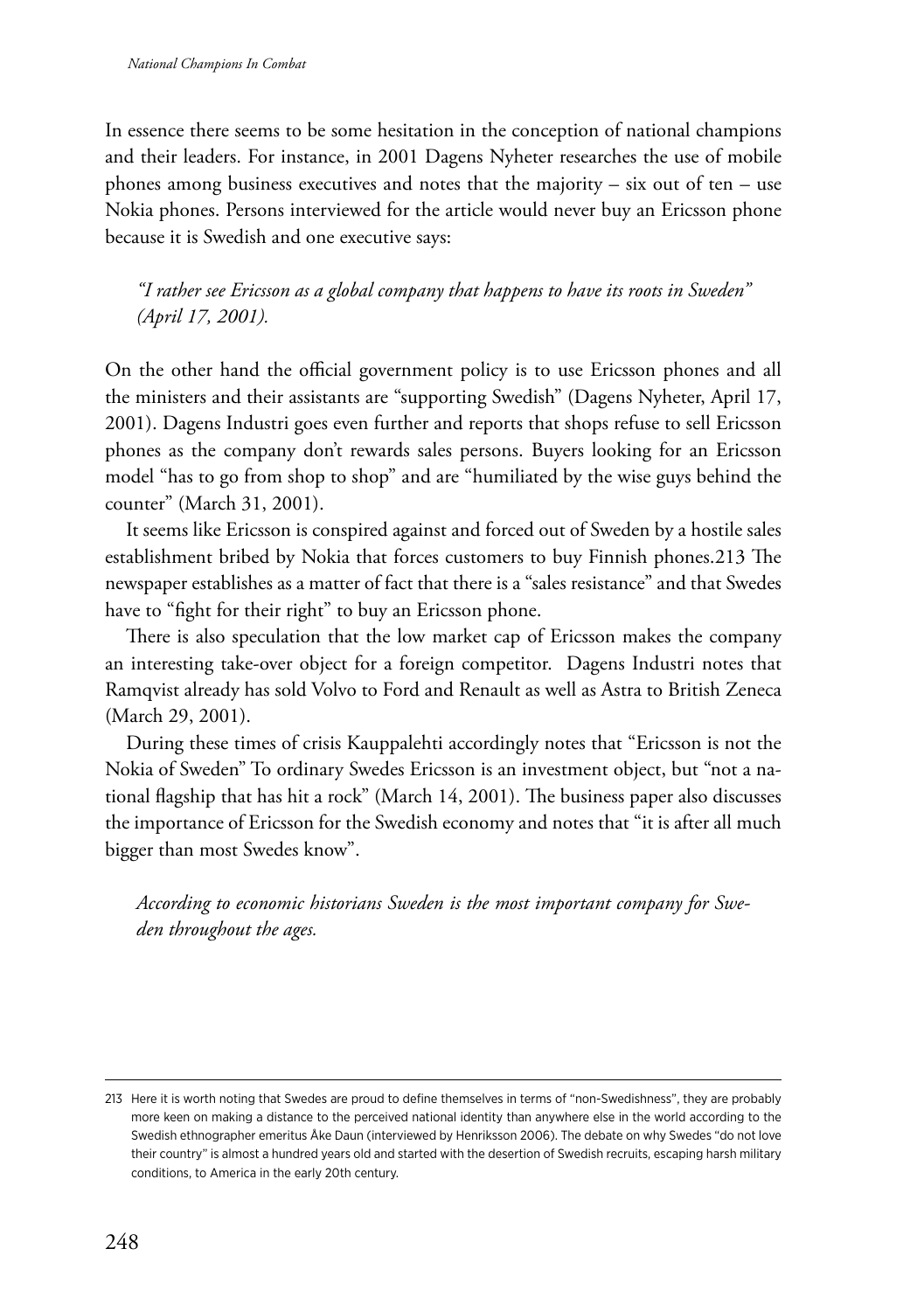The importance of Nokia for the Finnish economy is mentioned in one article where the impact on GDP is analysed. It is noted that Nokia's own forecast for sales is "clearly larger than what the economic research institutes are predicting" (Kauppalehti, April 23, 2001).

No references could be found to a public discussion on the topic of Nokia leaving Finland, even though this was a common and continuous concern which the contextualization of Nokia as a national champion showed. An article in Kauppalehti (April 23, 2004) turns the issue around: "Nokia will survive, but will Finland?"214 Instead of discussing a possible exit the author contends that the future of the country is about something more than the stock price of Nokia or its market share. There is the threat of a coming systemic change that threatens the whole nation.

Nokia, until then, hadn't made use of, or even mentioned its "exit-option", but this article provides some signals to an issue that could be latent in the framing. The issue could just be too difficult to handle in the public debate.

#### 6.2.5 The market

The market (Parsons 1989, Kjær et al. 2007, Mårtenson 1998) as a frame occurs regularly in these texts, whether it is about the stock market (presented as a singular entity or in plurals) or the markets for mobile phones and networks. The market, in the shape of different analyst voices, may establish what expectations the companies are supposed to meet and evaluate how well management performs. In the absence of other institutions of governance in the articles the market takes charge of public accountability where the public good is interpreted in terms of private interests.

The global market share for mobile phones is a reoccurring theme as if numbers correct to a decimal would communicate truths about the performance that readers readily understand. Helsingin Sanomat notes that the company quickly approaches "the magic limit" of 40 percent (April 18, 2007). These market shares are presented as volume, not as share of profits which would be a more relevant comparison. Overall, articles are stuffed with numbers that create an aura of an analytical and systematic approach to reporting. In this sense business news have much in common with another journalistic genre relying in numerical presentation, sports journalism. Still, the impression given is that numbers are often disconnected from any context that would make them meaningful.

Further, the stock price becomes a meter for confidence, trust, and sometimes even morale. Rising stock prices is also taken as proof of national success as when Dagens Nyheter notes that the market is rising and that the year 2004 "has started well for Swe-

<sup>214</sup> These ideas on survival echoes what Lars Ramqvist told the Swedish parliament in 1997 about the role of Ericsson.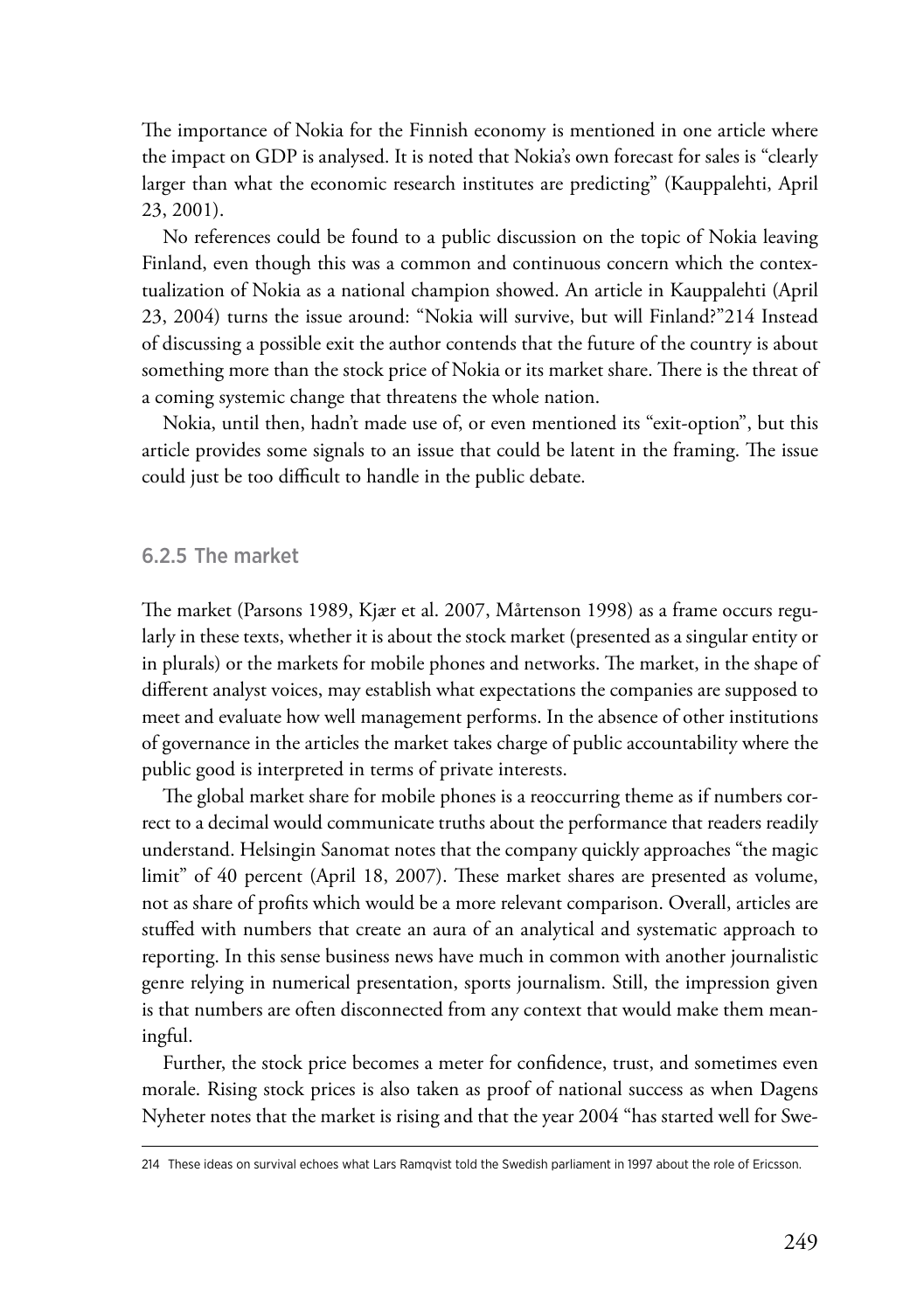den" (April 25, 2004). The market is also a constant point of reference for comparison and updates that in some instances lead to outright arrogant statements in the media.

*Nokia can be regarded as the almost unbeatable king of the mobile phone market, that without any doubt will reach its target of 40 per cent of the whole world's mobile phone markets towards the end of the year (Kauppalehti, May 3, 2001).*

 Considering dramatic fluctuations on the market and the highly temporary qualities of market leaderships this is a bold statement, and it did not take long before pessimism set in. The distrust towards Nokia during spring 2004 was grounded in the fact that Nokia had underestimated the demand for foldable phones with a clam shell design. Dagens Industri sees a chance to take revenge. There are "Blue and white worries" (May 19, 2004) and a "Nightmare for Finland" since a "compact distrust against Nokia on the stock exchange" reigns (May 18, 2004). The market is the reference institution for performance measurement. With a few exceptions the sources are analysts that give comments on the fortunes of Nokia and Ericsson. In practice this means that their comments either are the source of a news piece or are used to confirm or question statements from the companies.

In May 2007, Carl-Henric Svanberg is about to meet the market. "Ericsson to give proof" declare Dagens Industri (May 8, 2007) when Svanberg shall try to "persuade a sceptical stock market" that is "expecting answers" at a shareholder meeting – a capital markets day – in Globen, Stockholm. The article deals with the expectations of the meeting and the coming test of Svanberg's trust capital. The financial perspective is predominant, "the life of the share is hard", the company has a low valuation and its "growth epithet is challenged".

When in 2001 "investors have a hard time believing" that the problems at Ericsson are not affecting Nokia the management of the Finnish company is urged "to step forward" before the scheduled report even if "Nokia has no reason to change its earlier forecast" (Helsingin Sanomat, March 13, 2001).

Half of the articles in the material mention moves in the stock price, mostly as a matter of routine at the end of the text as an "objective" confirmation of the theses presented.

A share price slide can also attain a moralistic dimension, for instance when the problems of the antagonist makes shareholders of their "own" company suffer through no fault of theirs.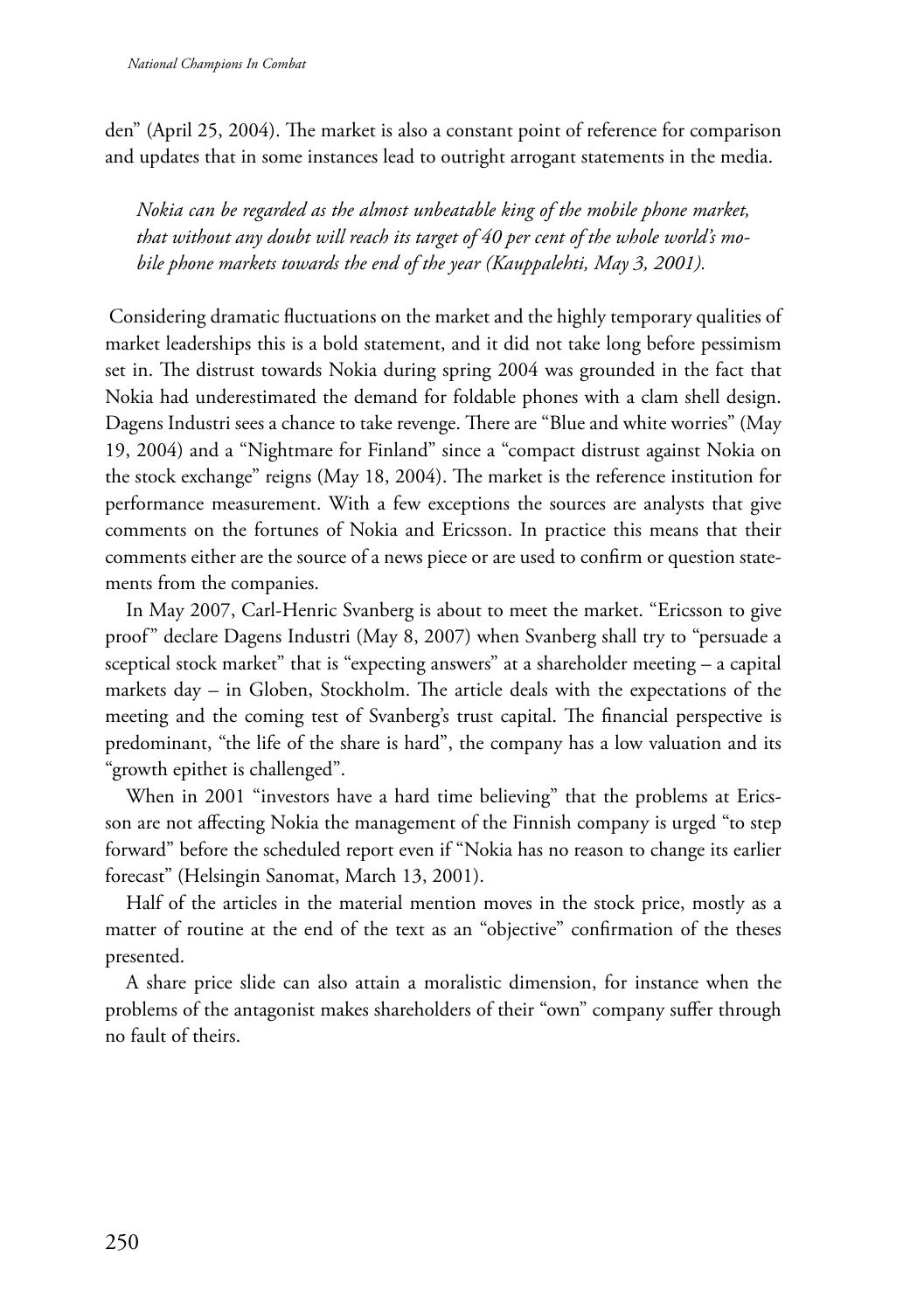*Forty minutes before the shareholder meeting of Ericsson the rival Nokia gave a cold shower. Without any warning the Finnish mobile phone giant delivered a warning that results for the first quarter will be worse than expected. Ericsson was drawn down in the slide by the Nokia share (Dagens Nyheter, April 7, 2004)*

The market and the shareholder perspective can also legitimate the questions reporters are asking with the claim that "worried small savers" need to know (Dagens Industri, March 15, 2001). Pure share tips are rare but when they are given the result is a catastrophe. "Now I would buy Nokia", an analyst says to Kauppalehti and only the stock holding rules of his employer prevents him (March 29, 2001). The share price rose after this statement but by autumn anyone who followed the advice had lost half the money. In another article in April 2004 the editor-in-chief at Kauppalehti declares: "If I had Nokia shares I would sit on them cool as a cucumber (April 23, 2004). Limited to a three year forward perspective, that was good advice. There are contrary examples. When Dagens Industri during spring 2004 declared that the rise of the Ericsson share by 500 per cent was "well anchored" the air was already blowing out of the bubble (April 20, 2004).<sup>215</sup>

With their choice of words the reporters mark a familiarity and affiliation with the market actors. In a few rare instances there is also a glimpse of the reader. Dagens Industri notes: "This is just as interesting reading for the CEO as for the share investor" (May 2, 2007) in an article that proposes buying shares in China Mobile and ends with a personal touch:

*This, dear share activists, would be something to get your teeth into.216*

#### 6.2.6 Personal responsibility and morale

The personalization of responsibility in the media seemed to blur the structural causes of the bad situation at Ericsson. The personal responsibility of managers for the success of the company was a common frame in Swedish newspapers, but is not present in Finnish articles. When problems are accumulating the reporting verb used might be "confess" or "admit" while the good times are characterized by the fact that comments of the boss is unchallenged, with reporting verbs as "remind" or "beam" as markers.

<sup>215</sup> For interesting research on the value of stock tips read the analysis by Lidén and Rossander (2006) that is based on Lidén's PhD thesis or Thomas Schuster's (2006) valuable analysis.

<sup>216</sup> In a Nordic setting the notion of a "share activist" has been established by the venture capitalist Christer Gardell. He is engaged in companies and wants them to be valued according to their true value (see for instance "Gardells hemliga nätverk" [The Secret Network of Gardell] Va.se October 27, 2006, [http://ekonominyheterna.bon.basefarm.net/magasi](http://ekonominyheterna.bon.basefarm.net/magasinet/2006/43/vargflocken_1)[net/2006/43/vargflocken\\_1](http://ekonominyheterna.bon.basefarm.net/magasinet/2006/43/vargflocken_1))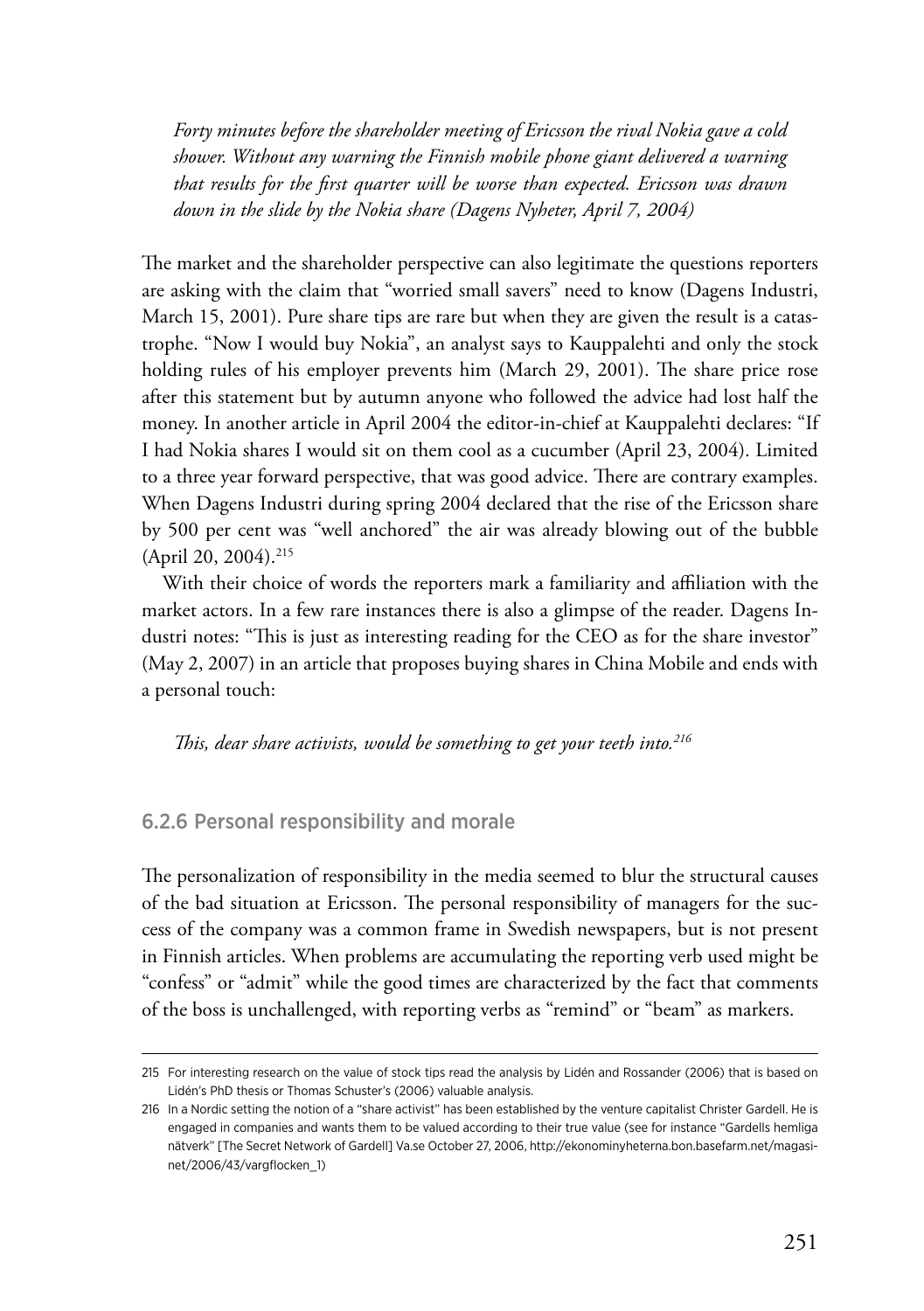The same day that Ericsson is presenting a plan for tackling its crisis, Nokia is reporting record profits. Dagens Nyheter notes that "Kurt Hellström does not want to talk about the success of the Finns." He is asked, "Do you feel burdened?" and answers, "Yes, I feel burdened, I admit that" (April 21, 2001). The reality is often portrayed as black-and-white. In the spring of 2001 Kurt Hellström was fiercely criticized in the Swedish and Finnish media even though the main owner of Ericsson, Investor, representatives from the union and American media despite some concerns regarding communication skills saw him as competent (Heller 2001). "Where is the plan, Hellström?" Dagens Industri asked and demanded that the top management of Ericsson would step out in front of the audience and tell what it is going to do (March 14, 2001). Immediate results were demanded and the true meaning of events disappeared in the process of fragmentation and confusion, much in the way that Lance Bennett (1988) describes the result of journalistic practices.<sup>217</sup>

A reader panel put together by the newspaper comes to the unison conclusion that Hellström has to go, as well as the chairman Lars Ramqvist. When the Ericsson boss gives a comment he is hard pressed and "the most hounded man on the stock exchange" after the "shock" that the company delivered in its profit warning. He is humble and is forced to "admit faults in judgement" (Dagens Industri, March 15, 2001).

As a matter of fact, the cuts that were planned laid the foundation for the later success of Ericsson under Svanberg, but this was not recognized by the business press in the material that this thesis covers.

Dagens Nyheter claims that Ericsson had been driven out of competition by Nokia.

And the issue is sensitive. The management of Ericsson bites back as soon as the comparison is made. But that comparison is inevitable as well as the conclusion (April 21, 2001).

"Ericsson must tremble" concludes the newspaper and critique is directed straight at the CEO Hellström and his own explanations are turned against him. Sure, there was a crisis, but "there was also a way around it, the Finnish way" (Dagens Nyheter, April 22, 2001). Lars Ramqvist is depicted as an arrogant member of an "exclusive gentlemen's club" that governs Ericsson (Dagens Nyheter, March 28, 2001). Dagens Industri, on the other hand, traces Ramqvist's roots back to a modest life as the son of a miner in the small locality of Grängesberg and grandson of a union leader (April 21, 2001). He has climbed the social ladder in a formidable way and "the environment in Grängesberg gave him the power to grow". In that process he became "a Godfather who always knows what's best". The reporter refers to a magazine that evaluated his competence: "He is self-righteous with the traits of a despot, ruthless with a short fuse".

Kauppalehti pay attention to the personality of Hellström in a profile article.

<sup>217</sup> News comes to us in "sketchy dramatic capsules that make it difficult to see the connections across issues or even to follow the development of a particular issue over time" (Bennett 1988, p. 44).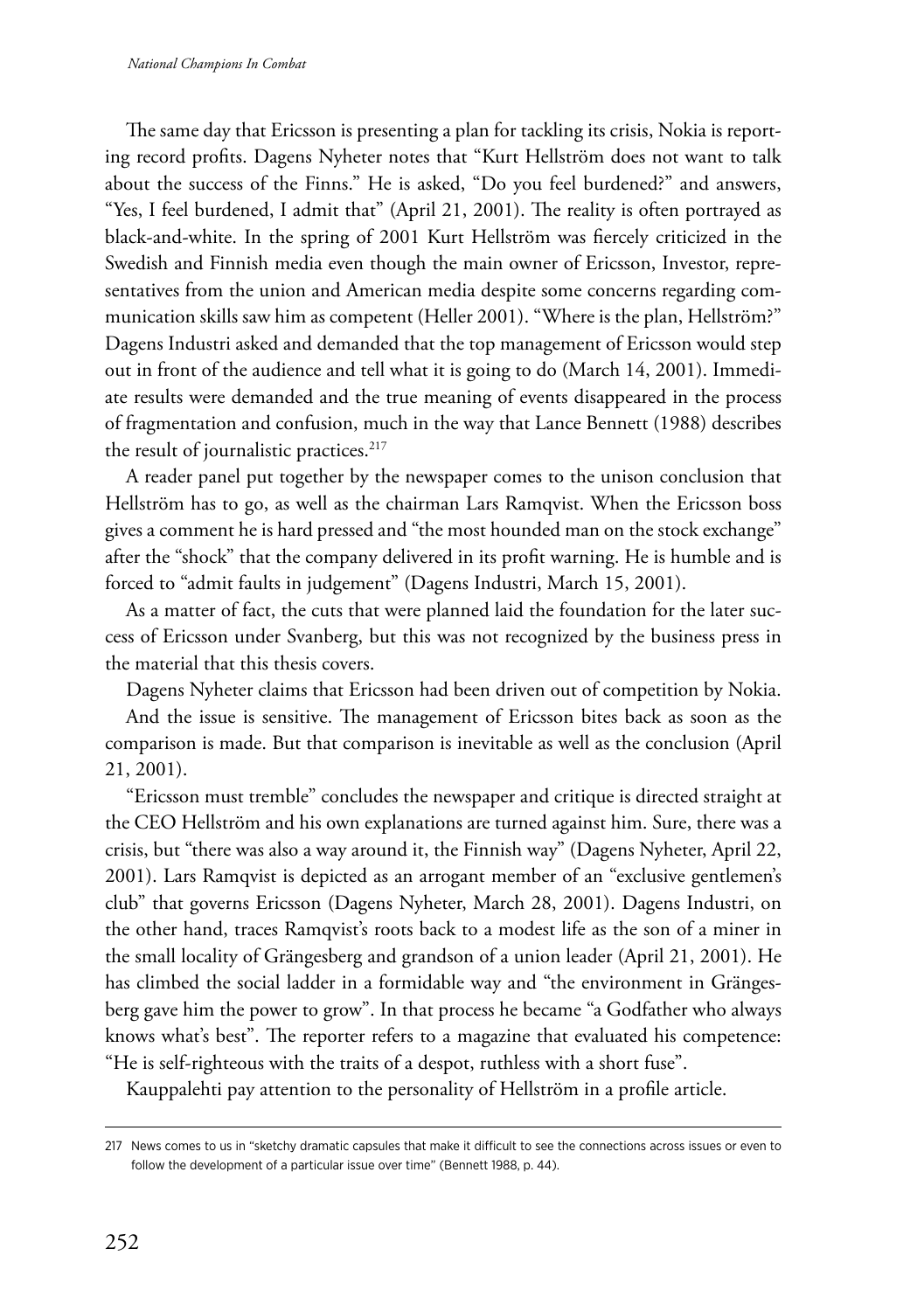*Hellström still has a chance. The men from northern Sweden are known for their honesty. That can become a valuable quality now (April 12, 2001).*

How honesty is linked to the problems of Ericsson is not entirely evident but the newspaper states that "the honour and future of Sweden" is at stake and are identical with the honour and future of the Ericsson CEO. It is worth mentioning that surveys show Swedes projecting themselves as very honest, while outsiders interpret this character trait in Swedes as naïve; "die dumme Schweden" (Daun 1989, p. 124). The modernist ideology is clashing with primitive and traditional values.

Much in the same way as Hellström was put in the spotlight in 2001 Jorma Ollila is made the scapegoat for the problems at Nokia in spring 2004.

*That the crisis is dependent on a row of strategic mistakes is embarrassing for the CEO Jorma Ollila. Even more embarrassing is that Nokia for the first time in years gets a beating by Sony Ericsson (Dagens Industri, April 17, 2004).*

The newspapers also establish that "Nokia makes Finns worry" and that distrust is spread over "the national heirloom Nokia". Anonymous sources reveal their fears and are, according to the reporter, demanding a more resolute hold: "Jorma Ollila has to make use of an offensive approach to clear the crisis" (Dagens Industri, May 12, 2004).

In spring 2007 the profit problems are hitting Motorola who have been dumping mobile phones in an attempt to uphold revenues and gain market share. Swedish and Finnish business reporters use this as an excuse to criticize the American company and its upper management. DI headlines an article "Sweaty Motorola: Nokia and Ericsson plague the mobile giant" (April 19, 2007). The CEO Ed Zanders "admits straight out that the company has underperformed" and needs at the same time to "worry about an ownership fight" with the financial raider Carl Icahn.

The day after Jorma Ollila left his position as a CEO it was clear that Olli-Pekka Kallasvuo couldn't fill the media's need for a clear leadership profile. Dagens Nyheter presents Kai Öistämö as "in charge of Nokia's mobile phones and therefore Mr. Nokia" (April 27, 2007). In an interview published by Dagens Industri the same day the importance of Kai Öistämö is underlined. He is a manager in charge of mobile phones and as such "larger than Carl-Henric Svanberg".

In earlier research on the occurrence of frames, human interest has been identified as one of the dominant models used by the media, but in material collected for this thesis there are only a few examples. As the new CEO of Ericsson, Svanberg quickly becomes the darling of the media. The interview "270 million richer at Ericsson (Dagens Industri, March 12, 2004) is a good case. Svanberg is "openhearted", "in a good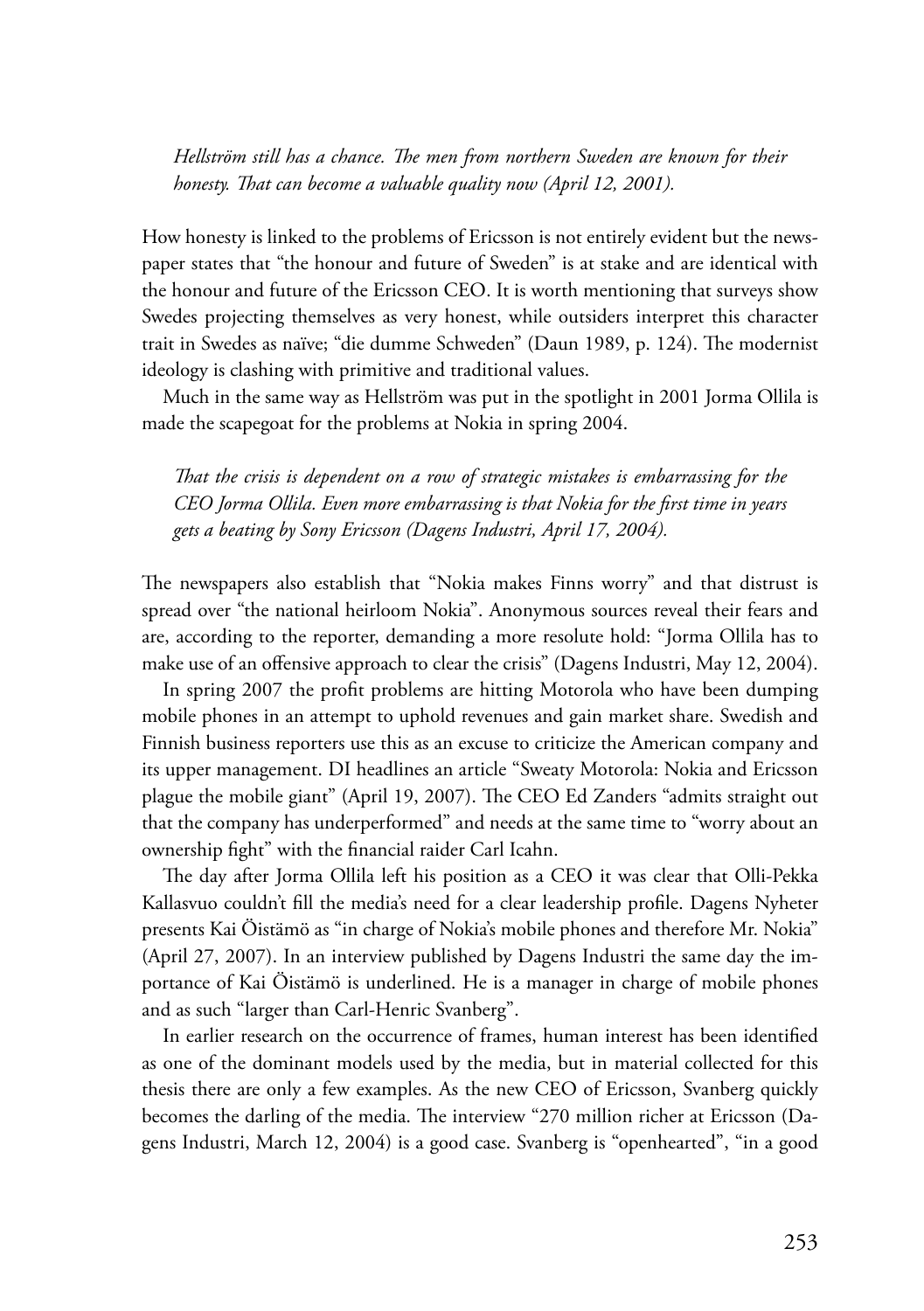mood", works all day without lunch and looks to Nelson Mandela and Kofi Annan for management models.

In Finnish newspapers Svanberg is presented as a humble hero: "The new golden boy in the telecom world did this Friday not revel in Nokia's latest backlash" (Helsingin Sanomat, April 24, 2004). In 2007 that picture have changed and Svanberg is portrayed as someone who take a malicious delight in others difficulties since he is "openly happy about the possibilities at offer when competitors have problems" (Helsingin Sanomat, April 27, 2007).

The absence of human interest frames can be explained with the fact that these newspapers are considering themselves "serious". Semetko and Valkenburg (2000, p. 103) have in their framing studies concluded that sensationalist newspapers and television news programs more often use the human interest frame than serious types of news outlets.

The representation of corporate leaders in these texts otherwise follows patterns recognized by many researchers (Golding 1981, Quinn 1998, Chen, Meindi 1991, Aittapelto, Koljonen 2006, Petrelius Karlberg 2007, Petrelius, Kallifatides 2004).

## 6.2.7 The authority of the newspaper

Newspapers want to believe that they have an ability to give their readers views and knowledge that is needed to shape independent opinions about the world and to act rationally in the know of available political and economic options. That authority is related to the depth of journalists' expertise, their ability to put information in context, their ability to sort out the important from the meretricious. It also related to their judgement and their ability to explain and to analyse (as explained by the Financial Times editor-in-chief Richard Lambert 1998). Above all the others, Dagens Industri clearly tries to establish its authority by giving conflicting versions that challenges the official statements provided by the companies. During spring 2001 the newspaper was involved in a clash over authority with Nokia that can be interpreted as an attempt to strengthen its credibility among readers. The newspaper established after the profit warnings from Ericsson that "it is now Nokia's turn".

*Several Finnish analysts are convinced that Nokia will deliver a profit warning one of these days. 'Nokia is not immortal', says one analyst that DI has spoken to (March 14, 2001).*

In reality Nokia stood on firm ground and a tip by an anonymous analyst of a coming share slide was devastating for anyone believing the advice. The newspaper reluctantly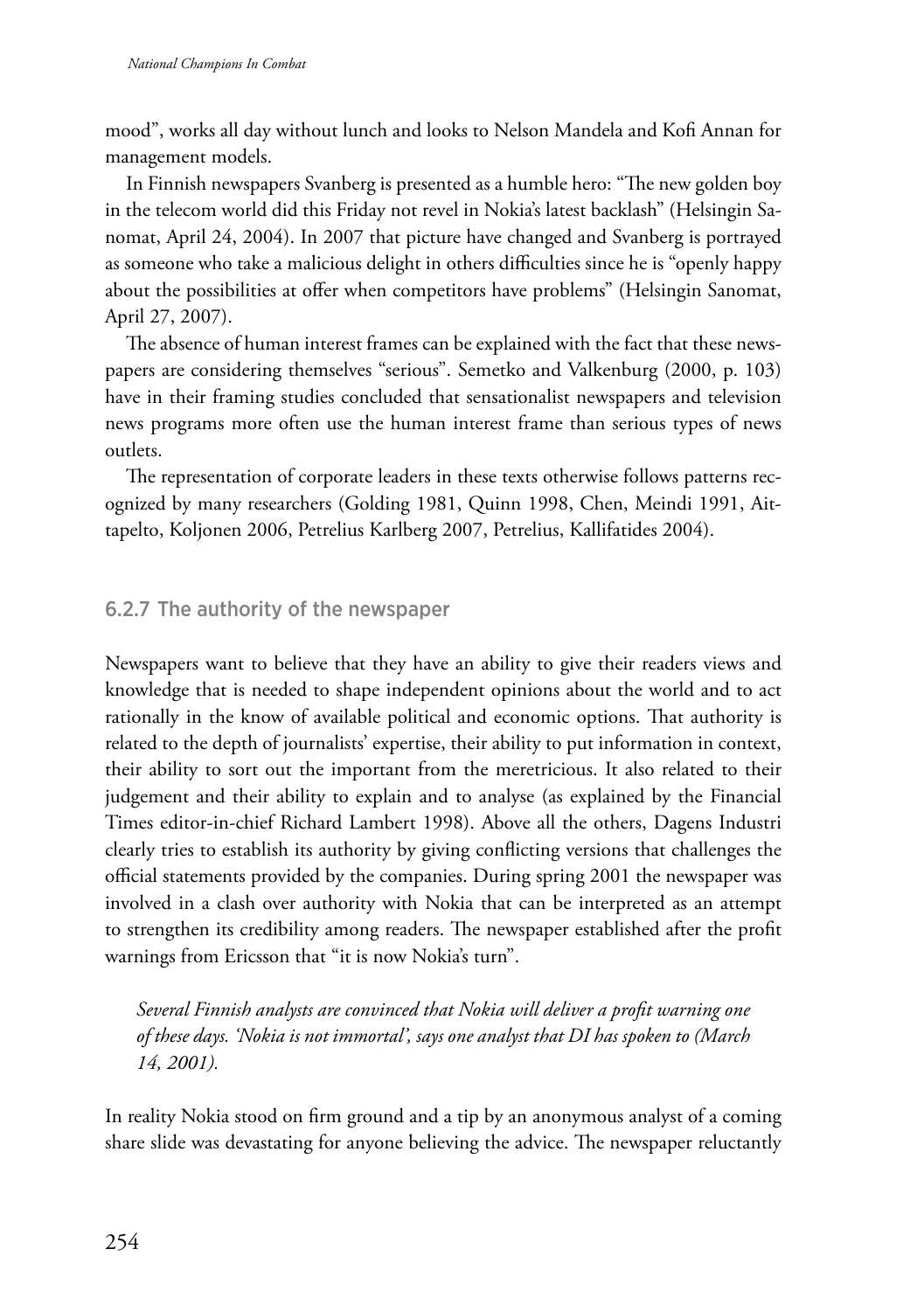abandoned its theory of the coming catastrophe stating that Nokia is wrong even if it seems that the company "right now" has won the "information war". The shareholders will suffer if they don't accept the reporter's persuasive arguments.

*The situation will be another if Nokia delivers a profit warning, which I judge is highly probable. Then we have it black on white that the shareholders of Nokia have bought, sold or neglected to act without any help from the company (Dagens Industri, March 15, 2001).*

Here economic consequences and the authority of the newspaper are linked together in a strategy frame: there is money to be made or losses to avoid by reading the articles. The frame is constructed and promoted to achieve the impression that newspaper carries instrumental value for investors. Dagens Industri obtains support for its agitation among analysts: 'I was fooled by Nokia and their forecast for phones in December, when they kept being optimistic,' Lars Söderfjell says (April 2, 2001).

To be honest, Dagens Industri was right in the end. Nokia issued a profit warning in June the same year, three months after this incident.

Authority is signaled with statements such as "exactly as DI warned on Tuesday and Wednesday the Nokia report contains disappointments for the rest of the year" (April 17, 2004).

The frustration is obvious when the reporter questions don't receive any answers. The cooperation between Sony Ericsson and French Sagem imply that the company "enters the battle" and "engages in the fight with Nokia and Motorola over cheap phones" (Dagens Industri, March 27, 2007). Sony Ericsson "admits straight out" that the company so far has not been very successful. So far everything is good. But the manager interviewed is "reticent" on the goals and "does not reveal any aims for market share or sales". It is also not said where the phones will be manufactured and "not revealed" when they will reach the market. Dagens Industri has to live on without answers and is unhappy with that condition.

The newspaper also acts as an advisor to Ericsson in an article that accuses the company of not taking care of its public image. "Ericsson needs to work on its brand" the newspaper notices (May 2, 2007) and contrasts the company against Nokia, "the former maker of rubber boots". The article is permeated by indignation. References are made to imagined days of glory "in a time when there was enough innovation and Swedish industry hardly had any competition". The crisis of Ericsson is "a development no one thought possible". After all, Ericsson was "as close you would get to a Swedish Fort Knox". Myths and stereotypes are to be found in abundance.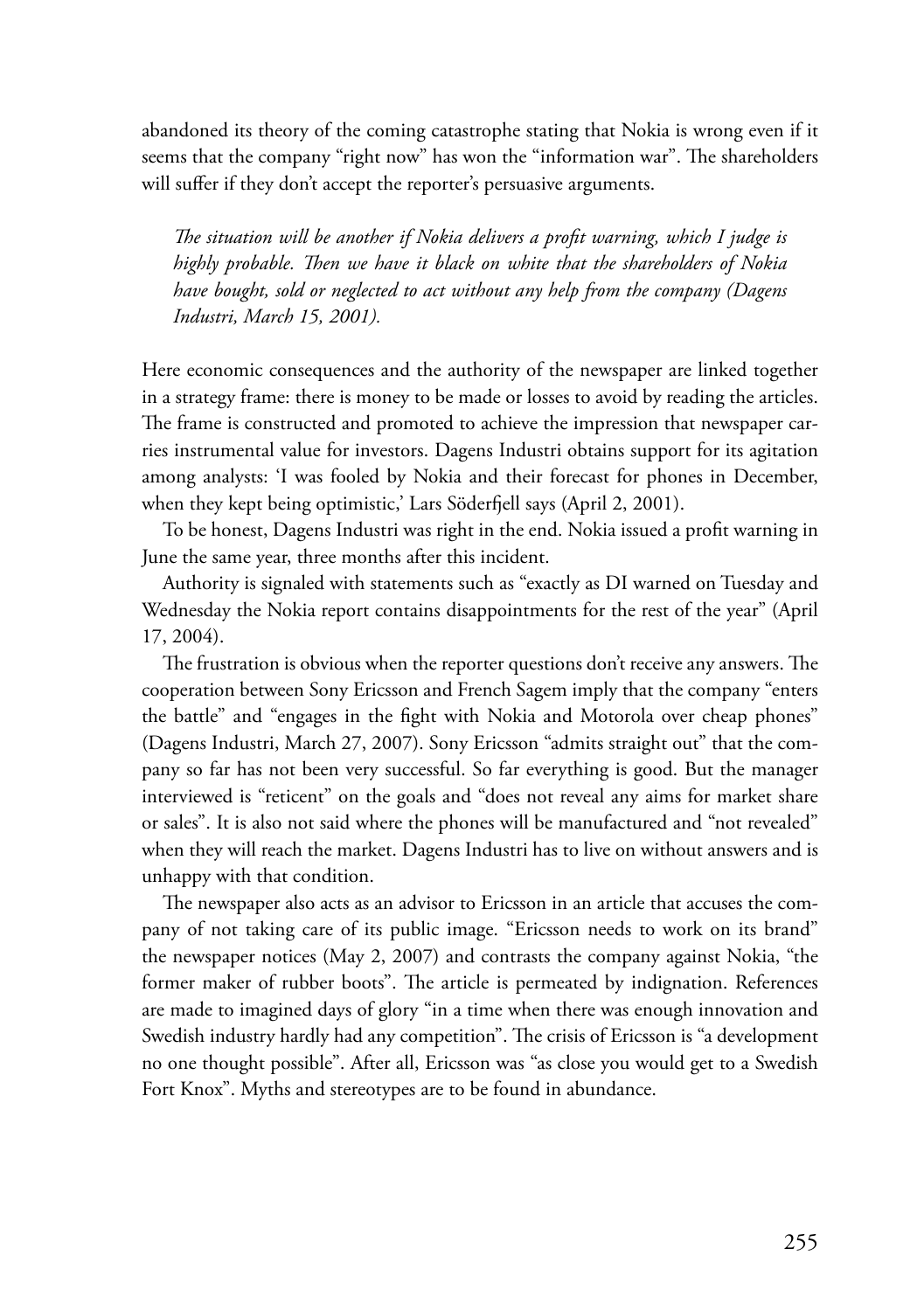*In the childhood of the mobile phone Ericsson and Nokia were the main competitors in the market and competition was almost non-existent. When new actors launched their big offensives Nokia intensified its work. Ericsson remained an organization of engineers, without any brand focus.*

The writer gives Ericsson a tip that the management still has a chance to change things, but it's getting late.

*How many more billions would Ericsson have earned if they had invested in their brand?*

The notion that a newspaper shall be an institution of authority derives from an enlightenment ideal and the watchdog function built on normative theory, but it also indicates an economic interest: by offering opposition, challenging claims to truth and providing alternative models of interpretations, highly commercial newspapers such as Dagens Industri creates an aura of independent and critical thinking. Even though the newspaper never departs from the praise of market economy it still attracts readers and brings in advertising money.<sup>218</sup> At the same time Dagens Industri has become something of a model for Swedish business journalism, some talk of a DI-fication of business media (Krassén, Sundberg 2009, p. 24). In this sense the news organization at Dagens Industri can be regarded as an "institutional entrepreneur" (DiMaggio 1988, p. 14) that is modifying the rules of interaction, creating and applying new symbols and meanings (Scott 1994, p. 60) in business journalism. It is a fascinating case where "identities and interests have taken form and solidified into practices, policies, and positions" (Hoffman, Ventresca 1999, p. 1387). This analysis explains the editorial processes that form the institutional impact of Dagens Industri: news workers have through praxis managed to exploit social contradictions in Swedish business life.<sup>219</sup>

There are also traces of a critical approach on the behalf of Helsingin Sanomat, but only indirectly. Nokia's managing director Pekka Al-Pietilä is quoted by Kauppalehti (March 29, 2001) saying that he found a miscalculation in a newspaper's story critical about Nokia and its 3G expectations.

<sup>218</sup> Dagens Industry has also worked to expand the market for business news by establishing newspapers in Eastern Europe after the fall of the iron curtain (Risberg, Ainamo 2007).

<sup>219</sup> John Burns and Klaus Nielsen (2006) note that this praxis comprises three component parts: (1) self-awareness and critical understanding of existing institutional arrangements, and how these arrangements do not meet the agent(s)' needs and interests; (2) mobilization, rooted in new collective understandings of the institutional surroundings, as well as one's positioning within them; and (3) multilateral or collective action to reconstruct the existing institutional arrangements and, hence, impact personal (or group) circumstances (Burns, Nielsen 2006, p. 451).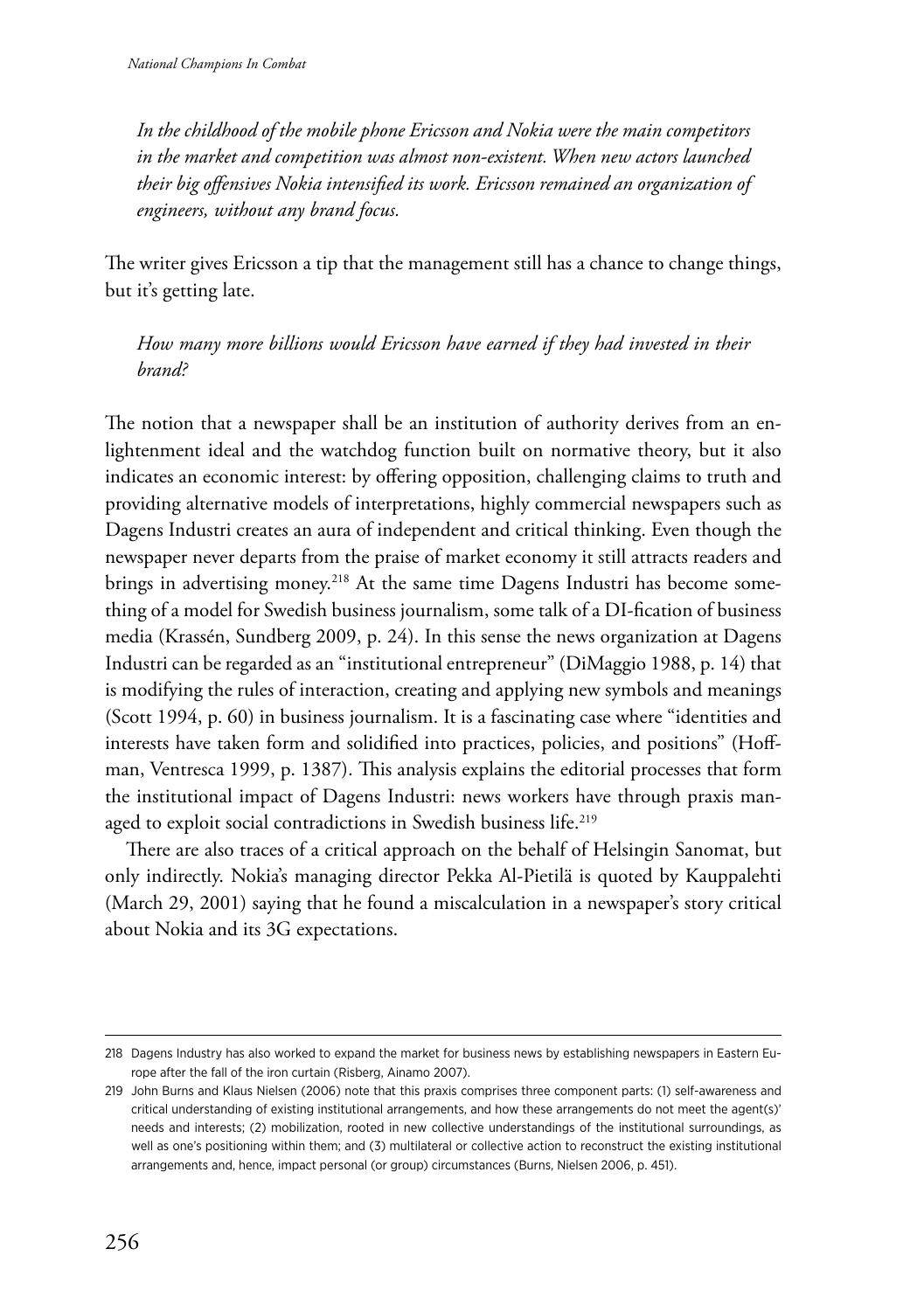### 6.3 Examples of journalistic framing techniques

The sample of facts presented in newspaper texts needs to be tightly formatted and compressed in relation to the total amount of relevant details and available information. This is the news angle or the processed understanding of a perceived reality by journalists. Framing techniques – metaphors, slogans, jargon, contrasting, manipulation, narratives among analysts are used by journalists in the hope of reaching an audience, catching the interest of readers and keeping them reading. Articles on "difficult" or "dull" business issues or technical matters present pedagogic challenges: how are they to be written to attract readers that don't show a natural interest towards what happens in the economy? Swedish journalists, in this material, utilize framing techniques more frequently than their Finnish colleagues. That might be due to the fact that competition among business media is much fiercer in the Stockholm area: there is a stronger need to use persuasive writing. Another reason could be that the Finnish newspaper language has a tradition of being strict and formal. The stylistics in Swedish business reporting seems to be guided by linguistic strategies that shape rich texts that are somewhat overloaded with empty rhetoric. By using symbolic and figurative expressions writers try to produce attractive reading out of quite dull raw material.

The next section will illustrate the differences between Finnish and Swedish business journalism.

Here we note that the language of financials sprawls in all directions. The use of language seems to be guided by the atmosphere of the moment. Finnish reporters passed the line and started using more dramatic expressions when the "home team" Nokia appeared to be a certain winner in 2001 and Ericsson was burdened by troubles.

Metaphors are, as Melin (2006) also shows, usually brought in from the worlds of sports, war, hunting, games and plays. There are references to "Nokia's knock out" or that "Nokia goes for a knock-out"; "tactics impress once again". The Finnish company doesn't only have "more financial muscles, but growing ones, while the competitor Ericsson becomes weaker" which means that "Nokia has tightened the grip" or "put the screws" on Ericsson.

But then the roles are changed and now it is "the Finns that are the hunted and all the other manufacturers are hunters".

Expressions borrowed from the linguistic world of sports or the military are plenty. It is said that Nokia is "tactically skillful" and that the company is "well equipped", Jorma Ollila knows that "the decisive stroke must come this year" and he is winning the "war of information". We are waiting for the "Finnish counterattack" and the "price war". Then the question raised is: Can Nokia "recapture lost market share?"

The game metaphors appear every now and then; Sony is only a pawn in Ericsson's "phone game" while Nokia "holds the winning cards" and "have a great opportunity for a grand slam". It is noted that "Ericsson wins the first professional 3G game with a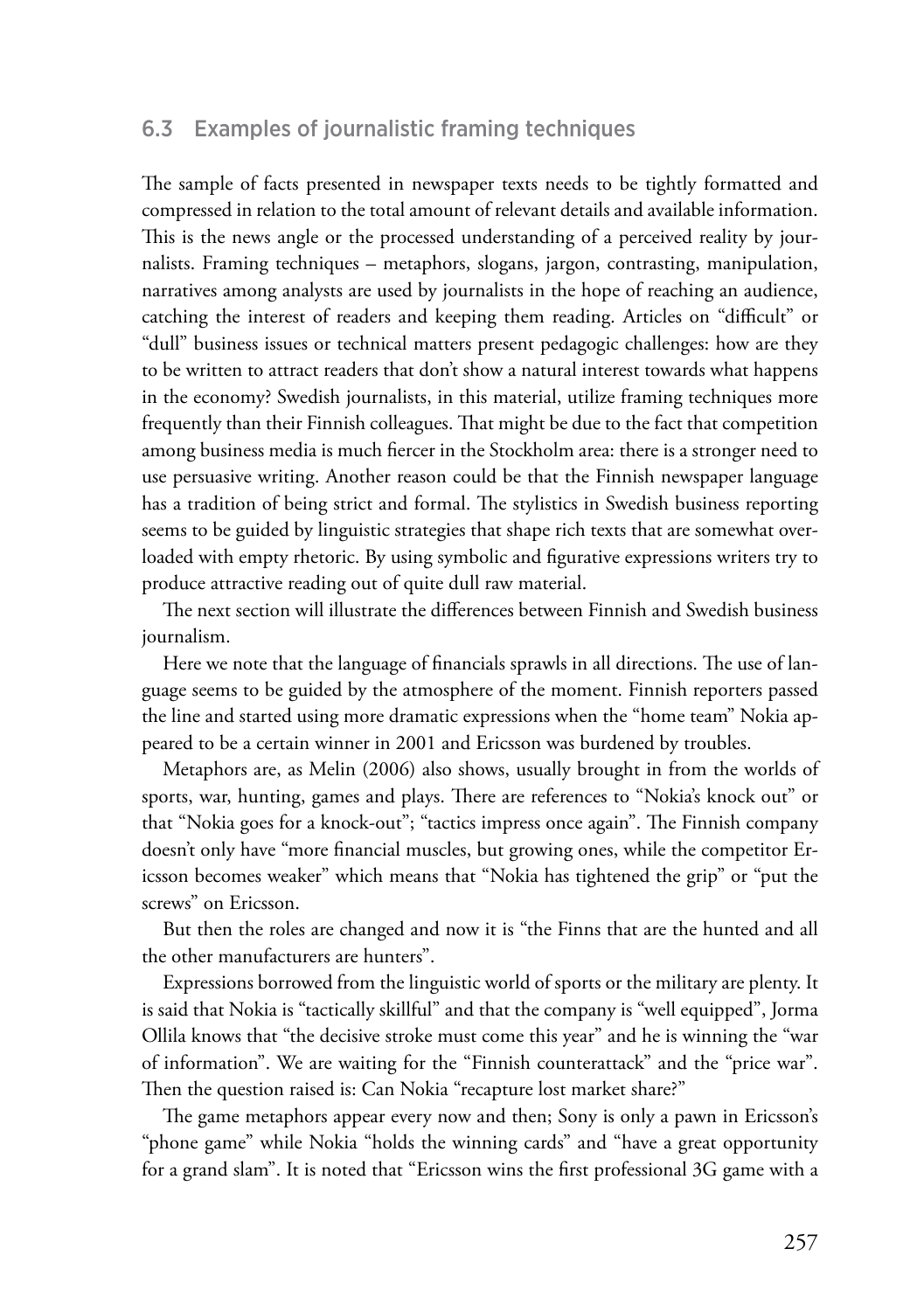knock out" and that "from a Swedish perspective it is a real blessing that Ericsson seriously seems to be in the game".

Or we find ourselves in a festive setting; "the party can be short". Why not a play? "It is easy to join the cheer"; "Bright star; Jorma Ollila receives standing ovations from the analyst corps". Finnish journalists note that Sweden, in contrast to Finland, has been living in peace for hundreds of years and therefore the problems of Ericsson becomes a national disaster: "The annual shareholder meeting was a public drama for a nation used to the fact that no wars or plagues ever reach Sweden. Now the economic plague on its own soil became real". We also move around in royal halls where Nokia is "the almost unbeatable king" of mobile phones that "want to knock Ericsson of the throne" in mobile network systems.

Even dog and horse races are fine for comparison. "Nokia carries its tail high and has so far been able to deliver in accordance. But the loss of prestige would be immense if they had to give a profit warning", says Stefan Olsson, an analyst at Fischer Partners. At the same time Nokia is passing Ericsson "by lengths on the mobile side".

There are only a few anecdotes to be found in the material. Reporters note that Svanberg continues to work without a lunch break. Kauppalehti tells us that Nokia handled the power cut in Kista much better than Ericsson; "It worked exemplarily". When a mobile phone from Ericsson tops "sales lists" or that the friends of a young girl Frida Karlsson, 12 years old, "lately" have been buying Ericsson phones this is given as proof of corporate success.

Exaggeration and hyperbole are common and surface in expressions such as "the hope of Nokia", "the rise and fall of Nokia", the nightmare of Nokia", "Blue and white worries", "gigantic losses", "small fish". Newspapers in Sweden create myths of the "Finnish wonder", and the "Finnish way". Kurt Hellström is "the most hunted man on the stock exchange". Visions of past Swedish days of glory are depicted, a time when "its industry hardly had any competition".

Understatements, litotes, are used to a lesser extent but could still be found, for instance, in the critique of the managers at Ericsson and their failure to see the crisis coming; "In a subordinate clause the management of Ericsson has admitted errors in the mobile division". At the same time the Swedish economy is not supposed to be severely affected by the problems since, "the profit warning is not an Estonia disaster" (after the ferry that sank in the Baltic Sea).

Nokia and Ericsson are often contrasted against each other in search of alternative explanations to events. The record profits at Nokia are compared with the explanations at Ericsson where it is said that "this is a never beheld crisis that hit with a never beheld force". The profits at Nokia are also so great that a comparison with Ericsson "seems unnecessary regarding the profit numbers". Sometimes the contrasting concerns outsiders such as the American competitor Qualcomm, "a highly regarded American star on the stock exchange and an old foe of Nokia".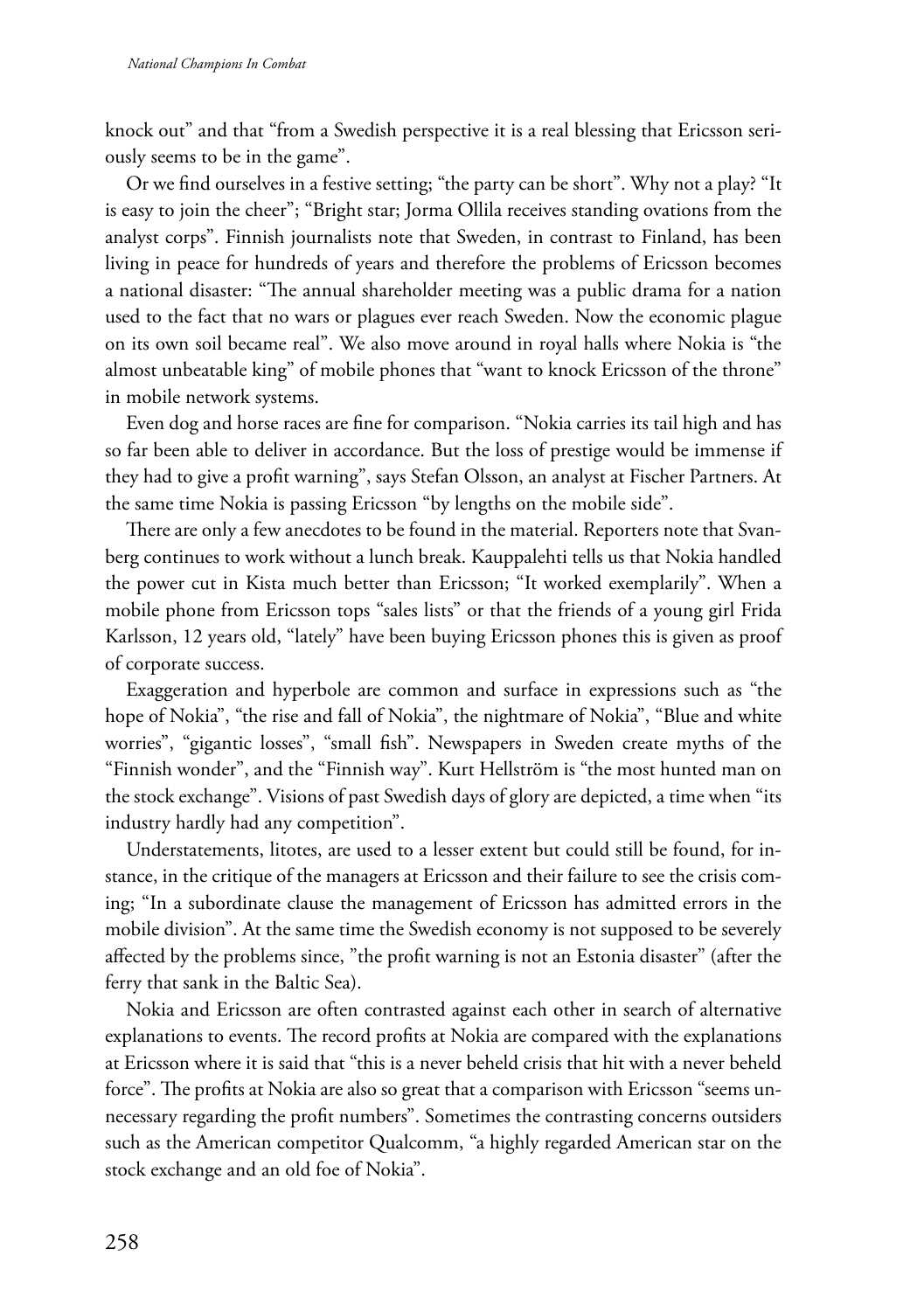God is also present when reporters compare Nokia and Ericsson. A Swedish analyst confesses his faith when he considers buy and sell recommendations.

*This is the department of religious issues. And I am a believer when it comes to the mobile internet and its positive effects on traffic volumes, Lars Söderfjell says (Dagens Industri, April 2, 2001).*

Religious references, such as Sony becoming a "saving angel" for Ericsson and Nokia expected to achieve "a new miracle" are blended with unearthly expressions such as; "Nokia is on another planet compared with Ericsson". Wedlock is a common metaphor in business language. It is also used to describe the joint venture of Ericsson and Sony when "it seems that the marriage is working at last".

Using certain expressions and words is a way of showing affiliation with market actors and "share activists". The financial language is converted to lively commenting that is full of hyperbole. Instead of trying to make numbers conceivable the reporter tells us that Ericsson is "scooped out", that losses are "scary" and amount to "dizzy sums" while cash flow is "frightening". There are also "stock exchange applauds" and "nothing but happy numbers".

Some comments are outright incomprehensible, such as "this is the span that the Ericsson-head Carl-Henric Svanberg uses to mention as a sustainable growth rate" (Dagens Industri, March 13, 2004). Nokia does a "magic trick" when it "breaks the correlation between falling mid prices and a narrower gross margin". Analysts follow this relationship carefully and the magic implies that "Nokia has made it unnecessary to spin mid prices".

Indications like these might scare away potential readers but possibly strengthen the relationship with readers that already have seen the light of the market economy and follow its apostles.

### 6.4 Analyzing a discursive moment

On April 7, 2004 Nokia delivered a profit warning 40 minutes before Ericsson's share holders were gathering for their annual meeting. It was an incident that disrupted journalism as usual and I would refer to it as a "critical discourse moment" (Chilton 1987). To illustrate differences in how journalists in Finland and Sweden compare these companies this day was chosen for a longer analysis. As we now know the starting points are somewhat different. Ericsson had come out of the crisis while Nokia seemed to have made major mistakes that now are becoming apparent.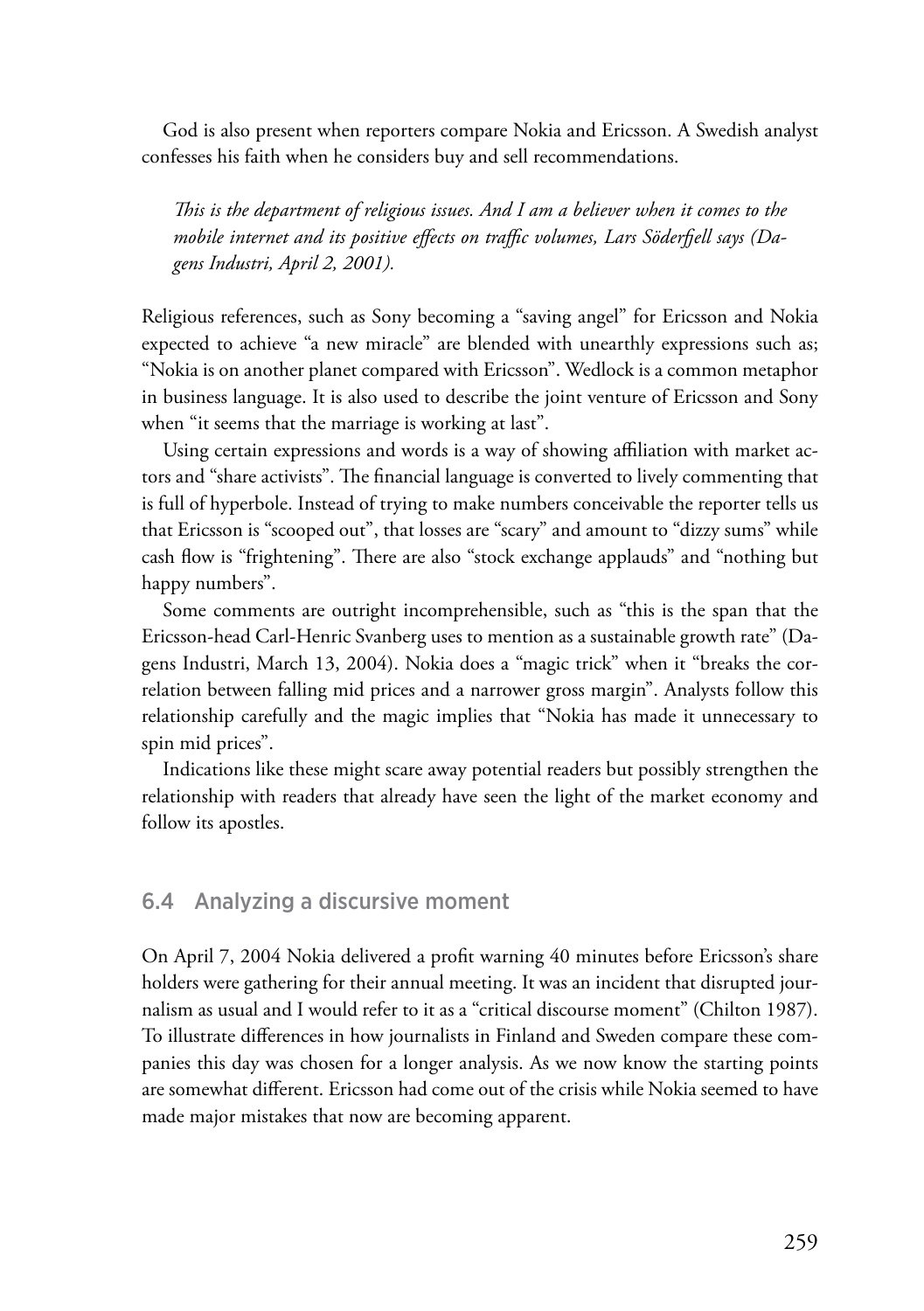In essence the content of the four articles are similar and based on the press release from Nokia as well as Jorma Ollila's comments during the conference call. It was a dramatic day with a 16.8% drop in the share price.

For illustration I mention below how Ollila has been quoted by the different newspapers:

Kauppalehti: The CEO of Nokia, Jorma Ollila said in a conference call after the profit warning that Nokia noticed already last year that the company was not fully competitive in the mid price range. The company had immediately stepped into necessary action.

Helsingin Sanomat: The CEO of Nokia, Jorma Ollila in a conference call, stated that the reason for the weaker than expected development was deficiencies in the Nokia product portfolio.

Dagens Nyheter: The CEO Jorma Ollila admits he is not satisfied with how revenue has developed, but still (satisfied) with good and stable profitability.

Dagens Industri: Above all, Jorma Ollila admitted that Nokia had lost market shares during the first quarter.

Kauppalehti reports that Nokia "badly" surprised the markets and forced investors to accept "bitter disappointment". The reporter also use the reporting verb "admit" or "openly admits" when referring to Ollila's or the company's statements. But there are also reassuring remarks such as "Nokia is not going to bargain over profitability" and Ollila "assures" that this is just a "more quiet moment". In addition to this Ollila "advises" stakeholders on how Nokia should be understood and analysed.

Kauppalehti quotes two financial analysts that point to Nokia's problem to hold the position in the mid price range of mobile phones.

Helsingin Sanomat notes that Nokia "upset" the markets and to make things worse, problems occurred at "the Crown Jewels", the business of mobile phones. This is something Nokia "admits" even though Ollila says that estimates by analysts of market share losses are "too big". At the same time the newspaper notes that Ollila "promises" that Nokia is already correcting the problems.

No other sources than Nokia and Ollila are quoted besides a secondary source, a financial analyst interviewed by Reuters. The HS journalist does not challenge the numbers or explanations that are provided by Nokia, just briefly writes that there are other competing estimates "that have been disputed by Nokia".

Here both Helsingin Sanomat and Kauppalehti seem to trust the words of Jorma Ollila and afterwards it appears as he was speaking the truth. Nokia had recognized the lack of clamshell phones in the product portfolio and started developing their own models already the year before, but they were not in yet on the production line.

Attention in the Swedish press is focused on Ericsson's annual meeting that same day and therefore Nokia's problems receive only slight coverage.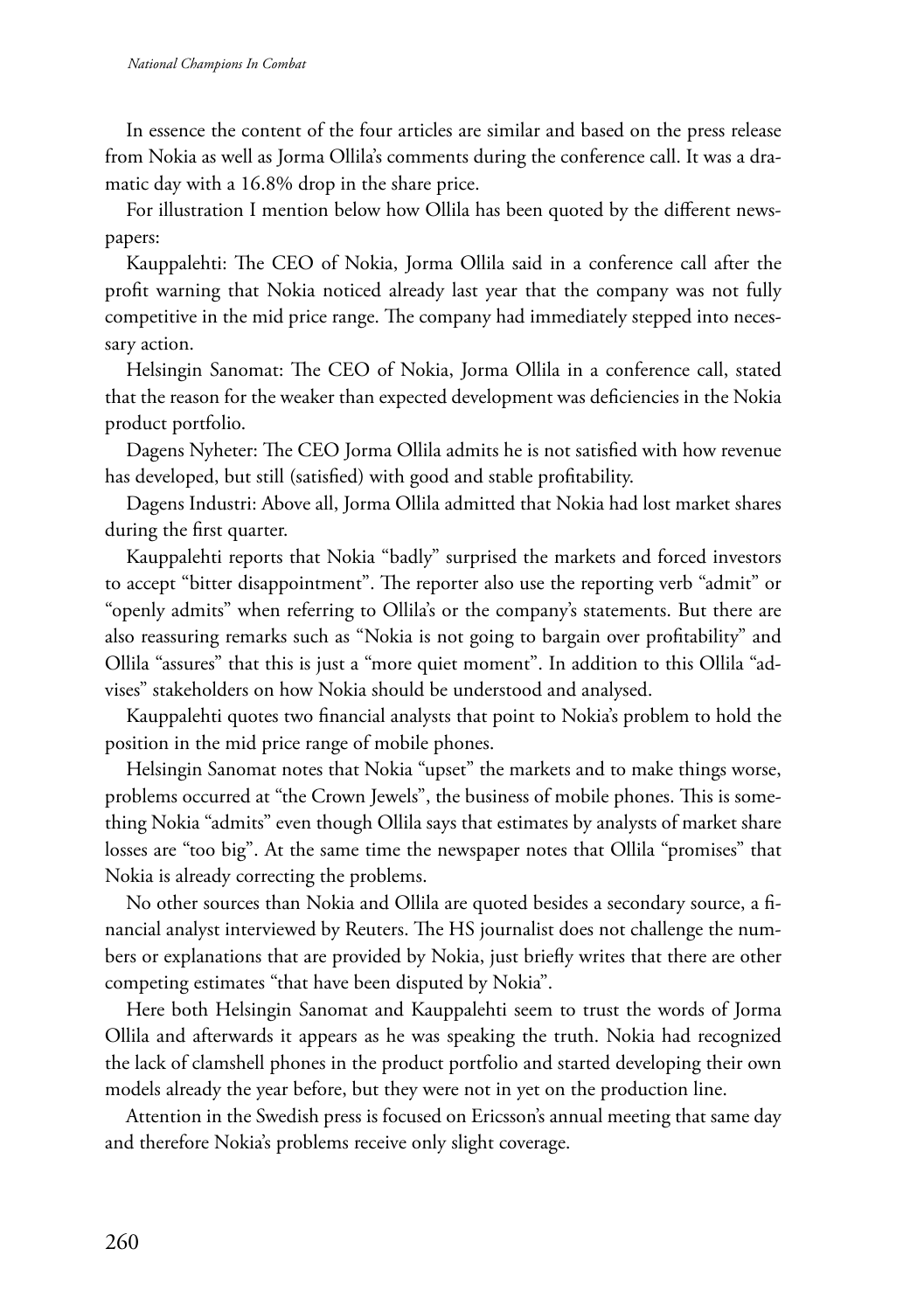Dagens Nyheter notes that Nokia's "unexpected" profit warning comes as a "cold shower" for the shareholders of the Swedish company since the collapse in share price also causes a minor fall in Ericsson's share price. Ollila comments the new numbers "less self-confident than usually". DN also remarks that "Ericsson don't need to fear what happened at Nokia" since it doesn't reflect general development on telecom markets. Nokia, according to DN, "admits" that it hasn't been able to surf on the positive trend.

No sources besides Ollila are mentioned.

Dagens Industri, on the other hand, makes the most of the incident where Nokia is "forced to give a profit warning", which is "totally unexpected" according to financial analysts interviewed – two named and one anonymous –. The article focuses on the share price and the fall where "103 billion krona went up in smoke", 14 billion euro at that moment.

DI notes that the light comes from Nokia Networks, which is performing well, but "that didn't help the share". Neither does it help that Ollila promises a much better product portfolio. The question analyst's try to work out the answer to is "when the company manages to expand the number of mobile phones sold by 19 percent, what is then needed to raise revenues?"

One of the analysts comments that falling market share and lower average price "provides a new view on the company" which means that "the market starts questioning if Nokia can keep its old profit levels". Nokia's problems have nothing to do with Ericsson, another analyst assures: "This is Nokia specific".

In other words, Dagens Industri focuses on the stock price and seriously questions the explanations given by Nokia management while Dagens Nyheter is busy reporting on the annual meeting of Ericsson and decides to link Nokia to that event.

The use of the reporting verb "admits" shows that there is some scepticism in the Finnish press towards Nokia as well, since the fall in share price is so huge. Still, Finnish reporters seem to be accepting the story told by Jorma Ollila. His remarks are reproduced in Helsingin Sanomat and Kauppalehti in a way that seems to be strikingly close to Ollila's original choice of words. There is little reference to any contradictions or alternative scenarios. Where Dagens Industri refers to analyst worries regarding lower average selling price on mobile phones, Kauppalehti quotes Ollila saying that average price is not a "very significant key figure".

Nokia is also framed as a company where management has been well aware of how the problems had occurred and corrections are on their way. In addition to market problems both the Finnish newspapers also refers to a reshuffle of the corporate organization that has caused some "temporary" disturbances in performance, according to Nokia.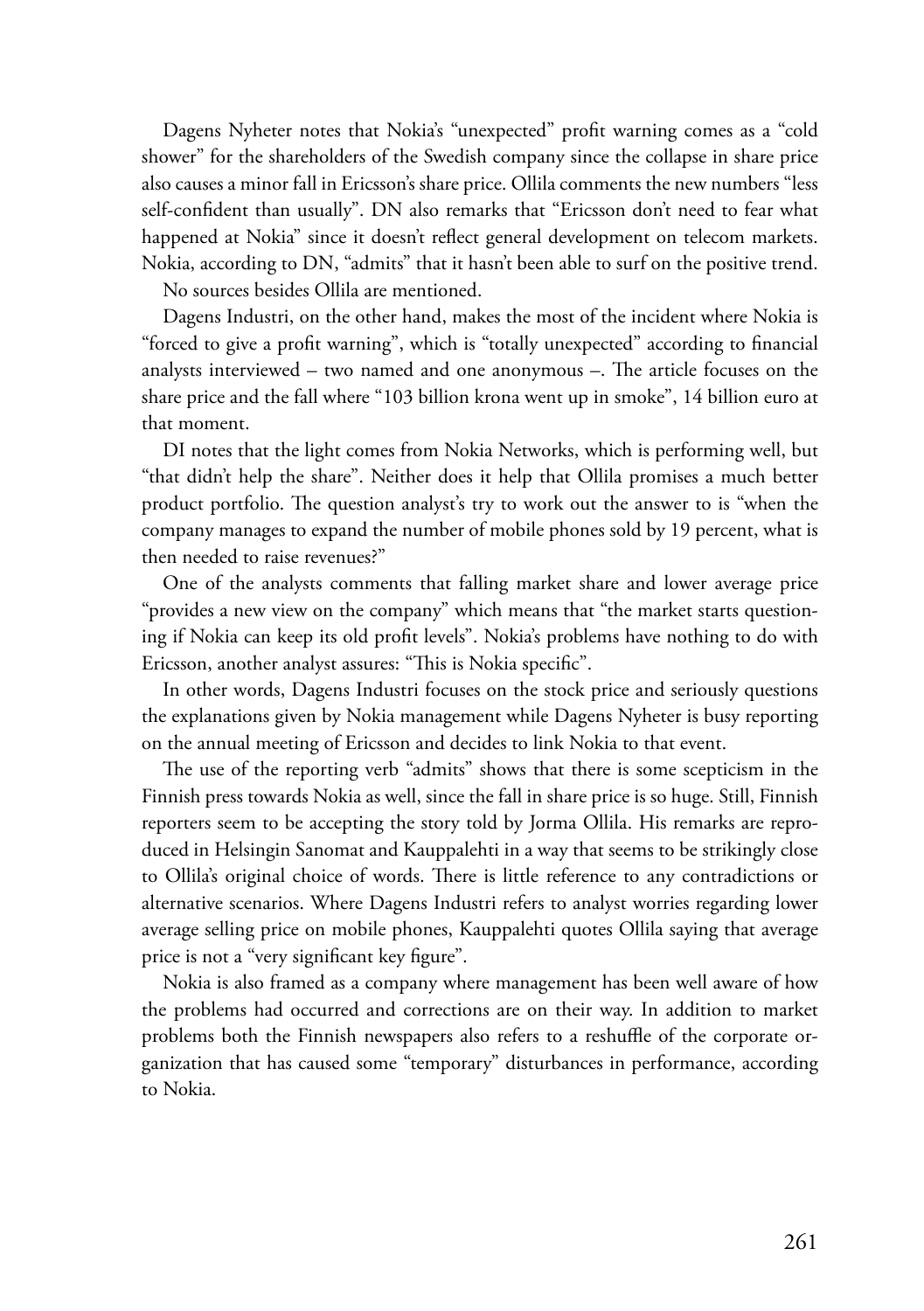# 6.5 Imprints of power

The ability to trace the imprints of power is according to Robert Entman (1993, p. 51) the strength of framing theory. What understanding or glimpse of the power structures do we get from analyzing how Nokia and Ericsson are compared? The examination shows that it is the company perspective and the view of the financial markets that dominate the discourse. This conclusion is supported by a quantitative breakdown of the material. The reporting in the newspapers correlates directly to 60% with the press releases that the companies send out. Only one quarter of the articles seemed to be a result of independent editorial initiatives while the rest seemed to be follow-ups of press releases. For comparison, Nick Davies,<sup>220</sup> concludes that of all news stories in British newspapers 56% are initiated by PR. Only 12% of the stories were entirely made up by material generated by reporters themselves (Davies 2009, p. 91).

The principal sources present in the texts are representatives for the companies – with direct or indirect references – and financial analysts – identified or anonymous. Union representatives are for instance totally absent and their existence might at the most be admitted with a scornful remark about "union ranks" that are "grunting" about "quarterly capitalism" (Dagens Industri, April 21, 2001).

Sigurd Allern (2002b) maintain that the use of anonymous sources infringes upon the readers basic right to know who is talking and what interest the source represents, and further: *"*When in some cases the newsroom does not refer to any sources at all it breaks a very basic claim to identification" (p. 163).

Other sources such as industry experts, competitors or customers constituted between one quarter and one fifth in 2001 and 2004. When allowed to speak they usually occurred as an illustration to reasoning in the text. Both Dagens Nyheter and Dagens Industri interview 14 years old Andrea Ringblom when they want a comment on the future of Ericsson.

## *"You should put more effort into design. The phones from Nokia look much better", she urged the management of Ericsson (Dagens Industri, March 28, 2001).*

In the social psychology of communication speakers who are regarded as more credible are generally more persuasive (Benford, Snow 2000, p. 621). We can only speculate upon why basic variables such as status and knowledge about the issue are set aside here.

Between 2001 and 2004 there was a growth in sources representing the companies while other sources were reduced dramatically; of all articles 44% were published without any reference to sources compared with 28% in 2001. The disappearance of sources

<sup>220</sup> Researchers at Cardiff University chose two random weeks and analyzed sources in domestic news stories put out by the Times, Guardian, Independent, Telegraph and Mail. Davies commissioned the research.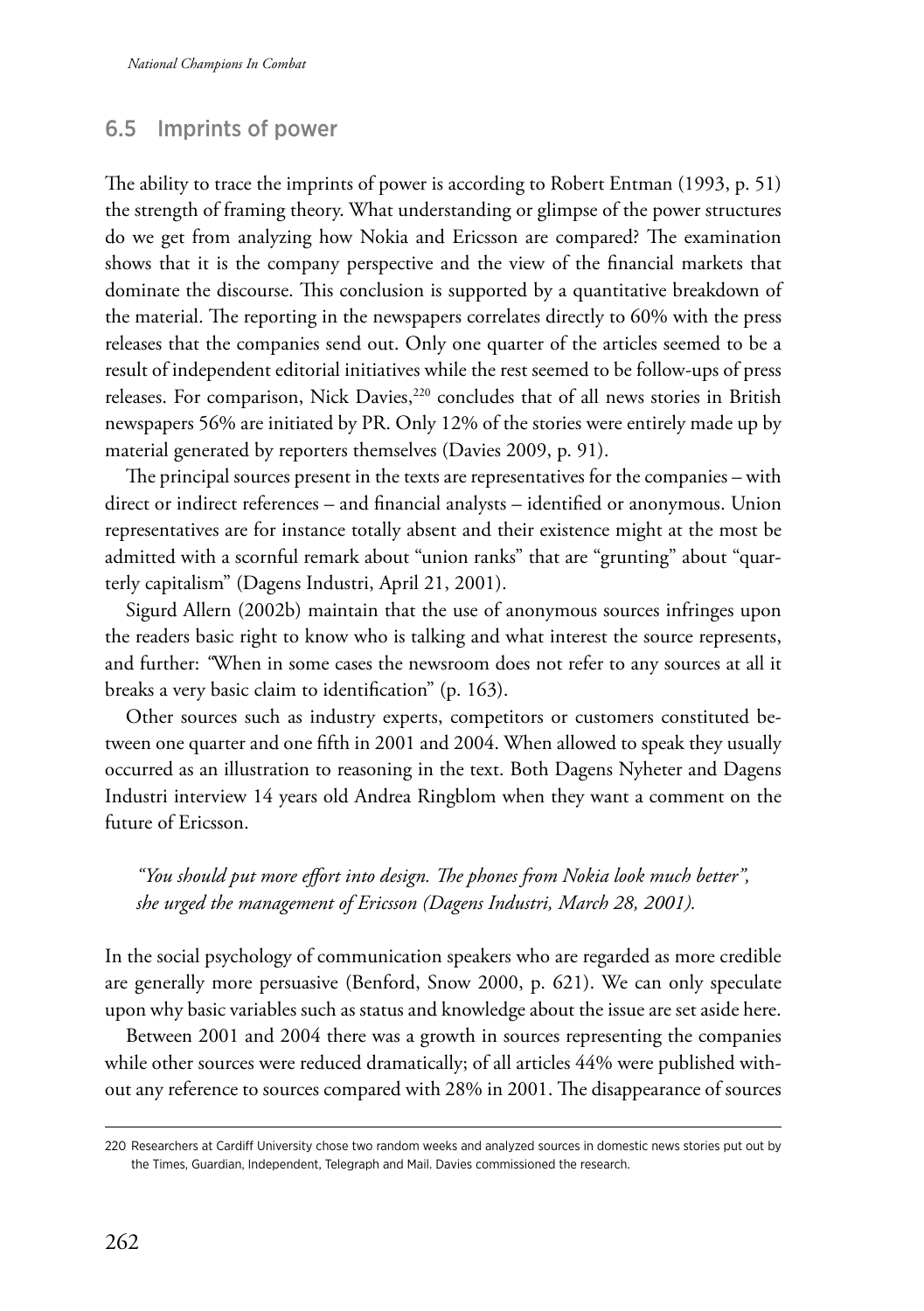during that period is striking since the use of sources had increased again by spring 2007. By then all the other sources had vanished and only company representatives and analysts could be identified, evenly distributed.

The influence over the news making process can sometimes be noticed as there are traces of some kind of contact with the company. One example is the case where a Finnish journalist in a commentary provides an arena for explanations from Nokia that obviously have been given anonymously. Here the message from Nokia is hidden behind the words of the newspaper.

*Nokia decided on Friday to publish the details of customer financing since there are so many rumours and misunderstandings (Helsingin Sanomat, April 3, 2001).*

The roots of this finding can be traced to the editorial rule at Helsingin Sanomat saying that corporate communicators should not be quoted unless they are commenting on something that is related to their own area of competence, communications.

There are no references to press releases in Dagens Nyheter or Dagens Industri. It is up to the reader to find out where the basic facts have come from, even though most probably realize that the sources are the companies. It is also important to note that almost half of the articles published in 2004 contained no references to sources whatsoever compared with 28 per cent in 2001 and only 15 per cent in 2007.

Looking at these factors it becomes obvious that Nokia and Ericsson manage to control news flow very efficiently, without the news audience noticing, and that news workers have a hard time establishing an independent authority in issues that concern these two companies. Turning to Erving Goffman (1974) and his concept of "fabrications"<sup>221</sup> we could discuss if press releases should be considered "harmless" or "exploitive" in the way they engineer company interests for media use. Reporters face the challenge of defining what is "real" in these documents that seem to be anchored in corporate narratives of what went on before, and what comes next. This consistency is still not enough to justify claims to truth and reality in the coverage of Nokia and Ericsson. With another concept of Goffman we could probably state that there are instances where corporate communicators and business media are involved in "collusive communication" where those in it constitute a "collusive net and those the net operates against, the excolluded" (Goffman 1974, p. 84). This can be applied on situations where reporters recognize that their coverage is supporting the interests of the companies while this action also strengthens the legitimacy of themselves and their employers, much in line with the rules of appropriateness.

<sup>221</sup> According to Goffman (1974), a fabrication is "the intentional effort of one or more individuals to manage activity so that a party of one or more others will be induced to have a false belief about what is going on" (p. 83).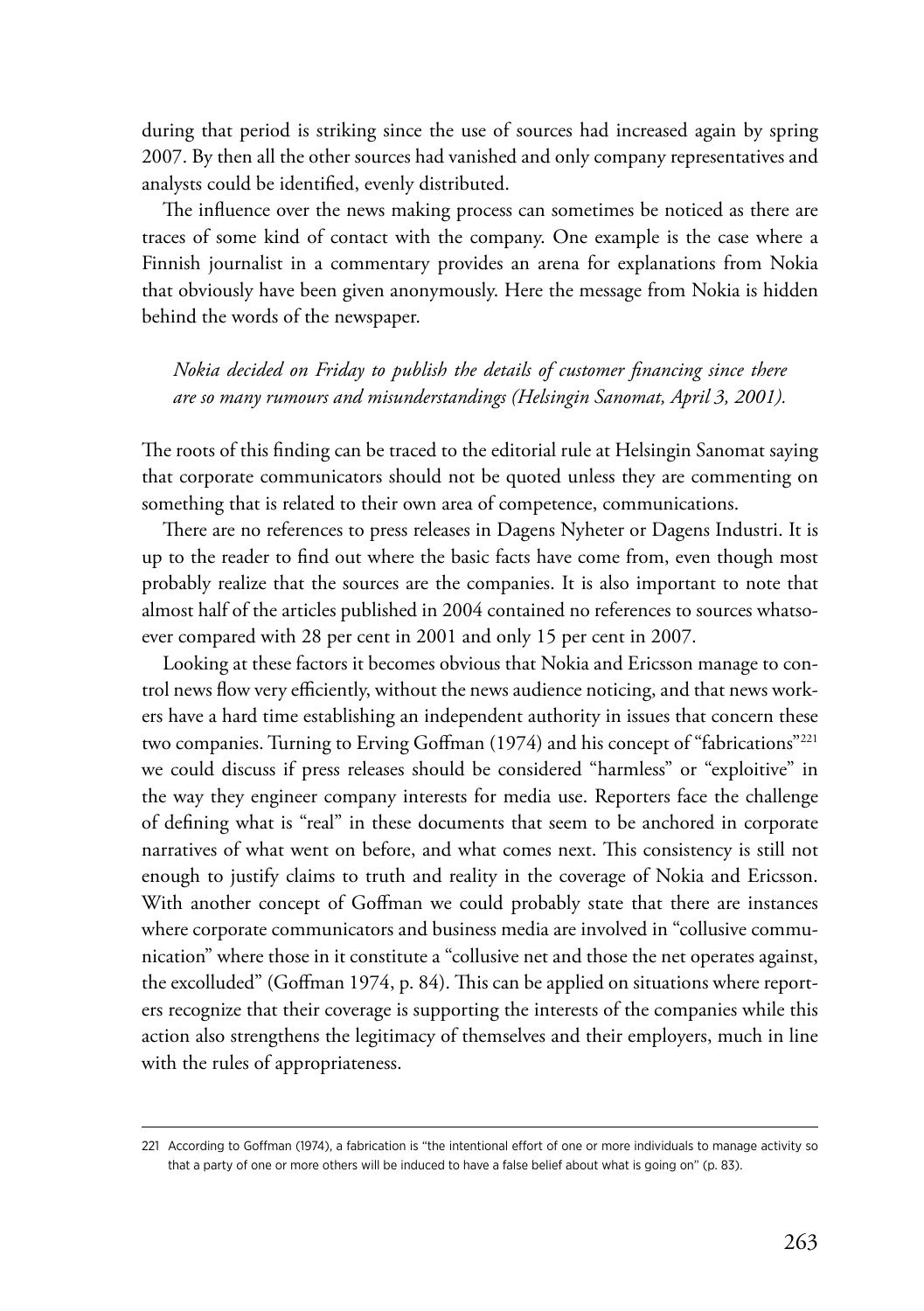## 6.6 Conclusions

In the beginning of this thesis the final research question asked was RQ5**:** How is the response of business journalists and business editors to events at Nokia and Ericsson – "what is real" and "what is going on" – transformed into newspaper texts? This content analysis shows that Finnish and Swedish newspapers are no strangers to comparing Nokia and Ericsson out of a national perspective where ideas about the nation and the state in the global economy dominate perceptions of "us" and "them". The conclusion is that economic success and setbacks can, just as sports results, bring a dimension to national identity. Janne Tienari et al (2007, p. 202) has for instance showed that Helsingin Sanomat constantly has used Nokia as a radiant example of the virtues of deregulation and the "free" market, a success story where power has grown out of reach to the traditional Finnish elite. Foreign investors have contributed to the process. The business media used a dominant frame in 2001 and 2004 that emanated from a mental model where the attempts of Nokia and Ericsson to maximize economic success was framed as a fight between Kurt Hellström/Carl-Henric Svanberg and Jorma Ollila. It is also an international match between Finland and Sweden. This construction of meaning seems to be the same in Finland and Sweden, despite the language barrier and cultural differences.

Why is this framing device of conflict used so often? We can only speculate on that. Is it because the time constraints of business journalism leads to a situation where news frames are pre-fabricated and applied as a matter of routine? Facts and details are right but reported using stereotypic story formulas. Or is there a path dependency in reporting related to the years in the late 1990s when the success of Nokia symbolized the way Finland had raised out of a deep economic recession? Both explanations are probably true. News frames are timesaving reporting aids or mental maps that help both writers and readers to navigate in the landscape of seemingly erratic events. On the other hand it seems that some sort of new understanding of the working conditions for Nokia and Ericsson was established by the later part of the first decade of the new millennium. It became obvious to reporters that the two companies were not comparable as Nokia was present in a mass consumer market while the equipment sales of Ericsson went to a few telecom operators.

Comparative texts had almost disappeared by 2007 which means that reporters by then had managed to escape the "tyranny" of the master frame.

But earlier in the decade the fight seems to be less about the realities for the two telecom companies and more about abstract and symbolic appearances in the public. The media reporting is focused on the expectations by the "market" on how CEOs will handle an agenda of opportunities, risks and threats and the "verdicts" by financial analysts. The perspective is thus short-term and focused on the form of today, shareholders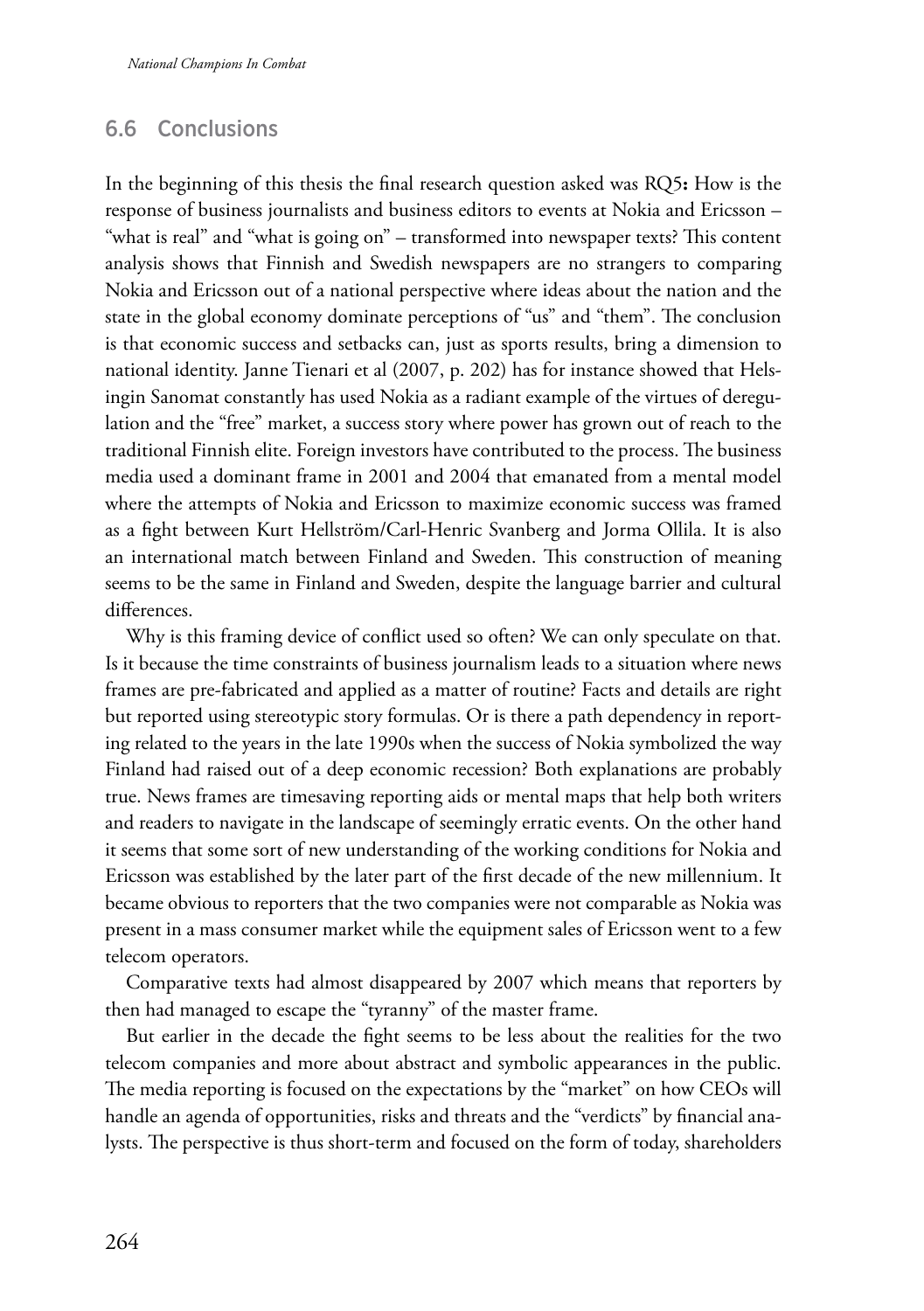and volatile market values. Winners and losers switch places frequently, often in a matter of days or weeks. It is obvious that reporters are no better equipped than analysts to predict the future and they share a common bias: there seems to be very little room for retrospective thinking or self-criticism when things go wrong.

Conflict is one news frame used, which is natural because of the design of the study. The texts are comparing Nokia and Ericsson and the media dramaturgy is more or less given. Accounts of business activities are dramatized and highly personalized. But at the same time, and in accordance with framing theory, important information is excluded such as the fact that the two companies cannot be compared as such. If they are involved in an international game they are competing in separate events.

At the same time more sophisticated explanations of the business conditions for the companies and their success are not present, alternative suggestions for problem solutions are at the best, banal. In spring 2001 the press decides that Kurt Hellström and Lars Ramqvist have to go if Ericsson was to get its terrible financial losses under control. The management was at least supposed to show some regret and give their apology in public. Solutions such as more investment in brand development are for instance presented by a 14 year old girl. This discussion has deeper implications since reporters that produce the texts belong to the best paid and admired elite among journalists.

Occasionally the comparison is entertaining and marked by a friendly tiff: in one moment there was speculating that the other company will go under in the near future, in the next moment warnings are delivered that the same company should not be underestimated. Finland and Sweden are standing so close to each other that the anthropological concept of "joking relationships" might be adopted. The notion is used to describe social mechanisms that are activated to reduce tension and steer clear of open confrontation. This setting makes a more frank discussion possible.<sup>222</sup> There are indications that this is the case when Finns and Swedes try to cooperate, as one title of the many studies on corporate cultural differences between the two countries is called Syskongräl, Siblings' Quarrel (Rossander, Bystedt & Haavisto 2005).

The comparison between Nokia and Ericsson is moderately coloured by nationalistic feelings compared with the case of Telia and Telenor, reviewed in chapter 4.

There is much support for an understanding that an explanatory model for media and economic nationalism should be contextually grounded in the prevailing general mood as the perspective can change rapidly. Mood swings between arrogance and pessimism affect the news framing. One would also suspect that the comparison of Nokia with Ericsson and the presentation of risks, threats and opportunities are more related to sports journalism and constant competition than attempts to explain mechanisms and dependence in a complex economic reality. When issues of social and political value are reduced to entertainment the media undermines the potential for introduc-

<sup>222</sup> See for instance George Homans' (1962) work Sentiments and Activities: Essays in Social Science.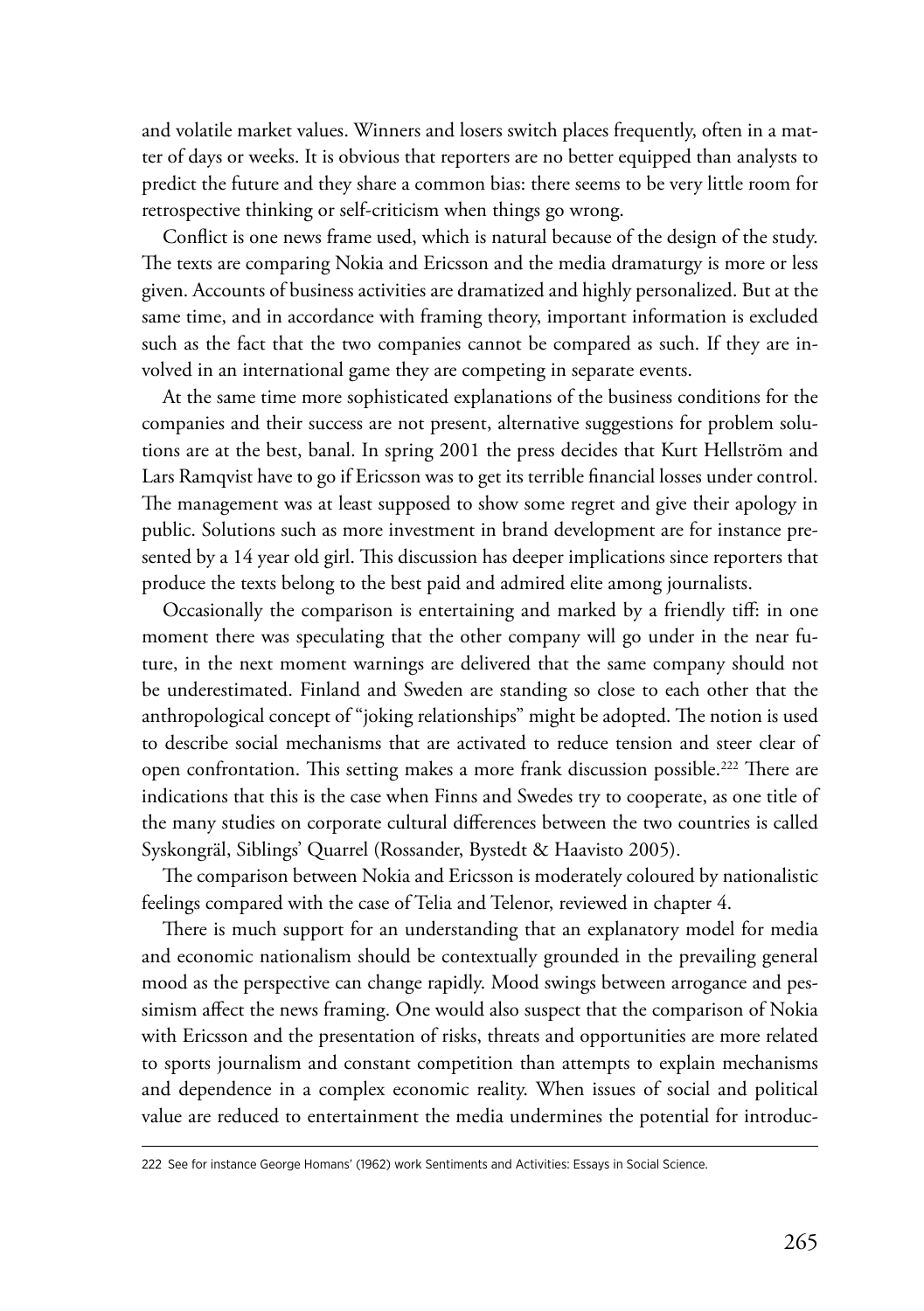tion of new ideas and perspectives.<sup>223</sup>

What is the guidance that the business media offers into the economic future? The newspapers emphasize risks and threats; more seldom do they offer fresh insights, alternative explanations or navigation into areas that need to be explored. The conclusion from a democratic perspective is that the media is more interested in keeping the current structures of society, they are well-known and from the media perspective it seems safe to assume that the interests of the national champions are about the same as the prosperity of the nation.

Still, in the texts it is seldom made explicit in what way these two companies contribute to that prosperity. More specific references were expected to say exactly how they are beneficial to the home countries, for instance calculations of effects on employment, research and development or subcontractors. This, after all, was supposed to be the organizing principle of the master frame of national champions. The explanation on offer is that news reporting needs to be compressed and not everything had to be included since the audience can encode messages and extract predictable symbols that are deeply embedded in a national socio-economic and cultural context. Only what is new and fresh is included in the business news while there is an underlying primary framework that guides the interpretation of those new elements.

Regarding the institutional space for the media the framing analysis does not provide any support for the idea that the media would be interested in challenging the present social order, supporting competing projects or promoting structural change. Dagens Industri most obviously is involved in gaining cognitive legitimacy in a circular fashion where increased legitimacy in one dimension (in the eyes of the readers) increases legitimacy in another dimension (in the eyes of the advertisers). But little trace can be found of the newspaper trying to achieve institutional change outside the domain of its own interests. This kind of business journalism seems to be autonomous in the sense that it is practiced "for its own sake" or as "an end in itself" (Fuller 2002, p. 191) but not acting in providing constructive support or criticism of modern social institutions.

<sup>223</sup> Self-reflection, as Anthony Giddens (1984) notes, needs information that forms the basis for modernization and adjustment of complex systems to the challenges that, for instance, globalisation presents. Most citizens get their understanding of these pressures on the nation-state by following what the media reports. Giddens (2002) provocation is to dismiss the media as shell institutions that look the same as before but are dysfunctional and dead on the inside.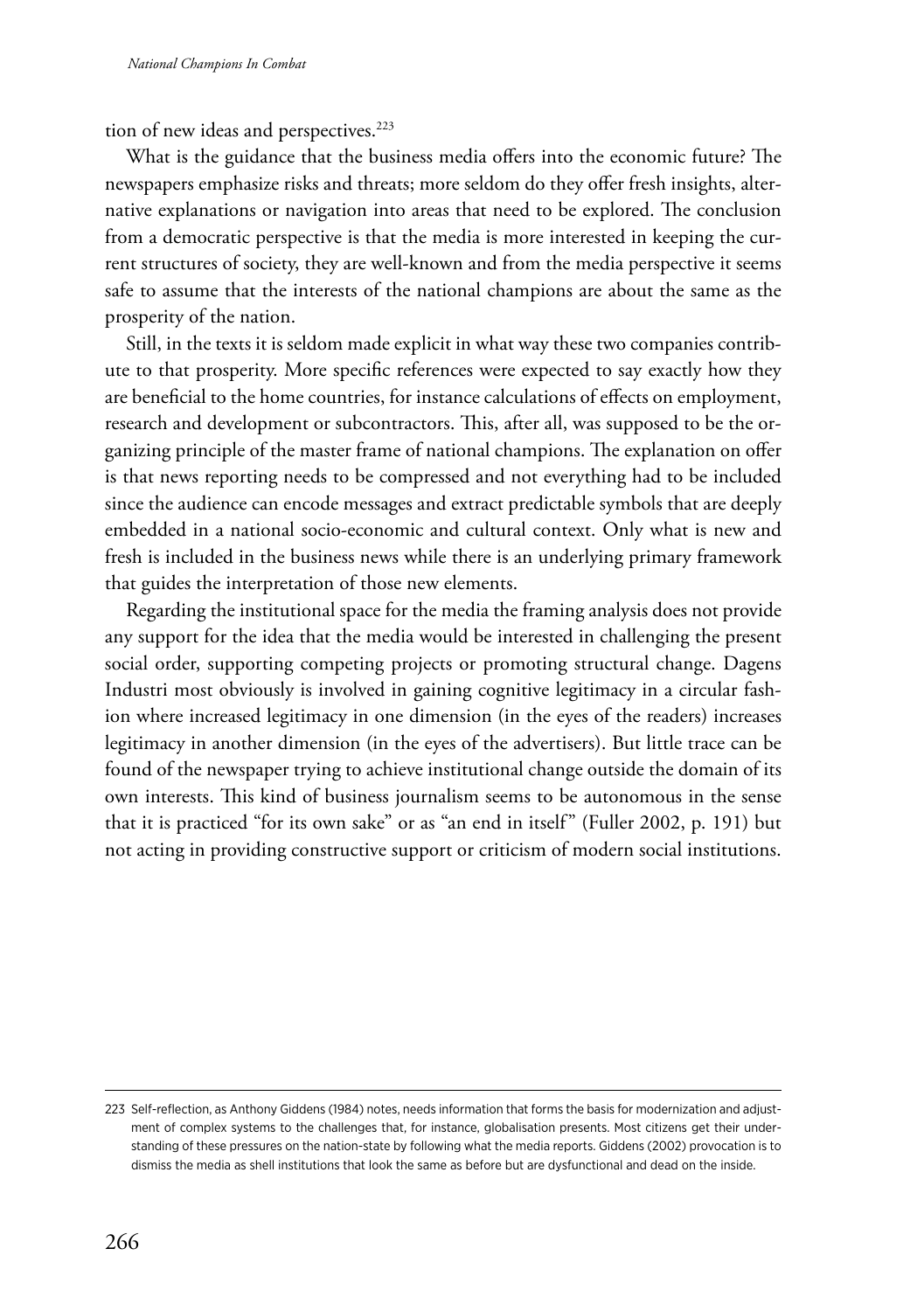# **7. Final discussion**

The purpose of this thesis has been to analyse which socio-economic and cultural processes are at work when two multinationals, Nokia and Ericsson, are compared in the Finnish and Swedish business press. The creation and materialization of meaning – the sensemaking of business news – has been researched as an ongoing process that emerges from efforts to create order and make retrospective sense of what has occurred (Weick 1993, p. 635). Social constructionism in communication theory was chosen as the research approach.

For the purpose of examining the nationalist sentiments in business news a "master frame" of national champions has been proposed and its social reality identified in an examination of socio-economic and cultural circumstances in Finland and Sweden. This master frame is an institutional element that is formed in social action.

A Layered Institutional Model for Business News was developed to visualize the hierarchy of social, economic and political institutions which help us understand the framing dynamics. On the macro level, dominant ideas of the epoch such as national culture and identity, values, and norms that define the nation are found. The macro level influences news making on an organizational and individual level since it provides mental models that infuse news making with meaning and ideas on modernity, advancement and development. These mental models are at the centre of patriotic sentiments related to economic performance that in this thesis are defined as economic nationalism.

Business news was defined as a social institution where journalists and organizations are partly integrated with other social institutions and engaged in interaction in an environment that is infused with promotional culture. There is institutional interdependence and shared meaning between newsmakers and corporate communicators and financial analysts. Business news is also increasingly integrated in corporate communications through the news subsidies in the form of PR-material – texts, pictures, videos, background briefings and industry conferences.

A multi-method, multi-data means was tried since a need for triangulation of the research was recognized. Social circumstances for news making were discussed with reporters and news editors involved in the coverage of Nokia and Ericsson as well as with corporate communicators and analysts. To this dataset drawn from semi-structured interviews was added a web survey of members of the Finnish Association of Business Journalists where attitudes on the roles of business reporters were examined.

Newspaper texts from three different periods were chosen and their meanings explored with the help of framing theory.

The newspapers represented in the research were the omnibus media, Helsingin Sanomat (Helsinki) and Dagens Nyheter (Stockholm) as well as the specialist business dailies, Kauppalehti (Finland) and Dagens Industri (Sweden).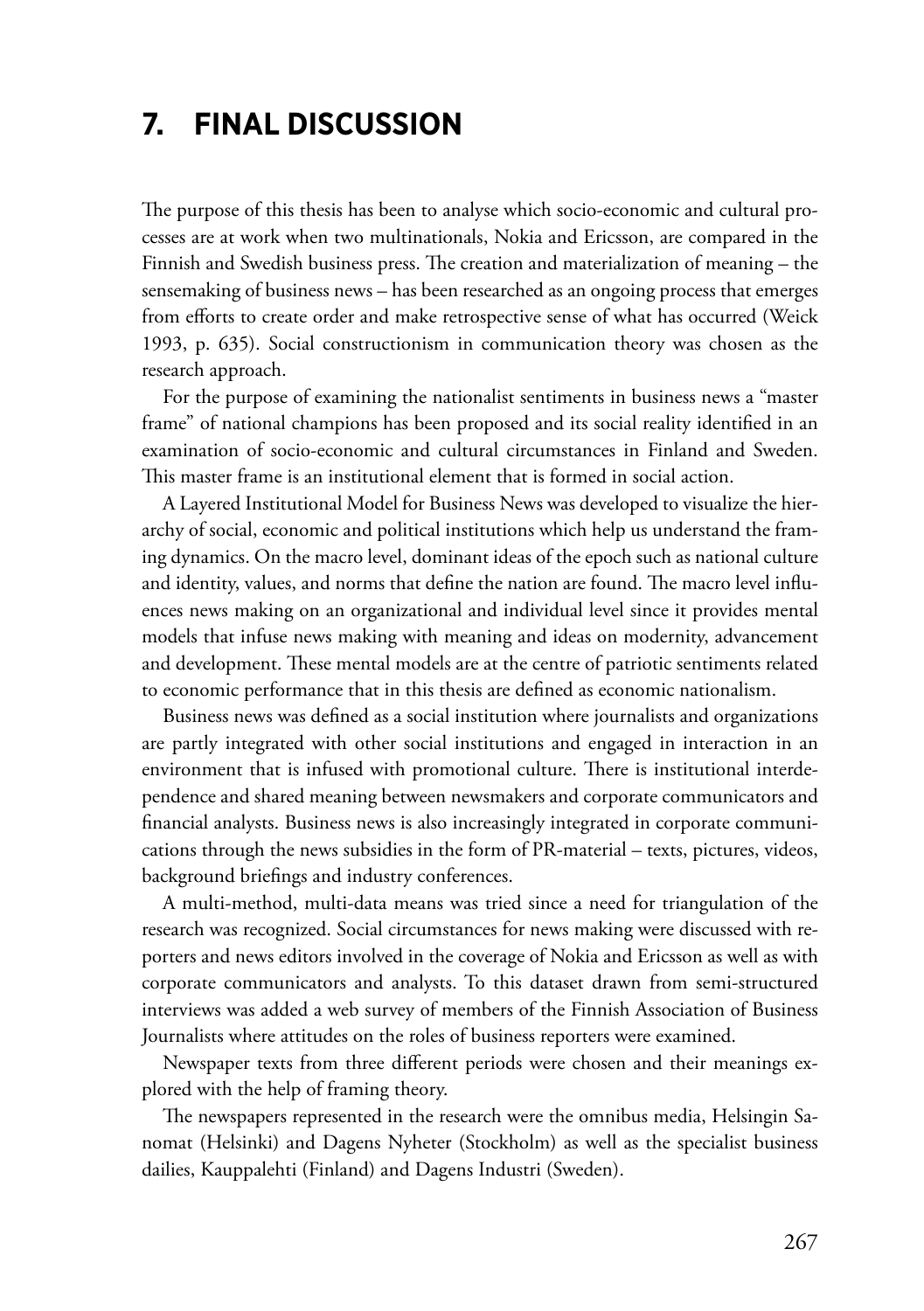The periods examined were chosen because of certain events, "critical discourse moments" (Chilton 1987, p. 12) or "pegs" (Gamson 1992), that provided newspapers reasons for comparison of Nokia and Ericsson. In spring 2001 Ericsson had been hit by the downturn in the market for telecom equipment and the company faced a huge drop in demand forcing management to cut costs. Nokia, a company that was focused on producing and selling mobile phones, was not affected in the same way. In spring 2004 Ericsson was experiencing a come-back under a new management team while Nokia had misjudged the market for foldable phones with a clam-shell design and saw its global market share drop.

Suddenly the roles had changed. Nokia seemed like a company hit by a crisis after a decade of continuous success.

The third period analysed was spring 2007 when things were more "normal". The long-time CEO of Nokia, Jorma Ollila had left his job but had stayed on as chairman of the board.

### 7.1 Researching what?

Before moving on to the research questions a few words on the issue of validity is necessary. The most common definition of validity is put in the question: are we measuring what we think we are measuring? (Kvale 1989, p. 74) The *epistemological question* concerns whether truth about reality can be known through human reason. There are two basic possibilities: the protagonist or objectivist position, which holds that reason can uncover true knowledge, and the adversative or relativist position, which holds that all knowledge claims are relative to personal and cultural bias and thus true knowledge is not possible (Polkinghorne 1989, p. 15). That is the partnerships of believer and doubter.

The core question of the epistemological conversation is "By what methods can true knowledge be discovered?" How can we achieve an objective knowledge that is an accurate description of what is and transcends the limitations of personal and cultural bias?

- (a) Is it possible to achieve objective knowledge through the use of appropriate methods, and
- (b) It is not possible to achieve objective knowledge because the only knowledge available to humans is subjective and relative (Polkinghorne 1989, p. 17).

Early on in this thesis the discussion of the subjective characteristics of the researcher were discussed and the whole process has been a struggle to overcome "the illusions of the self" which defines the search for knowledge as "the difference between objective facts and the subjective conjectures of the researcher" (Salner 1989, p. 47). As a long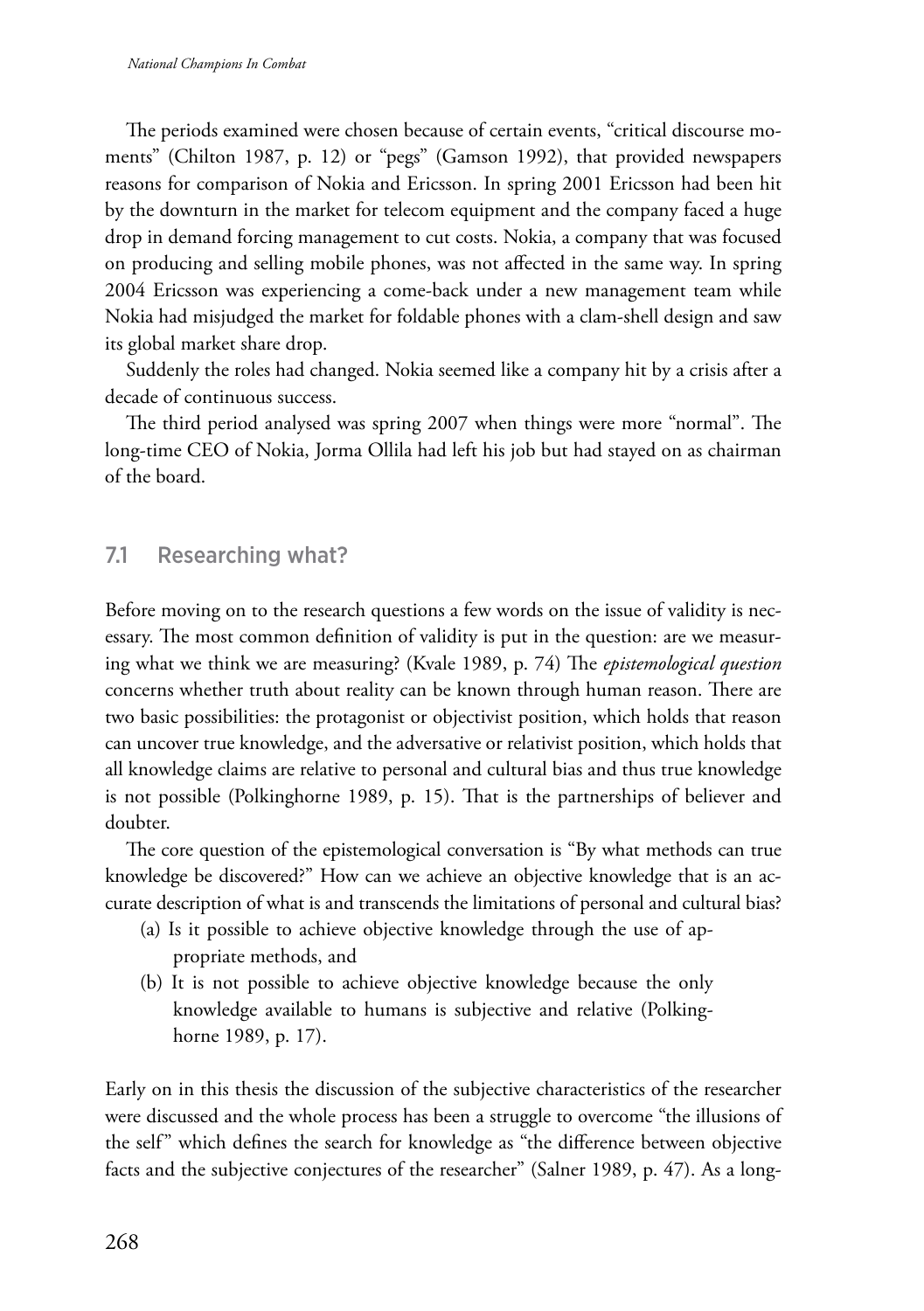time business journalist, this researcher has a personal involvement in the issues studied and therefore there is a risk, as empirical scientists claim, that arbitrary interpretive judgements occur and cause a lack of validity. To counter this accusation researchers in human sciences insist that empirical scientists have no tools for analyzing human experience as a socially constructed reality:

*From the perspective of a human science epistemology, it makes more sense to talk in terms of defensible knowledge claims than of validity per se (Salner 1989, p. 69).*

That is how the issue of validity has been solved in this thesis: by presenting knowledge and justifying claims to truth and reality rather than pretending that total validity has been achieved.

## 7.2 Answering the research questions

At the beginning of the thesis five questions were asked inspired by Erving Goffman (1974) and his work, Frame Analysis. "Under what circumstances do we think things are real?" was transformed into the first research question that established the socio-economic and cultural context for this study; RQ1: Under what circumstances are Nokia and Ericsson seen as crucial for the national economic success of Finland and Sweden?, and the second research question: RQ2: Under what circumstances are Nokia and Ericsson seen as representing the national identities of Finns and Swedes?

The circumstances analysed were the cultural, political and social systems in Finland and Sweden. This thesis has gone to great lengths to establish the cultural and socioeconomic context in which the newspaper articles comparing Nokia and Ericsson have been published. Even though Finland and Sweden to an outsider may appear to be very similar there are differences in culture, political system and the social system of capitalism that need to be considered.

Both companies have a strong link to national identity but they perform different roles in the national context as is shown in chapter 4. Nokia is part of the modernization process of Finnish society and related to a strong national narrative of catching up, while Ericsson represents a continuation of a proud industrial tradition where Swedes for decades have been the most advanced nation. At the same time we find a paradox. Nokia is owned and governed by American investors but its success has, despite that, been explained by factors related to Finnish national identity. Ericsson, on the other hand, is owned and governed by Swedish stake holders and accordingly there is emphasis on Ericsson being distinctly Swedish in character. In that sense the nationality of management and the notion of a home country has a stronger appeal in the public debate than the nationality of ownership.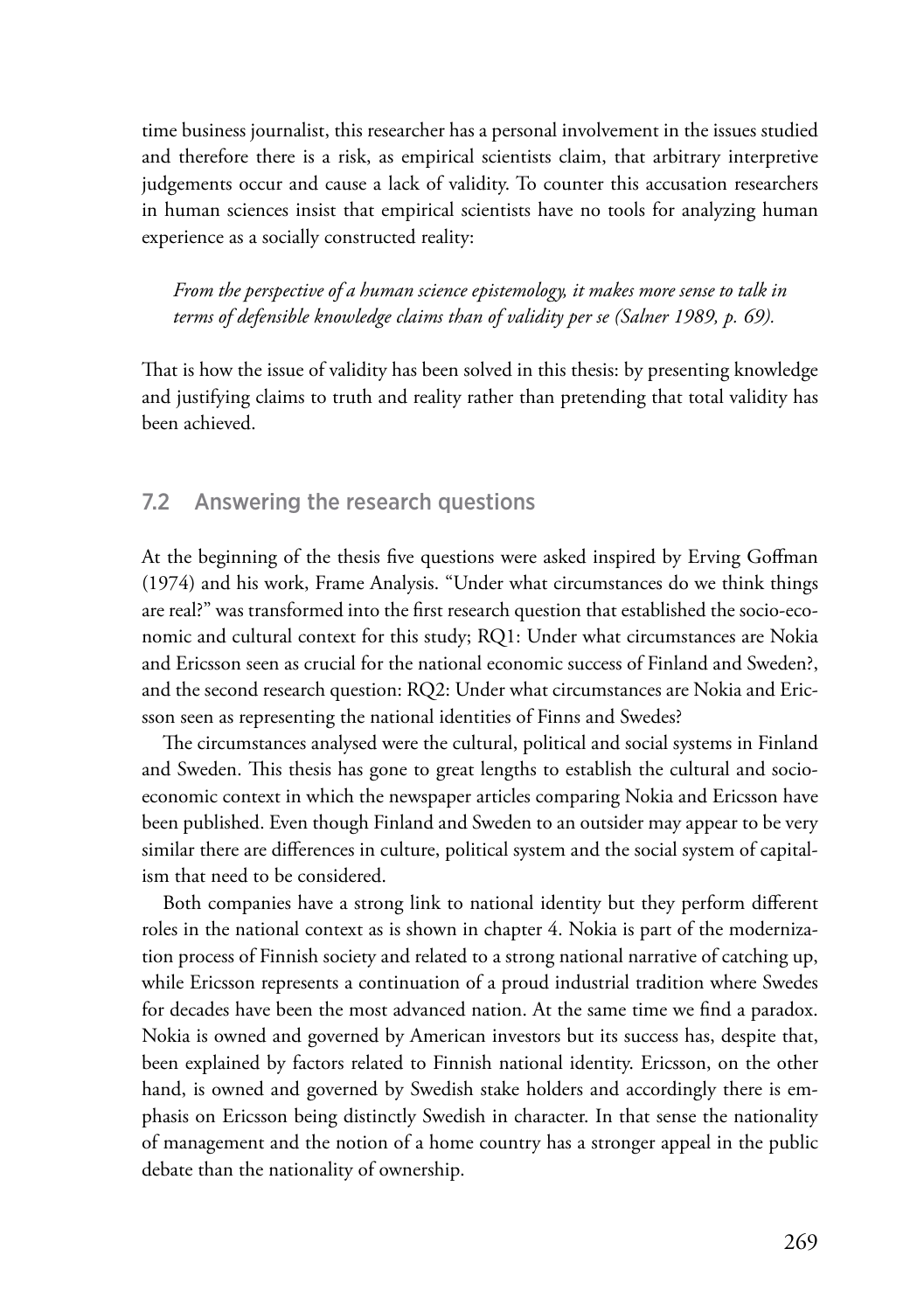Then this thesis moved on to ask news workers and corporate communicators about the institutional circumstances where news that compares Nokia and Ericsson is produced. With that, the analysis moved down the institutional layers from the macro level to the meso and micro level: organizations and the level of the individual. First, interviews with news workers and communicators in Finland and Sweden were made to map formal rules, norms, habits and preferences that guide interaction in social relations and form the institutional space for individual agency. Source pressure and peer competition were two other factors considered. Second, a survey of Finnish business journalists analysed how news workers regard their roles and functions as "agents of modernity".

Erving Goffman notes that to find out what is going on in the world, individuals respond to events by asking "What is it that's going on here?" Here this question was remodeled into the third research question; RQ3: What do business journalists and business editors ask themselves about what is going on when they observe events at Nokia and Ericsson? With the fourth research question, the "rules of appropriateness" was introduced; RQ4: What do business journalists and business editors believe is appropriate action when they report on events at Nokia and Ericsson? A central part of the institutional setup is these rules that limit the scope for action to areas where the long-time survival of reporters and news organizations are not at risk.

The interviews with business journalists and business editors confirm that they find it appropriate to link the multinationals to notions of what it means to be a Finn or a Swede, even if the answers seemed somewhat superficial. It is a conscious process to add a sense of drama and fate by giving these companies to national features, but the application is done without any deep considerations of what this means or of its effects. One reporter says that it is "a dramaturgy that in itself has nothing to do with nationalism". Still it is "amusing when Swedes fare better than the Finns". It is also understood that "the other" is more nationalistic or chauvinistic than "our" media.

It seems that the ethnocentrism in mediated contexts is strong even in parts where rationality is presented as the norm (for similar case studies see Garnert 2002, Fang, Fridh & Schultzberg 2004, Vaara, Tienari 2002, Kuronen, Tienari & Vaara 2005, Risberg, Tienari & Vaara 2000, Risberg, Tienari & Vaara 2003, Fürsich 2002, Tienari, Vaara & Erkama 2007, Hellgren, B,Löwstedt, J et al. 2002).

The rules of what is defined as appropriate action in the media coverage of Nokia and Ericsson seems quite flexible but often "the market", i.e. the expectations of financial analysts sets the tone. It is also appropriate to depict management or single managers as individually responsible for corporate success or failure.

The findings also show that the space for individual maneuver varies between different media organizations. Dagens Industri has a strong focus on readers interested in the stock market and entrepreneurs while editorial processes are streamlined to produce market oriented news with a DI-feeling. Other Swedish business media have followed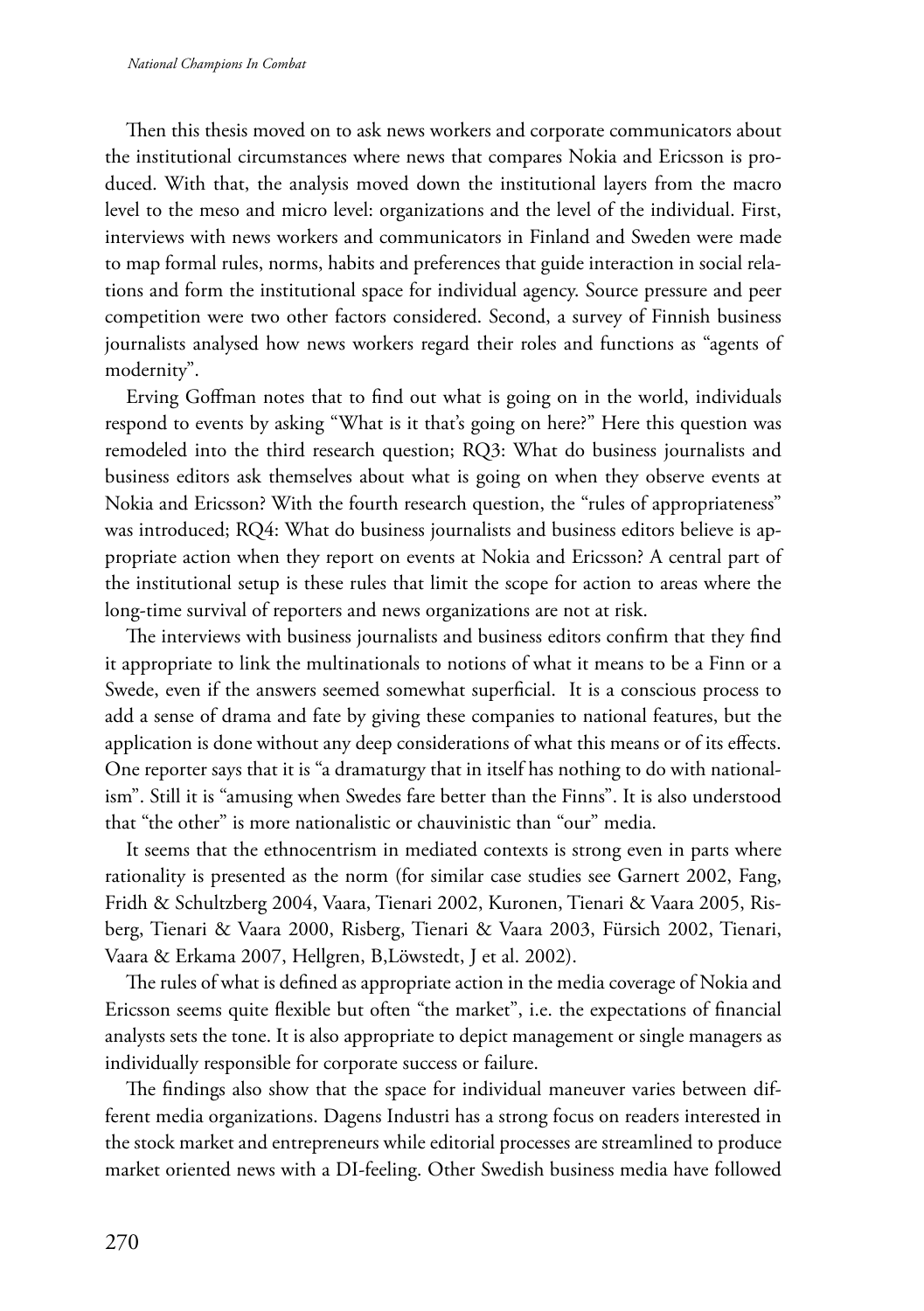this example and there is talk of a DI-ification of Swedish business journalism. Important components of this type of journalism are critical reporting and continuous and conscious efforts to establish and strengthen the legitimacy of the newspaper that rubs off on its value for advertisers. It is a successful example of a market model that is combined with a sense of mission, to safeguard the economic sphere for small entrepreneurs and investors and is certainly strongly linked to the social system of capitalism. In that sense the organization at Dagens Industri (see section 6.3.7) can be regarded as an institutional entrepreneur (DiMaggio 1988).

The competition between the media in Sweden, certainly in Stockholm, is much fiercer whereas Finnish media companies, at least until now, have been sitting in safety secured by local or regional status of monopoly and barriers of language and cultural exceptionalism. The market and audience orientation of the Finnish media is more blurred and indistinct.

One thought-provoking finding is that Helsingin Sanomat is involved in continuous negotiation on several editorial levels with management at Nokia. Negotiation in itself is not rare, as the research literature shows (Cook 1998, Ericson, Baranek & Chan 1989, Grafström, Pallas 2007), but in this Finnish context the effects of this interaction and interdependence are a matter of vital importance. The explanation given by the business editor is that Nokia is such an important company for Finland and the position of Helsingin Sanomat so strong that the newspaper has to take into consideration the effects of its coverage. This meant, among other actions, to put the editorial rules of the newspaper aside when dealing with Nokia and, for instance, let the company guide the use of sources. The business editor notes that "creative negotiation" is necessary for getting the "best possible outcome" while the communicator at Nokia concedes that there is a continuous negotiation process that concerns the framework of interaction. There is also an element of corporate pressure put upon journalists and editors by Nokia.

In what terms the success of the negotiation process is measured and evaluated is unclear, but this finding has important implications for the public debate as other research validates the unique agenda setting position of Helsingin Sanomat (and Rahkonen 2007, see, for instance, Rahkonen 2006).

Kauppalehti, on the other hand, had by the end of the decade lost interest in covering Nokia since the company was considered hopelessly closed and favourably disposed towards international media such as the Financial Times. Journalist felt they were deprived of their right to practice their profession and doing what they were used to, as access to upper management was cut off by communicators. At the same time Ericsson "disappeared" from the radar without much consideration. The newspaper had to find other areas where it could exert its authority.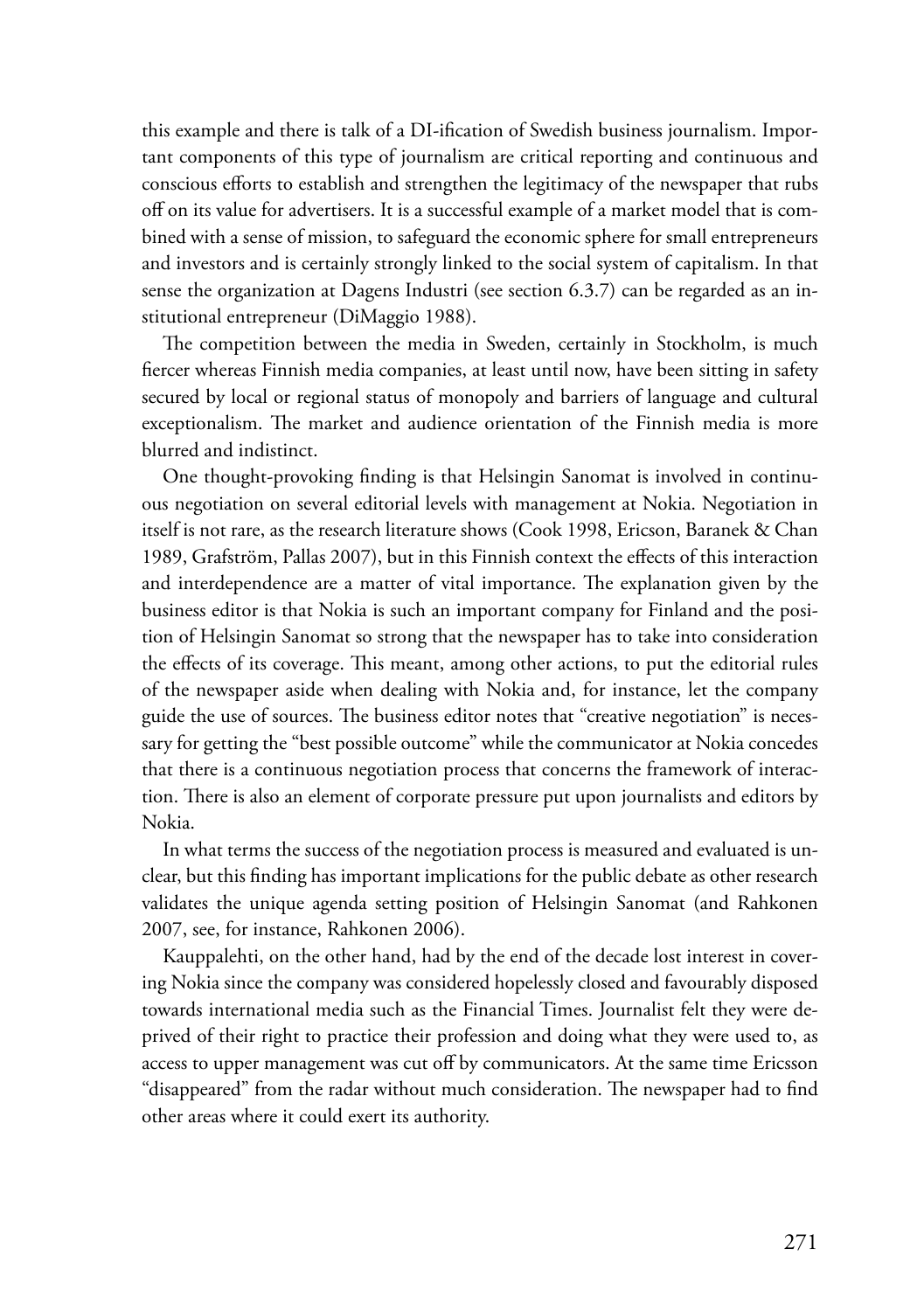An examination of social context and an analysis of the answers points to a range of considerations:

- 1. At certain times it is obvious that Nokia and Ericsson received massive attention in the business press and on the business pages. At the beginning of 2001 and 2004 journalists and editors had good arguments for covering these two companies. There were dramatic themes that easily could be framed. Their importance for the national economy and the selection of available narratives had not diminished by spring 2007 but still the media, except for Dagens Industri, lost interest.
- 2. The comparative study shows that it might be possible to trace the varieties of Finnish and Swedish business journalism to differences in the national systems of culture, politics and economy, to the level of competition and to the application of formal rules. The variety of institutional elements that affect news making is broad and causalities hard to define in absolute terms. It is the totality of institutional elements that matter. This supports earlier findings that similar is not the same in seemingly identical newsroom cultures and that convergence is limited. The Financial Times, the Wall Street Journal, the Economist and Business Week might serve as models but the ideas brought in are transformed for a local context. The Anglo-American news paradigm gets a new life.
- 3. Dagens Industri has a very unique position as a business media based on a deliberate strategy which is a combination of focus on audience and consistency in news making processes that is understood by all participants involved. That strategy is derived from a strong ideology making DI the watchdog of the market economy. The financial success of the newspaper gives it strength to question less ethical parts of Swedish business life.
- 4. Omnibus media like Helsingin Sanomat and Dagens Nyheter seem a bit confused with what sort of genre business news is since these newspapers appeal to the mass public and not only to expert readers.
- 5. Making news about Nokia and Ericsson is the process of continuous negotiation where the hierarchy of power is under the influence of extra-media factors such as how companies perform financially.
- 6. News pieces comparing Nokia with Ericsson are, in almost two third of the cases, based on planned corporate communication. This finding is in line with earlier research, but there the range is much wider; between 20 and 80 percent of news stories are in different studies found to be induced by PR.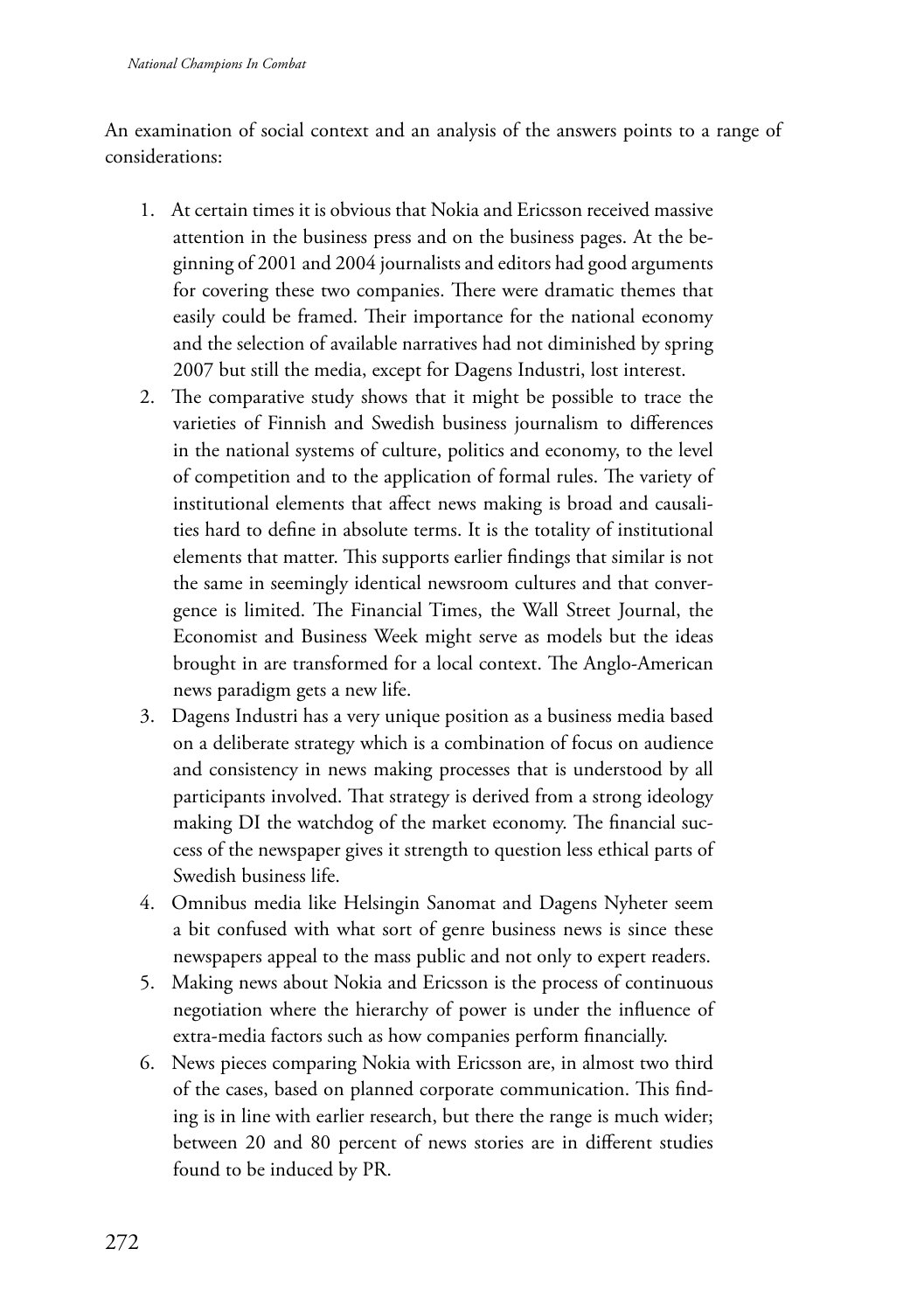- 7. There is a lack of independent in-depth reporting since Nokia and Ericsson control the main sources of information tightly through their spokesperson systems and the use of non-disclosure-agreements, NDA. At least Nokia has reinforced breaks against the NDA-policy.
- 8. The survey indicates despite the low response rate that Finnish business journalists are unconscious or sometimes uncomfortable "agents of modernity", the social role that was once deemed so important to the development of modern society. The proposal that the ideas of the epoch are represented in daily news discourse is more a theoretical construction than something that can be identified in the minds of journalists. The ideological linkage between neo-liberalism and business journalists world view does also seem weak: the welfare state and social cohesion is still the ideal and the gospel of economic growth is not embraced without these considerations.

The last empirical part analyses how journalistic knowledge about the world of competition between Nokia and Ericsson is constructed and transformed into newspapers texts. The primary frameworks or schemata of interpretation that news workers activate when they measure the relevance and salience of events is here defined as news frames. Thus, this chapter answers the last research question; RQ5: How is the response of business journalists and business editors to events at Nokia and Ericsson – "what is real" and "what is going on" – transformed into newspaper texts?

The thesis provides an examination of the construction and sharing of meaning in the social reality where national champions are situated. News texts are analysed as components of social acts and an "iron cage" of institutionalized truths – a construction of reality. Texts can be treated as guides to the observation of processes of which roles, identities, rules and situations are translated into actual behaviour and action through constructive interpretation; texts mediate the impact of rules (March, Olsen 2004, p. 8). It is understood that news framing is an interactive process of creating meaning for public consumption that leaves an imprint of power structures in the relationship between different actors. That imprint can be defined and be studied (Entman 1993).

It is worth noting that 24% of all articles dealing with Nokia or Ericsson in spring 2001 also referred to the competitor while the share slowly went down to 17% in 2004. The comparison with Ericsson after that had fallen out of fashion both at Dagens Nyheter and Kauppalehti as well as Helsingin Sanomat by 2007, while Dagens Industri still found it interesting to contrast Ericsson against Nokia.

Only 9% of all articles dealing with Nokia and Ericsson in the spring of 2007 also mentioned "the other". An explanation for the diminishing interest is the failure of "the new economy" to establish itself with new rules for global capitalism, and the telecom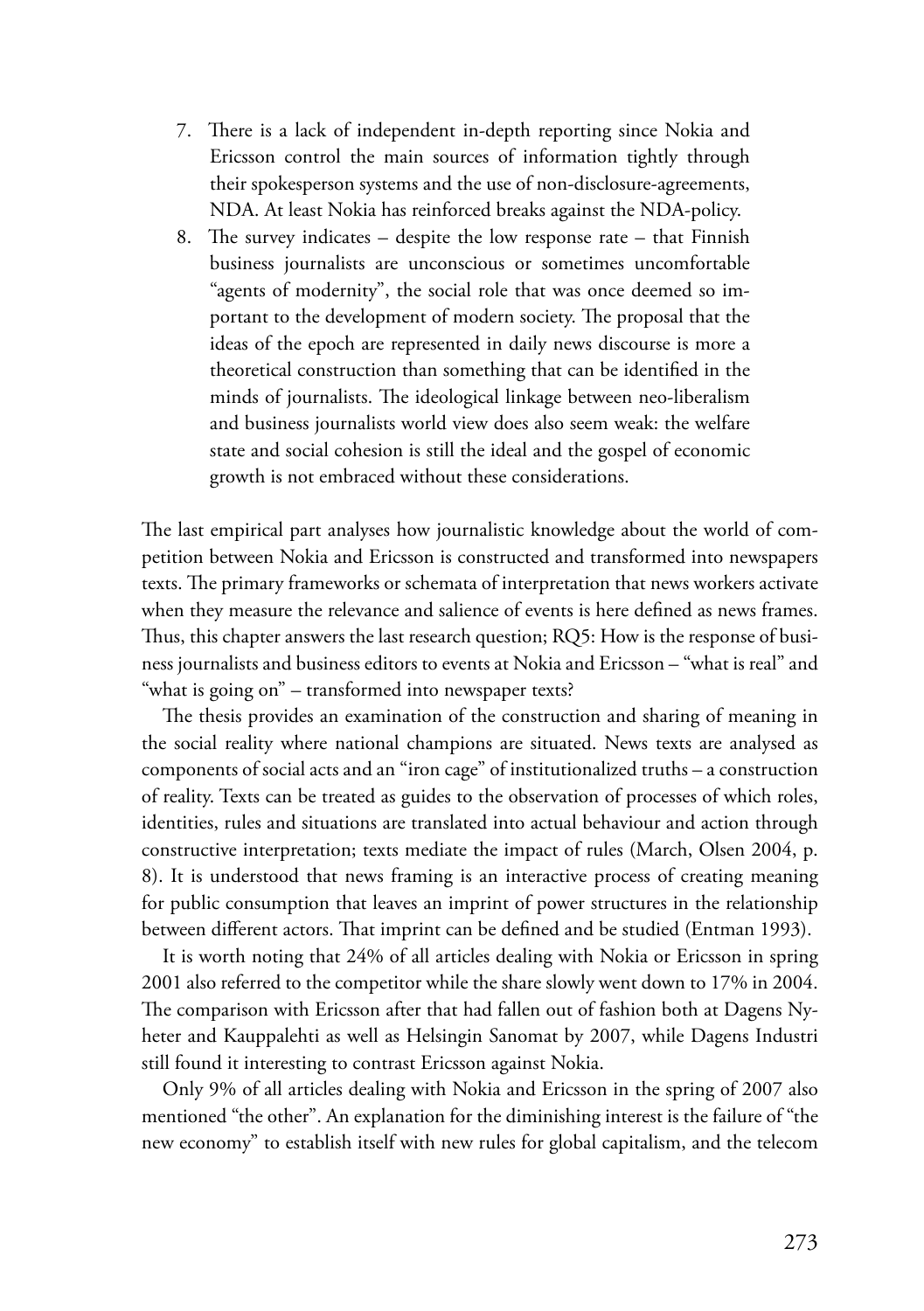crash showed that the link between companies such as Nokia and Ericsson and the future became less clear.

This might indicate that the frame package of the master frame of national champions has been broken up or at least somehow changed. There are signs that reporters increasingly present the two multinationals as facing joint threats coming from China, the U.S. or South Korea. There is also an understanding that the two companies cannot be compared as such since they operate in different business areas. This condition was earlier sometimes neglected probably due to the need to create drama.

Seven frames have been identified and analysed in the content analysis. These are "The international match between Nokia and Ericsson", "Vengeance and backlash", "Risks, threats and opportunities", "The threat of exit", "The market", "Personal responsibility and morale", and "The authority of the newspaper". The last frame is indirectly connected to the frame package since it establishes a mental model where the newspaper also is presenting itself as a national transparency body that practices surveillance and evaluation on behalf of the readers.

It is also worth noticing that economic consequences is not presented as a frame in itself, which is often the case in studies based on a deductive approach (see, for instance Semetko, Valkenburg 2000). Instead it is a sub-frame that appears as an element in several of the frames presented.

At the beginning there was a supposition that in the master frame constructed Nokia and Ericsson appear as national champions with a special position in the national economy; they are involved in a partnership with their home countries. The proposal that they also reflect a dimension of national identity should be balanced with the argument that this might be more of an elite discourse than necessarily a view that is shared by all the members of the nation-state, just as for instance Philip Schlesinger has pointed out (Schlesinger 1991, Schlesinger 1993).

It is argued that these frames have been picked from a larger stock of frames and chosen for special purposes. For instance, even though it is obvious that Nokia and Ericsson become part of the national identity in the texts, their beneficial material influences their home countries only implicitly. There is a lack of any distinct articulation of the processes that lead to national gains. In the beginning it was said that the organizing principle is the notion that "what is good for Nokia is good for the country". In the light of this thesis that should be reframed as "what is good for Nokia might be good for the country, but in what ways is difficult to say". This statement also reflects the debate on national champions in industrial policy where some argue for support of national champions while others emphasize the importance of competition policy (for an overview of the discussion see, for instance OECD 2009, and Falck, Gollier & Woessmann 2011).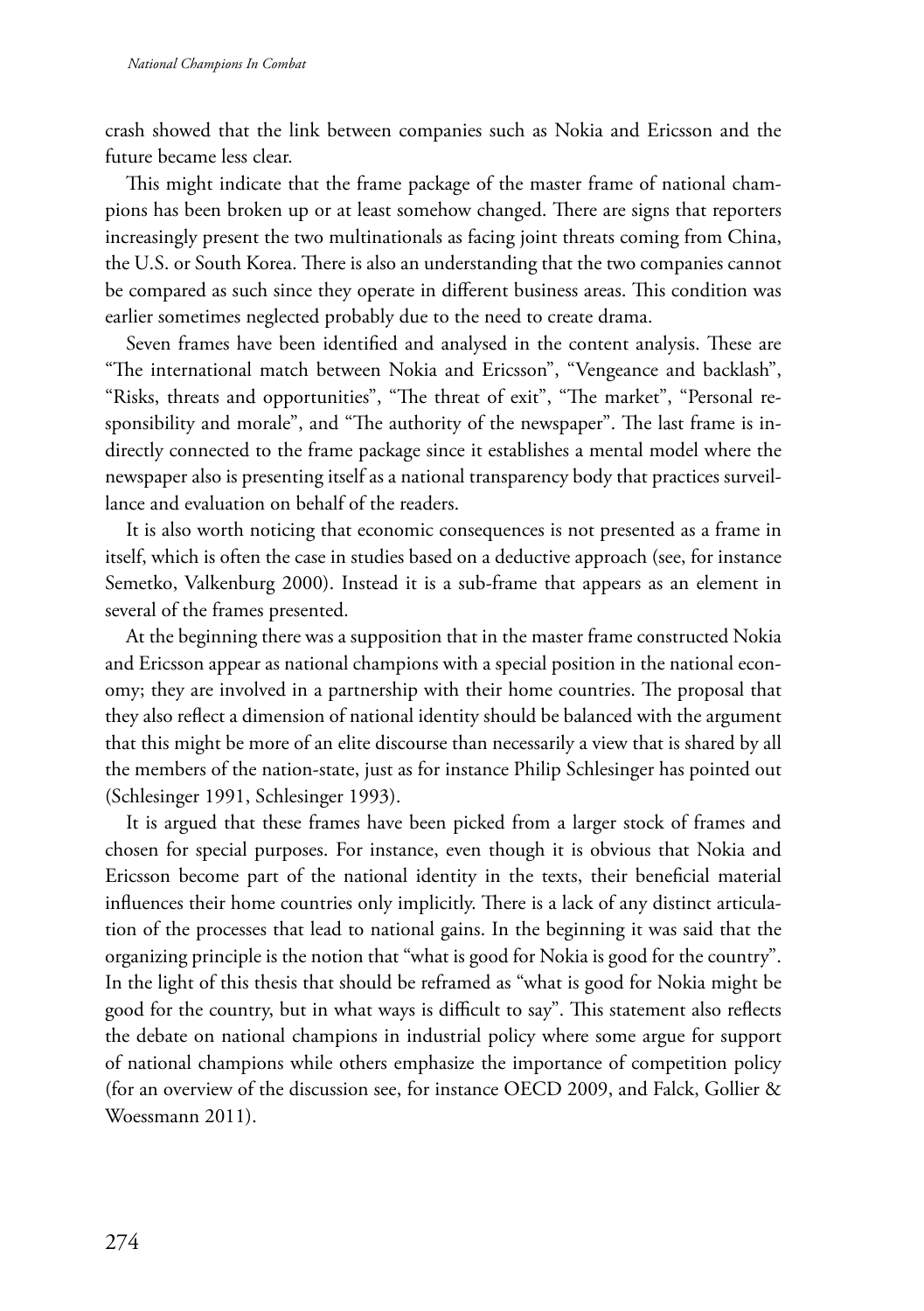A close reading of the newspaper articles where Nokia and Ericsson are compared confirm that news frames applied are part of the package that constitutes this master frame but also here there are differences between Finland and Sweden. In Finland, Nokia is part of the national mythology of suffering, defeat and catching up while Ericsson to Swedes represents a continuation of a proud industrial tradition based on genius industries (snilleindustri in Swedish) that need to be properly managed. Ericsson's problems in 2001 were in this sense a disorder in discourse (Wodak 1996) that challenged that self image of the economic foundation for that nation.

The last chapter can also be read as an examination of the truth-obtaining qualities of business journalism and knowledge produced by the business media in relation to an alternative construction that can be obtained with the help of extra-media data.

In addition to this, one of the more striking features was the persistent view held in the Swedish business press during the spring of 2001 that the problems at Ericsson were caused by bad management. Management was deemed too incompetent to lead an otherwise sound company. The journalists overlooked the very important fact that the problems occurred when the customers of Ericsson, the telecom operators, suddenly cut down on their investments due to the bursting of the telecom bubble. This is an example of how personalization of news limits the scope for understanding organizational outcomes or systemic changes (see Chen, Meindi 1991, Petrelius Karlberg 2007). But, as the findings by Peter Golding (1981) referred to in section 3.4.7 show, the focus on individuals is a general characteristic of news.

In addition to the prevalent practices of news journalism there could be several explanations why such defective reporting occurred.

One is that the relationship between the management of Ericsson and the press had gone sour at the end of the 1990s, when the company for instance threatened to leave Sweden and actually set up a branch office in London. An atmosphere of revenge could have encapsulated the news making.

Another potential explanation is that the general view on the financial markets was that a change of management had to take place to get a positive reaction in the stock price, a discourse that was adopted by the business press.

A third explanation, or a combination of all three, could be that there is a strong tradition of critical journalism in Sweden and reporters have to live up to these expectations if they want to be accepted by their peers and the public. It can lead to situations where the view on what is actually happening is blurred by occupational mind sets, for instance an instant tendency to name a person as responsible who therefore should accept the consequences and quit the job.

These three potential explanations can be combined with some of the publisher's opinion that critical, "loud", scoop journalism has a greater market value than low-key, analytical reporting.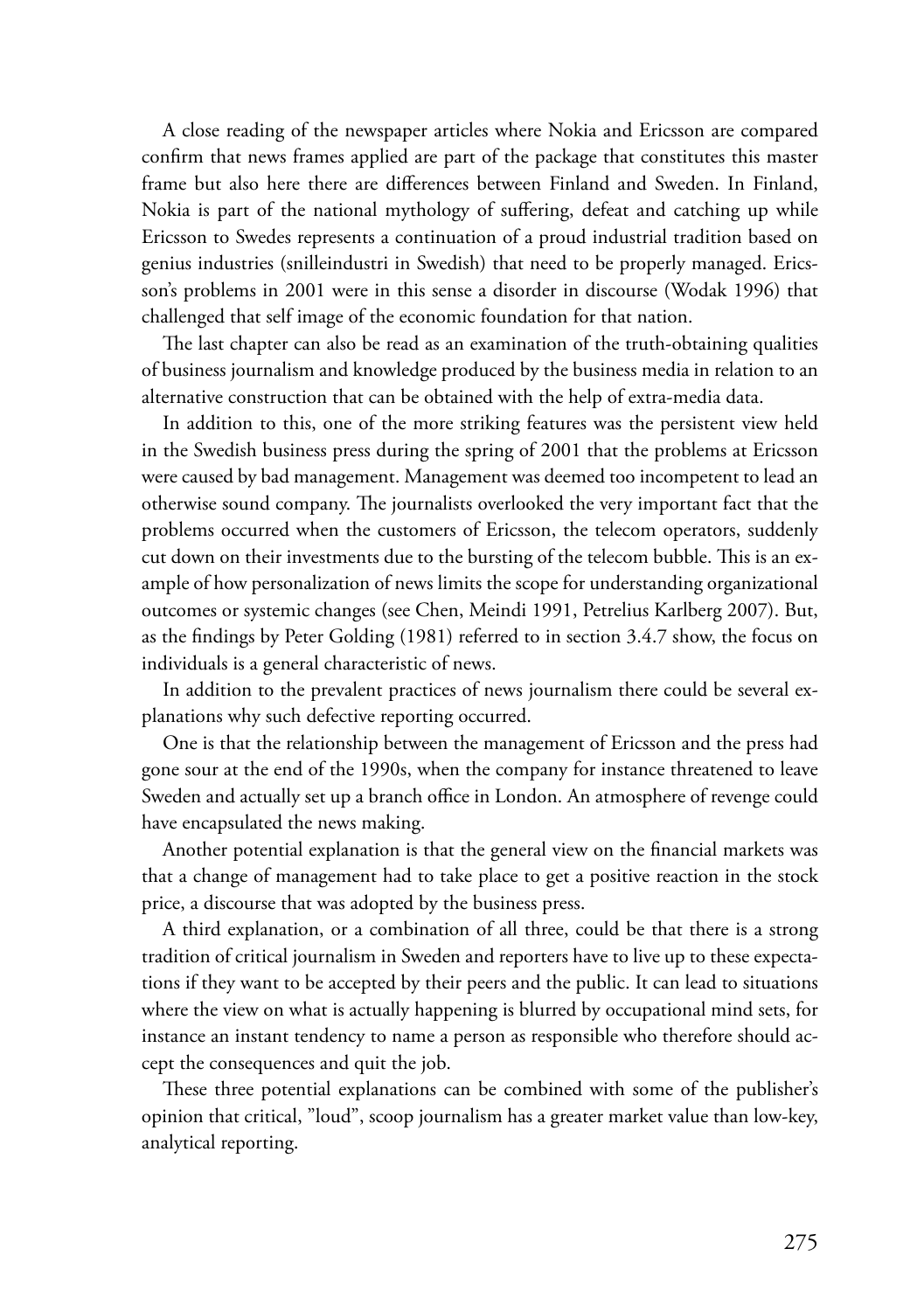But when things were transformed at Ericsson under new management, the tone of the Swedish business press also changed dramatically. Ericsson was in very positive terms compared with Nokia, which had a small drop in market share during the spring of 2004 due to its lack of foldable mobile phones - "clam-shell" models. At moments when there actually could have been cause for criticism of Ericsson, such as a drop in the stock price, the journalists chose to overlook it when they compared the company with Nokia. My interpretation is that the turn-around theme and the feelings of national pride were so strong that it overtook the analysis.

Looking at texts written by Finnish business journalists, they were also very critical of Ericsson during spring 2001. When the Swedish company made a comeback under new management during spring 2004, Finnish reporters were more cautious, while there were some minor attempts of conducting a more sceptical journalism towards Nokia. All in all, the Finnish journalists showed a more careful, or neutral attitude when they reported on these two companies, compared with their Swedish colleagues, who did more expressionist reporting and made active use of the framing techniques.

This finding might point to differences in the national identity and in the institutional roles of Finnish and Swedish journalists.

It is obvious that the use of conflict frames with sports and war metaphors add a sense of drama to newspaper texts. In media theory, Gaye Tuchman (1973) has introduced the notion that news workers are "routinizing the unexpected", that is, handling surprising events with a set of routines and processes. I have earlier argued (in section 3.3.1) that news work might just as much be about "dramatizing the expected" since few events are truly non-predictable. Most reporting is based on planned or anticipated events since news making consists of many loose parts and news editors need to reduce uncertainty that might disrupt editorial production processes. By creating a sense of drama out of these planned events news workers can deliver a cultural product which the audience can experience as a sensation.

A few other observations based on the content analysis follow here:

- 1. The national gaze has a strong hold on news making both in terms of what events become news and how events are reported. Journalists use national frames both consciously, as part of promoting stories, and unconsciously, as "members of the nation" where they are embedded in a social context that doesn't enable an outsider view.
- 2. Financial success directly affects public corporate image and the way companies are framed in the business media. Even though frames remain the same their framing devices can change back and forth like a pendulum. News frames are still predictable and under a strong influence from corporate communicators.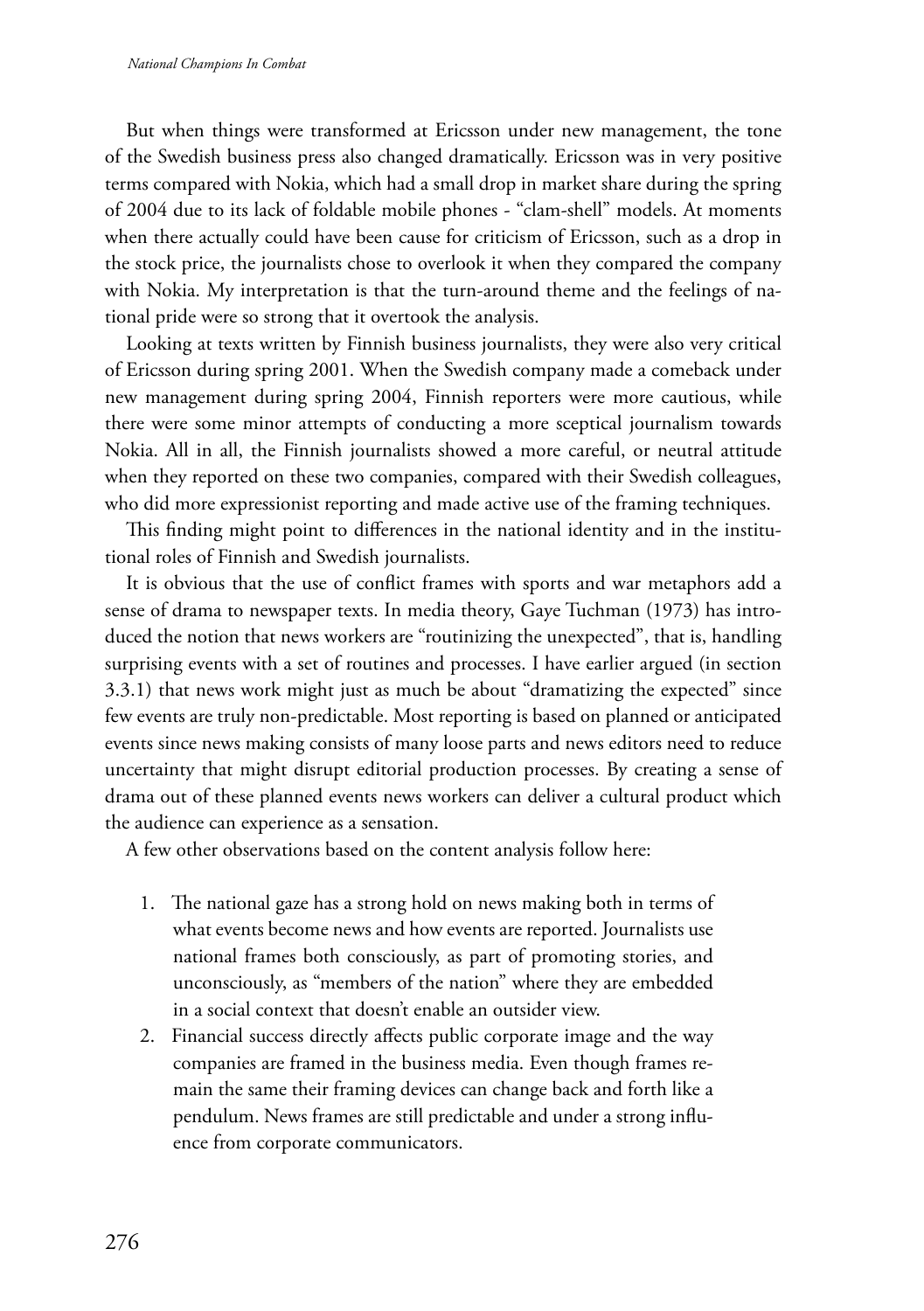3. There are signs of corporate agendas such as shareholder focus in news reports on Nokia and Ericsson – the opposite would be a surprise – but there are no traces of open attempts to influence public policy which suggests that any lobbying would be taking place outside the mediated public sphere. This supports the need for more research that utilize different types of elite discourse theory (as Aeron Davis has argued, see Davis 2000, and Davis 2003).

## 7.3 Contributions

There is already a vast literature on cross-comparative media research and Nordicom, the Nordic research centre at the University of Gothenburg. This thesis should be treated as a contribution to an existing research tradition. The text also serves as an addition to the thin research literature on business journalism. At the same time I anticipate that scholars from academic fields outside communication and media studies or journalism research will find the results on the connection between media and economic nationalism somewhat interesting.

The contributions of my research that I present in the following paragraphs appear to fit well with the three myths that, on the basis of earlier research, were presented at the outset of this thesis; the rationality myth, the globalisation myth, and the universality myth.

The major contribution by this thesis to media and journalism studies is the connection between economic issues in the media and the exploration of cultural and social dimensions. The emerging comparative media research is preoccupied with political communication. This thesis is based on cross-national comparison from the perspective of economic culture and imagining the economic nation. I do not pretend to provide a fully-fledged research framework for future inquiries into national business journalism but I do believe that the central issues covered here give a sense of direction for later research and may function as a source of inspiration.

An important point to make that has indeed earlier been argued (or Lund 2002, see for instance Cook 1998, Sparrow 1999), but clearly gets support from my research is that normative approaches to journalism research tend to produce reports where reality and research results don't meet: the influence of culture, identity, economic and political systems on editorial processes are so strong that standardized normative apprehensions of what functions journalism should fulfill tend to be unsatisfactory. We cannot have any journalism we want, only forms that are deeply embedded in the rules for social action in a specific context. Therefore theories that lean on organizational rationality, the harmonizing effects of globalisation or trends towards universal forms of journalism for explanations of the mass media culture are of limited use.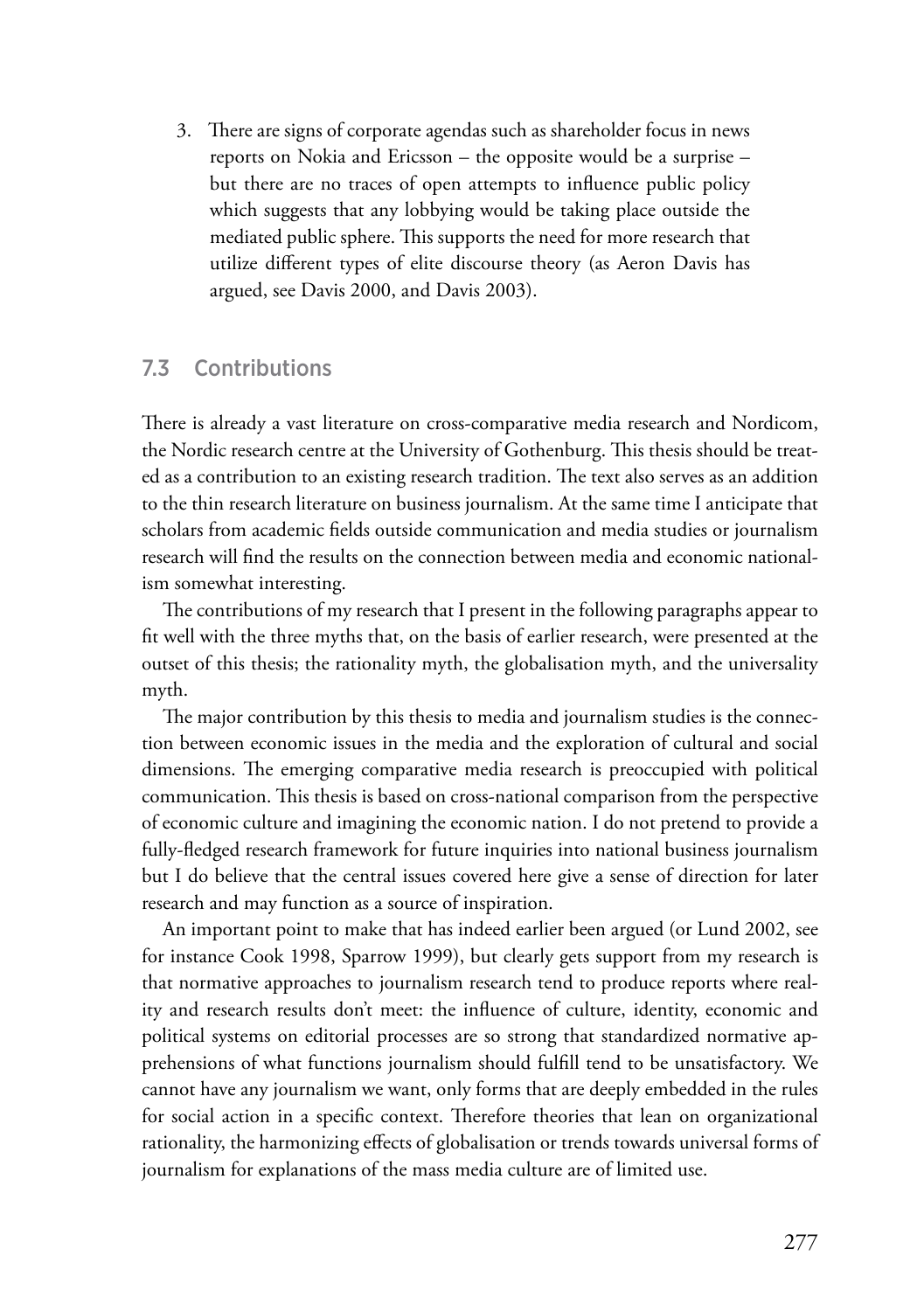My second contribution is the master frame of national champions that I believe should be classified as a very strong collective action frame since it contributes to the mobilization of societal support for Nokia and Ericsson, both in positive and negative (criticism of management) terms. Master frames, according to Snow and Benford, need to be "sufficiently broad in interpretive scope, inclusivity, flexibility, and cultural resonance" (Benford, Snow 2000, p. 619). I have shown that "national champions" cover all these criteria since it is deeply embedded in national culture, even though I question to what degree it is inclusive with regards to the citizens of the nation. I have not looked at whether this limitation is a problem but I doubt that it is. Most other master frames that Snow and Benford mention – rights frames, choice frames, injustice frames, environmental justice frames, culturally pluralist frames, sexual terrorism frames, oppositional frames, hegemonic frames, and a "return to Democracy" frame – can all be interpreted as elitist constructs.

My third contribution in the light of the cases studied in Finland and Sweden is that journalism education does not explain homogeneity in business news; neither does a model where business reporters and their sources are supposed to be equipped with similar worldviews and attention to what is salient in the economy. Formal journalism education is one social mechanism of professionalism, but as the backgrounds of the people interviewed for this thesis shows, few are formally trained to be journalists – a more important social mechanism is learning on-the-job; getting advice from supervisors and socializing with colleagues and sources. These are thoughts that for decades have been present in the discussion on journalism (starting with Breed 1955).

Instead findings point to a possibility that varieties at the micro level are related to the level of competition between media companies: when news workers have to fight harder for the attention of readers and establish legitimacy they make more use of reporting techniques. The competition is not just about dealing with commercial pressure, but as Rodney Benson (2004) observes also about professional competition and acquiring reputation in social networks.

Differences can also be explained with the influence of national business and political culture. News workers are equipped with multiple identities and competing or complementary sets of primary frameworks that offer the possibility of different responses to events. Frames are constituted or activated in social action and changes in the institutional environment provide the option for different constructions of meaning.

The fourth contribution is more in line with earlier research. The institutional perspective provides an analytical framework for the conditions for change, but does not explain causality. It is not an easy task to explain exactly what affects the way business news is made even though we do get a good insight into social mechanisms that are at work. This is part of a general problem related to the utilization of institutional theory. As in most research on institutional change I concentrate on adjustments to exogenous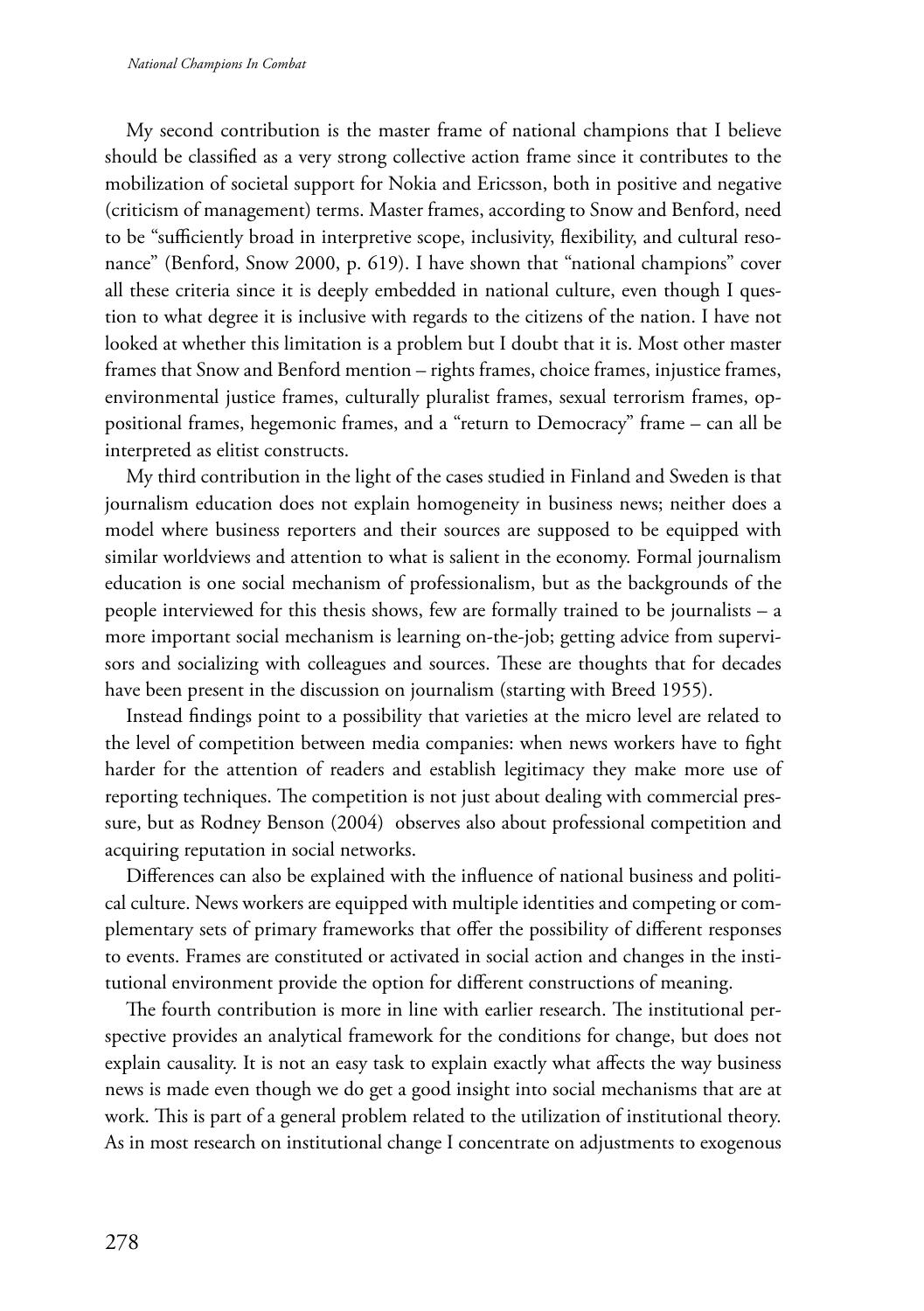circumstances, thus explaining regularities of behaviour and institutional stability or "stickiness" rather than institutional change (Rittberger 2003, Reese 2007). The same concerns are raised by Burns and Nielsen (2006) as well as for instance John Campbell (1998). Institutional theories offer more insight into the processes that explain institutional stability rather than those that explain institutional change and adaption by learning (for a discussion on the topic of learning and change, see Lundvall, Lorenz 2009). At the same time it is obvious that management practices and strategic decisions at Nokia and Ericsson have forced the business news organization to change and a reorientation is now going on. Looking at recent events in Finland related to Nokia – how the change of leadership and a radically new strategy has been received by the media – this becomes especially evident. Still, that new direction has not been recorded here as it falls outside the time frame that this thesis explores.

The interests of business reporters and corporate communicators may be seen as overlapping in many senses, such as the maintenance and strengthening of their own positions without compromising the institutional rules of engagement, thus reducing uncertainty and consolidating the chances of long-term survival. The relationship between reporters and sources is often researched inside a frame of antagonism and mutual distrust (Roush 2006). Here this view is balanced by a dimension of interaction, interdependence and integration that more specifically gives an insight into a field where the interplay of reporters and sources work to solve mutual problems or overcome tension. This is much in line with earlier research departing from more recent forms of institutional theory (March, Olsen 1989, March, Olsen 2004, Fligstein 2002). Institutions become the rules that help members deal with disagreement and allow them to gain the benefits of joint activity (for an introduction to this logic, see chapter 2). In any case, business news as an institution is not just institutionalized practices to gather and present information but also a method of regulating the legitimacy and survival of corporations, reporters and the media.

The fifth contribution of this thesis is the insights into business news as cultural products and expressions of national identity. The Finnish audience might not experience the same need to interpret symbols and signals as flexibly as in Sweden. This feature of national journalism culture is a reflection of the Finnish homogenous culture. This also strengthens the argument that the Anglo-American news paradigm is modified for local adaption and any references to the impact of, for instance, the objectivity norm have to be supported by detailed empirical research. The imprint of universal journalism practices is often limited to symbolic features. The profile of business journalism is local or national even if certain features, for instance using the "ticker" in television news shows an affiliation with the British or U.S. version. Similar findings have been made by, for instance Katja Koikkalainen (2009a, 2009b) in her study of the Russian business press.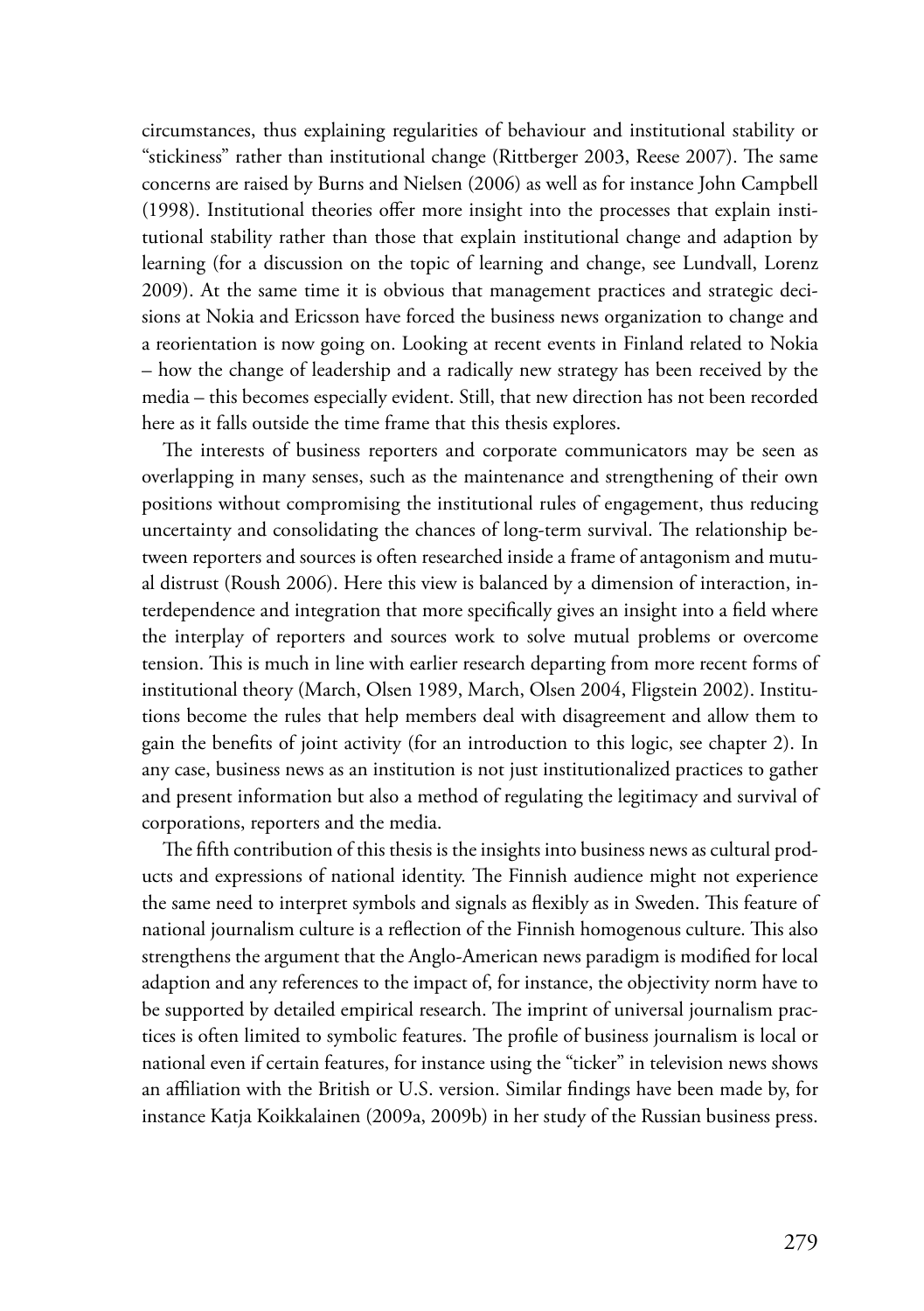The sixth contribution is the exploration of the link between globalisation and the rise of nationalism in connection with the business cycle and how this is reflected in national public communication. How banal it ever may seem mediated feelings of national pride or defeat can be connected to the financial performance. This implies that protectionism and economic nationalism also has to be studied outside the field of political rhetoric. Projections of the harmful "other" that threatens global trade and "our" economic interests are aimed at the citizens "back home". The example of Nokia and Ericsson shows that multinationals enjoy many beneficial features of their home countries even if their relationship with the nation-state is characterized by mood swings - which also affect media coverage.

And what did not turn up in the research? In the very beginning it was thought that the members of the business news institution might be constructing social reality in a way that is influenced by strong macro images of modernization, the nation, and the future. The nation and the future is certainly there but regarding modernization the presence of such a macro image becomes much harder to establish. References to advancement and progress are few and it may very well be that a concept as abstract as modernity is not part of the social reality researched in this thesis.

There are no references to any "ideal social order" ruled by science, technology and economics. It is, for instance, striking that an important key-word for modernity - innovation - could not be found in the texts. Still, the positive connotation of the word could be gauged in the web survey directed at Finnish business journalists where respondents were prepared to promote Finnish innovations.

This reflection is confusing considering how important the telecom industry is in the discourse of advancement and modernity.

It might very well be that a restudy designed with indicators that are specifically sensitive to expressions of modernity could provide some more insights into what seems to be a paradox. On the other hand there is no consistency in the use of the term modernity. And anyhow, post-modernist theorists argue that we have passed that phase and entered a new one (Giddens, Pierson 1998).

## 7.3.1 Where does this lead us? The consequences of framing

The final discussion then moves beyond the immediate research questions, to reflect on some further implications of this research. The institutional space for business news should, because of the importance of the economy on the lives of citizens, be vast in a democratic country: after all, it concerns the material base for wealth and welfare. There needs to be a continuous discussion on what sort of public knowledge on the economy that media delivers. The questions arise; what constructs of meaning are reporters, edi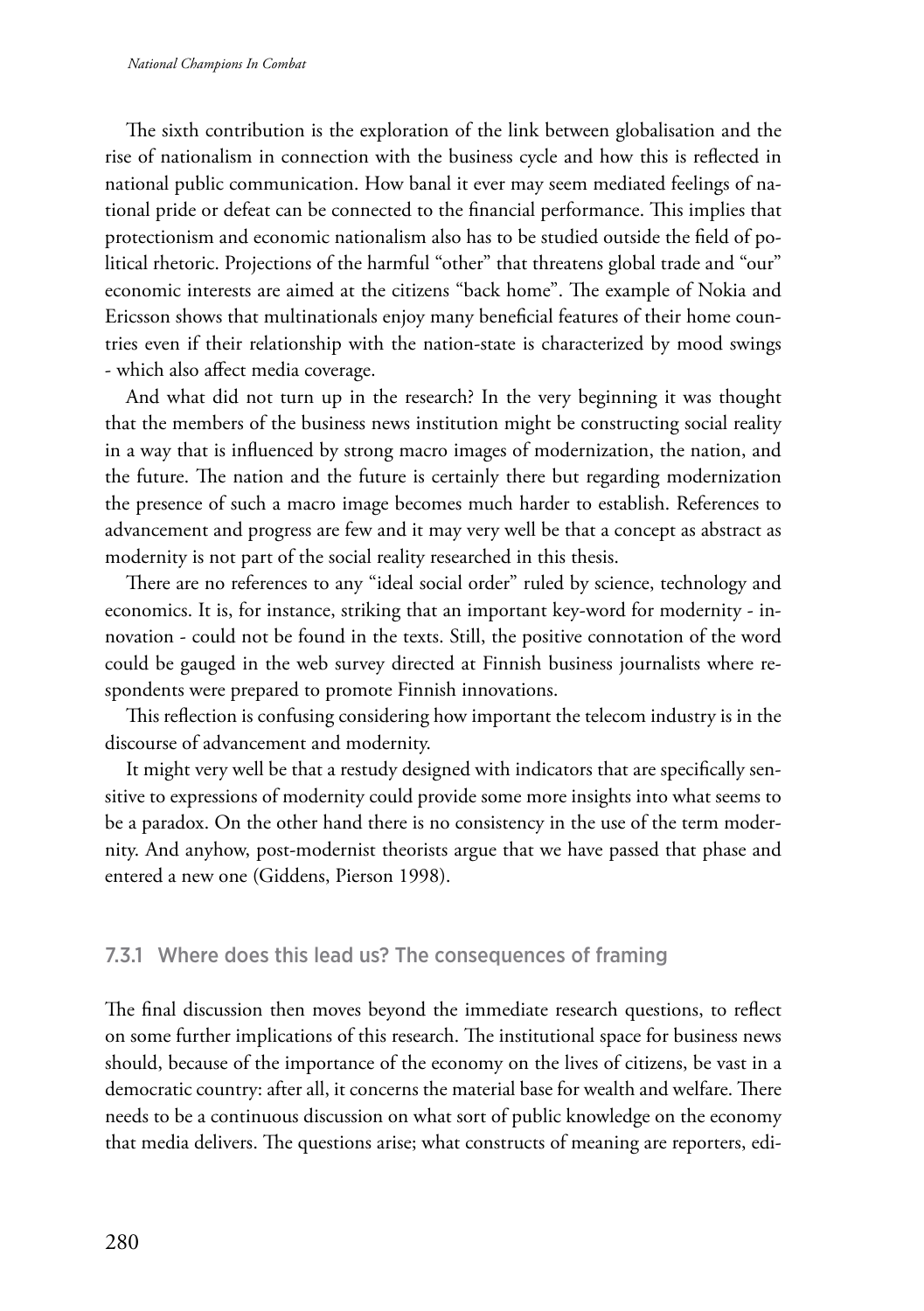tors, sources and other members of the institution of business news filling the spaces with? And what are the practical implications of the news framing Nokia and Ericsson as national champions?

The risks connected to the idea that one single company is carrying the lion's share for the economic success and welfare of a nation is, of course, frightening in itself. Business history shows that no company lives forever and old business pages, also in Finland, are filled with names of great corporations one hardly remembers any more. Creative destruction is ensuring that new and hungry entrepreneurs take the place of the old and lazy. Ericsson is for instance hard pressed by a Chinese maker of telecom equipment, Huawei. Many industry experts put their bets on Nokia's competitors, especially phone makers that use the operating system Google gives away for "free", Android.

The allegations that too much of social sciences are just "curiosity research" surfaces every now and then. Here a few practical implications are discussed. If we believe that the media has some effect on the development of society as a whole there are issues of concern linked to the case of Nokia and its grip on the national media. Those concerns can be extended to other national champions. Ericsson, for a contrast, does not have the same dominant position as Nokia in its home country and may not be able to influence decision making in the same manner.

The beneficial side of having a company like Nokia in Finland has been analysed earlier and most people would agree that you would rather have Nokia than be without; this part is counterbalancing the picture. Based on current media reports it also seems increasingly well understood by business journalists that potential problems are becoming real. The following compilation is not a list of corporate "abuses", but rather an attempt at placing events in a Finnish socio-economic perspective. These are effects resulting from the fact that the company is so big and the country so small and not as much from corporate pressure. As long as the commitment to a national champion is strong and that ideology is cultivated through legitimized institutional practices such as business journalism there is no need for extreme coercion, only what Goffman (1974) would call "exploitive fabrications" where the purpose is to further private interests. Still, in this material there are traces of the use of corporate intimidation which reporters – both in Finland and Sweden - say is a part of the job. As a journalist you are supposed to tolerate the pressure.

Some of the comments can be interpreted as afterthoughts and might seem out of date since they are drawn out of the empirical material collected during the first decade of the 2000s and don't include recent developments. These remarks should be regarded as critical questions or statements that need to be challenged. Still, they reflect one of the pitfalls of industrial policy and media attention. Government policy can be summarized best by the phrase "the vested interest of large incumbents which possess the resources and knowledge required to twist public intervention in their favour" (OECD 2009, p. 31)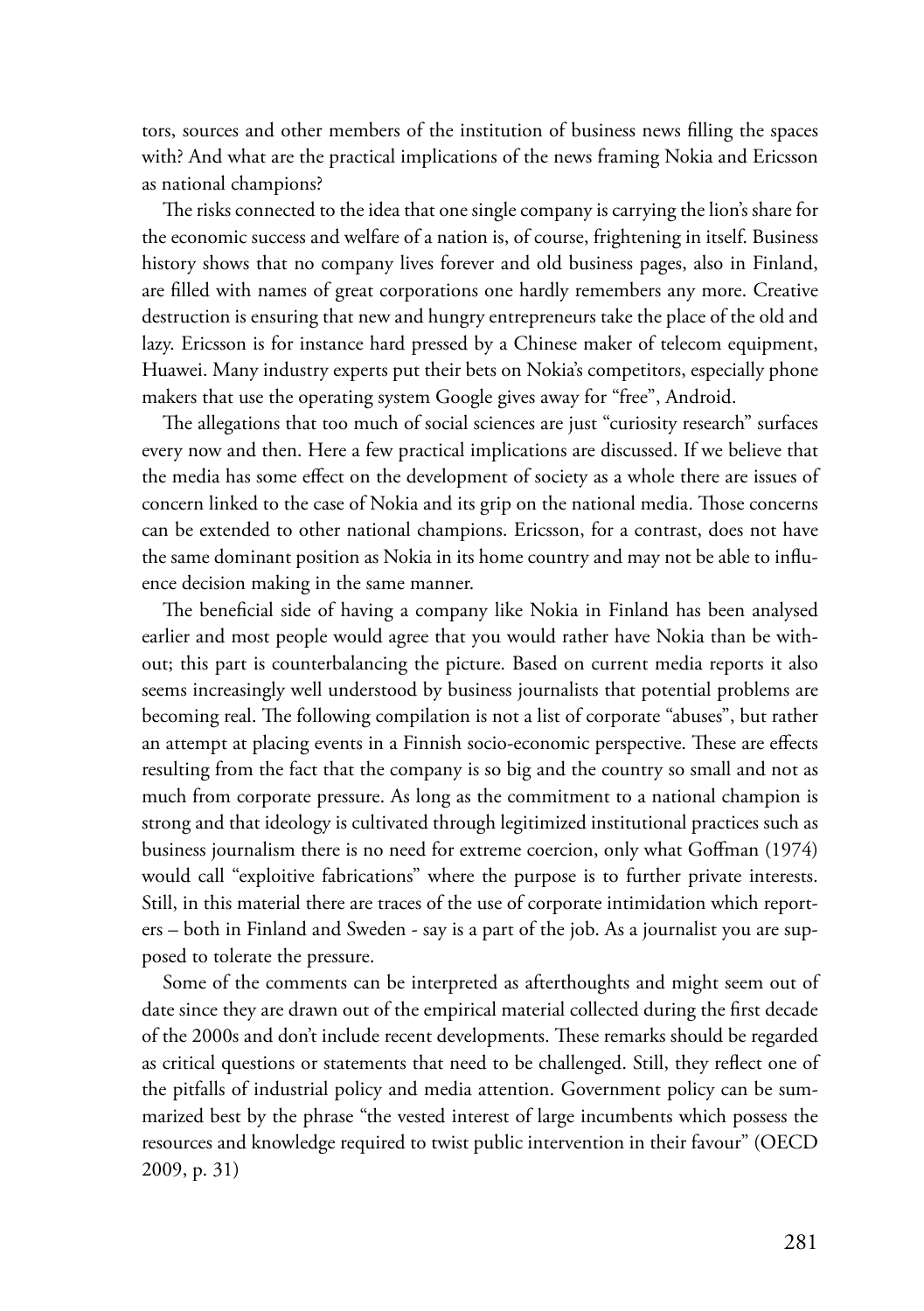- 1. There is a risk, multiplied by the media that resources in society are allocated on wrong or old premises, something that for instance is seen in education. Until the end of the 1990s Nokia's and the whole industry's appetite for well-educated but relatively low paid engineers was insatiable. But today Nokia employ less Finns than the company did in 1990 while the suppliers have disappeared. What is left is an education system that produces too many engineers.
- 2. Warning signals are ignored or played down by the media since the company itself does not want the publicity of potential or real risks to disturb stakeholders, such as share and bond holders, financial analysts, suppliers or employees. This can have fateful effects on the Finnish economy and lately Nokia has been accused of firing thousands of workers without any warning.
- 3. Nokia reduces the attention span for other industries that don't manage to catch the interest of policymakers or bureaucrats. There is not enough public discussion on alternatives; the opportunity cost can be high in a small country such as Finland where resources are scarce.
- 4. The corporate agenda of Nokia is presented as universal, for instance in taxation, education, protection of immaterial rights, or research and development. In a concrete form this can be seen in the public funding for research and development, of which Nokia takes roughly half. At the same time Nokia infringes upon the rights of other corporations or clusters.
- 5. Nokia's need for secrecy and strong patenting limits the open exchange of information and ideas that is crucial in pioneering research and innovations. Horror stories circulate about PhD students involved in cooperation with Nokia that can't publish their research. There are also other aspects. One Finnish supplier, Perlos, was even convicted by court because of withholding crucial financial information in the interests of Nokia. The financial director of the company told the court that it was common to hide information that could be linked to Nokia from the stock market (Hakkarainen 2009, p. 41). 224
- 6. The technological path of the nation is determined by the interests of Nokia; Finland has been a test bed for new projects which have led to difficult situations. This was seen when Nokia pushed the WAP-technology for mobile data, a dramatic failure that ended the

<sup>224</sup> Ari Hakkarainen (2009) writes about this case that occurred in 2002: "At that time about 85 percent of Perlos' revenues came from Nokia. The financial director told the judge that if they published information too quick and too openly Nokia used to punish them. For an example, if Nokia was not satisfied with the way Perlos reported its result Nokia could notify that they would not buy anything for three months" (Hakkarainen 2009, p. 41).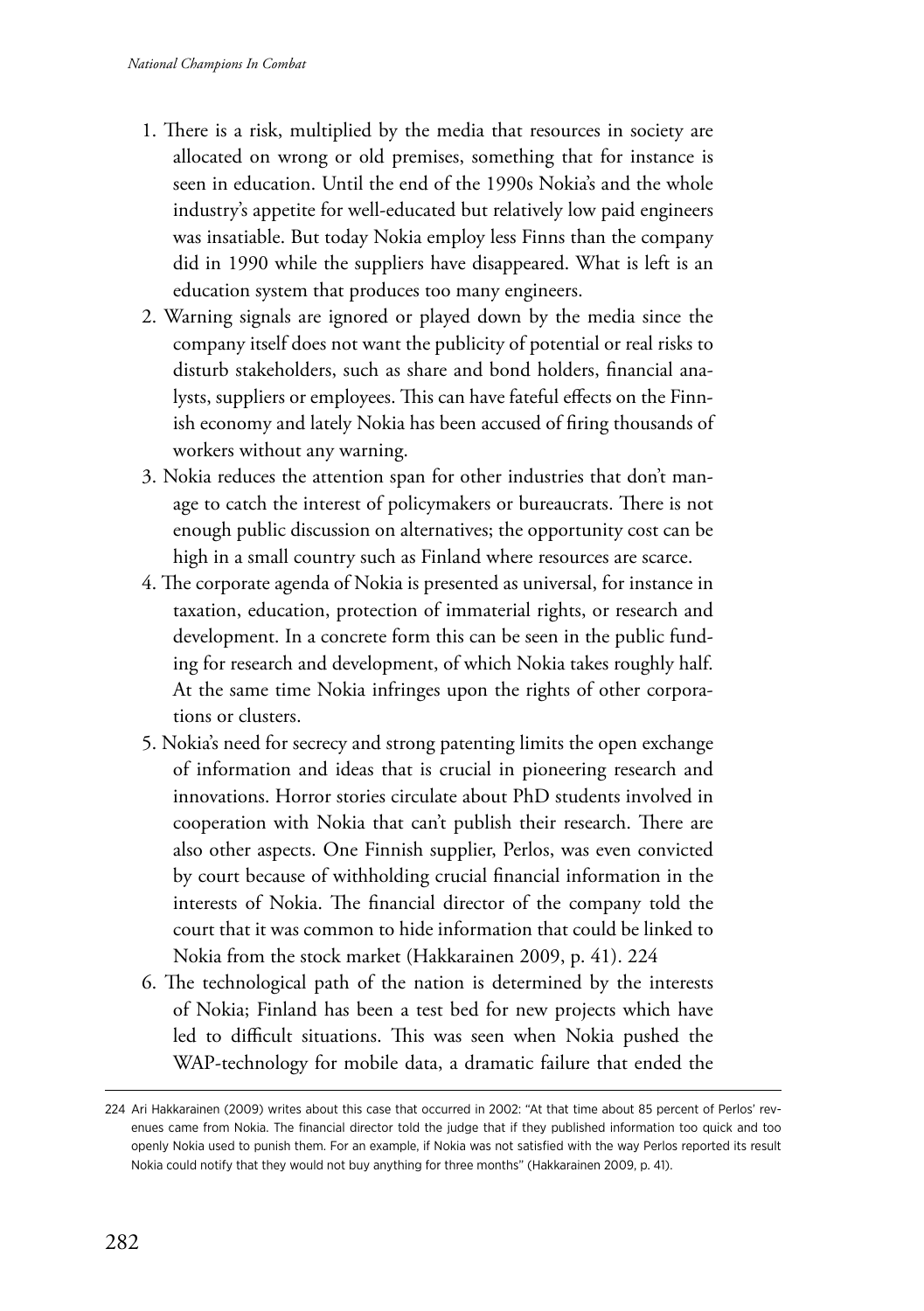career at Nokia for Jorma Ollila's intended successor Pekka Ala-Pietilä (Hakkarainen 2009, p. 84). On the national scale this also had some consequences since several companies that put their bets on the new technology went down. The Finnish government in the early 2000s decided that no single technologies for high speed data would be supported. 3G was presented as one viable option, despite critique from experts of data technology. Only later in the decade it was realized that state support was needed to build fiber optic networks. This long delay also put the brakes on the development of the Internet-based service industry. The researcher Jyrki Ali-Yrkkö (2010, p. 7) has actually described the dependency on Nokia's interests as "alarming" since it reduces the width and depth of Finland's technological landscape.

- 7. There are also cases where Nokia's lobbying has backfired. The company resisted for years that sales of mobile phones in Finland should be subsidized by prices for calls, which is truly distorting the price picture; people believe that mobile phones don't cost anything which from the Nokia point of view is problematic. But on the other hand it also delayed the spread of 3G, which made Finland fall behind from its earlier leading position as number one for innovation in the global mobile phone industry. In 1995–2001 Finland was seen as the future, in itself an untenable position, but soon the focus shifted elsewhere.
- 8. Problems of legitimacy related to the democratic functions of the nation arise when vested interests receive political priority, for instance in wage formation or taxation policy. Rising gaps in income increases the pressure on social cohesion. The neo-liberal agenda of Nokia also affects public debate since voices that sympathize with the company are deemed legitimate.
- 9. Nokia dominates the capital market and all stakeholders from employees and management to financial actors are interested in maximal profits and returns on investments. This, of course, in business life is not a sin but a virtue. Still, this is in conflict with the social responsibility issue.
- 10. Nokia dominates the market for human capital, knowledge and competence. It offers young ambitious people enormous career potential. This means that other industries might suffer from a deficiency in competent employees.
- 11. The search for a "new" Nokia in the media limits evaluation to features already well known and tested while successful innovations need to be disentangled with earlier paths.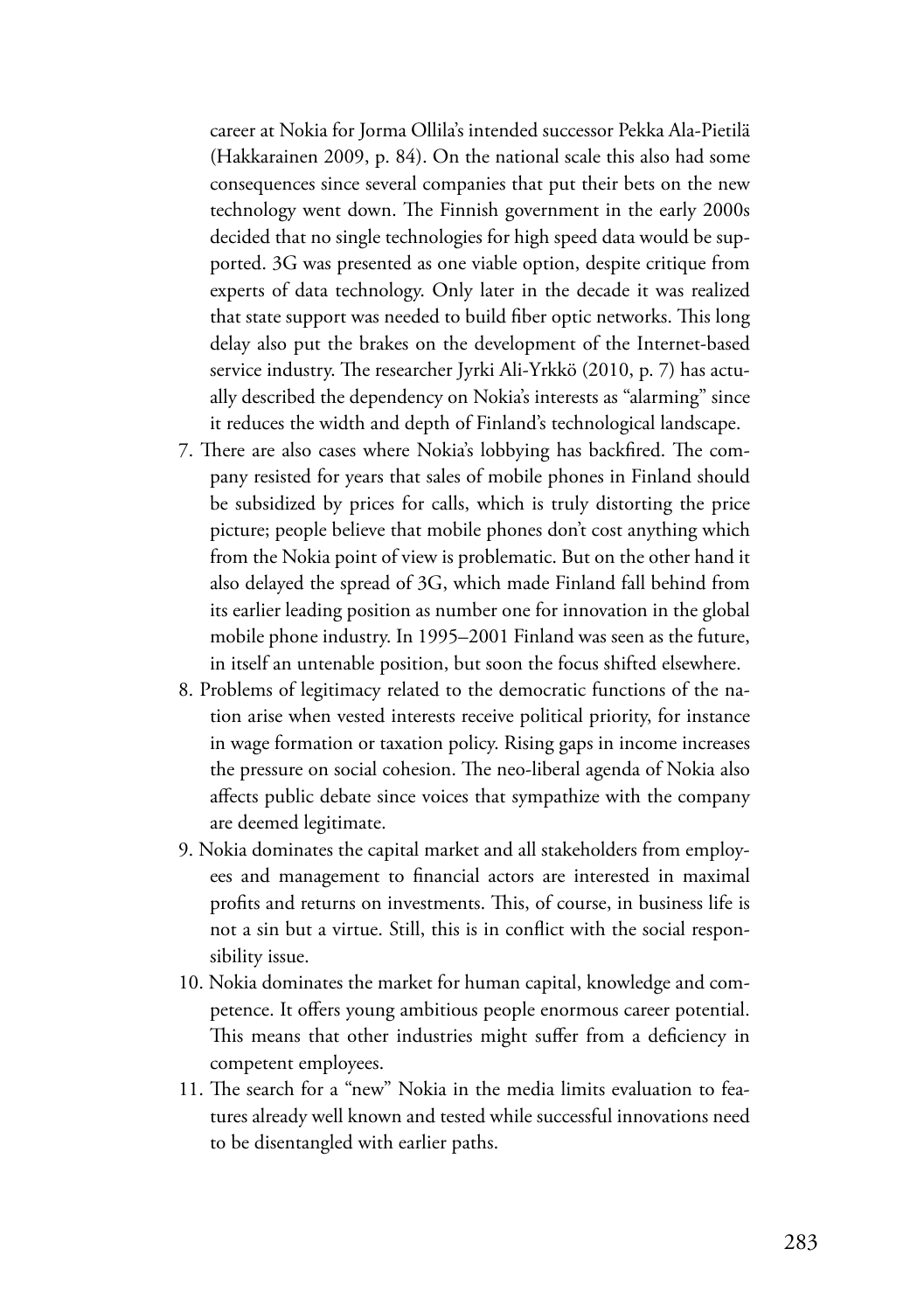Finland and Sweden have, as all prosperous countries do, a set of institutions and policies which create the incentives necessary for economic growth and welfare. These institutions reach into the sphere of public communication and are deeply rooted in history. Once established they persist for long periods of time. The key to understanding institutional persistence is, according to James Robinson (2010, p. 18), the "nature of elites: how elites form round sets of institutions and how elites reproduce and change over time".

It is important to remember that economic institutions not only determine the economic growth potential of the economy, but also the distribution of resources in the future since "they influence not only the size of aggregate income, but how income is divided among different groups and individuals in society" (Robinson 2010, p. 5).

The economic depression of the first half of the 1990s was a shock to the institutional structure that worked to the advantage of Nokia; banks lost their grip on the business sector; an export oriented strategy was chosen as the path out of problems and not an expansion in public spending on welfare; a tax reform lowered corporate taxes; the liberalization of share ownership by foreigners improved Nokia's financial capability to expand; market access improved when Finland became a member of the European Union and so forth.

The economic recession of the first decade of the 2000s has had other effects. The industrial base of Finland is seen as too narrow. Nokia is on the way to becoming "just another multinational" where workers are made redundant and suppliers abandoned without any trace of corporate social responsibility. The link between the future welfare of Finland and the success of Nokia is not as obvious as before and this is becoming apparent in public discourse. At the same time, the tight group that for more than a decade constituted the management at Nokia has been dissolved. The managers that brought Nokia and Finland out of trouble are no longer members of the same forceful group and do not have the same influence.

It was argued that the management of Nokia actually has had a strong "de facto" political power in Finland over "de jure" political institutions.225 The source for this power was not only symbolic but also based on the economic resources which determined the ability to use or misuse existing political institutions and chose institutions of the future (Robinson 2010). In this institutional context business reporters could be "hired" as agents to help create a sympathetic public opinion for the cause of the elite.

Things seem to have changed, something that was touched upon in chapter 5. The former members of Nokia management now represent different, sometimes contrasting, interests. Even though each and every one might still carry a high personal status they do not work as a collective force any more. But the institutional "persistence" that

<sup>225</sup> James Robinson (2010) refers de jure political power to all types of power that originates from the political institutions in society, "the constraints and incentives of the key actors in the political sphere" (Robinson 2010, p. 6).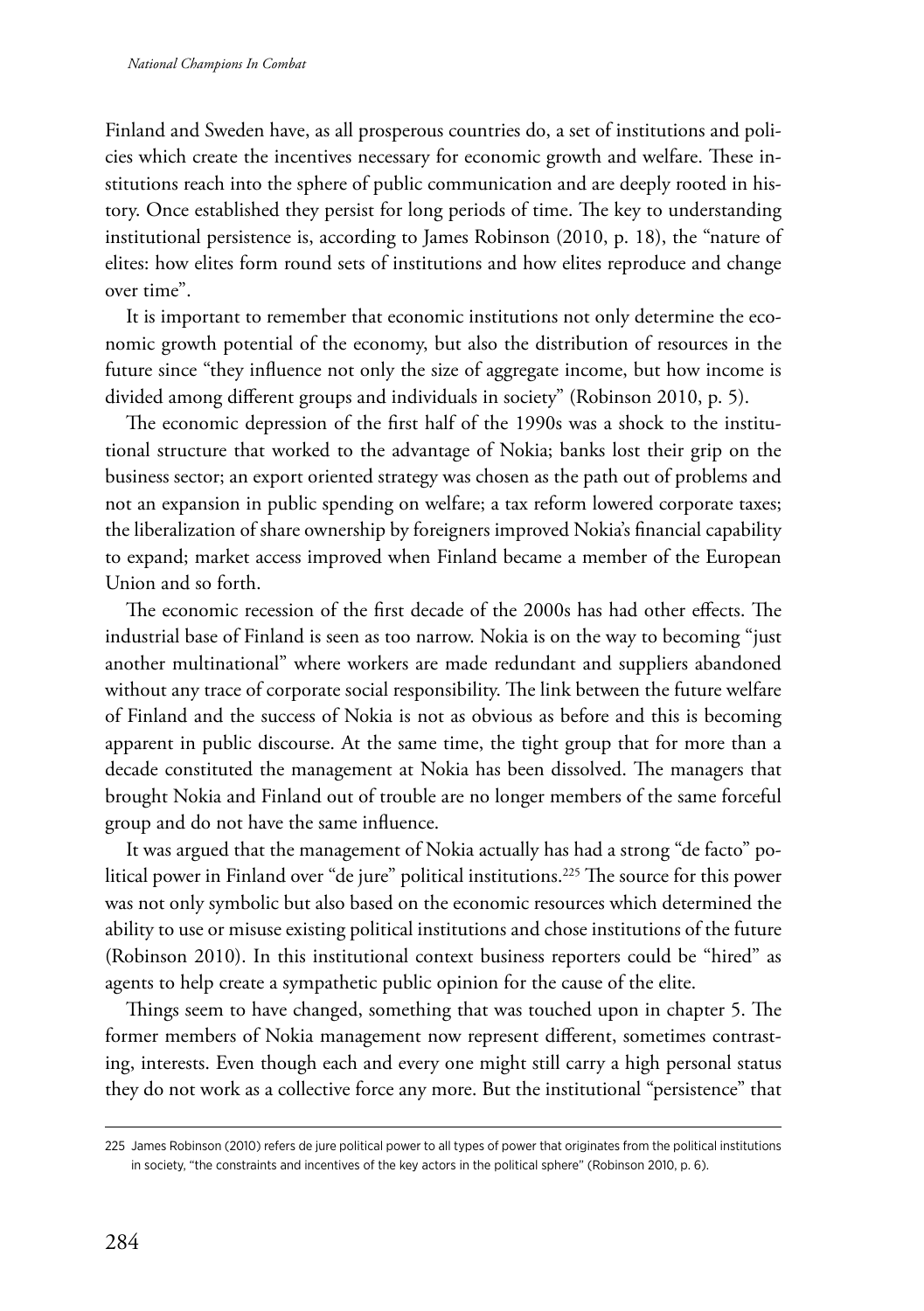works to stabilize society also guarantees that once the institutions are in place it takes a shock to the system before change takes place.<sup>226</sup> So far, there is more evidence backing the claim that institutional change happens because the management of Nokia is reorientating than because there are other elites that manage to break the power of Nokia. It is obvious that the media also had observed the institutional uncertainty rising from this development.

The institutional interdependence and interaction between Helsingin Sanomat/ Kauppalehti and Nokia is an illuminating case. Nokia is by far the biggest and most important company in Finland and it seems clear that the behavioural focus and ambitions of Nokia are reflected in the reporting. The business media can more easily resist the demands of other companies on whom they are not dependent.<sup>227</sup>

The "homogeneity thesis", that news looks the same because it is the outcome of similar organizational and professional routines and habits – sources power, audience power and efficiency – is considered something of a theory. Here, this is not accepted as the only explanation and the three myths mentioned speak of this. Long-term strategies that reproduce and strengthen the legitimacy of the media in the social structure of society – survival - are just as important.

This is very well reflected in the different structure of the media systems of Finland and Sweden. The media in Finland legitimize social change – modernization – by projecting what is happening as a logic and inevitable result of events and developments. This picture is mainly presented in the form of passive and detached reporting. Still, the media is referring to what is a conscious selection. That is the process of framing. The findings in this thesis support the view that the media in Finland legitimize and enforce the existing order. There are few if any alternative scenarios that might be in conflict with what already has turned into "common sense" and rules of news selection that comes close to "tyranny". This order is linked to the survival of Finland as a mental model where Nokia has played a decisive role.

Real conflicts of interest and competition between elite business groups are seldom shown and explained to the Finnish public, maybe in the name of building unity and consensus. Finland can in some terms be seen as the dream for any structural functionalist where a social equilibrium is ensured with "adherence to a set of shared values, beliefs and normative patterns" (Manning 2001, p. 23). Consensus is secured through a collective commitment to common goals that appear to be free of social friction. Paul

<sup>226</sup> Two mechanisms can explain the persistence of institutions; "first, those with power today choose political institutions in the future and they naturally tend to choose those which reproduce their de jure power. Second, those with power today determine economic institutions which tend to distribute resources in their favour thus reproducing their de facto power. So once an elite has the power to determine the choice of institutions this power will tend to persist over time" (Robinson 2010, p. 9).

<sup>227</sup> DiMaggio and Powell (1983, p. 154) call this "coercive pressures" built into exchange relationships that predict the homogenization of organizations.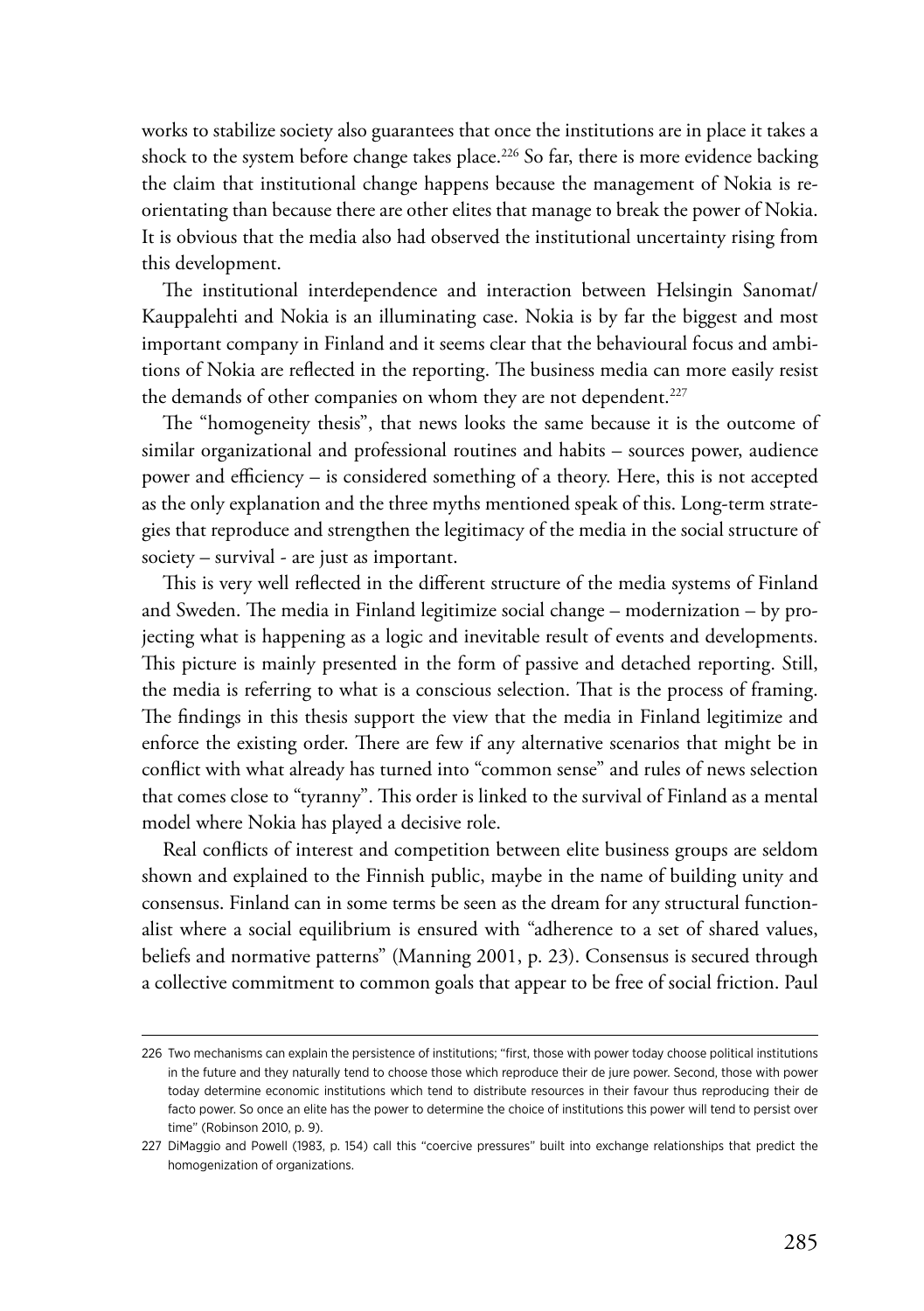Manning doesn't believe a nation like that can exist, neither does he accepts that news media can contribute to consensus building. In his view it looks a little dated; "an idea rooted in the conditions of high modernity and rather less appropriate for the complex, highly differentiated and multicultural societies of late modernity. Can one shared normative order organize late modern societies and would it be desirable?" (Manning 2001, p. 27)

Indeed, I would say the answer to the first question is a yes, until quite recently, and to the other a no. One such scenario would be historically framed; companies in Finland and Sweden have in many instances managed to achieve success by cooperating in certain areas such as the free movement of labour and goods or setting common technical standards. By ignoring these facts - deliberately or through ignorance - and turning the relationship into a vision of a battlefield or sports scene the media create confusion and uncertainty around what the real alternatives are. In that sense the reporters also compromise their own goals of shaping a public opinion that is based on facts.

The business journalists in Sweden seem instead preoccupied with legitimizing their own position and the commercial objectives of their employers, the media companies. The seemingly adversarial role of business reporters at Dagens Industri has influenced colleagues at other news media. There seems to be a strong focusing on telling stories in a way that accentuate their own market value – through for instance what seems like quasi-adversary reporting. Swedish business journalists in this analysis largely failed to identify and explain the real causes and significance of events in 2001. This focus on market value correlates with other research in Swedish and British newsrooms showing that newsroom editors even more frequently talk about "eyeballs", "target groups", and the "portfolio" the company offers the advertisers. Financial motives are much stronger today in media companies than five or ten years ago and they diminish the autonomy of journalists, concludes Tamara Witschge and Gunnar Nygren (2009, p. 56). When the balance between financial and journalistic motives changes journalism become more like any other industry. Increased competition shifts that balance towards economic motives.

For journalists with a mainly national perspective it is a challenge to fully understand and report on what factors really determine the success of these two companies as their market activities in their home countries means very little. What is going on back-stage inside the departments of research and development that function as nodes in global innovation networks play a much greater role.

An even greater test for journalists is to present the news and live up to the expectations of the national audience who want to be able to form a view on how their economic prospects are shaped.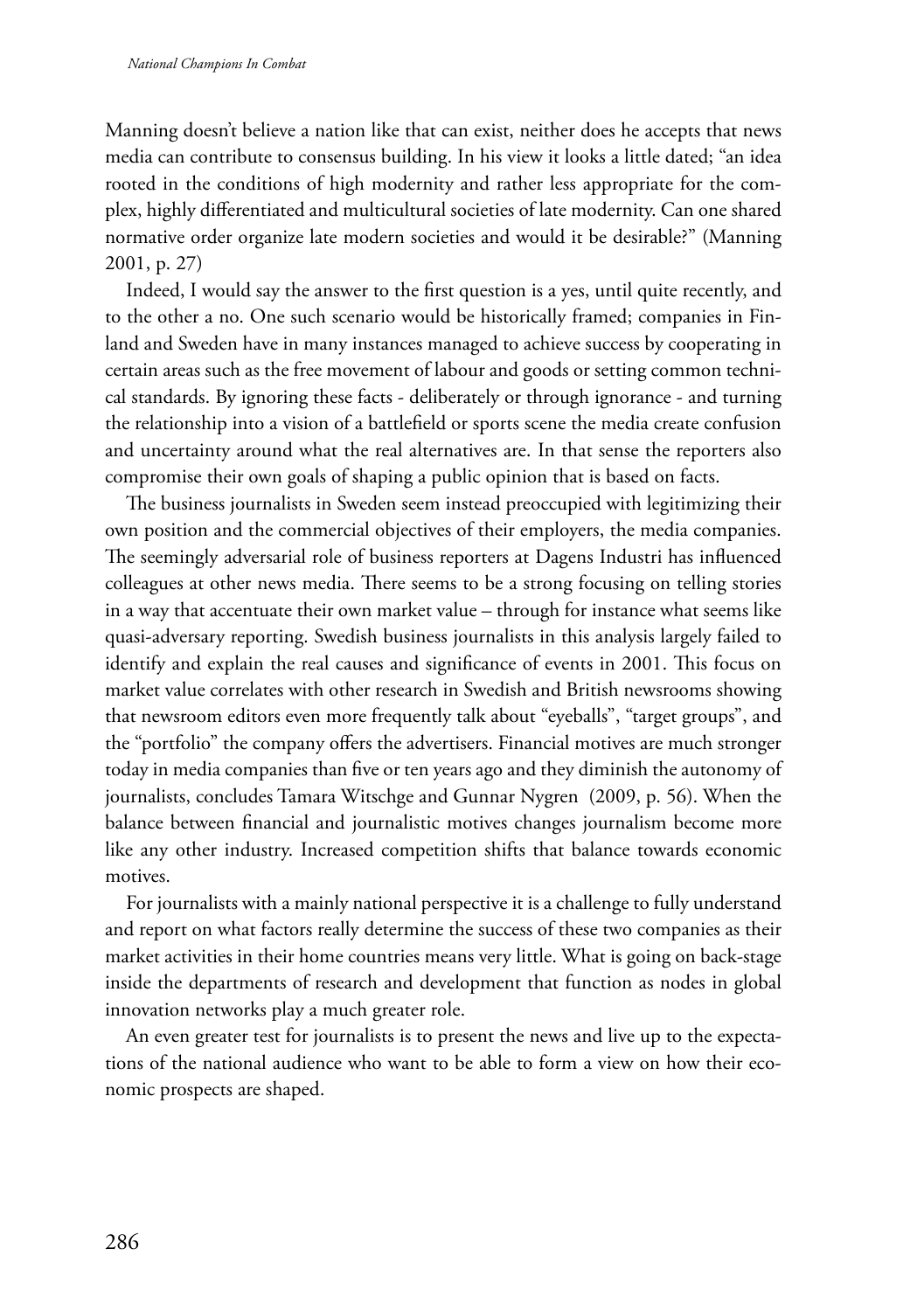There are certain risks connected with a too strong national bias in business news that might not be obvious to a journalist who believes that reporting from the perspective of the "home team" is just giving the audience what it wants; a reason to feel proud of national success but giving no meaningful guide for action.

Going beyond the established paradigm of thoughts involve risks; intelligent reporting has to include a new set of skills and an ability by journalists to think critically and more systematically about the social and material worlds. If the media wants to bring something to the collective intelligence of society in terms of risk assessment or to have the power to correct things it needs to exploit and expand the boundaries of its limitations.

Considering the long working experience on average of Finnish business reporters it would be appropriate to say that the business news they make certainly is an institution that adds stability, predictability and legitimacy to the society order. Here lies a problem; if we, like Denis McQuail and Anthony Giddens believe, that the media is a shell institution then this ultimately means that the media cannot challenge the existing order without the risk of losing its own legitimacy. Instead, "conservative" media does what it can for conservation of "traditional patterns of thought, values and norms, and theoretical paradigms" (Hämäläinen, Heiskala 2007, p. 106). Institutional sluggishness can be explained in several ways, for instance as nostalgia. Is the media and journalism as the central part of the news institution a brake on changes? Is it merely buffering too rapid development or is it as progressive as the most open-minded parts of society? In the light of this thesis it seems that media is adjusting itself to change at the macro level reluctantly and with some delay. In a perfect world, news would also be treated as a public good. This thesis shows that news making is part of a social institution with a stronger link to the survival and prosperity of existing organizations and actors than to social and political change.

#### 7.3.2 Epilogue

When I in early 2000 realized that "journalism as usual" was not good enough did I not understand that my hunch was linked to a wider transformation of the social role of journalism that was not just rooted in technological change. The knowledge I acquired through direct observation was an empirical reality limited by the constraints of news making processes that prevented any "systematic application of scientific methods" (Davis 1994, p. 11). The transition from analogue to digital publishing was an important driver, of course, but there were also radical social and political changes that had affected public life in Finland.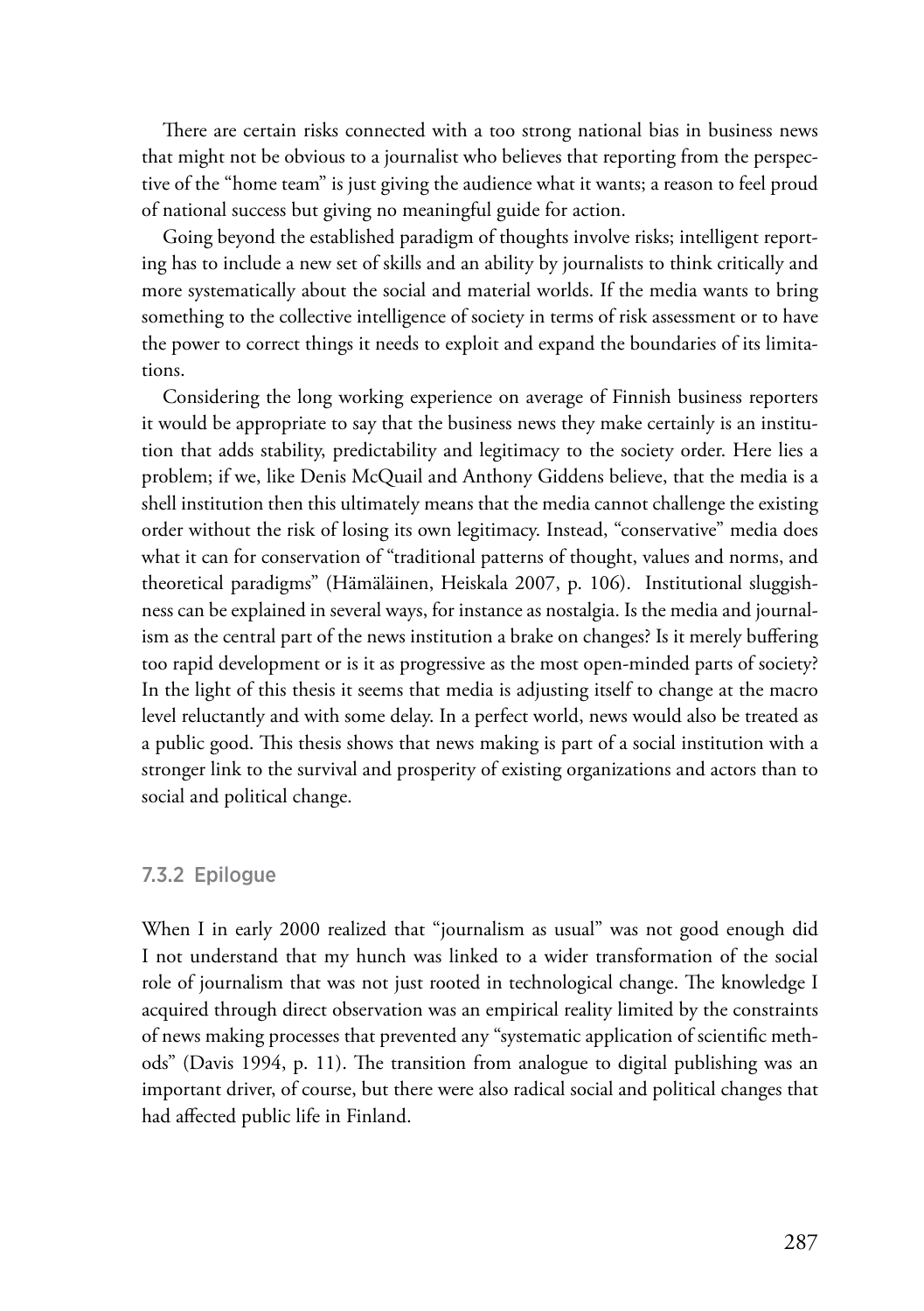Now another radical shift is altering the course of Finland, not the least through the painful strategic changes at Nokia that may or may not be the start of a new golden era. OECD experts have noted that the Nokia-led ICT production boom in Finland during the 1990s and 2000s was likely a "once-in-a-lifetime" experience (OECD 2012, p. 45). It will be intriguing to see if Nokia under its first foreign CEO, the Canadian Stephen Elop, will transform from a company with some remaining Finnish features that insiders insist still are "unique" to what seems to be a multinational without a home.

Nokia's problems and the proposed solutions are met with public disbelief. The gates of critique in the wall of silence stood wide open wide in September 2010 when Olli-Pekka Kallasvuo was ousted and replaced by Elop. Long lists of the "mistakes" of Kallasvuo were published in the newspapers. At the same time, critique of Jorma Ollila, the chairman, was published. His declaration that the tenure at Nokia would be over after a transitional period was greeted with relief.

Helsingin Sanomat, with its special relationship with Nokia, had by then already asked a "jury", consisting of personalities from arts and culture if the hold of the company on Finnish society is too strong. The answers were highly critical; the interests of corporations overrule other interests, Nokia behaves like a corporate state inside the state and is threatening democracy and civil rights. The problem is bigger than the question of Nokia and corporate dominance: the political system is not strong enough to be a counterforce. The well-known historian Juha Siltala was especially aggravated.

*One peculiar feature of the Finnish democracy is that the people and its representatives are, when confronted with various threats, prepared to give up their power and more than all, their civil rights and the protection of privacy (Siltala 2009).*

The monthly magazine of Helsingin Sanomat even published a cover story with the headline "Mokia", meaning blunder.<sup>228</sup> Blog writers, many of them former Nokia employees now working as consultants,<sup>229</sup> are writing critical accounts of strategic failures that are widely read, re-tweeted, linked and reproduced in newspapers.

It remains to be seen, as the saying goes, if these are just a temporary change in public opinion or a new position of Nokia in society. At the head quarters these critical eruptions probably came as a surprise since the management have been used to positive treatment. This is also an example of how business success or failure – measured in absolute terms, financial results and stock prices – affect public image and media coverage. The speed of Nokia's fall from grace surprised everyone.

At the time of writing, it certainly seems like the Finnish business journalists are join-

<sup>228</sup> Helsingin Sanomat, Kuukausiliite, October 2010, No 462, p. 44.

<sup>229</sup> See, for instance Tomi T. Ahonens blog Communities Dominate Brands [http://communities-dominate.blogs.com/] or Horace Dedius blog Asymco [http://www.asymco.com/].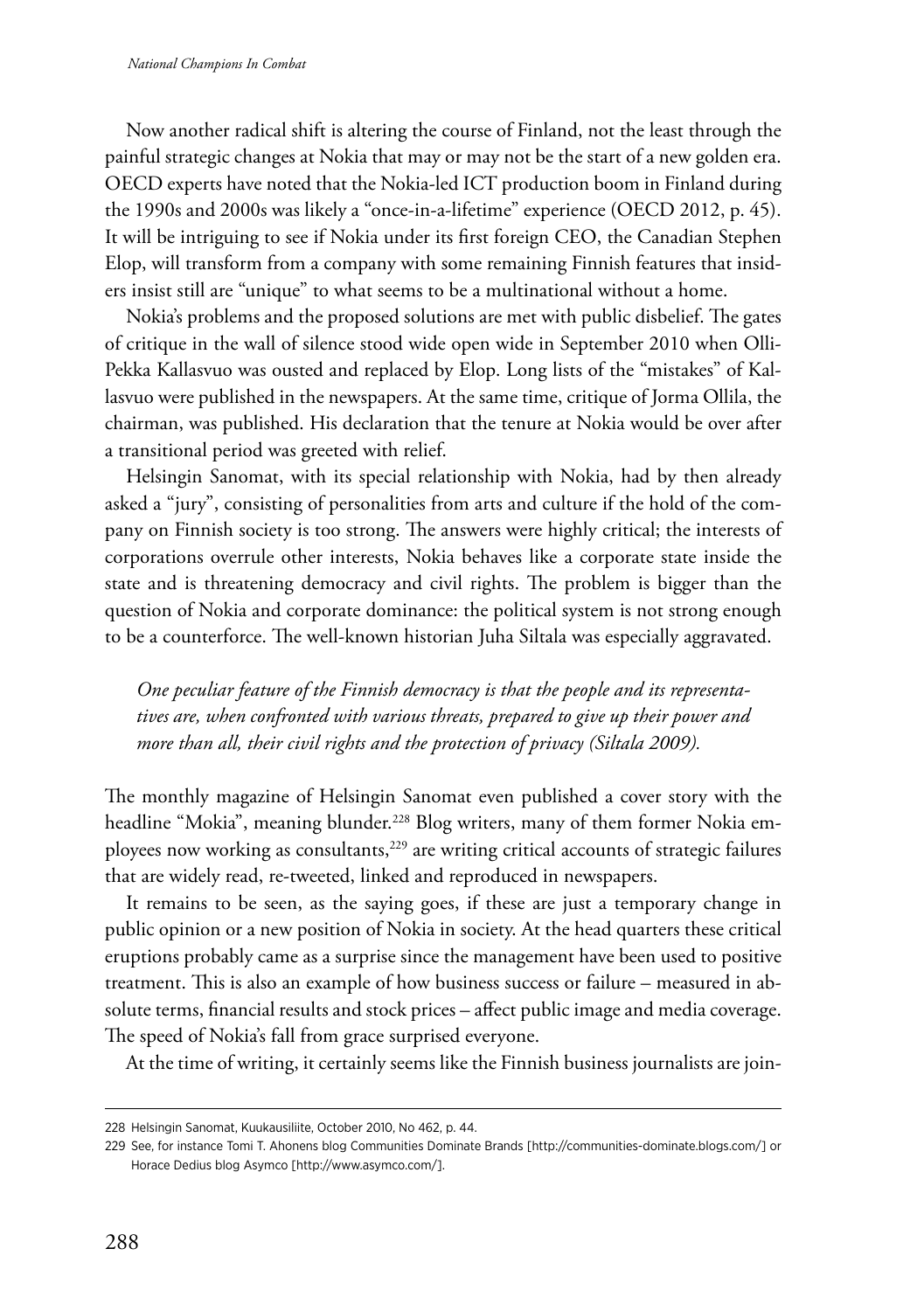ing the sceptics. Gone are the days when Nokia was the model of successful corporate communications; the time when the corporate voice of Nokia was strong and opposed by no one, in all the issues that were of importance for the company, at the right time, and reached the right audiences. Now corporate speech is met with suspicion by reporters and the general public.

Looking at the future it is unclear in what direction the relationship between business journalists and Nokia will go as they seem to be moving along diverging routes; just a handful of business journalists showed up in January 2010 when Nokia presented its yearly results. Nokia seems keener on establishing direct connections to buyers, users and other stakeholders through social media rather than presenting itself in print. The legitimacy of reporters and the business media is at stake if Finland's most influential company is not willing to play the game and involve them in business communications. That is of course a minor problem. In a larger context one can ask if Nokia is interested at all in any political and social dialogue that is not specifically related to the future success of the company.

## 7.3.3 Suggestions for further research

Business news offers a wide range of opportunities for communication researchers, both those who feel a strong need to get in touch with other disciplines and those who want to stay safely inside their own disciplinary boundaries. A few ideas in this thesis point toward empirical directions that seem fruitful.

It would, for instance, be rewarding to expand this research to other countries with successful corporations in the telecom business (for instance the U.S., China, South Korea, Japan and Taiwan) to see how socio-economic and cultural factors as well as editorial practice is affecting newspaper reporting there. I believe this could generate findings with the potential to overthrow conclusions drawn from "conventional wisdom".<sup>230</sup> Since the telecom industry is socially constructed around meanings of advancement and modernity that research would gain further insights into how progress is measured in popular discourse.

The role of elites in the institution of business news is also one issue that is in urgent need of more research outside the academic fields of organizational studies or political economy. This study has only touched upon a subject that would need a more concentrated effort and there already exists a body of academic literature to build upon.

The determinism of technology on media development is of course also an interest-

<sup>230</sup> The term is often credited to the economist John Kenneth Galbraith, who used it in his 1958 book *The Affluent Society*: "It will be convenient to have a name for the ideas which are esteemed at any time for their acceptability, and it should be a term that emphasizes this predictability. I shall refer to these ideas henceforth as the conventional wisdom" (Galbraith 1958, p. 8).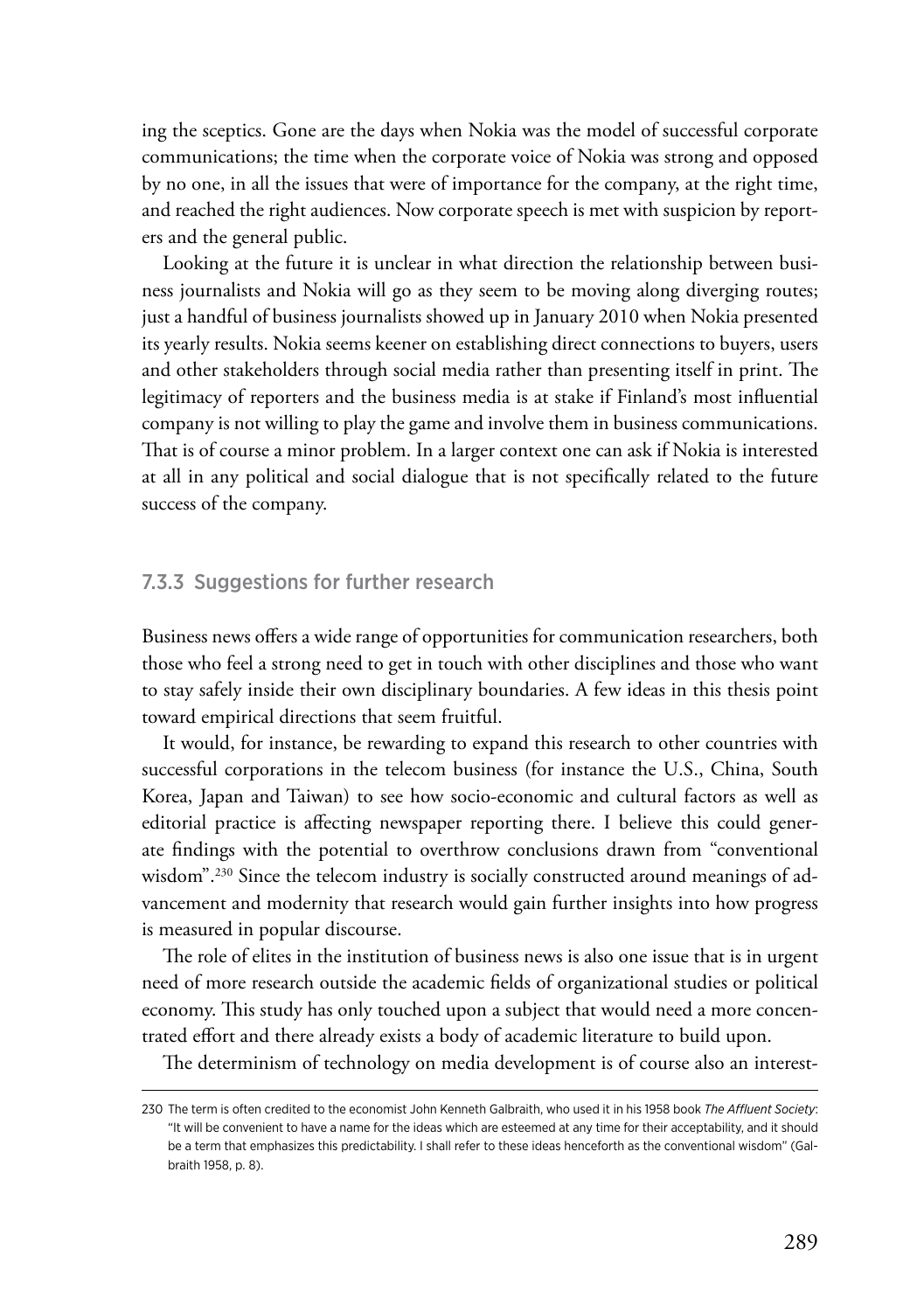ing case. There is an increasing probability that newspapers are on the way to becoming research objects for media historians. In the technological development of journalism, where business news is at the forefront, news agencies have had a special role for more than a century. It remains to be seen what comes out of the latest development of news flow algorithms, called Machine Readable News (MRN), by news organizations such as Dow Jones (Elementized News Feed), Thomson Reuters (NewsScope), and Bloomberg (BN Direct). They will by some accounts lead to a situation where at least the most time sensitive forms of financial journalism – reporting on company stocks and market moves – becomes obsolete (Kirwan 2009). Powerful computers speed-read news reports, editorials, company web sites, blog posts and Twitter messages and let the machines decide what it all means for them market (Bowley 2010).

The efforts of multinational companies to bypass business journalists by creating direct contacts to consumers and stakeholders is also an intriguing development, even more so when digital media techniques provide unlimited possibilities to put vast groups of people under corporate influence. The question here is how the business media tackle the institutional challenge and retain the interests of the public in quality journalism while facing diminishing revenues. This is part of a larger issue of business media and the meaning of public interest.

In addition to this more general issues of the institutional space for business news are interesting. Since market logic is all about finding out what "others" think is happening or the derivation of what "others think others are thinking" it makes sense for actors in the economic field to read newspapers. It also makes sense in terms of identifying who is who and what they are doing at this moment. At the same time there is a general understanding that real business secrets will seldom end up in the business pages. Critical business information is guarded and in most cases accessible to reporters only through strategic leaks.

And finally, there is room for much more research on the latest financial crisis and the role of the business media. It took economists decades to come to an agreement on what went wrong in 1929. While they are working to find out what happened in 2008 there are plenty of times for communication researchers to look into what business journalists can do, for instance in terms of training or the establishment of occupational and editorial rules to avoid future embarrassment. The core values of journalism need to be strengthened with regards to how the news institution contributes to the public knowledge of the economy.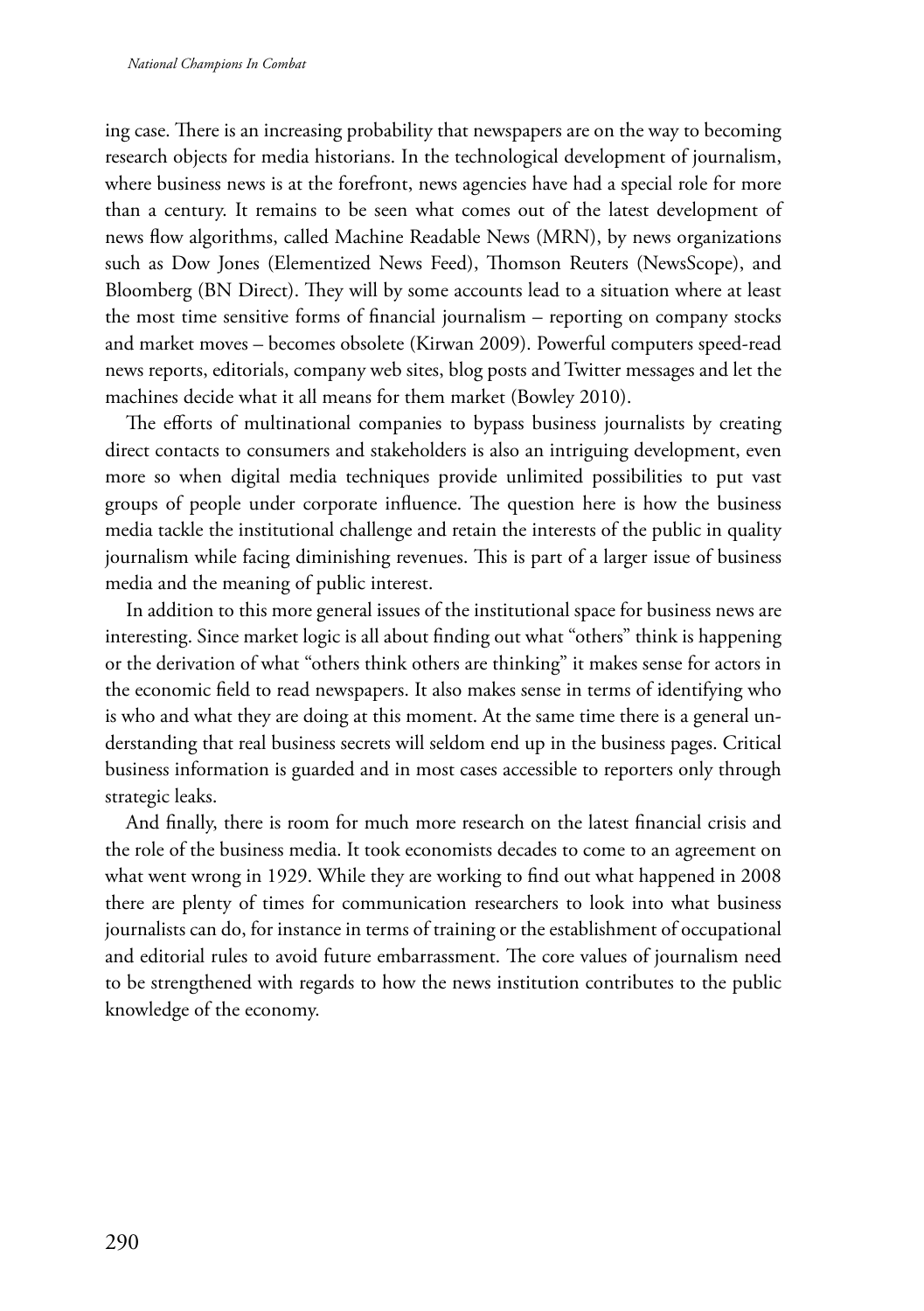## **References**

Aaltonen, M. & Heikkilä, T. 2003, Tarinoiden voima: miten yritykset hyödyntävät tarinoita? [The Power of the Narratives: How Companies Utilize Stories], Talentum, Helsinki.

Aalund 2007, PR barometer Finland - analyysin tulokset [Aalund Barometer Finland the Results of the Analysis], Aalund, Copenhagen.

Ainamo, A. 1997, "The Evolution of the Finnish System of Innovation: The Contribution of Nokia" in Competing from the Periphery: Core Issues in International Business, eds. B. Fynes & S. Ennis, The Dryden Press, Dublin, pp. 423–439.

Ainamo, A., Tienari, J. & Vaara, E. 2007, "The Professionalization of Business Journalism in Finland" in Mediating Business: The Expansion of Business Journalism, eds. P. Kjær & T. Slaatta, Copenhagen Business School Press, Copenhagen, pp. 247–273.

Aittapelto, A. & Koljonen, K. 2006, Vakiintumisen aika: Elcoteq ja talousjournalismin suhdanteet 2002–2005 [The Time of Entrenchment: Elcoteq and the Business Journalism Cycle 2002–2005], Tampere University, Tampere.

Alasuutari, P. 1995, Researching Culture: Qualitative Method and Cultural Studies, Sage, London.

Alasuutari, P. & Ruuska, P. 1999, Post-patria? globalisaation kulttuuri Suomessa [Post-Patria?: The Culture of Globalisation in Finland], Vastapaino, Tampere.

Albarracín, D., Johnson, B.T. & Zanna, M.P. (eds) 2005, The Handbook of Attitudes, Lawrence Erlbaum Associates, New Jersey.

Albrow, M. 1996, The Global Age: State and Society Beyond Modernity, Polity Press, Cambridge.

Aldridge, M. & Evetts , J. 2003, "Rethinking the Concept of Professionalism: The Case of Journalism ", British Journal of Sociology, vol. 54, no. 4, pp. 547–564.

Ali-Yrkkö, J. (ed) 2010, Nokia and Finland in a Sea of Change, ETLA, Helsinki.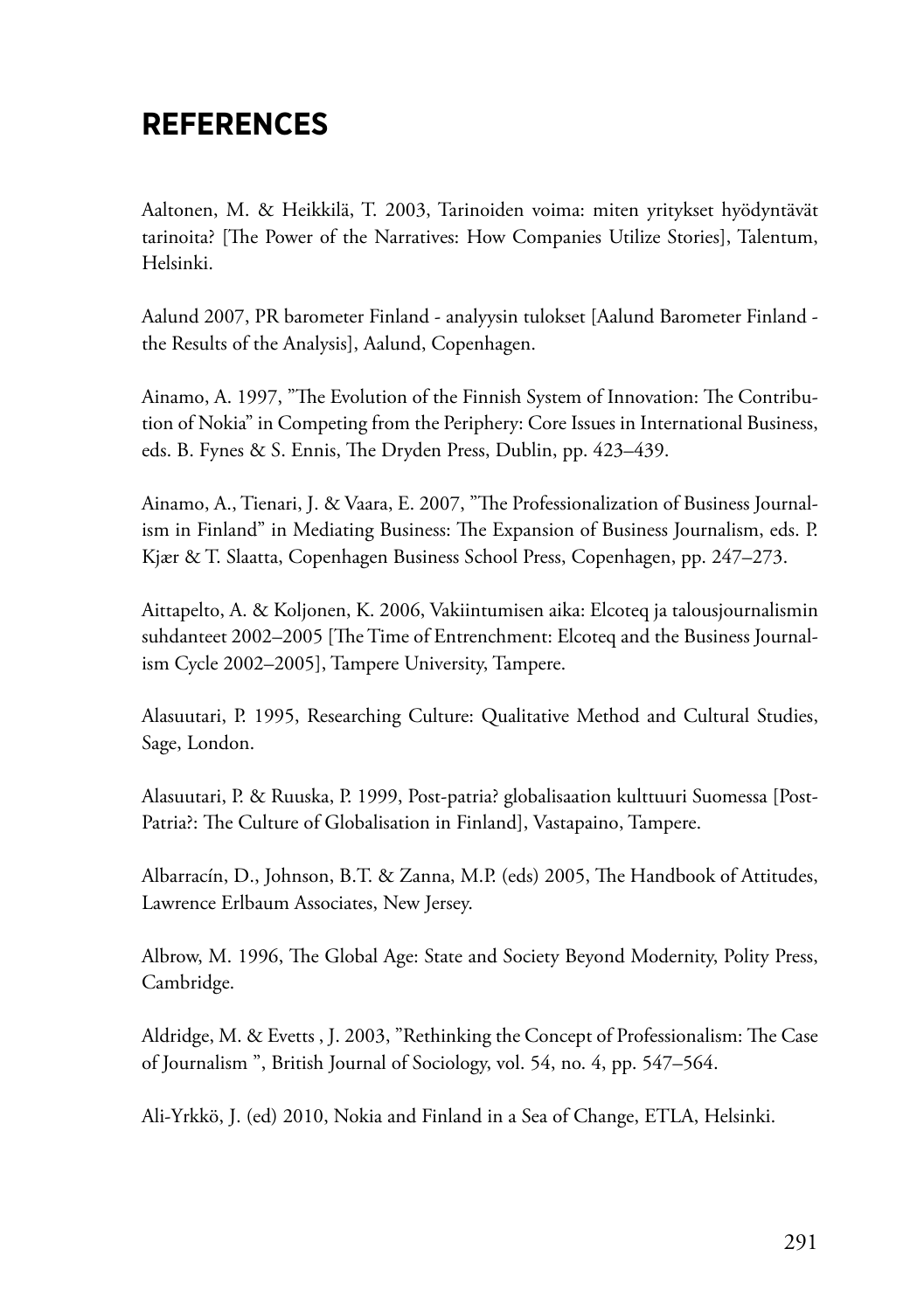Ali-Yrkkö, J. 2001, "The Role of Nokia in the Finnish Economy", Finnish Economy and Society, vol. 1, pp. 72–80.

Ali-Yrkkö, J. & Hermans, R. 2002, Nokia Suomen innovaatiojärjestelmässä [Nokia in the Finnish Innovation System], The Research Institute of the Finnish Economy, Helsinki.

Allern, S. 2002a, "Journalistic and Commercial News Values: News Organizations as Patrons of an Institution and Market Actors", Nordicom Review, vol. 23, no. 1–2, pp. 137–152.

Allern, S. 2002b, Nyhetsverdier: Om marknadsorientering og journalistikk i ti norske aviser{News values: On Market Orientation and Journalism in ten Norwegian Newspapers], IJ-forlaget, Kristiansand.

Allern, S. 1997, Når kildene byr opp til dans: et søkelys på profesjonelle kildeorganisasjoners mediestrategier og nyhetsinnflytelse[When Sources Invites to a Dance: A Searchlight on the Media Strategies of Professional Source Organizations and their Influence on News], Universitetet i Bergen. Institutt for Journalistikk, Bergen.

Alma Media, 2011, October 10-last update, Mission, vision, values and responsibility. Available: http://www.almamedia.fi/mission\_vision\_and\_values [2011, July 15] .

Alma Media, 2009, September 15-last update, Readership of Kauppalehti Continued to Grow, Circulation Down due to Cutbacks in Group subscriptions (Press Release). Available: www.almamedia.fi/release?release=310516 [2010, August 17].

Andersen, N.Å., Kjaer, P. & Pedersen, O.K. 1996, "On the Critique of Negotiated Economy", Scandinavian Political Studies, vol. 19, no. 2, pp. 167–177.

Anderson, B. 1983, Imagined Communities: Reflections on the Origin and Spread of Nationalism, Rev. ed. edn, Verso, London.

Andersson, B.G. 2010, Så jobbar DN:s debattredaktion [How the Opinion Section Works at DN], Dagens Nyheter, Stockholm.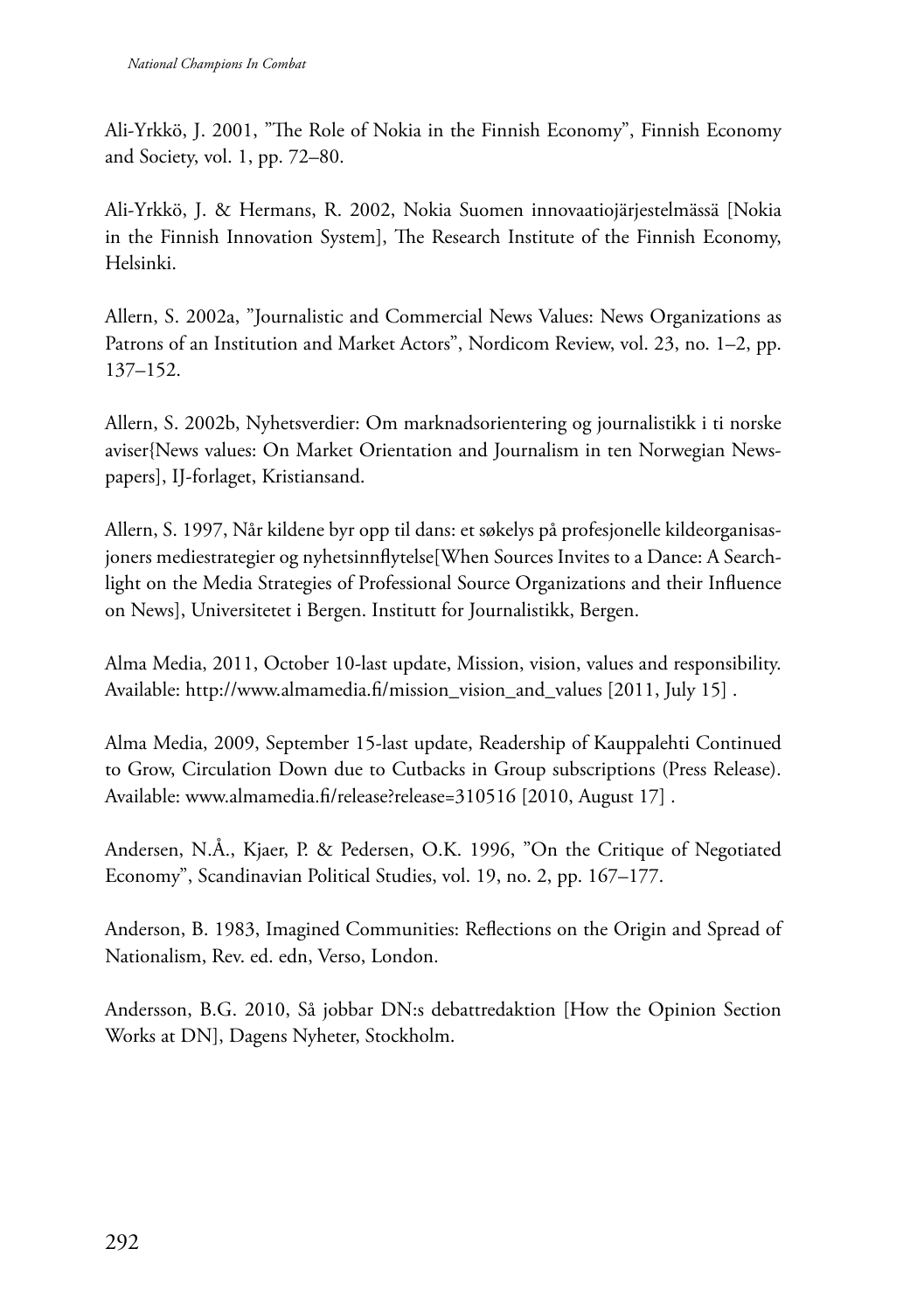Andersson, U. 2005, Journalister och deras läsare. En studie av tidningsjournalisters syn på läsare och läsarundersökningar [Journalists and their Readers. A Study of Newspaper Journalists' View of Readers and Reader-studies], University of Gothenburg, Gothenburg.

Anholt, S. 2005, "Brands Beyound Business", The Brands Lecture British Brands Group, London, May 25, 2005.

Anholt, S. 2003, Brand New Justice: The Upside of Global Branding, Butterworth Heinemann, Oxford.

Anonymous. June 18, 2008, Pr-konsulten frias [PR consultant freed], Resumé.

Arolainen, T. 2006a, Olli-Pekka Kallasvuo sai isot sakot verorikoksesta [Olli-Pekka Kallasvuo Got a Big Fine for Tax Offence]. Helsingin Sanomat, January 21, 2006.

Arolainen, T. 2006b, Nokian journalistipalkinto [Nokia's Journalism Prize]. Journalisti, April 7, 2006.

Åsgård, L. 2000, Ericsson - Historien om ett svenskt företag [Ericsson - the History of a Swedish Company], Norstedt, Stockholm.

Asp, K. (ed) 2007, Den svenska journalistkåren [The Swedish Journalism Corps], JMG, Stockholm.

Aula, P. & Mantere, S. 2005, Hyvä yritys: strateginen maineenhallinta [A Good Company: Strategic Management of Reputation], WSOY, Helsinki.

Bachmann, I. 2007, "Reformulation and Contamination of Journalistic Discourse: A Linguistic Approach in a Study of Economic Press", International Communication Association, Annual Conference, San Francisco, 24–28 May 2007.

Baker, S. June 2002, Tale of a Bubble: How the 3G Fiasco Came Close to Wrecking Europe, Business Week, June 3, 2002. Available: http://www.businessweek.com/print/ magazine/content/02\_22/b3785010.htm?chan=mz {2010, September 14}

Bartlett, C.A. & Ghoshal, S. 1989, Managing Across Borders: The Transnational Solution, Century Business, London.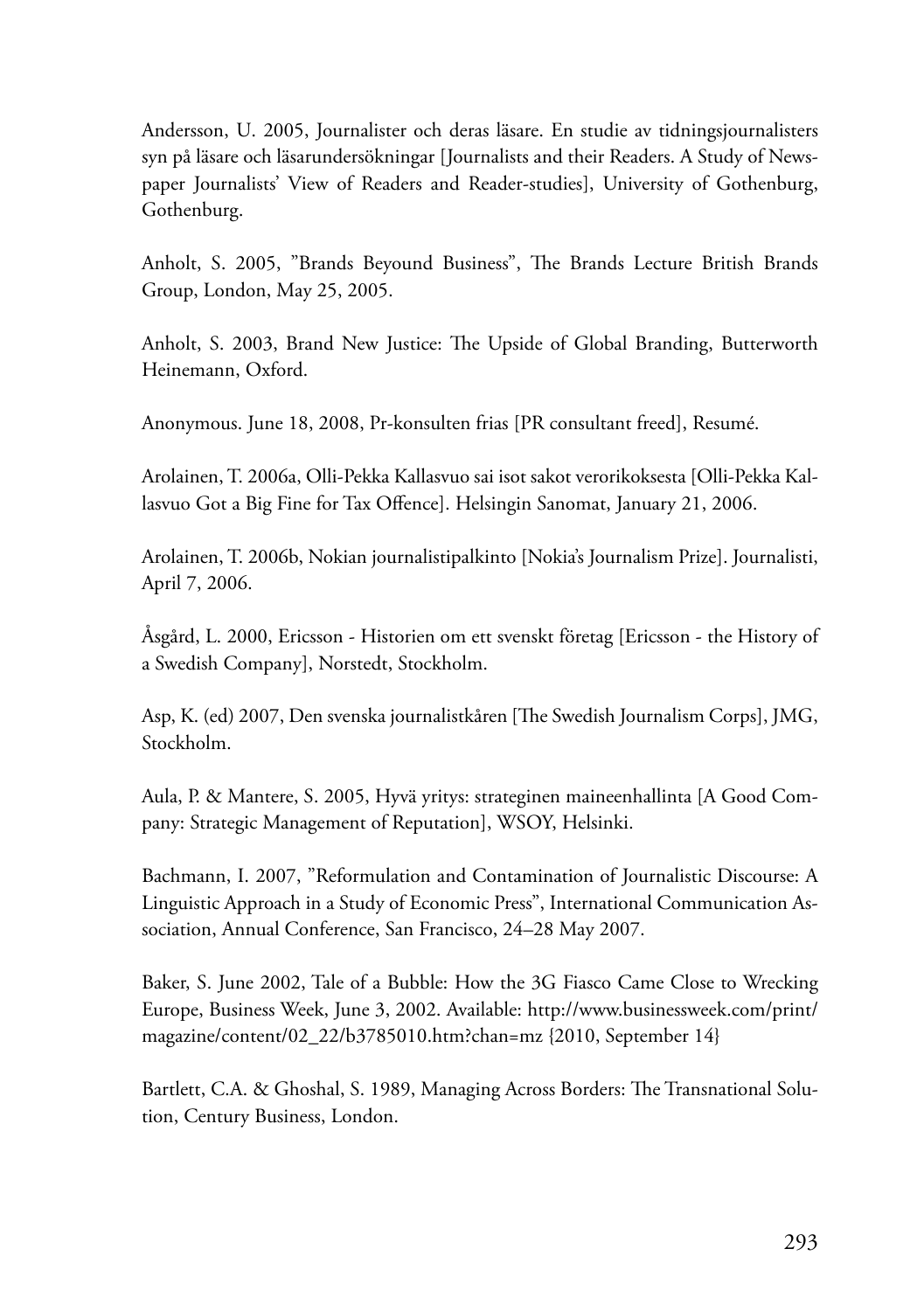Bartlett, F.C. 1972, Remembering: A Study in Experimental and Social Psychology, Repr. edn, Cambridge University Press, Cambridge.

Bartram, P. & Coulson-Thomas, C. 1991, The Complete Spokesperson. A Workbook for Managers who Meet the Media, Kogan Page, London.

Bateson, G. 1972, Steps to an Ecology of Mind, Chandler Publishing Company, London.

Bauman, Z. 2000, Liquid Modernity, 11th reprint 2009 edn, Polity Press, Cambridge.

Beck, U. 1997, The Reinvention of Politics: Rethinking Modernity in the Global Social Order, Polity Press, Cambridge.

Beck, U. 1992, Risk Society: Towards a New Modernity, Sage, London.

Benford, R.D. & Snow, D.A. 2000, "Framing Processes and Social Movements: An Overview and Assessment", Annual Review of Sociology, vol. 26, no. 1, pp. 611–639.

Benkler, Y. 2006, The Wealth of Networks: How Social Production Transforms Markets and Freedom, Yale University Press, New Haven.

Benner, M. 2001, "Framgångssagan on-line. Sverige - den nya ekonomins middle way? [The Success Story On-Line. Sweden - The Middle Way of the New Economy]" in Den svenska framgångssagan? [The Swedish Success Story?], eds. K. Almqvist & K. Glans, Fischer & Co, Stockholm, pp. 321–335.

Bennett, L.W. 1988, News: The Politics of Illusion, Longman, New York.

Ben-Porath, Y. 1980, "The F-Connection: Families, Friends, and Firms and the Organization of Exchange", Population & Development Review, vol. 6, no. 1, pp. 1–30.

Benson, R. 2004, "Bringing the Sociology of Media Back In", Political Communication, vol. 21, no. 3, pp. 275–292.

Berezin, M. 2005, "Emotions and the Economy" in The Handbook of Economic Sociology, eds. N.J. Smelser & R. Swedberg, 2nd edn, Princeton University Press, Princeton, N.J, pp. 109–127.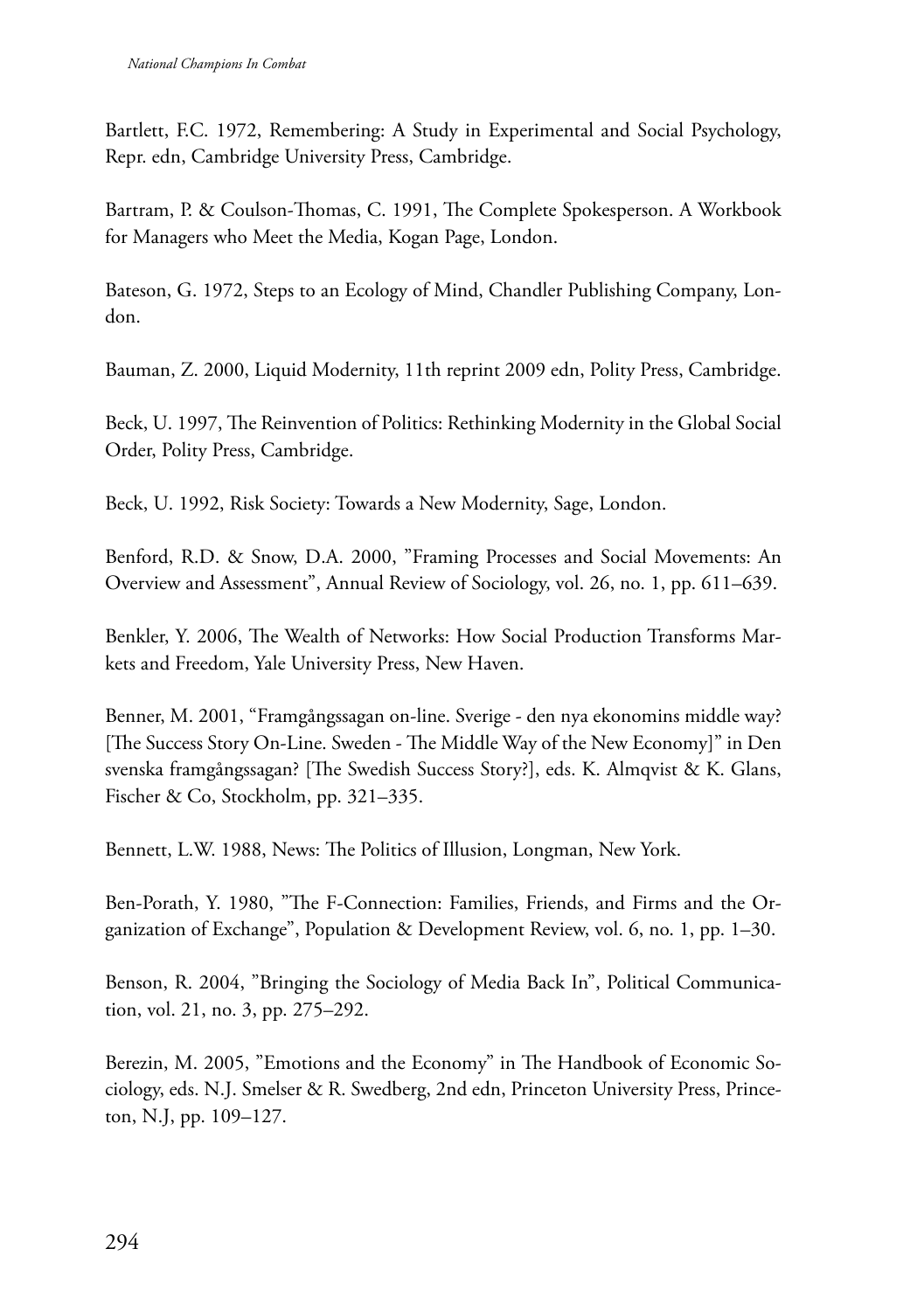Berger, P.L. & Luckmannn, T. 1967, The Social Construction of Reality: A Treatise in the Sociology of Knowledge, Doubleday, New York.

Berkowitz, D. 1997, Social Meanings of News: A Text-reader, Sage, Thousand Oaks.

Bhabha, H.K. 1990, Nation and Narration, Routledge, London.

Billig, M. 1995, Banal Nationalism, Sage Publications, London.

Bjerke, P. 2009, Refleks eller refleksjon? En sosiologisk analyse av journalistisk profesjonsmoral [Reflex or Reflection? A Sociological Analyse of Journalist Work Ethics], Doctoral, Volda University College/University of Oslo, Oslo.

Bjur, J. 2006, "De goda nyheternas journalistik. En kartläggning av ekonomijournalistik i lokal och nationell morgonpress [Good News Journalism: Mapping Business Journalism in Local and National Morning Newspapers]", [Online]. March 4, 2010. Available from: http://www.sns.se/document/Bjur\_godanyheter.pdf.

Blumler, J.G. & Gurevitch, M. 1995, The Crisis of Public Communication, Routledge, London.

Blyskal, J. & Blyskal, M.H. 1985, PR: How the Public Relations Industry Writes the News, William Morrow & Co, New York.

Bolin, G. & Ståhlberg, P. 2010, "Between Community and Commodity: Nationalism and Nation Branding" in Communicating the Nation: National Topographies of Global Media Landscapes, eds. A. Roosvall & I. Salovaara-Moring, Nordicom, Gothenburg, pp. 79–101.

Bonnier, 2012, Who We Are. Available: http://www.bonnier.se/en/content/who-we-are [2011, July 15].

Borin, L. 2002, Dagens Nyheter 1970–1999: ett tidningsföretag i ständig förändring [Dagens Nyheter 1970–1999: A Newspaper Company in Constant Change], Dagens Nyheter, Stockholm.

Bourdieu, P. & Nice, R. 1986, Distinction: A Social Critique of the Judgement of Taste, First paperback edition. edn, Routledge & Kegan Paul, London.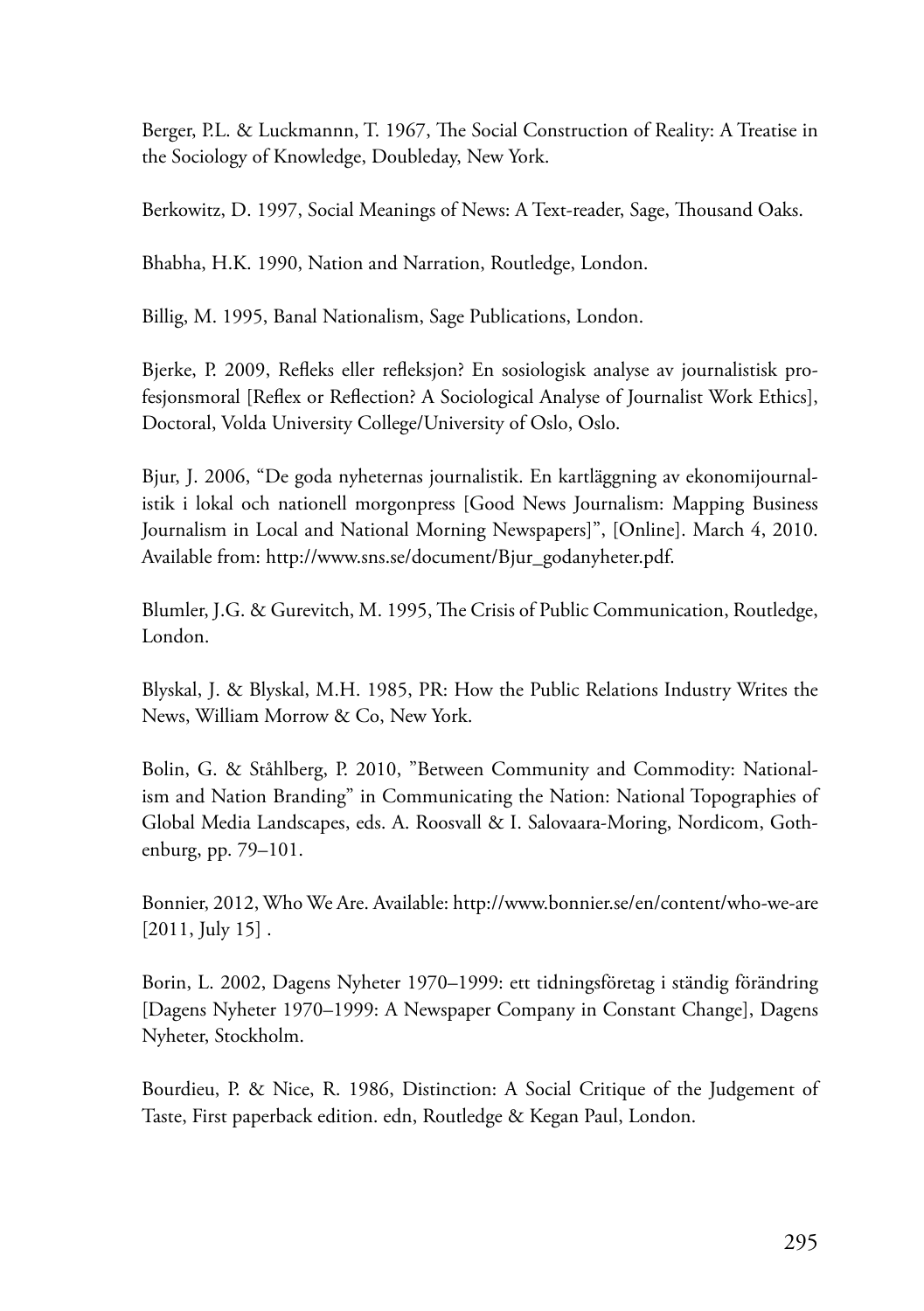Bowles, S. 1998, "Endogenous Preferences: The Cultural Consequences of Markets and Other Economic Institutions", Journal of Economic Literature, vol. 36, no. 1, pp. 75–111.

Bowley, G. 2010, Computers that Trade on the News. New York Times, December 23, 2010.

Boxenbaum, E. 2008, "The Process of Legitimation" in The Anatomy of Change, eds. S. Scheuer & J.D. Scheuer, CBS Press, Copenhagen, pp. 237–262.

Boyer, R. 1996, "The Convergence Hypothesis Revisited: Globalization but Still the Century of Nations" in National Diversity and Global Capitalism, eds. S. Berger & R. Dore, Cornell University Press, Ithaca (N.Y.), pp. 29–60.

Breed, W. 1955, "Social Control in the Newsroom: A Functional Analysis", Social Forces, vol. 33, no. 4, pp. 326–335.

Breuilly, J. 1995, Nationalism and the State, Second edition edn, Manchester University Press, Manchester.

Bringert, L. & Torekull, B. 1995, Äventyret Dagens Industri: Historien om en tidnings födelse [The Adventure Dagens Industri: The History of the Birth of a Newspaper], Wahlström & Widstrand, Stockholm.

Brock, A., 2006, Dimensions of Early Years Professionalism - Attitudes versus Competences? [Homepage of Association for the Professional Development of Early Years Educators], [Online]. Available: http://www.tactyc.org.uk/reflections-papers.asp [2011, September 10] .

Brook, S. 2005, FT Newsdesk Braced for Shake-up. Guardian, November 4, 2005.

Brooke, M. 2010, Editors Attack FSA Plans to Plug Leaks. Financial Times, October 11, 2010.

Brookes, R. 1999, "Newspapers and National Identity: The BSE/CJD Crisis and the British press", Media, Culture & Society, vol. 21, no. 2, pp. 247–263.

Bruce, I.R. 2000, A Survey of Business Press Journalists in the United States: Characteristics, Professional Roles and Working Conditions, Doctoral thesis, Syracuse University. Syracuse, NY.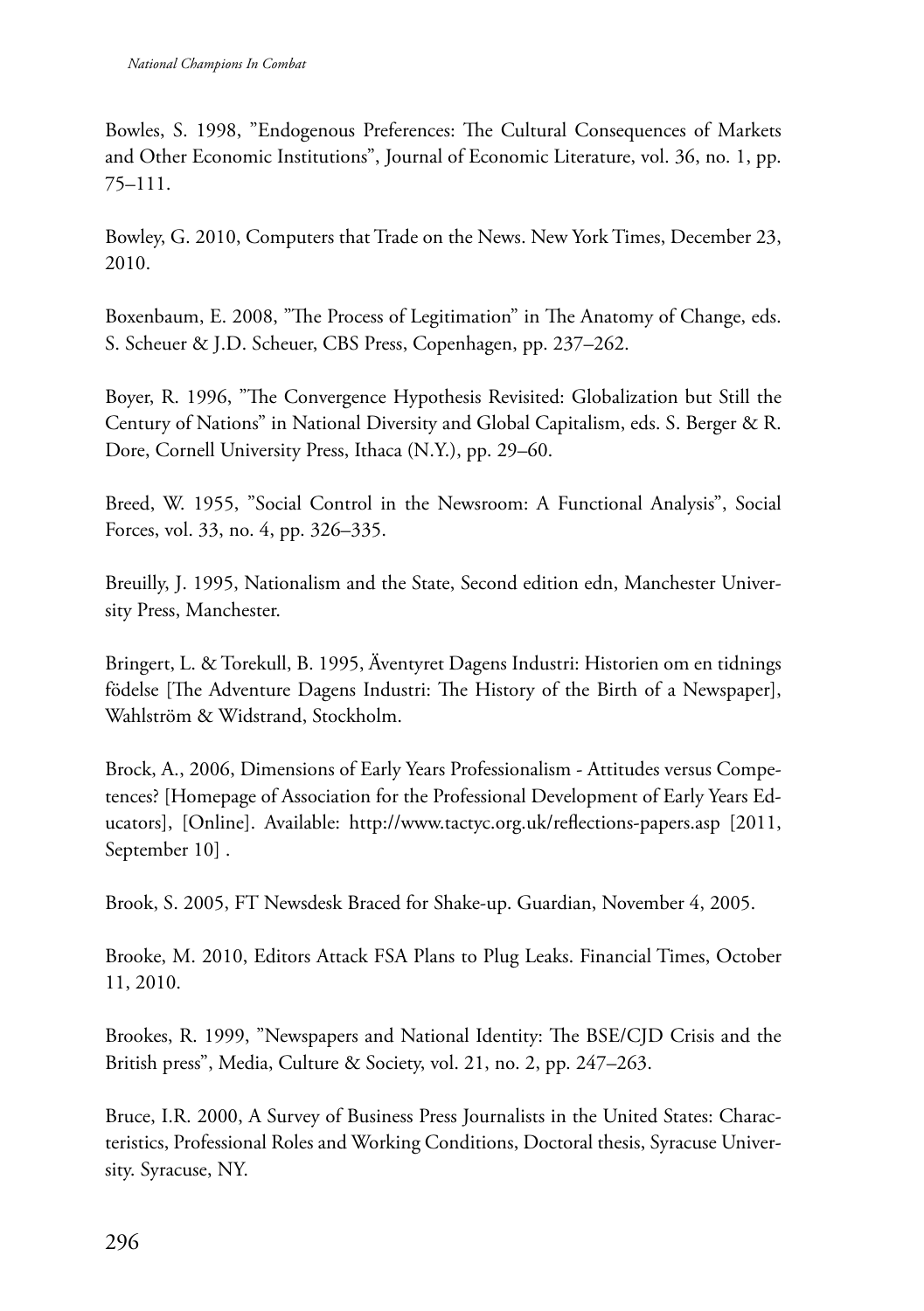Bruhn Jensen, K. (ed) 2002, A Handbook of Media and Communication Research: Qualitative and Quantitative Methodologies, Routledge, London.

Bruner, J. 1995, "The Autobiographical Process", Current Sociology, vol. 43, no. 2, pp. 161–177.

Burns, J. & Nielsen, K. 2006, "How Do Embedded Agents Engage in Institutional Change?", Journal of Economic Issues, vol. 40, no. 2, pp. 449.

Burr, V. 1995, An Introduction to Social Constructionism, Routledge, London.

Calhoun, C. 2002, "The Class Consciousness of Frequent Travelers: Toward a Critique of Actually Existing Cosmopolitanism", The South Atlantic Quarterly, vol. 101, no. 4, pp. 869–897.

Campbell, J.L. 2006, "The State of Denmark" in National Identity and the Varieties of Capitalism: The Danish experience, eds. J.L. Campbell, J.A. Hall & O.K. Pedersen, McGill-Queen's University Press, Montreal, pp. 3–49.

Campbell, J.L. 1998, "Institutional Analysis and the Role of Ideas in Political Economy", Theory & Society, vol. 27, no. 3, pp. 377–409.

Carey, J. 1987, "The Press and Public Discourse", The Center Magazine, March/April, pp. 4–16.

Carroll, C.E. 2002, "The Strategic Use of Past and Future in Organizational Research", Journal of Organizational Change Management Volume, vol. 15, no. 6, pp. 556–562.

Carroll, C.E. & McCombs, M. 2003, "Agenda-setting Effects of Business News on the Public's Images and Opinions About Major Corporations", Corporate Reputation Review, vol. 6, no. 1, pp. 36–46.

Chen, C.C. & Meindi, J.R. 1991, "The Construction of Leadership Images in the Popular Press: The Case of Donald Burr and People Express", Administrative Science Quarterly, vol. 36, no. 4, pp. 521–551.

Chilton, P. 1987, "Metaphor, Euphemism and the Militarization of Language", Current Research on Peace and Violence, vol. 10, no. 1, pp. 7–19.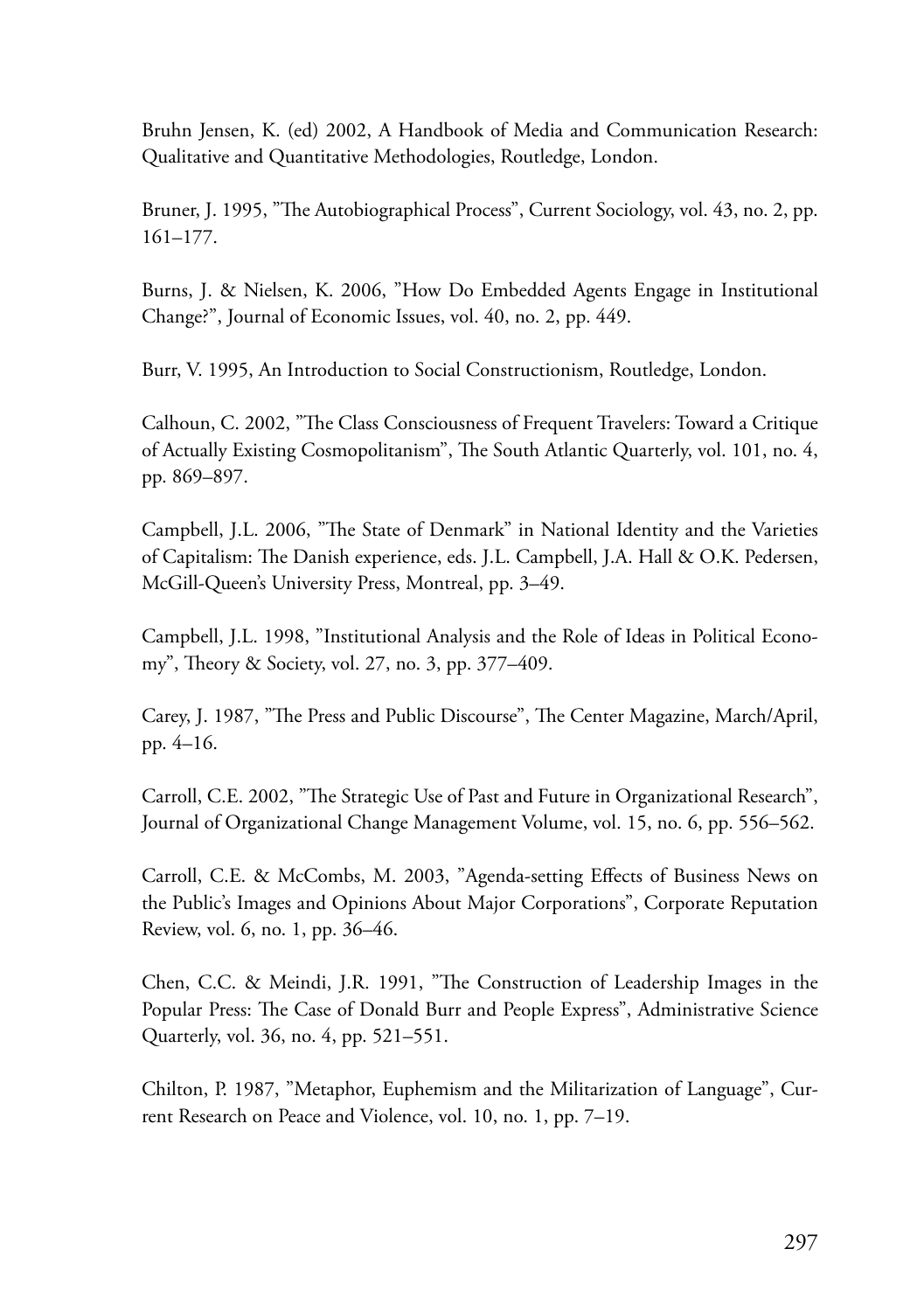Cloud, B. & Roush, C. 2010, Financial Writer's Stylebook: 1,100 Business Terms Defined and Rated, Marian Street Press, Portland, Oreg.

Cole, B.M. 2001, The Pied Pipers of Wall Street, Bloomberg Press, Princepton, NJ.

Collins, J. 2001, Good to Treat: Why Some Companies Make the Leap ... and Others Don't, Harper Business, New York.

Cook, T.E. 2006, "The News Media as a Political Institution: Looking Backward and Looking Forward", Political Communication, vol. 23, no. 2, pp. 159–171.

Cook, T.E. 1998, Governing with the News: The News Media as a Political Institution, University of Chicago Press, Chicago.

Coombs, W.T. & Holladay, S.J. 2007, It's Not Just PR: Public Relations in Society, Blackwell Pub, Malden, MA.

Cornelissen, J. 2004, Corporate Communication: A Guide to Theory and Practice, 1st edn, Sage, London.

Croteau, D. & Hoynes, W. 2001, The Business of Media: Corporate Media and the Public Interest, Pine Forge, Thousand Oaks.

Curran, J. 1982, "Communications, Power and Social Order" in Culture, Society and the Media, ed. M. Gurevitch, Methuen, London, pp. 198–232.

Czarniawska-Joerges, B. 1988, Att handla med ord [To Trade With Words], Carlsson Bokförlag, Stockholm.

Dagens Industri, 2011, Om Dagens Industri [About Dagens Industri]. Available: http://dagensindustri.info/di/om\_dagens\_industri [2010, November 15] .

Dagens Industri 2005, Dagens Industri, affärstidningen för hela näringslivet i hela Sverige {Dagens Industri - the Business Newspaper for all Business in Sweden]. Available: http://www.pinknews.com/pdf/Skryt2005.pdf [2009, September 15] .

Dagens Nyheter 2007, Etikregler för fast och tillfälligt anställda journalister på Dagens Nyheters ekonomiredaktion [Rules of Ethics for People Employed on a Regular or Temporary Basis in the Business Newsroom at Dagens Nyheter]. Received by e-mail from business editor Pia Gripenberg on August 23, 2010.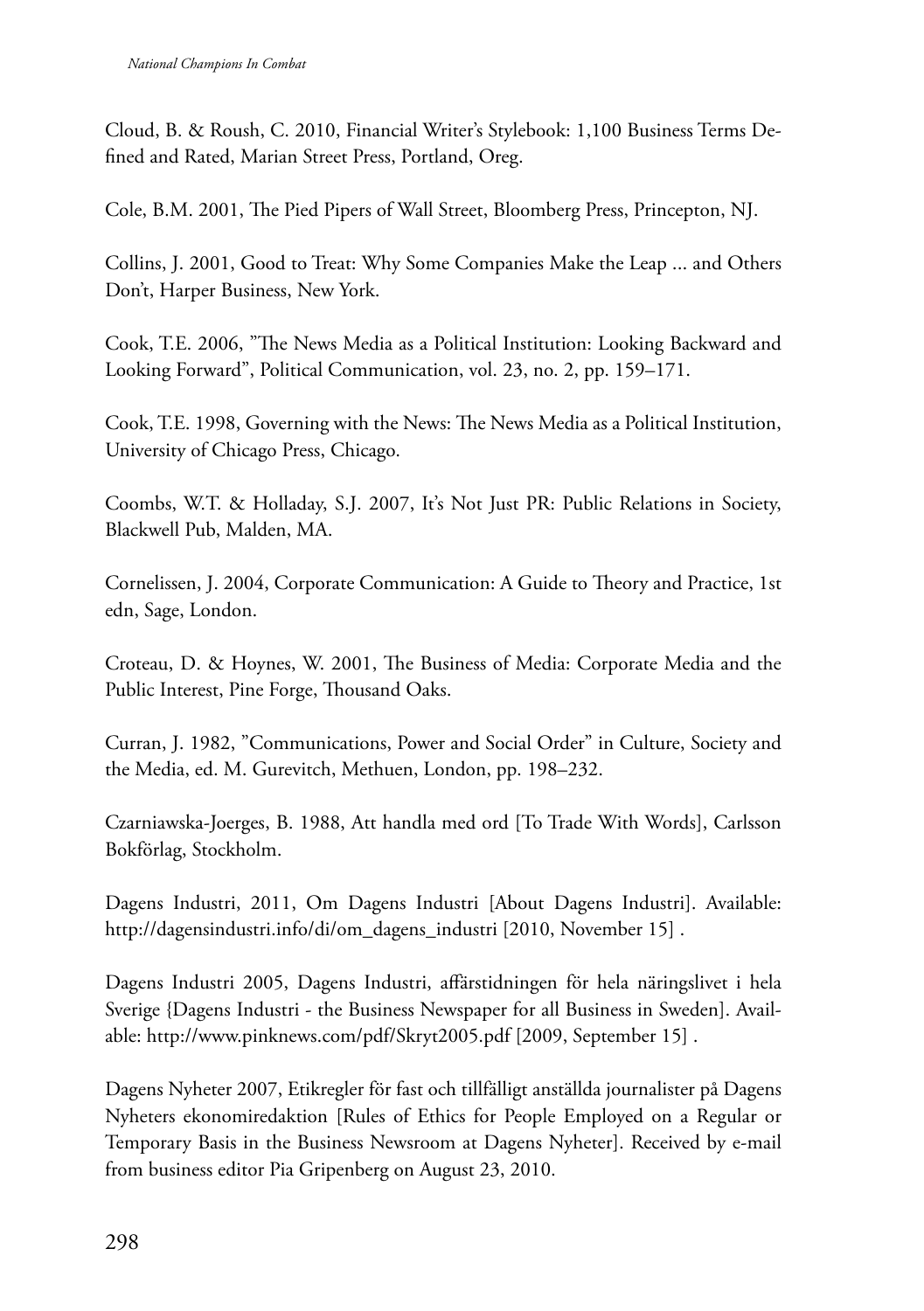Dagens Nyheter 2002, March 21-last update, Vision och mål [Vision and Goal]. Available: http://www.dn.se/diverse/diverse---hem/vision-och-mal [2010, August 23] .

Dalfelt, S. & Falkheimer, J. 2001, "PR-industrin, lobbyisterna och demokratin [The PR Industry, Lobbyists, and Democracy]", Nordicom Information, vol. 23, no. 3–4, pp. 93–103.

D'Angelo, P. 2002, "News Framing as a Multiparadigmatic Research Program: A Response to Entman", Journal of Communication, vol. 52, no. 4, pp. 870–888.

Daun, Å. 1989, Svensk mentalitet: ett jämförande perspektiv [Swedish Mentality: a Comparative Perspective], Raben & Sjögren, Stockholm.

Davies, N. 2009, Flat Earth News: An Award-winning Reporter Exposes Falsehood, Distortion and Propaganda in the Global Media, Vintage books, London.

Davis, A. 2006, "Placing Promotional Culture" in Media and Cultural Theory, eds. J. Curran & D. Morley, Routledge, Oxon, pp. 149–163.

Davis, A. 2003, "Whither Mass Media and Power? Evidence for a Critical Elite Theory Alternative ", Media, Culture & Society, vol. 25, no. 4, pp. 603–625.

Davis, A. 2002, Public Relations Democracy: Public Relations, Politics and the Mass Media in Britain, Manchester University Press, Manchester.

Davis, D.K. 1994, "Media and Modernity: The Future of Journalism in a Post Cold War & Postmodern World", The annual meeting of the American Political Science Association, New York, September 1–4, 1994.

Davis, A. 2000, "Public Relations, Business News and the Reproduction of Corporate Elite Power", Journalism, vol. 1, no. 3, pp. 282–304.

de Beer, A.S. 2004, "Ecquid Novi - the Search for a Definition", Ecquid Novi: African Journalism Studies, vol. 25, no. 2, pp. 186–209.

de Vreese, C.H. 2005, "News Framing: Theory and Typology", Information Design Journal + Document Design, vol. 13, no. 1, pp. 51–62.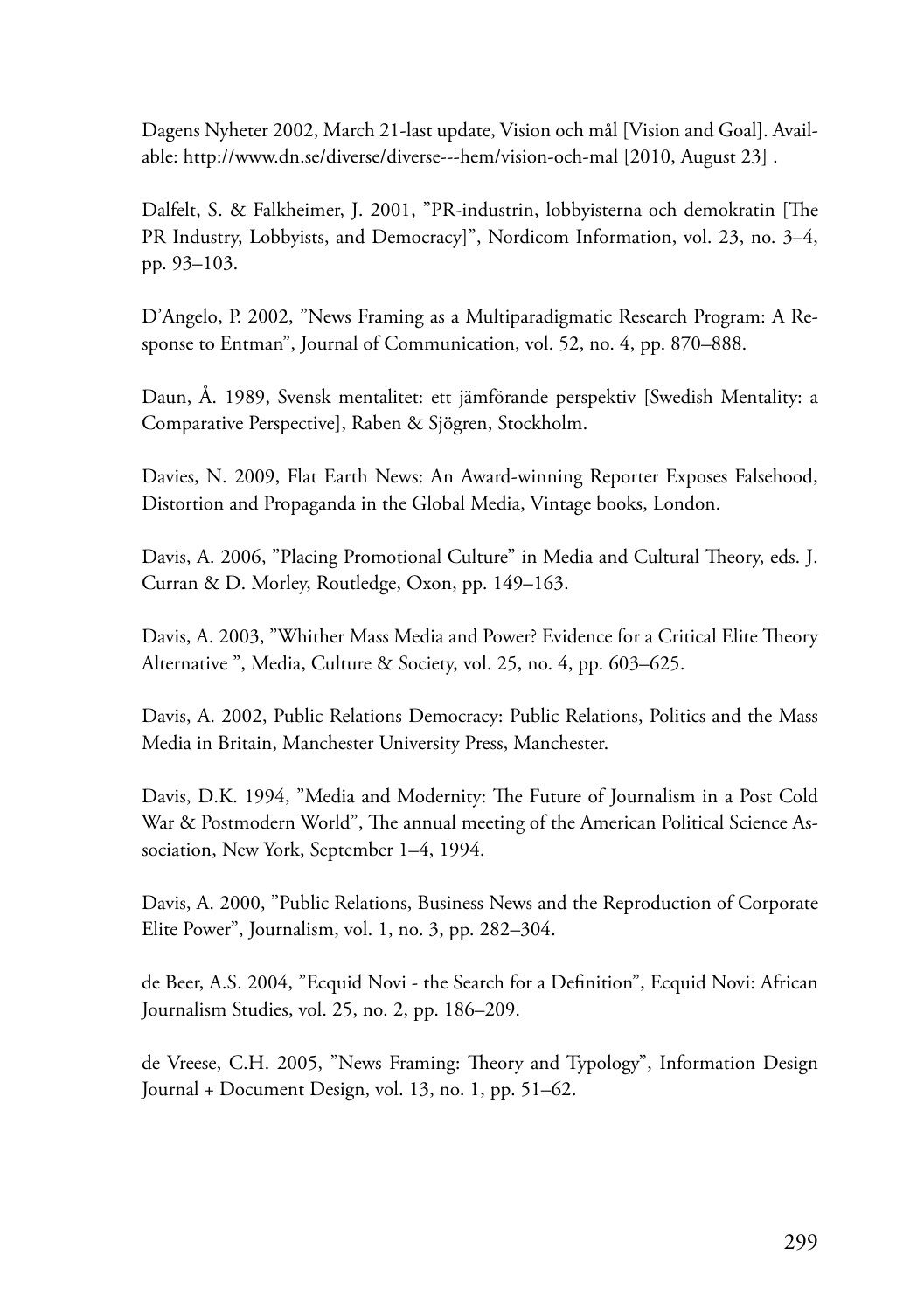de Vreese, C.H., Peter, J. & Semetko, H.A. 2001, "Framing Politics at the Launch of the Euro: A Cross-National Comparative Study of Frames in the News", Political Communication, vol. 18, no. 2, pp. 107–122.

Deeg, R. 2005, "Path Dependancy, Institutional Complementarity, and Change in National Business Systems" in Changing Capitalisms? Internationalization, Institutional Change, and Systems of Economic Organization, eds. G. Morgan, R. Whitley & E. Moen, Oxford University Press, Oxford, pp. 21–53.

Delaney, K. J. 2000, Wireless Auction Leaves France Up in Air; Government Faces Dilemma: Cut Deficits or Keep Constituents Happy. Wall Street Journal, May 12, 2000.

Deuze, M. 2006, "Liquid Journalism", Political Communication Report, [Online], vol. 16, no. 1, pp. July 16, 2011. Available from: http://frank.mtsu.edu/~pcr/1601\_2005\_ winter/roundtable\_Deuze.htm.

Deuze, M. 2005, "What is Journalism? Professional Identity and Ideology of Journalists Reconsidered", Journalism, vol. 6, no. 4, pp. 442–464.

DiMaggio, P. 2002, "Endogenizing "Animal Spirits": Towards a Sociology of Collective Response to Uncertainty and Risk" in The New Economic Sociology: Developments in an Emerging Field, eds. M.F. Guillén, R. Collins, P. England & M. Meyer, Russell Sage Foundation, New York, pp. 79–101.

DiMaggio, P. 1988, "Interest and Agency in Institutional Theory" in Institutional Patterns and Organizations, ed. L.G. Zucker, Ballinger, Cambridge, pp. 3–21.

DiMaggio, P.J. & Powell, W.W. 1983, "The Iron Cage Revisited: Institutional Isomorphism and Collective Rationality in Organizational Fields", American Sociological Review, vol. 48, no. 2, pp. 147–160.

Djerf-Pierre, M. & Weibull, L. 2001, Spegla, granska, tolka: aktualitetsjournalistik i svensk radio och TV under 1900-talet [Reflect, Observe, Interpret: Current News Journalism in Swedish Radio and TV during the 20th Century], Prisma, Stockholm.

Donald W. Reynolds National Center for Business Journalism 2010, Business Journalists Study, Phoenix.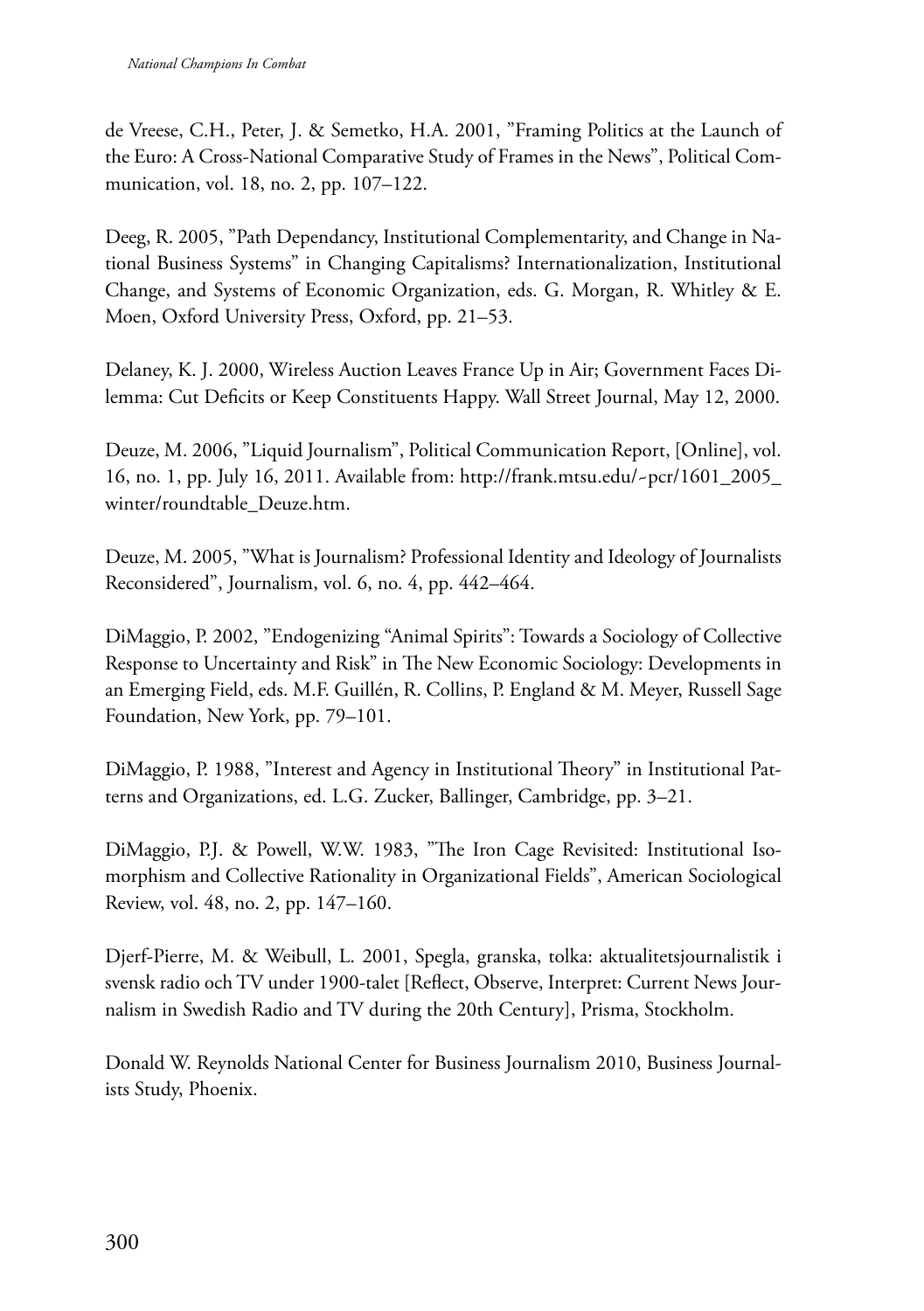Donsbach, W. 2008, "Journalists' Role Perception" in The International Encyclopedia of Communication, ed. W. Donsbach, Blackwell Publishing, London.

Donsbach, W. & Klett, B. 1993, "Subjective Objectivity. How Journalists in Four Countries Define a Key Term of their Profession", International Communication Gazette, vol. 51, no. 1, pp. 53–83.

Dow Jones, 2012, Core Values. Available: http://web.dowjones.com/TheCompany/ CoreValues.htm [2008, May 15].

Downs, A. 1957, An Economic Theory of Democracy, Harper & Row, New York.

Doyle, G. 2006, "Financial News Journalism: A post-Enron Analysis of Approaches Towards Economic and Financial News Production in the UK", Journalism, vol. 7, no. 4, pp. 433–452.

Dyck, A. & Zingales, L. 2002a, "The Bubble and the Media" in Corporate Governance and Capital Flows in a Global Economy, eds. P.K. Cornelius & B. Kogut, Oxford University Press, New York, pp. 83–102.

Dyck, A. & Zingales, L. 2002b, "The Corporate Governance Role of the Media" in The Right to Tell: the Role of Mass Media in Economic Development., ed. R. Islam, The World Bank, Washington, D.D., pp. 107–137.

Economic Information Office, 2012, February 2, 2012-last update, Web page. Available: http://www.tat.fi/In-English [2012, February 22] .

The Economist , 1999, The Economist Innovation Awards and Summit: The winners of our annual prizes for innovation have been announced. November 30. Available: http://www.economist.com/node/10676339 [2010, December 29] .

The Economist 2010, Digital Economy Ranknings 2020: Beyound E-readiness, Economist Intelligence Unit, London.

The Economist. 2001, Pass the Painkillers, May 3, 2001.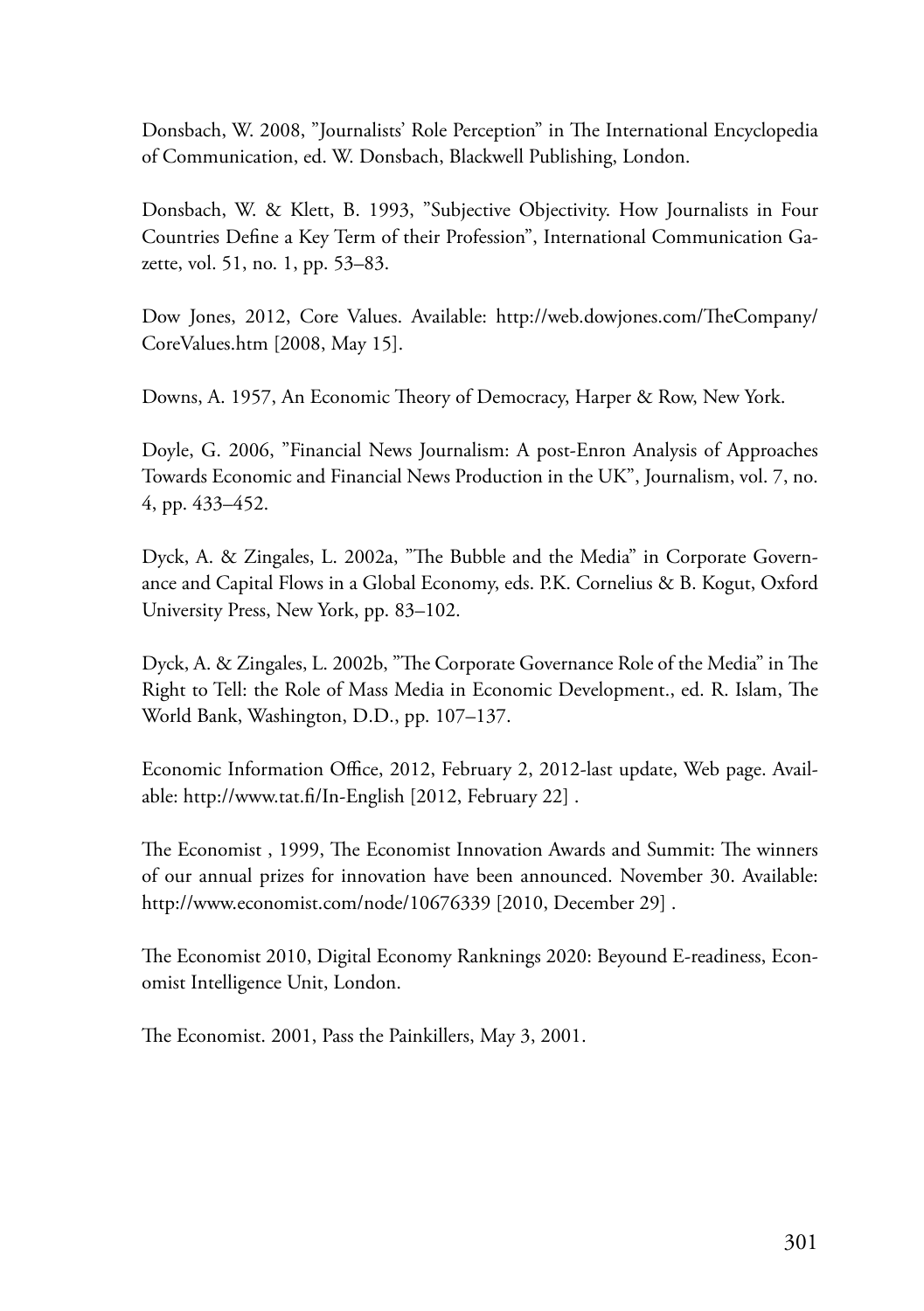Eder, K. & Schmidtke, O. 1998, "Ethnische Mobilisierung und die Logik von Identitätskämpfen: Ein situationstheoretische Perspektive jenseits von "Rational Choice" [Ethnic Mobilization and the Logic of Identity Conflicts: A Theoretical Perspective of the Situation Beyond "Rational Choice"]", Zeitschrift für Soziologie, vol. 27, no. 6, pp. 418–437.

Edwards, D. , 2010, June 17, 2010-last update, Brothers-In-Arms: Capitalism and corporate journalism [Homepage of The Comment Factory], [Online]. Available: http:// www.thecommentfactory.com/brothers-in-arms-capitalism-and-corporate-journalism-3172/ [2010, June 17] .

Eide, M. & Hernes, G. 1987, Død og pine? Om massmedia og helsepolitik [Death and Torment? About the Mass-media and Health Politics], Fafo, Oslo.

Eide, M. & Knight, G. 1999, "Public/Private Service: Service Journalism and the Problems of Everyday Life", European Journal of Communication, vol. 14, no. 4, pp. 525–547.

Eide, M. 2007, "Encircling the Power of Journalism", Nordicom Review, vol. 28, pp. 21–29.

Eisenhuth, S. & McDonald, W. (eds) 2007, The Writer's Reader: Understanding Journalism and Non-fiction, Cambridge University Press, Cambridge.

Ekecrantz, J. 1997, "Journalism's Discursive Events' and Sociopolitical Change in Sweden 1925–87", Media, Culture & Society, vol. 19, no. 3, pp. 393–412.

Ekecrantz, J. 1974, Makten och informationen [The Power and the Information], Studentlitteratur, Lund.

Ekström, A. 2007, Skärpt kontroll av public service [Tightened Supervision of Public Service]. Dagens Nyheter, January 27, 2007.

Ekström, M. & Larsson, L. (eds) 2000, Metoder i kommunikationsvetetenskap [Methods of Communication Studies], Studentlitteratur, Lund.

Ekwall, A. & Karlsson, S. 1999, Mötet: en bok om kulturskillnader och ledarskap: svenskt och finskt [The Appointment: a Book about Cultural Differences and Leadership: Swedish and Finnish], Storkamp Media, Vaxholm.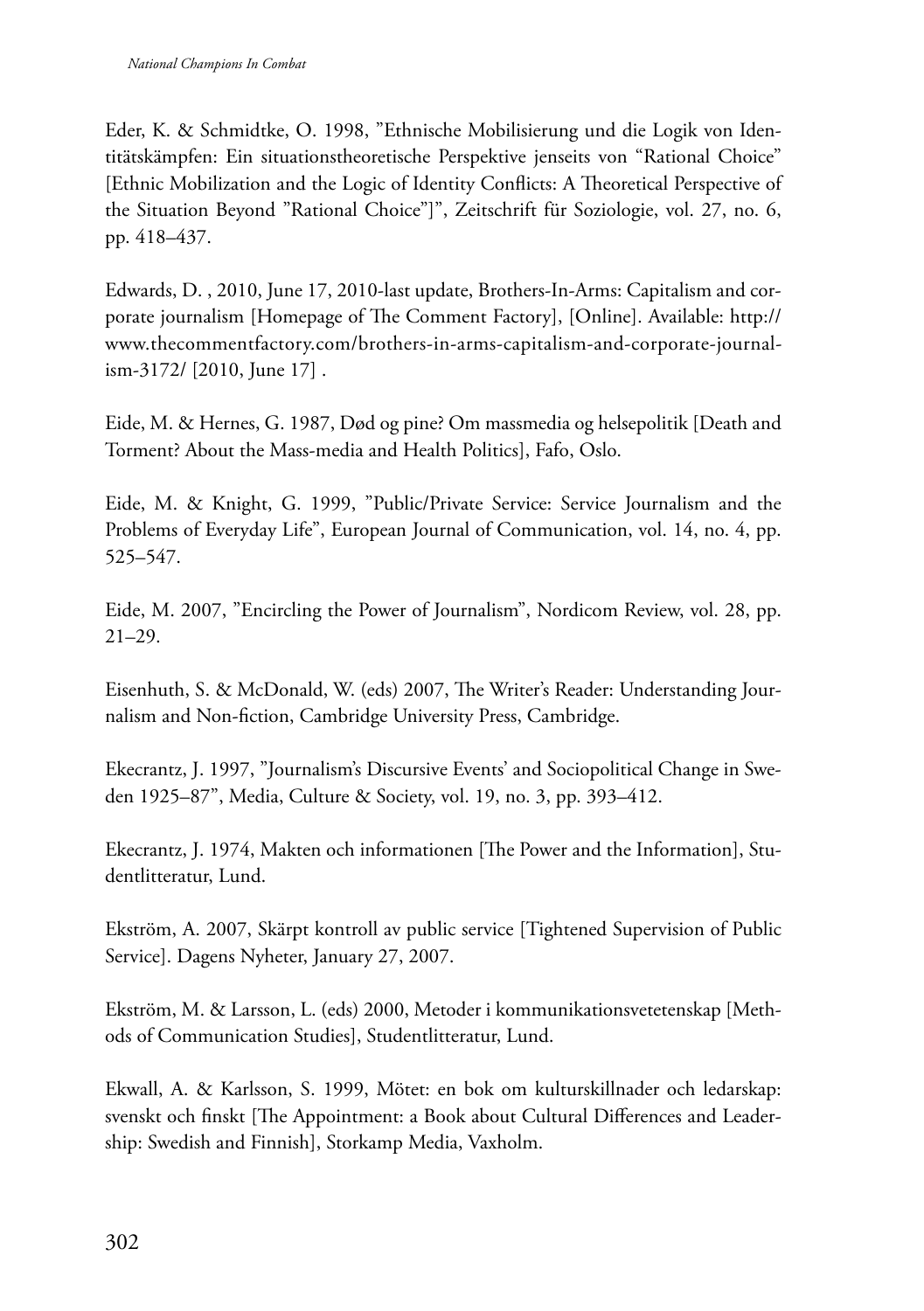Eldridge, J. 1995, Glasgow Media Group reader. Vol. 1, News Content, Language and Visuals, Routledge, London.

Elliott, C. 2010, Open Door: The Readers' Editor on ... the Responsibilities of Business Journalism. The Guardian, November 15, 2010.

Elmbrandt, B. 2005, Dansen kring guldkalven: Så förändrades Sverige av börsbubblan [Dancing Around the Golden Calf: How the Stock Bubble Changed Sweden], Paperback edn, Bokförlaget Atlas, Stockholm.

Elster, J. (ed) 1998, Deliberative Democracy, Cambridge University Press, Cambridge.

Entman, R.M. 1993, "Framing: Towards Clarification of a Fractured Paradigm", Journal of Communication, vol. 43, no. 4, pp. 51–58.

Ericson, R.V., Baranek, P.M. & Chan, J.B.L. 1989, Negotiating Control: A Study Of News Sources, Open University Press, Milton Keynes.

Ericsson , 2005, , Taking you Forward (Press Release). Available: http://www.ericsson. com/thecompany/press/releases/2005/02/980794 [2011, July 15]

Eronen, E. 2008, Kuten huomaat, mua kiinnostaa vähän tämmöiset suuremmat asiat: haastattelututkimus taloustoimittajien ammattiroolista ja yleisösuhteesta [As you realize I am interested in some larger issues: interview survey with business journalists about their professional roles and relation to the audience], Master's thesis, University of Tampere.

Ettema, J.S. & Glasser, T.L. 1987, "On the Epistemology of Investigative Journalism" in Mass Communication Review Yearbook. Vol. 6, 1987, eds. M. Gurevitch & M.R. Levy, Sage, Newbury Park, Calif, pp. 338–361.

European Union 2003, Directive 2003/6/EC of the European Parliament and of the Council of 28 January 2003 on insider dealing and market manipulation (market abuse), Brussels.

Fairbanks, J., Plowman, K.D. & Rawlins, B.L. 2007, "Transparency in Government Communication", Journal of Public Affairs, vol. 7, no. 1, pp. 23–37.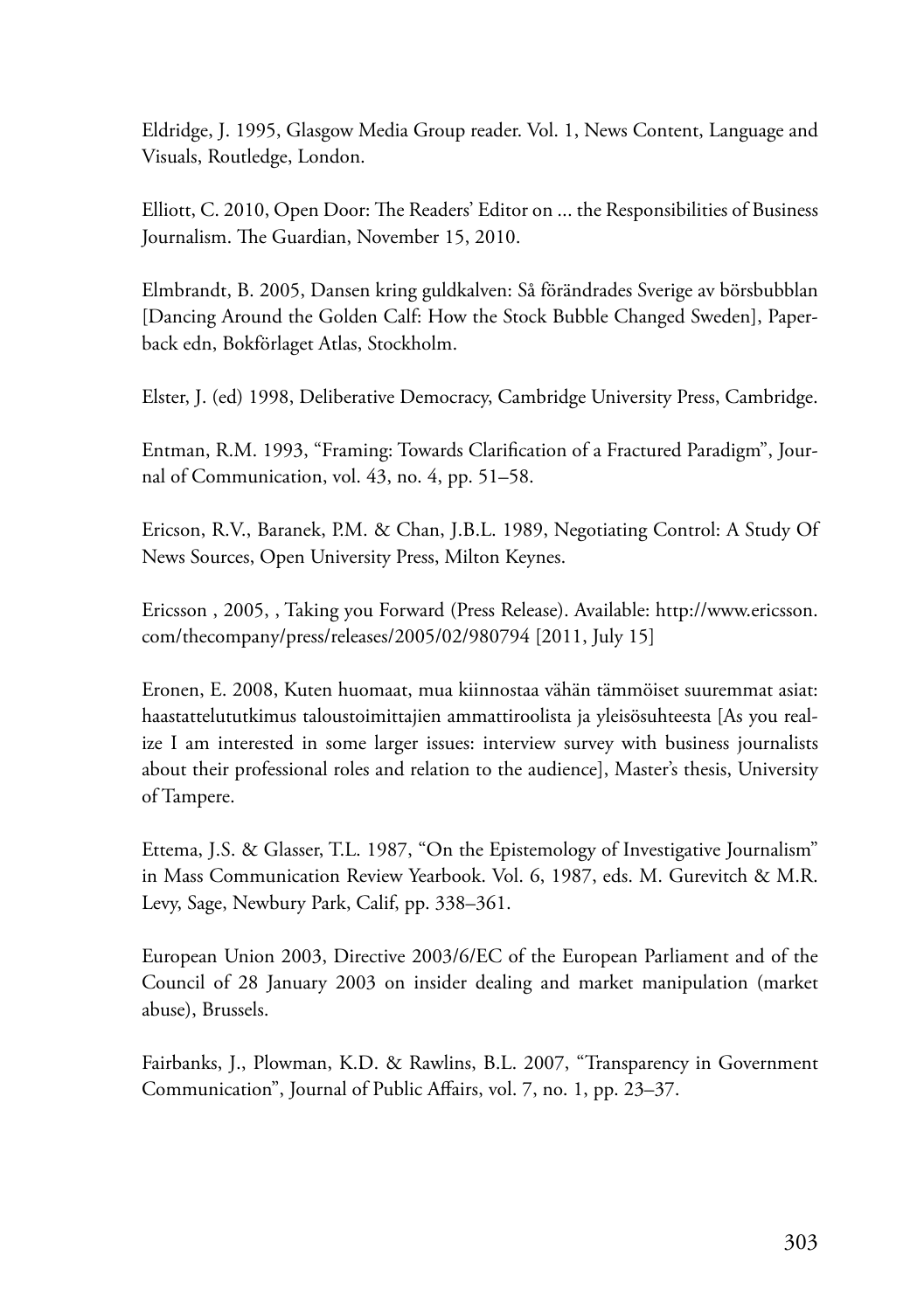Fairhurst, G.T. & Sarr, R.A. 1996, The Art of Framing: Managing the Language of Leadership, First edition edn, Jossey-Bass, San Francisco.

Falck, O., Gollier, C. & Woessmann, L. (eds) 2011, Industrial Policy for National Champions, MIT Press, Cambridge, Mass., London.

Fang, T., Fridh, C. & Schultzberg, S. 2004, "Why Did the Telia–Telenor Merger Fail?", International Business Review, vol. 13, no. 5, pp. 573–594.

Fine, B. & Green, F. 2000, "Economics, Social Capital, and the Colonization of the Social Sciences" in Social Capital: Critical Perspectives, eds. S. Baron, J. Filed & T. Schuller, Oxford University Press, Oxford, pp. 78–93.

Finnish Association of Communications Professionals, 2012, About ProCom. Available: http://www.procom.fi/en/ [2012, February, 22].

Fligstein, N. 2002, "Agreements, Disagreements, and Opportunities in the "New Sociology of Markets"" in The New Economic Sociology: Developments in an Emerging Field, eds. M.F. Guillén, R. Collins, P. England & M. Meyer, Russell Sage Foundation, New York, pp. 61–79.

Fligstein, N. 2001, The Architecture of Markets: An Economic Sociology of Twentyfirst-century Capitalist Societies, Princeton University Press, Princeton (N.J.).

Flyvbjerg, B. 2006, "Five Misunderstandings about Case-Study Research", Qualitative Inquiry, vol. 12, no. 2, pp. 219–245.

Forman, J. & Rymer, J. 1999, "Defining the Genre of the "Case Write-Up"", Journal of Business Communication, vol. 36, no. 2, pp. 103–133.

Forsberg, B. 2007, Frälsaren som kom ner på jorden [The Savior who Came Down to Earth], Affärsvärlden, November 9, 2007.

Foster, E. & Bochner, A.P. 2008, "Social Constructionist Perspectives in Communication Research" in Handbook of Constructionist Research, eds. J.A. Holstein & J.F. Gubrium, The Guilford Press, New York, pp. 85–107.

Fraser, M. 2009, "Five Reasons for Crash Blindness", British Journalism Review, vol. 20, no. 4, pp. 78–83.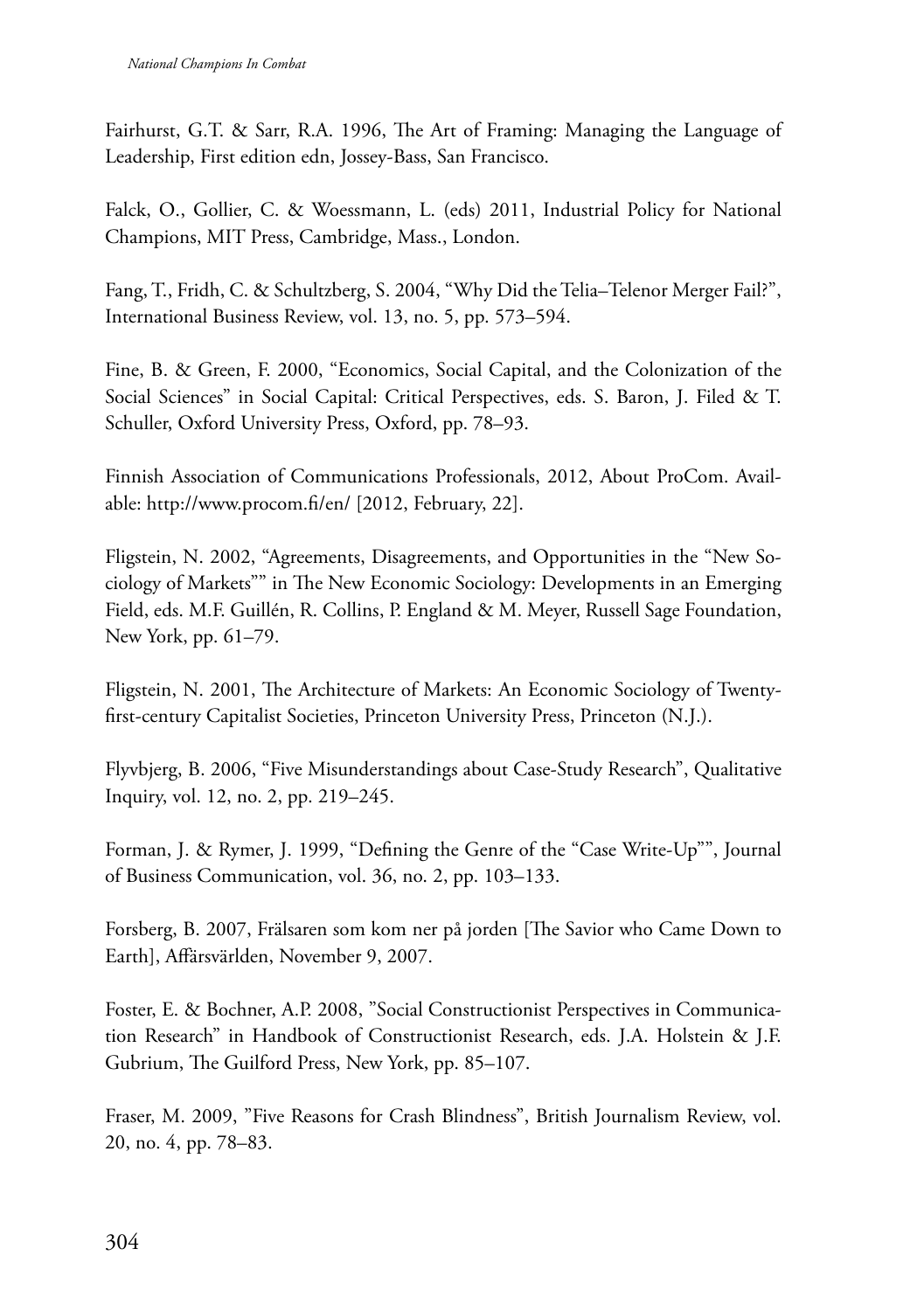Freidson, E. 2001, Professionalism. The Third Logic. 2004 edn, Polity Press, Cambridge.

Friedland, L.A. & Mengbai, Z. 1996, "International Television Coverage of Beijing Spring 1989: A Comparative Approach", Journalism & Mass Communication Monographs, vol. 156.

Frykman, J. 2001, "Svensk mentalitet: Mellan modernitet och kulturell nationalism [Swedish Mentality: Between Modernity and Cultural Nationalism]" in Den svenska framgångssagan? [The Swedish Success Story?], eds. K. Almqvist & K. Glans, Fischer & Co, Stockholm, pp. 133–147.

Fuller, S.W. 2002, Social Epistemology, 2nd edn, Indiana University Press, Bloomington, IN.

Fürsich, E. 2002, "Nation, Capitalism, Myth: Covering News of Economic Globalization", Journalism & Mass Communication Quarterly, vol. 79, no. 2, pp. 353–373.

Furusten, S. & Werr, A. (eds) 2005, Dealing with Confidence: The Construction of Need and Trust in Management Advisory Services, Copenhagen Business School Press, Copenhagen.

Gabriel, Y. 2000, Storytelling in Organizations: Facts, Fictions, and Fantasies, Oxford University Press, Oxford.

Gabrielson, T. 2005, "Obstacles and Opportunities: Factors that Constraint Elected Officials' Ability to Frame Political Issues" in Framing American Politics, eds. K. Callaghan & F. Schnell, University of Pittsburgh Press, Pittsburgh, PA, pp. 76–99.

Galbraith, J.K. 1958, The Affluent Society, 1998, 40th Anniversary Edition, Mariner Books, New York.

Galtung, J. & Ruge, M.H. 1965, "The Structure of Foreign News. The Presentation of the Congo, Cuba and Cyprus Crises in Four Norwegian Newspapers", Journal of International Peace Research, vol. 2, no. 1, pp. 64–91.

Gamson, W.A. 2001, "Foreword" in Framing Public Life: Perspectives on Media and Our Understanding of the Social World, eds. S.D. Reese, O.H. Gandy & A.E. Grant, Lawrence Erlbaum Associates, New Jersey, pp. ix-xii.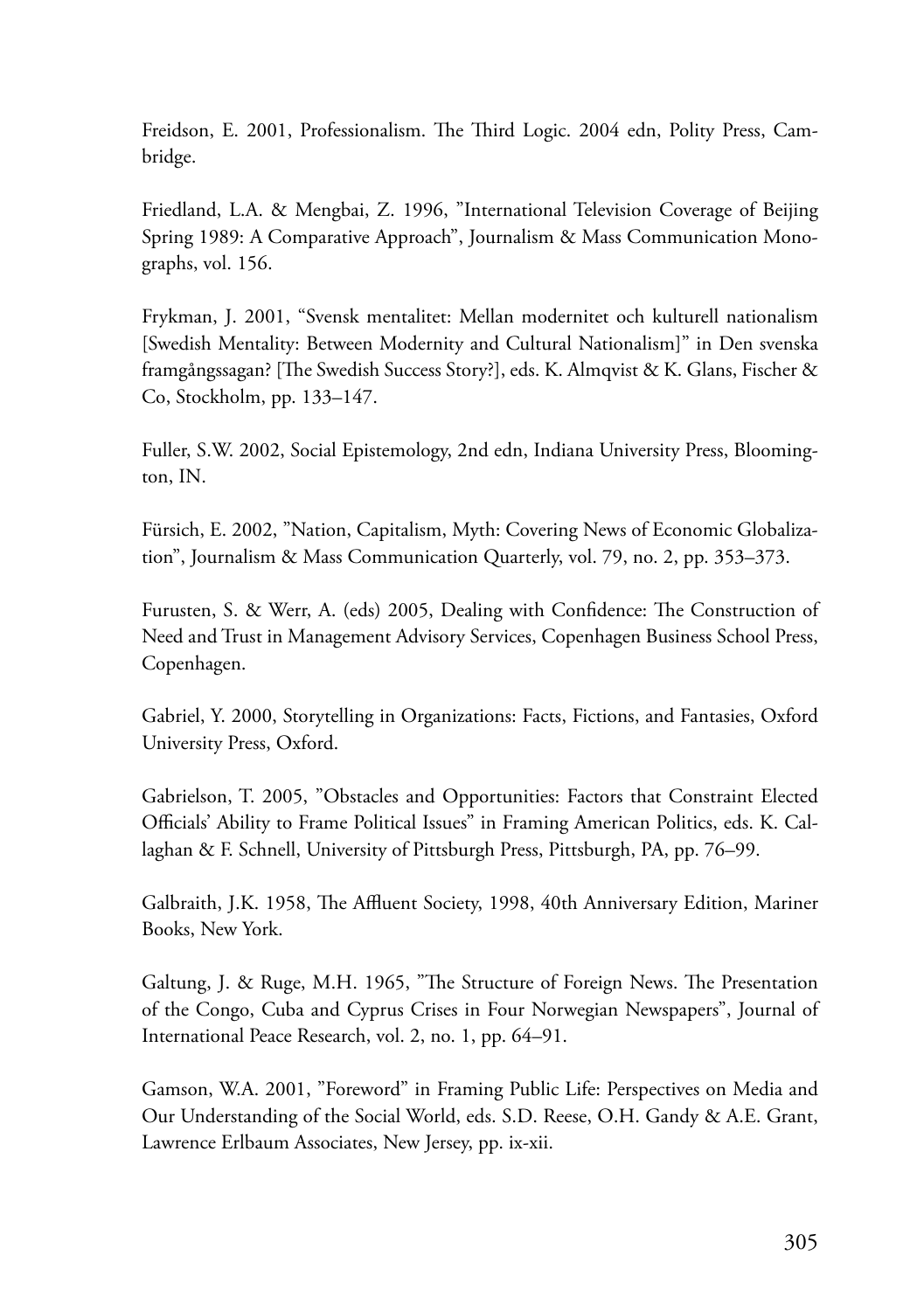Gamson, W.A. 1992, Talking Politics, Cambridge University Press, Cambridge.

Gamson, W.A., Croteau, D., Hoynes, W. & Sasson, T. 1992, "Media Images and the Social Construction of Reality", Annual Review of Sociology, vol. 18, no. 1, pp. 373– 393.

Gamson, W.A. & Modigliani, A. 1994, "The Changing Culture of Affirmative Action" in Equal Employment Opportunity: Labor Market Discrimination and Public Policy, ed. P. Burstein, Walter de Gruyter, New York, pp. 373–395.

Gamson, W.A. & Modigliani, A. 1989, "Media Discourse and Public Opinion on Nuclear Power: A Constructionist Approach", American Journal of Sociology, vol. 95, no. 1, pp. pp. 1–37.

Gans, H.J. 1979, Deciding What's News: A Study of CBS Evening News, NBC Nightly News, Newsweek and Time, 25th Anniversary Edition, 2004, Pantheon Books, New York.

Garnert, J. 2002, "Telia-Telenor. Etnologiska marginalanteckningar om en företagsfusion [Telia-Telenor. Ethnological Notes in the Margin on a Corporate Merger]" in Historien in på livet : diskussioner om kulturarv och minnespolitik [History in Life: Discussions on the Cultural Heritage and Memory Politics], eds. A. Eriksen, J. Garnert & T. Selberg, Nordic Academic Press, Lund, pp. 259–274.

Garnham, N. 1990, Capitalism and Communication: Global Culture and the Economics of Information, Sage, London.

Gavin, N.T. (ed) 1998, The Economy, Media, and Public Knowledge, Leicester University Press, London.

Gellner, E. 1983, Nations and Nationalism, Blackwell, Oxford.

Gerschenkron, A. 1962, Economic Backwardness in Historical Perspective, The Belknap Press of Harvard University Press, Cambridge, Mass.

GfK Custom Research North America , 2012, , GfK Partner Simon Anholt Wins 2009 Nobels Colloquia Prize for Economics Leadership. Available: http://www.gfkamerica. com/newsroom/press\_releases/single\_sites/005069/index.en.html [2010, May 19] .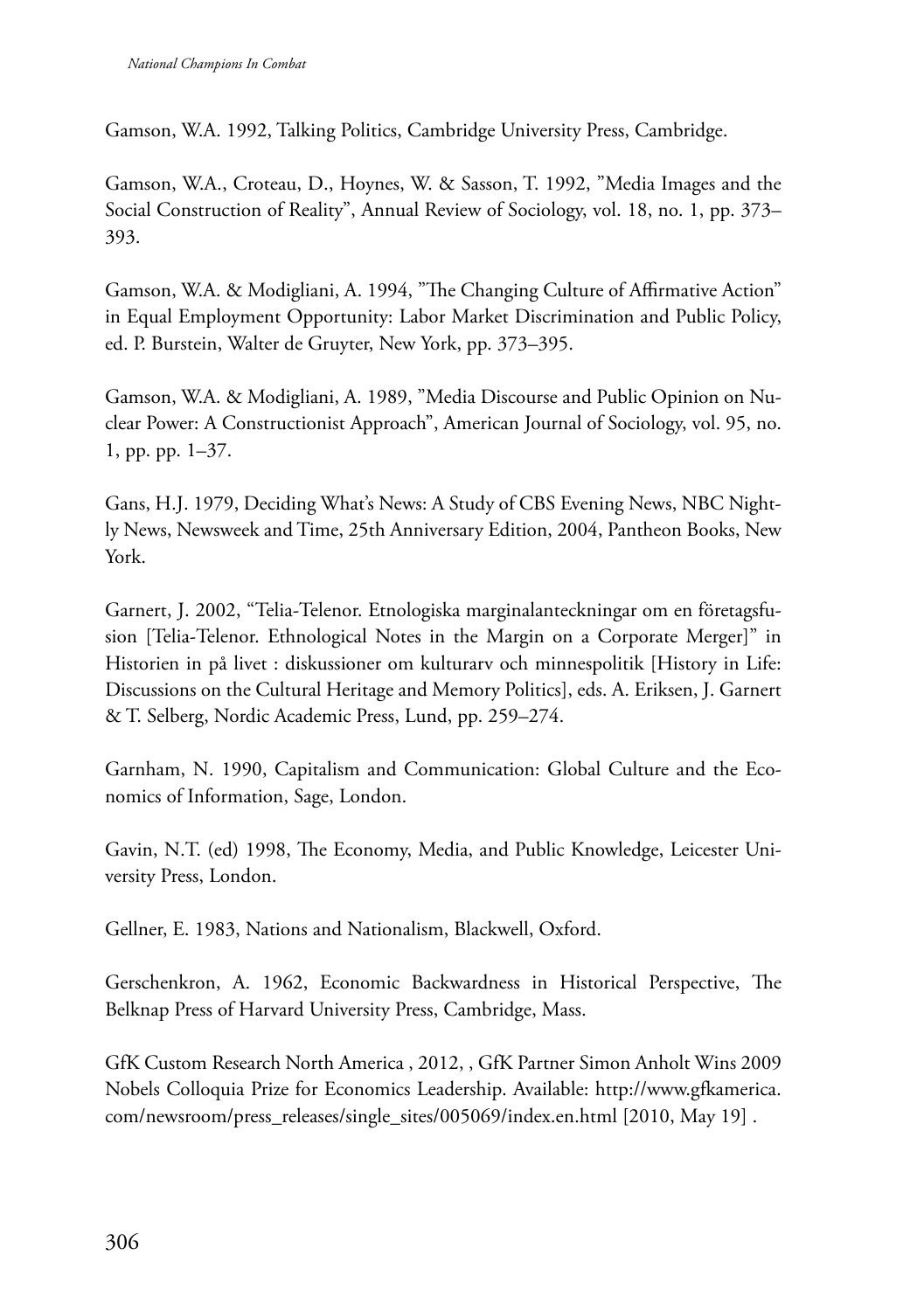Giddens, A. 2002, Runaway World: How Globalisation is Reshaping Our Lives, 2nd edn, Profile Books, London.

Giddens, A. 1984, The Constitution of Society: Outline of the Theory of Structuration, Polity Press, London.

Giddens, A. & Pierson, C. 1998, Conversations with Anthony Giddens: Making Sense of Modernity, Polity Press, Cambridge.

Giesen, B. 1991, Die Entdinglichung des Sozialen: Eine evolutionstheoretische Perspektive auf die Postmoderne [The Deobjectification the Social: An Evolutionary Perspective on Postmodernity], Suhrkamp, Frankfurt.

Ginneken, J.v. 1998, Understanding Global News: A Critical Introduction, SAGE, London.

Gitlin, T. 1980, The Whole World is Watching: Mass Media in the Making and Unmaking of the New Left, University of California, Berkley.

Goddard, P., Corner, J., Gavin, N.T. & Richardson, K. 1998, "Economic News and the Dynamics of Understanding: The Liverpool Project" in The Economy, Media, and Public Knowledge Leicester University Press, London, pp. 9–37.

Goffman, E. 1974, Frame Analysis: An Essay on the Organization of Experience, The Maple Press, New York.

Goffman, E. 1979, Gender Advertisements, Harvard University Press, Cambridge, MA.

Goffman, E. 1981, "A Reply to Denzin and Keller", Contemporary Sociology, vol. 10, no. 1, pp. 60–68.

Golding, P. 1981, "The Missing Dimensions - News Media and the Management of Social Change" in Mass Media and Social Change, eds. E. Katz & T. Szecskö, Sage, Beverly Hills, Calif, pp. 63–82.

Golding, P. & Elliott, P. 1976, Making the News: A Study of the Production and Content of Broadcast News in Three Countries, University of Leicester, Leicester.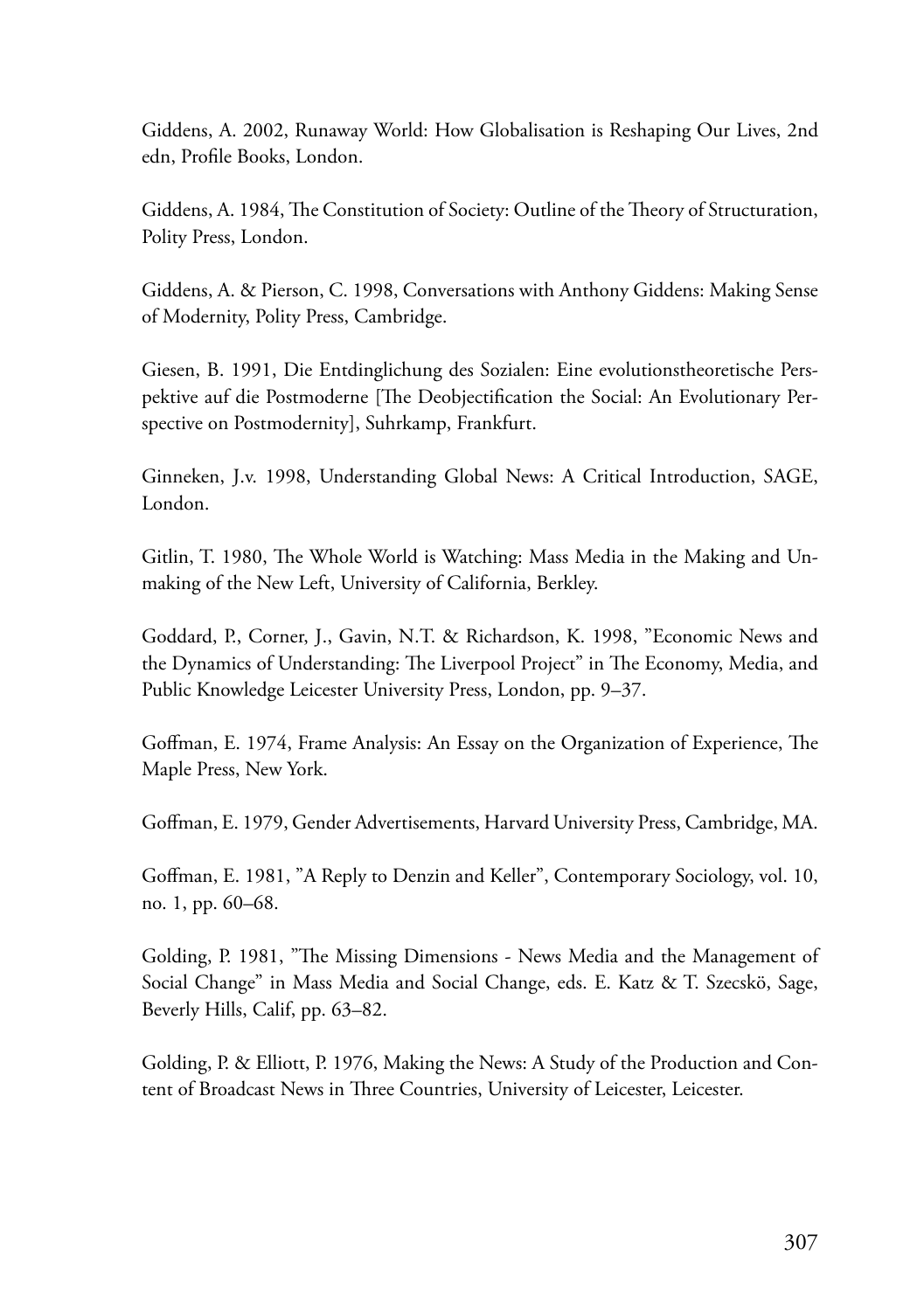Golding, P. & Elliott, P. 1999, "Making the News" in News: A Reader, ed. H. Tumber, Oxford University Press, Oxford, pp. 112–120.

Grafström, M. 2001, Power of the Pink Press: Business News in Sweden 1976–2000, Master's thesis, Uppsala University, Uppsala.

Grafström, M. & Pallas, J. 2007, "The Negotiation of Business News" in Mediating Business : The Expansion of Business Journalism, eds. P. Kjær & T. Slaatta, Copenhagen Business School Press, Copenhagen, pp. 217–234.

Granovetter, M. 1985, "Economic Action and Social Structure: The Problem of Embeddedness", American Journal of Sociology, vol. 91, no. 3, pp. 481–510.

Greenfeld, L. 2004, "Is Nation Unavoidable? Is Nation Unavoidable Today?" in Nation and National Identity: The European Experience in Perspective, eds. H. Kriesi, K. Armingeon & H. Siegrist, 1st U.S. edn, Purdue University Press, West Lafayette, Ind, pp. 37–53.

Groenewegen, J. & van der Steen, M. 2006, "The Evolution of National Innovation Systems", Journal of Economic Issues, vol. 40, no. 2, pp. 277–284.

Grosshans, E. & Rau, H. 2009, "Analysis of Self-Conception and Labour Conditions of Business Journalists Working for European Media", Conference Papers -- International Communication Association, , pp. 1–15.

Gubrium, J.F. & Holstein, J.A. 2008, "The Constructionist Mosaic" in Handbook of Constructionist Research, eds. J.A. Holstein & J.F. Gubrium, The Guilford Press, New York, pp. 3–10.

Guillén, M.F., Collins, R., England, P. & Meyer, M. (eds) 2002, The New Economic Sociology: Developments in an Emerging Field, Russell Sage Foundation, New York.

Gulbrandsen, M. & Godoe, H. 2008, ""We Really Don't Want to Move, but...": Identity and Strategy in the Internationalisation of Industrial R&D", The Journal of Technology Transfer, vol. 33, no. 4, pp. 379–392.

Gurevitch, M. & Levy, M.R. (eds) 1985, Mass Communication Review Yearbook. Vol. 5, 1985, Sage, Beverly Hills, Calif.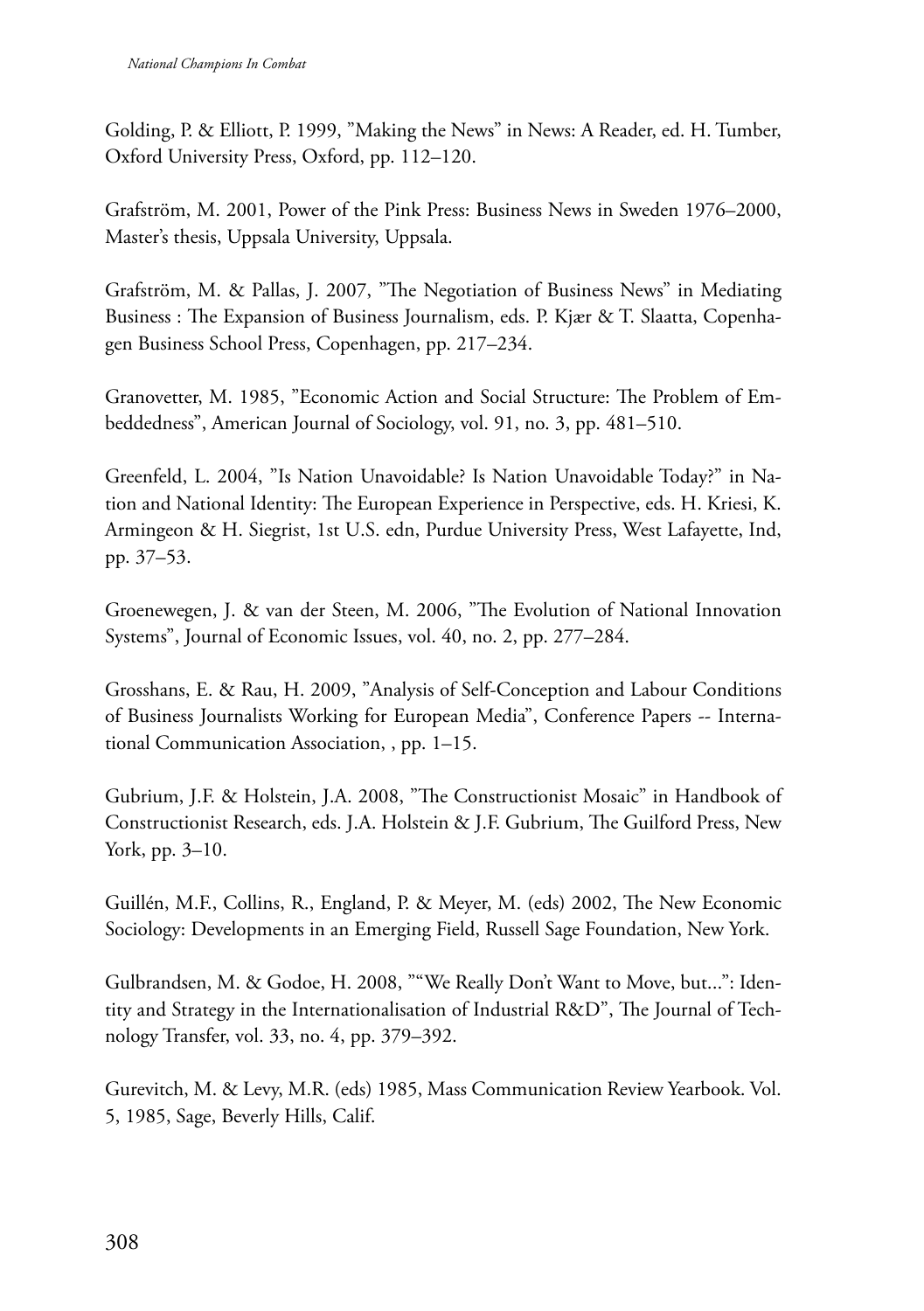Haavisto, I., Kiljunen, P. & Nyberg, M. 2007, Satavuotias kuntotestissä. EVAn kansallinen arvo- ja asennetutkimus 2007 [Hundred-year-old in a Fitness Test. The National EVA Survey of Values and Attitudes], EVA, Helsinki.

Hadenius, S. 2002, Dagens Nyheters historia: tidningen och makten 1864–2000 [The History of Dagens Nyheter: The Newspaper and Power 1864–2000], Bokförlag DN, Stockholm.

Hadenius, S. & Söderhjelm, T. 1994, Bankerna i pressen 1984–1990 [Banks in the Press 1984–1990], Fritze, Stockholm.

Hadland, A. 2007, The South African Print Media, 1994–2004: An Application and Critique of Comparative Media Systems Theory, University of Cape Town.

Hafez, K. 2007, The Myth of Media Globalization, Polity Press, Cambridge.

Haglund, L. & Englund, L. 2001, Från jämförpriser till börskriser. En kvantitativ kartläggning av ekonomi- och konsumentjournalistiken i svenska medier år 2000. [From Comparison of Prices to Stock Market Crises. A Quantitative Mapping of Business and Consumer Journalism in Swedish media year 2000], Stiftelsen Institutet för Mediestudier, Stockholm.

Häikiö, M. 2001, Nokia OYJ:n historia. Telekommunikaation maailmanvalloitus 1992–2000 [The History of Nokia Corp. Telecommunications Conquering the World 1992–2000], Edita, Helsinki.

Hakkarainen, A. 2009, Menestyksen hinta: Nokian matkapuhelinten tarina napaansa tuijottavien liikemiesten ja hullujen sammakoiden maailmassa [Behind the screen: Nokia´s Success Story in an Industry of Navel-gazing Executives and Crazy Frogs], Readme.fi, Jyväskylä.

Hakkarainen, J. 1996, "Koulutuksen EU-toimijat [The Education Actors of EU]" in Kansa euromyllyssä: journalismi, kampanjat ja kansalaisten mediamaisemat Suomen EU-jäsenyysprosessissa [A population in the Euromill: Journalism, Campaigns and the Citizens media in the Finnish EU-membership Process], eds. U. Kivikuru & L. Åberg, Yliopistopaino, Helsinki, pp. 273–288.

Hall, S. 1996, "The Question of Cultural Identity" in Modernity: An Introduction to Modern Societies, eds. S. Hall, D. Held, D. Hubert & K. Thompson, Blackwell, Malden, Mass, pp. 595–635.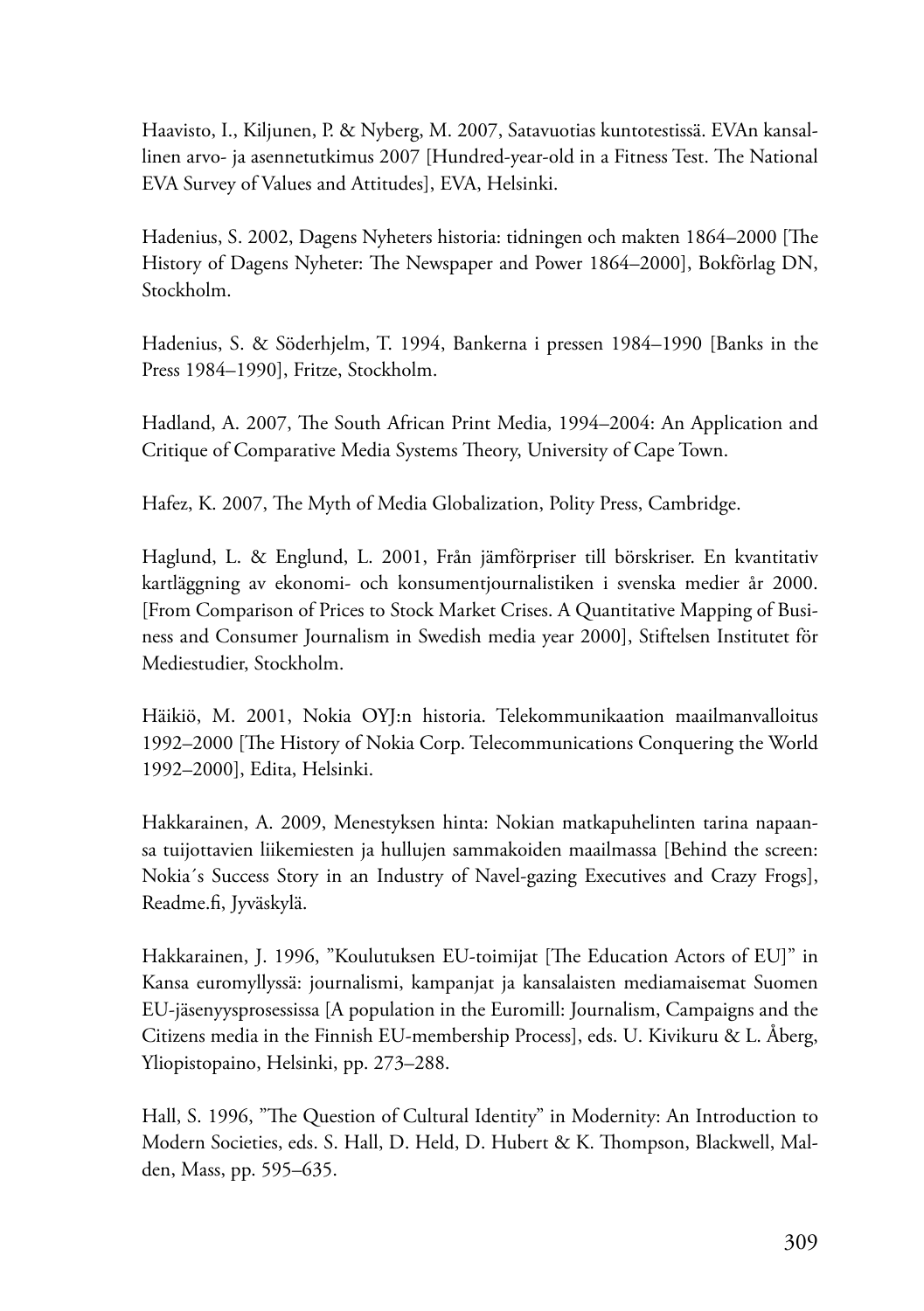Hallin, D.C. 2005, "Field Theory, Differentiation Theory, and Comparative Media Research" in Bourdieu and the Journalistic Field, eds. R. Benson & E. Neveu, Polity Press, Cambridge, Malden, pp. 224–243.

Hallin, D.C. & Mancini, P. 2004, Comparing Media Systems: Three Models of Media and Politics, Cambridge University Press, New York, N.Y.

Hämäläinen, T.J. & Heiskala, R. 2007, Social Innovations, Institutional Change and Economic Performance: Making Sense of Structural Adjustment Processes in Industrial Sectors, Regions and Societies, Elgar, Cheltenham.

Hamilton, C. 2003, "Ny ekonomi i gammal journalistik [The New Economy in Old Journalism]", Ekonomiska samfundets tidskrift, vol. 56, no. 1, pp. 29–31.

Hanitzsch, T. 2007, "Deconstructing Journalism Culture: Toward a Universal Theory", Communication Theory, vol. 17, no. 4, pp. 367–385.

Hanitzsch, T., Berganza, R., Cangoz, I., Hamada, B., Hanusch, F., Moreira, S.V., Mwesige, P., Mellado, C., Reich, Z. & Noor, D. 2009, "Modeling Perceived Influences on Journalism: Evidence From a Cross-National Survey of Journalists", Conference Papers -- International Communication Association, pp. 1–27.

Hannula, M. 1997, Suomi, suomalaisuus, olla suomalainen: 21 henkilöhaastattelua ja näkökulmaa suomalaisuudesta [Finland, Finnishness, to be Finnish: 21 Personal Interviews and Perspectives on Finnish Culture], Like, Helsinki.

Hansen, A., Cottle, S. & Negrine, R. 1998, Mass Communication Research Methods, MacMillan, Hampshire.

Harcup, T. & O'Neill, D. 2001, "What Is News? Galtung and Ruge revisited", Journalism Studies, vol. 2, no. 2, pp. 261–280.

Hardt, H. 2001, Social Theories of the Press: Constituents of Communication Research, 1840s to 1920s, 2nd edn, Rowman & Littlefield, Lanham, MD.

Harries, G. & Wahl-Jorgensen, K. 2007, "The Culture of Arts Journalists: Elitists, Saviors or Manic Depressives?", Journalism, vol. 8, no. 6, pp. 619–639.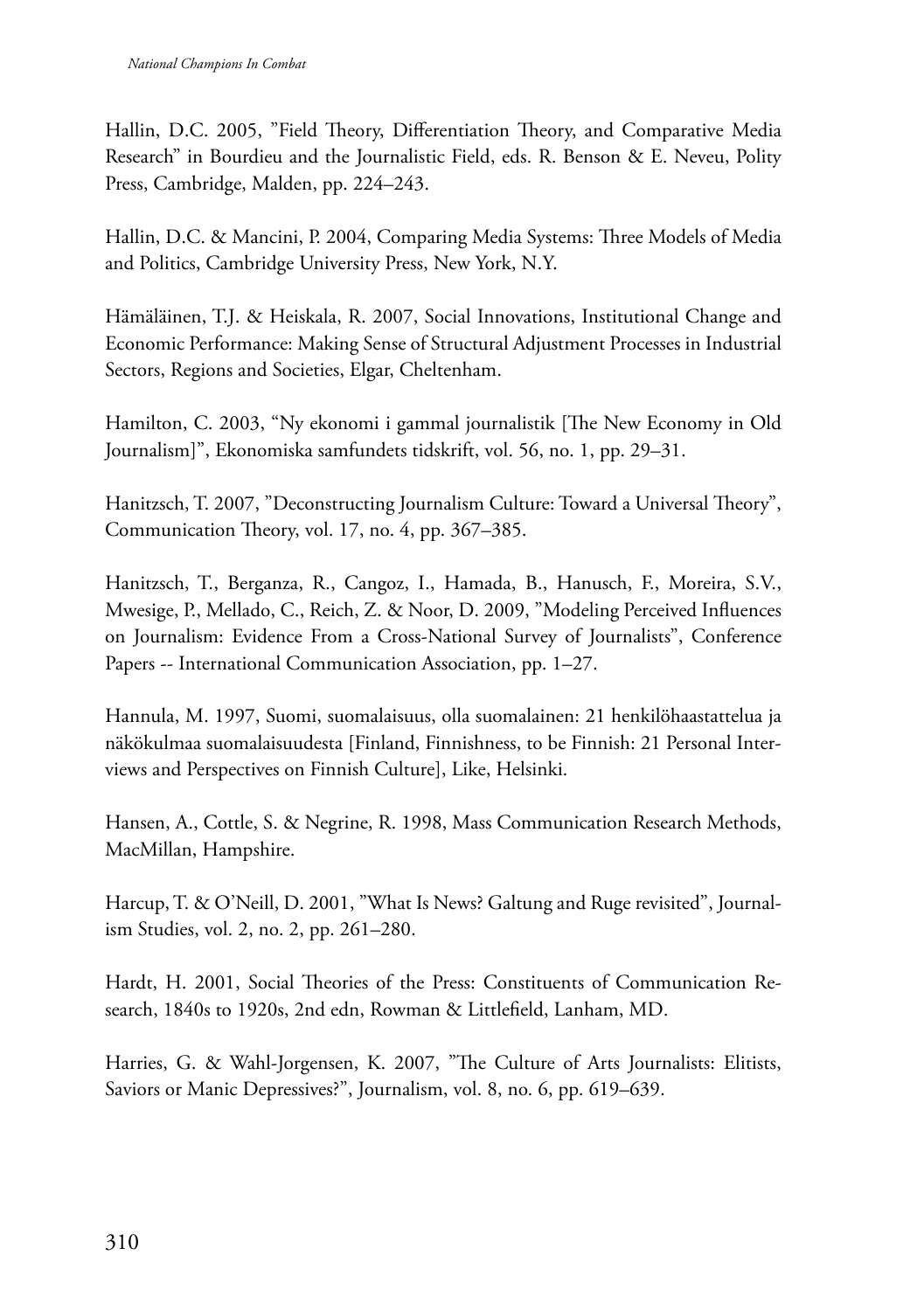Hartley, J. 1996, Popular Reality: Journalism, Modernity, Popular Culture, Arnold, London.

Hayward, J.E.S. (ed) 1995, Industrial Enterprise and European Integration: From National to International Champions in Western Europe, Oxford University Press, New York.

Hedman, U. 2006, "Den konjunkturberoende journalistiken. Svenska ekonomiredaktioners organisation och policy 2005 [Journalism Dependent on the Business Cycle: The organization and policy of Swedish Business News Rooms 2005]", [Online], pp. March 4, 2010. Available from: http://www.sns.se/document/Hedman\_ekonomiredaktionerna.pdf.

Heinonen, A. 1995, Vahtikoiran omatunto: journalismin itsesääntely ja toimittajat [Conscience of the Watch-dog. Selfregulated Journalism and Journalists], University of Tampere, Tampere.

Helander, M. 2004, Fenomenologisk globalisering: vardaglig nationalism bland transnationellt aktiva svenska och finländska företagsledare som globala epokens ofullbordan {Phenomenological Globalization: Everyday Nationalism among Transnationally Active Swedish and Finnish Business Leaders as the Incomplete Global Epoch], Swedish School of Social Science, Helsinki.

Heller, R. 2001, Down but not Out, Forbes, November 1, 2001.

Hellgren, B,Löwstedt, J, Puttonen, L., Tienari, J., Vaara, E. & Werr, A. 2002, "How issues become (re)constructed in the media: Discursive practices in the AstraZeneca Merger", British Journal of Management, vol. 13, pp. 123–140.

Helsingin Sanomat , 2010, April 1-last update, Helsingin Sanomien periaatelinja (Policy Principles for Helsingin Sanomat). Available: http://www.hs.fi/paakirjoitus/artikkeli/Helsingin+Sanomien+periaatelinja/1135255805007 [2010, August 4].

Helsingin Sanomat. 2007, Hyytävää journalismia {Chilling Journalism]. September 5, 2007.

Henriksson, K. 2006, Stolt över att vara svensk? Nej! [Proud to be Swedish? No!]. Aftonbladet, March 14, 2006.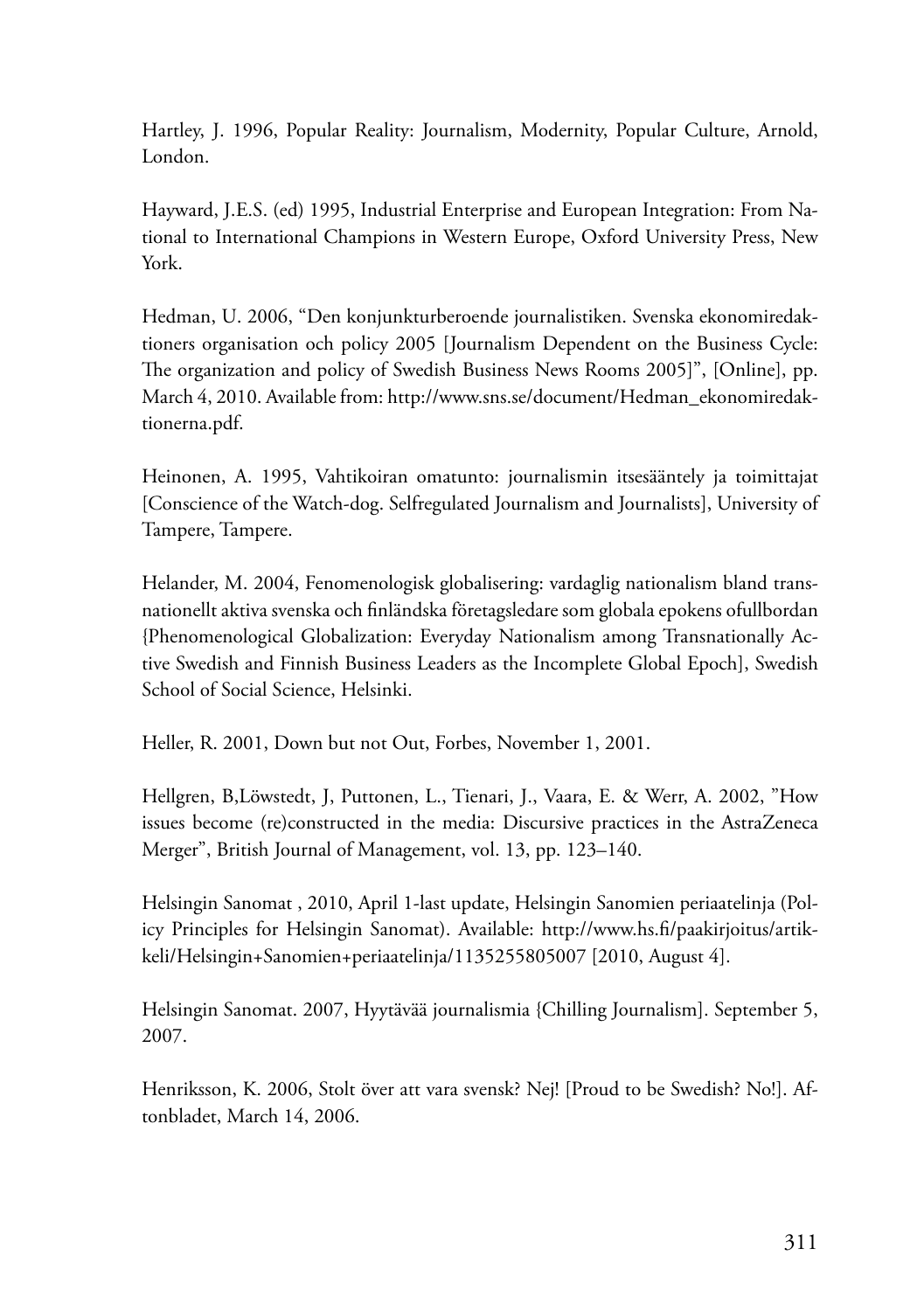Hirsch, P.M. 2000, "Cultural Industries Revisited", Organization Science, vol. 11, no. 3, pp. 356–361.

Hirschman, A.O. 1970, Exit, Voice, and Loyalty: Responses to Decline in Firms, Organizations, and States, Harvard University Press, Cambridge, Mass.

Hirschman, A.O. 1982, "Rival Interpretations of Market Society: Civilizing, Destructive, or Feeble?", Journal of Economic Literature, vol. 20, no. 4, pp. 1463–1484.

Hirt, E.R. & Markman, K.D. 1995, "Multiple Explanation: A Consider-an-Alternative Strategy for Debiasing Judgments", Journal of Personality & Social Psychology, vol. 69, no. 6, pp. 1069–1086.

Hirvonen, T. 2004, From Wood to Nokia: The Impact of the ICT Sector in the Finnish Economy, ECFIN, Brussels.

Hjarvard, S. 2008, "The Mediatization of Society: A Theory of the Media as Agents of Social and Cultural Change", Nordicom Review, vol. 29, no. 2, pp. 105–134.

Hobsbawm, E.J. 1983, "Introduction: Inventing traditions" in The Invention of Tradition, eds. E.J. Hobsbawm & T.O. Ranger, Cambridge University Press, Cambridge, pp. 1–15.

Hobsbawm, E.J. 1992, Nations and Nationalism Since 1780: Programme, Myth, Reality, Canto 2nd edn, Cambridge University Press, Cambridge.

Hoffman, A.J. & Ventresca, M.J. 1999, "The Institutional Framing of Policy Debates: Economics Versus the Environment", The American Behavioral Scientist, vol. 42, no. 8, pp. 1368–1392.

Hoggart, R. 1981, Bad News. Vol. 1, Routledge & Kegan Paul, London.

Hollifield, C.A. 1997, "The Specialized Business Press and Industry-Related Political Communication: A Comparative Study", Journalism and Mass Communication Quarterly, vol. 74, no. 4, pp. 757–772.

Holmberg, I. & Åkerblom, S. 2001, "The Production of Outstanding Leadership — An Analysis of Leadership Images in the Swedish Media", Scandinavian Journal of Management, vol. 17, no. 1, pp. 67–85.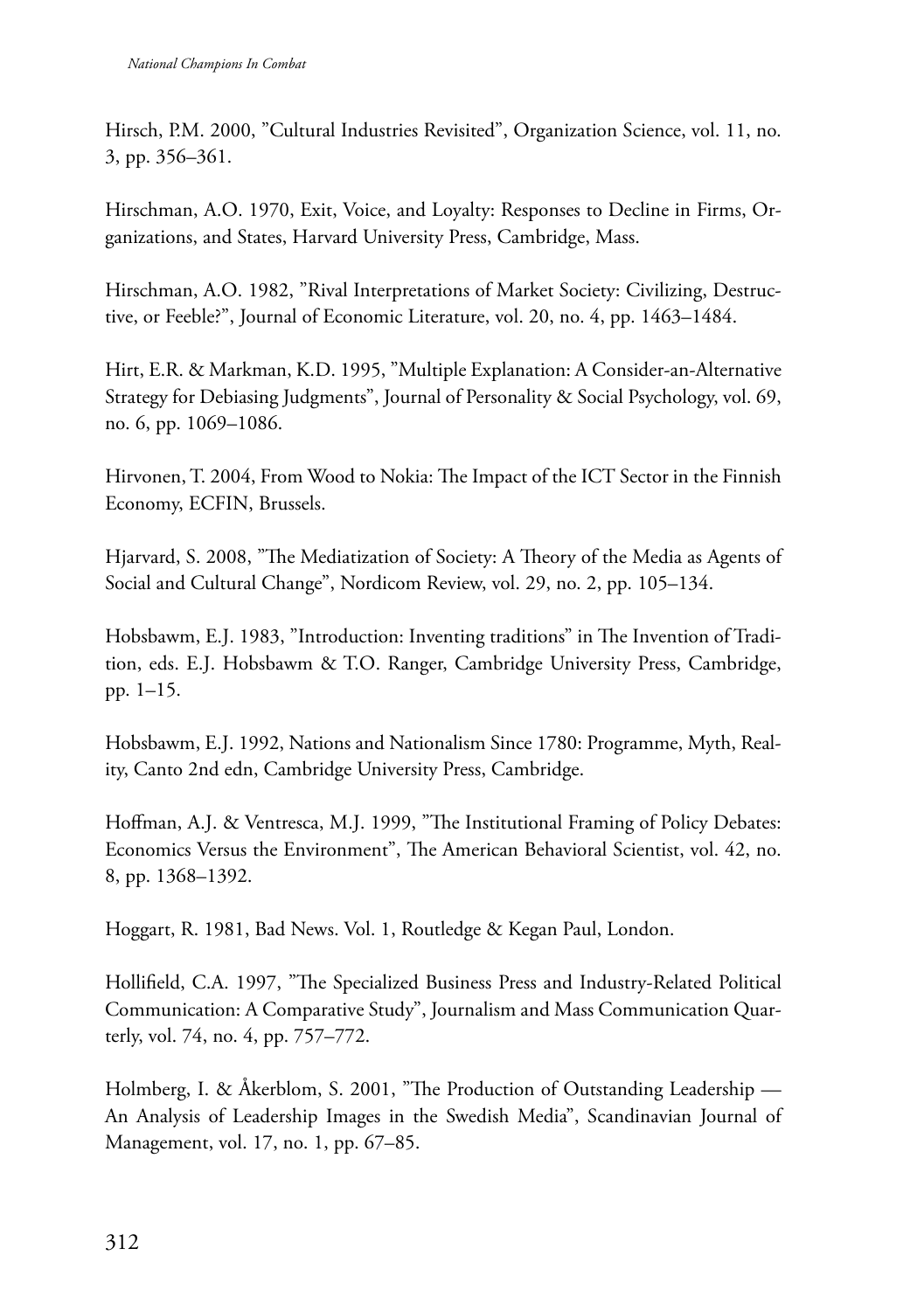Homans, G.C. 1962, Sentiments and Activities: Essays in Social Science, Routledge, London.

Høyer, S. & Lauk, E. 2003, "The Paradoxes of the Journalistic Profession", Nordicom Review, vol. 24, no. 2, pp. 3–18.

Hujanen, T. 1990, "Avauksia talousjournalismin kritiikkiin [Openings of Business Journalism Critique]" in Avauksia journalismikritiikkiin [Openings of Journalism Critique], eds. T. Hujanen & H. Luostarinen, University of Tampere, Tampere, pp. 46–63.

Hultén, B. 2000, Journalistikanalys: en introduktion [Analyzing Journalism: An Introduction], Studentlitteratur, Lund.

Huovila, T. 2003, Tiedolla korkoa: suomalaista talousjournalismia 1900-luvulla [Interest Rate Return on Information: Finnish Business Journalism in the 1900s], Inforviestintä, Helsinki.

Huovinen, J. 2008, Kuinkas sitten kävikään? Työpaikkojen määrän ja työsuhteiden laadun muutos pääkaupunkiseudun suurimmissa taloustoimituksissa [What happened then? Changes in the Number of Work Places and Quality in the Largest Business News Rooms in the Metro Area], BA, Haaga-Helia, Helsinki.

Hurmeranta, M. 2009, Talousmedia ja valkokaulustyöläiset. Ydinkohderyhmän arvioita talousjournalismin tasosta ja verkkomedian roolista [Business Media and White Collar Workers. The Core of the Target Group's Wiew on the quality of Business Journalism and the Role of the On-line media], University of Tampere, Tampere.

Ibison, D. 2007, All is not as it appears in frozen land. Financial Times, September 4, 2007.

Jaatinen, M. 1999, Lobbying Political Issues: A Contingency Model of Effective Lobbying Strategies, Web publications at University of Helsinki, Helsinki.

Jefkins, F. 1989, Modern Marketing, 2nd edn, Pitman, London.

Jessop, B. 1990, State Theory: Putting the Capitalist State in its Place, Polity Press, Cambridge.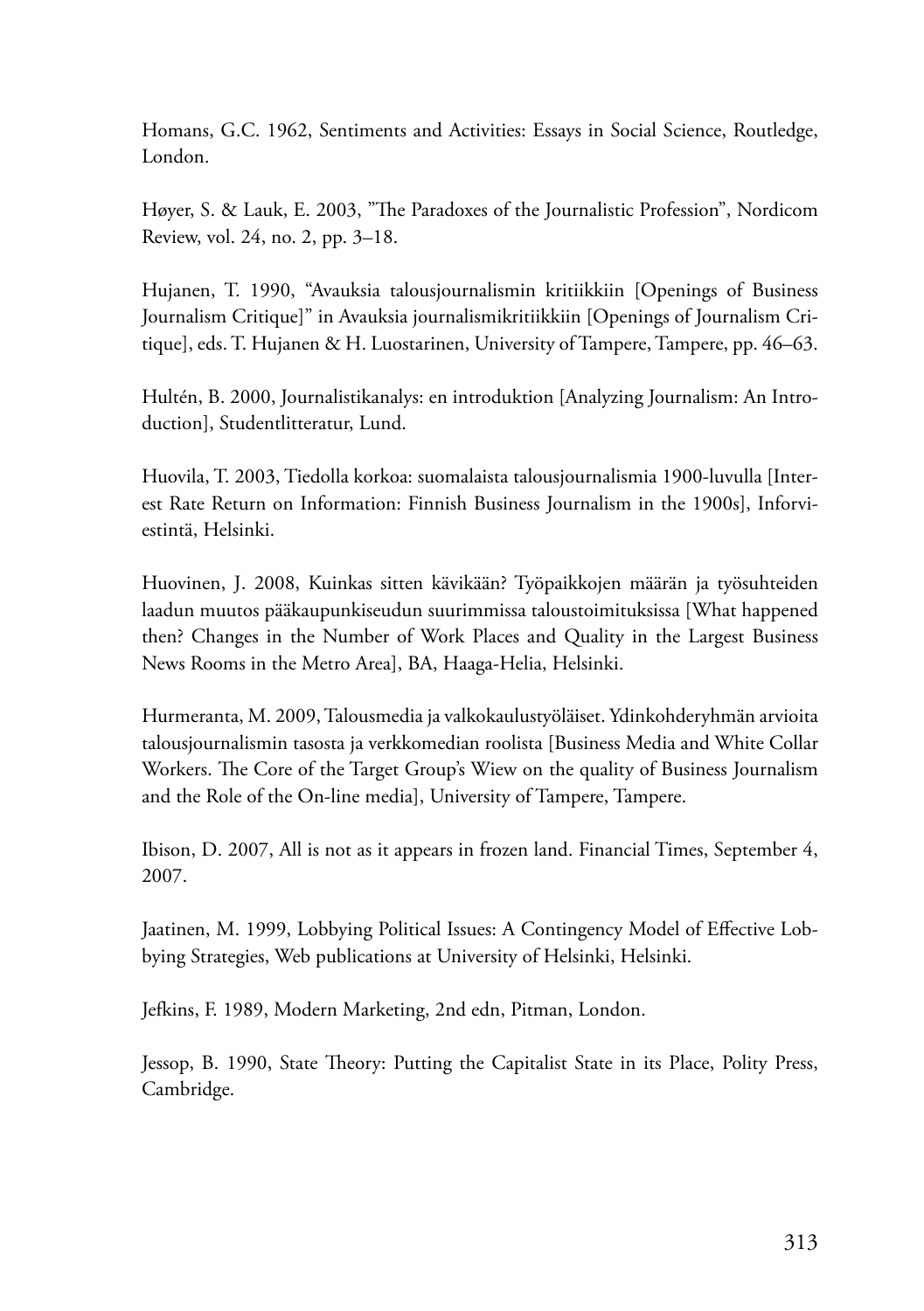Joe, J., Louis, H. & Robinson, D. 2007, "Managers' and Investors' Responses to Media Exposure of Board Ineffectiveness", Social Science Research Network, [Online], pp. 1–50. [August 4, 2011].

Johnson, H.G. (ed) 1967 (1968), Economic Nationalism in Old and New States, George Allen and Unwin Ltd, Working, London.

Johnsson, H.V.A. 1996, Return on Communications, The Swedish Public Relations Association, Stockholm.

Julkunen, R. 2001, Suunnanmuutos: 1990-luvun sosiaalipoliittinen reformi Suomessa [Alteration of Course: The Socio-Political Reform During the 1990s], Vastapaino, Tampere.

Jyrkiäinen, J. 2008, Journalistit muuttuvassa mediassa [Journalists in Changing Media], University of Tampere, Tampere.

Kahneman, D. & Tversky, A. 1984, "Choices, Values, and Frames", American Psychologist, vol. 39, no. 4, pp. 341–350.

Kahneman, D. & Tversky, A. 1977, Intuitive Prediction: Biases and Corrective Procedures, Decision Research, Eugene, Oregon.

Kajanti, C. 1997, Siniristilippumme [Our Flag with the Blue Cross], Otava, Helsingissä.

Kallionpää, K. 2005, Alma is Jorma Ollila's secret love. Helsingin Sanomat, January 30, 2005.

Kantola, A. 2006a, "Imperiumin järki: Financial Timesin poliittinen järjestys [Common Sense in the Empire: The Political Order of the Financial Times]", Tiedotustutkimus, vol. 29, no. 2, pp. 14–29.

Kantola, A. 2006b, "Suomea trimmaamassa: Suomalaisen kilpailuvaltion sanastot [Tuning Finland: The Vocabularies of the Competition State]" in Uusi jako: Miten Suomesta tuli kilpailukyky-yhteiskunta? [New Deal: How Finland Become a Competition Society], eds. R. Heiskala & E. Luhtakallio, Gaudeamus, Helsinki, pp. 43–64.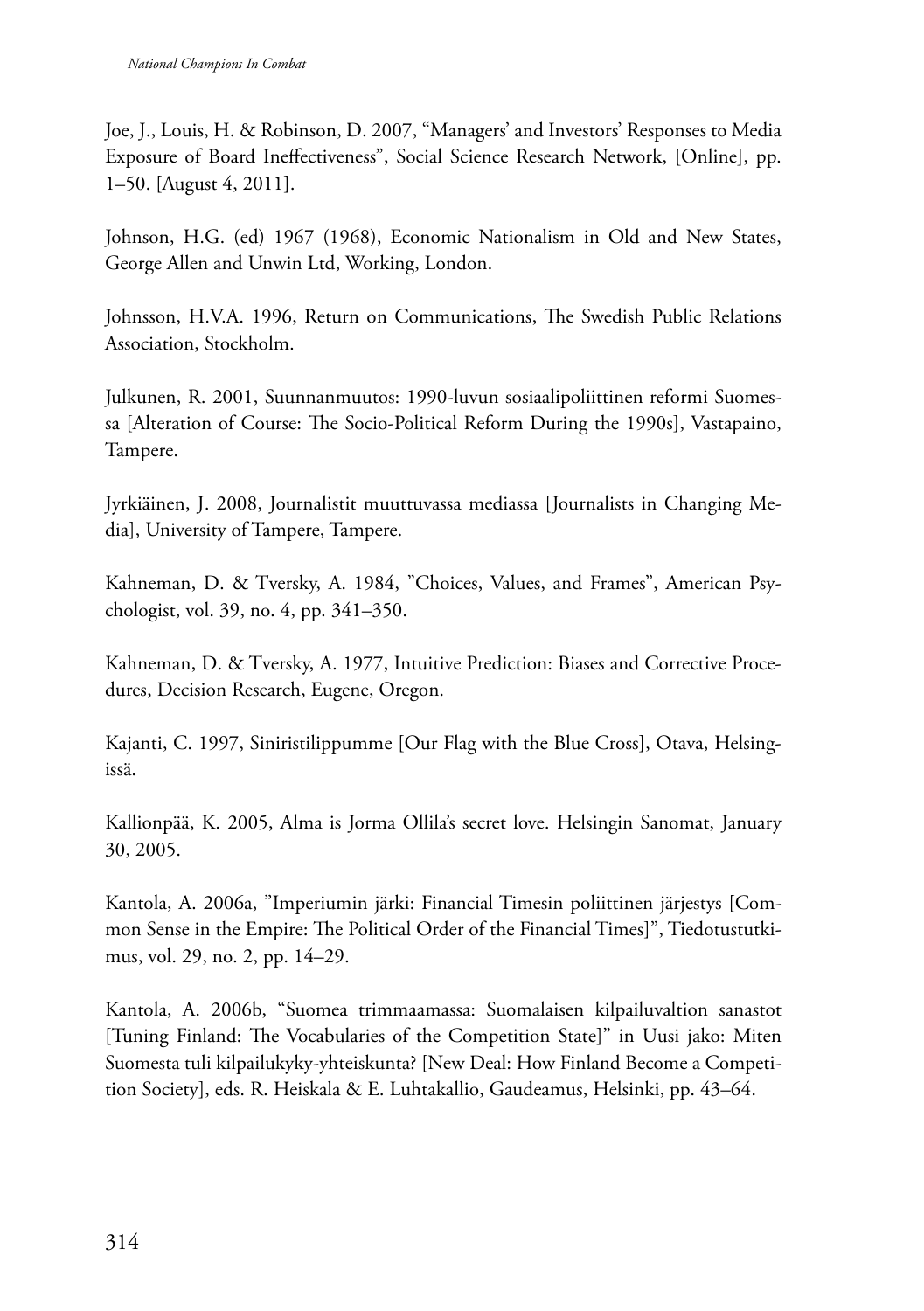Kantola, A. 2002, "Se keskustelu jäi käymättä - poliittinen eliitti ja talouskriisin julkisuus. ["That Debate was Never Held" - The Political Elite and the Publicity of the Recession]" in Laman julkisivut : media, kansa ja eliitit 1990-luvun talouskriisissä [The Frontpages of the Recession: Media, People and the Elites During the Economic Crises in the 1990s ], ed. U. Kivikuru, Palmenia-kustannus, Helsinki, pp. 263–300.

Kantola, A. 2001, "Power Talk. Institutionalising Political Authority in the Finnish Economic Crisis" in The Politics of Public Issues, eds. U. Kivikuru & T. Savolainen, Helsingin yliopisto, Helsinki, pp. 19–38.

Kantola, A. 2007, "On the Dark Side of Democracy: the Global Imaginary of Financial Journalism" in Reclaiming the Media: Communication Rights and Democratic Media Roles, eds. B. Cammaerts & N. Carpentier, pp. 192–215.

Karlsson, S. & Lugn, A. 2009, Changing the World. The Story of Lars Magnus Ericsson and his Successors, Sellin & Partner, Stockholm.

Karvonen, P. 1996, "Missä on taloustekstin ihminen? [Where is the Person in Economic Texts]" in Teksti ja ideologia: Kieli ja valta julkisessa kielenkäytössä [Text and Ideology: Language and Power in the Public Use of Language], pp. 151–167.

Katz, E. 1989, "Journalists as Scientists: Notes Toward an Occupational Classification", American Behavioral Scientist, vol. 33, pp. 238–246.

Katzenstein, P. 1985, Small States in World Markets: Industrial Policy in Europe. Cornell University Press, Ithaca.

Kauppalehti , 2012, , Toimituksellinen linja [Editorial Policy]. Available: http://www. kauppalehti.fi/yritystiedot/perus.jsp?id=3&folder=toimituksellinen\_linja [2008, September 15] .

Kautto, P. 2008, Who Holds the Reins in Integrated Product Policy? An Individual Company as a Target of Regulation and as a Policy Maker, PhD, Helsinki School of Economics, Helsinki.

Kennedy, C. 2005, Åklagare lägger ner H&M-förundersökningen [Prosecutor Ends H&M Preliminary Investigation], Journalisten, November 17, 2005.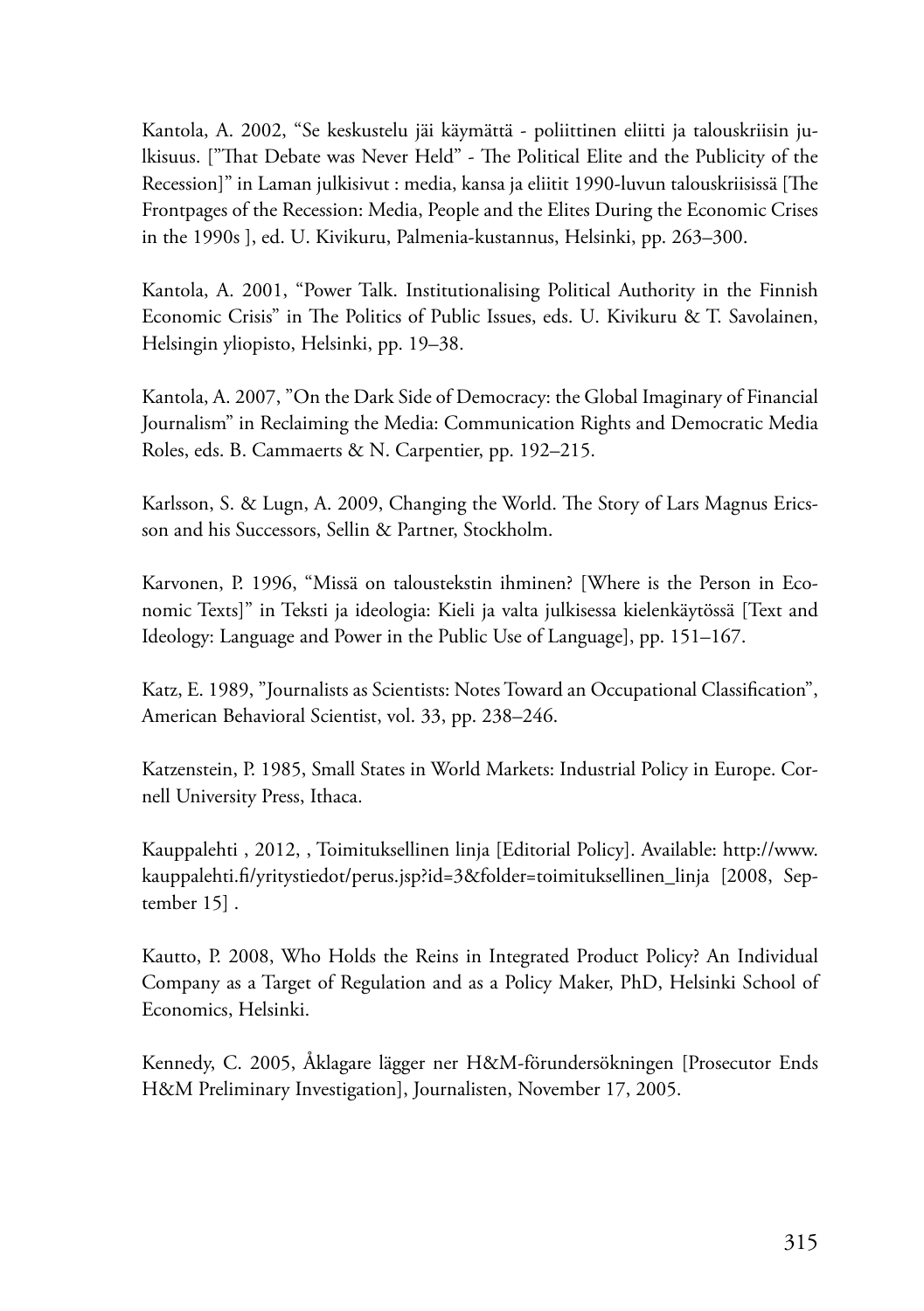Kettunen, P. 2005, "Globaalin talouskilpailun nationalismi [The Nationalism of Global Economic Competition]" in Nationalismit [Nationalisms], eds. J. Pakkasvirta & P. Saukkonen, WSOY, Helsinki, pp. 436–453.

Kindleberger, C.P. & Laffargue, J.P. 2008, Financial Crises: Theory, History, and Policy, Cambridge University Press, Cambridge.

Kirwan, P. 2009, The Rise of Machine-written Journalism, Wired, December 16, 2009.

Kivikuru, U. (ed) 2002, Laman julkisivut : media, kansa ja eliitit 1990-luvun talouskriisissä [The Frontpages of the Depression: Media, People and Elites in the Economic Crisis of the 1990s], Palmenia-kustannus, Helsinki.

Kivikuru, U. & Åberg, L. (eds) 1996, Kansa euromyllyssä: journalismi, kampanjat ja kansalaisten mediamaisemat Suomen EU-jäsenyysprosessissa [People in the Euromill: Journalism, Campaigns and the Citizens Media Landscapes in the Finnish EU-membership Process], Yliopistopaino, Helsinki.

Kivikuru, U. & Pietiläinen, J. (eds) 1998, Uutisia yli rajojen: Ulkomaanuutisten maisema Suomessa [News Across the Borders: The Landscape of Foreign News in Finland ], Helsingin yliopiston Lahden tutkimus- ja koulutuskeskus, Lahti.

Kjær, P. 2007, "Changing Constructions of Business and Society in the News" in Mediating Business: The Expansion of Business Journalism, eds. P. Kjær & T. Slaatta, Copenhagen Business School Press, Copenhagen, pp. 159–187.

Kjær, P. & Slaatta, T. (eds) 2007, Mediating Business: The Expansion of Business Journalism, Copenhagen Business School Press, Copenhagen.

Kjær, P., Slaatta, T., Grafström, M. & Erkama, N. 2007, "The Nordic Business Press and the New Field of Business Journalism (1960–2005)" in Mediating Business: The Expansion of Business Journalism, eds. P. Kjær & T. Slaatta, Copenhagen Business School Press, Copenhagen, pp. 35–73.

Klee, K. and Bensko, J. 1999, The Future is Finnish: Finland Has A National Knack For Mobile Communications And Information Technology - And A Vision For Combining the Two, Newsweek, May 24, 1999.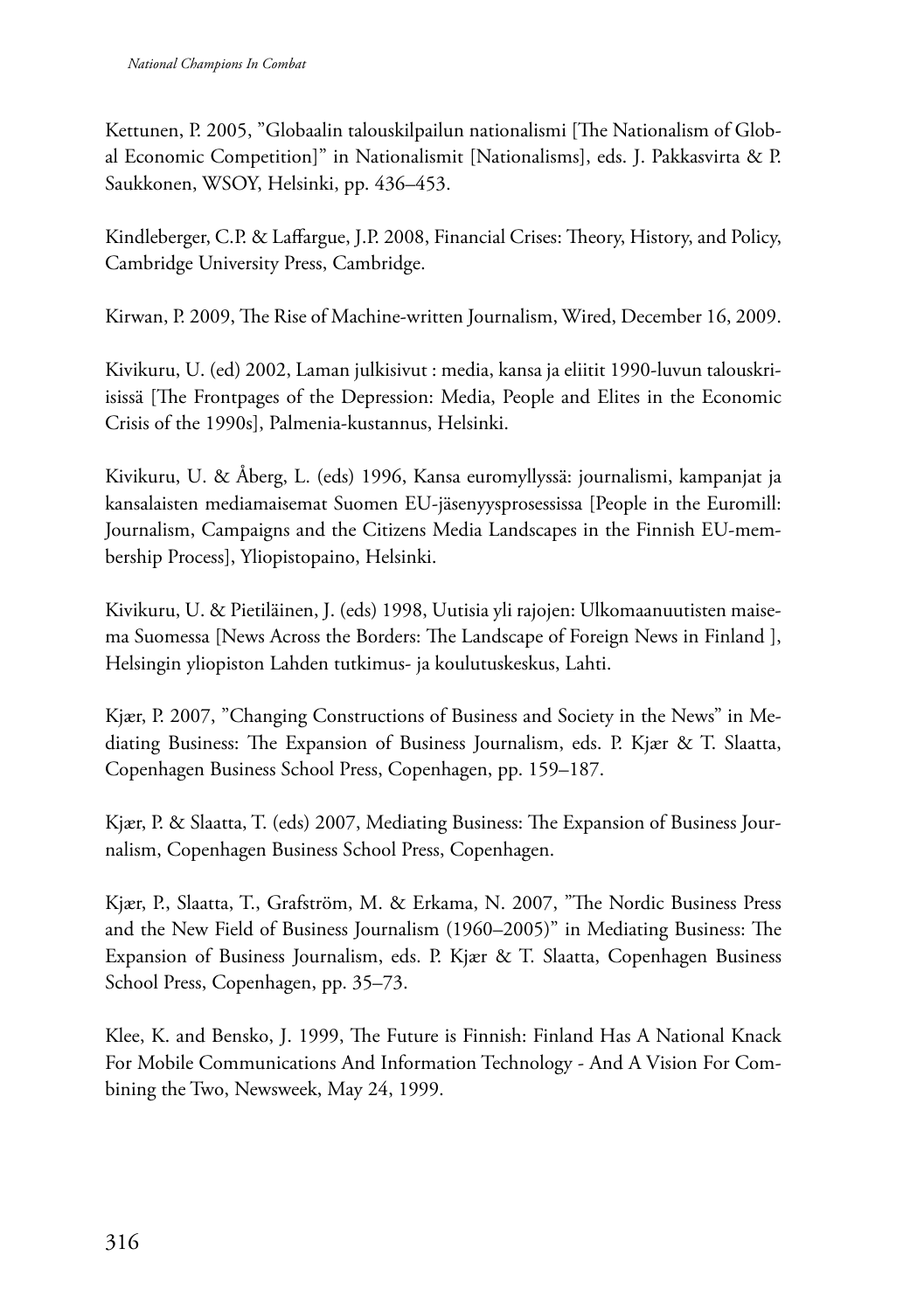Klemola, P. 1981, Helsingin Sanomat: sananvapauden monopoli [Helsingin Sanomat - Monopoly of Freedom of Speech], Otava, Helsinki.

Knight, J. 2001, "Explaining the Rise of Neoliberalism: The Mechanisms of Institutional Change" in The Rise of Neoliberalism and Institutional Analysis, eds. J.L. Campbell & O.K. Pedersen, Princeton University Press, Princeton, N.J, pp. 27–51.

Köcher, R. 1987, "Bloodhounds or Missionaries. Role Definitions of German and British Journalists" in Mass Communication Review Yearbook, eds. M. Gurevitch & M.R. Levy, Sage, Newbury Park, Calif, pp. 362–383.

Koikkalainen, K. 2009a, Talousjournalismin tiennäyttäjät Venäjällä. Kansainväliset vaikutteet ja paikalliset erityispiirteet Kommersant- ja Vedomosti-sanomalehdissä [Trailblazers of Business Journalism in Russia. International Influences and Local Characteristics in the Kommersant and Vedomosti Newspapers], Tampere University Press, Tampere.

Koikkalainen, K. 2009b, "Changing Strategies of Russian Business Press" in The Media as Driver of Information Society, eds. A. Albarran, P. Faustino & R. Santos, Media XXI, Universidade Catolica Editora, Lisboa, pp. 472–483.

Kounalakis, M., Banks, D. & Daus, K. 1999, Beyond Spin: The Power of Strategic Corporate Journalism, 1st edn, Joey-Bass Inc., San Francisco.

Krassén, P. & Sundberg, E. 2009, Missade journalisterna finanskrisen? [Did the Journalists Miss the Financial Crisis?], Timbro, Stockholm.

Kreps, G.L. 1990, Organizational Communication: Theory and Practice, 2nd edn, Longman, New York, N.Y.

Kronlund, E. 1991, Nokia i svenska affärstidningar 1985–1990 – företagsimage och stilistiska konstgrepp i affärsartiklar. [Nokia in the Swedish Business Press 1985–1990 – Business Image and Stylistic Devices in Business Articles], Master's, Helsinki Business School, Helsinki.

Kuperman, J.C., Athavale, M. & Eisner, A. 2003, "Financial Analysts in the Media: Evolving Roles and Recent Trends.", American Business Review, vol. 21, no. 2, pp. 74–80.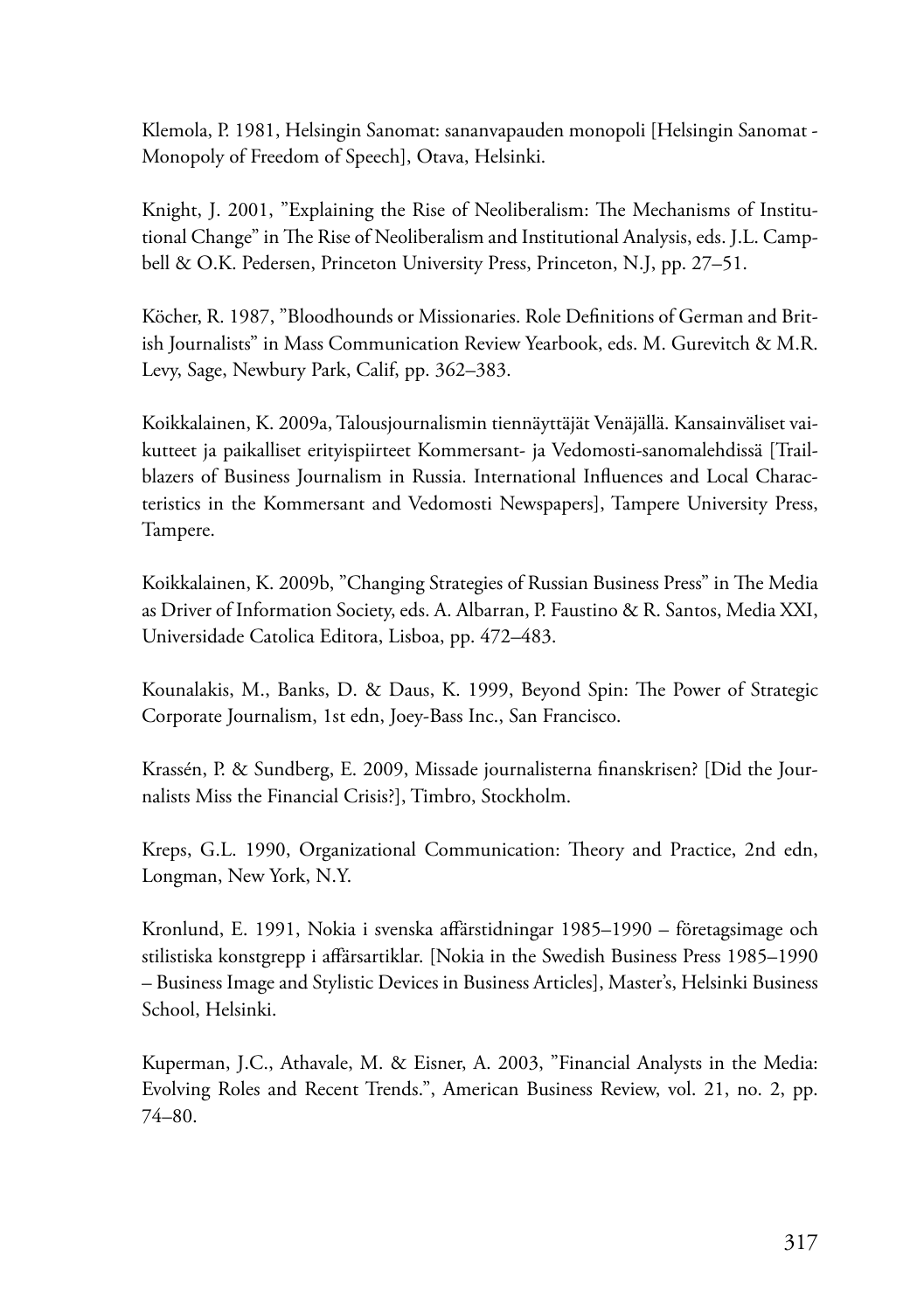Kuronen, M., Tienari, J. & Vaara, E. 2005, "The Merger Storm Recognizes No Borders: An Analysis of Media Rhetoric on a Business Manoeuvre", Organization, vol. 12, no. 2, pp. 247–273.

Kurtz, H. 2008, Press May Own a Share in Financial Mess. Washington Post, November 6, 2008.

Kurtz, H. 2001, The Fortune Tellers: Inside Wall Street's Game of Money, Media, and Manipulation, Simon & Schuster, New York.

Kuutti, H. 1995, Tutkiva journalismi: journalistinen suuntaus ja suomalaisen journalismin tutkivuus [Investigative Journalism: The direction of Journalism and the Researchability of Journalism], University of Jyväskylä, Jyväskylä.

Kuypers, J.A. 2010, "Framing Analysis from a Rhetorical Perspective" in Doing News Framing Analysis: Empirical and Theoretical Perspectives, eds. P. D'Angelo & J.A. Kuypers, Routledge, New York, pp. 286–311.

Kuypers, J.A. 2006, Bush's War: Media Bias and Justifications for War in a Terrorist Age, Rowman & Littlefield, Lanham.

Kvale, S. (ed) 1989, Issues of Validity in Qualitative Research, Studentlitteratur, Lund.

Kvale, S. 2007, Doing Interviews, Sage, Los Angeles.

Kvale, S. 1996, Interviews: An Introduction to Qualitative Research Interviewing, Sage, Thousand Oaks, CA.

Lahdenmäki, A. 2010, Avoimuuden loppu [The End of Openness], Journalisti, 01/2010.

Lambert, R. 1998, "Introduction" in Inside the FT: An Insight into the Art of FT Journalism, eds. W. Dawkins & C. Inman, Financial Times, London, pp. ix.

Lappalainen, E. 2010, Isokenkäisten koulu. Nokian johtajakoulun kasvateilla on kysyntää muissakin suomalaisyritykissä [The school of the bigwigs. The pupils of Nokia's executive-school are in demand in other Finnish companies]. Helsingin Sanomat, April 18, 2010.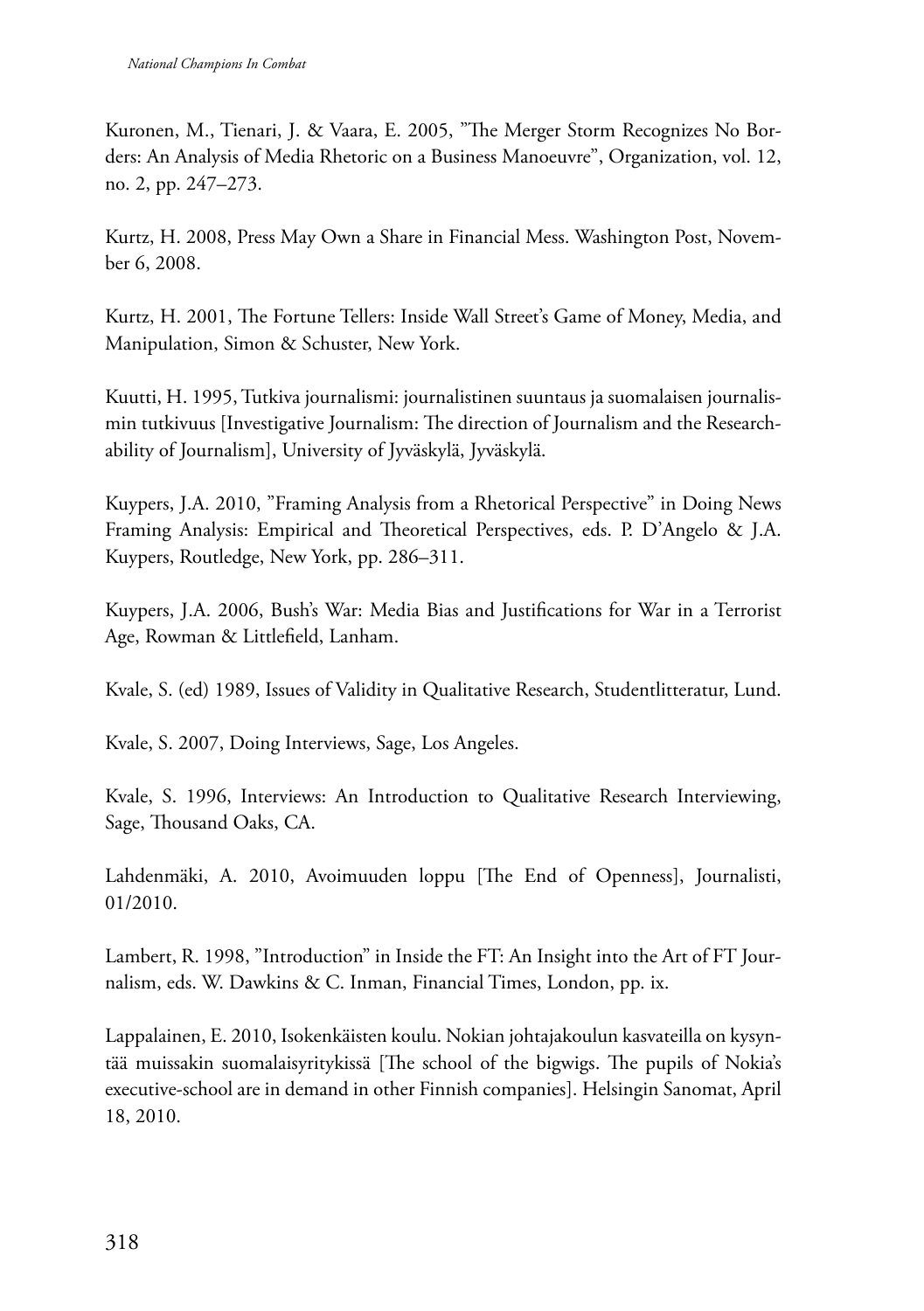Lashmar, P. 2008, Sub Prime – a Crisis in Journalism?, Press Gazette, July 18, 2008.

Lassila, A. 2007, The Myth of Finnish Incorruptibility. Helsingin Sanomat International Edition, February 11, 2007.

Lawrence, R.G. 2006, "Seeing the Whole Board: New Institutional Analysis of News Content", Political Communication, vol. 23, no. 2, pp. 225–230.

Lehto, K. 2006, Aatteista arkeen: suomalaisten seitsenpäiväisten sanomalehtien linjapapereiden synty ja muutos 1971–2005 [From Ideologies to Everyday Life: Editorial Principles of Finnish Newspapers, 1971–2005], Doctoral thesis, University of Jyväskylä, Jyväskylä.

Lehto, T., Heiskanen, H., Kivioja, P. & Väliverronen, J. 2003, "Talousjournalismia avaimenreiästä [Business Journalism through the Keyhole]", Tiedotustutkimus, vol. 26, no. 1, pp. 170–176.

Leitch, S. & Neilson, D. 2001, "Bringing Publics into Public Relations: New Theoretical Frameworks for Practice" in Handbook of Public Relations, eds. R.L. Heath & G.M. Vasquez, Sage Publications, Thousand Oaks, pp. 127–139.

Lewis, T. A. 2010, Best Overall: Finland, Newsweek, August 2010.

Lidén, E. & Rossander, O. 2006, Lönsamma aktietips. Verkligheten bakom tidningarnas och analytikernas råd. [Profitable Stock Tips. The Reality Behind the Advice of Newspapers and Analysts.], Ekerlids förlag, Helsingborg.

Lijphart, A. 1999, Patterns of Democracy, Government Forms and Performance in Thirty-six Countries, Yale University Press, New Haven Conn.

Lilius, A. 2006, Olen nauttinut joka hetkestä {I have Enjoyed Every Moment], Talouselämä, 22.

Lindén, C. 2003, Snabbhet, djup, relevans: rapport om ekonomijournalistiken [Rapidity, Depth, Relevance: A Report on Business Journalism], Swedish School of Social Science, Helsingfors.

Lindén, C. 2006, Landskampen: Nokia vs. Ericsson [The International Game: Nokia vs. Ericsson], University of Helsinki, Helsinki.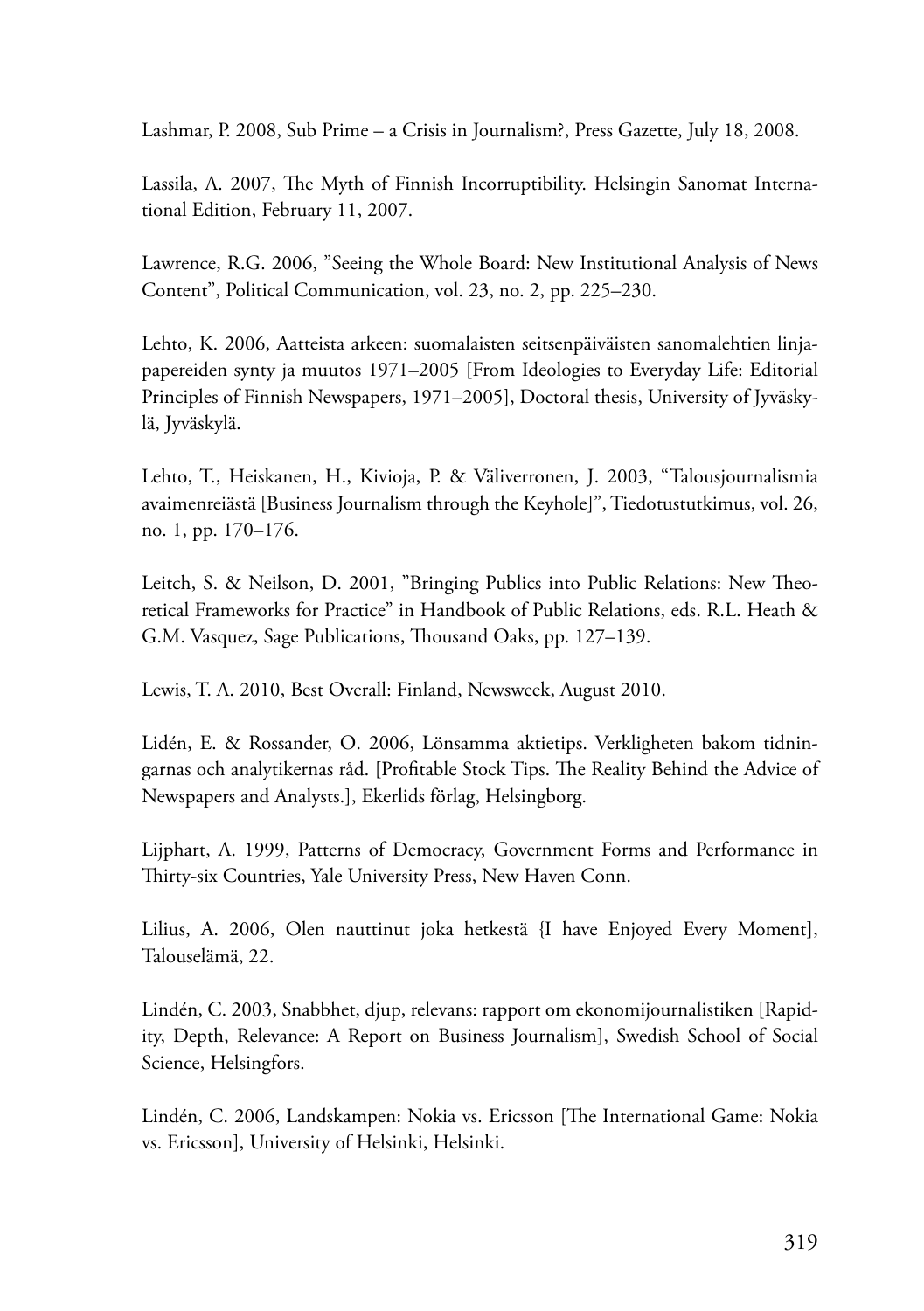Lindgren, H. 2006, "On Virgin Soil. Entrepreneurship in Swedish Financial Journalism in the 1960s and 1970s", IEHC 2006 , XIV International Economic History Congress Helsinki, August 21–25, 2006.

Lindqvist, H. 2000, Brödrabråket [Siblings Quarrel]. Journalisten, February 10, 2000.

Lindqvist, M. 2001, Is i magen: om ekonomins kolonisering av vardagen [Keep your Head Cool: On Colonization of Everyday Life by the Economy], Natur och Kultur, Stockholm.

Livingstone, S. 2009, "On the Mediation of Everything: ICA Presidential Address 2008", Journal of Communication, vol. 59, no. 1, pp. 1–18.

Livingstone, S. 2003, "On the Challenges of Cross-National Comparative Media Research", European Journal of Communication, vol. 18, no. 4, pp. 477–500.

Löfgren, O. (ed) 1993, Nationella arenor [National Arenas], Natur och Kultur, Stockholm.

Löfgren-Nilsson, M. & Öhlin, M. 2006, "Ekonomijournalisten. Vem är det? [The Business Journalist: Who is it?]", [Online], pp. March 4, 2010. Available from: http://www. sns.se/document/L%C3%B6fgrenNilsson\_%C3%96hlin\_ekonomijournalisten.pdf.

Lounasmeri, L. 2010, Kansallisen konsensuskulttuurin jäljillä. Globalisaatioajan Suomi Helsingin Sanomissa [On the Track of National Consensual Culture: Times of Globalization in Helsingin Sanomat], Doctoral thesis, University of Helsinki, Helsinki.

Lovio, R. 1996, "Yhtymien muodonmuutokset ja liiketoimintojen kiertokulku [Metamorphoses of Corporations and the Cycle of Business Operations]" in Miksi Nokia, Finland [Why Nokia, Finland], eds. T. Lemola & R. Lovio, WSOY, Juva, pp. 80–101.

Luhtakallio, E. 2010, Local Politicizations: A Comparison of Finns and French Practicing Democracy, University of Helsinki, Helsinki.

Lund, A.B. 2002, Den redigerande makten: Nyhedsinstitutionens politiske inflydelse [The Editing Power: The Political Influence of the News Institution], Aarhus Universitetsforlag, Aarhus.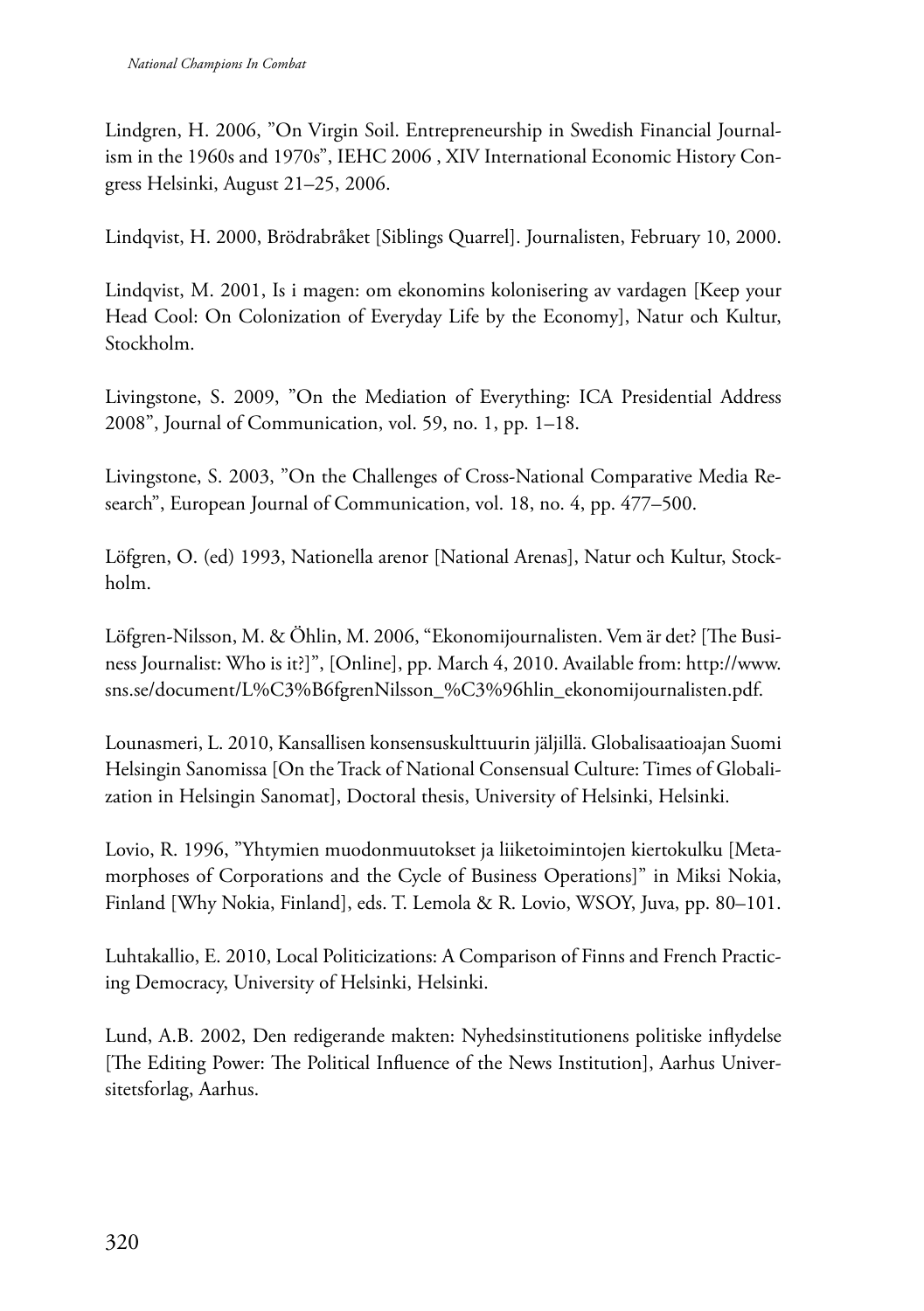Lundström, B. 2004, Historiens roll i det moderna företaget Ericsson och det förflutna [The Role of History and the Past in the Modern Company Ericsson], Licentiate thesis, KTH Royal Institute of Technology, Stockholm.

Lundvall, B. 2010, "Scope, Style and Theme of Research on Knowledge and Learning Societies", Journal of the Knowledge Economy, vol. 1, no. 1, pp. 18–23.

Lundvall, B. & Lorenz, E. 2009, "Innovation and Democracy in the Learning Economy. The 'New New Deal' as Response to the Crisis" in Innovation Society - A New Historical Era of the Development of Civilization, ed. V.R. Atoyan, pp. 49–65.

Luostarinen, H. 1994, Mielen kersantit: julkisuuden hallinta ja journalistiset vastastrategiat sotilaallisissa konflikteissa [Sergeants of the Mind: The Control of the Public Sphere and the Journalistic Counter Strategies in Military Conflicts], Hanki ja jää, Helsinki.

Luostarinen, H. & Uskali, T. 2006, "Suomalainen journalismi ja yhteiskunnan muutos [Finnish Journalism and the Changing Society]" in Uusi jako: Miten Suomesta tuli kilpailukyky-yhteiskunta? [New Deal: How Did Finland become a Competition Society?], eds. R. Heiskala & E. Luhtakallio, Gaudeamus, Helsinki, pp. 179–201.

Luukka, T. and Rantanen, M. 2004, Yhteinen asia [A common matter]. Helsingin Sanomat, October 17, 2004.

Maher, T.M. 2001, "Framing: En Emerging Paradigm or a Phase of Agenda Setting " in Framing Public Life: Perspectives on Media and Our Understanding of the Social World, eds. S.D. Reese, O.H. Gandy & A.E. Grant, Lawrence Erlbaum Associates, New Jersey, pp. 83–94.

Mäkinen, T. 2009, Nettivalhe horjutti Kataisen imagoa [An Internet Lie Shook Katainens Image]. Verkkouutiset, October 7, 2009.

Mäkinen, M. 1995, Nokia saga: Kertomus yrityksestä ja ihmisistä, jotka muuttivat sen [Nokia Saga: a Story about a Firm and the People who Changed it], Gummerus, Jyväskylä.

Malmelin, K. 2011, Arvojen markkinat: Oikeuttavat arvomaailmat suomalaisten suuryritysten yritysvastuupuheessa [The Markets of Value: Enabling Valuemarkets in Corporate Responsibility Speach of Finnish Large Companies], University of Helsinki.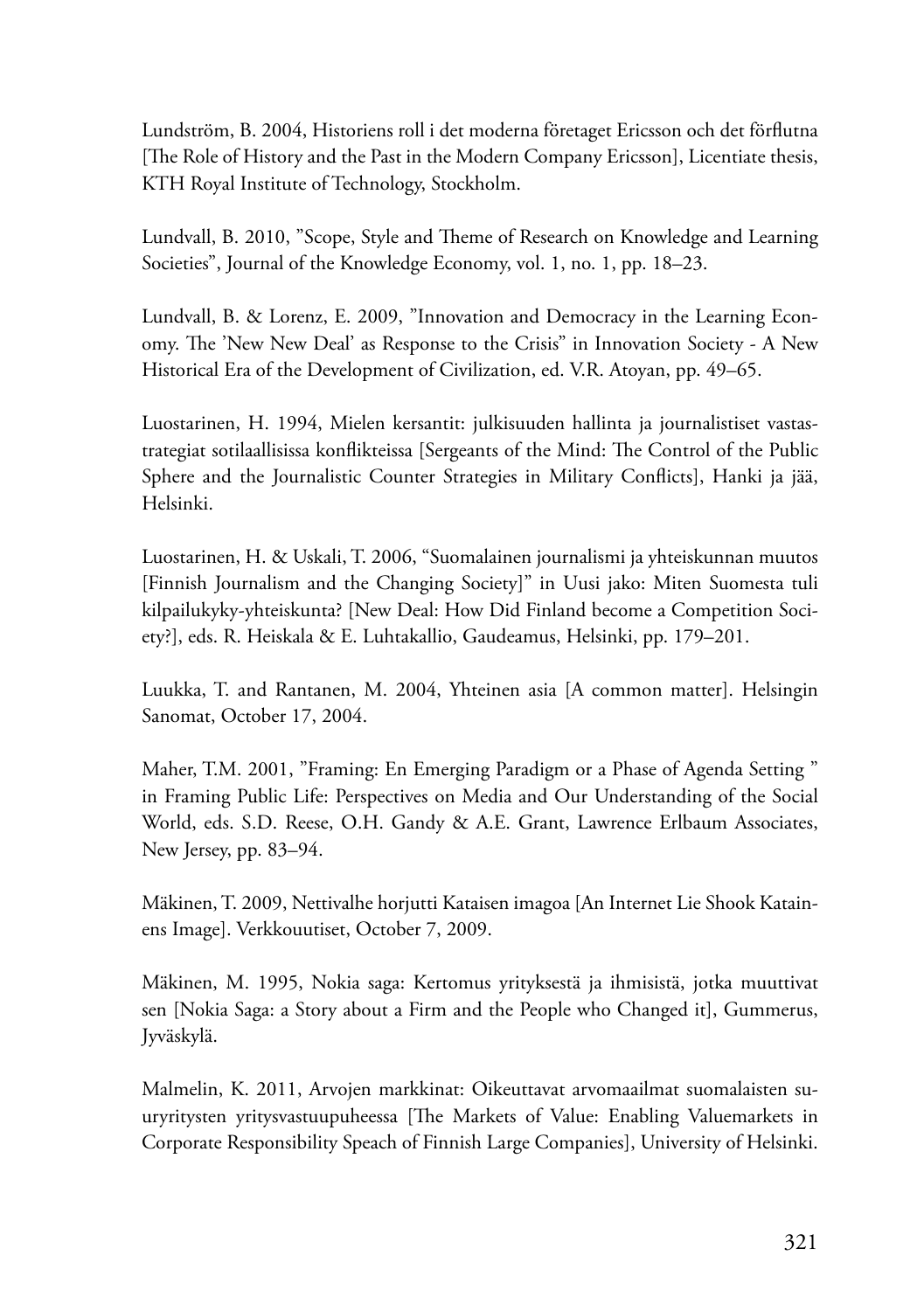Mancini, P. 1993, "The Public Sphere and the use of News in a "Coalition" System of Government" in Communication and Citizenship: Journalism and the Public Sphere, eds. P. Dahlgren & C. Sparks, Routledge, London, pp. 137–155.

Manning, P. 2001, News and News Sources: A Critical Introduction, Sage, London.

March, J.G. & Olsen, J.P. 2004, The Logic of Appropriateness, University of Oslo, Oslo.

March, J.G. & Olsen, J.P. 1989, Rediscovering Institutions: The Organizational Basis of Politics, Free Press, New York.

Mårtenson, B. 1998, "Between State and Market: The Economy in Swedish Television News" in The Economy, Media, and Public Knowledge, ed. N.T. Gavin, Leicester University Press, London, pp. 112–133.

Mårtensson, B. 2006, "Ekonomijournalistik som forskningsområde [Business Journalism as a Research Field]", [Online]. Available from: http://www.sns.se/document/ekonjourn\_bm.pdf. [March 4, 2010].

Matten, D. & Crane, A. 2005, "Corporate Citizenship: Towards an Extended Theoretical Conceptualization", The Academy of Management Review, vol. 30, no. 1, pp. 166–179.

Mazzoleni, G. & Schulz, W. 1999, "`Mediatization' of Politics: A Challenge for Democracy?", Political Communication, vol. 16, no. 3, pp. 247–261.

McQuail, D. 2000, McQuail's Mass Communication Theory, 4th edn, SAGE, London.

McQuail, D. 1992, Media Performance: Mass Communication and the Public Interest, Sage, London.

McQuail, D. 2005, McQuail's Mass Communication Theory, 5th ed. edn, SAGE Publications, London.

Melin, L. 2006, Corporate Bullshit: Om språket mitt i city [Corporate Bullshit: About the City Language], Second edition edn, Schibsted Förlagen, Stockholm.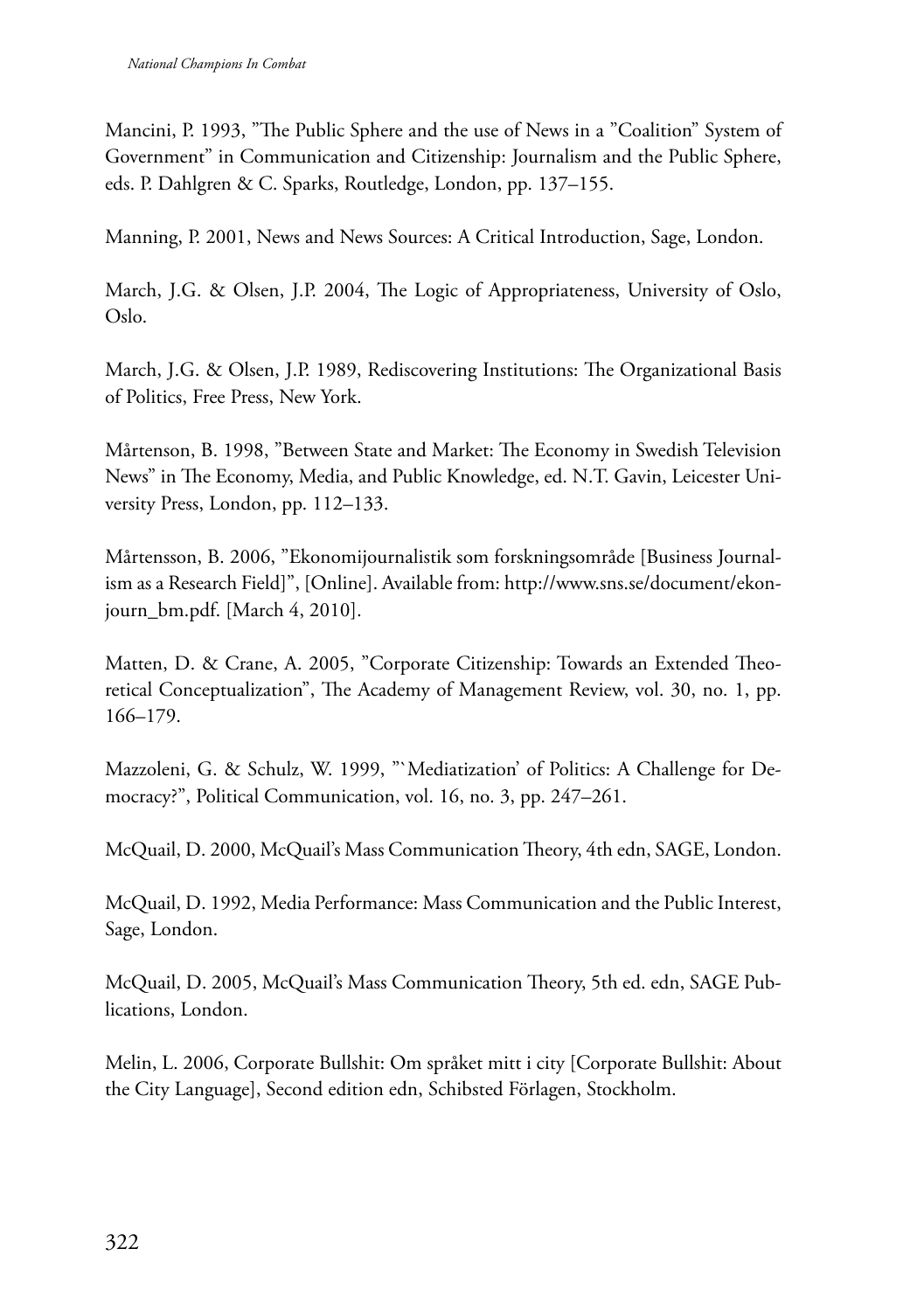Melin, L. 2005, "All time high på ordbörsen [All Time High on the Word Exchange]" in Den framgångsrika ekonomiskan [The Succesful Economics], ed. B. Rombach, Santérus, Stockholm, pp. 68–85.

Merchant, C. 1989, The Death of Nature: Women, Ecology, and the Scientific Revolution, Harper and Row, San Francisco.

Meyer, J. 1994, "Rationalized Environments" in Institutional Environments and organizations, eds. R. Scott & J. Meyer, Sage, Thousand Oaks, CA, pp. 28–54.

Meyer, J.W. & Jepperson, R.L. 2000, "The 'Actors' of Modern Society: The Cultural Construction of Social Agency", Sociological Theory, vol. 18, no. 1, pp. 100–120.

Meyer, P. 2004, "The Influence Model and Newspaper Business", Newspaper Research Journal, vol. 25, no. 1, pp. 66–83.

Meyer, J.W. & Rowan, B. 1977, "Institutionalized Organizations: Formal Structure as Myth and Ceremony", The American Journal of Sociology, vol. 83, no. 2, pp. 340–363.

Michelsen, K. 1991, "Teollisuuden ja tekniikan aikakauslehdet [IThe Magazines of Industry and Technology]" in Suomen lehdistön historia 9: Aikakauslehdistön historia [The History of the Finnish Press 9: The History of Magazines], ed. P. Tommila, Kustannuskiila, Kuopio, pp. 317–374.

Michelsen, K. & Kuisma, M. 1992, "Nationalism and Industrial Development in Finland", Business and Economic History, vol. 21, pp. 343–353.

Mikkonen, A. 1998, Rahavallan rakkikoirat: tositarinoita talousjournalismista [The Muts of Plutocracy: True Stories from Business Journalism], WSOY, Helsinki.

Ministry of Transport and Communications of Finland 2002, Act on Yleisradio Oy (Finnish Broadcasting Company), Helsinki.

Mörä, T. 1999, EU-journalismin anatomia. Mediasisältöjä muokanneet tekijät ennen kansanäänestystä 1994 [The Anatomy of EU Journalism. Factors that Affected Media Content Before the Referendum 1994], University of Helsinki, Helsinki.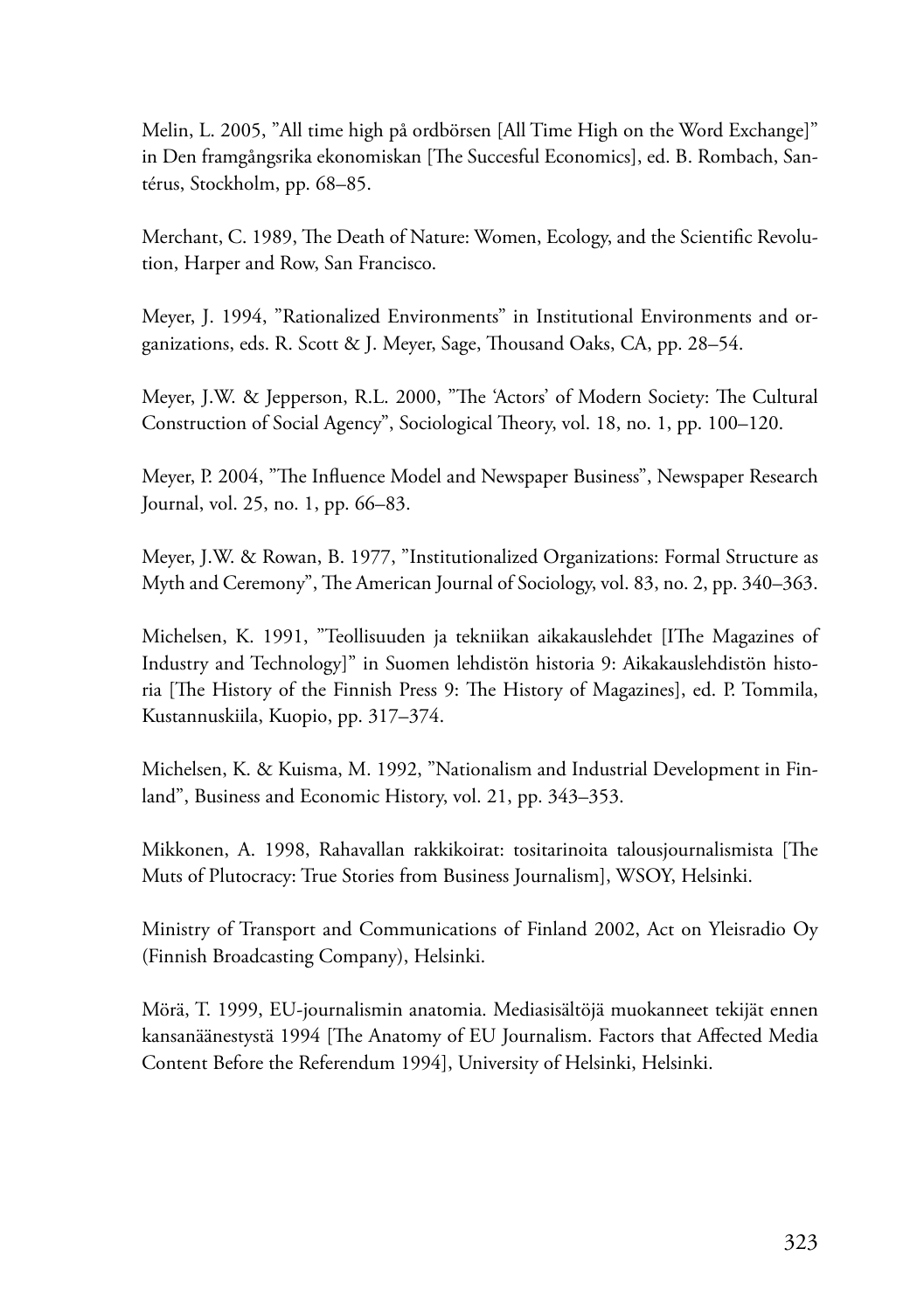Morgan, G. 2001, "Introduction" in The Multinational Firm: Organizing Across Institutional and National Divides, eds. G. Morgan, P.H. Kristensen & R. Whitley, Oxford University Press, Oxford, pp. 1–24.

Morgan, G., Kristensen, P.H. & Whitley, R. (eds) 2001, The Multinational Firm: Organizing Across Institutional and National Divides, Oxford University Press, Oxford.

Moring, T. 2008, "Media and Politics in Finland" in Communicating Politics: Political Communication in the Nordic Countries, eds. J. Strömbäck, M. Ørsten & T. Aalberg, Nordicom, Gothenburg, pp. 45–62.

Moring, T. 2006, "Between Medialization and Tradition: Campaigning in Finland in a Longitudinal Perspective" in Campaigning in Europe - Campaigning for Europe: Poltiical Parties, Campaigns, Massmedia and the European Parliament Elections 2004, eds. M. Maier & J. Tenscher, LIT Publishers, Berlin, pp. 81–99.

Morsing, M. 1999, "The Media Boomerang: The Media's Role in Changing Identity by Changing Image", Corporate Reputation Review, vol. 2, no. 2, pp. 116–135.

Mörttinen, M. 2000, "Media tiedonvälittäjänä, opettajana ja pelinappulana [Media as Means of Communication, Education and Draughts Piece]" in EU ja Suomi: unionijäsenyyden vaikutukset suomalaiseen yhteiskuntaan [EU and Finland: The Union Memberships Effects on the Finnish Society], eds. T. Raunio & M. Wiberg, Edita, Helsinki, pp. 95–113.

Moscovici, S. 1982, "The Coming Era of Social Representations" in Cognitive Analysis of Social Behaviour, eds. J. Codol & J.P. Levens, Nijhoff, The Hague, pp. 115–150.

NASDAQ OMX Stockholm , 2010, May 1-last update, Rule Book for Issuers. Available: www.nasdaqomx.com/digitalAssets/68/68118\_nasdaq\_omx\_stockholm\_rule\_\_ book\_\_for\_\_issuers\_2010\_05\_01.pdf [2010, August 2] .

Nationalencyklopedin , 2012, search for "Dagens Nyheter". Available: http://www. ne.se/lang/dagens-nyheter [2010, November 15].

NATO , 2002, July 2-last update, NATO Unclassified Document: MC 0457/1 NATO Military Policy on Public Affairs. Available: http://www.nato.int/ims/docu/mc0457\_ en.pdf [2010, August 20] .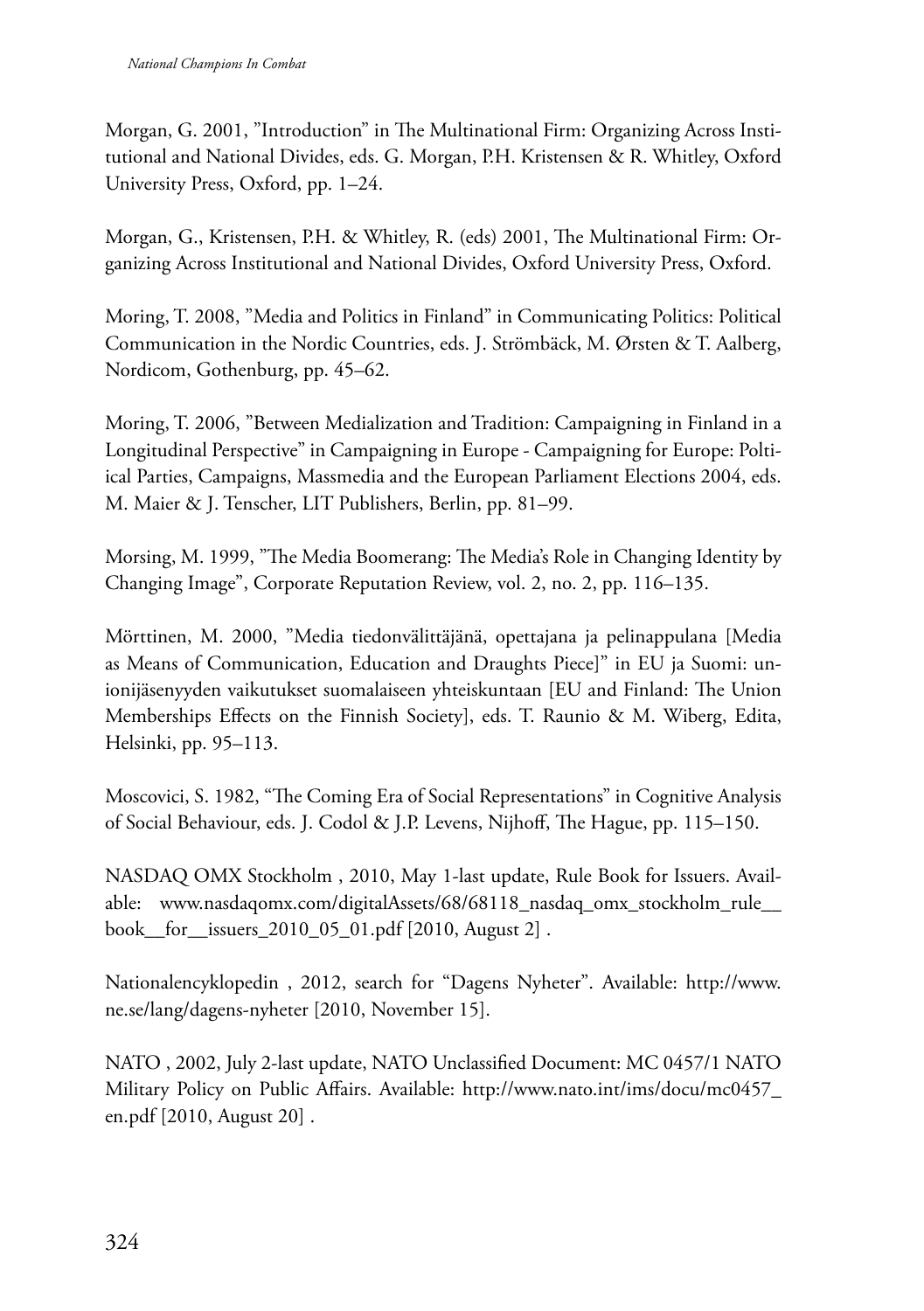Nee, V. 2005, "The New Institutionalisms in Economics and Sociology" in The Handbook of Economic Sociology, eds. N.J. Smelser & R. Swedberg, 2nd edn, Princeton University Press, Princeton, N.J, pp. 49–74.

Nerman, B. 1973, Massmedieretorik [Mass Media Rhetorics], Almqvist & Wiksell, Stockholm.

Newman, A. & Zysman, J. 2006, "Frameworks for Understanding the Political Economy of the Digital Era" in How Revolutionary was the Digital Revolution? National Responses, Market Transitions, and Global Technology, eds. J. Zysman & A. Newman, Stanford Business Books, Stanford, pp. 3–23.

Newsweek. August 15, 2010, Best countries in the world. Available at: http://www. thedailybeast.com/newsweek/galleries/2010/08/15/best-countries-in-the-world. html#slide2 {September 14, 2010].

Newton, K. 2006, "May the Weak Force be with you: The Power of the Mass Media in Modern Politics", European Journal of Political Research, vol. 45, no. 2, pp. 209–234.

Nichols, J. 2004, Newfield's Passionate Journalism. The Nation, December 21, 2004.

Nielsen, K. & Pedersen, O.K. 1991, "From the Mixed to the Negotiated Economy: The Scandinavian Countries" in Morality, Radionality, and Efficiency, ed. R.M. Coughlin, M.E. Sharpe, New York, pp. 145–168.

Nieminen, H. 2006, Kansa seisoi loitompana: Kansallisen julkisuuden rakentuminen Suomessa 1809–1917 [The People Stay Far Away: The Building of a Public Sphere in Finland 1809–1917], Vastapaino, Tampere.

Nieminen, H. 2004, Kansalaisyhteiskunta ja media [Citizen Society and Media], Sitra, Helsinki.

Nieminen, H. 2009, "Public Interest in Media Policy: the Case of Finland", Interactions: Studies in Communication & Culture, vol. 1, no. 2, pp. 233–250.

Nilsson, T. 2002, Makten över Ericsson [The Power over Ericsson], Ekerlids Förlag, Stockholm.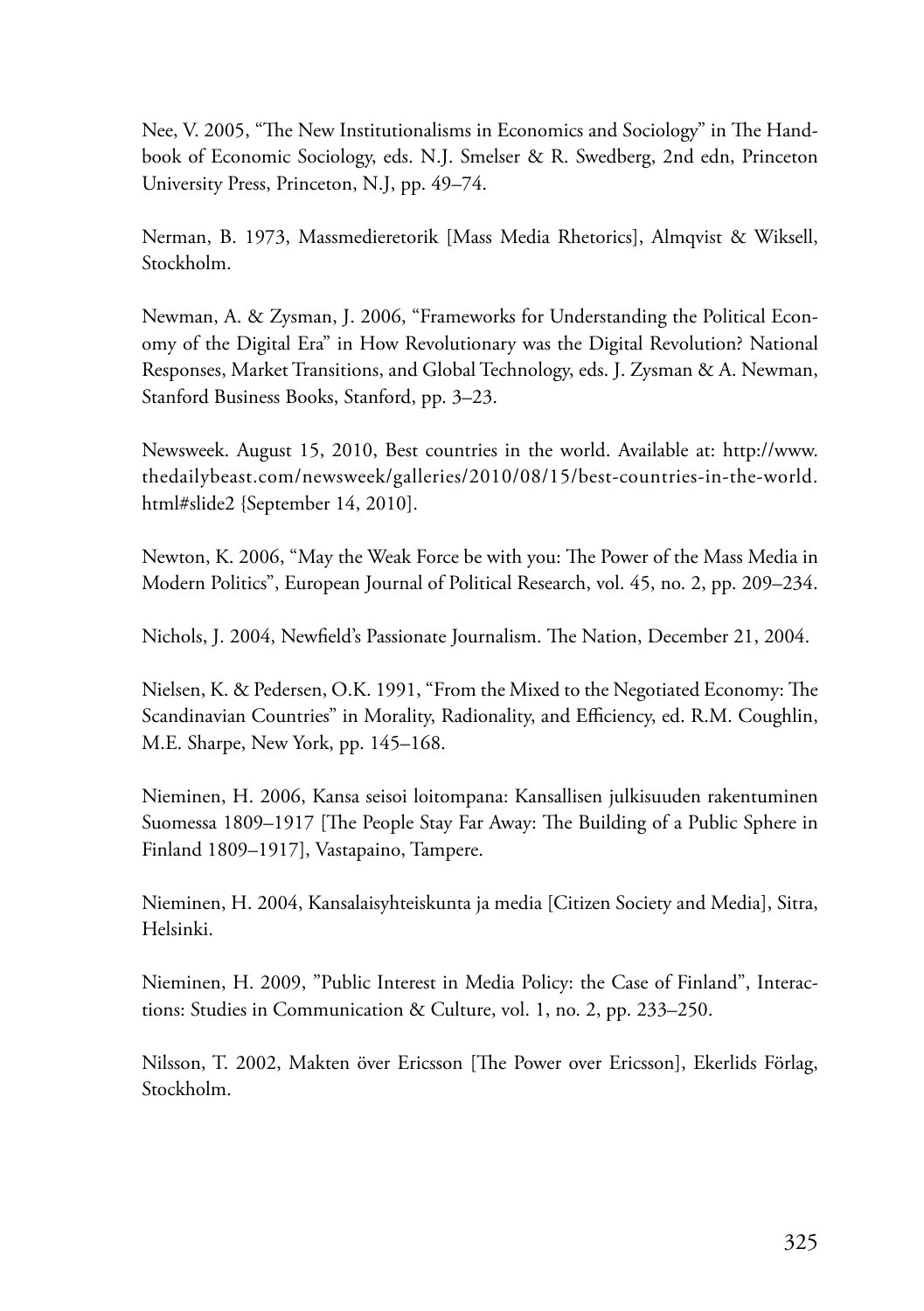Nisbet, M.C. 2010, "Knowledge Into Action: Framing the Debates Over Climate Change and Poverty" in Doing News Framing Analysis: Empirical and Theoretical Perspectives, eds. P. D'Angelo & J.A. Kuypers, Routledge, New York, pp. 43–83.

Noelle-Neumann, E. 1984, The Spiral of Silence: Public Opinion - Our Social Skin, University of Chicago Press, Chicago.

Nohria, N. & Ghoshal, S. 1997, The Differentiated Network: Organizing Multinational Corporations for Value Creation, Jossey-Bass, San Francisco.

Nohrstedt, S.A. & Ekström, M. 1994, Ideal och verklighet: nyhetsjournalistikens etik i praktiken [Ideals and Reality: News Journalism Ethics in Practice], Örebro University, Örebro.

Nordenstreng, K. & Wiio, O.A. 1986, Suomen viestintäjärjestelmä [The Finnish Communication System], Weilin + Göös, Espoo.

Nordenstreng, K. 2007, "Discipline or Field? Soul-searching in Communication Research", Nordicom Review, Jubilee Issue, pp. 211–222.

Norris, P. 2000, A Virtuous Circle: Political Communications in Postindustrial Societies, Cambridge University Press, Cambridge.

North, D.C. 2005, Understanding the Process of Economic Change, Princeton University Press, Princeton, NJ.

Nykänen, P. 2006, Kallasvuo sai silkkihansikkaasta [Kallasvuo got the Silken Glove]. Kauppalehti, January 24, 2006.

OECD 2012, OECD Economic Surveys: Finland 2012, OECD Publishing.

OECD 2009, "Roundtable on Competition Policy, Industrial Policy and National Champions", Global Forum on Competition, ed. OECD, Directorate for Financial and Enterprise Affairs, Competition Committe, OECD, Paris, February, 2009.

OECD 2007a, European Union 2007, OECD, Paris.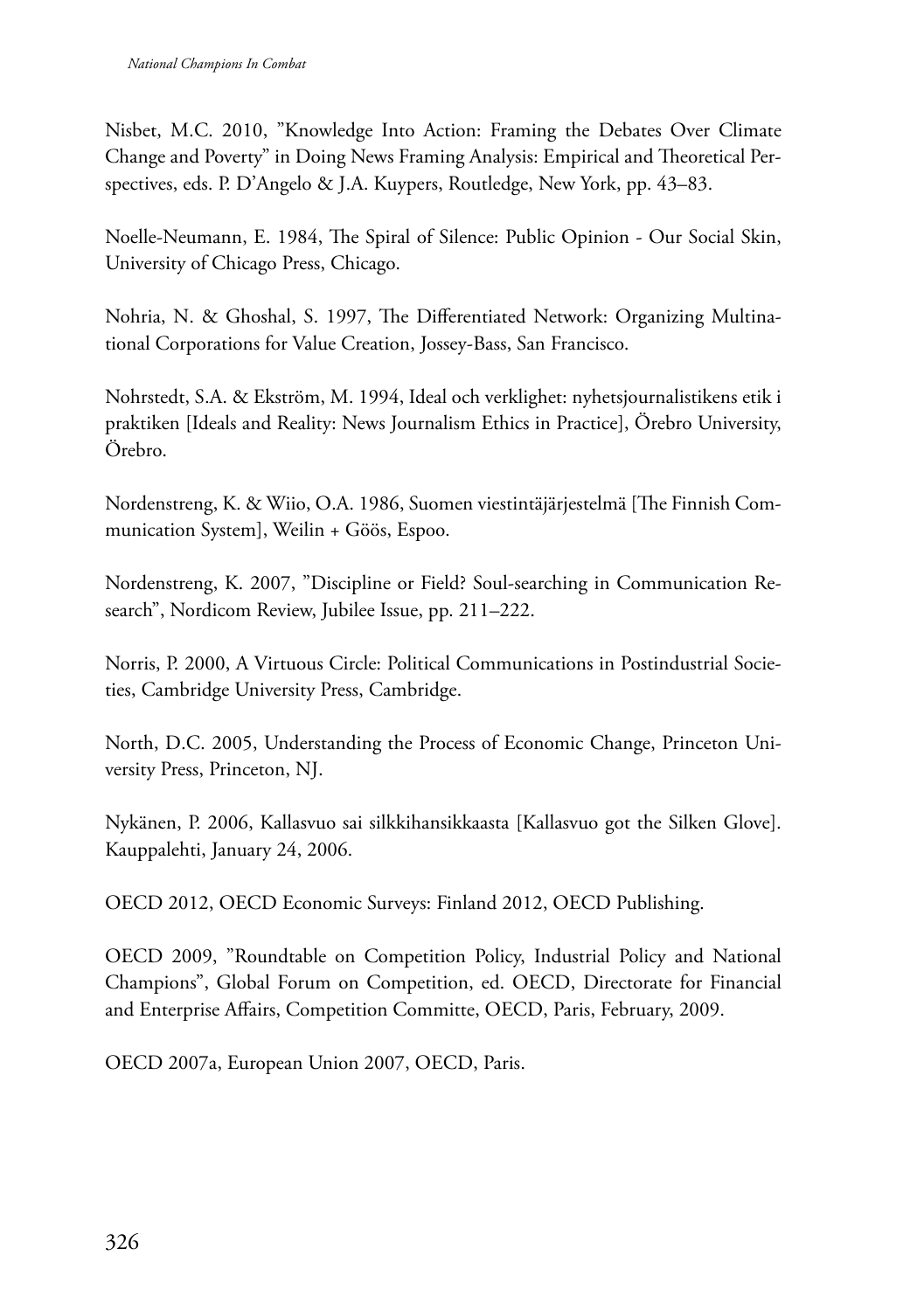OECD , 2007b, November 29, 2007-last update, Finland Takes Number One Spot in OECD's Latest PISA Survey, Advance Figures Show. Available: http://www.oecd. org/document/60/0,3343,en\_2649\_201185\_39700732\_1\_1\_1\_1,00.htmlMay 28, 2010].

Ollila , J. March 3, 2000, What Does it Take to Build a Global Company? Unpublished lecture, March 28, 2000.

Olsson, E. 2008, Media Crisis Making. A Case Study of SR (Swedish Radio), SVT (Swedish Television) and TV4, Doctoral, Stockholm University, Stockholm.

Olsson, E. 2009, "Rule Regimes in News Organization Decision Making: Explaining Diversity in the Actions of News Organizations during Extraordinary Events", Journalism, vol. 10, no. 6, pp. 758–776.

Ørsten, M. 2005, "Nyhedsinstitutionen: Et ny-institutionelt perspektiv på den medierede politiske kommunikation [The News Institution: A Neo-institutional Perspective on the Mediated Political Communication]", Økonomi og politik, vol. 78, no. 3, pp. 13–28.

Pajari, E. 2003, "Arveluttava analyytikko talousjournalistien rutiinilähteenä [Dubious Analyst as the Routine Source for Business Journalists]", Tiedotustutkimus, vol. 26, no. 1, pp. 183–186.

Pallas, J. 2007, Talking Organizations: Corporate Media Work and Negotiation of Local Practice., Doctoral, Department of Business Studies. Uppsala University.

Palmu-Joronen, A. 2009, Nokia-vuodet: mitä johtamisesta voi oppia [The Nokia Years: What can be Learned about Management], Atena, Jyväskylä.

Pan, X. & Kosicki, G.M. 2001, "Framing as Strategic Action in Public" in Framing Public Life: Perspectives on Media and Our Understanding of the Social World, eds. S.D. Reese, O.H. Gandy & A.E. Grant, Lawrence Erlbaum Associates, New Jersey, pp. 35–66.

Park, D.J. & Wright, L.M. 2007, "Giving Labor the Business?", Labor Studies Journal, vol. 32, no. 1, pp. 60–81.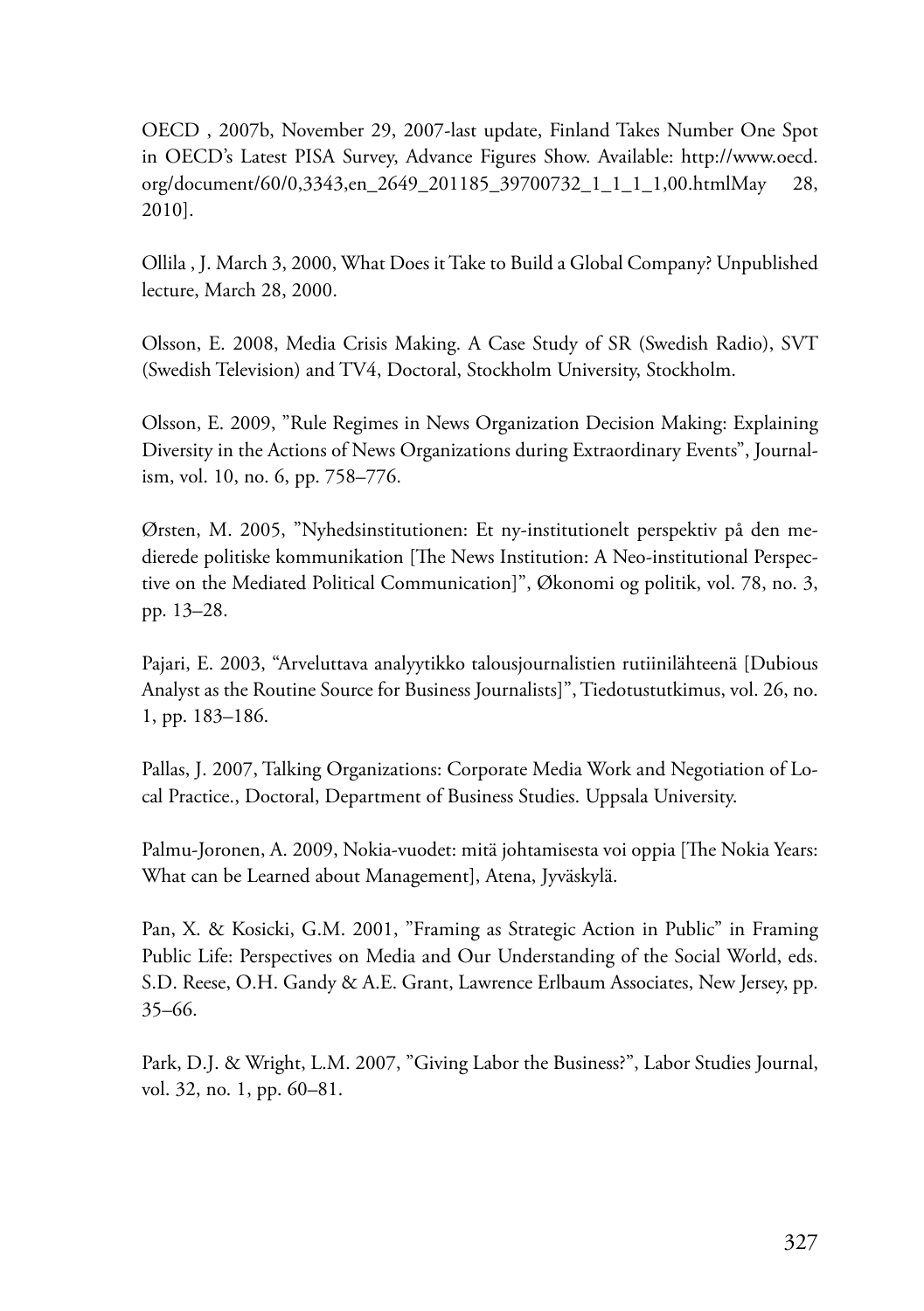Parsons, T. 1977, Social Systems and the Evolution of Action Theory, Free Press, New York.

Parsons, W. 1989, The Power of the Financial Press: Journalism and Economic Opinion in Britain and America, Edward Elgar Publishing Limited, Aldershot, Hants.

Parsons, T. 1971, The System of Modern Societies, Prentice-Hall, Englewood Cliffs, N.J.

Parsons, T. 1954, Essays in Sociological Theory, Rev. i.e. 2d edn, Free Press, Glencoe Ill.

Patomäki, H. 2007, Uusliberalismi Suomessa: lyhyt historia ja tulevaisuuden vaihtoehdot [Neo-liberalism In Finland: A Short History and Options for the Future], WSOY, Helsinki.

Pedersen, O.K. 2006, "Corporatism and Beyound: The Negotiated Economy" in National Identity and the Varieties of Capitalism: The Danish experience, eds. J.L. Campbell, J.A. Hall & O.K. Pedersen, McGill-Queen's University Press, Montreal, pp. 245–271.

Pedersen, O.K. 1991, "Nine Questions to a Neo-institutional Theory in Political Science", Scandinavian Political Studies, vol. 14, no. 2, pp. 125–148.

Pekkarinen, J. & Vartiainen, J. 1993, Suomen talouspolitiikan pitkä linja [The Longterm trend in the Finnish Economic Policy], WSOY, Porvoo.

Pennanen, R. 2009, Outoa iloa Nokian vaikeuksista [A Strange Joy in the Difficulties of Nokia]. Taloussanomat, October 19, 2009.

Pennanen, R. & Ristimäki, M. 2003, "Lähteet kertovat, toimittaja Palmu [Sources Tell, journalist Palmu]", Tiedotustutkimus, vol. 26, no. 1, pp. 177–182.

Pesonen, P. & Riihinen, O. 2002, Dynamic Finland: The Political System and the Welfare State, Finnish Literature Society, Helsinki.

Peters, B.G. 2005, Institutional Theory in Political Science: The 'New Institutionalism', 2. edn, Continuum, London.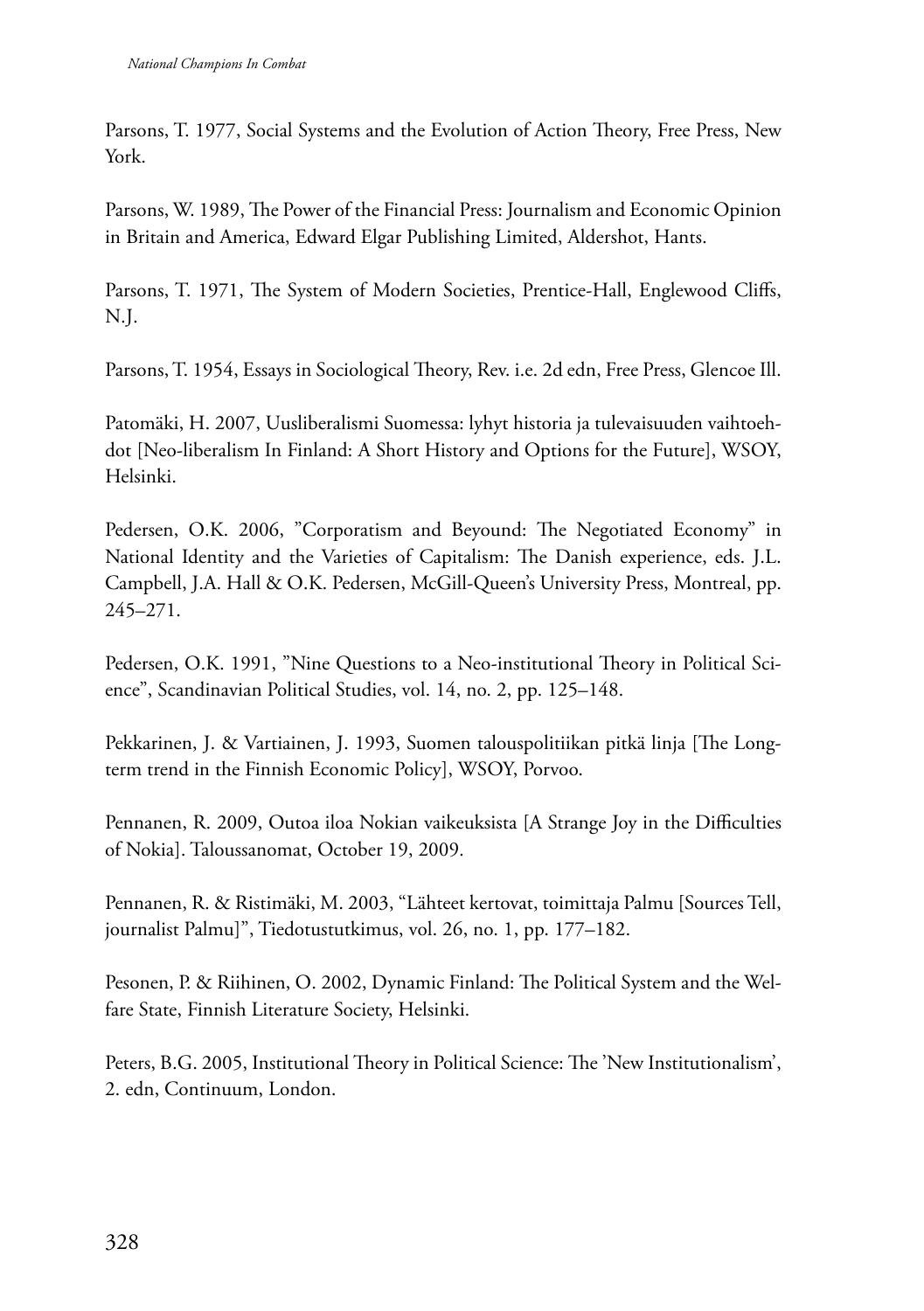Petersson, O. 2005, "Har medierna för lite makt? En återblick på den svenska maktutredningen [Has the Media got too Little Power? A Retrospect on the Report by the Swedish Committee of Power Investigation]", Nordisk Kulturpolitisk Tidskrift, no. 1, pp. 120–140.

Petersson, O. 1990, Demokrati och makt i Sverige: maktutredningens huvudrapport [Democracy and Power in Sweden: the Main Report by the Committee of Power Investigation], Allmänna förlaget, Stockholm.

Petrelius Karlberg, P. 2007, Den medialiserade direktören [The Mediatization of the CEO], Doctoral thesis, Stockholm School of Economics, Stockholm.

Petrelius, P. & Kallifatides, M. 2004, "Den tafatte [The Gawky]" in Det oavsedda entreprenörskapet [The Unintended Entrepreneurship], ed. D. Ericson, Lund Academia Adacta, Lund, pp. 64–84.

Pettersson, A. & Leigard, V. 2002, Samling vid pumpen - mediernas bevakning av ITbubblan. [Samling vid Pumpen - The Media Coverage of the IT-bubble], Institutet för mediestudier, Stockholm.

Philo, G. 1995, Glasgow Media Group reader. Vol. 2, Industry, Economy, War and Politics, Routledge, London.

Picard, R.G. 2009, "Why Journalists Deserve Low Pay", RISJ Seminar SeriesReuters Institute for the Study of Journalism, Oxford, May 6, 2009.

Pietilainen, J. 2006, "Foreign News and Foreign Trade: What Kind of Relationship?", International Communication Gazette, vol. 68, no. 3, pp. 217–228.

Pink, D.H. 1999, What´s Your Story?, Fast Company, 12th of February 2010.

Poikolainen, K. 1986, Taloustoimittajien ammattikuva – taustan, ammattietiikan ja professionaalisuuden tarkastelu [The Professional Image of Business Journalists - an Examination of Background, Professional Ethics and Professionalism], Master´s, University of Helsinki, Helsinki.

Polkinghorne, D.E. 1989, "Changing Conversations about Human Science" in Issues of Validity in Qualitative Research, ed. S. Kvale, Studentlitteratur, Lund, pp. 13–46.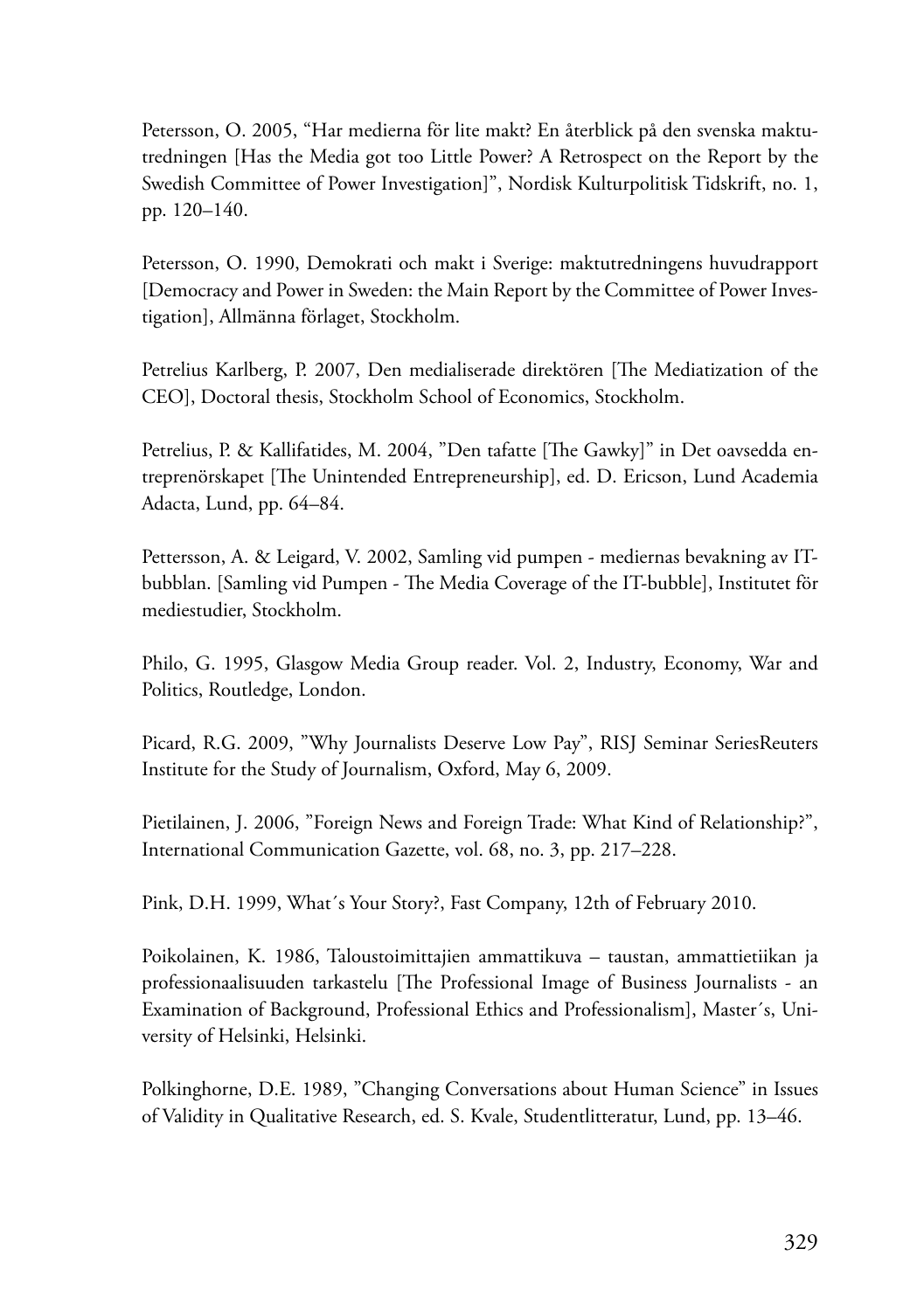Pöttker, H. 2005, "Perspectives on the Development of the News Paradigm: The Quest for Autonomy" in Diffusion of the News paradigm 1850–2000, eds. S. Høyer & H. Pöttker, Nordicom, Gothenburg, pp. 263–272.

Poutiainen, S. 2007, Finnish Cultural Discourses About Mobile Phone Communication, Doctoral thesis, Graduate School of the University of Massachusetts Amherst.

Powell, W.W. & DiMaggio, P.J. (eds) 1991, The New Institutionalism in Organizational Analysis, University of Chicago Press, Chicago.

Quack, S. & Morgan, G. 2000, "National Capitalisms, Global Competition and Economic Performance: An Introduction" in National Capitalisms, Global Competition and Economic Performance, eds. S. Quack, G. Morgan & R. Whitley, pp. 2–23.

Quinn, J.B. 1998, "When Business Writing Becomes Soft Porn", Columbia Journalism Review, vol. 36, no. 6, pp. 48–49.

Rågsjö Thorell, A. 2011, SvD Näringsliv storsatsar {SvD Näringsliv Expanding Big Time]. Resumé, July 12, 2011.

Rahkonen, J. 2007, "Public Opinion, Journalism and the Question of Finland's Membership of NATO", Nordicom Review, vol. 28, no. 2, pp. 81–92.

Rahkonen, J. 2006, Journalismi taistelukenttänä: Suomen Nato-jäsenyydestä käyty julkinen keskustelu 2003–2004 [Journalism as a Battlefield: The Public Debate on a Finnish Nato-membership in 2003–2004], Tampere University Press, Tampere.

Rainisto, S. 2009a, Kallasvuon selitysten selitykset [Kallasvuo's Explanations of the Explanations], Talouselämä, October 2, 2010.

Rainisto, S. 2009b, Nokian viisi virhettä [The Five Faults of Nokia], Talouselämä, 30.

Ransdell, E. 2000, "The Nike Story? Just Tell It!", Fast Company, [Online], no. 31: 44–52. Available from: http://www.fastcompany.com/magazine/31/nike.html. [December 28, 2010].

Reese, S.D. 2010, "Finding Frames in a Web of Culture" in Doing News Framing Analysis: Empirical and Theoretical Perspectives, eds. P. D'Angelo & J.A. Kuypers, Routledge, New York, pp. xiv, 376 s.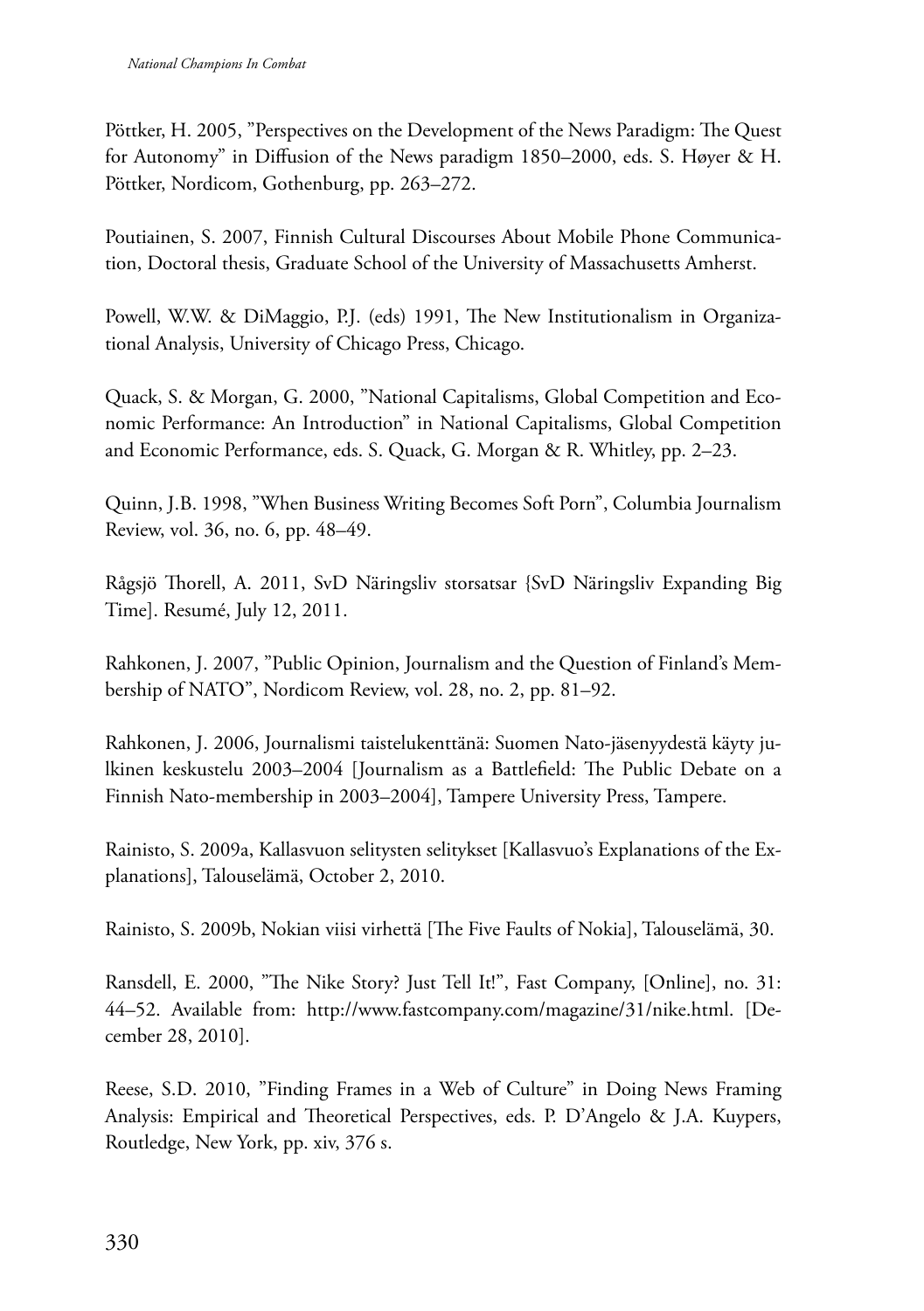Reese, S.D. 2007, "The Framing Project: A Bridging Model for Media Research Revisited", Journal of Communication, vol. 57, no. 1, pp. 148–154.

Reese, S.D. 2001, "Prologue -Framing Public Life: A Bridging Model for Media Research" in Framing Public Life: Perspectives on Media and Our Understanding of the Social World, eds. S.D. Reese, O.H. Gandy & A.E. Grant, Lawrence Erlbaum Associates, New Jersey, pp. 7-xii.

Reese, S.D. & Lewis, S.C. 2009, "Framing the War on Terror: The Internalization of Policy in the U.S. Press", Journalism, vol. 10, no. 8, pp. 777–797.

Rex, J. 1978, "British Sociology's Wars of Religion", New Society, vol. 44, pp. 295–297.

Richardson, K. 1998, "The Economy and Public Language" in The Economy, Media, and Public Knowledge, ed. N.T. Gavin, Leicester University Press, London, pp. 38–52.

Risberg, A. & Ainamo, A. 2007, "Expansion of the Nordic Business Press. Äripäev in Estonia as a Carrier of Western Discourses." in Mediating Business: The Expansion of Business Journalism, eds. P. Kjær & T. Slaatta, Copenhagen Business School Press, Copenhagen, pp. 101–131.

Risberg, A., Tienari, J. & Vaara, E. 2000, Legacies of Superiority and Inferiority: Media Texts and Sense Making of a Merger across National Boundaries, Jönköping International Business School, Jönköping.

Risberg, A., Tienari, J. & Vaara, E. 2003, "Making Sense of a Transnational Merger: Media Texts and the (Re)construction of Power Relations", Culture & Organization, vol. 9, no. 2, pp. 121–137.

Rittberger, B. 2003, "Endogenizing Institutional Change: Moving Beyond the Institutionalist 'Holy Trinity'", Beyond Institutionalism, The European Consortium for Political Research, Oxford, September 19–21, 2003.

Robinson, J.A. 2010, Elites and Institutional Persistence, UNU-Wider, Helsinki.

Rognerud, K. K. 2007, Okritisk journalistik styrd av direktörer [Uncritical Journalism Steered by Managers]. Dagens Nyheter. November 24. Available at: http://www.dn.se/ debatt/okritisk-journalistik-styrd-av-direktorerna {September 14, 2010]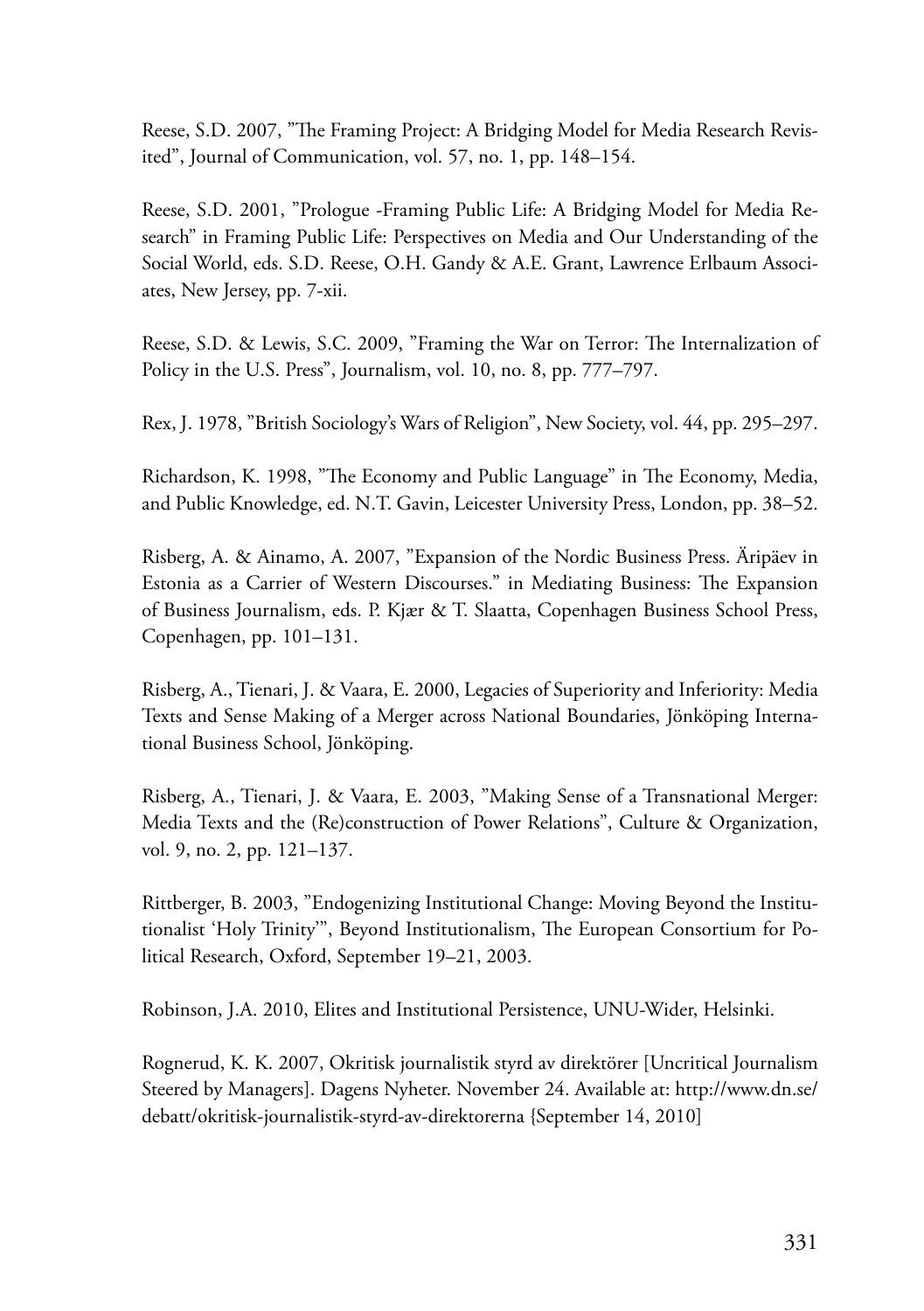Ronge, P. , 2009, January 23, 2009-last update, Ericsson- då tolvtaggaren vann [Ericsson - when the Moose beat the Hunter] [Homepage of Ronge Kommunikation], [Online]. Available: http://www.rongekom.se/?p=609 [2010, August 2] .

Roosvall, A. & Salovaara-Moring, I. (eds) 2010, Communicating the Nation: National Topographies of Global Media Landscapes, Nordicom, Gothenburg.

Roppen, J. 1998, "The Problem of No-Effects of Media Concentration", Nordicom Review, vol. 1, pp. 115–124.

Rosen, J. , 2003, September 8, 2003-last update, PressThink Basics: The Master Narrative in Journalism. Available: http://journalism.nyu.edu/pubzone/weblogs/pressthink/2003/09/08/basics\_master.html [2010, August 24] .

Rosengren, K.E. 1994, Media Effects and Beyond: Culture, Socialization and Lifestyles, Routledge, London.

Rossander, O. 2004, Kvartalsjournalistik [Quarterly Journalism], SNS Förlag, Stockholm, October 27, 2004.

Rossander, O., Bystedt, F. & Haavisto, I. 2005, Syskongräl. 36 beslutsfattare om finsksvenskt ägande [Siblings' Quarrels. 36 Decision-makers on Finnish-Swedish Ownership], SNS Förlag, Stockholm.

Rothman, S. & Black, A.E. 2001, "Media and Business Elites: Still in Conflict?", Public Interest, , no. 143, pp. 72–86.

Rotzoll, K.B. 1995, "Advertising as a Special Case" in Last Rights: Revisiting Four Theories of the Press, ed. J.C. Nerone, University of Illinois Press, Urbana, pp. 110–124.

Roush, C. 2006, Profits and Losses: Business Journalism and its Role in Society, Mation Street Press, Oak Park, IL.

Roush, C. 2008, Unheeded Warnings, American Journalism Review, University of Maryland, Dec 2008.

Roush, C. 2006, "The Need for More Business Education in Mass Communication Schools", Journalism & Mass Communication Educator, vol. 61, no. 2, pp. 195–204.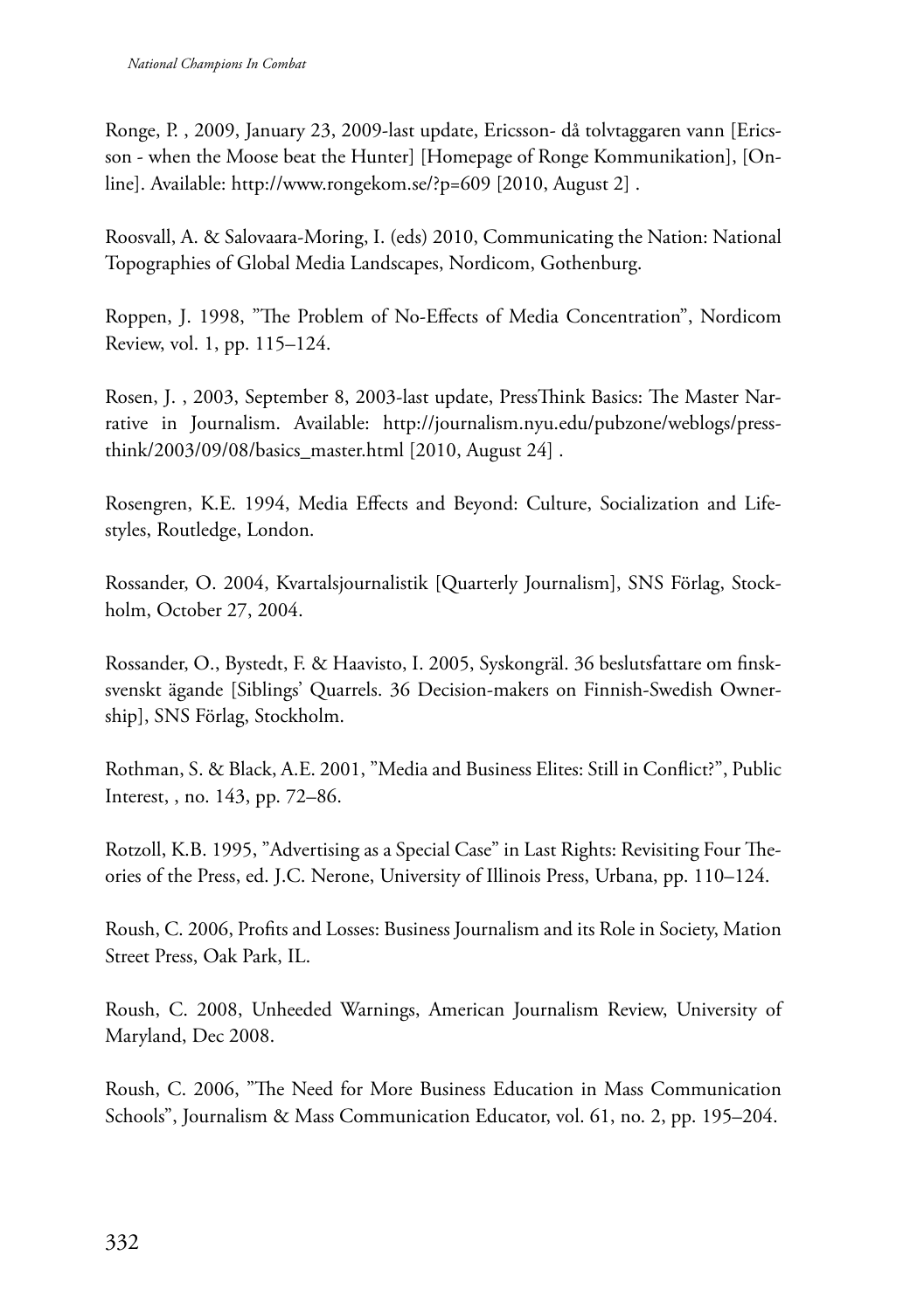Rugman, A.M. & D'Cruz, J.R. 2000, Multinationals as Flagship Firms. Regional Business Networks. Oxford University Press, Oxford.

Ruostetsaari, I. 2003, Valta muutoksessa [Power in Change], WSOY, Helsinki.

Ruostetsaari, I. 1993, "The Anatomy of the Finnish Power Elite", Scandinavian Political Studies, vol. 16, no. 4, pp. 305–337.

Ruusunoksa, L. 2006, "Public Journalism and Public Sphere(s)", Public Sphere(s) and their Boundaries, University of Tampere, Tampere, May 25–27, 2006.

Ryan, J. 2008, "The Finnish Country-of-origin Effect: The Quest to Create a Distinctive Identity in a Crowded and Competitive International Marketplace", Journal of Brand Management, vol. 16, no. 1/2, pp. 13–20.

Rydergren, T. 2007, DI är näringslivets fiende nummer 1 [DI is the Business Enemy Number 1]. Resumé, March 20, 2007.

Ryfe, D.M. 2006a, "Guest Editor's Introduction: New Institutionalism and the News", Political Communication, vol. 23, no. 2, pp. 135–144.

Ryfe, D.M. 2006b, "The Nature of News Rules", Political Communication, vol. 23, no. 2, pp. 203–214.

Saari, M. 2000, Kari Kairamo: kohtalona Nokia [The Fate of Kari Kairamo: Nokia], Gummerus, Jyväskylä.

Sabel, C. & Saxenian, A. 2008, A Fugitive Success: Finland's Economic Future, Sitra, Helsinki.

Sacks, H. (ed) 1984, Notes on Methodology, Cambridge University Press, Cambridge.

Sahlin-Andersson, K. & Engwall, L. (eds) 2002, The Expansion of Management Knowledge: Carriers, Flows and Sources, Stanford Univ. Press, Stanford, Calif.

Sajari, P. 2010, Piippo vaikenee yhä Nokian ja Elcoteqin yhteistyön loppumisesta {Piippo still Quiet on why the Cooperation between Nokia and Elcoteq Ended], Helsingin Sanomat, May 30, 2010.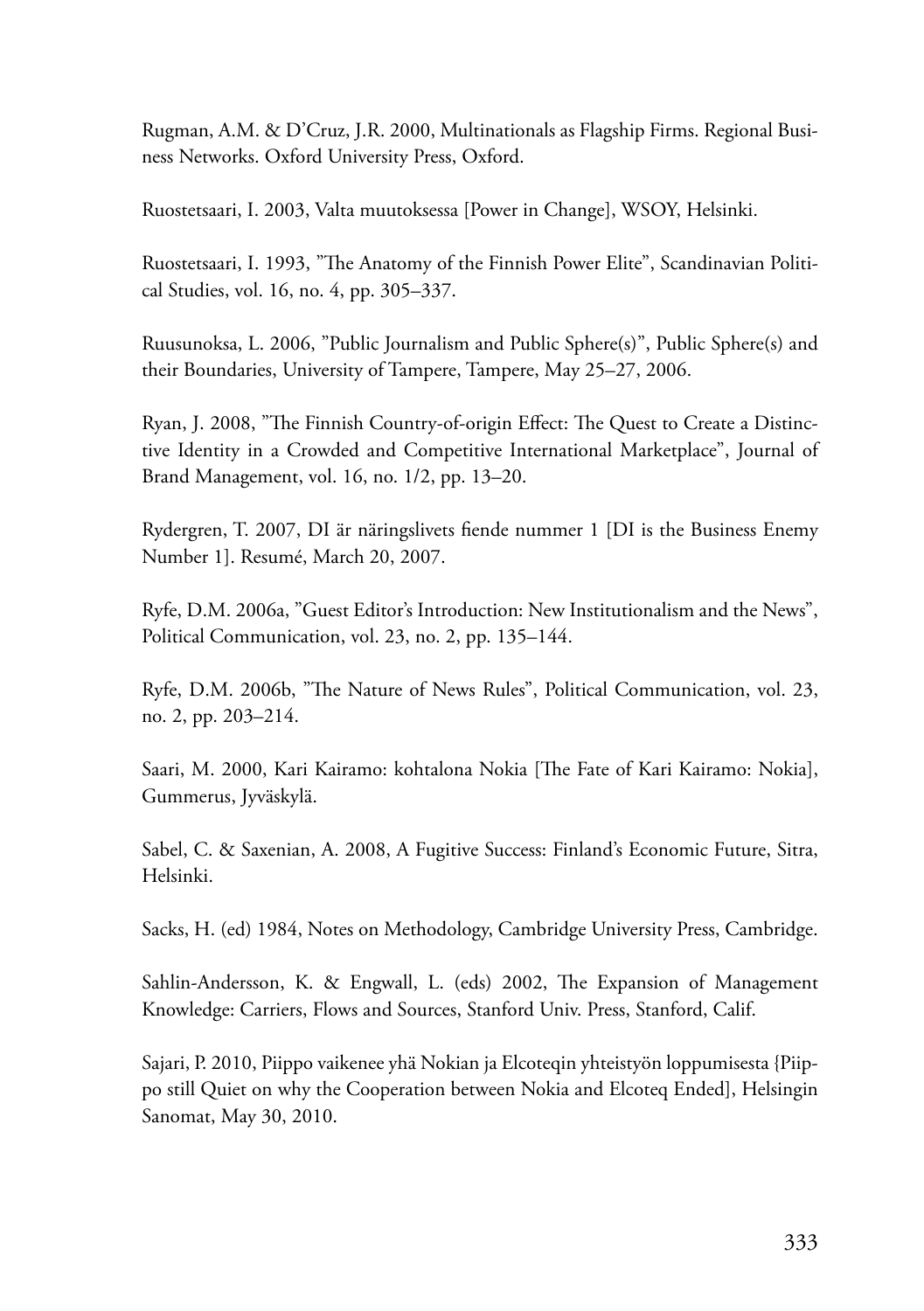Salner, M. 1989, "Validity in Human Science Research" in Issues of Validity in Qualitative Research, ed. S. Kvale, Studentlitteratur, Lund, pp. 47–72.

Samuelson, R. 2002, Moving Toward the Mainstream: Economics and Business Reporting has Increased in Quantity and Improved Quality, Nieman Foundation for Journalism at Harvard, Boston.

Sanoma, 2012, Strategic Objectives - Values, Mission and Vision. Available: http:// www.sanoma.com/about-us/sanoma-in-brief/strategic-objectives [2011, July 15] .

Särkikoski, T. 2007, Sitra: Tulevaisuus tehtävänä [Sitra: The Future as a Mission], Edita, Helsinki.

Scheufele, D., A. 1999, "Framing as a Theory of Media Effects", The Journal of Communication, vol. 49, no. 1, pp. 103–122.

Schiller, H.I. 1984, Information and the Crisis Economy, Ablex, Norewood N.J.

Schlesinger, P. 1993, "Wishful Thinking: Cultural Politics, Media, and Collective Identities in Europe", Journal of Communication, vol. 43, no. 2, pp. 6–17.

Schlesinger, P. 1991, "Media, the Political Order and National Identity", Media, Culture & Society, vol. 13, no. 3, pp. 297–308.

Schlesinger, P. 1987, "On National Identity: Some Conceptions and Misconceptions Criticized", Social Science Information, vol. 26, no. 2, pp. 219–264.

Schotter, A. 1981, Economic Theory of Social Institutions. Cambridge University Press, Cambridge, Mass.

Schuck, A.R.T. & de Vreese, C.H. 2006, "Between Risk and Opportunity", European Journal of Communication, vol. 21, no. 1, pp. 5–32.

Schudson, M. 2005, "Autonomy from What?" in Bourdieu and the Journalistic Field, eds. E. Neveu & R. Benson, Polity, Cambridge, pp. 214–223.

Schudson, M. 2002, "The News Media as Political Institutions", Annual Review of Political Science, vol. 5, no. 1, pp. 249–269.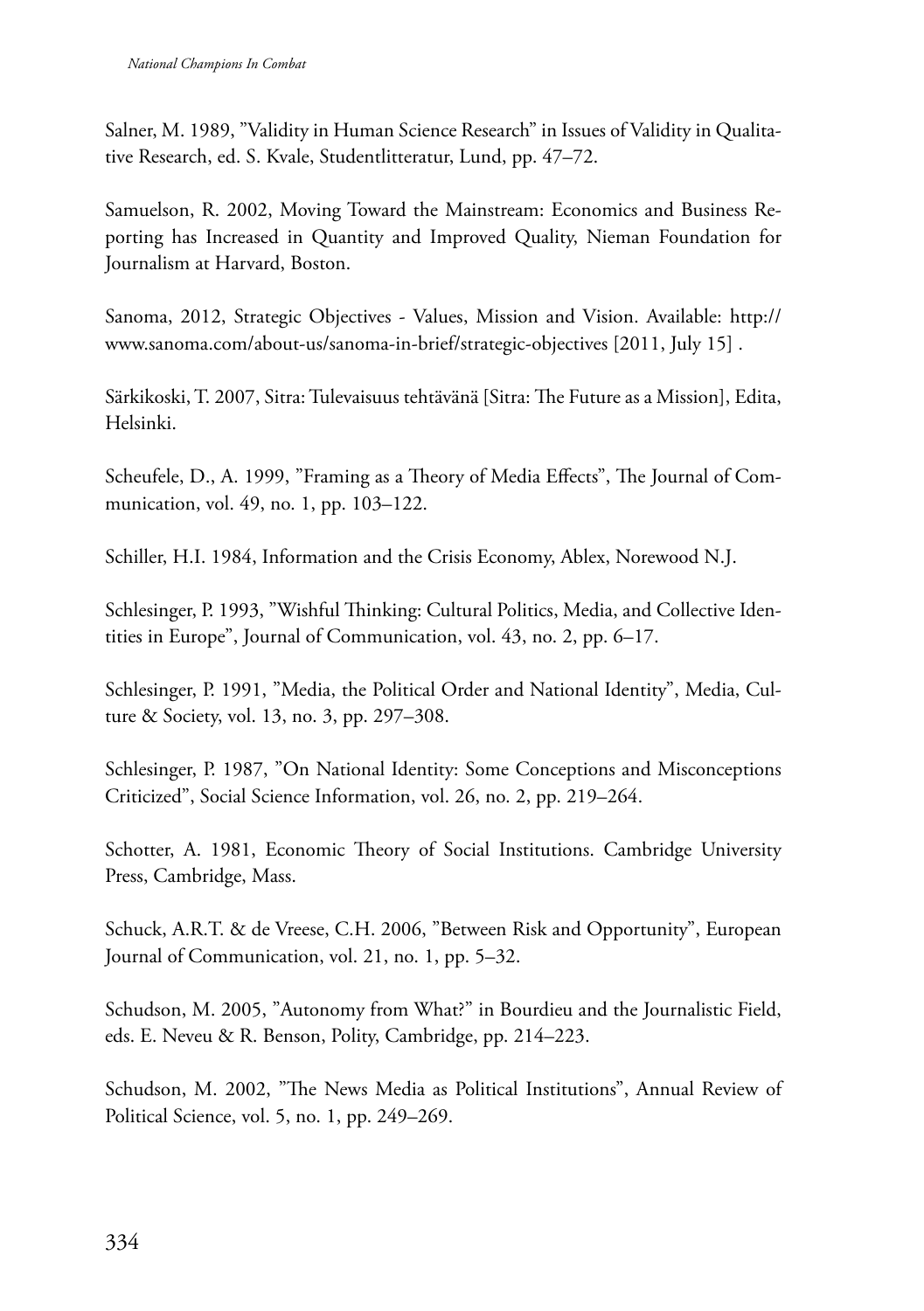Schudson, M. 1999, "What Public Journalism Knows about Journalism but doesn´t Know about "Public"" in The Idea of Public Journalism, ed. T.L. Glasser, Guilford, New York, pp. 118–134.

Schudson, M. 2003, The Sociology of News, Norton, New York.

Schultz, I. 2005, Bag om nyhedskriterierne: En etnografisk feltanalyse af nyhedsværdier i journalistisk praksis [Behind the News Criteria: An Etnological Field Analysis of News Values in Journalism Praxis], Doctoral thesis, Roskilde University, Roskilde.

Schuster, T. 2006, The Markets and the Media. Business News and Stock market Movements. Lexington Books, Lanham.

Scott, R. 1994, "Institutions and Organizations: Towards a Theoretical Synthesis" in Institutional Environments and organization: Structural Complexity and Individualism, eds. R. Scott & J. Meyer, Sage, Newbury Park, CA, pp. 55–80.

Scott, R. & Meyer, J. 1994, Institutional Environments and Organizations, Sage, Thousand Oaks, CA.

Semetko, H.A. & Valkenburg, P.M. 2000, "Framing European Politics: A Content Analysis of Press and Television News", Journal of Communication, vol. 50, no. 2, pp. 93–96.

Seppälä, R. 1981, Sata vuotta Suomen puolesta: Aamulehden linjanvetoa vuosina 1881–1981 [A Hundred Years on Behalf of Finland: The Policy of Aamulehti 1881– 1981], Tampereen kirjapaino, Tampere.

Setälä, V. & Väliverronen, E. 2010, "Public Perception of Evolution and the Rise of Evolutionary Psychology in Finland", Public Understanding of Science, vol. 1, pp. 1–16.

Shih, T. & Xitao Fan, 2008, "Comparing Response Rates from Web and Mail Surveys: A Meta-Analysis", Field Methods, vol. 20, no. 3, pp. 249–271.

Shiller, R.J. 2002, "Irrational Excuberance in the Media" in The Right to Tell: the Role of Mass Media in Economic Development., ed. R. Islam, The World Bank, Washington, D.C., pp. 83–94.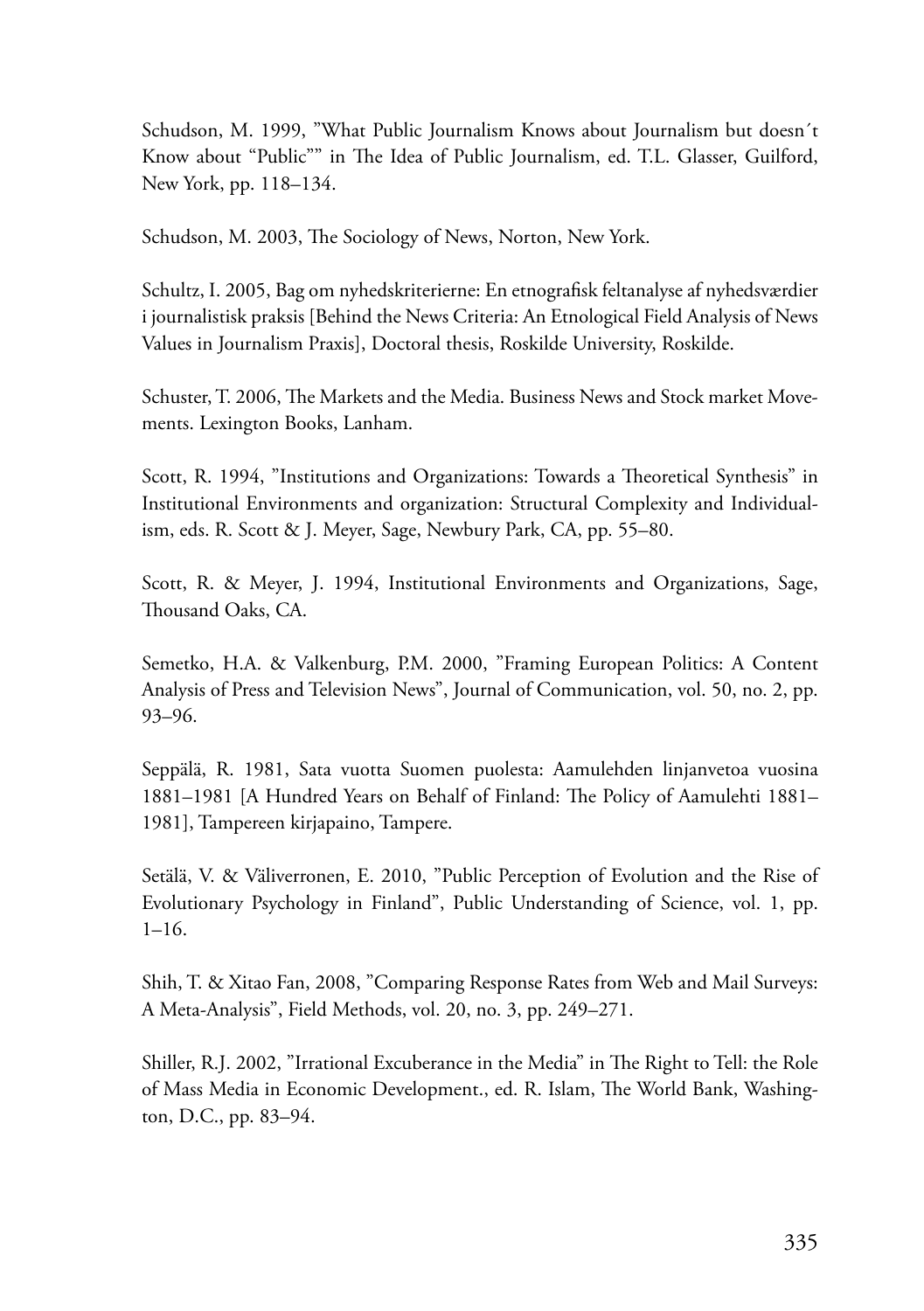Shiller, R.J. 2005, Irrational Exuberance, 2nd edn, Princeton University Press, Princeton, N.J.

Shin, J. & Cameron, G.T. 2003, "The Interplay of Professional and Cultural Factors in the Online Source-Reporter Relationship", Journalism Studies, vol. 4, no. 2, pp. 253.

Shoemaker, P.J. & Reese, S.D. 1996, Mediating the Message: Theories of Influences on Mass Media Content, 2. ed. edn, Longman, White Plains.

Siebert, F.S., Peterson, T. & Schramm, W. 1963, Four Theories of the Press: The Authoritarian, Libertarian, Social Responsibility and Soviet Communist Concepts of What the Press Should Be and Do, University of Illinois Press, Urbana, IL.

Silberman, S. 1999, Just Say Nokia , Wired, no. 7.09, September.

Siltala, J. 2009, HS-raadin vastaukset kysymykseen: Onko Nokian vahva asema Suomessa uhka kansanvallalle? [The HS-jury's Answer to: Is Nokia's strong position a Threat to Democracy?]. Helsingin Sanomat, February 2, 2009.

Silverman, D. 2010, Doing Qualitative Research: A Practical Handbook, 3nd edn, Sage, London.

Simola, A. 2010, "Paniikkinappuloita ei tarvita: talousjournalismi heräsi myöhään finanssikriisin riskeihin [No Panic-buttons Needed: Business Journalism Woke Up Late to the Risks of the Financial Crisis]", Media & viestintä: kulttuurin ja yhteiskunnan tutkimuksen lehti, no. 33, pp. 70–78.

Simola, A. & Reunanen, E. 2010, Kaikki toistaiseksi hyvin: Kansainvälinen finanssikriisi talousjournalismissa [So Far, So Good: The International Financial Crisis in Business Journalism], University of Tampere, Tampere.

Simpson, C. 1994, Science of Coercion: Communication Research and Psychological Warfare 1945–1960, Oxford University Press, New York.

Sitra, 2011, Sitra - The Finnish Innovation Fund. Available: http://www.sitra.fi/en/ About+Sitra/sitra.htm [2010, June 2] .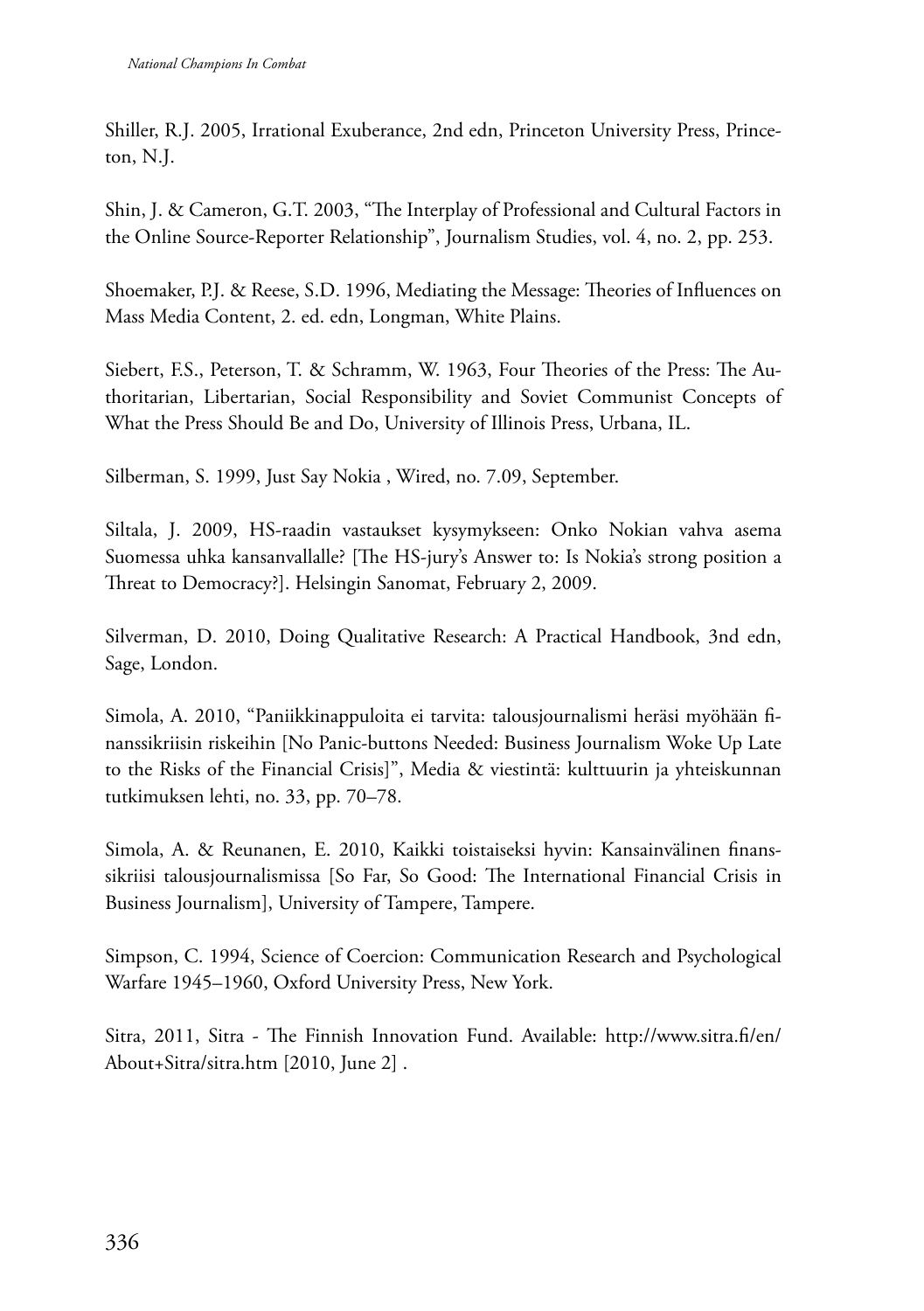Skurnik, S. 2005, Suomalaisen talousmallin murros: suljetusta sääntelytaloudesta kaksinapaiseen globaalitalouteen [The Transformation of the Finnish Business System: From a Closed Regulated Economy to a Bipolar Global Economy], Tammi, Helsinki.

Slaatta, T. 1999, Medier, makt og demokrati [Media, Power and Democracy], MDU, Unipub, Oslo.

Slaatta, T. 2008, "Backstage Report: Research Strategies and Field Observations: An Extended Reflection on the Media Research in the Norwegian Power and Democracy Programs" in Nordicom, pp. 57–67.

Slaatta, T. 2003, Den norske medieorden: posisjoner og privilegier [The Norwegian Media Order: Positions and Privileges], Gyldendal Akademisk, Oslo.

Smith, A. 1961, The Wealth of Nations. Representative Selections. 2002nd edn, Dover Publications, Mineola.

Snow, D.A. & Benford, R.D. 1992, "Master Frames and Cycles of Protest." in Frontiers in Social Movement Theory, eds. A.D. Morris & C. McClurg Mueller, Yale University Press, New Haven, pp. 133–155.

Snow, D.A. & D. Benford, R. 1988, "Ideology, Frame Resonance, and Participant Mobilization", International Social Movement Research, vol. 1, pp. 197–217.

Society of Professional Journalists, 1996, Code of Ethics. Available: http://www.spj. org/ethicscode.asp [2010, November 12] .

Sokol, D.D. 2001, "The European Mobile 3G UMTS Process: Lessons From the Spectrum Auctions and Beauty Contests", Virginia Journal of Law and Technology Association, [Online], vol. 17, no. 6. Available from: http://www.vjolt.net/vol6/issue3/ v6i3-a17-Sokol.html. [July 25, 2010]

Soloski, J. 1989, "News Reporting and Professionalism: Some Constraints on the Reporting of the News", Media, Culture & Society, vol. 11, no. 2, pp. 207–228.

Sparks, C. 2007, "What's Wrong With Globalization?", Global Media and Communication, vol. 3, no. 2, pp. 133–155.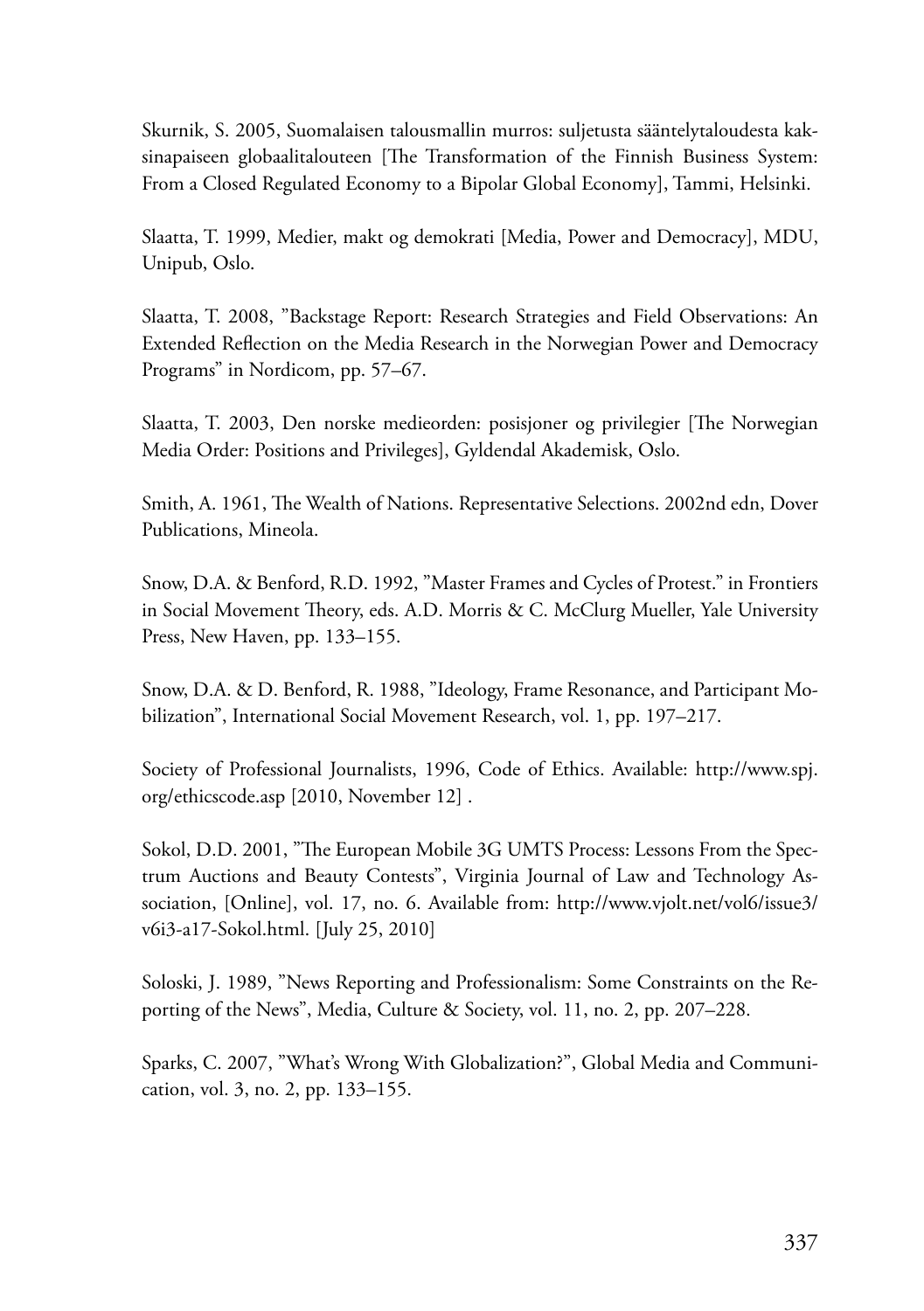Sparrow, B.H. 1999, Uncertain Guardians: The News Media as a Political Institution, Johns Hopkins University Press, Baltimore.

Ståhle, P. 2007, Five Steps for Finland's Future, Tekes, Helsinki.

Starkman, D. 2009, "Power Problem: The Business Press did Everything but Take on the Institutions that Brought Down the Financial System", Columbia Journalism Review, vol. May/June, pp. 24–30.

Steinberg, M.W. 1998, "Tilting the Frame: Considerations on Collective Action Framing from a Discursive Turn", Theory & Society, vol. 27, no. 6, pp. 845–872.

Steinbock, D. 2001, The Nokia Revolution: The Story of an Extraordinary Company That Transformed an Industry, Amacom, New York.

Stewart, G., Dustin, S., Barrick, M. & Darnold, T. 2008, "Exploring the Handshake in Employment Interviews", Journal of Applied Psychology, vol. 93, no. 5, pp. 1139– 1146.

Stiglitz, J. 2002, "Transparency in Government" in The Right to Tell: the Role of Mass Media in Economic Development., ed. R. Islam, The World Bank, Washington, D.D., pp. 27–44.

Stiglitz, J.E. , 2008, July 7, 2008-last update, The End of Neo-liberalism? [Homepage of Project Syndicate], [Online]. Available: http://www.project-syndicate.org/commentary/stiglitz101/English [2010, June 15] .

Strang, D. & Meyer, J. 1994, "Institutional Conditions for Diffusion" in Institutional Environments and organizations, eds. R. Scott & J. Meyer, Sage, Thousand Oaks, CA, pp. 100–112.

Strömbäck, J. 2001, Gäster hos verkligheten: en studie av journalistik, demokrati och politisk misstro [Guests in Reality: A Study of Journalism, Democracy and Political Distrust], B. Östlings bokförl. Symposion, Eslöv.

Strömbäck, J., Ørsten, M. & Aalberg, T. 2008, Communicating Politics: Political Communication in the Nordic Countries, Nordicom, Gothenburg.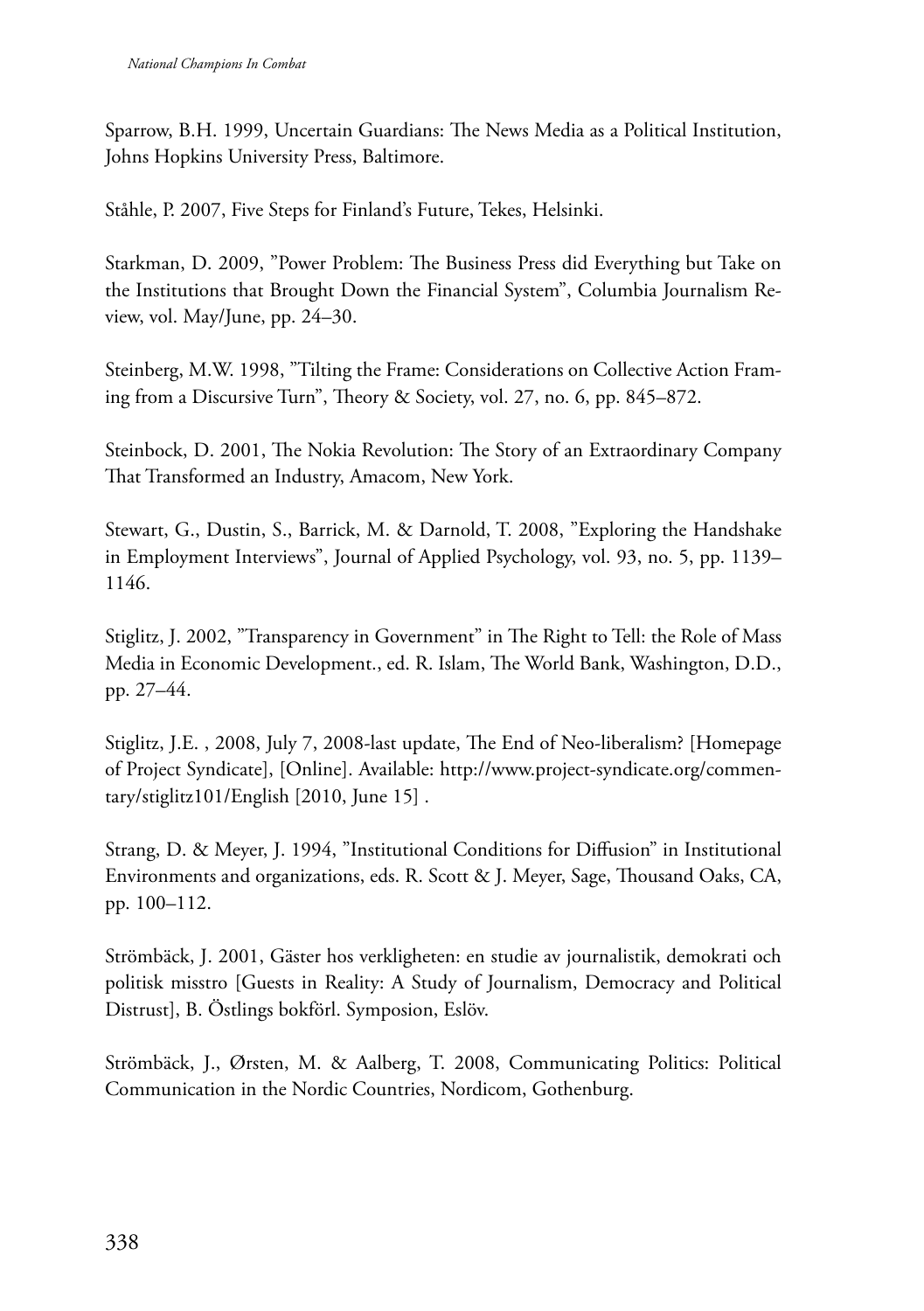Strömbäck, J., Negrine, R., Hopmann, D.N., Maier, M., Berganza, R., Volek, J., Dobek-Ostrowska, B., Mykkänen, J. & Roncarolo, F. 2011, "The Mediatization and Framing of European Parliamentary Elections Campaigns" in Political Communication in European Parliamentary Elections, eds. M. Maier, J. Strömbäck & L. Kaid, Ashgate Publishing Limited, England, USA, pp. 161–175.

Strömbäck, J., Ørsten, M. & Aalberg, T. 2008, "Political Communication in the Nordic Countries. An Introduction." in Communicating Politics: Political Communication in the Nordic Countries, eds. J. Strömbäck, M. Ørsten & T. Aalberg, Nordicom, Gothenburg, pp. 11–24.

Strydom, P. 2000, Discourse and Knowledge: the Making of Enlightenment Sociology, Liverpool University Press, Liverpool.

Stryker, J.E., Wray, R.J., Hornik, R.C. & Yanovitzky, I. 2006, "Validation of Database Search Terms for Content Analyis: The Case of Cancer News Coverage", Journalism and Mass Communication Research Quarterly, vol. 83, no. 2, pp. 413–430.

Suchman, M.C. 1995, "Managing Legitimacy: Strategic and Institutional Approaches", Academy of Management.The Academy of Management Review, vol. 20, no. 3, pp. 571–610.

Sumner, W.G. 1906, Folkways, Gin & Co, Boston.

Suominen, T. & Björnsson, A. 1999, Det hotade landet och det skyddade: Sverige och Finland från 1500-talet till våra dagar : historiska och säkerhetspolitiska betraktelser [The Threatened Land and the Sheltered: Sweden and Finland from the 16th Century to Modern Time: Historic and Security Policy Matters], Atlantis, Stockholm.

Swedberg, R. 2003, Principles of Economic Sociology, Princeton University Press, Princeton, N.J.

Svenska Journalistförbundet , 2009, Rules of Professional Conduct. Available: www.sjf. se/portal/page?\_pageid=53,9441115&\_dad=portal&\_schema=PORTAL [2010, August 6].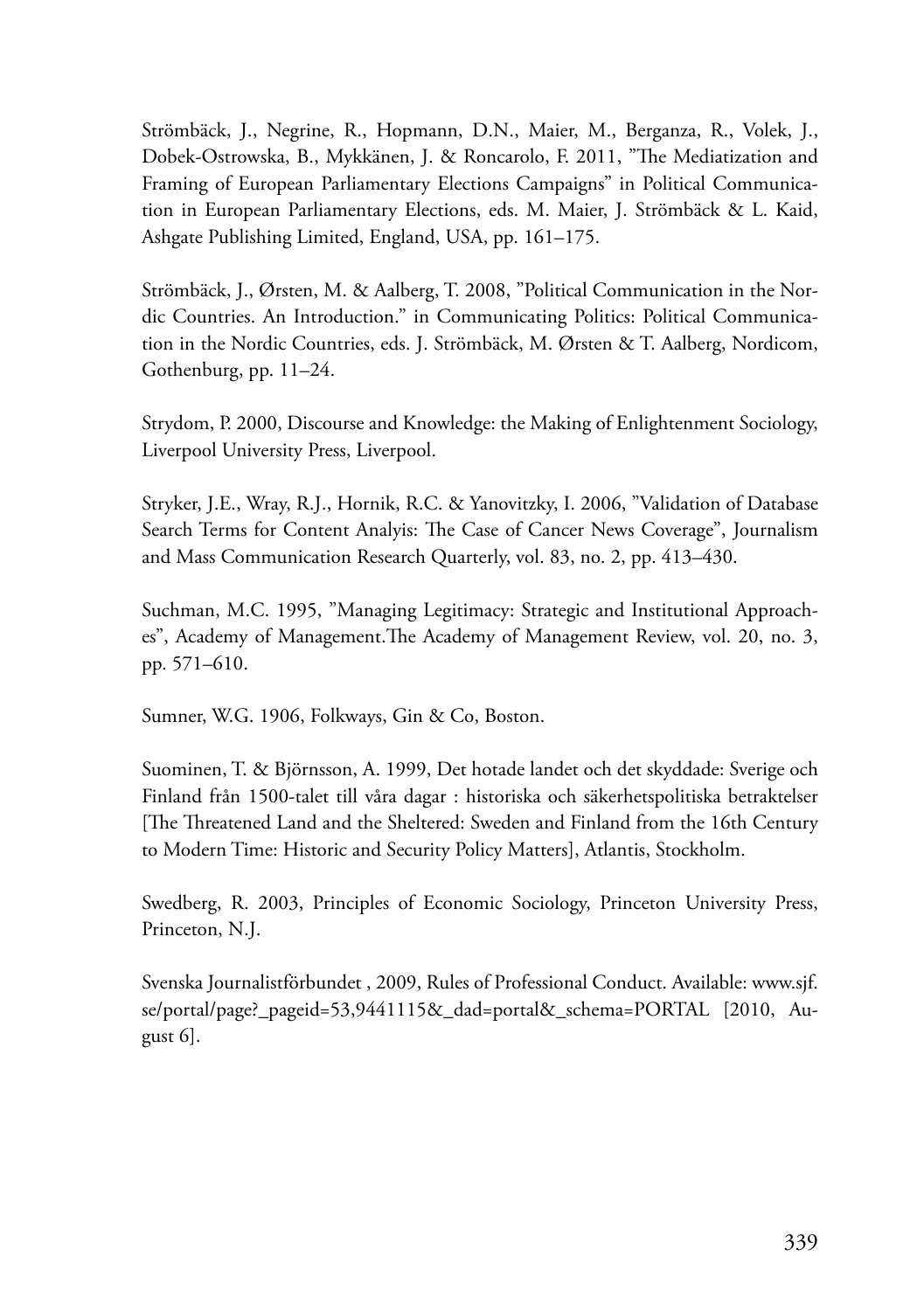Sveriges Television AB , 2005, SVT, Sveriges Television (Swedish Television) is Sweden's Public Television Broadcasting Service. Available: http://svt.se/content/1/c6/33/03/52/ engelska-total.pdf [2010, December 2010] .

Tainio, R., Huolman, M. & Pulkkinen, M. 2001, "The Internationalization of Capital Markets: How International Institutional Investor are Restructuring Finnish Companies" in The Multinational Firm: Organizing Across Institutional and National Divides, eds. G. Morgan, P.H. Kristensen & R. Whitley, Oxford University Press, Oxford, pp. 153–171.

Taloustoimittajat, 2003, Pörssieettinen suositus [Ethical Recommendation for Stocks]. Available: http://www.taloustoimittajat.fi/fi/porssieettinen\_suositus2/ [2010, August 6] .

Tambini, D. 2008, What is Financial Journalism For? Ethics and Responsibility in a Time of Crisis and Change, London School of Economics, London.

Tambini, D. 2010, "What are Financial Journalists For?", Journalism Studies, vol. 11, no. 2, pp. 158–174.

Tarasti, E. 1990, Johdatusta semiotiikkaan: Esseitä taiteen ja kulttuurin merkkijärjestelmistä [Introduction to Semiotics. Essays on the Sign Systems of Art and Culture], Gaudeamus, Helsinki.

Thrift, N. 2001, "'It's the Romance, not the Finance, that Makes the Business Worth Pursuing': Disclosing a New Market Culture", Economy & Society, vol. 30, no. 4, pp. 412–432.

Thrift, N. 2005, Knowing Capitalism, Sage, London.

Tienari, J., Vaara, E. & Erkama, N. 2007, "The Gospel According to the Market: How Journalists Frame Ownership in the Case of Nokia in Finland" in Mediating Business: The Expansion of Business Journalism Copenhagen Business School Press, Copenhagen., pp. 187–217.

Touraine, A. 1988, Return of the Actor: Social Theory in Postindustrial Society, University of Minnesota Press, Minneapolis.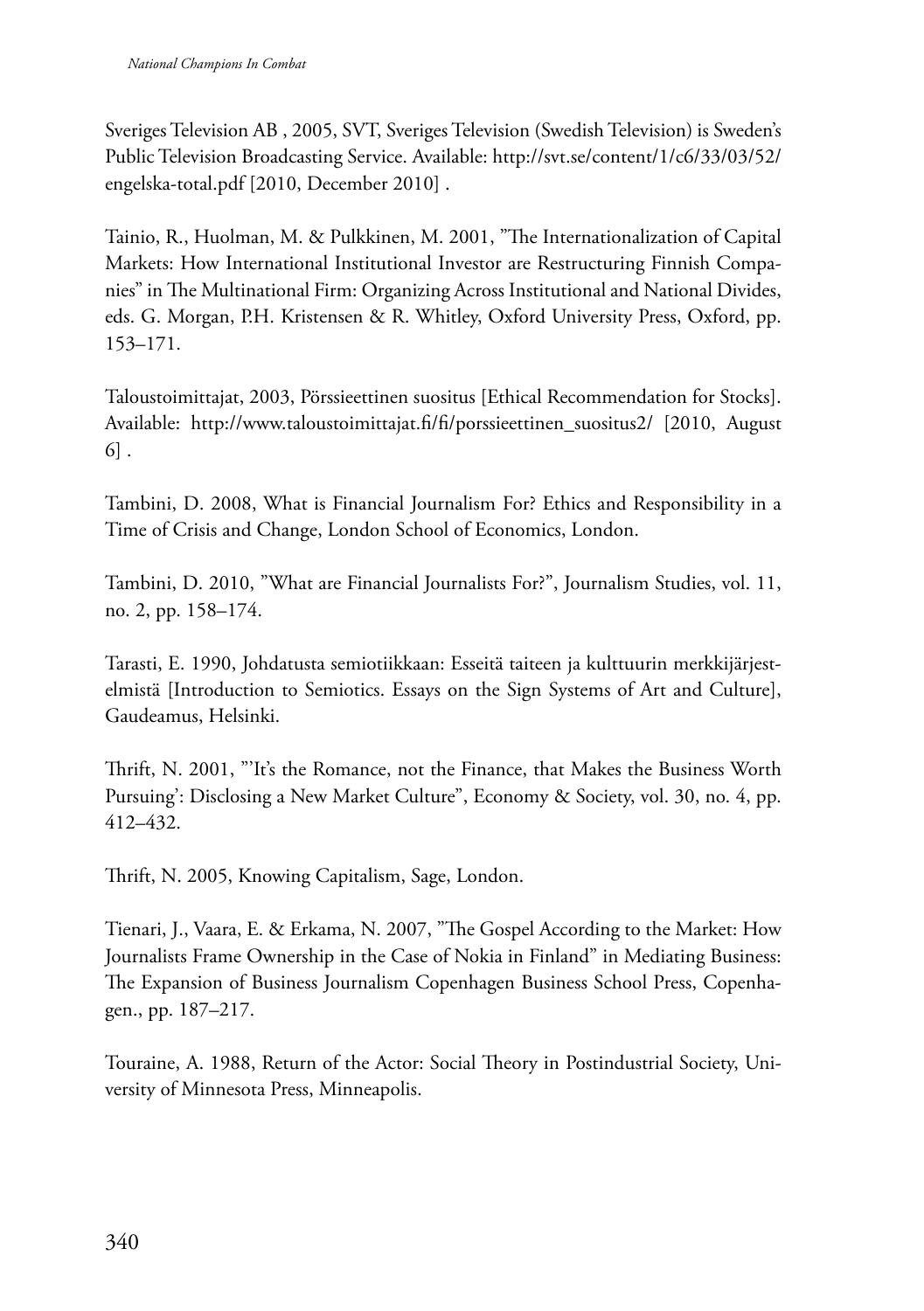Touraine, A. 1981, The Voice and the Eye: An Analysis of Social Movements, Cambridge University Press, Cambridge.

Townley, C. 1981, "Sociology and the Social Sciences" in Fundamentals of Sociology, eds. P. McNeill & C. Townley, Hutchinson, London, pp. 11–15.

Tryhorn, C. 2005, Why Gowers Had To Go, Guardian, November 3, 2005.

TT-DN. October 24, 2005, DI:s börsanalytiker handlade med aktier [Market analyst at DI dealt with stock].

Tuchman, G. 2002, "The Production of News" in A Handbook of Media and Communications Research: Qualitative and Quantitative Methodologies, ed. K. Jensen, Routledge, London, pp. 78–90.

Tuchman, G. 1973, "Making News by Doing Work: Routinizing the Unexpected", American Journal of Sociology, vol. 79, no. 1, pp. 110–131.

Tuchmann, G. 1978, Making News: A Study in the Construction of Reality, Free Press, New York.

Tumber, H. 1993, "`Selling Scandal': Business and the Media", Media, Culture & Society, vol. 15, no. 3, pp. 345–361.

Tunstall, J. 1970, The Westminster Lobby Correspondents: A Sociological Study of National Political Journalism, The Camelot Press Ltd, London.

Tunstall, J. 1975, Journalists at Work: Specialist Correspondents: Their News Organizations, News Sources, and Competitor-colleagues, Repr. edn, Sage, Beverly Hills, Calif.

Tunstall, J. 1970, Media Sociology: A Reader, Constable, London.

Tuomioja, E. , 2010, September 14, 2010-last update, Nokia ja HS [Nokia and HS]. Available: http://www.tuomioja.org/ [September 14, 2010]

Tversky, A. & Kahneman, D. 1986, "Rational Choice and the Framing of Decisions", The Journal of Business, vol. 59, no. 4, Part 2: The Behavioral Foundations of Economic Theory, pp. 251–278.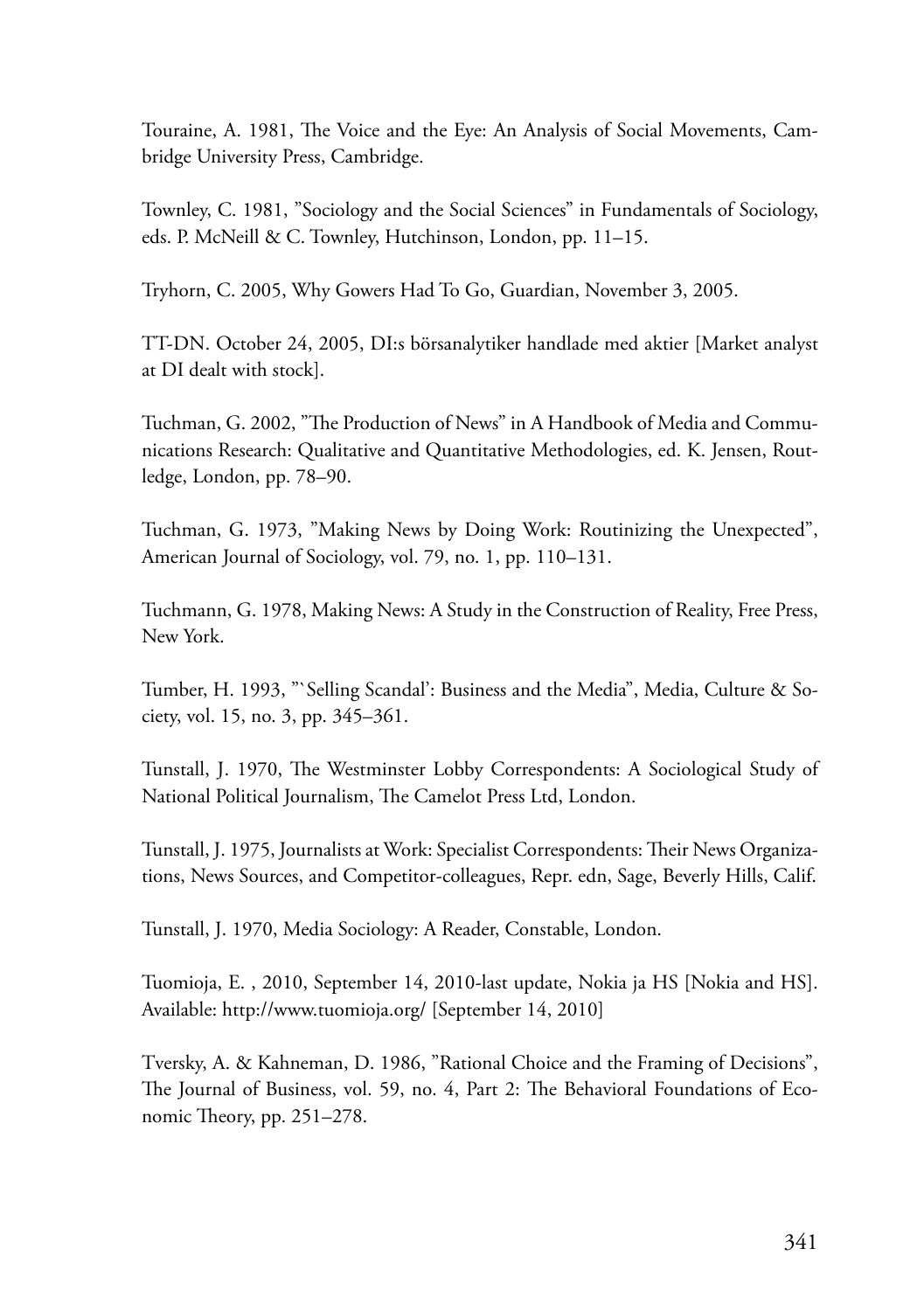Unger, L. July 31, 2001, Conflicts of Interest Faced by Brokerage Firms and Their Research Analysts, SEC, Washington.

Union of Journalists in Finland , 2012, Journalistin ohjeet [Journalism Guidelines]. Available: http://www.journalistiliitto.fi/pelisaannot/journalistinohjeet/, [2010, August 6] .

Vaara, E. & Tienari, J. 2002, "Justification, Legitimization and Naturalization of Mergers and Acquisitions: A Critical Discourse Analysis of Media Texts", Organization, vol. 9, no. 2, pp. 275–304.

Vaara, E., Tienari, J. & Laurila, J. 2006, "Pulp and Paper Fiction: On the Discursive Legitimation of Global Industrial Restructuring", Organization Studies, vol. 27, no. 6, pp. 789–813.

Väliverronen, E. 1996, Ympäristöuhkan anatomia: tiede, mediat ja metsän sairaskertomus [The Anatonomy of Environment Threat: Science, The Media and the Medical Record of the Forest], Vastapaino, Tampere.

van Gorp, B. 2010, "Strategies to take Subjectivity Out of Framing Analysis" in Doing News Framing Analysis: Empirical and Theoretical Perspectives, eds. P. D'Angelo & J.A. Kuypers, Routledge, New York, pp. 84–109.

van Gorp, B. 2007, "The Constructionist Approach to Framing: Bringing Culture Back In", Journal of Communication, vol. 57, no. 1, pp. 60–78.

van Ham, P. 2001, "The Rise of the Brand State", Foreign Affairs, vol. 80, no. 5.

Vartiainen, J. 2009, "Talouspolitiikka kahdessa poliittisessa kulttuurissa [Economic Politics in Two Political Cultures]", Chydenius, vol. 4, pp. 17.

Vehviläinen, M. 2002, "Teknologinen nationalismi [Technological Nationalism]" in Suomineitonen hei!: Kansallisuuden sukupuoli [Finnish Girl, Hey! The Gender of Nationality], eds. T. Gordon, K. Komulainen & K. Lempiäinen, Vastapaino, Tampere, pp. 211–229.

Velmans, L.A. 1984, "Public Relations - What It Is and What It does: An Overview" in Experts in Action: Inside Public Relations, eds. B. Cantor & B. Chester, Longman, White Plains, New York, pp. 1–6.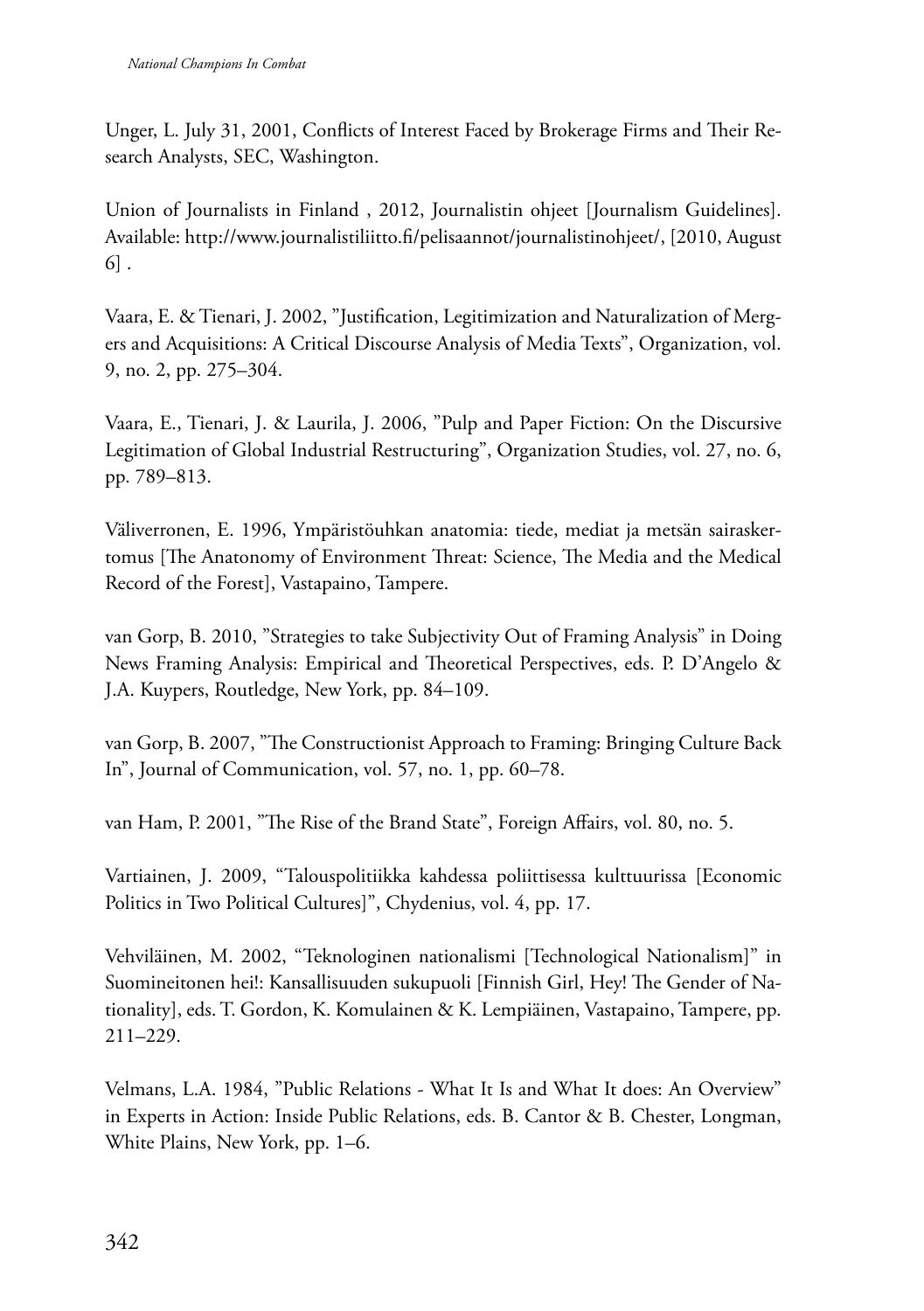Venäläinen, R. 1999, Koko kansan patruuna puhuu [The Patron of the Whole People Speaks]. Helsingin Sanomat Kuukausiliite, June 16, 1999.

Vesikansa, J. 2005, Suomenmielinen, kansanvaltainen: Suomalaisen sanomalehtimiesliiton satavuotisjulkaisu [Finnish-minded, Citizen Power: The 100 Year Publication of the Finnish Association of Newspaper Men], Suomalainen sanomalehtimiesliitto, Helsinki.

Vikström, L. and Amcoff, E. 2005, Ericssons sämsta gren [Ericssons Worst Event], Affärsvärlden, December 8, 2005.

Virki, T. 2010, Nokia Jumps on Hopes of CEO Change. Reuters, July 20, 2010.

Viscovi, D. 2006, Marknaden som mönster och monster : ekonomiska experter och nyheter om ekonomi i Rapport 1978–1998 [The Market as Utopia and Dystopia: Economic Experts and News on Economy in Rapport 1978–1998], Institutionen för journalistik och masskommunikation, University of Gothenburg, Gothenburg.

Wadbring, I. 2007, "Konsekvenser av dagliga gratistidningar på marknaden – svenska erfarenheter [Consequenses of Free Daily Newspapers on the Market - Swedish Experiences]", Mediekultur, vol. 23, pp. 86–101.

Waris, O. 2010, Vakava poika [A Serious Boy]. Iltalehti, August 21, 2010.

Weaver, D.H. & Wu, W. cop. 1998, The Global Journalist: News People Around the World, Hampton Press, Cresskill N.J.

Weaver, D.H. 2008, "Methods of Journalism Research—Survey" in Global Journalism Research: Theories, Methods, Findings, Future, eds. M. Löffelholz & D.H. Weaver, Blackwell, Malden, MA.

Weick, K.E. 2001, Making Sense of the Organization, Blackwell Business, Oxford.

Weick, K.E. 1993, "The Collapse of Sensemaking in Organizations: The Mann Gulch Disaster", Administrative Science Quarterly, vol. 38, no. 4, pp. 628–652.

Wernick, A. 1991, Promotional Culture. Advertising, Ideology and Symbolic Expression, Sage Publications, London.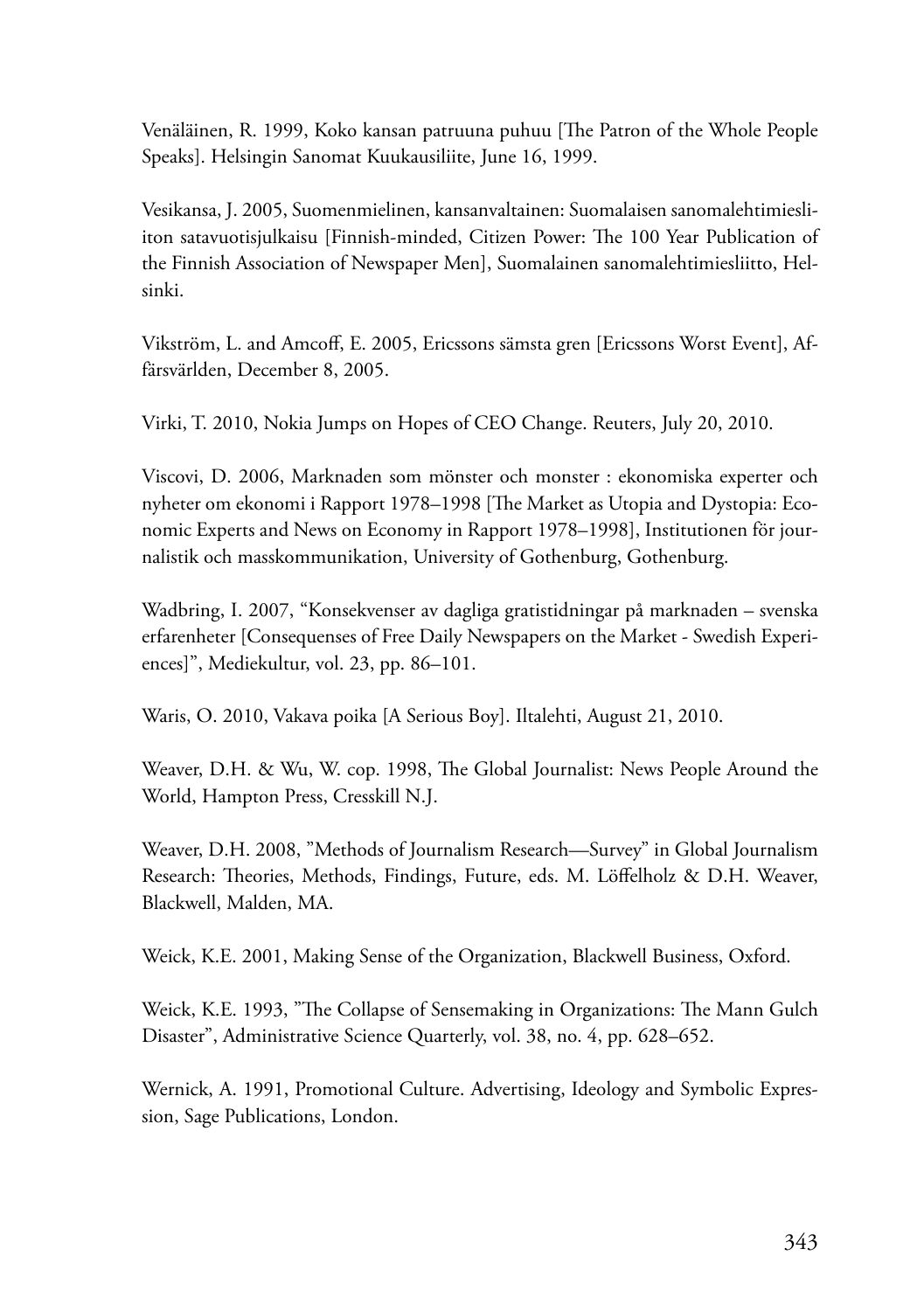Whalley, J. 2004, "Flagship Firms, Consolidation and Changing Market Structures Within the Mobile Communications Market", Telecommunications Policy, vol. 28, no. 2, pp. 161–175.

Whitley, R. 1992, European Business Systems: Firms and Markets in Their National Contexts, First paperback edition 1994 edn, Sage, London.

Wiberg, M. 2006, Nokiaa ympäröi vaikenemisen muuri [Nokia is Surrounded by a Wall of Silence]. Helsingin Sanomat, October 22, 2006.

Wilkins, D.M. 1997, Despite Computers, Journalism Remains a Human Enterprise, Association for Education in Journalism & Mass Communication , vol. 52, issue 1, pp. 72–78.

Willebrand, P. October 26, 2005, Efter Resumés avslöjande: Börsreportrar visar aktieportföljen [After Resumés revelation: Financial reporters reveal their stock investments].

Witschge, T. & Nygren, G. 2009, "Journalistic Work: A Profession Under Pressure?", Journal of Media Business Studies, vol. 6, no. 1, pp. 37–59.

Wodak, R. 1996, Disorders of Discourse, Longman, London.

Wodak, R., Cillia, R.d., Reisigl, M. & Liebhart, K. (eds) 1999, The Discursive Construction of National Identity, Edinburgh University Press, Edinburgh.

WVS, 2009, World Values Survey 1981–2008 [Homepage of World Values Survey Association (www.worldvaluessurvey.org)], [Online]. Available: http://www.worldvaluessurvey.org/ [2010, April 30] .

Yilmaz, F. 2007, "Veblen and the Problem of Rationality", Journal of Economic Issues, vol. 41, no. 3, pp. 841–862.

Ylinen, R. 1998a, ""Pitkä tie vielä edessä": Taloussanomien levikki nyt 10000 kappaletta {"A long Road in Front of us": The Circulation of Taloussanomat is now 10 000]", Suomen lehdistö: lehdistön viestintäpoliittinen julkaisu, vol. 68, no. 5, p. 8.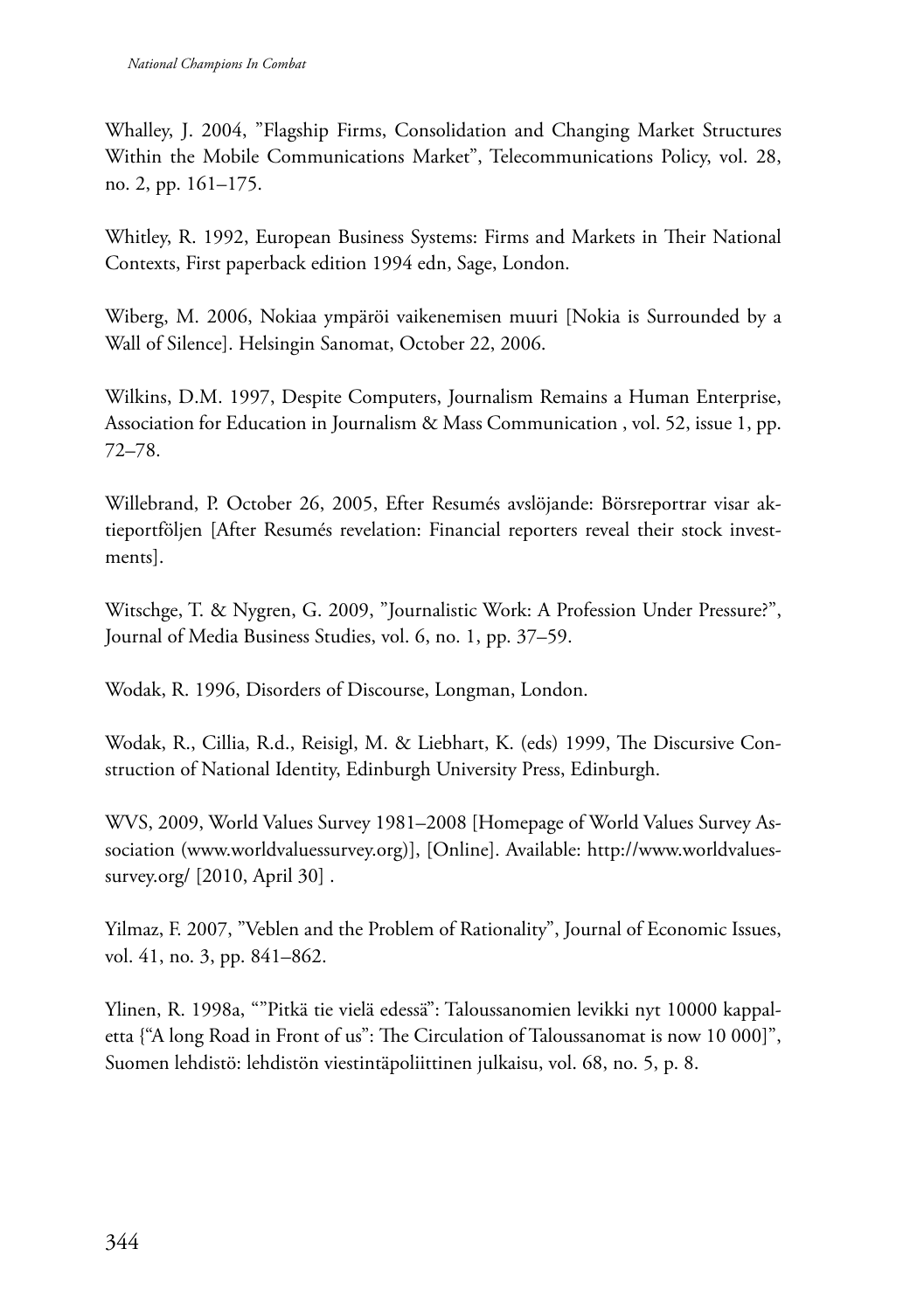Ylinen, R. 1998b, "Päätoimittaja Lauri Helve: Kilpailu virkistänyt myös Kauppalehteä {Editor-in-chief Lauri Helve: The Competition has also Vitalized Kauppalehti]", Suomen lehdistö: lehdistön viestintäpoliittinen julkaisu, vol. 68, no. 1, p. 9.

Zelizer, B. 2004, Taking Journalism Seriously: News and the Academy. Sage Publications, Thousand Oaks, CA.

Zucker, L.G. 1987, "Institutional Theories of Organization", Annual Review of Sociology, vol. 13, no. 1, pp. 442–464.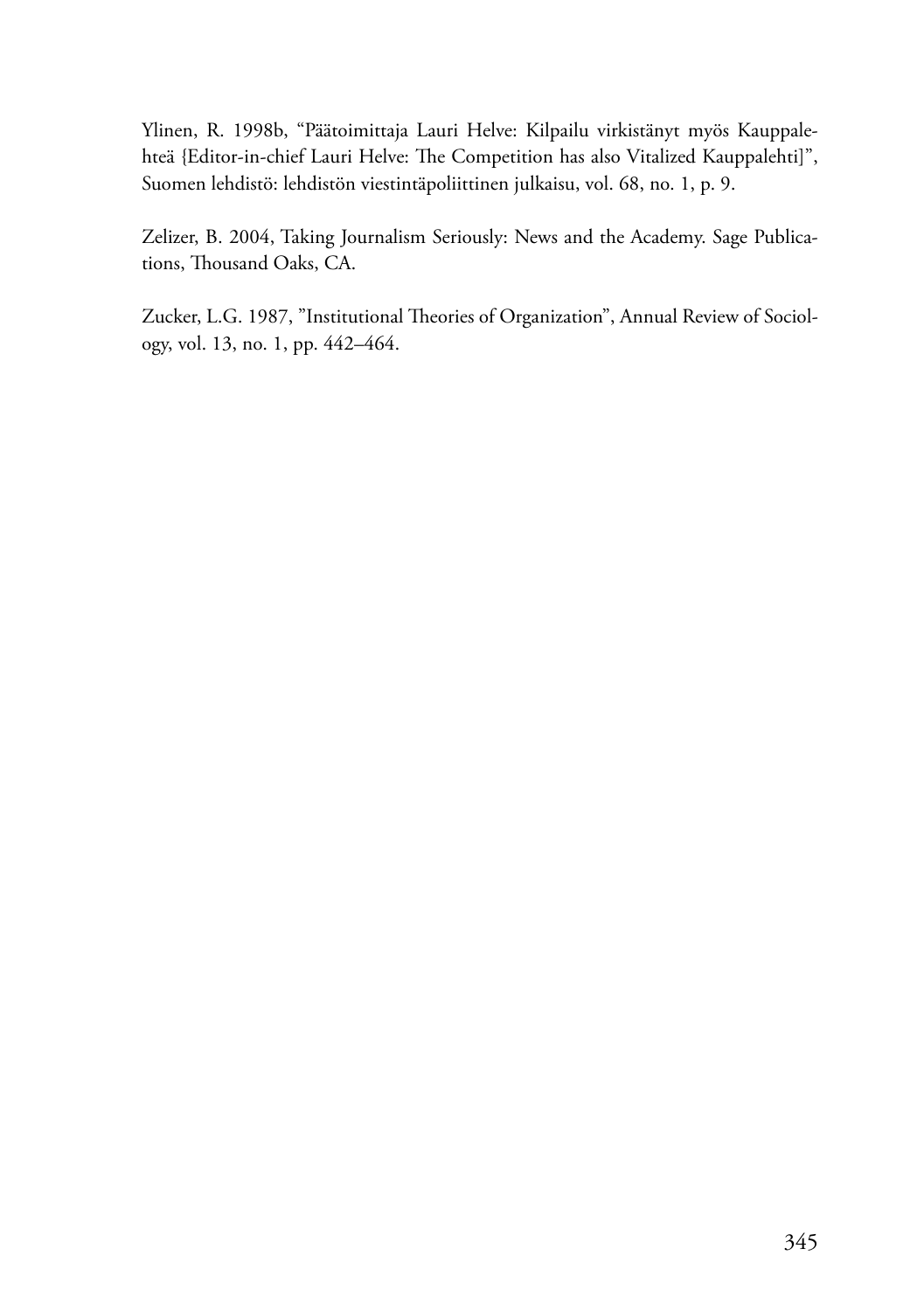# **Appendix**

### 1. Frågemanual/Ekonomijournalister:

- A) Bakgrund: ålder, utbildning, tidigare jobb, nuvarande arbetsuppgift? Hur kom det sig att du började följa Nokia och Ericsson?
- B) Hur mycket skriver du om Nokia och Ericsson? Vad har du senast skrivit? Hur avviker det från vad du tidigare skrivit? Hur uppstår vanligen initiativet till en artikel? Vilken typ av nyheter är viktigast när det gäller Nokia och Ericsson? Hur skiljer de sig från andra bolag som din tidning bevakar? Vilka är svårigheterna med att skriva om Nokia och Ericsson? Vilken nytta har läsarna av dina artiklar om bolagen? Respons? Vilket är ditt perspektiv, exempelvis telefonanvändare, aktieägare, anställda? Hur intresserad är redaktionsledningen av dina artiklar och vad brukar ni diskutera kring dem?
- C) Vilken är din relation till Nokia/Ericsson? Vilka spelregler har din tidning? Äger du aktier i bolagen, direkt eller indirekt? Hur öppna/ slutna är Nokia och Ericsson när det gäller kontakterna med svenska journalister? Hur kommunicerar de med dig? Vilka är dina viktigaste kontakter där? Hur ofta har du kontakt med bolagen och vilken typ: presskonferenser, enskilda möten, telefonsamtal, e-post? Vilken typ av kontakt är viktigast? Märker du om bolagens kommunikation styrs av börsreglerna, hur? Vilka skillnader finns det mellan Nokia och Ericsson? Försök till påtryckningar, negtiva/positiva?
- D) Vilken typ av andra källor finns det att tillgå? Analytiker, andra journalister, bankirer, mäklare, revisorer, underleverantörer, konkurrenter, akademisk expertis. Tryckta källor: tidningar, nyhetsbyråer, utredningar? Vilken är din syn på analytiker som källa? Hur lätt/svårt är det att hitta andra källor än bolagen själva? Vad beror det på?
- E) Nationella överväganden: hur påverkas du/dina artiklar av att Ericsson är ett svenskt företag och Nokia ett finskt? I jämförelser påpekar journalisterna ofta att det handlar om en slags landskamp – håller du med om det? I vilka sammanhang är det relevant att jämföra Nokia med Ericsson?
- F) Våren 2001 var medierna mycket kritiska mot Ericsson och i synnerhet Kurt Hellström medan Nokia och Jorma Ollila höjdes till skyarna, våren 2004 var det omvända roller, Ollila var en förlorare och Carl-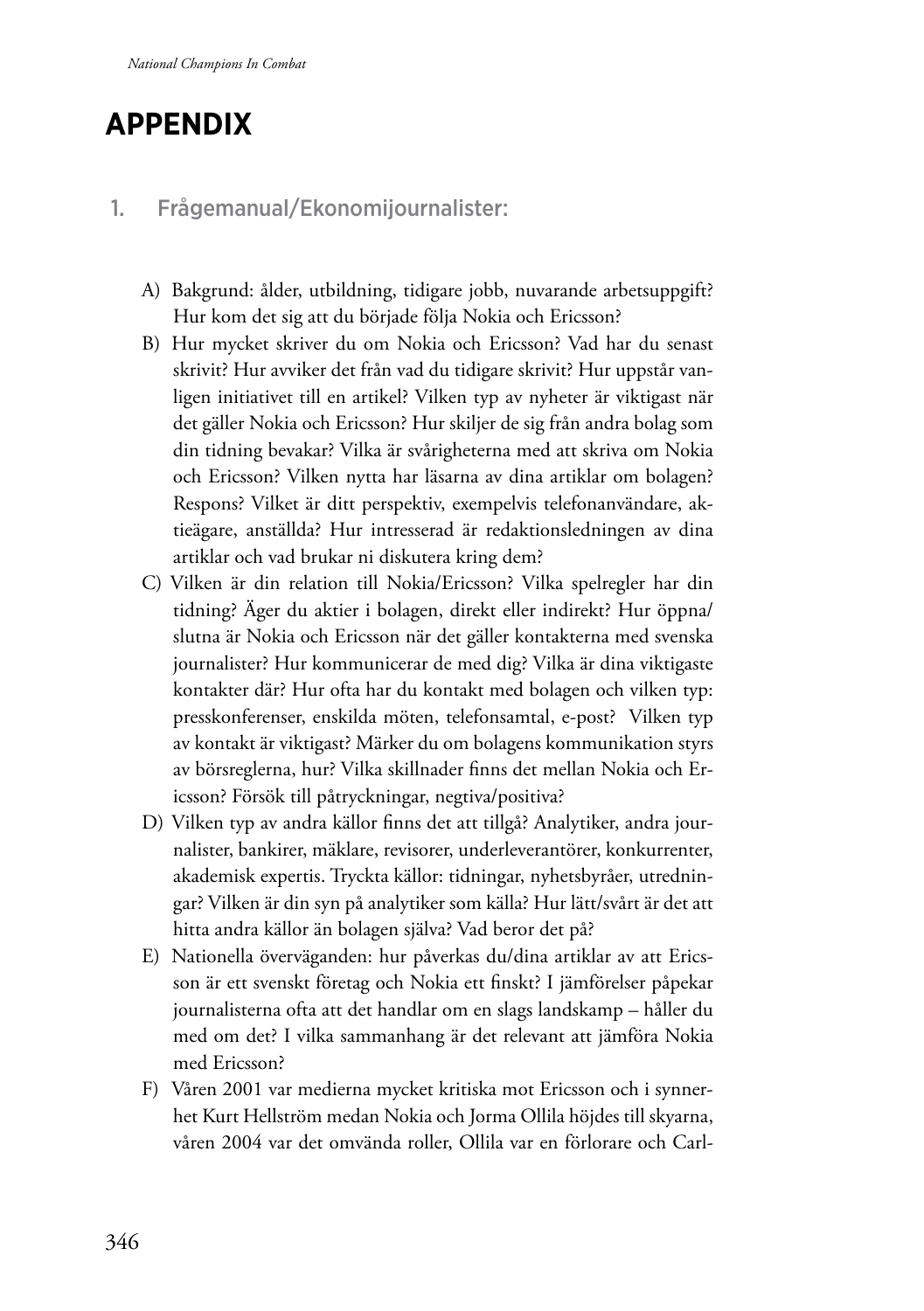Henric Svanberg en vinnare: hur tror du att en så samstämmig mediebild föds? I flera artiklar nämndes Ericssons beslut att flytta ut delar av huvudkontoret till London 1998 – varför det? Hur mycket kunde företagen själva styra mediernas rapportering? Hur mycket försökte Ericsson själv skapa en krisstämning för att kunna sanera bolaget?

- G) Något du vill lägga till?
- 2. Frågemanual /Kommunikationsdirektör:
	- A) Bakgrund: ålder, utbildning, tidigare jobb, nuvarande arbetsuppgift?
	- B) Vad går ditt jobb ut på, vad är viktigast? Hur många kolleger har du? Hur ser den totala kommunikationsstrategin i ditt bolag ut och hur har den förändrats mellan 2001 och 2004? Fördelningen mellan medier och finansmarknaden? Vad gör ni själva och vad lägger ni ut på PR-experter?
	- C) Målgruppen: Hur många journalister följer aktivt med ditt företag? Hur stor del av företagets kommunikation är riktad mot svenska/finska journalister och hur skiljer den sig från kommunikationen med utländska medier? Vilken funktion fyller publiciteten i nationella medier?
	- D) När skiljdes IR-avdelningen och PR-avdelningen åt och vad har den förändringen inneburit? Hur mycket av informationen går vidare från finansmarknaden/analytikerna till medierna? Vad ser du för tendens där?
	- E) Hur skulle du beskriva företagets relation till svenska och finska medier? Vad vill ni att journalisterna ska skriva och vilken typ av publicitet är ni inte intresserade av? Vad skulle du beteckna som problematiskt i relationen och hur/när uppstår problem? Vad gör ni för att röja undan problem? Hur öppna är ni och vilka är begränsningarna för öppenhet? Hur ofta betalar ni resor eller ger telefoner åt journalister?
	- F) Vilken var våren 2001 den största skillnaden mellan Nokia och Ericsson som företag och vilken är den största skillnaden i dag? Hur mycket kunde ni då och nu styra publiciteten? Vilka är mätmetoderna? Vad lärde ni er av publicitetskrisen våren 2001 och av den positiva attityden våren 2004? Omvänt för Nokia?
	- G) Hur påverkas mediernas bevakning av att ni är Sveriges/Finlands största företag? I vilken mån uppfattar ni nationalistiska tendenser?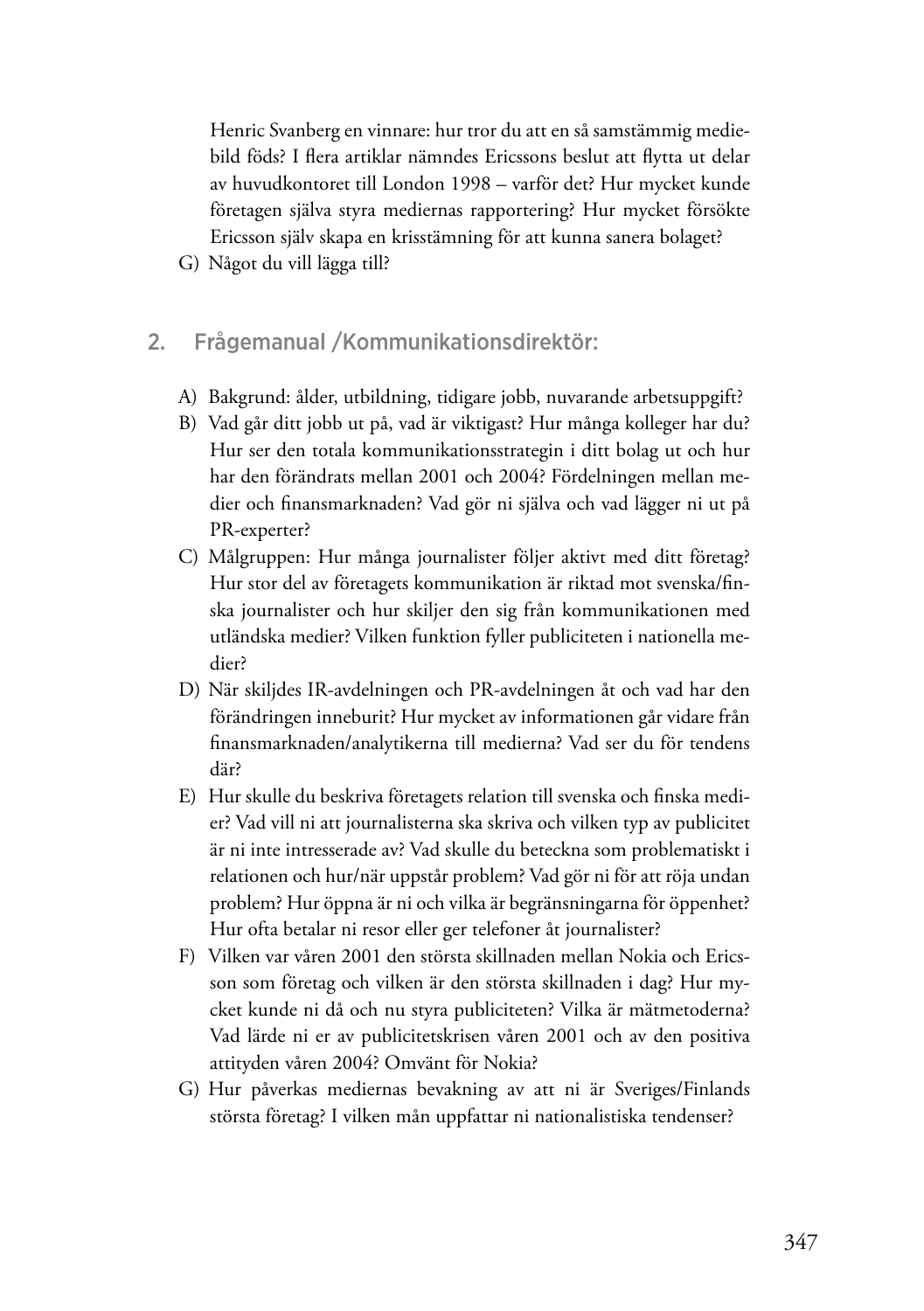### 3. Uppföljningsfrågor:

Till journalister:

- A. Är det något av det vi pratade om senast våren 2005 som du funderat på efteråt? Har något förändrats i relationen mellan medierna och Ericsson/Nokia?
- B. Kan journalister vara med och bidra till ekonomisk tillväxt? Hur?
- C. Om svaret är nej: varför inte?

Till nyhetschefer:

- A. Är det något av det vi pratade om senast som du har funderat på efteråt? Har något förändrats i relationen mellan medierna och Ericsson/ Nokia?
- B. Hur ser er läsarstruktur ut för tillfället och hur har den förändrats under 2000-talet?
- C. Sägs något i tidningens officiella eller interna policy om inställningen till ekonomisk tillväxt och hur ni i sådant fall kan bidra?
- D. Kan tidningar bidra till ekonomisk tillväxt? Hur?
- E. Om svaret är nej: varför inte?
- F. På vilket sätt har nyhetsverksamheten genom tiderna påverkats av utländska modeller? Konkreta exempel?
- G. Machine Readable News framtiden?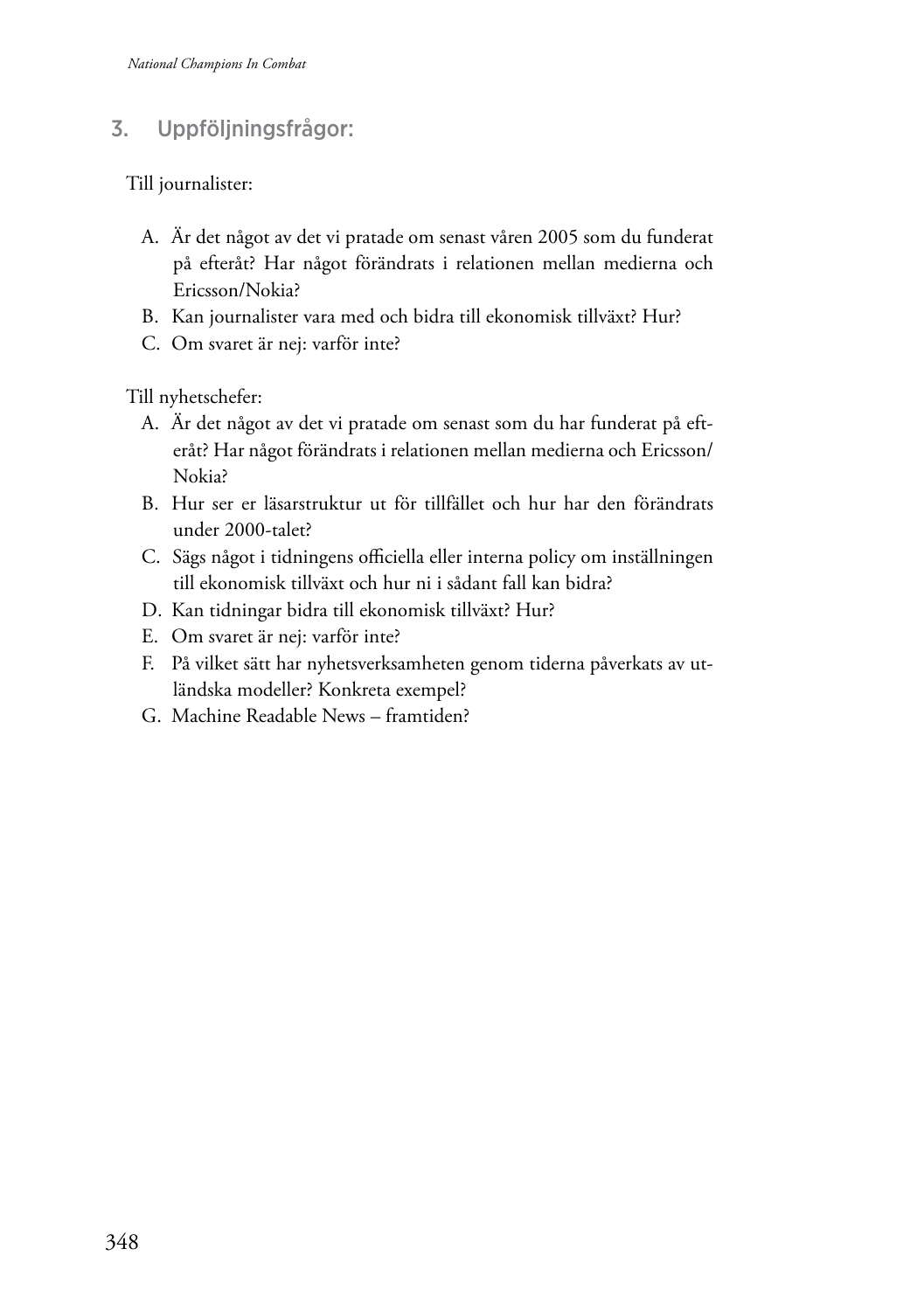4. Jäsenkysely

Taloustoimittajat ry haluaa kuulla jäsenistön mielipiteitä toiminnasta ja miten sitä voisi kehittää. Vastaukset käsitellään täysin anonyymisti, ja kysely vie aikaa noin 10–15 minuuttia. Kyselyn tulokset esitellään jäsentilaisuudessa syksyllä 2008. Toivottavasti mahdollisimman moni vastaa, koska näin taataan tuloksen kattavuus ja luotettavuus. Vastaukset käytetään pohjana toiminnan kehittämiselle.

Taloustoimittajat ry hallituksen puheenjohtaja Juhana Rossi

Tausta (pakollisia):

- 1 Sukupuoli mies/nainen
- 2 Ikä >25/26–35/36–45/45–55/56<
- 3 Kuinka pitkään alalla >7/7–15/16–25/<25 vuotta
- 4 Viestin

verkkolehti/sanomalehti (suurkaupunki/maakunta)/aikakauslehti/radio/televisio\*

\*Jos olet free-toimittaja, valitse sen mukaan, mihin viestimeen teet aineistoa eniten

5 Asema

**t**oimittaja/erikoistoimittaja/toimitussihteeri/uutispäällikkö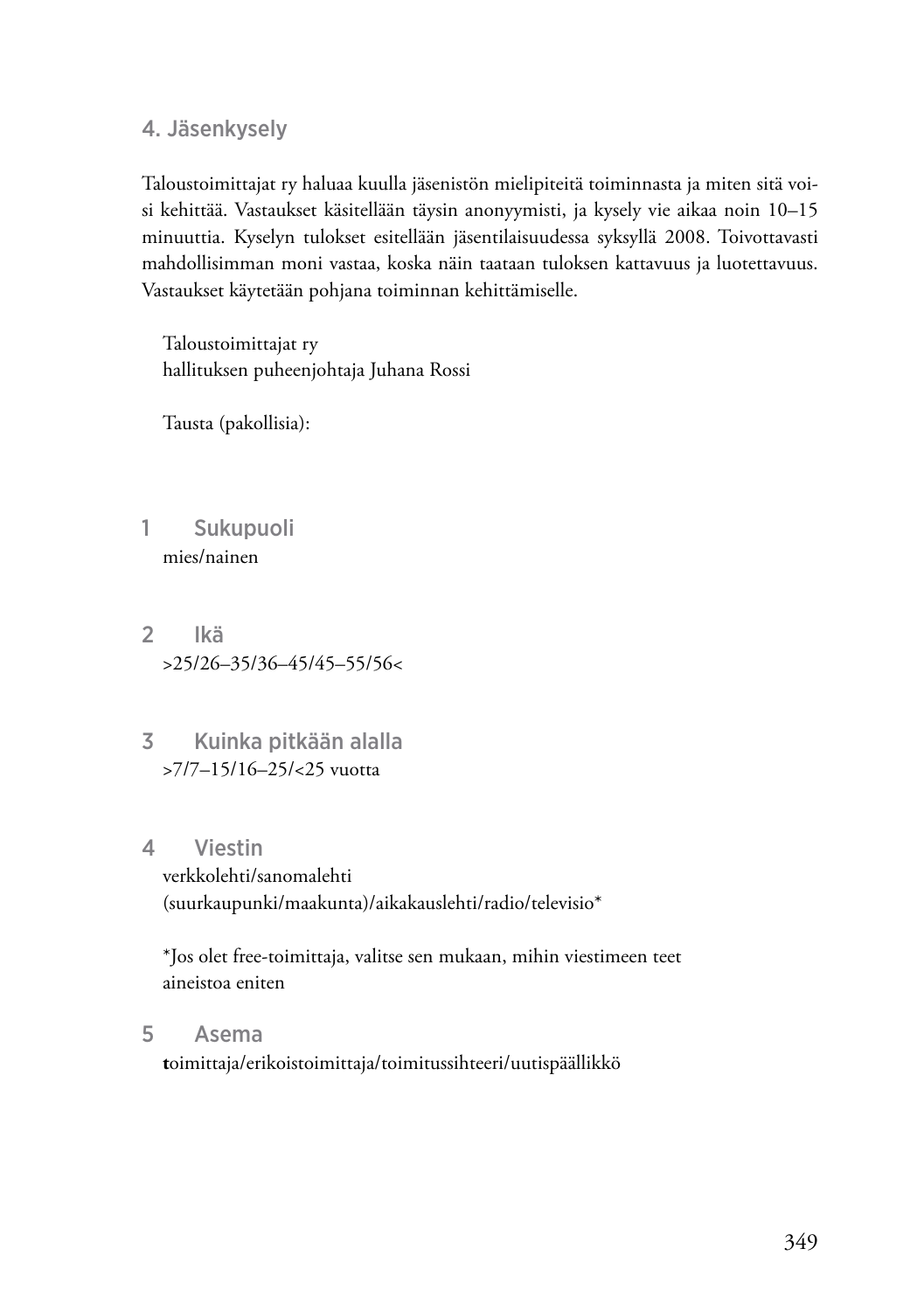#### 6 Koulutus

yliopistollinen toimittajan tutkinto/taloustutkinto/muu akateeminen tutkinto/muu kuin akateeminen koulutus

#### 7 Palkka

buttopalkka vuoro- ja ylityölisineen kuukaudessa\* >15.000/15.001–25.000/25.001–30.000/30.001<

(\*En halua ilmoittaa)

# **Yhdistyksen toiminta**

## 1 Kuinka hyvin tunnet yhdistyksen toimintaa?

| Erittäin hyvin | Hyvin | Huonosti | Erittäin huonosti |
|----------------|-------|----------|-------------------|
|                |       |          |                   |

### 2 Miten arviot yhdistyksen toiminnan laatu?

| a) Ylittää odotukset<br>Hyvällä tasolla |  |          | Tyydyttävää |   | Voisi parantaa |
|-----------------------------------------|--|----------|-------------|---|----------------|
|                                         |  |          |             | 3 |                |
| b) Kouluarvosana<br>4                   |  | $6 \t 7$ | 8           |   |                |
|                                         |  |          |             |   |                |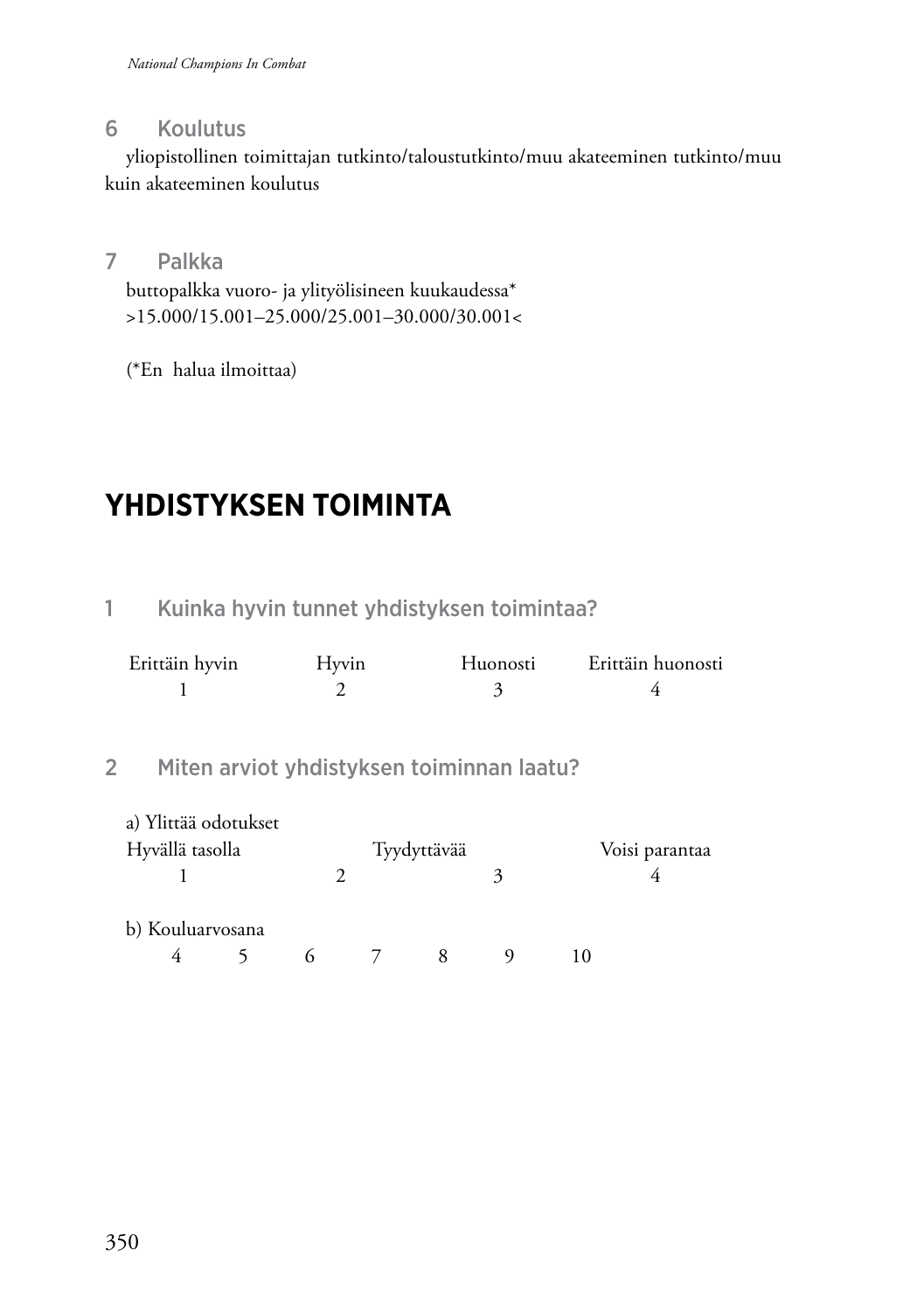#### 3 Mistä löytyisi parantamisen varaa? (rasti ruutuun)

| Www-sivujen päivitys                          |     |
|-----------------------------------------------|-----|
| Jäsenet aktiivisemmin mukaan toimintaan       | ( ) |
| Enemmän julkisia kannaottoa                   | ( ) |
| Enemmän tapahtumia                            | ( ) |
| Enemmän yhteistyötä muiden toimijoiden kanssa | ( ) |
| Kansainvälistyminen                           |     |

## 4 Miten hyvin tiedonkulku toimii?

| a) Erittäin hyvin | Hyvin | Huonosti | Erittäin huonosti |
|-------------------|-------|----------|-------------------|
|                   |       |          |                   |

#### 5 Kuinka usein haluat tietoa yhdistyksen toiminnasta?

| Joka viikko   |  |
|---------------|--|
| Joka kuukausi |  |
| Harvemmin     |  |

## 6 Miten olet osallistunut yhdistyksen toimintaan?

| Saanut apuraha                   |     |
|----------------------------------|-----|
| Osallistunut matkoihin           | ( ) |
| Osallistunut jäsentilaisuuksiin  |     |
| En ole osallistunut <sup>*</sup> |     |

| *Miksi ei?                |     |
|---------------------------|-----|
| Ei ole ollut aikaa        | ( ) |
| En ole kiinnostunut       | ( ) |
| Tilaisuudet liian kaukana | ( ) |

Jokin muu syy, mikä? \_\_\_\_\_\_\_\_\_\_\_\_\_\_\_\_\_\_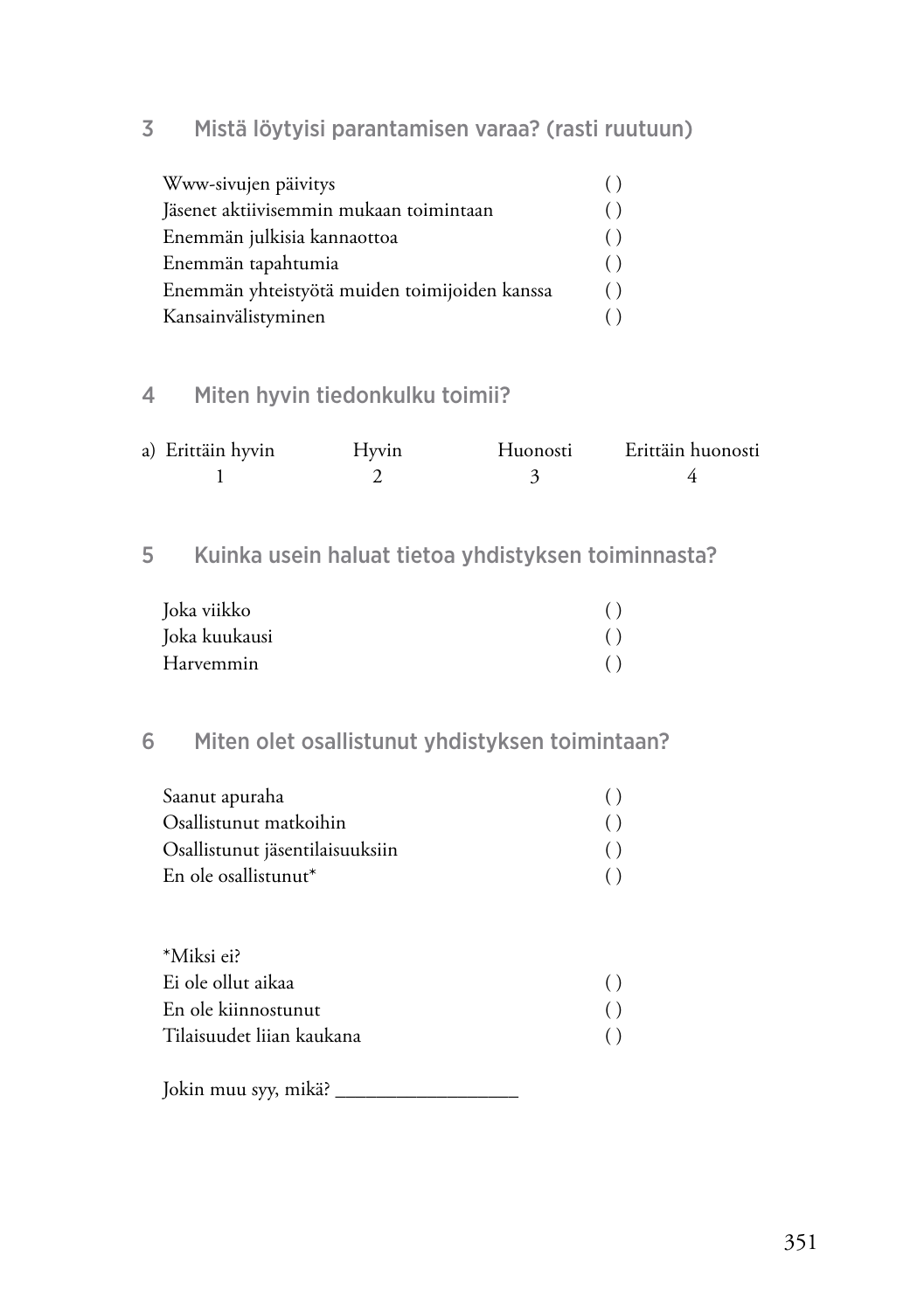#### 7 Millaista toimintaa toivoisit Taloustoimittajien järjestävän?

a) Viisi vaihtoehtoa numerojärjestyksessä

| Koulutusta         |  |
|--------------------|--|
| Jäsentilaisuuksia  |  |
| Jäsenmatkoja       |  |
| Apurahaoja         |  |
| Virkistystoimintaa |  |

b) Miten yhdisyksen toimintaa voisi kehittää?

Avoin kysymys toiveista: \_\_\_\_\_\_\_\_\_\_\_\_\_\_\_\_\_\_

#### 8 Millaista koulutusta toivoisit Taloustoimittajien järjestävän?

Laita vaihtoehdot numerojärjestykseen

| Taloustietoa                        |     |
|-------------------------------------|-----|
| Juridiikkaa                         | ( ) |
| Työmenetelmiä, esim. kirjoittamista | ( ) |
| Tulevaisuuden haasteita             | ( ) |
| Talousjournalismin erikoisosaamista |     |

Muita toiveita \_\_\_\_\_\_\_\_\_\_\_\_\_\_\_\_\_\_\_\_\_\_\_\_\_

9 Koetko mielekkääksi lounastilaisuudet, joihin kutsutaan joku vieras puhumaan?

| Erittäin paljon | Aika paljon | Aika vähän | Erittäin vähän |
|-----------------|-------------|------------|----------------|
|                 |             |            |                |

10 Pitäisikö Taloustoimittajien järjestää jäsentilaisuuksia useammin?

| Useammin | Sopivasti näin | Harvemmin |
|----------|----------------|-----------|
|----------|----------------|-----------|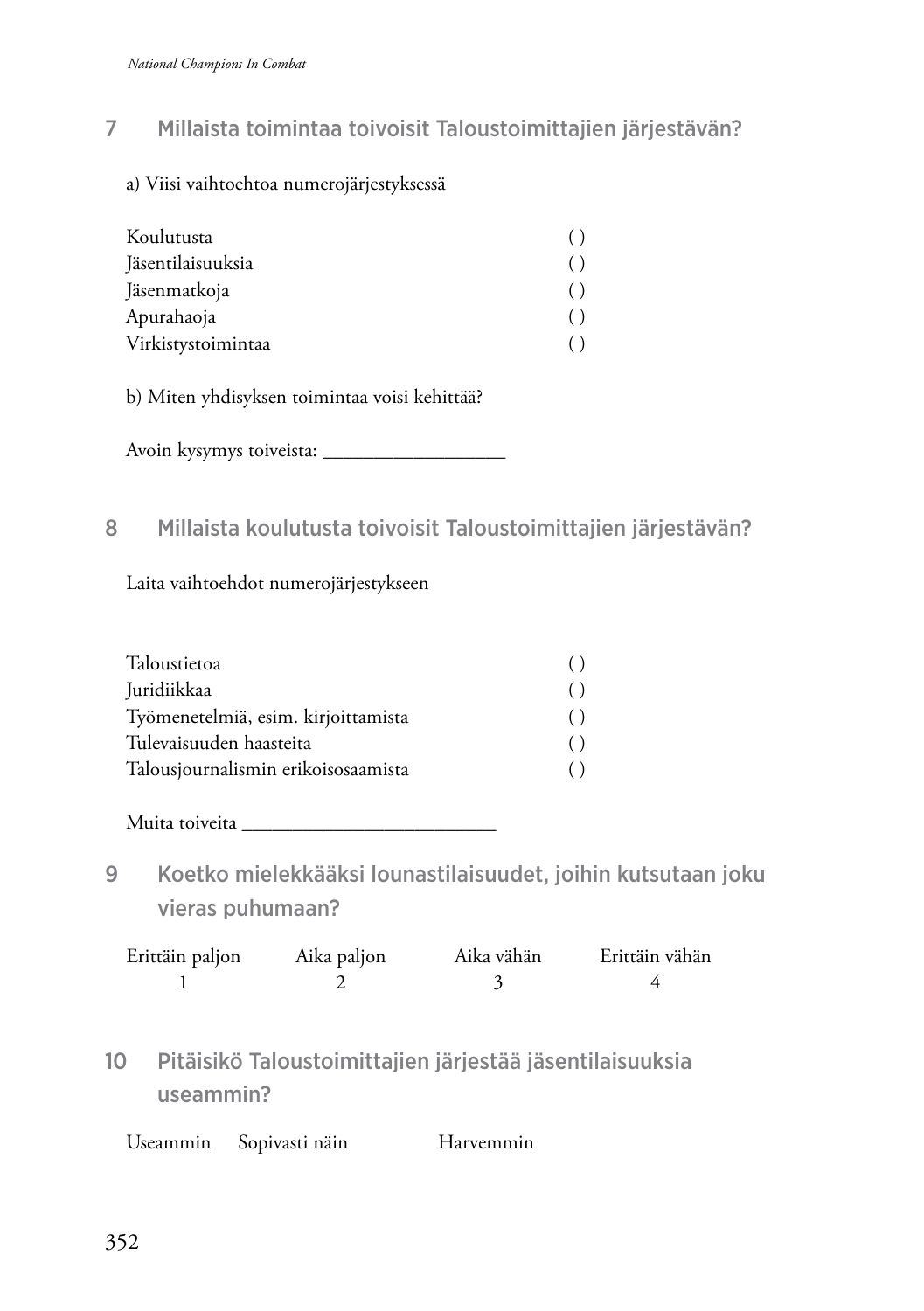| ◠<br>$\mathbf{1}$<br>Ζ.<br>-<br>. . | ∍<br>ാ |
|-------------------------------------|--------|
|-------------------------------------|--------|

11 Kuinka usein Taloustoimittajien pitäisi järjestää jäsenmatkoja ulkomaille?

Useamman kerran vuodessa Kerran vuodessa Joka toinen vuosi Harvemmin  $1$  2 3 4 Mihin? \_\_\_\_\_\_\_\_\_\_\_\_\_\_\_\_\_\_\_\_\_\_\_\_

12 Pitäisikö Taloustoimittajien järjestää matkoja myös kotimaahan?

Paljon useammin Jonkin verran useammin Harvemmin Paljon harvemmin  $1$  2 3 4

Ehdotuksia \_\_\_\_\_\_\_\_\_\_\_\_\_\_\_\_\_\_\_\_\_\_\_\_\_

13 Pitäisikö yhdistyksen profiilin olla korkeampi julkisuudessa?

| Paljon korkeampi | Korkeampi | Sopivaa | Matalampi |
|------------------|-----------|---------|-----------|
|                  |           |         |           |

14 Mitä itse olet valmis tekemään yhdistyksessä?

Ehdotuksia \_\_\_\_\_\_\_\_\_\_\_\_\_\_\_\_\_\_\_\_\_\_\_\_\_\_\_\_\_\_\_

**15 Muita ehdotuksia ja palautetta**

Ehdotuksia \_\_\_\_\_\_\_\_\_\_\_\_\_\_\_\_\_\_\_\_\_\_\_\_\_\_\_\_\_\_\_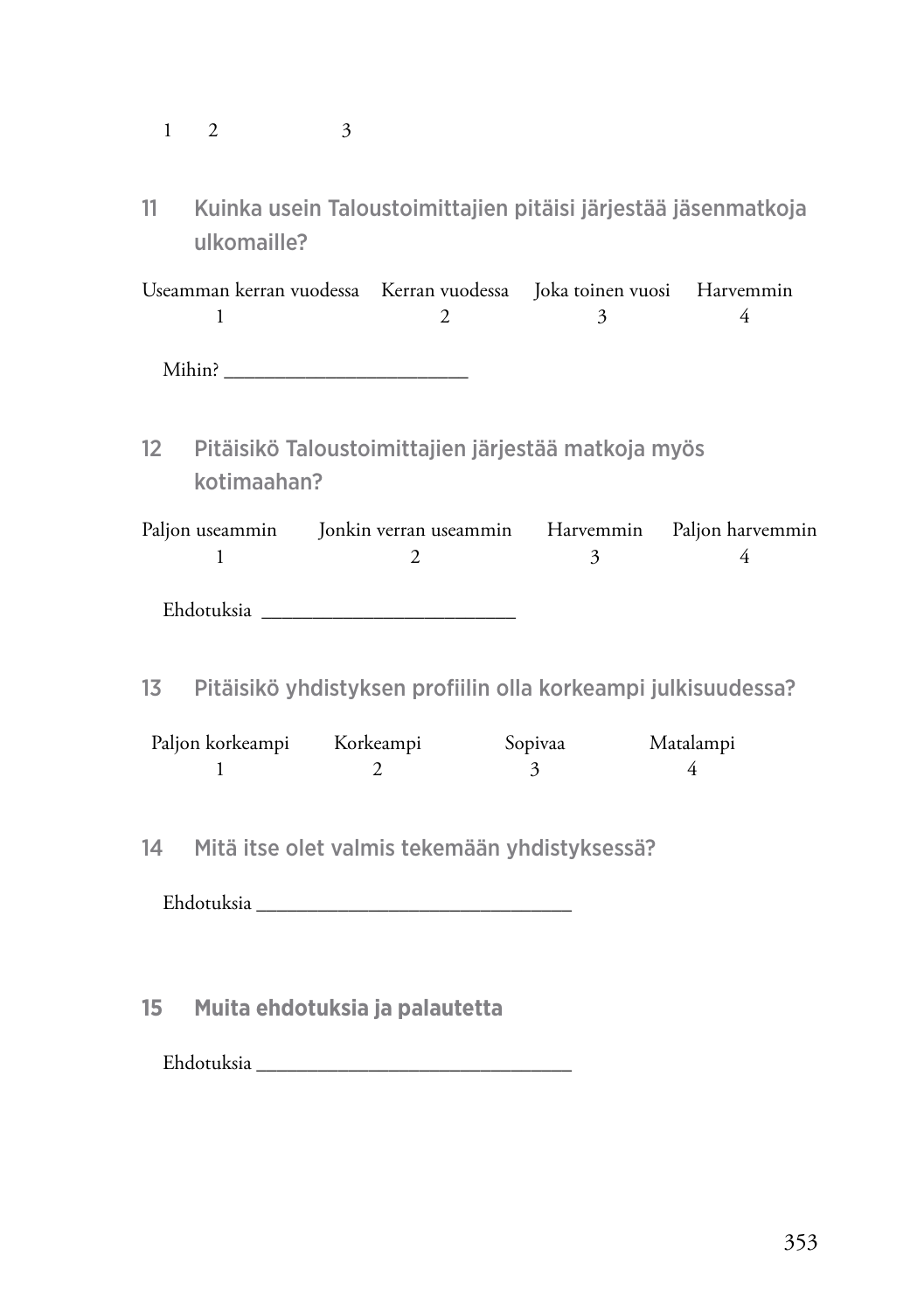# **Talo usjournalismin haasteet**

Taloustoimittajat ry:n hallituksen jäsen Carl-Gustav Lindén on pyytänyt että hän saa esittää pari lisäkysymystä omaa tutkimustyötä varten. Myös nämä vastaukset käsitellään anonyymisti.

1 Mitkä ovat talousjournalismin suurimmat haasteet tänään? Valitse kolme tärkeintä vaihtoehtoa seuraavista:

| Liian yritys- ja pörssikeskeistä                    |                    |
|-----------------------------------------------------|--------------------|
| Ajanpuute                                           |                    |
| Taloustoimittajien puuttuva kompetenssi             | ( )                |
| Vaikeaa saada tietoa yrityksiltä ja vallanpitäjiltä | ( )                |
| Vaikeaa löytää riipumattomia lähteitä               | $\left( \ \right)$ |
| Liian vähän journalistista riippumattomuutta        | ( )                |
| Vaikeaa ymmärtää talousasioita                      | $\left( \ \right)$ |
| Vaikeaa esittää asiat niin että yleisö ymmärtää     | ( )                |
| Liian pinnallista                                   |                    |
|                                                     |                    |

Joitain muita \_\_\_\_\_\_\_\_\_\_\_\_\_\_\_\_\_\_\_\_\_\_\_\_\_\_\_\_

## 2 Voiko taloustoimittaja edesauttaa talouskasvua?

| Kyllä | ( ) |
|-------|-----|
| Ei    | ( ) |

a) Jos vastaus on ei, niin missä määrin yhdyt seuraaviin väittämiin:

#### **Toimittajalla ei ole käytännön mahdollisuuksia talouskasvun edistämiseen**

| Täysin samaa mieltä | Jokseenkin samaa mieltä | Eri mieltä |
|---------------------|-------------------------|------------|
|                     |                         |            |